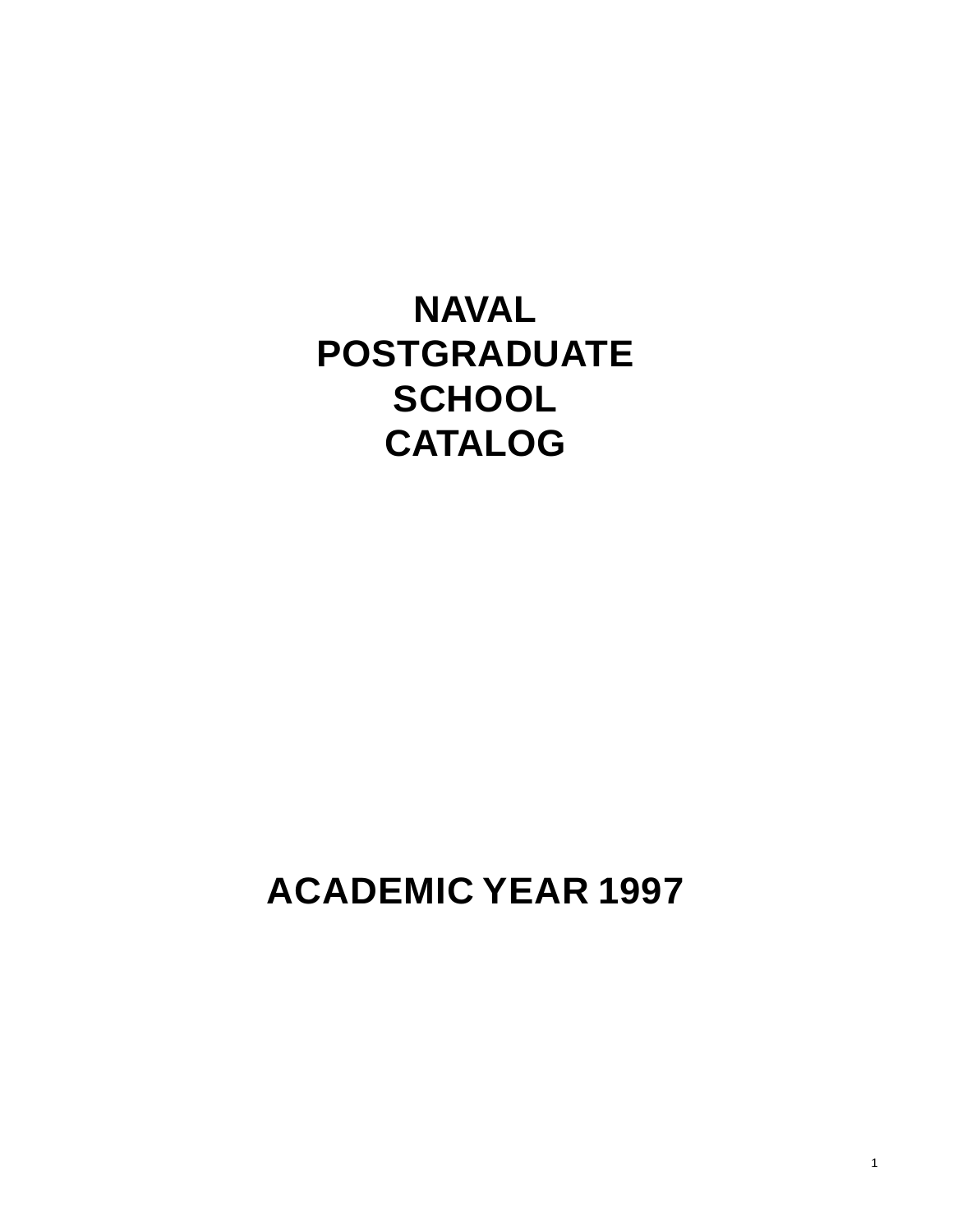#### **OVERVIEW**

#### **The School**

The Naval Postgraduate School is an academic institution whose emphasis is on study and research programs relevant to the Navy's interests, as well as to the interests of other arms of the Department of Defense. The programs are designed to accommodate the unique requirements of the military.

#### **The Campus**

Located in Monterey, California, on the Pacific Ocean 120 miles south of San Francisco, the Naval Postgraduate School campus covers 627 acres of land. The site, which has been home to NPS since 1947, houses state-of-the-art laboratories, numerous academic buildings, a library, government housing and impressive recreational facilities.

#### **The Students**

Nearly 1,500 students attend the Naval Postgraduate School. The student body consists of officers from the five U.S. uniformed services, officers from approximately 30 other countries and a small number of civilian employees. Selection of officers for fully funded graduate education is based upon outstanding professional performance as an officer, promotion potential and a strong academic background.

#### **The Faculty**

The faculty, the majority of whom are civilians, are drawn from a broad diversity of educational institutions and represent a prestigious collection of scholars. Faculty/student interaction is high. Every class is taught directly by a faculty member— over 99% of whom have a Ph.D.

#### **The Degrees**

The Naval Postgraduate School offers classes leading to advanced degrees in a variety of fields. MASTER OF ARTS DEGREE: National Security Affairs

MASTER OF SCIENCE DEGREE: Aeronautical Engineering, Applied Mathematics, Applied Physics, Applied Science, Astronautical Engineering, Computer Science, Defense Analysis, Electrical Engineering, Engineering Acoustics, Engineering Science, Information Technology Management, International Resource Planning and Management, Management, Materials Science and Engineering, Mechanical Engineering, Meteorology, Meteorology and Physical Oceanography, Modeling, Virtual Environments and Simulation, Operations Research, Physical Oceanography, Physics, Systems Engineering, Systems Technology.

ENGINEER DEGREE: Aeronautical and Astronautical Engineer, Electrical Engineer, Mechanical Engineer. DOCTOR OF PHILOSOPHY: Aeronautical and Astronautical Engineering, Applied Mathematics, Applied Physics, Computer Science, Electrical Engineering, Engineering Acoustics, Mechanical Engineering, Meteorology, Operations Research, Physical Oceanography, Physics, Systems Management.

DOCTOR OF ENGINEERING: Aeronautical and Astronautical Engineering, Engineering Acoustics, Mechanical Engineering.

For more information on admissions, or for a catalog, contact:

Director of Admissions Code 01B3 Naval Postgraduate School 589 Dyer Road, Room 103C Monterey, CA 93943-5100 Telephone: (408) 656-3093 / DSN 878-3093

The World Wide Web edition of the School's catalog is at: **http://www.nps.navy.mil**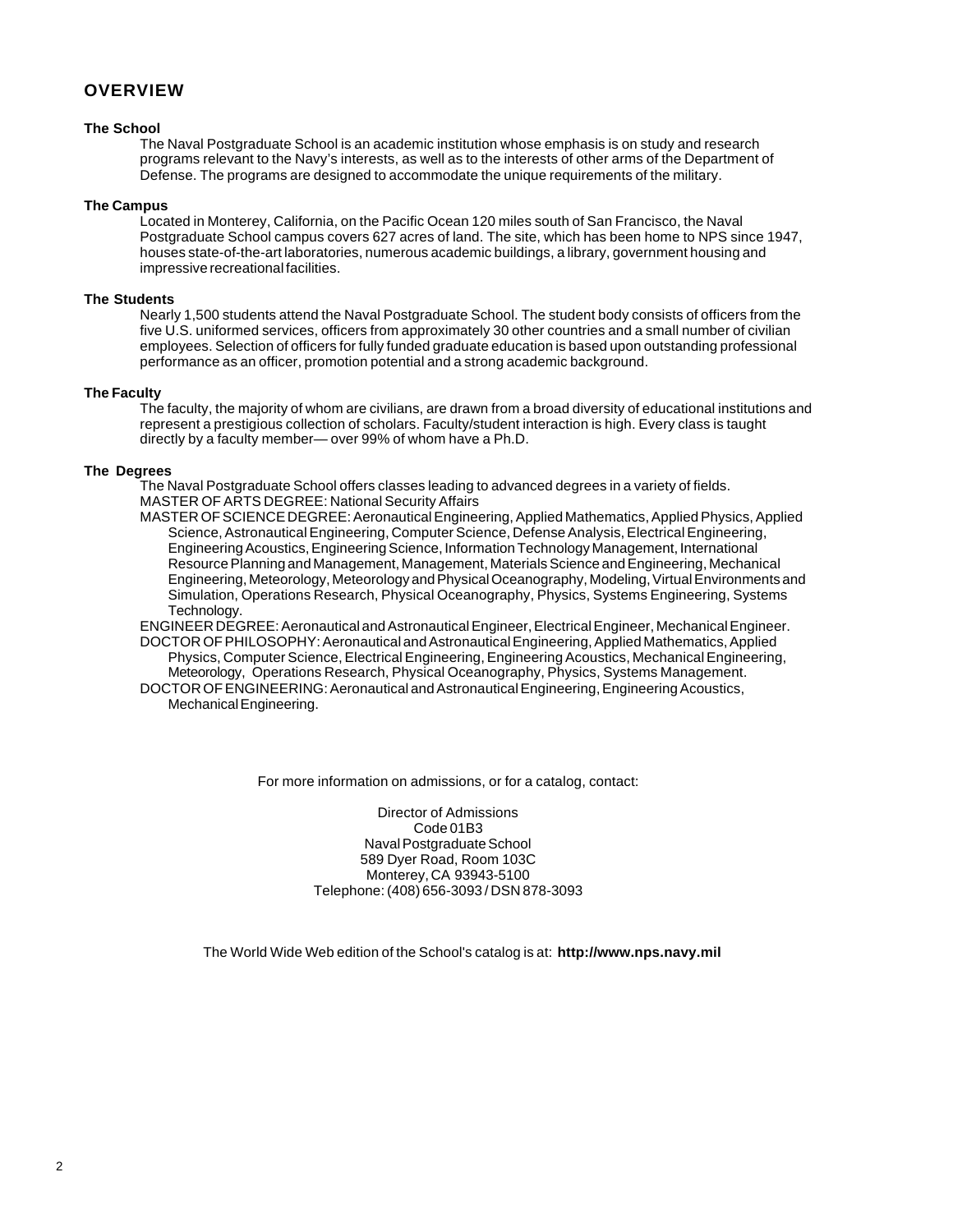## **TABLE OF CONTENTS**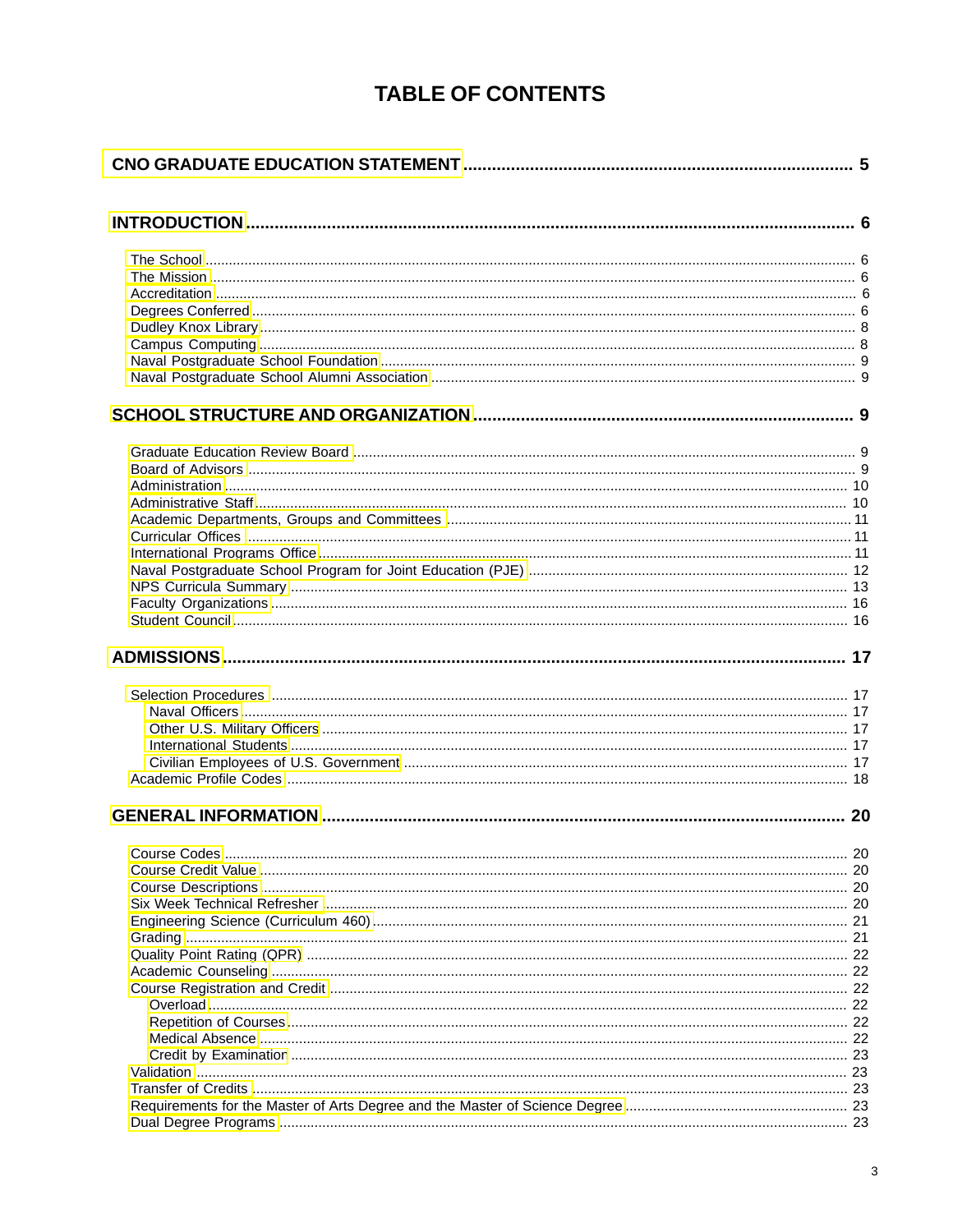| Joint Command, Control, Communications, Computers, and Intelligence (C4I) Systems Programs 53 |     |
|-----------------------------------------------------------------------------------------------|-----|
|                                                                                               |     |
|                                                                                               |     |
|                                                                                               |     |
|                                                                                               |     |
|                                                                                               |     |
|                                                                                               |     |
|                                                                                               |     |
|                                                                                               |     |
|                                                                                               |     |
|                                                                                               |     |
|                                                                                               |     |
|                                                                                               |     |
|                                                                                               |     |
|                                                                                               |     |
|                                                                                               |     |
|                                                                                               |     |
|                                                                                               |     |
|                                                                                               |     |
|                                                                                               |     |
|                                                                                               |     |
|                                                                                               |     |
|                                                                                               |     |
|                                                                                               |     |
|                                                                                               |     |
|                                                                                               |     |
|                                                                                               |     |
|                                                                                               |     |
|                                                                                               |     |
|                                                                                               | 300 |
|                                                                                               |     |
|                                                                                               |     |
|                                                                                               |     |
|                                                                                               |     |
|                                                                                               |     |
|                                                                                               |     |
|                                                                                               |     |
|                                                                                               |     |
|                                                                                               |     |
|                                                                                               |     |
|                                                                                               |     |
|                                                                                               |     |
|                                                                                               |     |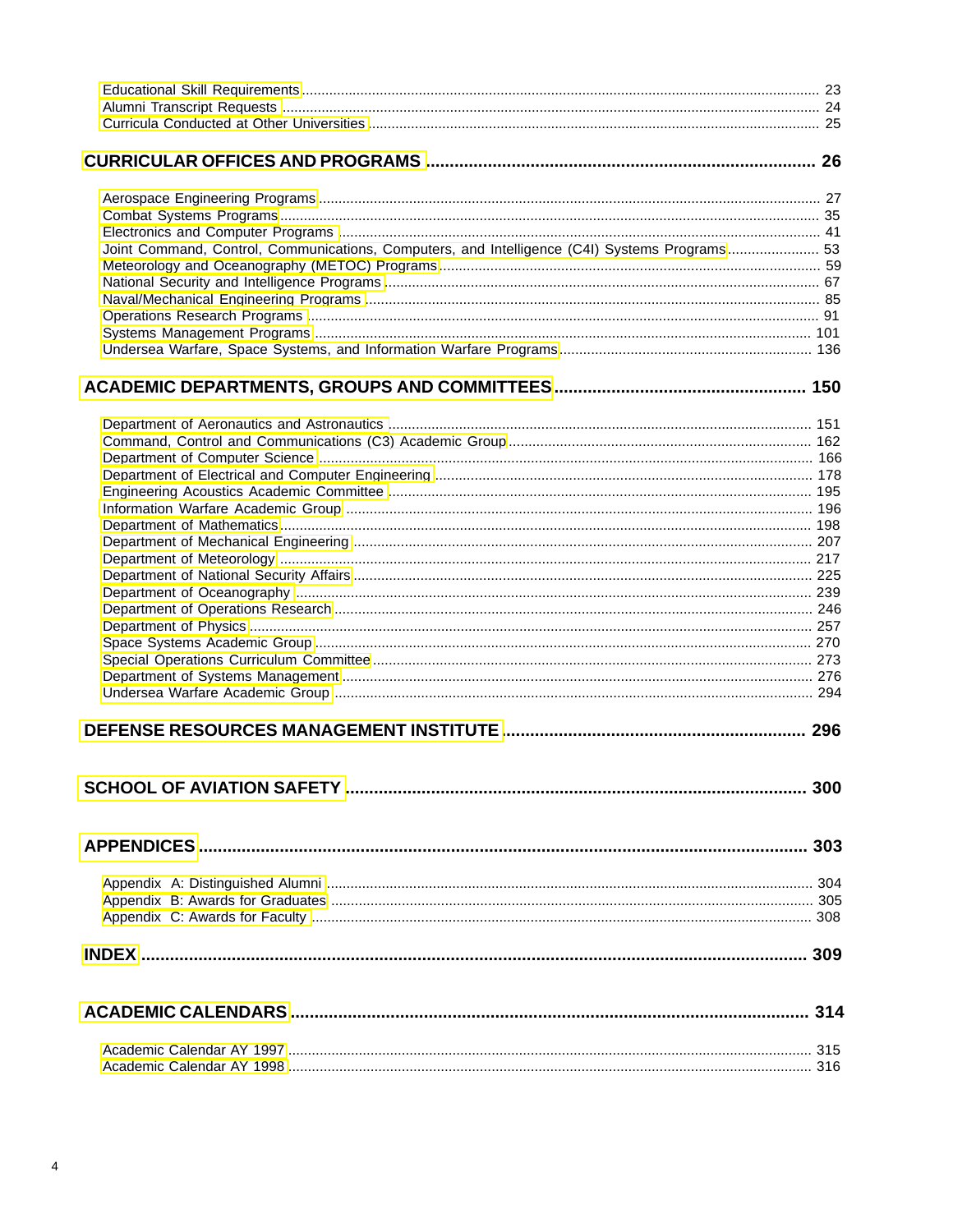#### **CNO GRADUATE EDUCATION STATEMENT**

<span id="page-4-0"></span>"Selection for graduate education at the Naval Postgraduate School (NPS) is one of the most visible symbols of the confidence the U.S. Navy has vested in an individual's professional ability and career potential.

The rigorous educational programs offered at NPS are among the most technically advanced and academically challenging in the country. They not only fulfill the Navy's need for specialists in many high-tech fields, they also provide students with a sound basis for achieving a broadened perspective on global issues and challenges that lie ahead.

Students will expand their breadth of knowledge in a particular discipline and will reinvigorate their ability to successfully analyze and solve the complex challenges we face. These important skills will help guide our Navy into the 21st century through fresh thinking and innovation.

Our Navy is the world's best. The richly rewarding educational experience of attending the Naval Postgraduate School will help its graduates maintain that status while producing our Navy's future leaders."

> JAY L. JOHNSON Admiral, U.S. Navy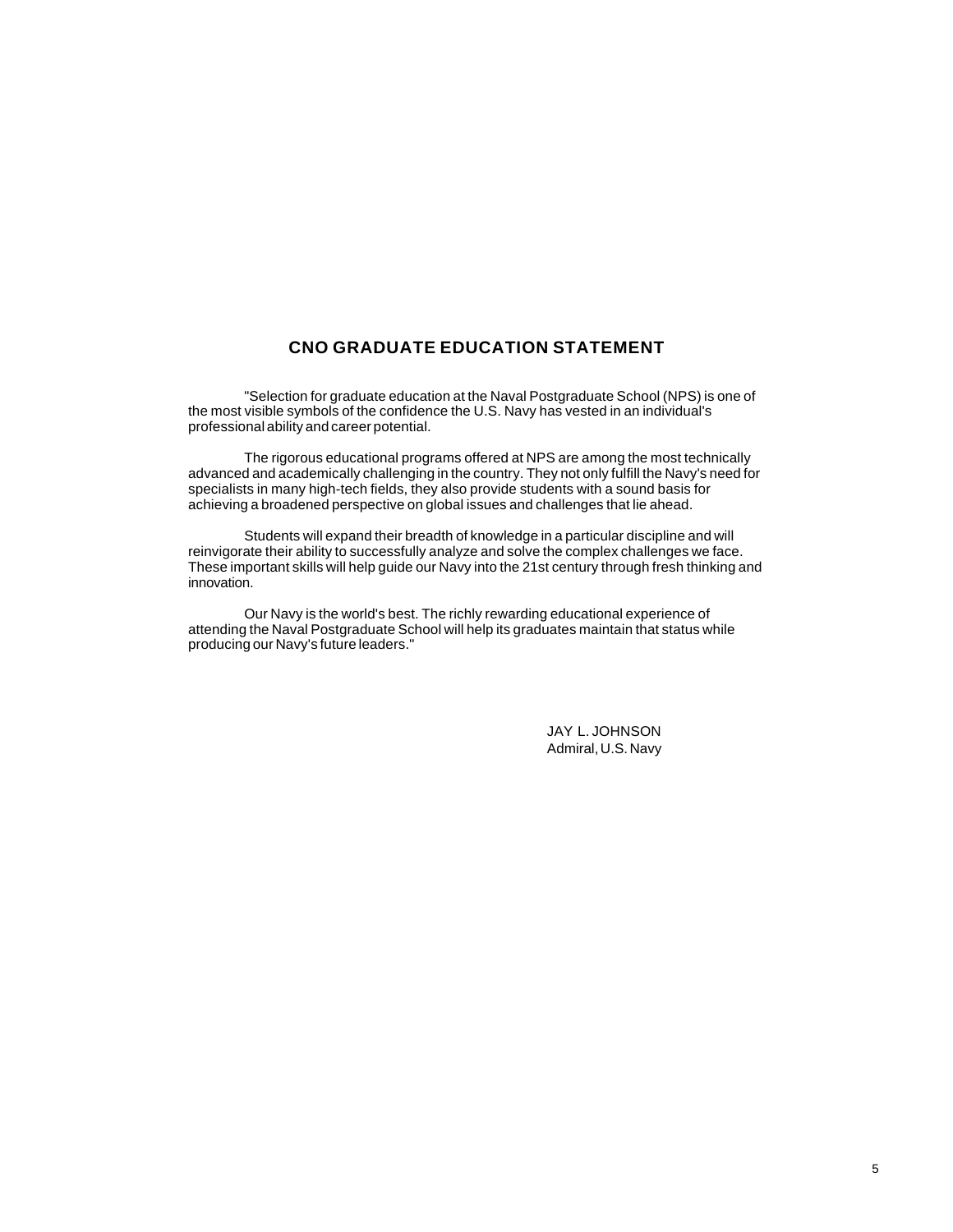## **INTRODUCTION**

#### <span id="page-5-0"></span>**THE SCHOOL**

To meet its educational requirements, the Navy has developed a unique academic institution at the Naval Postgraduate School (NPS) through the use of specially tailored academic programs, and a distinctive organization tying academic disciplines to naval and joint warfighting applications.

The student body consists of U.S. officers from all branches of the uniformed services, civilian employees of the federal government and military officers and government civilian employees of other countries. Selection of officers for fully funded graduate education is based upon outstanding professional performance as an officer, promotion potential and a strong academic background. Students receive graduate degrees as a result of successful completion of study programs designed primarily to prepare them for future career assignments; however, degrees are awarded on the basis of the same academic standards that prevail at other accredited institutions.

NPS is an academic institution whose emphasis is on study and research programs that are relevant to the Navy's interests, as well as the interests of other arms of the Department of Defense (DoD). The programs are designed to accommodate the unique requirements of the military, including requirements for Defense Acquisition, and Program for Joint Education (PJE).

#### **THE MISSION**

The Naval Postgraduate School was established to serve the advanced educational needs of the Navy. The broad responsibility of the school is reflected in its stated mission:

Increase the combat effectiveness of U.S. and Allied armed forces and enhance the security of the U.S.A. through advanced education and research programs focused on the technical, analytical, and managerial tools needed to confront defense related challenges of the future.

An expansion upon this mission which has been excerpted from SECNAV INSTRUCTION 1524.2A, April 4, 1989:

The NPS exists for the sole purpose of increasing the combat effectiveness of the Navy and Marine Corps. It accomplishes this by providing post-baccalaureate degree and nondegree programs in a variety of subspecialty areas not available through other educational institutions. The NPS also supports the DoN through the continuing programs of naval and maritime research and through the maintenance of an expert faculty capable of working in, or as advisors to, operational commands, laboratories, systems commands, and headquarters activities of the Navy and Marine Corps.

To fulfill its mission, the Naval Postgraduate School strives to sustain excellence in the quality of its instructional programs, to be responsive to technological change and innovation in the Navy, and to prepare officers to introduce and utilize future technologies.

#### **ACCREDITATION**

The Naval Postgraduate School is accredited by the Accrediting Commission for Senior Colleges and Universities of the Western Association of Schools and Colleges. Engineering curricula accredited by the Accrediting Board for Engineering and Technology (ABET) are Aeronautical, Electrical and Mechanical. The Systems Management Curricula are accredited by the National Association of Schools of Public Affairs and Administration. Certification for Phase I Program for Joint Education (PJE) has been approved by the Chairman, Joint Chiefs of Staff, for graduates of the Joint Education Electives Program (JEEP).

#### **DEGREES CONFERRED**

Although the curricula are tailored to address defense requirements, they are developed within the framework of classical academic degrees, meeting the highest academic standards. Each curriculum leads to a master's degree; however, additional study can lead to either an engineer's degree or the doctor's degree.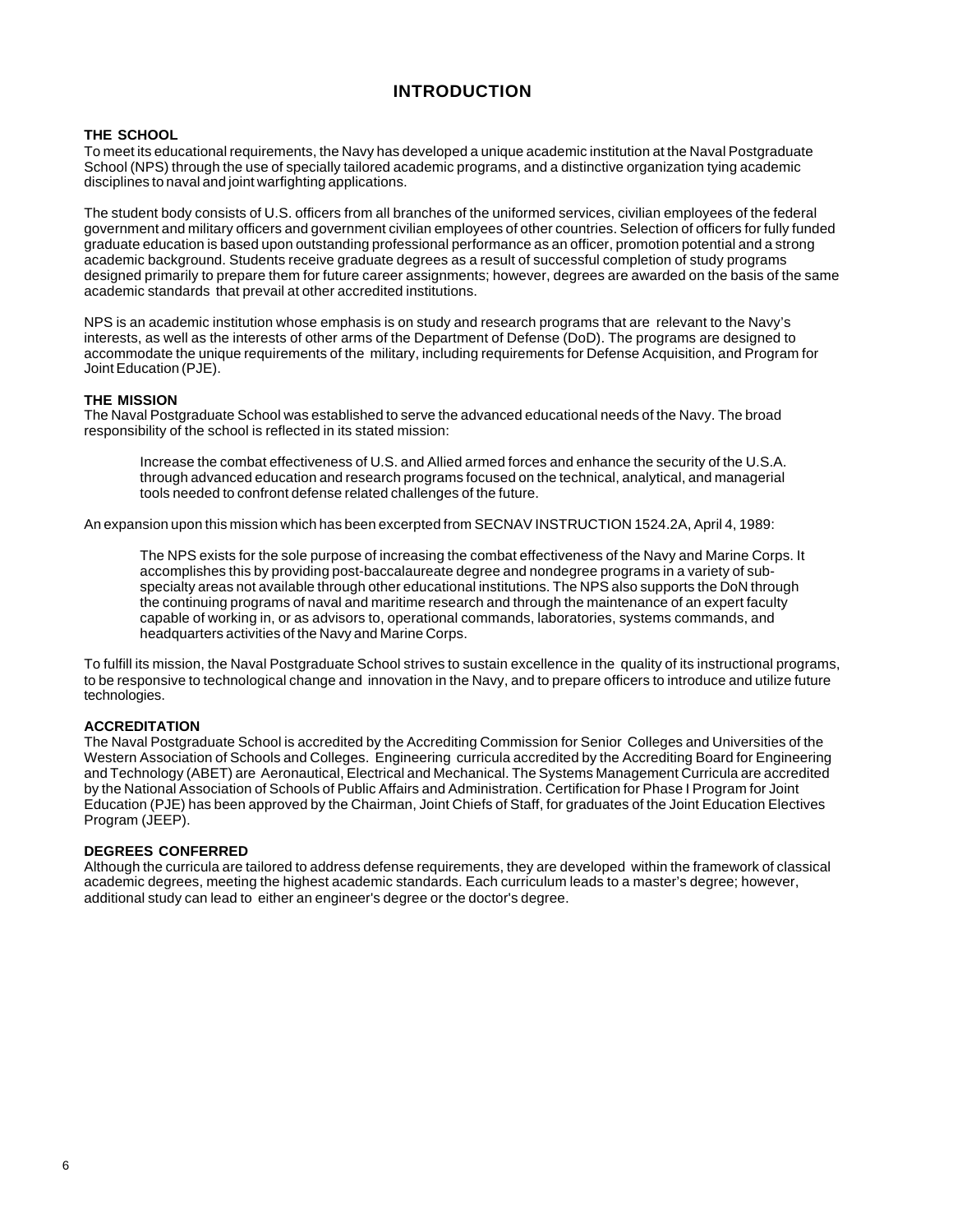#### **DEGREES**

#### MASTER OF ARTS DEGREES National Security Affairs

MASTER OF SCIENCE DEGREES Aeronautical Engineering Applied Mathematics Applied Physics Applied Science Astronautical Engineering Computer Science Defense Analysis Electrical Engineering Engineering Acoustics Engineering Science Information Technology Management International Resource Planning and Management **Management** Materials Science and Engineering Mechanical Engineering **Meteorology** Meteorology and Physical Oceanography Modeling, Virtual Environments and Simulation Operations Research Physical Oceanography Physics Systems Engineering Systems Technology

ENGINEER DEGREES (Typically requires one year of study beyond the Master's Degree) Aeronautical and Astronautical Engineer Electrical Engineer Mechanical Engineer

#### DOCTOR'S DEGREES

Doctor of Philosophy: Aeronautical and Astronautical Engineering Applied Mathematics Computer Science Electrical Engineering Engineering Acoustics Mechanical Engineering Meteorology Operations Research Physical Oceanography Physics Systems Management

Doctor of Engineering: Aeronautical and Astronautical Engineering Engineering Acoustics Mechanical Engineering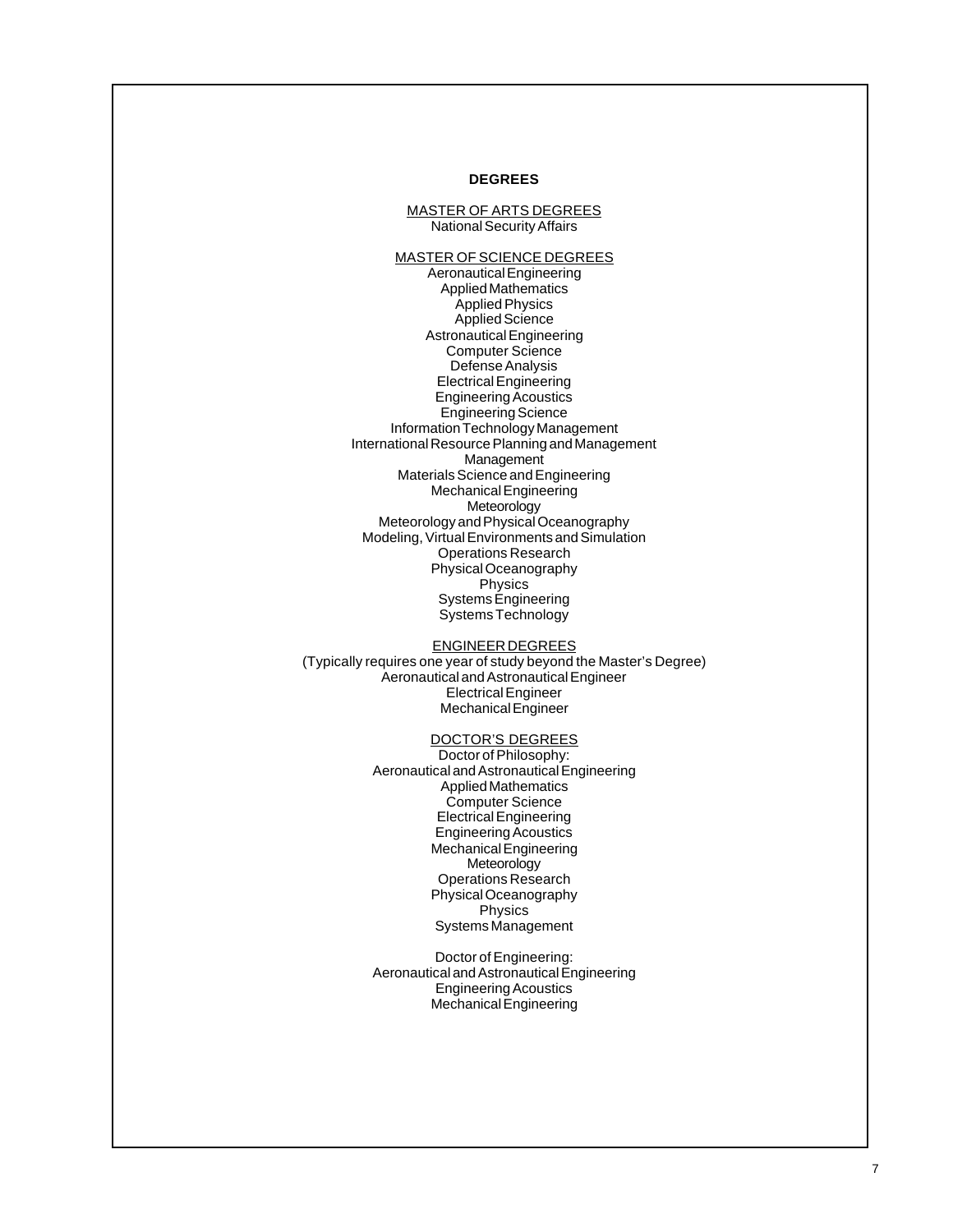#### <span id="page-7-0"></span>**DUDLEY KNOX LIBRARY**

The Dudley Knox Library is a university library and as such it is expected to meet standards established by the School's principal accrediting body, the Western Association of Schools and Colleges (WASC). It is unique within the community of academic libraries in that it is dedicated both to supporting research and graduate-level education and providing for the special requirements of the Naval Postgraduate School such as the Program for Joint Education. For example, in addition to its open-literature collections in the disciplines of science, engineering, national security affairs, and administrative sciences, it contains a collection of classified (Secret/Confidential) research reports.

The Library opened a Secure Word Processing Facility in the first quarter of 1994 which enables students and other members of the campus community to prepare theses and other reports of research which draw upon its collections of classified materials. Through its newly added and growing Electronic Services facility, the Library provides direct patron access to approximately twenty CD-ROM databases. Additional work stations in this facility provide access to the Internet and on-line interactive databases such as Early Bird, FBIS, UnCover, Engineering Village, and Lexis-Nexis.

Presently, the Library's holdings number approximately 400,000 bibliographic volumes in hard copy, 500,000 volumes in microform, and 1200 journal subscriptions. A staff of 36 librarians and library support personnel identify and process materials for the collection, and assist members of the campus community and the public to find information resources useful for their work.

The Library completed an expansion project in late 1993, nearly doubling the usable space which now totals approximately 100,000 sq. ft. The Library contains photocopy facilities, individual study carrels, and group study rooms and provides reference, on-line searching, circulation, and telephone paging services. The Christopher Buckley, Jr. Collection of books on naval maritime history includes both fiction and nonfiction. The Library is a selective depository for information distributed through the Federal Depository Program.

The Library is organized into service groups responsible for acquiring and processing research and instructional materials and providing customer support in the use of these materials. The Technical Services group purchases, catalogs, and enters materials into the Library's on-line catalog, and maintains the accuracy of that database. The Information Services group provides reference, user instruction, on-line searching, interlibrary loan, document delivery and circulation services for the Library's open-literature collections. The Restricted Resources and Services group provides circulation and reference services from the classified report literature from print, microform, and CD-ROM resources. The Library is in the process of developing a map collection in support of the curriculum.

The Library's new on-line system (BOSUN) will eventually provide access to our catalog via the World Wide Web, with gateway access for authorized NPS users to some of our electronic resources that are currently available only in the Library. The Library's home page (http://vislab- www.nps.navy.mil/~library) describes the Library and its resources along with access to its Internet services. The Library is a member of the Monterey Bay Area Cooperative (MOBAC) Library System which provides expedited interlibrary loan among its members.

#### **CAMPUS COMPUTING**

The many computer-based and professional support services provided by the Computer Center are available free to all faculty, staff and students of the School in connection with instructional, research or administrative activities. Round-theclock operational support is provided on two major multi-access systems, an AMDAHL 5995-1100A running IBM's VM/XA and MVS/ESA operating systems, and a CRAY J90 Supercomputer running UNICOS.

The AMDAHL has 3 processors sharing 512 MB processor storage, 1 GB of expanded storage for paging space and 40 I/O channels. Auxiliary devices include IBM 3380 disks (models XE to XK), IBM 3480 Cartridge Tape Drives (18-track), IBM 3420-8 Tape Drives (9-track, 6250 bpi) and an IBM 3800-3 high-speed page printer. The most direct mode of user access is via 600 IBM 327X terminals, or PC-compatibles, distributed in public clusters and private offices throughout the academic buildings and hard-wired to the Center in Ingersoll Hall. In addition, full micro-to-mainframe dial-up capability is supported at speeds up to 28,800 bps.

The AMDAHL mainframe supports a wide range of applications under IBM's two operating systems: VM/XA (Virtual Machine/Extended Addressing), for interactive computing, and MVS/ESA (Multiple Virtual Systems) for batch-production and transaction processing for applications such as the Knox Library's On-line Catalog. The extensive programming facilities include FORTRAN, ADA, C, COBOL, PL/1, APL2, PASCAL and BASIC.

The CRAY mini-supercomputer has 4 processors sharing 1 GB main storage and 50 GB disk storage. It is used for numerically-intensive, research computing in science and engineering. The AMDAHL and the CRAY systems share a StorageTek Corp.'s Automated Cartridge System (with capacity for 12,000 tape cartridges at 400 MB each) for systemmanaged mass storage, backup and archiving of data. The CRAY is directly connected by FDDI link to the Center's Scientific Visualization Laboratory in Ingersoll Hall, Room 148. This lab contains a variety of high-performance graphics work-stations including a Silicon Graphics' 380 VGX system with 8 processors for sophisticated graphics rendering, computer animation and generation of professional-quality video tapes. This is a state-of-the-art facility for visualization of the results of complex computer simulations and models run on the School's computers and workstations.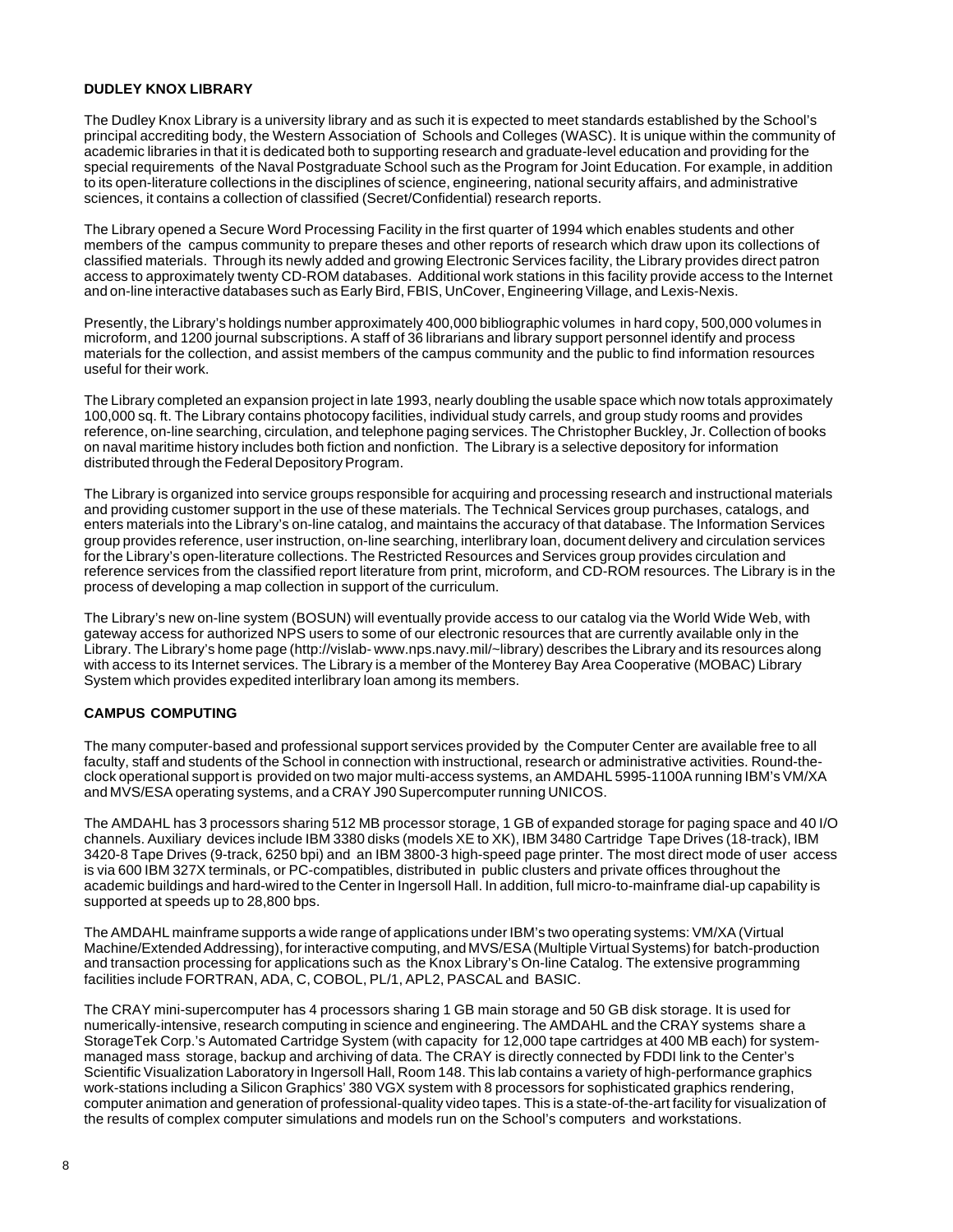<span id="page-8-0"></span>All of these, and other, server facilities are accessible on the campus backbone network which presently supports 10 Mbps Ethernet over fiber-optic cable. In early 1994 the bandwidth was improved to at least 100 Mbps. The Center also maintains several laboratories and open clusters of workstations distributed in the academic buildings. These include six Learning Resource Centers - classrooms equipped with PCs, Macs and Unix workstations. The open clusters contain SUN SPARC10 workstations with full network access and IBM 327X terminals directly connected to the AMDAHL mainframe. Some 270 workstations are available in these facilities for use by students, faculty and staff.

Wide-area network support includes the INTERNET and MILNET. The Center's professional staff conducts short courses, and provides consulting help in systems and applications programming, and on computer problem-solving tools and techniques. They also engage in a research and development program directed primarily toward continuously improving the campus computing environment and the exploitation of new and emerging technologies in support of academic computing.

Supplementing the Center's facilities are the many departmental classrooms and laboratories equipped with microcomputers and /or workstations which support their subspecialized educational or research needs. Most of these systems are on local-area networks which are connected to the campus backbone.

#### **NAVAL POSTGRADUATE SCHOOL FOUNDATION**

The Foundation is a non-profit corporation whose purpose is to provide support from private sources to the Naval Postgraduate School. Towards this end, the Foundation solicits, receives and administers tax-exempt charitable contributions. These gifts are expended in behalf of programs and activities that are deemed important by the School Superintendent but are outside government funding limits.

Since its founding in December 1970, ongoing Foundation support has enabled it to have progressively increasing impact on School operations. Currently, it administers more than a dozen major projects serving to promote excellence in teaching and research, and enhancing the academic and support facilities of the School. Individuals wishing to participate in the work of the Foundation may obtain further information by writing to the Naval Postgraduate School Foundation, P.O. Box 8626, Monterey, CA, 93943.

#### **NAVAL POSTGRADUATE SCHOOL ALUMNI ASSOCIATION**

The NPS Alumni Association was formed at the recommendation of the Superintendent after responses to a January 1991 survey of graduates showed strong support. The Naval Postgraduate School Foundation agreed to sponsor the Association and the June 1991 graduates were the first to be given the opportunity to enroll as members of the new NPS Alumni Association.

The goals of the Association are to provide a vehicle for sharing ideas among the alumni and to assist in communications from the school to alumni. The NPS Alumni Association expects to expand its activities to include those of the traditional university alumni association. These activities will evolve to meet the needs and desires of its steadily growing membership. The Association publishes a quarterly newsletter which is mailed to all members, and sponsors the publication of a periodic alumni directory.

The Alumni Association Office is located on the second floor of Building 223/224 on the school campus. To contact the Association, call (408) 656-4011 (DSN 878-4011) or write to: NPS Alumni Association, P.O. Box 8626, NPS, Monterey, California 93943. You can fax to (408) 656-3757, or e-mail to alumni@nps.navy.mil. The Alumni Association homepage address is http://vislab-www.nps.navy.mil/~alumni.

#### **SCHOOL STRUCTURE AND ORGANIZATION**

The Naval Postgraduate School was established and is funded by the Congress of the United States. It is administered as an activity within the Department of the Navy. The institution's governance and administration follow norms for civilian higher education, adapted appropriately for the Navy's specialized needs.

#### **GRADUATE EDUCATION REVIEW BOARD**

A Graduate Education Review Board, chaired by the Chief of Naval Operations and including the Vice Chief of Naval Operations, the Deputy Chief of Naval Operations (Manpower, Personnel and Training, N-1), the Superintendent, Naval Postgraduate School and a representative from the Naval Systems Commands (on a rotating basis) meets annually to provide policy guidance and direction for the Navy's graduate education programs. The Board reviews the adequacy and stability of resources and student input. Prior to this meeting, a separate Graduate Education Review Group, chaired by the Vice Chief of Naval Operations, meets to review graduate education issues and identify matters of potential interest to the Graduate Education Review Board. The Graduate Education Review Group membership includes the principal warfare sponsors, principal subspecialty primary consultants and the Superintendent, Naval Postgraduate School.

#### **BOARD OF ADVISORS**

The Board of Advisors is composed of distinguished professionals, consisting of highly qualified civilian educators, prominent citizens from business, the professions and other vocations, and active and retired military officers. The purpose of the Board is to assist the Superintendent on strategic matters of the Navy's Graduate Education Programs and advise the Secretary of the Navy of their needs. In fulfilling this objective, the Board assesses the effectiveness with which the Naval Postgraduate School is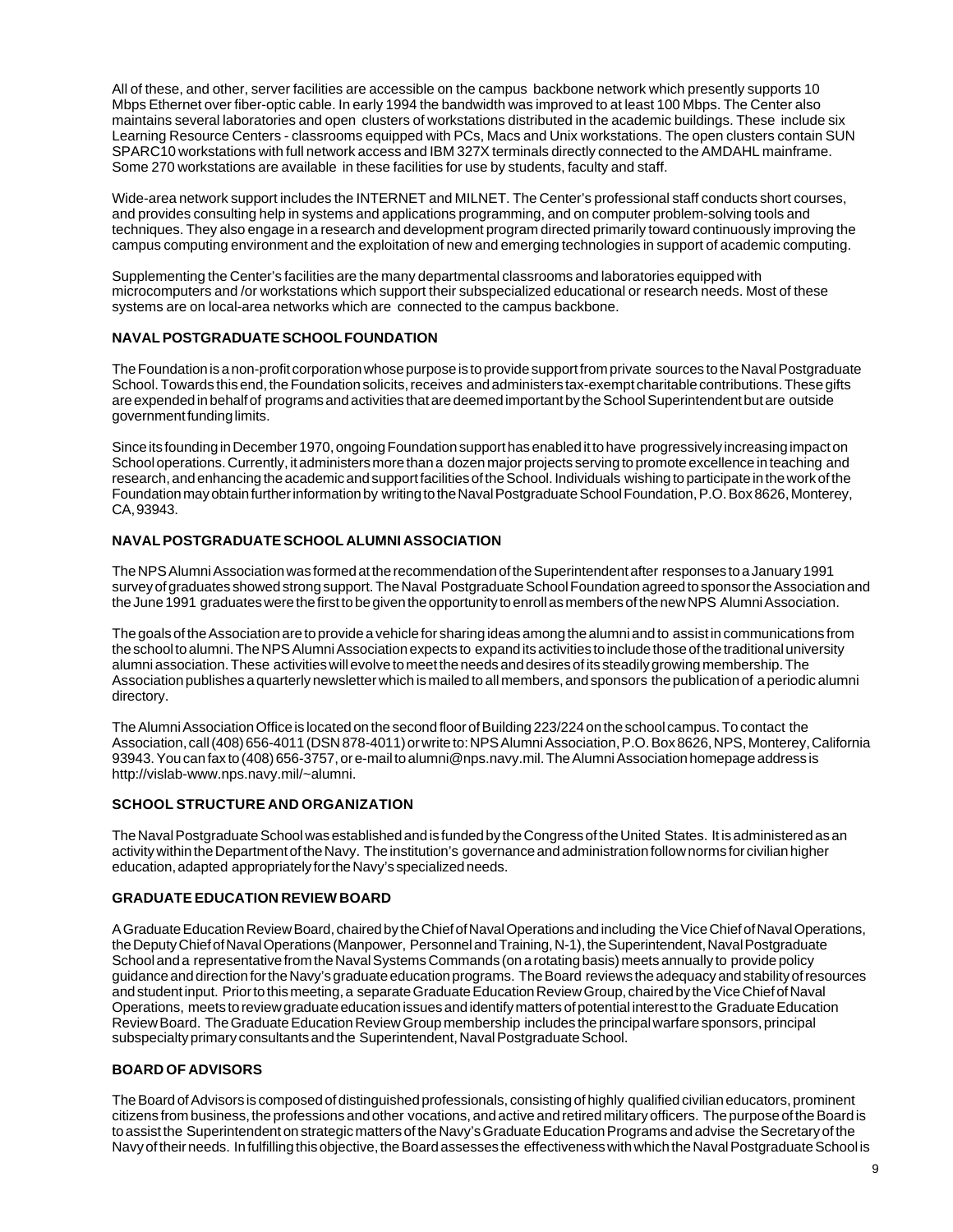<span id="page-9-0"></span>accomplishing its mission and evaluates its future plans. Board members are appointed for terms of two years by the Secretary of the Navy upon the recommendation of the Superintendent. Each appointment is renewable once for a second period of two years.

The Board meets annually at the Naval Postgraduate School and submits a report of its recommendations to the Secretary of the Navy via the Superintendent. Board members also serve on departmental academic review committees during the year and assist in other matters as requested by the Superintendent or the Secretary of the Navy.

#### **ADMINISTRATION**

The Superintendent of the Postgraduate School is a flag officer of the line of the Navy. The Superintendent's principal assistant is the Provost/Academic Dean, who is the ranking member of the civilian faculty.

#### **SUPERINTENDENT**

Marsha J. Evans Rear Admiral, U.S. Navy

#### **PROVOST & ACADEMIC DEAN**

Richard S. Elster, Ph.D. Professor of Systems Management

The Superintendent has command responsibility for accomplishment of the School's mission. The Provost/Academic Dean is the chief educational officer and is responsible to the Superintendent for all academic matters. He is appointed by the Secretary of the Navy upon the recommendation of a council of NPS senior personnel, chaired by the Superintendent.

In addition to serving as the institution's president, the Superintendent is the academic coordinator for all graduate education programs in the Navy. The Superintendent administers fully funded graduate educational programs at the Naval Postgraduate School, other service graduate schools and civilian universities.

#### **ADMINISTRATIVE STAFF**

Principal assistants to the Superintendent and Provost are two captains of the line, one supply corps captain, four civilian deans, three civilian associate provosts and the Director of the Library. The military positions are Dean of Students/Director of Programs, Commander, Naval Support Activity and Director of Resource Management. The academic dean positions are Dean of Management and Security Studies, Dean of Engineering and Computational Sciences, Dean of Operational and Applied Science, and Dean of Research. The academic associate provost positions are Associate Provost for Instruction, Associate Provost for Innovation, and Associate Provost for Computer and Information Services. These positions are currently held by:

#### **DIRECTOR OF RESOURCE MANAGEMENT (Acting)**

Robert Jay **Comptroller** 

#### **DEAN OF STUDENTS/DIRECTOR OF PROGRAMS**

James J. Miller Captain, U.S. Navy

#### **COMMANDER, NAVAL SUPPORT ACTIVITY**

Mary J. Meyer Captain, U.S. Navy

#### **DEAN OF MANAGEMENT AND SECURITY STUDIES**

James S. Blandin Professor of Management

#### **DEAN OF ENGINEERING AND COMPUTATIONAL SCIENCES**

Rudolph Panholzer Professor of Electrical and Computer Engineering

#### **DEAN OF OPERATIONAL AND APPLIED SCIENCE**

Peter Purdue Professor of Operations Research

#### **DEAN OF RESEARCH**

David W. Netzer Professor of Aeronautics and Astronautics

#### **ASSOCIATE PROVOST FOR INSTRUCTION**

Maurice D. Weir Professor of Mathematics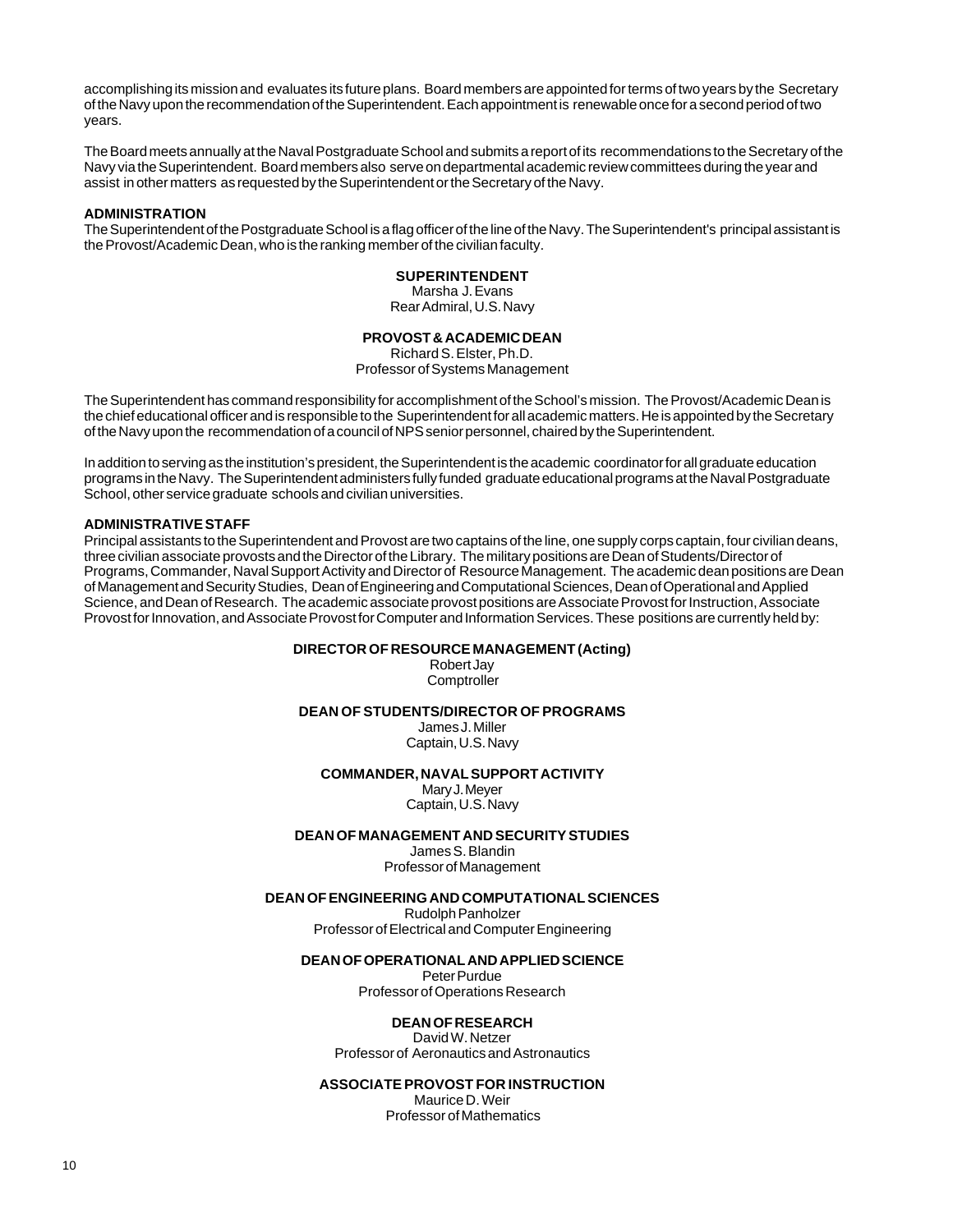#### **ASSOCIATE PROVOST FOR INNOVATION**

David R. Whipple Professor of Systems Management

#### **ASSOCIATE PROVOST FOR COMPUTER INFORMATION SERVICES**

James C. Emery

Professor of Systems Management

#### **DIRECTOR, DUDLEY KNOX LIBRARY**

Maxine H. Reneker Professor of Library Science

#### <span id="page-10-0"></span>**ACADEMIC DEPARTMENTS, GROUPS AND COMMITTEES**

Members of the faculty are organized into eleven Academic Departments, five interdisciplinary Academic Groups and two Academic Committees. Each is supervised by a chairman who reports to their respective Division Dean. Over 80% of the teaching staff are civilians of varying professional rank and the remainder are military officers.

#### **ACADEMIC DEPARTMENTS ACADEMIC GROUPS ACADEMIC COMMITTEES**

Aeronautics and Astronautics **Command, Control and Engineering Acoustics** Command, Control and Engineering Acoustics Computer Science Communications Communications<br>
Electrical and Computer Engineering Communication Warfare Curriculum Committee Electrical and Computer Engineering<br>Mathematics Mechanical Engineering Meteorology National Security Affairs **Oceanography** Operations Research Physics Systems Management

Space Systems<br>Undersea Warfare

#### **CURRICULAR OFFICES**

The Curricular Offices are organizational entities that are separate from, but interactive with, the Academic Departments, Groups and Committees in the educational operations of the school. The former are staffed by naval officers and civilian faculty members whose primary functions are threefold: (1) academic counseling and military supervision of officer students, (2) curriculum development and management to ensure attainment of professional and academic objectives, and (3) liaison with curricular sponsor representatives.

Students are grouped in accordance with their curricular programs and are assigned to one of ten Curricular Offices for program supervision and for academic and professional counseling.

Students in each curricular group pursue similar or closely related curricula. Each Curricular Office is staffed by one or more military officers of suitable experience and rank and one or more Academic Associates. The latter are faculty members selected for this part-time assignment. They are responsible to the Deans for the integrity and academic soundness of the academic features of curriculum operations. Curricular Officers ensure their curricula meet Navy needs and ensure the proper administrative operation of their respective offices. They report to the Director of Programs.

The table beginning on page 14 summarizes the curricula offered through the Naval Postgraduate School. Specific academic requirements for enrollment are contained in each curriculum segment.

Students entering any of the technical curricula normally are ordered to a six-week mathematics refresher course. It begins in the seventh week of each quarter. This course is not designed to teach math, but rather to reacquaint students with calculus. During this refresher, students also take introductory courses in other topics related to their assigned curriculum. Refer to the Six Week Technical Refresher section for additional information.

Some officers are ordered to Engineering Science (Curriculum 460) if they require more preparation for entering one of the technical curricula. This program is either one or two quarters long and includes calculus and other preparatory courses. Refer to the Engineering Science section for additional information.

#### **INTERNATIONAL PROGRAMS OFFICE**

The International Programs Office is responsible for the cultural, social and academic integration of the international community. The office is charged with interacting with the outside agencies, military and civilian to accomplish the goals of the Security Assistance Training Program (SATP) and the Information Program (IP). Additionally, it is responsible for the International Sponsor Program and acts as the Command Sponsor to the International Committee.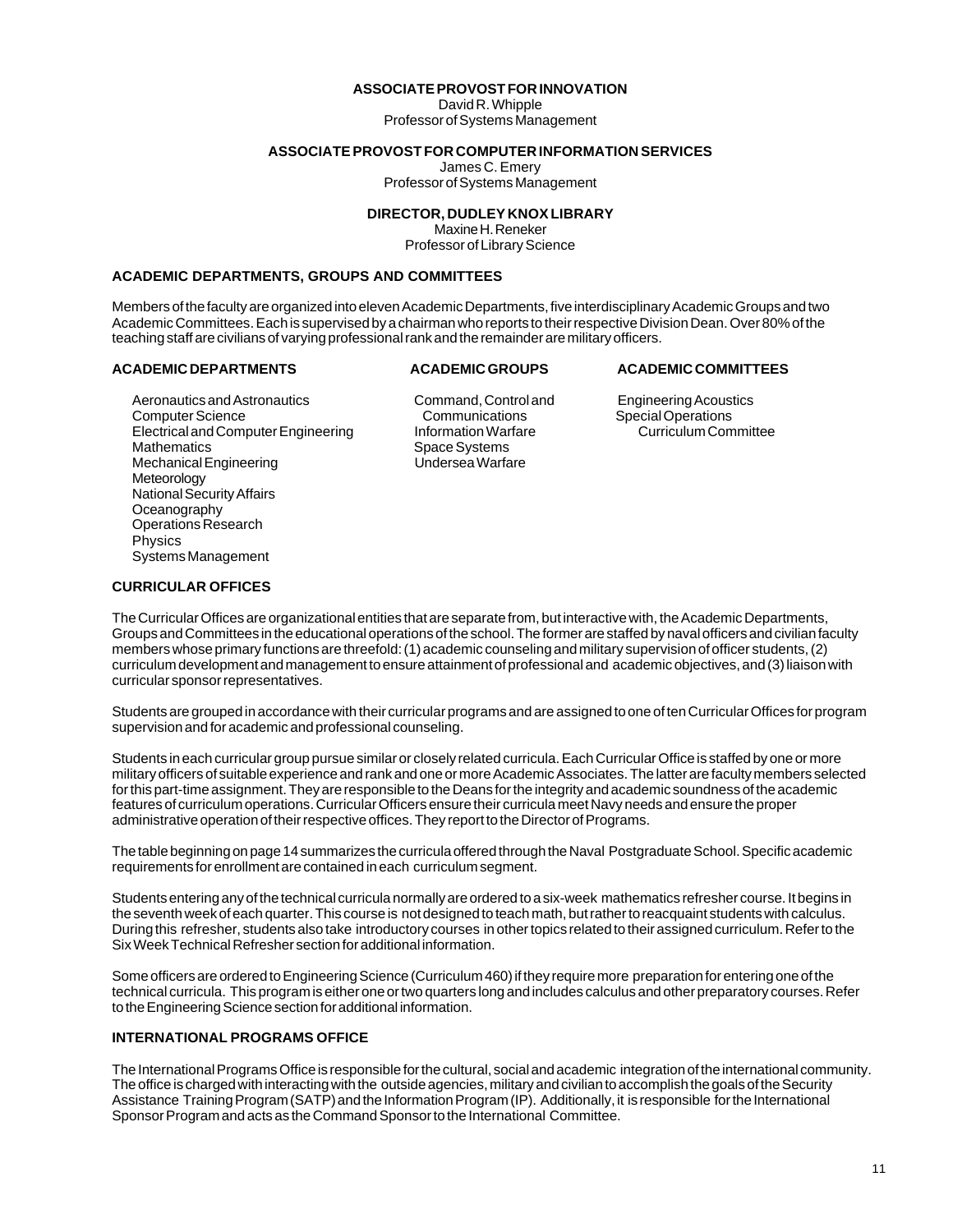<span id="page-11-0"></span>Since 1954, over 3000 International officers from 60 countries have graduated from NPS. Many have gone on to achieve positions of prominence within their military services, governments, and private industry. The International Program at NPS serves as an integral link in establishing the long term military-to-military relationships between our U.S. and international officers. The International Programs Office sponsors the courses:

#### **IT1500 Information Program Seminar for International Officers (4-0)**

Provides international students with an awareness and functional understanding of internationally recognized human rights and the American democratic way of life. Graded on Pass/Fail only.

#### **IT1600 Communication Skills for International Officers (4-2)**

Designed to increase the student's ability and comprehension in communicating effectively in written and spoken English through guided practice and individual exercises. Introduction to the core concepts of communication and to the difference between effective writing. Primary emphasis is on improving the student's functional writing skills, especially those that will help the student write reports, term papers, and a thesis. Graded on Pass/Fail only.

#### **NAVAL POSTGRADUATE SCHOOL PROGRAM FOR JOINT EDUCATION (PJE)**

The NPS Program for Joint Education (PJE) prepares military officers for the increasingly complex future security challenges by offering programs which blend excellent graduate-level education in diverse fields with both intermediate level professional military education (PME) and program for Joint Education (PJE). Viewed as a cost-effective "onestop shopping" opportunity, the CNO approved intermediate-level PME equivalence for naval officers in selected NPS curricula in December 1994. NPS Navy graduates subsequently can obtain senior level PME by attending a Service War College or the National Defense University. The NPS Joint Education Electives Program (JEEP), a four-course series completed in conjunction with PME-equivalent curricula, is certified by the Chairman, Joint Chiefs of Staff, as meeting Phase I Program for Joint Education (PJE) requirements. All Services are authorized to grant Phase I PJE credit to graduates of this program. PJE graduates become eligible to earn Phase II PJE at the Armed Forces Staff College en route to joint duty assignments and designation as Joint Specialty Officers (JSOs).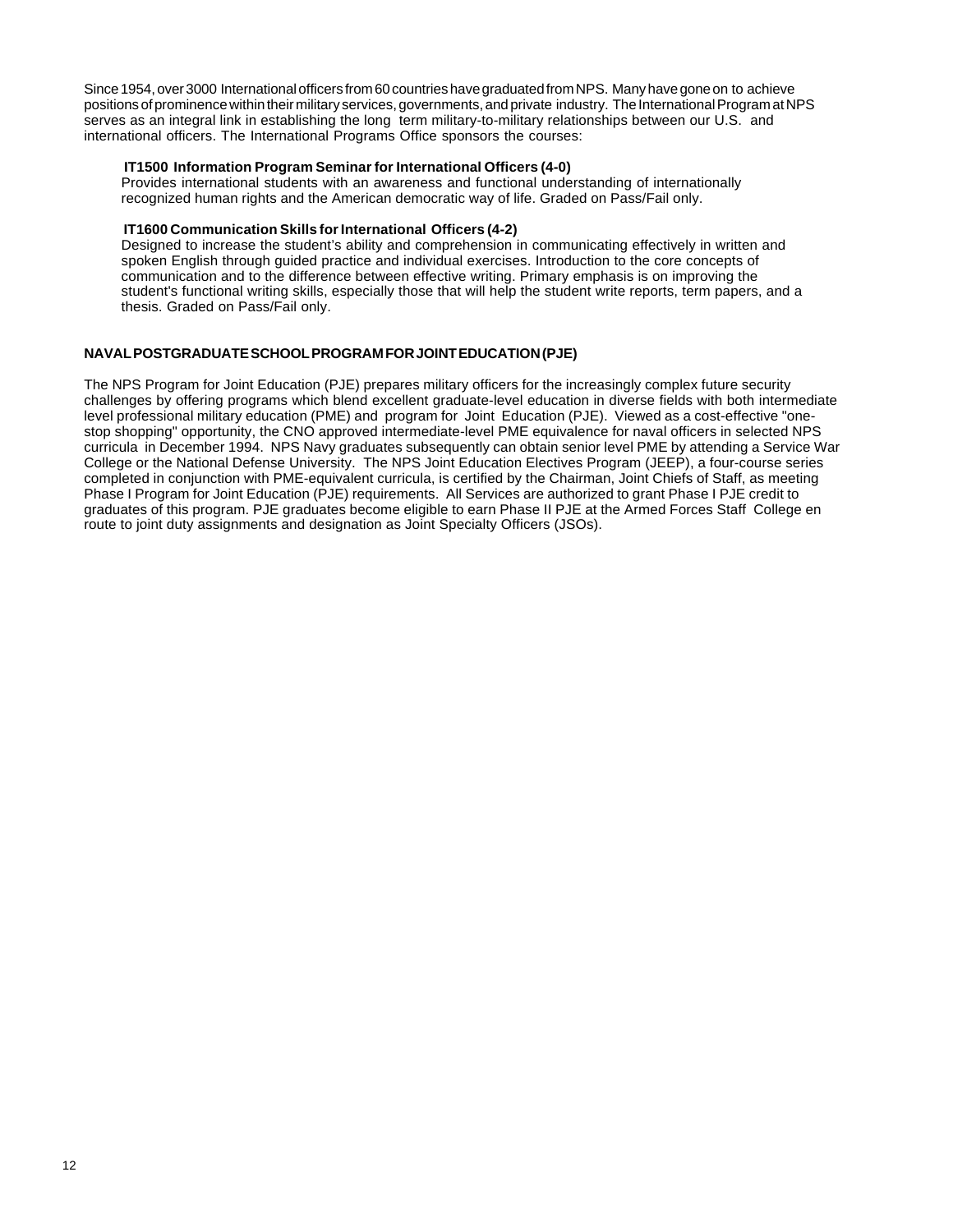#### **NPS CURRICULA SUMMARY**

<span id="page-12-0"></span>

| Curriculum                                                                                                                                                   | Curriculum<br><b>Number</b> | Normal<br>Length<br>(Months) | Normal<br>Convening<br>Dates | Cognizant<br>Curricular<br><b>Office Code</b> |
|--------------------------------------------------------------------------------------------------------------------------------------------------------------|-----------------------------|------------------------------|------------------------------|-----------------------------------------------|
| <b>Aeronautical Engineering</b>                                                                                                                              |                             |                              |                              |                                               |
| Aeronautical Engineering  610<br>Aeronautical Engineering                                                                                                    |                             | 24                           | April/October                | 31                                            |
|                                                                                                                                                              |                             | 24                           | April/October                | 31                                            |
|                                                                                                                                                              |                             | $15 + TPS$                   | April/October                | 31                                            |
| <b>Combat Systems Sciences &amp; Technology</b>                                                                                                              |                             |                              |                              |                                               |
| Combat Systems Science/Tech  533                                                                                                                             |                             | 27                           | April/October                | 33                                            |
| Underwater Acoustics 535                                                                                                                                     |                             | 21                           | October                      | 33                                            |
| <b>Electronics &amp; Computer Programs</b>                                                                                                                   |                             |                              |                              |                                               |
| Computer Science368                                                                                                                                          |                             | 24                           | April/October                | 32                                            |
| Modeling, Virtual Environments &                                                                                                                             |                             |                              |                              |                                               |
| Electronics Systems Eng590                                                                                                                                   |                             | 24<br>21-27                  | April/October<br>Any Quarter | 32<br>32                                      |
| <b>Joint Command, Control, Communications</b><br>Computers & Intelligence (C4I)<br>Joint Command, Control, Communications,<br>Computers & Intelligence (C4I) |                             |                              |                              |                                               |
|                                                                                                                                                              |                             | 21                           | October                      | 39                                            |
| Scientific & Technical Intel  823                                                                                                                            |                             | 20                           | February                     | 39                                            |
| <b>Meteorology and Oceanography</b>                                                                                                                          |                             |                              |                              |                                               |
|                                                                                                                                                              |                             | 21                           | April/October                | 35                                            |
|                                                                                                                                                              |                             | 27                           | April/October                | 35                                            |
| Operational Oceanography  374                                                                                                                                |                             | 24                           | April/October                | 35                                            |
|                                                                                                                                                              |                             | 24-36                        | April/October                | 35                                            |
| <b>National Security and Intelligence</b>                                                                                                                    |                             |                              |                              |                                               |
| Middle East, Africa, South Asia  681                                                                                                                         |                             | 18                           | January/July                 | 38                                            |
| Far East, Southeast Asia Pacific 682                                                                                                                         |                             | 18                           | January/July                 | 38                                            |
|                                                                                                                                                              |                             | 18                           | January/July                 | 38                                            |
| Russia, Europe, Central Asia 684                                                                                                                             |                             | 18                           | January/July                 | 38                                            |
|                                                                                                                                                              |                             | 24                           | January/July                 | 38                                            |
| Civil-Military Relations & Int'l Sec  689                                                                                                                    |                             | 12                           | January                      | 38                                            |
|                                                                                                                                                              |                             | 18                           | July                         | 38                                            |
| Intelligence (Regional Studies) 824                                                                                                                          |                             | 24                           | January/July                 | 38                                            |
| Intelligence (OPINTEL)  825                                                                                                                                  |                             | 18                           | July                         | 38                                            |
| <b>Naval/Mechanical Engineering</b>                                                                                                                          |                             |                              |                              |                                               |
| Naval/Mechanical Engineering  570                                                                                                                            |                             | 24-27                        | April/October                | 34                                            |
| <b>Operations Analysis</b>                                                                                                                                   |                             |                              |                              |                                               |
| Operations Analysis 360                                                                                                                                      |                             | 24                           | April/October                | 30                                            |
| Operational Logistics 361                                                                                                                                    |                             | 24                           | October                      | 30                                            |
| <b>Advanced Science</b><br>(Applied Mathematics) 380                                                                                                         |                             | 24                           | January/July                 | 30                                            |
| <b>Systems Management</b>                                                                                                                                    |                             |                              |                              |                                               |
| Information Technology                                                                                                                                       |                             |                              |                              |                                               |
|                                                                                                                                                              |                             | 24                           | April/October                | 36                                            |
| <b>Transportation Logistics</b>                                                                                                                              |                             |                              |                              |                                               |
|                                                                                                                                                              |                             | 21                           | July                         | 36                                            |
| Transportation Management 814                                                                                                                                |                             | 21                           | July                         | 36                                            |
| <b>Acquisition &amp; Contract</b>                                                                                                                            |                             |                              |                              |                                               |
|                                                                                                                                                              |                             | 18                           | January, July                | 36                                            |
| <b>Systems Acquisition</b>                                                                                                                                   |                             |                              |                              |                                               |
|                                                                                                                                                              |                             | 21                           | January, July                | 36                                            |
| Defense Systems Analysis 817                                                                                                                                 |                             | 18                           | January, July                | 36                                            |
| Defense Systems Management                                                                                                                                   |                             |                              |                              |                                               |
|                                                                                                                                                              |                             | 18                           | January, July                | 36                                            |
| Systems Inventory                                                                                                                                            |                             |                              |                              |                                               |
|                                                                                                                                                              |                             | 18                           | July                         | 36                                            |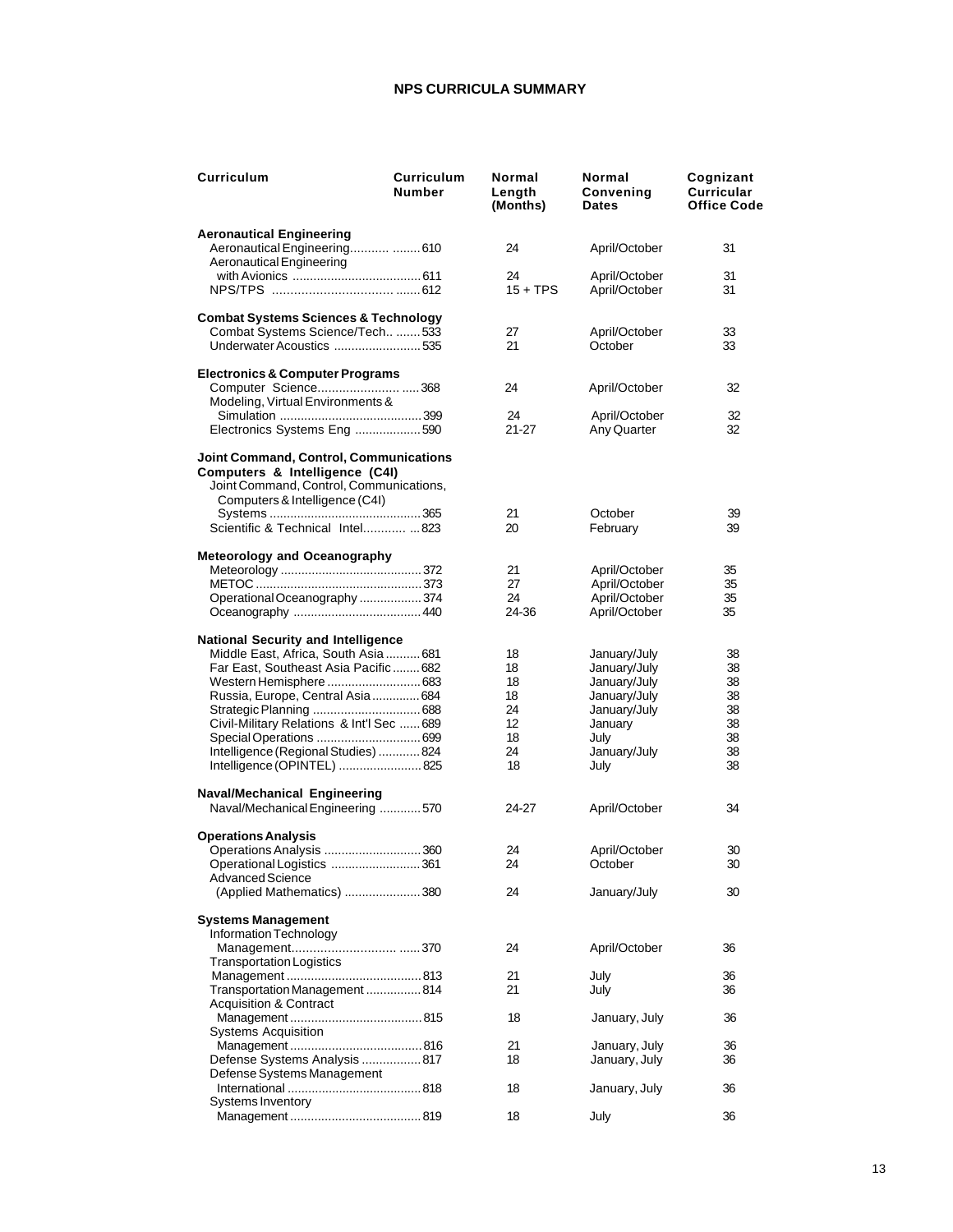| <b>Curriculum</b>                       | Curriculum<br><b>Number</b> | Normal<br>Length<br>(Months) | Normal<br>Convening<br><b>Dates</b> | Cognizant<br><b>Curricular</b><br><b>Office Code</b> |
|-----------------------------------------|-----------------------------|------------------------------|-------------------------------------|------------------------------------------------------|
| Resource Planning and                   |                             |                              |                                     |                                                      |
| Management for International            |                             |                              |                                     |                                                      |
|                                         |                             | 18                           | January                             | 36                                                   |
| <b>Material Logistics</b>               |                             |                              |                                     |                                                      |
| Support Management 827                  |                             | 18                           | January, July                       | 36                                                   |
|                                         |                             | 18                           | January, July                       | 36                                                   |
| Manpower Systems Analysis 847           |                             | 21                           | January, July                       | 36                                                   |
| Undersea, Space and Information Warfare |                             |                              |                                     |                                                      |
| <b>Space Systems Operations</b>         |                             |                              |                                     |                                                      |
|                                         |                             | 24                           | October                             | 37                                                   |
| Space Systems Operations 366            |                             | 24                           | October                             | 37                                                   |
|                                         |                             | 24                           | April/October                       | 37                                                   |
| Undersea Warfare International 526      |                             | 24                           | April/October                       | 37                                                   |
| Space Systems Engineering591            |                             | 27                           | April/October                       | 37                                                   |
|                                         |                             | 24                           | October                             | 37                                                   |
| Electronic Warfare Systems              |                             |                              |                                     |                                                      |
|                                         |                             | 24                           | October                             | 37                                                   |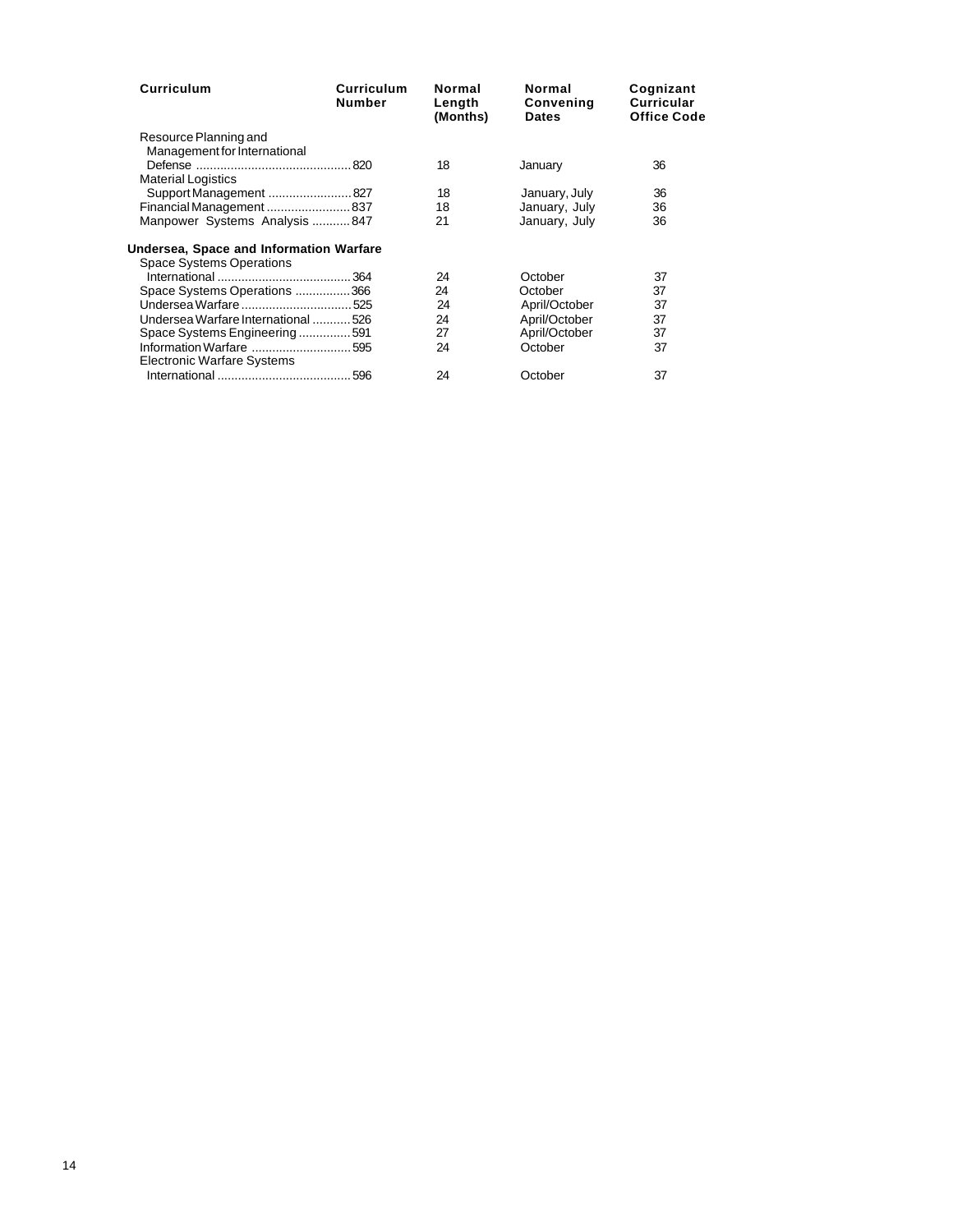Each service identifies military billets that require specific graduate level education for successful performance. More than 6,000 subspecialty coded billets are presently identified in the Navy. Quotas for officer inputs to graduate education programs are generated annually to meet current and projected billet requirements. Sponsors such as the Naval Sea Systems Command and Naval Air Systems Command identify the skill requirements for subspecialty coded billets, and the Naval Postgraduate School administers curricular programs to meet the promulgated skill requirements. Curriculum titles, minimum threshold APC levels, subspecialty codes and degree titles are listed below by ascending curriculum number.

| Curriculum<br>Number | <b>Curriculum Title</b>                                                        | Admission<br>APC | Subspecialty<br>Code | Degree                                                                                                                                                                                                                              |
|----------------------|--------------------------------------------------------------------------------|------------------|----------------------|-------------------------------------------------------------------------------------------------------------------------------------------------------------------------------------------------------------------------------------|
| 360<br>361<br>364    | Operations Analysis<br>Operational Logistics<br>Space Systems Operations       | 324<br>324       | XX42P<br>XX43P       | MS Operations Research<br>MS Operations Research                                                                                                                                                                                    |
| 365                  | International<br>Joint Cmd, Cntrl, Comm,                                       | 324              | None                 | MS Systems Tech (Space Sys Ops)                                                                                                                                                                                                     |
| 366                  | Comp/Intel (C4I) Sys<br>Space Systems Operations                               | 325<br>324       | XX45P<br>XX76P       | MS Systems Tech (C3)<br>MS Systems Tech (Space Sys Ops)                                                                                                                                                                             |
| 368<br>370           | Computer Science<br>Information Technology<br>Management                       | 325<br>325       | XX91P<br>XX89P       | MS Computer Science<br>MS Information Technology Management                                                                                                                                                                         |
| 372<br>373           | Meteorology<br><b>METOC</b>                                                    | 323<br>323       | XX48P<br>XX47P       | MS Meteorology                                                                                                                                                                                                                      |
| 374<br>380<br>399    | Operational Oceanography<br>Applied Mathematics<br>Modeling, Virtual Environ & | 323<br>324       | XX49P<br>XX41P       | MS Meteorology & Physical Oceanography<br>MS Physical Oceanography<br>MS Applied Mathematics                                                                                                                                        |
| 440                  | Simulation<br>Oceanography                                                     | 325<br>323       | XX99P<br>XX49D       | MS Modeling, Virtual Environments & Simulation<br>MS Physical Oceanography                                                                                                                                                          |
| 525                  | Undersea Warfare                                                               | 323              | XX44P                | MS Applied Mathematics, Applied Science,                                                                                                                                                                                            |
| 526                  | Undersea Warfare -<br>International                                            | 323              | None                 | Computer Science, Operations Research,<br>Physical Oceanography, Electrical                                                                                                                                                         |
| 533                  | Combat Systems Sciences<br>& Technology                                        | 323              | XX66P                | Engineering or Engineering Acoustics<br>MS Applied Physics, Physics,<br>Engineering Acoustics, Computer Science,<br>Aeronautical Engineering, Electrical Engineering,<br>Mechanical Engineering, Material Science &<br>Engineering. |
| 535                  | Underwater Acoustics<br>Systems                                                | 323              | None                 | MS Engineering Acoustics                                                                                                                                                                                                            |
| 570                  | Naval/Mechanical<br>Engineering                                                | 323              | XX54P                | MS Mechanical Engineering                                                                                                                                                                                                           |
| 590                  | Electronic Systems<br>Engineering                                              | 323              | XX55P                | MS Electrical Engineering                                                                                                                                                                                                           |
| 591                  | Space Systems<br>Engineering                                                   | 323              | XX77P                | MS Electrical Engineering, Physics,<br>Astronautical Engineering, Computer Science,<br>Mechanical Engineering                                                                                                                       |
| 595                  | Information Warfare                                                            | 324              | XX46P                | MS Systems Engineering                                                                                                                                                                                                              |
| 596                  | Electronic Warfare Systems<br>International                                    | 324              | None                 | MS Systems Engineering                                                                                                                                                                                                              |
| 610<br>611           | Aeronautical Engineering<br>Aeronautical Engineering-<br>Avionics              | 323<br>323       | XX71P<br>XX72P       | MS Aeronautical Engineering<br>MS Aeronautical Engineering                                                                                                                                                                          |
| 612                  | NPS/TPS Cooperative<br>Program                                                 | 323              | XX71P                | MS Aeronautical Engineering                                                                                                                                                                                                         |
| 681                  | Middle East, Africa, South<br>Asia                                             | 365              | XX21P                | MA National Security Affairs                                                                                                                                                                                                        |
| 682                  | Far East, Southeast Asia,<br>Pacific                                           | 365              | XX22P                | MA National Security Affairs                                                                                                                                                                                                        |
| 683<br>684           | Western Hemisphere<br>Russia, Europe, Central<br>Asia                          | 365<br>365       | XX23P<br>XX24P       | MA National Security Affairs<br>MA National Security Affairs                                                                                                                                                                        |
| 688<br>689           | Strategic Planning<br>Civil-Military Relations &<br>International Security     | 335<br>335       | XX28P<br>XX28P       | MA National Security Affairs<br>MA National Security Affairs                                                                                                                                                                        |
| 699<br>813           | Special Operations<br>Transportation Logistics                                 | 365<br>345       | XX29P<br>1304P       | MS Defense Analysis<br>MS Management                                                                                                                                                                                                |
| 814                  | Management<br>Transportation                                                   | 345              | XX35P                | MS Management                                                                                                                                                                                                                       |
| 815                  | Management<br>Acquisitions & Contract                                          | 345              | 1306P                | MS Management                                                                                                                                                                                                                       |
| 816                  | Management<br>Systems Acquisition                                              | 345              | None                 | MS Management                                                                                                                                                                                                                       |
| 817<br>818           | Management<br>Defense Systems Analysis<br>Defense Systems                      | 345<br>345       | None<br>None         | MS Management<br>MS Management                                                                                                                                                                                                      |
| 819                  | Management International<br>Systems Inventory                                  | 345              | 1302P                | MS Management                                                                                                                                                                                                                       |
| 820                  | Management<br>Resource Planning /Mgmt<br>for International Defense             | 345              | None                 | MS International Resource Planning                                                                                                                                                                                                  |
| 823<br>824           | Intelligence (Sci & Tech)<br>Intelligence (Regional<br>Studies)                | 223<br>365       | XX17P<br>XX18P       | and Management<br>MS Systems Tech (Scientific & Tech Intel)<br>MA National Security Affairs                                                                                                                                         |
| 825<br>827           | Intelligence (OPINTEL)<br>Material Logistics Support<br>Management             | 235<br>345       | XX19P<br>XX32P       | <b>MA National Security Affairs</b><br>MS Management                                                                                                                                                                                |
| 837<br>847           | Financial Management<br>Manpower Systems Analysis                              | 345<br>345       | XX31P<br>XX33P       | MS Management<br>MS Management                                                                                                                                                                                                      |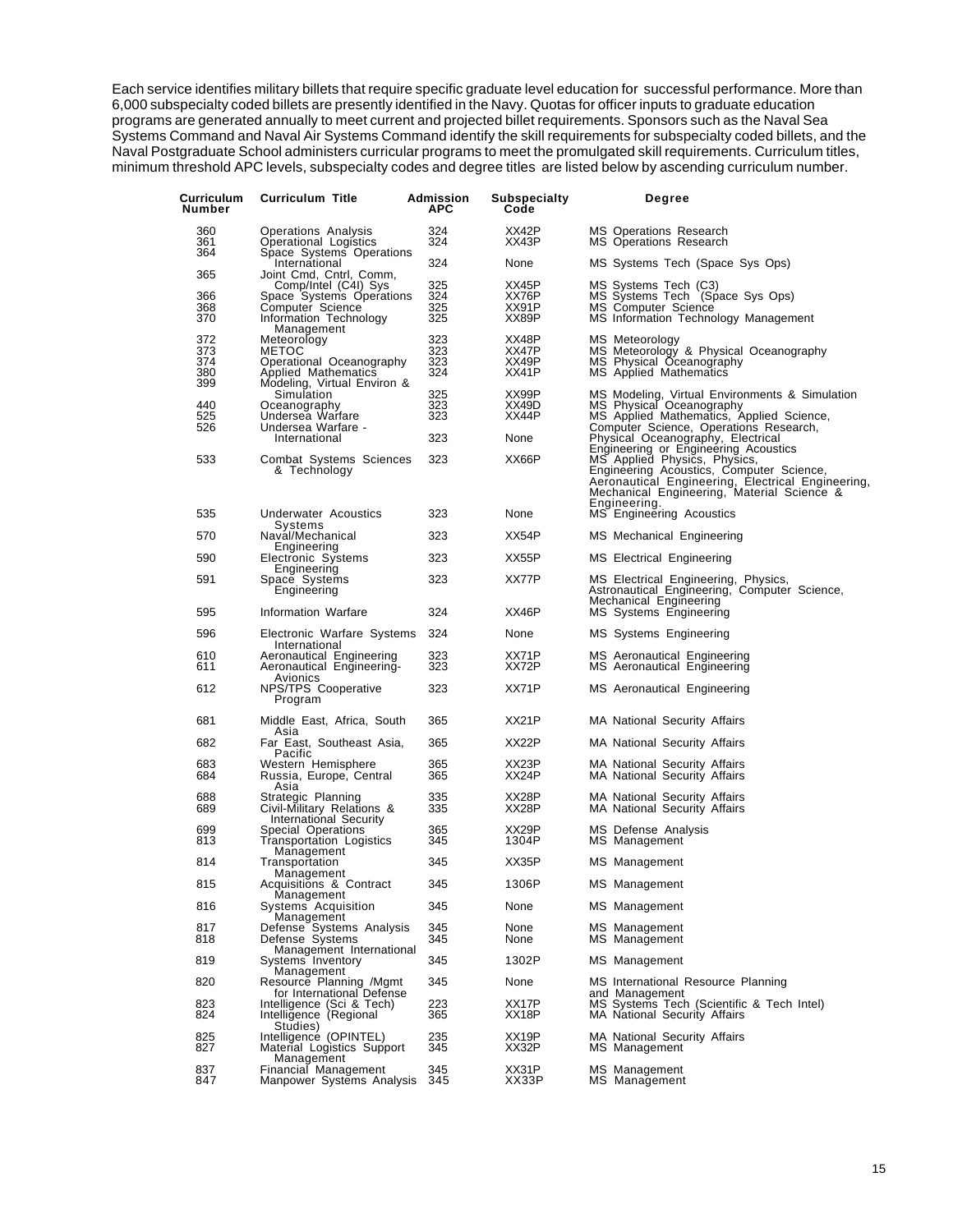#### <span id="page-15-0"></span>**FACULTY ORGANIZATIONS**

The faculty plays a role in school-wide policy making and planning through various established Councils. The Faculty Council functions as a primary faculty input advisory vehicle to the Provost and Superintendent. The Academic Council, a representative body of each academic department and group, has cognizance over all academic standards and degreegranting considerations. The composition of each Council and its specific functions are described in the NPS Organization and Regulations Manual.

#### **STUDENT COUNCIL**

The Officer Student Advisory Council (OSAC) is an organized communication mechanism between the NPS students and the NPS administration. It functions in an advisory capacity in matters involving curricula, facilities, procedures and policies deemed worthy of attention. The OSAC is comprised of thirty-five student representatives and membership is distributed among the curricula by student population, with each curriculum having at least one representative.

The OSAC is headed by a Chairman, Vice Chairman and Secretary elected by members of the Student Council. Officers serve for a six-month period.

Besides a Steering Committee and an Election Committee, Student Council committees are formed to correspond with those NPS committees or councils which have an impact or effect on the student body and which can give or receive benefit from such representation. OSAC representation is included in the following NPS standing Councils and Committees:

Academic Council Faculty Council Library Council Exchange/Bookstore Committee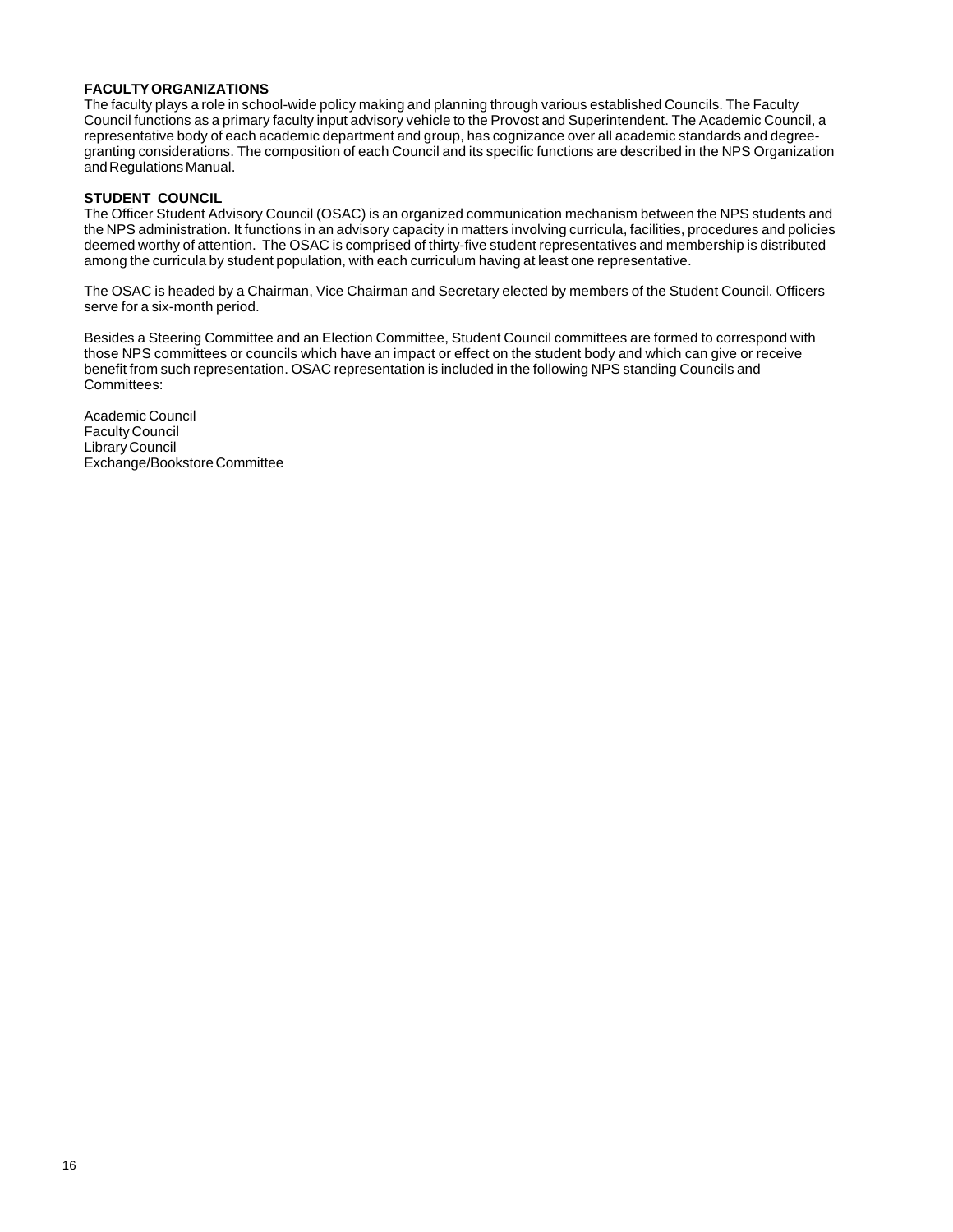## **ADMISSIONS**

<span id="page-16-0"></span>U.S. Navy officers interested in attending one of the curricula offered at the Naval Postgraduate School are referred to OPNAVINST 1520.23 and to the latest OPNAVNOTE 1520. These documents provide guidance, information and policy for the Navy's fully funded graduate education program.

#### **SELECTION PROCEDURES**

#### **NAVAL OFFICERS**

Selection for the Navy fully funded graduate education program is based on outstanding professional performance, promotion potential and a strong academic background. Officers interested in this program should contact their assignment officer to determine **professional** qualification status; upon determination of academic qualification (by NAVPGSCOL), individuals are eligible for assignment. Officers who are professionally qualified, but lack academic qualifications, should contact the Director of Admissions for information on ways to improve their academic background.

#### **OTHER U.S. MILITARY OFFICERS**

Officers on duty with other branches of service are eligible to attend the Postgraduate School. Requests for admission or transcripts from individual officers should not be sent directly to the Naval Postgraduate School. They should apply in accordance with the directives promulgated by the Department of the Army, Department of the Air Force, Commandant U.S. Marine Corps or the Commandant U.S. Coast Guard, as appropriate.

#### **INTERNATIONAL STUDENTS**

Military officers and government civilian employees from other countries may be admitted to most curricula. The procedures for application are available from the Security Assistance Office or Defense Attache Office of the U.S. Embassy, the MLO, MAAG or ODC, as appropriate. Correspondence must be processed through official channels; requests from individual prospective students should not be sent directly to the School. In addition to English language comprehension, as demonstrated by current results of the Test of English as a Foreign Language (TOEFL) and the Test of Written English (TWE), candidates must satisfy the curriculum academic standards, as described in this catalog.

Requests for admissions should be directed to the Director of International Programs, Code 035, Naval Postgraduate School, 699 Dyer Road, Room M5, Monterey, CA 93943-5108. Questions about available programs or admission procedures may be telephoned to (408) 656-2186 or e-mail: 035@nps.navy.mil.

#### **CIVILIAN EMPLOYEES OF U.S. GOVERNMENT**

A civilian employee of an agency of the United States Federal Government may be admitted for study upon request and sponsorship of the agency. Federal civilian employees are not required to pursue the curricula designed for officer-students as described in this catalog but instead determine, with the guidance of assigned academic counselors, the combination of courses that will best meet their needs.

A civilian who is expecting agency sponsorship should submit a written request for evaluation for admission at least six months prior to expected commencement of studies. A request should indicate the desired curriculum and degree intentions and be accompanied by a complete set of official transcripts of all previous college work. GRE and/or GMAT scores are required for consideration for admission to any doctoral program.

Requests for admission should be directed to the Director of Admissions, Code 01B3, Naval Postgraduate School, 589 Dyer Rd., RM 103C, Monterey, CA 93943-5100. Questions about available programs or admission procedures may be telephoned to (408) 656-3093 or DSN 878-3093 or e-mail: grad-ed@nps.navy.mil.

Any civilian employee of the United States Government is eligible to participate in the programs of the School. The individual's employing agency is expected to meet the tuition expense for regular on-campus enrollment.

Programs available to civilian students can be classified as follows:

**Regular Curricula:** The School's programs for officers are designed to meet the requirements of the services for specific education. The contents usually exceed the requirements for a graduate degree since the service's requirements, rather than degree requirements, determine the scope of each program. Civilian students may enter any curriculum at the point at which they are qualified and complete the curriculum along with regular officer students. The School Structure and Organization and the Curricular Offices sections describe the available curricula.

**Degree Programs:** For civilian students, programs may be designed which lead to the award of a graduate degree while meeting the educational goals of each individual. In order to minimize the residency requirement, an off-campus preparatory program may be developed in consultation with a school advisor. If the available time in residence is insufficient to complete degree requirements, the thesis-project portion of the program may be completed off-campus.

**Non-Degree Programs:** Civilian employees may desire to pursue a program for professional advancement without a degree objective. For groups of employees from an agency, special courses can be offered to meet particular requirements, provided the demand is in an area of expertise of the school.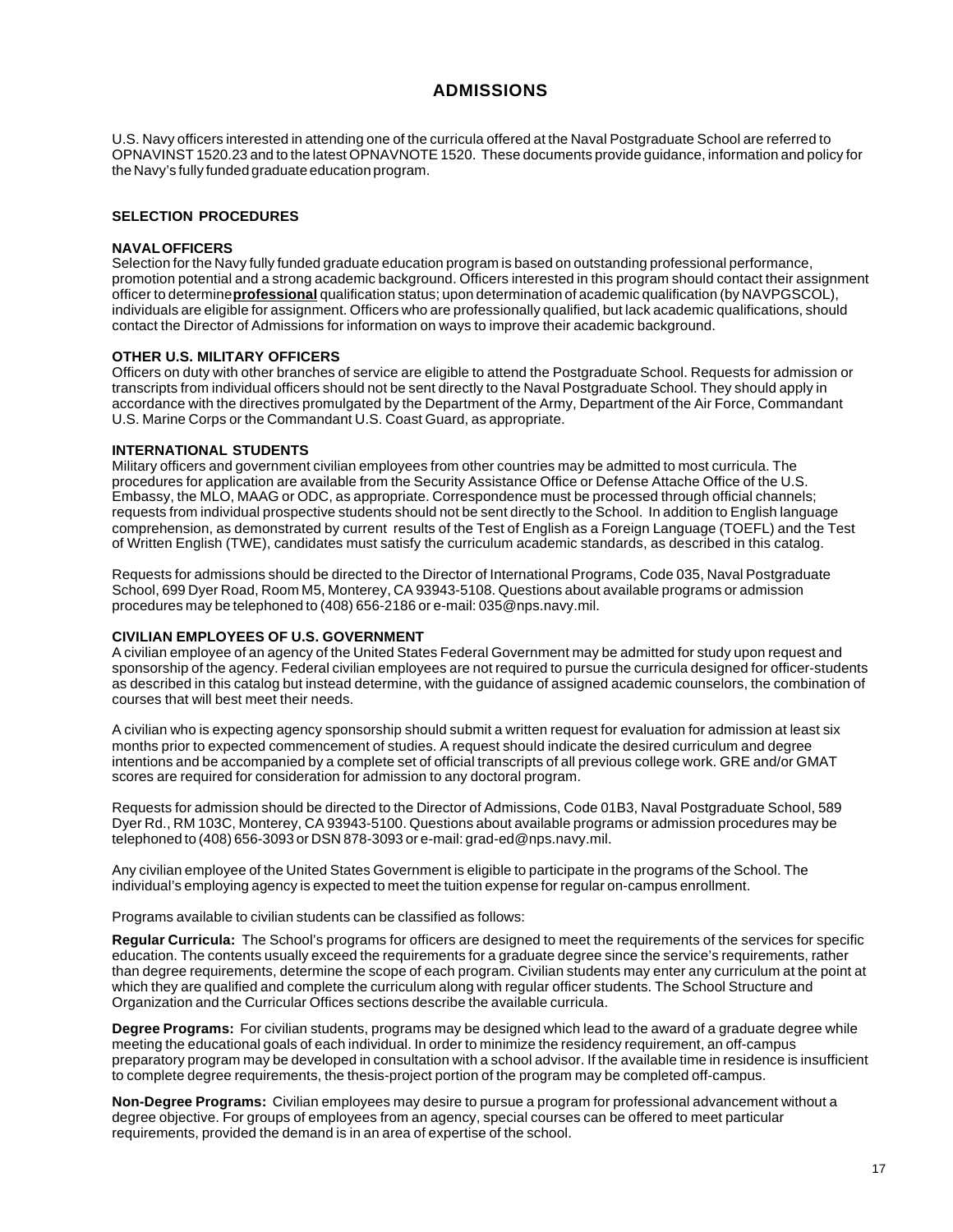<span id="page-17-0"></span>**Admission:** For admission to either a degree or a non-degree program, whether on-campus or by distance learning, the minimum qualification is an accredited baccalaureate degree with appropriate preparation for the proposed program. The school will require submission of official transcripts covering all college work completed to date.

#### **CATALOGS**

The point of contact for requests for Naval Postgraduate School Catalogs and admission to resident study programs and admission to all degree programs is:

> Director of Admissions Code 01B3, Naval Postgraduate School, 589 Dyer Rd., RM 103C Monterey, CA 93943-5100 Telephone (408) 656-3093 / DSN 878-3093

The point of contact for requests for catalogs and admissions for international students is:

Director of International Programs Code 035, Naval Postgraduate School, 699 Dyer Rd., RM M5 Monterey, CA 93943-5108 Telephone (408) 656-2186 / DSN 878-2186 / FAX (408) 656-3064

#### **ACADEMIC PROFILE CODES**

The Academic Profile Code (APC) is a three-digit code which summarizes pertinent portions of an officer's prior college performance. The Naval Postgraduate School routinely generates APCs for officers of most Navy communities, usually within three years of commissioning. The three independent digits reflect an individual's cumulative grade-point average (QPR), exposure to and performance in calculus-related mathematics courses and exposure to and performance in selected science/engineering areas.

#### **First Digit**

The first digit indicates overall academic performance and is derived from the following table:

| Code | <u>QPR Range</u> |
|------|------------------|
| 0    | 3.60-4.00        |
| 1    | 3.20-3.59        |
| 2    | 2.60-3.19        |
| 3    | 2.20-2.59        |
| 4    | 1.90-2.19        |
| 5    | በ -1 89          |

(Failures and repeated courses are included in the QPR calculation.)

#### **Second Digit**

The second digit represents mathematical background according to the following criterion:

| Code           | Meaning                                                                    |
|----------------|----------------------------------------------------------------------------|
| $\overline{0}$ | Significant post-calculus math with B or better average                    |
|                | (Math Major or strong Math Minor)                                          |
|                | Calculus sequence completed with B+ or better average                      |
|                | Calculus sequence completed with average between C+ and B                  |
|                | At least one calculus course with C or better                              |
|                | Two or more pre-calculus courses with B or better average                  |
| 5              | At least one pre-calculus with C or better grade                           |
| 6              | No college level calculus or pre-calculus math with a grade of C or better |

#### **Third Digit**

The third digit represents previous course coverage in science and technical fields.

| Code | Meaning                                                                          |
|------|----------------------------------------------------------------------------------|
|      | Significant pertinent upper-division technical courses with B+ or better average |
|      | Significant pertinent upper-division technical courses average between C+ and B  |
|      | Complete calculus-based physics sequence with B+ or better average               |
|      | Complete calculus-based physics sequence with average between C+ and B           |
|      | At least one calculus-based physics course with C or better grade                |
|      | No pertinent technical courses                                                   |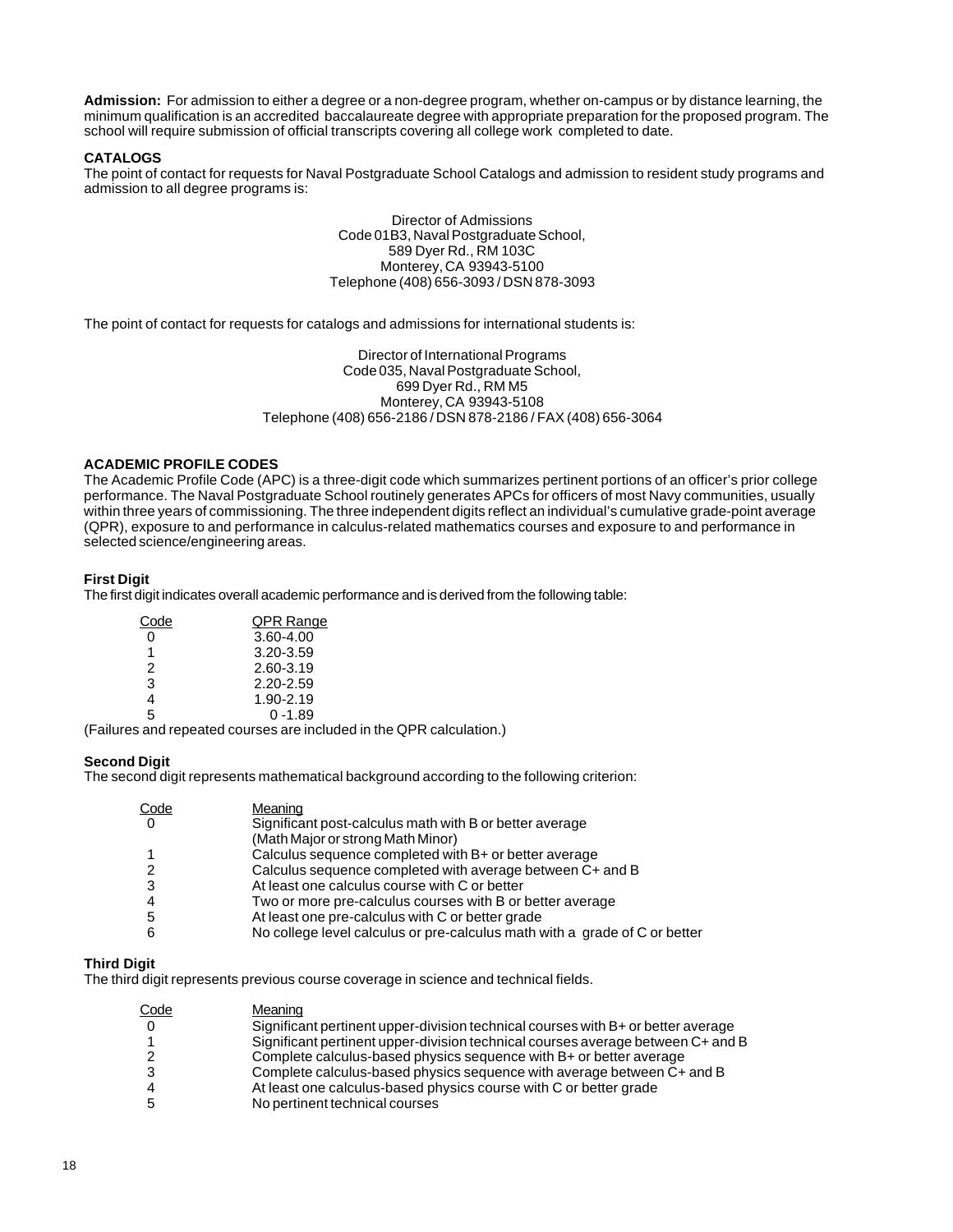A first digit code of 0, 1, 2, or 3 (as appropriate) will be assigned only if transcripts provided exhibit at least one hundred semester hours or one hundred fifty quarter hours of actual graded classroom instruction. Grades of Pass/Fail, Credit/No Credit will not count toward the 100/150 hour requirement.

A technical code of 1 or 0 ordinarily is assigned only to an officer whose undergraduate major was Physics, Aeronautical, Electrical, Mechanical or Naval Engineering, or whose undergraduate technical major is consistent with the officer's designator.

#### **Example**

An APC of 221 indicates a total grade point average for all college courses in the interval 2.60-3.19, a complete sequence in calculus-of-one-variable with a  $\tilde{C}$ + or B average and a major in physics or pertinent engineering area with upper-division courses with a C+ or B average.

#### **Threshold**

Each curriculum at the Naval Postgraduate School has a specified threshold APC for admission. A list of these is given in the NPS Curricula Summary section. Officers with deficient APCs may qualify for entry into these curricula by completing suitable courses at any accredited civilian college. Transcripts (not grade reports) of work done at civilian schools must be forwarded to the Director of Admissions, Code 01B3, Naval Postgraduate School, 589 Dyer Rd., RM 103C, Monterey, CA 93943-5100, to effect an APC change. The grades in all courses completed will be used to revise an officer's QPR.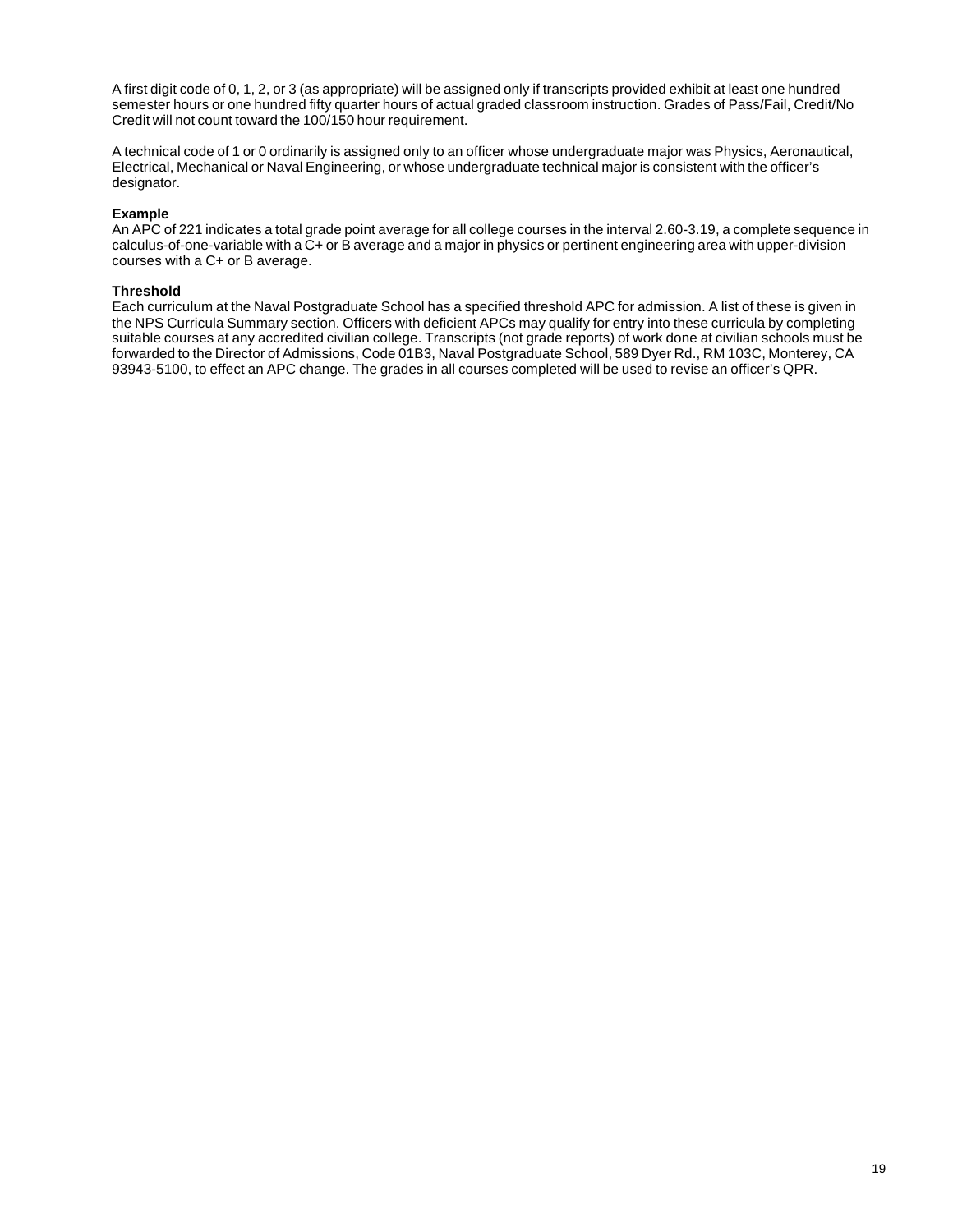### **GENERAL INFORMATION**

#### <span id="page-19-0"></span>**COURSE CODES**

Courses are designated by an alpha-numeric symbol consisting of two letters and four numbers. The first two letters designate the academic department which offers the course and are defined as follows:

| Aeronautics and Astronautics<br>Command, Control and Communications<br><b>Computer Science</b> | AA<br>CС<br>CS. |
|------------------------------------------------------------------------------------------------|-----------------|
| Electrical and Computer Engineering                                                            | EС              |
| <b>Interdisciplinary Courses</b>                                                               | EO              |
| Information Warfare                                                                            | IW              |
| International Programs                                                                         | π               |
| <b>Mathematics</b>                                                                             | MА              |
| Mechanical Engineering                                                                         | ME              |
| <b>Total Ship System Engineering</b>                                                           | TS              |
| <b>Materials Science</b>                                                                       | MS.             |
| Meteorology                                                                                    | MR.             |
| <b>National Security Affairs</b>                                                               | NS.             |
| Oceanography                                                                                   |                 |
| Oceanographic Sciences                                                                         | OС              |
| <b>Operations Research</b>                                                                     |                 |
| <b>Operations Analysis</b>                                                                     | OA              |
| <b>Service Courses</b>                                                                         | OS.             |
| <b>Physics</b>                                                                                 | PH              |
| Science and Engineering                                                                        | <b>SE</b>       |
| Space Systems                                                                                  | SS              |
| Special Operations                                                                             | <b>SO</b>       |
| Systems Management                                                                             |                 |
| <b>Information Systems</b>                                                                     | IS.             |
| Management                                                                                     | MN              |
| <b>Services Courses</b>                                                                        | <b>SM</b>       |
| Undersea Warfare                                                                               | UW              |

Courses are assigned numbers in accordance with their level of academic credit:

| R001-R999 | Technical Refresher (no credit)           |
|-----------|-------------------------------------------|
| 0001-0999 | No credit                                 |
| 1000-1999 | Lower division college credit             |
|           | (Freshman - Sophomore Level)              |
| 2000-2999 | Upper division college credit             |
|           | (Junior - Senior level)                   |
| 3000-3999 | Upper division college or graduate credit |
| 4000-4999 | Graduate credit                           |

#### **COURSE CREDIT VALUE**

Following the course designator are two numbers in parentheses separated by a hyphen which indicate the hours of instruction per week in the classroom and in the laboratory, respectively. When calculating quarter hours for the credit value of the course, laboratory hours are assigned half the value shown. Thus a (3-2) course, having three hours lecture and two hours laboratory, will be assigned a credit value of four quarter hours.

#### **COURSE DESCRIPTIONS**

For the most current information about the course descriptions, access the NPS home page at **http://www.nps.navy.mil.** The course descriptions have been taken from the School's On-Line Course Catalog as of February 13, 1997, and are for general information. There may have been changes made since these courses were downloaded, so please refer to the On-Line Catalog or the specific department for the most up to date information.

#### **SIX WEEK TECHNICAL REFRESHER**

This is a sequence of courses developed specifically to provide a refresher of subject material pertinent to the curriculum to be studied. The number and types of courses which comprise the technical refresher are developed by the curricular officer and academic associate for the student's primary curriculum. The purpose of the technical refresher is to reacquaint students with technical material and at the same time help them build good study habits.

The Six Week Technical Refresher begins during week seven of the quarter.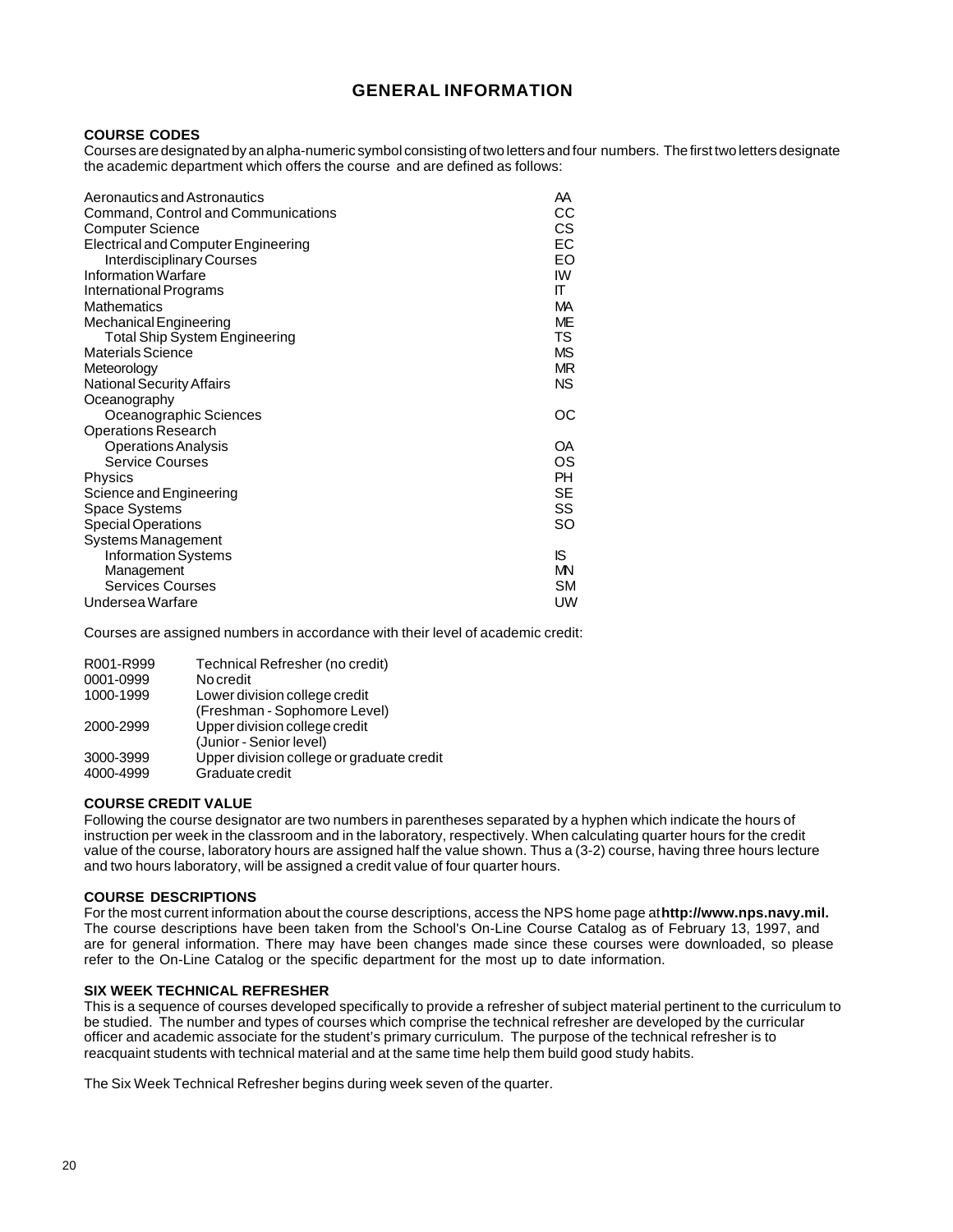<span id="page-20-0"></span>A typical Six Week Technical Refresher consists of:

| <b>Computer Science</b> | Information Warfare | <b>Operations Analysis</b> | Information Technology Mgt |
|-------------------------|---------------------|----------------------------|----------------------------|
| MAR125                  | <b>MAR118</b>       | <b>MAR117</b>              | <b>MAR117</b>              |
| CSR <sub>100</sub>      | MAR142              | MAR125                     | CSR <sub>100</sub>         |
| <b>CSR101</b>           | PHR110              | <b>MAR142</b>              | CSR <sub>101</sub>         |
|                         |                     | <b>OAR200</b>              | IS0001                     |
|                         |                     | OA0001                     |                            |

Prospective students are encouraged to contact the curricular officer regarding the specifics of their particular Six Week Technical Refresher course sequence.

#### **ENGINEERING SCIENCE (CURRICULUM 460)**

This is not a specific curriculum, but rather a sequence of courses developed by the curricular officer and the academic associate to better prepare incoming students for entering a technical curriculum.

The Engineering Science curriculum is designed for prospective students who:

(1) have an APC which indicates a deficiency in mathematics and/or scientific and technical subject matter (i.e., their APC does not qualify them for direct entry to a technical curriculum),

or,

(2) in completing their review of the prospective student's academic record, the curricular officer and academic associate have concluded that sufficient time has expired since the student's most recent college experience and as such, the student would benefit from the Engineering Science program.

For some students, the Engineering Science sequence of courses may also include courses from the Six Week Technical Refresher. For this type of course sequence, the student usually begins the quarter with two courses, then gains one or more additional courses during week seven. CSR100 and CSR101 are examples of courses which would not begin until week seven of the quarter.

The Engineering Science curriculum is normally twelve weeks in length, however, there are occasions when a student may be assigned two quarters of Engineering Science prior to entering a technical curriculum.

A typical Engineering Science course sequence consists of the following:

| Aero Engineering | Space Systems Engineering | Combat Sys Sci & Tech | <b>METOC</b> |
|------------------|---------------------------|-----------------------|--------------|
| MA1118           | MA1118                    | PH1001                | MA1117       |
| ME2502           | MA1043                    | PH1002                | MR2210       |
| ME2601           | PH1121                    | EC1010                | MR2020       |
| AA2042           | EC1010                    |                       | MA1043       |

Prospective students are encouraged to contact the curricular officer regarding the specifics of their particular Engineering Science course sequence.

#### **GRADING**

Student academic performance is evaluated in terms of quality points assigned to the letter grade achieved in a course. Based on the level of achievement associated with each letter grade, the corresponding quality point values range from a maximum of 4 to a minimum of 0 as follows:

| Grade | Point Value    |
|-------|----------------|
| Α     | 4              |
| А-    | 3.7            |
| B+    | 3.3            |
| В     | 3              |
| в-    | 2.7            |
| C+    | 2.3            |
| С     | $\overline{2}$ |
| C-    | 1.7            |
| D+    | 1.3            |
| D     | 1              |
| X     | ი              |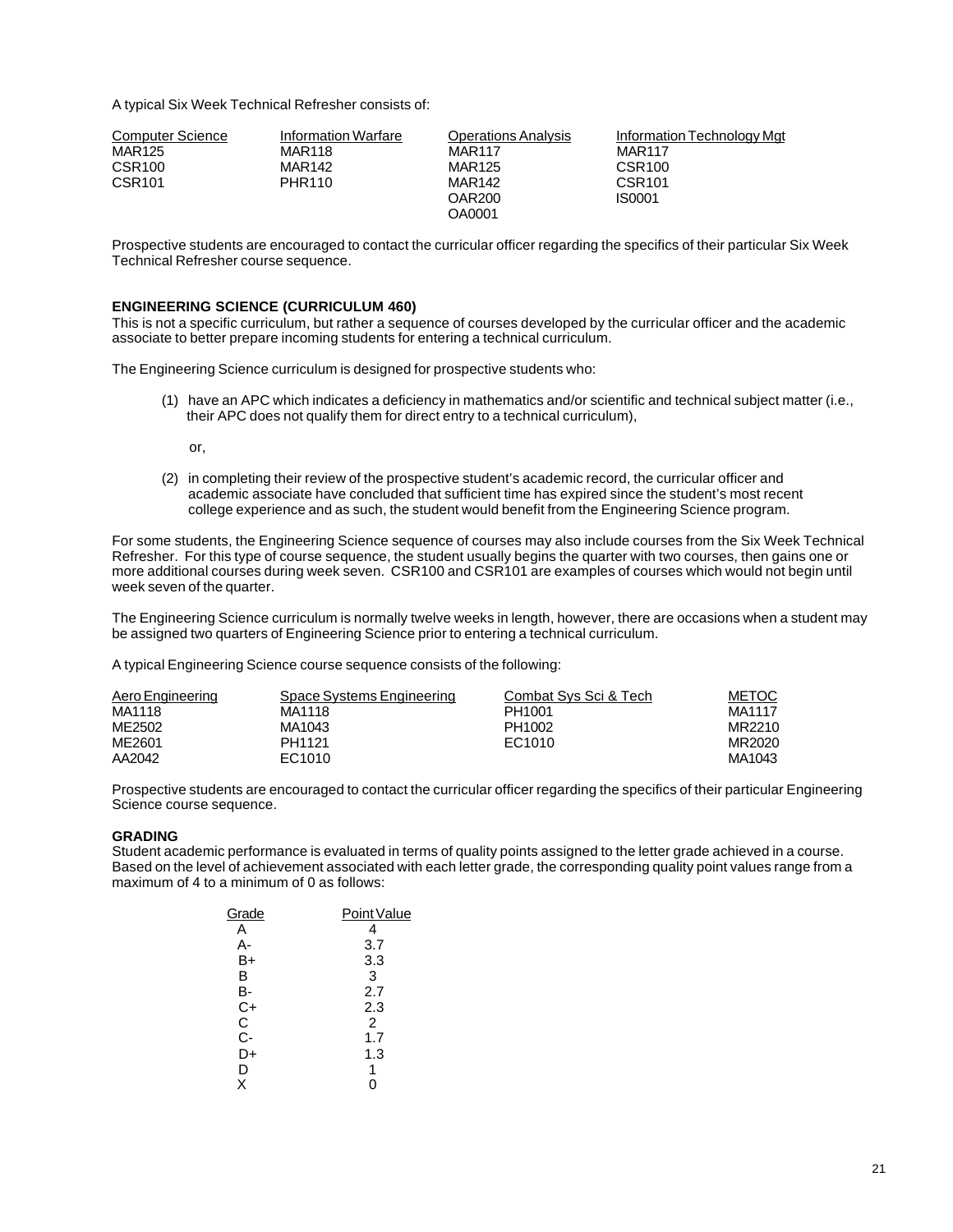<span id="page-21-0"></span>Letter designations for which no quality points are assigned are given as follows:

|    | Incomplete             |
|----|------------------------|
| W  | Withdrew               |
| N  | Ungraded               |
| P  | Pass                   |
| F  | Fail                   |
| T. | <b>Thesis Research</b> |

The grade of Incomplete is given when an identifiable portion of the course remains unaccomplished at the end of the quarter. One additional quarter is granted to submit the delinquent work. If the "I" is not removed within the twelve weeks following the end of the term in which it was assigned, it becomes an "X."

A student may withdraw from a course up to the end of the second week of the quarter without any record of it showing on the transcript. Withdrawals may be made after that up to the end of the eighth week of the quarter, but a grade of "W" is entered for the course on the transcript. No withdrawals can be made after the eighth week.

Courses may be designated for "P" and "F" grading when approved by the Academic Department and the Academic Council. A student in a degree program who wishes to take courses not in his or her normal program may elect to take them in the Pass/Fail mode. Approval must be granted by the student's cognizant Curricular Officer and Department Chairman. It is the responsibility of the student to exercise the P/F option by informing the instructor in writing at the time of enrollment that a P/F grade is desired. A copy of the approved request shall be forwarded to the Registrar. Students electing to receive the P/F grade in letter graded courses may not apply the hours toward the degree and curriculum requirements of any program.

#### **QUALITY POINT RATING (QPR)**

When the quarter-hour credit of a course is multiplied by the point value of the student's grade, a quality point value for the student's work in the course is obtained. Example: A student receives a grade of B in a course with three hours lecture and two hours lab. The course credit value of four quarter hours is multiplied by the point value assigned to the grade of B, resulting in 12.0 quality points for the course.

The sum of the quality points for all courses divided by the sum of the quarter-hour credit of these courses gives a weighted numerical evaluation of the student's performance, termed the Quality Point Rating (QPR). A student achieving a QPR of 3.0 has maintained a "B" average in all courses undertaken with a proper weight assigned for course hours.

#### **ACADEMIC COUNSELING**

The NAVPGSCOL provides academic counseling services as indicated below to assist officers in developing individual educational plans. Officers who have chosen specific curricula or who have been selected or detailed for graduate education in programs at NAVPGSCOL, are advised to contact the appropriate NAVPGSCOL curricular office listed in the Curricular Offices and Programs section of this catalog. Officers not yet selected for graduate education and seeking general information about the curricula offered at the school, or for general information on the fully-funded graduate education selection process, are advised to contact the Director of Admissions (Code 01B3), NAVPGSCOL, or telephone (408) 656-3093, DSN 878-3093.

#### **COURSE REGISTRATION AND CREDIT**

Each student must be registered in each course in which he/she is a candidate for credit not later than the end of the second week of the term. No student will receive credit for a course unless registration in that course has been approved by one of the following: the student's Curricular Officer or Academic Associate, the Chairman of his/her doctoral committee, or the Associate Provost for Instruction.

#### **Overload**

A student may not enroll for more than 18 total credit hours or more than four 3000 and/or 4000 courses (excluding laboratories or explicit curriculum requirements) per quarter unless he or she has either a total QPR of at least 3.50 or permission of the Department or Group Chairman and the Associate Provost for Instruction.

#### **Repetition of Courses**

A student may repeat a course for the purpose of improving a grade provided such course repetition is taken at the Postgraduate School. Approval must be granted by both the Curricular Officer and the Department or Group Chairman concerned and the Registrar is to be notified.

For record purposes, both the original and the repeated courses are to be shown on the transcript. For Quality Point Rating computation, the credit hours of the course shall be counted once, using the grade received from the most recent time that the student enrolled in the course.

#### **Medical Absence**

The academic record of a student may be deleted completely for a given term when the student is absent for a portion of the term for medical reasons. The transcript will show, "Excused for the term for medical reasons." The student shall not be permitted to delete only a portion of the courses for this reason. The grade "W" shall be used when it is necessary to withdraw from only a part of the student's program. Such excusals shall be requested by the Curricular Officer and approved by the Associate Provost for Instruction.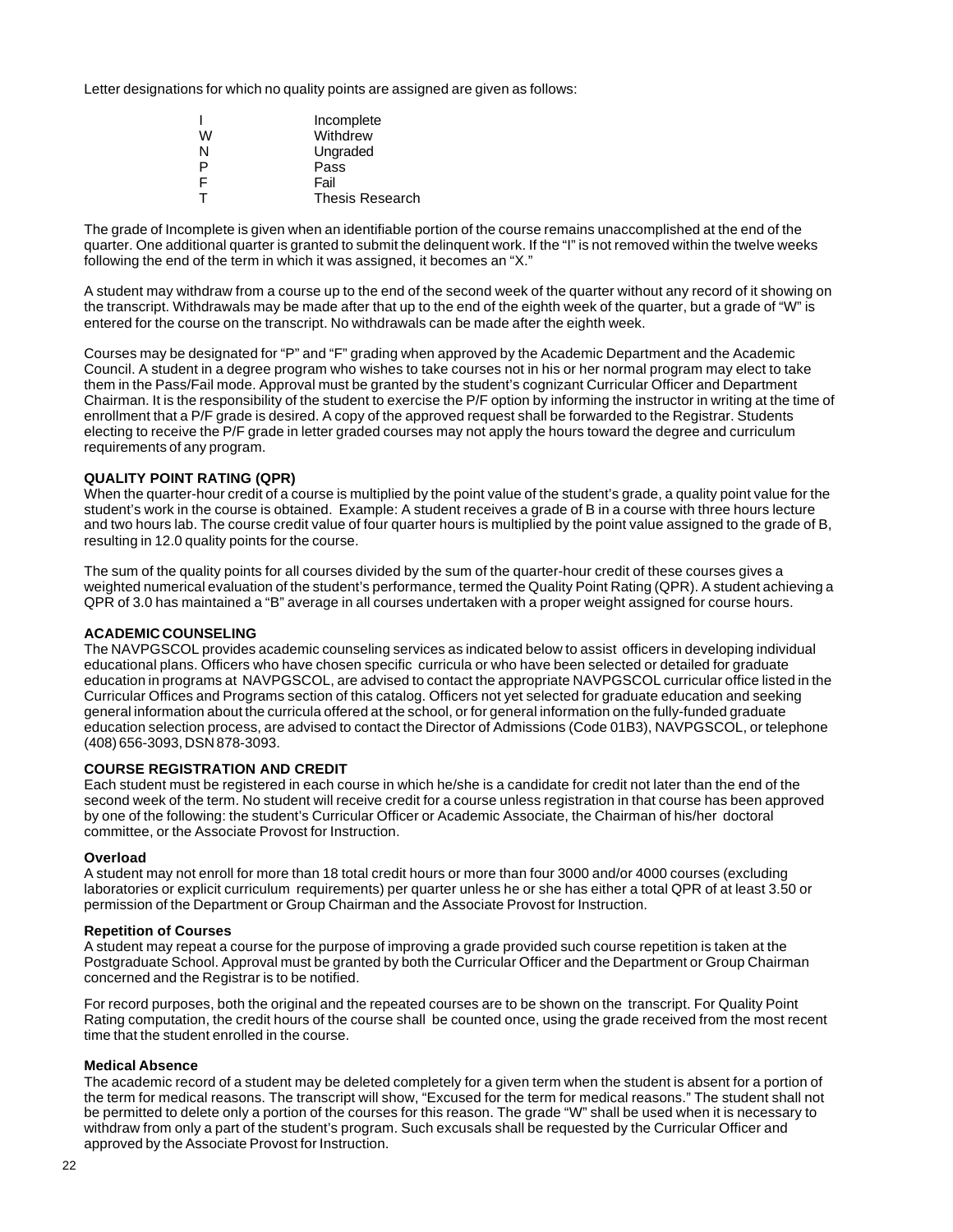#### <span id="page-22-0"></span>**Credit by Examination**

The award of credit solely on the basis of examination for any 1000 or 2000 level course is permissible. Grades for such courses shall be awarded on a Pass/Fail basis.

#### **VALIDATION**

A student with the appropriate background may validate a course that is required for his/her curriculum. Validation will allow the student to omit that course from the program of study; however, no credit will be granted for a course that has been validated. The basic purpose of course validation is to make optimal use of the student's time at the Naval Postgraduate School. Every validation must be justified by documented evidence of prior work in the area of the course to be validated.

The validation of a course must be approved in writing by the Chairman of the department offering the course or a designated representative. Specific criteria for validation (e.g., review of the student's transcripts or examination on the material of the course) are left to the discretion of the cognizant Department Chairman.

After validating one or more courses, it may be possible for a student to complete the program in less than the maximum time allowed.

#### **TRANSFER OF CREDITS**

Upon entry to the Naval Postgraduate School, each student's academic record will be evaluated for possible transfer of credit or for exemption from portions of the curricular program by validation of course work previously completed. Students may also utilize knowledge gained through self-study, experience of service-related education to seek validation, or credit for curricular courses by taking a departmental examination.

Twelve hours of graduate-level courses previously completed may be accepted for transfer credit. These include graduatelevel courses taken after completion of the baccalaureate degree and those taken in the last term before award of the baccalaureate and certified to be in excess of degree requirements.

Questions on transfer credit should be directed by letter to the appropriate curricular Academic Associate, as listed in this catalog.

#### **REQUIREMENTS FOR THE MASTER OF ARTS DEGREE AND THE MASTER OF SCIENCE DEGREE**

The Master's Degree may be awarded for successful completion of a curriculum which has the approval of the Academic Council as meriting the degree. Such curricula shall conform to current practice in accredited institutions and shall contain a well-defined major.

General Postgraduate School minimum requirements for the Master's Degree are as follows:

- 32 quarter hours of graduate level credits of which at least 20 quarter hours must be earned on campus.
- A thesis or its equivalent is required. If the thesis is waived, at least 8 quarter hours of approved courses 4000 - 4999 shall be substituted for it.

Admission to a program leading to the Master's degree requires:

- General undergraduate work as defined in Chapter 4 of the Academic Council Policy Manual.
- Appropriate undergraduate preparation for the curriculum to be pursued. A student entering the Postgraduate School with inadequate undergraduate preparation will be required to complete the undergraduate prerequisites in addition to the degree requirements.
- A demonstrated academic potential for completing the curriculum.

To be eligible for the Master's degree, the student must attain a minimum average quality point rating of 3.00 in all of the 3000 and 4000 level courses in his/her curriculum and either 2.5 in the remaining courses or 2.75 in all courses of the curriculum.

#### **DUAL DEGREE PROGRAMS**

Students who wish to pursue a dual degree program must satisfy QPR and other curricular/departmental requirements, as set forth in the Academic Council Policy Manual.

#### **EDUCATIONAL SKILL REQUIREMENTS**

Each subspecialty curriculum at NPS is based on Educational Skill Requirements (ESRs) developed by the Primary Consultant in their capacity as the central point of contact for the assigned subspecialty skill field. The ESRs represent the criteria essential for performance in the subspecialty. Using the ESRs, and as a cooperative effort between the Primary Consultant and the school, NPS develops the curriculum that will meet the criteria of the ESRs. This phase involves course development, tying subject matter to military applications, and other items to insure the knowledge, skills and competencies established by the Primary Consultant are addressed in the curriculum. The ESRs for all of the curricula offered at NPS are included at the end of each curricular office section.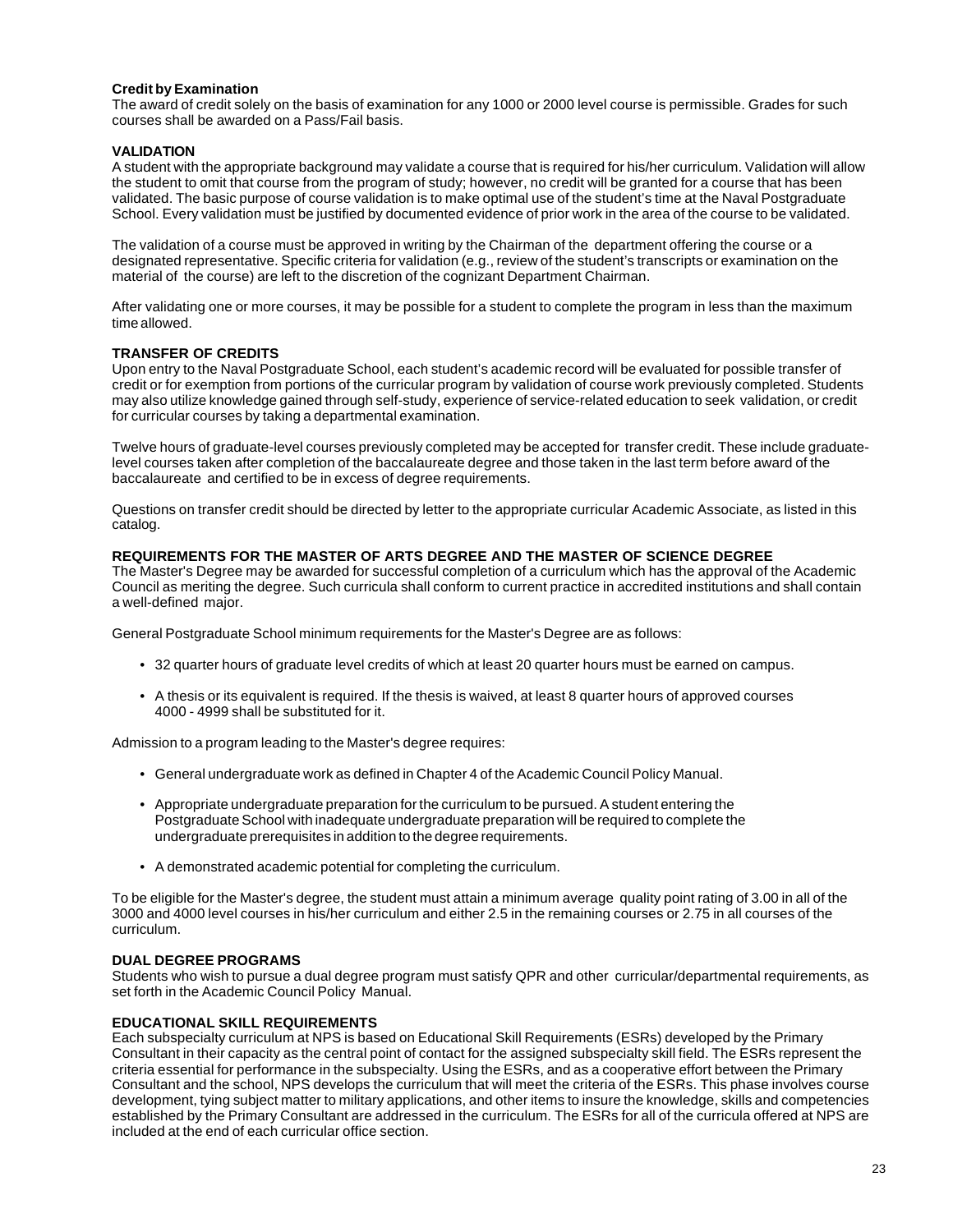<span id="page-23-0"></span>It is important to point out that curricular content is a continual discussion item between each NPS Curricular Officer and faculty Academic Associate team and the Primary Consultant's office. This includes the Primary Consultant providing or making available material to be used in class, forwarding lists of suggested thesis topics, and providing opportunities and financial support for student experience tours. It is the School's experience that only with such an extended process (a partnership) can we insure the needs of the subspecialty community are met.

#### **ALUMNI TRANSCRIPT REQUESTS**

Naval Postgraduate School alumni can request a transcript of their course work from the Registrar's Office by:

1. Facsimile request: (408) 656-2891. Include your full name, Social Security Number, year last attended and current mailing address.

2. Mail request:

Naval Postgraduate School Registration and Scheduling Code 01B1 589 Dyer Rd., Room 102 Monterey, CA 93943-5113

Include your full name, Social Security Number, year last attended and current mailing address.

- 3. Telephone request: (408) 656-2591
- 4. E-mail request: mscheffel@nps.navy.mil. Include your full name, Social Security Number, last year attended and current mailing address.

There is a transcript fee of \$3.00 for the first copy and .50 cents for each additional copy (per request).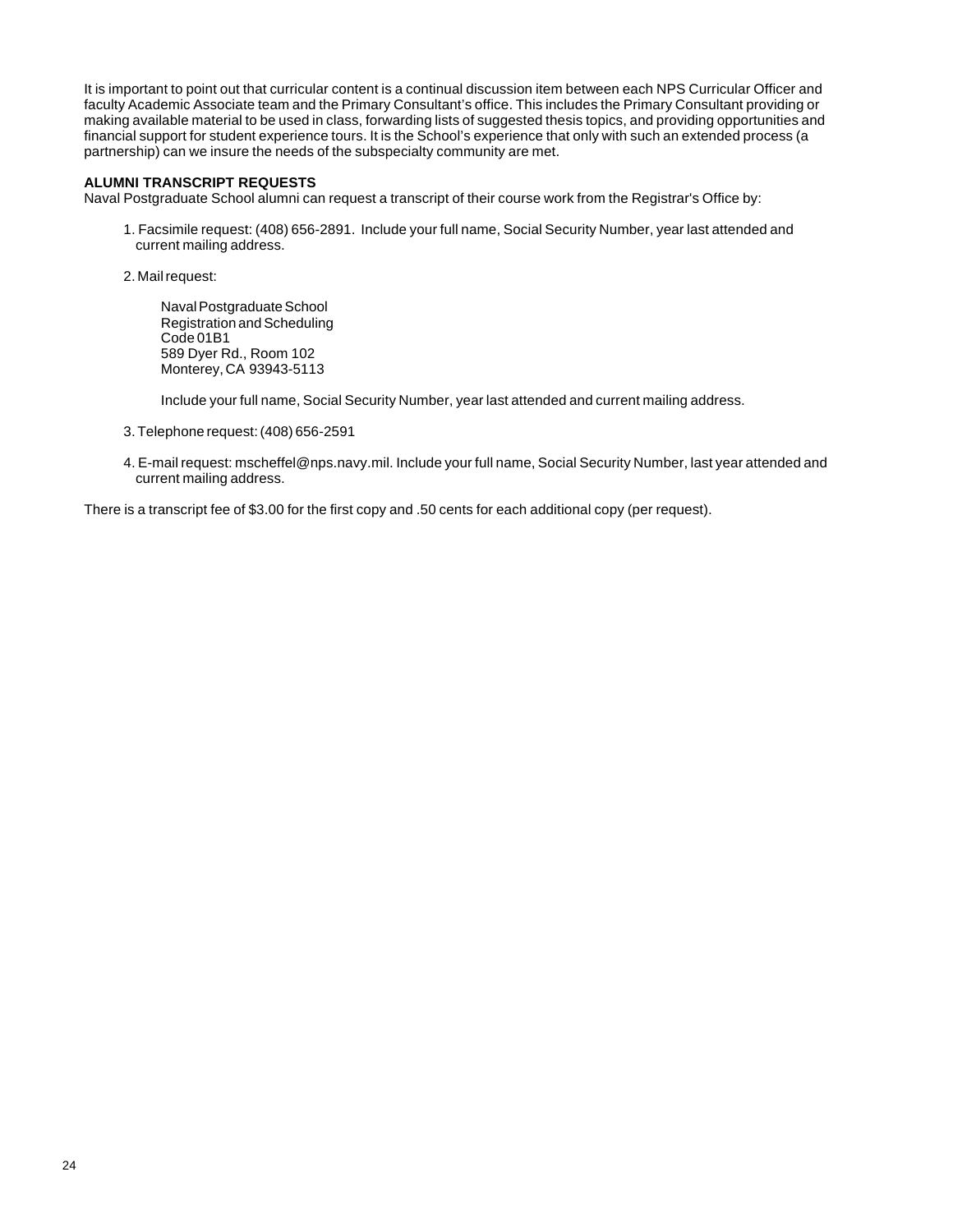#### <span id="page-24-0"></span>**CURRICULA CONDUCTED AT OTHER UNIVERSITIES**

The Navy's fully-funded graduate education program supports 71 subspecialities. This involves 78 curricula, 42 at NPS and 36 at over 65 civilian institutions. Programs available at NPS are not offered at civilian institutions. Approximately 20% of the fiscal year officer graduate education assignments are slated for these universities. Where more than one school is listed for a particular curriculum, subspecialty education placement officers plan quota distribution.

If you decide to pursue your master's degree on your off-duty time, and want to ensure you receive a "P" code for your subspecialty, call the Civilian Institutions Office (CIVINS) at NPS to get your curriculum approved. The CIVINS Office will compare your degree program against the subspecialty granting curriculum and make suggestions on which courses will lead to a subspecialty code. Call the CIVINS office at DSN 878-2319/2915 or commercial (408) 656-2319.

In order to qualify for the Civilian Institutions program, officers must be Postgraduate School selected and must meet all the requirements of the civilian institution.

| Curriculum                                    | <b>Number</b>   | Length            | <b>Institution</b> | Primary<br><b>Consultant</b> |
|-----------------------------------------------|-----------------|-------------------|--------------------|------------------------------|
| Chemistry                                     | 382             | 2 yrs.            | Various            | <b>NAVSEASYSCOM</b>          |
| Criminal Law                                  | 884             | 1 yr.             | Various            | <b>NJAG</b>                  |
| <b>Education and Training</b>                 |                 |                   |                    |                              |
| Management                                    | 867             | 12-18 mos.        | Various            | <b>CNET</b>                  |
| Environmental Law                             | 880             | 1 yr.             | Various            | <b>NJAG</b>                  |
| <b>Facilities Engineering</b>                 | 470-473         | 1 yr.             | Various            | <b>NAVFACENGCOM</b>          |
| <b>Health Care Law</b>                        | 885             | 1 yr.             | Various            | <b>NJAG</b>                  |
| International Law                             | 887             | 1 yr.             | Various            | <b>NJAG</b>                  |
| Joint Intelligence                            | 990             | 9-12 mos.         | <b>JMIC</b>        | <b>NAVINTCOM</b>             |
| Labor Law                                     | 886             | 1 yr.             | Various            | <b>NJAG</b>                  |
| <b>Adv Military Justice</b>                   | 881             | 9-12 mos.         | <b>JAG School</b>  | <b>NJAG</b>                  |
| Logistics Management                          | 770             | 15 mos.           | <b>AFIT</b>        | <b>NAVAIRSYSCOM</b>          |
| National Security (International              |                 |                   |                    |                              |
| Relations & Diplomacy)                        | 680             | $12 \text{ mos.}$ | Various            | <b>CNON511</b>               |
| National Security (International              |                 |                   |                    |                              |
| Relations & Diplomacy)                        | 690             | 12 mos.           | Various            | <b>CNON511</b>               |
| Naval Construction and                        |                 |                   |                    |                              |
| Engineering                                   | 510             | $2-3$ yrs.        | M.I.T.             | <b>NAVSEASYSCOM</b>          |
| Nuclear Engineering (ED)                      | 520             | 2 yrs.            | M.I.T.             | <b>NAVSEASYSCOM</b>          |
| Ocean Engineering                             | 472             | 15-18 mos.        | Various            | <b>NAVFACENGCOM</b>          |
| Ocean Law                                     | 883             | 1 yr.             | Various            | <b>NJAG</b>                  |
| Operational Oceanography                      | 375             | 27 mos.           | M.I.T.             | CNOOP-096                    |
| Petroleum Management                          | 811             | 18-21 mos.        | Univ of Kansas     | <b>NAVSUPSYSCOM</b>          |
| Petroleum Engineering                         | 630             | 12-24 mos.        | Various            | <b>NAVFACENGCOM</b>          |
| <b>Public Affairs</b>                         | 920             | 1 yr.             | Various            | <b>CHINFO</b>                |
| Religion                                      | 971-975,<br>977 | 9 mos.            | Various            | <b>CHCHAP</b>                |
| Retailing                                     | 830             | 18-21 mos.        | Various            | <b>NAVSUPSYSCOM</b>          |
| Subsistence Technology<br>Supply Acquisition/ | 860             | 18-21 mos.        | Michigan State     | <b>NAVSUPSYSCOM</b>          |
| <b>Distribution Mgmt</b>                      | 810             | 18-21 mos.        | Various            | NAVSUPSYSCOM                 |
| Tax Law                                       | 882             | 1 yr.             | Various            | <b>NJAG</b>                  |

Inquiries concerning curricula conducted at other universities should be directed to:

Director of Civilian Institutions Programs Code 031A Naval Postgraduate School 589 Dyer Rd, Root Hall Room 228 Monterey, CA 93943-5143

Education Skill Requirements (ESRs) for the above curricula may be obtained from the Director of Civilian Institutions Programs. Detailed information including applicable designators and the list of approved civilian institutions for the above curricula may be found in OPNAVNOTE 1520.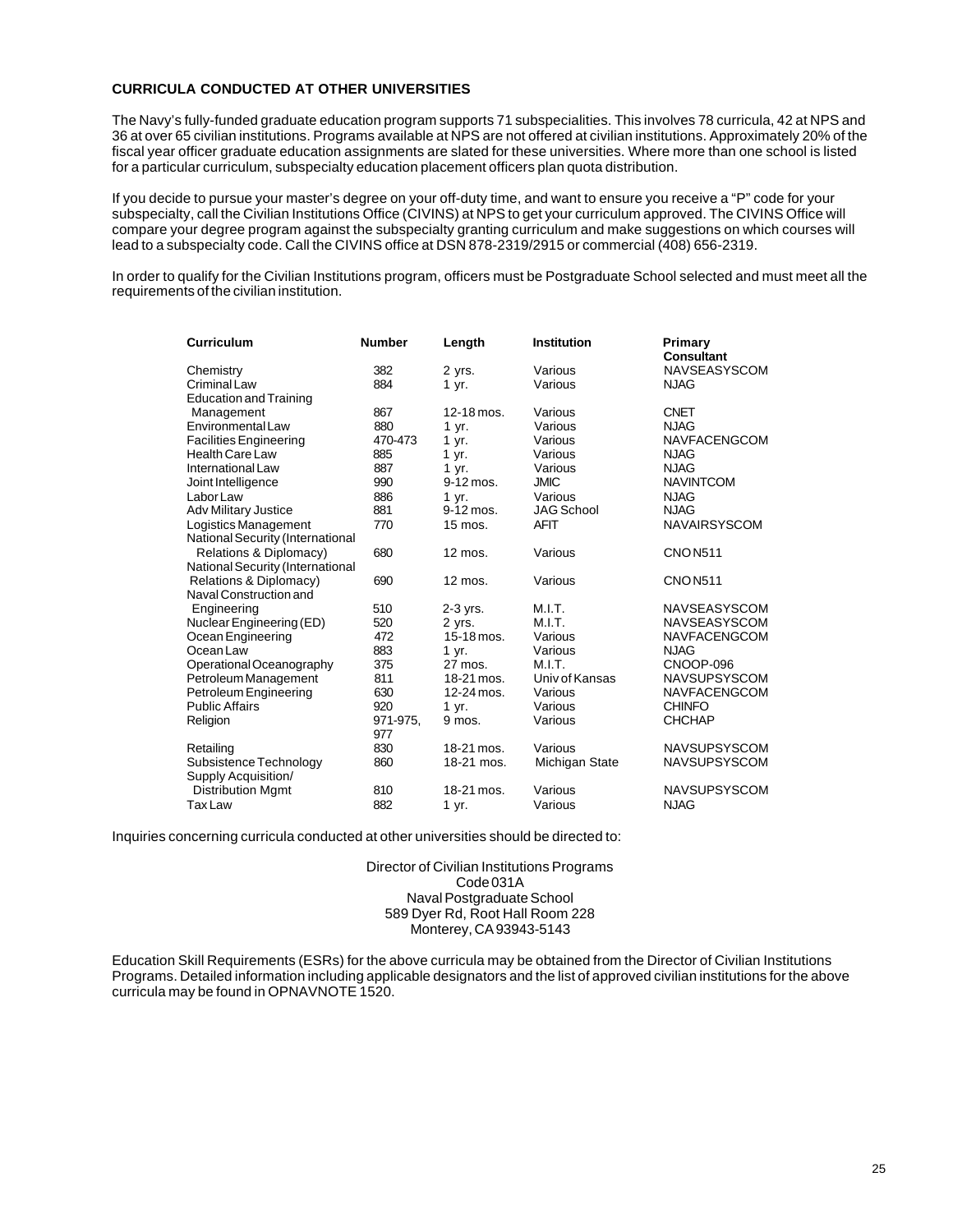# <span id="page-25-0"></span>**CURRICULAR OFFICES AND PROGRAMS**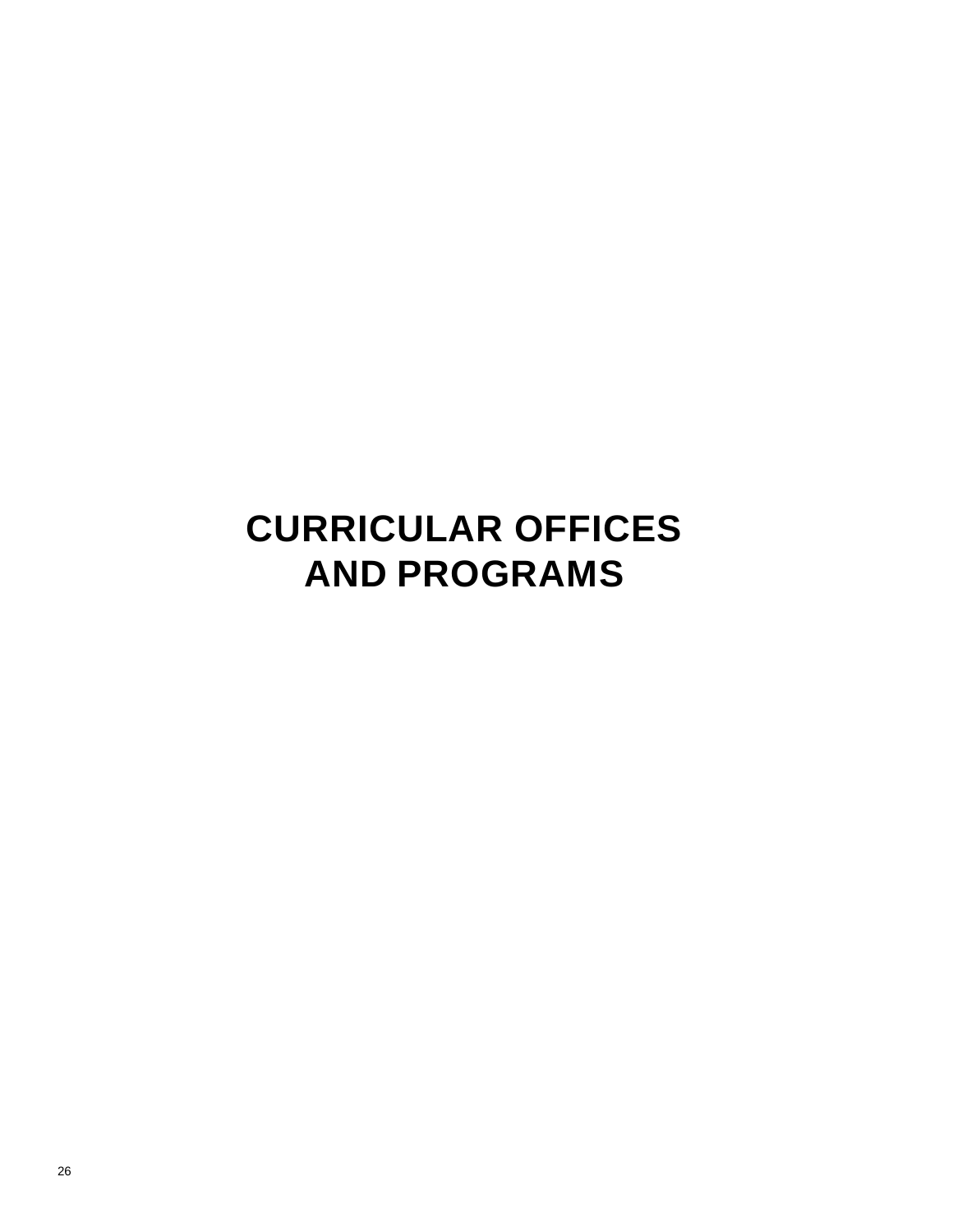#### **AEROSPACE ENGINEERING PROGRAMS**

**Curricula Officer:** Frank S. Cina CDR, USN Code 31, Halligan Hall Room 133 (408) 656-2491 DSN 878-2491

#### <span id="page-26-0"></span>**AERONAUTICAL ENGINEERING AND AERONAUTICAL ENGINEERING (AVIONICS) CURRICULA 610 and 611**

The Aerospace Engineering programs are designed to meet the specific needs of the Navy technical managers with a broad-based graduate education in Aeronautical Engineering. While an undergraduate degree in engineering is preferred, special preparatory programs can accommodate officers with other backgrounds.

These programs give the student a broad technical and engineering education in the five principal areas of aeronautics: aerodynamics, flight mechanics, propulsion, flight structures and systems integration. Additionally, officers receive graduate level instruction in aircraft/missile design and aero-computer science. Students in the 611 curriculum receive primary emphasis on avionics systems. The programs are divided into preparatory, graduate and advanced graduate phases. The preparatory phase is tailored to each officer's background and is programmed for minimum time consistent with capability. After the preparatory phase, a graduate core is completed by both the 610 and 611 students. This phase includes advanced studies in propulsion, aerodynamic analysis, structural analysis and stability and control. During the advanced graduate phase, all students receive in-depth graduate coverage through advanced electives in areas of their choice including flight dynamics, gas dynamics, propulsion and structures. Students in curriculum 611 receive advanced studies in guidance and control, radar systems and electronic warfare, aeronautical data systems and avionics design.

#### **REQUIREMENTS FOR ENTRY**

A baccalaureate degree, or its equivalent, with an above-average QPR, preferably in engineering or the physical sciences, is required. In addition, mathematics through differential and integral calculus, with above-average grades and completion of a calculus-based physics sequence with above-average grades is also required. An APC of 323 is the requirement for direct entry, but the Engineering Science Program (Curriculum 460) is available for candidates who do not meet all the admission requirements for direct entry. The required APC for entry via Curriculum 460 is 334.

#### **ENTRY DATES**

Aeronautical Engineering is a seven or eight-quarter course of study with entry dates in April and October. This is preceded by a six week refresher of fundamentals of math and engineering. Those requiring the Engineering Science Curriculum will have their time of arrival adjusted to accommodate it. If further information is needed, contact the Academic Associate or the Curricular Officer for this curriculum.

#### **Curricula 610 and 611**

**Academic Associate:** Gerald H. Lindsey, Professor Code AA/Li, Halligan Hall Room 223 (408) 656-2808, DSN 878-2808

#### **DEGREE**

Requirements for the degree Master of Science in Aeronautical Engineering are met as a milestone en route to satisfying the Educational Skill Requirements of the curricular programs.

#### **AERONAUTICAL ENGINEERING SUBSPECIALTY (610)**

Completion of this curriculum qualifies an officer as an Aeronautical Engineering Subspecialist with a subspecialty code of XX71P. The Curriculum Sponsor and Primary Consultant is the Naval Air Systems Command.

#### **Typical Jobs in this Subspecialty:**

Deputy Program Manager: Naval Air Systems Command Project Officer: Naval Aviation Depot, San Diego, CA Aircraft Class Desk Officer: COMNAVAIRLANT, Norfolk, VA Program Integrator: Defense Plant Representative Office, St. Louis, MO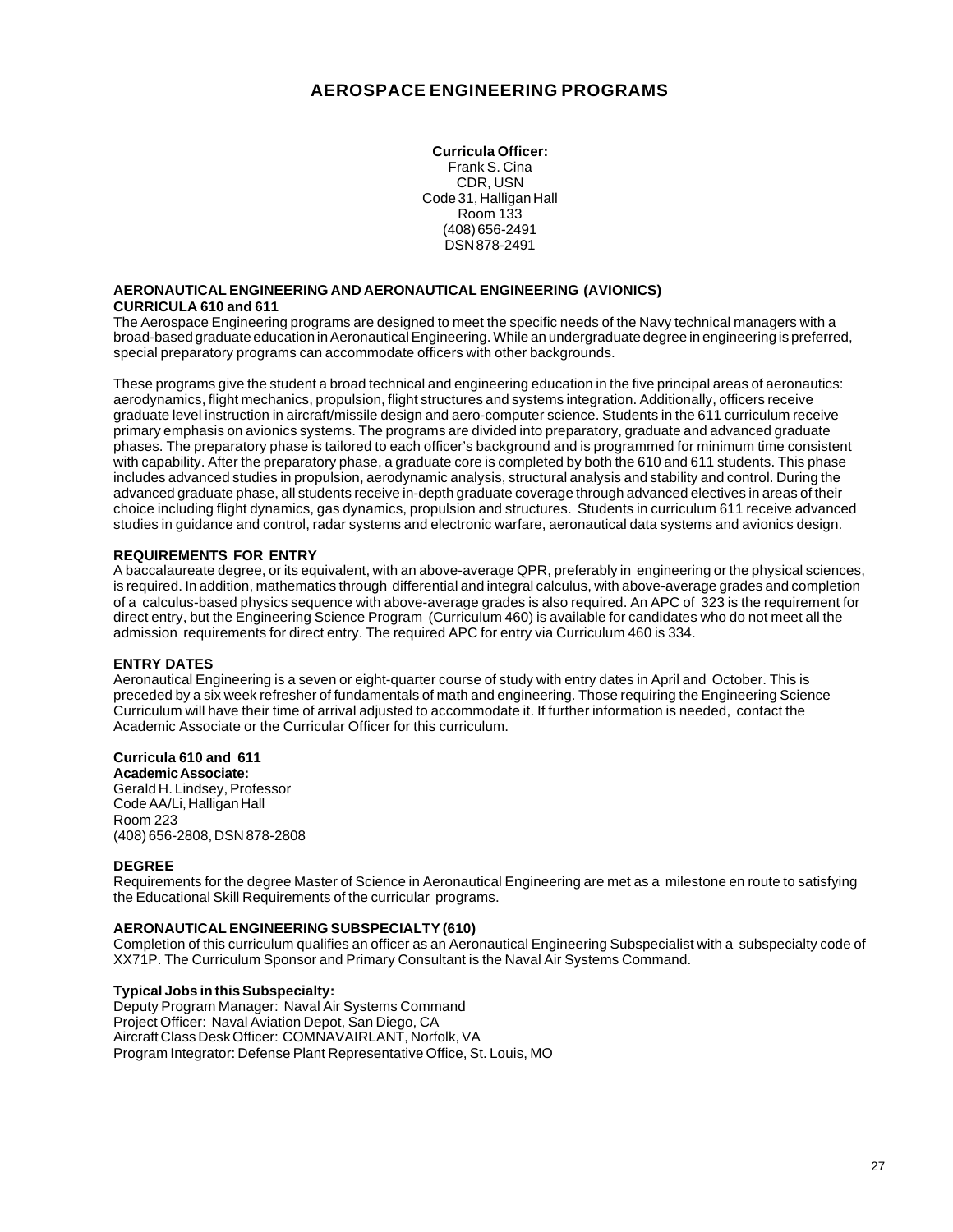#### **TYPICAL COURSE OF STUDY**

| Refresher        | Quarter            |                                                                         |
|------------------|--------------------|-------------------------------------------------------------------------|
| MAR118           | $(3-3)$            | Refresher: Multivariable Calculus                                       |
| MAR142           | $(2-0)$            | Refresher: Matrix Algebra                                               |
| AAR242           | $(5-0)$            | Thermodynamics/Fluid Mechanics Refresher                                |
| AAR261           | $(5-0)$            | Solid Mechanics Refresher                                               |
| Quarter 1        |                    |                                                                         |
| MA2049           | $(3-0)$            | Vector Analysis with Applications                                       |
| MA2121           | $(4-0)$            | <b>Differential Equations</b>                                           |
| ME2440           | $(3-0)$            | The Digital Computer as an Engineering Tool                             |
| AA2021           | $(4-1)$            | Introduction to Flight Structures                                       |
| <b>Quarter 2</b> |                    |                                                                         |
| MA3042           | $(4-0)$            | Linear Algebra                                                          |
| AA2035           | $(3-2)$            | <b>Basic Aerodynamics</b>                                               |
| AA2043           | $(3-2)$            | <b>Fundamentals of Gas Dynamics</b>                                     |
| AA3101           | $(3-2)$            | Flight Vehicle Structural Analysis                                      |
| <b>Quarter 3</b> |                    |                                                                         |
| AA3451           | $(3-2)$            | Aircraft and Missile Propulsion                                         |
| AA2036           | $(3-2)$            | Performance and Static Stability                                        |
| AA2339           | $(3-2)$            | Aerospace System Dynamics                                               |
| AA3202           | $(3-2)$            | Aircraft Structural Failure, Fracture and Fatigue                       |
| Quarter 4        |                    |                                                                         |
| MA3243           | $(4-1)$            | Numerical Methods for Partial Differential Equations                    |
| AA3501           | $(3-2)$            | Aerodynamic Analysis                                                    |
| AA3340           | $(3-2)$            | Dynamic Stability of Aerospace Vehicles                                 |
| OS3104           | $(4-0)$            | Statistics for Science and Engineering                                  |
| Quarter 5        |                    |                                                                         |
| AA3272           | $(3-2)$            | Introduction to Systems Engineering                                     |
| AA0810           | $(0-8)$            | <b>Thesis Research</b>                                                  |
| AA3341           | $(3-2)$            | Control of Aerospace Vehicles                                           |
| AA3802           | $(3-2)$            | Aeronautical Measurement Techniques                                     |
| Quarter 6        |                    |                                                                         |
|                  |                    | Elective                                                                |
| AA0810           | $(0-8)$            | <b>Thesis Research</b>                                                  |
| AA4201<br>AA4273 | $(4-0)$<br>$(3-2)$ | Reliability Engineering and System Safety Management<br>Aircraft Design |
|                  |                    |                                                                         |
| Quarter 7        |                    |                                                                         |
| AA0810           |                    | Elective                                                                |
| AA0810           | $(0-8)$<br>$(0-8)$ | Thesis Research<br>Thesis Research                                      |
| <b>NS3252</b>    | $(4-0)$            | Joint and Maritime Strategy                                             |
|                  |                    |                                                                         |

#### **AERONAUTICAL ENGINEERING (AVIONICS) SUBSPECIALTY (611)**

Completion of this curriculum qualifies an officer as an Aeronautical Engineer with an Avionics Subspecialty and a subspecialty code of XX72P. The Curriculum Sponsor is the Naval Air Systems Command.

#### **Typical Jobs in this Subspecialty**:

Avionics Class Desk Officer: COMNAVAIRLANT, Norfolk, VA Avionics Systems Project Officer: Naval Air Systems Command Deputy Program Manager: Naval Air Systems Command Project Officer: Naval Air Warfare Center (Aircraft Division), Patuxent, MD

#### **TYPICAL COURSE OF STUDY**

#### **Refresher Quarter**

| AAR242        | $(5-0)$ | Thermodynamics/Fluid Mechanics Refresher |
|---------------|---------|------------------------------------------|
| MAR118        | $(3-3)$ | Refresher: Multivariable Calculus        |
| MAR142        | $(2-0)$ | Refresher: Matrix Algebra                |
| <b>PHR110</b> | $(5-3)$ | <b>Refresher Physics</b>                 |
|               |         |                                          |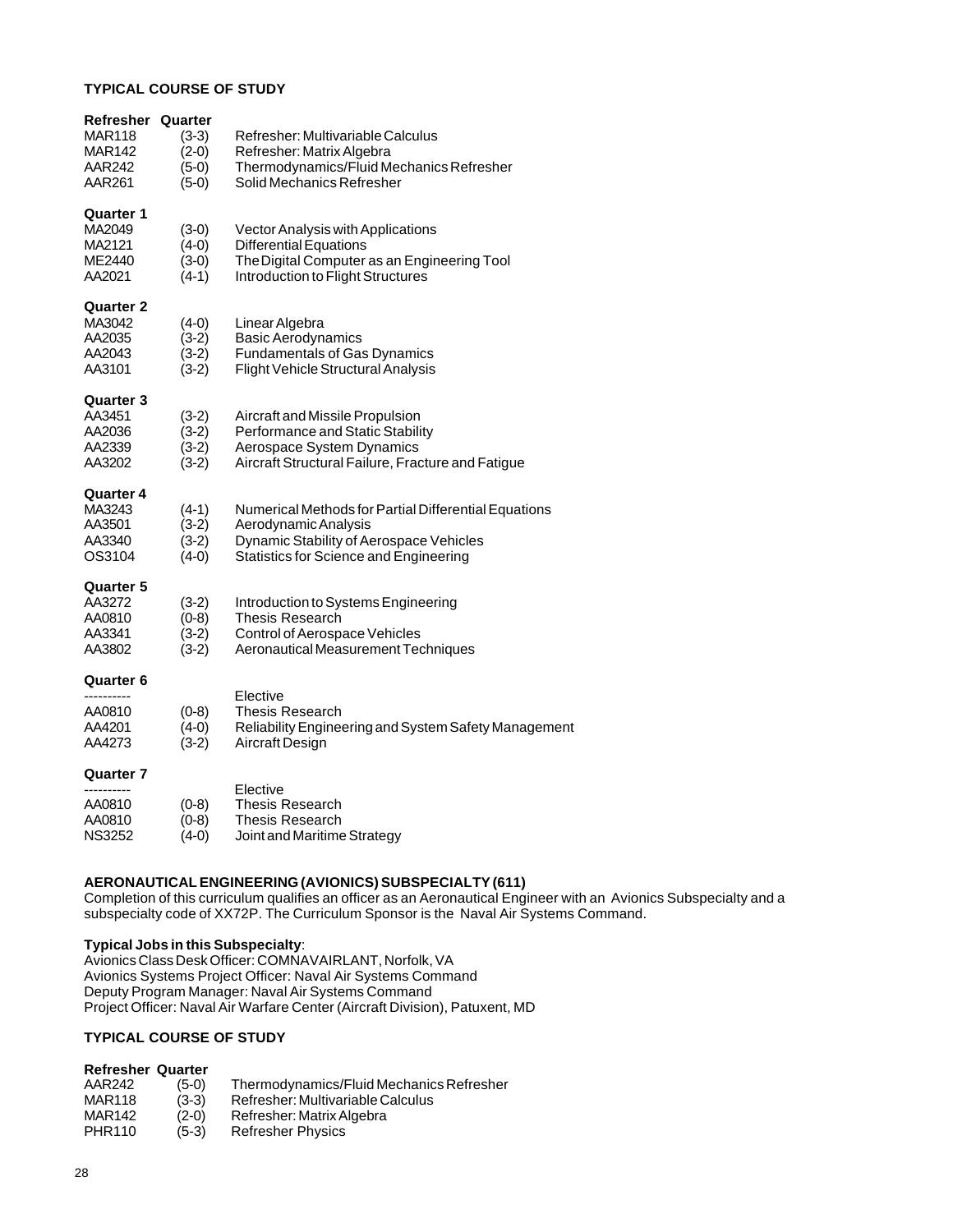| Quarter 1<br>AA2440<br>EO2402<br>MA2049<br>MA2121        | $(3-2)$<br>$(4-1)$<br>$(3-0)$<br>$(4-1)$ | Introduction to Digital Computation<br>Introduction to Linear Systems<br>Vector Analysis with Applications<br><b>Differential Equations</b>                           |
|----------------------------------------------------------|------------------------------------------|-----------------------------------------------------------------------------------------------------------------------------------------------------------------------|
| Quarter 2<br>AA2035<br>AA2043<br>EO2602<br>EO3402        | $(3-2)$<br>$(3-2)$<br>$(4-0)$<br>$(4-1)$ | <b>Basic Aerodynamics</b><br><b>Fundamentals of Gas Dynamics</b><br>Introduction to Fields and Waves<br>Signal Processing Systems                                     |
| Quarter 3<br>AA2036<br>AA2339<br>EO2612<br>MA3042        | $(3-2)$<br>$(3-2)$<br>$(4-0)$<br>$(4-0)$ | Performance and Static Stability<br>Aerospace System Dynamics<br>Electromagnetic Engineering<br>Linear Algebra                                                        |
| Quarter 4<br>AA3340<br>AA3501<br>EO3512<br>EO3602        | $(3-2)$<br>$(3-2)$<br>$(3-1)$<br>(4-2)   | Dynamic Stability of Aerospace Vehicles<br>Aerodynamic Analysis<br><b>Communications and Countermeasures</b><br>Electromagnetic Radiation, Scattering and Propagation |
| Quarter 5<br>AA3276<br>AA3341<br>CS3010<br><b>NS3252</b> | $(3-2)$<br>$(3-2)$<br>$(4-0)$<br>$(4-0)$ | Introduction to Avionics<br>Control of Aerospace Vehicles<br><b>Computer Systems Principles</b><br>Joint and Maritime Strategy                                        |
| Quarter 6<br>AA4276<br>AA4342<br>AA0810<br>EC3670        | $(3-2)$<br>$(3-2)$<br>$(0-8)$<br>$(4-2)$ | Avionics System Design<br>Advanced Control for Aerospace Systems<br>Thesis Research<br><b>Principles of Radar Systems</b>                                             |
| Quarter 7<br>AA0810<br>AA4641<br>EC4670<br>AAXXXX        | $(0-8)$<br>$(3-2)$<br>$(4-1)$<br>$(4-0)$ | <b>Thesis Research</b><br><b>Digital Avionics Systems</b><br><b>Electronic Warfare Systems</b><br><b>Advanced Elective</b>                                            |
| Quarter 8<br>AA3251<br>AA0810<br>AA0810<br>AA4XXX        | $(4-1)$<br>$(0-8)$<br>$(0-8)$<br>(4-0)   | Aircraft Combat Survivability<br>Thesis Research<br><b>Thesis Research</b><br>Elective                                                                                |

#### **NPS/TPS COOPERATIVE PROGRAM (612)**

A program which combines portions of the 610 or 611 curriculum at the NPS with the completed U.S. Naval Test Pilot School syllabus is currently available to selected officers with strong undergraduate engineering backgrounds. After completion of five quarters of study at NPS, selectees proceed to Patuxent River for the full Test Pilot School Curriculum. This NPS/TPS Cooperative Program results in a test pilot designation, XX73G, the Aeronautical Engineering subspecialty code XX71P and award of the master's degree in Aeronautical Engineering at the completion of the test pilot school.

**Curriculum 612 Academic Associate:** Gerald H. Lindsey, Professor Code AA/Li, Halligan Hall Room 223 (408) 656-2808, DSN 878-2808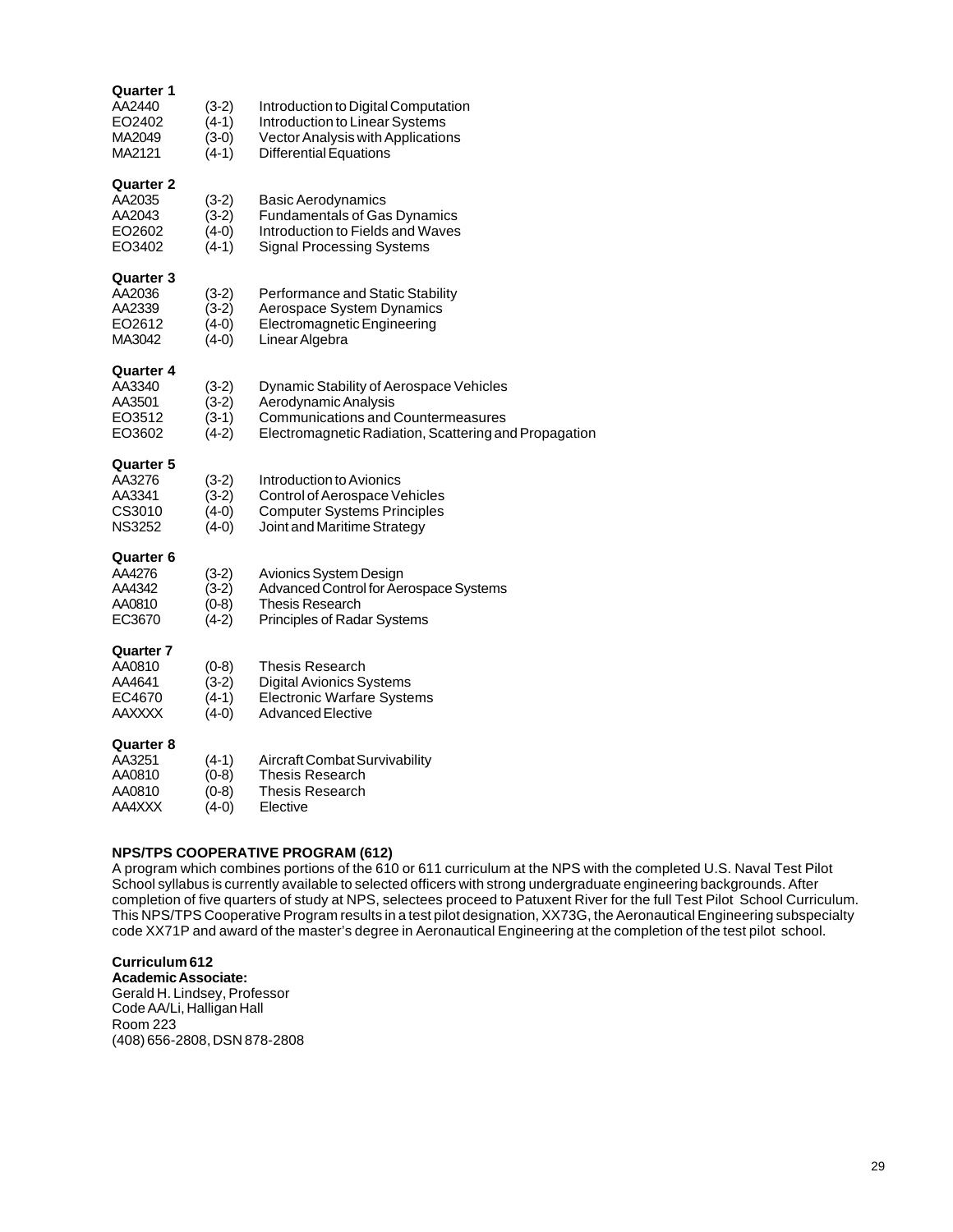#### **TYPICAL COURSE OF STUDY**

| <b>Refresher Quarter</b> |         |                                                      |
|--------------------------|---------|------------------------------------------------------|
| <b>MAR118</b>            | $(3-3)$ | Refresher: Multivariable Calculus                    |
| <b>MAR142</b>            | $(2-0)$ | Refresher: Matrix Algebra                            |
| AAR242                   | $(5-0)$ | Thermodynamics/Fluid Mechanics Refresher             |
| AAR261                   | $(5-0)$ | Solid Mechanics Refresher                            |
|                          |         |                                                      |
| <b>Quarter 1</b>         |         |                                                      |
| MA3046                   | $(4-1)$ | Matrix Algebra                                       |
| MA2121                   | $(4-0)$ | <b>Differential Equations</b>                        |
| AA2035                   | $(3-2)$ | <b>Basic Aerodynamics</b>                            |
| AA2043                   | $(3-2)$ | <b>Fundamentals of Gas Dynamics</b>                  |
|                          |         |                                                      |
| <b>Quarter 2</b>         |         |                                                      |
| OS3104                   | $(4-0)$ | Statistics for Science and Engineering               |
| AA2339                   | $(3-2)$ | Aerospace Systems Dynamics                           |
| AA2021                   | $(4-1)$ | Introduction to Flight Structures                    |
| AA3451                   | $(3-2)$ | Aircraft and Missile Propulsion                      |
|                          |         |                                                      |
| <b>Quarter 3</b>         |         |                                                      |
| MA3243                   | $(4-1)$ | Numerical Methods for Partial Differential Equations |
| AA3101                   | $(3-2)$ | Flight Vehicle Structural Analysis                   |
| AA3340                   | $(3-2)$ | Dynamic Stability of Aerospace Vehicles              |
| AA3501                   | $(3-2)$ | Aerodynamic Analysis                                 |
|                          |         |                                                      |
| <b>Quarter 4</b>         |         |                                                      |
| AA3272                   | $(3-2)$ | Introduction to Systems Engineering                  |
| AA3341                   | $(3-2)$ | Control of Aerospace Vehicles                        |
| AA3202                   | $(3-2)$ | Aircraft Structural Failure, Fracture and Fatigue    |
| AA3802                   | $(3-2)$ | Aeronautical Measurement Techniques                  |
|                          |         |                                                      |
| <b>Quarter 5</b>         |         |                                                      |
| AA3251                   | $(4-1)$ | Aircraft Combat Survivability                        |
| AA4273                   | (3-2)   | Aircraft Design                                      |
| AA4XXX                   | (4-0)   | <b>Advanced Elective</b>                             |
|                          |         |                                                      |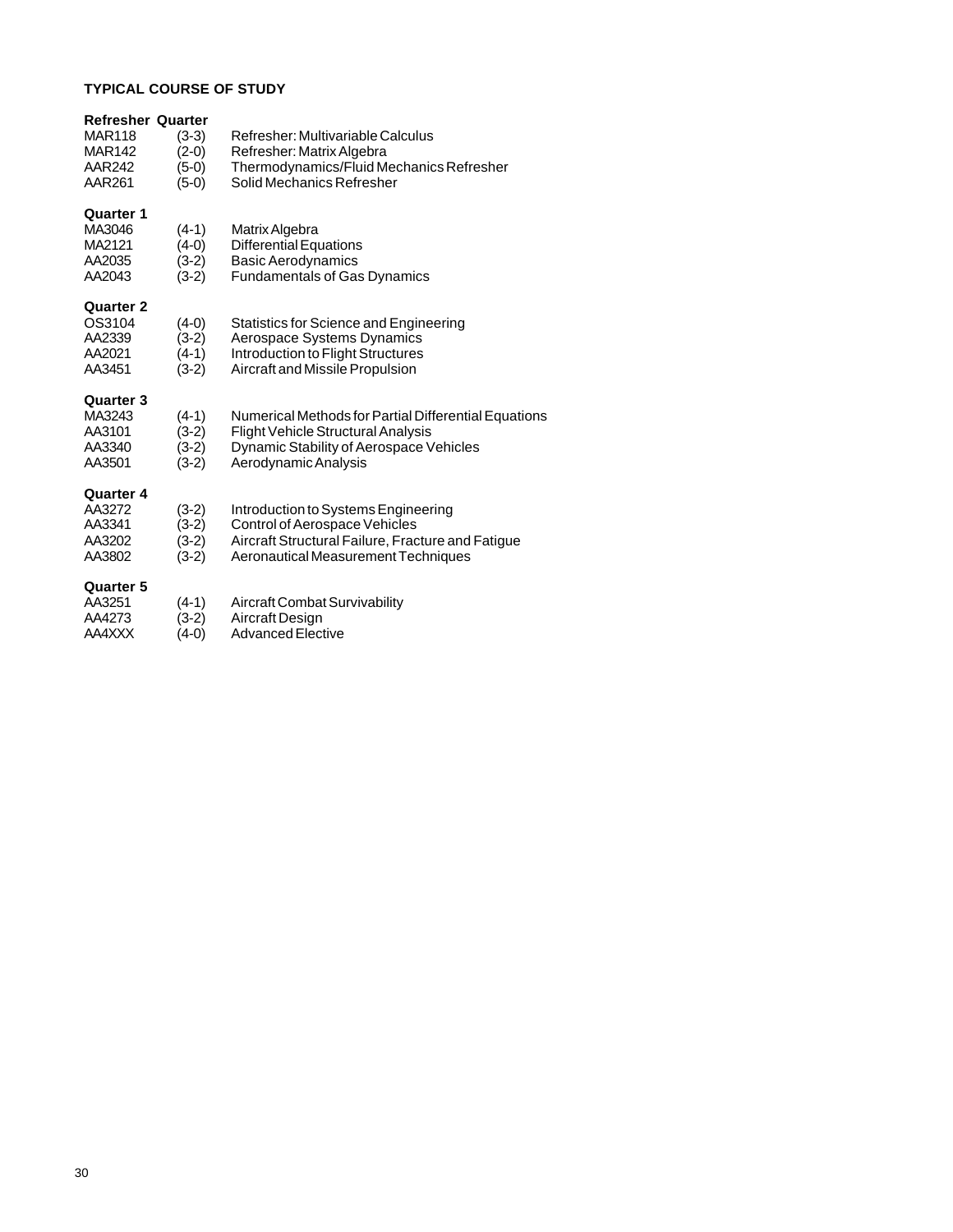#### **EDUCATIONAL SKILL REQUIREMENTS AERONAUTICAL ENGINEERING CURRICULUM (610) Subspecialty Code XX71P**

Officers completing the educational skill requirements for this curriculum are qualified to receive an XX71P subspecialty code. They consist of a core of prescribed aeronautical engineering skills in ten disciplines, which all graduates must acquire; plus a set of five specialization options of advanced topics in aircraft structures, aerodynamics, propulsion, flight mechanics or systems design, which the student may pursue as electives.

#### **CORE REQUIREMENTS**

- **1. AIRCRAFT STRUCTURES AND MATERIALS:** Be able to apply U.S. military standards and practices to analyze structural components of tactical and transport aircraft, using engineering analytic methods on idealized models and automated finite element methods on realistic models to determine stresses, strains, deformations and appropriate limiting conditions of yielding, fracture, buckling and fatigue. These analytical skills should be built upon a fundamental understanding of aircraft materials and familiarity with nondestructive means of experimental evaluation, which includes detection of hidden damage and repair of military flight vehicles that might be done up to the depot level.
- **2. FLIGHT MECHANICS:** Be able to calculate all performance parameters for both propeller driven and jet powered military aircraft, and to determine their longitudinal and lateral-directional, static and dynamic stability characteristics. Be able to analyze and design aircraft and missile guidance and control systems, including feedback stabilization schemes and stochastic processes, using classical and modern control techniques.
- **3. AIRCRAFT AND MISSILE PROPULSION:** Understand the principles and operating characteristics of aircraft and missile propulsion engines and be able to analyze the performance of gas turbines through a knowledge of the behavior and design characteristics of the individual components. Be able to perform on-design and off-design cycle analysis and to understand the principles used to position the gas generator operating line on the compressor map. Be able to calculate performance parameters used in engine selection and know the state-of-the-art reasons for limitations on gas turbine engine performance, as well as the potential for future gains in the field. Be able to analyze the performance of rockets and ramjets through a knowledge of the behavior of individual components, and be able to make steady-state, internal ballistic calculations for solid rocket motors.
- **4. AERODYNAMICS:** Be able to use classical analytic, experimental and modern computational techniques of subsonic and supersonic aerodynamics, including laminar and turbulent boundary-layer viscous effects, with or without heat addition, to calculate internal flow properties through inlets, nozzles and engines and external air flow pressure distributions over wings, canards, tails, and other lifting surfaces to determine the resulting lift, drag and pitching moment.
- **5. INFORMATION PROCESSING:** Be able to use current computer methods to solve aeronautical engineering problems and possess a knowledge of the application of dedicated avionic and systems computers on board Naval aircraft.
- **6. ENGINEERING MATHEMATICS:** Demonstrate analytic ability to apply differential and integral calculus, ordinary and partial differential equations, complex variables, vector calculus, matrix algebra, probability and statistics and numerical analysis in the development of engineering theory and its application to Naval engineering problems.
- **7. ELECTRICAL ENGINEERING:** Understand basic electrical circuits, systems and electronic devices as a foundation for interfacing mechanical and electronic systems in aircraft.
- **8. SYSTEMS DESIGN:** Be able to integrate all of the disciplines of aeronautics into a design of an aircraft or missile in response to a realistic set of military requirements, specifications, constraints and cost limitations. The design must include considerations for safety, reliability, maintainability and survivability.
- **9. JOINT AND MARITIME STRATEGIC PLANNING:** Possess a knowledge of joint and maritime strategic planning to include development and execution of military strategy and the effects of technical developments of warfare; formulation of U. S. policy, roles of military forces, joint planning and current issues in defense reorganization.
- **10. RESEARCH, DEVELOPMENT, TEST AND EVALUATION:** Apply principles of project scoping, planning, design and execution to investigate a current research, development, test or evaluation problem of interest to the Department of Defense that culminates in the publication of a thesis of academic quality.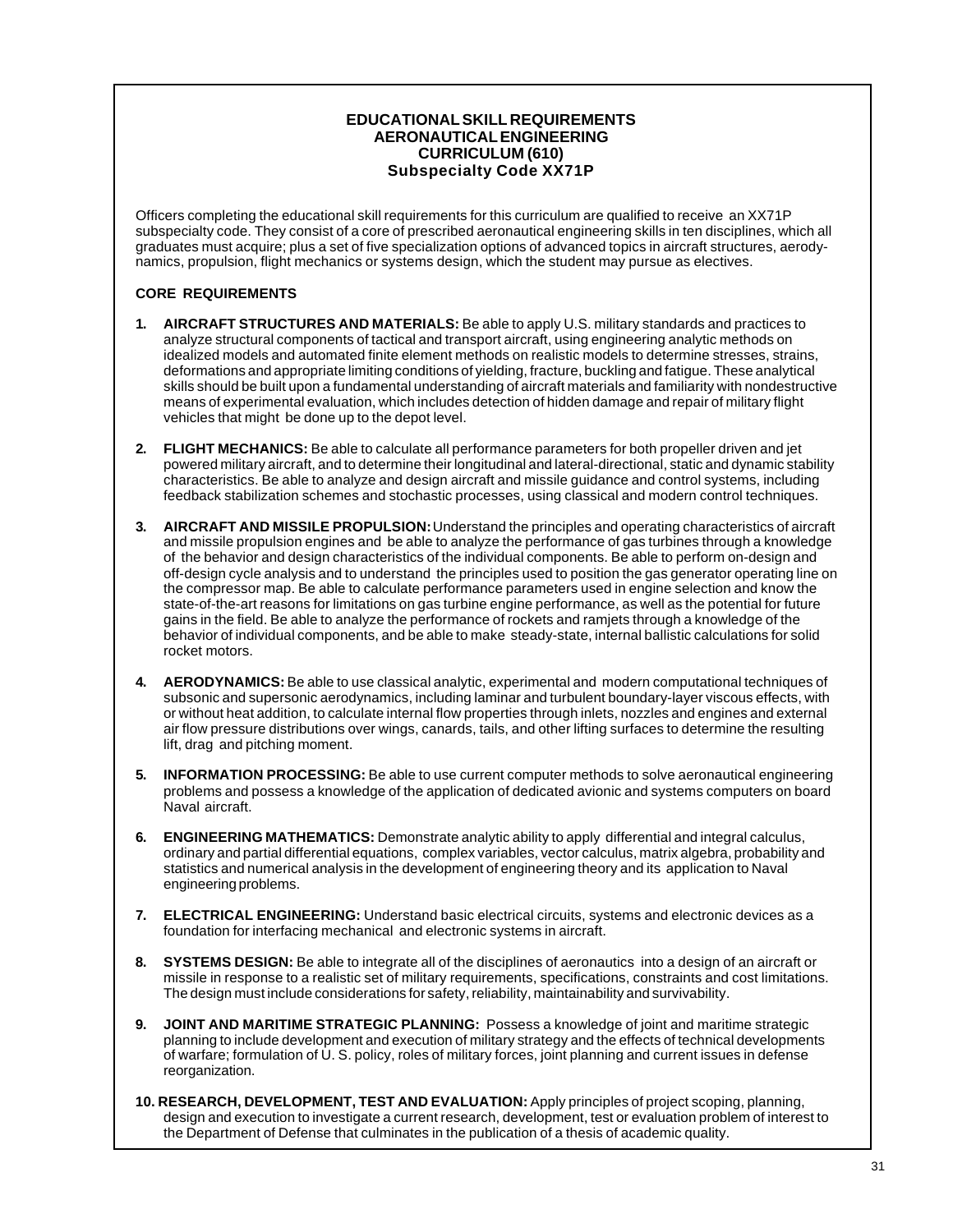#### **SPECIALIZATION OPTIONS**

Listed below are educational skills in five specialization options that may be pursued as advanced topic electives in aeronautical engineering after the core has been completed in that area.

**AIRCRAFT STRUCTURES:** Obtain experience in the use of finite element codes as they are applied to aircraft and missile structures; be able to analyze composite structural components, including laminates and sandwich construction and understand fabrication and repair techniques; be able to analyze aircraft structural components under dynamic loads.

**FLIGHT MECHANICS:** Obtain experience in flight test and evaluation by means of an in-flight laboratory and/ or flight simulators; be able to analyze aircraft components for the transient load and unsteady aerodynamics of gusts, buffeting and flutter; apply principles of linear optimal control, Kalman filtering and  $H_2$  and  $H_3$  techniques to tactical fighters.

**AIRCRAFT AND MISSILE PROPULSION:** Understand the conversion of energy in aerodynamic design and computational analysis of flow through compressors and turbines; be able to use computer codes to select and size a ramjet or gas turbine engine for a given mission and carry out the preliminary design of its components.

**AERODYNAMICS:** Be able to analyze steady and unsteady, inviscid and viscous, compressible (including transonic and hypersonic) flows over aircraft, missiles, helicopters and spacecraft and flows through jet engines using modern computational fluid dynamics.

**SYSTEMS DESIGN:** Expand design experience over that obtained in the core by executing designs to meet a given set of military mission requirements under realistic constraints in one or more of the following areas: fixed wing aircraft, rotary wing aircraft, tactical missiles and/or aircraft gas turbine engines and explore optimizations of these designs.

#### **Curriculum Sponsor and ESR Approval Authority**

Commander, Naval Air Systems Command (NAVAIR Code Air-00) June 1996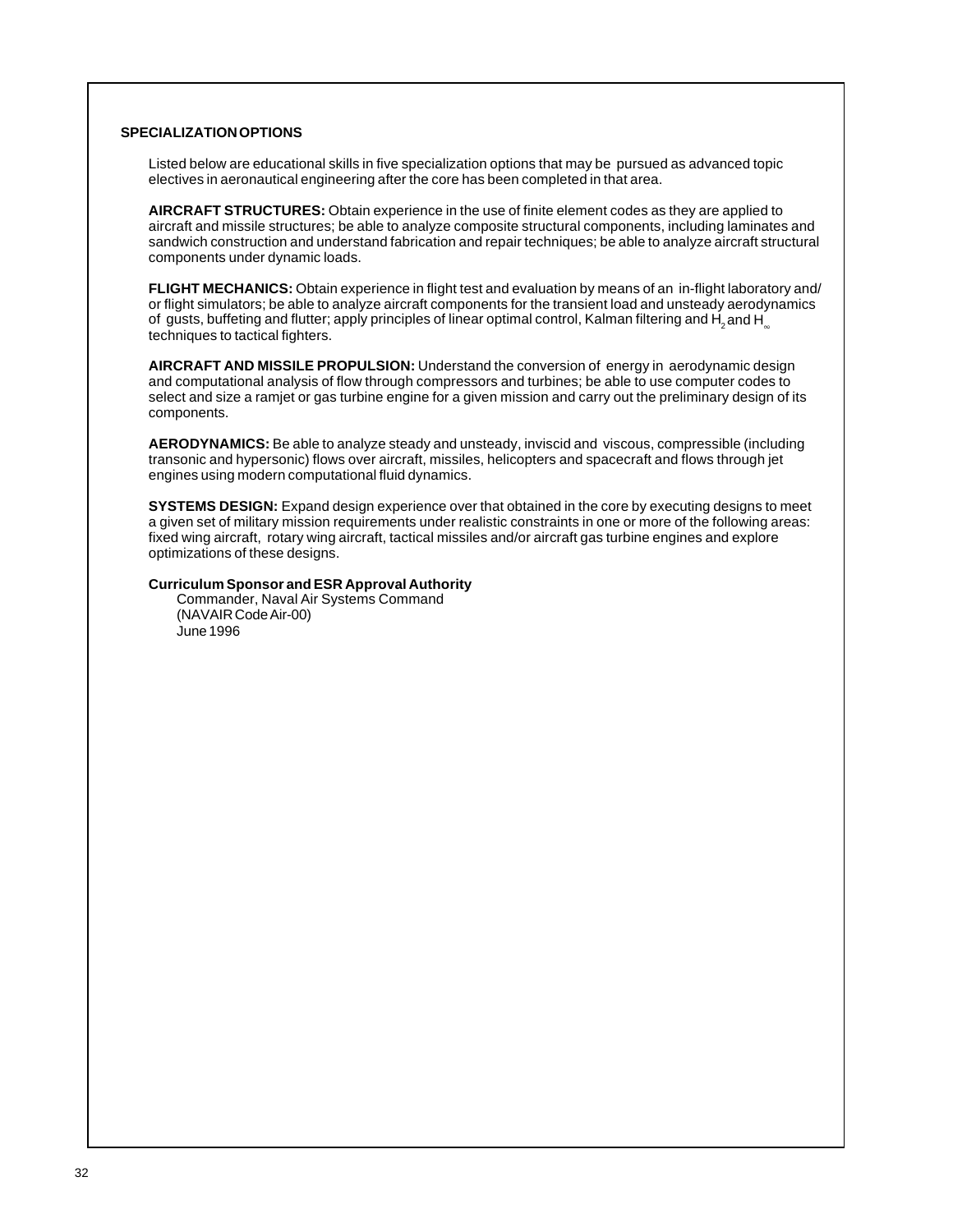#### **EDUCATIONAL SKILL REQUIREMENTS AERONAUTICAL ENGINEERING (AVIONICS) CURRICULUM (611) Subspecialty Code XX72P**

Officers completing the educational skill requirements for this curriculum are qualified to receive an XX72P subspecialty code. They consist of a core of prescribed aeronautical engineering skills in nine disciplines, which all graduates must acquire; plus a set of four specialization options of advanced topics in flight mechanics, information processing, electrical engineering and systems design, which the student may pursue as electives.

#### **CORE REQUIREMENTS**

- **1. STRUCTURES**: Possess a knowledge of basic structural concepts of stress, strain, and deflections and their interrelationships and be able to analyze beams in simple bending, shafts transmitting torque, thin-walled vessels subjected to internal pressure and buckling of long columns.
- **2. FLIGHT MECHANICS:** Be able to calculate all performance parameters for both propeller driven and jet powered military aircraft, and to determine their longitudinal and lateral-directional, static and dynamic stability characteristics. Be able to analyze aircraft and missile guidance and control systems, using deterministic and stochastic theory, and design such systems using classical and modern feedback control techniques, including  $H_{\scriptscriptstyle \infty}$  and  $H_{\scriptscriptstyle 2}$ .
- **3. AERODYNAMICS:** Be able to use classical analytic, experimental and modern computational techniques of subsonic and supersonic aerodynamics, including laminar and turbulent boundary-layer viscous effects, with or without heat addition, to calculate internal flow properties through inlets, nozzles and engines and external air flow pressure distributions over wings, canards, tails, and other lifting surfaces to determine the resulting lift, drag and pitching moment.
- **4. INFORMATION PROCESSING:** Understand the general functional and system architecture of typical military avionics systems, including an understanding of microprocessor interfaces and a knowledge of software design, and be able to use the tools of deterministic and stochastic systems theory to analyze and design basic guidance, navigation and control systems, determining overall stability and performance.
- **5. ENGINEERING MATHEMATICS:** Demonstrate analytic ability to apply differential and integral calculus, ordinary and partial differential equations, complex variables, vector calculus, matrix algebra, probability and statistics and numerical analysis in the development of engineering theory and its application to military engineering problems.
- **6. ELECTRICAL ENGINEERING:** Understand basic electrical circuits, systems, and electronic devices, microwave communications, signal processing, antenna theory, electro-optics of pulse and continuous beamforming, and infra-red and laser technology as foundational tools for application to design and analysis of military aircraft avionics systems.
- **7. SYSTEMS DESIGN:** Be able to integrate the disciplines of aeronautics and electronics into a design of an aircraft avionics system in response to a realistic set of military requirements, specifications and constraints. The design must include considerations for safety, reliability, maintainability and survivability.
- **8. JOINT AND MARITIME STRATEGIC PLANNING:** Possess a knowledge of joint and maritime strategic planning to include development and execution of military strategy and the effects of technical developments of warfare; formulation of U.S. policy, roles of military forces, joint planning and current issues in defense reorganization.
- **9. RESEARCH, DEVELOPMENT, TEST AND EVALUATION:** Apply principles of project scoping, planning, design and execution to investigate a current research, development, test or evaluation problem of interest to the Department of Defense that culminates in the publication of a thesis of academic quality.

#### **SPECIALIZATION OPTIONS**

Listed below are educational skills in four specialization options that may be pursued as advanced topic electives in aeronautical engineering after the core has been completed in the area.

**FLIGHT MECHANICS:** Obtain experience in flight test and evaluation by means of an in-flight laboratory and/or flight simulators; be able to analyze aircraft components for the transient load and unsteady aerodynamics of gusts, buffeting and flutter.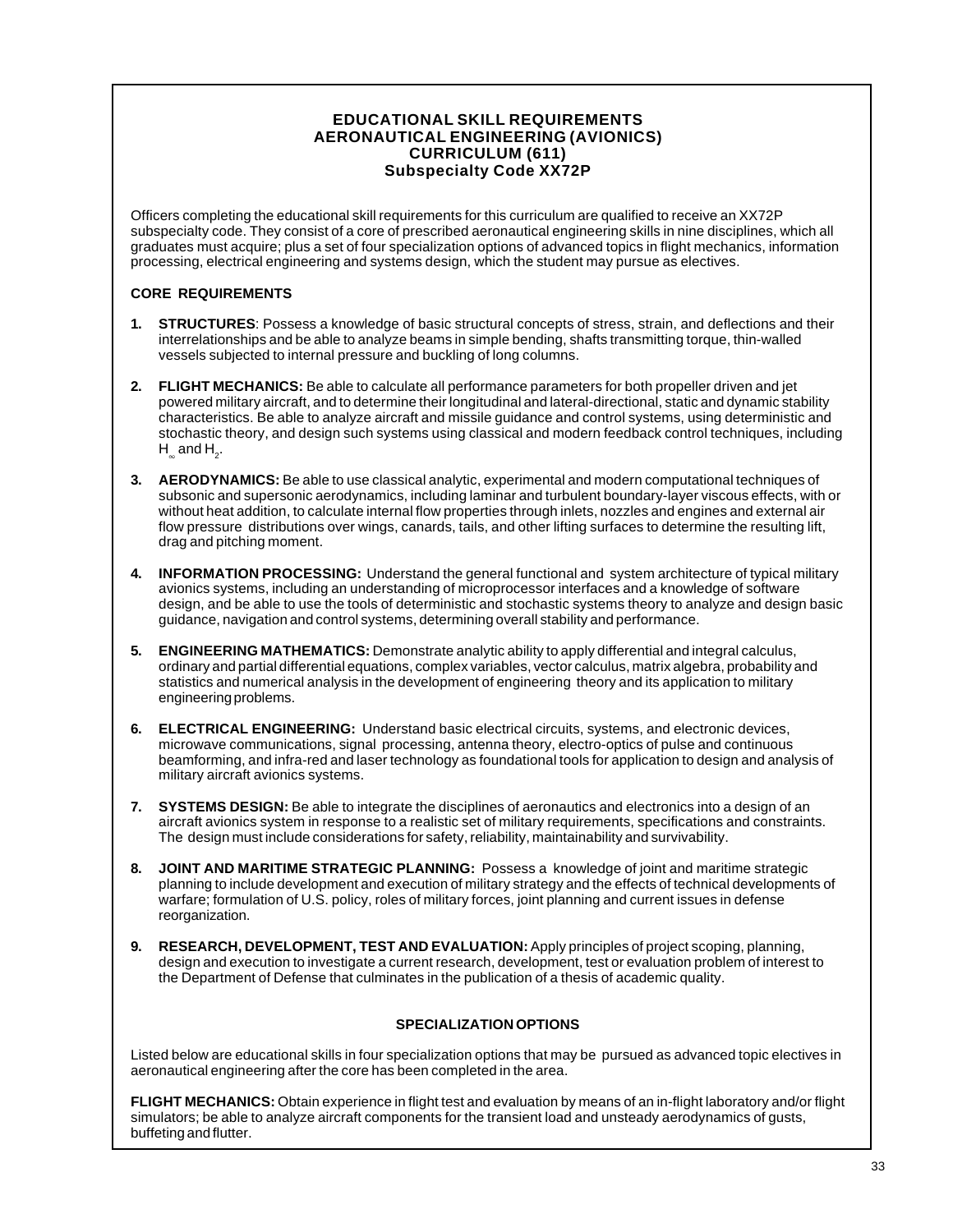**INFORMATION PROCESSING:** Be able to use modern computer methods in aeronautical engineering analysis; understand data bus architectures, including fiber optic concepts.

**ELECTRICAL ENGINEERING:** Be able to incorporate digital signal processing techniques to mission relevant applications such as radar systems, electronic warfare, antisubmarine warfare and electro-optic sensors.

**SYSTEM DESIGN:** Expand design experience over that obtained in the core by executing designs to meet a given set of military mission requirements under realistic constraints in one or more of the following areas: fixed wing aircraft, rotary wing aircraft, tactical missiles and/or aircraft gas turbine engines.

#### **Curriculum Sponsor and ESR Approval Authority**

Commander, Naval Air Systems Command (NAVAIR Code Air-00) June 1996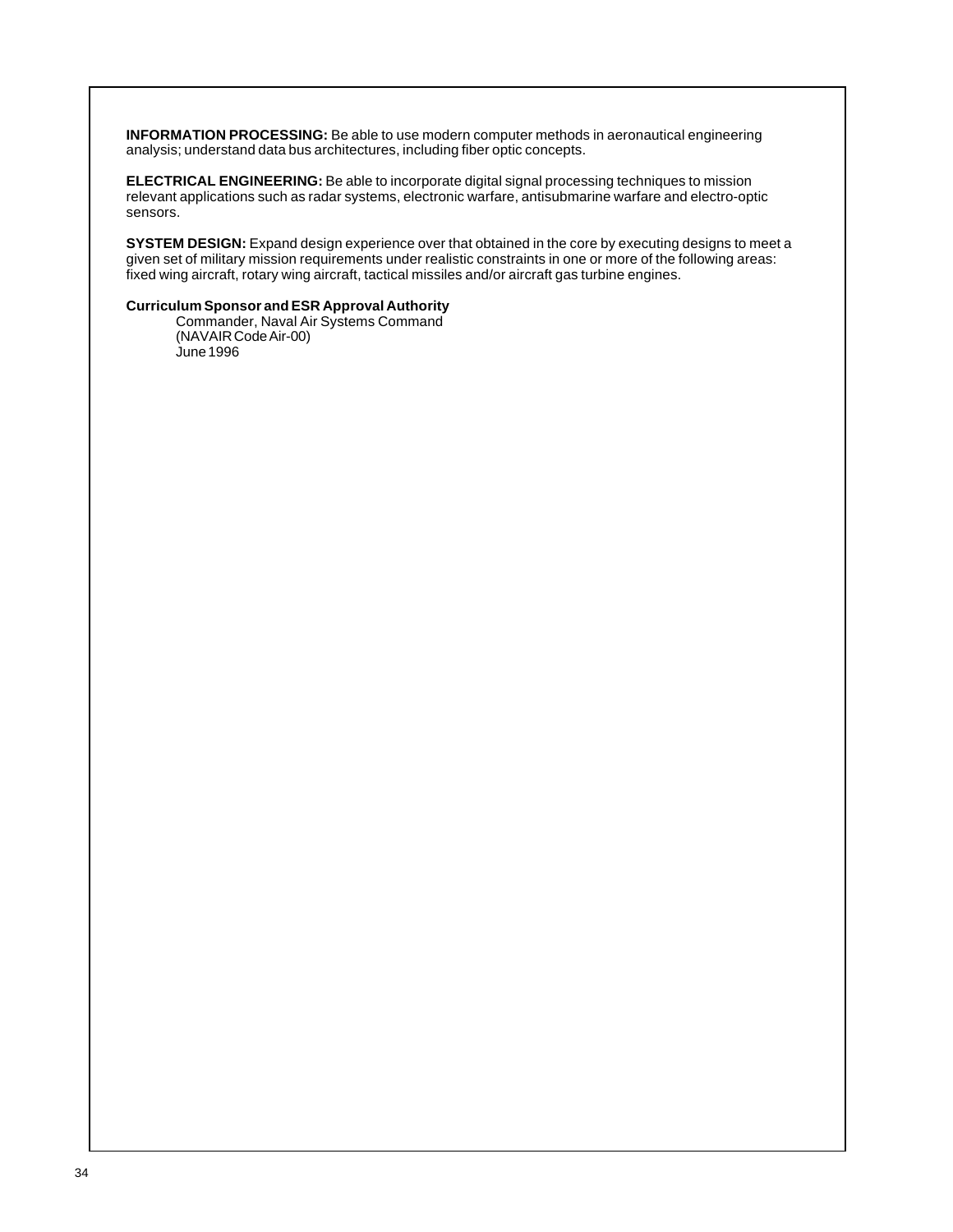#### **COMBAT SYSTEMS PROGRAMS**

#### **Curricular Officer:** M. Witt CDR, USN Code 33, Spanagel Hall Room 200 (408) 656-2116/7 DSN 878-2116/7

#### <span id="page-34-0"></span>**COMBAT SYSTEMS SCIENCES AND TECHNOLOGY CURRICULUM 533**

This program is designed to meet the needs of the military services for an officer having a broad-based advanced technical education applicable to combat systems design, development, test and evaluation, acquisition, operation, and support. Included in the core are courses on electromagnetic radiation, signal processing, optoelectronics, servo and computer control systems, explosives and warheads, fluid dynamics of weapons, mine warfare, engineering materials, combat simulation, quantum detection devices, detection and engagement elements, combat systems integration, and computers for advanced combat systems. Additionally, the officer will take a sequence of five or more courses in one of the following concentration areas: electromagnetic sensors systems, nuclear and conventional weapons and effects, underwater acoustic systems, or an engineering area related to combat systems. The officer will also conduct thesis research on a specific technical problem. The curriculum includes survey courses in areas not covered by the officer's concentration.

#### **REQUIREMENTS FOR ENTRY**

A baccalaureate degree with mathematics through differential and integral calculus and a calculus-based basic physics sequence are required for direct input. Courses in the physical sciences and engineering are highly desirable. Officers not having the required qualifications for direct input enter the program indirectly through the Engineering Science (460) Curriculum. An APC of 323 is required.

#### **COMBAT SYSTEMS SCIENCES AND TECHNOLOGY SUBSPECIALTY**

Completion of this curriculum qualifies an officer as a Combat Systems Sciences and Technology Subspecialist with a subspecialty code of XX66P. The curriculum sponsors are Naval Sea Systems Command and the Space and Naval Warfare Command.

#### **Typical Jobs in this Subspecialty:**

NTDS-CIC: FLTCOMBDSSA, San Diego, CA Warfare Systems Officer: SPAWAR OPSUPFLD 6 Weapons Instructor: Naval Academy, Annapolis, MD Staff Readiness (Weapons): COMCRUDESGRU 1, 2, 3, 5, 8, 12 Testing Officer: COMOPTEVFOR Weapons Instructor: SWOSCOLCOM Weapons Department Head: Naval Academy, Annapolis, MD Research Associate: Lawrence Livermore Laboratory Physics Instructor: Naval Academy, Annapolis, MD Research Associate: Los Alamos National Laboratory Electro-Optics Project Officer: Naval Ocean Systems Center, San Diego CA Testing Officer: COMOPTEVFOR Research Officer: Naval Research Laboratory Project Management: Naval Sea Systems Command Test Manager: Defense Nuclear Agency (DNA) Research and Development Coordinator: Defense Nuclear Agency (DNA) Physicist: Defense Nuclear Agency (DNA) Tactical Nuclear Weapons/Plans: CINCLANT Test Officer/Programs Officer: DNA, Kirkland AFB Navy Research Officer: Los Alamos National Laboratory Navy Research Officer: Lawrence Livermore Laboratory Nuclear Effects Officer/Nucleonics Officer: SPAWARSYSCOM Nuclear Physicist: DNA, Los Alamos Instructor: Nuclear Weapons Training Group - Atlantic Instructor: Naval Postgraduate School, Monterey, CA Training Officer: PDW-124 (Undersea Surveillance) Staff: Commander 7th Fleet Staff: COMNAVSURFLANT Test and Evaluation Officer: OPTEVFOR Strategic Systems Project Officer: Director of SSPO Staff Antisubmarine Warfare: NAVSEASYSCOM Research and Development Project Officer: Office of Secretary of Defense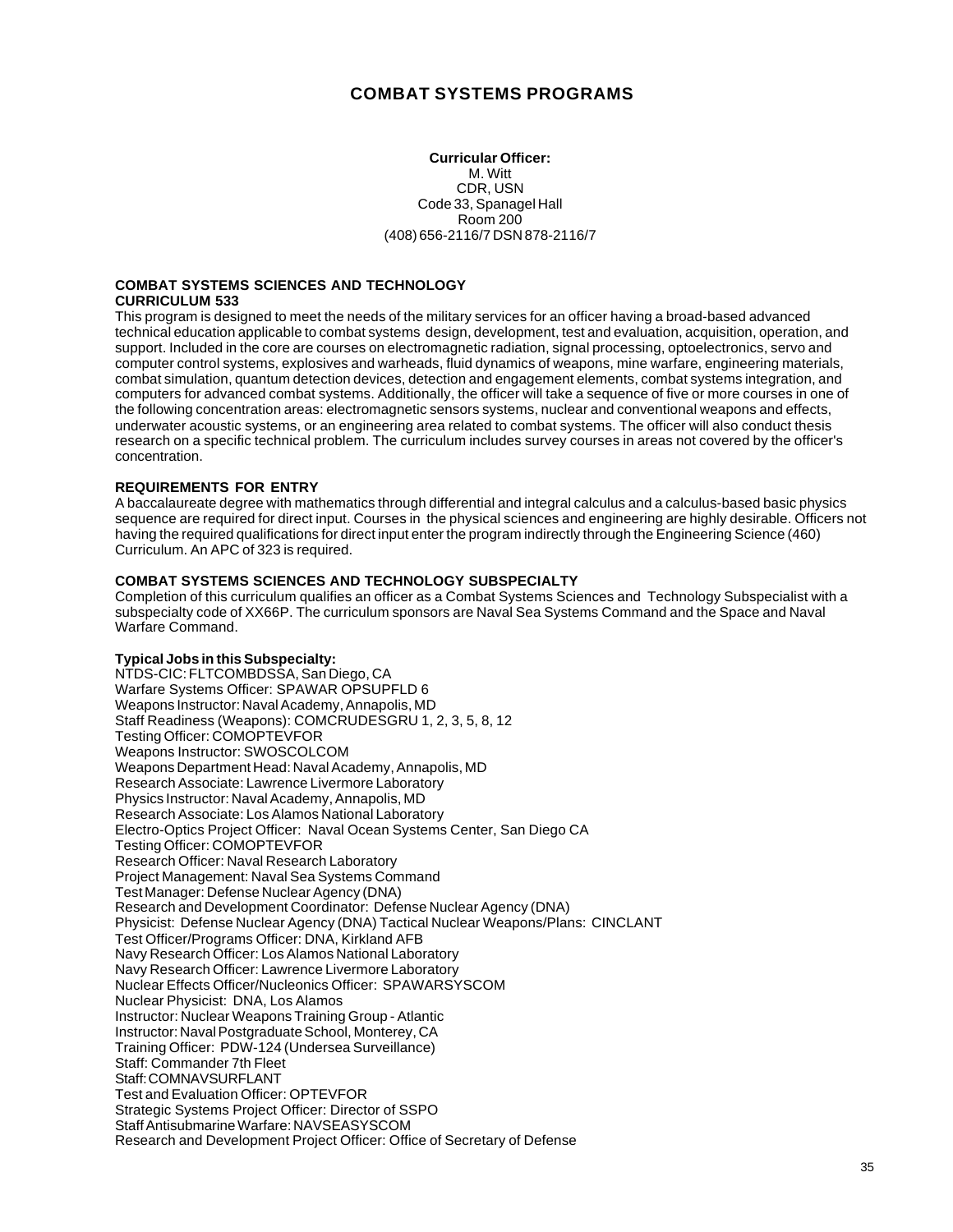#### **ENTRY DATES**

Combat Systems Sciences and Technology is a nine-quarter course of study with entry dates in April and October. If further information is needed, contact the Academic Associate or Curricular Officer for this curriculum. Other entry dates are possible by special arrangement with the curricular officer.

#### **Curriculum 533**

**Academic Associate:**

James V. Sanders, Associate Professor Code PH/Sd, Spanagel Hall, Room 200A (408) 656-3884/2116, DSN 878-3884/2116

#### **DEGREE**

Requirements for the degree Master of Science in Applied Physics are met as a milestone en route to satisfying the Educational Skill Requirements of the curricular program. On a case-by-case basis, some students, depending on background, may earn a Master of Science in Physics, Computer Science, Engineering Acoustics or one of the engineering disciplines.

#### **TYPICAL COURSE OF STUDY**

#### **Quarter 1**

| MA1118<br>MA2121<br><b>NS3252</b><br>SE2012<br>SE2020    | $(5-2)$<br>(4-0)<br>$(4-0)$<br>$(3-3)$<br>$(1-0)$ | Multi-Variable Calculus<br><b>Differential Equations</b><br>Joint and Maritime Strategy<br>Applied Physics Laboratory I: Fundamentals<br><b>Combat Systems Requirements and Design</b> |
|----------------------------------------------------------|---------------------------------------------------|----------------------------------------------------------------------------------------------------------------------------------------------------------------------------------------|
| Quarter 2<br>PH2911<br>PH2151<br>PH3991<br>SE2013        | $(3-2)$<br>$(4-1)$<br>$(4-0)$<br>$(3-3)$          | Introduction to Computational Physics<br><b>Particle Mechanics</b><br><b>Theoretical Physics</b><br>Applied Physics Laboratory II: Analog Techniques                                   |
| Quarter 3<br>PH3152<br>PH2351<br>PH2652<br>SE2014        | $(4-0)$<br>$(4-1)$<br>$(4-1)$<br>$(3-3)$          | Mechanics of Physical Systems<br>Electromagnetism<br><b>Quantum Physics</b><br>Applied Physics Laboratory III                                                                          |
| <b>Quarter 4</b><br>PH3352<br>PH3653<br>PH3292<br>SE3015 | $(4-0)$<br>$(4-1)$<br>$(3-2)$<br>$(2-3)$          | Electromagnetic Waves and Radiation<br><b>Foundations of Quantum Devices</b><br><b>Applied Optics</b><br>Applied Physics Laboratory IV: Systems Control                                |
| Quarter 5<br>MS2201<br>PH3172<br>PH4050<br>PH4911        | $(3-2)$<br>$(4-1)$<br>$(4-0)$<br>$(3-2)$          | Introduction to Materials Science and Engineering<br><b>Fluid Dynamics of Weapons</b><br>Physics of Electromagnetic Detection I<br>Simulation of Physical & Weapon Systems             |
| Quarter 6<br><br>MS3202<br>PH3171<br>PH3400              | $(3-2)$<br>$(4-0)$<br>$(4-2)$                     | <b>Concentration Course</b><br>Properties, Performance & Failure of Engineering Materials<br><b>Explosives and Explosions</b><br>Survey of Underwater Acoustics                        |
| Quarter 7<br>-----------<br>PH3800<br>XX0810<br>SE4021   | $(4-0)$<br>$(0-8)$<br>$(4-0)$                     | <b>Concentration Course</b><br>Intro to the Effects of Conventional & Unconventional Weapons<br><b>Thesis Research</b><br>Combat Systems Project Integration                           |
| Quarter 8<br>-----------<br>XX0810<br>EO3816             | $(0-8)$<br>$(3-0)$                                | <b>Concentration Course</b><br><b>Concentration Course</b><br>Thesis<br>Computer Architecture for Military Applications                                                                |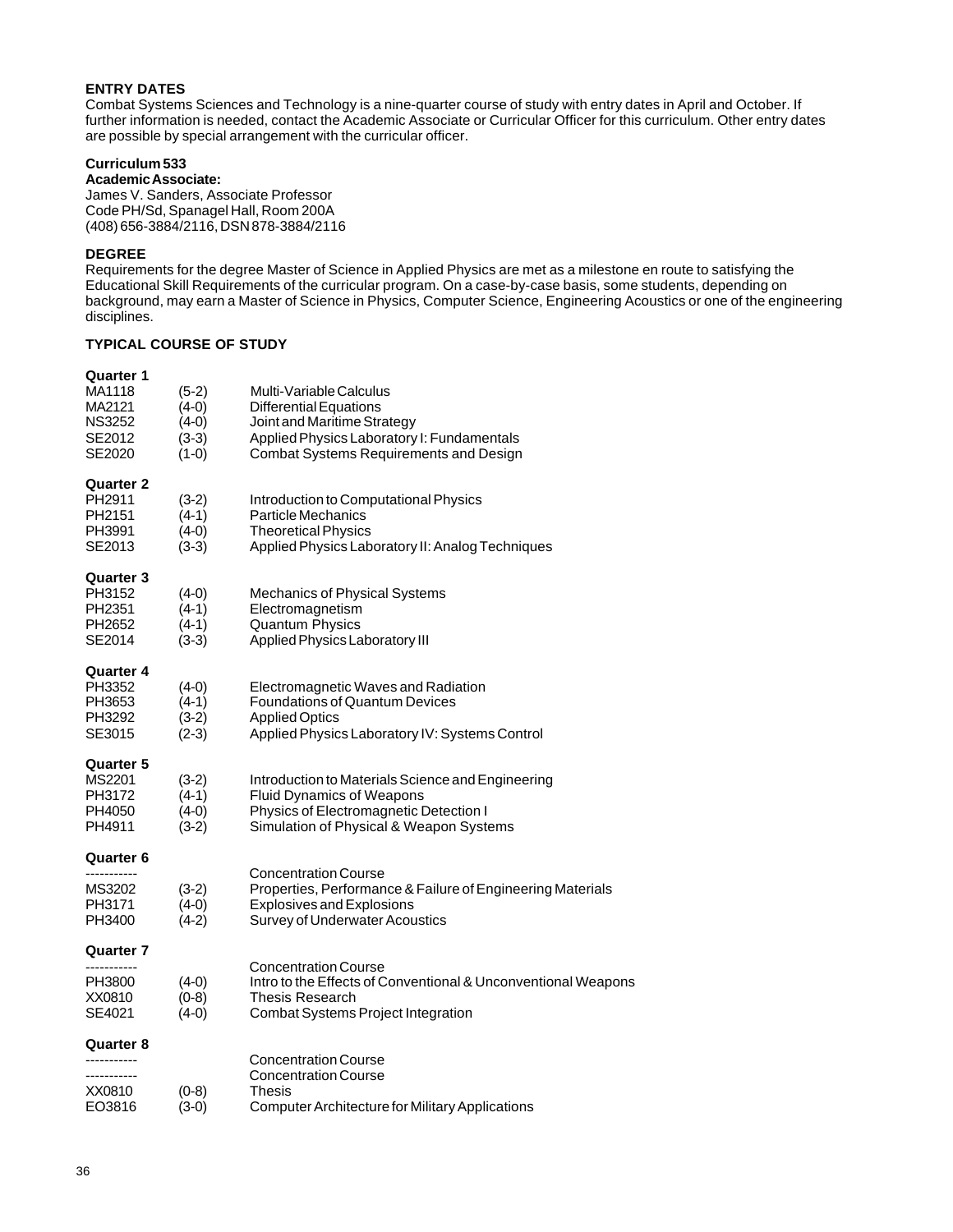## **Quarter 9**

|         | <b>Concentration Course</b> |
|---------|-----------------------------|
|         | <b>Concentration Course</b> |
| $(0-8)$ | <b>Thesis Research</b>      |
| $(0-8)$ | <b>Thesis Research</b>      |
|         |                             |

#### **Concentration Area and Representative Courses**

#### **Electromagnetic Sensor Systems:**

Thermodynamics & Statistical Physics; Advanced Electromagnetic Propagation; Sensors and Devices; Advanced Concepts in Target Surveillance, Acquisition, & Engagement; Sensors, Signal & Systems; Thermal Imaging & Surveillance Systems; Directed Energy Weapon Systems; Free Electron Lasers; Plasma Physics; Space Environment.

#### **Weapons and Effects:**

Nuclear Physics; Directed Energy Weapon Systems; Weapons Survivability & Lethality; Physics of High Velocity Impact; Physics of Nuclear Weapons; Weapons Proliferation, Control and Disposal.

#### **Underwater Acoustic Systems:**

Fundamental Acoustics; Underwater Acoustics; Transducer Theory and Design; Noise, Shock & Vibration Control; Sound Propagation in the Ocean; Sonar Signal Processing.

## **UNDERWATER ACOUSTICS SYSTEMS**

## **CURRICULUM 535**

Underwater Acoustics Systems is an interdisciplinary program designed for students not requiring Naval Subspecialty Codes upon completion. It consists of courses in physics and electrical engineering. Based on fundamental science and engineering, the emphasis is on underwater acoustics and signal processing applied to undersea warfare. Subjects covered include the generation, propagation, and reception of sound in the ocean; military applications of underwater sound; and acoustic signal processing.

#### **REQUIREMENTS FOR ENTRY**

For direct input, a baccalaureate degree with mathematics through ordinary differential equations and integral calculus and a calculus-based basic physics sequence are required. Prior courses in the physical sciences and engineering are highly desirable. Officers not having the qualifications for direct input may enter the program indirectly through the Engineering Science Curriculum discussed elsewhere in this catalog. An APC of 323 is required.

#### **ENTRY DATES**

Underwater Acoustic Systems is a seven quarter course of study with entry date in October. Other entry dates are possible for either well-prepared officers or officers with more than seven quarters available. For specific information, contact the Academic Associate.

## **Curriculum 535**

**Academic Associate:** James V. Sanders, Associate Professor Code PH/Sd, Spanagel Hall, Room 200A (408) 656-3884, DSN 878-3884

#### **DEGREE**

All the requirements for the degree, Master of Science in Engineering Acoustics are met as a milestone en route to satisfying the curricular program.

## **TYPICAL COURSE OF STUDY (NON U.S. NAVY AND INTERNATIONALS)**

#### **Quarter 1**

| MA1118             | (5-2)   | Multi-Variable Calculus                          |
|--------------------|---------|--------------------------------------------------|
| MA2121             | (4-0)   | Differential Equations                           |
| SE2012             | $(3-3)$ | Applied Physics Laboratory I: Fundamentals       |
| <b>Quarter 2</b>   |         |                                                  |
| PH <sub>2151</sub> | (4-1)   | Particle Mechanics                               |
| PH3991             | (4-0)   | <b>Theoretical Physics</b>                       |
| PH <sub>2911</sub> | (3-2)   | Introduction to Computational Physics            |
| SE2013             | $(3-3)$ | Applied Physics Laboratory II: Analog Techniques |
| Quarter 3          |         |                                                  |
| PH3119             | (4-2)   | Oscillation and Waves                            |
| PH <sub>2351</sub> | (4-1)   | Electromagnetism                                 |
| $S$ F2014          | (२-२)   | Annlied Physics Laboratory III                   |

SE2014 (3-3) Applied Physics Laboratory III<br>EC2400 (3-1) Discrete Systems Discrete Systems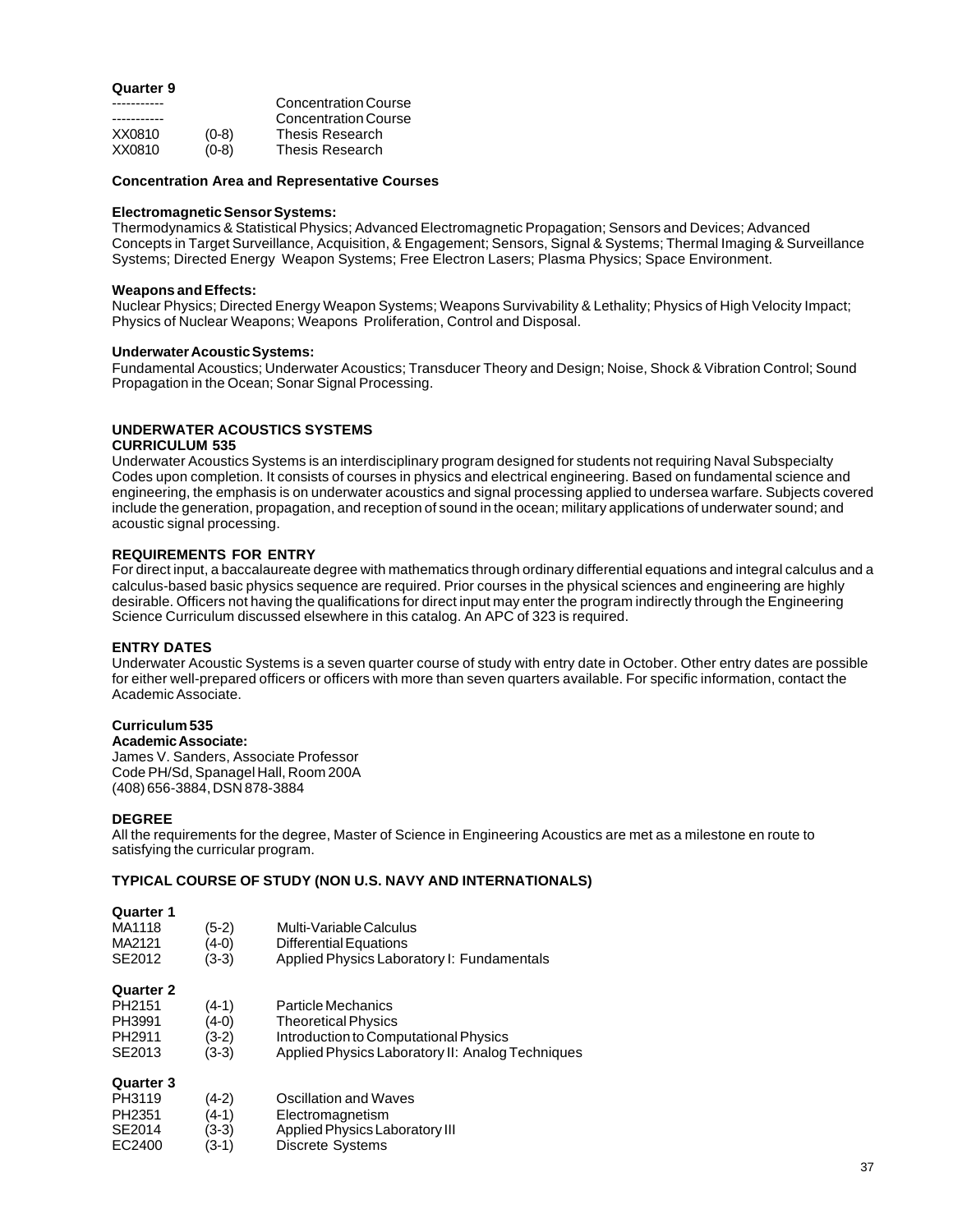| Quarter 4<br>PH3451<br>PH3352<br>SE3015 | (4-2)<br>(4-0)<br>$(2-3)$ | <b>Fundamental Acoustics</b><br>Electromagnetic Waves and Radiation<br>Applied Physics Laboratory IV: Systems Control |
|-----------------------------------------|---------------------------|-----------------------------------------------------------------------------------------------------------------------|
| EC2410                                  | $(3-1)$                   | Analysis of Signals and Systems                                                                                       |
| Quarter 5                               |                           |                                                                                                                       |
| PH3452                                  | $(4-2)$                   | Underwater Acoustics                                                                                                  |
| PH4410                                  | (1-6)                     | Advanced Acoustics Laboratory                                                                                         |
| EC3400                                  | $(3-1)$                   | Digital Signal Processing                                                                                             |
| XX0810                                  | $(0-8)$                   | <b>Thesis Research</b>                                                                                                |
| <b>Quarter 6</b>                        |                           |                                                                                                                       |
| PH4454                                  | $(4-2)$                   | Sonar Transducer Theory and Design                                                                                    |
| EC4450                                  | $(4-1)$                   | Sonar Systems Engineering                                                                                             |
| EC/OCXXX                                |                           | <b>Flective</b>                                                                                                       |
| XX0810                                  | $(0-8)$                   | Thesis Research                                                                                                       |
| Quarter 7                               |                           |                                                                                                                       |
| PH4455                                  | $(4-0)$                   | Sound Propagation in the Ocean                                                                                        |
| EC/OCXXX                                |                           | Elective                                                                                                              |
| XX0810                                  | $(0-8)$                   | Thesis Research                                                                                                       |
| XX0810                                  | (0-8)                     | <b>Thesis Research</b>                                                                                                |

## **TOTAL SHIP SYSTEM ENGINEERING**

This is a broad-based education program focusing on the warship as a total engineering system. This program is open to select students in the Combat Systems Sciences and Technology, Electronics Systems Engineering and Naval/ Mechanical Engineering curricula. Further information can be found in the Naval/Mechanical Engineering Programs section of this catalog.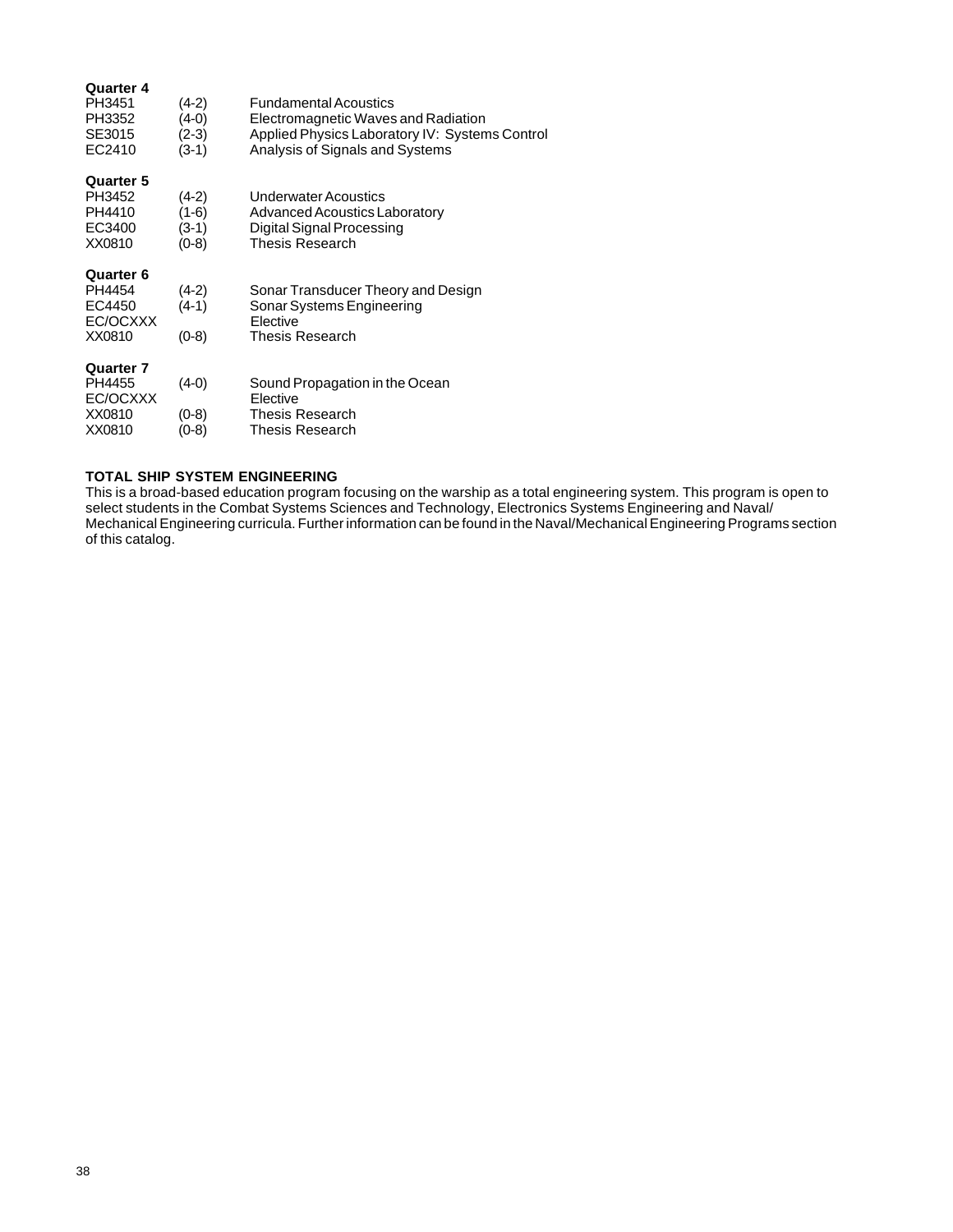## **EDUCATIONAL SKILL REQUIREMENTS COMBAT SYSTEMS SCIENCES AND TECHNOLOGY CURRICULUM (533) Subspecialty Code XX66P**

- **1. MATHEMATICS, SCIENCE, AND ENGINEERING FUNDAMENTALS:** A solid foundation in mathematics, physics, and engineering underpinning combat-systems technology to support the theoretical and experimental aspects of the technical courses in the curriculum.
- **2. SCIENTIFIC AND ENGINEERING PRINCIPLES** necessary to understand the elements of combat systems:
	- a. Acoustic and electromagnetic propagation; physics of solid-state, electro-optic, and quantum devices; principles of radar and sonar systems; and signal analysis and decision theory.
	- b. Communication systems, fiber optics, open architectures and their implications on integration of computing resources in advanced combat systems, and automatic control systems.
	- c. Fluid dynamics of subsonic and supersonic weapons, warheads and their effects (nuclear and conventional), counter measures and deception techniques.
	- d. Combat systems simulation and testing including sufficient probability and statistics theory to appreciate the limits of simulation.
- **3. COMBAT SYSTEMS ENGINEERING:** An understanding of the principles of design, development, improvement, and logistics engineering; and the importance of technical and economic trade-offs in combat systems.
- **4. MATERIALS SCIENCE:** A familiarity of the concepts of materials science sufficient for an understanding of the mechanical, electrical, and thermal properties of materials important in present and future combat systems.
- **5. JOINT AND MARITIME STRATEGIC PLANNING:** American and world military history and joint and maritime planning including the origins and evolution of national and allied strategy; current American and allied military strategies which address the entire spectrum of conflict; the U.S. maritime component of national military strategy; the organizational structure of the U.S. defense establishment; the role of the commanders of unified and specified commands in strategic planning, the process of strategic planning; joint and service doctrine, and the roles and missions of each in meeting national strategy.
- **6. GRADUATE CONCENTRATION:** A concentration of several graduate-level courses in a technical field within the general area of combat systems. The knowledge required for an approved concentration is:

## **A. ELECTROMAGNETIC SYSTEMS**

- 1) Propagation and scattering of optical and microwave radiation in the turbulent atmosphere as they influence target detection.
- 2) Advanced sensor and detection techniques for military applications.
- 3) Advanced concepts of target surveillance, acquisition, and engagement.

## **B. WEAPONS & EFFECTS**

- 1) Nuclear and statistical physics.
- 2) Nuclear weapons and their effects.
- 3) Effects of radiation & EMP on electronic systems.
- 4) Principles of directed energy weapons systems and their effects.
- 5) Survivability & lethality considerations for conventional, nuclear, biological and chemical weapons.

## **C. UNDERWATER ACOUSTIC SYSTEMS**

- 1) Wave propagation in the ocean; scattering, fluctuations and boundary interactions as they effect detection, localization, and prosecution of underwater targets; underwater transducer design and array theory.
- 2) Active and passive acoustic signal processing for detection of submarines, mines, and other underwater weapons; adaptive techniques.
- 3) Acoustic influences of oceanographic phenomena which effect target detection including boundary characteristics, ambient noise, sound speed profiles, fronts, and eddies.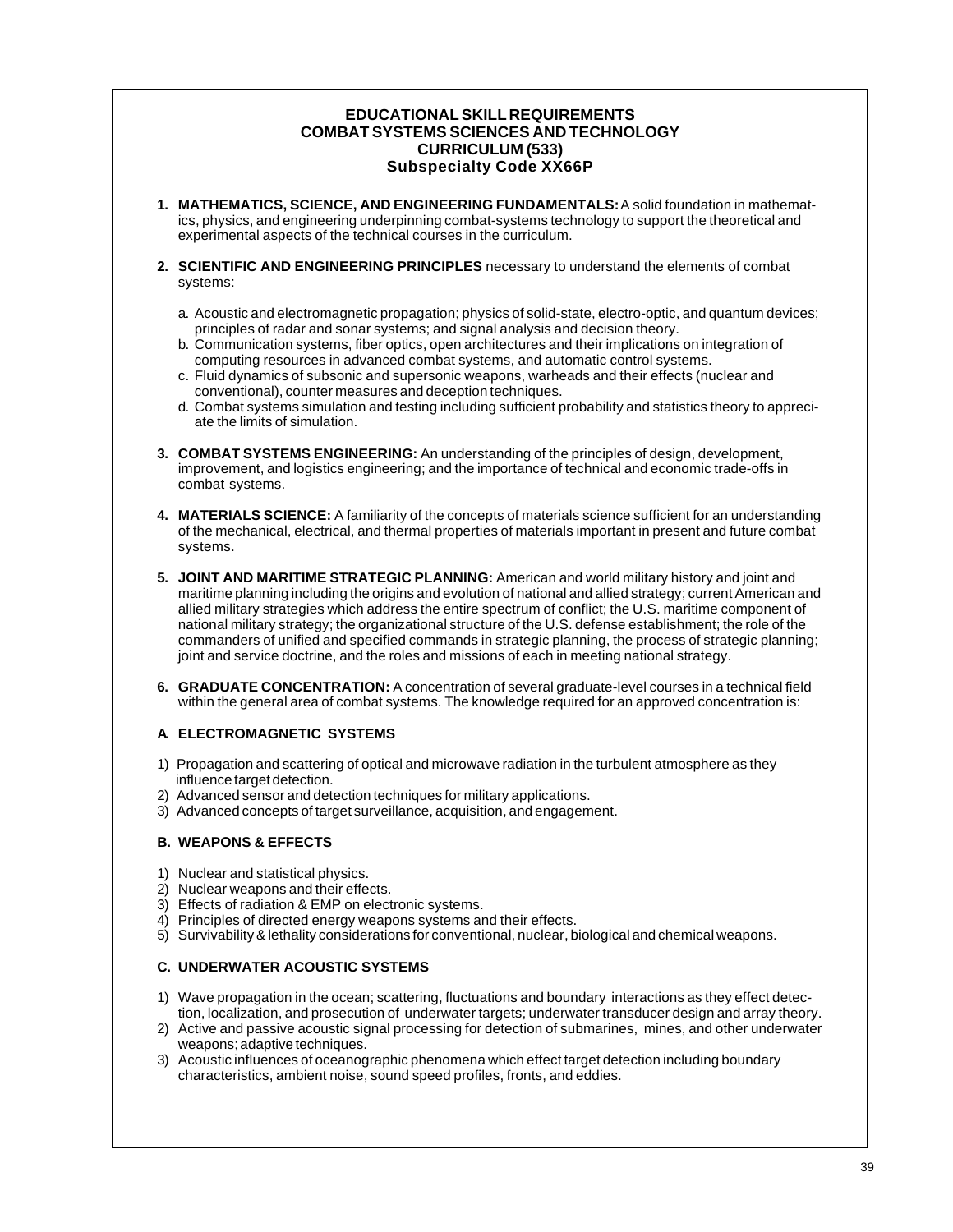## **D. ENGINEERING DISCIPLINE:**

A series of at least five graduate-level courses in an area related to combat systems in the disciplines of either Engineering, Computer Science, or Physics. This series must be approved by the Curricular Officer.

- **7.** A survey course in each of the above concentration areas not covered in the officer's individual program.
- **8. THESIS:** The graduate will demonstrate the ability to conduct independent analysis in combat systems sciences and technology and proficiency in presenting the results in writing and orally by means of a thesis and command-oriented briefing.

## **Curriculum Sponsor and ESR Approval Authority**

Commander, Naval Sea Systems Command October 1994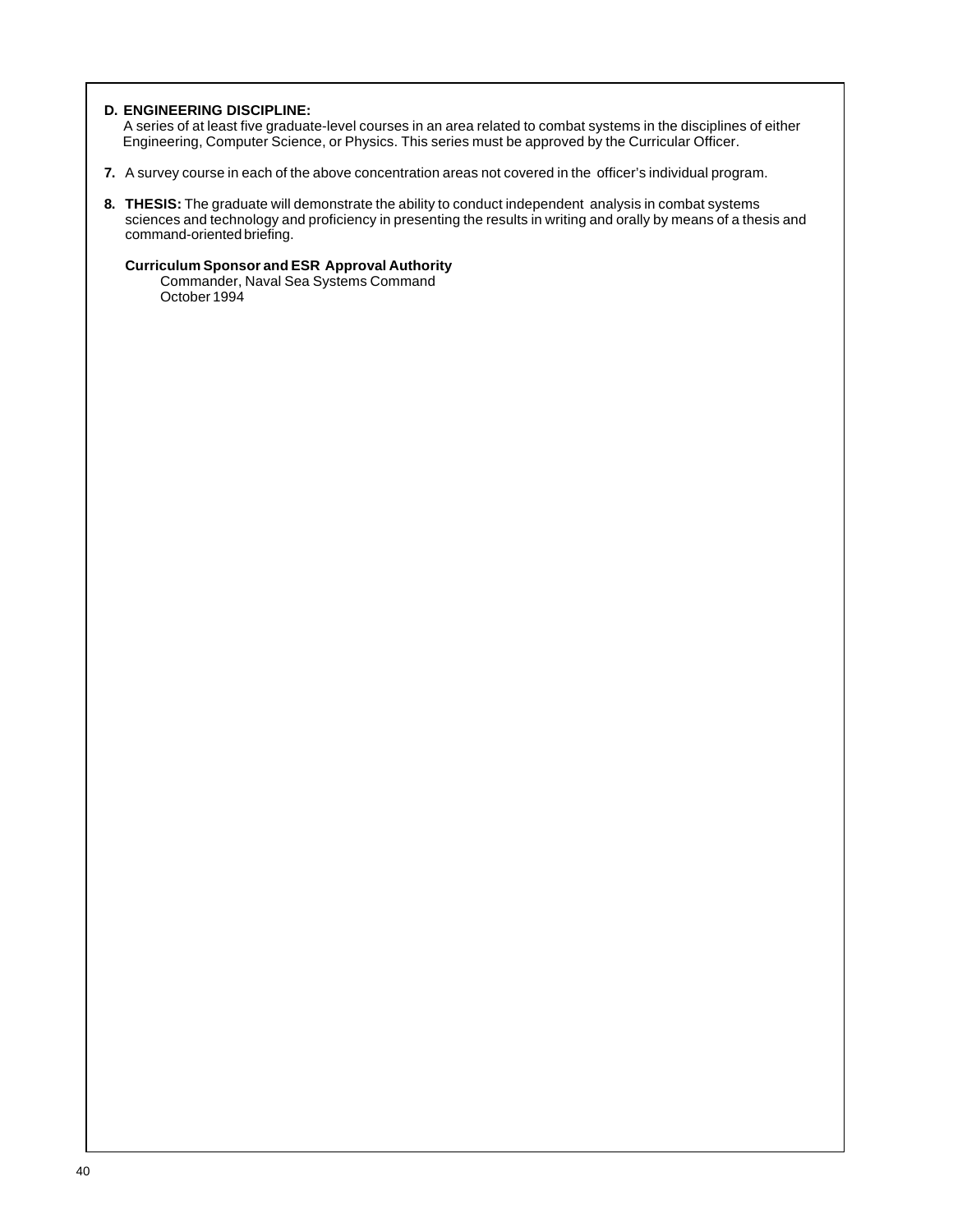# **ELECTRONICS AND COMPUTER PROGRAMS**

**Curricular Officer:** Mike Dulke CDR, USN Code 32, Spanagel Hall Room 404 (408) 656-2056/2174 DSN 878-2056/2174 FAX 656-3681 e-mail: mdulke@nps.navy.mil

## **COMPUTER SCIENCE CURRICULUM 368**

## **Home page on the WWW "http://www.cs.nps.navy.mil/"**

The Computer Science curriculum is designed to provide the officer with the technical knowledge and skills necessary to specify, evaluate and manage computer system design; to provide technical guidance in applications ranging from data processing to tactical embedded systems; to educate the officer in the analysis and design methodologies appropriate for hardware, software and firmware; and to provide the officer with practical experience in applying modern computer equipment and research techniques to solve military problems.

## **REQUIREMENTS FOR ENTRY**

A baccalaureate degree, or the equivalent, with above-average grades in mathematics, (including differential and integral calculus) resulting in an APC of at least 325 is required for direct entry. Undergraduate degrees in applied science or engineering are highly desirable. Students lacking these prerequisites may be acceptable for the program, through a six or twelve week refresher, providing their undergraduate records and/or other indicators of success, such as the GRE (Graduate Record Examination), indicate an ability to work in quantitative subjects. While previous academic or practical experience in computer science is certainly helpful and can enhance the applicant's potential for admission, such experience is not a prerequisite.

## **COMPUTER SCIENCE SUBSPECIALTY**

Completion of this curriculum qualifies an officer as a Computer Science Subspecialist with a subspecialty code of XX91P.

#### **Typical Jobs in this Subspecialty:**

Preoperational Test and Evaluation, Space and Electronic Warfare Systems Command, Washington, DC Computer Systems Analyst, COMNAVSECGRU, Washington, DC ADP Systems Director, Naval Security Group Honolulu, HI Database Manager, TACTRAGRUPAC, San Diego, CA Project Officer, BUPERS, Washington, DC

## **ENTRY DATES**

Computer Science is an eight-quarter course of study with entry dates in April and October. Those requiring the six or twelve week refresher will begin study prior to those entry dates. If further information is needed, contact the Academic Associate or Curricular Officer for this curriculum.

## **Curriculum 368**

**Academic Associate:** Michael Zyda, Professor Code CS/Zk, Spanagel Hall, Room 516 (408) 656-2305, DSN 878-2305 Fax: (408) 656-2814, DSN 878-2814 e-mail:zyda@siggraph.org

## **DEGREE**

Requirements for the degree Master of Science in Computer Science are met as a milestone en route to satisfying the Educational Skill Requirements established by the sponsor for the curricular program.

## **TYPICAL COURSE OF STUDY**

| Quarter 1 |         |                                                      |
|-----------|---------|------------------------------------------------------|
| CS2971    | $(4-2)$ | Introduction to Object-Oriented Programming with C++ |
| CS3010    | $(4-0)$ | <b>Computer Systems Principles</b>                   |
| MA3025    | $(5-1)$ | Logic and Discrete Mathematics                       |
| MA3030    | $(4-1)$ | Introduction to Combinatorics and its Applications   |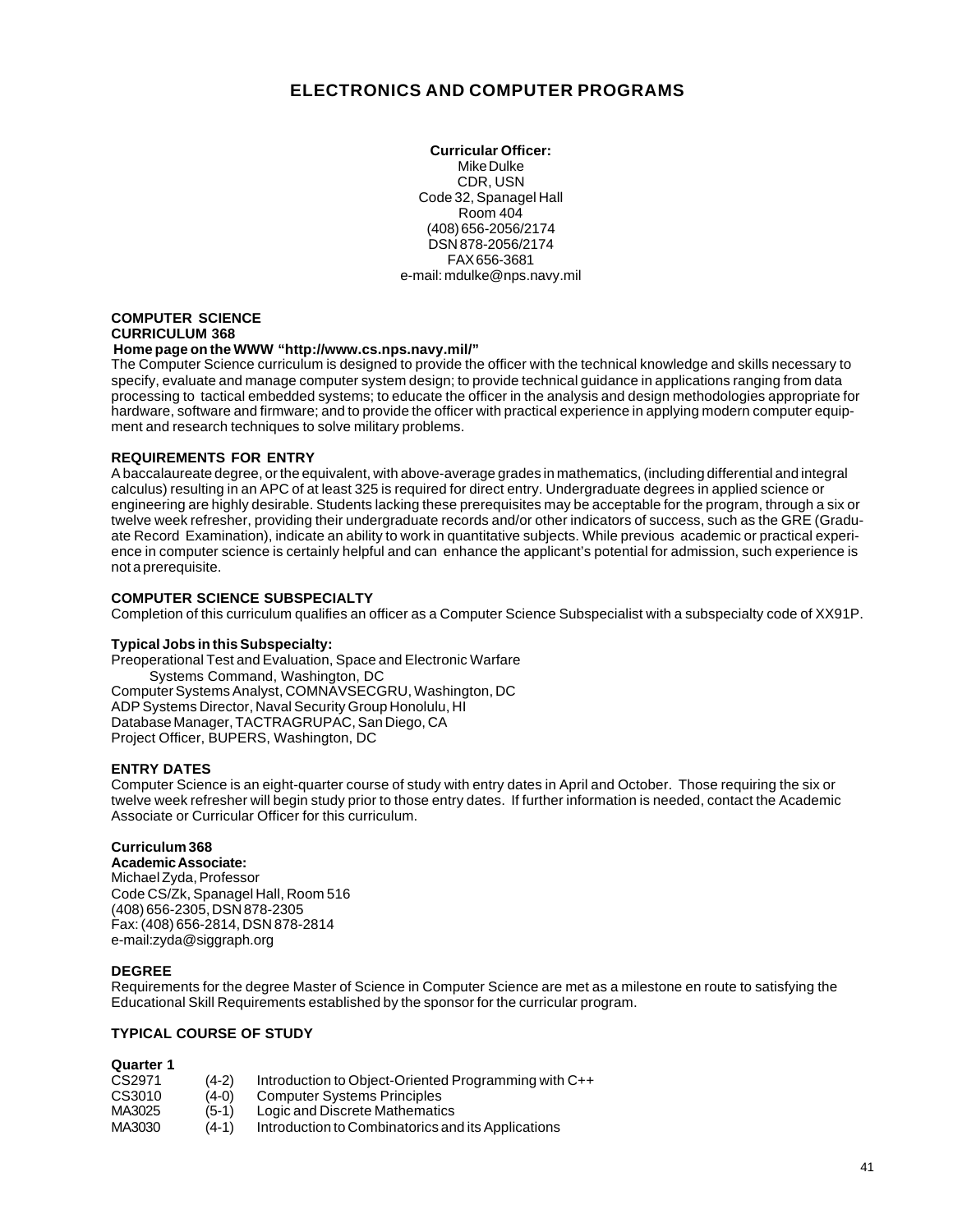| <b>Quarter 2</b><br>CS2972<br>CS3200<br>CS3300<br>CS3601               | $(3-2)$<br>$(3-2)$<br>$(3-2)$<br>$(4-0)$            | Object Oriented Programming with ADA<br><b>Computer Architecture</b><br>Data Structures<br>Theory of Formal Languages and Automata                                                                   |
|------------------------------------------------------------------------|-----------------------------------------------------|------------------------------------------------------------------------------------------------------------------------------------------------------------------------------------------------------|
| <b>Quarter 3</b><br>CS3310<br>CS3320<br>CS3450<br>CS3460<br>CS4900     | $(4-0)$<br>$(3-1)$<br>$(3-2)$<br>$(3-1)$<br>$(0-2)$ | Artificial Intelligence<br>Database Systems<br><b>Operating Systems</b><br>Software Methodology<br>Research Seminar in Computer Science                                                              |
| Quarter 4<br>CS3502<br>CS3111<br><b>NS3252</b><br><br>CS4905           | $(4-0)$<br>$(4-0)$<br>$(4-0)$<br>$(4-0)$<br>$(0-2)$ | <b>Computer Communications and Networks</b><br>Principles of Programming Languages<br>Joint and Maritime Strategy (or IT1500/Int'l)<br>Track Requirement*<br>Research Seminar II in Computer Science |
| <b>Quarter 5</b><br>CS4112<br>CS4202<br>CS4203<br>CS3600<br>---------- | $(3-2)$<br>$(3-2)$<br>$(3-2)$<br>$(3-2)$<br>$(4-0)$ | <b>Distributed Operating Systems</b><br><b>Computer Graphics OR</b><br><b>Interactive Computation Systems</b><br>Introduction to Computer Security<br>Track Requirement*                             |
| <b>Quarter 6</b><br>CS3650<br><br>-----------<br>CS0810                | $(4-0)$<br>$(4-0)$<br>$(4-0)$<br>$(0-8)$            | Design and Analysis of Algorithms<br>Track Requirement*<br>Track Requirement*<br><b>Thesis Research</b>                                                                                              |
| Quarter 7<br>-----------<br>-----------<br>CS0810                      | $(4-0)$<br>$(4-0)$<br>$(4-0)$<br>$(0-8)$            | Track Requirement*<br>Track Requirement*<br>Track Requirement*<br><b>Thesis Research</b>                                                                                                             |
| Quarter 8<br>.<br>CS0810<br>CS0810                                     | $(4-0)$<br>$(4-0)$<br>$(0-8)$<br>$(0-8)$            | Track Requirement*<br>Track Requirement*<br><b>Thesis Research</b><br>Thesis Research                                                                                                                |

\*NOTE: Track Requirement courses will be determined by the selection of one of the following specialization track options: Artificial Intelligence and Robotics, Computer Graphics and Visual Simulation, Database and Data Engineering, Software Engineering, Computer Systems and Architectures, or Computer Systems and Security.

## **TRACK OPTIONS**

The objectives of the Artificial Intelligence and Robotics Track are to present current state of knowledge regarding advanced symbolic computation, to develop skills in the use of AI languages and expert system shells and to present fundamental scientific/engineering knowledge in robotics for military applications.

The Computer Graphics and Visual Simulation Track is designed to provide an understanding of the methodologies and techniques required in real-time, three-dimensional, interactive, visual simulations for military applications.

The objective of the Database and Data Engineering Track is to provide an understanding of data retrieval and processing using the best available database system management and operating system techniques and concepts.

The purposes of the Software Engineering Track are to provide knowledge of all aspects of software development and to develop skills needed to efficiently and reliably implement military systems and application software using the best available tools and techniques, with particular emphasis on the use of Ada and C++.

The Computer Systems and Architectures Track is designed to provide knowledge of computer architecture and system software for real-time and multi-computer systems with emphasis on military applications to embedded computers and secure systems.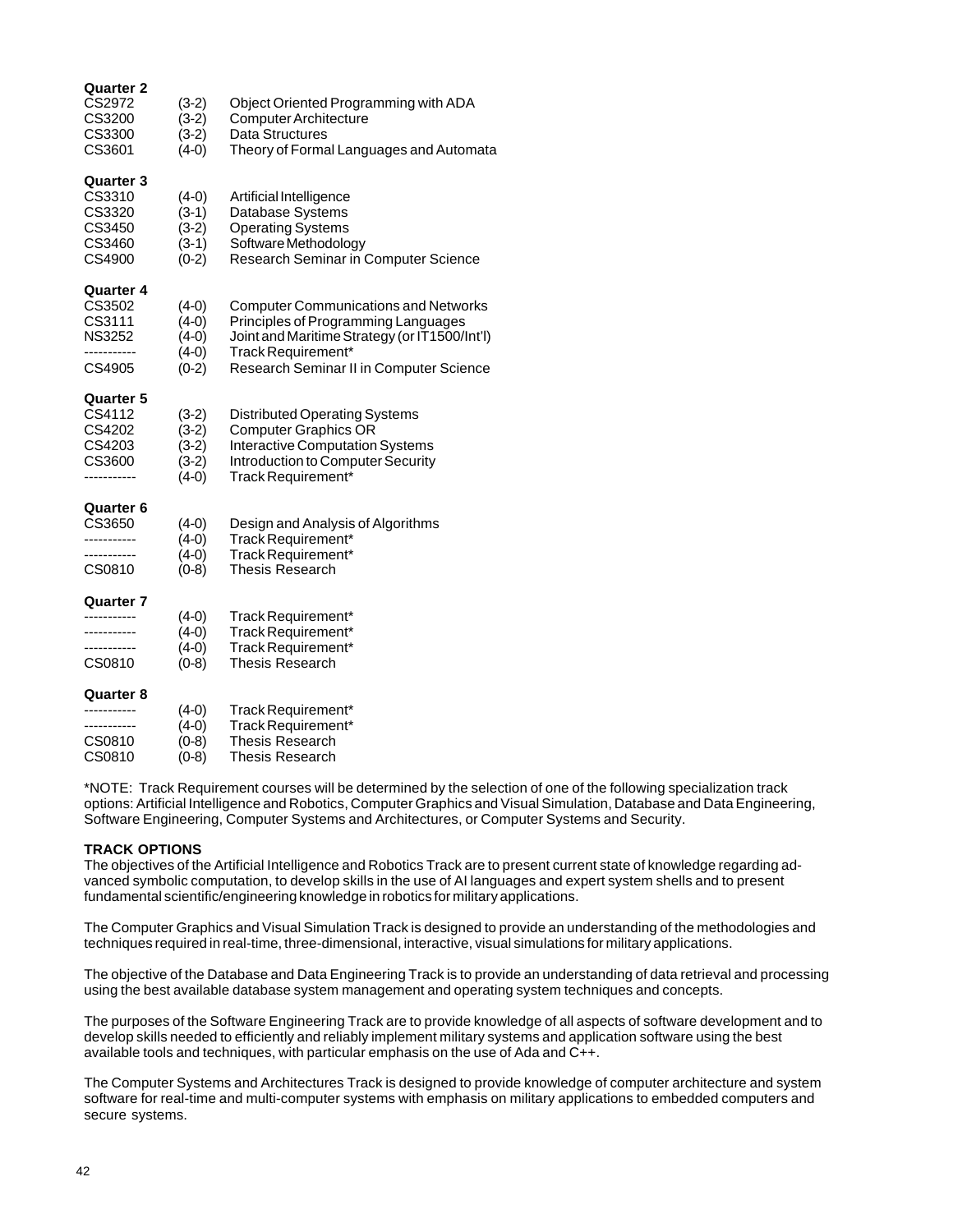The Computer Systems and Security Track is designed to provide knowledge in all areas of Information Security (INFOSEC) and to develop the necessary skills for those who will be involved in development, evolution or implementation of secure computer systems.

## **MODELING, VIRTUAL ENVIRONMENTS AND SIMULATION (MOVES) CURRICULUM 399**

#### **Homepage on the WWW "http://www-npsnet.cs.nps.navy.mil/moves"**

The MOVES Curriculum was developed in response for an interdisciplinary graduate education program beyond that available through the Computer Science Curriculum's Computer Graphics and Visual Simulation track.

The MOVES Curriculum of the Naval Postgraduate School provides the M.S. and Ph.D. student both fundamental and specialized courses in applied computer simulation technology and the application of quantitative analyses to humancomputer interaction in simulation technology. The M.S. program is a two year, eight quarter program whose core covers the fundamentals of computer science, visual simulation and human-computer interaction. Specific topics include objectoriented programming, artificial intelligence, software methodology, computer communications and networks, computer graphics, virtual worlds and simulation systems, physically based modeling, probability, statistics, stochastic modeling, data analysis, and human performance evaluation.

Specialization by the M.S. student is accomplished by choosing a track and completing a sequence of courses providing depth in the selected area. There are two tracks that support the curriculum's research efforts, the Visual Simulation Track and the Human-Computer Interaction Track.

Once the MOVES Curriculum core courses have been taken and while the specialization courses are underway, the final step in the M.S. degree program is the completion of a written thesis. This thesis is usually conducted on a research problem specified by a thesis advisor attached to a MOVES-associated laboratory. Current laboratories working with the MOVES Curriculum are the NPSNET Research Group, a leading developer of networked, large-scale virtual environments, and the Information Infrastructure Research Group (IIRG), whose focus is on advanced network issues such as asynchronous transfer mode (ATM), multicast backbone (MBONE) and internetworking regional research institutions.

## **REQUIREMENTS FOR ENTRY**

A baccalaureate degree, or the equivalent, with above-average grades in mathematics (including differential and integral calculus), resulting in an APC of at least 325 is required for entry. Undergraduate degrees in applied science or engineering are highly desirable. Students lacking these prerequisites may be acceptable for the program, through the six week technical refresher or twelve week Engineering Science program, providing their undergraduate records and/or other indicators of success, such as the GRE (Graduate Record Examination), indicate an ability to work in quantitative subjects. While previous academic or practical experience in modeling, virtual environments and simulation is certainly helpful and can enhance the applicant's potential for admission, such experience is not a prerequisite.

## **MODELING, VIRTUAL ENVIRONMENTS AND SIMULATION SUBSPECIALTY**

Completion of this curriculum qualifies an officer as a Modeling, Virtual Environments and Simulation Subspecialist with a subspecialty code of XX99P.

## **ENTRY DATES**

MOVES is an eight-quarter course of study with entry dates in April and October. Those requiring the six week refresher or twelve week Engineering Science program will begin study prior to those entry dates. If further information is needed, contact the Academic Associate or Curricular Officer for this curriculum.

## **Curriculum 399**

**Academic Associate:** Michael Zyda, Professor Code CS/Zk, Spanagel Hall, Room 516 (408)656-2305, DSN 878-2305 Fax: (408)656-2814, DSN 878-2814 e-mail: zyda@siggraph.org

## **DEGREE**

Requirements for the degree Master of Science in Modeling, Virtual Environments and Simulation are met as a milestone en route to satisfying the Educational Skill Requirements established by the sponsor for the curricular program.

#### **TYPICAL COURSE OF STUDY VISUAL SIMULATION TRACK**

## **Refresher**

| CSR <sub>100</sub> | $(2-1)$ | Refresher for Beginning Programming                                  |
|--------------------|---------|----------------------------------------------------------------------|
| CS2410             | $(4-0)$ | Math Modeling for MOVES                                              |
| MAR125             | $(3-0)$ | Introduction to Finite Mathematics (MA3025 for Engineering Science)  |
| MAR117             | $(3-3)$ | Refresher: Single Variable Calculus (MA1117 for Engineering Science) |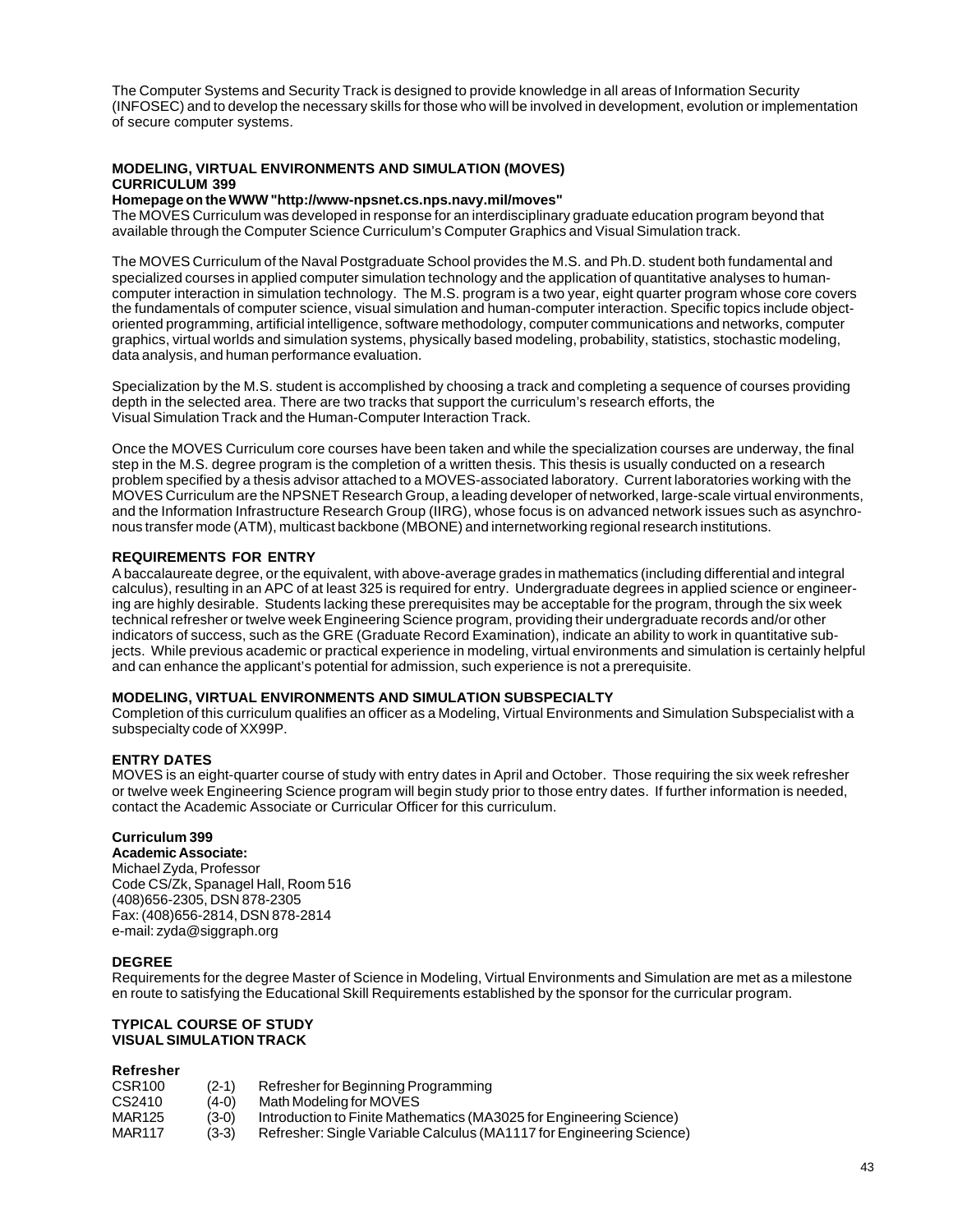| Quarter 1<br>CS2971<br>CS3010<br>OA3101<br>MA1118                  | $(4-2)$<br>$(4-0)$<br>$(4-1)$<br>$(5-2)$            | Introduction to Object-Oriented Programming with C++<br><b>Computer Systems Principles</b><br>Probability<br>Multi-variable Calculus                                                                |
|--------------------------------------------------------------------|-----------------------------------------------------|-----------------------------------------------------------------------------------------------------------------------------------------------------------------------------------------------------|
| <b>Quarter 2</b><br>CS3700<br>CS3200<br>OA3102<br>CS3310           | $(3-2)$<br>$(3-2)$<br>$(4-1)$<br>$(4-0)$            | Advanced Programming in C++<br><b>Computer Architecture</b><br><b>Probability and Statistics</b><br>Artificial Intelligence                                                                         |
| <b>Quarter 3</b><br>CS3472<br>OA3401<br>OA3103<br>OA3301<br>CS4901 | $(3-2)$<br>$(4-0)$<br>$(4-1)$<br>$(4-0)$<br>$(0-2)$ | Introduction to Physically Based Modeling<br>Human Performance Measurement I<br><b>Statistics</b><br>Stochastic Models I<br><b>Research Seminar in MOVES</b>                                        |
| Quarter 4<br>CS3450<br>CS4202<br>OA3104<br>OA3302                  | $(3-2)$<br>$(3-2)$<br>$(3-1)$<br>$(4-0)$            | <b>Operating Systems</b><br><b>Computer Graphics</b><br>Data Analysis<br><b>OA System Simulation</b>                                                                                                |
| Quarter 5<br>CS3502<br>CS4314<br>CS4473<br>CS4112                  | $(4-0)$<br>$(3-2)$<br>$(3-2)$<br>$(3-2)$            | <b>Computer Communications and Networks</b><br><b>Symbolic Computing</b><br>Virtual Worlds and Simulation Systems<br><b>Distributed Operating Systems</b>                                           |
| <b>Quarter 6</b><br>CC3000<br>CS4470<br>CS4474<br>CS4472           | $(4-0)$<br>$(3-2)$<br>$(3-2)$<br>$(3-2)$            | Introduction to Command, Control, Communication, Computer and Intelligence Systems in DoD<br>Image Synthesis<br>Virtual Environment Network and Software Architectures<br>Physically-Based Modeling |
| <b>Quarter 7</b><br>OA4401<br>CS4471<br>CS3202<br>CS0810           | $(4-0)$<br>$(3-2)$<br>$(3-2)$<br>$(0-8)$            | Human Performance Evaluation<br><b>Computer Animation</b><br>Introduction to Multimedia Production<br><b>Thesis Research</b>                                                                        |
| Quarter 8<br><b>NS3252</b><br>OA4655<br>CS0810<br>CS0810           | $(4-0)$<br>$(4-0)$<br>$(0-8)$<br>$(0-8)$            | Joint and Maritime Strategy (international students take IT1500 instead)<br>Airland Combat Models II<br><b>Thesis Research</b><br><b>Thesis Research</b>                                            |
| <b>TYPICAL COURSE OF STUDY</b>                                     |                                                     | HUMAN-COMPUTER INTERACTION TRACK                                                                                                                                                                    |

## **Refresher**

| CSR <sub>100</sub> | (2-1)   | Refresher for Beginning Programming                                  |
|--------------------|---------|----------------------------------------------------------------------|
| CS2410             | (4-0)   | Math Modeling for MOVES                                              |
| <b>MAR125</b>      | (3-0)   | Introduction to Finite Mathematics (MA3025 for Engineering Science)  |
| <b>MAR117</b>      | $(3-3)$ | Refresher: Single Variable Calculus (MA1117 for Engineering Science) |
| <b>Quarter 1</b>   |         |                                                                      |
| CS2971             | (4-2)   | Introduction to Object-Oriented Programming with C++                 |
| CS3010             | (4-0)   | <b>Computer Systems Principles</b>                                   |
| OA3101             | (4-1)   | Probability                                                          |
| MA1118             | (5-2)   | Multi-variable Calculus                                              |
|                    |         |                                                                      |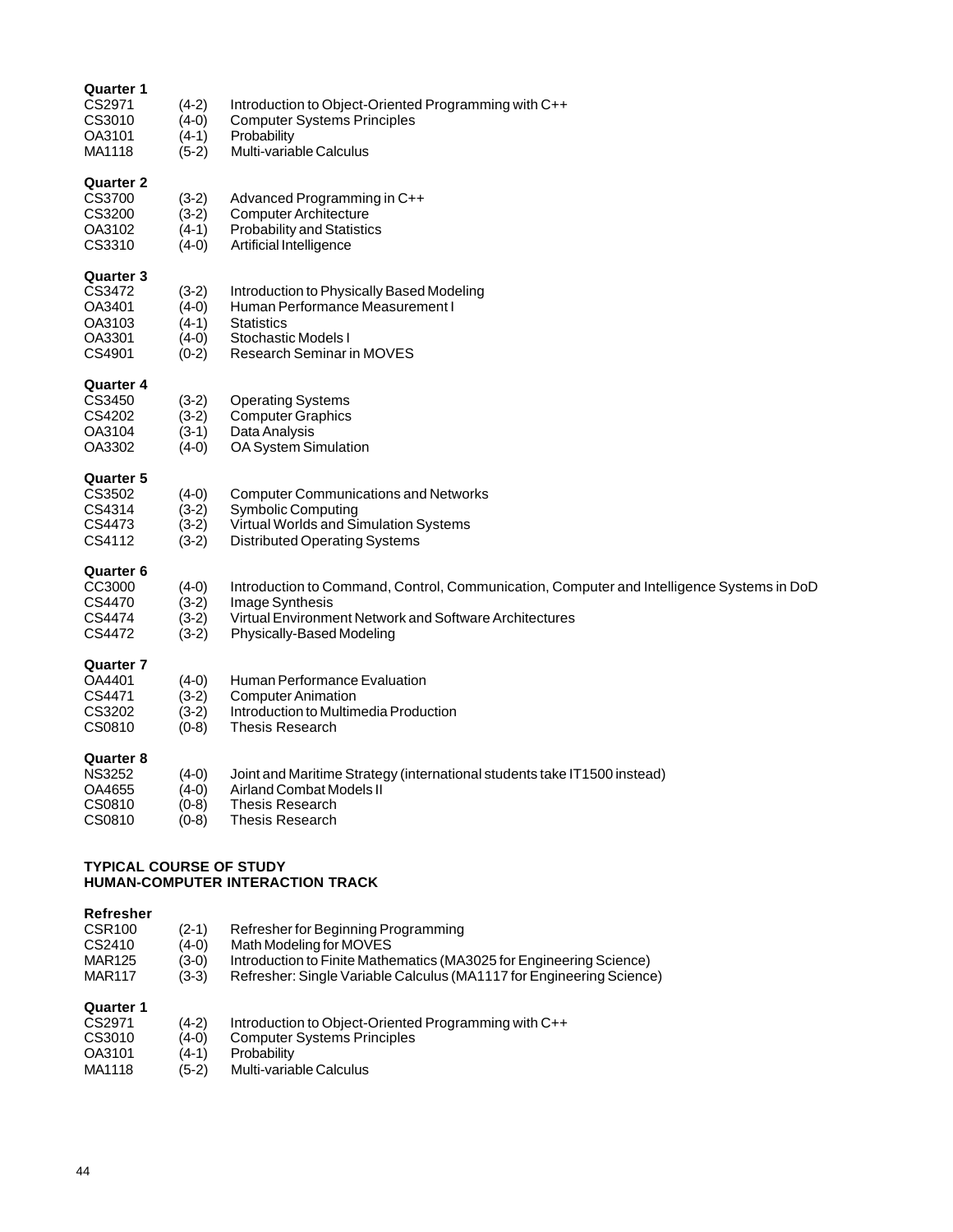| <b>Quarter 2</b><br>CS3700<br>CS3200<br>OA3102<br>CS3310           | $(3-2)$<br>$(3-2)$<br>$(4-1)$<br>$(4-0)$            | Advanced Programming in C++<br><b>Computer Architecture</b><br><b>Probability and Statistics</b><br>Artificial Intelligence                                                                                                                   |
|--------------------------------------------------------------------|-----------------------------------------------------|-----------------------------------------------------------------------------------------------------------------------------------------------------------------------------------------------------------------------------------------------|
| <b>Quarter 3</b><br>CS3472<br>OA3401<br>OA3103<br>OA3301<br>CS4901 | $(3-2)$<br>$(4-0)$<br>$(4-1)$<br>$(4-0)$<br>$(0-2)$ | Introduction to Physically Based Modeling<br>Human Performance Measurement I<br><b>Statistics</b><br>Stochastic Models I<br>Research Seminar in MOVES                                                                                         |
| <b>Quarter 4</b><br>CS3450<br>CS4202<br>OA3104<br>OA3302           | $(3-2)$<br>$(3-2)$<br>$(3-1)$<br>$(4-0)$            | <b>Operating Systems</b><br><b>Computer Graphics</b><br>Data Analysis<br>OA System Simulation                                                                                                                                                 |
| <b>Quarter 5</b><br>CS3502<br>CS4314<br>CS4473<br>CS4112           | $(4-0)$<br>$(3-2)$<br>$(3-2)$<br>$(3-2)$            | <b>Computer Communications and Networks</b><br><b>Symbolic Computing</b><br>Virtual Worlds and Simulation Systems<br><b>Distributed Operating Systems</b>                                                                                     |
| <b>Quarter 6</b><br>CC3000<br>OA4655<br>OA3402<br>CC4103           | $(4-0)$<br>$(4-0)$<br>$(3-0)$<br>$(2-4)$            | Introduction to Command, Control, Communication, Computer and Intelligence Systems in DoD<br>Airland Combat Models II (for those in the Human-Computer Interaction Track)<br>Human Performance Measurement II<br><b>C4ISystems Evaluation</b> |
| <b>Quarter 7</b><br>OA4401<br>OA4333<br>OA4404<br>CS0810           | $(4-0)$<br>$(4-0)$<br>$(4-0)$<br>$(0-8)$            | Human Performance Evaluation<br>Simulation Methodology<br>Operations Research in Man-Machine Systems<br><b>Thesis Research</b>                                                                                                                |
| <b>Quarter 8</b><br><b>NS3252</b><br>CS0810<br>CS0810<br>CS0810    | $(4-0)$<br>$(0-8)$<br>$(0-8)$<br>$(0-8)$            | Joint and Maritime Strategy (international students take IT1500 instead)<br><b>Thesis Research</b><br><b>Thesis Research</b><br><b>Thesis Research</b>                                                                                        |

## **TRACK OPTIONS**

The Visual Simulation track is designed to provide the officer student an understanding of the technological possibilities of virtual environments for modeling and simulation, and an understanding of how to develop new virtual environments technology.

The objective of the Human-Computer Interaction track is to provide the officer student the ability to evaluate visually-based modeling and simulation systems, and an understanding of the issues behind building training systems with virtual environments.

## **ELECTRONIC SYSTEMS ENGINEERING CURRICULUM 590**

## **Home page on the WWW "http://vislab-www.nps.navy.mil/~ece/"**

This curriculum is designed to educate officers in current electronics technology and its application to modern naval warfare. It establishes a broad background of basic engineering knowledge, leading to selected advanced studies in electronic systems, ship/weapon control systems, and communication/ information processing applicability. It will enhance individual performance in all duties through a naval career, including operational billets, technical management assignments and policy making positions, thereby preparing the officer for progressively increased responsibility including command, both ashore and afloat.

## **REQUIREMENTS FOR ENTRY**

A baccalaureate degree in engineering or the physical sciences is desired. Differential and integral calculus, one year of calculus-based college physics and at least one semester of college chemistry are required. The Engineering Science Program (Curriculum 460) is available for candidates who do not meet all admission requirements. The additional time required will vary with the candidate's background. Prior to undertaking the program, or as a part of the program, each officer will have earned the equivalent of an accredited BSEE. An APC of 323 is required for direct entry.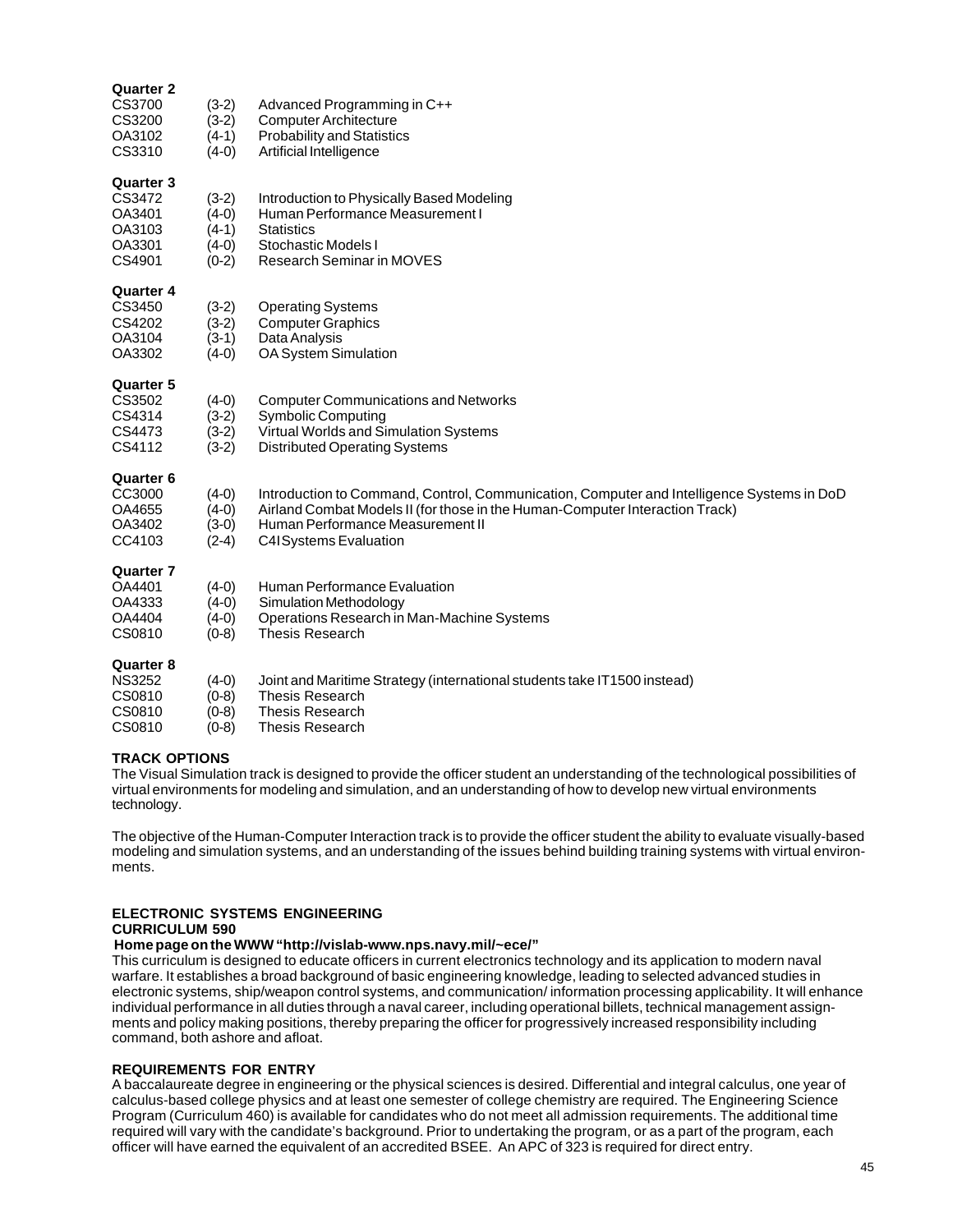## **ELECTRONICS SYSTEMS ENGINEERING SUBSPECIALTY**

Completion of this curriculum qualifies an officer as an Engineering Electronics Subspecialist with a subspecialty code XX55. The curriculum sponsor is Space and Naval Warfare Systems Command.

## **Typical Jobs in this Subspecialty:**

Instructor: Naval Academy, Annapolis, MD Executive Officer: SPAWARHDQTRS Operations Test and Evaluation: COMOPTEVFOR Electronics Maintenance Officer: USS NIMITZ CVN 68 Executive Officer: NEEACT PAC, Pearl Harbor, HI Electronics P and P: CINCLANTFLT Electronics Maintenance Officer: USS BLUE RIDGE LCC 19 Project Officer: Warfare Systems Architecture and Engineering, SPAWARHDQTRS

## **ENTRY DATES**

Electronic Systems Engineering is an eight-quarter course of study with entry dates in every quarter. A six-quarter program is available for officers with an ABET accredited BSEE degree on a case-by-case basis. If further information is needed, contact the Academic Associate or the Curricular Officer.

## **Curriculum 590**

## **Academic Associate:**

Clark Robertson, Professor Code EC/Rc, S-414A (408) 656-2383, DSN 878-2383 e-mail: crobertson@nps.navy.mil

## **DEGREE**

Requirements for the degree Master of Science in Electrical Engineering are met en route to satisfying the Educational Skill Requirements.

#### **TYPICAL COURSE OF STUDY COMPUTER SYSTEMS OPTION**

## **Quarter 1**

| EC2100<br>EC2820<br>MA1118<br><b>NS3252</b>                            | $(4-2)$<br>$(3-2)$<br>$(5-2)$<br>$(4-0)$ | Circuit Analysis<br><b>Digital Logic Circuits</b><br>Multi-Variable Calculus<br>Joint and Maritime Strategy                                                        |
|------------------------------------------------------------------------|------------------------------------------|--------------------------------------------------------------------------------------------------------------------------------------------------------------------|
| <b>Quarter 2</b><br>EC2110<br>EC2200<br>EC2400<br>EC2840               | $(3-2)$<br>$(3-3)$<br>$(3-1)$<br>$(3-2)$ | Circuit Analysis II<br>Introduction to Electronics Engineering<br><b>Discrete Systems</b><br>Introduction to Microprocessors                                       |
| <b>Quarter 3</b><br>CS2971<br>EC2210<br>EC2410<br>EC3800               | $(4-2)$<br>$(3-2)$<br>$(3-1)$<br>$(3-2)$ | Introduction to Object-Oriented Programming with C++<br><b>Electronics Engineering II</b><br>Analysis of Signals and Systems<br>Microprocessor Based System Design |
| <b>Quarter 4</b><br><b>ECXXXX</b><br>MA3132<br>EC3500<br>EC2420        | $(4-0)$<br>$(4-0)$<br>$(3-0)$            | <b>BSEE Elective I</b><br>Partial Differential Equations and Integral Transforms<br>Analysis of Random Signals<br><b>Systems Theory</b>                            |
| <b>Quarter 5</b><br><b>ECXXXX</b><br>EC2220<br>EC3820<br><b>ECXXXX</b> | $(2-4)$<br>$(3-1)$                       | <b>BSEE Elective II</b><br><b>Applied Electronics</b><br><b>Computer Systems</b><br><b>BSEE Elective III</b>                                                       |
| <b>Quarter 6</b><br>EC3550<br>EC4830<br>EC3830<br>EC0810               | $(3-1)$<br>$(3-1)$<br>$(3-2)$<br>$(0-8)$ | <b>Fiber Optic Systems</b><br>Digital Computer Design<br>Digital Computer Design Methodology<br>Thesis Research                                                    |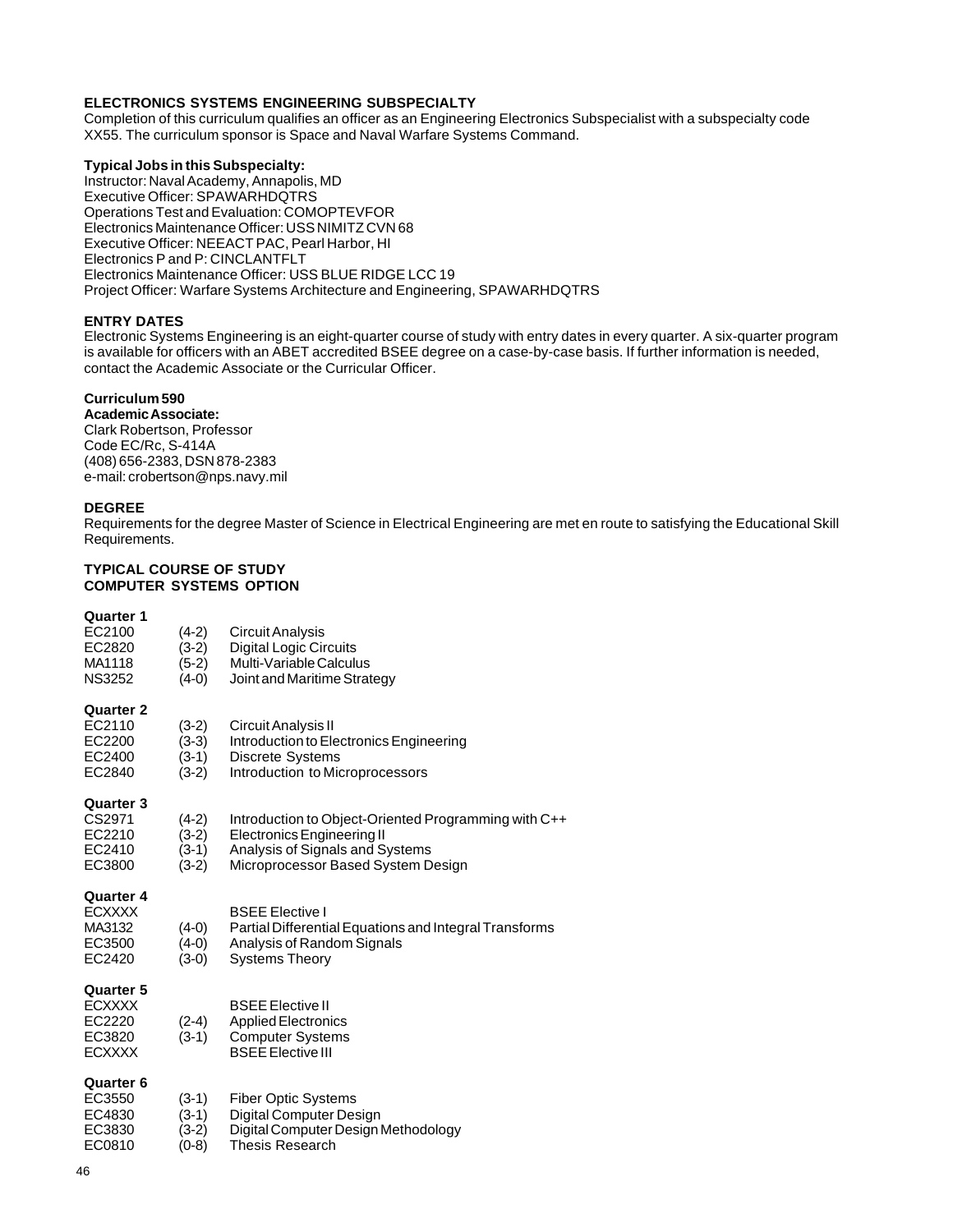| <b>Quarter 7</b><br><b>ECXXXX</b><br>EC3850<br>EC0810 | $(3-1)$<br>$(0-8)$ | <b>MSEE Elective I</b><br><b>Computer Communications Methods</b><br><b>Thesis Research</b> |
|-------------------------------------------------------|--------------------|--------------------------------------------------------------------------------------------|
| EC0810<br><b>Quarter 8</b>                            | $(0-8)$            | <b>Thesis Research</b>                                                                     |

| <b>ECXXXX</b> |         | MSEE Elective II                        |
|---------------|---------|-----------------------------------------|
| EC4800        | $(3-0)$ | Advanced Topics in Computer Engineering |
| EC4870        | $(3-2)$ | <b>VLSI Systems Design</b>              |
| EC0810        | $(0-8)$ | Thesis Research                         |

The Communications Systems option is designed to provide an advanced education in modern communication engineering topics such as digital communications, spread spectrum communication including anti-jam and low probability of intercept applications, forward error correction coding, and satellite communications.

The Computer Systems area of concentration is designed to provide an advanced education in the design, implementation, and application of military computer systems, including such topics as logic circuits, logic design and synthesis, microprocessors, computer and digital systems architecture, military computer architectures, fault tolerant computing, high speed networking, silicon VLSI and gallium arsenide digital IC design, parallel processing, and the hardware/software interface.

The Electromagnetic Systems option provides an advanced education in the application of electromagnetic phenomenology to the design and analysis of military systems used for communications, interrogation and signal intercept, and targeting. Courses are offered in a range of areas including antennas, propagation, scattering and RCS control, microwave and millimeter wave devices, as well as in modern numerical methods for analysis and simulation of electromagnetic systems.

The Guidance, Control, and Navigation Systems area of concentration is designed to provide and advanced education in the modeling and simulation advanced dynamic systems, the current state of knowledge regarding state estimation (linear and nonlinear filtering), system identification, and the control of dynamic systems, and to unite the theory with military applications. Course in specific areas of military application currently include military robotics, missile guidance and control, and integrated target tracking.

The Joint Services Electronic Warfare option is designed to provide advanced education in the evolving technology and systems integration which support modern electronic warfare. Courses in specific areas of relevance include sensor and data fusion, radar and IR/EO systems, radar and communications ECM/ECCM, RCS prediction and reduction, military applications of space.

The Power Systems option is designed to provide education in the analysis, design, simulation, and control of power electronic and electromechanical components and integrated topologies common to existing and proposed military systems.

The Signal Processing Systems option is designed to provide knowledge of algorithms and design of systems for analysis and processing of signals and images encountered in communications, control, surveillance, radar, sonar, and underwater acoustics.

The Signals Intelligence option provides a broad education in the fields of electrical engineering that relate to the signals intelligence area, such as Communications, Electronic Warfare, Signal Processing, and Computer Systems. This option is open only to U.S. citizens with the appropriate security clearance.

## **TOTAL SHIP SYSTEMS ENGINEERING**

This is a broad-based education program focusing on the warship as a total engineering system. This program is open to select students in the Electronics Systems Engineering, Naval/Mechanical Engineering and Combat Systems Sciences and Technology curricula. Further information can be found in the Naval/Mechanical Engineering Programs section of this catalog.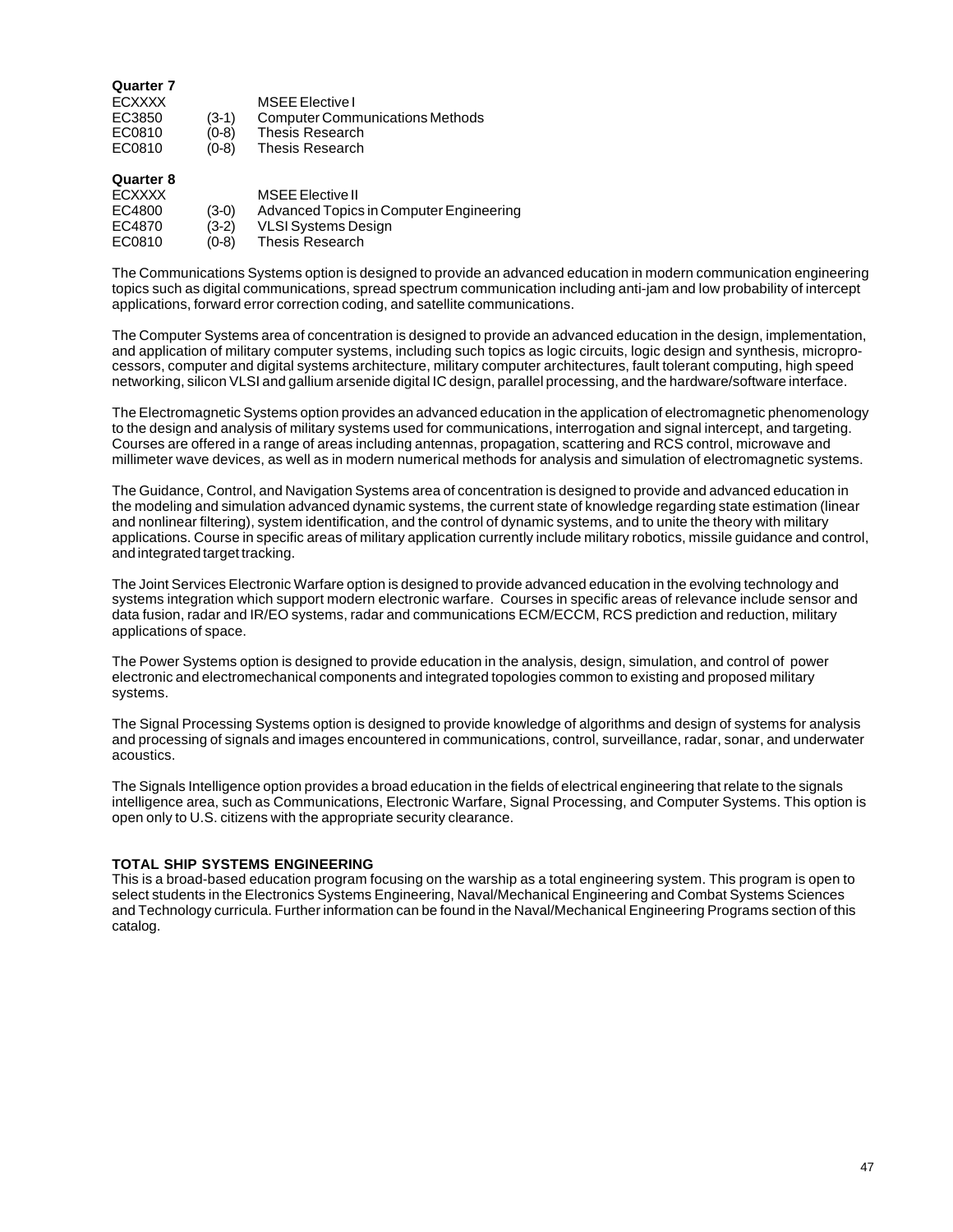## **EDUCATIONAL SKILL REQUIREMENTS COMPUTER SCIENCE CURRICULUM (368) Subspecialty Code XX91P**

- **1. SOFTWARE ENGINEERING:** The officer will have a thorough knowledge of software engineering to include:
	- a. An understanding of the software development process, including specification of requirements, design, implementation, testing and maintenance. Military real time software projects, such as control software for a ship's boiler. Design on systems that emulate requirements in real time embedded systems used by DoD.
	- b. The ability to plan and implement a major programming project and develop the appropriate documentation.
	- c. The ability to incorporate modern software engineering techniques in Ada based systems.
- **2. SOFTWARE TECHNOLOGY:** The officer must have a thorough knowledge of software technology to include:
	- a. The formal definition of programming languages covering specifications of syntax and semantics, properties of block structured languages, programming techniques and evaluation of languages.
	- b. The relations that hold among the elements of data involved in problems, the structure of storage media and machines, the methods useful in representing structured data in storage, and techniques of operating upon data structures.
	- c. Operating systems used in various environments relative to addressing techniques, memory management, file system design and management, system accountability and security, all built around DoD ADP security instructions.
	- d. The techniques used in the design and implementation of programming languages.
	- e. Design and implementation of database systems including hierarchy, network and relational models, and the language extensions required to support such systems.
	- f. Computer graphics covering human-computer interaction and methods for computer-assisted problem solving.
	- g. Artificial intelligence techniques including heuristic search, artificial intelligence languages, knowledge representation, expert systems and means-end analysis.
	- h. Formal methods for the design and analysis of software systems.
- **3. COMPUTER SYSTEM DESIGN:** The officer must have a thorough knowledge of computer system design to include:
	- a. System analysis and design theory encompassing the basics of analysis, design and testing.
	- b. Empirical and analytical methods for determining the efficiency and performance of computer systems.
	- c. An understanding of the design issues of hardware/software compatibility, operating system compatibility and information system requirements.
	- d. Computer science theory relevant to the capabilities and limitations of hardware and software systems.
	- e. Computer security of DoD and other hardware systems, software systems and networks.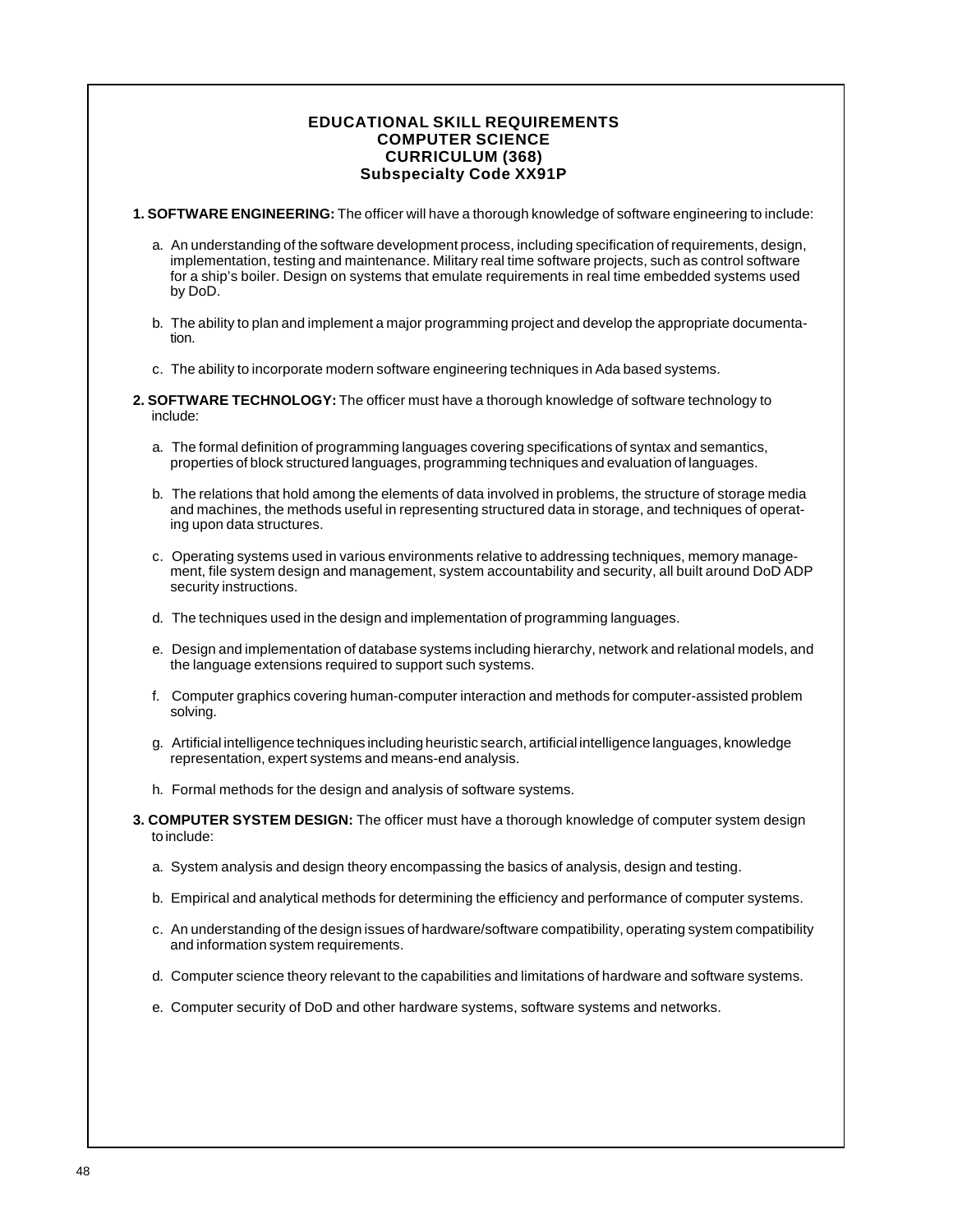- **4. COMPUTER ARCHITECTURE:** The officer must have a thorough knowledge of computer architecture to include:
	- a. Basic components of computer systems and their patterns of configuration and communication covering the range of large scale mainframes to microcomputers.
	- b. The organization, logic design, and components of military and other digital computing systems relating to multiprocessing, multiprogramming, distributed processing and networking.
- **5. PROBLEM SOLVING AND REAL WORLD APPLICABILITY:** The officer shall possess skills that perform a realistic perspective on solving military and real world problems.
	- a. Completing a significant project applying academic skills outside the classroom.
	- b. The graduate will demonstrate the ability to conduct independent analysis in computer science and proficiency in presenting the results in writing and orally by means of a thesis and command-oriented briefing.
- **6. JOINT AND MARITIME STRATEGIC PLANNING:** American and world military history and joint and maritime planning including the origins and evolution of national and allied strategy; current American and allied military strategies which address the entire spectrum of conflict; the U.S. maritime component of national military strategy; the organizational structure of the U.S. defense establishment; the role of the commanders of unified and specified commands in strategic planning, the process of strategic planning; joint and service doctrine, and the roles and missions of each in meeting national strategy.

## **Curriculum Sponsor and ESR Approval Authority**

Commander, Naval Computer and Telecommunications Command June 1995

NOTE: Curriculum Sponsorship changed in August 1996 to Deputy CNO for Space, Information Warfare, Command and Control (N6). The Educational Skill Requirements were in the process of being rewritten when this catalog was being printed.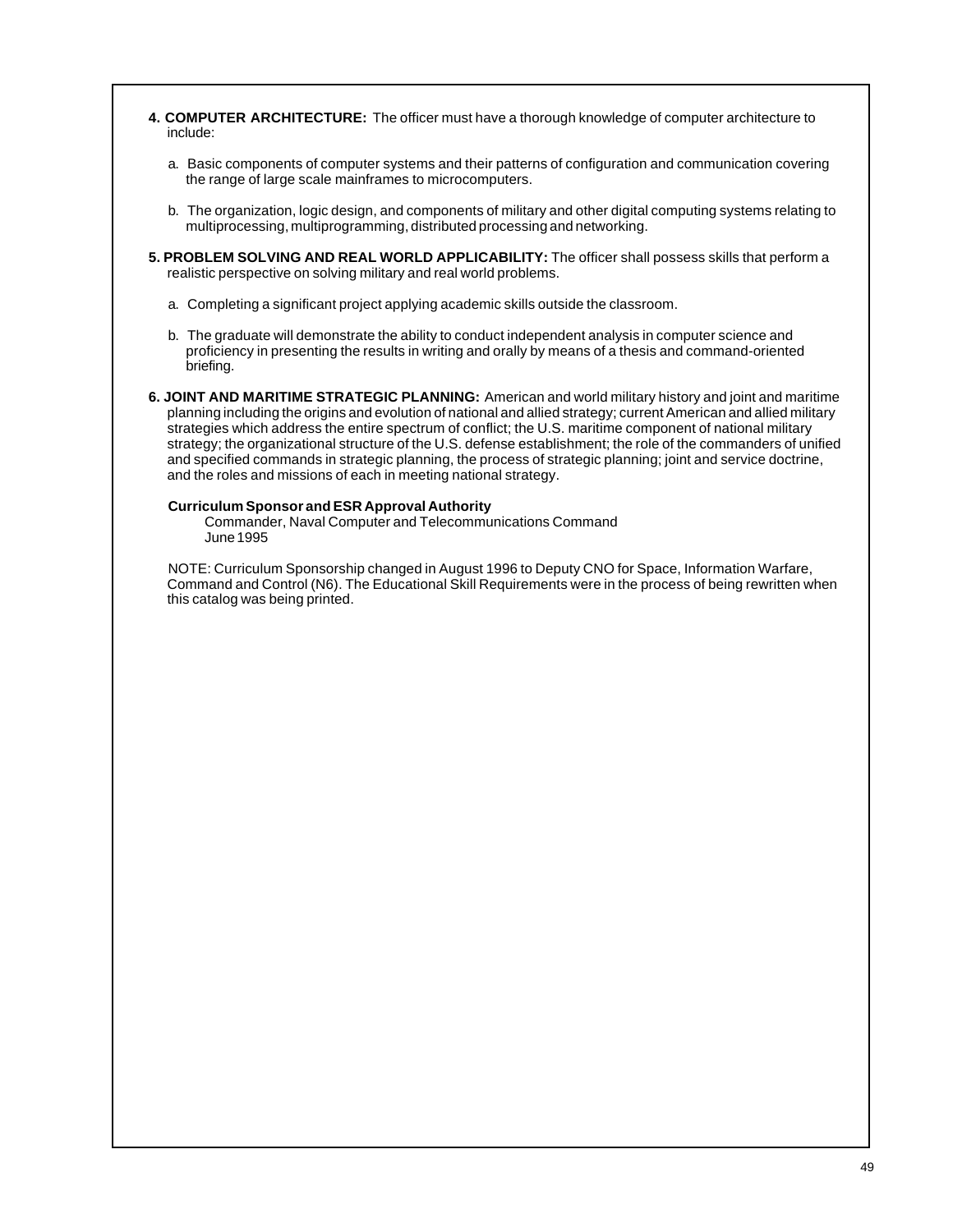## **EDUCATIONAL SKILL REQUIREMENTS MODELING, VIRTUAL ENVIRONMENTS AND SIMULATION (MOVES) CURRICULUM (399) Subspecialty Code XX99P**

All officers with advanced degree education in Modeling, Virtual Environments and Simulation (MOVES) must possess skills and competencies in the fundamentals of modeling and simulation (including visual simulation), human-computer interaction, statistics and data analysis. Topics in this curriculum include: object-oriented programming, artificial intelligence, computer communications and networks, computer graphics, humancomputer interaction, virtual world and simulation systems, physically based modeling, virtual environment network and software architectures, probability, statistics, stochastic modeling, data analysis, human performance measurement and evaluation, and combat modeling. The skills and competencies are detailed below.

## **JOINT AND MARITIME STRATEGIC PLANNING**

The officer must understand the application and evaluation of modeling and simulation tools in Joint and Maritime Strategic Planning. This applies to development and execution of military strategy; 'what-if' analytical evaluation of proposed tactics and strategy; analysis of alternative courses of action; and the effects of technical developments on warfare, formulation of U.S. policy, roles of military forces, joint planning, and current issues in defense reorganization. In view of the increasing emphasis on joint training, joint planning, and joint analysis in support of system procurement decisions, the officer must understand and be able to employ modeling and simulation in distributed simulation networks joining a variety of modeling and simulation tools, developed and operated by other Service agencies.

## **SOFTWARE DEVELOPMENT**

The officer must have a thorough knowledge of modern software development to include: an understanding of the software development process; the ability to plan and implement a major programming project and develop the appropriate documentation, and; the ability to utilize object-oriented techniques in system design, and to use modern software development tools in the construction of modeling, virtual environments and simulation systems.

## **SOFTWARE TECHNOLOGY**

The officer must have a thorough knowledge of software technology to include: properties of object-oriented languages; programming techniques for parallel and distributed applications; the structure of storage media; methods useful in representing structured data in storage; techniques of operating upon data structures; computer systems organization from the operating systems level down to the computer architecture level; memory management; file system design and management; object-oriented operating environments; artificial intelligence techniques including heuristic search, artificial intelligence languages, knowledge representation, expert systems, and means-end analysis; rapid prototyping for object-oriented design; and use of tools.

## **COMPUTER SYSTEMS DESIGN**

The officer must have a thorough knowledge of computer system design to include: empirical and analytical methods for determining the efficiency and performance of computer systems; modeling of processes; an understanding of the design issues of hardware/software compatibility, operating systems compatibility, information systems requirements, and interoperability, especially via networks.

## **COMPUTER ARCHITECTURE**

The officer must have a thorough knowledge of computer architecture to include: basic components of computer systems and their patterns of configuration and communication including large scale mainframes, microcomputers, supercomputers, parallel processors, and networks of workstations; the organization, logic design, and components of digital computing systems relating to multi-processing, parallel processing, distributed processing, networking, communication, multimedia, and peripheral devices.

## **ANALYTICAL SKILLS**

The graduate must possess the skills in higher mathematics required to support graduate study in modeling, virtual environments and simulation. The graduate must understand the use of modeling and simulation in the design of experiments, including selection of the most appropriate models for specific requirements. The graduate must also gain proficiency in the development of software, and in employment of software of special importance for modeling, virtual environments and simulation.

## **DATA ANALYSIS AND STOCHASTIC MODELING**

The graduate must have the ability to apply probability, statistics, and exploratory data analysis as appropriate, to formulate and execute analyses involving uncertainty, including analyses of military operations. The graduate will be proficient in the principles of probability and statistics and the use of one or more statistical graphics programs, and be able to apply interactively a variety of methods to actual data. The graduate will be able to analyze a variety of DoD data sets to answer specific operational questions utilizing modeling, virtual environment and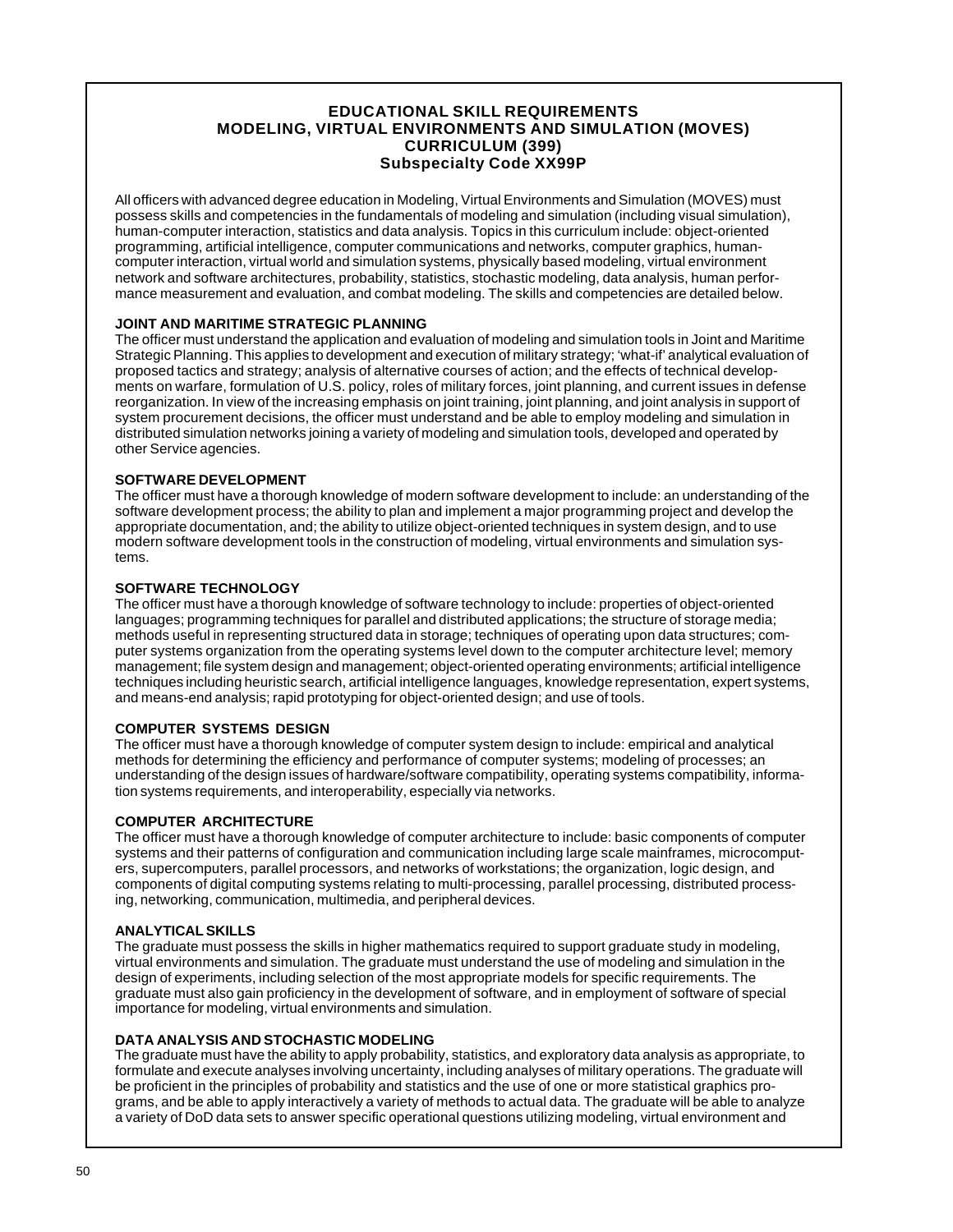simulation systems. The graduate will be able to formulate and solve problems involving processes with uncertainty over time, including the ability to apply the theory to warfare, and tactical decision analyses.

## **VIRTUAL ENVIRONMENTS AND COMPUTER-HUMAN INTERACTION**

The graduate will be knowledgeable with the development of networked virtual environment and simulation systems, and will be able to implement such systems or manage a team capable of developing such systems. Topics included in study are: computer-human interfaces, and networking; real-time, 3D computer graphics and human-computer interaction, virtual worlds, distributed interactive simulation, virtual environment network and software architectures; intelligent displays, and computer-mediated autonomous systems; use of video, audio, haptic, and other sensory I/O to coordinate human-machine activities via remote access; and physically based modeling.

## **PROBLEM SOLVING AND REAL WORLD APPLICABILITY**

The officer shall possess skills that permit a realistic perspective on problem solving and provide an appreciation of the difficulty and power of applying theory to the real world in a Navy organization. This includes: completing a significant project applying academic skills outside of the classroom; exercising skills in problem formulation, criteria specification, analysis, and evaluation and presentation of results; and clearly communicating the project in writing and verbally.

## **Curriculum Sponsor and ESR Approval Authority**

Deputy Director, Space, Information Warfare, Command and Control (N6M) September 1996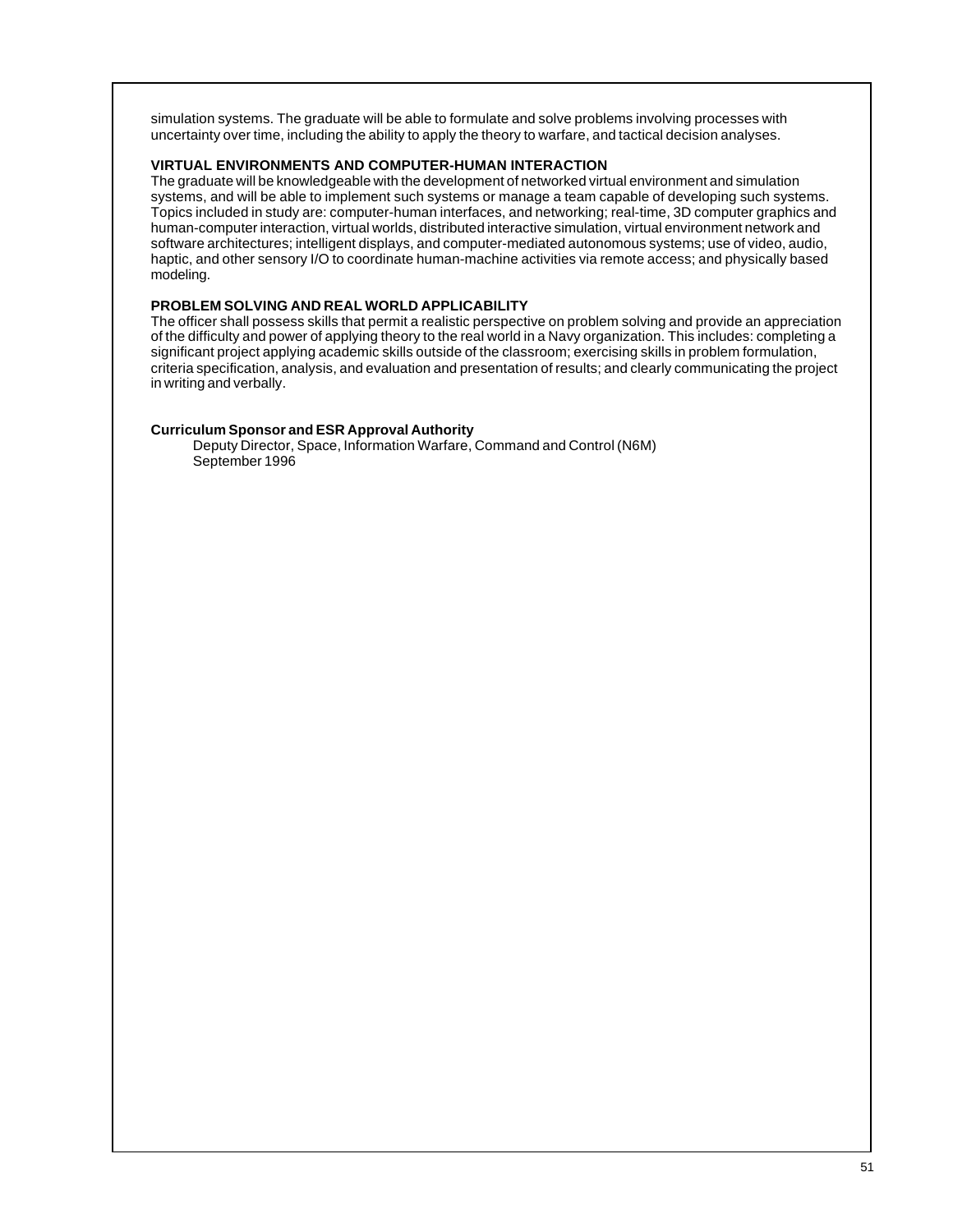## **EDUCATIONAL SKILL REQUIREMENTS ELECTRONIC SYSTEMS ENGINEERING CURRICULUM (590) Subspecialty Code XX55P**

**1. MATHEMATICS:** The officer will have a thorough knowledge of mathematical tools which are intrinsic to electrical and computer engineering, including, but not limited to differential equations, vector analysis, linear algebra, probability, numerical analysis, and Fourier and Laplace methods.

**2. ENGINEERING SCIENCE AND DESIGN:** To acquire the requisite background needed to meet the other military education requirements, the officer will acquire proficiency in modern physics, electromagnetics, electronic devices and circuits, system theory, and modern electronic system design; also in other appropriate fields such as underwater acoustics, dynamics, fluid mechanics and thermo-dynamics which provide the requisite breadth to a military engineering education.

**3. COMPUTERS:** The officer will have a sound understanding of computer hardware, software, and their integration into military systems including programming in higher order languages, digital logic circuits, and microprocessor applications.

**4. ELECTRONIC AND ELECTRICAL ENGINEERING:** In order to provide officers skilled in the application of electronic systems to military needs, the officer will have competence in the broad area of electrical engineering including circuits, electronics, fiber optics, computer communications networks, and systems analysis. The officer will select elective courses to obtain breadth in his/her understanding of military electronic systems. Additionally, to achieve depth of understanding, the officer shall specialize in one of the following areas: (a) communication systems as applied to electronic counter-counter measures, low probability of intercept systems, low probability of detection systems, and other military issues; (b) guidance, navigation, and control systems; (c) radar, electro-optic, and electronic warfare systems; (d) high performance computer systems including advanced integrated circuits parallel and distributed systems, and reliable real time military platforms; (e) signal processing systems as applied to surveillance, underwater acoustic data acquisition and processing, imaging and target location, and other military issues; (f) total ship systems power engineering; (g) signals intelligence processing; (h) joint services electronic warfare..

**5. SYSTEM DESIGN AND SYNTHESIS:** the officer will have a sound understanding of engineering principles utilized in engineering system design, particularly as they relate to military systems, including establishment of system related objectives and criteria.

**6. CONDUCTING AND REPORTING INDEPENDENT INVESTIGATION:** The officer will demonstrate the ability to conduct independent investigation of a Navy and/or DoD relevant electronic systems problem, to resolve the problem, and to present the results of the analysis in both written and oral form.

**7. JOINT AND MARITIME STRATEGIC PLANNING:** American and world military history and joint and maritime planning including the origins and evolution of national and allied strategy; current American and allied military strategies which address the entire spectrum of conflict; the U.S. maritime component of national military strategy; the organizational structure of the U.S. defense establishment; the role of the commanders of unified and specified commands in strategic planning; the process of strategic planning; joint and service doctrine, and the roles and missions of each in meeting national strategy.

## **Curriculum Sponsor and ESR Approval Authority**

Commander, Space and Naval Warfare Systems Command May 1994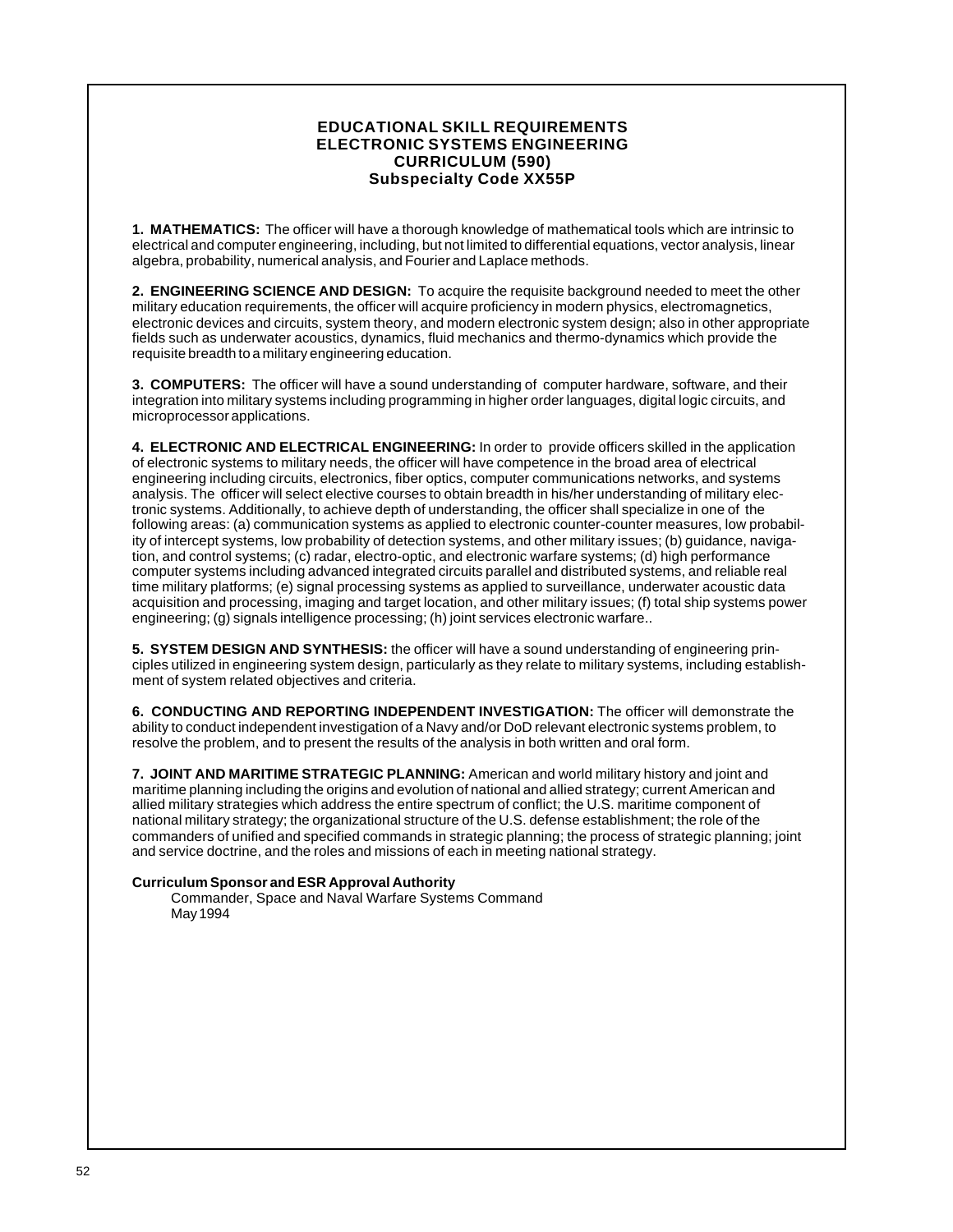## **JOINT COMMAND, CONTROL, COMMUNICATIONS, COMPUTERS, AND INTELLIGENCE (C4I) SYSTEMS PROGRAMS**

#### **Curricular Officer:**

Ernest K. Beran LtCol, USAF Code 39, Root Hall Room 103H (408) 656-2772 DSN 878-2772 e-mail: eberan@nps.navy.mil

#### **JOINT COMMAND, CONTROL, COMMUNICATIONS, COMPUTERS, AND INTELLIGENCE (C4I) SYSTEMS CURRICULUM 365**

The Joint C4I curriculum is designed to meet broad educational objectives endorsed by the Joint Chiefs of Staff. The overall objective is to provide officers and DoD civilian equivalents, through graduate education, with a comprehensive operational and technical understanding of the field of Command, Control, Communications, Computers, and Intelligence systems as applied to joint and combined military operations at the national and unified command levels. The program is designed with the following goals: enable individuals to develop an understanding of the role C4I systems play in the use of military power and the ability to interpret the impact of C4I on operating philosophy; provide adequate background knowledge in basic technology, human capabilities and joint military operations and how these factors are exploited in current C4I systems; and, provide the framework whereby students can perform requirement and planning studies of new C4I systems and contribute to crisis management.

These officers should be able to undertake a wide range of assignments in C4I (both joint and intra-service) over the full span of their careers.

## **REQUIREMENTS FOR ENTRY**

The Joint C4I curriculum is open to all U.S. Military Services and selected civilian employees of the U.S. Federal Government. Admission requires a baccalaureate degree with above-average grades and mathematics through differential and integral calculus. Eligibility for TOP SECRET security clearance with access to SPECIAL COMPARTMENTED INFORMA-TION (SCI) is required. An APC of 324 is required for direct entry. Officers not meeting the academic requirements for direct input may enter the program via one or two quarters of Engineering Science (Curriculum 460).

#### **JOINT COMMAND, CONTROL, COMMUNICATIONS, COMPUTERS AND INTELLIGENCE (C4I) SYSTEMS SUBSPECIALTY**

Completion of this curriculum qualifies an officer as a Joint Command, Control, Communications, Computers and Intelligence (C4I) Systems Subspecialist with a subspecialty code of XX45P for U.S. Naval officers. Army graduates are awarded the 3K Special Skill Identifier. Air Force graduates fill OYTA coded billets. Marine Corps graduates are awarded the 9658 Special Skill Identifier. The curriculum sponsor is the Director for Command, Control, Computer and Communications Systems (J6), Joint Staff.

## **Typical Jobs in this Subspecialty:**

Staff Command and Control Officer: Commander in Chief, Pacific Fleet Surface Systems Officer: Naval Ocean Systems Center Staff Planning and Programming Officer: OPNAV/N62 Staff Operations Plans Officer: Headquarters, European Command Staff Operations and Plans Officer: Commander 7th Fleet Program Manager: Naval Space and Warfare Systems Command C3 Staff Officer: Headquarters, U.S. Space Command

## **ENTRY DATES**

Joint Command, Control, Communications, Computers, and Intelligence (C4I) Systems is a seven-quarter course of study with a single entry date in October. If further information is needed, contact the Academic Associate or the Curricular Officer for this curriculum.

## **Curriculum 365**

## **Academic Associate:**

Michael Sovereign, Professor Code CC, Root Hall, Room 201 (408) 656-2428, DSN 878-2428

## **DEGREE**

Requirements for the degree Master of Science in Systems Technology [Joint Command, Control and Communications (C3)] are met as a milestone en route to satisfying the Educational Skill Requirements of the curricular program.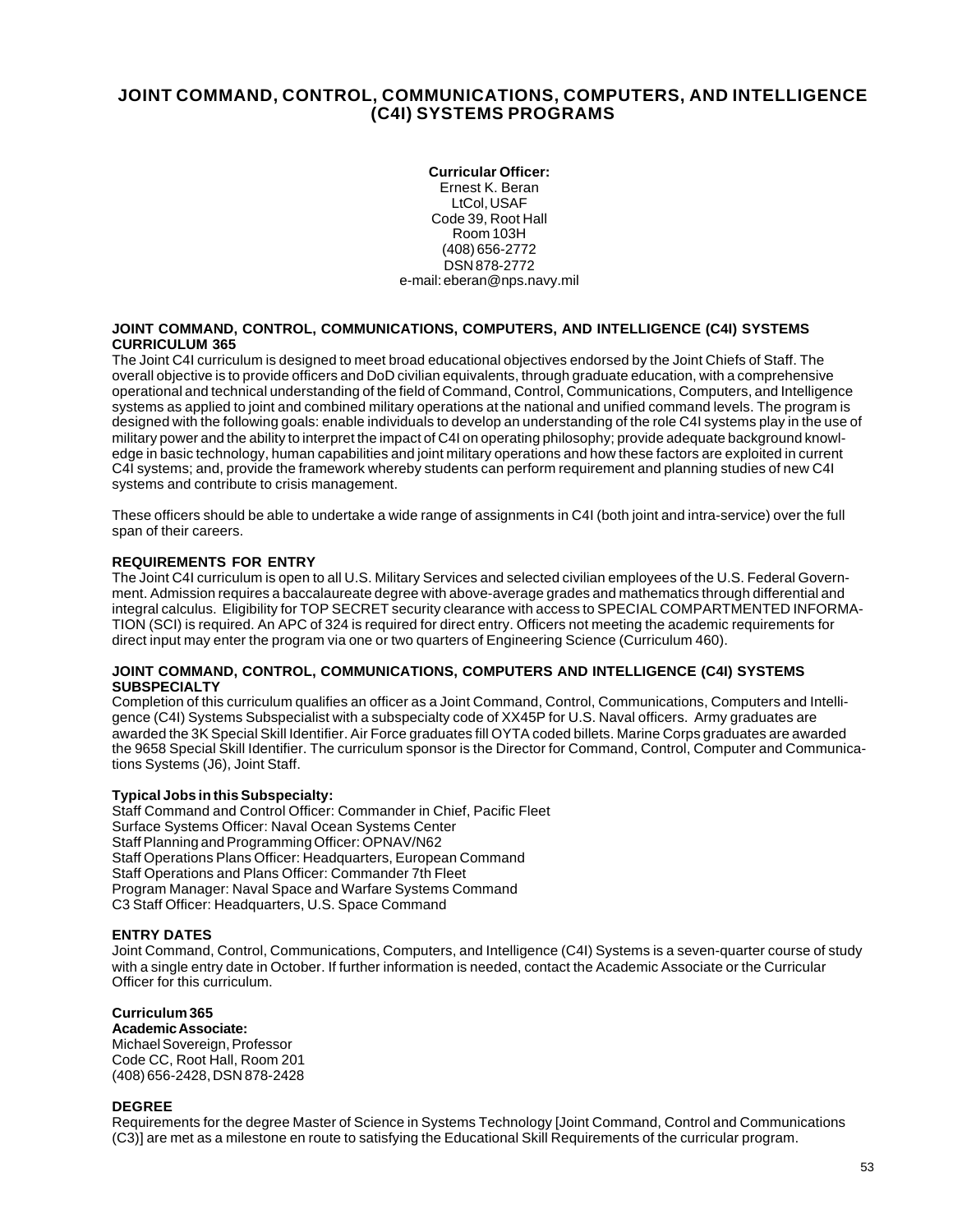## **TYPICAL COURSE OF STUDY**

| <b>Quarter 1</b><br>CC3000<br>CC3030<br>OS2103<br>MA1118        | $(4-0)$<br>$(3-2)$<br>$(4-1)$<br>$(5-2)$ | Introduction to Command, Control, Communication, Computer and Intelligence Systems in DoD<br>Introduction to Systems Technology<br>Applied Probability for Systems Technology<br>Multi-Variable Calculus |
|-----------------------------------------------------------------|------------------------------------------|----------------------------------------------------------------------------------------------------------------------------------------------------------------------------------------------------------|
| <b>Quarter 2</b><br>CC3101<br>CC3040<br>OS3604<br>EO2413        | $(4-0)$<br>$(3-3)$<br>$(4-0)$<br>$(4-2)$ | Combat Analysis for C3<br>Introduction to Joint Command and Control Systems (JCCS)<br>Decision and Data Analysis<br>Introduction to Communication System Engineering                                     |
| <b>Quarter 3</b><br>CC3050<br>OS3008<br>IS3502<br>EO3513        | $(4-0)$<br>$(4-0)$<br>$(3-2)$<br>$(4-2)$ | Software Systems Engineering<br>Analytical Planning Methodology<br>Computer Networks: Wide Area/Local Area<br>Communication Systems Engineering: Modulation                                              |
| <b>Quarter 4</b><br>CC4101<br>MN3301<br><b>IS4320</b><br>EO3523 | $(4-2)$<br>$(4-0)$<br>$(4-0)$<br>$(4-2)$ | C4ISystems Engineering<br>System Acquisition and Project Management<br>Database System and Information Resource Management<br><b>Communication System Analysis</b>                                       |
| <b>Quarter 5</b><br>CC4750<br>CC4103<br>CC4040                  | $(3-1)$<br>$(2-4)$<br>$(3-3)$            | Military C4I Systems and Networks<br><b>C4ISystems Evaluation</b><br>Advanced Joint C2 Systems Emphasis Elective                                                                                         |
| <b>Quarter 6</b><br><b>NS3252</b><br>PH3052<br>CC0810           | $(4-0)$<br>$(4-0)$<br>$(0-8)$            | Joint and Maritime Strategy<br>Remote Sensing for U.W. and C3<br><b>Thesis Research</b>                                                                                                                  |
| <b>Quarter 7</b><br>CC4913<br>CC0810<br>CC0810                  | $(4-0)$<br>$(0-8)$<br>$(0-8)$            | Policies and Problems in C3<br><b>Thesis Research</b><br>Thesis Research                                                                                                                                 |

# **SCIENTIFIC AND TECHNICAL INTELLIGENCE**

## **CURRICULUM 823**

The Scientific and Technical Intelligence curriculum is tailored to meet the billet requirements of major resource claimants, such as Unified Commanders-In-Chiefs, and to satisfy the educational skill requirements for Scientific and Technical Intelligence (XX17P). This is a rigorous curriculum which is founded in traditional applied academic disciplines of computer science, information technology management, information warfare and space systems operations. In contrast to the previous curricula offered just a few years ago, which were aimed exclusively at naval intelligence officers and a few general unrestricted line officers, the present Scientific and Technical Intelligence curriculum encompasses educational objectives suitable to all services as well as to some Federal agencies.

## **REQUIREMENTS FOR ENTRY**

Prospective students must be U.S. military officers or civilian employees of the U.S. Federal Government eligible for a TOP SECRET clearance with access to Sensitive Compartmented Information (SCI). They must have a baccalaureate degree earned with above-average academic performance and a minimum APC of 223.

## **Typical Jobs in this Subspecialty:**

Intelligence Analyst: ONI, Washington, DC Scientific and Technical Intelligence Officer: COMINEWARCOM Collection Requirements Officer: DIA Scientific & Technical Intelligence Staff Officer: COMSPAWARSYSCOM

## **ENTRY DATES**

Scientific and Technical Intelligence is a seven quarter program with a starting date in April. In addition, all students will report for a math and physics refresher in mid-February. If further information is needed, contact the Academic Associate or the Curricular Officer for this curriculum.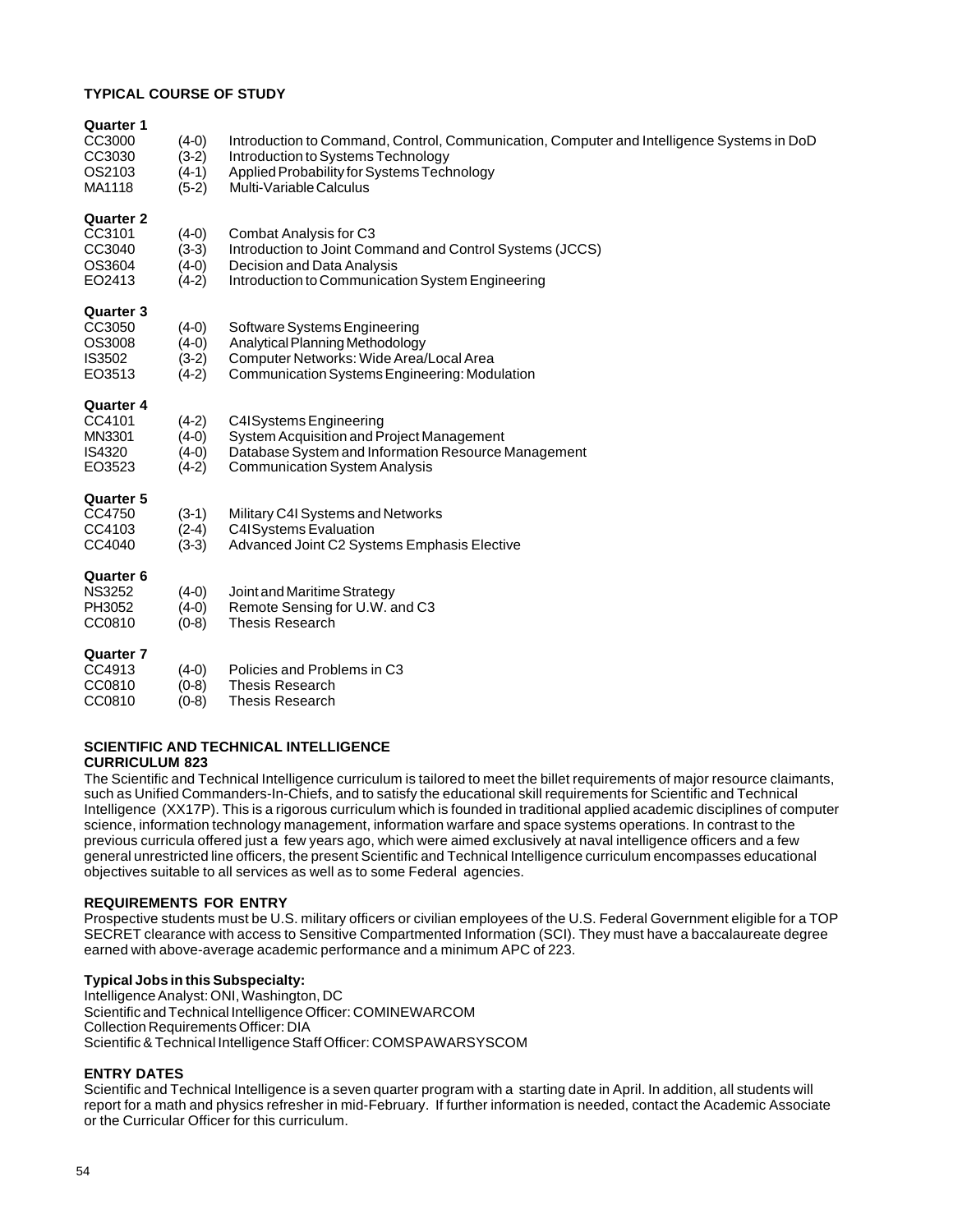**Curriculum 823 Academic Associate:** Dan C. Boger, Professor Code CC, Root Hall, Room 201D (408) 656-3671, DSN 878-3671

## **DEGREE**

Requirements for the degree Master of Science in Systems Technology (Scientific and Technical Intelligence) are met en route to satisfying the Educational Skill Requirements of the Scientific and Technical Intelligence program.

## **TYPICAL COURSE OF STUDY SCIENTIFIC AND TECHNICAL INTELLIGENCE**

| <b>Refresher (Six-week)</b> |                    |                                                          |
|-----------------------------|--------------------|----------------------------------------------------------|
| MAR117                      | $(3-3)$            | Refresher: Single Variable Calculus                      |
| <b>MAR142</b>               | $(2-0)$            | Refresher: Matrix Algebra                                |
| MAR125                      | $(3-0)$            | Introduction to Finite Mathematics                       |
| <b>PHR110</b>               | $(5-3)$            | <b>Refresher Physics</b>                                 |
| Quarter 1                   |                    |                                                          |
| MA1118                      | $(5-2)$            | Multi-Variable Calculus                                  |
| MA2121                      | $(4-0)$            | <b>Differential Equations</b>                            |
| CS2971                      | $(4-2)$            | Introduction to Object-Oriented Programming with C++     |
| PH <sub>2511</sub>          | $(4-0)$            | Introduction to Orbital Mechanics                        |
| Quarter 2                   |                    |                                                          |
| IW2000                      | $(3-2)$            | Introduction to Information Warfare                      |
| OS2103                      | $(4-1)$            | Applied Probability for Systems Technology               |
| CS3030                      | $(4-0)$            | <b>Computer Architectures and Operating Systems</b>      |
| <b>NS3000</b>               | $(4-0)$            | War in the Modern World                                  |
| Quarter 3                   |                    |                                                          |
| SS3001                      | $(3-2)$            | Military Applications of Space                           |
| SS3525                      | $(3-2)$            | Air/Ocean Remote Sensing for Interdisciplinary Curricula |
| PH2514                      | $(4-0)$            | Introduction to the Space Environment                    |
| EO2413                      | $(4-2)$            | Introduction to Communication Systems Engineering        |
| Quarter 4                   |                    |                                                          |
| <b>IS3502</b>               | $(3-2)$            | Computer Networks: Wide Area/Local Area                  |
| OS3604                      | $(4-0)$            | Decision and Data Analysis                               |
| SE4006                      | $(4-0)$            | <b>Technical Assessment of Weapon Systems</b>            |
| EO3513                      | $(4-2)$            | <b>Communication Systems Engineering</b>                 |
| Quarter 5                   |                    |                                                          |
| IS4320                      | $(4-1)$            | Database and Information Resource Management for C4I     |
| IS4502                      | $(3-2)$            | <b>Telecommunications Networks</b>                       |
| EO4612<br>EO3523            | $(4-2)$<br>$(4-2)$ | Microwave Devices and Radar                              |
|                             |                    | <b>Communication Systems Analysis</b>                    |
| Quarter 6                   |                    |                                                          |
| CC4750                      | $(3-1)$            | Military C4I Systems and Networks                        |
| <b>NS3252</b>               | $(4-0)$            | Joint and Maritime Strategy                              |
| <b>NS3159</b>               | $(4-0)$            | Principles of Joint Operational Intelligence             |
| CC0810                      | $(0-8)$            | Thesis Research                                          |
| Quarter 7                   |                    |                                                          |
| <b>NS3240</b>               | $(4-0)$            | Military Innovation and Joint Warfare                    |
| <b>NS4141</b>               | $(4-0)$            | Seminar in Economic Intelligence                         |
| CC0810                      | $(0-8)$            | Thesis Research                                          |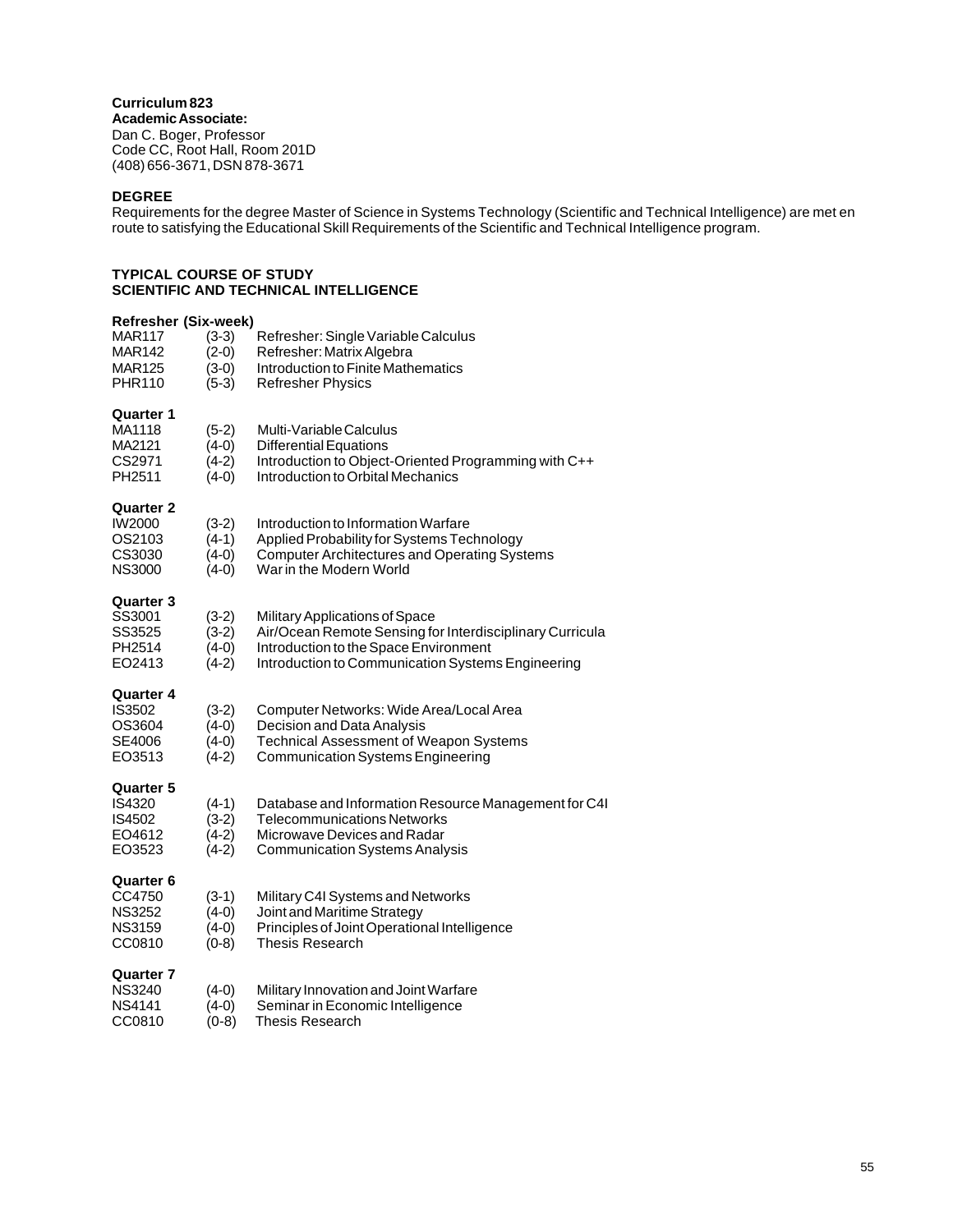## **EDUCATIONAL SKILL REQUIREMENTS JOINT COMMAND, CONTROL, COMMUNICATIONS, COMPUTERS & INTELLIGENCE (C4I) SYSTEMS CURRICULUM (365) Subspecialty Code XX45P**

## **1. Analyze technical requirements and perform planning studies of C4I systems.**

- a. Understand and apply basic C4I systems technology.
- b. Understand and apply basic physical principles, capabilities, and limitations of telecommunications and sensors, including radars. Include analog and digital systems with emphasis on digital systems.
- c. Understand the atmospheric/meteorological effects on telecommunications and sensors.
- d. Understand the capabilities and limitations of computers including networking, operating systems, software and hardware, and programming concepts.
- e. Understand database management systems with emphasis on C4I applications.
- f. Understand defense acquisition.
- g. Understand the PPBS, evolutionary acquisition, PPPI program, NDI, COTS, and the CINC PPBS input with emphasis on command and control systems.

#### **2. Understand the technical requirement for interoperability between C4I systems and the programs designed to ensure interoperability.**

- a. Understand technical interoperability parameters of command and control systems (including the path, the information traveling on the path, and the processing of the information).
- b. Analyze and evaluate C4I systems for effectiveness and efficiency through modeling and simulations.
- c. Design, implement, and use simulation models with emphasis on C4I and interpret the results.
- d. Understand the relationships of intelligence, air operations, fire support and maneuver, maritime, administration and logistics, and management information systems to the C4I function.
- e. Be familiar with programs and organizations (agencies, boards, and panels) associated with interoperability including the OSD/C3I, MCEB, IIP, JIEO Center for Standards, TPC3 Panel, and the Five Year Interoperability Assurance Plan (FYIAP); and use the architectures developed by DISA, JIEO (FIAs), DIA (TIAP, INCA), etc. as current examples.

## **3. Understand the role of C4I systems in military operations.**

- a. Understand the role of C4I systems in the use of military power.
- b. Understand C4I systems.
- c. Understand the C4I management structure of DoD.
- d. Understand the structure of DoD and Joint and Unified Commands.
- e. Understand the threat to C4I systems.
- f. Understand the availability of intelligence products.
- g. Understand the intelligence tasking process.
- h. Understand and identify requirements for C4I systems.
- i. Interface with engineers and operational personnel in the development of new, and the improvement of existing, C4I systems.
- Interpret the impact of C4I systems on operational philosophies.
- k. Synthesize the command and control needs of the operators/users during crisis management.

## **4. Understand human-C4I systems interactions and related technologies.**

- a. Understand the human's capabilities and limitations and how these can affect the optimum design of C4I systems.
- b. Understand the impacts of different environments (air/land/sea).
- c. Understand the relationships between information processing and collection and information overload (focus on memory).
- d. Understand the applications of technology (e.g., DDN, voice recognition, security devices, data display graphics, video, etc.).
- e. Understand the relationships of accuracy, timeliness, precision, and other factors to the value of information.
- f. Understand the application of decision support systems and artificial intelligence to the decision making process.
- g. Understand and apply the concepts of operational analysis as it pertains to the decision making process. Include areas of probability, model formulation (linear and non-linear programming, networks, flow and scheduling, decision analysis, etc.) and statistics and data analysis.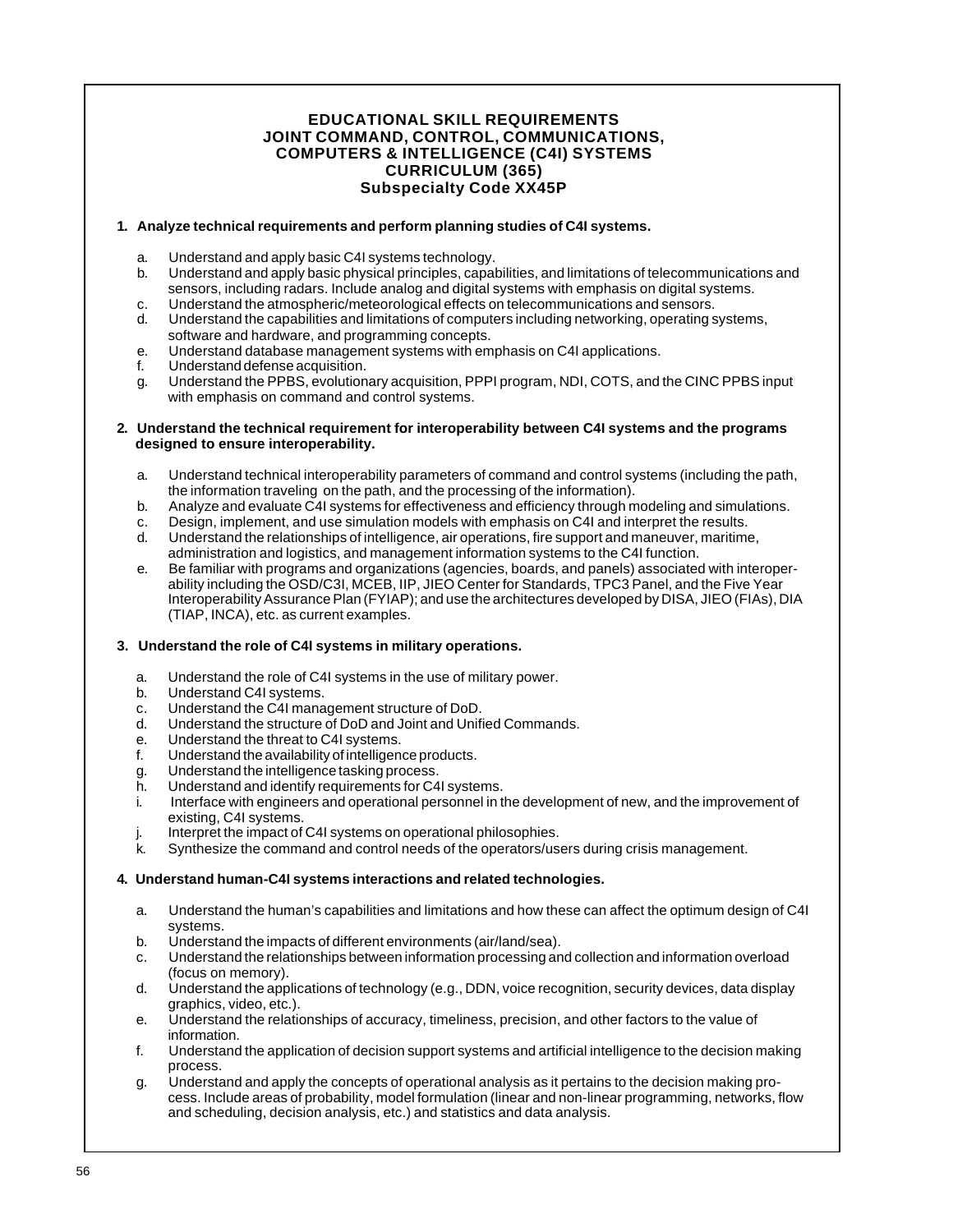## **5. Joint and Maritime Strategic Planning:**

American and world military history and joint and maritime planning including the origins and evolution of national and allied strategy; current American and allied military strategies which address the entire spectrum of conflict; the U.S. maritime component of national military strategy; the role of the commanders of unified and specified commands in strategic planning; the process of strategic planning; joint and service doctrine, and the roles and missions of each in meeting national strategy.

## **6. Practice:**

The graduate will demonstrate the ability to conduct independent analysis of joint command, control, communications, computers, and intelligence systems and proficiency in presenting the results in writing and orally by means of a thesis and a command-oriented briefing.

## **Curriculum Sponsor and ESR Approval Authority**

Director, C4 Systems (J-6) Director, Space and Electronic Warfare (N-6)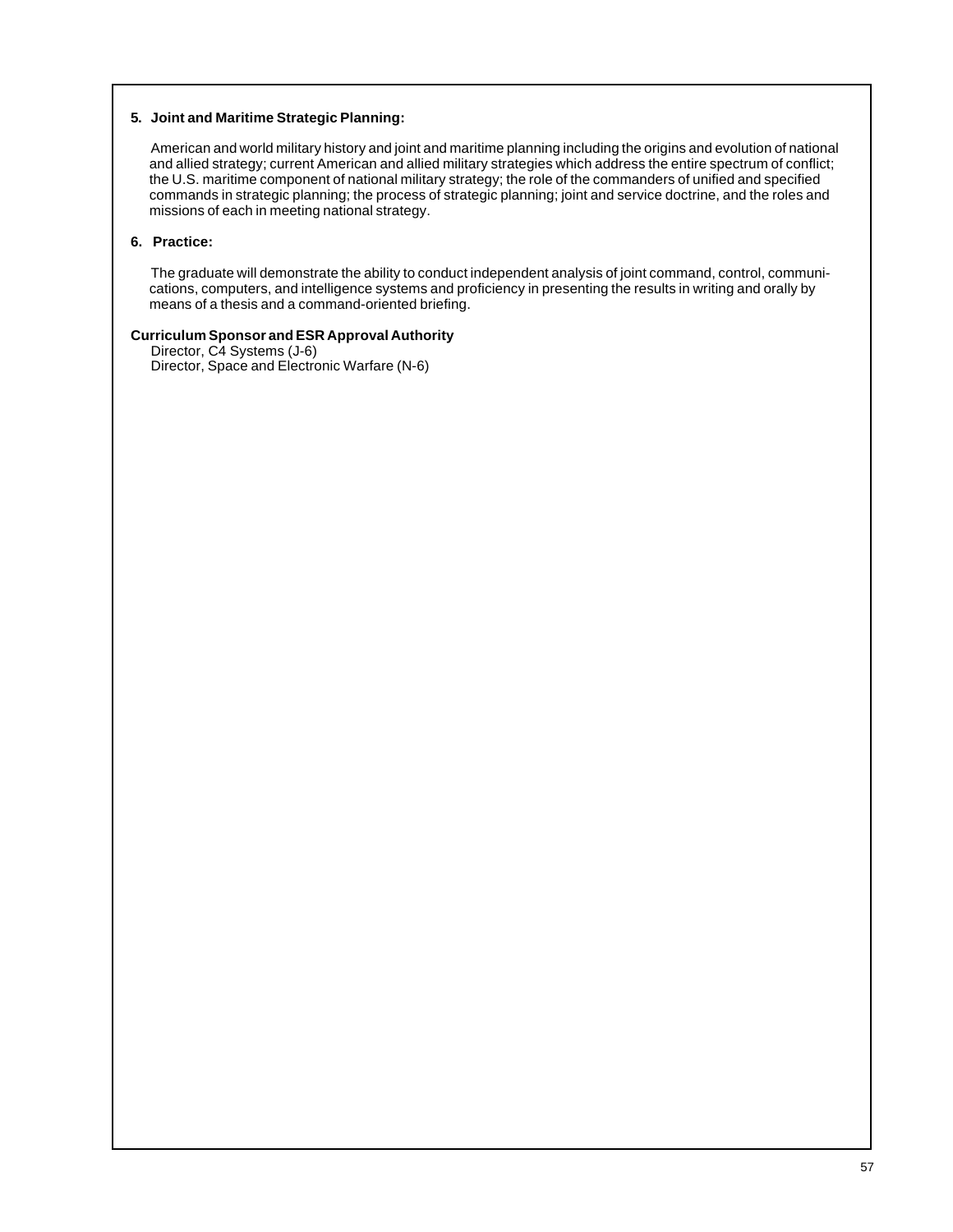## **EDUCATIONAL SKILL REQUIREMENTS SCIENTIFIC AND TECHNICALINTELLIGENCE CURRICULUM (823) Subspecialty Code XX17P**

**1. MATHEMATICS:** An undergraduate-level knowledge of mathematics to include single- and multi-variable calculus, matrix algebra, and differential equations.

**2. WEAPONS SYSTEMS ASSESSMENT:** A theoretical and practical knowledge of the current technical trends in weapons systems technologies which may significantly affect warfare, to include current weapons types, weapon effects, weaponeering, directed energy weapon concepts, and future weapon concepts.

**3. SPACE SYSTEMS OPERATIONS:** A theoretical and practical knowledge of the military applications of space and the capabilities and limitations of space-based sensing to include the principles of active and passive sensors used in spacecraft, the trade-offs among various sensor techniques, and an appreciation of the natural and induced environments of space, the atmosphere, and the ocean on sensing systems.

**4. SIGNAL PROCESSING AND ELECTRONIC WARFARE:** A theoretical and practical knowledge of the principles of signal processing and signals intelligence, communications, radar, and electronic warfare to include analog signals and systems, digital signals and systems, communications systems analysis, and electronic warfare techniques and systems.

**5. COMPUTER NETWORKS AND CLIENT-SERVER ENVIRONMENTS:** A theoretical and practical knowledge of the capabilities, limitations, design, and operation of computer networks to include computer organization and architecture, operating systems, computer communications and networks, and client-server environments.

**6. INFORMATION WARFARE:** An understanding of information warfare and an understanding of command and control warfare as a military application of information warfare. Particular emphasis given to the role of intelligence in information warfare.

**7. APPLICATIONS OF TECHNOLOGY TO INTELLIGENCE SYSTEMS:** A graduate-level understanding of various intelligence disciplines which provides an intellectual framework for integrating scientific and technical information gained in non-intelligence courses to intelligence systems applications, including economic intelligence.

**8. JOINT PROFESSIONAL MILITARY EDUCATION:** A graduate-level understanding of national military capabilities and command structure, joint doctrine, joint and multi-national forces at the operational level of war, joint planning and execution, and systems integration at the operational level of war.

**9. ANALYTICAL AND RESEARCH METHODS:** A graduate-level introduction to the presentation and examination of research, including a graduate-level understanding of probability, statistics, and data analysis.

**10. THESIS:** The graduate will demonstrate the ability to conduct independent research and analysis and proficiency in presenting the results in writing by means of a thesis appropriate to this curriculum.

## **Curriculum Sponsor and ESR Approval Authority**

Director, Naval Intelligence April 1996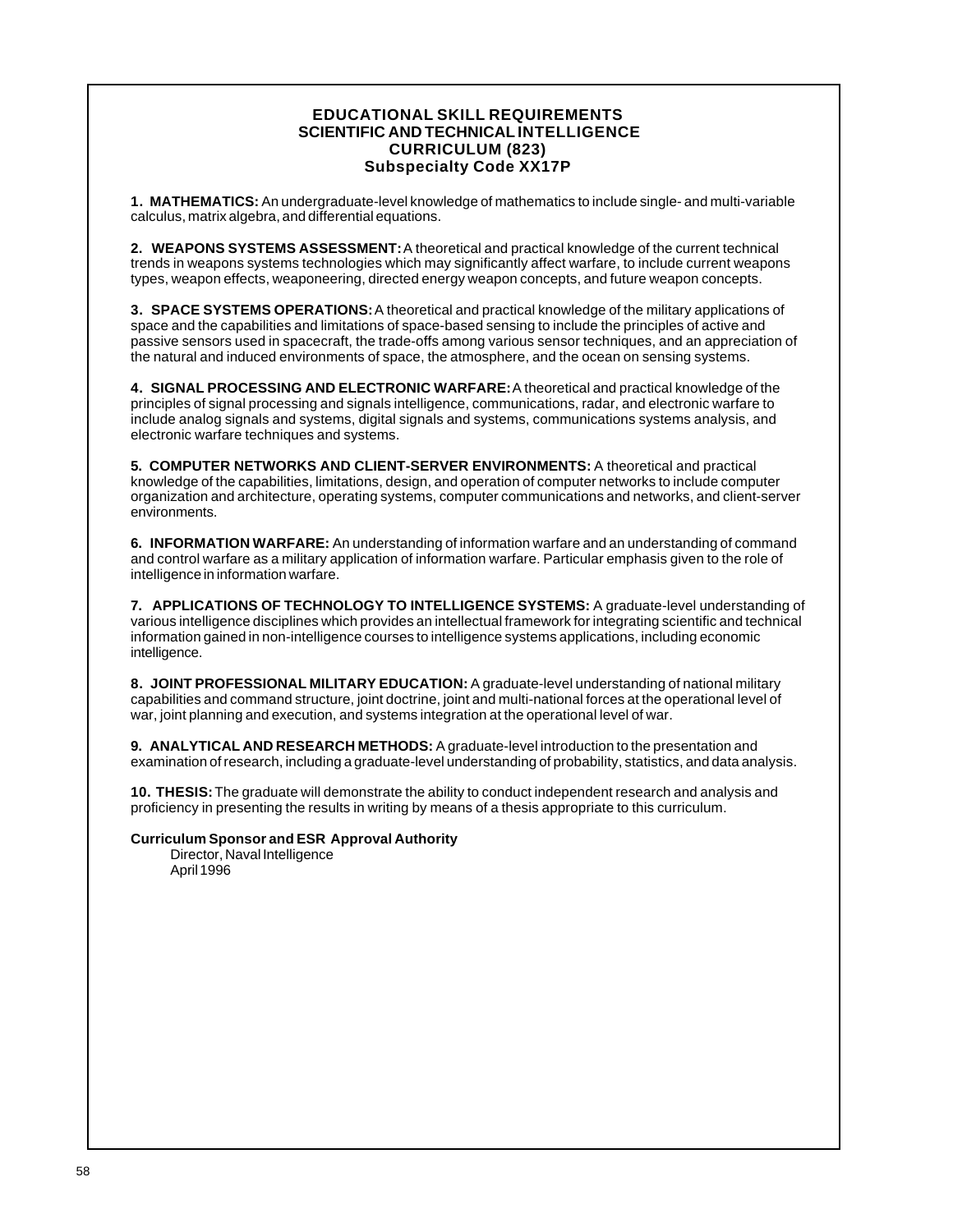# **METEOROLOGY AND OCEANOGRAPHY (METOC) PROGRAMS**

**Curricular Officer:** CDR Robert Glenn Handlers Code 35, Root Hall, Room 216 (408) 656-2044 DSN 878-2044

#### **METEOROLOGY CURRICULUM 372**

This curriculum will provide qualified personnel with a sound understanding of the science of meteorology. The student will develop the technical expertise to assess and forecast the impact of atmospheric conditions on operations:

- 1) To understand the science of meteorological data and models.
- 2) To sample/measure, analyze and predict atmospheric conditions.
- 3) To operate and control data/information management systems.
- 4) To plan, conduct, interpret and present results of research activities.

## **REQUIREMENTS FOR ENTRY**

This program is open to International Officers, officers from other services and DoD civilians. It is open to METOC (1800) officers of the U.S. Navy as a Ph.D. program.

A baccalaureate degree with completion of mathematics through differential and integral calculus and a minimum of one year of college physics is required. An APC of 323 is required for direct entry. The Engineering Science Curriculum 460 is available for candidates who do not meet all admission requirements for direct entry.

## **ENTRY DATES**

Meteorology is a five or six-quarter course of study with entry dates in April and October. A six-week technical refresher in calculus, physics and introduction to Meteorology is available preceding the entry date. For further information contact the Curricular Officer. Academic questions may be referred directly to the Academic Associate.

## **Curriculum 372**

**Academic Associate:** Roger T. Williams, Professor Code MR/Wu, Root Hall, Room 247 (408)656-2296, DSN 878-2296

## **DEGREE**

Master of Science in Meteorology.

## **TYPICAL COURSE OF STUDY**

#### **Quarter 1**

| MR4322<br>MA3132<br><b>MR/OC2020</b><br><b>NS3252</b>       | (4-0)<br>(4-0)<br>$(1-2)$<br>(4-0) | Dynamic Meteorology<br>Partial Differential Equations and Integral Transforms<br><b>Computer Computations in Air-Ocean Sciences</b><br>Joint and Maritime Strategy (US students only) |
|-------------------------------------------------------------|------------------------------------|---------------------------------------------------------------------------------------------------------------------------------------------------------------------------------------|
| Quarter 2<br>MR3234<br><b>MR/OC3522</b><br><b>MR/OC4323</b> | (4-4)<br>(4-2)<br>$(4-2)$          | Tropospheric and Stratospheric Meteorology/Laboratory<br>Remote Sensing of the Atmosphere and Ocean/Laboratory<br>Numerical Air and Ocean Modeling                                    |
| Quarter 3<br>MR4241<br>MR4413<br><b>MRXXXX</b><br>MR4900    | (3-0)<br>(4-0)<br>(3-0)<br>(V-V)   | Mesoscale Meteorology<br>Air-Sea Interaction<br>Meteorology Elective<br>Directed Study in Meteorology                                                                                 |
| Quarter 4<br>MR/OC3150<br>MR4XXX<br>MR0810                  | $(3-2)$<br>(3-0)<br>0-8)           | Analysis of Air-Ocean Time Series<br>Meteorology Elective<br>Thesis Research                                                                                                          |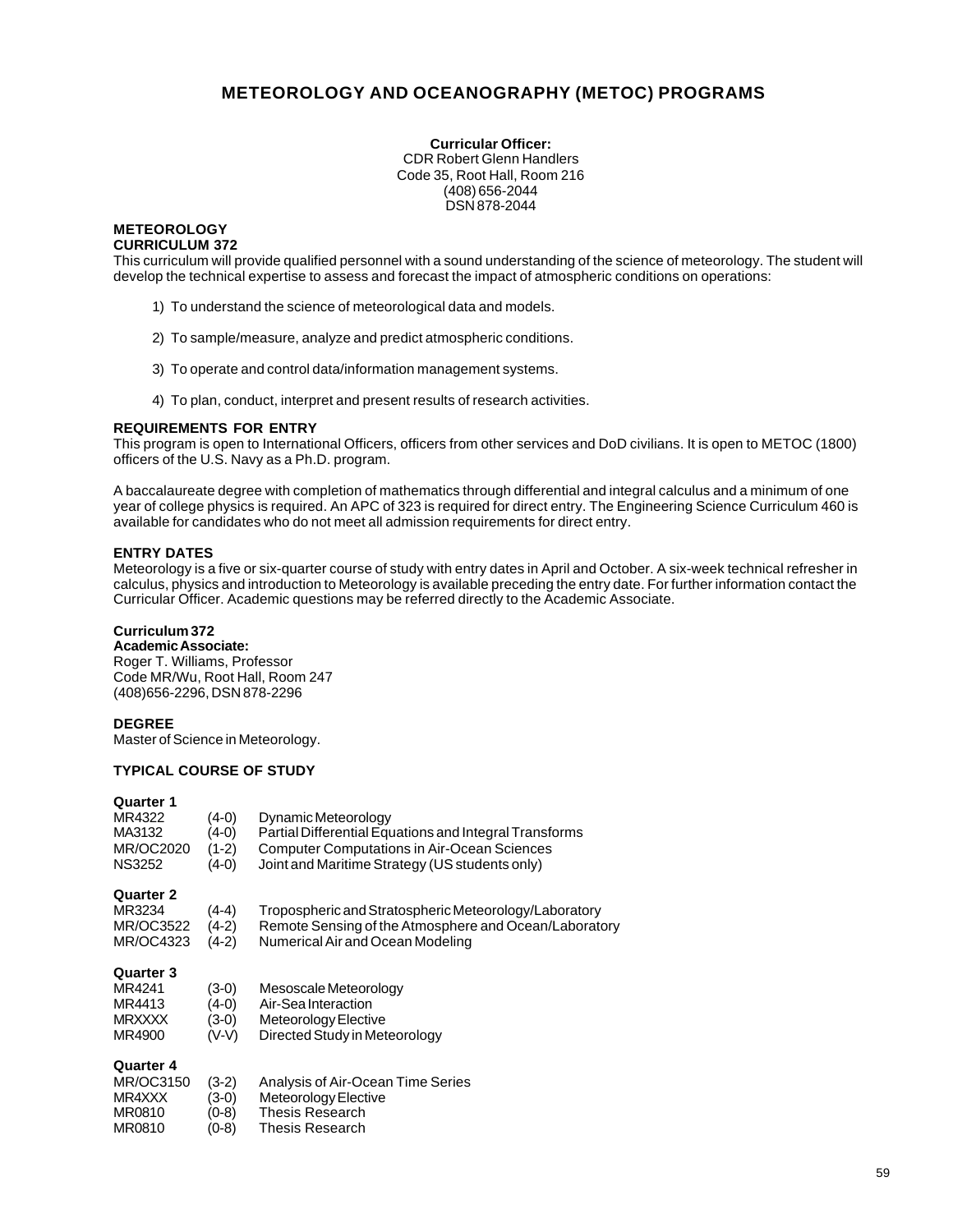# **Quarter 5**

- MR3262 (3-5) Operational Atmospheric Prediction/Laboratory<br>MR3250 (3-0) Tropical Meteorology
- Tropical Meteorology
- 
- MR0810 (0-8) Thesis Research<br>MR0999 (2-0) Seminar in Meteor Seminar in Meteorology

# **METEOROLOGY AND OCEANOGRAPHY (METOC)**

## **CURRICULUM 373**

This curriculum in meteorology and oceanography involves approximately 120-quarter hours of classroom lectures, supplemented by an additional 35-quarter hours of laboratory exercises. This program is designed to provide the student with:

- 1) A thorough understanding of the principles governing the physical and dynamic properties of the oceans and atmosphere.
- 2) The ability to observe, assimilate, analyze, interpret, and predict oceanic and atmospheric parameters and conditions using field experimentation, direct and remote sensing observational techniques, statistical analyses and numerical models.
- 3) A thorough understanding of the effects of oceanic and atmospheric properties and conditions on weapon, sensor and platform performance while conducting and supporting Naval warfare with particular emphasis on ocean acoustics and electromagnetic/optical propagation.
- 4) An oceanographic or meteorological research experience germane to Naval warfare culminating in a thesis of professional quality.
- 5) A knowledge of Joint and Maritime Strategic Planning.

This education will enhance performance in all duties throughout a career, including operational billets, technical management assignments and policy making positions. Students will develop graduate-level technical ability based upon scientific principles, acquire diverse professional knowledge and develop analytical ability for practical problem solving.

#### **REQUIREMENTS FOR ENTRY**

This program is open to METOC (1800) Officers, officers from other services, International Officers and DoD Civilians.

A baccalaureate degree in the physical sciences, mathematics or engineering is required. Completion of mathematics through differential and integral calculus and one year of calculus-based college physics are required. An APC of 323 is required for direct entry. The Engineering Science Curriculum 460 is available for candidates who do not meet all admission requirements for direct entry.

#### **METOC SUBSPECIALTY**

Completion of this curriculum qualifies an officer as a METOC Subspecialist with a subspecialty code of XX47P. The Curriculum Sponsor is OP-096, Oceanographer of the Navy.

#### **Typical Jobs in this Subspecialty:**

METOC Officer: CV/LHD/LHA/LPH Submarine Group Staff Fleet Staff CRUDESGRU Staff OIC Naval Meteorology and Oceanography Command Detachment NAVMETOCCOM Center/Facility Defense Mapping Agency Office of Naval Research

#### **ENTRY DATES**

METOC curriculum is a nine-quarter course of study with entry dates in April and October. A six-week technical refresher in calculus, physics, and Introduction to Meteorology, is available preceding these entry dates. If further information is needed, contact the Curricular Officer. Academic questions may be referred directly to either of the Academic Associates.

## **Curriculum 373**

**Academic Associates:** Roger T. Williams, Professor Code MR/Wu, Root Hall, Room 247 (408) 656-2296 DSN 878-2296

Mary Batteen, Associate Professor Code OC/Bv, Spanagel Hall, Room 346 (408) 656-3265, DSN 878-3265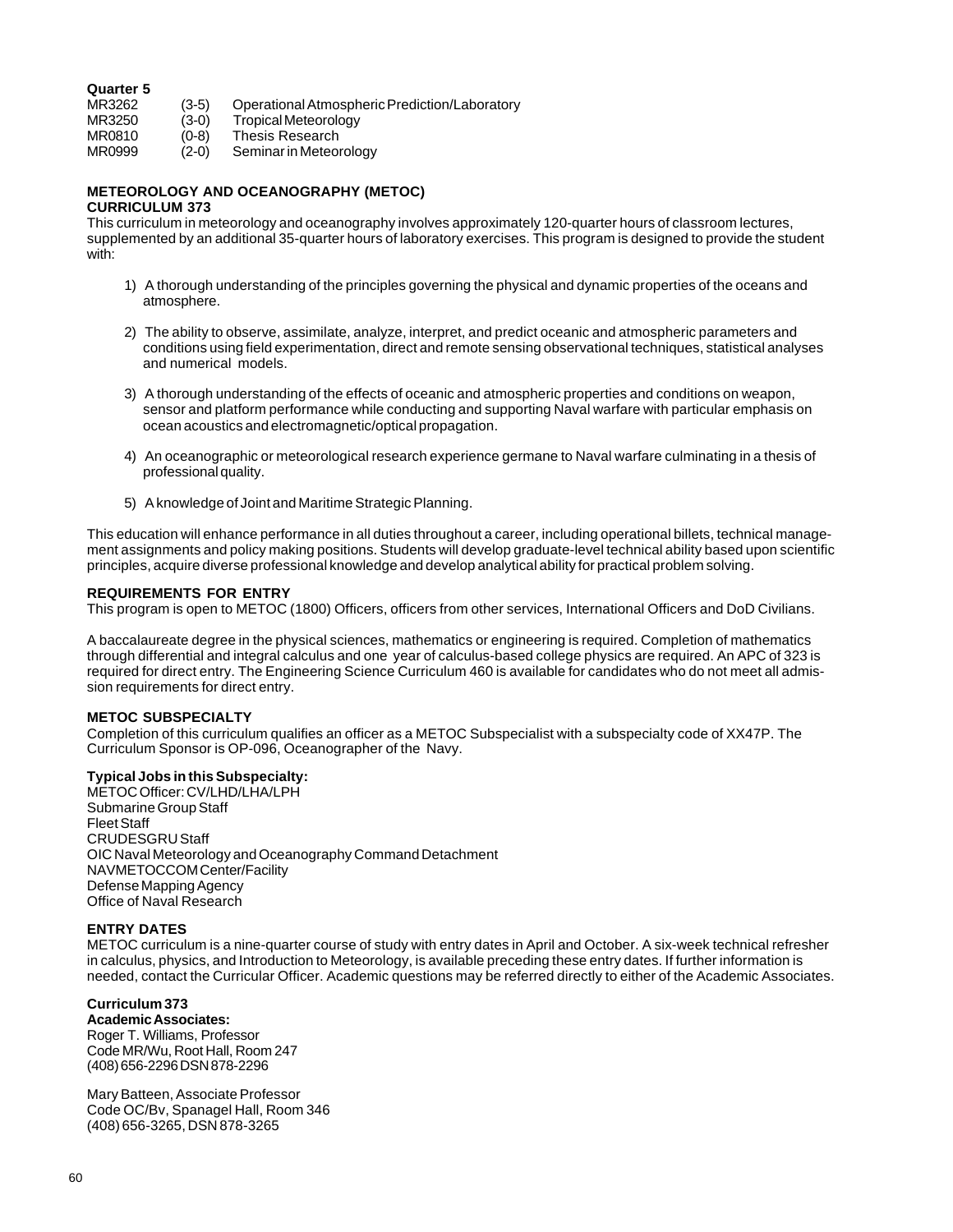## **DEGREE**

Master of Science in Meteorology and Physical Oceanography.

## **TYPICAL COURSE OF STUDY**

| <b>Quarter 1</b><br>MR3140<br>MR3480<br>MA2138<br>MA2121                 | $(3-2)$<br>$(4-1)$<br>$(5-0)$<br>$(4-0)$ | Probability and Statistics for Air-Ocean Science<br>Atmospheric Thermodynamics and Radiative Processes<br>Multivariable Calculus and Vector Analysis<br>Differential Equations |
|--------------------------------------------------------------------------|------------------------------------------|--------------------------------------------------------------------------------------------------------------------------------------------------------------------------------|
| <b>Quarter 2</b><br>MR/OC3321<br><b>MR/OC3522</b><br>OC3230<br>MA3139    | $(4-0)$<br>$(4-2)$<br>$(3-1)$<br>$(4-0)$ | Air-Ocean Fluid Dynamics<br>Remote Sensing of the Atmosphere and Ocean/Laboratory<br>Descriptive Physical Oceanography<br>Fourier Analysis and Partial Differential Equations  |
| <b>Quarter 3</b><br>MR4322<br>MR3222<br>OC3420<br>OC3902                 | $(4-0)$<br>$(4-3)$<br>$(3-2)$<br>$(3-2)$ | Dynamic Meteorology<br>Meteorological Analysis/Laboratory<br>Ocean Dynamics I<br>Fundamentals of Mapping, Charting and Geodesy                                                 |
| Quarter 4<br>MR/OC3150<br>OC4211<br>MR3234                               | $(3-2)$<br>$(4-0)$<br>$(4-4)$            | Analysis of Air-Ocean Time Series<br>Ocean Dynamics II<br>Tropospheric and Stratospheric Meteorology/Laboratory                                                                |
| <b>Quarter 5</b><br>MR3252<br>MR/OC4413<br>OC3260<br>MR/OCXXXX           | $(3-4)$<br>$(4-0)$<br>$(4-0)$<br>$(3-0)$ | Tropical Meteorology/Laboratory<br>Air-Sea Interaction<br>Sound in the Ocean<br><b>Coastal Elective</b>                                                                        |
| <b>Quarter 6</b><br>OC3212<br>MR/OC4323<br>OC4267<br>MR/OC4900           | $(4-0)$<br>$(4-2)$<br>$(4-0)$<br>$(3-0)$ | Polar Meteorology/Oceanography<br>Numerical Air and Ocean Modeling<br>Ocean Acoustic Prediction<br>Directed Study in Meteorology/Oceanography                                  |
| <b>Quarter 7</b><br>MR4416<br>MR/OC0810<br>OC4331<br>MR/OCXXXX           | $(3-0)$<br>$(0-8)$<br>$(4-0)$<br>$(4-0)$ | Atmospheric Factors in Electromagnetic and Optical Propagation<br><b>Thesis Research</b><br>Mesoscale Ocean Variability<br>Sponsor Elective                                    |
| <b>Quarter 8</b><br>OC3266<br>MR/OC0810<br><b>NS3252</b><br>MR/OCXXXX    | $(3-2)$<br>$(0-8)$<br>$(4-0)$<br>$(4-0)$ | <b>Operational Acoustic Forecasting</b><br><b>Thesis Research</b><br>Joint and Maritime Strategy<br>Sponsor Elective                                                           |
| <b>Quarter 9</b><br><b>MR/OC0810</b><br>MR/OC0999<br>MR3262<br>MR/OCXXXX | $(0-8)$<br>$(2-0)$<br>$(3-5)$<br>$(4-0)$ | Thesis Research<br>Seminar in Meteorology/Thesis Seminar<br>Operational Atmospheric Prediction<br>Sponsor Elective                                                             |

## **OPERATIONAL OCEANOGRAPHY CURRICULUM 374**

This flexible oceanography curriculum involves approximately 100-quarter hours of classroom lectures, supplemented by an additional 20-quarter hours of laboratory exercises. This program is designed to provide the student with:

- 1) A thorough understanding of the principles governing the physical and dynamic properties of the oceans.
- 2) An understanding of the analysis and prediction of oceanic and atmospheric parameters and conditions using direct and remote sensing observational techniques, statistical analyses, and numerical models.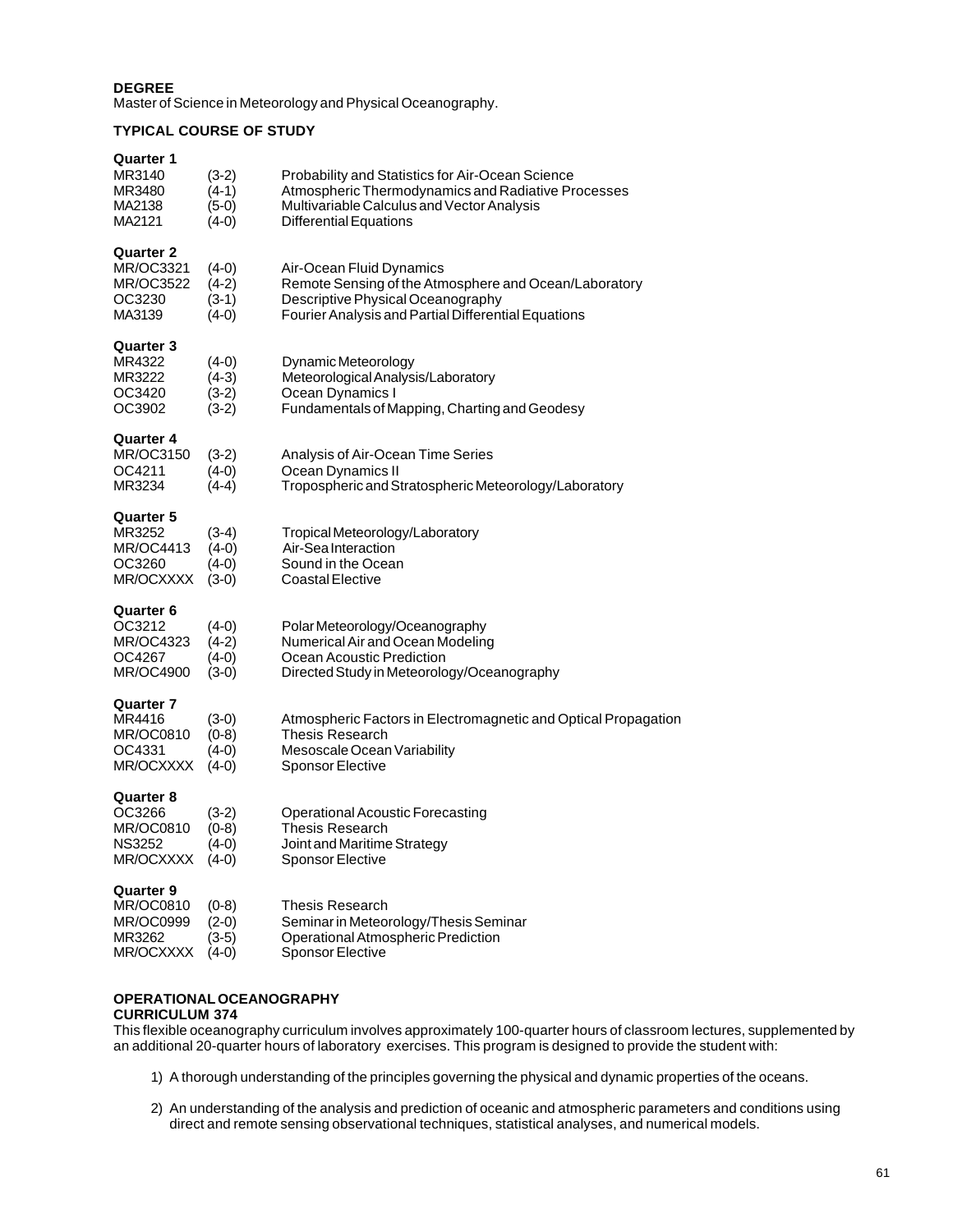- 3) An understanding of the effects of oceanic and atmospheric properties and conditions on weapon, sensor and platform performance while conducting and supporting Naval warfare with particular emphasis on ocean acoustics.
- 4) An educationally significant oceanographic experience at sea.
- 5) An oceanographic or meteorological research experience germane to Naval warfare culminating in a thesis of professional quality.
- 6) A knowledge of Joint Maritime Strategic Planning.

The Operational Oceanography Curriculum has a physical oceanography and ocean acoustics base and is a very flexible program. The student selects a warfare specialization area in antisubmarine warfare, amphibious warfare, mine warfare, anti-air warfare, strike warfare, or special warfare. This program is open to Unrestricted Line (1110, 1120, 1310, 1320, 1700) Officers, officers from other services, International Officers and DoD civilians.

## **REQUIREMENTS FOR ENTRY**

A baccalaureate degree in the physical sciences, mathematics or engineering is desirable. Completion of mathematics through differential and integral calculus and one year of calculus-based college physics are required. An APC of 323 is required for direct entry. The Engineering Science Program (Curriculum 460) is available for candidates who do not meet all admission requirements for direct entry.

## **OPERATIONAL OCEANOGRAPHY SUBSPECIALTY**

Completion of this curriculum qualifies an officer as an Operational Oceanography Subspecialist with a subspecialty code of XX49P. The curriculum sponsor is OP-096, Oceanographer of the Navy.

## **Typical Jobs in this Subspecialty:**

CV ASW Module CARGRU Staff ASW Operations Center Navy Laboratories Office of Naval Research Patrol Wing Detachments Naval Academy Instructor Defense Mapping Agency Naval Oceanographic Office

## **ENTRY DATES**

Operational Oceanography is an eight-quarter course of study with entry dates in April and October. A six week technical refresher in calculus, physics, and an Introduction to Meteorology is available preceding the entry dates. If further information is needed, contact the Academic Associate or the Curricular Officer for this curriculum.

## **Curriculum 374**

**Academic Associate:** Ching-Sang Chiu, Associate Professor Code OC/Ci, Root Hall, Room 106D (408) 656-3239, DSN 878-3239

## **DEGREE**

Master of Science in Physical Oceanography.

## **TYPICAL COURSE OF STUDY**

#### **Quarter 1**

| Quarter 2 |         |                                                  |
|-----------|---------|--------------------------------------------------|
| MA2121    | $(4-0)$ | Differential Equations                           |
| MA2138    | $(5-0)$ | Multivariable Calculus and Vector Analysis       |
| OC3230    | $(3-1)$ | Descriptive Physical Oceanography                |
| MR3140    | $(3-2)$ | Probability and Statistics for Air-Ocean Science |

| --------         |         |                                                     |
|------------------|---------|-----------------------------------------------------|
| <b>MR/OC3150</b> | $(3-2)$ | Analysis of Air-Ocean Time Series                   |
| MR/OC3321        | $(4-0)$ | Air-Ocean Fluid Dynamics                            |
| MA3139           | $(4-0)$ | Fourier Analysis and Partial Differential Equations |
| <b>XXXX</b>      | $(4-0)$ | Warfare Specialization Course                       |
|                  |         |                                                     |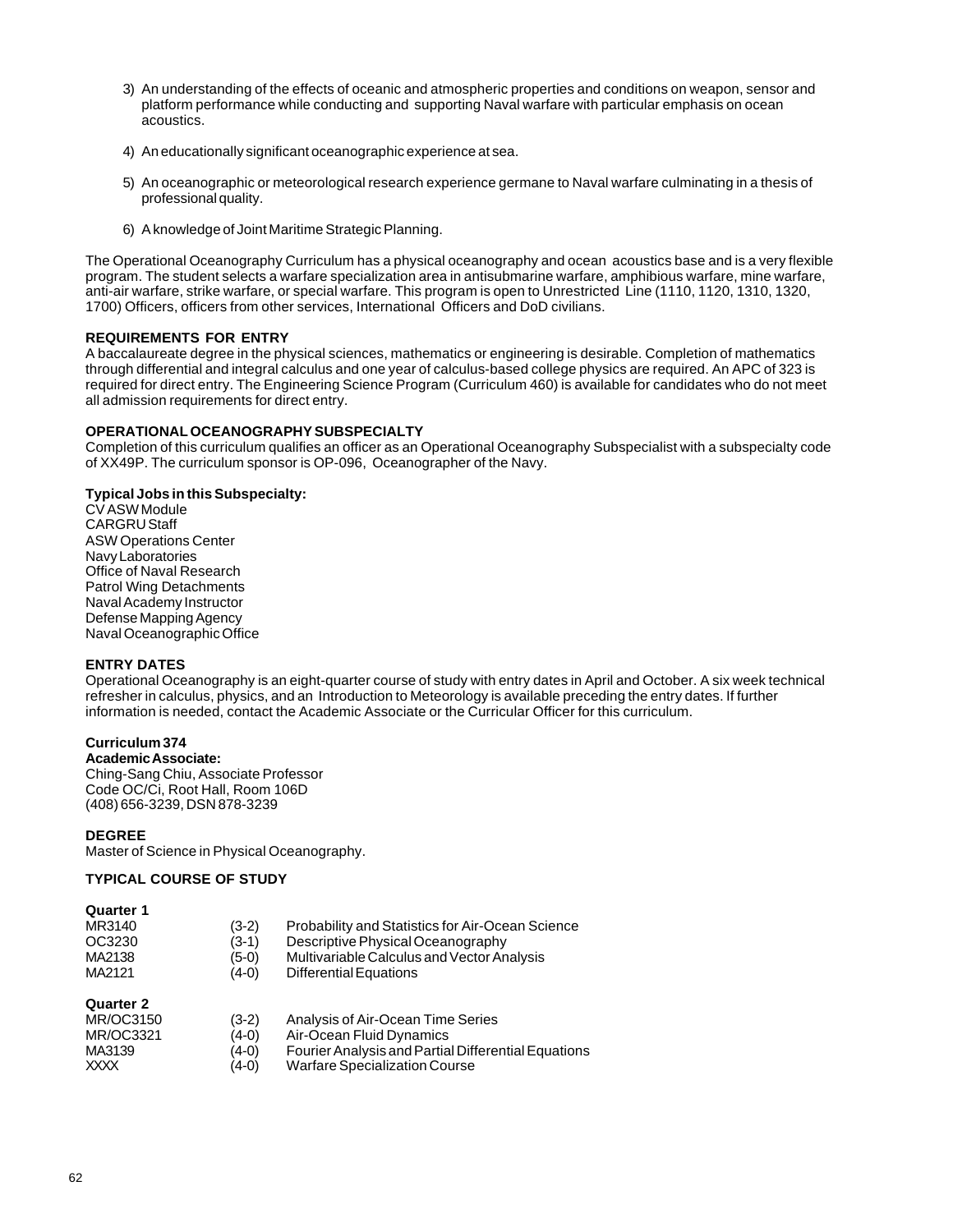| <b>Quarter 3</b><br>OC3260<br>OC3240<br>OC3120<br><b>XXXX</b>    | $(4-0)$<br>$(4-2)$<br>$(4-3)$<br>$(3-0)$ | Sound in the Ocean<br>Ocean Dynamics I<br>Biogeochemical Processes in the Ocean<br><b>Warfare Specialization Course</b>                            |
|------------------------------------------------------------------|------------------------------------------|----------------------------------------------------------------------------------------------------------------------------------------------------|
| <b>Quarter 4</b><br>OC4267<br>OC4211<br>SS3525<br><b>XXXX</b>    | $(4-0)$<br>$(4-0)$<br>$(4-2)$<br>$(3-0)$ | Ocean Acoustic Prediction<br>Ocean Dynamics II<br>Air/Ocean Remote Sensing for Interdisciplinary Curricula<br><b>Warfare Specialization Course</b> |
| <b>Quarter 5</b><br><b>MR/OC4413</b><br>OC4900<br>OC4331<br>XXXX | $(4-0)$<br>$(3-0)$<br>$(4-0)$<br>$(4-0)$ | Air-Sea Interaction<br>Directed Study in Oceanography<br>Mesoscale Ocean Variability<br><b>Warfare Specialization Course</b>                       |
| Quarter 6<br><b>NS3252</b><br>OC0810<br>OC3266<br><b>XXXX</b>    | $(4-0)$<br>$(0-8)$<br>$(3-2)$<br>$(4-0)$ | Joint and Maritime Strategy<br><b>Thesis Research</b><br>Operational Acoustic Forecasting<br><b>Warfare Specialization Course</b>                  |
| <b>Quarter 7</b><br>OC0810<br>OC3570<br>OC4213<br><b>OCXXXX</b>  | $(0-8)$<br>$(2-4)$<br>$(3-1)$<br>$(4-0)$ | <b>Thesis Research</b><br>Operational Oceanography and Meteorology<br>Nearshore and Wave Processes<br>Elective                                     |
| <b>Quarter 8</b><br>OC0810<br>OC0999<br>OC4220<br><b>OCXXXX</b>  | $(0-8)$<br>$(2-0)$<br>$(4-1)$<br>$(4-0)$ | <b>Thesis Research</b><br><b>Thesis Seminar</b><br>Coastal Circulation<br>Elective                                                                 |

#### **OCEANOGRAPHY CURRICULUM 440**

The Oceanography Curriculum provides students with a sound understanding of the science of oceanography. The student develops the technical expertise to provide and use oceanographic and acoustical data and models in support of all aspects of at-sea operations. The graduate will be able to:

- 1) Interpret and predict oceanic and air-ocean interface conditions.
- 2) Operate modern oceanographic data management, archival and communications systems.
- 3) Plan, conduct, interpret and present results of research activities.

This education further enhances performance in operational billets, technical management assignments and policy making positions. Students will develop a sound, graduate-level, technical ability based on scientific principles.

## **REQUIREMENTS FOR ENTRY**

This program is open to International Officers, officers from other services and DoD civilians. It is open to METOC (1800) officers as a Ph.D. program.

A baccalaureate degree in the physical sciences, mathematics or engineering is required. Completion of mathematics through differential and integral calculus and one year of calculus-based college physics are required. An APC of 323 is required for direct entry. The Engineering Science Program (Curriculum 460) is available for candidates who do not meet all admission requirements for direct entry.

## **ENTRY DATES**

Oceanography is an eight-quarter course of study with entry dates in April and October. A six-week technical refresher in calculus and physics is available preceding these entry dates. If further information is needed, contact the Curricular Officer for this curriculum. Academic questions may be referred directly to the Academic Associate.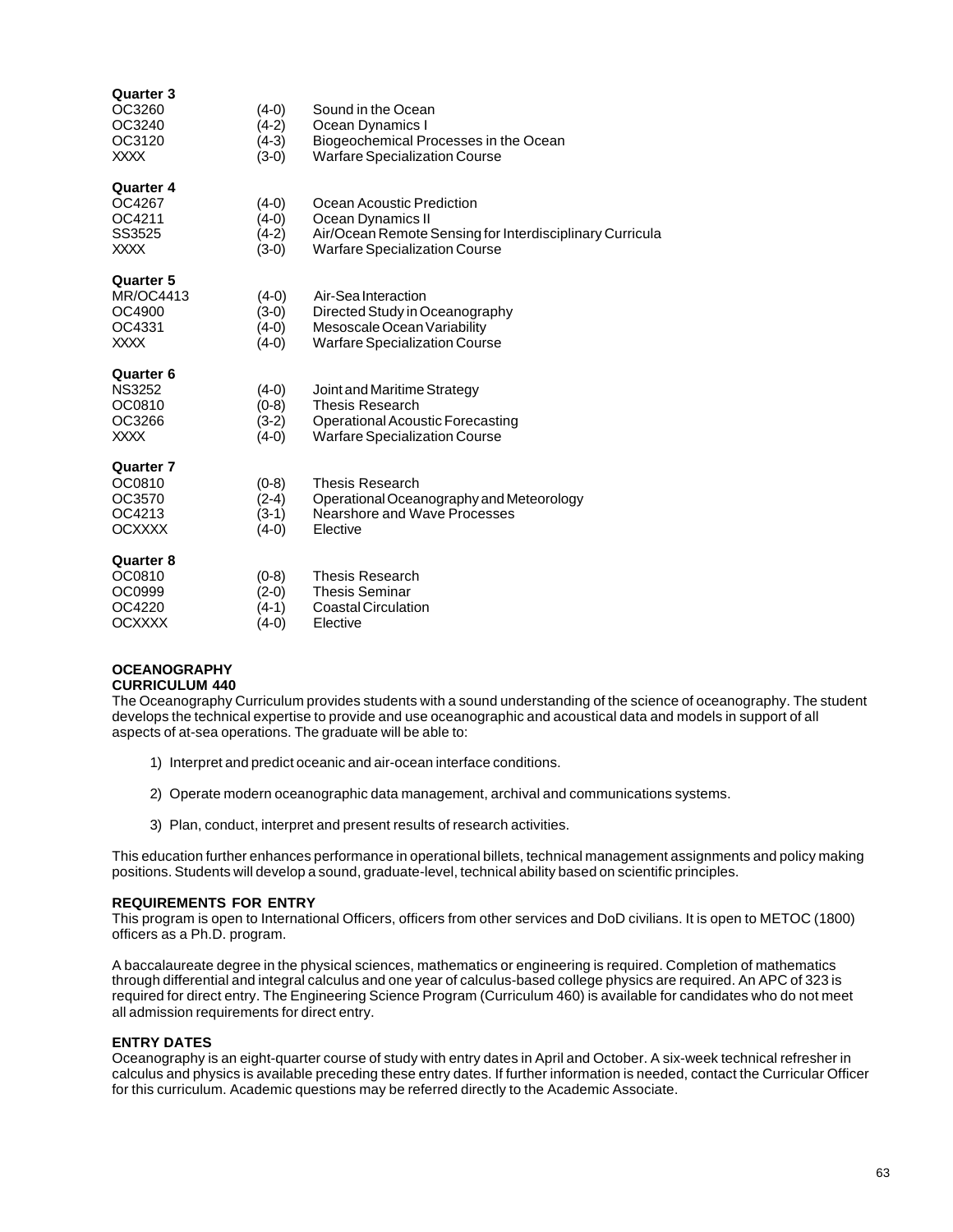**Curriculum 440 Academic Associate:** Mary Batteen, Associate Professor Code OC/Bv, Spanagel Hall, Room 346 (408)656-3265, DSN 878-3265 **DEGREE** Master of Science in Physical Oceanography.

## **TYPICAL COURSE OF STUDY**

| <b>Quarter 1</b><br>MR3140<br>OC3230<br>MA2138<br>MA2121                     | $(3-2)$<br>$(3-1)$<br>$(5-0)$<br>$(4-0)$ | Probability and Statistics for Air-Ocean Science<br>Descriptive Physical Oceanography<br>Multivariable Calculus and Vector Analysis<br><b>Differential Equations</b> |
|------------------------------------------------------------------------------|------------------------------------------|----------------------------------------------------------------------------------------------------------------------------------------------------------------------|
| <b>Quarter 2</b><br>MR/OC3321<br>MR/OC3522<br>MA3139<br><b>OCXXXX</b>        | $(4-0)$<br>$(4-2)$<br>$(4-0)$<br>$(3-0)$ | Air-Ocean Fluid Dynamics<br>Remote Sensing of the Atmosphere and Ocean/Laboratory<br>Fourier Analysis and Partial Differential Equations<br>Oceanography Elective    |
| <b>Quarter 3</b><br>OC3260<br>OC3240<br><b>OCXXXX</b><br>OC3120              | $(4-0)$<br>$(4-2)$<br>$(3-0)$<br>$(4-3)$ | Sound in the Ocean<br>Ocean Dynamics I<br>Oceanography Elective<br>Biogeochemical Processes in the Ocean                                                             |
| <b>Quarter 4</b><br>OC4211<br><b>MR/OC3150</b><br>OC4267<br><b>OCXXXX</b>    | $(4-0)$<br>$(3-2)$<br>$(4-0)$<br>$(4-0)$ | Ocean Dynamics II<br>Analysis of Air-Ocean Time Series<br>Ocean Acoustic Prediction<br>Oceanography Elective                                                         |
| <b>Quarter 5</b><br><b>MR/OC4413</b><br>OC4900<br>OC3570<br>OC4331           | $(4-0)$<br>$(V-0)$<br>$(2-4)$<br>$(4-0)$ | Air/Sea Interaction<br>Directed Study in Oceanography<br>Operational Oceanography and Meteorology<br>Mesoscale Ocean Variability                                     |
| <b>Quarter 6</b><br>OC3212<br><b>MR/OC4323</b><br><b>MR/OC4414</b><br>OC0810 | $(4-0)$<br>$(4-2)$<br>$(3-0)$<br>$(0-8)$ | Polar Meteorology/Oceanography<br>Numerical Air and Ocean Modelling<br>Advanced Air-Sea Interaction<br><b>Thesis Research</b>                                        |
| Quarter 7<br>OC4213<br><b>OCXXXX</b><br>OC0810<br>OC4220                     | $(3-1)$<br>$(4-0)$<br>$(0-8)$<br>$(4-1)$ | Nearshore and Wave Processes<br>Oceanography Elective<br><b>Thesis Research</b><br>Coastal Circulation                                                               |
| <b>Quarter 8</b><br>OC3266<br><b>OCXXXX</b><br>OC0810<br>OC0999              | $(3-2)$<br>$(4-0)$<br>$(0-8)$<br>$(2-0)$ | <b>Operational Acoustic Forecasting</b><br>Oceanography Elective<br>Thesis Research<br><b>Thesis Seminars</b>                                                        |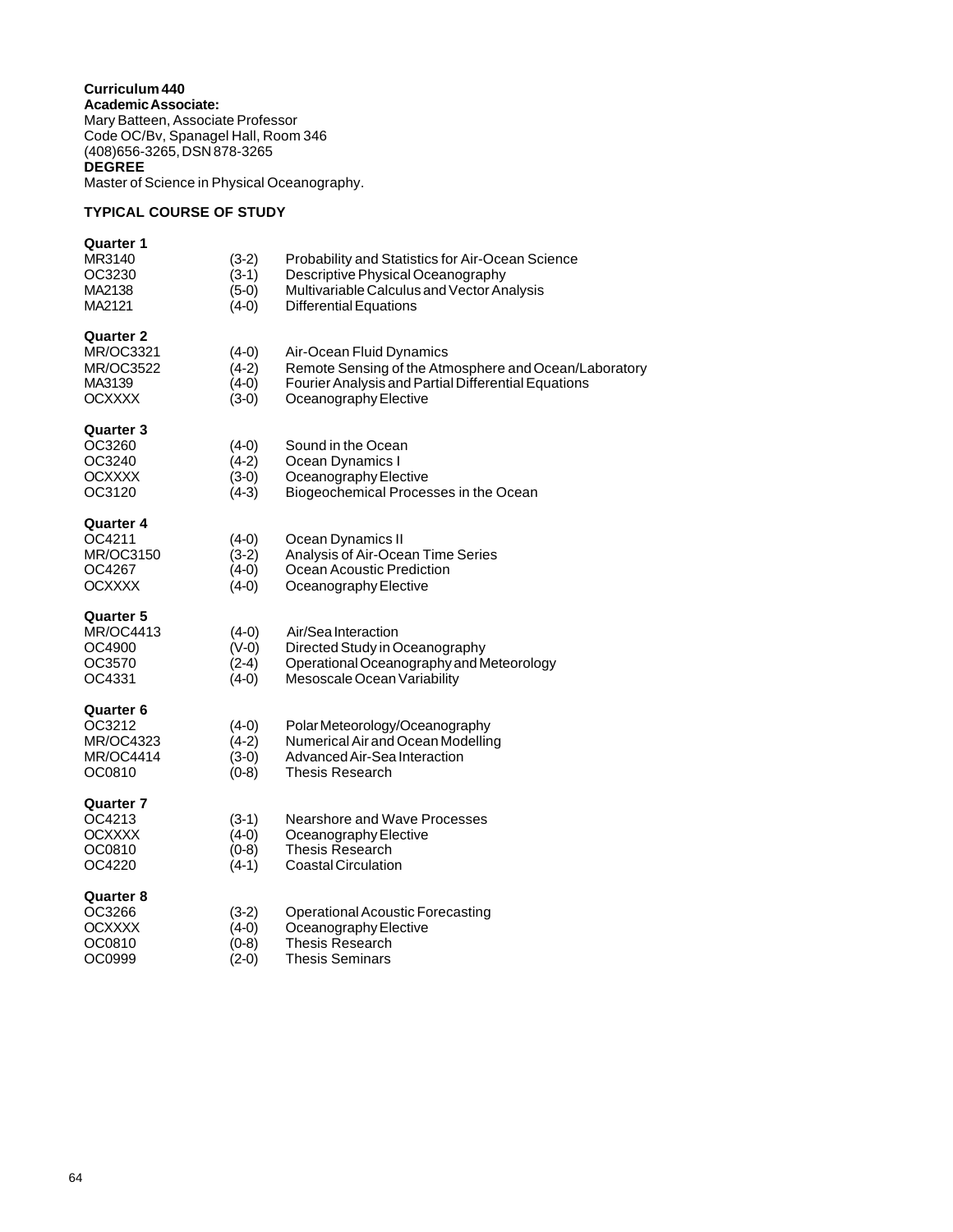## **EDUCATIONAL SKILL REQUIREMENTS METOC CURRICULUM (373) Subspecialty Code XX47P**

- 1. The officer must have a thorough understanding of the principles governing the physical and dynamic properties of the oceans and atmosphere and a general understanding of numerical model and numerical model process.
- 2. The officer must have the ability to observe, assimilate, analyze, interpret and predict oceanic and atmospheric parameters and conditions using field experimentation, direct and remote sensing observational techniques, statistical analysis and numerical models.
- 3. The officer must have a thorough understanding of the effects of oceanic, and atmospheric properties and conditions on weapon, sensor and platform performance while conducting and supporting Naval warfare with particular emphasis on oceanic acoustics and electromagnetic and optical propagation.
- 4. The officer must have a knowledge of Joint and Maritime Strategic planning to include development and execution of military strategy and the effects of technical developments on warfare; formulation of U.S. policy, roles of military forces, Joint planning, and current issues in Defense reorganization.
- 5. The officer must have a thorough understanding of the fundamentals of Global Geospatial Information and Services (GGI&S), precise time and time interval (PTTI), and astrometry.
- 6. The officer must successfully complete all requirements for the Joint Masters Degree in Meteorology and Physical Oceanography.

## **Curriculum Sponsor and ESR Approval Authority**

Oceanography of the Navy (N-096) November 1996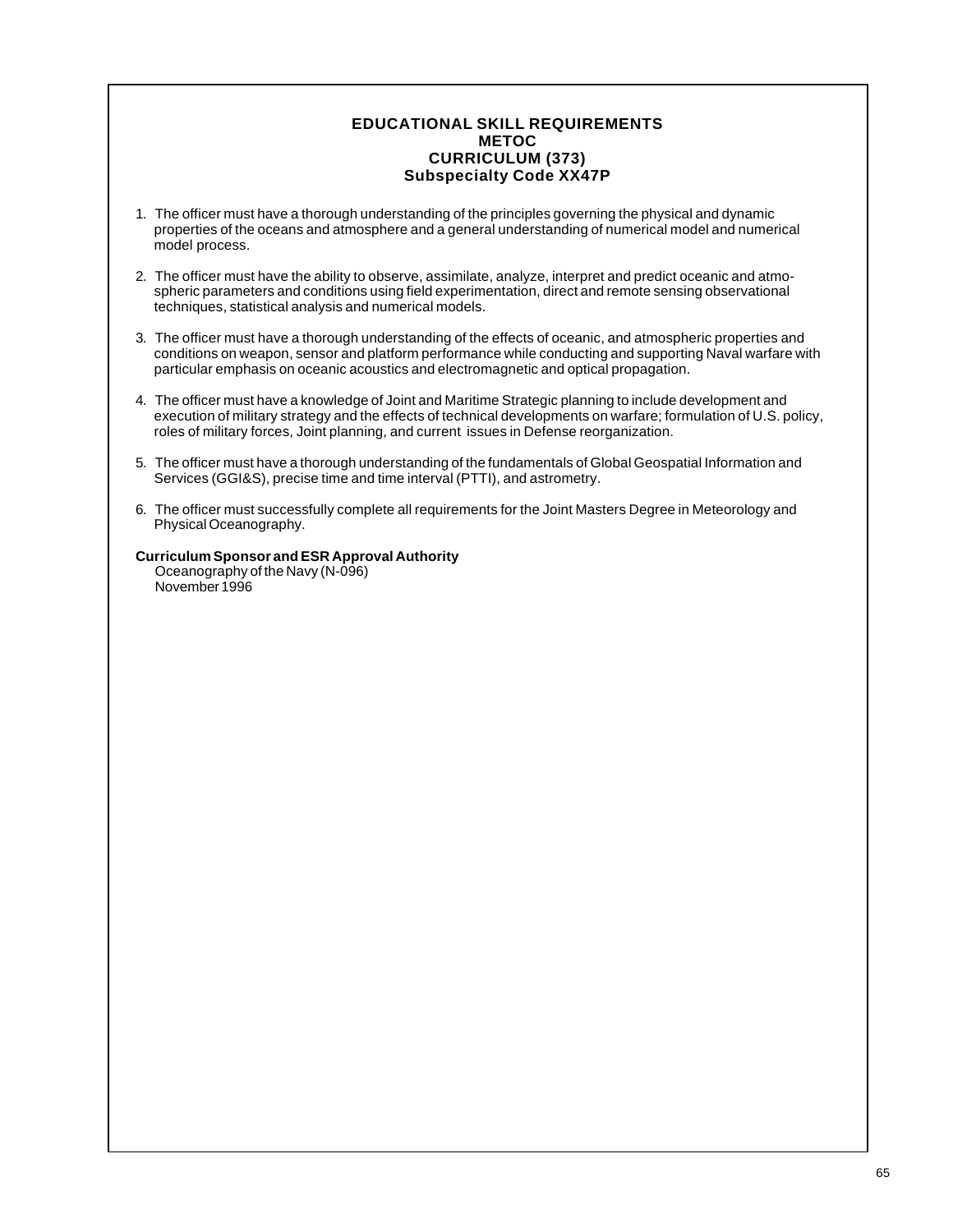## **EDUCATIONAL SKILL REQUIREMENTS OPERATIONAL OCEANOGRAPHY CURRICULUM (374) Subspecialty Code XX49P**

- 1. The officer must have a thorough understanding of the principles governing the physical and dynamic properties of the oceans and atmosphere and a general understanding of numerical model and numerical model process.
- 2. The officer must have the ability to observe, assimilate, analyze, interpret and predict oceanic and littoral water conditions using field experimentation, direct and remote sensing observational techniques, statistical analysis and numerical models.
- 3. The officer must have an understanding of the effects of oceanic, littoral and atmospheric properties and conditions on weapons, sensor and platform performance while conducting and supporting Naval Warfare with particular emphasis on ocean acoustics.
- 4. The officer must have a knowledge of Joint and Maritime Strategic planning to include development and execution of military strategy and the effects of technical developments on warfare; formulation of U.S. policy, roles of military forces, Joint planning, and current issues in Defense reorganization.
- 5. The officer must successfully complete all NPS requirements for the Masters Degree in Physical Oceanography.

## **Curriculum Sponsor and ESR Approval Authority**

Oceanography of the Navy (N-096) November 1996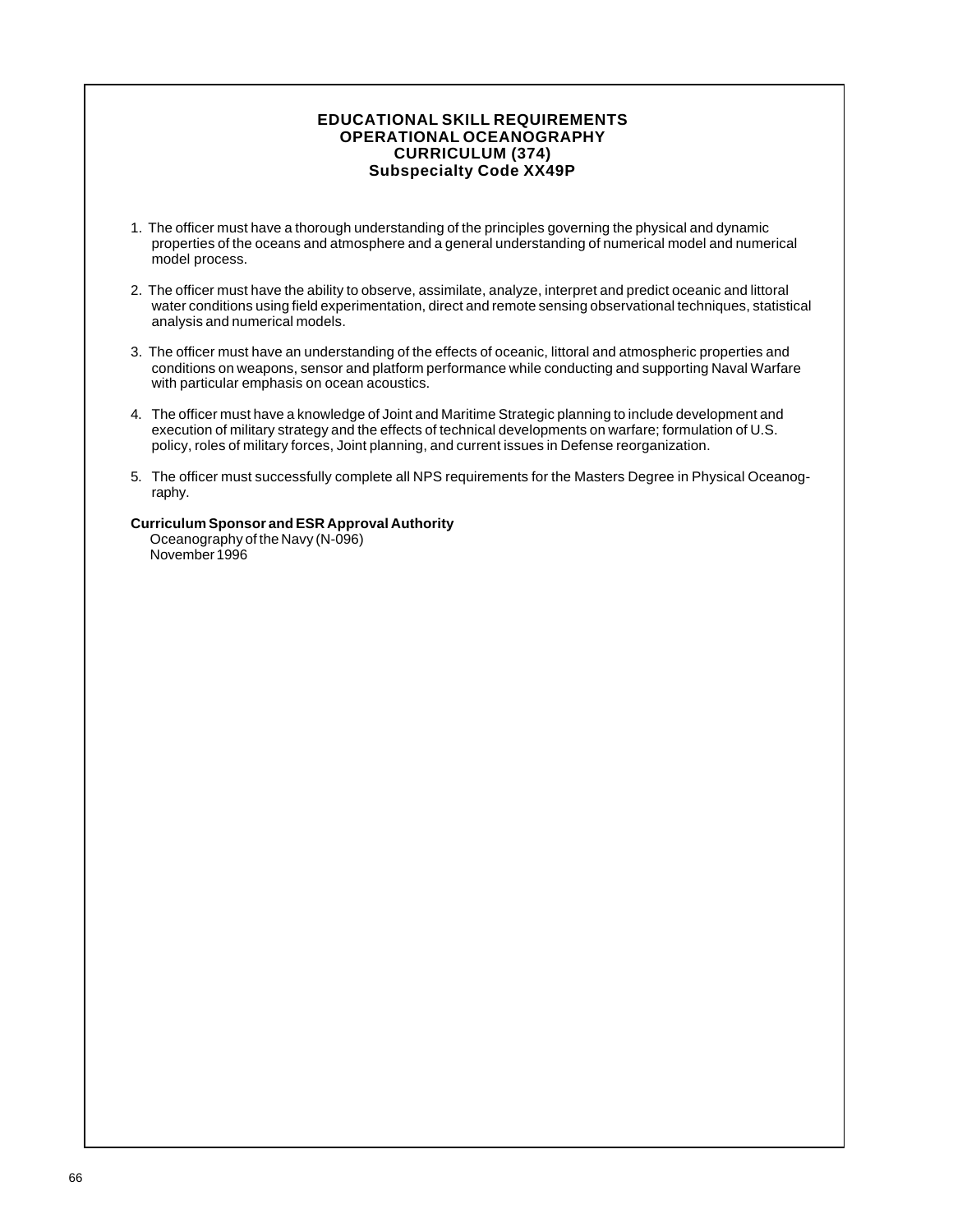# **NATIONAL SECURITY AND INTELLIGENCE PROGRAMS**

**Curricular Officer:** Mark Machin, CDR, USN Code 38, Glasgow Hall, Room 220 (408) 656-2845, DSN 878-2845

#### **AREA STUDIES CURRICULA 681-684**

Area studies curricula focus on specific regions of strategic interest to the United States and its allies. Building on the history, culture, and religion of the region, each curriculum provides students with a knowledge of current issues, economic and political structures and institutions, military forces, including strategic capabilities and policy implications and geopolitical influences.

## **REQUIREMENTS FOR ENTRY**

Prospective students must be military officers or civilian employees of the U.S. Federal Government or other nations. Students must have a baccalaureate degree earned with above-average academic performance and an APC of 365. TOEFL of 540 is required for international students.

## **ENTRY DATES**

Area studies are six-quarter courses of study with entry dates in January and July. For U.S. Army and Air Force Officers there is a modified academic program which combines studies at the Defense Language Institute and the Naval Postgraduate School. If further information is needed, contact the Academic Associate or the Curricular Officer for these curricula.

## **DEGREE**

Requirements for the degree of Master of Arts in National Security Affairs are met en route to satisfying the Educational Skill Requirements of the curricula.

## **Curricula 681-684**

**Academic Associate:** Rodney Kennedy-Minott, Ambassador, Senior Lecturer Code NS/Mi, Glasgow Hall, Room 391 (408)656-2904/2521, DSN 878-2904/2521

## **MID EAST, AFRICA, SOUTH ASIA SUBSPECIALTY**

Completion of the 681 curriculum qualifies an officer as a Mid East, Africa, South Asia Subspecialist with a subspecialty code of XX21. The curriculum sponsor is N3/5, Deputy Chief of Naval Operations (Plans, Policy and Operations).

## **Typical Jobs in this Subspecialty:**

Operations Intelligence: Commander Middle East Force POL-MIL Planner: Joint Chiefs of Staff, Washington, DC Mid East/Southwest Asia Policy: CINCUSNAVEUR LONDON Area Officer: DIA Head, Middle East, Asia, Southwest Asia: CNO (N-521) Military Assistance Program: Military Liaison Office Tunisia

## **FAR EAST, SOUTHEAST ASIA, PACIFIC SUBSPECIALTY**

Completion of the 682 curriculum qualifies an officer as a Far East, Southeast Asia, Pacific Subspecialist with a subspecialty code of XX22. The curriculum sponsor is N3/5 Deputy Chief of Naval Operations (Plans, Policy and Operations).

## **Typical Jobs in this Subspecialty:**

Chief of Staff: COMNAVBASE GUAM Staff Operations and Plans: USACOM Faculty Member: JMIC Assistant for Military Sales: OPNAV-FOREIGN MILITARY Analyst: OPNAVSUPPACT, Washington, DC

## **WESTERN HEMISPHERE SUBSPECIALTY**

Completion of the 683 curriculum qualifies an officer as a Western Hemisphere Subspecialist with a subspecialty code of XX23. The curriculum sponsor is N3/5 Deputy Chief of Naval Operations (Plans, Policy and Operations).

#### **Typical Jobs in this Subspecialty:**

Political Military Planner: Joint Chiefs of Staff Executive Assistant: Inter American Defense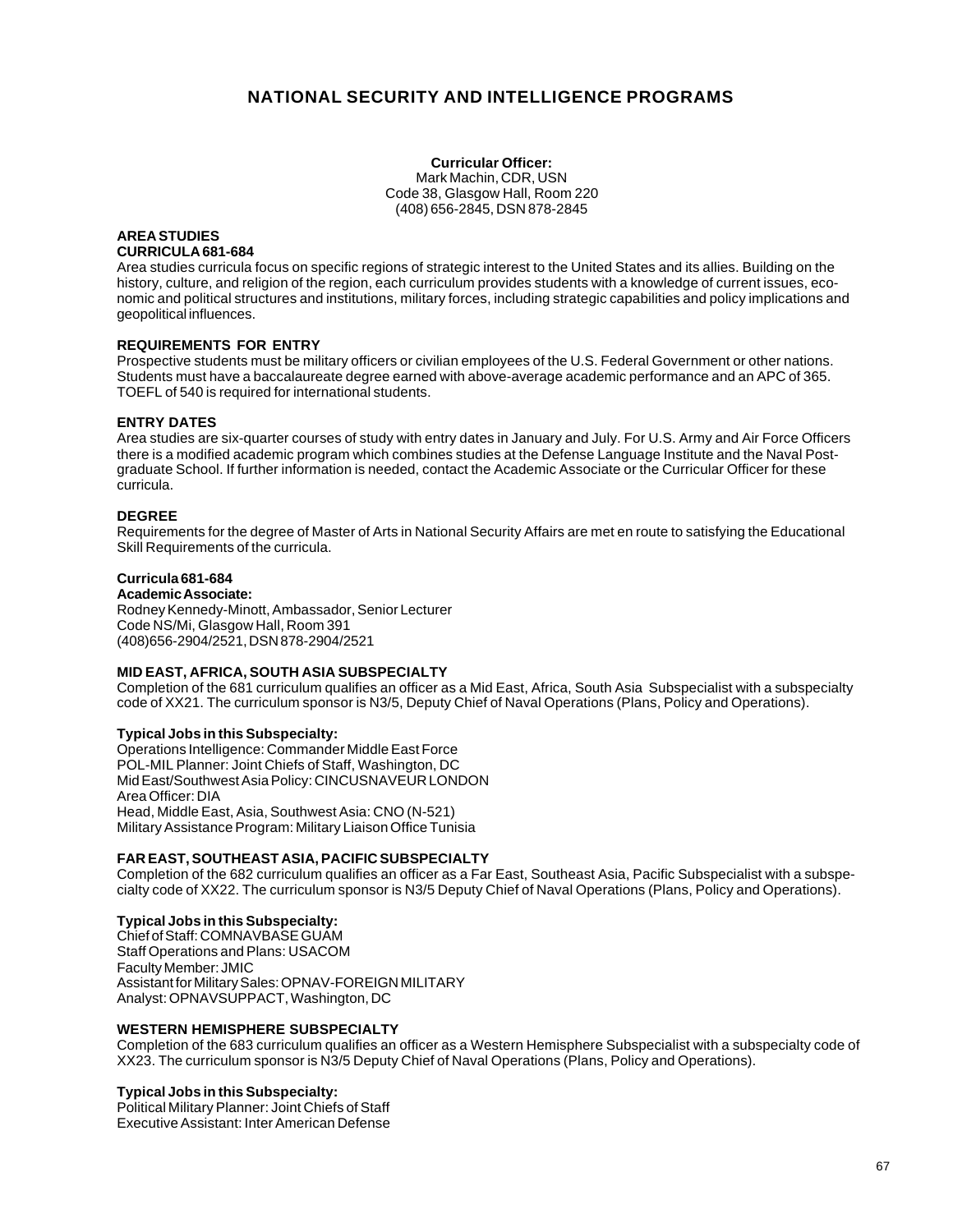Strategy and Policy Central and South Atlantic: USCINCLANT Intelligence Analyst: USCINSCO Area Officer: DIA Assistant for Military Sale: OPNAV-FOREIGN MILITARY CNO (N-523) Assistant Branch Head: South America

## **RUSSIA, EUROPE, CENTRAL ASIA SUBSPECIALTY**

Completion of the 684 curriculum qualifies an officer as a Russia, Europe, Central Asia Subspecialist with a subspecialty code of XX24. The curriculum sponsor is N3/5 Deputy Chief of Naval Operations (Plans, Policy and Operations).

## **Typical Jobs in this Subspecialty:**

Staff Plans: NATO ACOS for Plans: SACLANT POL-MIL Planner: Joint Chiefs of Staff Geopolitical Intelligence Office: CINCUSNAVEUR LONDON Atlantic Allied Plans: COMINEWARCOM

#### **TYPICAL COURSE OF STUDY MIDDLE EAST - CURRICULUM 681**

#### **Quarter 1**

| <b>TYPICAL COURSE OF STUDY</b><br><b>ASIA - CURRICULUM 682</b>                       |                                          |                                                                                                                                                                                                |
|--------------------------------------------------------------------------------------|------------------------------------------|------------------------------------------------------------------------------------------------------------------------------------------------------------------------------------------------|
| <b>Quarter 6</b><br><b>NS4300</b><br>NS4XXX<br><b>NS4080</b><br><b>NS0810</b>        | $(4-0)$<br>$(4-0)$<br>$(2-0)$<br>$(0-8)$ | Seminar in Middle Eastern Politics<br>Elective<br>Research Colloquium<br><b>Thesis Research</b>                                                                                                |
| <b>Quarter 5</b><br><b>NS3361</b><br><b>NS3902</b><br><b>NS3038</b><br><b>NS0810</b> | $(4-0)$<br>$(4-0)$<br>$(4-0)$<br>$(0-8)$ | <b>Topics in Middle Eastern Security</b><br><b>Modern Revolution</b><br>International Naval Power and Policy<br><b>Thesis Research</b>                                                         |
| <b>Quarter 4</b><br><b>NS3360</b><br>NS4310<br>NS4XXX<br><b>NS0810</b>               | $(4-0)$<br>$(4-0)$<br>$(4-0)$<br>$(0-8)$ | <b>Topics in Middle Eastern Politics</b><br>Seminar in Middle Eastern Security Issues<br>Elective<br><b>Thesis Research</b>                                                                    |
| <b>Quarter 3</b><br><b>NS3320</b><br><b>NS3041</b><br><b>NS3037</b><br><b>NS3252</b> | $(4-0)$<br>$(4-0)$<br>$(4-0)$<br>$(4-0)$ | United States Interests and Policies in the Middle East<br><b>Comparative Economic Systems</b><br>The Role of Congress in U.S. National Security Policy<br>Joint and Maritime Strategy         |
| <b>Quarter 2</b><br><b>NS3024</b><br><b>NS3030</b><br><b>NS3040</b><br>NS3XXX        | $(4-0)$<br>$(4-0)$<br>$(4-0)$            | Introduction to International Relations<br>American National Security Policy <b>AND/OR</b> PME Course<br>The Politics of Global Economic Relations<br>Elective <b>AND/OR</b> PME Course        |
| <b>NS3011</b><br><b>NS3023</b><br><b>NS3300</b><br><b>NS3310</b>                     | $(4-2)$<br>$(4-0)$<br>$(4-0)$<br>$(4-0)$ | Policy Analysis and Research Methods<br>Introduction to Comparative Politics <b>AND/OR</b> PME Course<br>History and Cultures of the Middle East<br>Government and Politics in the Middle East |

| <b>Quarter 1</b> |         |                                      |
|------------------|---------|--------------------------------------|
| <b>NS3011</b>    | $(4-2)$ | Policy Analysis and Research Methods |
| <b>NS3023</b>    | $(4-0)$ | Introduction to Comparative Politics |
| <b>NS3600</b>    | $(4-0)$ | History and Cultures of East Asia    |
| <b>NS3601</b>    | $(4-0)$ | Values and Belief Systems of Asia    |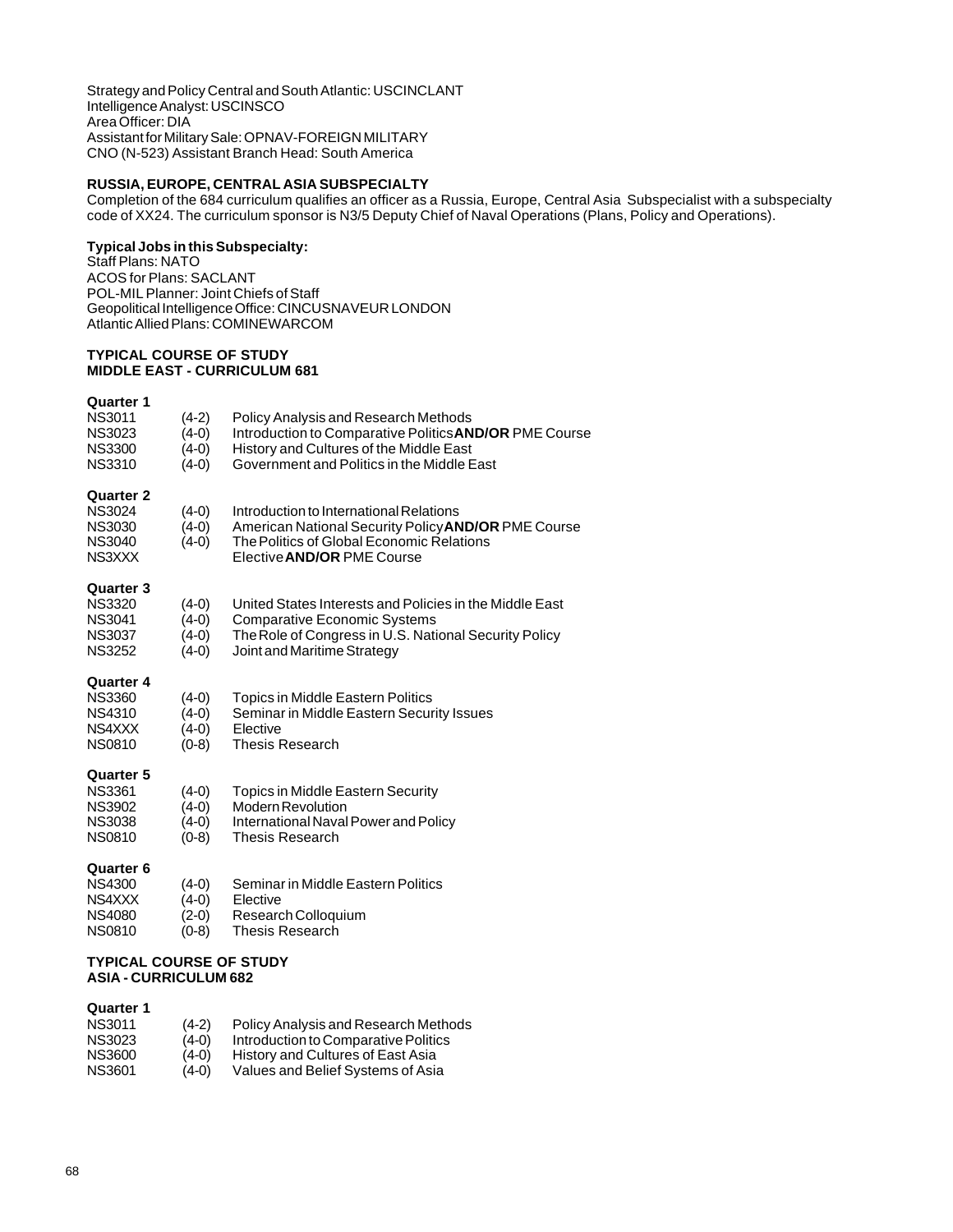## **Quarter 2**

| <b>NS3024</b> | $(4-0)$ | Introduction to International Relations                    |
|---------------|---------|------------------------------------------------------------|
| <b>NS3030</b> | $(4-0)$ | American National Security Policy <b>AND/OR</b> PME Course |
| NS3040        | $(4-0)$ | The Politics of Global Economic Relations                  |
| NS3620        | $(4-0)$ | Asia and the Modern World                                  |
|               |         |                                                            |

## **Quarter 3**

| <b>NS3037</b> | (4-0) |  |  |  | The Role of Congress in U.S. National Security Policy AND/OR PME Course |  |
|---------------|-------|--|--|--|-------------------------------------------------------------------------|--|
|               |       |  |  |  |                                                                         |  |

- NS3041 (4-0) Comparative Economic Systems
- NS3663 (4-0) Government and Security in Korea
- NS4XXX (4-0) Elective

## **Quarter 4**

| <b>NS3252</b> | $(4-0)$ | Joint and Maritime Strategy                                                |
|---------------|---------|----------------------------------------------------------------------------|
| <b>NS3667</b> | (4-0)   | Government and Security in South Asia, Southeast Asia, and Oceanic Regions |
| NS4XXX        | (4-0)   | Elective                                                                   |
| NS0810        | $(0-8)$ | Thesis Research                                                            |
|               |         |                                                                            |

## **Quarter 5**

| <b>NS3038</b><br>International Naval Power and Policy <b>AND/OR</b> PME Course<br>$(4-0)$ |  |
|-------------------------------------------------------------------------------------------|--|
| NS3661<br>Government and Security in China<br>$(4-0)$                                     |  |
|                                                                                           |  |
| NS4660<br>Seminar in Asia in World Affairs<br>$(4-0)$                                     |  |
| NS0810<br>$(0-8)$<br>Thesis Research                                                      |  |

## **Quarter 6**

| <b>NS3662</b> | $(4-0)$ | Government and Security in Japan                 |
|---------------|---------|--------------------------------------------------|
| NS4080        | $(2-0)$ | Research Colloquium                              |
| NS4690        | $(4-0)$ | Seminar on International Security Issues of Asia |
| NS0810        | $(0-8)$ | Thesis Research                                  |
|               |         |                                                  |

## **TYPICAL COURSE OF STUDY WESTERN HEMISPHERE (LATIN AMERICA) - CURRICULUM 683**

| Quarter 1<br><b>NS3011</b><br>NS3023<br><b>NS3501</b><br><b>NS3510</b>               | $(4-2)$<br>$(4-0)$<br>(4-0)<br>(4-0)              | Policy Analysis & Research Methods<br>Introduction to Comparative Politics<br>History and Culture of Latin America<br>Government and Politics in Latin America                                                     |
|--------------------------------------------------------------------------------------|---------------------------------------------------|--------------------------------------------------------------------------------------------------------------------------------------------------------------------------------------------------------------------|
| <b>Quarter 2</b><br><b>NS3024</b><br><b>NS3030</b><br><b>NS3040</b><br><b>NS3252</b> | $(4-0)$<br>$(4-0)$<br>$(4-0)$<br>$(4-0)$          | Introduction to International Relations<br>American National Security Policy AND/OR PME Course<br>The Politics of Global Economic Relations<br>Joint & Maritime Strategy                                           |
| Quarter 3<br><b>NS3037</b><br><b>NS3041</b><br><b>NS3520</b><br><b>NS4510</b>        | $(4-0)$<br>$(4-0)$<br>$(4-0)$<br>$(4-0)$          | The Role of Congress in U.S. National Security Policy<br>Comparative Economic Systems AND/OR PME Course<br>Latin America International Relations and Security<br>Seminar in Latin American Government and Politics |
| Quarter 4<br><b>NS0810</b><br>NS3XXX<br>NS3XXX<br>NS4560<br>SO4850                   | $(0-8)$<br>$(4-0)$<br>(4-0)<br>$(4-0)$<br>$(4-0)$ | Thesis Research<br>Elective<br>Elective AND/OR PME Course<br>Seminar in Latin American Security Issues OR<br>Regional Seminar in Low Intensity Conflict: Latin America                                             |
| Quarter 5<br><b>NS0810</b><br><b>NS3036</b><br><b>NS3038</b><br>NS4XXX               | $(0-8)$<br>$(4-0)$<br>$(4-0)$<br>$(4-0)$          | <b>Thesis Research</b><br>The Military and Politics in the Developing World<br>International Naval Power and Policy<br>Elective                                                                                    |
| <b>Quarter 6</b><br>NS3XXX<br>NS4XXX<br><b>NS4080</b><br><b>NS0810</b>               | (4-0)<br>(4-0)<br>(2-0)<br>$(0-8)$                | Special Operations Elective<br>Elective<br>Research Colloquium<br>Thesis Research                                                                                                                                  |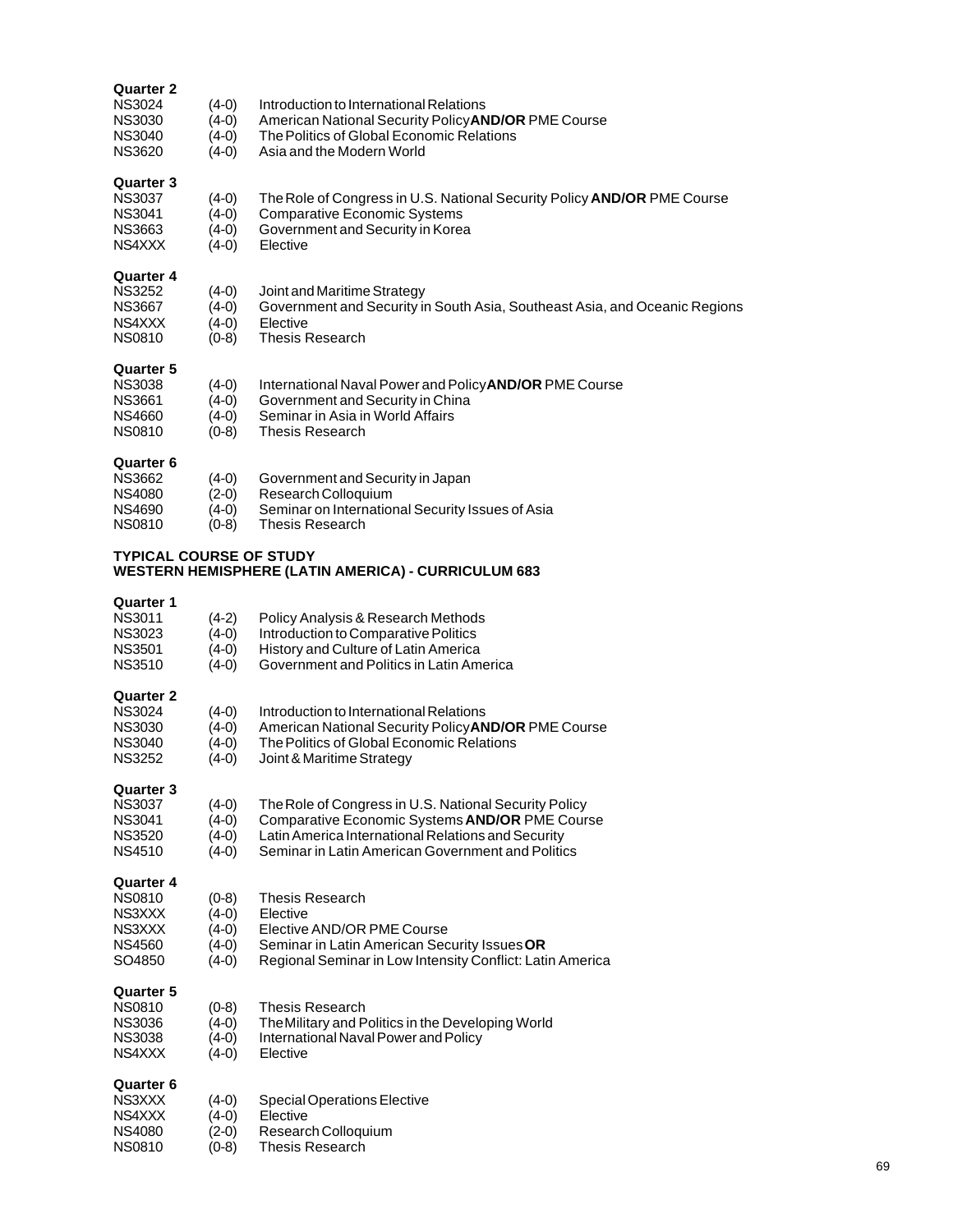#### **TYPICAL COURSE OF STUDY RUSSIA, EUROPE, AND CENTRAL ASIA - CURRICULUM 684 TRACK 1 - WESTERN EUROPE**

| Quarter 1<br><b>NS3011</b><br><b>NS3023</b><br><b>NS3700</b><br><b>NS3710</b>        | (4-2)<br>$(4-0)$<br>$(4-0)$<br>(4-0)     | <b>Policy Analysis and Research Methods</b><br>Introduction to Comparative Politics<br>History of Modern Europe<br>Government and Security in Western Europe                         |
|--------------------------------------------------------------------------------------|------------------------------------------|--------------------------------------------------------------------------------------------------------------------------------------------------------------------------------------|
| <b>Quarter 2</b><br><b>NS3024</b><br><b>NS3030</b><br><b>NS3040</b><br><b>NS3720</b> | $(4-0)$<br>$(4-0)$<br>$(4-0)$<br>$(4-0)$ | Introduction to International Relations<br>American National Security Policy AND/OR PME Course<br>The Politics of Global Economic Relations<br><b>European Security Institutions</b> |
| <b>Quarter 3</b><br><b>NS3037</b><br><b>NS3041</b><br><b>NS3460</b><br><b>NS4710</b> | $(4-0)$<br>$(4-0)$<br>$(4-0)$<br>$(4-0)$ | The Role of Congress in U.S. National Security Policy<br>Comparative Economic Systems AND/OR PME Course<br>Government and Security in Eastern Europe<br>Seminar in European Politics |
| <b>Quarter 4</b><br><b>NS3252</b><br><b>NS3450</b><br><b>NS4720</b><br><b>NS0810</b> | $(4-0)$<br>(4-0)<br>$(4-0)$<br>$(0-8)$   | Joint and Maritime Strategy<br>Military Strategy in Russia, Eastern Europe, and Central Asia<br>Seminar in European Security Issues<br><b>Thesis Research</b>                        |
| <b>Quarter 5</b><br><b>NS3038</b><br><b>NS3902</b><br>NS4XXX<br><b>NS0810</b>        | $(4-0)$<br>$(4-0)$<br>(4-0)<br>(0-8)     | International Naval Power and Policy<br>Modern Revolution <b>AND/ORPME</b> Course<br>Elective<br><b>Thesis Research</b>                                                              |
| <b>Quarter 6</b><br>NS3XXX<br>NS4XXX                                                 | (4-0)<br>(4-0)                           | Elective<br>Elective                                                                                                                                                                 |

- NS4080 (2-0) Research Colloquium<br>NS0810 (0-8) Thesis Research
- Thesis Research

## **TYPICAL COURSE OF STUDY TRACK 2 - RUSSIA, EASTERN EUROPE, CENTRAL ASIA**

## **Quarter 1**

| 93991. V<br><b>NS3011</b><br><b>NS3023</b><br><b>NS3400</b><br><b>NS3410</b>         | (4-2)<br>(4-0)<br>(4-0)<br>(4-0) | Policy Analysis and Research Methods<br>Introduction to Comparative Politics<br>Government and Politics in Russia, Eastern Europe and Central Asia<br>Russia, Eastern Europe, and Central Asia in World Affairs                       |
|--------------------------------------------------------------------------------------|----------------------------------|---------------------------------------------------------------------------------------------------------------------------------------------------------------------------------------------------------------------------------------|
| <b>Quarter 2</b><br><b>NS3040</b><br><b>NS3030</b><br><b>NS3401</b><br><b>NS3024</b> | (4-0)<br>(4-0)<br>(4-0)<br>(4-0) | The Politics of Global Economic Relations<br>American National Security Policy <b>AND/OR</b> PME Course<br>Ethno-Nationalism in Russia, Eastern Europe and Central Asia<br>Introduction to International Relations                    |
| <b>Quarter 3</b><br><b>NS3041</b><br><b>NS3460</b><br><b>NS3037</b><br><b>NS4410</b> | (4-0)<br>(4-0)<br>(4-0)<br>(4-0) | Comparative Economic Systems <b>AND/OR</b> PME Course<br>Government and Security in Eastern Europe<br>The Role of Congress in U.S. National Security Policy<br>Seminar in Security Issues of Russia, Eastern Europe, and Central Asia |
| <b>Quarter 4</b><br><b>NS3252</b><br><b>NS3450</b><br><b>NS4720</b><br><b>NS0810</b> | (4-0)<br>(4-0)<br>(4-0)<br>(0-8) | Joint and Maritime Strategy<br>Military Strategy in Russia, Eastern Europe and Central Asia<br>Seminar in European Security Issues<br>Thesis Research                                                                                 |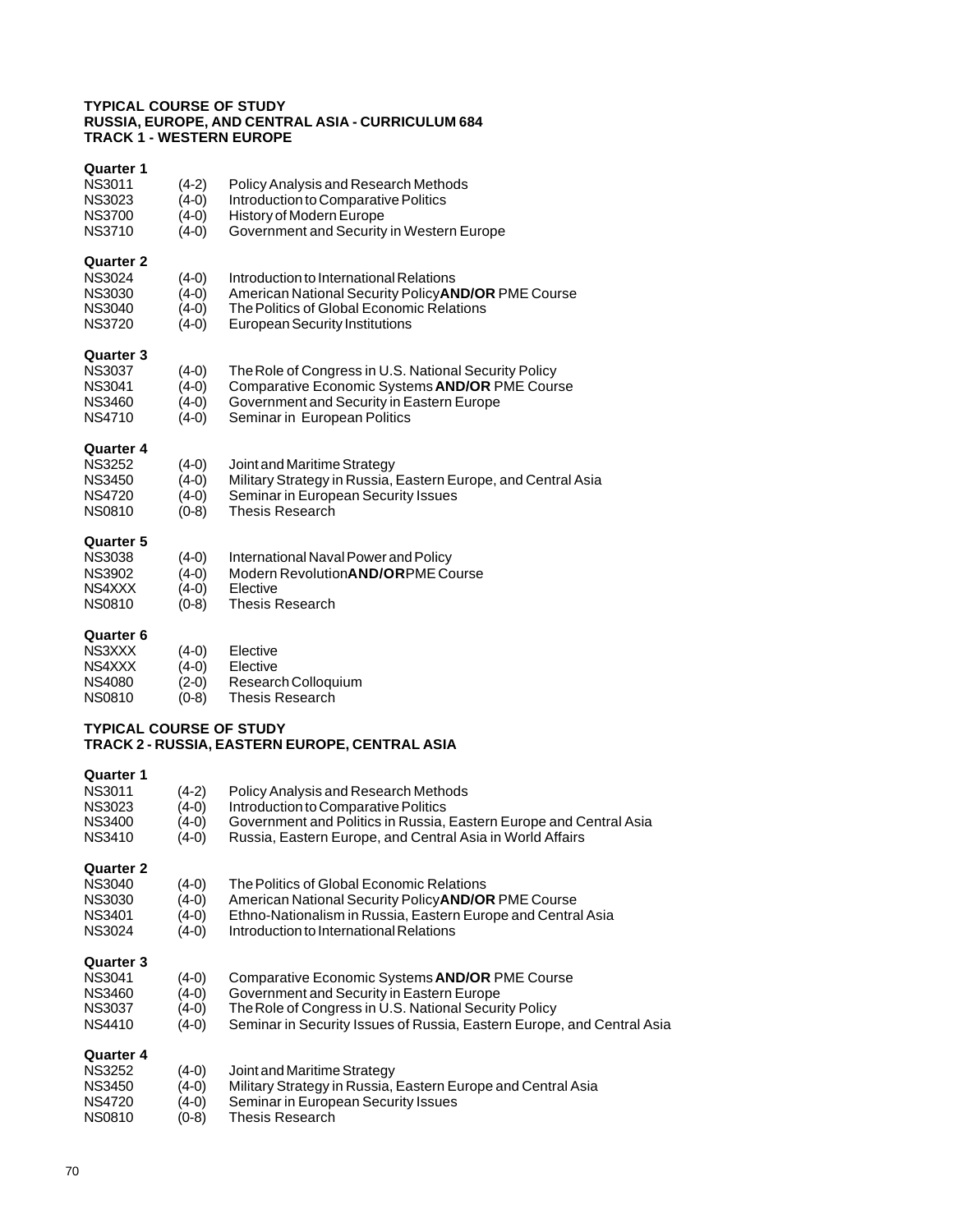## **Quarter 5**

| <b>NS3038</b> | $(4-0)$ | International Naval Power and Policy |
|---------------|---------|--------------------------------------|
| NS3XXX        | $(4-0)$ | Elective <b>AND/OR</b> PME Course    |
| NS4XXX        | $(4-0)$ | Elective                             |
| <b>NS0810</b> | $(0-8)$ | Thesis Research                      |
|               |         |                                      |

## **Quarter 6**

| <b>NS3720</b> | $(4-0)$ | <b>European Security Institutions</b> |
|---------------|---------|---------------------------------------|
| NS4XXX        | $(4-0)$ | Elective                              |
| NS4080        | $(2-0)$ | Research Colloquium                   |
| <b>NS0810</b> | $(0-8)$ | Thesis Research                       |

## **STRATEGIC PLANNING CURRICULUM 688**

This curriculum provides students with a wide knowledge and thorough understanding of the complex, interrelated variables in both the domestic and international environments when evaluating strategic planning options and supportive negotiating positions in the formulation of U.S. national security policy.

## **REQUIREMENTS FOR ENTRY**

Open to officers and civilian employees of the U.S. Federal Government eligible for a TOP SECRET clearance with access to Sensitive Compartmented Information based on a Special Background Investigation within the past five years. A baccalaureate degree earned with above-average academic performance and a minimum APC of 335 are required.

## **ENTRY DATES**

Strategic Planning is an eight-quarter course of study with entry dates in January and July. If further information is needed, contact the Academic Associate or the Curricular Officer for this curriculum.

#### **DEGREE**

Requirements for the degree Master of Arts in National Security Affairs are met en route to satisfying the Educational Skill Requirements of the curricular program.

## **Curriculum 688**

**Academic Associate:** David S. Yost, Professor Code NS/Yo, Glasgow Hall, Room 317 (408) 656-2579/2521, DSN 878-2579/2521

#### **STRATEGIC PLANNING AND INTERNATIONAL ORGANIZATIONS AND NEGOTIATIONS SUBSPECIALTY**

Completion of the 688 curriculum qualifies an officer as a Strategic Planning Specialist with a subspecialty code of XX28. The curriculum sponsor is N3/5 Deputy Chief of Naval Operations (Plans, Policy and Operations).

## **Typical Jobs in this Subspecialty:**

Representative for International Negotiations: JCS Military Assistant: U.S. Arms Control and Disarmament Assistant for Nuclear Negotiations: OPNAV Head Trident Strategic Weapons: OPNAV SSBN Current Operations: USACOM War Plans: CINCUSNAVEUR

## **TYPICAL COURSE OF STUDY**

## **Quarter 1**

| <b>NS3000</b>    | (4-0) | War in the Modern World <b>OR</b>                                  |
|------------------|-------|--------------------------------------------------------------------|
| <b>NS3050</b>    | (4-0) | History of Joint and Combined Warfare                              |
| <b>NS3023</b>    | (4-0) | Introduction to Comparative Politics                               |
| <b>NS3011</b>    | (4-2) | Policy Analysis and Research Methods                               |
| <b>NS3400</b>    | (4-0) | Government and Politics in Russia, Eastern Europe and Central Asia |
| <b>Quarter 2</b> |       |                                                                    |
| <b>NS3040</b>    | (4-0) | The Politics of Global Economic Relations                          |
| <b>NS3030</b>    | (4-0) | American National Security Policy                                  |
| <b>NS3252</b>    | (4-0) | Joint & Maritime Strategy                                          |
| <b>NS3024</b>    | (4-0) | Introduction to International Relations                            |
| .                |       |                                                                    |

| <b>Quarter 3</b> |  |
|------------------|--|
|------------------|--|

| NS3159 | $(4-0)$ | Principles of Joint Operational Intelligence OR       |
|--------|---------|-------------------------------------------------------|
| NS3154 | $(4-0)$ | Joint Intelligence and Military Command               |
| NS3012 | $(4-2)$ | Forecasting and Gaming Methods for Strategic Planners |
| NS3037 | $(4-0)$ | The Role of Congress in U.S. National Security Policy |
| NS3XXX | $(4-0)$ | Non-Russian Area Studies Elective                     |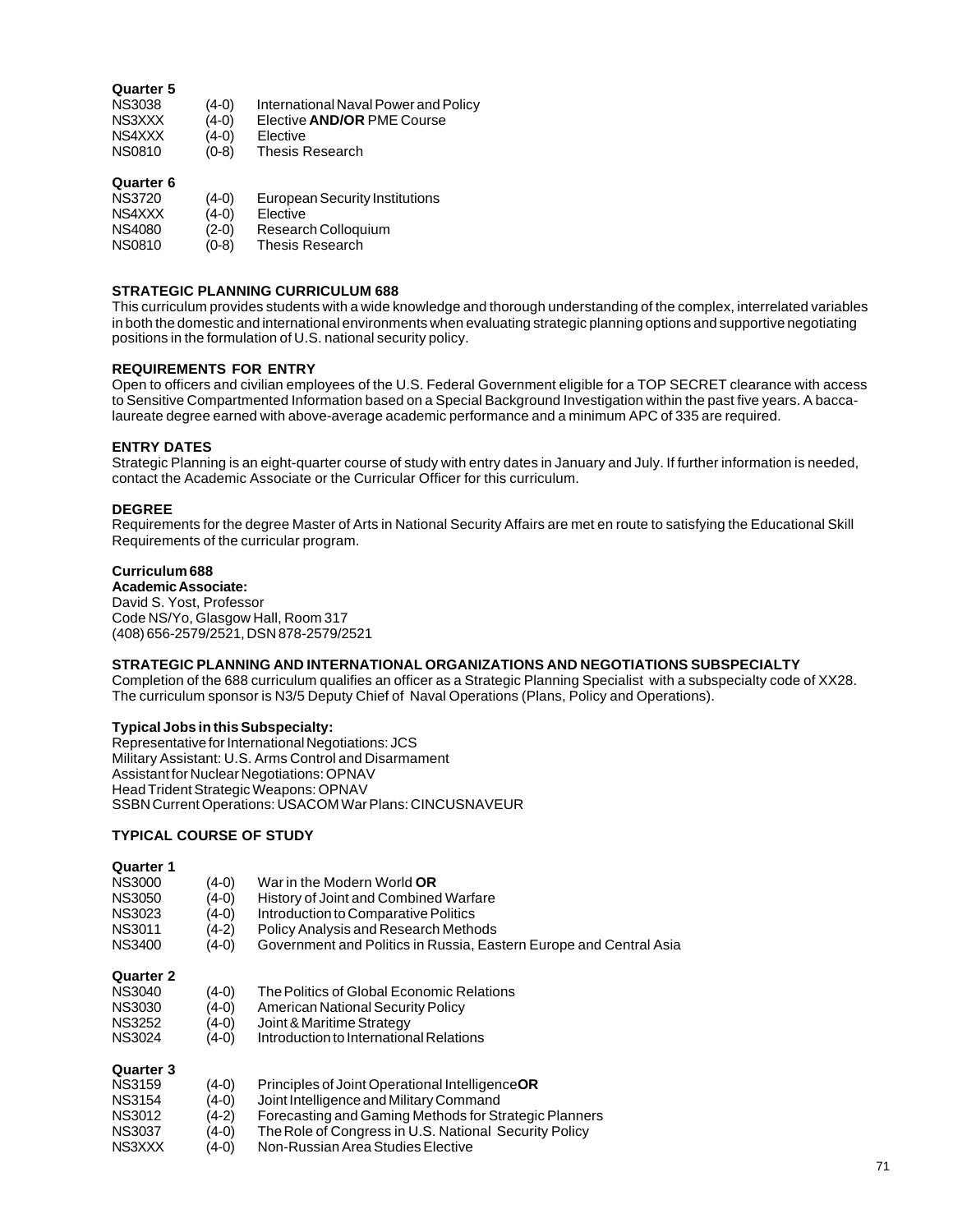| Quarter 4                            |                    |                                                                                |
|--------------------------------------|--------------------|--------------------------------------------------------------------------------|
| <b>NS3250</b><br><b>NS3280</b>       | $(4-0)$<br>(4-0)   | The Economics of U.S. Defense Policy<br>Nuclear Strategy and National Security |
| <b>NS3450</b>                        | (4-0)              | Military Strategy in Russia, Eastern Europe and Central Asia                   |
| <b>NS3900</b>                        | (4-0)              | International Law and Organizations                                            |
| Quarter 5                            |                    |                                                                                |
| <b>NS3038</b>                        | $(4-0)$            | International Naval Power and Policy                                           |
| <b>OPTION A:</b><br><b>OPTION B:</b> |                    | <b>SM Department Distribution Course Requirement</b><br>NS3XXX Elective        |
| <b>NS4280</b>                        | $(4-0)$            | Seminar in Nuclear Strategy                                                    |
| <b>NS3230</b>                        | (4-1)              | Strategic Planning and the MilitaryOR                                          |
| <b>NS3240</b>                        | $(4-0)$            | Military Innovation and Joint Warfare                                          |
| Quarter 6                            |                    |                                                                                |
| OS3002                               | $(4-0)$            | Operations Research for Naval Intelligence                                     |
| <b>NS4900</b><br>OPTION A:           | $(4-0)$            | Seminar in International Negotiations<br>NS3XXX Elective                       |
| <b>OPTION B:</b>                     |                    | <b>SM Department Distribution Requirement</b>                                  |
| <b>NS0810</b>                        | $(0-8)$            | <b>Thesis Research</b>                                                         |
| Quarter 7                            |                    |                                                                                |
| <b>NS4250</b>                        | $(4-0)$            | Seminar in Security Assistance and Arms Transfers                              |
| <b>OPTION</b>                        |                    | NS4XXX Elective                                                                |
| SO3882<br><b>NS0810</b>              | $(4-0)$<br>$(0-8)$ | Deterrence, Compellance, and Crisis Management<br><b>Thesis Research</b>       |
|                                      |                    |                                                                                |
| Quarter 8                            |                    |                                                                                |
| <b>NS4230</b>                        | $(4-0)$            | Seminar in Joint Strategic Planning                                            |
| <b>OPTION</b><br>NS4080              | $(2-0)$            | NS4XXX Elective<br>Research Colloquium                                         |
| <b>NS0810</b>                        | (0-8)              | Thesis Research                                                                |
|                                      |                    |                                                                                |

## **CIVIL-MILITARY RELATIONS AND INTERNATIONAL SECURITY CURRICULUM 689**

The Civil-Military Relations Curriculum is an inter-disciplinary program, tailored for officers and civilian employees of other countries. The program is designed to meet three related needs. First, the program gives students the skills they need to resolve the security problems confronting their own democracies. Second, the program offers an in-depth understanding of civil-military relations. Finally, the program prepares students to resolve the civil-military issues raised by participation in U.N. peacekeeping operations, membership in the Partnership for Peace and other alliances, and security cooperation between the student's own nation and the United States.

## **REQUIREMENT FOR ENTRY**

A baccalaureate degree with above-average grades, fluency in written and verbal English, and a minimum score of 540 on the Test of English as a Foreign Language (TOEFL). Supplemental English language training is required for students who score 500-539.

Officers and civilian employees in defense and other agencies of other countries enter the curriculum with widely varied academic and military backgrounds and are evaluated on an individual basis. Validation or credit by examination is encouraged.

## **ENTRY DATES**

The Civil-Military Relations Curriculum 689 is a four-quarter (12 months) course of study with an entry date of January. If further information is needed, contact the Academic Associate for the curriculum or the Curricular Officer.

## **DEGREE**

Master of Arts in National Security Affairs.

# **Curriculum 689**

**Academic Associate:**

To Be Determined Contact Curricular Officer for more information (408) 656-2845, DSN 878-2845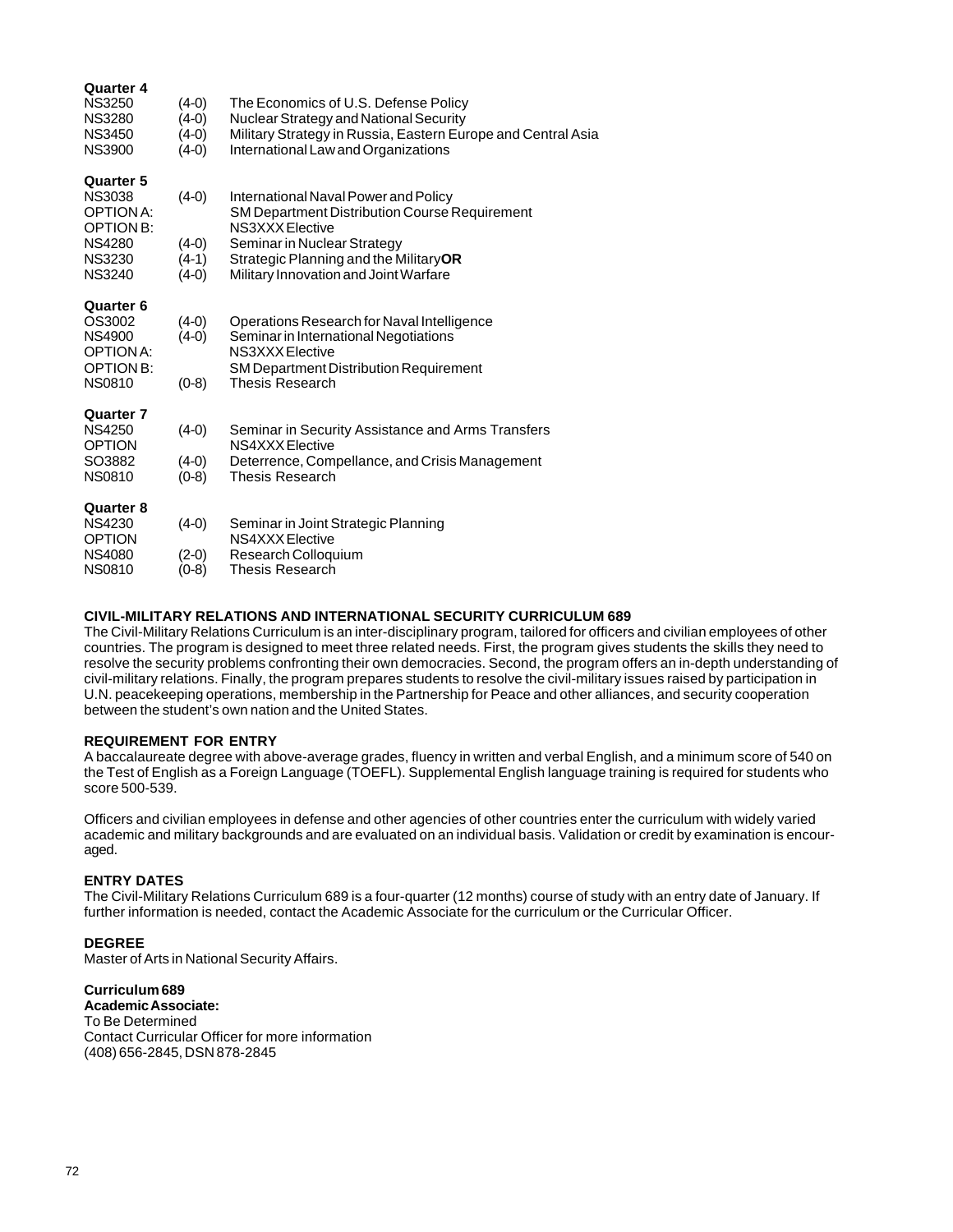### **TYPICAL COURSE OF STUDY**

| <b>Quarter 1</b><br><b>NS3023</b><br><b>NS3025</b><br><b>NS3011</b><br>IT1600<br><b>NSXXXX</b>        | (4-0)<br>(4-0)<br>(4-2)<br>$(4-2)$<br>(4-0) | Introduction to Comparative Politics<br>Introduction to Civil-Military Relations<br>Policy Analysis and Research Methods<br>Communications Skills for International Officers OR<br>Area Studies Requirement 1 |
|-------------------------------------------------------------------------------------------------------|---------------------------------------------|---------------------------------------------------------------------------------------------------------------------------------------------------------------------------------------------------------------|
| <b>Quarter 2</b><br><b>NS3030</b><br><b>NS3225</b><br><b>NS0810</b><br><b>NSXXXX</b><br><b>IT1500</b> | (4-0)<br>(4-0)<br>(0-8)<br>(4-0)<br>$(4-0)$ | American National Security Policy<br>Civil-Military Relations and Defense Budgeting<br><b>Thesis Research</b><br>Area Studies Requirement 2<br>Information Program Seminar for International Officers         |
| <b>Quarter 3</b><br><b>NS4880</b><br><b>NS4225</b><br><b>NS0810</b><br><b>NSXXXX</b>                  | (4-0)<br>(4-0)<br>(0-8)<br>(4-0)            | Seminar in Legal and Military Responses to Political Violence<br>Civil-Military Relations in Transitions to Democracy<br><b>Thesis Research</b><br>Area Studies Requirement 3                                 |
| Quarter 4<br><b>NS3900</b><br><b>NS4235</b><br><b>NS4080</b><br>NS4XXX                                | (4-0)<br>(4-0)<br>(2-0)<br>(4-0)            | International Law and Organizations<br>Seminar on Diplomacy and Strategy of Coalition Warfare and Ops Other than War<br>Research Colloquium<br>Special Topics, OR Area Studies                                |

#### **SPECIAL OPERATIONS CURRICULUM 699**

The Special Operations Curriculum is designed to provide a focused course of study of the conflict spectrum below general conventional war. Graduates of this curriculum will possess a close knowledge of the broad range of factors involved in the planning and conduct of these forms of conflict and a detailed understanding of the role of special operations and related forces in U.S. foreign and defense policy. The curriculum examines the sources and dynamics of inter-state and intra-state conflict, the challenge these forms of conflict have posed and are likely to increasingly pose for U.S. security planning, the doctrinal and institutional evolution of the U.S. special operations community, the recent history of political violence and "small wars" in Latin America, Asia, and the Middle East, the history of irregular warfare, and contemporary perspectives on low intensity conflict resolution. These curriculum specific requirements are supported by a larger program of study which provides the graduate with a broad background in the areas of international relations, comparative strategy, the technological revolution in military affairs, and advanced analytical methods.

#### **REQUIREMENTS FOR ENTRY**

The Special Operations Curriculum is open to officers and civilian employees of the U. S. Federal Government and other countries. U. S. officers must be eligible for a TOP SECRET clearance with access to Sensitive Compartmented Information based on a Special Background Investigation completed within the last five years. A baccalaureate degree earned with above-average academic performance and a minimum APC of 365.

#### **ENTRY DATES**

The Special Operations Curriculum is a six quarter course of study with an entry date in July. If further information is needed, contact the Academic Associate or the Curricular Officer for this curriculum.

# **Curriculum 699**

**Academic Associate:** Gordon H. McCormick, Associate Professor Code CC/Mc, Root Hall, Room 207 (408)656-2933, DSN 878-2933

#### **DEGREE**

Requirements for the degree Master of Science in Defense Analysis are met as a milestone en route to satisfying the Educational Skill Requirements of the curricular program. The program currently offers eight specialty tracks. Other specialty tracks can be tailored to meet student interests. The current tracks include Irregular Warfare, Information Warfare, Joint Warfare Analysis, National Security Affairs, C4I, Operations Analysis, Applied Mathematics, and Financial Management.

#### **SPECIAL OPERATIONS SUBSPECIALTY**

Completion of the 699 curriculum qualifies an officer as a Special Operations Subspecialist with a subspecialty code of XX29P. The curriculum sponsor is Commander in Chief, Special Operations Command.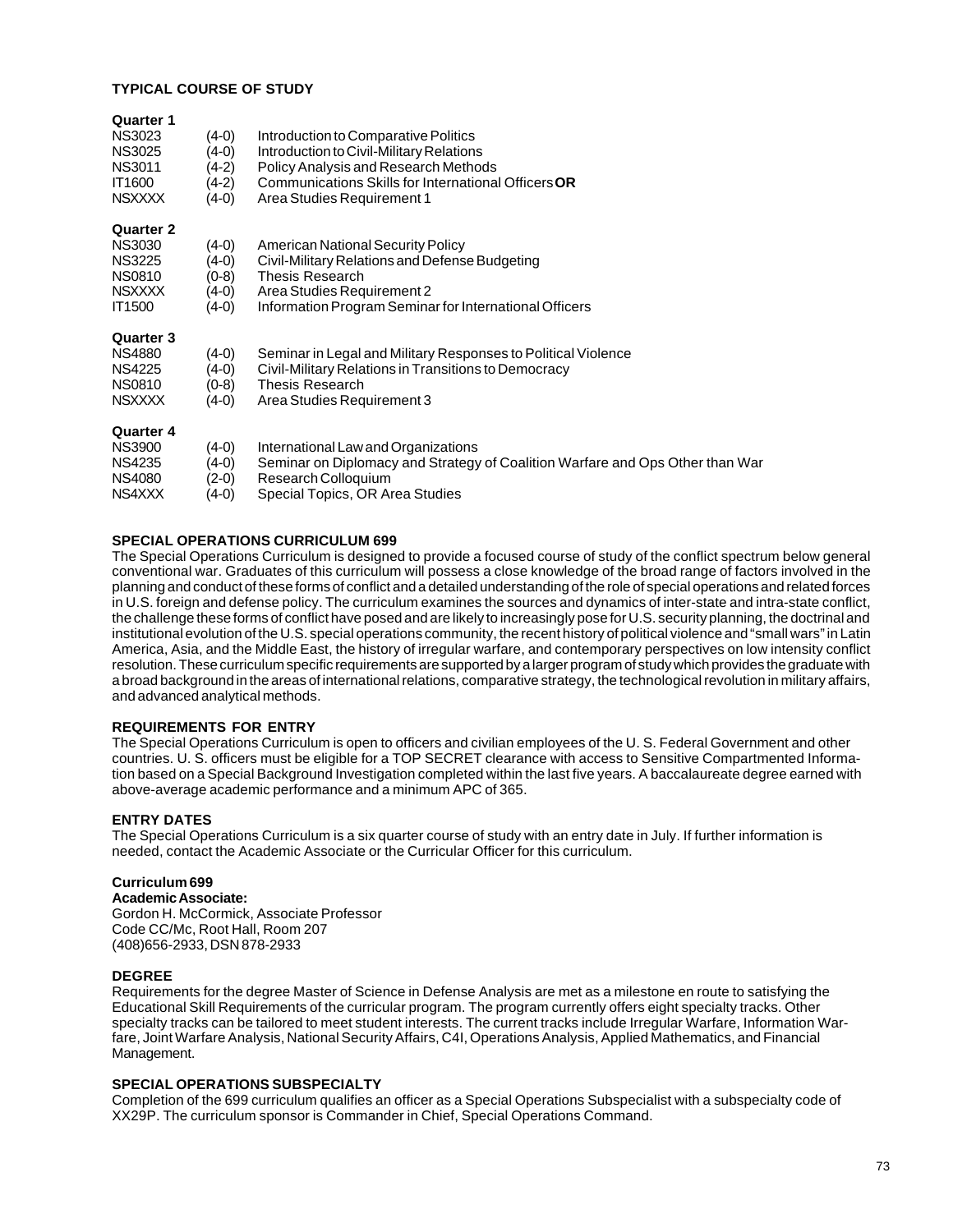# **Typical Jobs in this Subspecialty:**

Chief, Political Strategy: USCINCSOC Asst Missions/Readiness: ASD (SO/LIC) Special Warfare Plans: CINCLANT/CINCPAC/NAVEUR Chief Intel/Plans: COMNAVSPECWARCOM Joint Plans/Doctrine: COMNAVSPECWARCOM Staff Plans: CNSWG-1 Action Officer: JCS, J-3 SOD

#### **TYPICAL COURSE OF STUDY: IRREGULAR WARFARE TRACK**

#### **Quarter 1**

| NS3252<br>SO3802<br>MN3105<br>SO2410              | $(4-0)$<br>$(4-0)$<br>$(4-0)$<br>$(4-0)$ | Joint and Maritime Strategy<br>Seminar in Guerrilla Warfare<br>Organization and Management<br>Modelling for Special Operations I                                            |
|---------------------------------------------------|------------------------------------------|-----------------------------------------------------------------------------------------------------------------------------------------------------------------------------|
| Quarter 2<br>SO3882<br>IW3102<br>SO3410<br>SO3800 | $(4-0)$<br>$(4-0)$<br>$(4-0)$<br>$(4-0)$ | Deterrence, Compellance & Crisis Management<br>Psychological Operations and Deception<br>Modeling for Special Operations II<br>Theory and Practice of Social Revolution     |
| Quarter 3<br>SO3880<br>SO4410<br>CSXXXX<br>NS4280 | $(4-0)$<br>$(4-0)$<br>$(4-0)$<br>$(4-0)$ | <b>History of Special Operations</b><br><b>Models of Conflict</b><br><b>Computer Simulation for Special Operations</b><br>Seminar in Nuclear Strategy                       |
| Quarter 4<br>CC3000<br>OA4602<br>SO3801<br>IW3101 | $(4-0)$<br>$(4-0)$<br>$(4-0)$<br>$(4-0)$ | Introduction to Command, Control, Communication, Computer and Intelligence Systems in DoD<br>Campaign Analysis<br>International Terrorism<br>Warfare in the Information Age |
| Quarter 5<br>SO48XX<br>NS4031<br>XXXXXX<br>SO0810 | $(4-0)$<br>$(4-0)$<br>$(4-0)$<br>$(0-8)$ | Regional Seminar in Low-Intensity Conflict (1st)*<br>Special Topics in International Security Affairs<br><b>Emphasis Elective</b><br><b>Thesis Research</b>                 |
| Quarter 6<br>SO48XX<br>XXXXXX<br>SO0810<br>SO0810 | $(4-0)$<br>$(4-0)$<br>$(0-8)$<br>$(0-8)$ | Regional Seminar in Low-Intensity Conflict (2nd)*<br><b>Emphasis Elective</b><br><b>Thesis Research</b><br><b>Thesis Research</b>                                           |
|                                                   |                                          |                                                                                                                                                                             |

\*Three courses in Low-Intensity Conflict covering different regions of the world will be offered; students will select two of the three.

### **JOINT INTELLIGENCE CURRICULUM 824, 825**

The Joint Intelligence curricula focus on two distinct areas, each of which is tailored to meet the billet requirements of major resource claimants, such as Unified Commanders-In-Chiefs, and to satisfy the educational skill requirements for one of the two subspecialties: 824- Regional Intelligence (XX18P); and 825- Operational Intelligence (XX19P). These are rigorous curricula founded in traditional academic disciplines that combine to create the field of intelligence studies. Both curricula provide an inter-disciplinary graduate education and require a thesis. The Regional Intelligence curriculum also requires satisfactory completion of language training at the Defense Language Institute (DLI) prior to award of the Masters of Arts degree and the subspecialty designator. The NPS intelligence curricula encompass educational objectives suitable to all services as well as to some federal agencies.

### **REQUIREMENTS FOR ENTRY**

Prospective students must be U.S. military officers or civilian employees of the U.S. Federal Government eligible for a TOP SECRET clearance with access to Sensitive Compartmented Information based on a Special Background Investigation completed within the past five years. They must have a baccalaureate degree earned with above-average academic performance and a minimum APC of 365 (824) and 235 (825).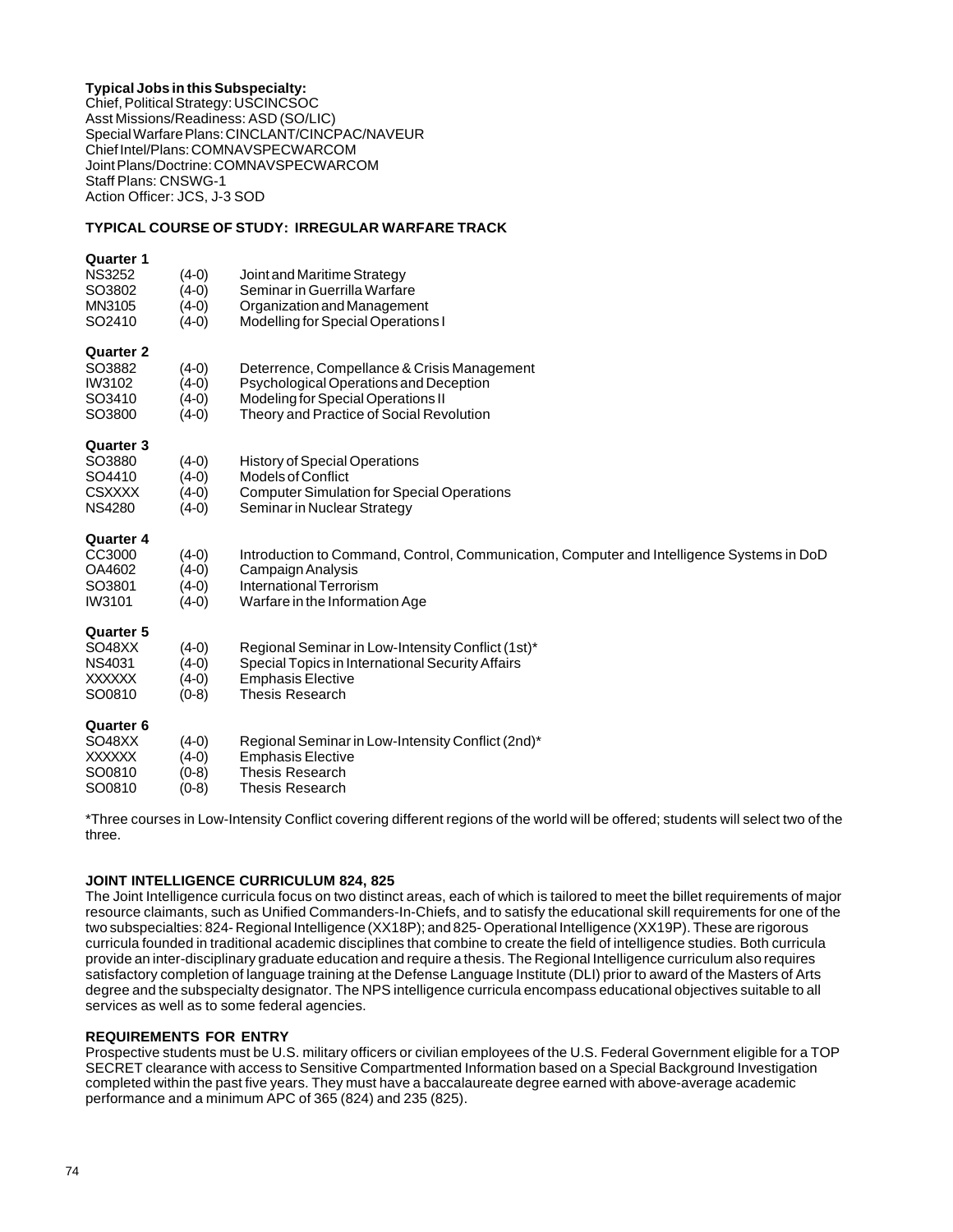# **ENTRY DATES**

Regional Intelligence is a six-quarter program with starting dates in January and July. Language training (up to 63 weeks depending on language category) follows completion of NPS education. Operational Intelligence is a six-quarter course of study with a start date in July. If further information is needed, contact the Academic Associate or the Curricular Officer for these curricula.

#### **DEGREE**

Requirements for the degree Master of Arts in National Security Affairs are met en route to satisfying the Educational Skill Requirements of the Regional Intelligence or Operational Intelligence programs.

# **Curriculum 824, 825**

# **Academic Associate:**

Ralph Norman Channell, Senior Lecturer Code NS/Ch, Glasgow Hall, Room 392 (408) 656-2409/2521, DSN 878-2409/2521

#### **INTELLIGENCE SUBSPECIALTY**

Completion of any of the two curricula qualifies an officer as an Intelligence Subspecialist with one of the following intelligence subspecialty codes:

824 - Regional XX18P<br>825 - Operational XX19P 825 - Operational

#### **Typical Jobs in this Subspecialty:**

Operations Intelligence Analyst: ONI, Washington, DC Naval Attache: Attache Russia Intelligence Officer: COMSUBGRU

#### **TYPICAL COURSE OF STUDY REGIONAL INTELLIGENCE - CURRICULUM 824**

#### **Quarter 1**

| <b>NS3011</b> | $(4-2)$ | <b>Policy Analysis and Research Methods</b> |
|---------------|---------|---------------------------------------------|
| NS3023        | $(4-0)$ | Introduction to Comparative Politics        |
| NS3XXX        | $(4-0)$ | Regional Emphasis                           |
| NS3XXX        | $(4-0)$ | Regional Emphasis                           |

#### **Quarter 2**

| NS3XXX   | $(4-0)$   | Regional Emphasis                       |
|----------|-----------|-----------------------------------------|
| NS3024   | $(4-0)$   | Introduction to International Relations |
| NIC2160. | $(1 \cap$ | Human Intolligance                      |

NS3160 (4-0) Human Intelligence<br>NS3252 (4-0) Joint and Maritime S Joint and Maritime Strategy

#### **Quarter 3**

| NS0810 | $(0-8)$ | Thesis Research               |
|--------|---------|-------------------------------|
| NS3000 | $(4-0)$ | War in the Modern World       |
| NS4160 | $(4-0)$ | Foreign Intelligence Services |
| NS4XXX | $(4-0)$ | Regional Emphasis             |

#### **Quarter 4**

| <b>NS0810</b> | $(0-8)$ | Thesis Research                                  |
|---------------|---------|--------------------------------------------------|
| <b>NS3030</b> | $(4-0)$ | American National Security Policy                |
| <b>NS3171</b> | $(4-2)$ | Joint Intelligence Data Systems and Connectivity |
| NS41XX        | $(4-0)$ | Regional Capstone                                |

# **Quarter 5**

| <b>NS0810</b> | $(0-8)$ | Thesis Research                              |
|---------------|---------|----------------------------------------------|
| <b>NS3240</b> | $(4-0)$ | Military Innovation and Joint Warfare        |
| <b>NS3159</b> | $(4-0)$ | Principles of Joint Operational Intelligence |
| NS4080        | $(2-0)$ | Research Colloquium                          |

# **TYPICAL COURSE OF STUDY OPERATIONAL INTELLIGENCE - CURRICULUM 825**

| <b>NS3011</b> | $(4-2)$ | <b>Policy Analysis and Research Methods</b>  |
|---------------|---------|----------------------------------------------|
| NS3023        | $(4-0)$ | Introduction to Comparative Politics         |
| NS3159        | $(4-0)$ | Principles of Joint Operational Intelligence |
| NS3050        | $(4-0)$ | History of Joint and Combined Warfare        |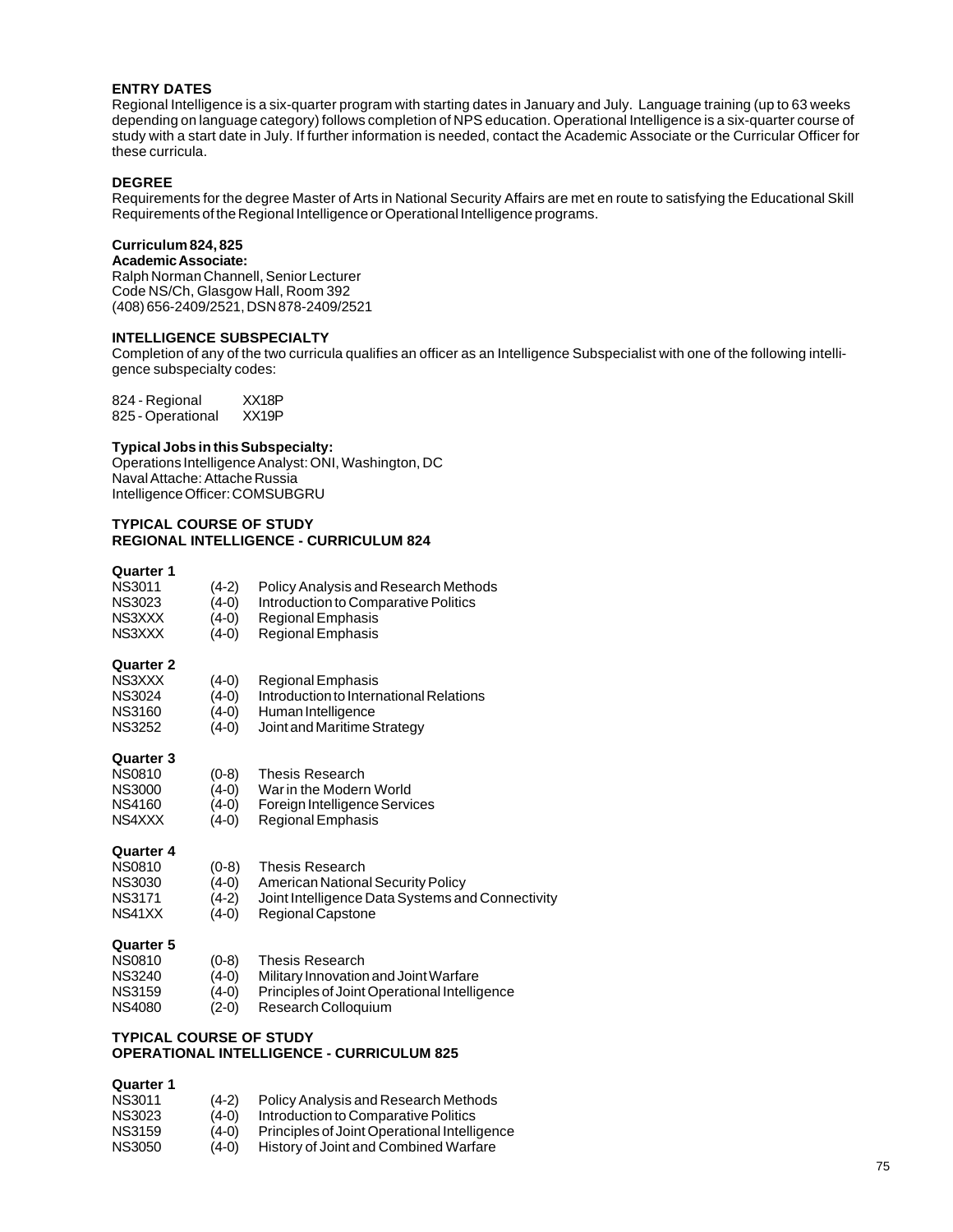| Quarter 2<br><b>NS3024</b><br>NS3040<br><b>NS3160</b><br><b>NS3252</b>        | $(4-0)$<br>$(4-0)$<br>(4-0)<br>(4-0)     | Introduction to International Relations<br>The Politics of Global Economic Relations<br>Human Intelligence<br>Joint and Maritime Strategy                                        |
|-------------------------------------------------------------------------------|------------------------------------------|----------------------------------------------------------------------------------------------------------------------------------------------------------------------------------|
| Quarter 3<br><b>NS3012</b><br><b>NS3041</b><br><b>NS4031</b><br><b>NS4160</b> | $(4-2)$<br>$(4-0)$<br>(4-0)<br>(4-0)     | Forecasting and Gaming Method for Strategic Planners<br><b>Comparative Economic Systems</b><br>Special Topics in International Security Affairs<br>Foreign Intelligence Services |
| Quarter 4<br><b>NS3230</b><br><b>NS3171</b><br><b>NS3250</b><br><b>NS0810</b> | $(4-0)$<br>$(4-2)$<br>$(4-0)$<br>$(0-8)$ | Strategic Planning for the Military<br>Joint Intelligence Data Systems and Connectivity<br>The Economics of U.S. Defense Policy<br>Thesis Research                               |
| Quarter 5<br>MN4305<br><b>NS3037</b><br>NS4250<br><b>NS0810</b>               | $(4-0)$<br>$(4-0)$<br>(4-0)<br>$(0-8)$   | Defense Technology Policy<br>The Role of Congress in U.S. National Security Policy<br>Seminar in Security Assistance and Arms Transfer<br><b>Thesis Research</b>                 |
| Quarter 6<br><b>NS3030</b><br><b>NS4080</b><br><b>NS4141</b><br><b>NS0810</b> | $(4-0)$<br>$(2-0)$<br>(4-0)<br>(0-8)     | <b>American National Security Policy</b><br>Research Colloquium<br>Seminar in Economic Intelligence<br>Thesis Research                                                           |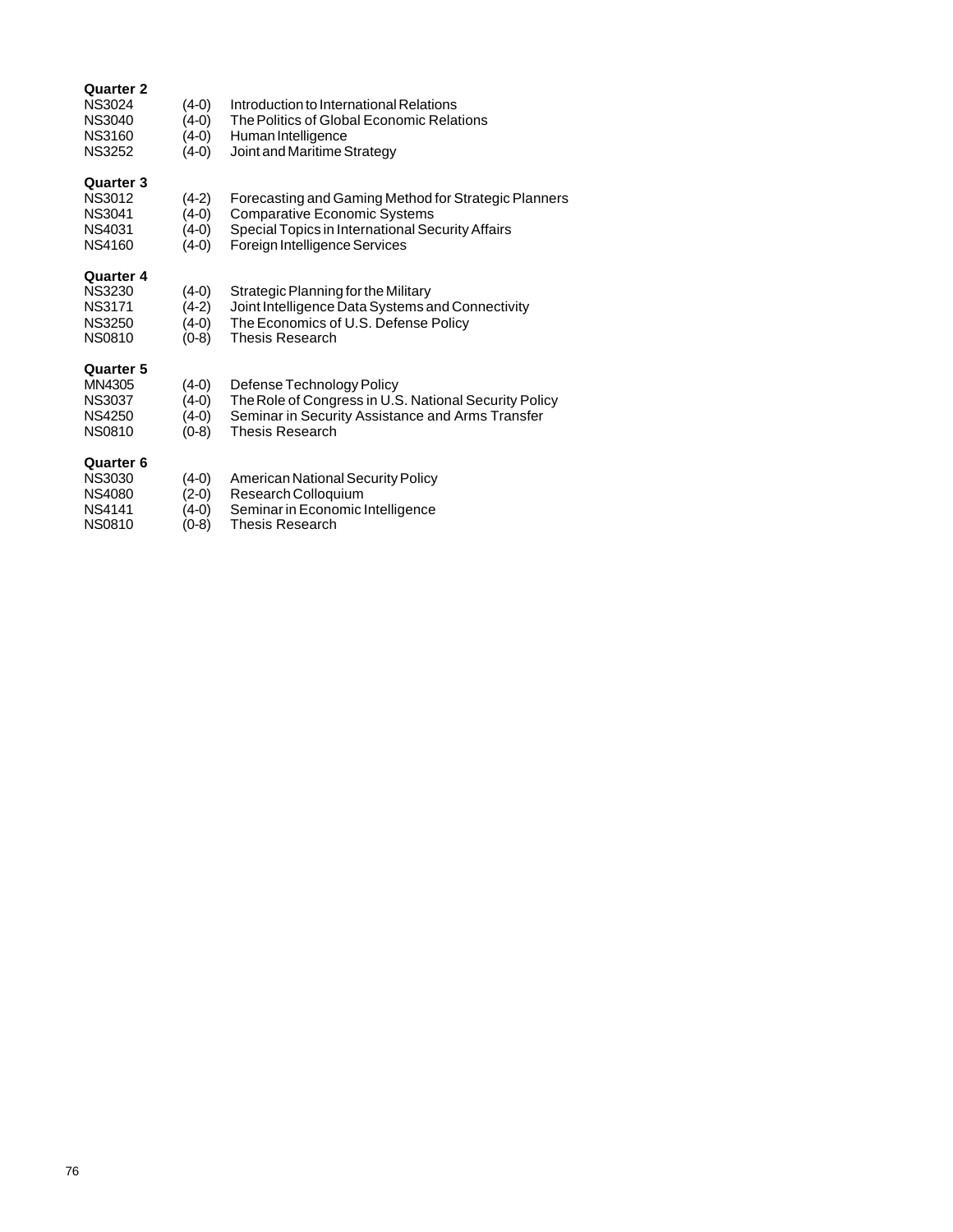# **EDUCATIONAL SKILL REQUIREMENTS AREA STUDIES CURRICULA (681, 682, 683, and 684) Subspecialty Codes XX21P, XX22P, XX23P, XX24P**

This program provides specialized graduate education to officers from the nation's armed forces, civilian employees of the U.S. government and members of the armed forces of allied governments. This unique learning environment encourages students to explore the history, culture and politics of the major world regions with fellow officers from all Navy and Marine communities, the other U.S. services and international students. Students are encouraged to participate in other curricula offered by the Department and by the School. Students are also encouraged to interact with program sponsors by conducting research related to issues of interest to DON, DOD and other government organizations; students usually take advantage of this opportunity while writing a faculty supervised Masters thesis. Graduates of the area studies program will have an understanding of regional challenges to U.S. national security and of the role of U.S. national security policy in addressing such challenges. They will develop a thorough understanding of the security situation of the particular region in which they specialize, as well as of U.S. foreign and defense policies.

### **CORE ESRS FOR AREA STUDIES AND STRATEGIC PLANNING AND INTERNATIONAL ORGANIZA-TIONS & NEGOTIATIONS CURRICULA**

- **1. ANALYTICAL SKILLS:** Graduates of the program will have demonstrated their ability to write clearly and concisely. They will have demonstrated their ability to provide a clear and precise briefing: students are required to describe a complex regional political or military problem and how they intend to examine its key aspects. They must be able to present facts which support coherent explanations of international political and military events in a logical and well organized manner. Students will demonstrate general research level computer literacy and, through utilization of data bases, will gain a general appreciation of the empirical resources available to support research on the world regions.
- **2. INTERNATIONAL POLITICAL SYSTEMS:** Graduates of the program will understand critical comparative politics concepts and analytical frameworks fundamental to international relations theories which focus on elements of national power, dynamics of state conflict, forces affecting state actions, conflicting values, ideologies and the international order. Models of national building, mobilization, elite recruitment, regime types, dynamics of intra-state political violence and the impact of varying socio-economic conditions on political structures and functions are also stressed.
- **3. DEFENSE PLANNING AND ECONOMICS:** The formulation and execution of U.S. national security policy. The history of the American military including the origins and evolution of current U.S. strategy. Students must also understand the internal structure of the U.S. defense establishment and its relationship with the other components of the U.S. Government. Integrated analysis on the economic and political factors that together determine national and international economic arrangements of the U.S. and other countries. Graduates will understand public finance, budget analysis and priorities, and the effects of trade and trade sanctions, aid, cross-national security assistance, multi-national corporations, technology and strategic resources in the changing world economic order.
- **4. REGIONAL SECURITY ISSUES:** Graduates will understand national and regional strengths and weaknesses that affect the nation's strategic posture and capabilities; major military, political, economic and sociological trends which affect security policy choices. The composition, structure, capabilities, strengths, vulnerabilities, roles and missions, and political influence of the armed forces in the region. Current politicomilitary developments, regional politico-military relations, and regional defense arrangements. The economic strengths and weaknesses of the region, and the economic factors which influence political ideology, military doctrine and capabilities, and industrial and social development. This will include familiarity with the economics of the region and its principal resources, industrial capacity, defense industry, manpower availability, trade issues and patterns. Access to classified intelligence information on regional military developments.
- **5. JOINT AND MARITIME STRATEGY:** Overview of Joint and Maritime Strategy, U.S. national security strategy, national military strategy, service component strategies and recent doctrine developments in naval and joint warfare which enhance the ability of the U.S. to meet its strategic objectives. Includes definitions, basic concepts and examination of successes and failures in employing joint and combined military forces at the operational level of war. Knowledge of this subject is pursued in a joint learning environment, including USN, USMC, USAF and USA officers.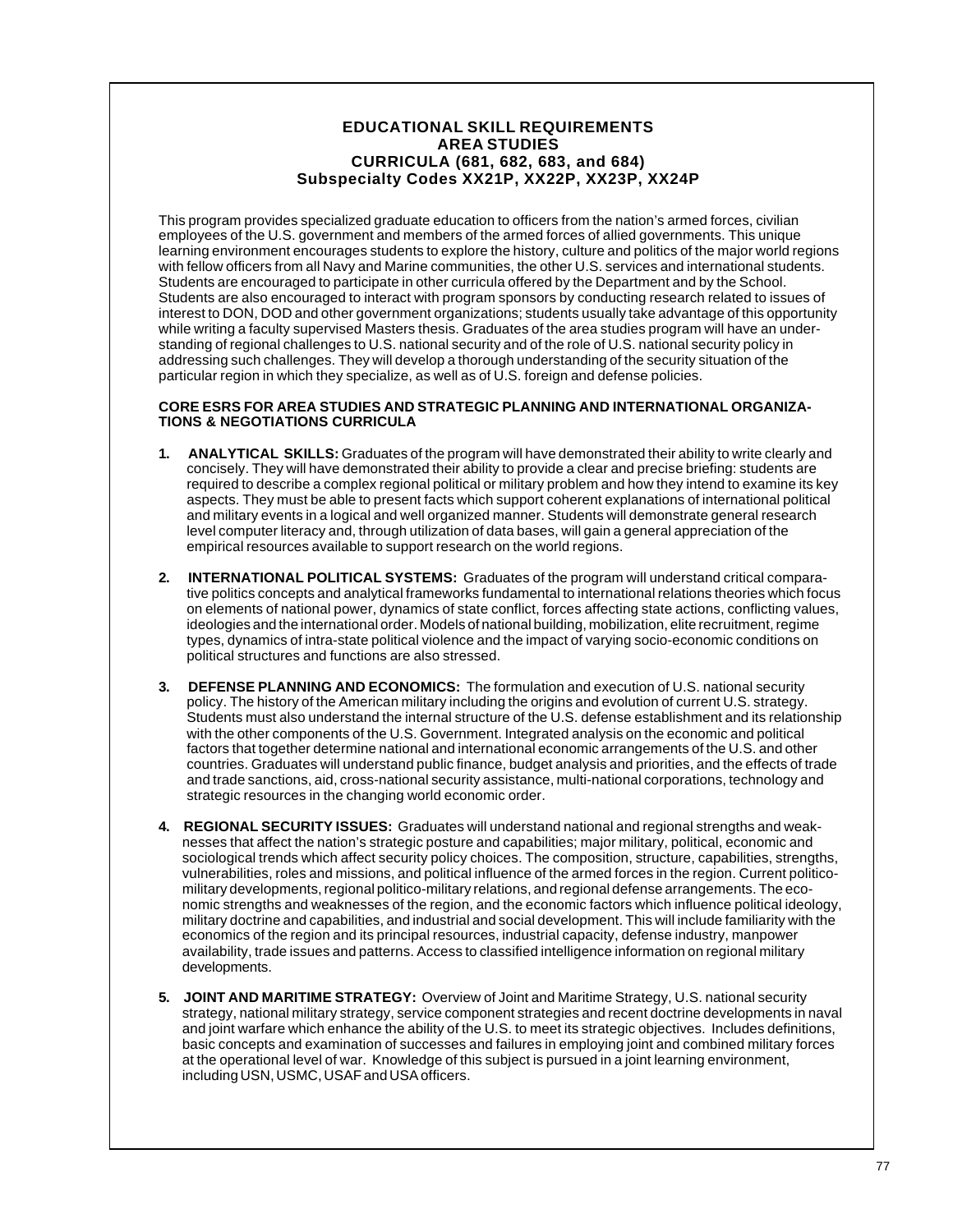- **6. INTERNATIONAL NAVAL POWER AND POLICY:** Graduates will possess a comprehensive and critical appreciation of maritime power's role in the international system, including regional divergences in naval capabilities, roles and missions, concepts of sea power and the proliferation of underwater threat systems and precision guided weapons. Knowledge of systemic trends including new legal ocean regimes, potential for multi-national and/or UN-mandated naval peacekeeping and new sources of unrest at sea, e.g. piracy and terrorism.
- **7. APPLIED POLICY RESEARCH:** Thesis research and writing. Graduates undergo a Thesis Review Board process to ensure that vigorous analytical techniques will be applied to their selected research topic. They will further brief the results of their research to faculty and students in other NSA curricula in a Research Colloquium. These topics are selected on the basis of DOD/DON policy requirements and specific sponsor interests.
- **8. U.S. MILITARY STRATEGIC PLANNING:** Graduates will understand the strategic planning approaches and methods inherent to U.S. national security policy formulation and specifically military defense planning. Includes long range strategic planning, scenario building and forecasting of macro-trends affecting defense policies and capabilities and specifically the military dimensions of those factors. Graduates will know the command structure, organizational concepts and command relationships applicable to U.S. military forces in Joint Task Forces and Unified Commands, and understand how joint and combined planning is influenced by national policy and strategy and the NSC system, PPBS and JSPS, including the basic requirements of JOPES.
- **9. JOINT INTELLIGENCE AND MILITARY COMMAND:** Graduates will gain understanding of national, joint and service military intelligence structure, with emphasis on use of intelligence by decision makers. The relationship between intelligence and command is examined to ensure that graduates will know the basic C4I requirements and how U.S. national intelligence organizations and C4 systems support U.S. military commands during joint and combined operations. Major C4I issues and problems are addressed in case studies of military planning, execution and sustainment to examine strengths and weaknesses of command relationships and C4I support.
- **10. PROGRAM FOR JOINT EDUCATION (PJE):** A graduate level understanding of war fighting within the context of operational art, to include national military capabilities and command structure, joint doctrine, joint and multinational forces at the operational level of war, joint planning and execution, and systems integration at the operational level of war.

# **AREA STUDIES SPECIFIC ESRS**

- **1. REGIONAL POLITICS AND CULTURE:** Graduates will understand major political systems, political culture and governmental organizations, prevalent political ideologies and their impact on regional security. The influence of ethnic, cultural and religious values on security situations. Ethnic conflicts, political and social instability and violence; impact on regional security planning. This study of sources of political instability provides detailed awareness of the current relationships, attitudes and perspectives toward the United States. Relationships between various states in the region, emphasizing the security aspects and potential for military conflict.
- **2. MILITARY FORCES AND STRATEGIC POSTURE:** Graduates will gain understanding of main factors determining strategic postures of countries in the region. These factors include strategic culture, threat perceptions, structure of military forces and strategic goals of countries in the region.
- **3. U.S. REGIONAL SECURITY POLICY:** Graduates gain understanding of U.S. foreign policy objectives and political, economic and military strategy for the selected region.
- **4. EMERGING SECURITY CHALLENGES:** Graduates explore the major security issues in the world and specific regions, including political and military conflicts, insurgencies and terrorism, social and economic problems, and other issues that affect the status of particular nations. These issues are addressed in the context of their relationship to U.S. national security policy.

# **Curriculum Sponsor and ESR Approval Authority**

Deputy CNO for Plans, Policy and Operations (N-3/N-5) September 1993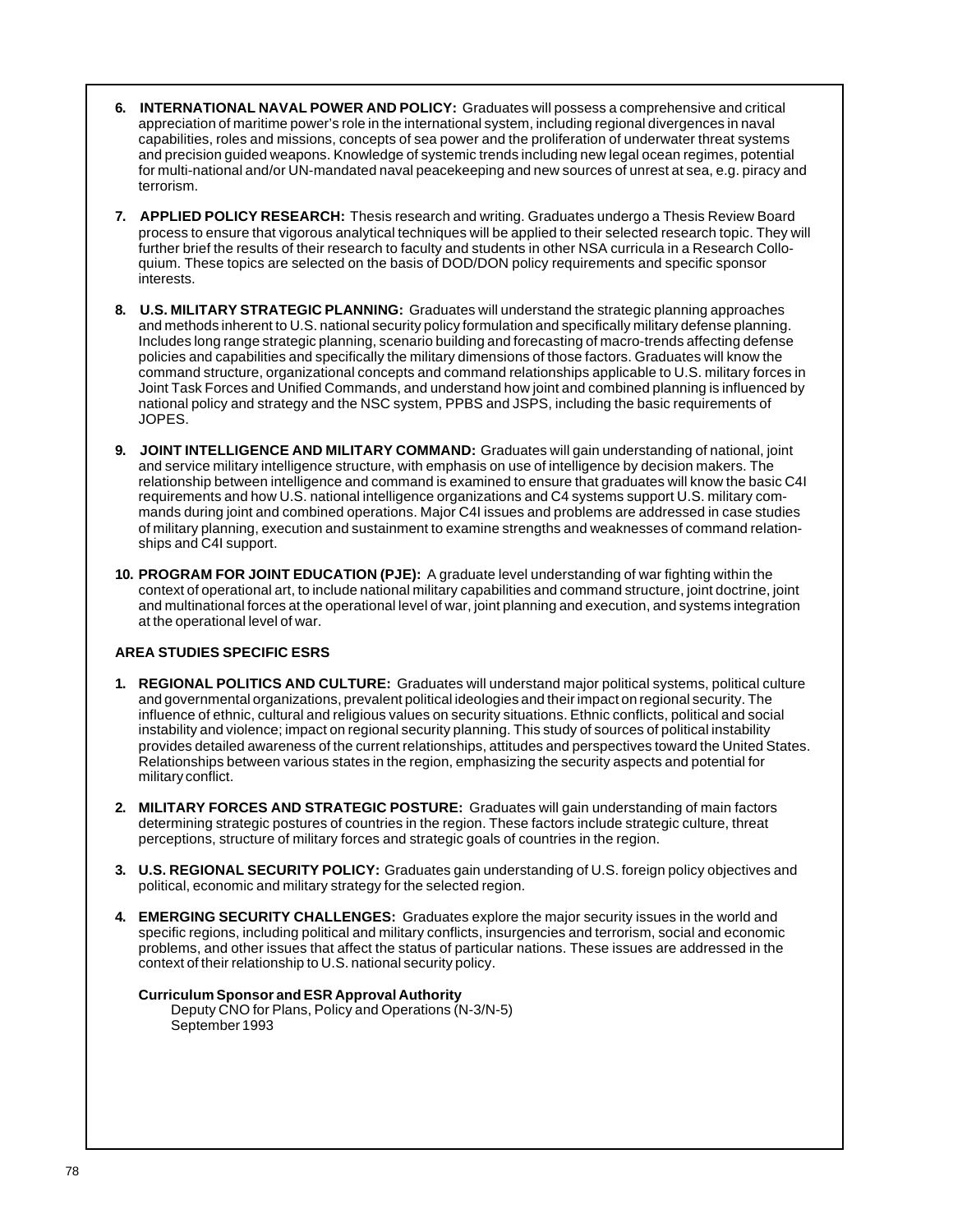# **EDUCATIONAL SKILL REQUIREMENTS STRATEGIC PLANNING AND INTERNATIONAL ORGANIZATIONS & NEGOTIATIONS (688) Subspecialty Code XX28P**

This program is intended to produce strategic thinkers by providing specialized graduate education to officers from the nation's armed forces, civilian employees of the U.S. government and members of the armed forces of allied governments. This unique learning environment encourages students to explore history, military strategy and politics with fellow officers from all Navy and Marine communities, the other U.S. services, and international students. Interdisciplinary study within various departmental curricula and other NPS curricula (Operations Research, C4I, Management) is mandated. Students are also encouraged to interact with program sponsors by conducting classified research related to issues of interest to DON, DOD and other government organizations; students usually take advantage of this opportunity while writing a faculty supervised Masters thesis. Graduates of this program will possess the strategic vision and analytical skills necessary to conduct and to supervise strategic planning for the U.S. Navy and other services.

# **STRATEGIC PLANNING AND INTERNATIONAL ORGANIZATIONS & NEGOTIATIONS SPECIFIC ESRS (CORE ESRS LISTED PREVIOUSLY WITH 681-684 CURRICULA)**

- **1. COALITION PLANNING AND MULTILATERALISM:** Students will know the general history of the development of international organizations and will explore the revitalization of these organizations, especially the United Nations, that has occurred in the aftermath of the Cold War. Special attention will be paid to the concept of coalition warfare, especially the concept of peacekeeping, and the important issues this raises for today's military. Students will also gain an appreciation of the history and contribution made by other international organizations that deal with international security, the North Atlantic Treaty Organization, for example, and multilateral institutions that focus on issues of international trade and finance, for instance, the General Agreement on Tariffs and Trade. Students will also study the current bilateral arms control regime between the United States and the Commonwealth of Independent States and the multilateral arms control regimes dealing with such issues as chemical, biological, and nuclear proliferation and the proliferation of advanced conventional military capabilities. Additionally, students will understand the rudiments of international law, including the law of the sea and the laws of war, and issues related to Rules of Engagement (ROEs).
- **2. NUCLEAR AND COUNTERPROLIFERATION STRATEGY:** Students will understand how nuclear, space and conventional forces contribute to deterrence and counterproliferation strategies. In terms of nuclear forces, students will have an appreciation for current and past U.S. nuclear capabilities and doctrine, including the capabilities of each service. Students will understand the nuclear planning process and associated concepts (i.e., deconfliction, foot printing, etc.).

Students will also have an appreciation of the capabilities and doctrine of the other major nuclear powers: Commonwealth of Independent States, Great Britain, France and China. Students will study nuclear proliferation trends and are encouraged to participate in ongoing empirical and theoretical work on emerging nuclear powers (North Korea, Iraq, Iran and Pakistan) and to participate in formulating counterproliferation strategies. Students will have an appreciation of the role space assets play in war, especially naval warfare. Special attention will be given to the role of anti-tactical ballistic missile (ATBM) systems and associated C4I architecture. Students will have an understanding of potential U.S. ATBM capabilities and the economic, political and technical restraints associated with these future systems.

**3. FORWARD PRESENCE AND DETERRENCE:** Students will have an appreciation of U.S. conventional military capabilities, especially the conventional capabilities of the U.S. Navy. Students will understand how these forces can be employed in various ways, for example, in forward presence missions, to signal U.S. resolve and achieve conventional deterrence. Students will also understand current trends in joint warfare doctrine as well as how forces from each service might interact in a variety of missions. Students will also understand potential missions that might be conducted in support of counterproliferation goals.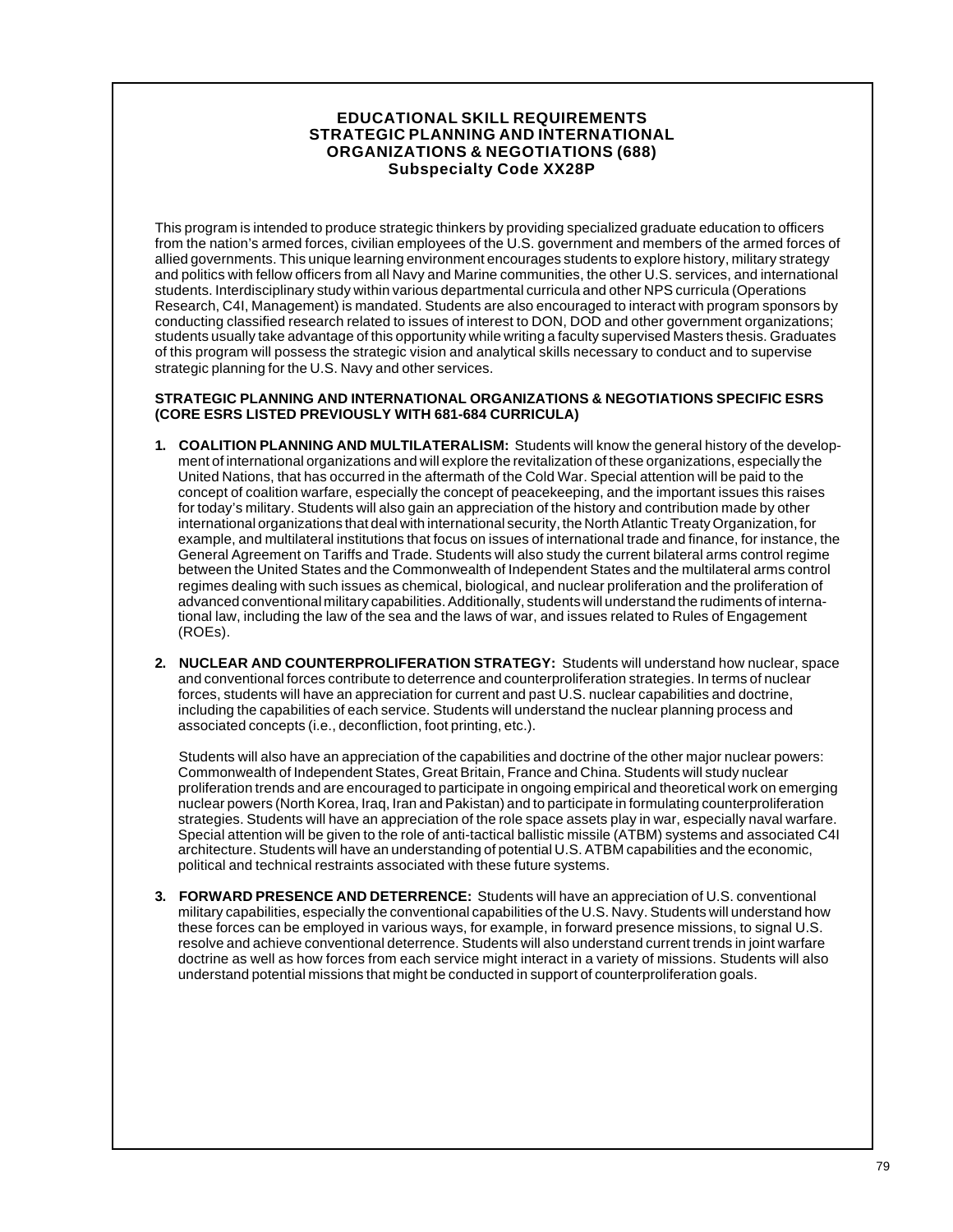**4. FUTURE WARFARE ENVIRONMENT:** Students will possess an appreciation of existing, nascent and potential threats to U.S. and allied interests. These threats might be described geographically and have sources primarily indigenous to a specific region. For example, political and military turmoil in the Middle East, social turmoil in Latin America, or instability along the Pacific Rim involving the People's Republic of China, North Korea and Indochina would fall into this category. Alternatively, these threats could be of an international nature. Terrorism, the proliferation of weapons of mass destruction, the drug trade, human rights, population pressures, environmental degradation, or the burgeoning traffic in advanced conventional weaponry would be examples of threats not confined to specific geographic areas.

### **Curriculum Sponsor and ESR Approval Authority**

Deputy CNO for Plans, Policy and Operations (N-3/N-5) September 1995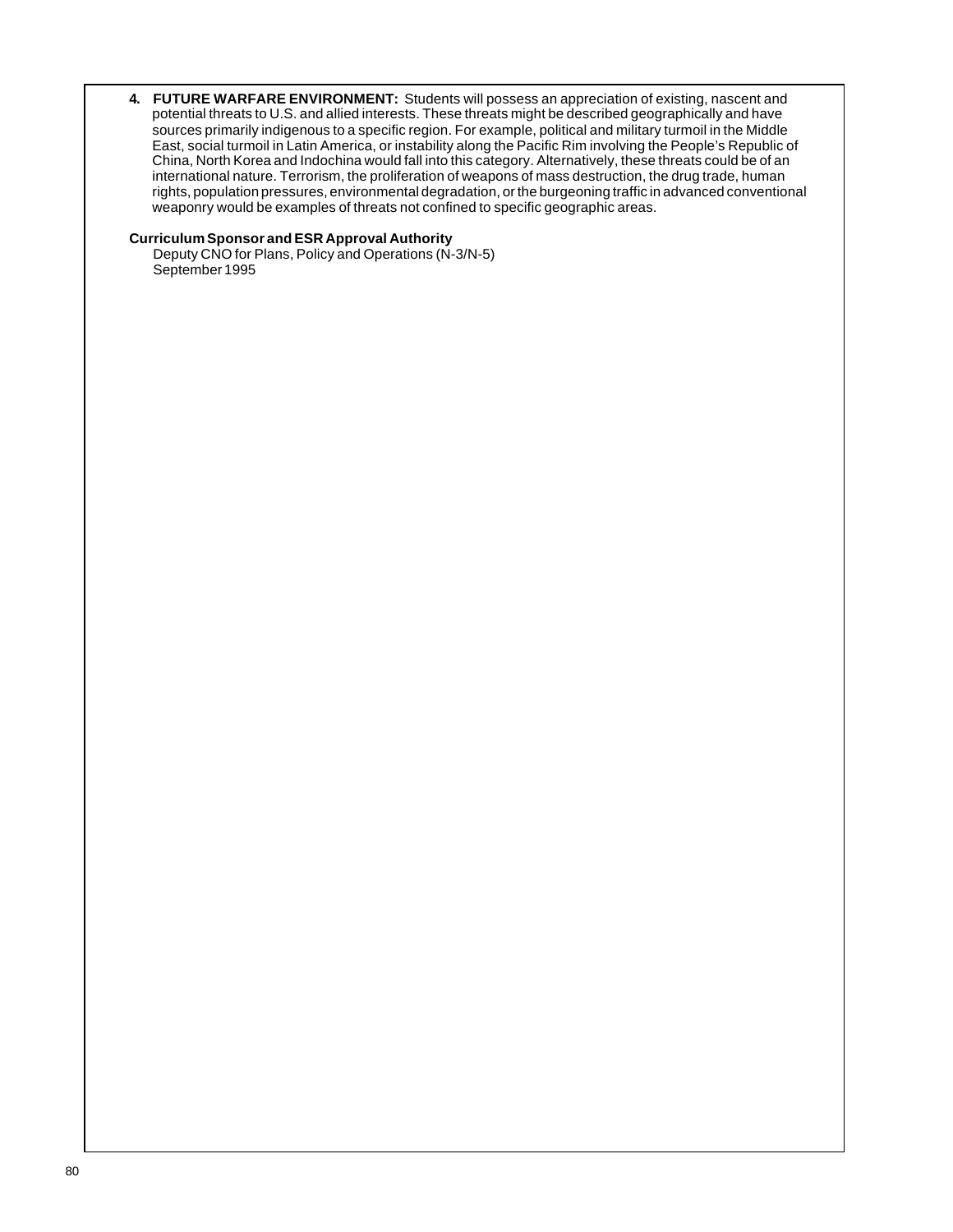# **EDUCATIONAL SKILL REQUIREMENTS SPECIAL OPERATIONS (SO) CURRICULUM (699) Subspecialty Code XX29P**

# **1. JOINT MARITIME AND STRATEGIC PLANNING AFTER THE COLD WAR**

A close knowledge of the system and procedures for national and service strategic formulation and operational planning after the Cold War. Attention should be given the organizational and procedural bases of the strategic and operational planning establishment, the varied roles played in the formulation, execution, and review of military plans by the Office of the Secretary of Defense, the Joint Staff, and the unified and specified commands. Attention should also be given to the independent and joint roles, missions, and doctrines of the individual services and the direction these have taken since the end of the Cold War. While special attention should be devoted to examining post Cold War developments, this should take place within the context of the larger evolution of service and joint service military doctrine since World War II. The strengths and limitations of joint service planning should be discussed in the context of evolving U.S. defense policy.

# **2. THE DYNAMICS OF INTER-STATE AND INTRA-STATE CONFLICT**

An understanding of the political, ethnic, and cultural dynamics that explain the outbreak of war between and within modern states. Particular attention should be given to the issues of intra-state conflict, unconventional forms of inter-state military rivalry, the integrated role of force and diplomacy in crisis management operations short of war, problems of escalation in a crisis environment, military alliance behavior, the dynamic differences between zero sum and nonzero sum conflicts, the special problems associated with suppressing and resolving zero sum engagements, military and nonmilitary approaches to conflict resolution. Students must have a close understanding of the prevailing analytical literature on these and related subjects and be able to apply this literature to a broad range of contemporary and historical cases.

# **3. TERRORISM, SOCIAL REVOLUTION, AND UNCONVENTIONAL WARFARE**

A detailed understanding of the problems of domestic and international terrorism, social revolution, and other forms of irregular conflict. Close attention must be given to problems of both threat and response. The student must have a close knowledge of the prominent contending theoretical perspectives on the problems of terrorism and social revolution, a detailed knowledge of the operational and organizational dynamics underlying each of these forms of conflict, and a strong working understanding of the ways in which these and similar forms of irregular conflict have been countered historically. Where appropriate, the courses designed to satisfy this requirement should survey the U.S. experience in irregular warfare as well as that of other states that have been prominently engaged in such actions in the past, such as Great Britain, France, Israel, and the former Soviet Union.

# **4. HISTORICAL AND COMPARATIVE PERSPECTIVES ON SPECIAL OPERATIONS**

A close understanding of the historical use of special operations forces, to include how these and similar forces have been organized, trained, equipped, directed, and employed. Attention should be given not only to the U.S. experience but to other national experiences as well, such as those of Great Britain, Germany, Italy, and the former Soviet Union. Similarly, this examination should not be restricted to contemporary history alone, but should extend back into the historical record to examine the ways in which special operations and related forces have been employed creatively to support state objectives in the more distant past. Throughout this inquiry attention should be given to the contemporary lessons that can be drawn from historic experience.

### **5. SPECIAL OPERATIONS DOCTRINE, CONCEPTS, AND INSTITUTIONS**

A detailed and conception understanding of the development of doctrine for special operations. Work in this area should focus, first, on the defining events and experiences that have stimulated doctrinal and institutional innovations in SO and, second, on the forms these innovations have taken. This examination should cover the period from the end of World War II through the post-Cold War era. These and related issues should be explored creatively in an effort to uncover the appropriate roles and missions and strengths and limitations of military power in the emerging multipolar environment.

# **6. CRISIS MANAGEMENT AND THE CONTINGENT USE OF MILITARY POWER**

An understanding of the political role played by military power in operations short of war, the problem of military crisis management, and the contingent use of force in support of local U.S. policy objectives. Attention should be given to the "signaling" role that can be played by military force, the special problems of deterrence and coercion in a crisis environment, and the military consequences of deterrence failure. The student should have a close knowledge of the historical record of "armed diplomacy" throughout the post-war period. This should include a knowledge of the individual cases of U.S. military intervention in the Third World, from Lebanon (1958) to Somalia (1993). Attention should be given to both the theoretical and empirical literature on these subjects to provide the student with an understanding of the special political and operational issues associated with operating in a crisis environment.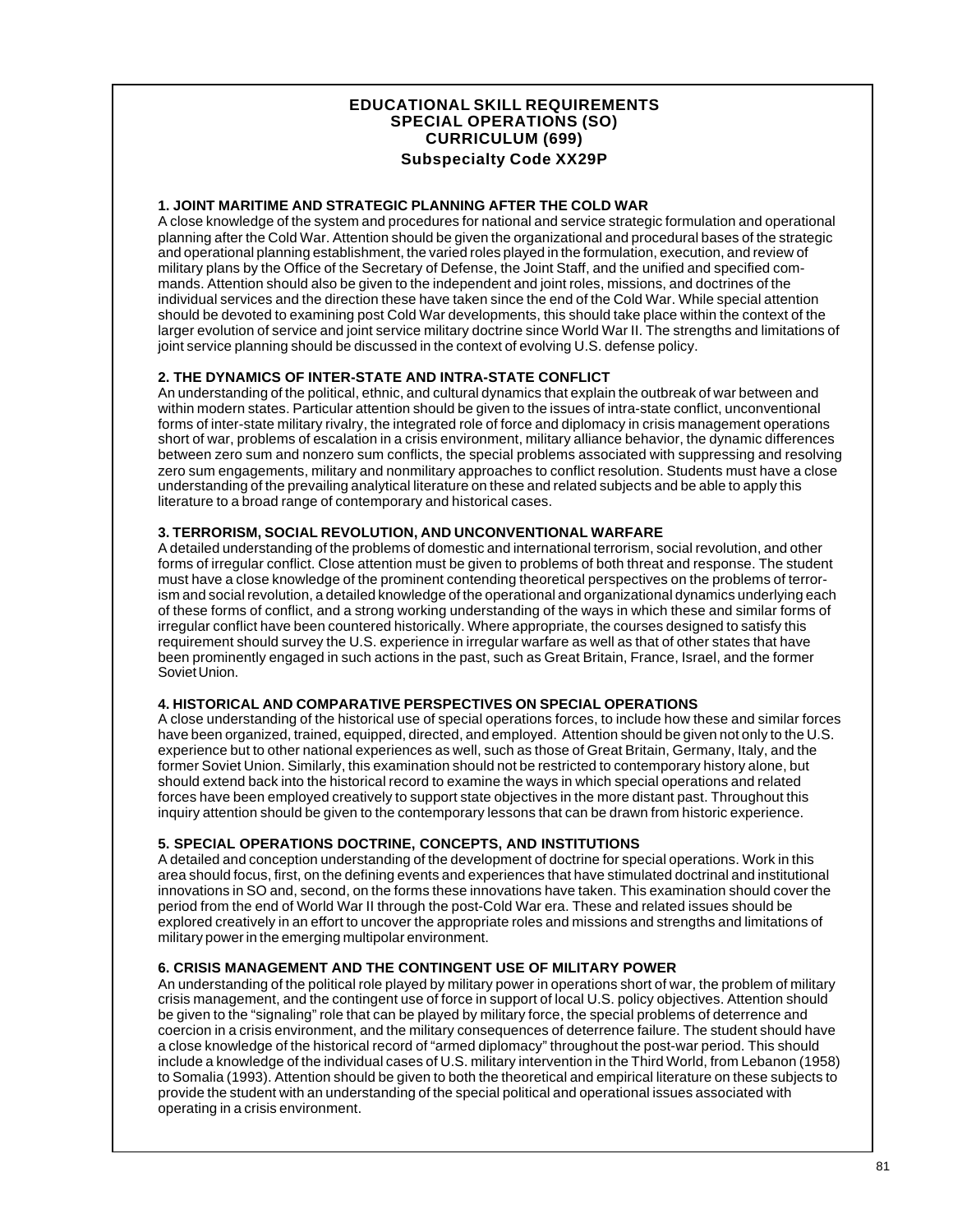# **7. COMPARATIVE CASES OF AND RESPONSES TO REGIONAL CONFLICT**

A close knowledge of historical and contemporary "small wars" and other forms of low intensity conflict in Latin America, Asia, and the Middle East. The courses that satisfy this requirement should examine the pertinent theoretical literature on political violence in the region in question, review the recent history of regionally-based terrorism, insurgency, and communal conflict, the regional and international implications of these conflicts, and any functional issues that are of particular interest or concern in the particular area under investigation, such as, the religious or communal sources of political violence or the relationship between narcotics and insurgency.

# **8. SPECIAL OPERATIONS AND THE REVOLUTION IN MILITARY AFFAIRS**

An understanding of the ways in which the proliferation of new and emerging technologies is changing the shape of modern warfare. An important aspect of this requirement is to examine the likely impact of these developments on the dynamics and characteristics of 21st century warfare within both the inter-state and intrastate arena. The student must have a working knowledge of the major technological developments and trends in this area (both lethal and non lethal) and their conflict implications.

### **9. SPECIAL OPERATIONS AND INFORMATION WARFARE**

An understanding of the likely and potential implications of information warfare on future special operations. An important aspect of this requirement is to examine the principles of information warfare and examine the ways in which SOF can contribute to U.S. information dominance on the 21st century battlefield. This examination should address the problem of information dominance at the inter-state and intra-state level of war.

### **10. WEAPONS OF MASS DESTRUCTION (WMD) PROLIFERATION AND COUNTERPROLIFERATION**

Students will have an understanding of the developing problem of WMD proliferation and counterproliferation. Students may have a technical or operational perspective on WMD. The student must have an understanding of the political dynamics of WMD proliferation and an understanding of recent and possible future trends in this areas. Close attention should also be given to the problem of counterproliferation and the ways in which SOF might approach this task. Students having a technical focus should have a working knowledge of nuclear and non-nuclear WMD Technologies..

# **11. ANALYTICAL METHODS AND APPLICATIONS**

Each student will receive a grounding in analytical methods and their application to military modeling, simulations, and gaming. Close attention will be given to the ways in which such analytical techniques can be used as heuristic and decision making tools for strategic and operational planning. Attention will be given to both historical and contemporary military applications with particular focus on the ways in which such techniques can be used to address issues of interest to the special operations community.

## **12. STRATEGIC AND OPERATIONAL COMPLEXITY**

Special Operations (SO) is a style of warfare. No traditional single academic discipline can adequately address the educational requirements of the special operations community, so an interdisciplinary approach is required. Each student will develop a course of study that permits he or she to pursue a disciplinary orientation that best suits their particular academic background and interests within the substantive limits of the other ESRs.

### **Curriculum Sponsor and ESR Approval Authority**

Commander in Chief, U.S. Special Operations Command May 1995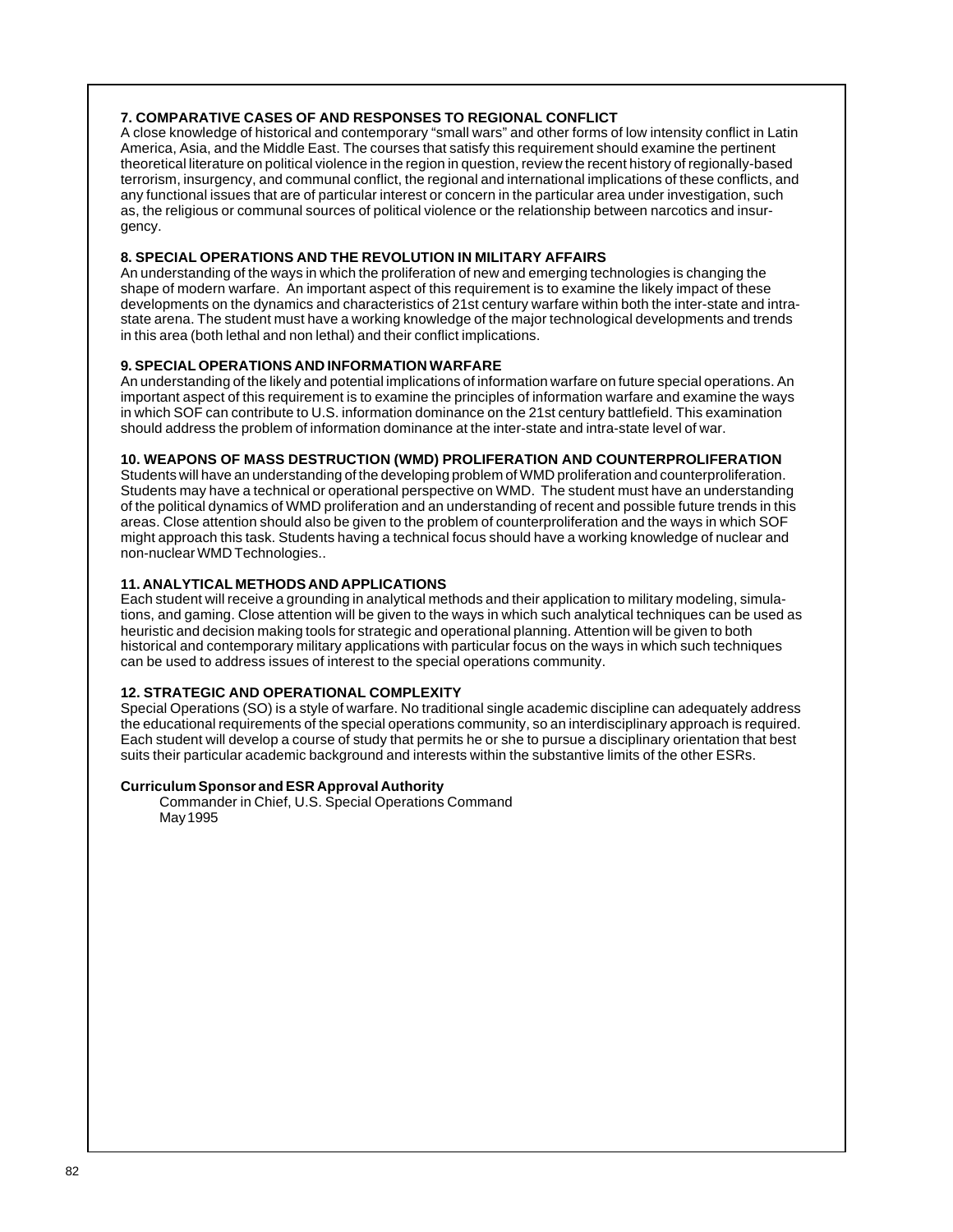# **EDUCATIONAL SKILL REQUIREMENTS JOINT INTELLIGENCE CURRICULA**

# **REGIONAL INTELLIGENCE (824) Subspecialty Code XX18P**

- **1. REGIONAL EMPHASIS:** A comprehensive practical and theoretical knowledge of the political, cultural, and security aspects of one particular region of the world. Emphasis will be on a geographic CINC region.
- **2. FOREIGN LANGUAGE:** A demonstrated proficiency in a language from the assigned region taught at the Defense Language Institute (DLI).
- **3. GLOBAL POLITICAL AND SECURITY PROCESSES:** A graduate level knowledge of global political, economic, and security processes, including maritime world trade and terrorist threats. Particular emphasis will be on understanding the political-military aspects of selected geographic CINC regions.
- **4. ECONOMICS AND ECONOMIC INTELLIGENCE:** A knowledge of economics and economic issues as a component of intelligence and intelligence support to national security policy objectives.
- **5. INTELLIGENCE PROCESSES AND APPLICATIONS:** A graduate level knowledge and understanding of intelligence processes and their applications to joint and naval warfare, and an understanding of the role of the intelligence structure at the national level.
- **6. INFORMATION WARFARE:** A graduate level understanding of information warfare as it applies in a civilsector environment, and an understanding of command and control warfare as the military application of information warfare. Particular emphasis should be given to the role of intelligence in information warfare, to include case studies.
- **7. REVOLUTION IN MILITARY AFFAIRS:** An understanding of the role of intelligence in RMA. Focus should be on the transformation in warfare resulting from revolutionary developments in technology, innovative operational concepts, and organizational adaptations with the armed forces.
- **8. ANALYTICAL AND RESEARCH METHODS:** A graduate level knowledge of analytical and research methods as applied to intelligence to include an introduction to automated information systems principles and applications, practical research, and presentation of results.
- **9. PROGRAM FOR JOINT EDUCATION (PJE):** A graduate level understanding of war fighting within the context of operational art, to include national military capabilities and command structure, joint doctrine, joint and multinational forces at the operational level of war, joint planning and execution, and systems integration at the operational level of war.
- **10. THESIS:** The graduate will demonstrate the ability to conduct independent research and analysis, and proficiency in presenting the results in writing by means of a thesis appropriate to the curriculum.

# **Curriculum Sponsor and ESR Approval Authority**

Director, Naval Intelligence April 1996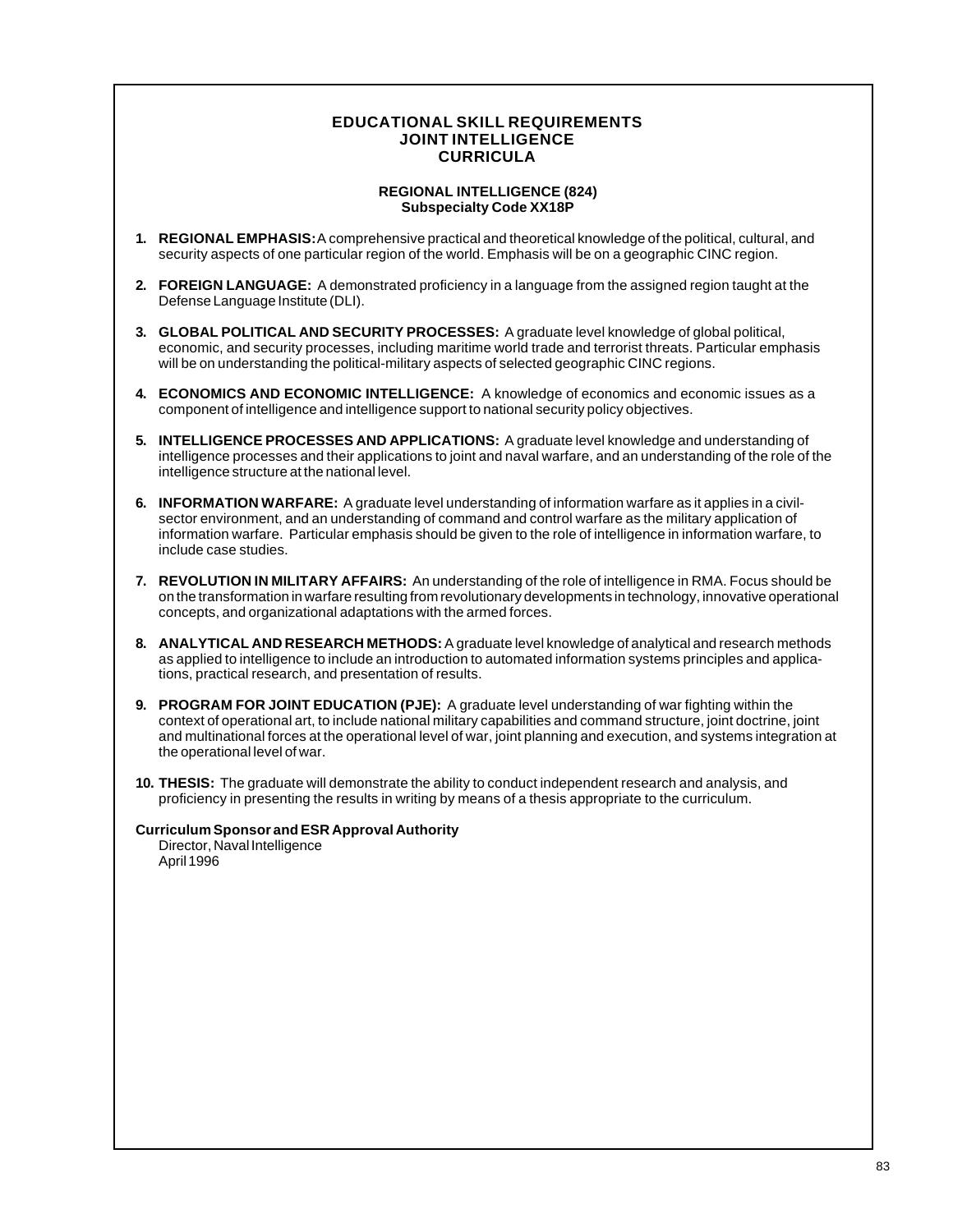# **EDUCATIONAL SKILL REQUIREMENTS JOINT INTELLIGENCE CURRICULA**

#### **OPERATIONAL INTELLIGENCE (825) Subspecialty Code XX19P**

- **1. GLOBAL POLITICAL AND SECURITY PROCESSES:** A graduate level knowledge of global political, economic, and security processes, including maritime world trade and terrorist threats. Particular emphasis will be on understanding the political-military aspects of selected geographic CINC regions.
- **2. INFORMATION WARFARE:** A graduate level understanding of information warfare as it applies in a civilsector environment, and an understanding of command and control warfare as the military application of information warfare. Particular emphasis should be given to the role of intelligence in information warfare, to include case studies.
- **3. INTELLIGENCE PROCESSES AND APPLICATIONS:** A graduate level knowledge and understanding of intelligence processes and their applications to joint and naval warfare, and an understanding of the role of the intelligence structure at the national level.
- **4. REVOLUTION IN MILITARY AFFAIRS:** An understanding of the role of intelligence in RMA. Focus should be on the transformation in warfare resulting from revolutionary developments in technology, innovative operational concepts, and organizational adaptations within the armed forces.
- **5. ANALYTICAL AND RESEARCH METHODS:** A graduate level knowledge of analytical and research methods as applied to intelligence to include practical applications, research, and presentation of results.
- **6. AUTOMATED INFORMATION SYSTEMS:** A practical knowledge of the operation of computer networks and client server environments (CSE), with emphasis on intelligence and Global Command and Control Systems (GCCS).
- **7. PROGRAM FOR JOINT EDUCATION (PJE):** A graduate level understanding of war fighting within the context of operational art, to include national military capabilities and command structure, joint doctrine, joint and multinational forces at the operational level of war, joint planning and execution, and systems integration at the operational level of war.
- **8. THESIS:** The graduate will demonstrate the ability to conduct independent research and analysis, and proficiency in presenting the results in writing by means of a thesis appropriate to this curriculum.

**Curriculum Sponsor and ESR Approval Authority**

Director, Naval Intelligence April 1996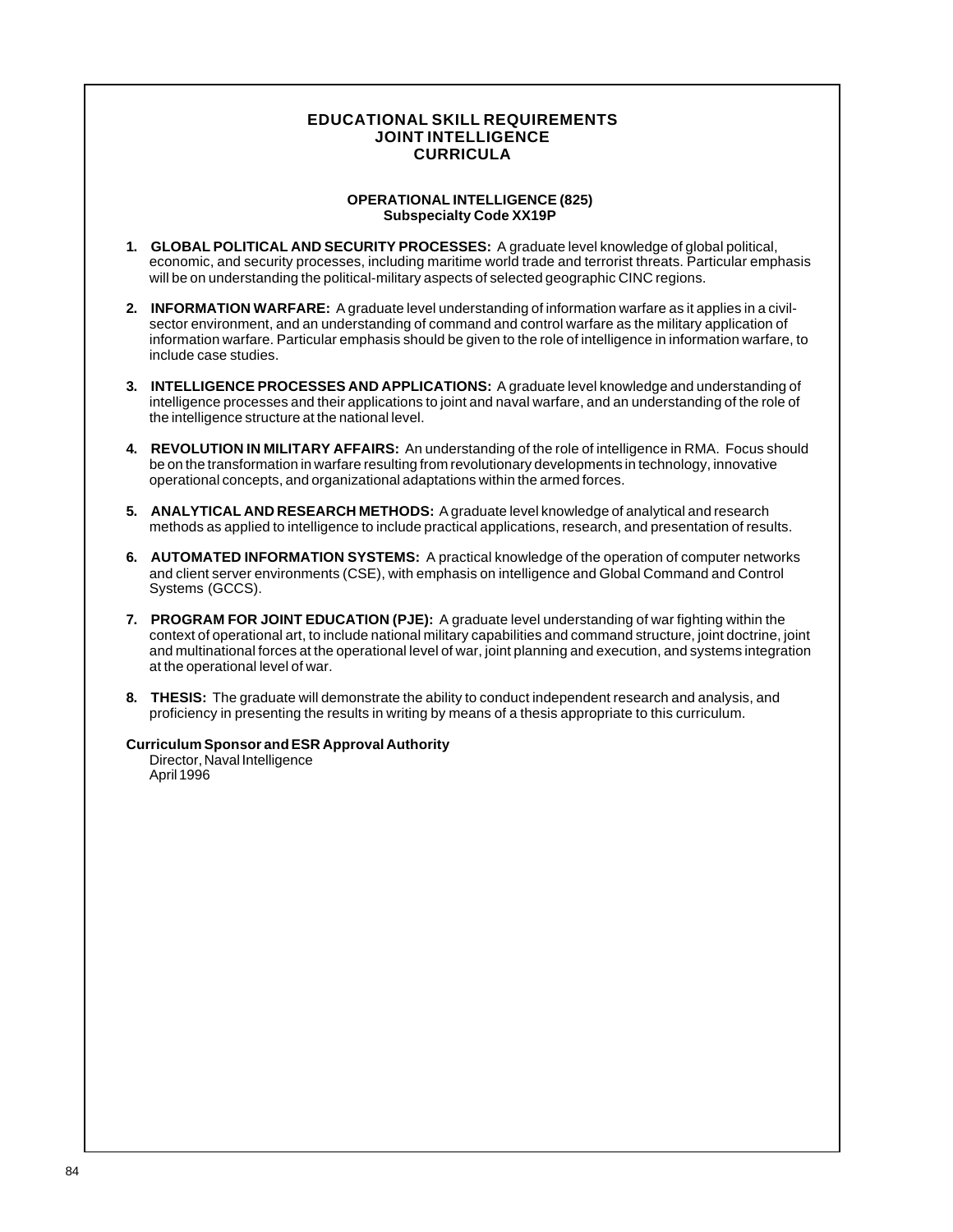# **NAVAL/MECHANICAL ENGINEERING PROGRAMS**

**Curricular Officer:** Robert A. Klocek CDR, USN Code 34 The Mechanical Engineering Building BLDG-245, Room 115 (408) 656-2033, DSN 878-2033

### **NAVAL/MECHANICAL ENGINEERING PROGRAMS CURRICULUM 570**

The objective of this program is to provide graduate education, primarily in the field of Naval/Mechanical Engineering, to produce graduates with the technical competence to operate and maintain modern warships and naval systems. He or she will be able to participate in technical aspects of naval systems acquisition for technological advances in naval ships and systems. Through emphasis on the design aspect within the program, the graduate will be well prepared to apply these advances in technology to the warships of the future. An original research project resulting in a finished thesis is an integral part of the curriculum. The schedule of classes is arranged to provide time during the final two quarters for concentration in this area of specialization.

# **REQUIREMENTS FOR ENTRY**

A baccalaureate degree or its equivalent is required, preferably in an engineering discipline. A minimum academic profile code (APC) of 323 is required (334 via Engineering Science - Curriculum 460). This equates to a minimum grade point average of 2.20, with mathematics through differential and integral calculus and one year of calculus-based physics as non-waiverable requirements. The program is open to naval officers in the rank of LTJG through LCDR in the 11XX/14XX community, equivalent grade officers of other U.S. services and qualified foreign military officers. DoD employees are also eligible.

### **NAVAL/MECHANICAL ENGINEERING SUBSPECIALTY**

Completion of this curriculum qualifies an officer as a Naval/Mechanical Engineering Specialist with a subspecialty code of XX54P. The curriculum sponsor is Naval Sea Systems Command. A limited number of particularly well qualified students may be able to further their education beyond the Master's Degree and seek the Degree of Mechanical Engineer and a XX54N Subspecialty Code.

### **TYPICAL SUBSPECIALTY ASSIGNMENTS**

Upon award of the XX54P subspecialty code, the officer becomes eligible for assignment to those billets identified as requiring graduate education in Naval/Mechanical Engineering. Typical of these billets are the following:

Industrial Activities - Shipyard, SUPSHIP, Ship Repair Facility Mechanical Engineering Instructor, USNA Tender Repair Officer (Engineering Duty Officer) Fleet/Type Commander Staff Board of Inspection and Survey Propulsion Examining Board **SIMA** Chief Engineer (Ships and Submarines)

### **ENTRY DATES**

Naval/Mechanical Engineering is an eight-quarter course of study for a 11XX officer and a nine-quarter program for a 14XX officer with entry dates in April or October. Those requiring the Engineering Science Curriculum (460), or the 6 week Math/ Physics refresher course, will have their time of arrival adjusted as necessary. If further information is needed, contact the Curricular Officer or the Academic Associate.

# **Curriculum 570**

**Academic Associate:** Young Shin, Professor Code ME/Dr, Mechanical Engineering Building, Room 326 (408) 656-2568, DSN 878-2568

### **DEGREE**

Requirements for the degree Master of Science in Mechanical Engineering are met as a milestone en route to satisfying the ESRs of the curricular program.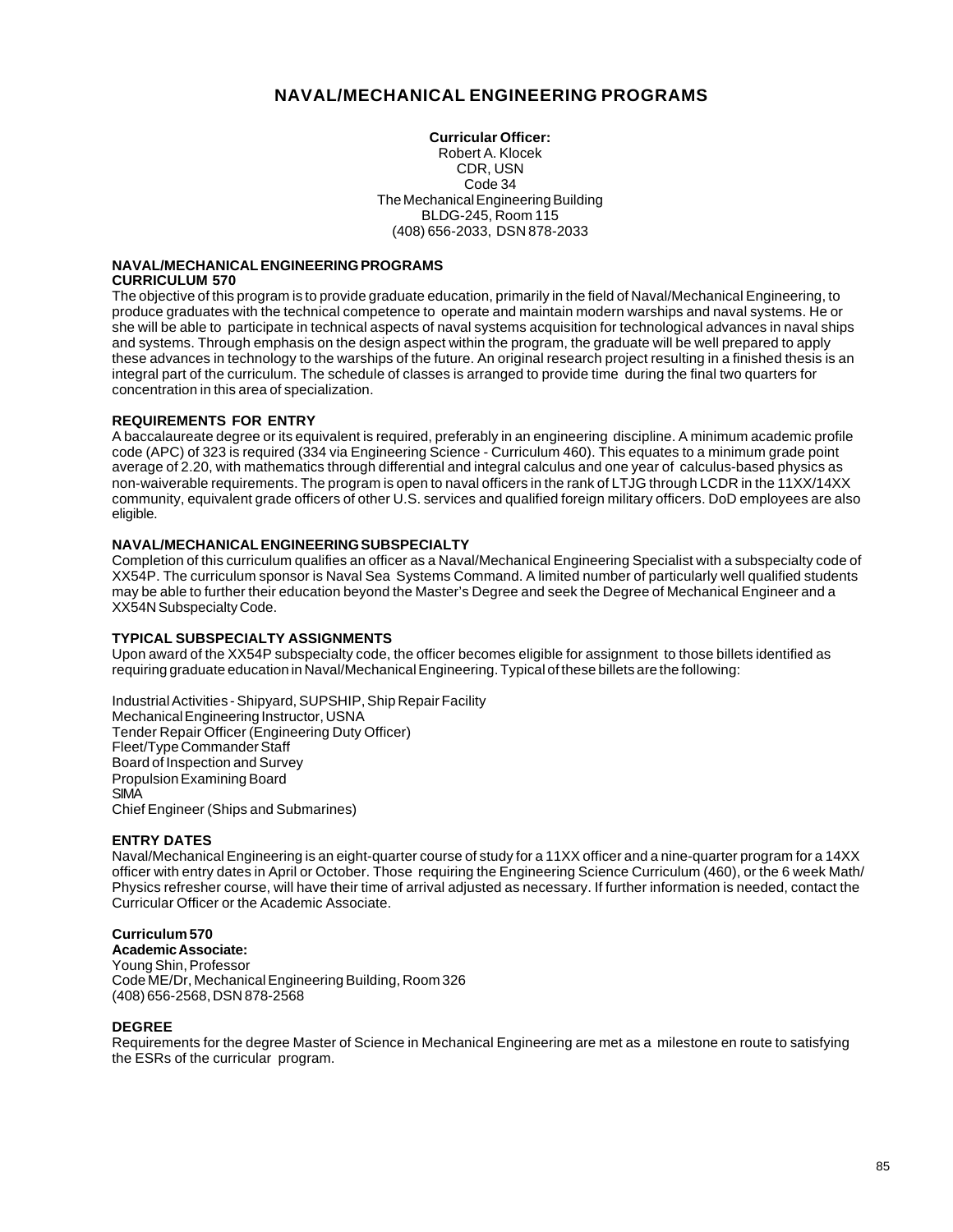# **TYPICAL COURSE OF STUDY**

| Quarter 1<br>EC1010<br>ME2101<br>ME2501<br>MA1043<br>MA1118                     | $(1-1)$<br>$(4-1)$<br>$(3-0)$<br>$(2-0)$<br>$(5-2)$            | Introduction to MATLAB<br><b>Engineering Thermodynamics</b><br>Statics<br>Intensive Matrix Algebra<br>Multi-Variable Calculus                                                                                                                     |
|---------------------------------------------------------------------------------|----------------------------------------------------------------|---------------------------------------------------------------------------------------------------------------------------------------------------------------------------------------------------------------------------------------------------|
| <b>Quarter 2</b><br>ME2502<br>ME2601<br>MA2121<br>AA2440                        | $(4-1)$<br>$(3-2)$<br>$(4-0)$<br>$(3-2)$                       | Dynamics<br><b>Mechanics of Solids I</b><br><b>Differential Equations</b><br>Introduction to Digital Computation                                                                                                                                  |
| <b>Quarter 3</b><br>ME2201<br>MA3132<br>MA2049<br>MS2201                        | $(3-2)$<br>$(4-0)$<br>$(3-0)$<br>$(3-2)$                       | Introduction to Fluid Dynamics<br>Partial Differential Equations and Integral Transforms<br>Vector Analysis with Applications<br>Introduction to Materials Science and Engineering                                                                |
| Quarter 4<br>ME3150<br>ME3201<br>MA3232<br>MS3202                               | $(4-1)$<br>$(3-2)$<br>$(4-1)$<br>$(3-2)$                       | <b>Heat Transfer</b><br>Intermediate Fluid Mechanics<br>Numerical Analysis<br>Properties, Performance & Failure of Engineering Materials                                                                                                          |
| Quarter 5<br>ME3611<br>ME3711<br>ME2801<br>ME3410                               | $(4-0)$<br>$(4-1)$<br>$(3-2)$<br>$(2-4)$                       | <b>Mechanics of Solids II</b><br>Design of Machine Elements<br>Introduction to Engineering System Dynamics<br>Mechanical Engineering Instrumentation and Measurement Lab                                                                          |
| Quarter 6<br>ME3240<br>ME3241<br>ME3521<br>TS3001<br>ME3801<br>ME3802<br>ME4XXX | $(3-0)$<br>$(0-3)$<br>$(3-2)$<br>$(3-2)$<br>$(3-0)$<br>$(0-2)$ | Reciprocating and Gas Turbine Power Plants<br>Power Plants Laboratory<br><b>Mechanical Vibrations</b><br>Fundamental Principles of Naval Architecture<br>Classical Control of Naval Engineering Systems<br><b>Controls Laboratory</b><br>Elective |
| <b>Quarter 7</b><br>ME3220<br>OS3104<br>MS3304<br>MS3606<br>ME4XXX              | $(3-2)$<br>$(4-0)$<br>$(3-2)$<br>$(3-2)$                       | Steam Power, Refrigeration, and Turbomachinery<br>Statistics for Science and Engineering<br>Corrosion and Marine Environmental Deterioration OR<br>Introduction to Welding and Joining Metallurgy<br>Elective                                     |
| <b>Quarter 8</b><br>ME0810<br>ME0810<br>EC2170<br>ME4XXX                        | $(0-8)$<br>$(0-8)$<br>$(4-2)$                                  | <b>Thesis Research</b><br><b>Thesis Research</b><br><b>Electrical Engineering Fundamentals</b><br>Elective                                                                                                                                        |
| <b>Quarter 9</b><br>EC2270<br>ME0810<br>ME0810<br><b>NS3252</b>                 | $(4-2)$<br>$(0-8)$<br>$(0-8)$<br>$(4-0)$                       | <b>Basic Electronics and Electrical Machines</b><br><b>Thesis Research</b><br><b>Thesis Research</b><br>Joint and Maritime Strategy                                                                                                               |

# **TOTAL SHIP SYSTEMS ENGINEERING**

The objective of this program is to provide a broad-based, design oriented education focusing on the warship as a total engineering system including hull, mechanical, electrical and combat systems. The program is for selected Naval/Mechanical Engineering, Electrical Engineering, and Combat Systems Sciences and Technology students and is structured to lead to the MSME, MSEE, or MS in Physics. Some students will also receive the Degree of Mechanical Engineer or Degree of Electrical Engineer in addition to the Master's Degree. Similar opportunity is available through the Combat Systems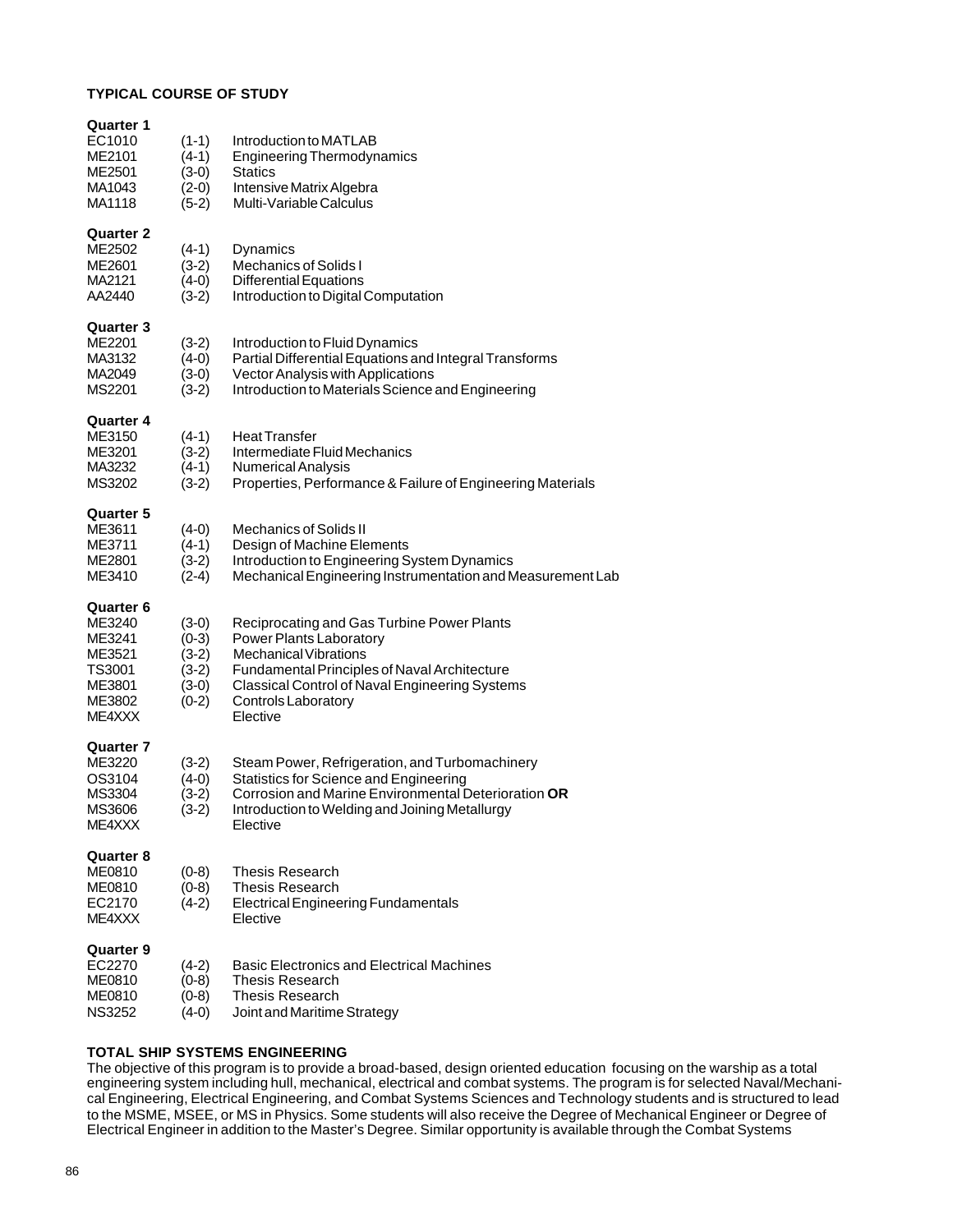Sciences and Technology Curriculum and the Electronic Systems Engineering Curriculum, which could lead the Mechanical Engineer or Electrical Engineer degrees. Entry to the Total Ship Systems Engineering program is through the standard 533/570/590 curricula.

# **REQUIREMENTS FOR ENTRY**

A baccalaureate degree in an engineering discipline is required, with an APC of 222. Students are expected to be capable of validating several undergraduate courses included in the standard 570 program. The program is open to Naval officers in the rank of LTJG through LCDR in the 11XX/14XX communities.

## **NAVAL/MECHANICAL ENGINEERING SUBSPECIALTY**

Completion of this program will lead to a subspecialty code XX54P or XX55N (or XX55N if entered from the Electronics and Computer Program; XX66P or XX66N from the Combat Systems Sciences and Technology Program.) The student will also receive an AQD (Additional Qualification Designator) for completion of the TSSE Program.

### **Typical Jobs in this Subspecialty:**

Upon award of the subspecialty code and AQD, the officer would be eligible for assignments typical of the P-Code. The expectation is that the combination of education and experience would lead to individuals qualified for assignment later in their career to more responsible positions in systems design and acquisition in NAVSEA, SPAWAR and OPNAV, and as Program Managers.

# **ENTRY DATES**

Total Ship Systems Engineering is an eleven-quarter program with an entry date of October. It is a twelve-quarter program for students who have no course validations. If further information is needed, contact the Curricular Officer or the Academic Associate for this curriculum.

### **Curriculum**

**Academic Associate:** Morris Driels, Professor Code ME/Dr, The Mechanical Engineering Building, Bldg 245, Room 305. (408)656-3383, DSN 878-3383

# **DEGREE**

Requirements for the degrees of Mechanical or Electrical Engineer and/or Master of Science in Mechanical or Electrical Engineering or Physics are met as a milestone en route to satisfying the Educational Skill Requirements of the curricular program.

### **TYPICAL COURSE OF STUDY**

### **Quarter 1**

| ME2501 | $(3-0)$ | <b>Statics</b>                    |
|--------|---------|-----------------------------------|
| ME2101 | $(4-1)$ | <b>Engineering Thermodynamics</b> |
| MA1118 | $(5-2)$ | Multi-Variable Calculus           |
| MA1043 | $(2-0)$ | Intensive Matrix Algebra          |
| EC1010 | $(1-1)$ | Introduction to MATLAB            |
|        |         |                                   |

### **Quarter 2**

| ME2502 | $(4-1)$ | Dynamics                                   |
|--------|---------|--------------------------------------------|
| ME2601 | $(3-2)$ | Mechanics of Solids I                      |
| MA2121 | $(4-0)$ | <b>Differential Equations</b>              |
| MA2049 | $(3-0)$ | Vector Analysis with Applications          |
| EC2170 | $(4-2)$ | <b>Electrical Engineering Fundamentals</b> |

#### **Quarter 3**

| ME2201 | $(3-2)$ | Introduction to Fluid Mechanics |
|--------|---------|---------------------------------|
|--------|---------|---------------------------------|

- ME3611 (4-0) Mechanics of Solids II<br>MA3132 (4-0) Partial Differential Equ
- MA3132 (4-0) Partial Differential Equations and Integral Transforms<br>ME2440 (3-0) The Digital Computer as an Engineering Tool
- ME2440 (3-0) The Digital Computer as an Engineering Tool<br>ME2441 (0-2) Engineering Computational Laboratory
- $(0-2)$  Engineering Computational Laboratory

| TS3001 | $(3-2)$ | Fundamental Principles of Naval Architecture     |
|--------|---------|--------------------------------------------------|
| ME3150 | $(4-1)$ | <b>Heat Transfer</b>                             |
| ME3201 | $(3-2)$ | Intermediate Fluid Mechanics                     |
| MA3232 | $(4-1)$ | <b>Numerical Analysis</b>                        |
| EC2270 | $(4-2)$ | <b>Basic Electronics and Electrical Machines</b> |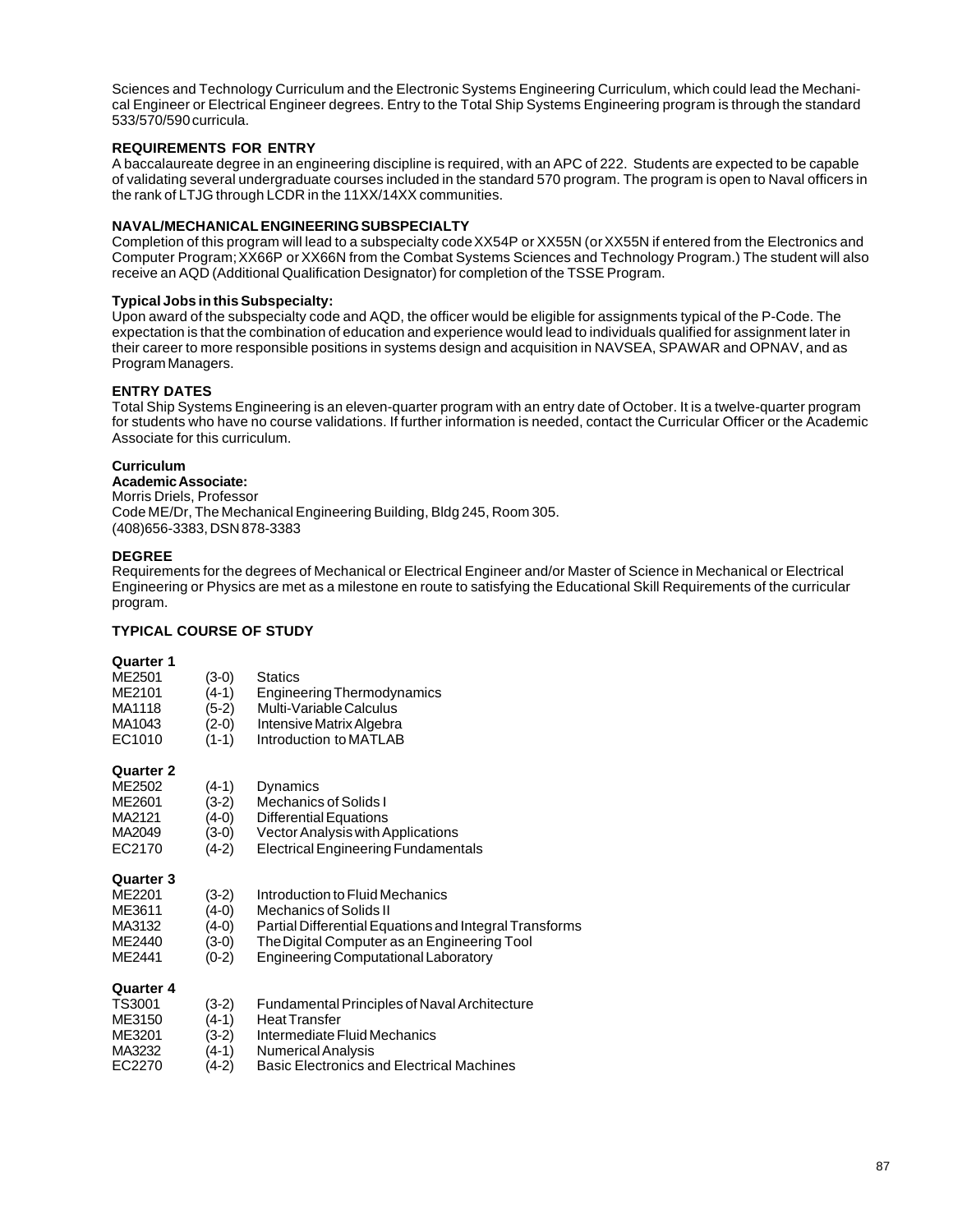| Quarter 5<br>TS3000<br>ME2801<br>ME3410<br>MS2201                  | $(3-2)$<br>$(3-2)$<br>$(2-4)$<br>$(3-2)$ | <b>Electrical Power Engineering</b><br>Introduction to Engineering System Dynamics<br>Mechanical Engineering Instrumentation and Measurement Lab<br>Introduction to Materials Science and Engineering |
|--------------------------------------------------------------------|------------------------------------------|-------------------------------------------------------------------------------------------------------------------------------------------------------------------------------------------------------|
| <b>Quarter 6</b><br>TS3002<br>TS3003<br>ME3521<br>MS3202           | $(3-2)$<br>$(3-2)$<br>$(3-2)$<br>$(3-2)$ | Principles of Ship Design and Case Studies<br>Naval Combat System Elements<br><b>Mechanical Vibrations</b><br>Properties, Performance & Failure of Engineering Materials                              |
| Quarter 7<br>TS4000<br>TS4001<br>ME4999<br>ME3711                  | $(3-2)$<br>$(3-2)$<br>$(4-1)$            | Naval Combat System Engineering<br>Integration of Naval Engineering Systems<br>Elective<br>Design of Machine Elements                                                                                 |
| <b>Quarter 8</b><br>ME3801<br>ME3802<br>TS4002<br>OS3104<br>ME4999 | $(3-0)$<br>$(0-2)$<br>$(2-4)$<br>$(4-0)$ | Classical Control of Naval Engineering Systems<br>Controls Laboratory<br>Ship Design Integration<br>Statistics for Science and Engineering<br>Elective                                                |
| Quarter 9<br>ME0810<br>TS4003<br>MS3606<br>ME4999                  | $(0-8)$<br>$(2-4)$<br>$(3-2)$            | <b>Thesis Research</b><br><b>Total Ship Systems Engineering</b><br>Introduction to Welding and Joining Metallurgy<br>Elective                                                                         |
| Quarter 10<br>ME0810<br>ME0810<br>ME4999<br>ME4999                 | $(0-8)$<br>$(0-8)$                       | <b>Thesis Research</b><br>Thesis Research<br>Elective<br>Elective                                                                                                                                     |
| Quarter 11<br>ME0810<br>ME0810<br>ME4999<br>ME3220                 | $(0-8)$<br>$(0-8)$<br>$(3-2)$            | <b>Thesis Research</b><br><b>Thesis Research</b><br>Elective<br>Steam Power, Refrigeration and Turbomachinery                                                                                         |
| Quarter 12<br>ME0810<br>ME0810<br><b>NS3252</b><br>ME3240          | $(0-8)$<br>$(0-8)$<br>(4-0)<br>(3-0)     | <b>Thesis Research</b><br>Thesis Research<br>Joint and Maritime Strategy<br>Reciprocating and Gas Turbine Power Plants                                                                                |

ME3241 (0-3) Power Plants Laboratory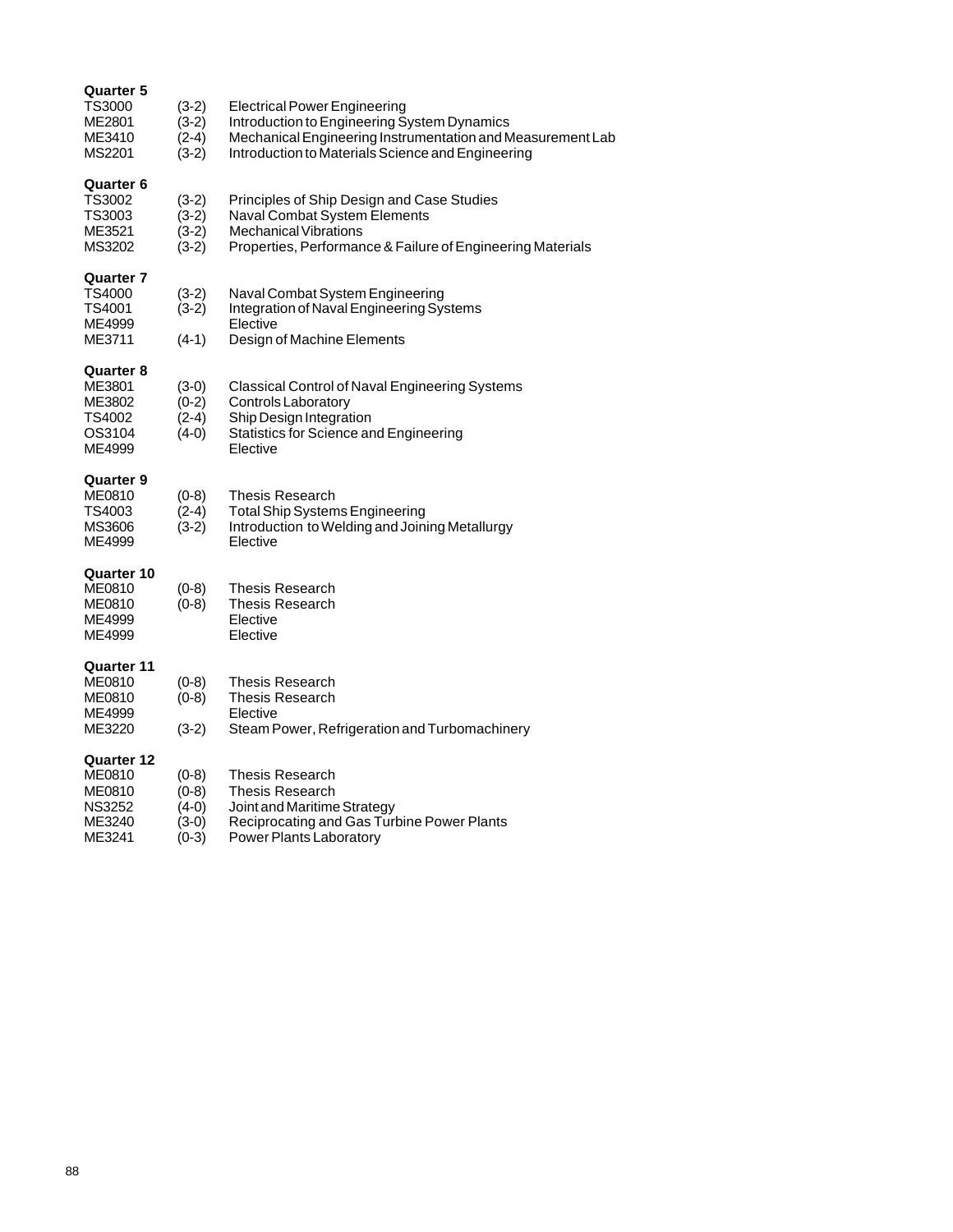# **EDUCATIONAL SKILL REQUIREMENTS NAVAL/MECHANICAL ENGINEERING CURRICULUM (570) Subspecialty Code XX54P**

Officers entering into the Naval/Mechanical Engineering curriculum will be offered the necessary preparatory level courses to enable them to satisfy the equivalent of a baccalaureate degree in Mechanical Engineering. They shall meet, as a minimum, the requirements set forth by the Accreditation Board for Engineering and Technology (ABET).

At the graduate level, the officer will acquire the competence to participate in technical aspects of naval systems research, design, development, maintenance and acquisition. The background to deal with future advances is gained through the emphasis on design and a combination of the core program requirements, specialization and thesis research.

In pursuit of the above, the goal is for each officer to acquire a senior/upper division level physical and analytical understanding of the following topics. It is recognized that all students may not meet all ESRs depending on individual circumstances determined by the curricular officer and the academic associate. However, each student will be exposed to fundamentals in all ESR areas.

- **1. THERMODYNAMICS AND HEAT TRANSFER:** Fundamentals of thermodynamics and heat transfer with applications to all marine engineering power cycles as well as propulsion and auxiliary system cycle analysis and design.
- **2. FLUID MECHANICS:** Compressible and incompressible flow, both viscous and inviscid, with emphasis on propellers, cavitation, and design of shipboard fluid systems (e.g., fluid machinery, pumps, turbomachinery).
- **3. DYNAMICS AND CONTROL:** Kinematic and dynamic analysis of particle, rigid-body and multi-body mechanical systems. Modeling of engineering systems, including examples from mechanical, electrical and hydraulic applications. Feedback control concepts, both classical and modern and their application to the design of ship stabilization systems, weapon direction systems and power plant control. Instrumentation for propulsion system monitoring and control.
- **4. STRUCTURAL MECHANICS AND VIBRATION:** Statically determinant and indeterminant structural analysis, stress/strain analysis, buckling and fatigue. Shock and vibration response of marine structures, including surface ships and submarines.
- **5. MATERIALS AND FABRICATION:** Metallurgical processes and transformations; analytical approach to failure of materials in Naval Engineering use and a basic understanding of the materials technology associated with welding and marine corrosion; an introduction to the developing fields of composites and superconducting materials.
- **6. COMPUTERS:** A basic understanding of computer system architecture, operating systems (such as UNIX), networking and introduction to engineering software design. Practical experience of structured programming languages (such as FORTRAN, C), and the use of integrated design tools for computational and symbolic manipulation (such as MATLAB and Maple). Use and application of mainframe, workstation and personal computers for the solution of Naval engineering design and analysis tasks.
- **7. MATHEMATICS:** Sufficient mathematics, including integral transforms and numerical analysis, to achieve the desired graduate education.
- **8. DESIGN/SYNTHESIS:** Design synthesis and introduction to optimization techniques, with emphasis on the design of mechanical subsystems and their integration into the ship system.
- **9. ELECTRICAL ENGINEERING:** Electromagnetic and circuit theories, basic knowledge of analog and digital circuits, rotating electrical machinery, static converters, and power distribution systems and multiphased circuits. A basic understanding of automated control systems and their application to mechanical equipment, integrated electrical machinery, electric power transmission and superconductors.
- **10. NAVAL ARCHITECTURE:** Fundamentals of naval architecture including the geometry, hydrostatics and hydrodynamics of monohull floating and submerged structures. Wave and skin friction analysis, power requirements of particular designs. Longitudinal and transverse stability of floating and submerged bodies, hull girder strength requirements. Introduction to seakeeping and survivability principles.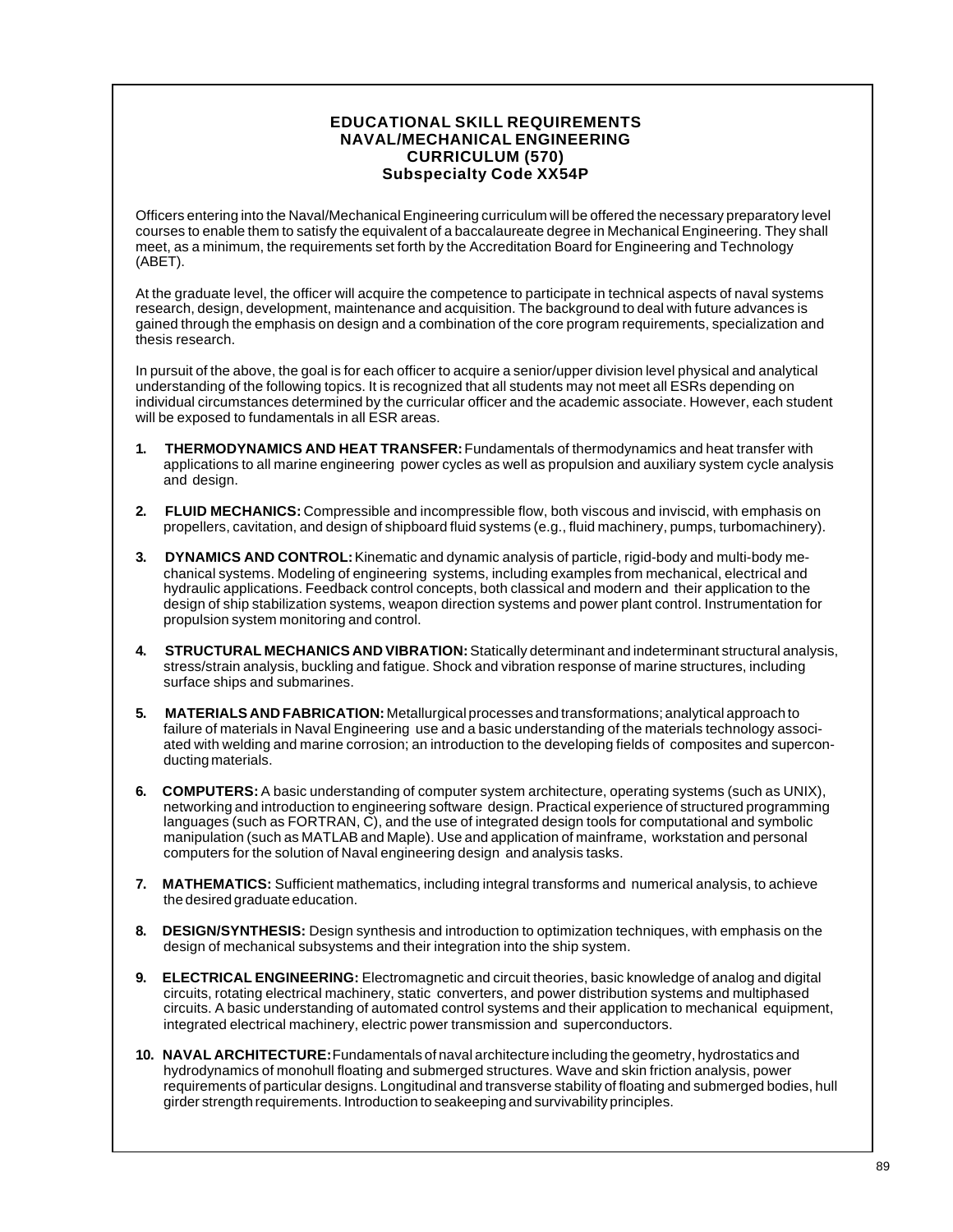- **11. DECISION MAKING, RELIABILITY ASSESSMENT AND QUALITY CONTROL:** A basic knowledge of concepts and applications for decision making, reliability, prediction and assessment, and quality control. A practical understanding of relevant probability theory including statistical data analysis techniques, probability distribution and characteristics and standard tests. An understanding of Maintenance Engineering concepts such as reliability, maintainability, and availability.
- **12. SPECIALIZATION:** Each officer will also acquire technical competence in one or more of the following areas: THERMAL/FLUID SCIENCES, SOLID AND STRUCTURAL MECHANICS, DYNAMICS AND CONTROLS, MATERIAL SCIENCE, OR TOTAL SHIP SYSTEMS ENGINEERING through additional graduate level courses and their associated prerequisites.
- **13. JOINT AND MARITIME STRATEGIC PLANNING:** American and world military history and joint and maritime planning including the origins and evolution of national and allied strategy; current American and allied military strategies which address the entire spectrum of conflict; the U.S. maritime component of national military strategy; the organizational structure of the U.S. defense establishment; the role of the commanders of unified and specified commands in strategic planning, the process of strategic planning; joint and service doctrine, and the roles and missions of each in meeting national strategy.
- **14. THESIS:** The graduate will demonstrate the ability to conduct independent analysis, in the area of Naval/ Mechanical Engineering and proficiency in presenting the results in writing and orally by means of a thesis and command-oriented briefing appropriate to this curriculum.

#### **Curriculum Sponsor and ESR Approval Authority**

Deputy Commander, Engineering Directorate NAVSEA (SEA-03) September 1995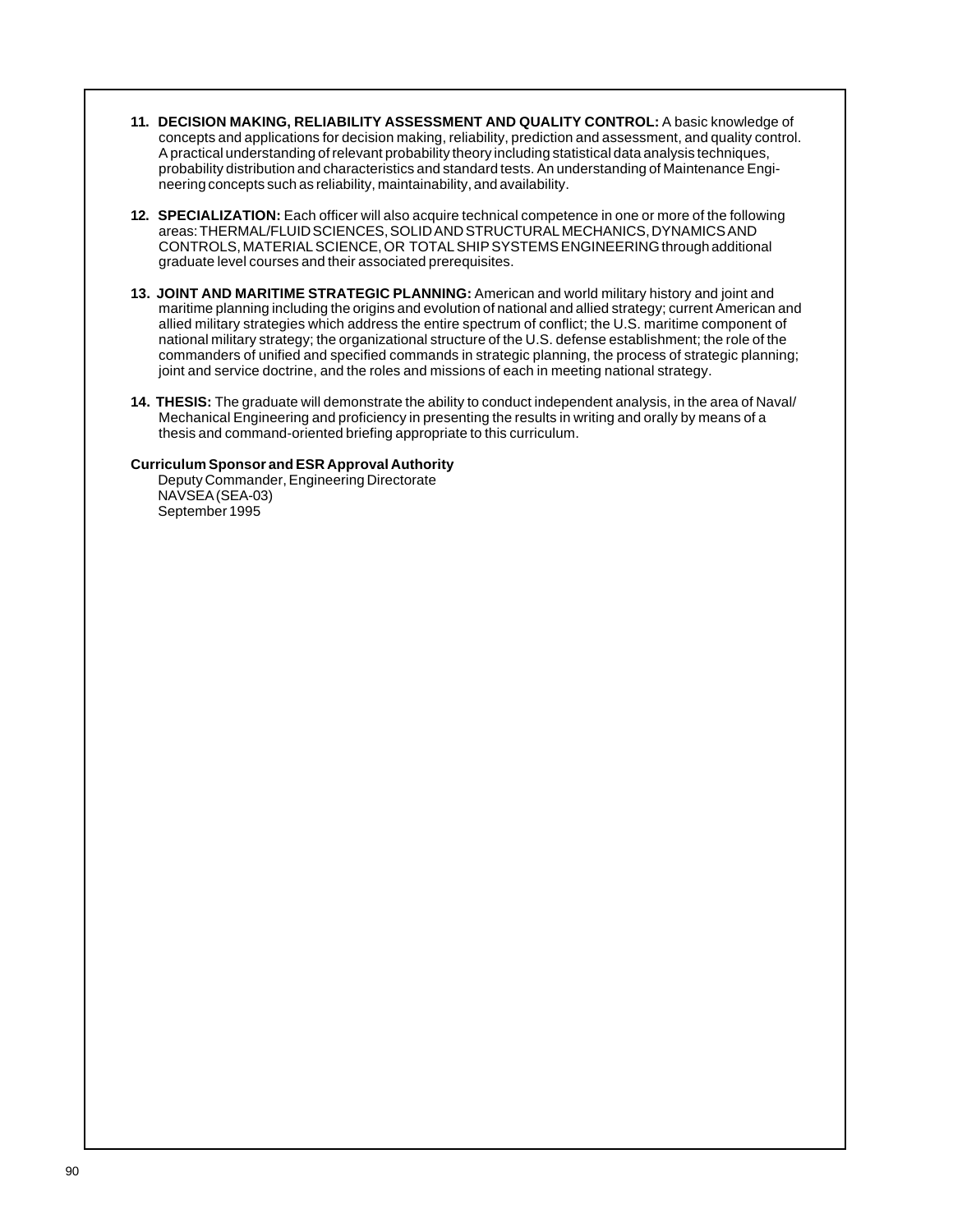# **OPERATIONS RESEARCH PROGRAMS**

**Curricular Officer:** Douglas Grau CDR, USN Code 30, Glasgow Hall Room 219 (408) 656-2786 DSN 878-2786 Fax (408) 656-2458

#### **OPERATIONS ANALYSIS CURRICULUM 360**

This program provides education in the application of quantitative analyses to operational, tactical and managerial problems. Mathematics, probability, statistics, economics, human factors, physical science and optimization supply the theoretical background for analyzing alternative choices in tactical and strategic warfare, and in planning, budgeting and procurement of systems and forces. The student learns computational methods and develops skills to identify relevant information, formulate decision criteria and select alternatives. This education enhances performance in all duties throughout a military career including operational billets, technical management assignments and policy making positions.

#### **REQUIREMENTS FOR ENTRY**

A baccalaureate degree with above-average grades is required. Completion of mathematics through single variable differential and integral calculus with above average grades is considered minimal preparation. A one-year course in college physics is highly desirable. Students lacking these quantitative prerequisites will be accepted in cases where their undergraduate records indicate that they are exceptional students and there are other indicators of potential such as excellent Graduate Record Examination scores, correspondence or extension courses in quantitative subjects and outstanding motivation for the program. An APC of 324 is required.

### **OPERATIONS ANALYSIS SUBSPECIALTY**

Completion of this curriculum qualifies an officer as an Operations Analysis Subspecialist with a subspecialty code of XX42P. The curriculum sponsor is N-81, Office of Chief of Naval Operations, Assessment Division.

#### **Typical Billets in this Subspecialty:**

Defense Resources Management COPNAV Analyst<br>JCS Analyst CSS Analyst COPS Re Assistant Staff OPS/PLANS: COMCARGRU BUPERS OSD Analyst OPS Analyst: Naval War College<br>Cost Analyst

Director OPS Research: SACLANT<br>Staff OPS & PLANS: COMTHIRDFLT Warfare Analyst

### **ENTRY DATES**

Operations Analysis is an eight-quarter course of study with entry dates in March and September. If further information is needed, contact the Academic Associate or the Curricular Officer for this curriculum.

### **Curriculum 360**

**Academic Associate:** Glenn F. Lindsay, Associate Professor Code OR/Ls, Glasgow Hall, Room 289 (408) 656-2688, DSN 878-2688

#### **DEGREE**

Requirements for the degree Master of Science in Operations Research are met as a milestone en route to satisfying the Educational Skill Requirements of the curricular program.

#### **TYPICAL COURSE OF STUDY**

#### **Quarter 1**

| OA2200<br>MA1118 | $(4-0)$<br>$(5-2)$ | Computational Methods for Operations Research I<br>Multi-Variable Calculus |
|------------------|--------------------|----------------------------------------------------------------------------|
| MA3042           | $(4-0)$            | Linear Algebra                                                             |
| OA3101           | $(4-1)$            | Probability                                                                |

| OA3200 | $(4-0)$ | Computational Methods for Operations Research II |
|--------|---------|--------------------------------------------------|
| MA3110 | $(4-0)$ | Intermediate Analysis                            |
| NS3252 | $(4-0)$ | Joint and Maritime Strategy                      |
| OA3102 | $(4-1)$ | <b>Probability and Statistics</b>                |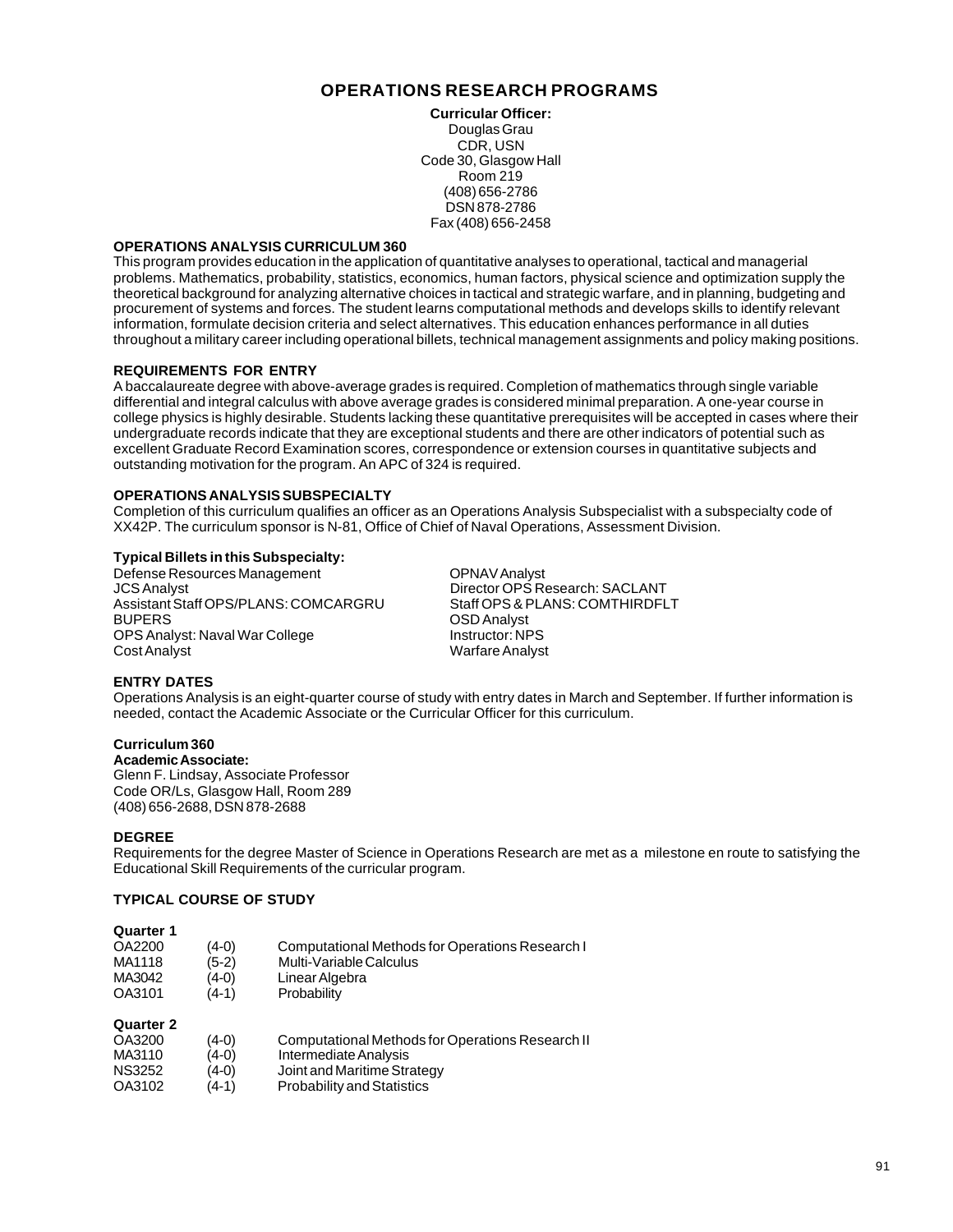| Quarter 3<br>OA3201<br>OA3401<br>OA3301<br>OA3103               | $(4-1)$<br>$(4-0)$<br>$(4-0)$<br>$(4-1)$ | Linear Programming<br>Human Performance Measurement I<br>Stochastic Models I<br><b>Statistics</b>                         |
|-----------------------------------------------------------------|------------------------------------------|---------------------------------------------------------------------------------------------------------------------------|
| <b>Quarter 4</b><br>OA4202<br>OA4604<br>OA3302<br>OA3104        | $(4-0)$<br>$(4-0)$<br>$(4-0)$<br>$(3-1)$ | Network Flows and Graphs<br>Wargaming Analysis<br><b>OA System Simulation</b><br>Data Analysis                            |
| Quarter 5<br>OA4201<br>AS3610<br>(Last six weeks)               | $(4-0)$<br>$(4-0)$                       | (First six weeks)<br>Nonlinear Programming<br>Microeconomics for Operations Research<br><b>Experience Tour Off Campus</b> |
| Quarter 6<br>OA3601<br>OA3602<br>OA4301<br>OA0810               | $(4-0)$<br>$(4-0)$<br>$(3-2)$<br>$(0-8)$ | <b>Combat Models and Games</b><br>Search Theory and Detection<br>Stochastic Models II<br>Thesis Research                  |
| <b>Quarter 7</b><br>OA4603<br>OA0810<br><b>OAXXXX</b><br>OA4702 | $(3-2)$<br>$(0-8)$<br>$(4-0)$            | <b>Test and Evaluation</b><br>Thesis Research<br>Elective<br><b>Cost Estimation</b>                                       |
| <b>Quarter 8</b><br>OA4602<br>OA0810<br>OAXXXX<br>OAXXXX        | $(4-0)$<br>$(0-8)$                       | Campaign Analysis<br>Thesis Research<br>Elective<br>Elective                                                              |

### **OPERATIONAL LOGISTICS CURRICULUM 361**

This program provides education in mathematics, probability and statistics, physical science, economics, logistics and computer science. These disciplines supply the theoretical background for planning and analysis of Naval and Joint Logistics.

The course of study develops skills in computational capability, identifying relevant information, generating decision criteria and selecting alternatives. This education enhances performance in all duties throughout a military career, including operational billets, technical management assignments and policy making positions.

### **REQUIREMENTS FOR ENTRY**

A baccalaureate degree with above-average grades is required. Completion of mathematics through single variable differential and integral calculus with above average grades is considered minimal preparation. A one-year course in college physics is highly desirable. Students lacking these quantitative prerequisites will be accepted in cases where their undergraduate records indicate that they are exceptional students, and there are other indicators of potential, such as excellent Graduate Record Examination scores, correspondence or extension courses in quantitative subjects and outstanding motivation for the program. An APC of 324 is required.

### **OPERATIONAL LOGISTICS SUBSPECIALTY**

Completion of this curriculum qualifies an officer as an Operations Logistics Subspecialist with a subspecialty of XX43P. The curriculum sponsor is N-4, Office of Deputy Chief of Naval Operations (Logistics).

### **Typical Billets in this Subspecialty:**

Joint Chiefs of Staff - Joint Logistics Planning, Mobility Analyst OPNAV - Operation Logistics Analyst, Logistics Assessment USACOM - Ordnance Planning Analyst CINCLANT FLT - Logistics Plans Officer CINCPAC FLT - Logistics Plans Officer CINCEUR - Logistics Plans Officer TRANSCOM - Operations and Plans Officer, Sealift Analyst USNA, NPS, WARCOL - Instructor Afloat Staffs - Logistics Planning Officer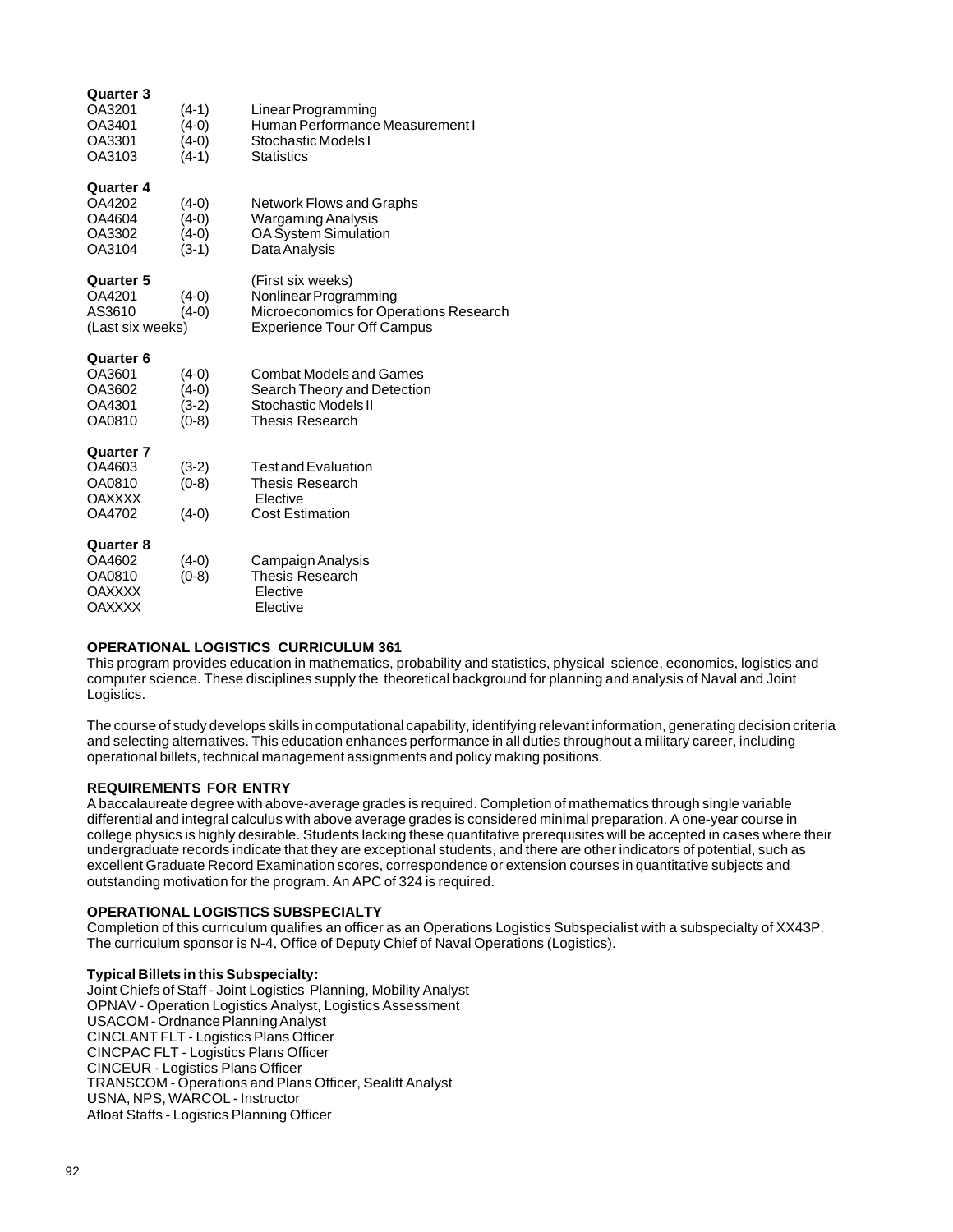# **ENTRY DATE**

Operational Logistics is an eight-quarter course of study with a single entry date at the end of September. If further information is needed, contact the Academic Associate or Curricular Officer for this curriculum.

# **Curriculum 361**

**Academic Associate:** David A. Schrady, Professor Code OR/So, Glasgow Hall, Room 271 (408) 656-2801, DSN 878-2801

#### **DEGREE**

Requirements for the degree Master of Science in Operations Research are met as a milestone en route to satisfying the Educational Skill Requirements of the curricular program.

# **TYPICAL COURSE OF STUDY**

# **Quarter 1** OA2200 (4-0) Computational Methods for Operations Research I<br>MA1118 (5-2) Multi-Variable Calculus MA1118 (5-2) Multi-Variable Calculus<br>MA3042 (4-0) Linear Algebra MA3042 (4-0) Linear Algebra<br>OA3101 (4-1) Probability **Probability Quarter 2** OA3200 (4-0) Computational Methods for Operations Research II<br>MA3110 (4-0) Intermediate Analysis MA3110 (4-0) Intermediate Analysis<br>OA3610 (4-0) Introduction to Naval L OA3610 (4-0) Introduction to Naval Logistics<br>OA3102 (4-1) Probability and Statistics Probability and Statistics **Quarter 3** OA3201 (4-1) Linear Programming<br>MN4376 (4-0) Defense Transportat MN4376 (4-0) Defense Transportation System<br>OA3301 (4-0) Stochastic Models I  $\overrightarrow{A-0}$  Stochastic Models I<br>(4-1) Statistics OA3103 **Quarter 4** OA4611 (4-0) Logistics in Naval Warfare<br>OA3302 (4-0) OA System Simulation OA3302 (4-0) OA System Simulation<br>OA3104 (3-1) Data Analysis OA3104 (3-1) Data Analysis<br>OA4202 (4-0) Network Flows Network Flows and Graphs **Quarter 5** (First six weeks)<br>
OA4201 (4-0) Nonlinear Progra OA4201 (4-0) Nonlinear Programming Systems Simulation<br>AS3610 (4-0) Microeconomics for Operations Research AS3610 (4-0) Microeconomics for Operations Research<br>(Last six weeks) Experience Tour Off Campus Experience Tour Off Campus **Quarter 6** OA3601 (4-0) Combat Models and Games<br>OA4301 (3-2) Stochastic Models II Stochastic Models II OA0810 (0-8) Thesis Research Logistics Models **Quarter 7** (4-0) War Gaming Analysis<br>Flective OAXXXX<br>OA0810 OA0810 (0-8) Thesis Research<br>NS3252 (4-0) Joint and Maritime Joint and Maritime Strategy **Quarter 8**<br> $0A4602$ OA4602 (4-0) Campaign Analysis<br>OA0810 (0-8) Thesis Research Thesis Research OA4302 (4-0) Reliability and Weapons System Effectiveness Measurement<br>OAXXXX Elective OAXXXX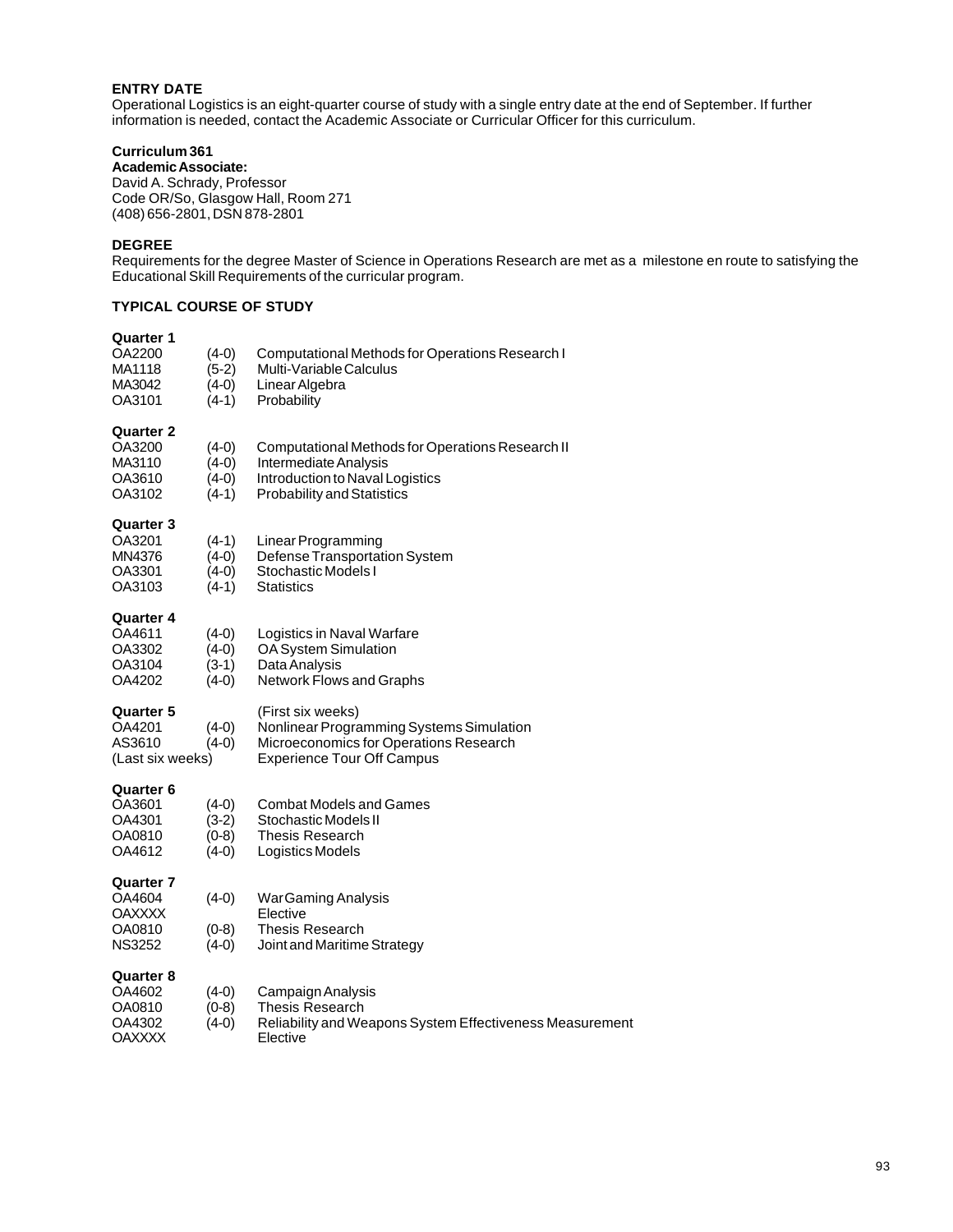#### **ADVANCED SCIENCE (APPLIED MATHEMATICS) CURRICULUM 380**

This program is designed to meet the needs of the Department of Defense for graduates who are skilled in the concepts of higher mathematics. The objective of the program is to equip an officer with the skill to: analyze a military problem; formulate it in mathematical terms; solve or approximate a solution; interpret and present the results.

Completion of this curriculum also qualifies an officer as an Applied Mathematics Subspecialist with a subspecialty code of XX41P. The curriculum sponsor is the U.S. Naval Academy Department of Mathematics. The typical job in this subspecialty is an instructor in mathematics at the U.S. Naval Academy or the U.S. Military Academy at West Point.

# **REQUIREMENTS FOR ENTRY**

Preparatory to graduate work in applied mathematics, the officer shall have completed a strong program of study at the undergraduate level or the first three quarters of the mathematics core sequence, which includes linear algebra, advanced calculus in one and several variables, ordinary differential equations, probability and statistics. Officers not having the required qualifications for direct input enter the program indirectly through the Engineering Science (460) curriculum. An APC of 324 is required.

# **ENTRY DATES**

Advanced Science (Applied Mathematics) is an eight-quarter course of study with entry dates in any quarter. If further information is needed, contact the Academic Associate or Curricular Officer for this curriculum.

# **Curriculum 380**

**Academic Associate:** Chris Frenzen, Associate Professor Code MA/Fr, Glasgow Hall, Room 355 (408) 656-2435, DSN 878-2435

### **DEGREE**

Requirements for the degree Master of Science in Applied Mathematics are met as a milestone en route to satisfying the Educational Skill Requirements of the curricular program.

# **TYPICAL COURSE OF STUDY**

| <b>Quarter 1</b><br>EC1010<br>MA1118<br>MA2121<br><b>NS3252</b> | $(1-1)$<br>$(5-2)$<br>$(4-0)$<br>$(4-0)$ | Introduction to MATLAB<br>Multi-Variable Calculus<br><b>Differential Equations</b><br>Joint and Maritime Strategy                                 |
|-----------------------------------------------------------------|------------------------------------------|---------------------------------------------------------------------------------------------------------------------------------------------------|
| <b>Quarter 2</b><br>MA3025<br>MA2049<br>MA3042<br>OA3101        | $(5-1)$<br>$(3-0)$<br>$(4-0)$<br>$(4-1)$ | Logic and Discrete Mathematics<br>Vector Analysis with Applications<br>Linear Algebra<br>Probability                                              |
| <b>Quarter 3</b><br>MA3110<br>MA3132<br>MA3232<br>OA3102        | $(4-0)$<br>$(4-0)$<br>$(4-1)$<br>$(4-1)$ | Intermediate Analysis<br>Partial Differential Equations and Integral Transforms<br><b>Numerical Analysis</b><br><b>Probability and Statistics</b> |
| <b>Quarter 4</b><br>MA3605<br>MA4237<br>MA3560<br>OA3103        | $(3-0)$<br>$(4-0)$<br>$(3-0)$<br>$(4-1)$ | <b>Fundamentals of Analysis I</b><br><b>Advanced Topics in Numerical Analysis</b><br>Modern Applied Algebra<br><b>Statistics</b>                  |
| <b>Quarter 5</b><br>MA3606<br><b>MAXXXX</b><br>MA4248<br>MA3400 | $(3-0)$<br>$(4-1)$<br>$(4-0)$            | <b>Fundamentals of Analysis II</b><br><b>Option Requirement</b><br>Computational Linear Algebra<br>Mathematical Modelling Processes               |
| <b>Quarter 6</b><br>MA4693<br>MA4311<br>MA4391<br>MA3301        | $(3-0)$<br>$(3-0)$<br>$(3-0)$<br>$(4-1)$ | Topics in Analysis<br>Calculus of Variations<br>Analytical Methods for Fluid Dynamics<br>Linear Programming                                       |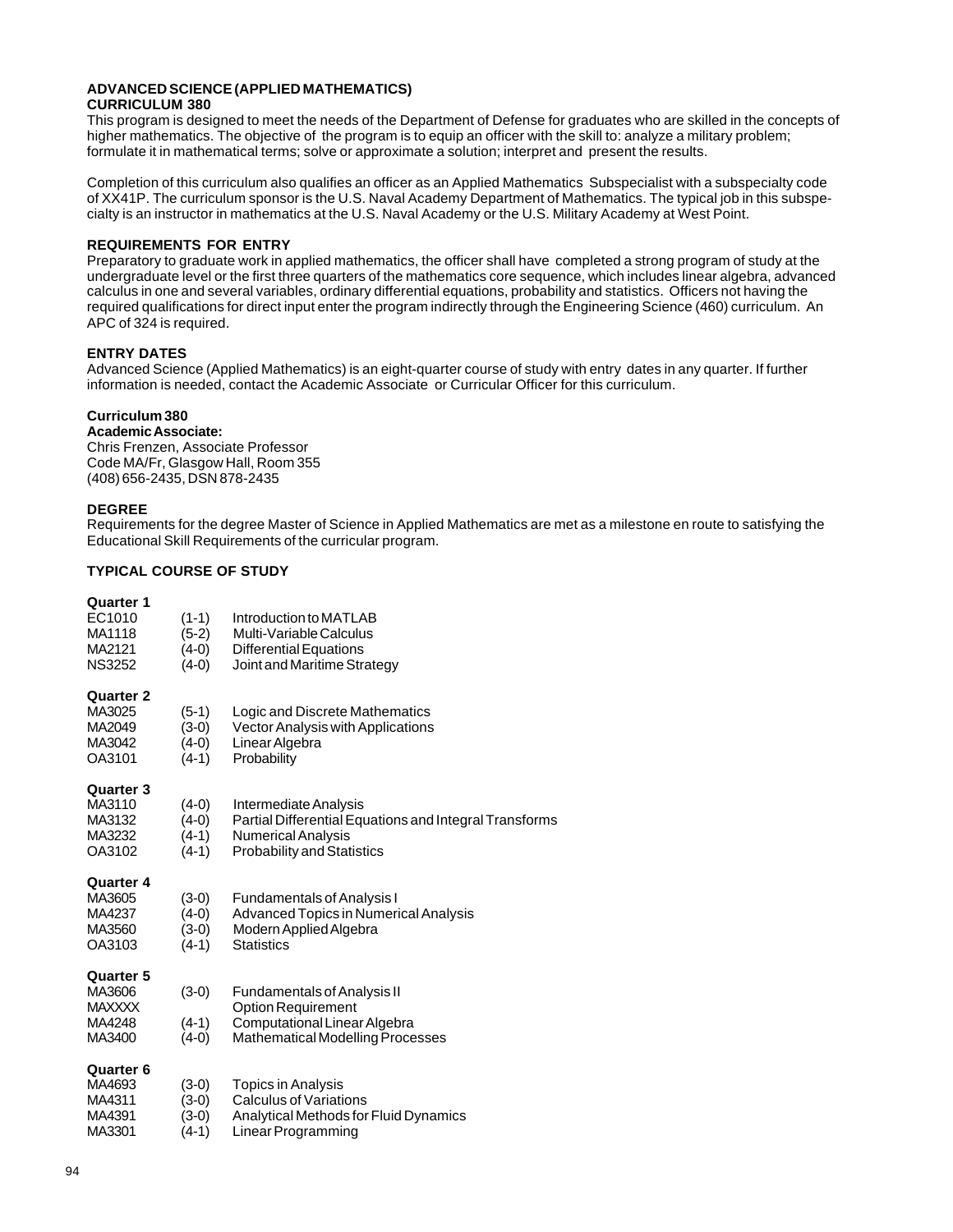# **Quarter 7**

| MAXXXX |         | <b>Option Requirement</b>            |
|--------|---------|--------------------------------------|
| XX4XXX |         | <b>Option Requirement</b>            |
| MA4392 | $(4-0)$ | Numerical Methods for Fluid Dynamics |
| MA0810 | $(0-8)$ | Thesis Research                      |
|        |         |                                      |

| XX4XXX |         | <b>Option Requirement</b>    |
|--------|---------|------------------------------|
| MA4103 | $(3-0)$ | <b>Thesis Topics Seminar</b> |
| MA0810 | $(0-8)$ | Thesis Research              |
| MA0810 | $(0-8)$ | Thesis Research              |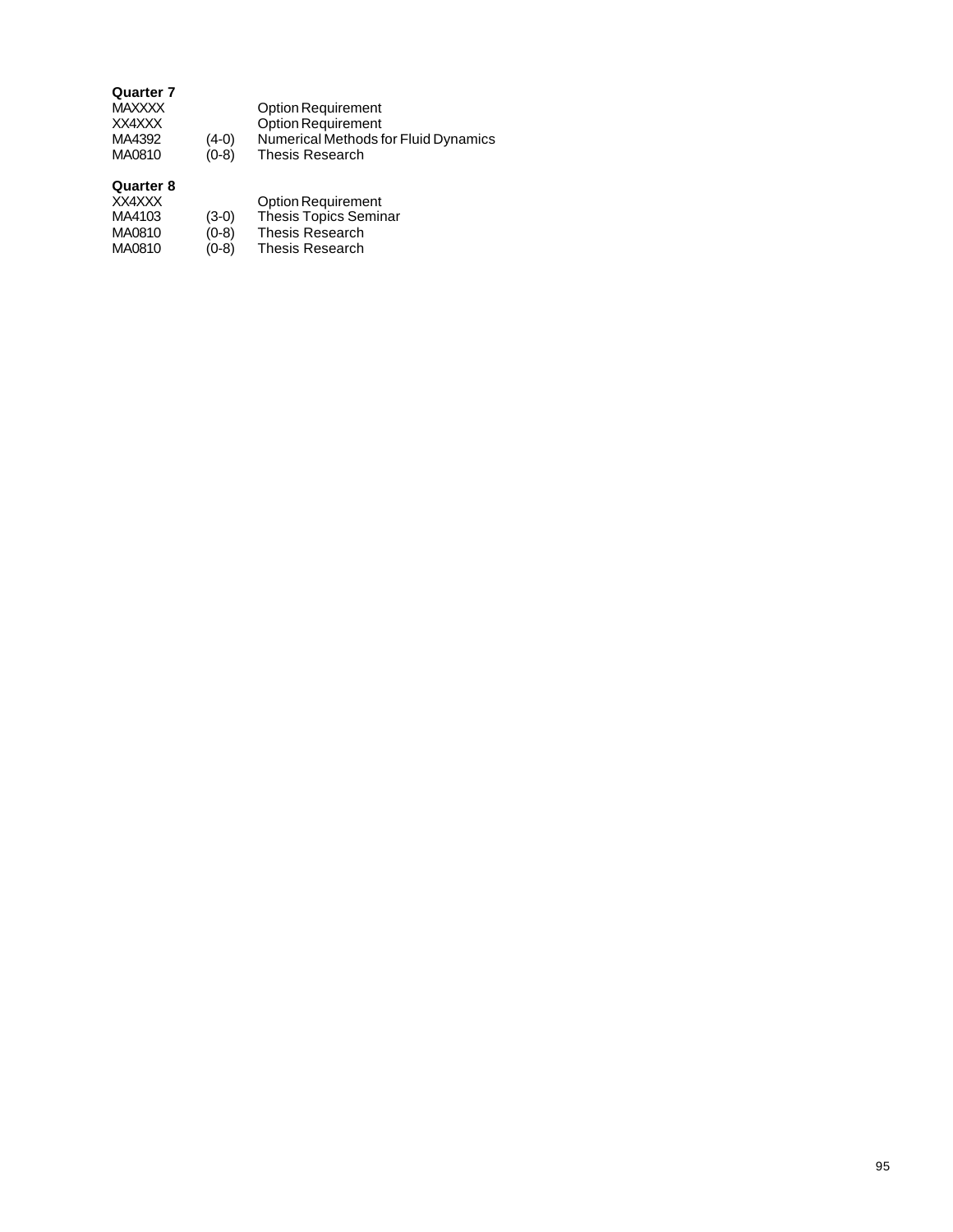# **EDUCATIONAL SKILL REQUIREMENTS OPERATIONS ANALYSIS CURRICULUM (360) Subspecialty Code XX42P**

- **1. BASIC ANALYTICAL SKILLS:** The graduate will possess the skills in higher mathematics required to support graduate study in operations research, have proficiency in computing with mainframe and microcomputer systems, have the ability to program in several languages, and have knowledge of software packages and languages of special importance in performing military operations analysis.
- **2. DATA ANALYSIS:** The graduate will possess the skills in probability, statistics, and exploratory data analysis required to formulate and execute analyses involving uncertainty, including analyses of military operations, logistics, and personnel problems; will be proficient in the principles of probability and statistics and the use of one or more statistical graphics programs, and be able to interactively apply a variety of methods to actual data. The graduate will be able to analyze a variety of DoD data sets (reconstructed from operations, collected in the field, generated in the laboratory, etc.) to answer specific operational questions and formally report the results.
- **3. OPTIMIZATION:** The graduate will possess a solid framework of understanding of what is technically feasible in the formulation and solution of optimization models of real-world decision problems, and will have thoroughly explored new and traditional applications of optimization to military problems in logistics, manpower planning, weapons assignment, RD&A project selection, mission planning, asset distribution, scheduling, and resource allocation. The graduate will have experienced the complete, from-scratch development of an optimization model for a military decision problem with emphasis on the creation and presentation of results that are useful to commanders with or without analytical background and defendable to technical experts.
- **4. STOCHASTIC MODELING:** The graduate will be able to formulate and solve problems involving processes with uncertainty over time, including the ability to apply the theory to naval warfare, tactical decision analysis, target search and detection, operational logistics support, fleet maintenance and repair requirements, and military manpower systems.
- **5. WARFARE ANALYSIS:** The graduate will be familiar with U.S./Allied and potential enemy capabilities, doctrine, and tactical concepts and will be able to model and analyze military operations using OR techniques. The graduate will further be able to develop new tactical and logistics concepts based on theory, exercise reconstruction, and analysis.
- **6. SYSTEMS ANALYSIS:** The graduate will understand the principles of economic analysis and their application as reflected in DODI 7041.3, and be aware of the theoretical difficulties of extending these principles to the analysis of weapon systems. The graduate will acquire skill with specific measurement tools for military effectiveness and cost, and will apply principles and tools to decisions about tactics, systems and force structure. In particular, the development of cost and effectiveness analyses (COEAs) as required for all new weapons systems by DODI 5000.2M will be practiced.
- **7. HUMAN FACTORS:** The graduate will be sufficiently knowledgeable about the human-machine interface to quantitatively link weapon system design features to operator and maintainer performance. By extension the graduate will be able to measure the design's impact on mission capability. Graduates will be able to recognize designs that exploit the strengths and minimize the limitations of people operating combat systems.
- **8. INVENTORY:** The graduate will have a working knowledge of the current OR inventory management models of the three military services and of the analytical foundations which led to these models. The graduate will understand which models are appropriate for each phase of the life cycle of a weapon system. The graduate will be able to formulate new variants of these models as required to support the evolving structure of the joint forces.
- **9. PRACTICE:** The graduate will have gained experience doing real analytical studies in operations research while on experience tour with an appropriate staff, organization or activity. Further, the graduate will demonstrate the ability to conduct independent analysis in operations research and proficiency in presenting the results in writing and orally by means of a thesis and command-oriented briefing.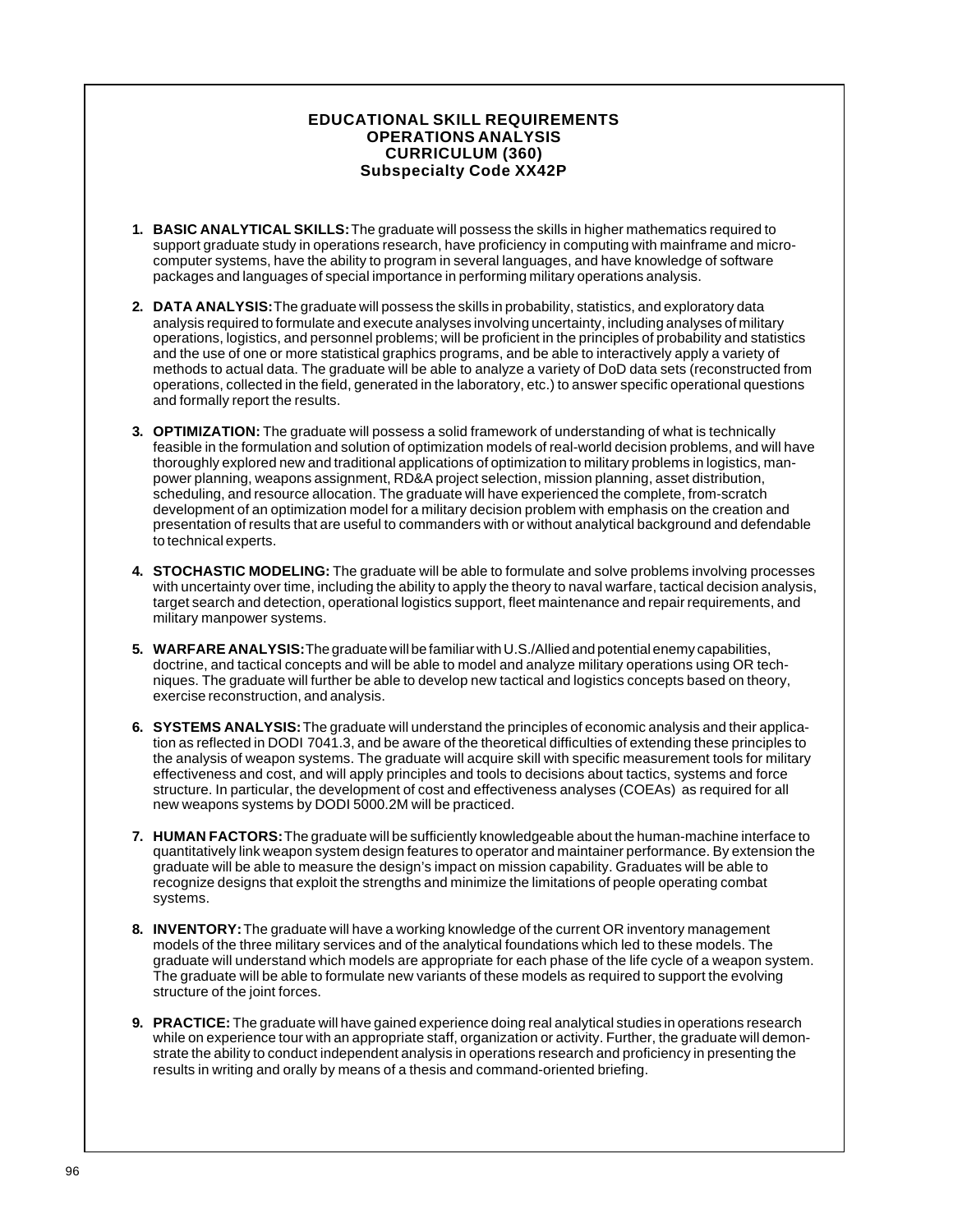**10. JOINT AND MARITIME STRATEGIC PLANNING:** An overview of American and world military history and joint and maritime planning including the origins and evolution of national and allied strategy; current American and allied military strategies which address the entire spectrum of conflict; the U.S. maritime component of national military strategy; the organizational structure of the U.S. defense establishment; the role of the commanders of unified and specified commands in strategic planning; the process of strategic planning; joint and service doctrine, and the roles and missions of each in meeting national strategy.

# **Curriculum Sponsor and ESR Approval Authority**

Director, Assessment Division (N-81) September 1995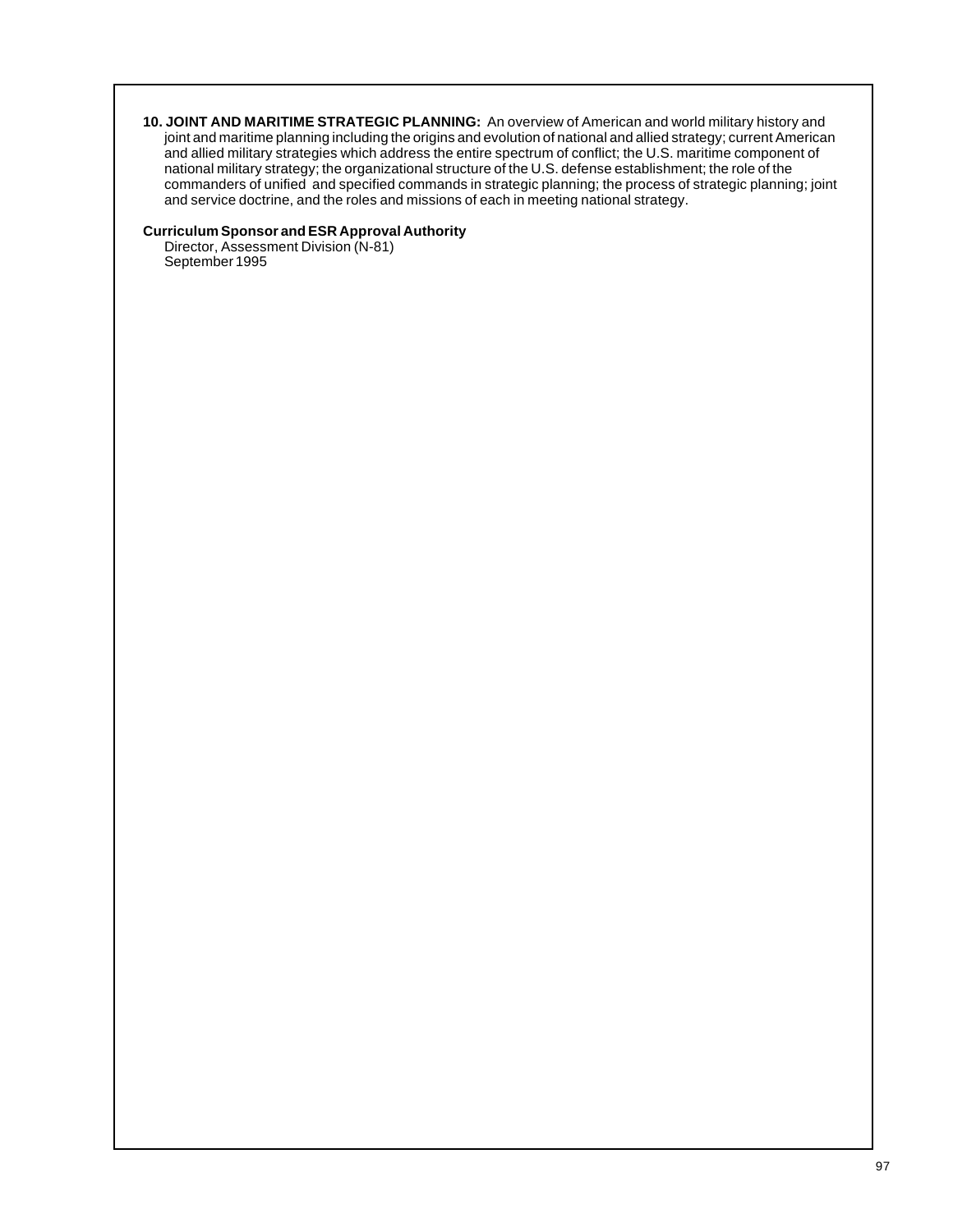# **EDUCATIONAL SKILL REQUIREMENTS OPERATIONAL LOGISTICS CURRICULUM (361) Subspecialty Code XX43P**

- **1. BASIC ANALYTICAL SKILLS.** The graduate will possess the skills in higher mathematics required to support graduate study in operations research, have proficiency in computing with mainframe and microcomputer systems, have the ability to program in several languages, and have knowledge of software packages and languages of special importance in performing military operations analysis.
- **2. DATA ANALYSIS.** The graduate will possess the skills in probability, statistics, and exploratory data analysis required to formulate and execute analyses involving uncertainty, including analyses of military operations, logistics, and personnel problems; will be proficient in the principles of probability and statistics and the use of one or more statistical graphics programs, and be able to interactively apply a variety of methods to actual data. The graduate will be able to analyze a variety of DoD data sets (reconstructed from operations, collected in the field, generated in the laboratory, etc.) to answer specific operational questions and formally report the results.
- **3. OPTIMIZATION.** The graduate will possess a solid framework of understanding of what is technically feasible in the formulation and solution of optimization models of real-world decision problems, and will have thoroughly explored new and traditional applications of optimization to military problems in logistics, manpower planning, weapons assignment, RD&A project selection, mission planning, asset distribution, scheduling, and resource allocation. The graduate will have experienced the complete, from scratch development of an optimization model for a military decision problem with emphasis on the creation and presentation of results that are useful to commanders with or without analytical background and defendable to technical experts.
- **4. STOCHASTIC MODELING.** The graduate will be able to formulate and solve problems involving processes with uncertainty over time, including the ability to apply the theory to naval warfare, tactical decision analysis, target search and detection, operational logistics support, fleet maintenance and repair requirements, and military manpower systems.
- **5. WARFARE ANALYSIS.** The graduate will be familiar with U.S./Allied and potential enemy capabilities, doctrine, and tactical concepts and will be able to model and analyze military operations using OR techniques. The graduate will further be able to develop new tactical and logistics concepts based on theory, exercise reconstruction, and analysis.
- **6. SYSTEMS ANALYSIS.** The graduate will understand the principles of economic analysis and their application as reflected in DODI 7041.3, and be aware of the theoretical difficulties of extending these principles to the analysis of weapon systems. The graduate will acquire skill with specific measurement tools for military effectiveness and cost, and will apply principles and tools to decisions about tactics, systems and force structure. In particular, the development of cost and effectiveness analyses (COEAs) as required for all new weapons systems by DODI 5000.2M will be practiced.
- **7. TRANSPORTATION.** The graduate will have a thorough understanding of defense transportation requirements determination and transportation related planning processes within DoD, the organizations and subsystems that comprise the defense transportation system, the institutional constraints and resource allocation problems related to defense transportation, and current studies and analyses of defense transportation.
- **8. LOGISTICS.** The graduate will have gained a thorough understanding of all aspects of the Naval logistics system and of logistics in naval and amphibious warfare. The graduate will understand Navy and Joint planning systems and be able to develop and use logistics planning factors. The graduate will have experience of logistics wargaming, the development and use of operational logistics decision support systems, and the use of analytical methods in developing logistics plans for specific operations or contingencies.
- **9. PRACTICE.** The graduate will have gained experience doing real analytical studies in operations research while on experience tour with an appropriate staff, organization or activity. Further, the graduate will demonstrate the ability to conduct independent analysis in operations research and proficiency in presenting the results in writing and orally by means of a thesis and command-oriented briefing.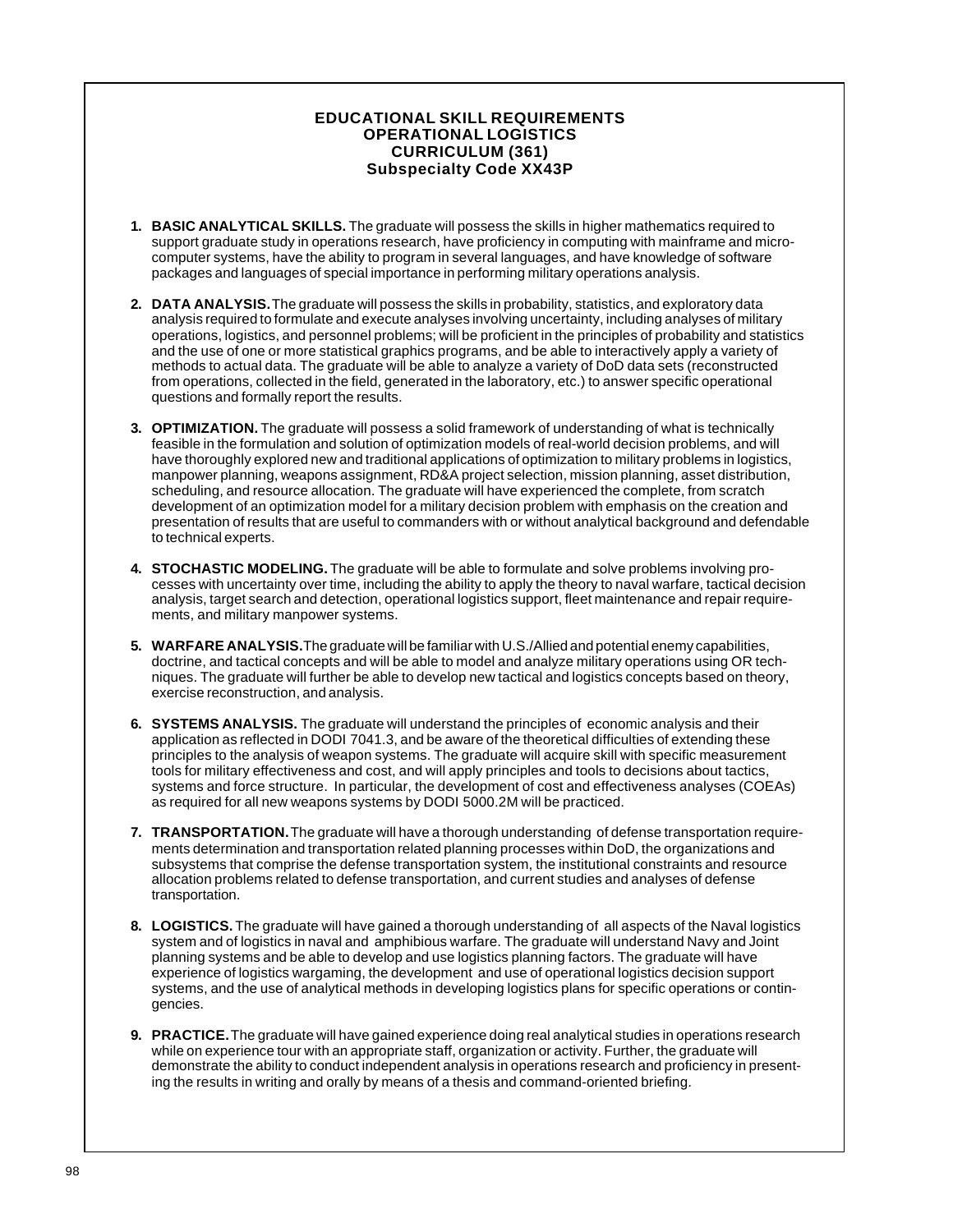**10. JOINT AND MARITIME STRATEGIC PLANNING.** An overview of American and world military history and joint and maritime planning including the origins and evolution of national and allied strategy; current American and allied military strategies which address the entire spectrum of conflict; the U.S. maritime component of national military strategy; the organizational structure of the U.S. defense establishment; the role of the commanders of unified and specified commands in strategic planning; the process of strategic planning; joint and service doctrine, and the roles and missions of each in meeting national strategy.

# **Curriculum Sponsor and ESR Approval Authority**

Deputy CNO Logistics (N-04) September 1995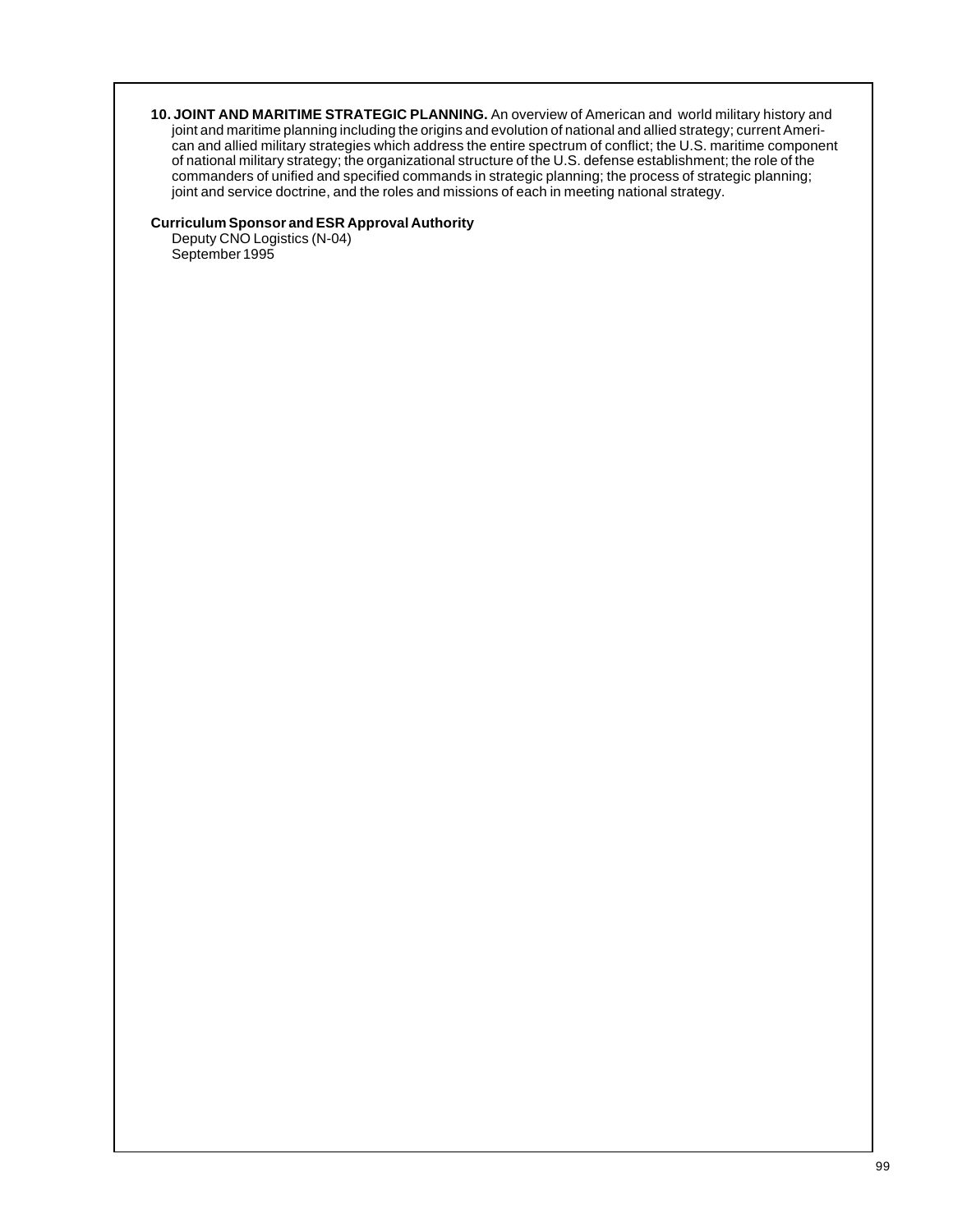# **EDUCATIONAL SKILL REQUIREMENTS APPLIED MATHEMATICS CURRICULUM (380) Subspecialty Code XX41P**

**1. JOINT AND MARITIME STRATEGIC PLANNING:** American and world military history and joint and maritime planning including the origins and evolution of national and allied strategy; current American and allied military strategies which address the entire spectrum of conflict; the U.S. maritime component of national military strategy; the organizational structure of the U.S. defense establishment; the role of the commanders of unified and specified commands in strategic planning, the process of strategic planning; joint and service doctrine, and the roles and missions of each in meeting national strategy.

#### **2. BASICS:**

- a. A solid foundation in linear algebra, calculus of one and several variables, ordinary differential equations, probability, statistics, discrete mathematics, modern applied algebra, and mathematical modeling to support graduate study in mathematics.
- b. Knowledge of how to use the mainframe, workstation, and microcomputer as a tool to aid in analysis.
- c. Exposure to the basic physical and technological principles underlying a diversity of real-world problems of importance to the military which the student may be called upon to model and analyze.
- **3. FUNDAMENTAL AREAS:** An understanding, at the graduate level, of the following fundamental areas of mathematics:

| probability           |  |
|-----------------------|--|
| algebraic structures  |  |
| numerical analysis    |  |
| applied mathematics   |  |
| mathematical modeling |  |

linear algebra and vector analysis real or complex analysis ordinary differential equations partial differential equations

- **4. APPLICATIONS:** Well-versed in the applications of mathematics to real- world problems of interest to the military. Areas of application include mechanical and electrical systems, stiffness and buckling of beams and plates in double-hulled ships, space systems and orbital problems, numerical computer problems associated with prediction errors, numerical weather prediction, ship routing, acoustics, wave propagation, nonacoustic USW, and robotics.
- **5. COMPUTER SKILLS:** A working knowledge of at least one higher level structured computer language and the operating system for a computer which supports that language. Be able to use the computer for numerical and symbolic computation of a wide variety of military and industrial problems, including parallel computing.
- **6. PRACTICE:** Have experience in organizing and presenting mathematical ideas, by oral and written means, to students and faculty. Includes, but is not limited to, the ability to present mathematics to students in a classroom environment. The graduate will demonstrate the ability to conduct independent analysis in applied mathematics and proficiency in presenting the results in writing and orally by means of a thesis and command-oriented briefing.

#### **Curriculum Sponsor and ESR Approval Authority**

Chairman, Mathematics Department, USNA August 1994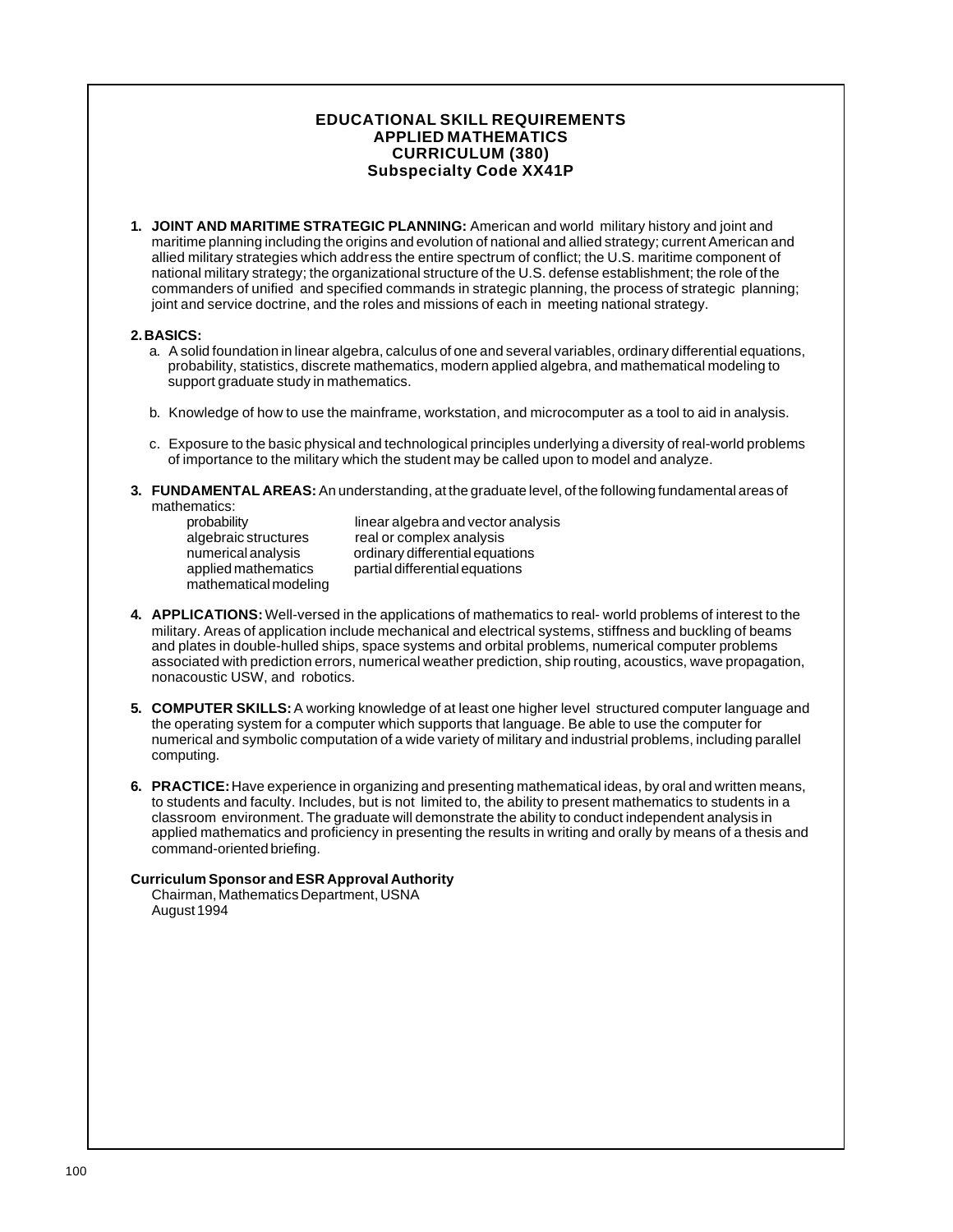# **SYSTEMS MANAGEMENT PROGRAMS**

**Curricular Officer:** Carlos M. Chavez CDR, USN Code 36, Ingersoll Hall Room 219 (408) 656-2537, DSN 878-2537

#### **INFORMATION TECHNOLOGY MANAGEMENT CURRICULUM 370**

This curriculum provides officers with the knowledge of information systems technology to include computer and telecommunications systems, software engineering, networked and distributed applications, database management systems and decision support systems in the military services. Students will also gain proficiency in information systems, economics and management necessary for the critical management decisions needed in the development and utilization of complex and evolving computer-based military systems.

Information Technology Management is an interdisciplinary, graduate-level master's program integrating mathematics, accounting, economics, statistics, computer science, information systems, communications engineering, networks and management disciplines.

# **REQUIREMENTS FOR ENTRY**

A baccalaureate degree, or the equivalent, with above-average grades in mathematics (including differential and integral calculus) resulting in an APC of at least 325 is required for direct entry. Students lacking these quantitative prerequisites may be acceptable for the program, through a six or twelve week refresher, providing their undergraduate records and/or other indicators of success, such as the GRE (Graduate Record Examination) or GMAT (Graduate Management Admission Test), indicate a capability for graduate level work. A minimum TOEFL of 540 (500-539 with supplemental language training) is required for international students. While previous computer, communications or information systems experience is certainly helpful, it is not essential.

### **INFORMATION TECHNOLOGY MANAGEMENT SUBSPECIALTY**

Completion of this curriculum qualifies a Navy officer as an Information Technology Management Subspecialist with a subspecialty code of XX89P. Other services have analogous coding. The Curriculum Sponsor is Commander, Naval Computer and Telecommunications Command.

# **Typical Jobs in this Subspecialty:**

CO/XO, Naval Computer and Telecommunication Station/Master Station Staff Comm/Fleet Communications Officer, Numbered Fleets Information Systems Officer, USS George Washington ADP Plans Readiness Assessment Officer, COMNAVSURFLANT ADP Systems Officer, Director Strategic Systems Procedure SNAP System Officer, SPAWARSYSCOM OIC, NAVMEDINFORMGMTCENDET Data Base Management Officer, Naval Security Group Plans and Programs, COMNAVCOMTELCOM

### **ENTRY DATES**

Information Technology Management is an eight-quarter course of study with entry dates in March and September. Those requiring the six or twelve week refresher will begin study prior to those entry dates. If further information is needed contact the Academic Associate or Curricular Officer for this curriculum.

### **Curriculum 370**

**Academic Associate:** Carl Jones, Professor Code SM/Js, Ingersoll Hall, Room 307 (408) 656-2995, DSN 878-2995 e-mail: crjones@nps.navy.mil

### **DEGREE**

Requirements for the degree Master of Science in Information Technology Management are met as a milestone en route to satisfying the Educational Skill Requirements established by the sponsor for the curricular program.

# **TYPICAL COURSE OF STUDY**

| CS2970 | $(4-1)$ | Structured Programming with Ada                   |
|--------|---------|---------------------------------------------------|
| IS2000 | $(3-1)$ | Introduction to Information Technology Management |
| MN2155 | $(4-0)$ | Accounting for Management                         |
| OS3105 | (4-1)   | Statistical Analysis for Management I             |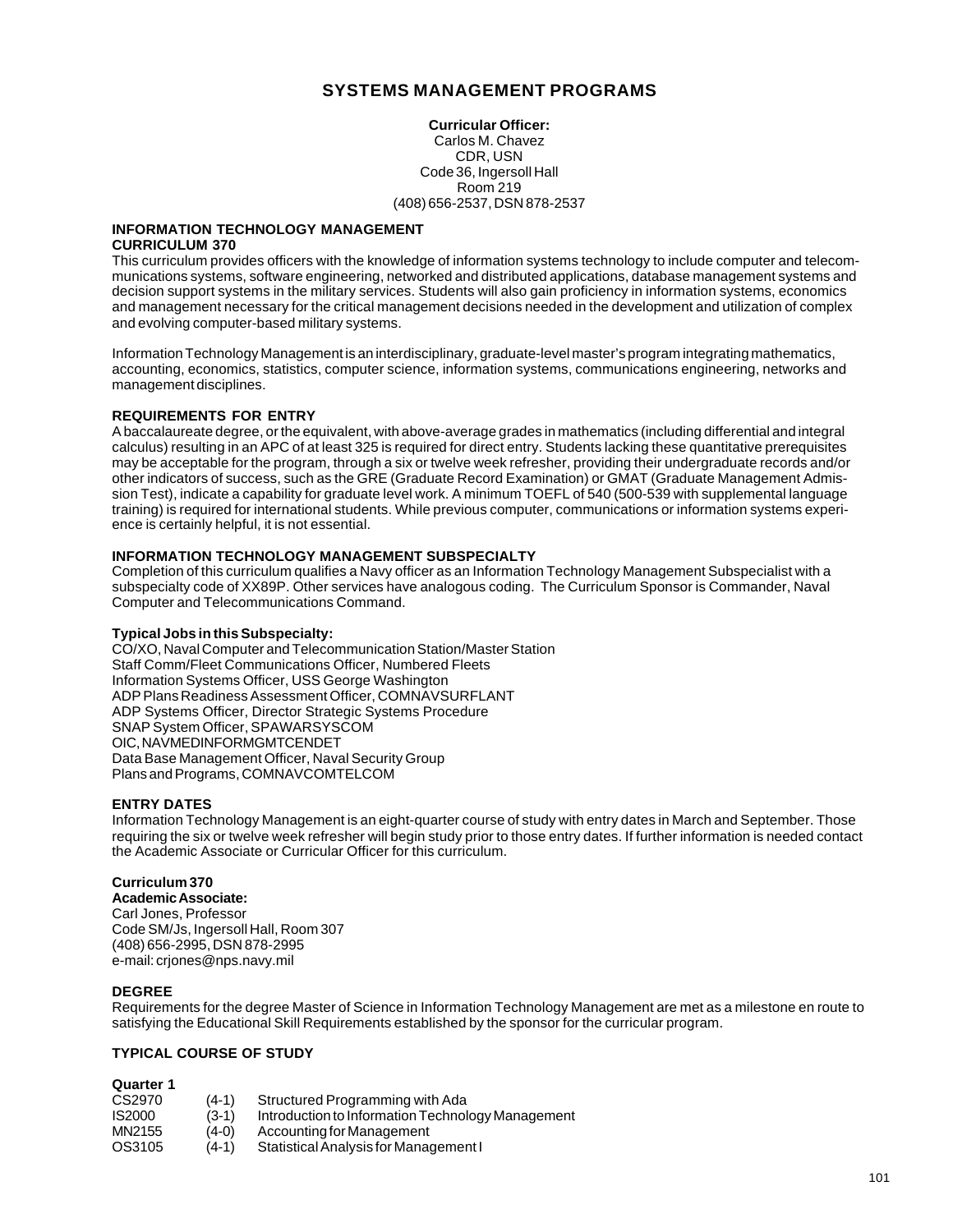| <b>Quarter 2</b><br>CS3030<br><b>IS3170</b><br>MN3105<br>OS3004 | $(4-0)$<br>$(4-0)$<br>$(4-0)$<br>$(5-0)$ | <b>Computer Architecture and Operating Systems</b><br>Economic Evaluation of Information Systems I<br>Organization and Management<br><b>Operations Research for Computer Systems Managers</b>             |
|-----------------------------------------------------------------|------------------------------------------|-----------------------------------------------------------------------------------------------------------------------------------------------------------------------------------------------------------|
| <b>Quarter 3</b><br>EO2413<br>IS3171<br>IS4183<br>IS4200        | $(4-2)$<br>$(4-1)$<br>$(4-1)$<br>$(4-2)$ | Introduction to Communications Systems Engineering<br>Economic Evaluation of Information Systems II<br>Applications of Database Management Systems<br>Systems Analysis and Design                         |
| <b>Quarter 4</b><br>EO3513<br>IS3020<br>IS4185<br><b>NS3252</b> | $(4-2)$<br>$(3-2)$<br>$(4-1)$<br>$(4-0)$ | <b>Communications Systems Engineering</b><br>Software Design<br><b>Decision Support Systems</b><br>Joint and Maritime Strategy                                                                            |
| <b>Quarter 5</b><br>IS3112<br>EO3523<br>IS3502<br>IS4300        | $(4-1)$<br>$(4-2)$<br>$(3-2)$<br>$(3-2)$ | Information Technology Management in DoD<br><b>Communications Systems Analysis</b><br>Computer Networks: Wide Area/Local Area<br>Software Engineering and Management                                      |
| <b>Quarter 6</b><br>IS4502<br>MN4125<br>IS4601                  | $(3-2)$<br>$(4-0)$<br>$(4-0)$<br>$(4-0)$ | <b>Telecommunications Networks</b><br>Managing Planned Change in Complex Organizations<br>Focus Area Choice (See note)<br>Research Methods for Information Technology Evaluation                          |
| <b>Quarter 7</b><br>CS3600<br>MN3307<br>MN3154<br><b>IS0810</b> | $(3-2)$<br>$(4-0)$<br>$(4-0)$<br>$(0-8)$ | Introduction to Computer Security<br>Information Technology Acquisition<br>Financial Management in the Armed Forces<br>Thesis Research for Information Technology Management Students                     |
| <b>Quarter 8</b><br>IS4182<br>IS0810<br><b>IS0810</b>           | $(4-0)$<br>$(0-8)$<br>$(0-8)$<br>$(4-0)$ | <b>Information Systems Management</b><br>Thesis Research for Information Technology Management Students<br>Thesis Research for Information Technology Management Students<br>Focus Area Choice (see note) |

NOTE: Students with a strong education and background in any of the above topics can request validation of those courses and thereby avail themselves of additional course work. Typical courses include, but are not limited to:

- CC4750 Military C4I Systems and Networks<br>CS3310 Artificial Intelligence
- CS3310 Artificial Intelligence<br>CS4202 Computer Graphics
- Computer Graphics
- **IS3000** Distributed Computer Systems<br>**IS3100** Analysis of Microcomputers and
- IS3100 Analysis of Microcomputers and Microprocessors
- **Microcomputer Networks**
- IS3504 Modern Network Ops System: Planning, Technology & Operations
- IS4184 Information Resource Management in DoN/DoD
- Knowledge-Based Systems and Artificial Intelligence
- IS4187 Information Networking & Distributed Decision Technologies
- Internet to Sea
- IS4800 Directed Study in Advanced Information Systems
- MN3374 Production Management: A TQM/L Perspective
- MN4105 Strategic Management<br>MN4151 Internal Control and Aug
- Internal Control and Auditing
- MR2419 Atmospheric Factors in C3
- OS3404 Man-Machine Interaction

#### **TRANSPORTATION LOGISTICS MANAGEMENT CURRICULUM 813**

This curriculum is an interdisciplinary program which integrates mathematics, accounting, economics, behavioral science, management theory, operations/systems analysis and a subspecialty concentration into an understanding of the process by which the defense mission is accomplished. Inputs from the Navy are from the Supply Corps. The programs is de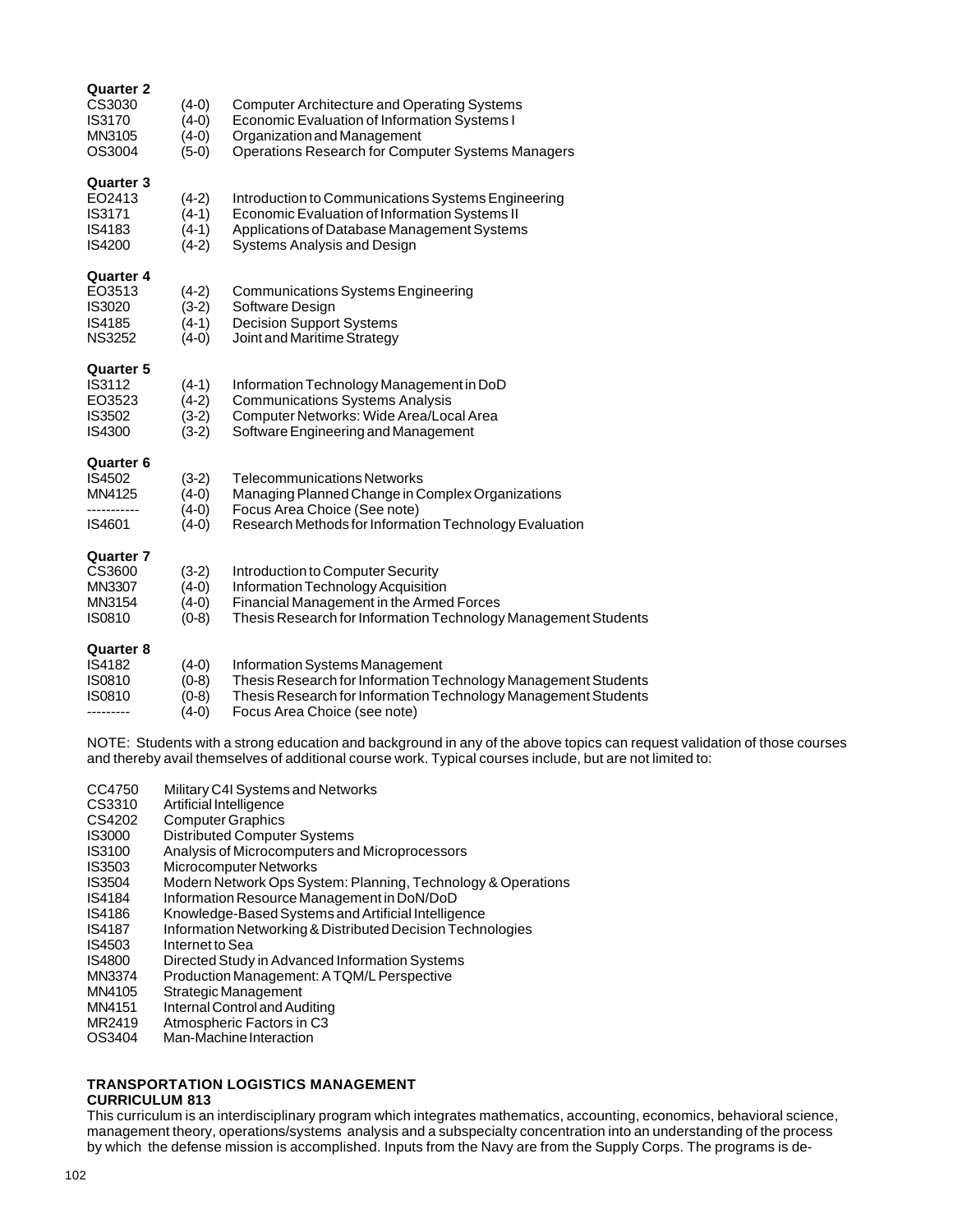signed to provide the officer with fundamental interdisciplinary techniques of quantitative problem-solving methods, behavioral and management science, economic analysis, and financial management; furthermore, it is intended to provide the officer with a Navy/Defense Systems-oriented graduate management education and to provide the officer with the specific functional skills required to effectively manage in this subspecialty area.

# **REQUIREMENTS FOR ENTRY**

A baccalaureate degree with above-average grades is required. Completion of at least two semesters of college algebra or trigonometry is considered to be the minimum mathematical preparation. An APC of 345 is required for entry.

Supply Corps Officers from the U.S. Navy start the curriculum with widely varied academic backgrounds. Each student's prior academic work and related military experience is evaluated for courses previously completed and applicable to the student's curriculum so that academic credits may be transferred. Validation or credit by examination is encouraged.

# **TRANSPORTATION LOGISTICS MANAGEMENT SUBSPECIALTY**

Completion of this curriculum qualifies a naval officer as a Material Movement Subspecialist, subspecialty code 1304P. The Curriculum Sponsor is Naval Supply Systems Command Headquarters.

#### **Typical Jobs in this Subspecialty:**

Transportation Officer: CINCLANTFLT Transportation Director: Fleet and Industrial Support Center (FISC) Norfolk, VA. Air Terminal Coordinator: COMFAIRMED Cargo Handling Officer, Operations Officer: NAVCHAPRU CO and XO: NAVMTO Deputy Commander: MTMC

# **ENTRY DATE**

Transportation Logistics Management is a seven-quarter course of study with a single entry date in July. If further information is needed, contact the Academic Associate for this curriculum or the Curricular Officer.

# **Curriculum 813**

**Academic Associate:** Donald Eaton, Logistics Chair (RADM Ret) Code SM/Et, Ingersoll Hall, Room 241 (408) 656-3616, DSN 878-3616

#### **DEGREE**

Requirements for the degree Master of Science in Management are met as a milestone en route to satisfying the Educational Skill Requirements of the curricular program.

# **TYPICAL COURSE OF STUDY**

| MN2150<br>MN2031<br>MN3333<br>MA2300<br><b>IS0123</b>              | (4-0)<br>(4-0)<br>(4-0)<br>(5-0)<br>$(0-2)$ | <b>Financial Accounting</b><br><b>Economic Decision Making</b><br>Managerial Communication Skills in the DoD Environment<br>Mathematics for Management<br>Computer Skills Development I |
|--------------------------------------------------------------------|---------------------------------------------|-----------------------------------------------------------------------------------------------------------------------------------------------------------------------------------------|
| Quarter 2<br>MN3161<br>MN3140<br>MN3373<br>OS3101                  | (4-0)<br>(4-0)<br>(4-0)<br>(4-1)            | Managerial Accounting<br>Microeconomic Theory<br>Domestic Transportation Management<br>Statistical Analysis for Management                                                              |
| <b>Quarter 3</b><br>MN3105<br>MN3172<br>MN4373<br>OS3006           | (4-0)<br>(4-0)<br>(4-0)<br>(4-0)            | Organization and Management<br><b>Public Policy and Budgeting</b><br>International Transportation Management<br>Operations Research for Management                                      |
| <b>Quarter 4</b><br>IS3183<br>MN4145<br>MN4376<br>MN3154<br>MN3221 | $(4-0)$<br>(4-0)<br>(4-0)<br>(4-0)<br>(2-0) | Information Technology Management<br><b>Policy Analysis</b><br>Defense Transportation System<br>Financial Management in the Armed Forces<br>Principles of Program Management I          |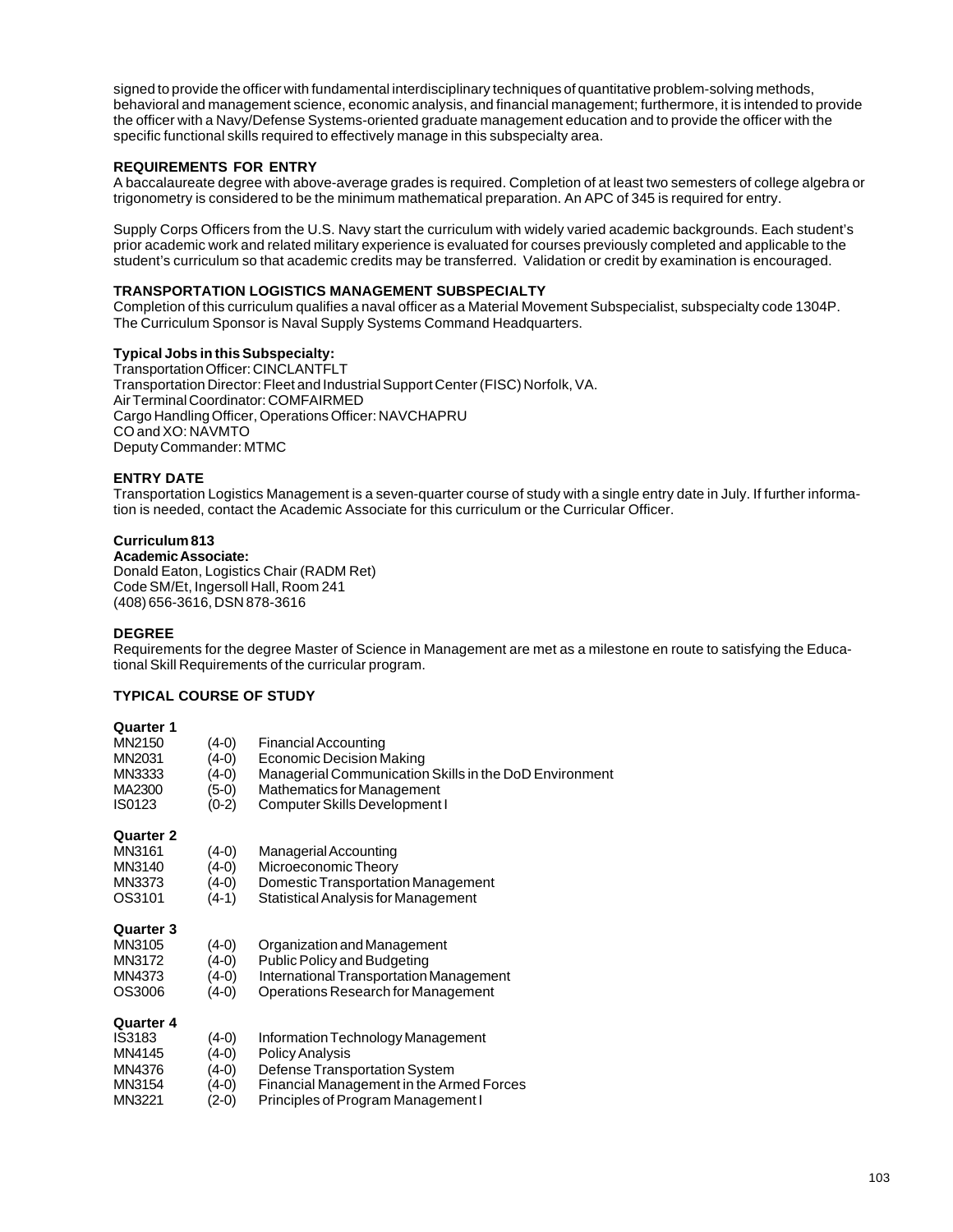### **Quarter 5**

| <b>MN0810</b><br><b>MN3377</b><br>MN3222<br>MN3372                  | $(0-8)$<br>(4-0)<br>(3-2)<br>(4-0) | Thesis Research for Systems Management Students<br><b>Inventory Management</b><br>Principles of Project Management II<br><b>Material Logistics</b> |
|---------------------------------------------------------------------|------------------------------------|----------------------------------------------------------------------------------------------------------------------------------------------------|
| <b>Quarter 6</b><br><b>MN0810</b><br><b>MN0810</b><br><b>NS3252</b> | $(0-8)$<br>$(0-8)$<br>(4-0)        | Thesis Research for Systems Management Students<br>Thesis Research for Systems Management Students<br>Joint and Maritime Strategy                  |
| <b>MN3371</b><br><b>Quarter 7</b><br>MN0810<br>.                    | (4-0)<br>$(0-8)$<br>$(1 - 2)$      | Contracts Management and Administration<br>Thesis Research<br>$\sim$ $\sim$ $\sim$ $\sim$ $\sim$ $\sim$                                            |

MN4105 (4-0) Strategic Management

- OA3610 (4-0) Introduction to Naval Logistics<br>MN3375 (4-0) Materials Handling Systems De
- (4-0) Materials Handling Systems Design

# **TRANSPORTATION MANAGEMENT**

# **CURRICULUM 814**

The objectives of this curriculum are to prepare officers for naval logistics system positions, emphasizing worldwide transportation aspects. Graduate logistics courses cover topics such as the transportation system within CONUS, warehouse siting, materials management, production management, inventory management (both Navy and private sector), materials handling, purchasing and physical distribution. Students take additional courses in transportation in the private sector and military transportation in support of contingencies, as well as, options in corporate financial management, production management, or logistics engineering.

#### **REQUIREMENTS FOR ENTRY**

A baccalaureate degree with above-average grades is required. Completion of at least two semesters of college algebra or trigonometry is considered to be the minimum mathematical preparation. An APC of 345 is required for entry.

Officers from the U.S. Services, as well as all others, start the curriculum with widely varied academic backgrounds. Each student's prior academic work and related military experience is evaluated for courses previously completed and applicable to the student's curriculum so that academic credits may be transferred. Validation or credit by examination is encouraged.

#### **TRANSPORTATION MANAGEMENT SUBSPECIALTY**

Completion of this curriculum qualifies an officer as a Transportation Management Subspecialist with a subspecialty code of XX35P. The Curriculum Sponsor is The Navy Military Sealift Command Headquarters.

#### **Typical Jobs in this Subspecialty:**

Commander: MSCO, COMSCEUR, COMSCMED, COMSCPAC, United Kingdom and Northern Europe Tanker Control Officer: Military Sealift Command (MSC) Headquarters Commander and Deputy Commander: Military Sealift Command Officer (MSCO), Norfolk, VA

#### **ENTRY DATE**

Transportation Management is a seven-quarter course of study with a single entry date in July. If further information is needed, contact the Academic Associate for this curriculum or the Curricular Officer.

#### **Curriculum 814**

#### **Academic Associate:**

Donald Eaton, Logistics Chair (RADM Ret) Code SM/Et, Ingersoll Hall, Room 241 (408) 656-3616, DSN 878-3616

#### **DEGREE**

Requirements for the degree Master of Science in Management are met as a milestone en route to satisfying the Educational Skill Requirements of the curricular program.

#### **TYPICAL COURSE OF STUDY**

| MN2150 | $(4-0)$ | Financial Accounting                                   |
|--------|---------|--------------------------------------------------------|
| MN2031 | $(4-0)$ | Economic Decision Making                               |
| MN3333 | $(4-0)$ | Managerial Communication Skills in the DoD Environment |
| MA2300 | $(5-0)$ | Mathematics for Management                             |
| IS0123 | $(0-2)$ | Computer Skills Development I                          |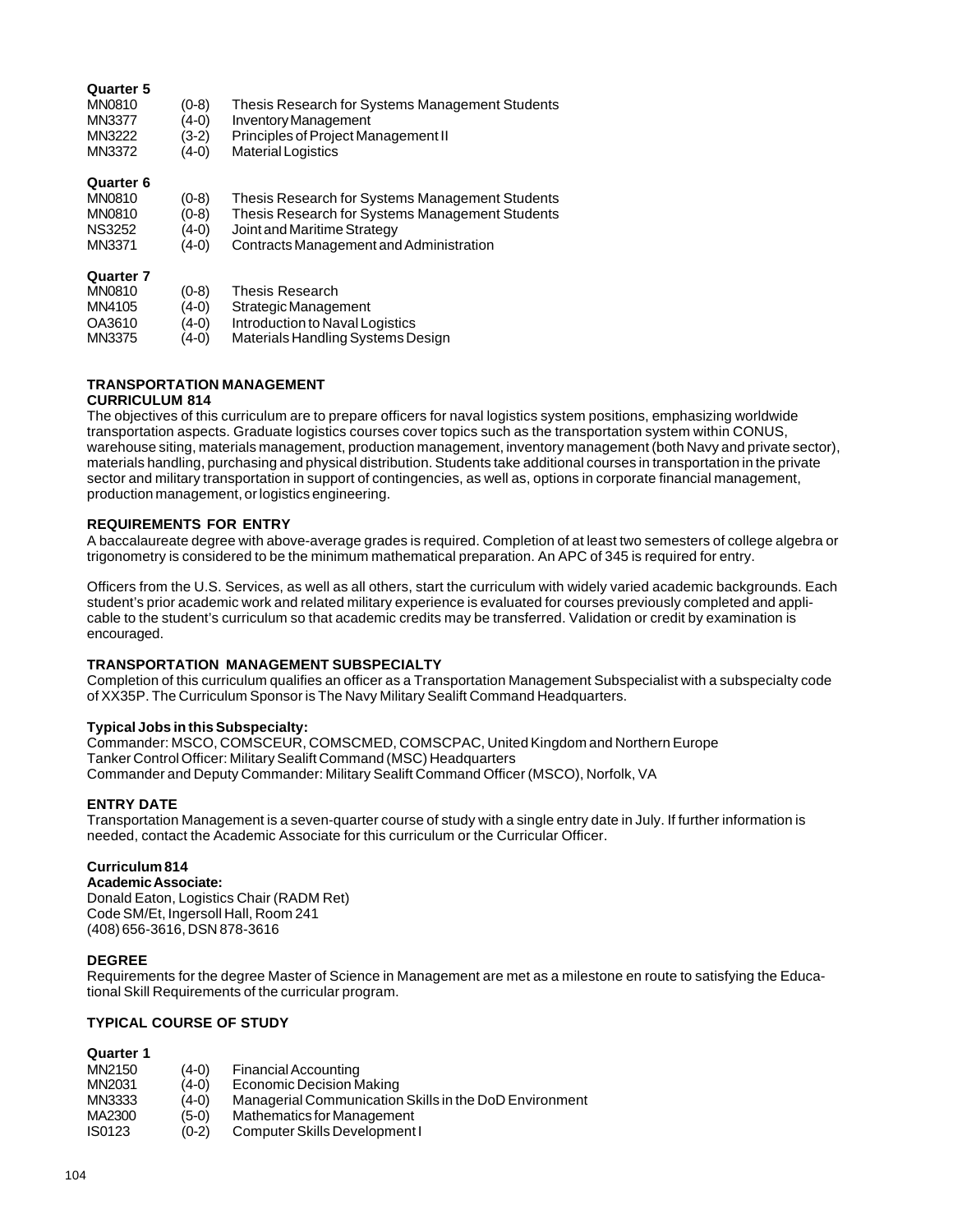| Quarter 2<br>MN3161<br>MN3140<br>MN3373<br>OS3101                                | $(4-0)$<br>$(4-0)$<br>$(4-0)$<br>$(4-1)$            | Managerial Accounting<br>Microeconomic Theory<br><b>Domestic Transportation Management</b><br>Statistical Analysis for Management                                                                              |
|----------------------------------------------------------------------------------|-----------------------------------------------------|----------------------------------------------------------------------------------------------------------------------------------------------------------------------------------------------------------------|
| <b>Quarter 3</b><br>MN3105<br>MN3172<br>MN4373<br>OS3006                         | $(4-0)$<br>$(4-0)$<br>$(4-0)$<br>$(4-0)$            | Organization and Management<br><b>Public Policy and Budgeting</b><br>International Transportation Management<br>Operations Research for Management                                                             |
| <b>Quarter 4</b><br>IS3183<br>MN4145<br>MN4376<br>MN3154                         | $(4-0)$<br>$(4-0)$<br>$(4-0)$<br>(4-0)              | Information Technology Management<br><b>Policy Analysis</b><br>Defense Transportation System<br>Financial Management in the Armed Forces                                                                       |
| <b>Quarter 5</b><br><b>MN0810</b><br>MN3301<br>MN3372                            | $(0-8)$<br>$(4-0)$<br>$(4-0)$                       | Thesis Research for Systems Management Students<br>Systems Acquisition and Project Management<br><b>Material Logistics</b>                                                                                     |
| <b>Quarter 6</b><br><b>MN0810</b><br>MN0810<br>MN3111<br>MN3371<br><b>NS3252</b> | $(0-8)$<br>$(0-8)$<br>$(4-0)$<br>$(4-0)$<br>$(4-0)$ | Thesis Research for Systems Management Students<br>Thesis Research for Systems Management Students<br>Personnel Management Processes<br>Contracts Management and Administration<br>Joint and Maritime Strategy |
| <b>Quarter 7</b><br><b>MN0810</b><br>MN3375<br>MN4105<br>MN4999                  | $(0-8)$<br>$(4-0)$<br>$(4-0)$<br>(4-0)              | Thesis Research for Systems Management Students<br>Materials Handling Systems Design<br>Strategic Management<br>Curriculum Option*                                                                             |

\*Student selects option from the following courses:

- Production Management: A TQM/L Perspective
- MN4310 Logistics Engineering<br>
OA3610 Introduction to Naval L
- OA3610 Introduction to Naval Logistics<br>OA4611 Logistics in Naval Warfare
- Logistics in Naval Warfare

# **ACQUISITION AND CONTRACT MANAGEMENT**

# **CURRICULUM 815**

The Acquisition and Contract Management Curriculum is an interdisciplinary program which integrates mathematics, accounting, economics, finance, behavioral science, management theory, operations/systems analysis and specific courses in acquisition and contracting. Student input includes officers and civilians from all DoD services, the Coast Guard and other nations. The curriculum is designed to provide officers and civilians with the skills to serve effectively in hardware systems buying offices, field contracting offices, contract administration offices and contracting policy offices.

# **REQUIREMENTS FOR ENTRY**

A baccalaureate degree with above-average grades is required. Completion of at least two semesters of college algebra or trigonometry is considered to be the minimum mathematical preparation. An APC of 345 is required for entry, as is a minimum TOEFL score of 540 (500-539 with supplemental language training) for international students.

Officers from the U.S. Services, as well as all others, start the curriculum with widely varied academic backgrounds. Each student's prior academic work and related military experience is evaluated for courses previously completed and applicable to the student's curriculum so that academic credits may be transferred. Validation or credit by examination is encouraged.

### **ACQUISITION AND CONTRACT MANAGEMENT SUBSPECIALTY**

Completion of this curriculum qualifies Naval officers as Acquisition and Contract Management Subspecialists with a subspecialty code of 1306P, Army officers as Functional Area 97, and Marine Corps officers with a 9656 MOS. The Curriculum Sponsor is the Deputy to the Assistant Secretary of the Navy (Research, Development and Acquisition) for Acquisition, and Business Management. The curriculum satisfies the mandatory Defense Acquisition University (DAU) contracting courses required by the Defense Acquisition Workforce Improvement Act (DAWIA).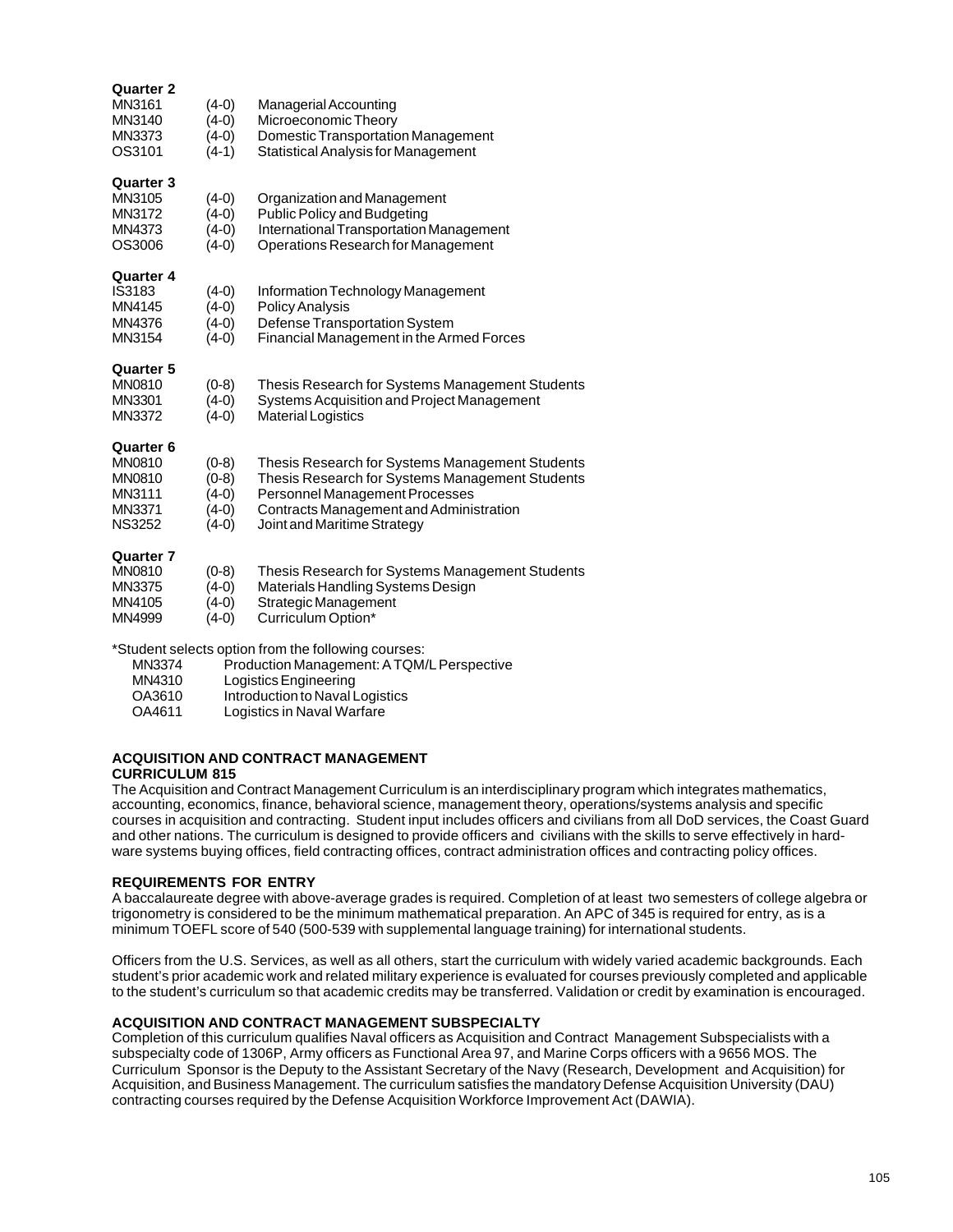## **Typical Jobs in this Subspecialty:**

Contracting Officer:

Navy Inventory Control Point, Mechanicsburg, PA

Director of Contracts:

Marine Corps Field Contracting System, Fleet and Industrial Supply Centers, Army and Navy Laboratories, Naval Regional Contracting Centers

Procuring Contracting Officer, (PCO):

Hardware Systems Commands (NAVAIR, NAVSEA, SPAWAR), Washington, DC Army Material Command

Major Subordinate Commands (e.g. ATCOM, MICOM, TACOM)

Business/Financial Manager (B/FM):

Hardware Systems Commands (NAVAIR, NAVSEA,SPAWAR), Washington, DC Contracts and Business Policy:

Staff of Assistant Secretary of the Navy (Research, Development and Acquisition)

Staff of Assistant Secretary of the Army (Research, Development and Acquisition)

Staff of Under Secretary of Defense (Acquisition & Technology)

Administrative Contracting Officer (ACO):

Defense Contract Management Command (DCMC)

Superintendent, Shipbuilding, Conversion and Repair (SUPSHIP)

# **ENTRY DATES**

Acquisition and Contract Management is a six-quarter course of study with entry dates in January and July. If further information is needed, contact the Academic Associate for this curriculum or the Curricular Officer.

# **Curriculum 815**

**Academic Associate:** David V. Lamm, Associate Professor

Code SM/Lt, Ingersoll Hall, Room 331A (408) 656-2775, DSN 878-2775

# **DEGREE**

Requirements for the degree Master of Science in Management are met as a milestone en route to satisfying the Educational Skill Requirements of the curricular program.

# **TYPICAL COURSE OF STUDY (Except U.S. Army and U.S. Marine Corps)**

| MN2150<br>MN2031<br>MN3333<br>MA2300<br>MN2302                            | $(4-0)$<br>(4-0)<br>(4-0)<br>(5-0)<br>$(0-2)$       | <b>Financial Accounting</b><br><b>Economic Decision Making</b><br>Managerial Communication Skills in the DoD Environment<br>Mathematics for Management<br>Seminar for Acquisition and Contracting Students |
|---------------------------------------------------------------------------|-----------------------------------------------------|------------------------------------------------------------------------------------------------------------------------------------------------------------------------------------------------------------|
| <b>Quarter 2</b><br>MN3303<br>MN3140<br>MN3161<br>OS3101<br>MN2302        | $(4-0)$<br>(4-0)<br>(4-0)<br>$(4-1)$<br>$(0-2)$     | <b>Principles of Acquisition and Contract Management</b><br>Microeconomic Theory<br>Management Accounting<br>Statistical Analysis for Management<br>Seminar for Acquisition and Contracting Students       |
| <b>Quarter 3</b><br>MN3304<br>MN3312<br>MN3105<br><b>NS3252</b><br>MN2302 | $(5-2)$<br>$(3-0)$<br>$(4-0)$<br>$(4-0)$<br>$(0-2)$ | Contract Pricing and Negotiations<br><b>Contract Law</b><br>Organization and Management<br>Joint and Maritime Strategy<br>Seminar for Acquisition and Contracting Students                                 |
| <b>Quarter 4</b><br>MN3305<br>MN3306<br>MN4145<br><b>IS3183</b><br>MN3172 | $(3-0)$<br>(3-0)<br>$(4-0)$<br>$(4-0)$<br>(4-0)     | Contract Administration<br><b>Acquisition Management</b><br><b>Policy Analysis</b><br>Information Technology Management<br>Public Policy and Budgeting                                                     |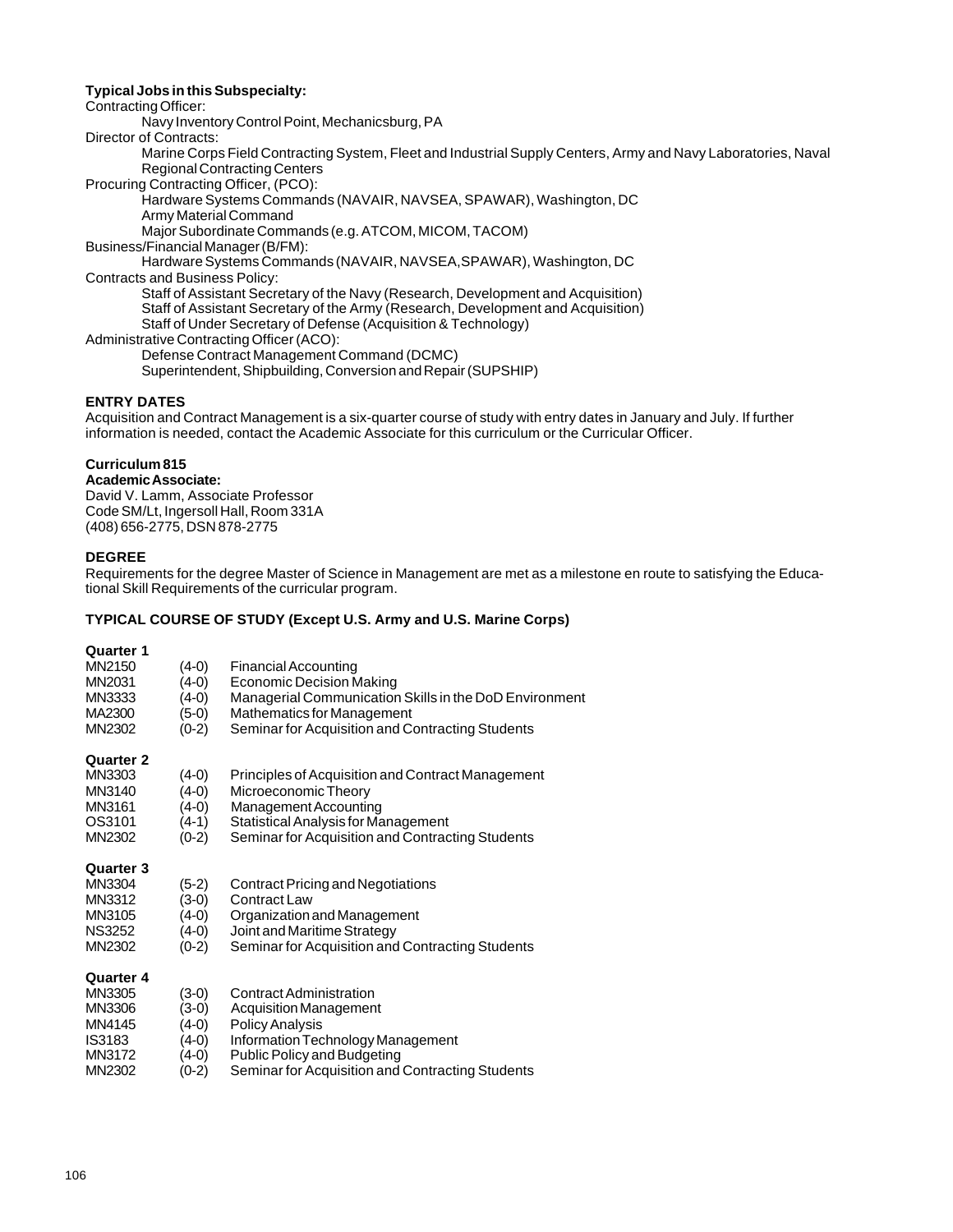# **Quarter 5**

| MN4301 | $(4-0)$ | Contracting for Major Systems                    |
|--------|---------|--------------------------------------------------|
| MN0810 | $(0-8)$ | Thesis Research for Systems Management Students  |
| MN0810 | $(0-8)$ | Thesis Research for Systems Management Students  |
| OS3006 | $(4-0)$ | Operations Research for Management               |
| MN2302 | $(0-2)$ | Seminar for Acquisition and Contracting Students |
|        |         |                                                  |

# **Quarter 6**

| Acquisition and Contracting Policy               |
|--------------------------------------------------|
| Curriculum Option*                               |
| Strategic Management                             |
| Thesis Research for Systems Management Students  |
| Seminar for Acquisition and Contracting Students |
|                                                  |

# \*Curriculum options:

| MN3384 | Principles of Acquisition Production and Quality Management |
|--------|-------------------------------------------------------------|
| MN4152 | Corporate Financial Management                              |
| MN4162 | Cost Management                                             |
| MN4302 | Defense Resource Policy and Management                      |
| MN4305 | Defense Technology Policy                                   |
| MN4310 | Logistics Engineering                                       |
| MN4372 | Seminar in Acquisition and Contract Management              |
| MN4470 | Strategic Planning and Policy for the Logistic Manager      |
| MN3155 | Financial Management for Acquisition ManagersAND            |
| MN4161 | Management Control Systems                                  |
|        |                                                             |

# **TYPICAL COURSE OF STUDY (U. S. Marine Corps)**

| Quarter 1        |         |                                                        |
|------------------|---------|--------------------------------------------------------|
| MN2150           | $(4-0)$ | <b>Financial Accounting</b>                            |
| MN2031           | $(4-0)$ | <b>Economic Decision Making</b>                        |
| MN3333           | $(4-0)$ | Managerial Communication Skills in the DoD Environment |
| MA2300           | $(5-0)$ | <b>Mathematics for Management</b>                      |
| MN2302           | $(0-2)$ | Seminar for Acquisition and Contracting Students       |
| <b>Quarter 2</b> |         |                                                        |
| MN3303           | $(4-0)$ | Principles of Acquisition and Contract Management      |
| MN3140           | $(4-0)$ | Microeconomic Theory                                   |
| MN3161           | $(4-0)$ | Management Accounting                                  |
| OS3101           | $(4-1)$ | <b>Statistical Analysis for Management</b>             |
| MN2302           | $(0-2)$ | Seminar for Acquisition and Contracting Students       |
| <b>Quarter 3</b> |         |                                                        |
| MN3304           | $(5-2)$ | Contract Pricing and Negotiations                      |
| MN3312           | $(3-0)$ | Contract Law                                           |
| MN3105           | $(4-0)$ | Organization and Management                            |
| MN3221           | $(2-0)$ | Principles of Program Management I                     |
| MN2302           | $(0-2)$ | Seminar for Acquisition and Contracting Students       |
| <b>Quarter 4</b> |         |                                                        |
| MN3305           | $(3-0)$ | <b>Contract Administration</b>                         |
| MN3306           | $(3-0)$ | <b>Acquisition Management</b>                          |
| MN3222           | $(3-2)$ | Principles of Program Management II                    |
| IS3183           | $(4-0)$ | Information Technology Management                      |
| MN3172           | $(4-0)$ | Public Policy and Budgeting                            |
| MN2302           | $(0-2)$ | Seminar for Acquisition and Contracting Students       |
| <b>Quarter 5</b> |         |                                                        |
| MN4304           | $(2-0)$ | Defense Systems Contracting                            |
| MN0810           | $(0-8)$ | Thesis Research for Systems Management Students        |
| MN0810           | $(0-8)$ | Thesis Research for Systems Management Students        |
| <b>NS3252</b>    | $(4-0)$ | Joint and Maritime Strategy                            |
| OS3006           | $(4-0)$ | Operations Research for Management                     |
| MN2302           | $(0-2)$ | Seminar for Acquisition and Contracting Students       |
|                  |         |                                                        |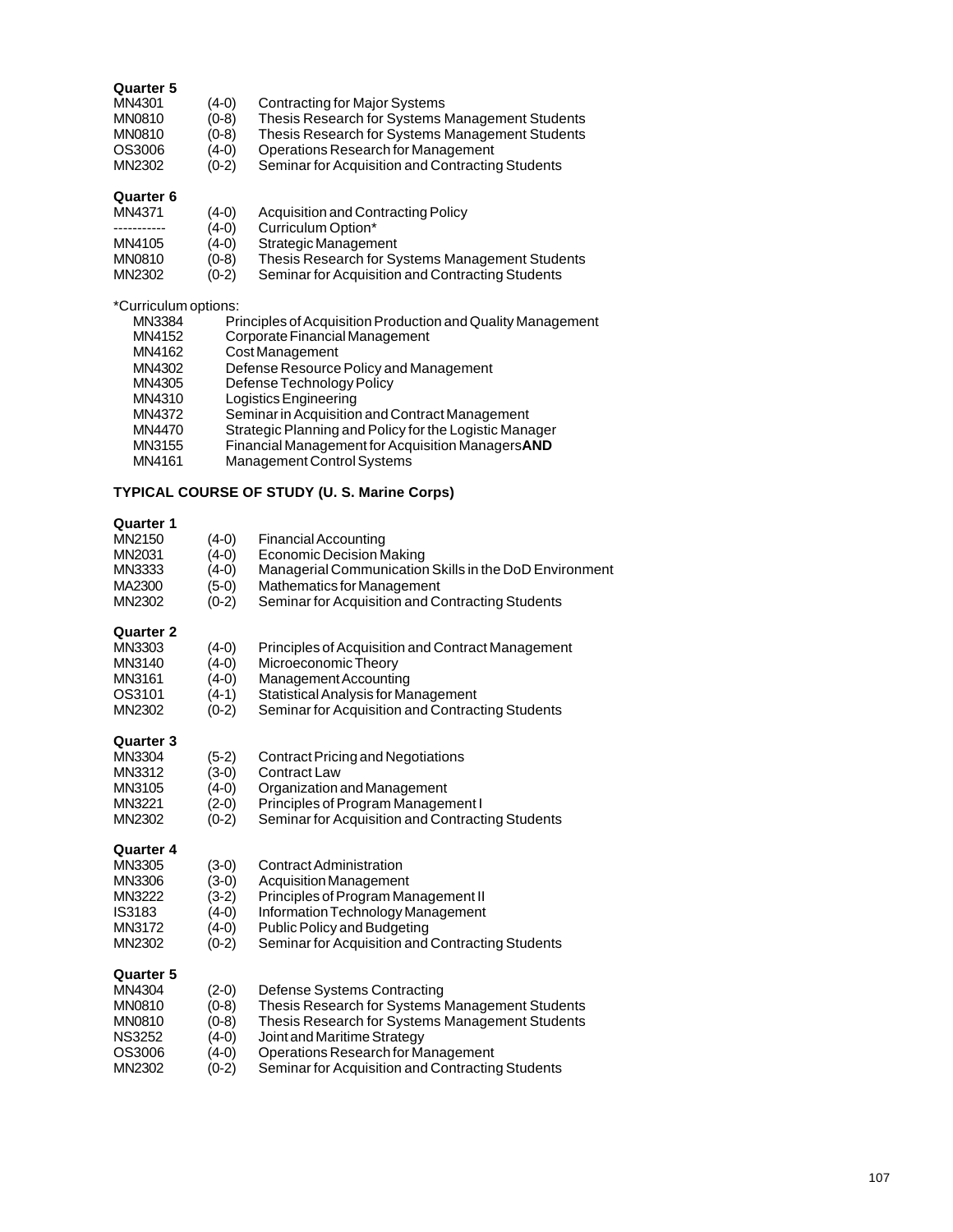| MN4371<br>MN4145<br>MN4105<br>MN0810<br>MN2302                        | $(4-0)$<br>(4-0)<br>$(4-0)$<br>(0-8)<br>$(0-2)$                | Acquisition and Contracting Policy<br>Policy Analysis<br>Strategic Management<br>Thesis Research for Systems Management Students<br>Seminar for Acquisition and Contracting Students                                                |
|-----------------------------------------------------------------------|----------------------------------------------------------------|-------------------------------------------------------------------------------------------------------------------------------------------------------------------------------------------------------------------------------------|
|                                                                       |                                                                | TYPICAL COURSE OF STUDY (U.S. Army)                                                                                                                                                                                                 |
| Quarter 1<br>MN2150<br>MN2031<br>MN3333<br>MA2300<br>MN2302           | $(4-0)$<br>(4-0)<br>$(4-0)$<br>(5-0)<br>$(0-2)$                | <b>Financial Accounting</b><br>Economic Decision Making<br>Managerial Communication Skills in the DoD Environment<br>Mathematics for Management<br>Seminar for Acquisition and Contracting Students                                 |
| Quarter 2<br>MN3303<br>MN3140<br>MN3161<br>OS3101<br>MN3221<br>MN2302 | $(4-0)$<br>$(4-0)$<br>$(4-0)$<br>$(4-1)$<br>$(2-0)$<br>$(0-2)$ | Principles of Acquisition and Contract Management<br>Microeconomic Theory<br>Management Accounting<br>Statistical Analysis for Management<br>Principles of Program Management I<br>Seminar for Acquisition and Contracting Students |
| Quarter 3<br>MN3304<br>MN3312<br>MN3105<br>MN3222<br>MN2302           | $(5-2)$<br>(3-0)<br>(4-0)<br>(2-0)<br>$(0-2)$                  | <b>Contract Pricing and Negotiations</b><br>Contract Law<br>Organization and Management<br>Principles of Program Management II<br>Seminar for Acquisition and Contracting Students                                                  |
| Quarter 4<br>MN3305<br>MN3306<br>OS4601<br>IS3183<br>MN3172<br>MN2302 | $(3-0)$<br>$(3-0)$<br>$(4-0)$<br>$(4-0)$<br>(4-0)<br>$(0-2)$   | Contract Administration<br><b>Acquisition Management</b><br>Test and Evaluation I<br>Information Technology Management<br>Public Policy and Budgeting<br>Seminar for Acquisition and Contracting Students                           |
| Quarter 5<br>MN4304<br>MN0810<br>MN3309<br>OS3006<br>MN2302           | $(2-0)$<br>$(0-8)$<br>$(4-0)$<br>(4-0)<br>$(0-2)$              | Defense Systems Contracting<br>Thesis Research for Systems Management Students<br>Acquisition of Embedded Weapon Systems Software<br>Operations Research for Management<br>Seminar for Acquisition and Contracting Students         |
| Quarter 6<br>MN4371<br>MN4145<br>MN4105<br>MN0810<br>MN2302           | $(4-0)$<br>(4-0)<br>$(4-0)$<br>(0-8)<br>$(0-2)$                | Acquisition and Contracting Policy<br>Policy Analysis<br>Strategic Management<br>Thesis Research for Systems Management Students<br>Seminar for Acquisition and Contracting Students                                                |

# **SYSTEMS ACQUISITION MANAGEMENT**

# **CURRICULUM 816**

**Quarter 6**

The Systems Acquisition Management Curriculum is an interdisciplinary program designed to integrate business principles, management theory, operations/systems analysis, and engineering applications. It is uniquely tailored to Defense acquisition management and intensive exposure to the fundamental principles of the acquisition environment. The courses in this curriculum present the structure of acquisition management, the decisions and problems facing the defense acquisition manager, the various forces at work within industry and Government, and the impact of acquisition policies and strategies. Student input includes officers and civilians from all DoD Services, the Coast Guard and other nations.

### **REQUIREMENTS FOR ENTRY**

A baccalaureate degree with above-average grades is required. Completion of at least two semesters of college algebra or trigonometry is considered to be the minimum mathematical preparation. An APC of 345 is required for entry, as is a TOEFL minimum score of 540 (500-539 with supplemental language training) for international students.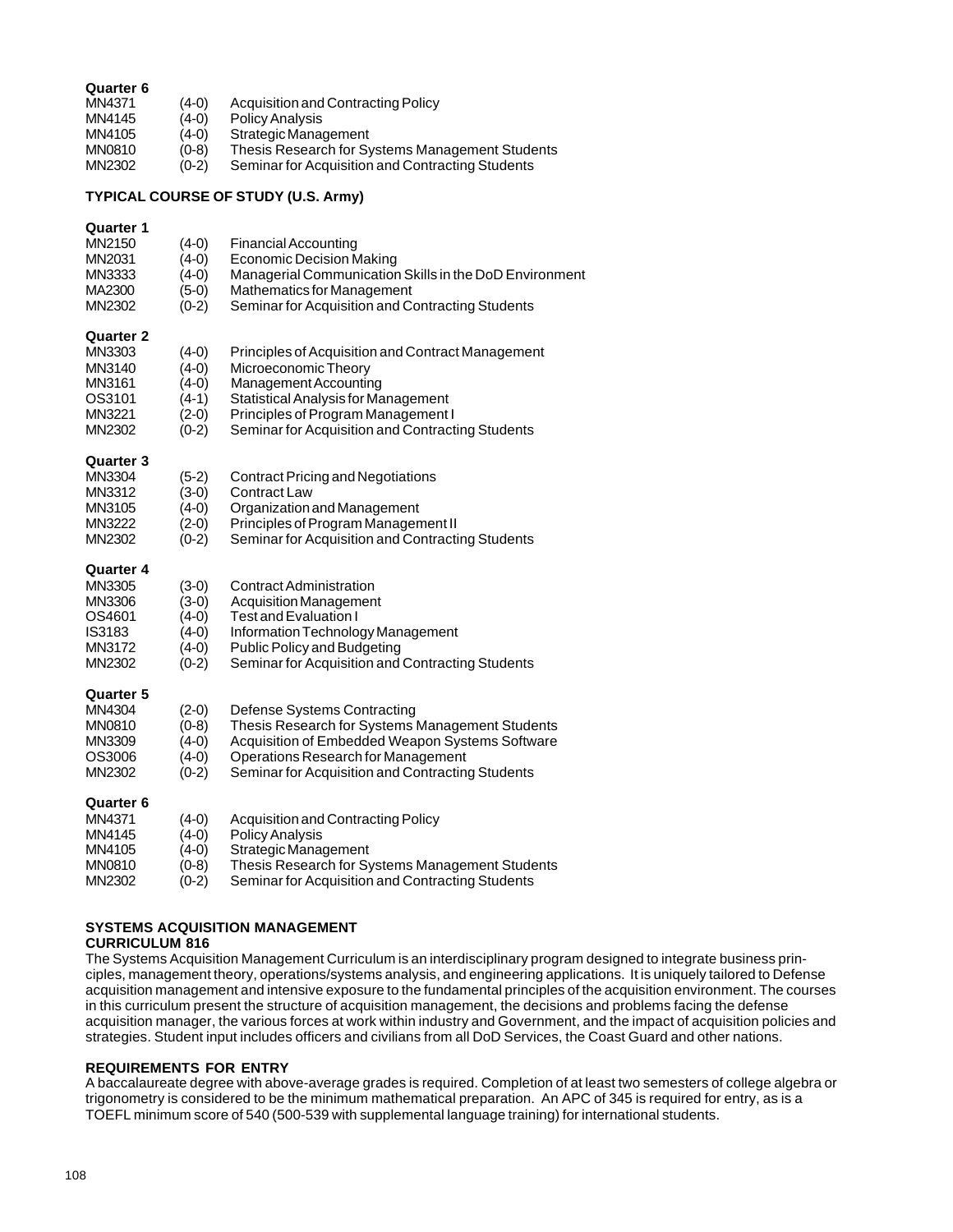Officers from the U.S. Services, international officers and DoD civilian employees enter the curriculum with widely varied academic backgrounds. Each student's prior academic work and related experience is evaluated for courses previously completed and applicable to the student's curriculum so that academic credit may be transferred. Validation or credit by examination is encouraged where knowledge of the material has been acquired by experience or Service courses.

### **SYSTEMS ACQUISITION MANAGEMENT SUBSPECIALTY**

Completion of this curriculum qualifies an Army officer for Functional Area 51 and a Marine Corps officer for MOS 9657. Department of Defense civilians are typically members of the acquisition workforce as specified by the Defense Acquisition Workforce Improvement Act (DAWIA). This curriculum satisfies the mandatory requirements for the Advanced Program Management Course (APMC) (PMT302) at the Defense Systems Management College (DSMC). The Curriculum Sponsor is the Military Deputy to the Assistant Secretary of the Army (Research, Development and Acquisition).

#### **Typical Jobs in this Subspecialty:**

Program Manager/Deputy Program Manager: Army/Navy/Marine Corps Aircraft, Missile, Vehicle and Ship programs Class Desk Officer: Naval Air Systems Command Program Executive Officer (PEO) staff Matrix Organization staff: Army Aviation Troop Command Naval Air Systems Command Naval Sea Systems Command Army Missile Command Army Communications - Electronics Command Marine Corps Systems Command Test and Evaluation Officer Logistics Officer:

Marine Corps Logistics Base

### **ENTRY DATES**

Systems Acquisition Management is a seven-quarter course of study (six quarters for U.S. Army Students) with entry dates in January and July. If further information is needed, contact the Academic Associate for this curriculum or the Curricular Officer.

# **Curriculum 816**

### **Academic Associate:**

David V. Lamm, Associate Professor Code SM/Lt, Ingersoll Hall, Room 331A (408)656-2775, DSN 878-2775

#### **DEGREE**

Requirements for the degree Master of Science in Management are met as a milestone en route to satisfying the Educational Skill Requirements of the curricular program.

### **TYPICAL COURSE OF STUDY (Except U.S. Army)**

| MN2150    | (4-0)   | <b>Financial Accounting</b>                            |
|-----------|---------|--------------------------------------------------------|
| MN2031    | $(4-0)$ | Economic Decision Making                               |
| MN3333    | (4-0)   | Managerial Communication Skills in the DoD Environment |
| MA2300    | (5-0)   | Mathematics for Management                             |
| MN2303    | $(0-2)$ | Seminar for Program Management Students **             |
| Quarter 2 |         |                                                        |
| MN3161    | (4-0)   | Management Accounting                                  |
| MN3140    | $(4-0)$ | Microeconomic Theory                                   |
| MN3301    | (4-0)   | Systems Acquisition and Program Management **          |
| OS3105    | (4-1)   | <b>Statistical Analysis for Management</b>             |
| MN2303    | $(0-2)$ | Seminar for Program Management Students **             |
| Quarter 3 |         |                                                        |
| MN3105    | $(4-0)$ | Organization and Management                            |
| MN3371    | (4-0)   | Contracts Management and Administration **             |
| IS3183    | (4-0)   | Information Technology Management                      |
| OS3006    | (4-0)   | Operations Research for Management                     |
| MN2303    | '0-2)   | Seminar for Program Management Students **             |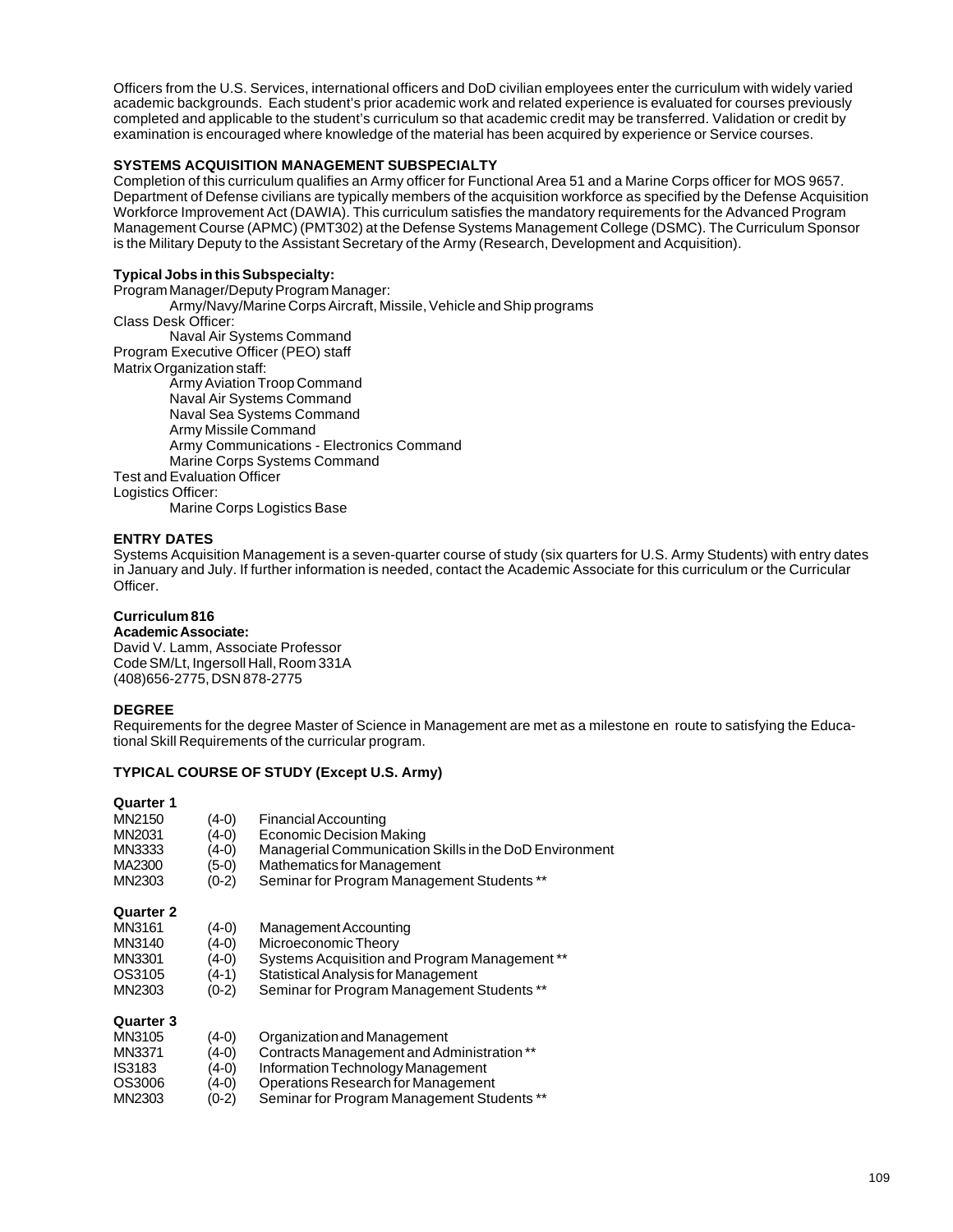| <b>Quarter 4</b> |                                                                  |                                                                                |  |
|------------------|------------------------------------------------------------------|--------------------------------------------------------------------------------|--|
| MN4310           | $(4-0)$                                                          | Logistics Engineering **                                                       |  |
| MN4145           | $(4-0)$                                                          | Policy Analysis                                                                |  |
| MN3384           | $(5-1)$                                                          | Principles of Acquisition Production and Quality Management**                  |  |
| MN3155           | $(2-0)$                                                          | Financial Management for Acquisition Managers**                                |  |
| MN2303           | $(0-2)$                                                          | Seminar for Program Management Students **                                     |  |
| <b>Quarter 5</b> |                                                                  |                                                                                |  |
| MN3172           | $(4-0)$                                                          | <b>Public Policy and Budgeting</b>                                             |  |
| MN3309           | $(4-0)$                                                          | Acquisition of Embedded Weapon Systems Software **                             |  |
| OS3302           | $(4-0)$                                                          | Quality Assurance and Reliability Methods**                                    |  |
|                  | $(4-0)$                                                          | Curriculum Option*                                                             |  |
| MN3311           | $(1-2)$                                                          | Program Management Exercise**                                                  |  |
| <b>Quarter 6</b> |                                                                  |                                                                                |  |
| <b>MN0810</b>    | $(0-8)$                                                          | Thesis Research for Systems Management Students                                |  |
| OS4601           | $(4-0)$                                                          | Test and Evaluation **                                                         |  |
| MN4307           | $(4-0)$                                                          | Program Management Policy and Control**                                        |  |
| EO4011           | $(3-2)$                                                          | Systems Engineering for Acquisition Managers **                                |  |
| MN2303           | $(0-2)$                                                          | Seminar for Program Management Students **                                     |  |
| <b>Quarter 7</b> |                                                                  |                                                                                |  |
| <b>MN0810</b>    | $(0-8)$                                                          | Thesis Research for Systems Management Students                                |  |
| MN0810           | $(0-8)$                                                          | Thesis Research for Systems Management Students                                |  |
| MN4105           | $(4-0)$                                                          | Strategic Management                                                           |  |
| <b>NS3252</b>    | $(4-0)$                                                          | Joint and Maritime Strategy                                                    |  |
| MN2303           | $(0-2)$                                                          | Seminar for Program Management Students **                                     |  |
|                  |                                                                  | *One additional course must be selected from the following curriculum options: |  |
| IS3020           |                                                                  | Software Design                                                                |  |
| MN3111           | Personnel Management Processes                                   |                                                                                |  |
| MN3307           | Information Technology Acquisition                               |                                                                                |  |
| MN3801           | Technology Transfer                                              |                                                                                |  |
| MN4302           | Defense Resource Policy and Management                           |                                                                                |  |
| MN4305           | Defense Technology Policy                                        |                                                                                |  |
| MN4372           | Seminar in Acquisition and Contract Management                   |                                                                                |  |
| MN4470           | Strategic Planning and Policy for the Logistic Manager           |                                                                                |  |
| MN4942           | The Structure, Conduct and Performance of the Defense Industries |                                                                                |  |
| OA4702           |                                                                  | <b>Cost Estimation</b>                                                         |  |
| OS3301           |                                                                  | Systems Effectiveness Concepts and Methods                                     |  |
| OS3401           | Human Factors Engineering                                        |                                                                                |  |

OS3702 Manpower Requirements Determination OS4701 Manpower and Personnel Models

\*\*Acquisition Courses

# **TYPICAL COURSE OF STUDY (U.S. Army)**

## **Quarter 1**

| MN2150<br>MN2031<br>MN3333<br>MA2300<br>MN2303 | (4-0)<br>(4-0)<br>(4-0)<br>(5-0)<br>$(0-2)$ | Financial Accounting<br>Economic Decision Making<br>Managerial Communication Skills in the DoD Environment<br>Mathematics for Management<br>Seminar for Program Management Students |
|------------------------------------------------|---------------------------------------------|-------------------------------------------------------------------------------------------------------------------------------------------------------------------------------------|
| Quarter 2                                      |                                             |                                                                                                                                                                                     |
| MN3161                                         | (4-0)                                       | Management Accounting                                                                                                                                                               |
| MN3140                                         | (4-0)                                       | Microeconomic Theory                                                                                                                                                                |
| MN3301                                         | (4-0)                                       | Systems Acquisition and Program Management                                                                                                                                          |
| MN3303                                         | (4-0)                                       | Principles of Acquisition and Contract Management                                                                                                                                   |
| MN2303                                         | $(0-2)$                                     | Seminar for Program Management Students                                                                                                                                             |
| Quarter 3                                      |                                             |                                                                                                                                                                                     |
| IS3183                                         | (4-0)                                       | Information Technology Management                                                                                                                                                   |
| MN3304                                         | (5-2)                                       | Contract Pricing and Negotiations                                                                                                                                                   |
| OS3105                                         | (4-1)                                       | Statistical Analysis for Management                                                                                                                                                 |
| MN3105                                         | (4-0)                                       | Organization and Management                                                                                                                                                         |

MN2303 (0-2) Seminar for Program Management Students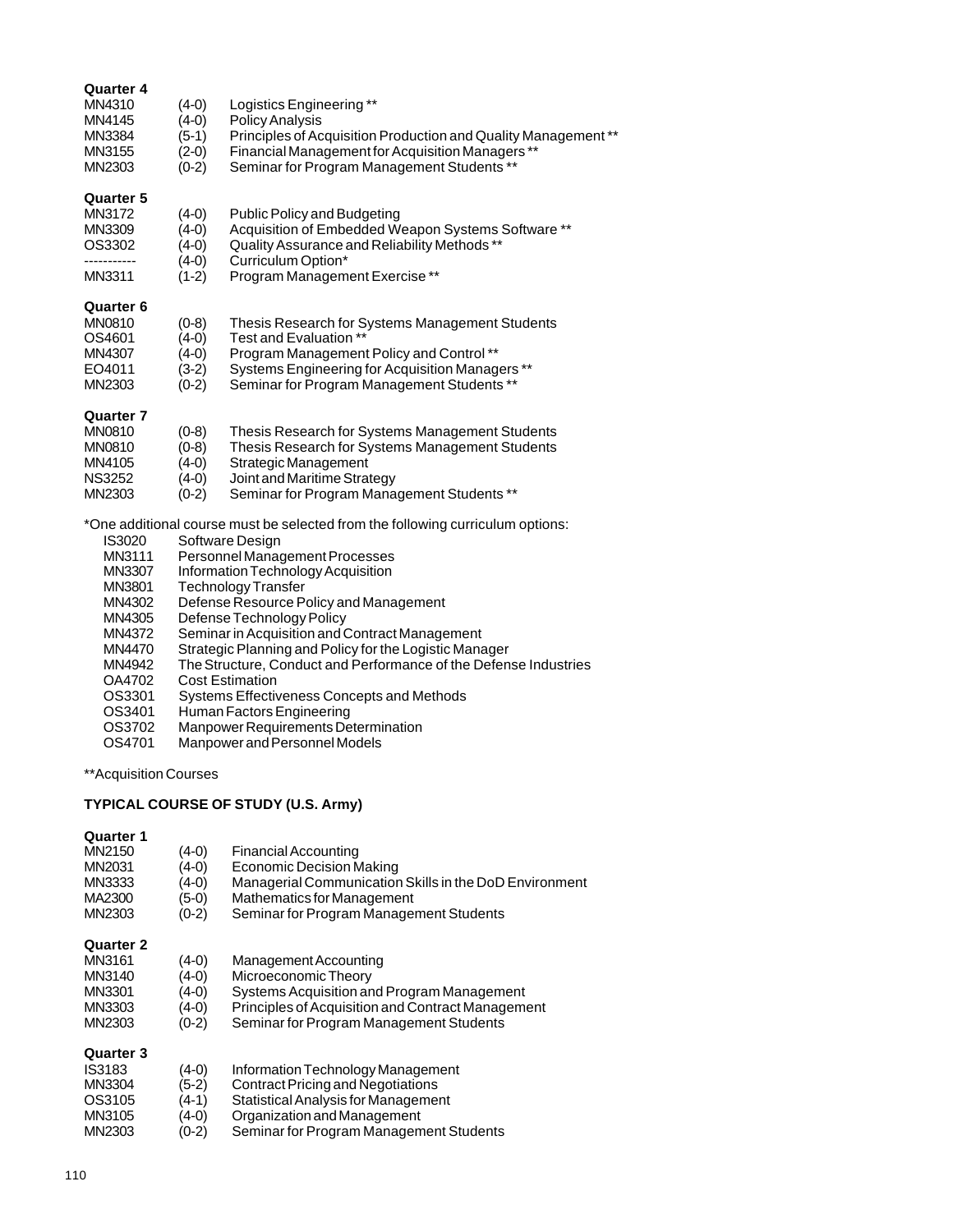### **Quarter 4**

| Logistics Engineering                         |
|-----------------------------------------------|
| Systems Engineering for Acquisition Managers  |
| <b>Policy Analysis</b>                        |
| <b>Public Policy and Budgeting</b>            |
| Financial Management for Acquisition Managers |
| Seminar for Program Management Students       |
|                                               |

#### **Quarter 5**

| MN3309           | $(4-0)$ | Acquisition of Embedded Weapon Systems Software |
|------------------|---------|-------------------------------------------------|
| <b>MN0810</b>    | $(0-8)$ | Thesis Research for Systems Management Students |
| OS3006           | $(4-0)$ | Operations Research for Management              |
| OS3302           | $(4-0)$ | Quality Assurance and Reliability Methods       |
| MN3311           | $(1-2)$ | Program Management Exercise                     |
| <b>Quarter 6</b> |         |                                                 |

| wuu wi v |         |                                                 |
|----------|---------|-------------------------------------------------|
| MN4105   | $(4-0)$ | Strategic Management                            |
| MN4307   | $(4-0)$ | Program Management Policy and Control           |
| OS4601   | $(4-0)$ | Test and Evaluation                             |
| MN0810   | $(0-8)$ | Thesis Research for Systems Management Students |
| MN2303   | $(0-2)$ | Seminar for Program Management Students         |
|          |         |                                                 |

#### **DEFENSE SYSTEMS ANALYSIS CURRICULUM 817**

These programs provide officers with the fundamental interdisciplinary techniques of quantitative problem-solving methods, behavioral and management science, economic analysis, and financial management. The curricula educate students to evaluate others' research and analysis and to develop in them sound management and leadership skills.

These curricula are interdisciplinary programs which integrate mathematics, accounting, economics, behavioral science, management theory, operations/systems analysis and a subspecialty concentration area into an understanding of the process by which the defense mission is accomplished. Specialty concentration areas are determined after consultation with the Academic Associate.

### **REQUIREMENT FOR ENTRY**

A baccalaureate degree with above-average grades is required. Completion of at least two semesters of college algebra or trigonometry is considered to be the minimum mathematical preparation. An APC of 345 is required for entry.

Officers from the U.S. Services, and DoD employees, start the curriculum with widely varied academic backgrounds. Each student's prior academic work and related military and civilian experiences are evaluated for courses previously completed and applicable to the student's curriculum so that academic credits may be transferred. Validation or credit by examination is encouraged.

### **ENTRY DATES**

The 817 curricula for USCG, USMC and DoD civilians are six-quarter courses of study with entry dates in January and July. If further information is needed, contact the Academic Associates for these curricula or the Curricular Officer.

#### **Curriculum 817 Academic Associate: USCG and DoD Civilians - Systems Management USMC - Defense Systems Analysis** James E. Suchan, Associate Professor Code SM/Sa, Ingersoll Hall, Room 215A (408) 656-2905, DSN 878-2905

#### **DEGREE**

Requirements for the degree Master of Science in Management are met as a milestone en route to satisfying the Educational Skill Requirements of the curricular program.

### **TYPICAL COURSE OF STUDY (U.S. Coast Guard)**

| MN2150 | $(4-0)$ | Financial Accounting                                   |
|--------|---------|--------------------------------------------------------|
| MN2031 | $(4-0)$ | Economic Decision Making                               |
| MN3333 | $(4-0)$ | Managerial Communication Skills in the DoD Environment |
| MA2300 | $(5-0)$ | Mathematics for Management                             |
| IS0123 | $(0-2)$ | Computer Skills Development I                          |
|        |         |                                                        |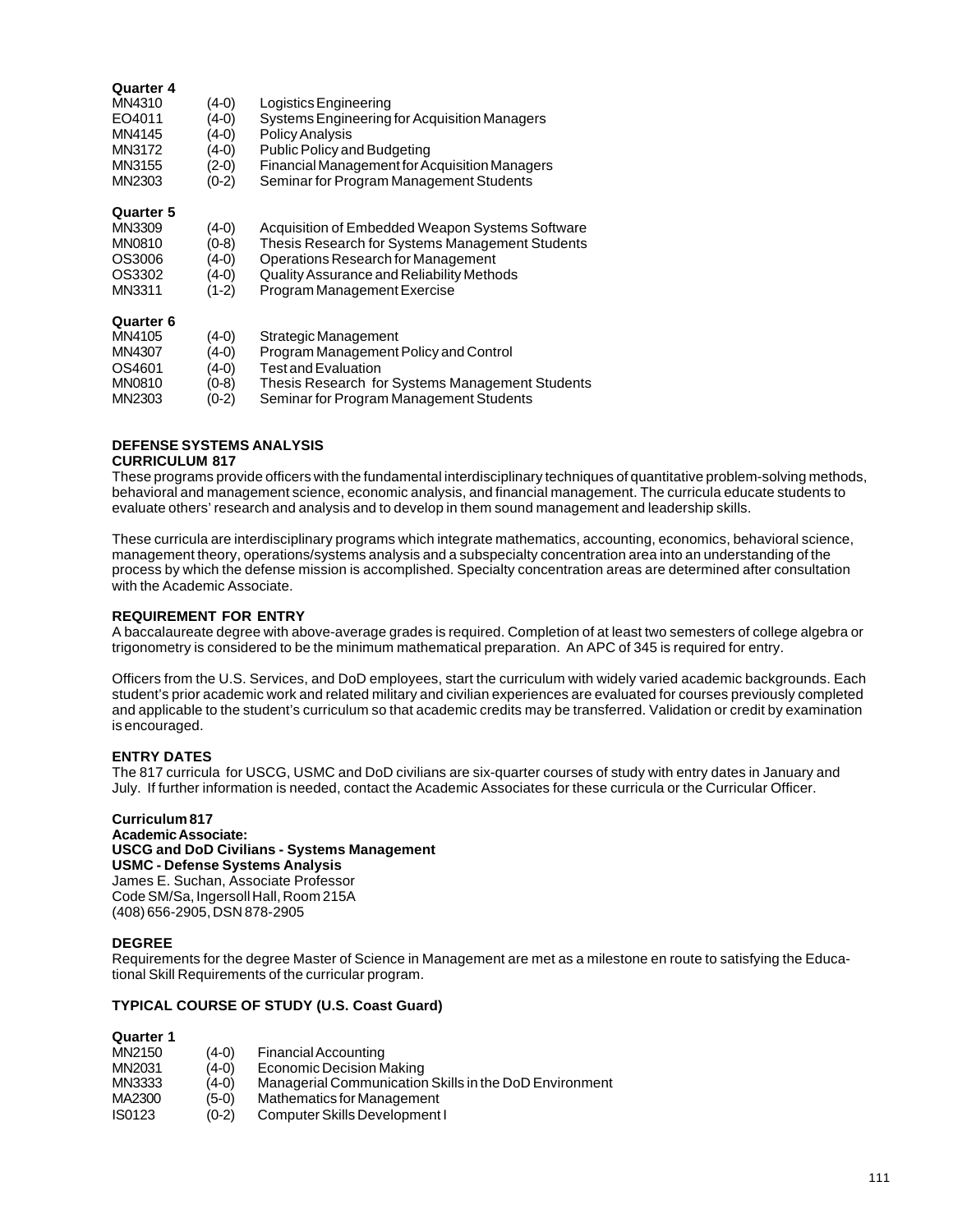| <b>Quarter 2</b><br>MN3161<br>MN3140<br>MN3105<br>OS3101               | $(4-0)$<br>$(4-0)$<br>$(4-0)$<br>$(4-1)$            | Managerial Accounting<br>Microeconomic Theory<br>Organization and Management<br><b>Statistical Analysis for Management</b>                                                                     |
|------------------------------------------------------------------------|-----------------------------------------------------|------------------------------------------------------------------------------------------------------------------------------------------------------------------------------------------------|
| Quarter 3<br>MN3111<br>MN3172<br>MN4161<br>MN4125                      | $(4-0)$<br>$(4-0)$<br>$(4-0)$<br>$(4-0)$            | Personnel Management Processes<br><b>Public Policy and Budgeting</b><br>Management Control Systems<br>Managing Planned Change in Complex Organizations                                         |
| Quarter 4<br>MN4999<br>MN4145<br>IS3183<br>OS3006                      | $(4-0)$<br>$(4-0)$<br>$(4-0)$<br>$(4-0)$            | Curriculum Option*<br><b>Policy Analysis</b><br>Information Technology Management<br>Operations Research for Management                                                                        |
| <b>Quarter 5</b><br><b>MN0810</b><br>MN0810<br>MN4999<br><b>NS3252</b> | $(0-8)$<br>$(0-8)$<br>$(4-0)$<br>$(4-0)$            | Thesis Research for Systems Management Students<br>Thesis Research for Systems Management Students<br>Curriculum Option*<br>Joint and Maritime Strategy                                        |
| Quarter 6<br>MN0810<br>MN4999<br>MN4105<br>MN4999                      | $(0-8)$<br>$(4-0)$<br>$(4-0)$<br>$(4-0)$            | Thesis Research for Systems Management Students<br>Curriculum Option*<br>Strategic Management<br>Curriculum Option*                                                                            |
|                                                                        |                                                     | <b>TYPICAL COURSE OF STUDY (U.S. Marine Corps)</b>                                                                                                                                             |
| Quarter 1<br>MN2150<br>MN2031<br>MN3333<br>MA2300<br><b>IS0123</b>     | $(4-0)$<br>$(4-0)$<br>$(4-0)$<br>$(5-0)$<br>$(0-2)$ | <b>Financial Accounting</b><br><b>Economic Decision Making</b><br>Managerial Communication Skills in the DoD Environment<br><b>Mathematics for Management</b><br>Computer Skills Development I |
| <b>Quarter 2</b><br>MN3161<br>MN3140<br>MN3105<br>OS3101               | $(4-0)$<br>$(4-0)$<br>$(4-0)$<br>$(4-1)$            | Managerial Accounting<br>Microeconomic Theory<br>Organization and Management<br><b>Statistical Analysis for Management</b>                                                                     |
| <b>Quarter 3</b><br>MN3172<br>MN3301<br>OS3006<br>MN3154               | $(4-0)$<br>$(4-0)$<br>$(4-0)$<br>$(4-0)$            | <b>Public Policy and Budgeting</b><br>Systems Acquisition and Project Management<br>Operations Research for Management<br>Financial Management in the Armed Forces                             |
| <b>Quarter 4</b><br>OA4702<br>MN4145<br><b>IS3183</b><br>MN4163        | $(4-0)$<br>$(4-0)$<br>$(4-0)$<br>$(4-0)$            | <b>Cost Estimation</b><br><b>Policy Analysis</b><br>Information Technology Management<br>Decision, Cost and Policy Analysis                                                                    |
| <b>Quarter 5</b><br>MN0810<br>MN0810<br>MN4999<br><b>NS3252</b>        | $(0-8)$<br>$(0-8)$<br>$(4-0)$<br>$(4-0)$            | Thesis Research for Systems Management Students<br>Thesis Research for Systems Management Students<br>Curriculum Option*<br>Joint and Maritime Strategy                                        |
| Quarter 6<br>MN0810<br>MN4105<br>MN4999<br>MN4999                      | $(0-8)$<br>$(4-0)$<br>$(4-0)$<br>$(4-0)$            | Thesis Research for Systems Management Students<br>Strategic Management<br>Curriculum Option*<br>Curriculum Option*                                                                            |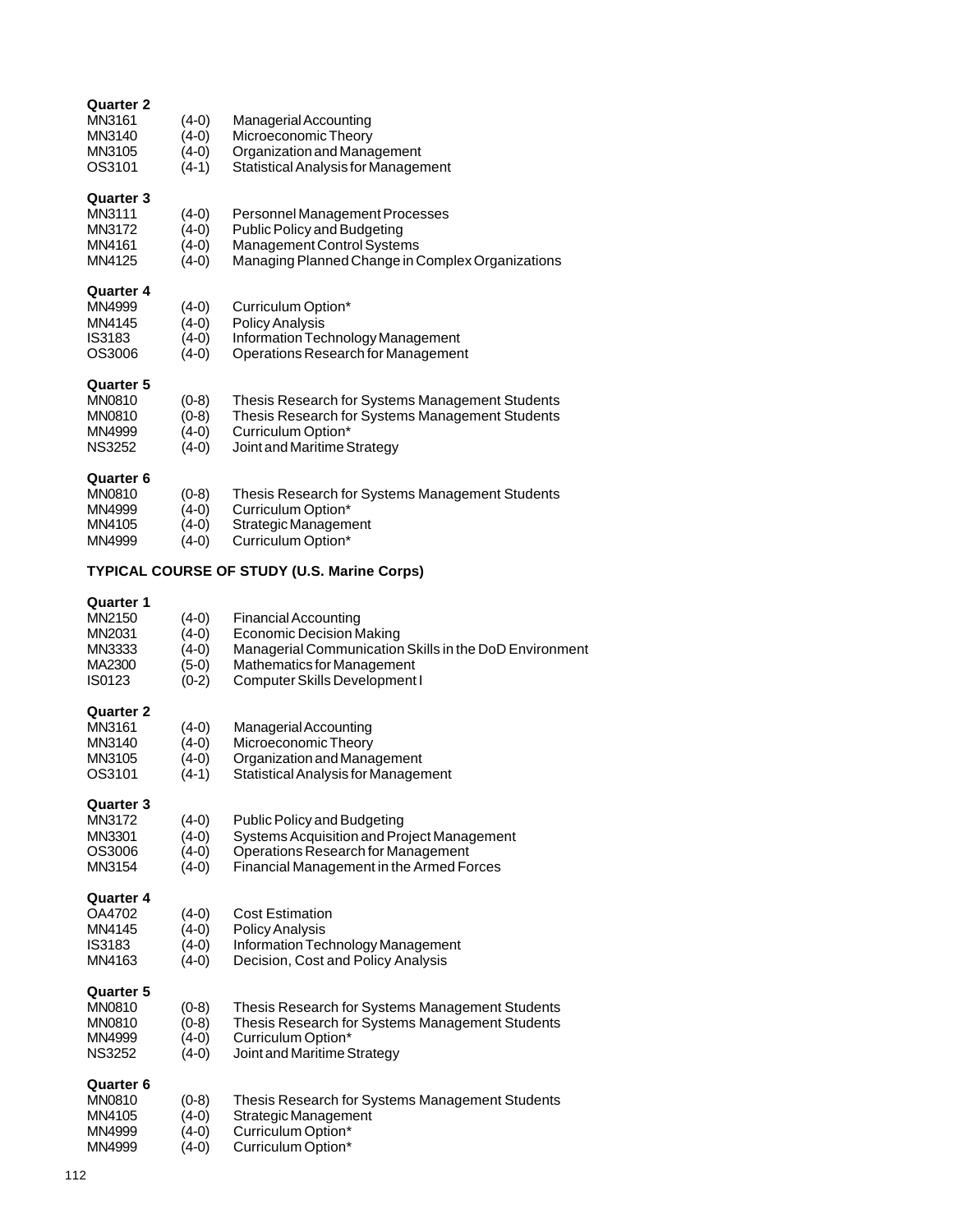#### **TYPICAL COURSE OF STUDY (DoD Civilian Program)**

| <b>Quarter 1</b><br>MN2150<br>MN2031<br>MN3333<br>MA2300<br>IS0123 | $(4-0)$<br>(4-0)<br>$(4-0)$<br>(5-0)<br>$(0-2)$ | <b>Financial Accounting</b><br><b>Economic Decision Making</b><br>Managerial Communication Skills in the DoD Environment<br>Mathematics for Management<br>Computer Skills Development I |
|--------------------------------------------------------------------|-------------------------------------------------|-----------------------------------------------------------------------------------------------------------------------------------------------------------------------------------------|
| <b>Quarter 2</b><br>MN3161<br>MN3140<br>MN3105<br>OS3101           | $(4-0)$<br>$(4-0)$<br>$(4-0)$<br>$(4-1)$        | Managerial Accounting<br>Microeconomic Theory<br>Organization and Management<br><b>Statistical Analysis for Management</b>                                                              |
| <b>Quarter 3</b><br>MN4999<br>MN3172<br>MN4999<br>OS3006           | $(4-0)$<br>$(4-0)$<br>$(4-0)$<br>$(4-0)$        | Curriculum Option*<br>Public Policy and Budgeting<br>Curriculum Option*<br>Operations Research for Management                                                                           |
| <b>Quarter 4</b><br>MN4999<br>MN4145<br><b>IS3183</b><br>MN4999    | $(4-0)$<br>(4-0)<br>(4-0)<br>$(4-0)$            | Curriculum Option*<br><b>Policy Analysis</b><br>Information Technology Management<br>Curriculum Option*                                                                                 |
| <b>Quarter 5</b><br><b>MN0810</b><br>MN0810<br>MN4999<br>MN4999    | $(0-8)$<br>(0-8)<br>(4-0)<br>$(4-0)$            | Thesis Research for Systems Management Students<br>Thesis Research for Systems Management Students<br>Curriculum Option*<br>Curriculum Option*                                          |
| <b>Quarter 6</b><br>MN4999<br>MN0810<br>MN4105<br>MN4999           | $(4-0)$<br>(0-8)<br>$(4-0)$<br>(4-0)            | Curriculum Option*<br>Thesis Research for Systems Management Students<br>Strategic Management<br>Curriculum Option*                                                                     |

\*Student must consult with Academic Associate to select additional courses that meet student and sponsor needs.

## **DEFENSE SYSTEMS MANAGEMENT - INTERNATIONAL**

#### **CURRICULUM 818**

This program is designed to provide the officers with fundamental interdisciplinary techniques of quantitative problemsolving methods, behavioral and management science, economic analysis and financial management and to enable the officers to evaluate the written research, study and analysis product of others throughout their careers. The curriculum will further provide the officers with the specific functional skills required to effectively manage.

The curriculum integrates mathematics, accounting, economics, behavioral science, management theory, operations/ systems analysis and a subspecialty concentration area into an understanding of the process by which the defense mission is accomplished. Specialty concentration areas are selected by the student by their choice of course options.

International students are free to choose any of the specific management curricula available. Most choose the more general Defense Systems Management International Curriculum . The 818 curriculum allows students to design a program of course work specific to management effectiveness in the host country's military system. The student may elect to specialize in the relevant portion of a functional area such as financial, logistics, human resources and organization, or manpower and personnel analysis. Or, the student may choose to follow a general management program which would include an overall balance of courses from many functional areas.

### **REQUIREMENT FOR ENTRY**

A baccalaureate degree with above-average grades is required. Completion of at least two semesters of college algebra or trigonometry is considered to be the minimum mathematical preparation. An APC of 345 is required for entry; international students require a minimum TOEFL score of 540 (500-539 with supplemental language training).

International officers start the curriculum with widely varied academic backgrounds. Each student's prior academic work and related military and civilian experience is evaluated for courses previously completed and applicable to the student's curriculum so that academic credits may be transferred. Validation or credit by examination is encouraged.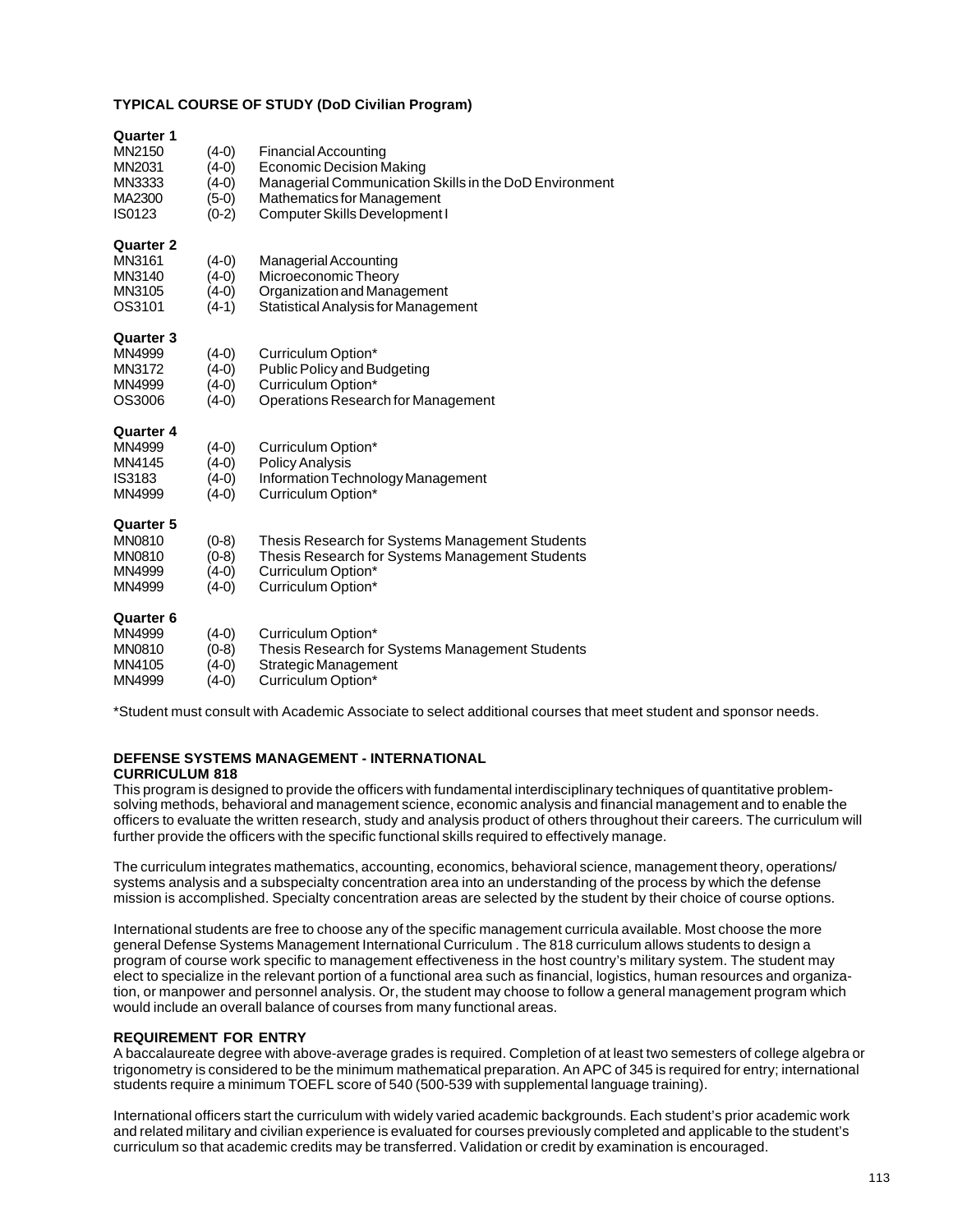## **ENTRY DATES**

The 818 curriculum for International officers is a six-quarter course of study with entry dates in January and July. If further information is needed, contact the Academic Associate for this curriculum or the Curricular Officer.

### **Curriculum 818**

**Academic Associate: International Officers - Systems Management** Roger Evered, Professor Code SM/Ev, Ingersoll Hall, Room 201 (408) 656-2646, DSN 878-2646

#### **DEGREE**

Requirements for the degree Master of Science in Management are met as a milestone en route to satisfying the Educational Skill Requirements of the curricular program.

#### **TYPICAL COURSE OF STUDY INTERNATIONAL OFFICERS (818)**

# **Quarter 1**

| MN2150<br>MN2031<br>MA2300<br>IS0123<br><b>IT1500</b><br>IT1600        | $(4-0)$<br>$(4-0)$<br>(5-0)<br>$(0-2)$<br>$(4-0)$<br>$(4-2)$ | <b>Financial Accounting</b><br><b>Economic Decision Making</b><br>Mathematics for Management<br>Computer Skills Development I<br>Information Program Seminar for International Officers<br><b>Communication Skills for International Officers</b> |
|------------------------------------------------------------------------|--------------------------------------------------------------|---------------------------------------------------------------------------------------------------------------------------------------------------------------------------------------------------------------------------------------------------|
| <b>Quarter 2</b><br>MN3161<br>MN3140<br>MN3105<br>OS3101               | $(4-0)$<br>$(4-0)$<br>$(4-0)$<br>$(4-1)$                     | Managerial Accounting<br>Microeconomic Theory<br>Organization and Management<br><b>Statistical Analysis for Management</b>                                                                                                                        |
| <b>Quarter 3</b><br>MN4999<br>MN4999<br>MN3333<br>OS3006               | $(4-0)$<br>$(4-0)$<br>$(4-0)$<br>$(4-0)$                     | Curriculum Option*<br>Curriculum Option*<br>Managerial Communication Skills in the DoD Environment<br>Operations Research for Management                                                                                                          |
| <b>Quarter 4</b><br>MN4999<br>MN4145<br>IS3183<br>MN4999               | $(4-0)$<br>$(4-0)$<br>$(4-0)$<br>$(4-0)$                     | Curriculum Option*<br><b>Policy Analysis</b><br>Information Technology Management<br>Curriculum Option*                                                                                                                                           |
| <b>Quarter 5</b><br><b>MN0810</b><br>MN4999<br>MN4999<br>MN4999        | $(0-8)$<br>$(4-0)$<br>$(4-0)$<br>$(4-0)$                     | Thesis Research for Systems Management<br>Curriculum Option*<br>Curriculum Option*<br>Curriculum Option*                                                                                                                                          |
| <b>Quarter 6</b><br><b>MN0810</b><br><b>MN0810</b><br>MN4105<br>MN4999 | $(0-8)$<br>(0-8)<br>$(4-0)$<br>(4-0)                         | Thesis Research for Systems Management Students<br>Thesis Research for Systems Management Students<br>Strategic Management<br>Curriculum Option*                                                                                                  |

\*Student must consult with academic associate to select additional courses that meet student and sponsor needs.

# **SYSTEMS INVENTORY MANAGEMENT**

# **CURRICULUM 819**

This curriculum emphasizes the management of Navy owned inventories at all levels. Curriculum 819 students take additional courses in general inventory model development and the specific details of the Navy's inventory models, spanning the three levels of wholesale, intermediate and retail customer support. Officers are responsible for developing procedures for establishing, maintaining and controlling inventories of material, distributing that material to the Navy customer, and developing the budgets for financing these inventories.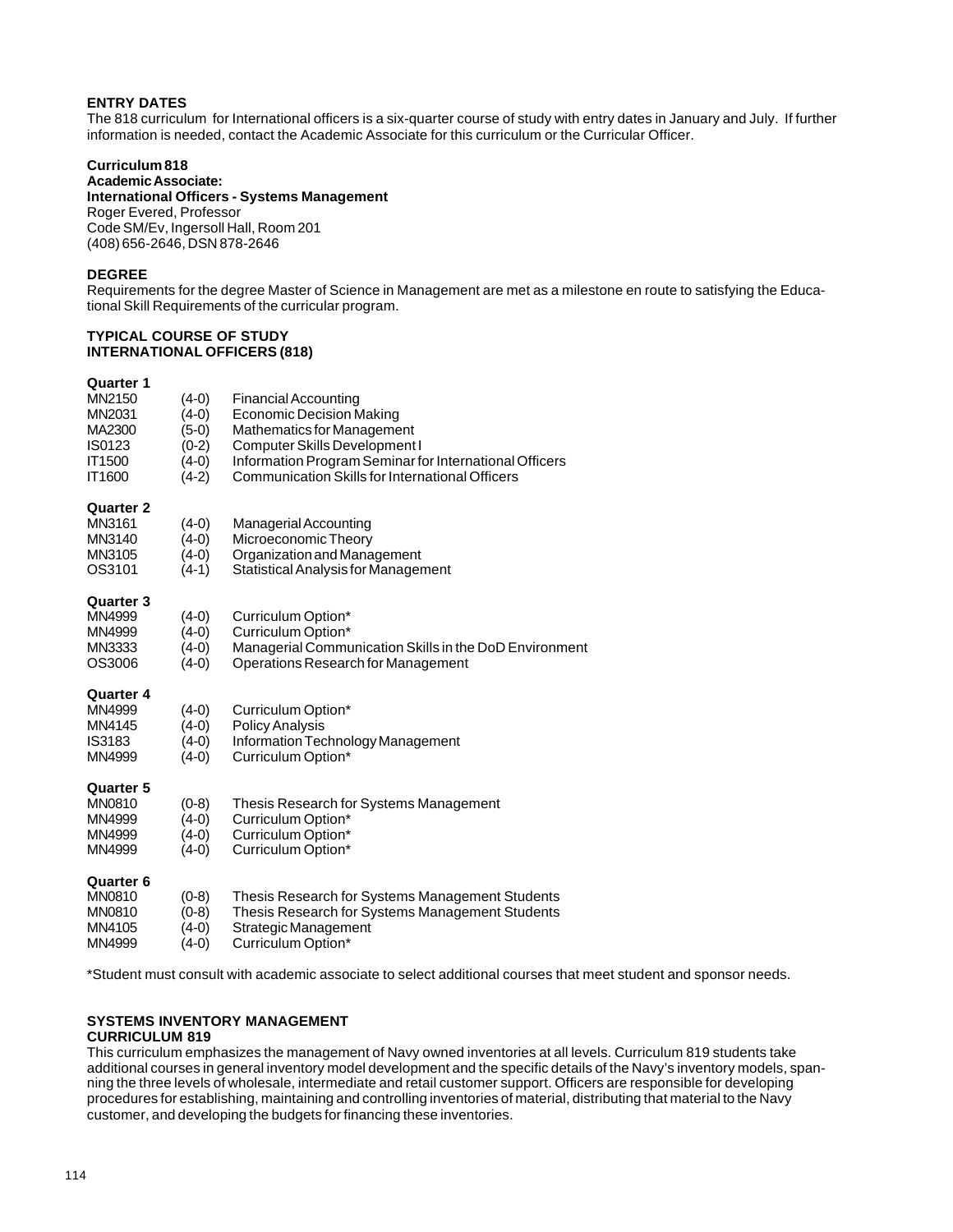The Systems Inventory Management curriculum is interdisciplinary, integrating mathematics, accounting, economics, management theory, operations analysis and the specialty concentration into an understanding of the process by which the defense mission is accomplished.

### **REQUIREMENTS FOR ENTRY**

A baccalaureate degree with above-average grades is required. Completion of at least two semesters of college algebra or trigonometry is considered to be the minimum mathematical preparation. An APC of 345 is required for entry; international students require a minimum TOEFL of 540 (500-539 with supplemental language training).

Officers from the Navy's Supply Corps start the curriculum with widely varied academic backgrounds. Each student's prior academic work and related military experience is evaluated for courses previously completed and applicable to the student's curriculum so that academic credits may be transferred. Validation or credit by examination is encouraged.

## **SYSTEMS INVENTORY MANAGEMENT SUBSPECIALTY**

Completion of this curriculum qualifies a naval officer as a Systems Inventory Management Subspecialist with a subspecialty code of 1302P. The Curriculum Sponsor is Naval Supply Systems Command Headquarters.

### **Typical Jobs in this Subspecialty:**

Inventory Control Methods and Requirements: Fleet and Industrial Support Center Stock Control: Naval Air Station Director of Program Support Office, Ships Parts Control Center, Mechanicsburg, PA Director of Nuclear Reactor Stock Control Requirements, Ships Parts Control Center, Mechanicsburg, PA Division Director, Defense Electronic Supply Center, Dayton, OH Stock Control Requirements Planning, Naval Submarine Support Facility, New London, CN Director of Logistics Strategic Planning, Bureau of Medicine, Washington D.C. Director, Supply Systems Design Department, Ships Part Control Center, Mechanicsburg, PA Chief, Navy Systems Readiness Group, Defense General Supply Center, Richmond, VA

## **ENTRY DATES**

Systems Inventory Management is a six-quarter course of study with an entry date in July. If further information is needed, contact the Academic Associate for this curriculum or the Curricular Officer.

### **Curriculum 819**

**Academic Associate:**

Donald Eaton, Logistics Chair, (RADM Ret) Code SM/Et, Ingersoll Hall, Room 241 (408) 656-3616, DSN 878-3616.

#### **DEGREE**

Requirements for the degree Master of Science in Management are met as a milestone en route to satisfying the Educational Skill Requirements of the curricular program.

### **\*TYPICAL COURSE OF STUDY**

| MN2150<br>MN2031<br>MN3333<br>MA2300<br>IS0123           | (4-0)<br>(4-0)<br>(4-0)<br>(5-0)<br>(0-2) | Financial Accounting<br>Economic Decision Making<br>Managerial Communication Skills in the DoD Environment<br>Mathematics for Management<br>Computer Skills Development I |
|----------------------------------------------------------|-------------------------------------------|---------------------------------------------------------------------------------------------------------------------------------------------------------------------------|
| Quarter 2<br>MN3161<br>MN3140<br>OS3105<br>MN3172        | (4-0)<br>(4-0)<br>(4-1)<br>(4-0)          | <b>Managerial Accounting</b><br>Microeconomic Theory<br>Statistical Analysis for Management<br><b>Public Policy and Budgeting</b>                                         |
| Quarter 3<br><b>IS3183</b><br>MN3372<br>MN3105<br>OS3006 | (4-0)<br>(4-0)<br>(4-0)<br>(4-0)          | Information Technology Management<br><b>Material Logistics</b><br>Organization and Management<br>Operations Research for Management                                       |
| <b>Quarter 4</b><br>OA3501                               | (4-0)                                     | Inventory I                                                                                                                                                               |

| OA3501 | $(4-0)$ | Inventory I                                        |
|--------|---------|----------------------------------------------------|
| MN4145 | $(4-0)$ | <b>Policy Analysis</b>                             |
| MN4310 | $(4-0)$ | Logistics Engineering                              |
| MN4312 | (4-0)   | Simulation Modeling for Managerial Decision Making |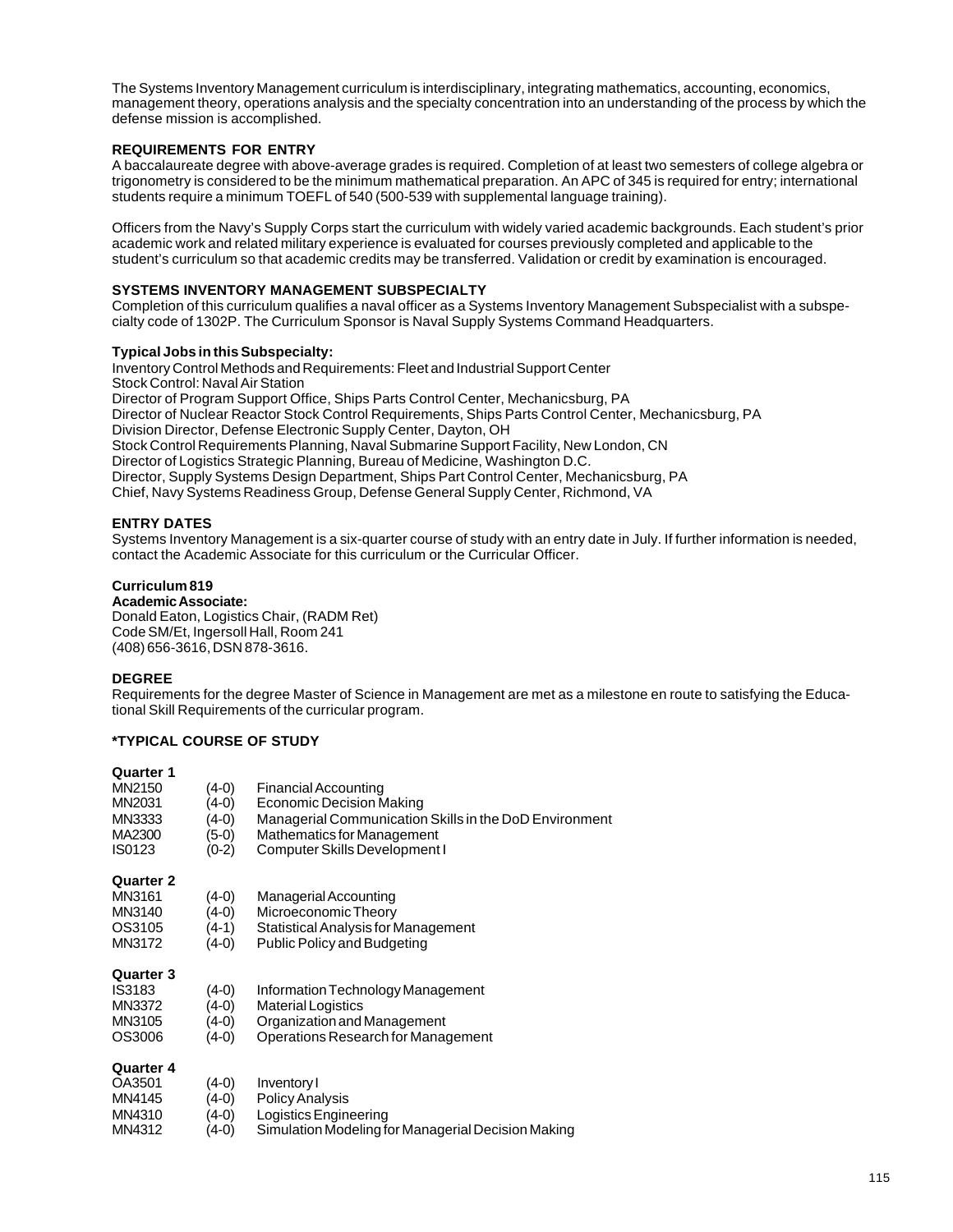### **Quarter 5**

| MN0810        | $(0-8)$ | Thesis Research for Systems Management Students |
|---------------|---------|-------------------------------------------------|
| MN0810        | $(0-8)$ | Thesis Research for Systems Management Students |
| <b>NS3252</b> | $(4-0)$ | Joint and Maritime Strategy                     |
| OA4501        | $(4-0)$ | Seminar in Supply Systems                       |

#### **Quarter 6**

| MN0810 | (0-8) | Thesis Research for Systems Management Students |  |
|--------|-------|-------------------------------------------------|--|
|--------|-------|-------------------------------------------------|--|

- MN4105 (4-0) Strategic Management
- MN3154 (4-0) Financial Management in the Armed Forces
- MN3371 (4-0) Contracts Management and Administration

#### \*If a course is validated, an alternate course may be selected from the following list:

- MN3301 (4-0) System Acquisition and Project Management
- MN3374 (4-0) Production Management: A TQM/L Perspective
- MN3375 (4-0) Materials Handling Systems Design<br>MN3111 (4-0) Personnel Management Processes
- Personnel Management Processes

## **RESOURCE PLANNING AND MANAGEMENT FOR INTERNATIONAL DEFENSE**

#### **CURRICULUM 820**

The Resource Planning and Management for International Defense Curriculum is an interdisciplinary program, designed exclusively for officers and civilian employees in defense agencies of other countries. The program focuses on economic analysis, the management of financial, material, and human resources, domestic and international political institutions, civilmilitary relations, and the role of international law. The curriculum is made up of a combination of existing courses within the Systems Management and National Security Affairs departments and courses especially designed for this program. In the majority of courses, international students will study and learn with U.S. students from several other management and national security affairs curricula.

#### **REQUIREMENT FOR ENTRY**

A baccalaureate degree with above-average grades, fluency in written and verbal English, and a minimum score of 540 on the Test of English as a Foreign Language (TOEFL). Supplemental English language training is required for students who score 500-539.

Officers and civilian employees in defense agencies of allied countries enter the curriculum with widely varied academic and military backgrounds and are evaluated on an individual basis. Validation or credit by examination is encouraged.

### **ENTRY DATES**

Resource Planning and Management for International Defense Curriculum 820 is a six-quarter (18 months) course of study with an entry date of January. If further information is needed, contact the Academic Associate for the curriculum or the Curricular Officer.

### **Curriculum 820**

**Academic Associate:** Roger Evered, Professor Code SM/Ev, Ingersoll Hall, Room 201 (408) 656-2646, DSN 878-2646

#### **DEGREE**

Master of Science in International Resource Planning and Management

#### **TYPICAL COURSE OF STUDY**

#### **Quarter 1**

| MN2150        | $(4-0)$ | <b>Financial Accounting</b>                            |
|---------------|---------|--------------------------------------------------------|
| <b>NS3023</b> | $(4-0)$ | Introduction to Comparative Politics                   |
| MN2039        | $(4-0)$ | Basic Quantitative Methods in Economic Analysis        |
| <b>IT1500</b> | $(4-0)$ | Information Program Seminar for International Officers |
| IS0123        | $(0-2)$ | Computer Skills Development I                          |
|               |         |                                                        |

| MN3161  | $(4-0)$ | Management Accounting             |
|---------|---------|-----------------------------------|
| NS3030  | $(4-0)$ | American National Security Policy |
| <b></b> |         |                                   |

- MN3140 (4-0) Microeconomic Theory<br>MN3172 (4-0) Public Policy and Budge
- Public Policy and Budgeting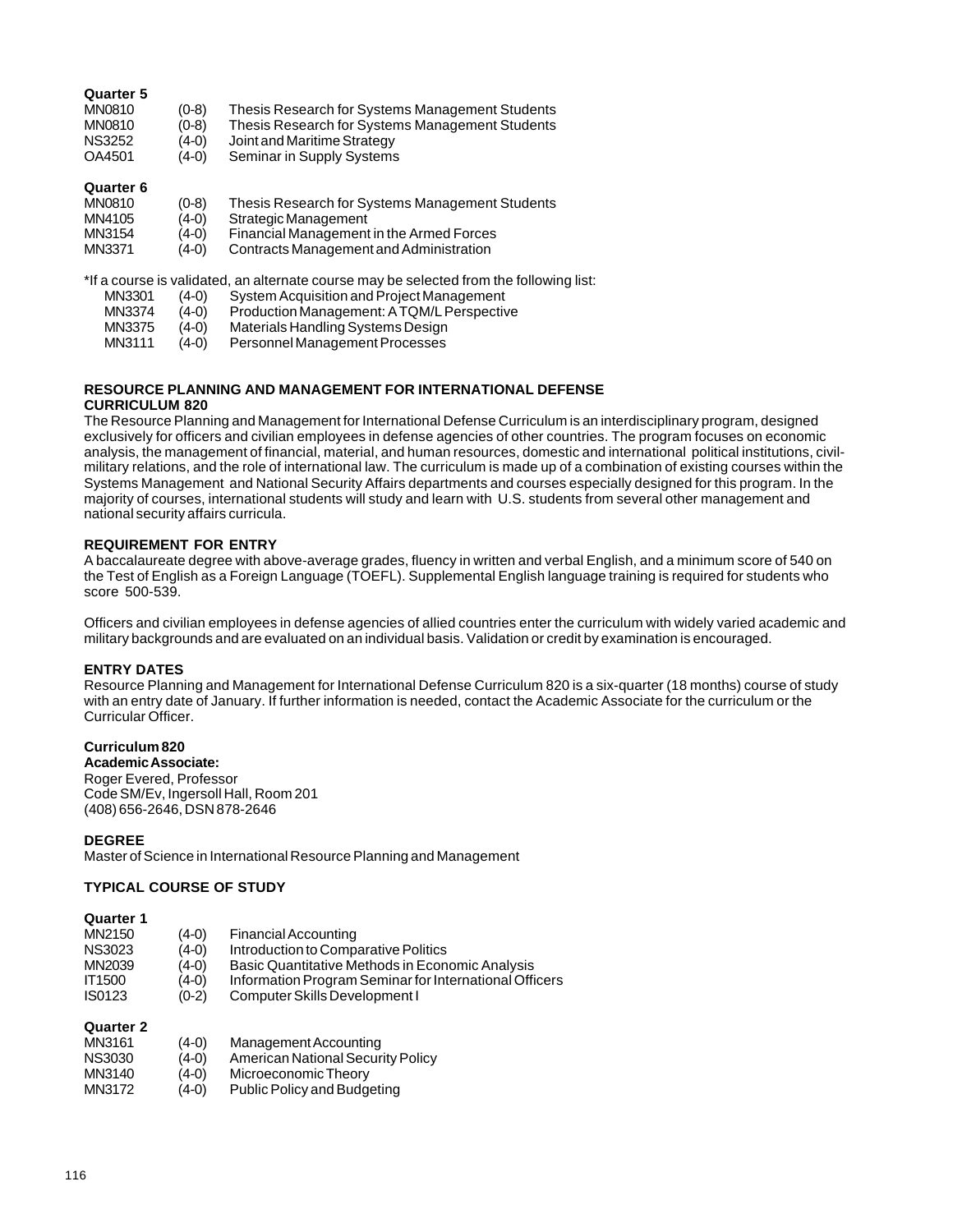| Quarter 3<br>MN3333<br><b>NS3036</b><br><b>NS3041</b><br>MN3105               | $(4-0)$<br>(4-0)<br>(4-0)<br>(4-0) | Managerial Communication Skills in the DoD Management<br>The Military and Politics in the Developing World<br><b>Comparative Economic Systems</b><br>Organization and Management |
|-------------------------------------------------------------------------------|------------------------------------|----------------------------------------------------------------------------------------------------------------------------------------------------------------------------------|
| Quarter 4<br>IS3183<br><b>NS3900</b><br>MN4145<br>MN3111                      | (4-0)<br>(4-0)<br>(4-0)<br>(4-0)   | Information Technology Management<br>International Law and Organizations<br><b>Policy Analysis</b><br>Personnel Management Processes                                             |
| <b>Quarter 5</b><br><b>MN0810</b><br><b>NS3037</b><br><b>MN0810</b><br>MN4999 | (0-8)<br>(4-0)<br>(0-8)<br>(4-0)   | Thesis Research for Systems Management Students<br>The Role of Congress in U.S. National Security Policy<br>Thesis Research for Systems Management Students<br>Elective          |
| <b>Quarter 6</b><br><b>MN0810</b><br><b>MN0810</b><br>MN4105                  | (0-8)<br>(0-8)<br>4-0)             | Thesis Research for Systems Management Students<br>Thesis Research for Systems Management Students<br>Strategic Management                                                       |

NS4240 (4-0) Seminar on Regional Security Planning Problems

#### **MATERIAL LOGISTICS SUPPORT MANAGEMENT CURRICULUM 827**

The Material Logistics Support Management curriculum emphasizes all of the aspects for providing integrated logistics support of weapons systems. Besides study in mathematics, accounting, economics, behavioral science, management theory and operations analysis, the curriculum delves into production management, inventory management, integrated logistic support, procurement and contract administration, systems acquisition and project management. Skills resulting from the curriculum will prepare those responsible for managing the various segments of a military system's life cycle from initial planning for support to fielding the system, through sustaining operations to phaseout.

#### **REQUIREMENTS FOR ENTRY**

A baccalaureate degree with above-average grades is required. Completion of at least two semesters of college algebra or trigonometry is considered to be the minimum mathematical preparation. An APC of 345 is required for entry.

Officers from the U.S. Services, as well as others, start the curriculum with widely varied academic backgrounds. Each student's prior academic work and related military experience is evaluated for courses previously completed and applicable to the student's curriculum so that academic credits may be transferred. Validation or credit by examination is encouraged.

#### **MATERIAL LOGISTICS SUPPORT MANAGEMENT SUBSPECIALIST**

Completion of this curriculum qualifies an officer as a Material Logistics Support Management Subspecialist, subspecialty code XX32P. The Curriculum sponsor is Naval Air Systems Command Headquarters.

#### **Typical Jobs in this Subspecialty:**

Aircraft Intermediate Maintenance: Naval Air Stations and Aircraft Carriers Project Management Staff: Naval Air Systems Command, Washington, DC Integrated Logistics Support Coordinator for Operational Support: Naval Air Systems Command, Washington, DC Director of Receiving: Fleet & Industrial Support Centers (FISC) Director of Storage: FISC & DLA Depots

#### **ENTRY DATES**

Material Logistics Support Management is a six-quarter course of study with entry dates in January and July. If further information is needed, contact the Academic Associate for this curriculum or the Curricular Officer.

#### **Curriculum 827**

**Academic Associate:** Don Eaton, Logistics Chair, RADM Ret Code SM/Et, Ingersoll Hall, Room 241 (408) 656-3616, DSN 878-3616.

#### **DEGREE**

Requirements for the degree Master of Science in Management are met as a milestone en route to satisfying the Educational Skill Requirements of the curricular program.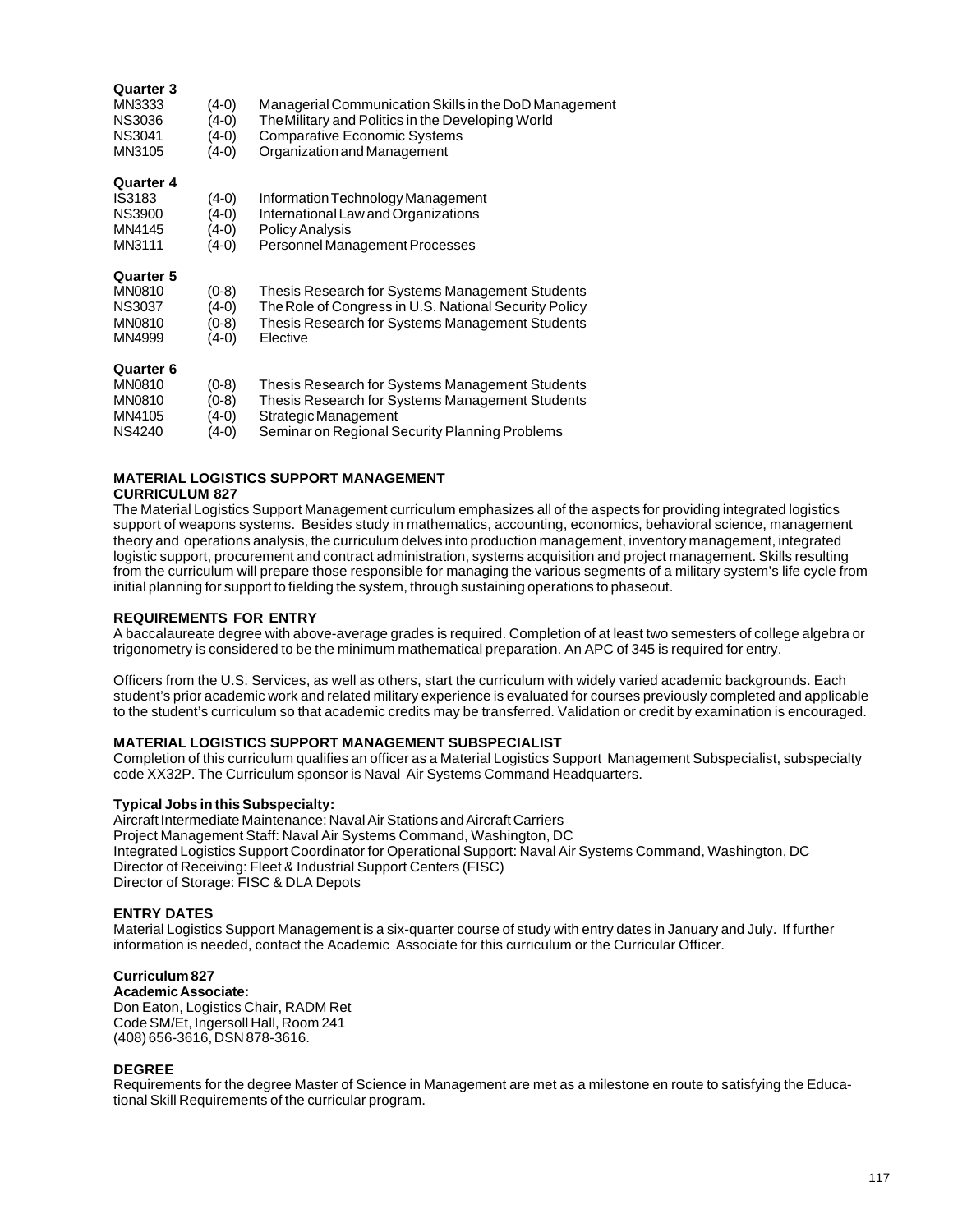#### **TYPICAL COURSE OF STUDY**

| <b>Quarter 1</b><br>MN2150<br>MN2031<br>MN3333<br>MA2300<br>IS0123     | $(4-0)$<br>$(4-0)$<br>$(4-0)$<br>$(5-0)$<br>$(0-2)$ | <b>Financial Accounting</b><br><b>Economic Decision Making</b><br>Managerial Communication Skills in the DoD Environment<br><b>Mathematics for Management</b><br>Computer Skills Development I |
|------------------------------------------------------------------------|-----------------------------------------------------|------------------------------------------------------------------------------------------------------------------------------------------------------------------------------------------------|
| <b>Quarter 2</b><br>MN3161<br>MN3140<br>OS3101*<br>MN3172<br>MN3221    | $(4-0)$<br>$(4-0)$<br>$(4-1)$<br>$(4-0)$<br>$(2-0)$ | Managerial Accounting<br>Microeconomic Theory<br><b>Statistical Analysis for Management</b><br><b>Public Policy and Budgeting</b><br>Principles of Project Management I                        |
| <b>Quarter 3</b><br>MN3372<br>MN3222<br>OS3006<br>MN3105               | $(4-0)$<br>$(3-2)$<br>$(4-0)$<br>$(4-0)$            | Material Logistics<br>Principles of Project Management II<br>Operations Research for Management<br>Organization and Management                                                                 |
| <b>Quarter 4</b><br>MN3371<br>MN4145<br>MN4310<br>IS3183               | $(4-0)$<br>$(4-0)$<br>$(4-0)$<br>$(4-0)$            | Contracts Management and Administration<br><b>Policy Analysis</b><br>Logistics Engineering<br>Information Technology Management                                                                |
| <b>Quarter 5</b><br>MN0810<br>MN0810<br>MN3374<br>MN4999               | $(0-8)$<br>$(0-8)$<br>$(4-0)$<br>$(4-0)$            | Thesis Research for Systems Management Students<br>Thesis Research for Systems Management Students<br><b>Production Management</b><br>Curriculum Option**                                      |
| <b>Quarter 6</b><br><b>MN0810</b><br>MN4105<br>MN3154<br><b>NS3252</b> | $(0-8)$<br>$(4-0)$<br>$(4-0)$<br>$(4-0)$            | Thesis Research for Systems Management Students<br>Strategic Management<br>Financial Management in the Armed Forces<br>Joint and Maritime Strategy                                             |
|                                                                        |                                                     | *OS3105 may be taken instead of OS3101. This substitution will allow certain curricul                                                                                                          |

e taken instead of OS3101. This substitution will allow certain curriculum option courses below to be taken from the Operations Research Department. The decision to take OS3105 must be made early in the first quarter.

\*\*One additional course must be selected from the following curriculum options:

| Domestic Transportation Management<br>MN3373<br>Materials Handling Systems Design<br>MN3375<br>Inventory Management (required for Supply Corps Officers)<br><b>MN3377</b><br>Human Factors in Systems Design I<br>OA3401<br>Inventory I<br>OA3501<br>OA4302<br>Sample Inspection and Quality Assurance<br>OA4303 | MN3111 | Personnel Management Processes                                  |
|------------------------------------------------------------------------------------------------------------------------------------------------------------------------------------------------------------------------------------------------------------------------------------------------------------------|--------|-----------------------------------------------------------------|
|                                                                                                                                                                                                                                                                                                                  |        |                                                                 |
|                                                                                                                                                                                                                                                                                                                  |        |                                                                 |
|                                                                                                                                                                                                                                                                                                                  |        |                                                                 |
|                                                                                                                                                                                                                                                                                                                  |        |                                                                 |
|                                                                                                                                                                                                                                                                                                                  |        |                                                                 |
|                                                                                                                                                                                                                                                                                                                  |        | <b>Reliability and Weapon Systems Effectiveness Measurement</b> |
|                                                                                                                                                                                                                                                                                                                  |        |                                                                 |

\*\*(OA3401, 3501, 4302 and 4303 may only be taken after OS3104 is taken.)

## **FINANCIAL MANAGEMENT**

### **CURRICULUM 837**

The objective of the Financial Management Curriculum is to prepare officers for business and financial positions within the Navy. Financial Managers assist the Navy's decision-making processes at all levels by providing accurate, timely and relevant information. They are concerned with the optimal allocation of human, physical and financial resources to achieve the Navy's goals and objectives while assuring efficient and effective expenditure of public funds.

Graduate courses cover topics such as financial reporting standards, cost standards, cost analysis, budgeting, internal control, auditing, management planning and control systems, quantitative techniques used in planning and control, and the Planning Program and Budgeting System used within the Department of Defense.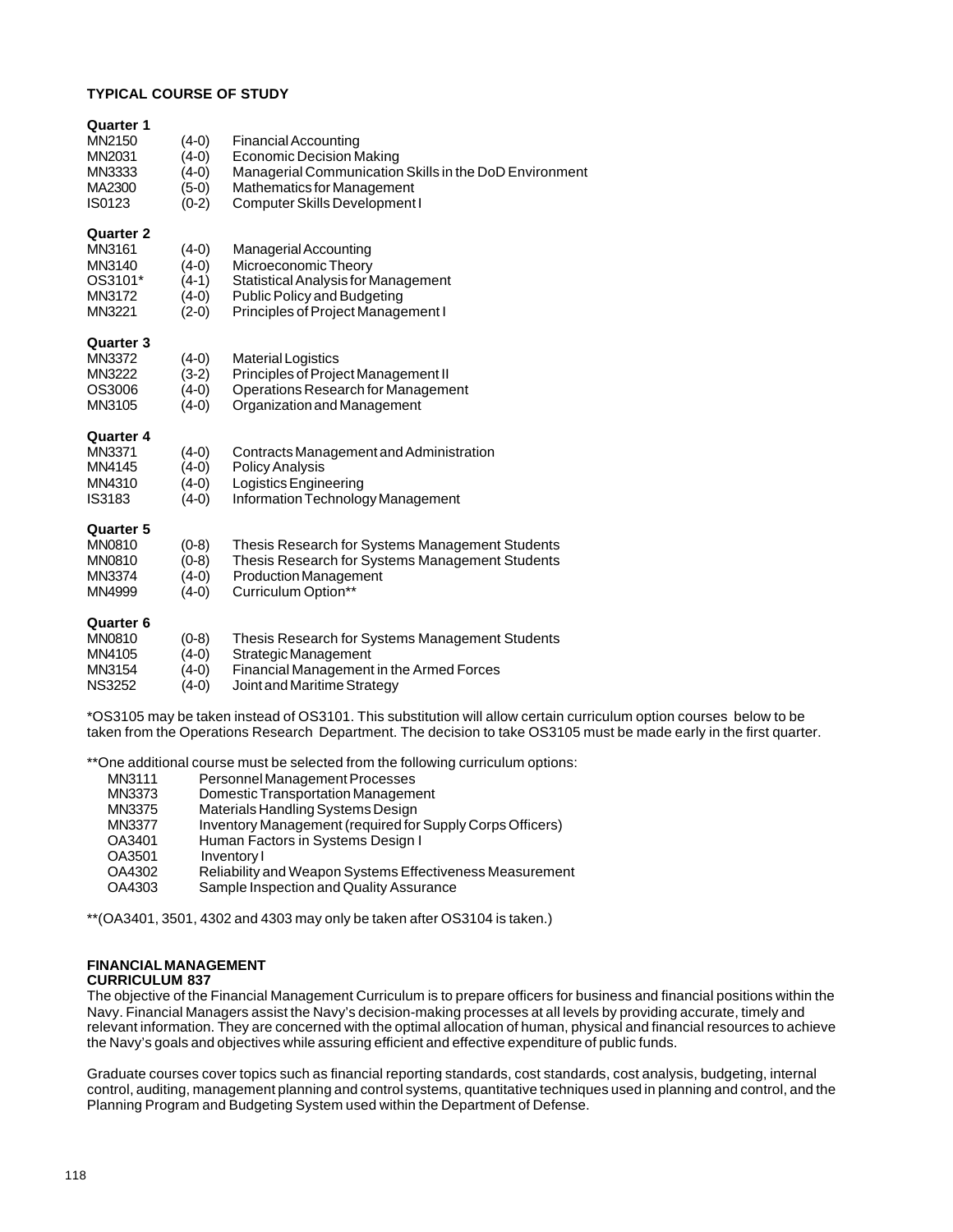Graduates of the Financial Management Curriculum will be prepared for assignment to positions in budgeting, accounting, business and financial management, and internal control and auditing.

#### **REQUIREMENTS FOR ENTRY**

A baccalaureate degree with above-average grades is required. Completion of at least two semesters of college algebra or trigonometry is considered to be the minimum mathematical preparation. An APC of 345 is required for entry; for international students, a minimum TOEFL of 540 (500-539 with supplemental language training) is required.

Officers from the U.S. Services, as well as all others, start the curriculum with widely varied academic backgrounds. Each student's prior academic work and related military experience is evaluated for courses previously completed and applicable to the student's curriculum so that academic credits may be transferred. Validation or credit by examination is encouraged.

#### **FINANCIAL MANAGEMENT SUBSPECIALTY**

Completion of this curriculum qualifies an officer as a Financial Management Subspecialist, subspecialty code XX31P. The Curriculum Sponsor is N-82, Fiscal Management Division.

#### **Typical Jobs in this Subspecialty:**

Comptroller: Naval Air Stations Budgeting: Commander, Naval Medical Command, Washington, DC Accounting: Commander, Naval Medical Command, Washington, DC Budget Officer: Commander, Naval Air Forces Atlantic, Norfolk, VA Comptroller: Naval Supply Depots/Naval Supply Centers Fiscal Officer: Naval Supply Depots/Naval Supply Centers Public Works Officer: Weapons Stations, CONUS Cost Analysis: Office of Secretary of the Navy, Washington, DC Special Assistants: Program, Planning Office (NAVY), Fiscal Management Division (N-82)

#### **ENTRY DATES**

Financial Management is a six-quarter course of study with entry dates in January and July. If further information is needed, contact the Academic Associate for this curriculum or the Curricular Officer.

#### **Curriculum 837**

### **Academic Associate:**

Douglas Moses, Associate Professor Code SM/Mo, Ingersoll Hall Room 303 (408) 656-3218, DSN 878-3218.

#### **DEGREE**

Requirements for the degree Master of Science in Management are met en route to satisfying the Educational Skill Requirements of the curricular program.

## **TYPICAL COURSE OF STUDY**

#### **Quarter 1**

| MN2150 | $(4-0)$ | <b>Financial Accounting</b>                            |
|--------|---------|--------------------------------------------------------|
| MN2031 | $(4-0)$ | Economic Decision Making                               |
| MN3333 | $(4-0)$ | Managerial Communication Skills in the DoD Environment |
| MA2300 | $(5-0)$ | Mathematics for Management                             |
| IS0123 | $(0-2)$ | Computer Skills Development I                          |
|        |         |                                                        |
|        |         |                                                        |

#### **Quarter 2**

| MN3161 | $(4-0)$ | Management Accounting |
|--------|---------|-----------------------|
|        |         |                       |

- MN3140 (4-0) Microeconomic Theory<br>MN3105 (4-0) Organization and Mana
- Organization and Management
- OS3101 (4-1) Statistical Analysis for Management

| MN4161 | $(4-0)$ | Management Control Systems         |
|--------|---------|------------------------------------|
| MN3172 | $(4-0)$ | Public Policy and Budgeting        |
| MN4162 | $(4-0)$ | Cost Management                    |
| OS3006 | $(4-0)$ | Operations Research for Management |
| IS0125 | $(0-2)$ | Computer Skills Development II     |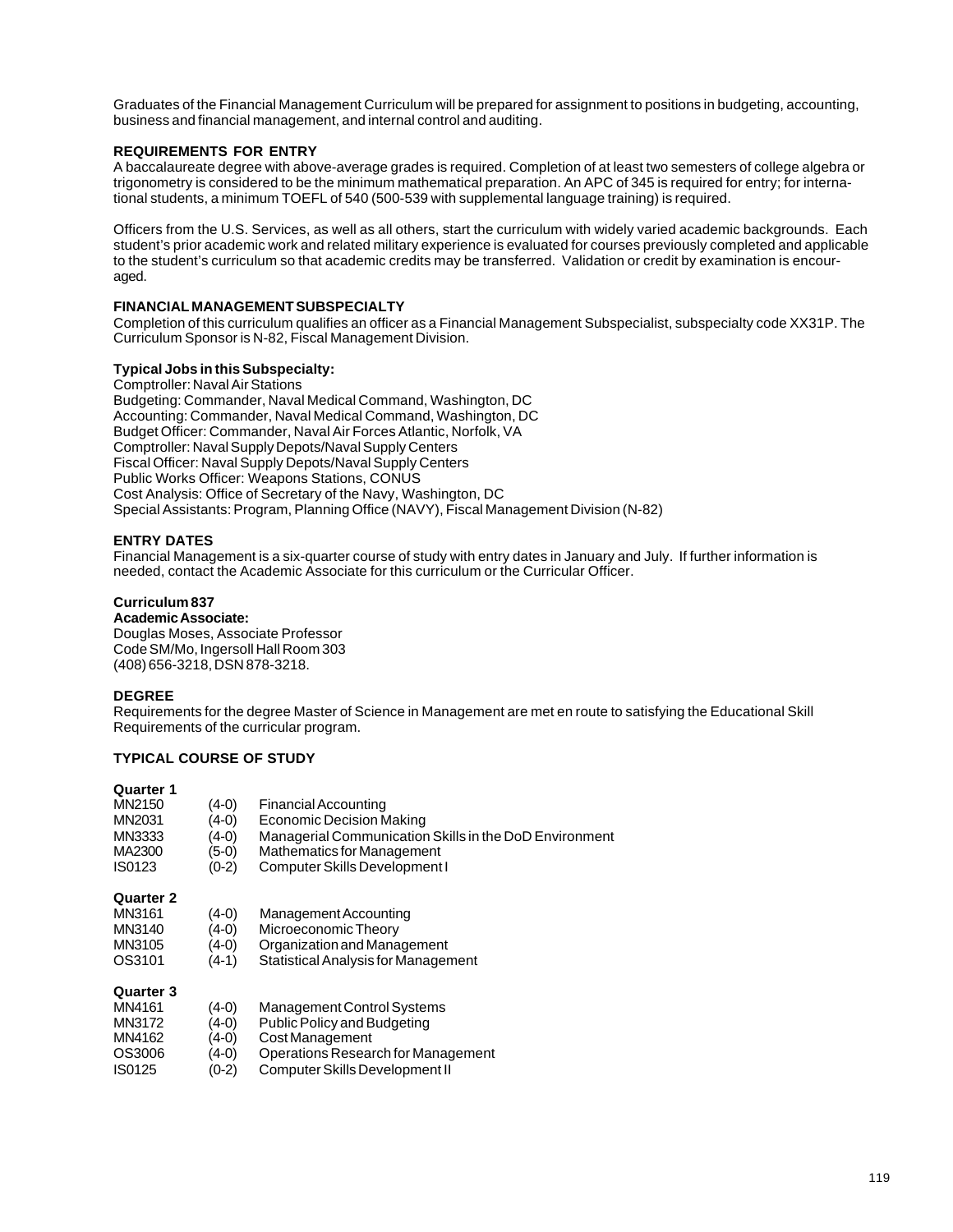#### **Quarter 4**

| MN3154           | (4-0)   | Financial Management in the Armed Forces        |
|------------------|---------|-------------------------------------------------|
| MN4163           | $(4-0)$ | Decision, Cost and Policy Analysis              |
| MN4151           | $(2-0)$ | Internal Control and Auditing                   |
| <b>IS3183</b>    | (4-0)   | Information Technology Management               |
| MN3805           | $(2-0)$ | Total Quality Leadership and the Military       |
| <b>Quarter 5</b> |         |                                                 |
| <b>MN0810</b>    | $(0-8)$ | Thesis Research for Systems Management Students |
| MN0810           | $(0-8)$ | Thesis Research for Systems Management Students |

- MN4XXX (4-0) Curriculum Option\*
- NS3252 (4-0) Joint and Maritime Strategy

#### **Quarter 6**

| MN3301 | $(4-0)$ | Systems Acquisition and Project Management      |
|--------|---------|-------------------------------------------------|
| MN0810 | $(0-8)$ | Thesis Research for Systems Management Students |
| MN4105 | $(4-0)$ | Strategic Management                            |
| MN4XXX | $(4-0)$ | Curriculum Option*                              |

\*The student will select two courses from the following curriculum options:

- MN4122 Planning and Control: Measurement and Evaluation
- MN4152 Corporate Financial Management
- MN4153 Seminar in Financial Management
- MN4159 Financial Reporting and Analysis
- MN4302 Defense Resource Policy and Management
- MN4305 Defense Technology Policy

## **MANPOWER SYSTEMS ANALYSIS**

#### **CURRICULUM 847**

Officers enrolled in the Manpower, Personnel and Training Analysis (MPTA) curriculum at the Naval Postgraduate School undertake the challenge of an academic program designed to fill the leadership roles in military manpower personnel and training management. The XX33P subspecialists are responsible for developing and analyzing policies to ensure that the Navy and DoD are recruiting, training, utilizing and retaining personnel in the most efficient and effective ways possible. MPTA is an analytical curriculum intended to develop skills necessary to perform and evaluate manpower analyses. As such, the curriculum emphasizes mathematical, statistical and other quantitative methods. Successful completion of the curriculum yields an officer skilled in conducting manpower personnel and training policy analysis.

The areas covered in the MPTA curriculum include an understanding of MPT policy development, compensation systems, enlistment supply and retention models, manpower training models, manpower requirements determination processes, career mix, enlistment and reenlistment incentives, training effectiveness measures and hardware/manpower trade-offs. Students gain familiarity with current models and methods of MPT analysis as well as military MPT organizations and issues.

#### **REQUIREMENTS FOR ENTRY**

A baccalaureate degree with above-average grades is required. Completion of at least two semesters of college algebra or trigonometry is considered to be the minimum mathematical preparation. Additional preparation in calculus and statistics is advisable. An APC of 345 is required for entry; for international students, a minimum TOEFL of 540 (500-539 with supplemental language training) is required.

Prospective students electing MPTA as a curriculum must be adequately prepared by their undergraduate course work and comfortably oriented to a quantitatively rigorous graduate curriculum.

Officers from the U.S. Services, as well as all others, start the curriculum with widely varied academic backgrounds. Validation by examination is encouraged.

#### **MANPOWER, PERSONNEL AND TRAINING ANALYSIS SUBSPECIALTY**

Completion of this curriculum qualifies an officer as a Manpower, Personnel and Training Analyst Subspecialist, subspecialty code XX33P. The Curriculum Sponsor is PERS-2, Assistant Chief of Naval Personnel for Personnel Policy and Career Progression.

#### **Typical Jobs in this Subspecialty:**

Head, Enlisted Plans Branch, ACNP for Military Personnel Policy and Career Progression (Pers 222) Head, Joint Manpower Management Branch, JCS (J-1) Head, Manpower Resources Branch, Director Total Force Programming/Manpower (N122)

Special Assistant for Recruiting, Deputy Assistant Secretary of the Navy (DASN) Manpower and Training Analyst, DCNO (Resources, Warfare Requirements and Assessment (N801D) Manpower Plans, CINCPACFLT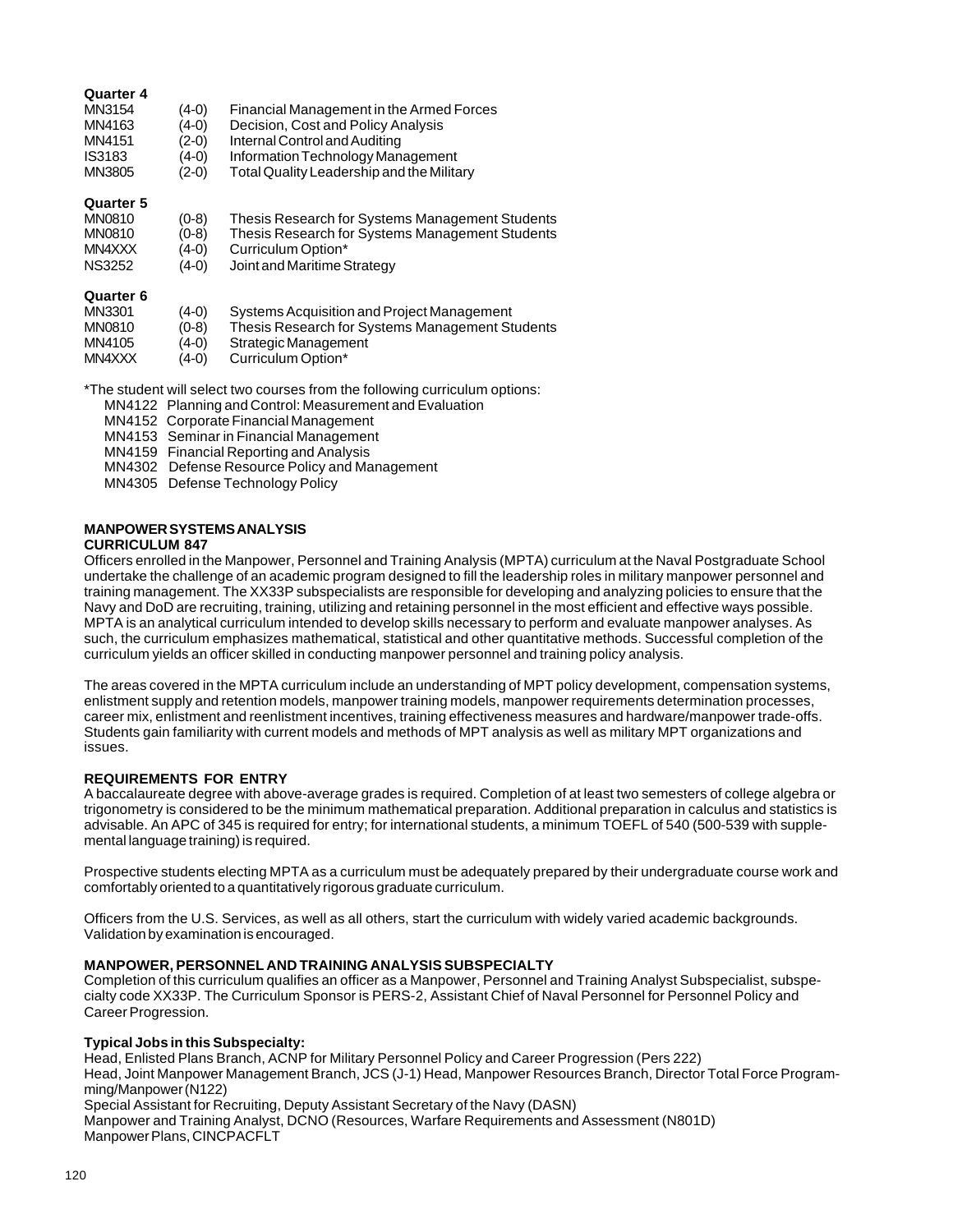Commanding Officer, Naval Personnel Research and Development Center (NPRDC) Executive Officer, Naval Manpower Analysis Center (NAVMAC) Director, Personnel Plans and Policy, BUMED Personnel and Manpower Management, Naval Medical Center, San Diego, CA

## **ENTRY DATES**

Manpower, Personnel, and Training Analysis is a seven-quarter course of study with entry dates in January and July. If further information is needed, contact the Academic Associate for this curriculum or the Curricular Officer.

## **Curriculum 847**

**Academic Associate:** Stephen Mehay, Professor Code SM/Mp, Ingersoll Hall, Room 343 (408) 656-2643, DSN 878-2643

### **DEGREE**

Requirements for the degree Master of Science in Management are met en route to satisfying the Educational Skill Requirements of the curricular program.

## **TYPICAL COURSE OF STUDY**

| Quarter 1<br>MN2150<br>MN2031<br>MN2111<br>MA2300<br>IS0123        | $(4-0)$<br>$(4-0)$<br>$(0-2)$<br>$(5-0)$<br>$(0-2)$ | <b>Financial Accounting</b><br><b>Economic Decision Making</b><br>Seminar in Manpower, Personnel and Training Issues I<br>Mathematics for Management<br>Computer Skills Development I                           |
|--------------------------------------------------------------------|-----------------------------------------------------|-----------------------------------------------------------------------------------------------------------------------------------------------------------------------------------------------------------------|
| Quarter 2<br>MN3161<br>MN3140<br>OS3101<br>MN3902                  | $(4-0)$<br>$(4-0)$<br>$(4-2)$<br>$(2-2)$            | Managerial Accounting<br>Microeconomic Theory<br><b>Statistical Analysis for Management</b><br>MPTComputer Skills Enhancement                                                                                   |
| <b>Quarter 3</b><br>MN3760<br>MN3333<br>MN4110<br>MN3105<br>MN2112 | $(4-0)$<br>$(4-0)$<br>$(4-1)$<br>$(4-0)$<br>$(0-2)$ | Manpower Economics I<br>Managerial Communication Skills in the DoD Environment<br>Multivariate Manpower Data Analysis I<br>Organization and Management<br>Seminar in Manpower, Personnel and Training Issues II |
| Quarter 4<br>MN3111<br>MN4111<br>OS3006<br><b>MNXXXX</b>           | $(4-0)$<br>$(4-1)$<br>$(4-0)$<br>$(4-0)$            | Personnel Management Processes<br>Multivariate Manpower Data Analysis II<br>Operations Research for Management<br>Manpower Elective*                                                                            |
| Quarter 5<br>MN4115<br>MN4761<br>OS4701<br>IS3183                  | $(4-0)$<br>$(4-0)$<br>$(4-0)$<br>$(4-0)$            | Training Foundations and Management<br>Applied Manpower Analysis<br>Manpower and Personnel Models<br>Information Technology Management                                                                          |
| Quarter 6<br>MN0810<br>MN0810<br>MN3172<br>MN4106                  | $(0-8)$<br>$(0-8)$<br>$(4-0)$<br>$(4-0)$            | Thesis Research for Systems Management Students<br>Thesis Research for Systems Management Students<br><b>Public Policy and Budgeting</b><br>Manpower/Personnel Policy Analysis                                  |
| Quarter 7<br>MN0810<br>MN0810<br>MN4105<br><b>NS3252</b>           | $(0-8)$<br>$(0-8)$<br>$(4-0)$<br>$(4-0)$            | Thesis Research for Systems Management Students<br>Thesis Research for Systems Management Students<br>Strategic Management<br>Joint and Maritime Strategy                                                       |
| *Students will select from the following courses:                  |                                                     |                                                                                                                                                                                                                 |

MN4112 (4-0) Personnel Testing and Selection<br>MN4114 (4-0) Sociological and Psychological Pe  $(4-0)$  Sociological and Psychological Perspective on Military Service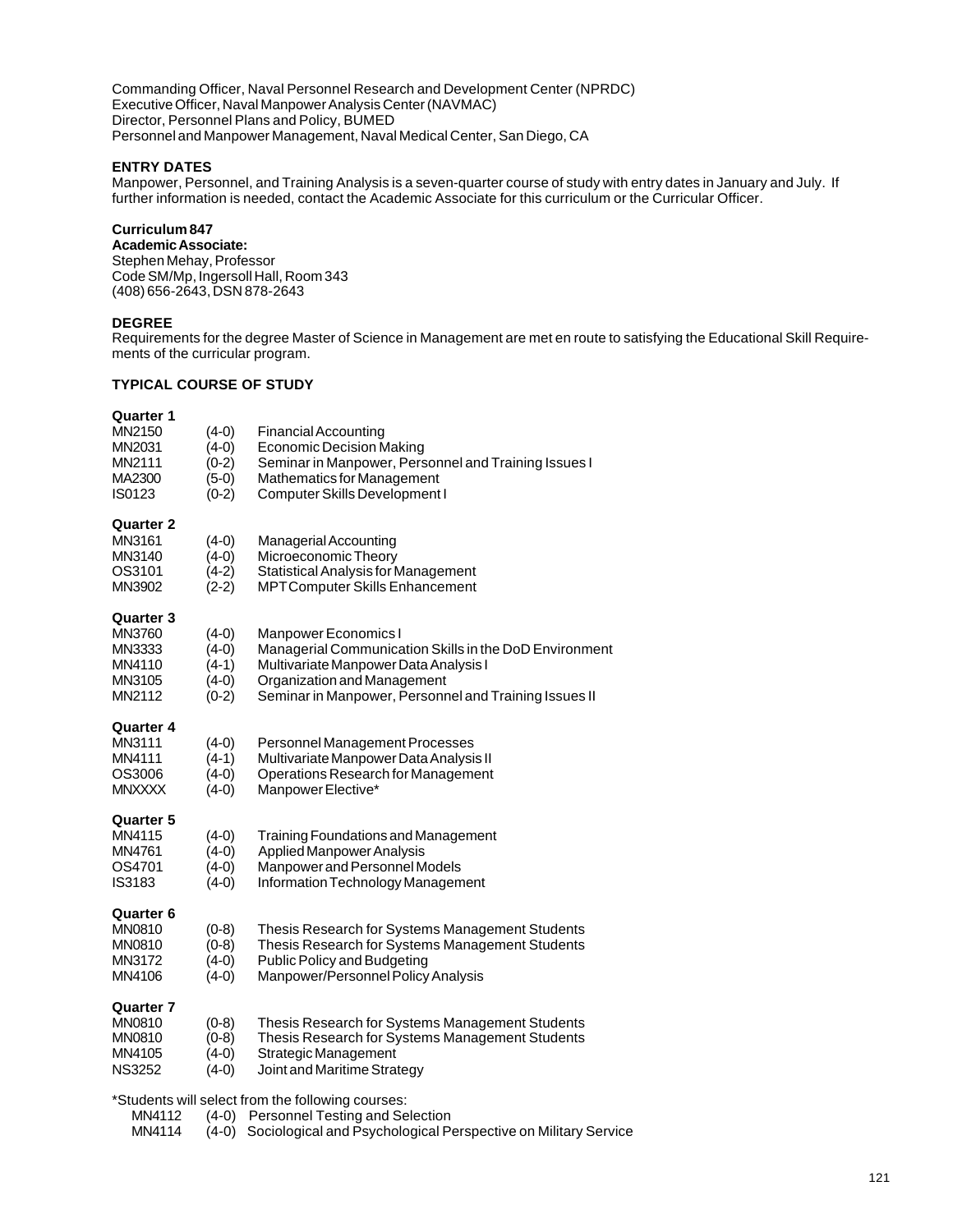## **EDUCATIONAL SKILL REQUIREMENTS INFORMATION TECHNOLOGY MANAGEMENT CURRICULUM (370) Subspecialty Code XX89P**

With the Information Age has come a revolution in command and control, communications, computers, weapons and Command and Control Warfare. From classical ADP systems to tactical systems there are increased needs for horizontal integration, common databases, massive communications needs, and better management and command and control decision making. Both afloat and ashore, graduates of the Information Technology Management curriculum have the expertise and leadership to efficiently and effectively set requirements and design, implement, operate and evolve information and C4I systems using the ever changing information technology base. These graduates are a critical success factor in the adaptation of information technology to the needs of military users. They provide the integration of information systems necessary to support the push and pull of voice, video and data across the battlefield and throughout the spear of war--from the "pointy end" to the "support tail."

The Information Technology Management graduate shall have the knowledge skills and competencies to:

- (1) Engineer Information Systems afloat and ashore;
- (2) Manage Information Systems, centers and commands afloat and ashore; and
- (3) Solve Information Systems engineering and management problems individually and in teams.

These general education skill requirements are supported by the following topical educational skill requirements.

- **1. JOINT AND MARITIME STRATEGIC PLANNING.** American and world military history and joint and maritime planning including the origins and evolution of national and allied strategy; current American and allied military strategies which address the entire spectrum of conflict; planning to ensure Joint and Allied interoperability; the U.S. maritime component of the National Military Strategy; the organizational structure of the U.S. defense establishment; the role of Unified Commanders in strategic planning; the process of strategic planning; joint and service doctrine, and the roles and missions of each in meeting national strategic objectives.
- **2. INFORMATION SYSTEMS TECHNOLOGY.** The officer must have a thorough knowledge of information systems technology to include:
	- a. Computer System Components: central processing units, input/output devices, storage devices, operating systems, programming languages, distributed computer systems, and computer security.
	- b. Computer Networks: fiber optics, wide- and local-area network hardware, software, components and systems, physical layer interfaces and protocols, and network management protocols.
	- c. Communication Systems and Networks: PCM systems, AM, FM, TV, modulation, SATCOM, HF, microwave systems, error control coding, antijam communications, low probability of intercept communications, GPS, data encryption, communications software, and communications security.
	- d. Software Engineering: Methodologies for the analysis, design, development, prototyping, testing, implementation and maintenance of software; software metrics and reliability; productivity analysis and software cost estimation and planning; CASE and ICASE tools.
	- e. Database Management Systems: Database technologies (including object oriented) and technical and administrative issues involved in the design, implementation and maintenance of database management systems.
	- f. Decision Support and Expert Systems: Problem identification, formulation, and design of systems to support decision making; application of artificial intelligence technology to preserve perishable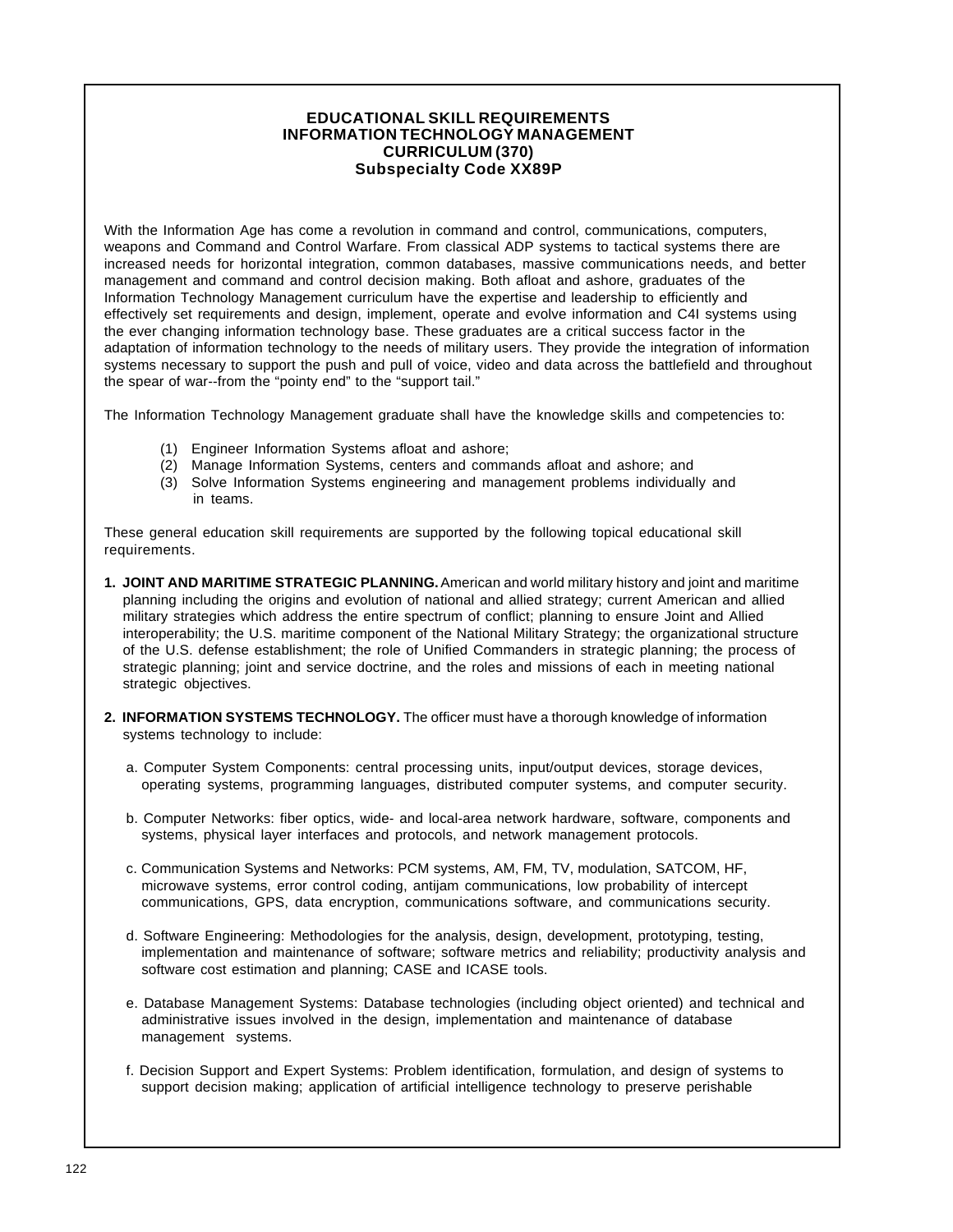expertise and enhance distributed expertise; understanding the design of executive information systems, office automation, group decision support systems and crisis management systems, and their potential impacts on organizations and missions.

- **3. INFORMATION SYSTEMS ANALYSIS AND MANAGEMENT.** The officer must master the following concepts to effectively manage information system assets:
	- a. Managerial Concepts: Decision-making theory, microeconomics, operations analysis, financial management, organizational development, and research methodologies.
	- b. Evaluation of Information Systems: Cost-performance (effectiveness) analysis; selection, evaluation, acquisition, installation and effective utilization of information systems hardware and software; risk assessment; information system architectures involving alternative system concepts.
	- c. Systems Analysis and Design: Information systems feasibility studies and life cycle management including fact-finding techniques for determining system requirements and specifications, system performance evaluation, conversion and maintenance of legacy systems and the post-implementation evaluation, man-machine interfaces, system ergonomics, and security analysis of information systems.
	- d. Management of Information Systems: Information systems facilities planning, production planning and control, requirements determination of information systems personnel, human resource management, budgeting and financial control of computer centers, design of effective organization structure and information systems, and control and security (INFOSEC) policies.
	- e. Adapting to Technological, Organizational, and Economic Changes: Evaluation of potential impacts of new technology on information systems planning and development and on organizational strategy; appraisal of evolving responsibilities of information systems managers.
	- f. Military Use of Commercial Telecommunications Systems: Architectural integration, cost-performance (effectiveness), and geopolitical-legal aspects.
- **4. MILITARY APPLICATIONS.** The officer must be able to combine analytical methods and technical expertise with operational experience for effective military applications to include:
	- a. DoD Decision Making Process on Information Systems: DoD, DoN, OMB, and congressional decision making on information systems matters.
	- b. Information Technology Acquisition Management: Acquisition policies and procedures of the DoD, including the planning, programming and budgeting system; project management.
	- c. DoD Computer and Telecommunications: Architectures and specifications of Navy and DoD systems, computers, telecommunications networks and services, including the DISN; Navy fleet communications systems including satellite communications, JMCIS, GCCS, and the Navy Telecommunications System (NTS); Decision Support Systems.
	- d. C4ISR and C2W: Concepts and application to strategic, operational and tactical level operations including support.
- **5. INDEPENDENT RESEARCH.** The graduate will demonstrate the ability to conduct independent research analysis, and proficiency in communicating the results in writing and orally by means of a thesis and a command oriented briefing. The research in information technology and its management will include problem formulation, decision criteria specification, decision modeling, data collection and experimentation, analysis and evaluation.

### **Curriculum Sponsor and ESR Approval Authority**

Commander, Naval Computer and Telecommunications Command December 1996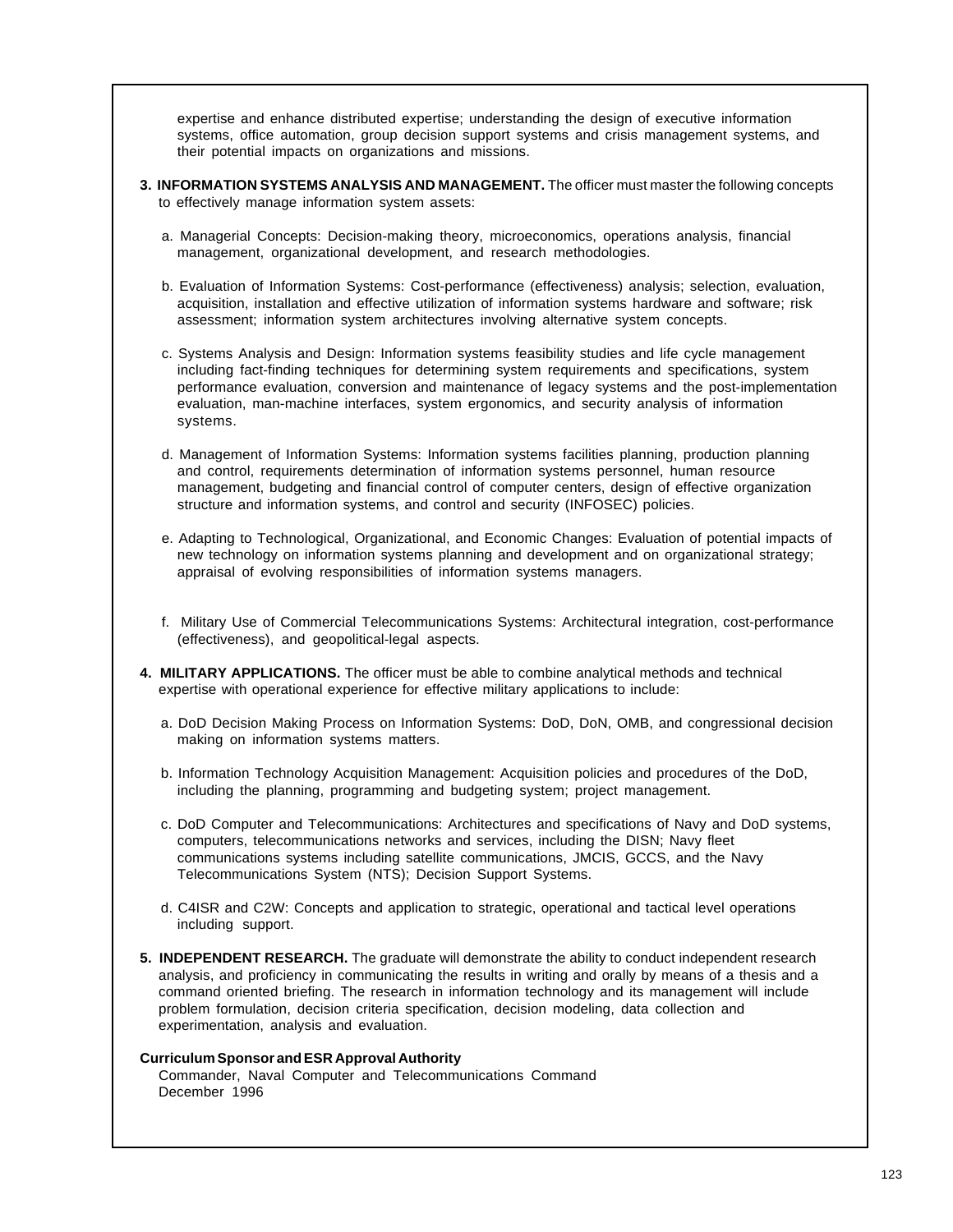## **EDUCATIONAL SKILL REQUIREMENTS MATERIAL MOVEMENT CURRICULUM (813) Subspecialty Code 1304P**

- **1. MANAGEMENT FUNDAMENTALS QUANTITATIVE ANALYSIS:** The graduate will have the skills to apply mathematical, statistical, accounting, economic and other state-of-the-art-quantitative techniques and concepts to the solving of day-to-day military management problems as well as the capability to use these skills as a participant in the long range strategic planning efforts of the Navy and DoD.
- **2. MANAGEMENT FUNDAMENTALS ORGANIZATION AND MANAGEMENT:** The graduate will have a thorough knowledge of basic management theory and practices, embracing leadership, communication, organizational design, staffing, directing, planning and controlling of military organizations.
- **3. CONTRACT AND PROJECTS MANAGEMENT:** The graduate will have detailed knowledge about the DoD process for contracting for material and services. The graduate will also have an understanding of the processes to be followed for a major weapon system's procurement and its support.
- **4. BUDGETING AND FINANCIAL CONTROLS:** The graduate will have an understanding of the financial management practices of DoD, will be able to conduct cost/benefit analyses, and participate in the budgetary planning for transportation services.
- **5. TRANSPORTATION MANAGEMENT:** The graduate will have an in-depth understanding of domestic and international private sector transportation systems including the various modes, type of carriers within each mode, and the regulations affecting material movement by each type of carrier. The graduate will also understand the impact that these private sector systems have on the planning for defense transportation by TRANSCOM and the individual services.
- **6. TRANSPORTATION RESOURCE MANAGEMENT:** The graduate will have the ability to manage transportation resources to move material from the Navy and DoD supply depots to the fleet customers.
- **7. JOINT AND MARITIME STRATEGIC PLANNING:** The graduate will have an understanding of the development and execution of military strategy, the effects of technical developments on warfare, the processes for formulating U.S. policy, the roles of military forces, joint planning and current issues in the defense organization.
- **8. THESIS:** The graduate will demonstrate the ability to conduct independent research and analysis, and proficiency in presenting the results in writing by means of a thesis appropriate to this curriculum.

### **Curriculum Sponsor and ESR Approval Authority**

Commander, Naval Supply Systems Command October 1995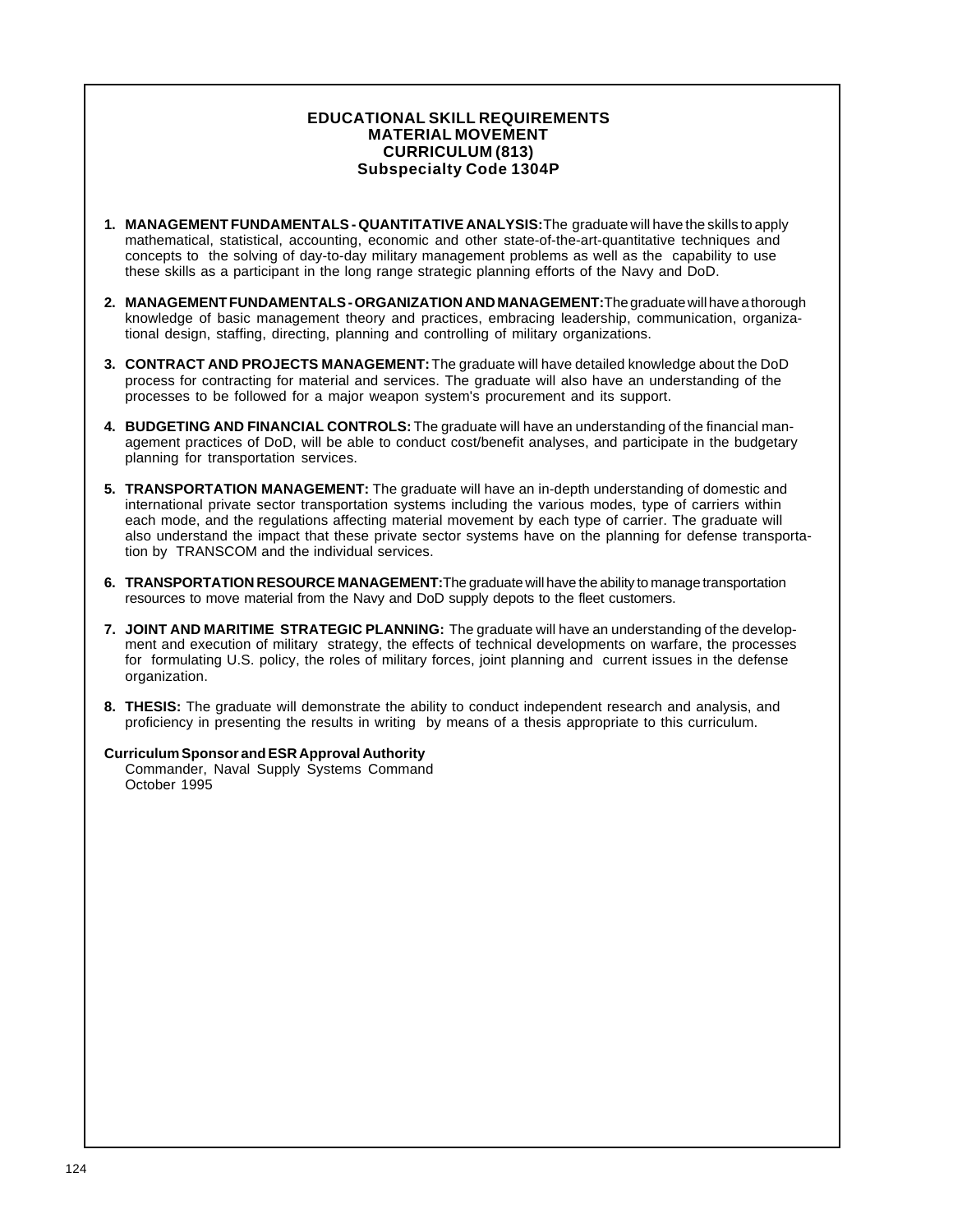## **EDUCATIONAL SKILL REQUIREMENTS TRANSPORTATION MANAGEMENT CURRICULUM (814) Subspecialty Code XX35P**

- **1. MANAGEMENT FUNDAMENTALS QUANTITATIVE ANALYSIS:** The graduate will have the skills to apply mathematical, statistical, accounting, economic and other state-of-the-art quantitative techniques and concepts to the solving of day-to-day military management problems as well as the capability to use these skills as a participant in the long range strategic planning efforts of the Navy and DoD.
- **2. MANAGEMENT FUNDAMENTALS ORGANIZATION AND MANAGEMENT:** The graduate will have a thorough knowledge of basic management theory and practices, embracing leadership, communication, organizational design, staffing, directing, planning and controlling of military organizations.
- **3. MANAGEMENT OF PERSONNEL:** The graduate will have the ability to apply current innovations in personnel management to the management of civilian and military personnel involved in DoD transportation activities.
- **4. CONTRACTS AND PROJECTS MANAGEMENT:** The graduate will have detailed knowledge about the DoD processes for contracting for transportation and other services. An in-depth knowledge of the DoD project management processes will allow the graduate to participate in MSC/NAVSEA projects for procurement of new MSC ships.
- **5. BUDGETING AND FINANCIAL CONTROLS:** The graduate will have an understanding of the financial management practices of DoD, will be able to conduct cost/benefit analyses, and participate in the budgetary planning for transportation services.
- **6. TRANSPORTATION MANAGEMENT:** The graduate will have an in-depth understanding of domestic and international private sector transportation systems including the various modes, types of carriers within each mode, and the regulations affecting material movement by each type of carrier. The graduate will also understand the impact that these private sector systems have on the planning for defense transportation by TRANSCOM and the individual services.
- **7. TRANSPORTATION SYSTEM DESIGN TO SUPPORT STRATEGIC SEALIFT AND MOBILIZATION:** The graduate will have a detailed understanding of the plans and processes of the Navy and DoD for providing support of strategic sealift and mobilization. The graduate will be able to determine, obtain, and schedule the transportation and materials handling resources to support strategic sealift operations and to move material to the operating fleet and troop units in the event of a mobilization.
- **8. JOINT AND MARITIME STRATEGIC PLANNING:** The graduate will have an understanding of the development and execution of military strategy, the effects of technical developments on warfare, the processes for formulating U.S. policy, the roles of military forces, joint planning and current issues in the defense organization.
- **9. THESIS:** The graduate will demonstrate the ability to conduct independent research and analysis, and proficiency in presenting the results in writing by means of a thesis appropriate to this curriculum.

### **Curriculum Sponsor and ESR Approval Authority**

Commander, Military Sealift Command March 1996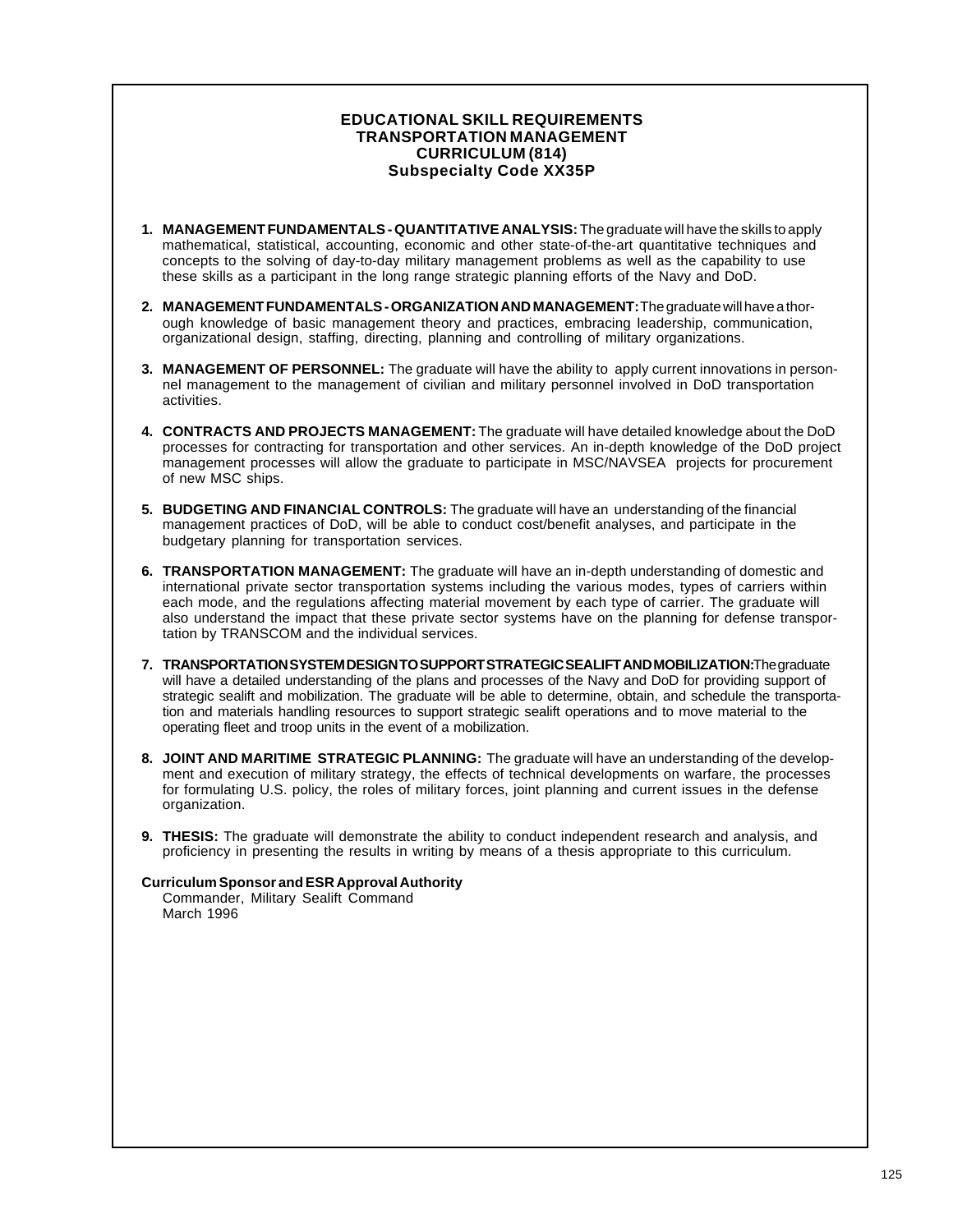## **EDUCATIONAL SKILL REQUIREMENTS ACQUISITION & CONTRACT MANAGEMENT CURRICULUM (815) Subspecialty Code 1306P**

- **1. MANAGEMENT FUNDAMENTALS:** The graduate will understand the theory of and have an ability to apply accounting, economic, mathematical, statistical, managerial and other state-of-the-art management techniques and concepts to problem solving and decision-making responsibilities as military managers.
- **2. ADVANCED MANAGEMENT CONCEPTS:** The graduate will have the ability to apply advanced management and operations research techniques to defense problems. This includes policy formulation and execution, strategic planning, defense resource federal fiscal policy, computer-based information and decision support systems, and complex managerial situations requiring comprehensive integrated decisionmaking.
- **3. ACQUISITION AND CONTRACTING PRINCIPLES:** The graduate will have an understanding of and will be able to apply the principles and fundamentals of acquisition and contracting within the Federal Government including knowledge of the acquisition laws and regulations, particularly the Federal Acquisition Regulation (FAR) and the DoD FAR Supplement (DFARS); the unique legal principles applied in Government contract law and the Uniform Commercial Code; and the application of sound business principles and practices to Defense contracting problems. Further, the graduate will be able to apply innovative and creative approaches not only to resolve difficult acquisition and contracting issues but to significantly influence the legal and regulatory structure within which acquisition decision-making occurs.
- **4. ACQUISITION AND CONTRACTING POLICY:** The graduate will have an ability to formulate and execute acquisition policies, strategies, plans and procedures; a knowledge of the legislative process and an ability to research and analyze acquisition legislation; and a knowledge of the government organization for acquisition, including Congress, the General Accounting Office, the Office of Federal Procurement Policy, the federal and military contracting offices, the Boards of Contract Appeals, and the court system.
- **5. CONTRACTING PROCESS:** The graduate will understand the theory of and have the ability to manage the field contracting, system acquisition and contract administration processes. This involves a knowledge of the defense system life cycle processes, including requirements determination, funding, contracting, ownership, and disposal; an ability to evaluate military requirements, specifications, and bids and proposals; an ability to utilize the sealed bid, competitive proposals and small purchase contracting methodologies; a comprehensive knowledge of all contract types and their application in defense acquisition; an ability to conduct cost and price analyses; and an ability to negotiate various contracting actions including new procurement, contract changes and modifications, claims, equitable adjustment settlements, and noncompliance issues.
- **6. BUSINESS THEORY AND PRACTICES:** The graduate will have an understanding of the business philosophy, concepts, practices and methodologies of the defense/commercial industrial base and the ability to apply these to the federal government acquisition environment.
- **7. FEDERAL AND DEFENSE BUDGETING:** The graduate will have an ability to apply economic and accounting principles, including monetary and fiscal theories, to defense acquisition and contracting issues.
- **8. PROGRAM MANAGEMENT:** The graduate will have an understanding of the basic principles and fundamentals of Program Management, with particular emphasis on the Procuring Contractor Officer's and Administrative Contracting Officer's roles and relationships with the Program Manager.
- **9. ACQUISITION WORKFORCE:** The graduate will satisfy all requirements of the Defense Acquisition Workforce Improvement Act (DAWIA) and mandatory contracting courses required by the Defense Acquisition University (DAU) at levels I, II, and III.
- **10. ETHICS AND STANDARDS OF CONDUCT:** The graduate will have an ability to manage and provide leadership in the ethical considerations of military acquisition, including the provisions of procurement integrity, and to appropriately apply Defense acquisition standards of conduct.
- **11. JOINT AND MARITIME STRATEGY:** American and world military history and joint and maritime planning including the origins and evolution of national and allied strategy; current American and allied military strategies which address the entire spectrum of conflict; the U.S. maritime component of national military strategy; the organizational structure of the U.S. defense establishment; the role of the commanders of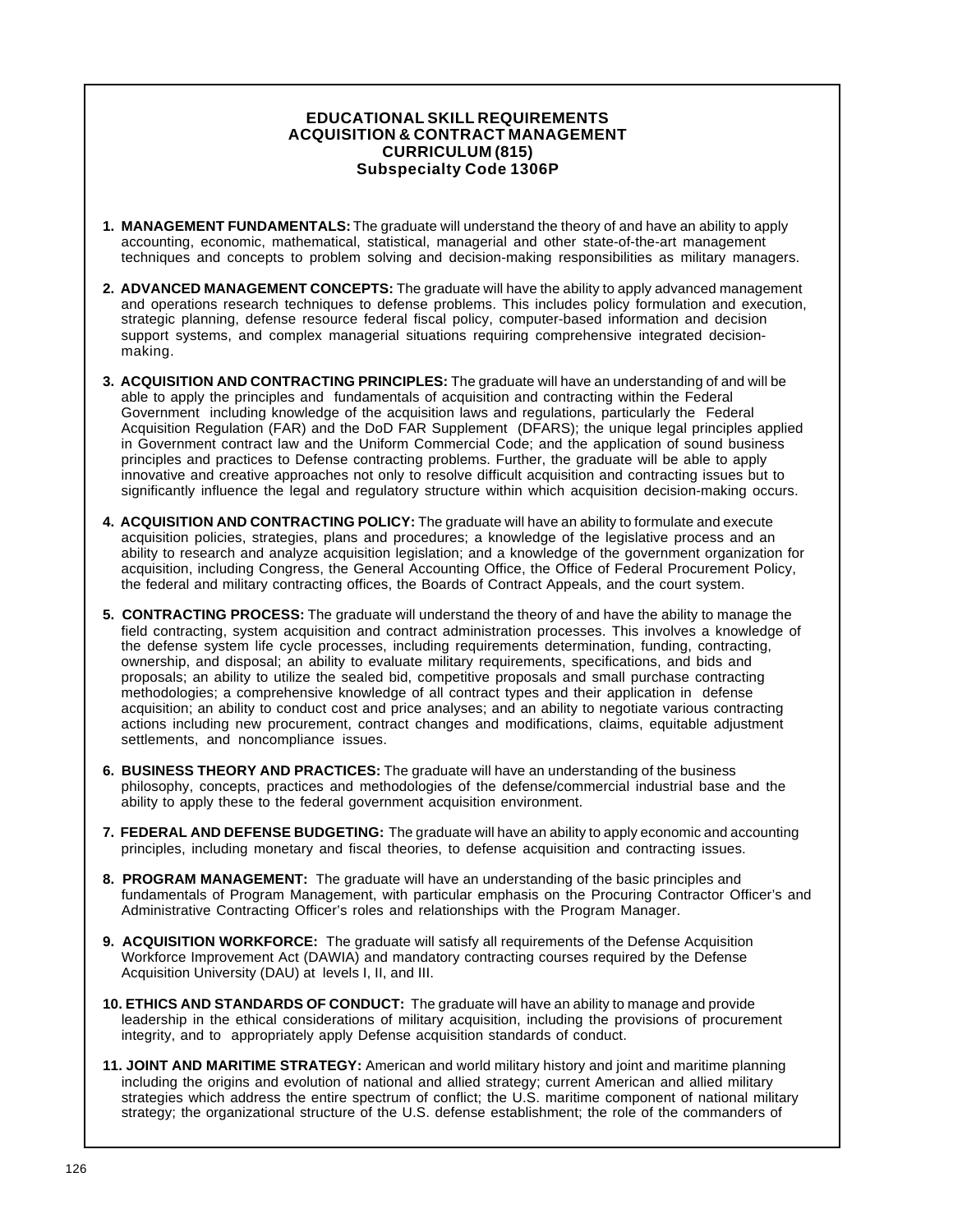unified and specified commands in strategic planning; the process of strategic planning; joint and service doctrine, and the roles and missions of each in meeting national strategy.

**12. THESIS:** The graduate will demonstrate the ability to conduct independent research and analysis, and proficiency in presenting the results in writing by means of a thesis appropriate to this curriculum.

## **Curriculum Sponsor and ESR Approval Authority**

Assistant Secretary of the Navy (RD&A) October 1995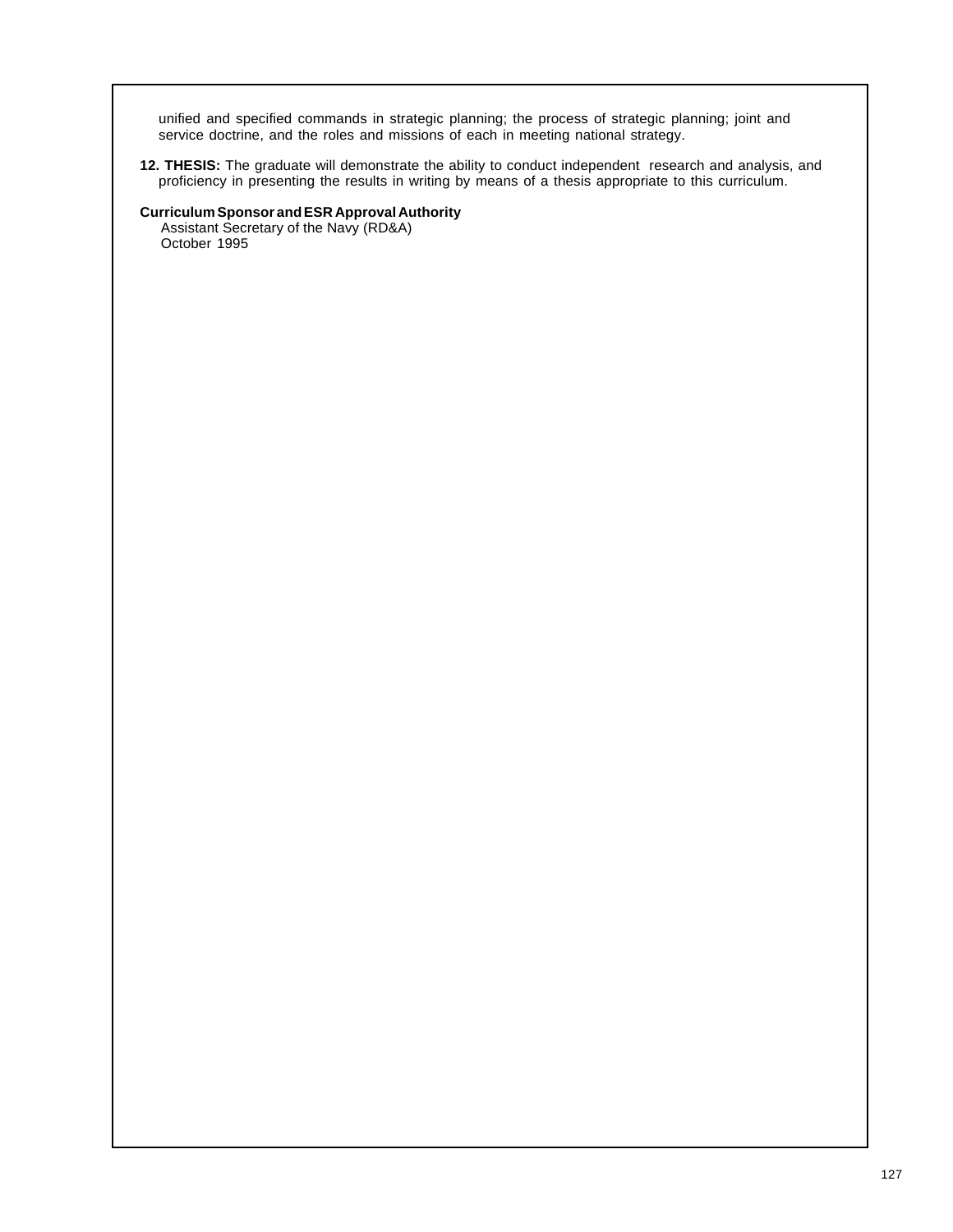## **EDUCATIONAL SKILL REQUIREMENTS SYSTEMS ACQUISITION MANAGEMENT CURRICULUM (816)**

- **1. MANAGEMENT FUNDAMENTALS:** The graduate will understand the theory of and have an ability to apply accounting, economic, mathematical, statistical, managerial and other state-of-the-art management techniques and concepts to problem solving and decision-making responsibilities as military managers.
- **2. ADVANCED MANAGEMENT CONCEPTS:** The graduate will have the ability to apply advanced management and operations research techniques to defense problems. This includes policy formulation and execution, strategic planning, defense resource allocation, cost benefit and cost effectiveness analysis, federal fiscal policy, computer-based information and decision support systems, and complex managerial situations requiring comprehensive integrated decision-making.
- **3. PROGRAM MANAGEMENT PRINCIPLES:** The graduate will have an understanding of and will be able to apply the principles, concepts, and techniques of program management to the acquisition of major defense weapon systems. This includes the principles of risk management and tradeoff decision analysis using cost, schedule and performance parameters over the entire life cycle of a project.
- **4. PROGRAM MANAGEMENT POLICIES:** The graduate will have an ability to formulate and execute defense acquisition policies, strategies, plans and procedures; an understanding of the policy-making roles of various federal agencies of the Executive, Legislative and Judicial branches of the government, particularly the Department of Defense (DoD), the General Accounting Office (GAO), congressional committees, the Office of Management and Budget (OMB); and an understanding of the strategies necessary to influence policy development and implementation.
- **5. SYSTEMS ACQUISITION PROCESS:** The graduate will understand the theory of and have an ability to manage the systems acquisition process. This involves the system life cycle process for requirements determination, research and development, funding and budgeting, procurement, systems engineering, test and evaluation, manufacturing and quality control, integrated interrelationship between reliability, maintainability and logistics support as an element of system effectiveness in defense system/equipment design; and embedded weapon system software, particularly related to current policies and standards, software metrics, risk management, inspections, testing, integration, and post-deployment software support.
- **6. CONTRACT MANAGEMENT:** The graduate will understand the role of the contracting process within the acquisition environment including financial, legal, statutory, technical and managerial constraints in the process.
- **7. BUSINESS THEORY AND PRACTICES:** The graduate will have an understanding of the business and operating philosophies, concepts, practices and methodologies of defense industry with regard to major weapon systems acquisition, particularly the application of sound business practices.
- **8. GOVERNMENT AND INDUSTRY BUDGETING AND FINANCIAL MANAGEMENT:** The graduate will have an understanding of and an ability to apply the principles of Government and private organizational financing including corporate financial structures, cost and financial accounting, capital budgeting techniques, financial analysis, and defense financial management and budgeting processes to include the Government Planning, Programming and Budgeting System (PPBS).
- **9. ACQUISITION WORKFORCE:** The graduate will satisfy all requirements of the Defense Acquisition Workforce Improvement Act (DAWIA) and mandatory Program Management courses required by the Defense Acquisition University (DAU) at levels I, II, and III.
- **10. ETHICS AND STANDARDS OF CONDUCT:** The graduate will have an ability to manage and provide leadership in the ethical considerations of military acquisition, including the provisions of procurement integrity, and to appropriately apply defense acquisition standards of conduct.
- **11. JOINT AND MARITIME STRATEGY:** American and world military history and joint and maritime planning including the origins and evolution of national and allied strategy; current American and allied military strategies which address the entire spectrum of conflict; the U.S. maritime component of national military strategy; the organizational structure of the U.S. defense establishment; the role of the commanders of unified and specified commands in strategic planning; the process of strategic planning; joint and service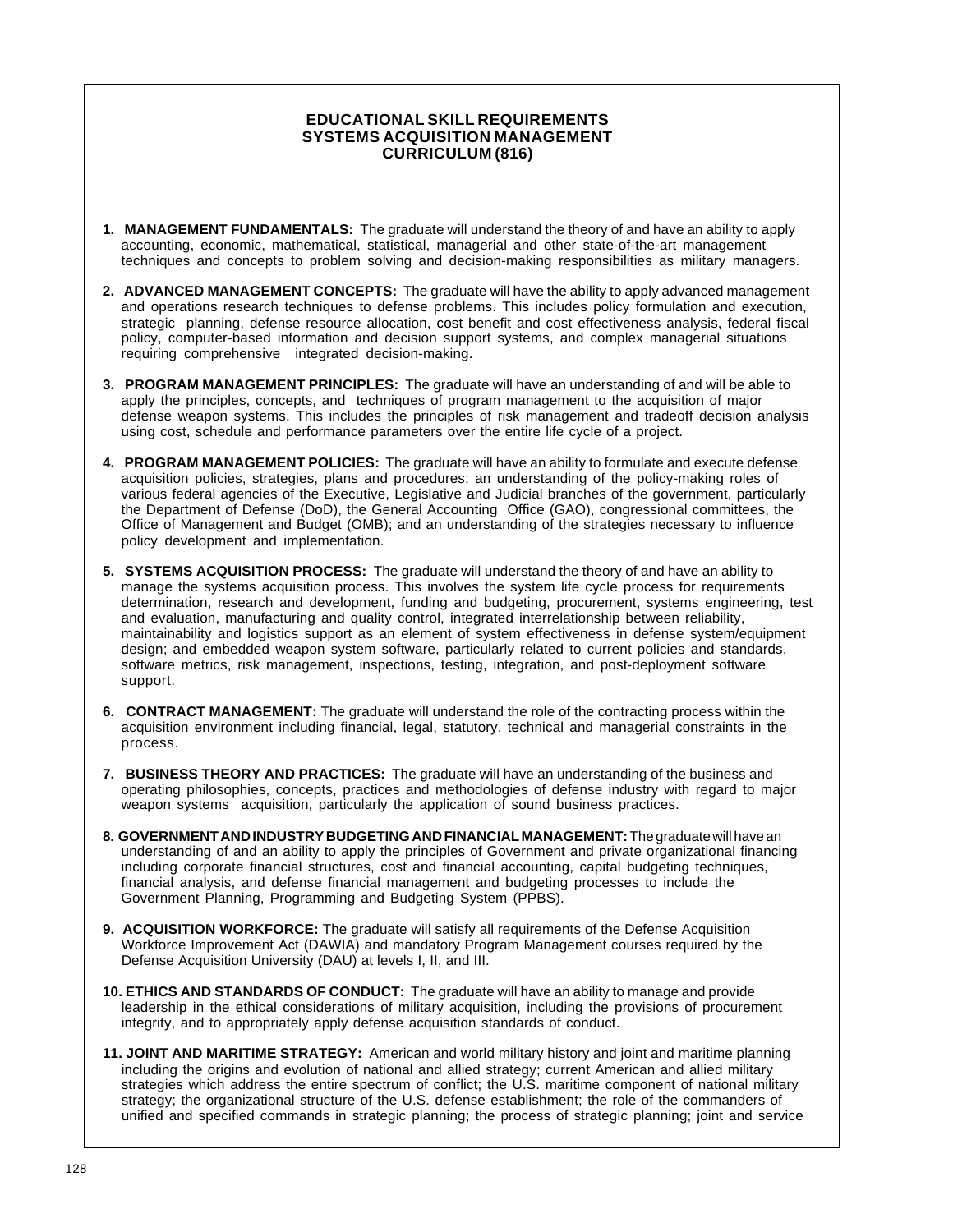doctrine, and the roles and missions of each in meeting national strategy.

**12. THESIS:** The graduate will demonstrate the ability to conduct independent research and analysis, and proficiency in presenting the results in writing and orally by means of a thesis and a command-oriented briefing appropriate to this curriculum.

## **Curriculum Sponsor and ESR Approval Authority**

Military Deputy to the Assistant Secretary of the Army (RD&A) October 1995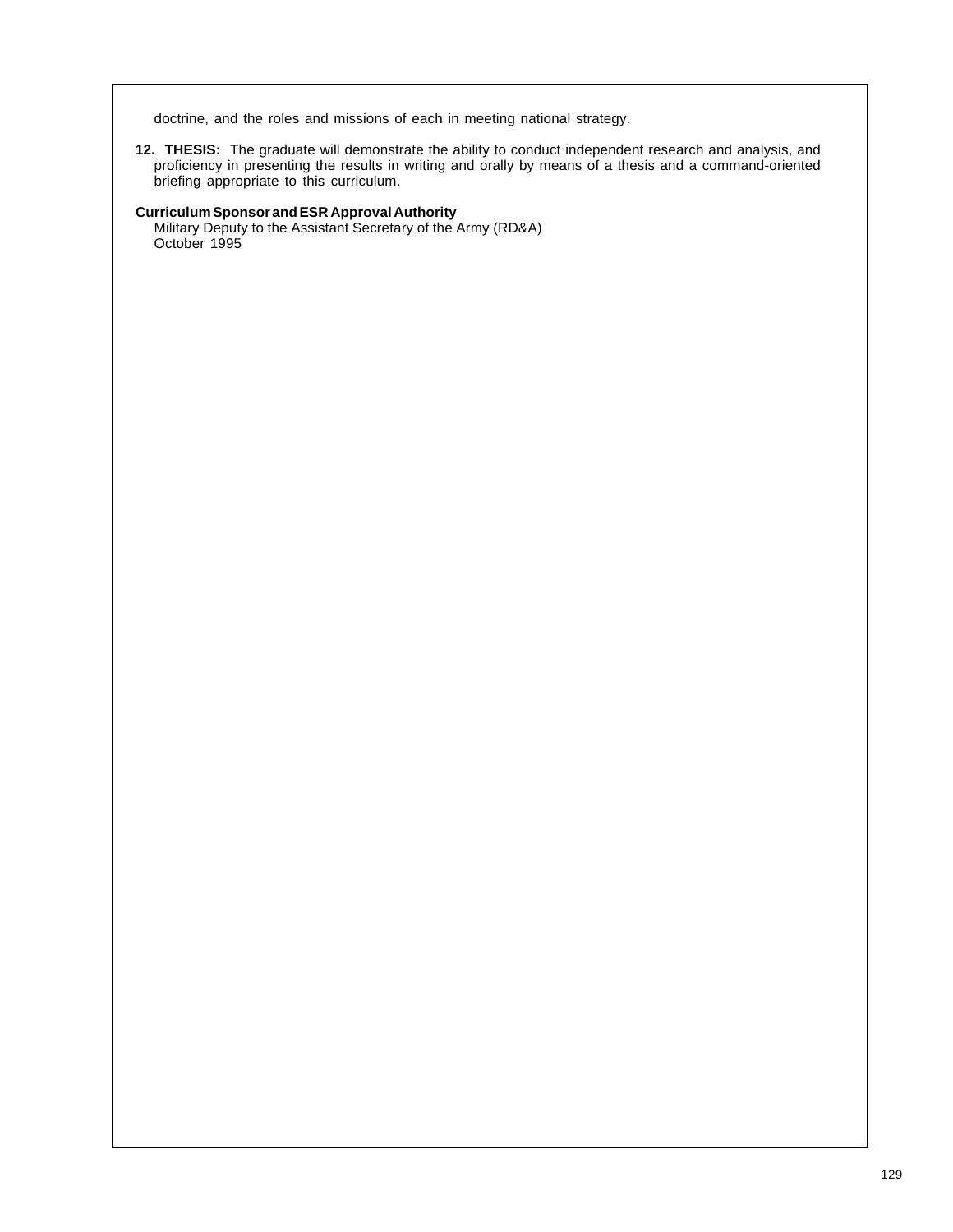## **EDUCATIONAL SKILL REQUIREMENTS SYSTEMS INVENTORY MANAGEMENT CURRICULUM (819) Subspecialty Code 1302P**

- **1. MANAGEMENT FUNDAMENTALS QUANTITATIVE ANALYSIS:** The graduate will have the skills to apply mathematical, statistical, accounting, economic and other state-of-the-art quantitative techniques and concepts to the solving of day-to-day military management problems as well as the capability to use these skills as participant in the long range strategic planning efforts of the Navy and DoD.
- **2. MANAGEMENT FUNDAMENTALS ORGANIZATION AND MANAGEMENT:** The graduate will have a thorough knowledge of basic management theory and practices, embracing leadership, communication, organizational design, staffing, directing, planning and controlling of military organizations. These are essential for the officer graduate to be an effective leader in any of the agencies of the Navy and DoD.
- **3. INTEGRATED LOGISTICS SUPPORT MANAGEMENT:** The graduate will have a detailed understanding of the processes associated with designing an integrated support system for a new weapon system. The graduate will also have detailed knowledge about the DoD processes for contracting for and acquiring a new weapon system which has adequate integrated support.
- **4. BUDGETING AND FINANCIAL CONTROLS:** The graduate will have an understanding of the financial and management practices of DoD, will be able to conduct cost/ benefit analyses, and participate in the budgetary planning by a hardware systems command for the support of both old and new weapon systems.
- **5. INVENTORY MANAGEMENT:** The graduate will have an in-depth understanding of inventory management theory and application within DoN and DoD. As a consequence, the graduate will be able to make decisions on the validity of new models and management procedures being proposed for use by the Joint Logistics Support Center, Navy and Defense Logistics Agency Inventory Control Points, Fleet and Industrial Supply Centers, and Fleet and Shore based customers.
- **6. MATERIALS AND PHYSICAL DISTRIBUTION MANAGEMENT:** The graduate will be able to apply the techniques of material management and physical distribution management in designing and operating of fleet and troop support systems both during peacetime and during rapidly developing wartime contingencies. This will include acquiring material and transportation assets to insure that cost-effective and efficient.
- **7. JOINT AND MARITIME STRATEGIC PLANNING:** The graduate will have an understanding of the development and execution of military strategy, the effects of technical developments on warfare, the processes for formulating U.S. policy, the roles of military forces, joint planning and current issues in the defense organization.
- **8. THESIS:** The graduate will demonstrate the ability to conduct independent research and analysis, and proficiency in presenting the results in writing by means of a thesis appropriate to this curriculum.

## **Curriculum Sponsor and ESR Approval Authority**

Commander, Naval Supply Systems Command October 1996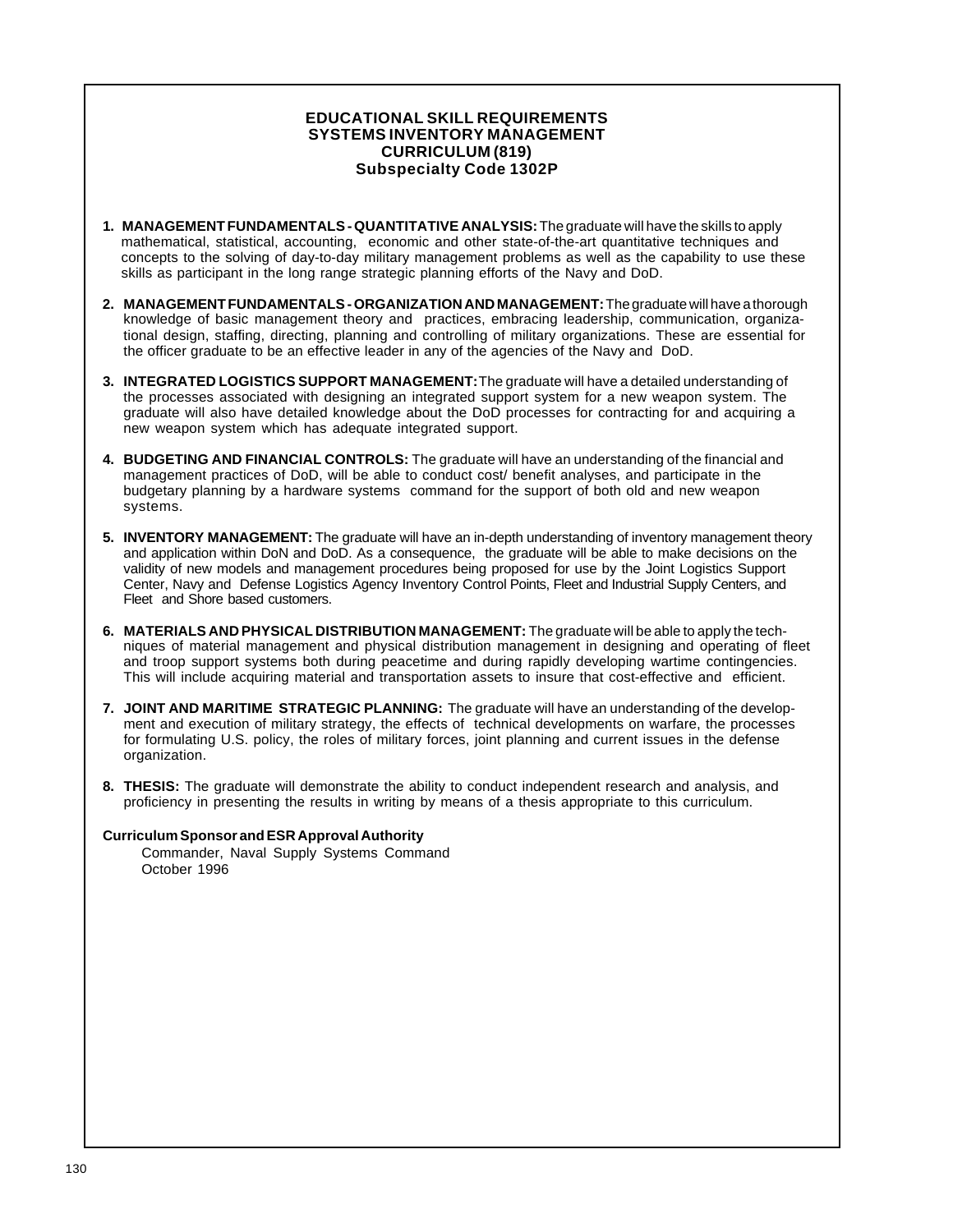## **EDUCATIONAL SKILL REQUIREMENTS MATERIAL LOGISTICS SUPPORT MANAGEMENT CURRICULUM (827) Subspecialty Code XX32P**

- **1. MANAGEMENT FUNDAMENTALS QUANTITATIVE ANALYSIS:** The graduate will have the skills to apply mathematical, statistical, accounting, economic and other state-of-the-art quantitative techniques and concepts to the solving of day-to-day military management problems as well as the capability to use these skills as a participant in the long range strategic planning efforts of the Navy and DoD.
- **2. MANAGEMENT FUNDAMENTALS ORGANIZATION AND MANAGEMENT:** The graduate will have a thorough knowledge of basic management theory and practices, embracing leadership, communication, organizational design, staffing, directing, planning and controlling of military organizations.
- **3. INTEGRATED LOGISTICS SUPPORT MANAGEMENT:** The graduate will have a detailed understanding of the processes associated with designing an integrated logistics support system for a new weapon system. The graduate will also have detailed knowledge about the DoD processes for contracting for and acquiring a new weapon system. The graduate will be able to serve as an assistant program manager for logistics (APML) for a major weapon system.
- **4. BUDGETING AND FINANCIAL CONTROLS:** The graduate will have an understanding of the financial management practices of DoD, will be able to conduct cost/benefit analyses, and participate in the budgetary planning by a hardware systems command for the support of both old and new weapon systems.
- **5. PRODUCTION/OPERATIONS MANAGEMENT:** The graduate will be able to apply the techniques of production/operations management at Naval Aviation Intermediate Activities and Depots, Navy Fleet Industrial and Support Activities, and other DoD maintenance and maintenance support activities.
- **6. MATERIALS AND PHYSICAL DISTRIBUTION MANAGEMENT:** The graduate will be able to apply the techniques of material management and physical distribution management in designing and operating of fleet and troop support systems for both peacetime and rapidly developing wartime contingencies. This will include acquiring material and transportation assets to insure that the distribution of material is both cost-effective and efficient.
- **7. JOINT AND MARITIME STRATEGIC PLANNING:** The graduate will have an understanding of the development and execution of military strategy, the effects of technical developments on warfare, the processes for formulating U.S. policy, the roles of military forces, joint planning and current issues in the defense organization.
- **8. THESIS:** The graduate will demonstrate the ability to conduct independent research and analysis, and proficiency in presenting the results in writing by means of a thesis appropriate to this curriculum.

### **Curriculum Sponsor and ESR Approval Authority**

Commander, Naval Air Systems Command (NAVAIR Code Air-00) June 1996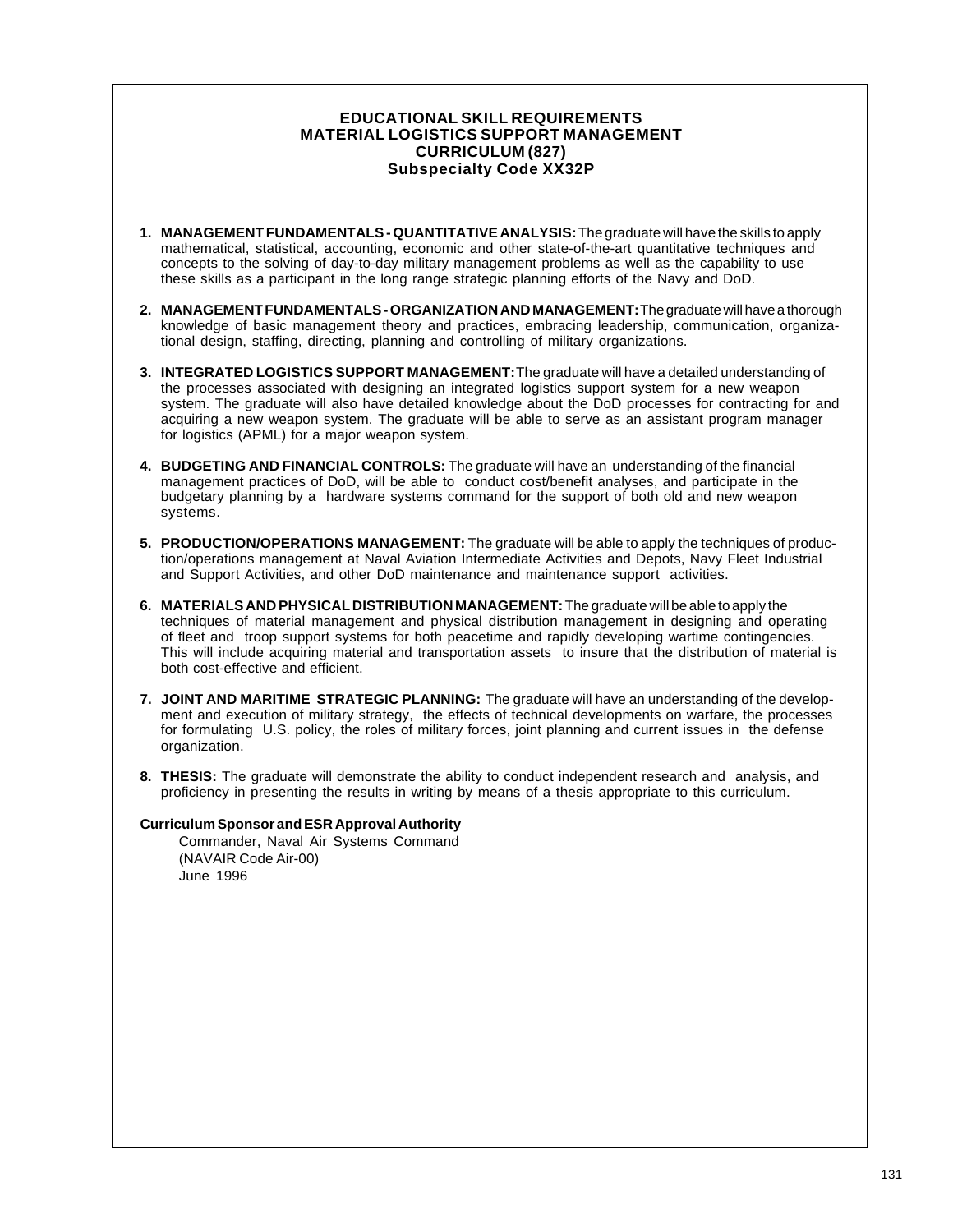## **EDUCATIONAL SKILL REQUIREMENTS FINANCIAL MANAGEMENT CURRICULUM (837) Subspecialty Code XX31P**

- **1. MANAGEMENT FUNDAMENTALS:** The graduate will have the ability to apply quantitative, accounting, economics, information technology, and other state-of-the-art management techniques and concepts to military management problems. Also, the graduate will know basic management theory and practices, embracing leadership, communication, organization design, staffing, quality, and planning within large private and public sector organizations, as well as military subunits and activities.
- **2. FEDERAL AND DEFENSE BUDGETING:** The graduate will understand the roles of the executive and legislative branches in setting federal fiscal policy, allocating resources to national defense, budget formulation, negotiation, and execution strategies. In addition, the graduate will have knowledge of all aspects of the federal, Defense, and Navy budget cycles including the Planning, Programming, and Budgeting System with emphasis on budget formulation and execution.
- **3. FUNDS MANAGEMENT:** In support of approved programs, the graduate will be able to manage appropriated, revolving, and nonappropriated funds in compliance with regulations of the Comptroller of the Navy and the federal government. Also, the graduate will be able to develop and review financial reports, analyze budget execution against operating and financial plans, develop alternate plans based on analyses of an activity's financial performance, and prepare recommendations or make decisions regarding the reallocation or reprogramming of funds. The guidelines of the Defense Financial Accounting Systems and the Federal Accounting Standards Advisory Board are relevant.
- **4. INTERNAL CONTROL AND AUDITING:** In accordance with the auditing standards of the U.S. General Accounting Office, the Defense and Navy audit organizations, and the professional standards of the American Institute of Certified Public Accountants, the graduate will learn to apply audit procedures and techniques that enforce sound internal accounting and administrative controls, safeguard defense assets, and assure the completeness and integrity of financial reports.
- **5. ACQUISITION MANAGEMENT:** The graduate will understand the purpose and concepts of the Defense systems acquisition process and the application of project management methods within this process.
- **6. ECONOMY, EFFICIENCY, AND EFFECTIVENESS:** The graduate will have the skills for solving complex and unstructured management problems in which alternatives must be identified, evaluated, and selected in accordance with economical procurement of resources, efficient utilization of resources, and effective accomplishment of overall Defense and Navy goals and objectives. This includes cost/benefit analysis, systems analysis, cost estimation, and application of relevant Defense instructions.
- **7. COST MANAGEMENT AND ANALYSIS:** The graduate will be able to design, implement, and evaluate different costing systems encountered within Defense and Navy organizations and activities as well as those found in private sector organizations conducting business with the federal government. In addition to private sector cost management policies and practices, the graduate will understand the application of Defense unit costing guidelines to functional business areas, and the Office of Management and Budget's Cost Accounting Standard for major suppliers of goods and services to the federal government.
- **8. STRATEGIC PLANNING AND CONTROL:** The graduate will have knowledge of strategic planning and management control concepts for setting goals and objectives; designing programs to achieve objectives; assigning individual responsibility for resource management, actions, and decision making; measuring performance; reporting results; and evaluating and rewarding performance. The graduate will be able to assess existing management systems and determine appropriate policies, procedures, organization structure, and information systems to ensure optimal use of available human, physical, and financial resources to satisfy the mission.
- **9. JOINT AND MARITIME STRATEGIC PLANNING:** American and world military history and joint and maritime planning including the origins and evolution of national and allied strategy; current American and allied military strategies which address the entire spectrum of conflict; the U.S. maritime component of national military strategy; the organizational structure of the U.S. defense establishment; the role of the commanders of unified and specified commands in strategic planning; the process of strategic planning; joint and service doctrine, and the roles and missions of each in meeting national strategy.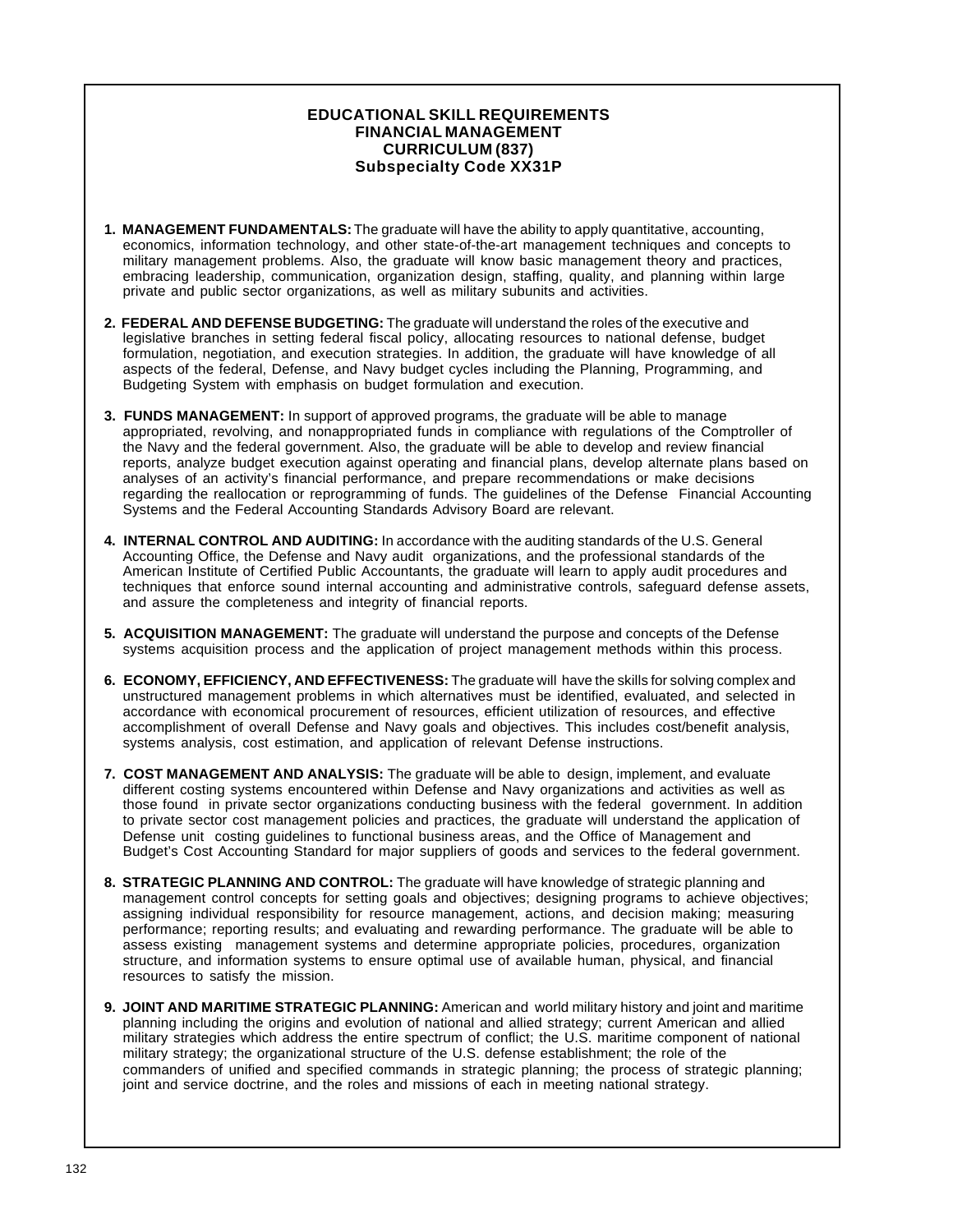**10. INNOVATION AND CREATIVITY:** The graduate will demonstrate initiative and creativity in performing independent research. This includes specifying research questions, formulating a research program, performing the research, and presenting the results in writing and orally by means of a thesis and command-oriented briefing appropriate to the financial management curriculum.

#### **Curriculum Sponsor and ESR Approval Authority**

Director, Budgets and Reports (N-82) April 1996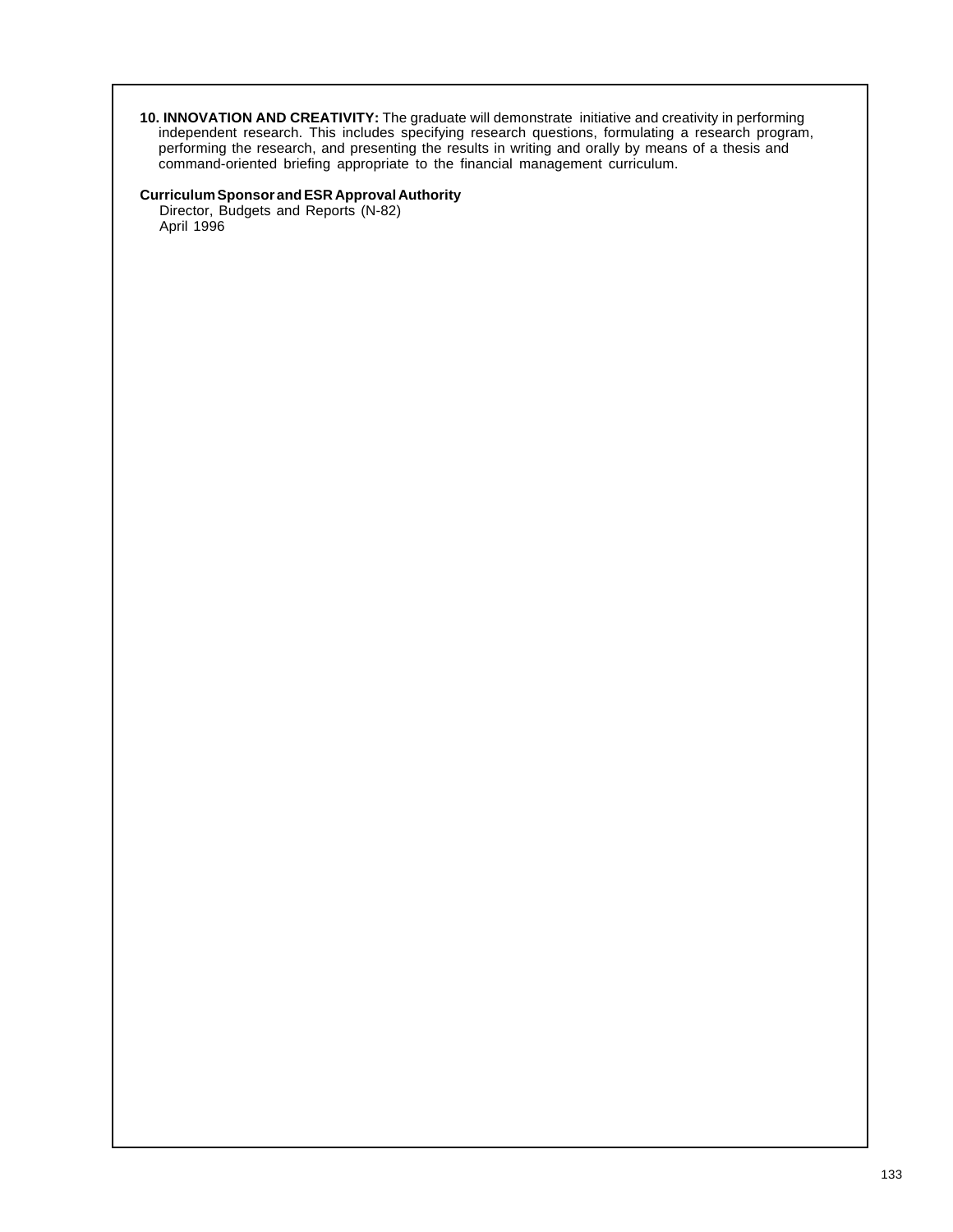## **EDUCATIONAL SKILL REQUIREMENTS MANPOWER SYSTEMS ANALYSIS CURRICULUM (847) Subspecialty Code XX33P**

- **1. MANAGEMENT FUNDAMENTALS ORGANIZATION AND MANAGEMENT:** The graduate will have the ability to apply contemporary management principles, organizational theory, and social science methodology to the development, implementation, and management of effective MPT polices and programs throughout DoN/ DoD. The graduate will have the ability to use and understand computer systems in problem solving and will have a basic understanding of management information systems.
- **2. MANAGEMENT FUNDAMENTALS QUANTITATIVE ANALYSIS:** The graduate will be able to apply mathematical, statistical, accounting, economic and other quantitative techniques and concepts to day-today military management issues. The graduate will also be able to use these techniques and concepts as a participant in the long range strategic planning efforts of the Navy and DoD.
- **3. ADVANCED QUANTITATIVE ANALYSIS:** The graduate will have the ability to apply a wide range of advanced economics, statistical, and mathematical techniques and concepts to manpower and personnel polices and issues. These include complex econometric techniques in the quantitative analysis of large-scale DoN/DoD manpower and personnel databases and Markov models in the analysis of force structure and manpower planning, forecasting and flow models.
- **4. BUDGETING AND FINANCIAL CONTROLS:** The graduate will have an understanding of basic financial management practices of DoN/DoD and will be able to conduct cost benefit analyses and participate in the budgetary planning of commands and/or DoN programs. The graduate will have an understanding of the Planning, Programming, and Budgeting System (PPBS) and the ability to analyze the impact of budgetary changes on DoN/DoD manpower and personnel programs and polices.
- **5. AUTOMATED DATA ANALYSIS:** The graduate will possess the skills in data manipulation, statistics, and exploratory data analysis to be able to formulate and execute analyses of a wide variety of manpower, personnel and training issues. The graduate will have proficiency in computing with mainframe and microcomputer systems to interactively apply a variety of methods to large-scale DoN and DoD databases.
- **6. MANPOWER SYSTEMS ANALYSIS FUNDAMENTAL CONCEPTS:** The graduate will have an understanding of the fundamental concepts and basic functional areas of manpower, personnel and training (MPT) within DoN/DoD including topics such as:

MANPOWER: Requirements determination; billet authorizations; billet costs; end strength planning; and total force planning and programming.

PERSONNEL: Recruiting; accession plans and policies; officer and enlisted community management; attrition; retention; compensation; and readiness.

TRAINING: Applications of theories of learning; instructional technologies; the systems approach to training; evaluation of training effectiveness and cost; and the relationship between training and fleet readiness.

- **7. MANPOWER SYSTEMS ANALYSIS POLICY ANALYSIS:** The graduate will have the ability to analyze critically the strengths and weaknesses of proposed MPT polices and to suggest alternatives that recognize the potential impact on DoN/DoD program planning, resources and objectives.
- **8. JOINT MILITARY STRATEGIC PLANNING:** The graduate will have an understanding of the development and execution of military strategy, the effects of technical developments on warfare, the processes for formulating U.S. policy, the roles of military forces, joint planning, and current issues in the defense organization.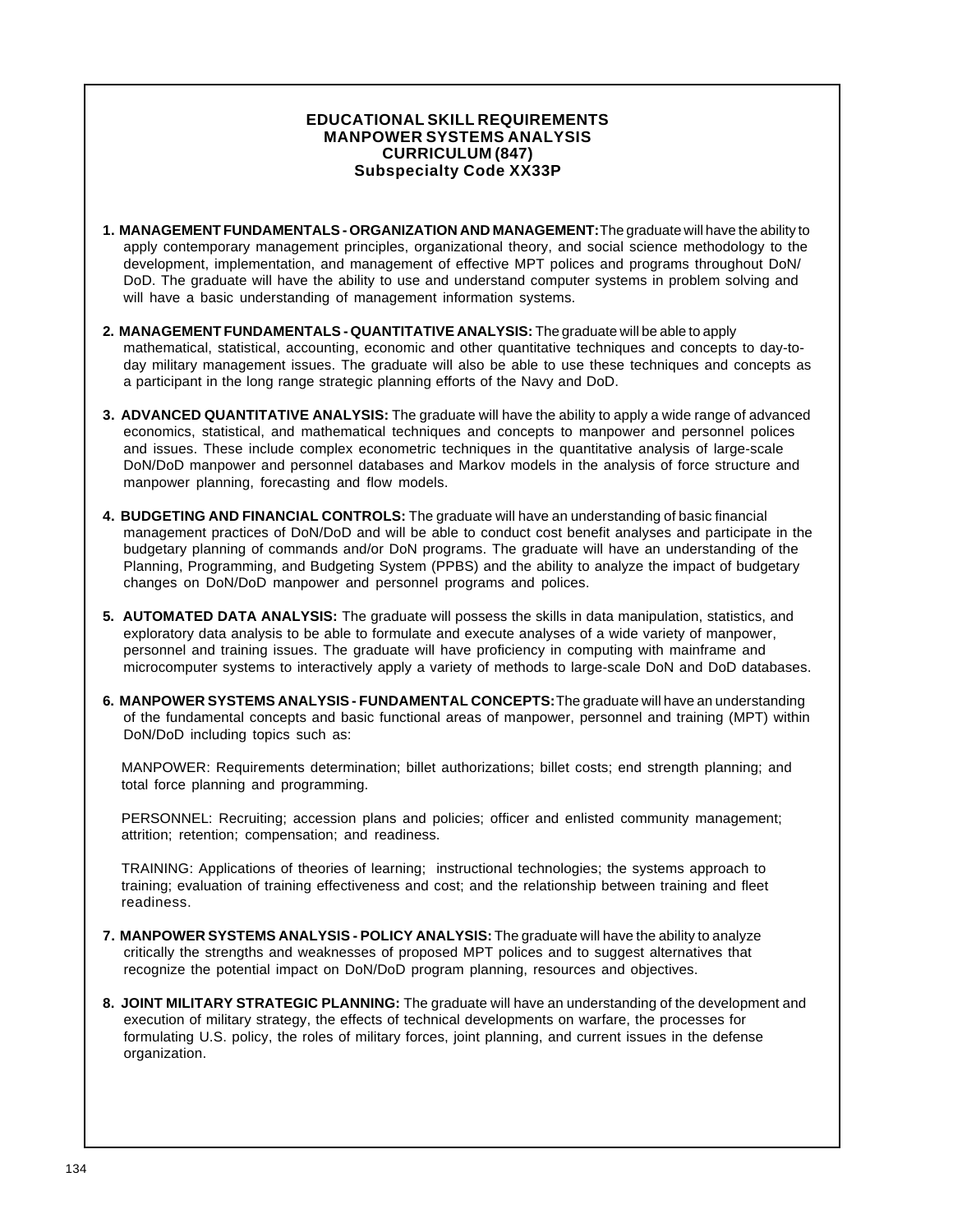**9. EVALUATION, INNOVATION AND CREATIVITY:** The graduate will demonstrate individual initiative and creativity in the application of the skills and knowledge gained from the Manpower Systems Analysis program. The graduate will select a manpower, personnel, or training policy or management issue of importance to DoN/DoD, develop a plan to investigate the issue, analyze all of its aspects, suggest a solution as appropriate, and report the significant findings and recommendations in writing by means of a thesis.

## **Curriculum Sponsor and ESR Approval Authority**

Assistant Chief of Personnel for Military Personnel Policy and Career Progression (PERS-2) December 1996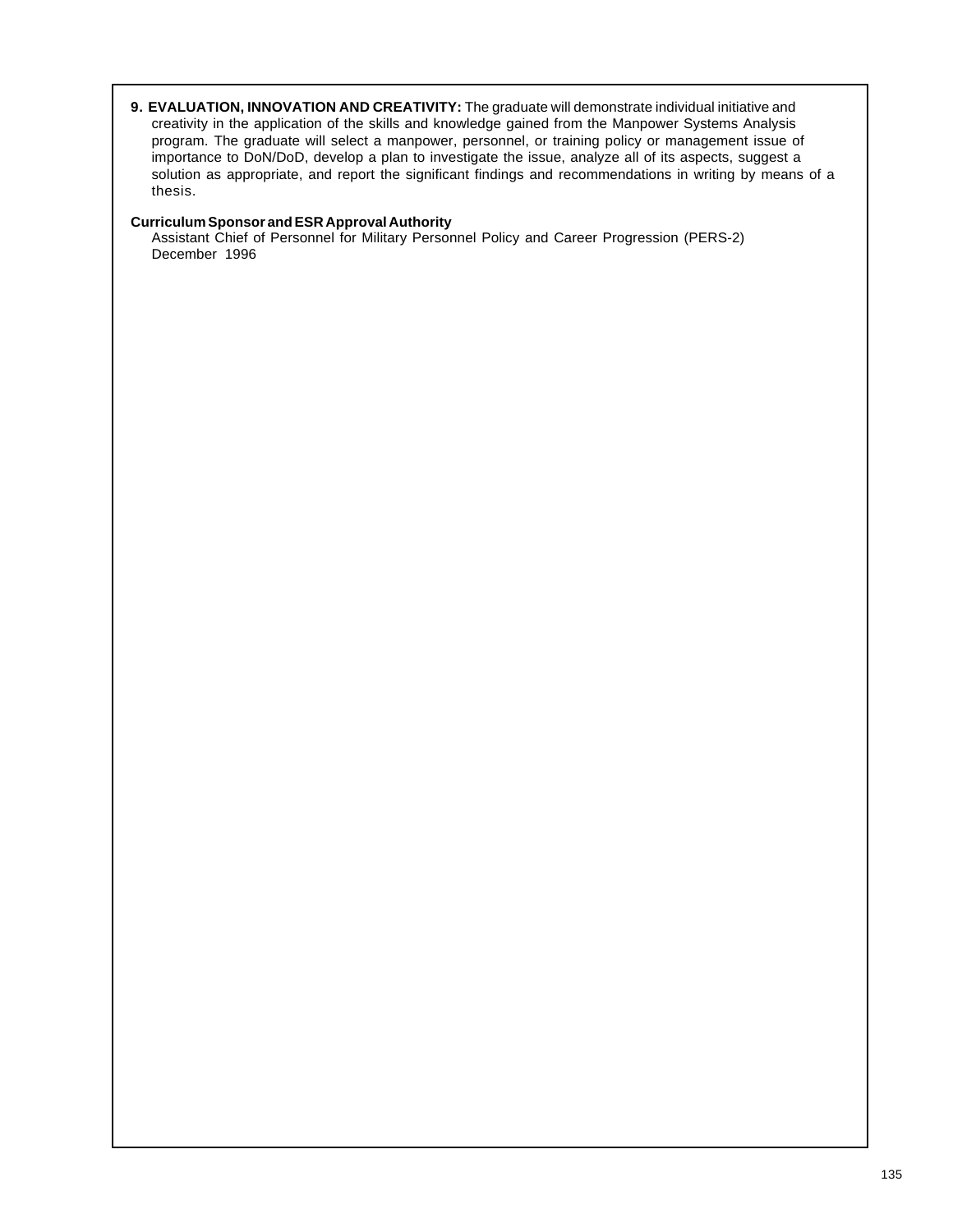## **UNDERSEA WARFARE, SPACE SYSTEMS, AND INFORMATION WARFARE PROGRAMS**

**Curricular Officer:** Robert Young CDR, USN Code 37, Root Hall Room 103K (408) 656-2135/6 DSN 878-2135/6 e-mail: ryoung@nps.navy.mil

#### **SPACE SYSTEMS OPERATIONS CURRICULUM 366**

The Space Systems Operations curriculum is designed to provide officers with an appreciation for military opportunities and applications in space, comprehensive, practical as well as theoretical knowledge of the operation, tasking and employment of space surveillance, communications, navigation and atmospheric/oceanographic/environmental sensing systems and a knowledge of payload design and integration.

## **SPACE SYSTEMS OPERATIONS (INTERNATIONAL)**

### **CURRICULUM 364**

A course of study modeled after Curriculum 366 is available for international students. Further information is available from the Curricular Officer or Academic Associate.

## **REQUIREMENTS FOR ENTRY**

This curriculum is open to officers of the U.S. Armed Forces and selected civilian employees of the U.S. Federal Government. Admission requires a baccalaureate degree with above-average grades, completion of mathematics through differential and integral calculus, plus at least one course in calculus-based physics. Students lacking this background may matriculate through the Engineering Science program (Curriculum 460). A TOP SECRET security clearance is required with SPECIAL INTELLIGENCE (SI) clearance obtainable.

## **SPACE SYSTEMS OPERATIONS SUBSPECIALTY**

Completion of this curriculum qualifies an officer as a Space Systems Operations Subspecialist with a subspecialty code of XX76P. The curriculum sponsors are N63, Navy Space Systems Division and J6, Director for Command, Control, Communications and Computer Systems.

### **Typical Jobs in this Subspecialty**

OPNAV (N63) TENCAP Assistant SPAWAR Space Systems Project Officer NAVSPACECOM Staff Officer USSPACECOM Staff Officer NAVSECGRUs/DETs

### **ENTRY DATES**

The Space Systems Operations curriculum is an eight-quarter course of study with a single entry date in October. If further information is needed, contact the Academic Associate or Curricular Officer.

## **Curriculum 364 & 366**

**Academic Associate:** Terry Alfriend, TENCAP Chair Code SP/Al, Root Hall, Room 201H (408) 656-3001, DSN 878-3001

### **DEGREE**

Requirements for the degree Master of Science in Systems Technology [Space Systems Operations] are met as a milestone en route to satisfying the Educational Skill Requirements of the curricular program.

## **TYPICAL COURSE OF STUDY**

| <b>Quarter 1</b> |         |                                            |
|------------------|---------|--------------------------------------------|
| MA1118           | $(5-2)$ | Multi-Variable Calculus                    |
| OS2103           | $(4-1)$ | Applied Probability for Systems Technology |
| CC2040           | $(3-2)$ | Introduction to System Technologies        |
| PH1322           | $(5-0)$ | Electricity and Magnetism                  |
| SS4000           | $(0-1)$ | Space Systems Seminars and Field Trips     |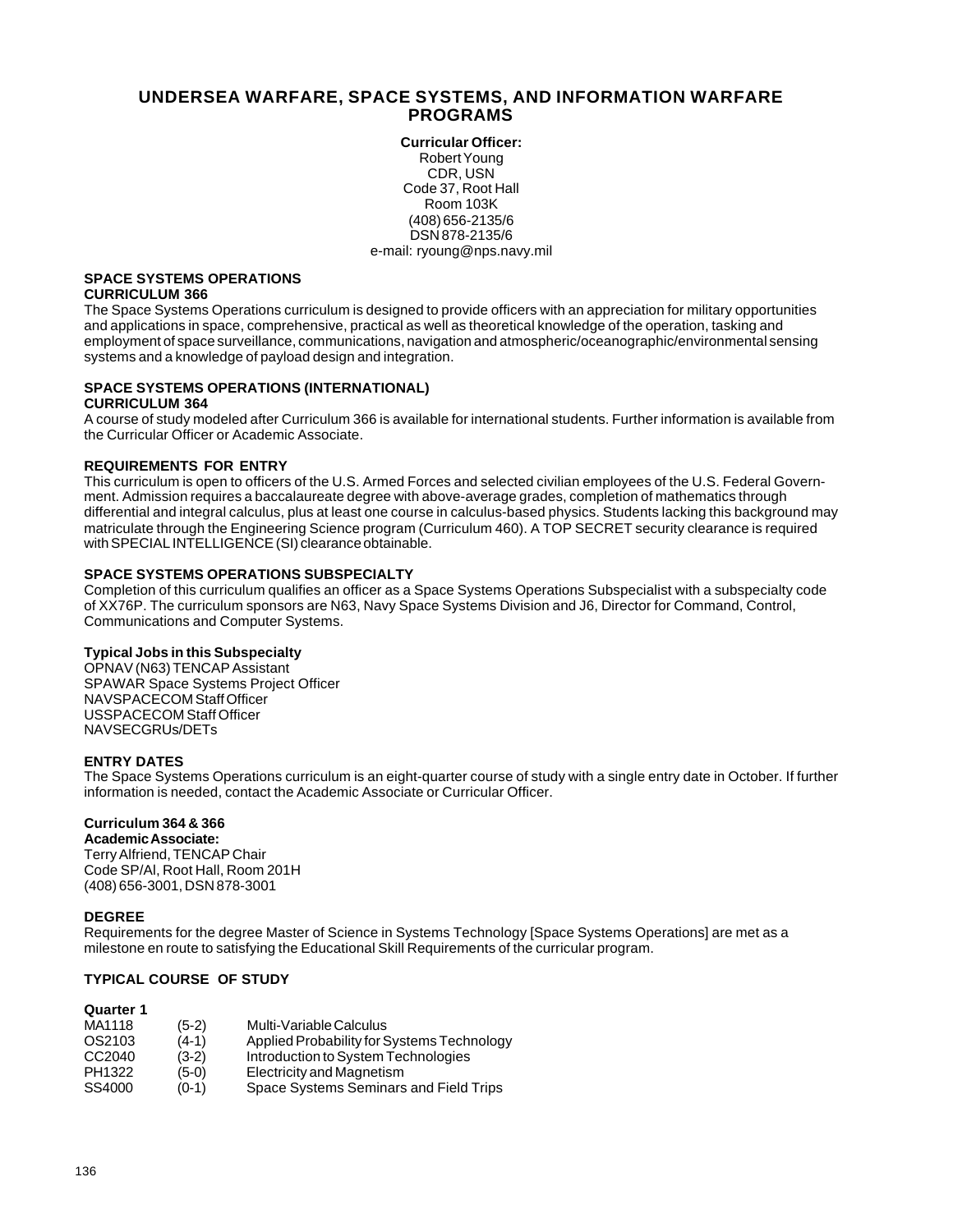| Quarter 2<br>EO2413<br>OS3604<br>MN3301<br>SS2041<br>SS4000        | (4-2)<br>(4-0)<br>$(4-0)$<br>(4-0)<br>$(0-1)$       | Introduction to Communications Systems Engineering<br>Decision and Data Analysis<br>Systems Acquisition and Program Management<br>Space Systems and Operations I<br>Space Systems Seminars and Field Trips |
|--------------------------------------------------------------------|-----------------------------------------------------|------------------------------------------------------------------------------------------------------------------------------------------------------------------------------------------------------------|
| <b>Quarter 3</b><br>EO3513<br>OS3008<br>CC3050<br>PH2511<br>SS4000 | $(4-2)$<br>$(4-0)$<br>$(4-0)$<br>$(4-0)$<br>$(0-1)$ | <b>Communications Systems Engineering</b><br>Analytical Planning Methodology<br>Software Systems Engineering<br>Introduction to Orbital Mechanics<br>Space Systems Seminars and Field Trips                |
| Quarter 4<br>EO3523<br>OS3603<br>SS3041<br>PH2514<br>SS4000        | $(4-2)$<br>$(3-1)$<br>$(4-0)$<br>$(4-0)$<br>$(0-1)$ | <b>Communications Systems Analysis</b><br>Simulation and War Gaming<br>Space Systems and Operations II<br>Introduction to the Space Environment<br>Space Systems Seminars and Field Trips                  |
| <b>Quarter 5</b><br>SS0810<br>SS3051<br>SS4041                     | $(0-8)$<br>$(4-0)$<br>$(3-2)$                       | Thesis Research<br>Space Institutions, Organizations and Policy<br>Military Space Systems and Technology I                                                                                                 |
| Quarter 6<br>AA4830<br>SS3525<br>SS9999<br>SS4051<br>SS4000        | $(3-2)$<br>$(3-2)$<br>$(4-0)$<br>$(3-2)$<br>$(0-1)$ | Spacecraft Systems I<br>Air/Ocean Remote Sensing for Interdisciplinary Curricula<br><b>Specialization Elective</b><br>Military Space Systems and Technology II<br>Space Systems Seminars and Field Trips   |
| Quarter 7<br>AA4831<br>IS3502<br>SS0810<br>SS9999<br>SS4000        | $(3-2)$<br>$(3-2)$<br>$(0-8)$<br>$(0-8)$<br>$(0-1)$ | Spacecraft Systems II<br>Computer Networks: Wide Area/Local Area<br><b>Thesis Research</b><br><b>Specialization Elective</b><br>Space Systems Seminars and Field Trips                                     |
| <b>Quarter 8</b><br>SS0810<br>SS0810<br>SS9999<br>NS3252<br>SS4000 | $(0-8)$<br>$(0-8)$<br>$(4-0)$<br>(4-0)<br>(0-1)     | Thesis Research<br><b>Thesis Research</b><br><b>Specialization Elective</b><br>Joint and Maritime Strategy<br>Space Systems Seminars and Field Trips                                                       |

## **UNDERSEA WARFARE**

#### **CURRICULUM 525**

The Undersea Warfare Curriculum educates officers in the engineering fundamentals, physical principles and analytical concepts that govern operational employment of undersea warfare (USW) sensors and weapons. This interdisciplinary program divides naturally into four major academic areas, allowing the student to specialize in the area of choice and to complete a Master of Science in Engineering Acoustics (with emphasis on underwater acoustics and weapons effects), Physical Oceanography (with emphasis on environmental factors affecting acoustic surveillance), Electrical Engineering (with emphasis on signal processing), Operations Research (with emphasis on tactical applications and decision analysis), Applied Mathematics, Computer Science or in other disciplines depending on the student's academic background.

## **UNDERSEA WARFARE (INTERNATIONAL)**

### **CURRICULUM 526**

A course of study modeled after curriculum 525 is available for international students. Further information is available from the Curricular Officer or Academic Associate.

### **REQUIREMENTS FOR ENTRY**

A baccalaureate degree, or equivalent, from a program with a calculus sequence and a calculus-based physics sequence that results in an APC of 323 is required for direct input. Courses in the physical sciences and engineering are desirable. Officers not meeting the academic requirements for direct input enter the program via one or two quarters of Engineering Science (Curriculum 460). A TOP SECRET security clearance is required with SPECIAL INTELLIGENCE (SI) clearance obtainable.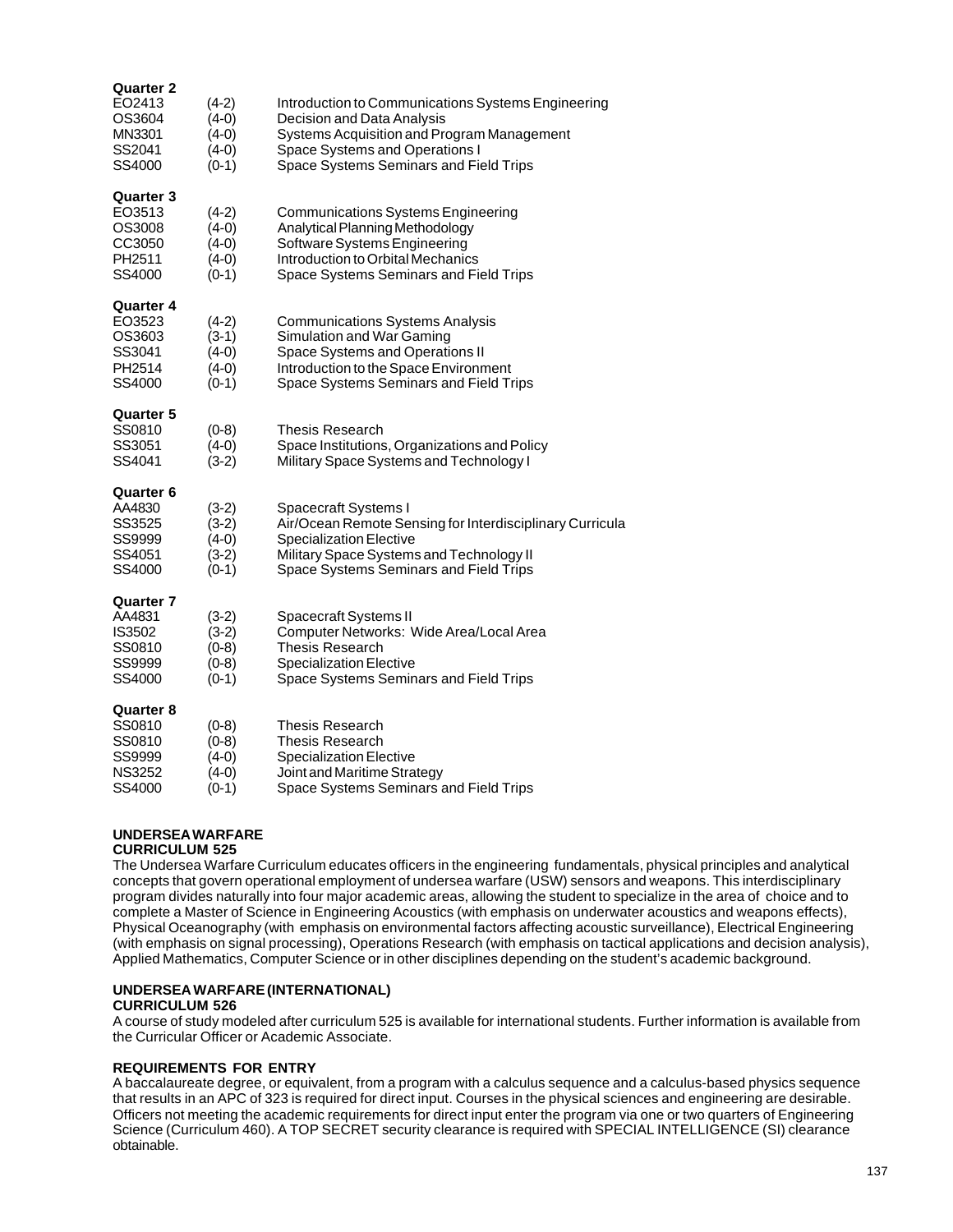### **UNDERSEA WARFARE SUBSPECIALTY**

Completion of this curriculum qualifies an officer as an Undersea Warfare Subspecialist with a subspecialty code of XX44P. The curriculum sponsors are N87 (Submarine Warfare) and N85 (Expeditionary Warfare).

#### **Typical Jobs in this Subspecialty:**

Naval Undersea Warfare Center Comine Waval Air Warfare Center<br>Naval Air Warfare Center Center Submarine Develop Program Executive Offices Carrier Group Staffs Naval Air Systems Command Naval Surface Warfare Development OPNAV Group **Destroyer Squadron Staffs** Fleet Mine Warfare Training Center **Operational Test and Evaluation Force** 

Submarine Development Squadron Twelve<br>Patrol Wing Staffs

## **ENTRY DATES**

The Undersea Warfare curriculum is an eight-quarter course of study with entry dates in April and October. If further information is needed, contact the Academic Associate or Curricular Officer.

# **Curriculum 525 & 526**

**Academic Associate:** James V. Sanders, Assoc. Professor Code 33A, Spanagel Hall, Room 202 (408) 656-3884, DSN 878-3884

## **DEGREE**

Specialization options within the core interdisciplinary program offer the opportunity to satisfy degree requirements for Master of Science in Engineering Acoustics, Physical Oceanography, Electrical Engineering, Applied Mathematics, Operations Research, Computer Science or other disciplines, depending upon academic qualifications, the specialization sequence selected, and the thesis. Students complete two quarters of study prior to electing a specialization track.

## **TYPICAL COURSE OF STUDY**

| uuarter i<br>MA2138<br>MA2121<br>OC3230<br>OS2210<br>UW0001               | (5-0)<br>$(4-0)$<br>(3-1)<br>$(4-1)$<br>$(0-1)$     | Multi variable Calculus and Vector Analysis<br><b>Differential Equations</b><br>Descriptive Physical Oceanography<br>Introduction to Computer Programming<br>Seminar |
|---------------------------------------------------------------------------|-----------------------------------------------------|----------------------------------------------------------------------------------------------------------------------------------------------------------------------|
| <b>Quarter 2</b><br>MA3139<br>OS2103<br><b>NS3252</b><br>EC2400<br>UW0001 | $(4-0)$<br>$(4-1)$<br>$(4-0)$<br>$(3-1)$<br>$(0-1)$ | Fourier Analysis and Partial Differential Equations<br>Applied Probability for Systems Technology<br>Joint and Maritime Strategy<br>Discrete Systems<br>Seminar      |
| <b>Quarter 3</b><br>OS3303<br>OS3604<br>OC3240<br>EC2410<br>UW0001        | $(4-1)$<br>(4-0)<br>$(4-2)$<br>$(3-1)$<br>$(0-1)$   | <b>Computer Simulation</b><br>Decision and Data Analysis<br>Ocean Dynamics I<br>Analysis of Signals and Systems<br>Seminar                                           |
| Quarter 4<br>OS3601<br>PH3479<br>UW9999<br>UW9999<br>UW0001               | $(4-0)$<br>$(4-0)$<br>$(4-0)$<br>$(4-0)$<br>$(0-1)$ | Search, Detection, and Localization Models<br>Physics of Underwater Weapons<br><b>Specialization Elective</b><br><b>Specialization Elective</b><br>Seminar           |
| <b>Quarter 5</b><br>OA4607<br>EC3400<br>OC3260<br>UW9999<br>UW0001        | $(4-0)$<br>$(3-1)$<br>(4-0)<br>(4-0)<br>(0-1)       | <b>Tactical Decision Aids</b><br>Digital Signal Processing<br>Sound in the Ocean<br><b>Specialization Elective</b><br>Seminar                                        |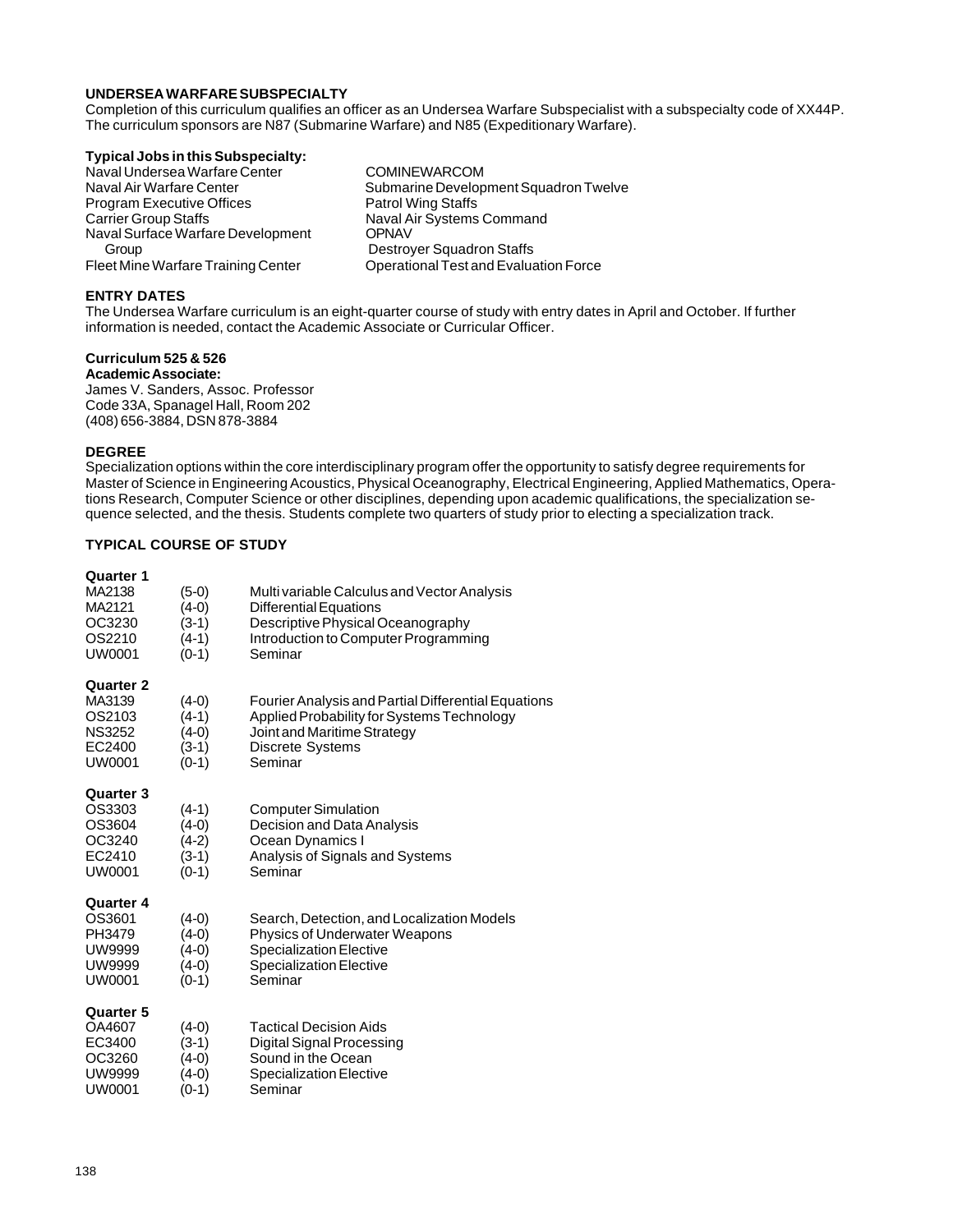#### **Quarter 6**

| OC3266 | $(3-2)$ | Operational Acoustic Forecasting           |
|--------|---------|--------------------------------------------|
| OC3520 | $(4-0)$ | Remote Sensing of the Atmosphere and Ocean |
| UW0810 | $(0-8)$ | Thesis Research Group/Project              |
| UW9999 | $(4-0)$ | Specialization Elective                    |
| UW0001 | $(0-1)$ | Seminar                                    |
|        |         |                                            |

#### **Quarter 7**

| PH3001           | (4-0)   | Undersea Warfare Sensors       |
|------------------|---------|--------------------------------|
| UW0810           | $(0-8)$ | Thesis Research Group/Project  |
| <b>UW9999</b>    | (4-0)   | <b>Specialization Elective</b> |
| <b>UW9999</b>    | (4-0)   | <b>Specialization Elective</b> |
| UW0001           | $(0-1)$ | Seminar                        |
| <b>Quarter 8</b> |         |                                |
| EC4450           | $(4-1)$ | Sonar Systems Engineering      |
| UW0810           | $(0-8)$ | Thesis Research Group/Project  |
| UW0810           | $(0-8)$ | Thesis Research Group/Project  |
| <b>UW9999</b>    | $(4-0)$ | <b>Specialization Elective</b> |
| UW0001           | (0-1)   | Seminar                        |

## **SPACE SYSTEMS ENGINEERING**

#### **CURRICULUM 591**

The Space Systems Engineering program provides officers, through graduate education, with a comprehensive scientific and technical knowledge of military and Navy space systems. This curriculum is designed to equip officers with the theoretical and practical skills required to design and integrate military space payloads with other spacecraft subsystems. Graduates will be prepared by their education to design, develop and manage the acquisition of space communications, navigation, surveillance, electronic warfare and environmental sensing systems.

### **REQUIREMENTS FOR ENTRY**

A baccalaureate degree, or its equivalent, in engineering or the physical sciences is preferred. An APC of 323 is required for direct entry. The Engineering Science program (Curriculum 460) is available for candidates who do not meet all admission requirements. The additional time required will vary with the candidate's background. For those undertaking the electrical engineering program, the officer will have earned the equivalent of an accredited BSEE. A TOP SECRET security clearance is required with SPECIAL INTELLIGENCE (SI) clearance obtainable for all students.

#### **SPACE SYSTEMS ENGINEERING SUBSPECIALTY**

Completion of this curriculum qualifies an officer as a Space Systems Engineering Specialist with a subspecialty code of XX77P. The curriculum sponsor is N-63, Navy Space Systems Division.

### **Typical Jobs in this Subspecialty:**

Assistant Project Manager Satellite Communications: SPAWAR Assistant for Navigation Systems: CNO N-6 Staff MILSTAR Systems Engineering: Navy Space Systems Activity, Los Angeles, CA Launch and Control Systems Officer: Naval Space Command Department Head: Navy Astronautics Group, Pt. Mugu, CA

### **ENTRY DATES**

Space Systems Engineering is a nine-quarter course of study with entry dates in April and October. If further information is needed, contact the Academic Associate or the Curricular Officer.

#### **Curriculum 591 Academic Associate:** Oscar Biblarz, Professor Code AA/Bi, Halligan Hall, Room 234 (408) 656-3096, DSN 878-3096

#### **DEGREE**

Requirements for one of five technical degrees are met as a milestone en route to satisfying the Educational Skill Requirements of this curricular program. The possible degrees are: Master of Science in Electrical Engineering, Physics, Astronautical Engineering, Computer Science or Mechanical Engineering. Degrees in other disciplines are available for students with appropriate backgrounds, on a case by case basis.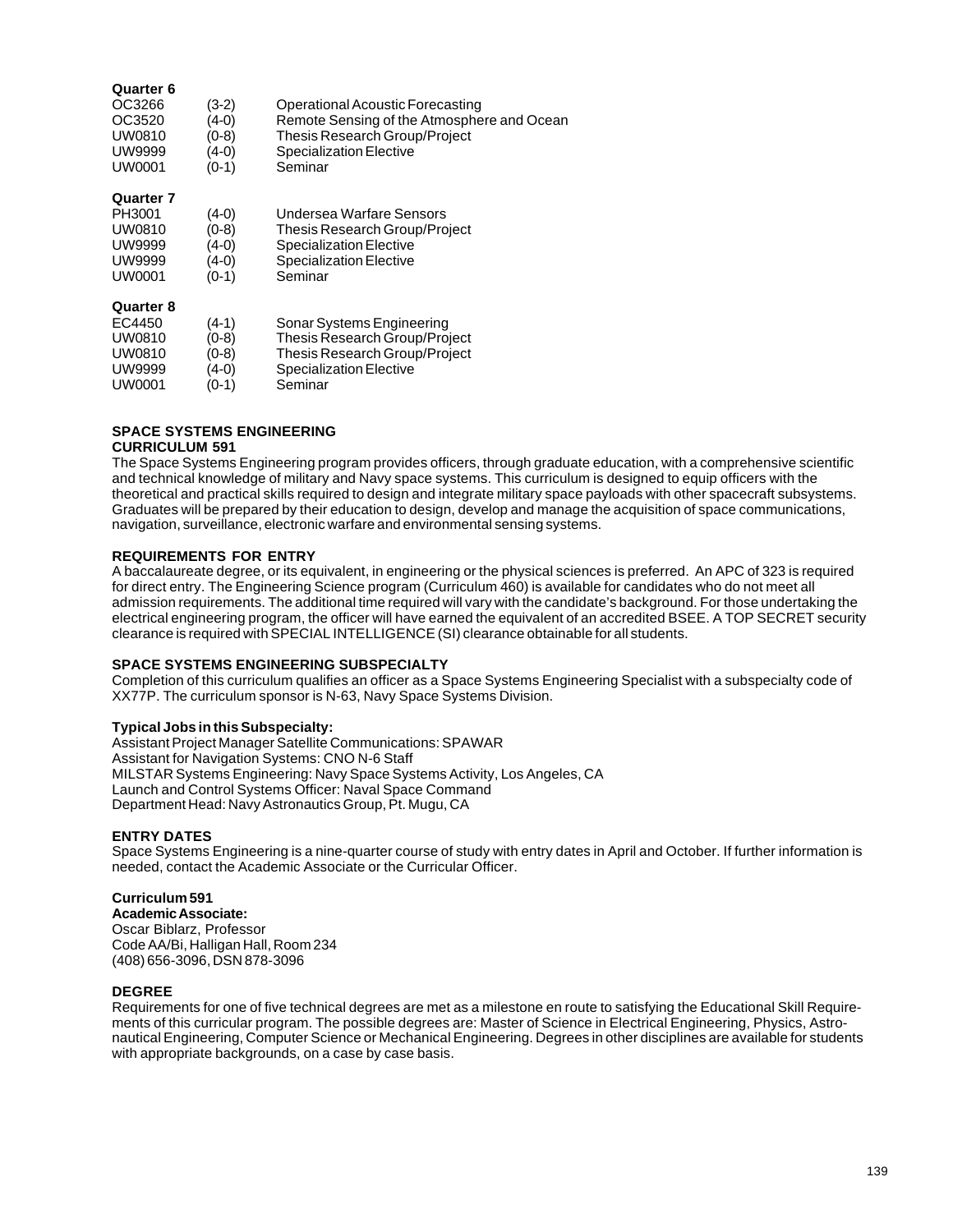## **TYPICAL COURSE OF STUDY**

| Quarter 1<br>MA2121<br>PH1322<br>EC2400<br>AA2440<br>SS4000             | $(4-0)$<br>$(5-0)$<br>$(3-1)$<br>$(3-2)$<br>$(0-1)$ | <b>Differential Equations</b><br><b>Electricity and Magnetism</b><br>Discrete Systems<br>Introduction to Digital Computation<br>Space Systems Seminars and Field Trips                               |
|-------------------------------------------------------------------------|-----------------------------------------------------|------------------------------------------------------------------------------------------------------------------------------------------------------------------------------------------------------|
| Quarter 2<br>PH2514<br>PH <sub>2511</sub><br>AA2820<br>EC2410<br>SS4000 | $(4-0)$<br>$(4-0)$<br>$(3-2)$<br>$(3-1)$<br>$(0-1)$ | Introduction to Space Environment<br>Introduction to Orbital Mechanics<br>Introduction to Spacecraft Structures<br>Analysis of Signals and Systems<br>Space Systems Seminars and Field Trips         |
| Quarter 3<br>EC2820<br>EC2300<br>SS9999<br>AA3815<br>SS4000             | $(3-2)$<br>$(3-2)$<br>$(4-0)$<br>$(3-2)$<br>$(0-1)$ | <b>Digital Logic Circuits</b><br><b>Control Systems</b><br><b>Specialization Elective</b><br>Introduction to Spacecraft Dynamics<br>Space Systems Seminars and Field Trips                           |
| Quarter 4<br>AA3851<br>EC2500<br>SS9999<br>SS3001<br>SS4000             | $(3-2)$<br>$(3-2)$<br>$(4-0)$<br>$(4-0)$<br>$(0-1)$ | Spacecraft Propulsion<br><b>Communication Systems</b><br><b>Specialization Elective</b><br>Military Applications of Space<br>Space Systems Seminars and Field Trips                                  |
| <b>Quarter 5</b><br>SS3035<br>AA3818<br>SS9999<br>PH3360<br>SS4000      | $(3-2)$<br>$(3-2)$<br>$(4-0)$<br>$(4-1)$<br>$(0-1)$ | Microprocessors for Space Applications<br>Spacecraft Attitude, Dynamics and Control<br><b>Specialization Elective</b><br>Electromagnetic Waves Propagation<br>Space Systems Seminars and Field Trips |
| Quarter 6<br>SS0810<br>EO3205<br>AA3804<br>SS3525                       | $(0-8)$<br>$(3-1)$<br>$(3-0)$<br>$(3-2)$            | <b>Thesis Research</b><br>Space Power and Radiation Effects<br><b>Thermal Control of Spacecraft</b><br>Air/Ocean Remote Sensing for Interdisciplinary Curricula                                      |
| Quarter 7<br>AA4870<br>AA3818<br>SS9999<br>SS0810<br>SS4000             | (4-0)<br>(3-2)<br>$(4-0)$<br>$(0-8)$<br>$(0-1)$     | Spacecraft Design and Integration<br>Spacecraft Attitude, Dynamics and Control<br><b>Specialization Elective</b><br><b>Thesis Research</b><br>Space Systems Seminars and Field Trips                 |
| <b>Quarter 8</b><br>MN3301<br>AA4871<br>SS9999<br>SS0810<br>SS4000      | $(4-0)$<br>$(2-2)$<br>$(4-0)$<br>$(0-8)$<br>$(0-1)$ | Systems Acquisition and Program Management<br>Spacecraft Design and Integration II<br><b>Specialization Elective</b><br><b>Thesis Research</b><br>Space Systems Seminars and Field Trips             |
| Quarter 9<br><b>NS3252</b><br>SS9999<br>SS9999<br>SS0810<br>SS4000      | $(4-0)$<br>$(4-0)$<br>$(4-0)$<br>$(0-8)$<br>$(0-1)$ | Joint and Maritime Strategy<br><b>Specialization Elective</b><br><b>Specialization Elective</b><br><b>Thesis Research</b><br>Space Systems Seminars and Field Trips                                  |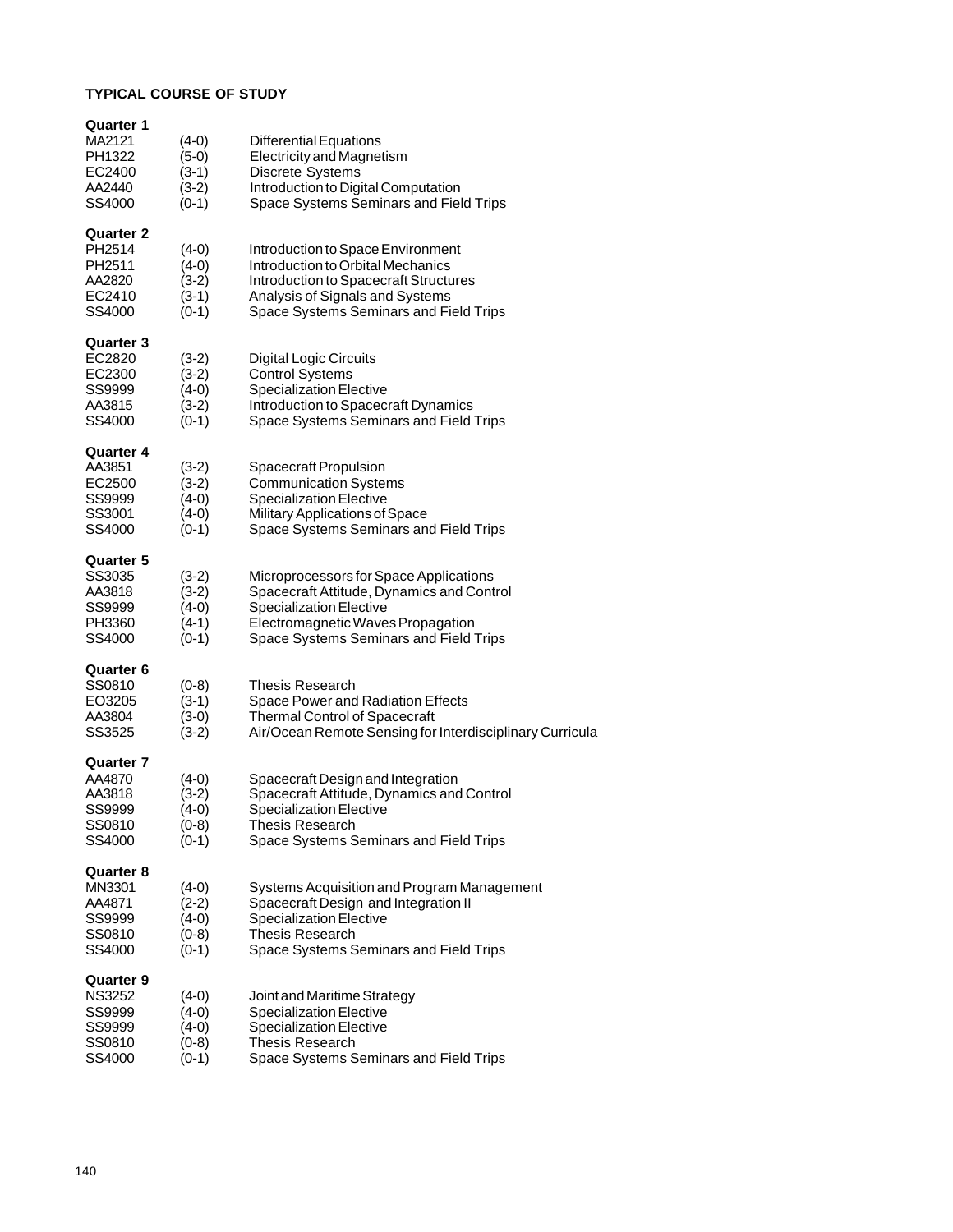#### **INFORMATION WARFARE CURRICULUM 595**

This curriculum provides the services with officers thoroughly knowledgeable in the technical and operational aspects of the role of information warfare as a vital, integral part of modern warfare. It is designed to provide an understanding of the principles underlying the broad field of Information Warfare and Command and Control Warfare.

### **REQUIREMENTS FOR ENTRY**

Students wishing to undertake studies in this curriculum require a baccalaureate degree with above-average grades and completion of mathematics courses through integral calculus. Those lacking the background may matriculate via the Engineering Science Program (Curriculum 460). An APC of 324 is required for direct entry.

#### **INFORMATION WARFARE SUBSPECIALTY**

Completion of this curriculum qualifies an officer as an Information Warfare Subspecialist with a code of XX46P. The Curriculum Sponsor is Commander, Naval Security Group.

#### **Typical Jobs in this Subspecialty:**

Fleet and Group Staffs Systems Commands Navy Information Warfare Activity Fleet Information Warfare Centers Joint Staffs Joint Command and Control Warfare Center

### **ENTRY DATE**

This Information Warfare curriculum is an eight-quarter course of study with a single entry date in October. If further information is needed, contact the Curricular Officer or Academic Associate for this curriculum.

## **Curriculum 595**

**Academic Associate:** Carl Jones, Professor Code SM/Js, Ingersoll Hall, Room 307 (408) 656-2995, DSN 878-2995

### **DEGREE**

Requirements for the degree Master of Science in Systems Engineering are met as a milestone en route to satisfying the Educational Skill Requirements of the curricular program.

## **TYPICAL COURSE OF STUDY**

#### **Refresher**

| <b>MAR118</b><br><b>MAR142</b><br><b>PHR110</b>                           | (3-3)<br>(2-0)<br>$(5-3)$                       | Refresher: Multivariable Calculus<br>Refresher: Matrix Algebra<br><b>Refresher Physics</b>                                                                                                                          |
|---------------------------------------------------------------------------|-------------------------------------------------|---------------------------------------------------------------------------------------------------------------------------------------------------------------------------------------------------------------------|
| <b>Quarter 1</b><br>MA2129<br>CS2971<br><b>IW2000</b><br>EO2413<br>IW0002 | (5-0)<br>(4-2)<br>(3-2)<br>(4-2)<br>$(0-1)$     | Differential Equations and Vector Analysis<br>Introduction to Object-Oriented Programming with C++<br>Introduction to Information Warfare<br>Introduction to Communications Systems Engineering<br>Seminar          |
| <b>Quarter 2</b><br>MA3139<br>OS3104<br>IW3001<br>EO2652<br>IW0002        | (4-0)<br>(4-0)<br>$(3-2)$<br>$(4-1)$<br>$(0-1)$ | Fourier Analysis and Partial Differential Equations<br>Statistics for Science and Engineering<br>Psychological Operations and Deception<br>Field, Waves, and Electromagnetic Engineering<br>Seminar                 |
| <b>Quarter 3</b><br>CS3030<br>OS3003<br>PH3802<br>EO3602<br><b>IW0002</b> | (4-0)<br>(4-0)<br>(3-2)<br>(4-2)<br>(0-1)       | <b>Computer Architecture and Operating Systems</b><br>Operations Research for Information Warfare<br>Weapons, Weapons Effects, and Weaponeering<br>Electromagnetic Radiation, Scattering and Propagation<br>Seminar |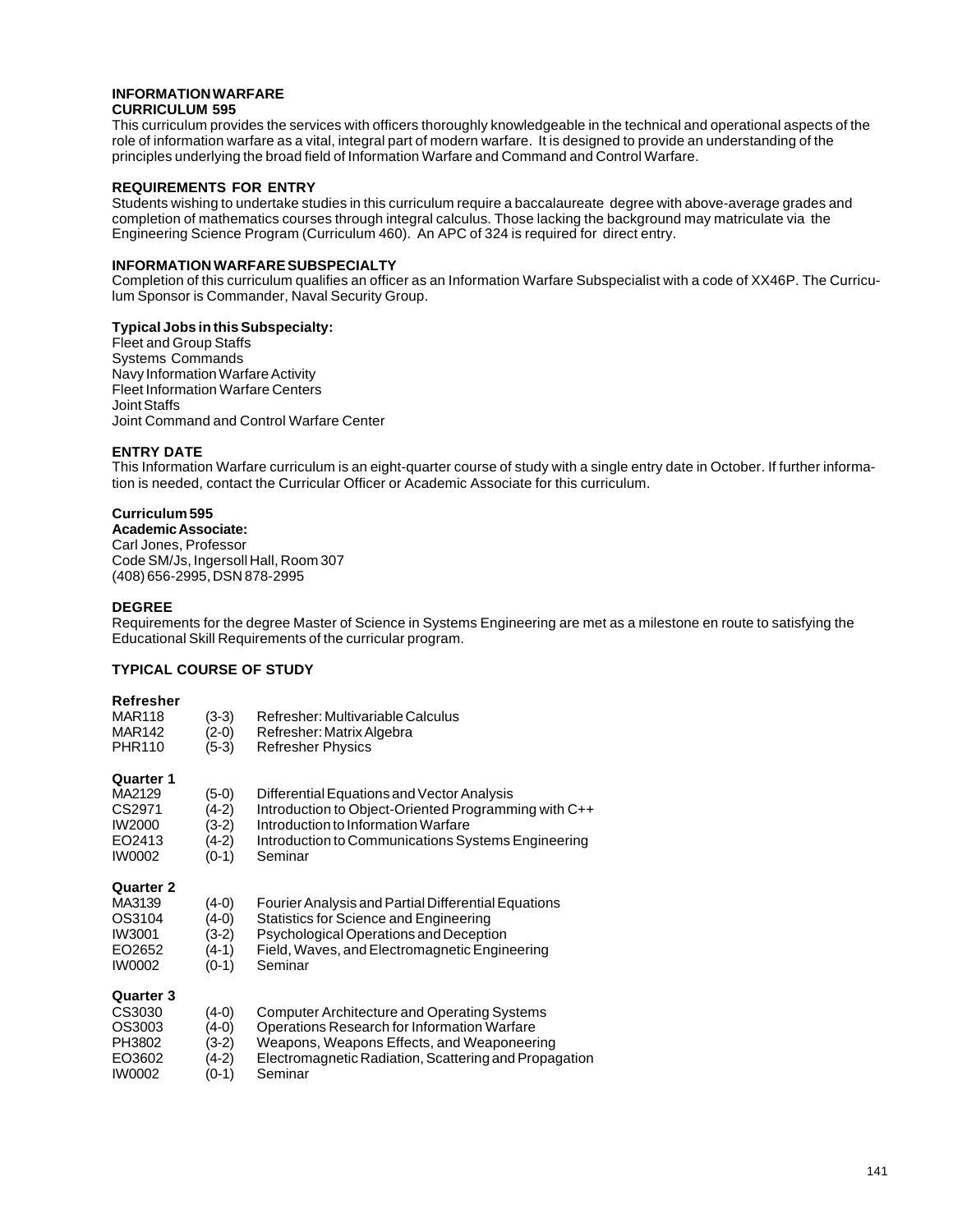| Quarter 4<br>IS3502<br>EO4612<br>EC3750<br>EO3402<br><b>IW0002</b>                                | $(3-2)$<br>$(4-2)$<br>$(3-2)$<br>$(4-1)$<br>$(0-1)$        | Computer Networks: Wide Area/Local Area<br>Microwave Devices and Radar<br><b>SIGINT Systems</b><br>Signals and Noise<br>Seminar                               |
|---------------------------------------------------------------------------------------------------|------------------------------------------------------------|---------------------------------------------------------------------------------------------------------------------------------------------------------------|
| <b>Quarter 5</b><br>CS3600<br>PH2203<br>IW4001<br>EO3512<br><b>IW0002</b>                         | $(3-2)$<br>$(4-0)$<br>$(3-2)$<br>$(3-2)$<br>$(0-1)$        | Introduction to Computer Security<br>Topics in Basic Physics: Waves and Optics<br>IW Planning and Assessment<br>Communications and Countermeasures<br>Seminar |
| <b>Quarter 6</b><br>IW0810<br>IW0810<br>EC4010<br>IW4500                                          | $(0-8)$<br>$(0-8)$<br>$(3-2)$<br>(3-2)                     | Thesis Research/Group Project<br>Thesis Research/Group Project<br>Principles of Systems Engineering<br><b>IW Systems Engineering</b>                          |
| <b>Quarter 7</b><br><b>IW0810</b><br><b>NS3252</b><br>PH3204<br>XX3XXX<br>XX4XXX<br><b>IW0002</b> | $(0-8)$<br>$(4-0)$<br>(3-2)<br>(X-X)<br>$(X-X)$<br>$(0-1)$ | Thesis Research/Group Project<br>Joint and Maritime Strategy<br>Electro-Optic Systems and Countermeasures<br>Elective <b>OR</b><br>Elective<br>Seminar        |
| <b>Quarter 8</b><br>IW0810<br><b>IW0810</b><br>EO4622<br>CS4602                                   | $(0-8)$<br>(0-8)<br>$(3-2)$<br>(4-0)                       | Thesis Research/Group Project<br>Thesis Research/Group Project<br><b>Information Warfare Systems</b><br><b>Advanced Computer Security</b>                     |

IW0002 (0-1) Seminar

# **ELECTRONIC WARFARE (INTERNATIONAL)**

### **CURRICULUM 596**

This curriculum provides the services with officers thoroughly knowledgeable in the technical and operational aspects of the role of information warfare as a vital, integral part of modern warfare. It is designed to provide an understanding of the principles underlying the broad field of information warfare.

## **REQUIREMENTS FOR ENTRY**

International students must meet the APC requirements and receive approval by the Director of Admissions at the Naval Postgraduate School. The procedures for application are contained under the Admissions heading in this catalog. TOEFL is required.

### **ENTRY DATES**

This Electronic Warfare Curriculum is an eight-quarter course of study with an entry date in October. If further information is needed, contact the Academic Associate for this curriculum.

## **Curriculum 596**

**Academic Associate:** David Jenn, Professor Code EC/Jn, Spanagel Hall, Room 414 (408) 656-2254, DSN 878-2254

## **TYPICAL COURSE OF STUDY**

| PH1322 | $(5-0)$ | Electricity and Magnetism                            |
|--------|---------|------------------------------------------------------|
| MA2138 | (5-0)   | Multivariable Calculus and Vector Analysis           |
| CS2971 | $(4-2)$ | Introduction to Object-Oriented Programming with C++ |
| PH2203 | $(4-0)$ | Topics in Basic Physics: Waves and Optics            |
|        |         |                                                      |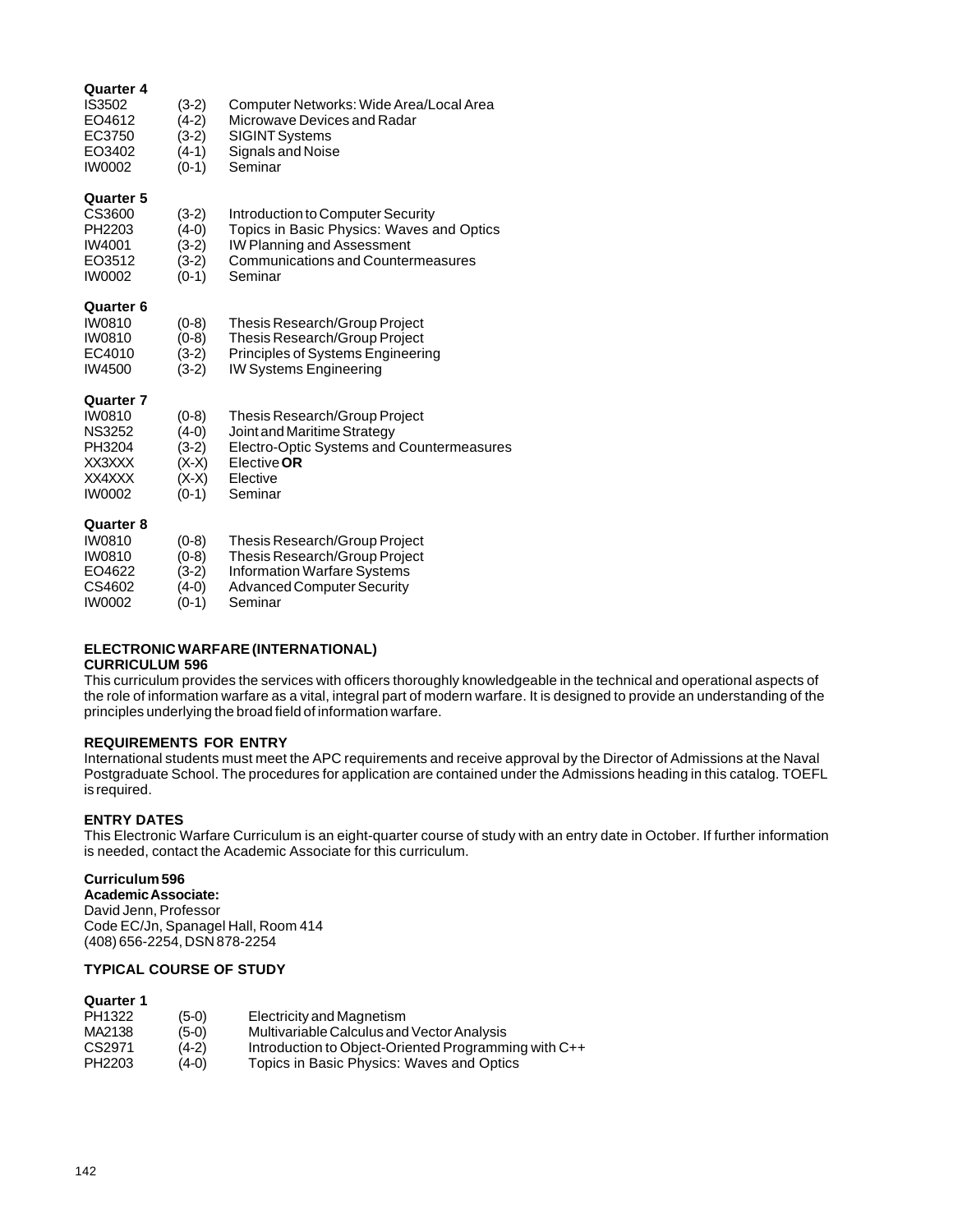| <b>Quarter 2</b> |         |                                                        |
|------------------|---------|--------------------------------------------------------|
| CS3200           | $(3-2)$ | Computer Architecture                                  |
| OS2103           | $(4-1)$ | Applied Probability for Systems Technology             |
| MA3139           | $(4-0)$ | Fourier Analysis and Partial Differential Equations    |
| EO2652           | (4-1)   | Fields, Waves and Electromagnetic Engineering          |
| <b>Quarter 3</b> |         |                                                        |
| <b>IT1500</b>    | $(4-0)$ | Information Program Seminar for International Officers |
| OS3604           | $(4-0)$ | Decision and Data Analysis                             |
| EO3602           | $(4-2)$ | Electromagnetic Radiation, Scattering and Propagation  |
| EO2413           | $(4-2)$ | Introduction to Communications System Engineering      |
| Quarter 4        |         |                                                        |
| EC2170           | $(4-2)$ | <b>Electrical Engineering Fundamentals</b>             |
| PH3204           | $(3-2)$ | Electro-Optic Systems and Countermeasures              |
| EC4620           | $(3-2)$ | <b>Radar Systems</b>                                   |
| EO3512           | $(3-2)$ | <b>Communications and Countermeasures</b>              |
| <b>Quarter 5</b> |         |                                                        |
| CS3600           | $(3-2)$ | Introduction to Computer Security                      |
| <b>IS3502</b>    | $(3-2)$ | Computer Networks: Wide Area/Local Area                |
| EO2402           | $(4-1)$ | Introduction to Linear Systems                         |
| EO3402           | $(4-1)$ | Signals and Noise                                      |
| <b>Quarter 6</b> |         |                                                        |
| <b>IW9999</b>    | $(3-2)$ | Approved Elective                                      |
| MR2416           | $(2-0)$ | Meteorology for Electronic Warfare                     |
| PH4209           | (3-2)   | <b>EO/IR Systems and Countermeasures</b>               |
| IW0810           | $(0-8)$ | Thesis Research/Group Project                          |
| <b>Quarter 7</b> |         |                                                        |
| <b>IW9999</b>    | $(3-2)$ | Approved Elective                                      |
| <b>IW9999</b>    | $(3-2)$ | Approved Elective                                      |
| OS4601           | $(4-0)$ | <b>Test and Evaluation</b>                             |
| <b>IW0810</b>    | $(0-8)$ | Thesis Research/Group Project                          |
| <b>Quarter 8</b> |         |                                                        |
| EC4690           | $(3-3)$ | Radar Electronic Warfare Techniques and System         |
| <b>IW9999</b>    | $(3-2)$ | Elective                                               |
| <b>IW0810</b>    | (0-8)   | Thesis Research/Group Project                          |
| IW0810           | (0-8)   | Thesis Research/Group Project                          |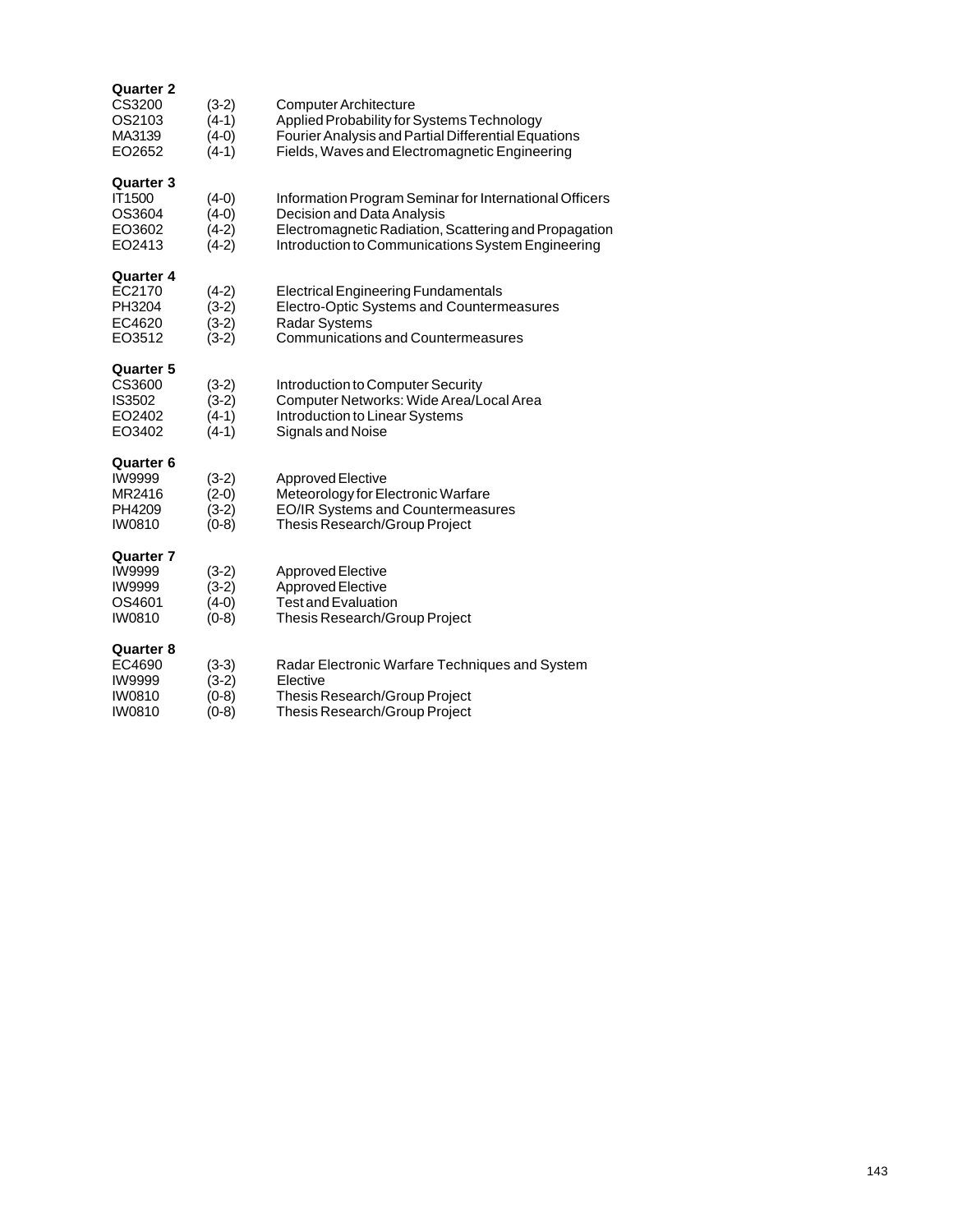## **EDUCATIONAL SKILL REQUIREMENTS SPACE SYSTEMS OPERATIONS CURRICULUM (366) Subspecialty Code XX76P**

## **1. JOINT AND MARITIME STRATEGIC PLANNING**

American and world military history and joint maritime planning including the origins and evolution of national and allied strategy; current American and allied military strategies which address the entire spectrum of conflict; the U.S. maritime component of national military strategy; the organizational structure of the U.S. defense establishment; the role of the commanders of unified and specified commands in strategic planning; the process of strategic planning; joint and service doctrine and the roles and missions of each in meeting national strategy.

### **2. MILITARY OPERATIONS INVOLVING SPACE**

The ability to derive, assess, and articulate: cost-effective requirements for the design, performance, and operational use of space systems; strategies, plans, doctrine, tactics, and operational concepts for the employment of space systems; the nature of space warfare, including the options available to protect U.S. and Allied assets and to deny the hostile use of space to others; the roles, responsibilities, and relationships of national, DoD, and Navy organizations involved in the design, acquisition, and operation of space systems; the policies of these organizations governing the management of military operations in space; intelligence collection and analysis processes and information systems and their interactions with command and control systems.

### **3. COST EFFECTIVENESS AND ANALYTIC MODELING TECHNIQUES**

An understanding of, and the ability to perform, cost-effective trade-offs involving alternate system concepts or system architectures, among elements of spacecraft design and system operations and tasking, including the space and terrestrial segments.

The ability, through simulation, modeling, and other analytic techniques, to evaluate the contribution of space systems to warfare and to determine and define the role of space systems in strategic and tactical command and control architectures at both Navy and national levels.

## **4. ORBITAL MECHANICS, SPACE ENVIRONMENT AND REMOTE SENSING**

An understanding of the basic physics of orbital motion, the parameters used in the description of orbits and their ground tracks and how orbits are achieved. Perturbations due to non-spherical earth and due to atmospheric drag. Relationships of orbits to mission requirements.

An understanding of the natural and induced environment of space including solar activity, geomagnetic and magnetospheric phenomena, physics of the ionosphere and upper atmosphere and their response to natural and artificial disturbances.

An understanding of the principles of active and passive sensors used in spacecraft for sensing through the atmosphere. Knowledge of the effects of the space environment and countermeasures on sensor performance. An understanding of tradeoffs among various sensor techniques, including area of coverage, resolution, processing, and power requirements.

### **5. PROJECT MANAGEMENT**

An understanding of project management and defense system acquisition methods and procedures to include organizational responsibilities and relationships; financial management and control; and the Planning, Programming, and Budgeting System (PPBS).

## **6. COMPUTER SYSTEMS**

General knowledge of the design and operation of computer systems, to include basic computer organization and architecture, software engineering and database management methodologies, and a rudimentary skill in at least one widely used high-level programming language, including ADA.

## **7. COMMUNICATION SYSTEMS**

A systems level understanding of digital and analog communications systems and their integration into a complete, networked communication system in multiple environments to include C3CM and electronic warfare.

### **8. SPACECRAFT DESIGN AND SYSTEMS INTEGRATION**

A basic understanding of the major factors in and constraints on spacecraft design, including guidance and control, dynamics and structures, propulsion and power, and thermal control, and their interactions with the remainder of the space and terrestrial segments.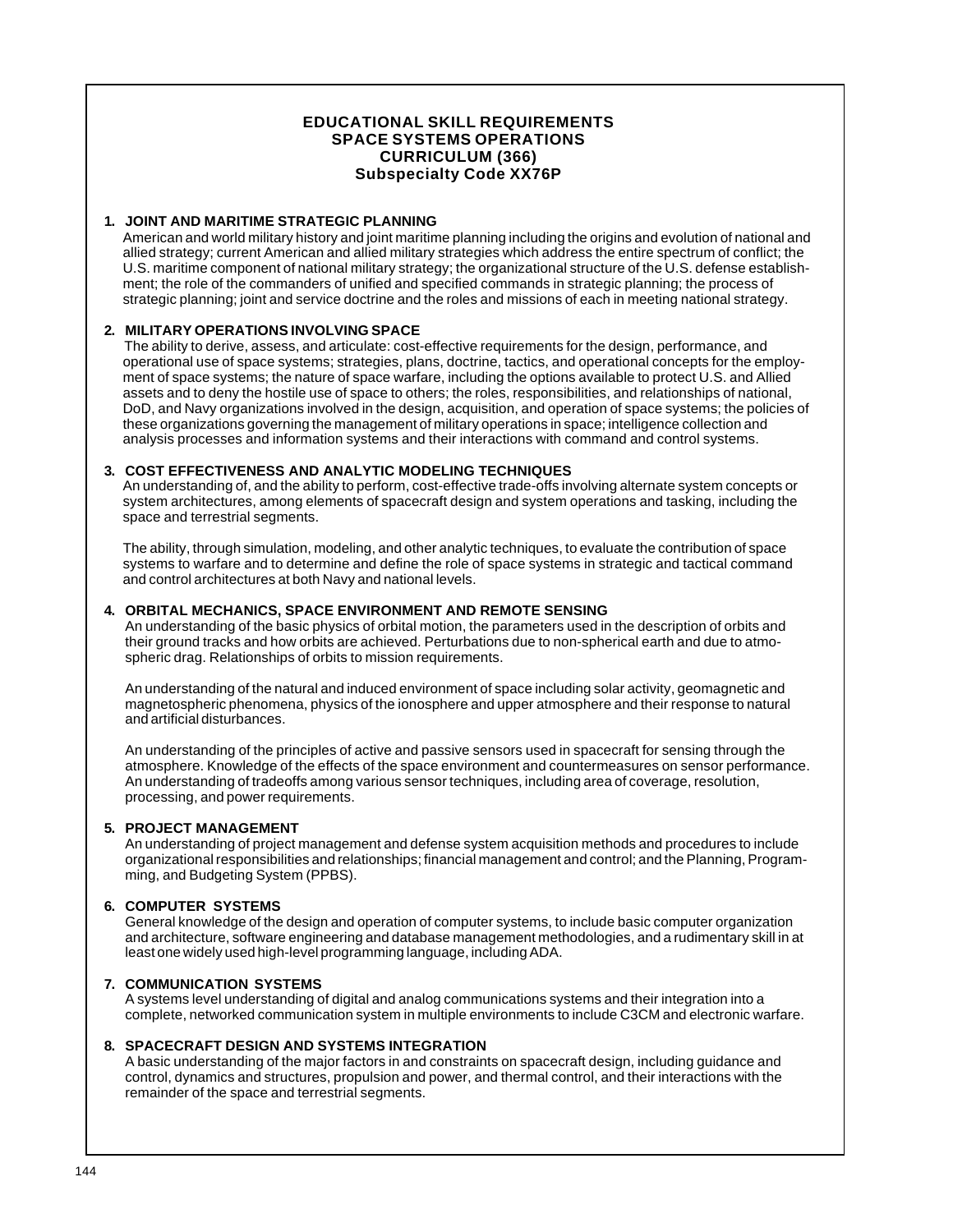# **9. CONDUCT AND REPORT INDEPENDENT RESEARCH**

The graduate will demonstrate the ability to conduct independent analysis in space systems operations and proficiency in presenting the results in writing and orally by means of a thesis and command-oriented briefing.

# **Curriculum Sponsor and ESR Approval Authority**

Director, Navy Space Systems Division (N-63) Director, C4 Systems (J-6) June 1995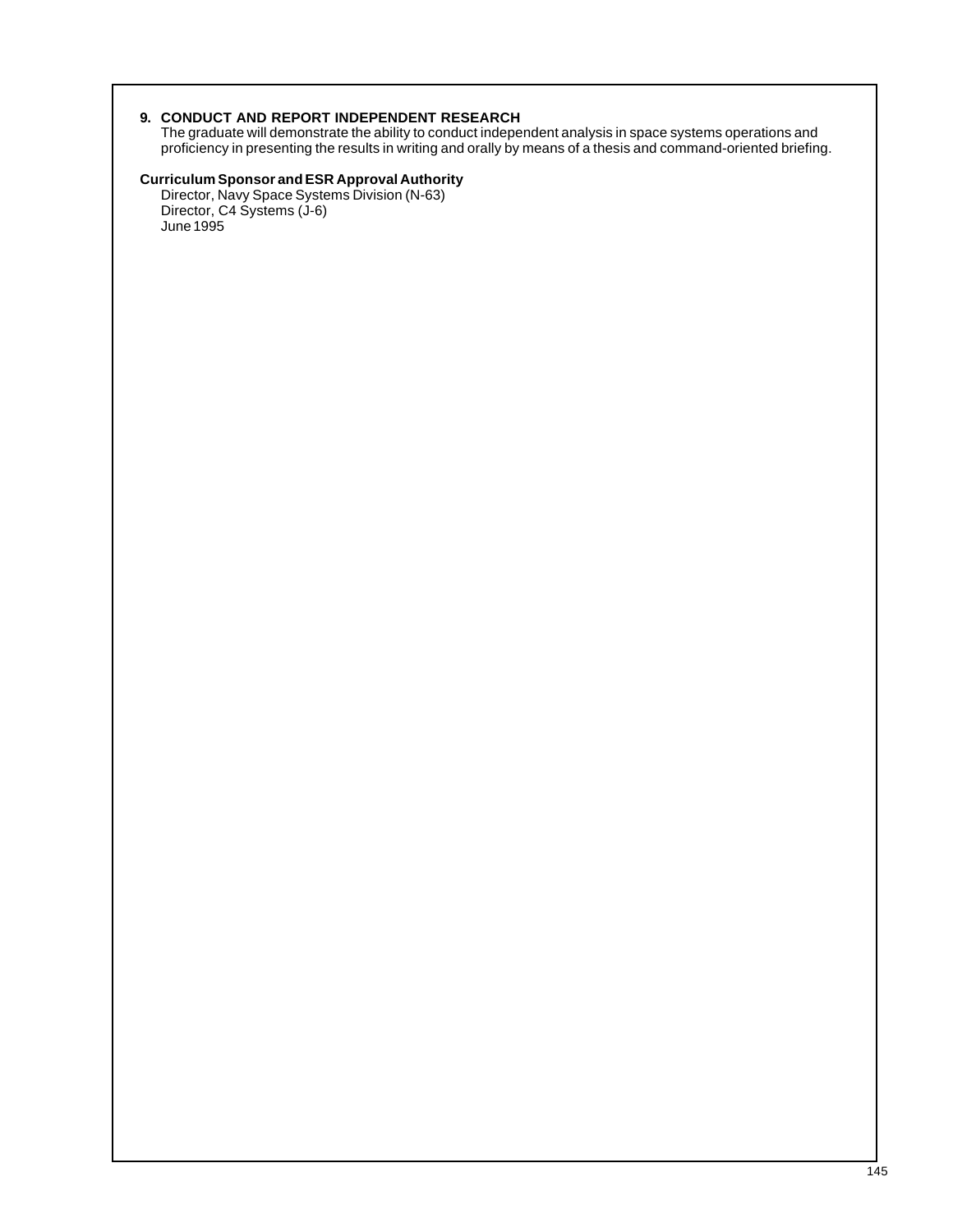# **EDUCATIONAL SKILL REQUIREMENTS UNDERSEA WARFARE CURRICULUM (525) Subspecialty Code XX44P**

# **1. PHYSICS**

The officer will understand physical principles applicable to acoustic, non-acoustic USW systems and underwater weapons systems.

# **2. ACOUSTICS**

The officer will understand acoustical phenomena affecting the design, performance, and operation of acoustic USW systems.

# **3. OCEANOGRAPHY AND METEOROLOGY**

The officer will understand atmospheric and oceanographic processes influencing the performance and tactical use of USW systems.

# **4. SIGNAL PROCESSING**

The officer will understand principles of signal processing as they apply to USW systems.

# **5. OPERATIONS RESEARCH AND SYSTEMS TECHNOLOGY**

The officer will understand computer simulation; search, detection, and localization; and USW modeling.

The officer will understand principles of data analysis in the evaluation of USW systems.

The officer will understand tactical decision aids for USW systems.

#### **6. JOINT AND MARITIME STRATEGIC PLANNING**

The officer will have a knowledge of American and world military history and joint and maritime planning including the origins and evolution of national and allied strategy; current American and allied military strategies which address the entire spectrum of conflict; the U.S. maritime component of national military strategy; the organizational structure of the U.S. defense establishment; the role of the commanders of unified and specified commands in strategic planning, the process of strategic planning; joint and service doctrine, and the roles and missions of each in meeting national strategy.

#### **7. PROBLEM SOLVING AND PRACTICAL APPLICABILITY**

The graduate will demonstrate the ability to conduct independent analysis in undersea warfare and proficiency in presenting the results in writing and orally by means of a thesis and command-oriented briefing.

## **Curriculum Sponsor and ESR Approval Authority**

Director, Submarine Warfare Division (N-87) October 1993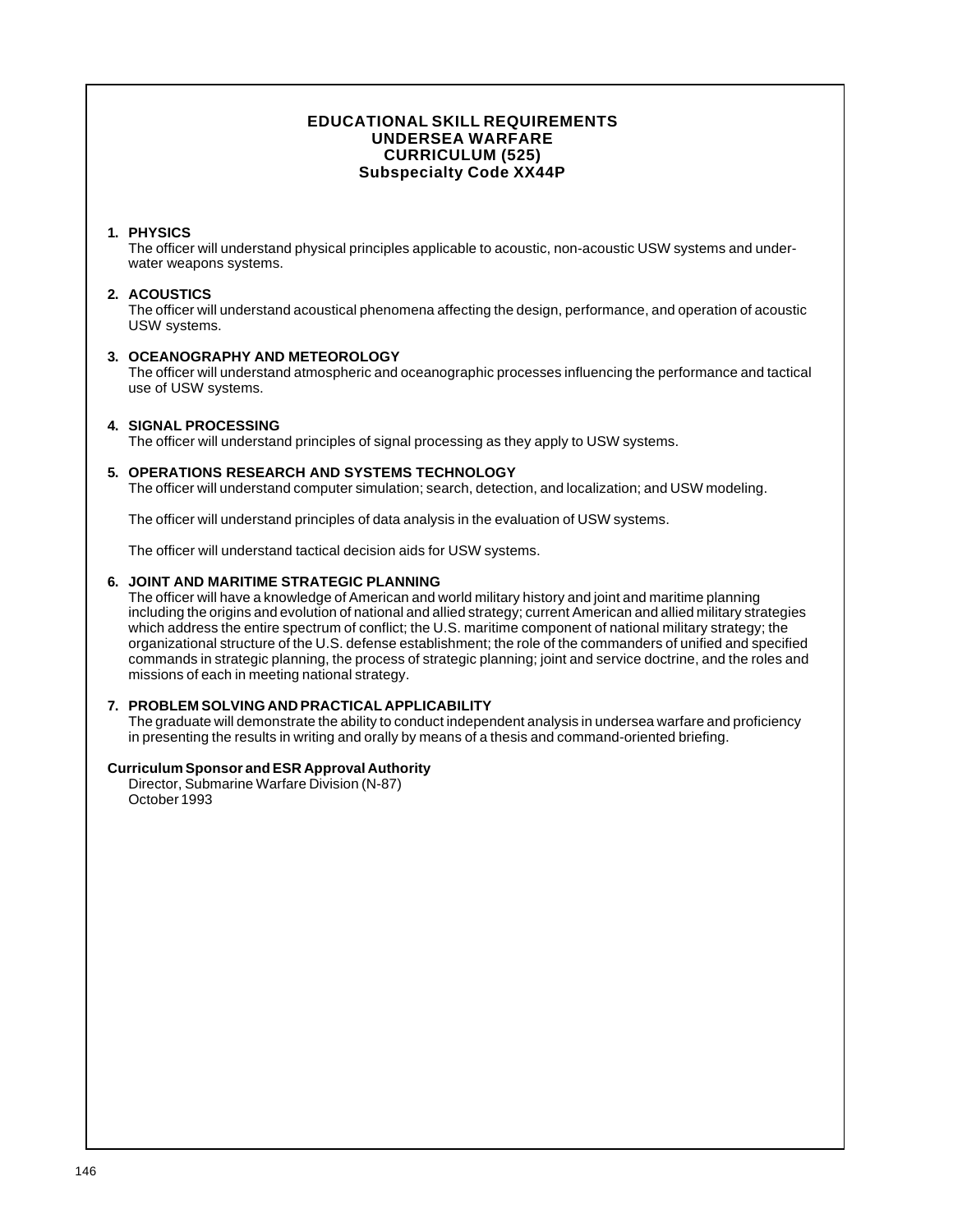# **EDUCATIONAL SKILL REQUIREMENTS SPACE SYSTEMS ENGINEERING CURRICULUM (591) Subspecialty Code XX77P**

## **1. JOINT AND MARITIME STRATEGIC PLANNING**

A graduate level understanding of the development and execution of military strategy and effects of technical developments on warfare and the formulation of U.S. policy, roles of military forces, joint planning, and current issues in defense reorganization.

# **2. ORBITAL MECHANICS AND SPACE ENVIRONMENT**

An understanding of the basic physics of orbital motion, the parameters used in the description of orbits and their ground tracks and how orbits are achieved. Perturbations due to nonspherical earth and due to atmospheric drag.

An appreciation of the natural and induced environment of space including solar activity, geomagnetic and magnetospheric phenomena, physics of the ionosphere and upper atmosphere and their response to natural and artificial disturbances.

An understanding of the principles of active and passive sensors used in spacecraft for sensing through the atmosphere. Knowledge of the effects of the space environment and countermeasures on sensor performance. An understanding of tradeoffs among various sensor techniques, including area of coverage, resolution, processing, and power requirements.

#### **3. SPACECRAFT COMMUNICATIONS AND SIGNAL PROCESSING**

An appreciation of signal processing techniques, both digital and analog, as applied to spacecraft communications, surveillance, and SEW.

#### **4. COMPUTERS: HARDWARE AND SOFTWARE**

A programming skill in at least one high level computer programming language, such as ADA, PASCAL or FORTRAN.

An understanding of the fundamentals of digital logic and digital system design. An ability to design simple digital computer subsystems.

Knowledge of a typical computer architecture, such as one of the common 16-bit or 32-bit micro-processor systems. Understanding of the ways in which computers are used in complex systems such as guidance, signal processing, communications and control systems.

# **5. SPACECRAFT GUIDANCE AND CONTROL**

An understanding of the field of attitude dynamics and control which includes: Classical Newtonian Dynamics, 3 axis attitude stabilization, dual spin stabilization, nutation damping control; momentum wheels, gravity gradient booms, attitude beam pointing accuracy and thrust vector books and thrust vector control. Knowledge of minimum fuel and time type control systems.

# **6. SPACECRAFT STRUCTURES, MATERIALS AND DYNAMICS**

An understanding of the engineering of space structures including simplified sizing calculation and analytical modeling of advanced materials which can be incorporated in system design and integration.

An ability to apply reliability and maintainability to testing, evaluation, and manufacturing which can be used to predict the functional dependability of spacecraft structures.

# **7. PROPULSION SYSTEMS**

An understanding of the operating principles of current and proposed propulsion devices for space applications; including launch, orbit changing and maneuvering engines.

An understanding of the interaction between mission requirements and propulsion requirements.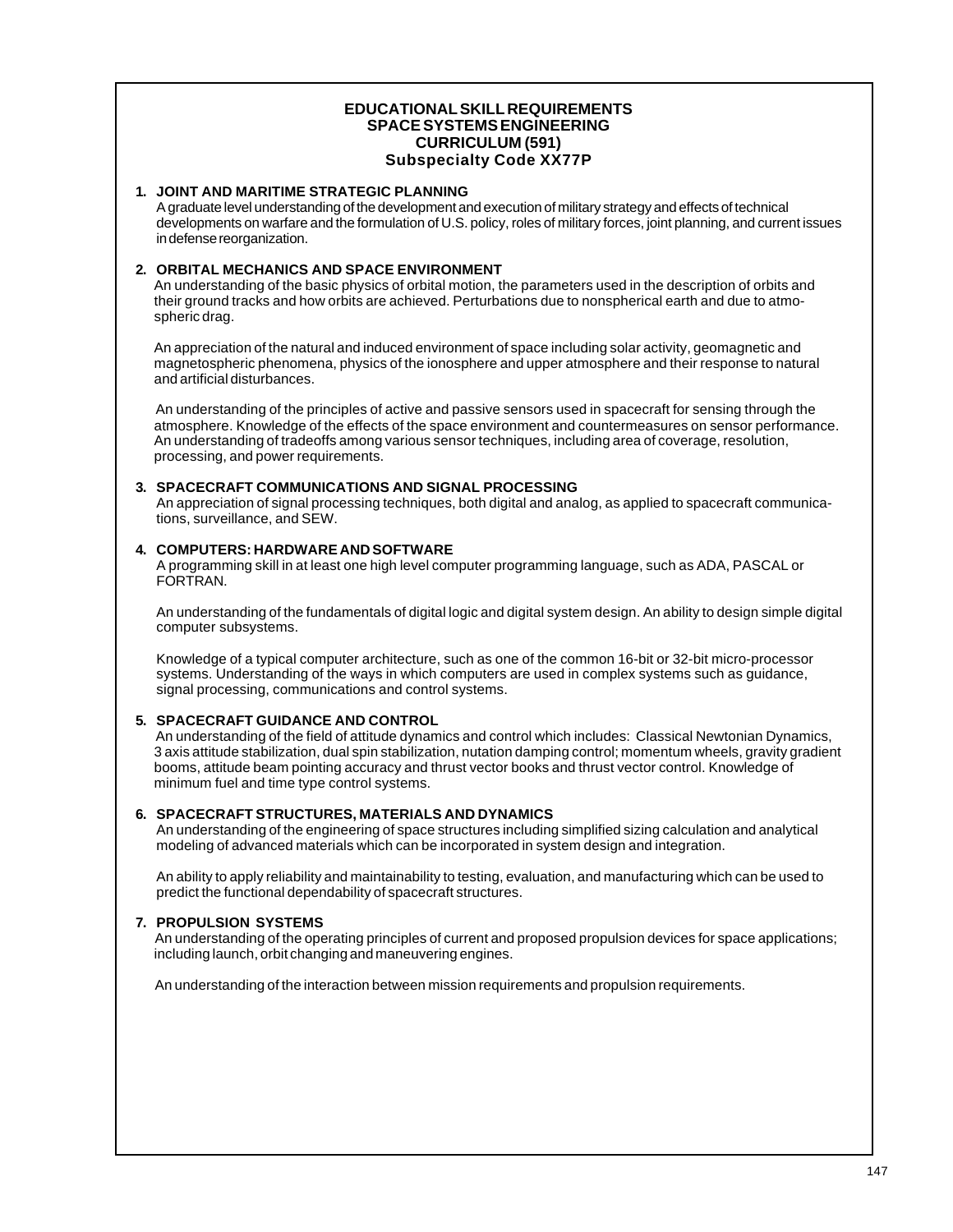# **8. SPACECRAFT THERMAL CONTROL AND POWER**

An understanding of the principles of heat transfer by radiation and of the variations in the radiative properties of surfaces with respect to wavelength and temperature.

A knowledge of the sources of heat in space (solar, terrestrial, reflected solar, internal vehicle generation) and their variation as a function of vehicle orbit.

A knowledge of the major power generating systems for spacecraft and their operating characteristics, including the performance of photovoltaic sources in the natural and artificial radiation environment. An understanding of the role of energy storage devices in power systems design.

# **9. SPACECRAFT DESIGN AND INTEGRATION**

An understanding of the principles of space systems design, integration, and systems engineering, and their application to an overall spacecraft/mission. Consideration will be given to life cycle costs, performance, maintainability, reliability, configuration control and systems integration. An appreciation of system design criteria from stated performance requirements, trade-offs between payload and other spacecraft subsystems, and a familiarity with test and evaluation procedures will be included.

#### **10. MILITARY OPERATIONS IN SPACE**

An appreciation of space weapons, space support to Fleet tactical operations, space defense and warfare; including options available to protect space assets and to deny the use of space to others. A familiarity with the role, responsibilities and relationships of national and Joint DoD organizations in establishing policies, priorities, and requirements for space systems; and in the design, acquisition and operation of spacecraft and supporting ground systems. An understanding of the capabilities and use of space systems to enable and support Joint air, land, and sea military operations.

#### **11. PROJECT MANAGEMENT**

An understanding of project management and defense system acquisition methods and procedures to include organizational responsibilities and relationships, contract management, financial management and control and the Planning, Programming and Budgeting System (PPBS).

#### **12. CONDUCT AND REPORT INDEPENDENT RESEARCH**

The ability to conduct independent research on a space systems problem, to resolve the problem, and to present the results of the analysis in both written and oral form.

#### **Curriculum Sponsor and ESR Approval Authority**

Director, Navy Space Systems Division May 1995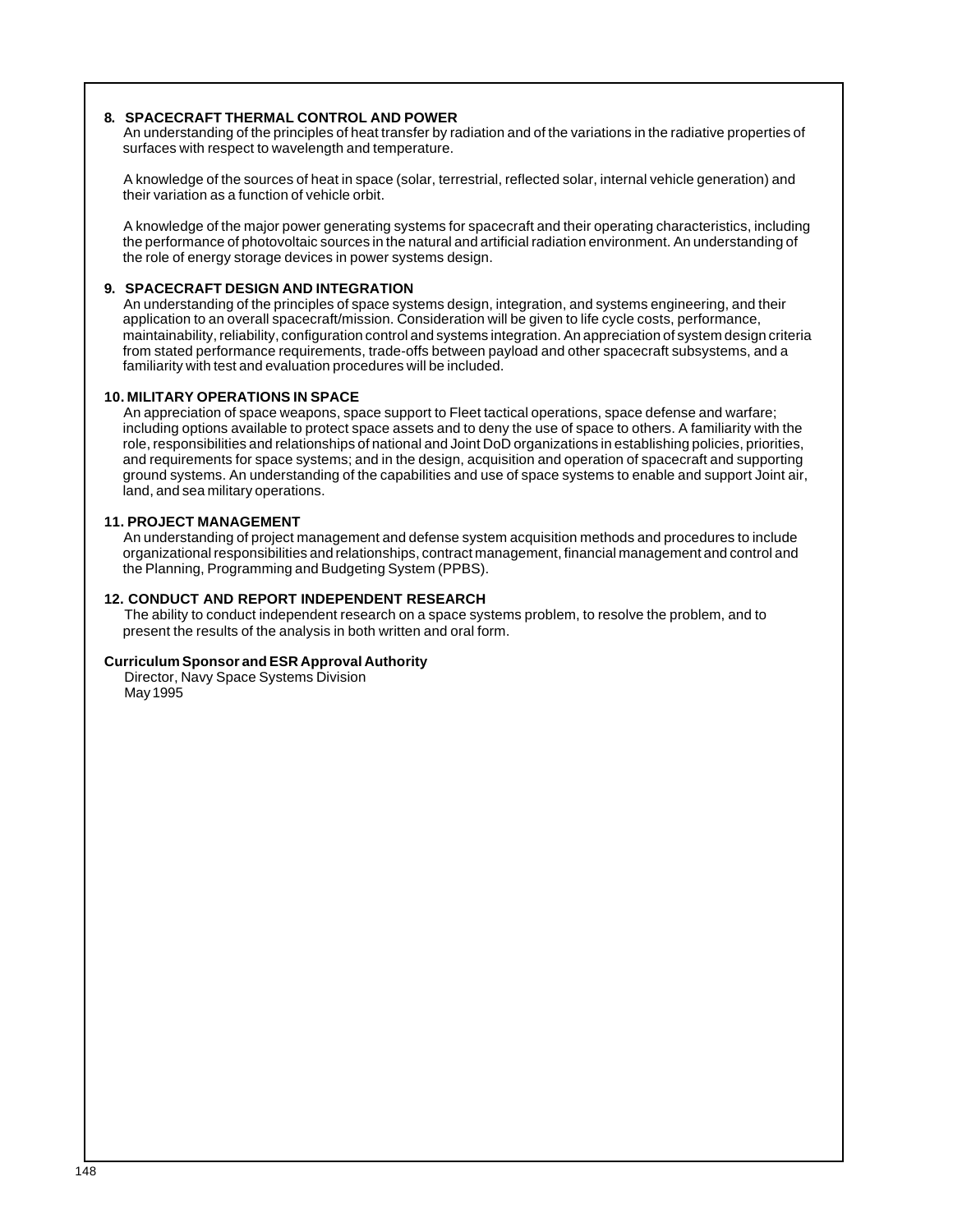# **EDUCATIONAL SKILL REQUIREMENTS INFORMATION WARFARE CURRICULUM (595) Subspecialty Code XX46P**

## **1. INFORMATION WARFARE**

The officer will have an in-depth understanding of IW/C2W and the disciplines needed to support them.

## **2. COMMUNICATIONS/COMPUTER/INFORMATION NETWORKS**

The officer will have an in-depth understanding of the capabilities, limitations, design and operation of communications, computers and information networks.

#### **3. INFORMATION SYSTEMS**

The officer will have a systems level understanding of information systems and their vulnerabilities as well as capabilities.

#### **4. ORGANIZATIONAL PROCESSES AND STRUCTURE**

The officer will understand the organizational decision process, as well as the structure and other processes of organizations with emphasis on their vulnerabilities and capabilities.

#### **5. INTELLIGENCE**

The officer will understand the concepts, principles, methods and capabilities of joint operational intelligence, with emphasis on the operational requirements levied upon the intelligence community to support IW/C2W.

#### **6. IW INTEGRATION**

The officer will understand the integration of IW as a weapon and its role in modern warfare; understand the integral roles of EW, psychological operations, military deception, OPSEC, and physical destruction; understand INFOSEC and nodal attack in this warfare area; employ real time intelligence, tactics and EW systems; understand the physical principles of generation, transmission, propagation, reception, processing and suppression of detection and surveillance information.

# **7. PROBLEM SOLVING AND PRACTICAL APPLICABILITY**

The officer will demonstrate the ability to conduct independent analysis in IW/C2W and proficiency in presenting the results in writing and orally by means of a thesis and command oriented briefings.

# **8. JOINT AND MARITIME STRATEGIC PLANNING**

The officer will have an understanding of the American and world military history and joint maritime planning including the origins and evolution of national and allied strategy.

#### **Curriculum Sponsor and ESR Approval Authority**

Commander, Naval Security Group October 1995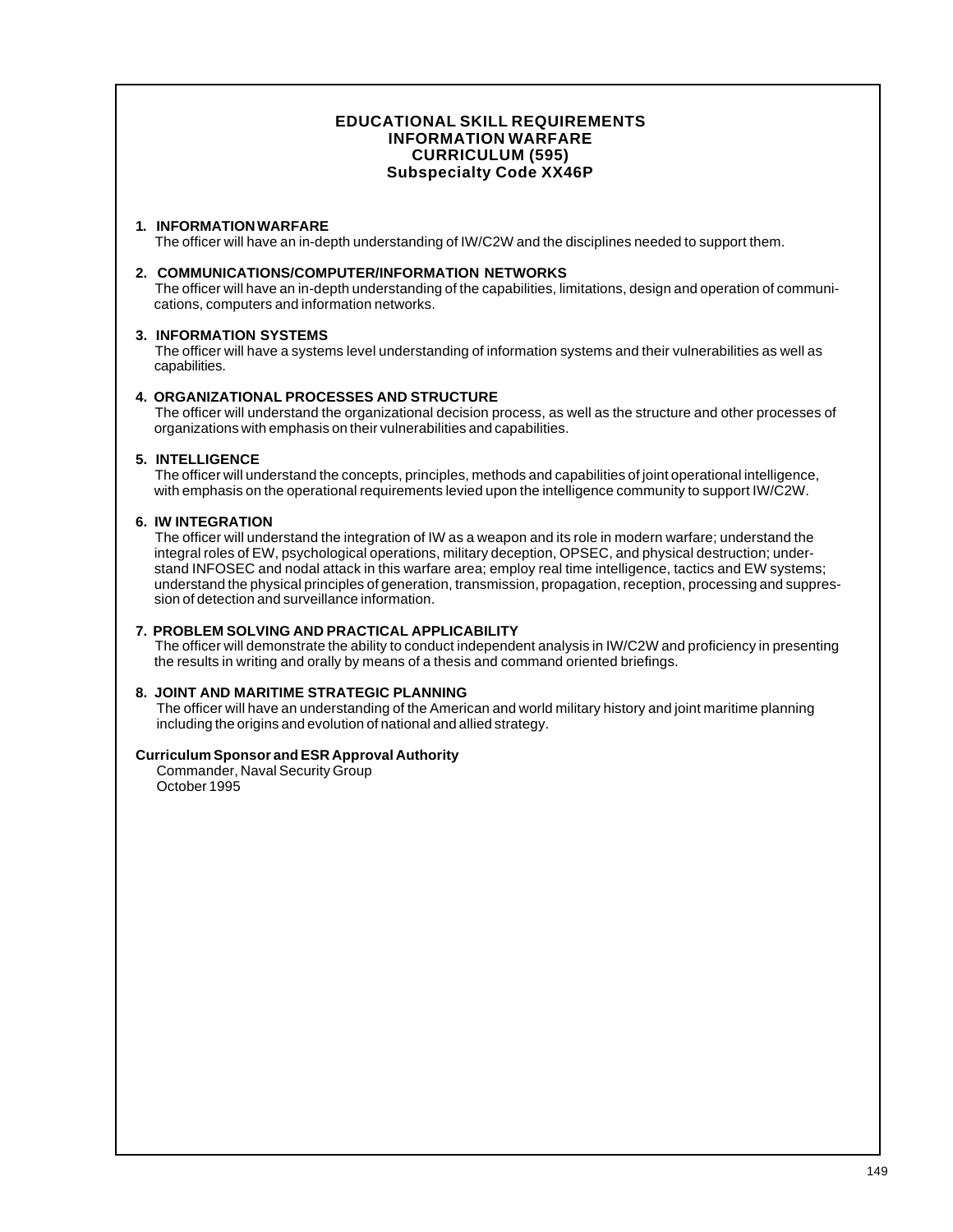# **ACADEMIC DEPARTMENTS, GROUPS, COMMITTEES, AND COURSES**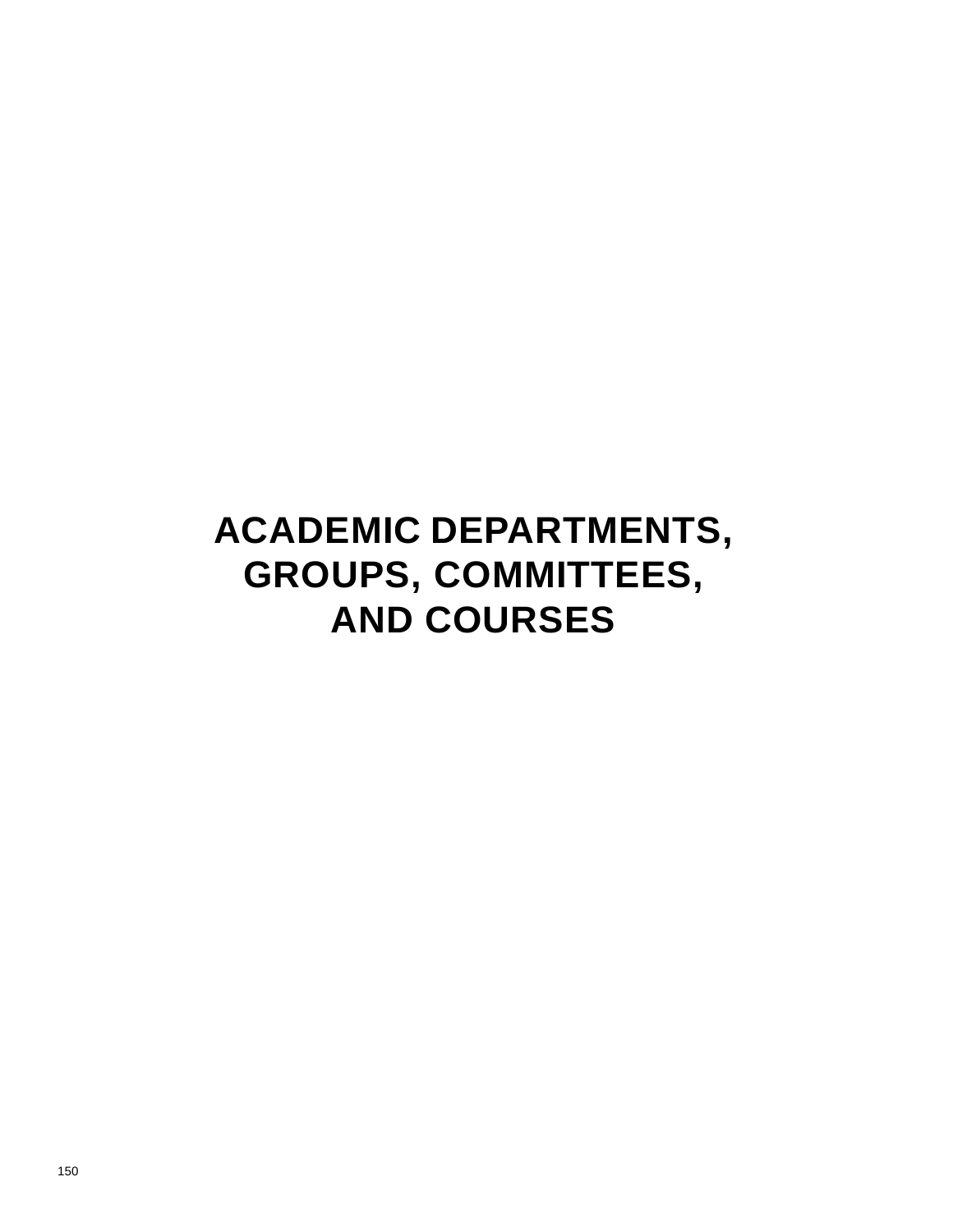# **DEPARTMENT OF AERONAUTICS AND ASTRONAUTICS**

**Chairman:** Daniel J. Collins Professor Code AA/Co, Halligan Hall Room 139 (408) 656-2311 DSN 878-2311

**Brij N. Agrawal,** Professor of Aeronautics and Astronautics (1989)\*; PhD, Syracuse University, 1970.

**Robert E. Ball,** Professor of Aeronautics and Astronautics (1967); PhD, Northwestern University, 1962.

**Oscar Biblarz,** Professor of Aeronautics and Astronautics (1968); PhD, Stanford University, 1968.

**M.S. Chandrasekhara,** Research Professor and Assistant Director, Navy-NASA Joint Institute of Aeronautics (1987); PhD, University of Iowa, 1983.

**Daniel J. Collins,** Professor of Aeronautics and Astronautics (1967); PhD, California Institute of Technology, 1961.

**Russell W. Duren,** Associate Professor of Aeronautics and Astronautics (1996), PhD, Southern Methodist University, 1991.

**Garth Hobson,** Associate Professor of Aeronautics and Astronautics (1990); PhD, Pennsylvania State University, 1990.

**Richard M. Howard,** Associate Professor of Aeronautics and Astronautics (1987); PhD, Texas A & M University, 1987.

**Isaac I. Kaminer,** Assistant Professor of Aeronautics and Astronautics (1992); PhD, University of Michigan, 1992.

**Gerald H. Lindsey,** Professor of Aeronautics and Astronautics (1965); PhD, California Institute of Technology, 1966.

**David W. Netzer,** Professor of Aeronautics and Astronautics and Dean of Research (1968); PhD, Purdue University, 1968.

**Conrad F. Newberry,** Professor of Aeronautics and Astronautics (1990); D.Env., University of California at Los Angeles, 1985.

**Max F. Platzer,** Professor of Aeronautics and Astronautics (1970) and Director, Navy-NASA Joint Institute of Aeronautics; Dr. Tech. Science, Technical University of Vienna, Austria, 1964.

**I. Michael Ross,** Assistant Professor of Aeronautics and Astronautics (1990); PhD, Pennsylvania State University, 1990.

**Sandra Scrivener,** Assistant Professor of Aeronautics and Astronautics (1993), PhD, Pennsylvania State University, 1993.

**Raymond P. Shreeve,** Professor of Aeronautics and Astronautics (1971); PhD, University of Washington, 1970.

**E. Roberts Wood,** Professor of Aeronautics and Astronautics (1988); D. Eng, Yale University, 1967.

**Edward Ming-Chi Wu,** Professor of Aeronautics and Astronautics (1984); PhD, University of Illinois, 1965.

\*The year of joining the Naval Postgraduate School faculty is indicated in parentheses.

The Department of Aeronautics and Astronautics provides advanced education in Aeronautical and Astronautical Engineering to develop technical subspecialists in the field. Upper division undergraduate and graduate courses are offered in aerodynamics, structures, guidance and control, flight mechanics, propulsion and design, with applications to rotary wing and fixed wing aircraft, missiles and spacecraft.

Students specializing in either Aeronautical Engineering (Curriculum 610) or Aeronautical Engineering/Avionics (Curriculum 611) receive the degree Master of Science in Aeronautical Engineering, as well as select students in Combat Systems Sciences and Technology (Curriculum 533). Students in the 533 curriculum may also get a Master of Science degree in Engineering Science with an option in Aeronautics. A Master of Science degree in Astronautical Engineering is offered to students in Space Systems Engineering (Curriculum 591). Selected students may be eligible to pursue the degree Aeronautical and Astronautical Engineer or Doctor of Philosophy.

The Department of Aeronautics and Astronautics and the degree Master of Science in Aeronautical Engineering have been accredited by the Accreditation Board for Engineering and Technology since 1949. The degree Master of Science in Astronautical Engineering has been accredited by the Accreditation Board for Engineering and Technology since 1995.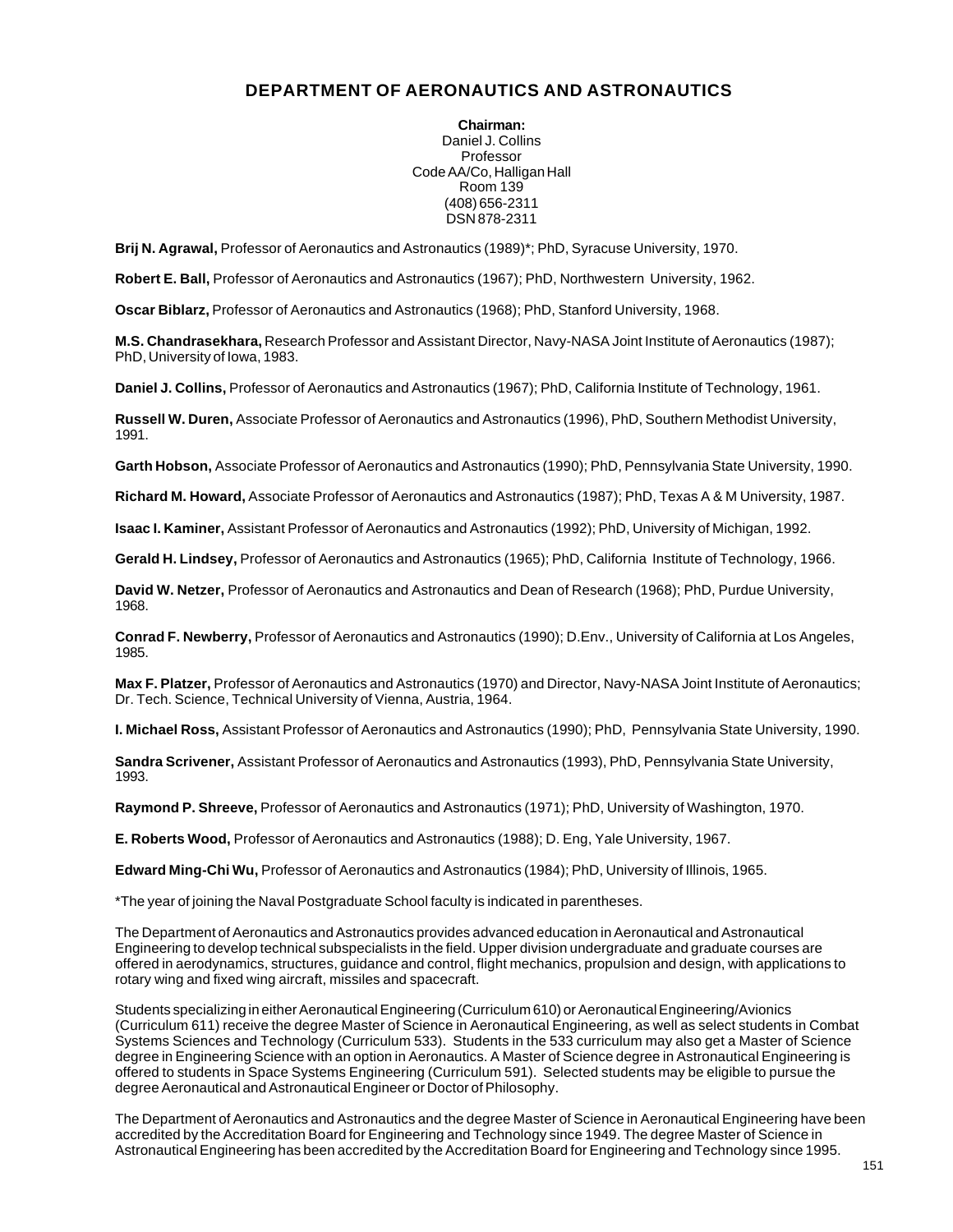# **ENTRANCE REQUIREMENTS TO STUDY AERONAUTICAL AND ASTRONAUTICAL ENGINEERING**

The entrance requirement for graduate study in the Department of Aeronautics and Astronautics is a baccalaureate in the field, earned with above-average academic performance. For those without this preparation, this requirement can be met by taking the equivalent of an undergraduate major in aeronautical engineering at NPS before embarking upon graduate study. This may require up to 2 1/2 years total to obtain the Master's degree, depending upon background. Students who have not majored in aeronautics, or who have experienced a significant lapse in continuity with previous academic work, will initially take preparatory courses in aeronautical engineering and mathematics at the undergraduate upper division level, which may extend through as much as the first three academic quarters. Final approval of programs leading to degrees in aeronautical engineering must be obtained from the Chairman, Department of Aeronautics and Astronautics.

Subject coverage specifically to be approved includes mathematics and basic science, engineering science, including adequate laboratory and computer experience, and engineering design, including at least one capstone graduate level design course.

# **MASTER OF SCIENCE IN AERONAUTICAL ENGINEERING**

The Master of Science degree requires a minimum of 36-credit hours of graduate courses in aeronautical engineering, the physical sciences and/or mathematics. Of these 36 hours, at least 27 must be taken in the Department of Aeronautics, with at least 12 of the 27 at the 4000 level. Not less than 8 credit hours must be taken in other departments. In addition, students pursuing this degree must complete an acceptable thesis in aeronautical engineering. Approval of the thesis research topic and study program resides with the Chairman of the Department of Aeronautics and Astronautics.

In very exceptional circumstances, the thesis requirement may be waived by the Department Chairman, in which case 10 hours of 4000 level courses, normally in Aeronautical Engineering, will be required in addition to those specified above, increasing the total requirement to 46 quarter hours of graduate-level credits.

# **MASTER OF SCIENCE IN ENGINEERING SCIENCE**

Students may elect Aeronautics or Astronautics as a specialization option and receive the degree Master of Science in Engineering Science. The program must include at least 36 credit hours of graduate work in engineering, science and mathematics, at least 12 of which must be at the 4000 level. Of these 36 hours at least 20, including work at the 4000 level, must be in the Department of Aeronautics and Astronautics. Cognizance over the specialization course sequences, thesis research areas and the degree resides with the Chairman of the Department of Aeronautics and Astronautics.

The program must contain at least 12 hours at the graduate level in courses other than those presented in the Department of Aeronautics and Astronautics.

The candidate must present an acceptable thesis on a topic which is given prior approval by the Department of Aeronautics and Astronautics. Final approval of the program leading to the Master of Science in Engineering Science with specialization in Aeronautics or Astronautics shall be obtained from the Chairman of the Department of Aeronautics and Astronautics.

# **MASTER OF SCIENCE IN ASTRONAUTICAL ENGINEERING**

The Master of Science degree in Astronautical Engineering requires a minimum of 36 credit hours of graduate courses in astronautical engineering, the physical sciences and/or mathematics. Of these 36 hours, at least 27 must be taken in the Department of Aeronautics and Astronautics, with at least 12 of the 27 at the 4000 level. Not less than 8 credit hours must be taken in other departments. In addition, students pursuing this degree must complete an acceptable thesis in astronautical engineering. Approval of the thesis research topic and study program resides with the Chairman of the Department of Aeronautics and Astronautics.

In very exceptional circumstances, the thesis requirement may be waived by the Department Chairman, in which case 10 hours of 4000 level courses, normally in Astronautical Engineering, will be required in addition to those specified above, increasing the total requirement to 46 quarter hours of graduate-level credits.

#### **AERONAUTICAL AND ASTRONAUTICAL ENGINEER**

The degree Aeronautical and Astronautical Engineer is offered in the department of Aeronautics and Astronautics and requires a minimum of 72 hours of graduate course credit. The degree also requires a graduate QPR of 3.5, with hours distributed as follows: at least 39 credit hours must be at the 4000 level, of which at least three must be in mathematics; not less than 64 graduate credit hours shall be in the disciplines of engineering, physical science or mathematics; a minimum of 36 hours must be in the Department of Aeronautics and Astronautics and at least 12 hours must be in other departments. An acceptable thesis is required for the degree, and six course equivalents, spread over four quarters, will be allowed in the program for it.

Formal application to work toward the degree must be made by memorandum to the Department of Aeronautics and Astronautics prior to commencement of thesis research, and it is required that the applicant document a graduate QPR of 3.5, an approved program of study, which contains no overloads during the quarters of thesis research, a thesis advisor and an approved Engineer's Thesis research project.

Students admitted to work for the degree Aeronautical and Astronautical Engineer may satisfy requirements for the Master of Science in Aeronautical Engineering or the Master of Science in Astronautical Engineering degree concurrently. The respective master's degrees may be conferred at the time of completion of the requirements for that degree.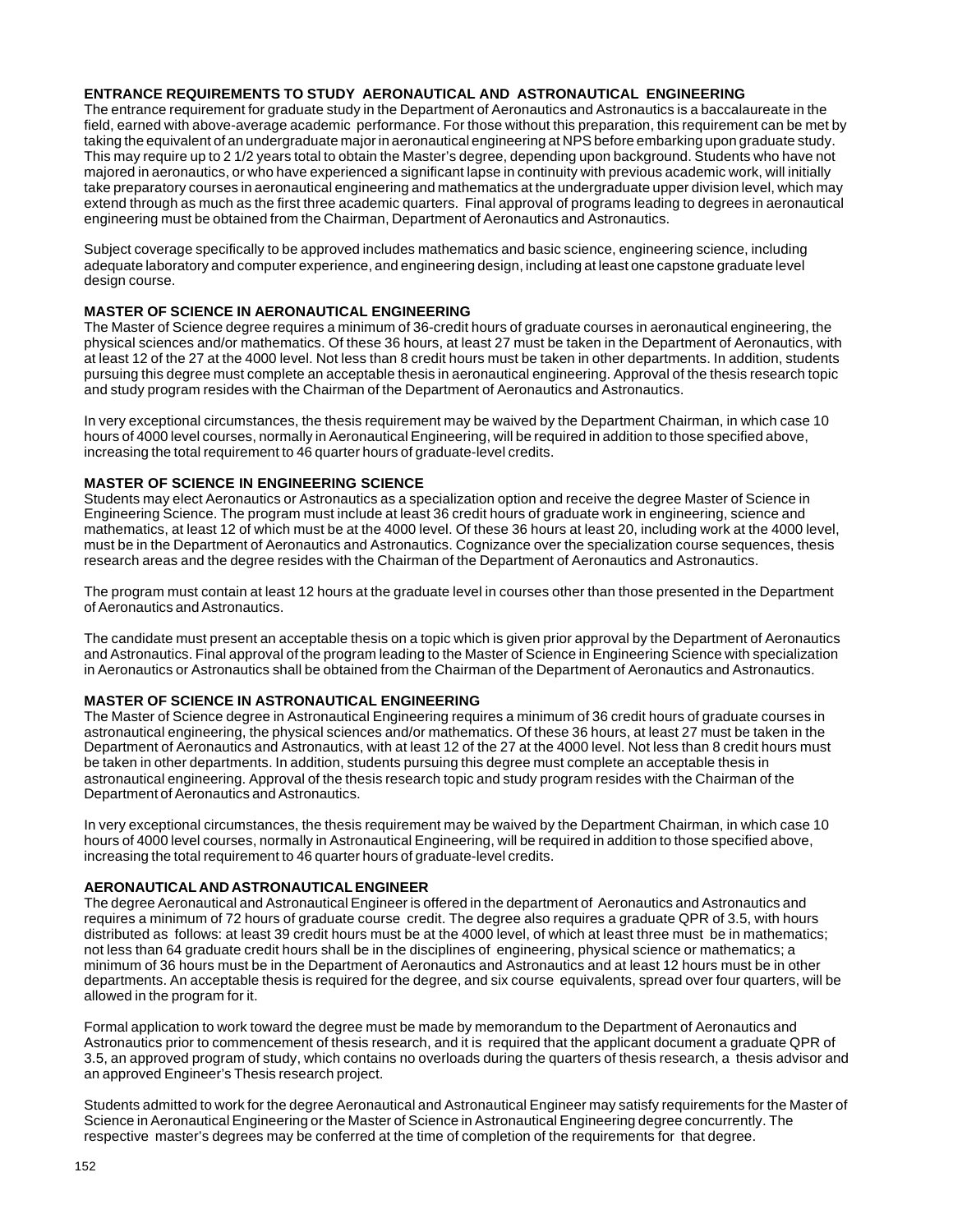An appropriate allowance will be made for work performed while earning the master's degree at another institution, not to exceed the maximum waivers in required graduate level courses specified in Section 5.3 of the Academic Council Policy Manual. Final approval of the program leading to the degree Aeronautical and Astronautical Engineer shall be obtained for each student from the Chairman, Department of Aeronautics and Astronautics.

#### **DOCTOR OF PHILOSOPHY AND DOCTOR OF ENGINEERING IN AERONAUTICAL AND ASTRONAUTICAL ENGINEERING**

The Department of Aeronautics and Astronautics offers programs leading to the doctorate in the fields of gas dynamics, flight structures, flight dynamics, propulsion, aerospace physics and aerospace vehicle design.

Entrance into the doctoral program may be requested by officers currently enrolled in the Aeronautical and Astronautical Engineers Degree Program who have sufficiently high standing. A departmental screening examination will be administered to those so requesting. The Department of Aeronautics and Astronautics also accepts officer students selected in the Navywide Doctoral Study Program and civilian students selected from employees of the United States Federal Government.

All applicants who are not already enrolled as students in the Department of Aeronautics and Astronautics shall submit current GRE results, transcripts of their previous academic and professional records to the Director of Admissions Code 01B3, Naval Postgraduate School, Monterey, California 93943-5100. Upon receipt, the application shall be reviewed by the Aeronautics and Astronautics Committee for Advanced Studies. Following a successful review, the candidate is admitted to work toward the Aeronautical and Astronautical Engineer's Degree as an interim step before being formally admitted to study for the doctorate. As soon as feasible, the student shall take a screening examination, which if successfully completed, will admit him or her to study for the doctorate. A doctoral committee will then be appointed to oversee the student's study and research program.

A distinctive feature of the program leading to the Doctor of Engineering degree is that the student's research may be conducted away from the Naval Postgraduate School in a cooperating laboratory or other installation of the Federal Government. The degree requirements are outlined in general school requirements for the doctor's degree.

In the event that a student is unable to finally satisfy the above requirements for the doctorate, but has in the course of his or her doctoral studies actually completed all of the requirements for the degree of Aeronautical and Astronautical Engineer, he or she shall be awarded the latter degree.

#### **AERONAUTICAL ENGINEERING LABORATORIES**

Eight major laboratory divisions support instructional and research programs in subsonic aerodynamics, gas dynamics, rocket and ramjet propulsion, turbomachinery, computer-aided engineering, flight mechanics, structures, composite materials and space systems.

The Subsonic Aerodynamics Laboratory consists of two low-speed wind tunnels, a large continuous-flow visualization tunnel and a 15x20 inch water tunnel. Standard wind tunnel techniques are used in the 32x45 inch and 42x60 inch tunnels and helium bubble filaments are used in the 5x5x12 foot test section of the three-dimensional flow visualization tunnel.

The Gas Dynamics Laboratory includes a 4x4 inch blowdown supersonic wind tunnel, a cold driven, three-inch doublediaphragm shock tube, a 2x2x18 foot open-circuit oscillating flow tunnel and a vertically mounted, supersonic free jet. Laser interferometers, schlieren systems, hot wire anemometry and laser-doppler anemometers are used. Ruby, He-Ne, Argon and CO lasers are available. Extensive use is made of laser holography. An electro-hydrodynamic research facility permits studies of electric power generation, turbulence and fuel sprays into gas turbine combustors.

The Combustion Laboratory consists of an instrumented control room, a propellant evaluation laboratory, a high-pressure air facility and three test cells equipped with diagnostic apparatus and motor hardware for investigating solid, liquid, gaseous and hybrid rocket, solid fuel ramjet and gas turbine combustion. Vitiated air heaters are used to generate temperatures to 1300°F. Several CW and one pulsed laser with holocamera, high-speed motion picture cameras, light scattering and transmission measurement systems, schlieren systems, sampling probes and a dark room equipped for holographic reconstruction and data retrieval are utilized.

The Turbo-Propulsion Laboratory (TPL) houses a unique collection of experimental facilities for research and development related to compressors, turbines and advanced air-breathing propulsion engine concepts. In a complex of specially designed concrete structures, one building, powered by a 750 HP compressor, contains 10x60 inch rectilinear and 4 to 8 foot diameter radial cascade wind tunnels and a large 3-stage axial research compressor for low speed studies. A twocomponent, automated traverse, LDV system is available for CFD code verification experiments. A second building, powered by a 1250 HP compressed air plant, contains fully instrumented transonic turbine and compressor rigs in explosion proof test cells. A spin-pit for structural testing of rotors to 50,000 RPM and 1800°F is provided. Model experiments and equipment for instrumentation development are located in a separate laboratory. Data acquisition from 400 channels of steady state and 16 channels of non-steady state measurements at up to 100kHz is controlled by the laboratory's HP 1000 series computer system. On-line reduction and presentation of data with time sharing terminals are available to multiple users. Terminals for HP 9845 and the central AMDAHL 5990-5N computers are available for data analysis or flow computation.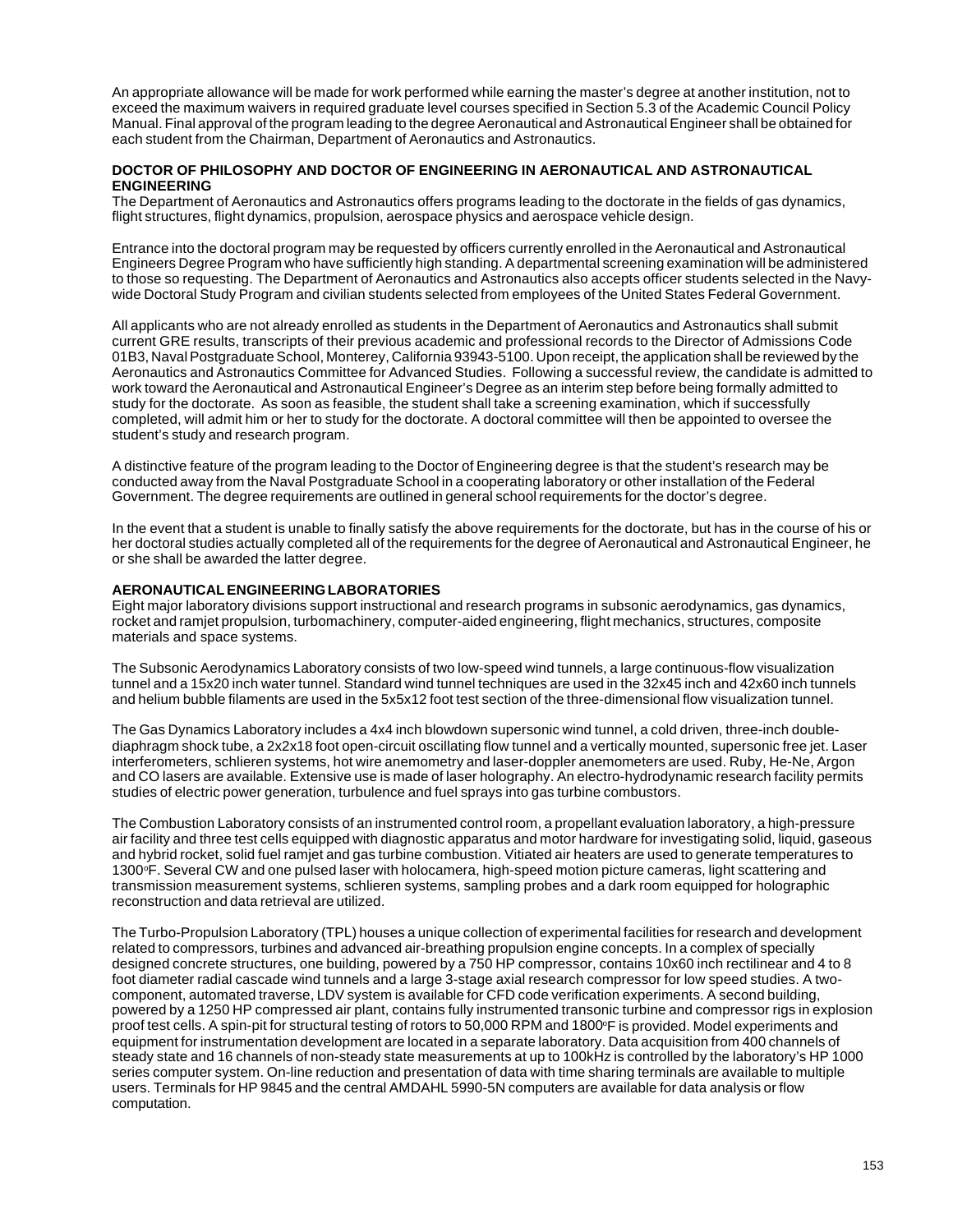The Computational Instruction Laboratory consists of 18 SGI Indigos, 6 Sun workstations, and 10 microcomputer systems. At the Distance Learning Facility at the Naval Air Systems Command, there are 3 SGI workstations and 4 personal computers that are all Unix based machines.

The Flight Mechanics Laboratory consists of a general-aviation flight simulator and the Unmanned Air Vehicle Flight Research Laboratory (UAV FRL). The simulator is used for teaching flight test engineering. The UAV FRL conducts flight research with scaled radio-controlled aircraft to study problems identified with current fleet UAVs and to test new concepts for manned and unmanned aircraft application. Research vehicles include fixed-wing, VTOL and rotary wing aircraft. The department's wind tunnels are also used for aircraft performance, stability and control measurements.

The Structural Test Laboratory contains testing machines for static and dynamic tests of materials and structures and a MTS electrohydraulic closed-loop machine for fatigue testing. Aircraft components as large as an actual aircraft wing are accommodated on a special loading floor where static and vibration tests are conducted. An adjacent strain gage facility provides support to test programs and instruction in structural testing techniques.

The Mechanics of Materials for Composites Laboratory is equipped with fabrication and testing facilities for characterizing the mechanical behavior of fiber-reinforced composites. The fabrication facilities include an oven and press with provisions for computer control of temperature and pressure profile for fabrication of laminates and strands. The testing facilities include five mechanically driven universal testing machines for general testing and for life testing. These testing facilities are supported by a wide array of modern data acquisition instruments including computer-controlled data loggers, digital voltmeters, acoustic emission analyzer and laser diffraction instruments. Personal computers and a VAX-725 provide ample capacity for analytical interpretation of data and for model formulation.

The Dynamics and Nondestructive Evaluation Laboratory is equipped for research on vibration of structures, particularly lightweight components for space structures made from composite materials like graphite/epoxy. It contains shaker tables, a four channel FFT analyzer, microcomputers with model analysis software and associated accelerometer instrumentation. For the study of wave propagation in these structures, the laboratory has high-speed transient recorders, narrow and wideband transducers, pulse generators and an arbitrary waveform generator. Static and fatigue loading of samples can be carried out on the 100 kip servo hydraulic MTS machine. The detection of flaw growth during a test can be accomplished using the acoustic emission analyzer. A 2x4 foot ultrasonic C-scan tank can be used for post-test imaging of internal damage. Phase locked loop and quadrature phase detector circuitry allow precise spatial location of flaws. This instrumentation can also be used for very accurate wavespeed measurements.

The Controls Laboratory presently consists of five experimental apparatuses with associated computers and graphic interfaces. Each experiment is a physical device which possesses, for example, input limitations, hysteresis effects and dead-space, among other effects. A computer interface and software program permits the design of a wide range of controllers for the experiments. The purpose of the laboratory is to improve understanding of control theory by design of controllers for physical devices.

The Avionics Lab is used in the design, analysis and integration of the avionics systems for unmanned air vehicles. The Lab's five workstations and three PC's are equipped with the hardware and software necessary for the development of navigation, guidance and control algorithms, as well as the complete process of testing these algorithms; first on the nonlinear simulation, then on the hardware in-the-loop simulation, and finally the flight test. The Avionics Lab is also getting involved in the design and real-time, 3D testing of cockpit display concepts.

#### **SPACECRAFT LABORATORIES**

There are four spacecraft laboratories within the department, viz., the FLTSATCOM laboratory, the Spacecraft Test Laboratory, the Spacecraft Attitude Dynamics and Control Laboratory and the Spacecraft Design Laboratory. The FLTSATCOM laboratory houses a qualification model of the Navy's communication satellite (which provides global UHF coverage) along with the associated hardware and software used to test the satellite's subsystems. The test laboratory contains a vibration shaker system and a thermal vacuum chamber system. The former is used for testing typical vibration loads on a spacecraft, and is capable of simulating both low frequency (swept sinusoidal) and random vibrations. The latter is used to test the operation of spacecraft materials/subsystems under the combined conditions of space vacuum (below 10-5 torr) and thermal environment. The third laboratory contains a scaled model of a generic flexible spacecraft and simulates the pitch motion. It is used to study the interaction between the attitude control and the dynamics of flexible spacecraft, where the flexibility may be due to structures and/or liquid propellants. It also has experiments on vibration isolation and antenna shape control using smart structures. The fourth laboratory contains computer-aided spacecraft design tools and a spacecraft design library.

# **NAVY-NASA JOINT INSTITUTE OF AERONAUTICS**

Through a Memorandum of Understanding with the Ames Research Center (ARC) of the National Aeronautics and Space Administration (NASA), a Joint Institute of Aeronautics was established in July 1986. The purpose of the Institute is to provide NPS students with opportunities to perform their thesis research in an ARC Laboratory, to involve NPS faculty and students in NASA scientific and engineering projects, to develop special courses and seminars for NPS and ARC scientists and engineers to refresh and strengthen professional knowledge at NPS and ARC, and to encourage the enrollment of federal employees for graduate study at NPS with the possibility of performing the thesis research at ARC. Information about research opportunities and admission procedures can be obtained from the Institute Director, Dr. M.F. Platzer, or the Assistant Director, Dr. M.S. Chandrasekhara.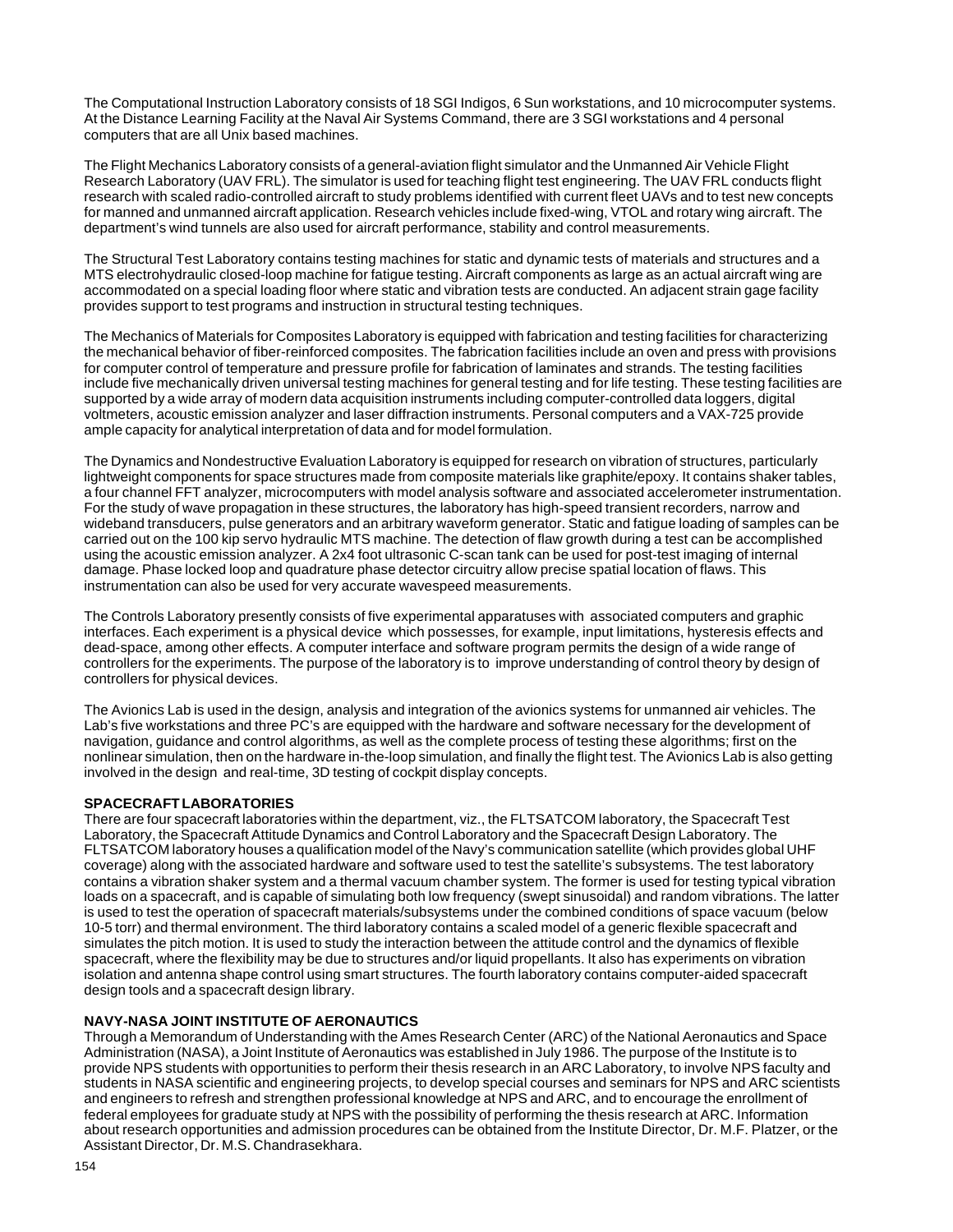# **AERONAUTICAL AND ASTRONAUTICAL COURSE OFFERINGS**

#### **AAR242 THERMODYNAMICS/FLUID MECHANICS REFRESHER (NO CREDIT) (Meets last six weeks of quarter.) ( 5 - 0 ).**

This course is intended for students returning to school after a prolonged absence and will be taught as refresher in the first quarter of attendance at NPS. It is assumed that the student previously had knowledge and skill in the subject. Topics to be covered include the first and second laws of thermodynamics, entropy, perfect gas laws, conservation of mass/momentum/energy from a control-volume point of view with constant density, and external viscous flow including both laminar and turbulent flows.

#### **AAR261 SOLID MECHANICS REFRESHER (NO CREDIT) (Meets last six weeks of quarter.) ( 5 - 0 ).**

This course is intended for the student returning to school after a prolonged absence and will be taken as a refresher in the first quarter of attendance at NPS. It is assumed that the student previously had knowledge and skill in the subject. Topics to be covered include centroids, moments of inertia, equilibrium and free-body diagrams, bending and torsion, shear and moment distributions, stress and strain.

#### **AA0020 AERONAUTICAL ENGINEERING PROGRAM PLANNING (NO CREDIT) ( 0 - 1 ).**

Oral presentations to prospective thesis students by the department faculty, covering thesis research opportunities in specialty areas of Aeronautical Engineering.

# **AA0810 THESIS RESEARCH ( 0 - 8 ).**

Represents an equivalent of one four hour course spent in thesis research. Every student working on a thesis will enroll in this course, and more than one call may be made for the course in any given quarter.

#### **AA2021 INTRODUCTION TO FLIGHT STRUCTURES ( 4 - 1 ).**

Engineering analytical stress analysis methods for wing and fuselage structures, beginning with the field equations for solid bodies and specializing to calculations of multiaxial bending and shear stresses of composite structures, with temperature loading, in open and multicelled closed sections. PREREQUISITE: ME2601.

#### **AA2035 BASIC AERODYNAMICS ( 3 - 2 ).**

Conservation equation for inviscid incompressible flow; dimensional analysis; fundamentals of potential flow theory; source flow, doublet flow, vortex flow; Kutta-Joukowski theorem; airfoil theory; finite wing theory; panel and vortex lattice method; slender body theory.

# **AA2036 PERFORMANCE AND STATIC STABILITY ( 3 - 2 ).**

Concepts of aircraft thrust, power, range, endurance and energy management are developed with application to propeller-driven and jet-powered aircraft. Longitudinal and lateral-directional static stability and flight control principles are derived, with relevant issues such as canards and longitudinal instability considered. Applications of Navy aircraft (P-3, A-6, A-7, E-2C, F-14, F-16 and F/A-18) and needs for future military aircraft are treated. PREREQUISITE: AA2035.

#### **AA2042 FUNDAMENTALS OF THERMO & FLUID DYNAMICS ( 3 - 2 ).**

Review of zero, first and second laws of thermodynamics; entropy and irreversibilities. Equations of state for gases. Control volume formulations to determine properties of fluids. Principles of continuity, momentum and energy applied to incompressible fluids. Carnot and Brayton power cycles. Viscous flow in ducts; boundary layer concepts; flow separation and drag. PREREQUISITE: MA1118.

#### **AA2043 FUNDAMENTALS OF GAS DYNAMICS ( 3 - 2 ).**

Concepts of compressible flows, adiabatic/isentropic flow; normal shocks, moving and oblique shocks, Prandtl-Meyer flow; Fanno and Rayleigh flow; introduction to reaction propulsion systems. Design problems include a supersonic intake and engine design point selection. PREREQUISITE: AA2042.

#### **AA2339 AEROSPACE SYSTEM DYNAMICS ( 3 - 2 ).**

A general class of frequency-domain-based and state space control theories for aircraft and missile guidance and control are covered. Various feedback stabilization schemes are investigated with practical application to flight control system design. Examples of using classical control techniques to design a typical autopilot are given.

# **AA2440 INTRODUCTION TO DIGITAL COMPUTATION ( 3 - 2 ).**

Introduction to system operations and program development on the department UNIX work stations and the NPS computer facilities. High-level programming languages, including C, MATLAB, and FORTRAN. Development of computer programs, subroutine organization, input and output. Applications of programming techniques to the solution of selected problems in engineering. PREREQUISITE: MA1118.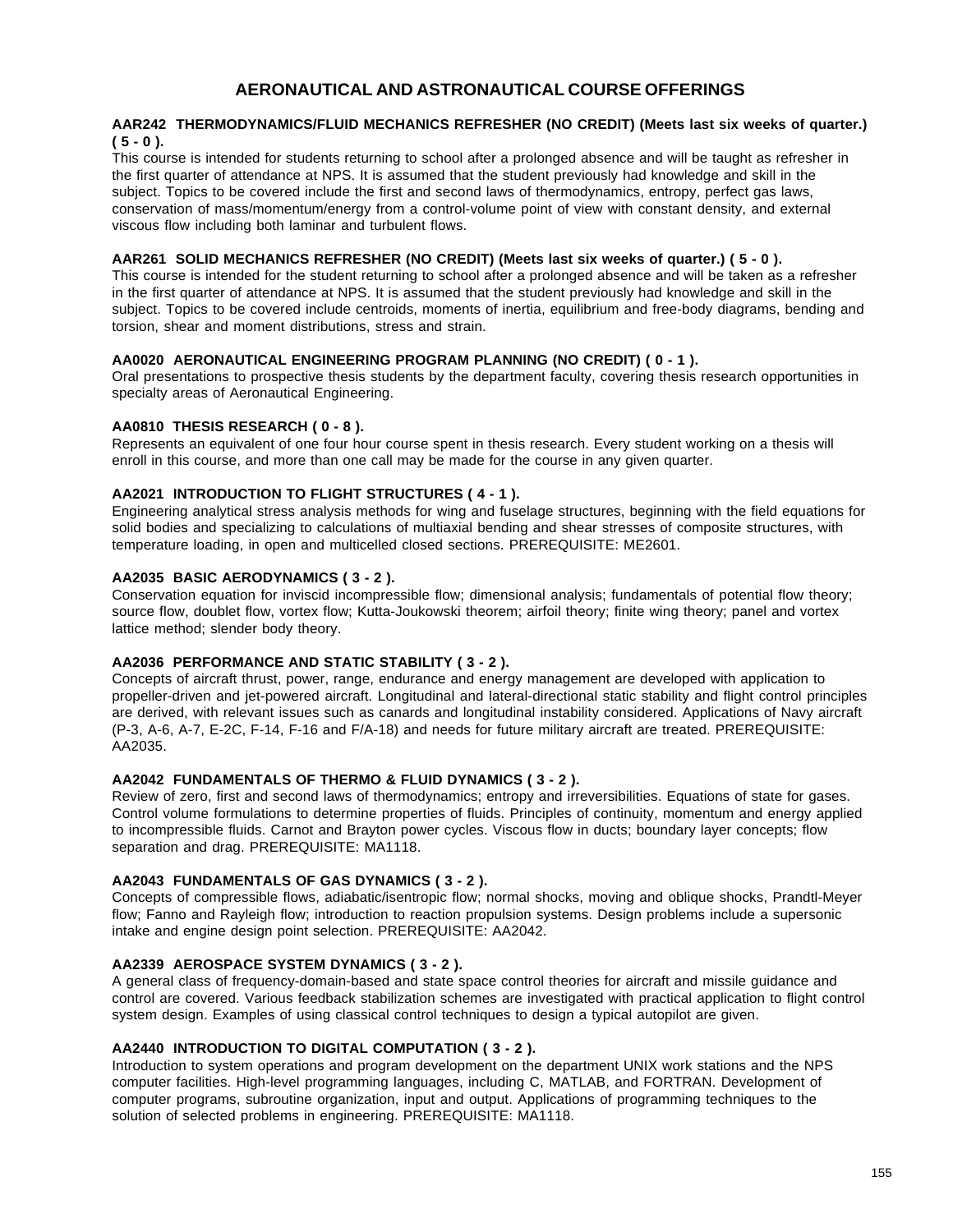# **AA2801 AERO-LABORATORIES ( 3 - 2 ).**

An introduction to modern experimental techniques and instrumentation. Lectures and demonstrations in the use of sensing devices and data acquisition systems, data reduction and analysis, and report writing. Selected experiments from all aeronautical disciplines. PREREQUISITES OR CONCURRENTLY: AA2021, AA2035, AA2043.

# **AA2820 INTRODUCTION TO SPACECRAFT STRUCTURES ( 3 - 2 ).**

Review of statics and strength of materials. Beam theory: axial, bending, shear and torsional loading, stress analysis and deflection of beams. Design of spacecraft structures for launch loads and a survey of typical launch vehicles. Beam buckling and vibration, critical buckling loads, natural frequencies, and mode shapes. Truss structures and introduction to the finite element method.

# **AA3101 FLIGHT VEHICLE STRUCTURAL ANALYSIS ( 3 - 2 ).**

Energy methods of analytical structural analysis applied to aircraft structures, buckling of stiffeners and longerons in the elastic and plastic range, column buckling theory applied to stiffened and unstiffened wing skins; introduction to finite element theory through the truss, beam and constant strain triangle element. PREREQUISITE: AA2021.

#### **AA3202 AIRCRAFT STRUCTURAL FAILURE, FRACTURE AND FATIGUE ( 3 - 2 ).**

Theories of yield and fracture for aircraft design limit loads and ultimate loads; stress-life and strain-life fatigue theories of crack initiation in aircraft structures subjected to realistic flight load spectra, using Neuber's approximation and incorporating the Miner concept of cumulative damage. Fatigue crack propagation concepts and Navy methods of fleet aircraft fatigue tracking and monitoring. PREREQUISITE: AA2021.

# **AA3251 AIRCRAFT COMBAT SURVIVABILITY ( 4 - 1 ).**

This course brings together all of the essential ingredients in a study of the survivability of fixed wing aircraft, rotary wing aircraft, and cruise missiles in a hostile (non nuclear) environment. The technology for increasing survivability and the methodology for assessing the probability of survival in a AAA/SAM environment are presented in some detail. Topics covered include: current and future threat descriptions; the mission/threat analysis; combat analysis of SEA and Desert Storm losses; vulnerability reduction technology for the major aircraft systems; susceptibility reduction concepts, including stealth; vulnerability, susceptibility, and survivability assessment; and trade-off methodology. In-depth studies of the survivability of several fixed wing and rotary wing aircraft will be presented. (May be taken for 3 credits through self study as AA3250). PREREQUISITE: U.S. Citizenship and SECRET clearance.

# **AA3260 INTRODUCTION TO AVIONICS SOFTWARE ENGINEERING ( 3 - 2 ).**

This course will introduce students to the concepts of software engineering with particular emphasis on avionics applications. Software development, management and process improvement as described in DoD-STD-2176A, MIL-STD-498, and the SEI Capability Maturity Model will be presented. The design of real-time embedded avionic systems will be discussed with particular attention to mission-critical and safety-critical software. Avionics architectures and interfaces will be examined. Languages and automated tools used for software engineering on avionics projects will be reviewed. Program examples will be presented in ADA, C++ and MIL-STD-1750 assembly language. PREREQUI-SITE: AA2440.

# **AA3272 INTRODUCTION TO SYSTEMS ENGINEERING ( 3 - 2 ).**

This course uses system engineering as a design methodology throughout the formal system acquisition life-cycle process: mission need, concept exploration & definition, demonstration & validation, engineering & manufacturing development, production, deployment and operations support. It includes quality function deployment (QFD), Taguchi methods, review processes, test & evaluation, survivability, modeling, simulation, and cost functions associated with the development of all airborne systems. Attention is given to requirement analysis, functional analysis/allocation and synthesis. Students become familiar with design software in their emphasis area (aircraft, missiles, engine or helicopter) of choice. Students form an Integrated Process and Product Development (IPPD) Team for the purpose of initiating a response to a given Request-for-Proposal (RFP) associated with a major aeronautical system. Application of systems engineering concepts to an airborne system/subsystem RFP. PREREQUISITES: AA3101, AA3341, AA3451 and AA3501 or their equivalents.

#### **AA3276 INTRODUCTION TO AVIONICS ( 3 - 2 ).**

This course will introduce the students to the general functional and system architecture of a typical avionics system. It will then proceed to discuss in greater detail the tools necessary to better understand such systems. In particular the course will cover topics related to commonly used coordinate systems and transformations for modern aircraft guidance and navigation. We will discuss the inertial measurement sensors and how they can be used to compute the aircraft's inertial position. The errors associated with this approach will be analyzed. The course will then cover the external navigation aids such as LORAN, TACAN, DME/VOR and GPS. The lab demonstrating the GPS receiver will be included. Next, the students will be introduced to Kalman filtering as a way to integrate onboard inertial measurement sensors with external navigation aids. PREREQUISITES: AA2339 or equivalent, AA4641 concurrently or permission of the instructor.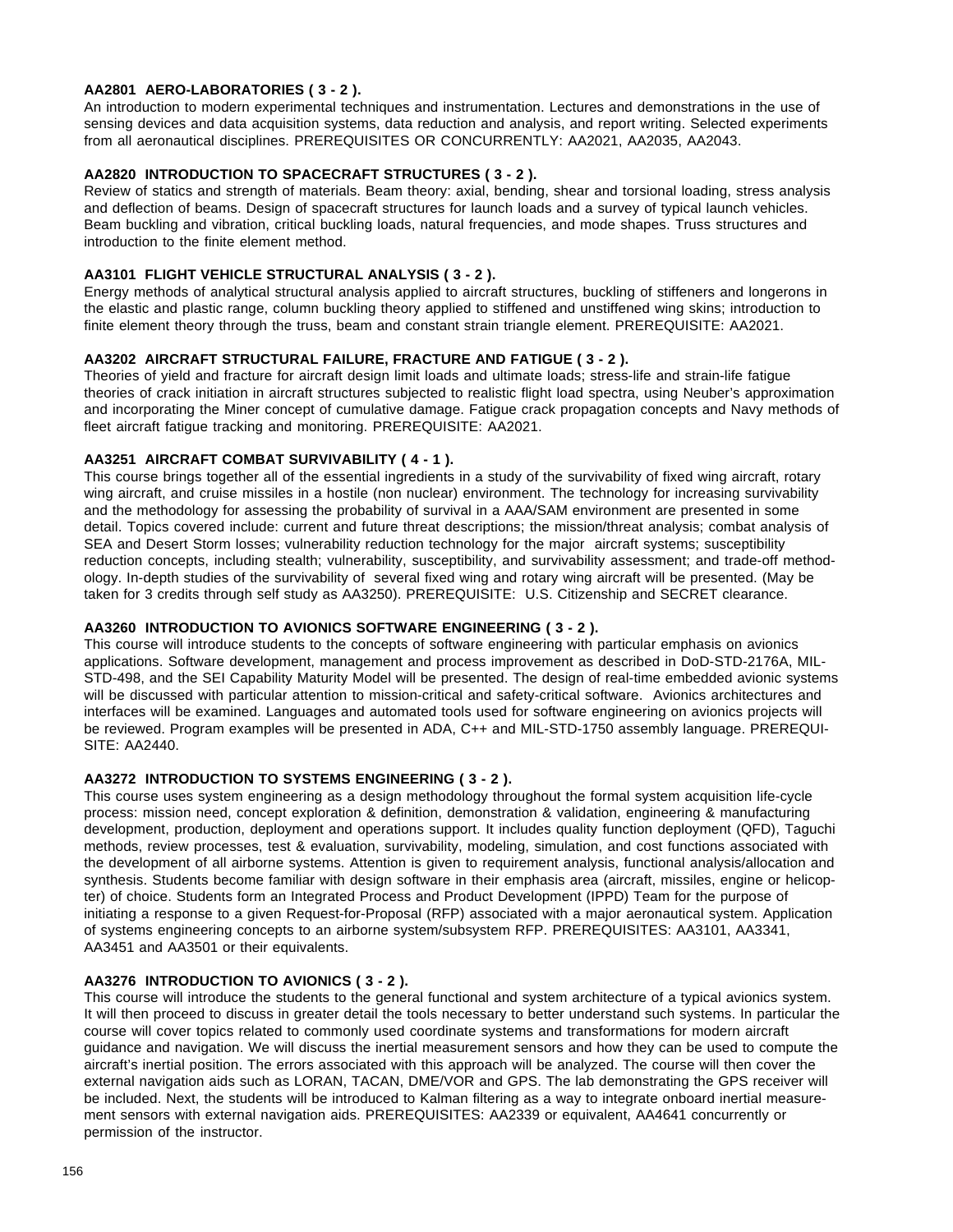# **AA3340 DYNAMIC STABILITY OF AEROSPACE VEHICLES ( 3 - 2 ).**

Eigenvalue-problem solutions for undamped and damped systems with free and forced responses are developed. Aircraft dynamic equations of motion are derived to analyze longitudinal and lateral-directional flight modes using state-space methods. Military aircraft problems considered include inertial cross-coupling, limit-cycle wing rock, and yaw damper feedback. A short introduction to spacecraft dynamics is also included.

# **AA3341 CONTROL OF AEROSPACE VEHICLES (Formerly AA4341.) ( 3 - 2 ).**

This course will introduce students to basic concepts of linear systems such as controllability, observability, detectability and stabilizability. The course will then present the fundamentals of realization theory and will go on to discuss internal and input/output stability of linear systems. The course will also investigate the effect of white noise excitation on aerospace vehicles through covariance analysis based on Lyapunow equation. The course will then proceed to introduce the Linear Quadratic Regulator and Kalman Filtering Theory. All the concepts in the course will be done for both continuous and discrete-time systems. Relevant military examples will be presented at each step of the material development. PREREQUISITES: AA2339, AA3340.

# **AA3402 HELICOPTER AEROMECHANICS ( 3 - 2 ).**

This course introduces the student to the fundamentals of helicopter aeromechanics which includes: (1) aerodynamics; (2) dynamics; (3) vibrations; (4) aeroelasticity; and (5) controls. Aerodynamics of the helicopter. Hover and vertical flight. Actuator disk, momentum theory, blade element theory, tip loss, rotor flow states, autorotation, hover and forward flight analysis, rotor trim, and performance analysis. Helicopter dynamics, rotor blade motion and control, rotor-as-a-filter, blade dynamic response, coupled blade-fuselage response, ground and air resonance, vibration control devices, and higher harmonic control. PREREQUISITE: AA2035.

# **AA3451 AIRCRAFT AND MISSILE PROPULSION ( 3 - 2 ).**

Overview of engine types. Introduction to rocket propulsion and performance prediction. Solid propellant selection, combustion and nozzle flow analyses for Sidewinder-type missiles. Ideal theory, design point selection and off-design performance of turbo-jet, ramjet, turbo- fan, turbo-prop and turbo-shaft engines. Application to multi-purpose fighter aircraft, ocean-surveillance aircraft and helicopter propulsion. Use of design and off-design computer codes. Basic analysis of engine components, including inlets, compressors and fans, combustors, turbines, after-burners and nozzles. PREREQUISITE: AA2043.

# **AA3501 AERODYNAMIC ANALYSIS ( 3 - 2 ).**

Conservation equations for viscous compressible flow; incompressible boundary layer theory for steady airfoil flows; laminar boundary layer solutions, Blasius and Falkner-Skan; transitional and turbulent boundary layers; turbulence modeling; Cebeci-Smith model; finite-difference boundary layer code; compressible subsonic airfoil theory; Prandtl-Glauert rule; sweep effect; transonic flow effects; area rule; supercritical airfoils; linearized supersonic airfoil theory; supersonic wing theory; fundamentals of hypersonic flow theory. PREREQUISITES: AA2035, AA2043.

### **AA3701 MISSILE AERODYNAMICS ( 4 - 1 ).**

Potential flow, thin-airfoil and finite wing theories. Linearized equations, Ackeret theory, Prandtl-Glauert transformations for subsonic and supersonic wings. Planform effects. Flow about slender bodies of revolution, viscous crossflow theory. PREREQUISITE: AA2043.

# **AA3705 AIR DEFENSE LETHALITY ( 4 - 1 ).**

This course examines the design and effectiveness of anti-aircraft guns and missiles, both surface based and airborne. The techniques and procedures for target detection, target tracking, and propagator flyout (both guided and ballistic) are presented and quantified. Target signatures for radar, IR, and visually directed systems are examined. The types of warheads and fuzes on small arms, anti-aircraft artillery, and guided missiles are presented. Vulnerability of the target to the damage mechanisms is examined, and the procedures for assessing the measures of target vulnerability are described. Total system lethality is evaluated by determining the probability of target kill given a single shot and given an encounter. Countermeasures used by the target for reducing air defense lethality are also described.

#### **AA3802 AERONAUTICAL MEASUREMENT TECHNIQUES ( 3 - 2 ).**

Hands-on exposure to modern laboratories including measuring and evaluation techniques. Introduction to test facilities at NASA and aerospace industry relevant to research, development and testing phases (RDT&E) of military hardware. Topics vary somewhat from offering to offering but cover significant current laboratory work within aerospace disciplines. PREREQUISITE: AA2801.

#### **AA3804 THERMAL CONTROL OF SPACECRAFT ( 3 - 0 ).**

Conduction, radiation, thermal analysis, isothermal space radiator, lumped parameter analytical model, spacecraft passive and active thermal control, heat pipes, and louvers.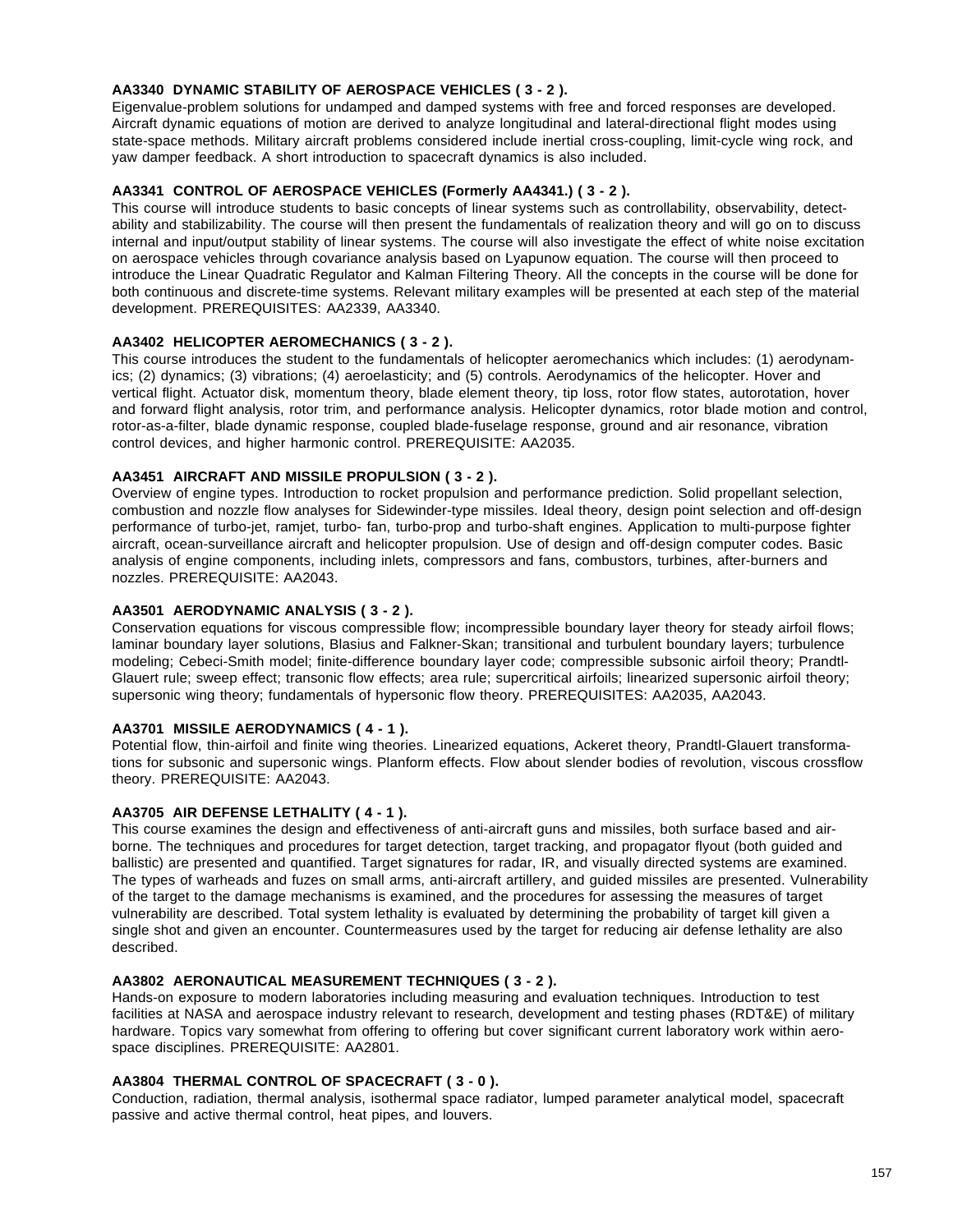# **AA3811 SPACE SYSTEMS LABORATORY ( 1 - 2 ).**

Principles of spacecraft test programs; component, subsystem, and system level tests; military standard test requirements for space vehicles, laboratory experiments in Fltsatcom Laboratory on satellite performance, in Spacecraft Test Laboratory for vibration, modal and thermal tests; and in Spacecraft Attitude Control Laboratory for spacecraft control performance. Graded Pass/Fail. PREREQUISITE: Consent of Instructor.

# **AA3815 INTRODUCTION TO SPACECRAFT DYNAMICS ( 3 - 2 ).**

Coordinate system transformations (GCI, LVLH, etc.), time differentiation operator, velocity and acceleration in 3Dframes of reference, Poisson's equations, spacecraft application examples (strapdown INS, etc.), angular momentum, inertia tensor transformations, Newton-Euler equations of motion, spin stability, single-spin spacecraft, nutation and precession, energy-sink analysis, passive nutation control, dynamics and stability of dual spin spacecraft, gravitygradient stabilization. PREREQUISITES: PH1121, PH2511, MA2121.

# **AA3818 SPACECRAFT ATTITUDE, DYNAMICS AND CONTROL ( 3 - 2 ).**

Stability of dual-spin stabilized spacecraft, active nutation control, disturbance torques: solar, magnetic, gravity gradient, and aerodynamic, attitude sensors, antenna beam pointing accuracy, three-axis-stabilized spacecraft, fixed momentum wheel with thrusters, three reaction wheel system, attitude control pointing requirements for military spacecraft. PREREQUISITES: EC2300, AA3815.

# **AA3820 DYNAMICS OF SPACE SYSTEMS ( 3 - 2 ).**

This course is an intermediate level analysis of the dynamics of space systems, including: ascent and descent of rockets, tethers, yo-yo despin, spinning hubs with flexible appendages, single stage to orbit, and various problems in spacecraft attitude dynamics such as nutation dampers. The analysis will include developing the equation of motion, equilibrium and stability analysis, solutions of nonlinear systems using perturbation methods and numerical techniques. Computational and symbolic manipulator packages will be used extensively. PREREQUISITE: MA2121.

# **AA3851 SPACECRAFT PROPULSION ( 3 - 2 ).**

Introduces concepts and devices in spacecraft propulsion. It reviews fundamental fluid mechanics, electricity and magnetism, and thermodynamics with molecular structure. Conventional chemical means such as H2/O2 and monopropellants are discussed. Electric propulsion schemes (resistojets, arc-jets, ion, magneto-plasma-dynamic, etc.) are introduced and their performances contrasted with chemical schemes. Characteristics of more advanced concepts (laser, solar, nuclear, etc.) are also considered. PREREQUISITE: Graduate standing in science or engineering.

#### **AA3852 PROPULSION FOR LAUNCH VEHICLES ( 4 - 0 ).**

Introduction to propulsion for launch vehicles, beginning with mission energy requirements and an overview of current and proposed launch propulsion devices. Performance analysis, operating characteristics and propellant selection criteria are considered for air breathing and solid, liquid and nuclear rocket motor propulsion systems. PREREQUI-SITES: AA2042, AA2043.

#### **AA3900 SPECIAL TOPICS IN AERONAUTICS (Variable hours 1-0 to 5-0.) ( V - 0 ).**

Directed graduate study or laboratory research. Course may be repeated for additional credit if topic changes. PREREQUISITE: Consent of Department Chairman. Graded Pass/Fail.

# **AA4000 AERONAUTICAL ENGINEERING SEMINAR (NO CREDIT) ( 1 - 0 ).**

Oral presentations on subjects not covered in formal courses, which treat a wide spectrum of topics ranging from reports of current research to survey treatments of Navy issues and problems of scientific and engineering interest.

# **AA4103 MECHANICS OF COMPOSITE MATERIALS ( 3 - 2 ).**

A course covering the mechanics of multi-phased composite materials. Prediction of composite properties from the constituent fiber/matrix properties. Design of composite structural components including laminates and sandwich construction. Fabrication and manufacturing techniques for aircraft, missiles and ship structures. Survey of strength theory, damage and repair. PREREQUISITE: AA2021 or ME3611.

#### **AA4201 RELIABILITY ENGINEERING AND SYSTEM SAFETY MANAGEMENT ( 4 - 0 ).**

An introduction to System Safety based on the foundations of statistical sampling and probability modeling with applications to military standard requirements. Mathematical foundations (probability, set theory, Boolean algebra, distribution functions); reliability testing (experimental planning via Monte Carlo simulations, parameter estimation); safety analysis (hazard analysis, fault-tree analysis, monolithic and redundant components) safety criteria and life cycle considerations. Application to aircraft maintenance, repair and retirement strategies.

# **AA4273 AIRCRAFT DESIGN ( 3 - 2 ).**

Conceptual military and/or military related aircraft design methodology utilization and application centers around a student team design project focused on a military need defined by a Request-For-Proposal. Performance, cost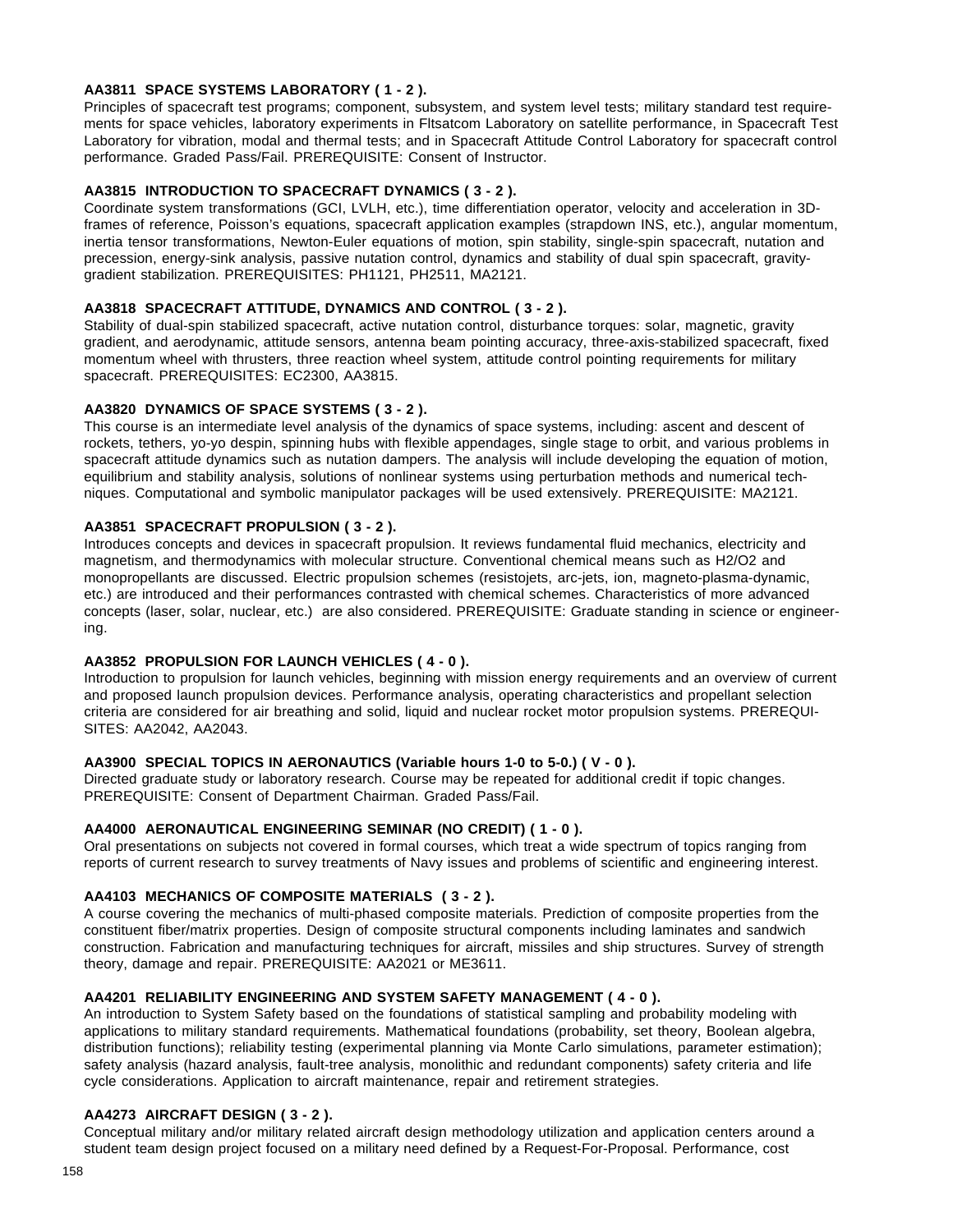supportability, deployment, manufacturing, product quality and environmental consideration are all included in the design process. The project draws on all of the aeronautical disciplines and provides students with experience in the application of the aerospace disciplines to military aircraft design. PREREQUISITE: Completion of the Aero Graduate Core.

# **AA4276 AVIONICS SYSTEM DESIGN ( 3 - 2 ).**

This course will take students through each stage involved in the design, modelling and testing of a core avionics system, i.e., guidance, navigation and control (GNC) systems. Students will be asked to choose an airplane, model its dynamics on a nonlinear simulation package such as SIMULINK and then design a GNC system for this airplane. The complete design is to be tested on SIMULINK. Course notes and labs will cover all the relevant material. PREREQUI-SITES: AA3276, AA4641.

# **AA4304 HELICOPTER STABILITY AND CONTROL ( 3 - 2 ).**

This course is especially important to students who will later be involved in helicopter flight testing or helicopter design. Rotorcraft general equations of motion. Rotor blade forces and motions in hover and forward flight. Derivation of trim equations and stability derivatives. Rotorcraft static and dynamic stability requirements. State space and frequency response methods of analysis. Control response. Helicopter flight simulation using real-time "FLIGHTLAB" code. Design of helicopter to meet military flying quality requirements as set forth in MIL-H-8501 and ADS-33 specifications. PREREQUISITE: AA3402.

# **AA4305 V/STOL AIRCRAFT TECHNOLOGY ( 3 - 2 ).**

Types of V/STOL aircraft, fundamental principles, main performance characteristics, and propulsion requirements; STOL technology: mechanical and powered high-lift devices, jet flaps, augmentor wings; VTOL technology: flow vectoring devices, lift engine and lift fan technology, airframe/propulsion system interactions, ground interference effects; review of past and current military V/STOL aircraft programs, Joint Strike Fighter and V-22 programs. PREREQUISITES: Undergraduate core.

# **AA4306 HELICOPTER DESIGN ( 3 - 2 ).**

A capstone course in helicopter design where students complete preliminary design of a helicopter to meet mission and military specification requirements. The course is conducted as part of national AHS/Industry competition. It begins with vehicle design trade-off selection to meet speed, range, maneuver, and air transportability requirements. Rotor design for solidity aerodynamic, autorotation, and blade dynamics. Includes design for physical parameters, aircraft structure, armament/weapons system, cockpit cooling, engine and drive train system, weights and balance, performance, handling qualities, combat survivability, safety and crash worthiness, maintainability, and determination of production and direct operating costs. PREREQUISITE: AA4304.

# **AA4318 HELICOPTER AND AIRCRAFT AERODYNAMICS AND AEROELASTICITY ( 4 - 0 ).**

Helicopter aerodynamics; momentum theory; blade element theory; vortex theory; static aeroelasticity; types of flutter; unsteady inviscid flow theory; indicial and oscillatory aerodynamics; subsonic and supersonic flutter analysis; dynamic response phenomena and prediction methods, buffet and stall flutter, helicopter blade interference and higher harmonic control effects. PREREQUISITE: Undergraduate Core.

# **AA4323 FLIGHT TEST ENGINEERING ( 3 - 2 ).**

Methods for pilot-static calibration, cruise and climb performance, stall testing, longitudinal static and dynamic stability, maneuvering stability, lateral-directional stability, and transonic flying qualities, are treated. An introduction to parameter-estimation methods is presented with military aircraft as examples. PREREQUISITES: AA2036, AA3340.

# **AA4342 ADVANCED CONTROL FOR AEROSPACE SYSTEMS ( 3 - 2 ).**

This course is a continuation of AA3341. Here the students will be introduced to more recent developments in control theory. First, the course will concentrate on the analysis of the feedback systems. Such ideas as induced norms, small gain theorem, Kharitonov Theorem and structured singular value as well as Bode gain-phase relationship will be introduced. The course will then proceed to discuss the recently developed H infinity synthesis technique. Applications of these techniques to the design and analysis of fighter and missile control systems will be presented. Whenever possible, the development will be done for both continuous and discrete-time systems. PREREQUISITE: AA3341.

# **AA4431 TURBOMACHINES: ANALYSIS, DESIGN & EXPERIMENT ( 3 - 2 ).**

The underlying principles governing flow through and energy exchange in turbomachines are developed to provide a basis for understanding both design and advanced computational methods. Key considerations and procedures followed in the design of new aircraft engine fans, compressors and turbines are introduced. Lectures are coordinated with experimental test experience at the Turbopropulsion Laboratory. PREREQUISITE: AA2043.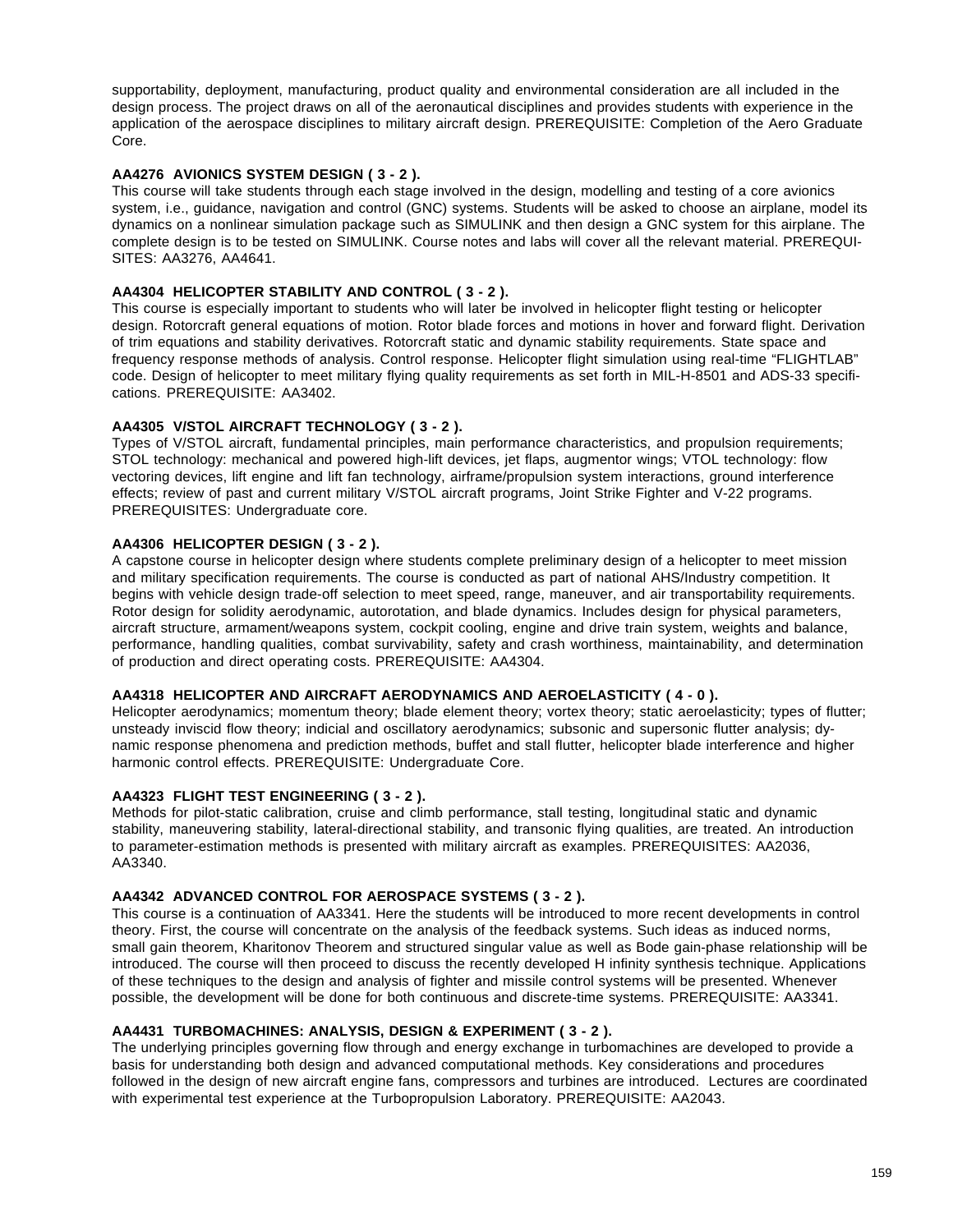# **AA4451 AIRCRAFT ENGINE DESIGN ( 3 - 2 ).**

The conceptual and preliminary component design of military, or military related, airbreathing engines is experienced within student design teams. The course is focused on a team response for a Request-for-Proposal (RFP) for an airbreathing engine meeting specific requirements. Performance, cost, supportability, deployment, manufacturing, product quality and environmental considerations may be included in the design process. The project draws on all of the aeronautical disciplines and provides students with experience in the integration and application of these disciplines to military air breathing engine design. PREREQUISITES: AA3451 and AA3501.

# **AA4452 TACTICAL MISSILE PROPULSION ( 4 - 0 ).**

Applications and analysis of solid propellant rockets, ramjets, dual-combustion ramjets, scramjets and ducted rockets. Propellant selection criteria and characteristics, combustion models and behavior, performance analysis, combustor design, combustion instabilities and damping, mission and flight envelope effects on design requirements and technology requirements. Use of performance and grain design codes (SPP, PEP, and NASA SP233) and laboratory test firings for comparison with measured performance of rockets and ramjets. Introduction to insensitive munitions and plume signature considerations. Use of NATO/AGARD performance calculation and plume classification methods. PREREQUISITES: AA2042 or PH2724, AA2043.

# **AA4502 HIGH-SPEED AERODYNAMICS ( 4 - 0 ).**

Transonic, vortex lift, and unsteady aerodynamics. Elements of hypersonic flow, area rule, supercritical airfoils, plus other topics of current military research importance. Numerical techniques as well as perturbation methods of solution. PREREQUISITE: AA3501.

# **AA4505 LASER/PARTICLE BEAM TECHNOLOGIES ( 3 - 2 ).**

Elements of lasers and particle beams are presented together with a survey of their technologies. High energy lasers, including electrical, gas dynamic, excimer and chemical lasers, are typically treated. Concepts in beam management, propagation and damage mechanisms are discussed. Current military applications and future trends are covered as special topics. PREREQUISITES: Aero Preparatory Phase or equivalent.

# **AA4506 RAREFIED GAS DYNAMICS ( 4 - 0 ).**

Topics include advanced thermodynamics with molecular structure, kinetic theory, distribution functions, Boltzmann equation and transport phenomena from a kinetic theory point of view. Types of flow range from free-molecule to transition, to high temperature continuum. Numerical approaches are discussed. Applications to space problems and hypersonics are treated. PREREQUISITES: Aero Preparatory Phase or equivalent.

# **AA4507 COMPUTATIONAL FLUID DYNAMICS AND HEAT TRANSFER ( 3 - 2 ).**

The emphasis will be on the numerical solution of sets, of partial differential equations, that describe fluid flow and heat transfer. The governing equations for fluid dynamics are reviewed and turbulence modeling is introduced. Discretization techniques are applied to selected model equations and numerical methods are developed for inviscid and viscous, compressible and incompressible flows. Individual term projects include application of CFD to thesis research and to current military flight and propulsion problems. PREREQUISITE: MA3232 or MA3243.

# **AA4641 DIGITAL AVIONICS SYSTEMS ( 3 - 2 ).**

A design-project oriented course, utilizing microprocessor technology with emphasis on aeronautical engineering applications. Both software and hardware aspects of system integration will be considered for engineering tradeoffs during problem definition and solution. PREREQUISITE: Avionics core or equivalent.

#### **AA4703 MISSILE FLIGHT ANALYSIS ( 4 - 1 ).**

Static and dynamic stability and control; transient modes; configuration determinants; subsonic, transonic, supersonic force and moment data for performance calculations with short and long-range cruciform missiles and cruise missiles; acceleration, climb, ceiling, range and agility in maneuvering trajectories. PREREQUISITE: AA3701.

#### **AA4704 MISSILE DESIGN ( 3 - 2 ).**

Conceptual missile design methodology centered around a student team design project, focused on a military need defined by a Request-for-Proposal. It stresses the application of all of the aeronautical disciplines, including aerodynamics, propulsion, flight mechanics, cost, supportability, stability and control and provides the student with their application to design. Consideration is given to trade-offs among propulsion requirements, air loads, quality sensors, guidance laws, quality, controls and structural components. PREREQUISITES: AA3701, AA4452 and AA4703.

# **AA4816 DYNAMICS AND CONTROL OF SMART STRUCTURES ( 4 - 0 ).**

Principles of Lagrange's equation, Kane's equation, finite element method, structural natural frequencies and mode shapes, controllability and observability, optimal control, and observers. Equations of motion for a flexible spacecraft simulator. Smart sensors, actuators, and finite element models of smart structures. Application of smart structures to active vibration and shape control of space structures. PREREQUISITES: EC2300 or equivalent and AA2820 or equivalent.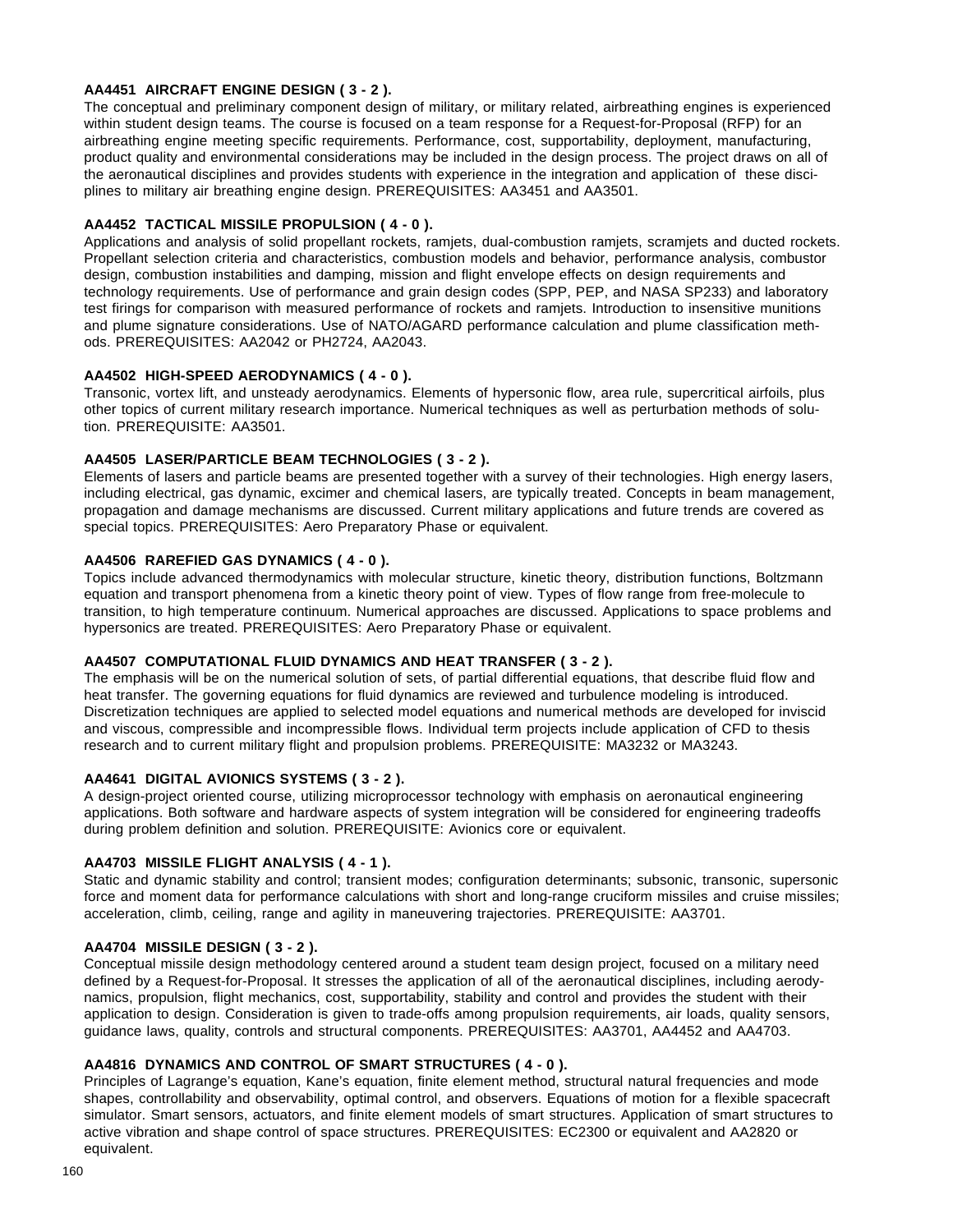# **AA4830 SPACECRAFT SYSTEMS I (Intended for curriculum 366.) ( 3 - 2 ).**

This course emphasizes the systems analysis of geosynchronous spacecraft and covers the analysis of GNC (orbit and attitude control), structures, propulsion, thermal and electrical power subsystems. Basic mathematical equations will be used in the preliminary design of the subsystems and the tradeoff studies involved. The differences and similarities between dual-spin and three-axis stabilized spacecraft will be covered in detail. Systems aspect of a typical mission profile will be illustrated. Throughout, emphasis will be on the spacecraft bus. Students will be engaged in problem solving during most of the laboratory period. PREREQUISITES: Completion of Space Operations core-curriculum.

# **AA4831 SPACECRAFT SYSTEMS II (Intended for curriculum 366.) ( 3 - 2 ).**

In this course, students will be involved in a group project to design a spacecraft to meet mission requirements. Material presented in AA4830 as well as AA4831 will be utilized. In parallel, this course covers some or all of the following aspects of spacecraft systems: spacecraft testing, TT&C subsystem, and design of observation payloads. Differences and similarities between geosynchronous spacecraft and LEO/HEO spacecraft will be discussed. Topics include gravitational perturbation (J2 effects), gravity-gradient stabilization and atmospheric drag effects. PREREQUI-SITE: AA4830.

## **AA4844 HYPERSONIC FLIGHT ( 4 - 0 ).**

Trajectories and characteristic features of flow over re-entry and hypersonic flight vehicles. Effects of Mach number, high enthalpy and low density. Analysis and computational methods for blunt and slender bodies, and for practical vehicle shapes. Ground simulation of re-entry and sustained flight environments. Waverider aircraft and missiles. The hypersonic air breathing SSTO vehicle and potential military derivatives. PREREQUISITES: AA2035 or consent of instructor, AA2043.

#### **AA4850 SPACECRAFT PERFORMANCE AND OPTIMIZATION ( 3 - 2 ).**

This course develops basic measures of performance of a space vehicle (including launch vehicles) with methods to target a set of conditions and optimize the performance. Topics include an overview of the Guidance, Navigation and Control System, state-space formulation, vehicle and environmental models, performance measures, problem of Bolza, Maximum Principle, Hamiltonian and transversability conditions, and the Bang-Bang Principle. The course is focused on a number of problems in Astronautics such as the Goddard problem, bi-linear tangent steering, Single-Stage-To-Orbit problem, Low-Earth-Orbit maintenance, Moon-landing problem, aerobraking and aerocapture. Where appropriate, the course will illustrate systems aspects of mission design. PREREQUISITES: PH2511, PH2514, AA3341, AA3815, AA3851, or equivalent.

# **AA4870 SPACECRAFT DESIGN AND INTEGRATION I ( 4 - 0 ).**

Principles of spacecraft design considerations, spacecraft configurations, design of spacecraft subsystems, interdependency of designs of spacecraft subsystems, launch vehicles, mass power estimation, and trade-offs between performance, cost, and reliability. The emphasis is on military geosynchronous communications satellites. The course includes an individual design project. PREREQUISITES: AA2820, AA3804, AA3851, AA3818, EC3230, PH2511.

# **AA4871 SPACECRAFT DESIGN AND INTEGRATION II ( 2 - 2 ).**

A team project oriented course on design of non-geosynchronous spacecraft systems. Provides understanding of the principles of space system design, integration, and systems engineering, and their application to an overall spacecraft mission. Considerations are given to cost, performance, and test plan. Several DOD/NASA organizations, such as Naval Research Laboratory and Jet Propulsion Laboratory, provide support in the definition of the mission requirements for the project, spacecraft design, and design reviews. PREREQUISITE: AA4870.

# **AA4900 ADVANCED STUDY IN AERONAUTICS (Variable hours 1-0 to 5-0.) ( V - 0 ).**

Directed graduate study or laboratory research. Course may be repeated for additional credit if topic changes. PREREQUISITE: Consent of Department Chairman. Graded Pass/Fail.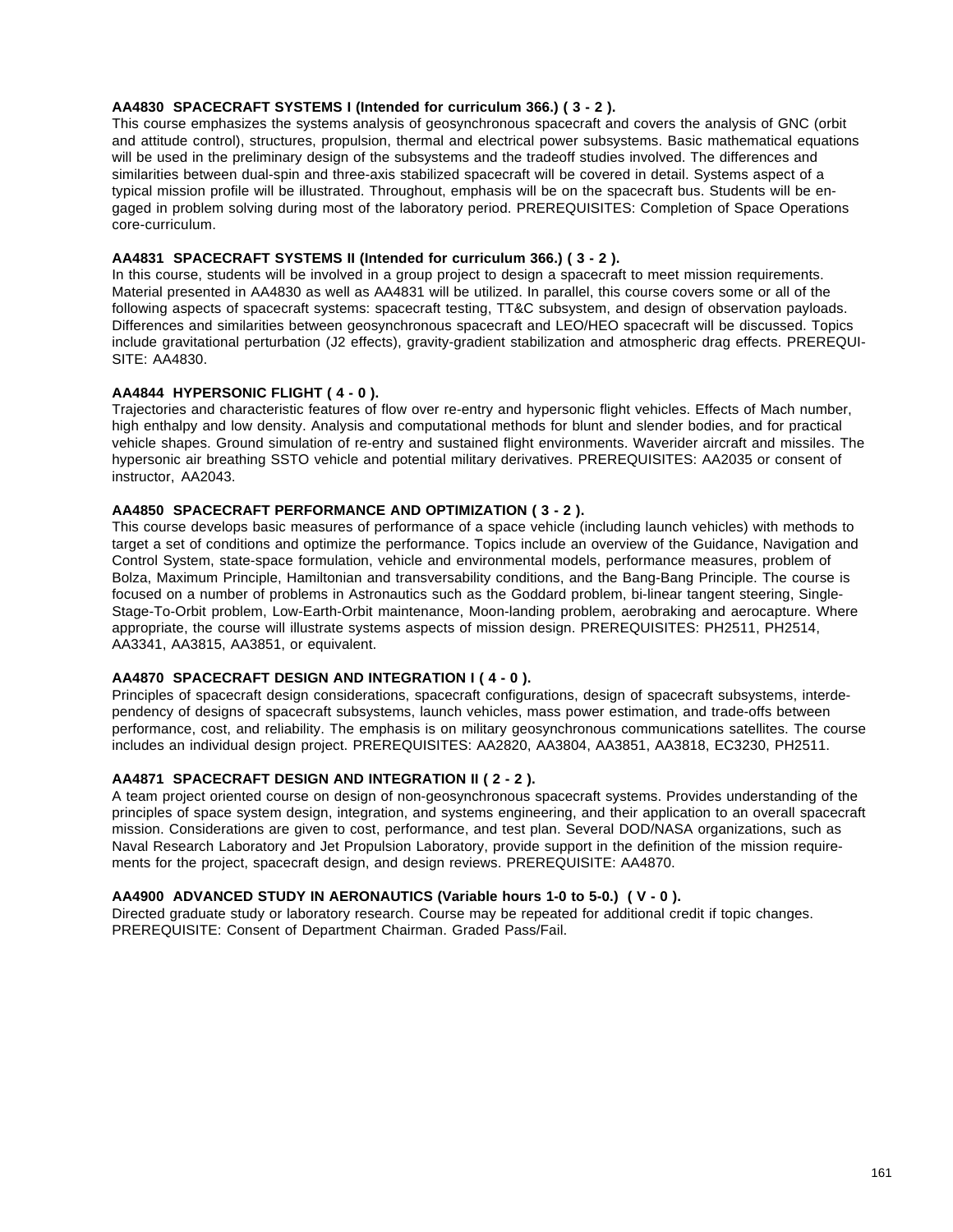# **COMMAND, CONTROL AND COMMUNICATIONS (C3) ACADEMIC GROUP**

**Chairman:** Dan C. Boger, Professor Code CC, Root Hall Room 201D (408) 656-3671/2535 (Voice) DSN 878-3671/2535 (408) 656-3679 (Fax)

**Dan C. Boger**, Chairman and Professor (1979)\*; PhD, University of California at Berkeley, 1979.

**Ernest K. Beran**, LtCol, U.S. Air Force (1994); MS, Naval Postgraduate School, 1981.

**Rex A. Buddenberg**, Lecturer (1993); MS, Naval Postgraduate School, 1986.

**Ralph N. Channell**, Senior Lecturer (1987); MA, Boston University, 1964.

**Kenneth L. Davidson**, Professor (1970); PhD, University of Michigan, 1970.

**Donald P. Gaver, Jr.**, Distinguished Professor (1970); PhD, Princeton University, 1956.

**John H. Gibson**, Major, U.S. Air Force, Lecturer (1995); MS, Naval Postgraduate School, 1990.

**Wayne P. Hughes, Jr.**, Senior Lecturer (1979); MS, Naval Postgraduate School, 1964.

**Steven J. Iatrou**, LCDR, U.S. Navy, Lecturer (1996); MS, Naval Postgraduate School, 1992.

**Carl R. Jones**, Professor (1965); PhD, Claremont Graduate School, 1965.

**Frank B. Kelly**, CAPT, U.S. Navy, Lecturer (1996); MA, Naval Postgraduate School, 1977.

**William G. Kemple**, Assistant Professor (1990); PhD, University of California at Riverside, 1991.

**David Kleinman**, Visiting Professor (1994); PhD, Massachusetts Institute of Technology, 1967.

**Hershel H. Loomis, Jr.**, Professor and Chairman for Electrical and Computer Engineering (1981); PhD, Massachusetts Institute of Technology, 1963.

**Orin E. Marvel**, Visiting Associate Professor and Chair in Command, Control and Communications (1994); PhD, University of Illinois, 1970.

**Gordon McCormick**, Associate Professor (1992); PhD, Johns Hopkins University, 1985.

**Paul H. Moose**, Associate Professor (1980); PhD, University of Washington, 1970.

**John Osmundson**, Associate Professor (1995); PhD, University of Maryland, 1968.

**Patrick J. Parker**, Professor (1974); MBA, University of Chicago, 1955.

**Gary R. Porter**, Research Assistant Professor, (1993); MS Naval Postgraduate School, 1980.

**Craig Rasmussen**, Assistant Professor (1991); PhD, University of Colorado at Denver, 1990.

**Nancy C. Roberts**, Professor (1986); PhD, Stanford University, 1983.

**Timothy J. Shimeall**, Associate Professor (1988); PhD, University of California at Irvine, 1988.

**Michael G. Sovereign**, Professor (1970); PhD, Purdue University, 1965.

**Donald van Z. Wadsworth**, Senior Lecturer (1988), PhD, Massachusetts Institute of Technology, 1958.

\* The year of joining the Naval Postgraduate School faculty is indicated in parentheses.

The Command, Control and Communications (C3) Academic Group is an interdisciplinary association of faculty. The C3 Academic Group has responsibility for the academic content of the Joint Command, Control, Communications, Computers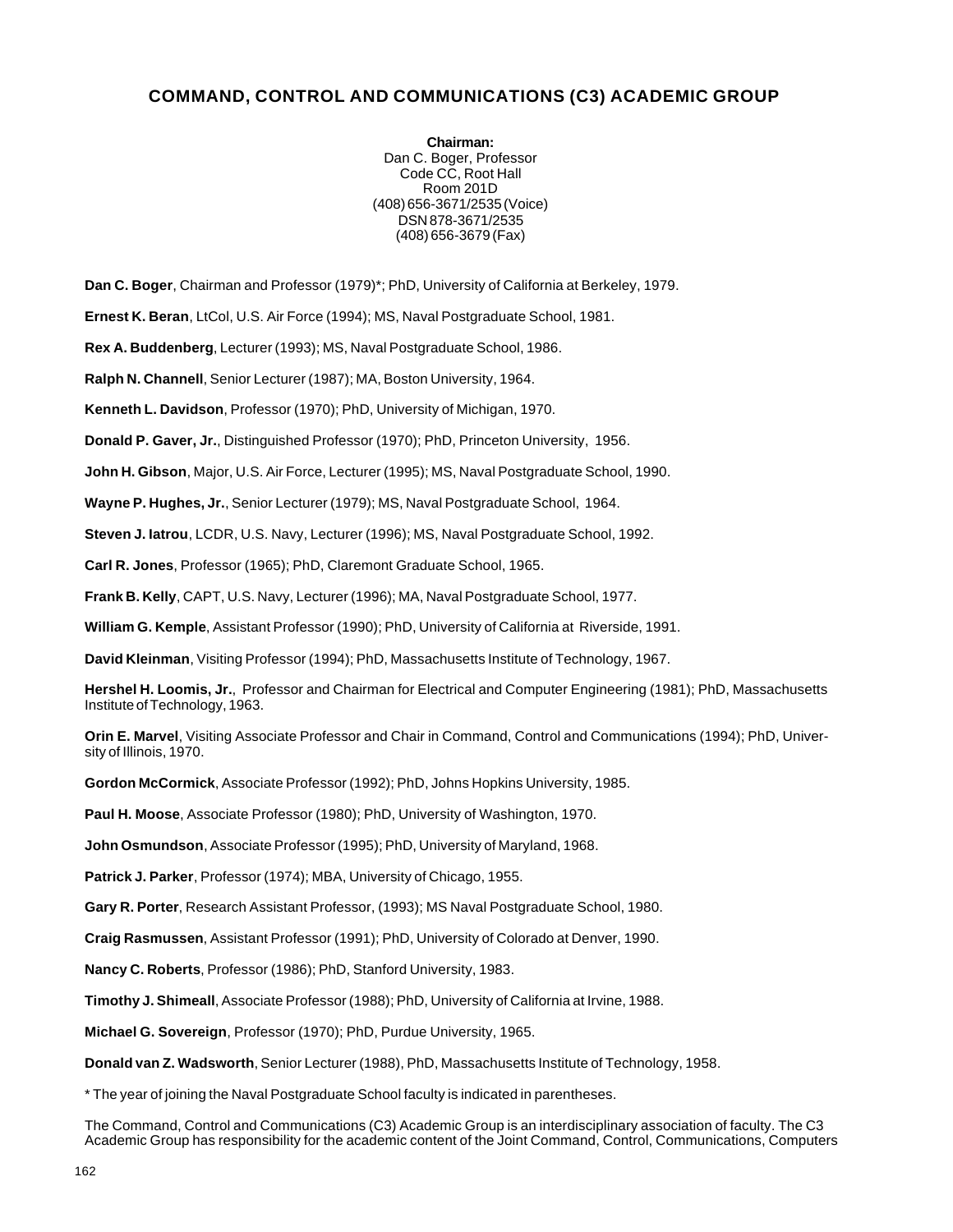and Intelligence curriculum, the Scientific and Technical Intelligence curriculum, and a C4I research program. Thesis topics are approved by the group and the final thesis is approved by the Chairman.

# **MASTER OF SCIENCE IN SYSTEMS TECHNOLOGY**

The degree Master of Science in Systems Technology (Command, Control and Communications) or the degree Master of Science in Systems Technology (Scientific and Technical Intelligence) will be awarded at the completion of the appropriate interdisciplinary program carried out in accordance with the following degree requirements.

The Master of Science in Systems Technology (Command, Control and Communications) or the Master of Science in Systems Technology (Scientific and Technical Intelligence) requires a minimum of 45 quarter hours of graduate level work in four different academic disciplines, of which at least 15 hours must represent courses at the 4000 level in at least two of the disciplines. Within the course program there must be a specialization sequence consisting of at least three courses.

In addition to the 45 hours of course credit, an acceptable thesis must be completed.

The program must be approved by the Chairman of the Command, Control and Communications Academic Group.

# **SYSTEMS TECHNOLOGY LABORATORIES (STL)**

The NPS Systems Technology Laboratories provide centrally managed, supported, and funded facilities where students and faculty can conduct research and instruction using tomorrow's C4I systems technologies today. The facilities provide for classified and unclassified capabilities for students and faculty to use for immediate classroom reinforcement, student projects, and theses and for faculty and students to conduct leading edge research in their fields. The labs, through advanced telecommunications and networking, allow local platforms of various types to communicate at very high data rates with each another over the NPS backbone and with other national laboratories and research facilities worldwide using Internet, SIPRNET, and ATM networks, such as DARPA's Leading Edge Services ATM network, the California Research and Education Net (CALREN), Defense Research and Evaluation Net (DREN), and other wideband wide area networks that define the nation's information infrastructure. Using these capabilities, researchers can collaborate with leading researchers and can participate in systems technology research efforts of national prominence.

The NPS Systems Technology Laboratories contain (or have distributed access to) actual command and control systems for exercises and experiments. The prime example of this is a fully-functional CINC version of the Global Command and Control System (GCCS) with SECRET interconnectivity to all CINCs and supporting sites. GCCS permits CINCs to complete crisis action plans including assessment, evaluation, and development of options, as well as selection, dissemination and monitoring of execution. The STL routinely conducts experiments with humans in the loop. Operational teams of officer-students can be trained/tested using wargames as stimuli and using data collection techniques to evaluate performance under varied, but controlled, conditions. Insights into requirements for new doctrine, training and other aspects of the joint environment may be identified that will speed the acceptance of new approaches to decision-making and training.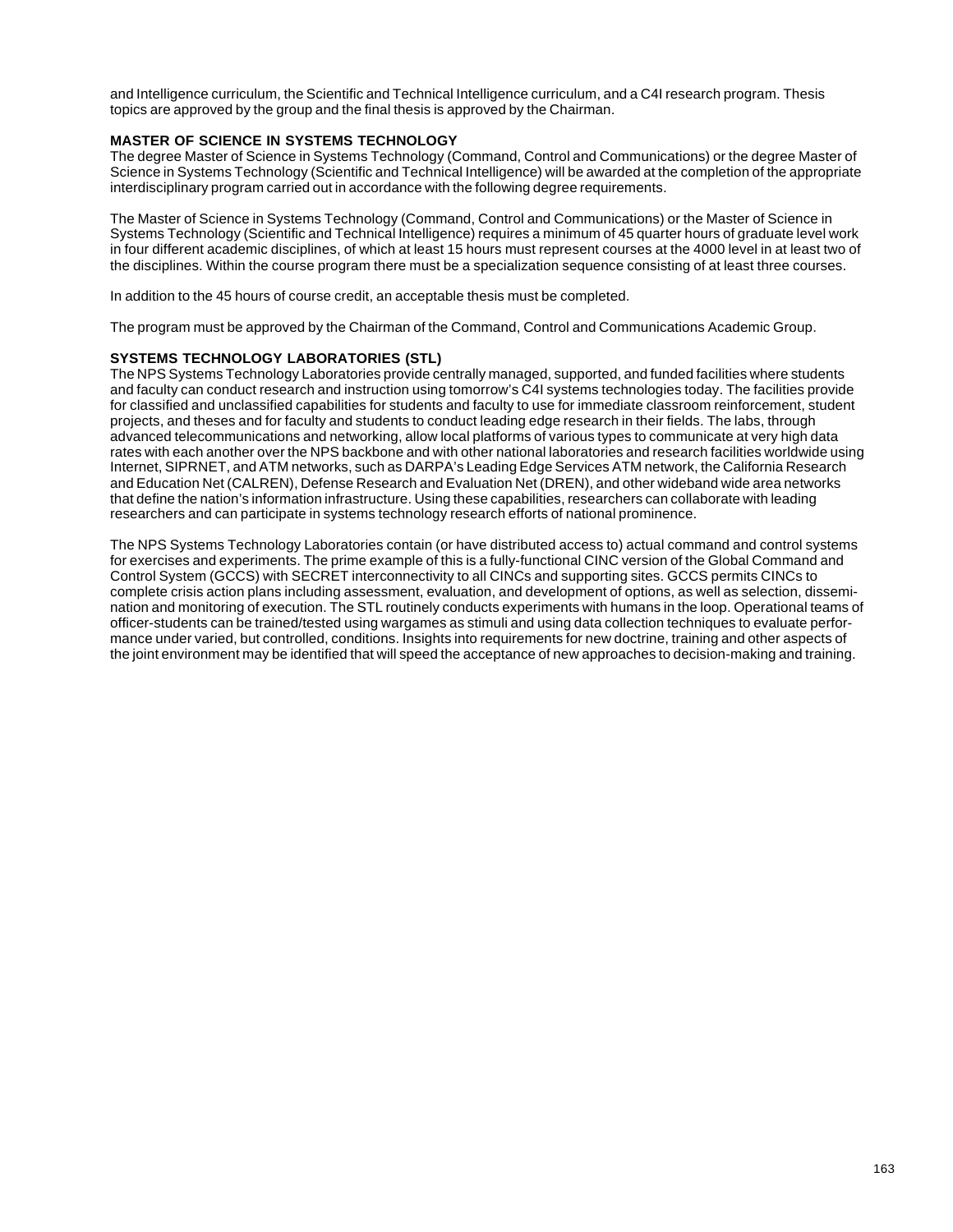# **COMMAND, CONTROL AND COMMUNICATIONS (C3) COURSE OFFERINGS**

# **CC0001 SEMINARS, VIDEOTELECONFERENCES, AND FIELD TRIPS FOR C4I STUDENTS ( 0 - 3 ).**

Seminars (consisting of guest lectures, videoteleconferences, and field trips) are scheduled to provide background information on specific Joint C4I systems and activities.

#### **CC0810 THESIS RESEARCH ( 0 - 8 ).**

Every student conducting thesis research will enroll in this course.

# **CC2040 INTRODUCTION TO SYSTEM TECHNOLOGIES ( 3 - 2 ).**

This course is a technical introductory course for students in the Systems Technology curricula. It discusses the GCCS Common Operating Environment (COE) as it relates to modern C4I technology and combat, as well as selected relevant emerging technologies in operational information processing. It addresses the elements of COTS (Commercial Off-The-Shelf) workstations, architectures, operating systems, and National Information Infrastructure (NII). Students are provided relevant experiences through a focused introduction to GCCS, C programming, Unix operating systems, and Internet applications in the secure Systems Technology Lab. This is a required course for all Joint C4I Systems Curriculum and Space Systems Operations Curriculum students. PREREQUISITE: None. Taking CC3000 concurrently is recommended.

#### **CC3000 INTRODUCTION TO COMMAND, CONTROL, COMMUNICATION, COMPUTER AND INTELLIGENCE SYSTEMS IN DOD ( 4 - 0 ).**

Knowledge of current C4I systems and practice is introduced. A basic framework for understanding C4I is provided. Case studies are used as well as lessons learned from crises, field exercises and wargaming. PREREQUISITES: Enrollment in the Joint C4I systems curriculum, OS2103 concurrently, and SECRET clearance.

#### **CC3040 INTRODUCTION TO JOINT COMMAND AND CONTROL SYSTEMS (JCCS) ( 3 - 3 ).**

This course introduces students to the principles, methods, and various joint command and control systems that enable our military commanders to plan and successfully execute their assigned new world order missions. It features use of the Global Command and Control System (GCCS) in a lab environment to provide practical reinforcement to theory and principles taught in the classroom. This classified real-time world-wide C4I system will allow students to plan and conduct joint operations and exercises using actual military data. It also allows students to observe how actual combatant commanders plan and conduct their missions and exercises on a real-time collaborative basis. PREREQUISITES: U.S. citizenship, a SECRET clearance, and CC2040. CC3000 or NS3252, or equivalent, is also recommended.

#### **CC3101 COMBAT ANALYSIS FOR C3 ( 4 - 0 ).**

Introduction to combat modeling and analysis for C4I students. Emphasis is on the use of mathematical models of search and attack on land and sea to help operational and tactical commanders solve wartime problems or improve the effectiveness of their forces. The course is the basis for later study of models of the command and control process, wargaming and simulation, and C4I systems engineering. A required course for the 365 curriculum. PRE-REQUISITES: CC3000, and OS2103 (may be concurrent).

# **CC3111 C4I MISSION AND ORGANIZATION ( 4 - 0 ).**

A survey of command, control and communications organizations within OSD, JCS, and the Service headquarters. Execution of National Security Nuclear Policy and planning for joint employment of general purpose forces are discussed. Service combat organization and service tactical C3 systems are covered. Emphasis is on description of existing C4I organizations and systems, with brief historical perspective. PREREQUISITE: SECRET clearance.

#### **CC3900 SPECIAL TOPICS IN COMMAND, CONTROL, COMMUNICATIONS, COMPUTER AND INTELLIGENCE SYSTEMS ( V - 0 ).**

Supervised study in selected areas of command, control and communications to meet the needs of individual students. May be repeated for credit if course content changes. PREREQUISITE: Consent of Group Chairman. Graded on Pass/Fail basis only.

# **CC4004 C3 IN NATO ( 4 - 0 ).**

Application of C4I principles to the special problems of NATO. The range of alternatives to improving arms stability in Europe will be explored, including high-tech solutions such as FOFA, low-tech "green" barriers and militia, as well as arms negotiations. C4I planning and evaluation will be covered in application. PREREQUISITES: U.S. citizenship and SECRET clearance; CC4103 or equivalent.

#### **CC4006 ADVANCED C2 ANALYTICAL CONCEPTS ( 4 - 0 ).**

The study of the combat organization's C2 in equilibrium and disequilibrium. The use of Petri Nets in understanding equilibrium is emphasized. The role of catastrophe and chaos theory in understanding disequilibrium is covered. PREREQUISITE: CC4103 or equivalent.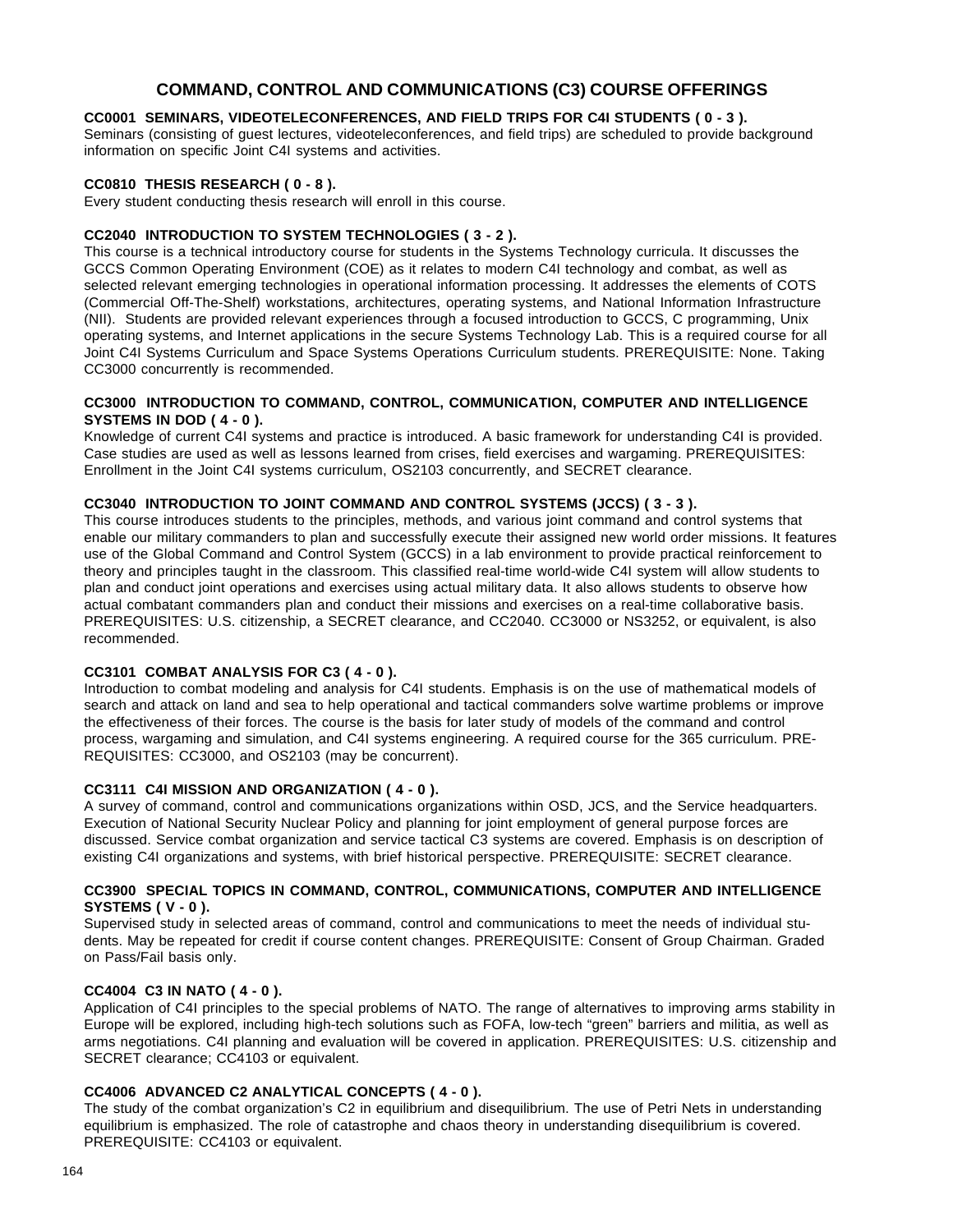# **CC4040 ADVANCED JOINT COMMAND AND CONTROL SYSTEMS (JCCS) ( 3 - 3 ).**

Advanced instruction in the integration of various existing and emerging joint command and control systems that enable military commanders to plan and successfully execute their missions. Hands-on use of the Global Command and Control System (GCCS), both existing and emerging applications, in a lab environment to provide practical reinforcement to theory and principles covered in lectures. Students will plan, conduct, and analyze joint operations and exercises using real-time, current military data. Students will observe how combatant commands plan and conduct their missions and exercises on a real-time collaborative basis. PREREQUISITES: CC3040, CC4103 (concurrently) and SECRET clearance.

# **CC4101 SYSTEMS ENGINEERING FOR JOINT C4I SYSTEMS ( 4 - 2 ).**

Provide an introduction to systems engineering by performing systems engineering activities, using the tools that a systems engineer uses, analyzing the procedures a systems engineer follows, and performing an actual systems design on a joint C4I system element. The course will use practical examples to explain the fundamental principles, while maximizing the hands-on practical systems design activities. A required course for the 365 curriculum. PRE-REQUISITES: CC3000, OS3604, and TOP SECRET clearance with eligibility for SI/SAO.

# **CC4103 C4I SYSTEMS EVALUATION ( 2 - 4 ).**

Experiments in determining C4I system effectiveness using war gaming and simulation. Design of experiments. Survey of current C4I systems evaluation techniques. PREREQUISITES: CC4101, OS3603, TOP SECRET clearance with eligibility for SI/SAO. U.S. Citizenship.

# **CC4200 COMBAT SYSTEMS ENGINEERING ( 4 - 0 ).**

This course examines the generation of combat system requirements and the relationships between operational, financial planning, and technical communities in fielding a combat system that fulfills those requirements. The contribution of the technical disciplines to the statement and solution of decision problems in design, priority setting, and scheduling are explored through the use of currently outstanding issues. PREREQUISITES: Consent of the Instructor, basic probability and statistics, 4th quarter standing, SECRET clearance. Graded on a Pass/Fail basis only.

# **CC4750 MILITARY C4I SYSTEMS AND NETWORKS ( 3 - 1 ).**

By means of case studies of tactical and strategic military C4I systems, student familiarity is developed concerning system aspects such as network architecture, joint and combined interoperability, measures of performance, and vulnerability to ECM. Models and simulations in current use by DoD are used to determine the operational constraints imposed on the commander by system technical parameters, including environmental factors, under both limited objective and major combat scenarios. A required course for the 365 curriculum. PREREQUISITES: EO3523 (may be concurrent) or equivalent, and SECRET clearance.

#### **CC4900 ADVANCED STUDY IN COMMAND, CONTROL, COMMUNICATIONS, COMPUTER AND INTELLIGENCE SYSTEMS ( V - 0 ).**

Supervised study in selected areas of command, control, and communications to meet the needs of individual students. May be repeated for credit if course content changes. PREREQUISITE: Consent of Group Chairman. Graded on a Pass/Fail basis only.

# **CC4913 POLICIES AND PROBLEMS IN C3 ( 4 - 0 ).**

Study of the fundamental role C3 systems fulfill in operational military situations, including crisis warning and crisis management. Analysis of the changing role of intermediate level headquarters and its impact on C4I system requirement and design. Consideration of the complexities imposed on C4I systems as the force structure becomes more heterogeneous as in the case of NATO. Case study of selected incidents and systems. Specifically for students in the 365 curriculum. PREREQUISITES: CC4103, TOP SECRET clearance with eligibility for SI/SAO. U.S. Citizenship.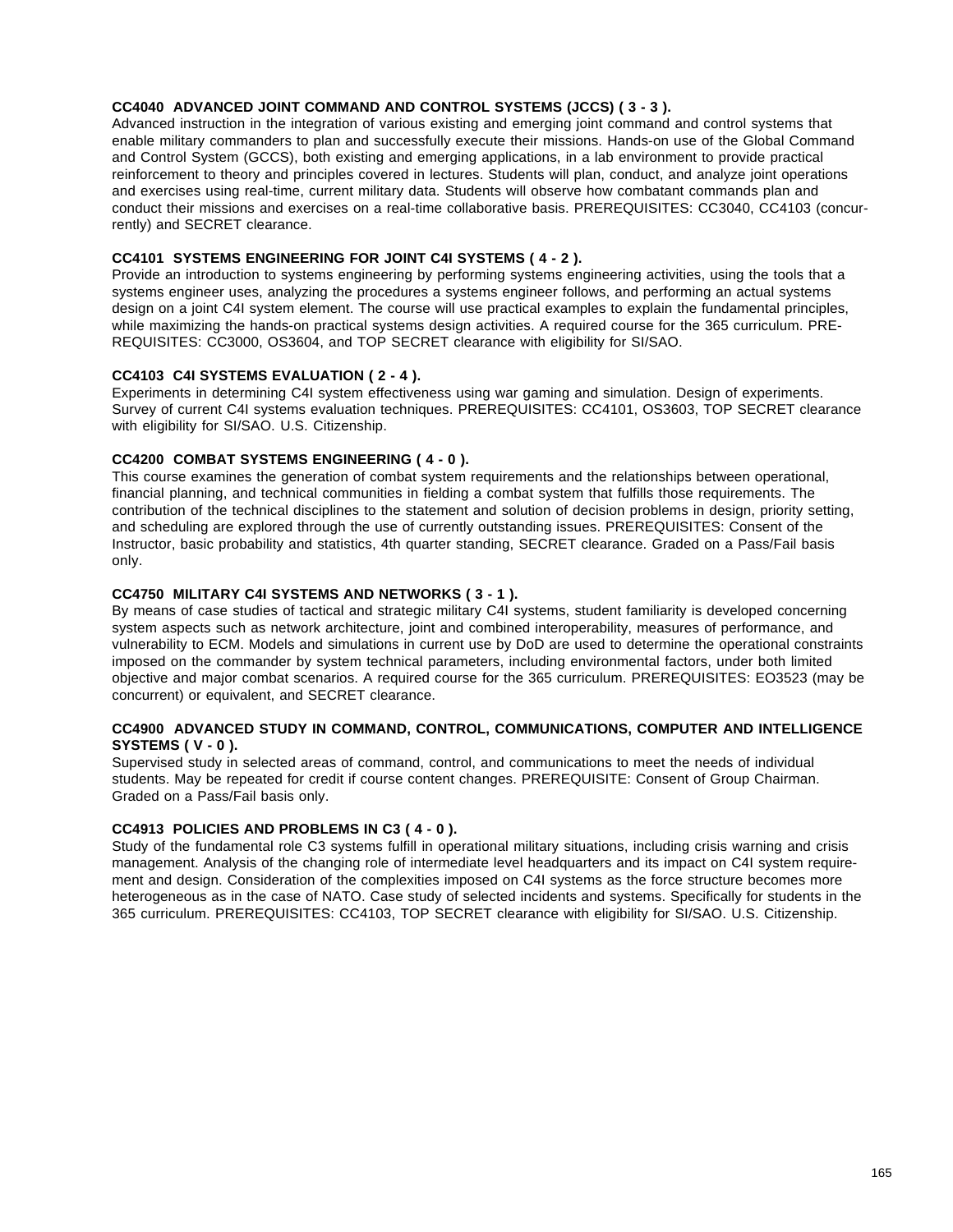# **DEPARTMENT OF COMPUTER SCIENCE**

# **Chairman:**

Ted Lewis, Code CS, Spanagel Hall Room 513 (408) 656-2449

# **Associate Chairman for**

**Operations** Mark Barber Code CS/Bm, Spanagel Hall Room 542B (408) 656-2361

# **Associate Chairman for**

**Research** Yutaka Kanayama Code CS/Ka, Spanagel Hall Room 512 (408) 656-2095

# **Associate Chairman for Instruction** Robert McGhee Code CS/Mz, Spanagel Hall

Room 511A (408) 656-2026

#### **Associate Chairman for Academic Affairs and**

**Academic Associate** Michael J. Zyda Code CS/Zk, Spanagel Hall Room 516 (408) 656-2305

**Wolfgang Baer,** Research Associate (1994); Ph.D., University of California at Berkeley, 1972. Physics. Real word database generation and real world simulation.

**Valdis Berzins,** Professor (1986); Ph.D., Massachusetts Institute of Technology, 1979. Software engineering, specification languages, computeraided design and engineering databases.

**Mark H. Barber,** CDR, SC, USN; Instructor (1994); MS, Naval Postgraduate School, 1987.

**William A. Bralick, Jr.,** MAJOR, USAF; Assistant Professor (1995); PhD, The Pennsylvania State University, 1992. Software engineering, formal models, automata and formal language theory.

**John Daley,** LCDR, USN; Instructor (1992); MS, Naval Postgraduate School, 1992.

**John Falby,** Senior Lecturer (1991); MS, Naval Postgraduate School, 1986.

**Richard W. Hamming,** Senior Lecturer (1976); Ph.D., University of Illinois, 1942. Coding theory, numerical methods and philosophy of science.

**Debra Hensgen,** Associate Professor (1995); Ph.D., University of Kentucky, 1989. Distributed parallel operating systems; tools for distributed/parallel processing, including performance analysis, automatic concurrency control, and task assignment and scheduling.

**Michael J. Holden,** CDR, USN; Instructor (1995); MS, Naval Postgraduate School, 1995. Computer science, underwater robotics, software engineering, artificial intelligence.

**Cynthia E. Irvine,** Assistant Professor (1994); Ph.D., Case Western University, 1975. Computer security, trusted systems methodologics, operating systems.

**Yutaka Kanayama,** Professor (1990); Ph.D., Tokyo University, 1965. Robotics, artificial intelligence, and mathematical foundation of computer science.

**Taylor Kidd,** Associate Professor (1995); Ph.D., University of California at San Diego, 1991. Distributed systems, heterogeneous systems, probability and uncertainty as applied to computer systems, and stochastic systems theory.

**Ted Lewis,** Chairman and Professor (1993); Ph.D., Washington State University (1971), Parallel Computing, object-oriented frameworks, and software engineering.

**Nelson Ludlow,** MAJOR, USAF, Assistant Professor (1995); Ph.D., University of Edinburgh, 1990. Artificial intelligence, natural language processing, image understanding, cognitive science, medical informatics, and complexity theory.

**G.M. Lundy,** Associate Professor (1988); Ph.D., Georgia Institute of Technology, 1988. Data communications, computer networks, formal models of communications protocols.

**Luqi,** Professor (1986); Ph.D., University of Minnesota, 1986. Software engineering, scientific computing, rapid prototyping and real-time embedded systems.

**Robert B. McGhee**, Professor (1986); Ph.D., University of Southern California, 1963. Robotics and artificial intelligence.

**Scott McMillan,** Research Associate (1994); Ph.D., The Ohio State University, 1994. Robotics, underwater robotics, real-time simulation.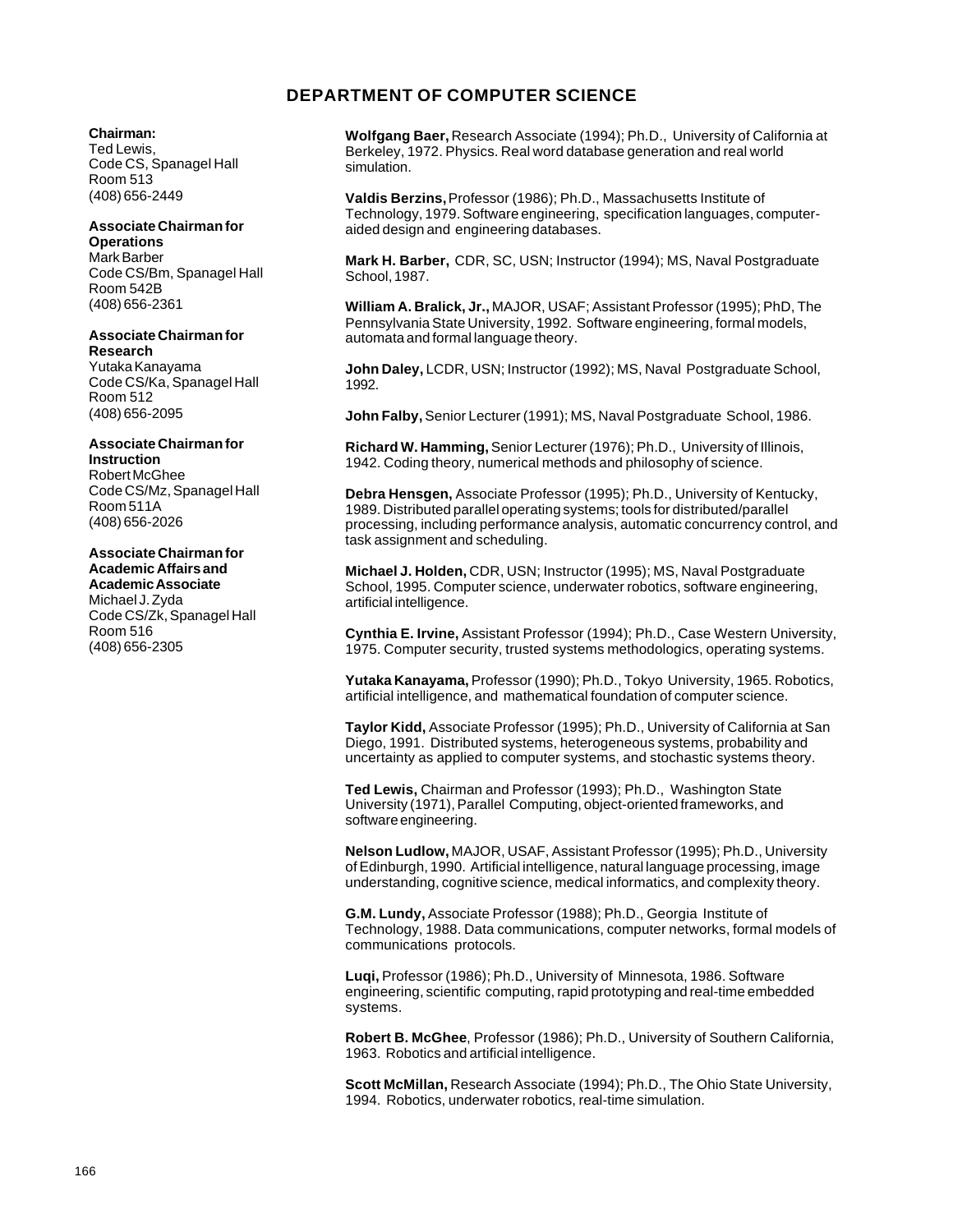**David R. Pratt,** Assistant Professor (1993); Ph.D., Naval Postgraduate School, 1993. 3D computer graphics, virtual worlds and environments, user interfaces and computer architecture.

**Neil C. Rowe,** Associate Professor (1983); Ph.D., Stanford University, 1983. Artificial intelligence: path planning, database interfaces, vision and tutoring.

**Robin Rowe,** Lecturer; Editor of the C++ Newsletter, former columnist for the C++ Report, former technical director of news for NBC-TV affiliate WICD, and as a subcontract helped build one of the most robotic television studios in the world at NBC-TV Chicago. OOA, OOD, and OOP using C++.

**Timothy J. Shimeall,** Associate Professor (1988); Ph.D., University of California at Irvine, 1988. Software engineering: testing, fault-tolerance, empirical evaluation techniques.

**Man-Tak Shing,** Associate Professor (1988); Ph.D., University of California at San Diego, 1981. Design and analysis of algorithms, computational geometry and robot motion planning, genetic algorithms, real-time system scheduling, rapid prototyping and embedded systems.

**Roger Stemp,** Visiting Instructor (1991); MS, Naval Postgraduate School, 1983. Computer security, systems analysis and design.

**Louis D. Stevens,** Senior Lecturer (1984); MS, University of California at Berkeley, 1949. Computer architecture, logic design and software engineering.

**Dennis M. Volpano,** Assistant Professor (1991); Ph.D., Oregon Graduate Institute, 1986. Programming language foundations and type theory.

**Thomas C. Wu,** Associate Professor (1985); Ph.D., University of California at San Diego, 1983. Multimedia database systems, object-oriented data modeling and programming, and user interface design.

**Amr M. Zaky,** Assistant Professor (1989); Ph.D., Ohio State University, 1989. Parallel processing: parallelization tools, architectural support, program mapping and scheduling.

**Michael J. Zyda,** Professor (1984); DSc, Washington University, 1984. Computer graphics: virtual worlds and visual simulation systems.

\* The year of joining the Naval Postgraduate School faculty is indicated in parenthesis.

The Department of Computer Science provides graduate training and education in major areas of computer science. Thus, both basic and advanced graduate courses are offered. Course work and research lead to either the degree of Master of Science or Doctor of Philosophy. The requirements to complete either program are rigorous and are comparable to those of other major universities.

# **MASTER OF SCIENCE IN COMPUTER SCIENCE**

The degree Master of Science in Computer Science is awarded upon the satisfactory completion of a program, approved by the Chairman, Computer Science Department, which satisfies, as a minimum, the following degree requirements:

- a. At least 40 quarter hours of graduate-level work of which at least 12-quarter hours must be at the 4000 level.
- b. Completion of an approved sequence of courses constituting specialization in an area of Computer Science.
- c. Completion of an acceptable thesis in addition to the 40-quarter hours of course work.

#### **MASTER OF SCIENCE IN MODELING, VIRTUAL ENVIRONMENTS AND SIMULATION**

The degree Master of Science in Modeling, Virtual Environments and Simulation is awarded upon satisfactory completion of a program, approved by the Chairman of the Modeling, Virtual Environments and Simulation Curriculum Committee, which satisfies, as a minimum, the following degree requirements:

- a. At least 40 quarter hours of graduate-level work, of which at least 12 quarter hours must be at the 4000 level.
- b. Completion of an approved sequence of courses constituting specialization in an area of Modeling, Virtual Environments and Simulation.
- c. Completion of an acceptable thesis in addition to the required course work.

# **DOCTOR OF PHILOSOPHY IN COMPUTER SCIENCE**

The Department of Computer Science has a program leading to the degree Doctor of Philosophy. Areas of special strength in the department are artificial intelligence & engineering, and computer systems & architectures. A noteworthy feature is that the candidate's research may be conducted off-campus in the candidate's sponsoring laboratory or unit of the Federal Government. The degree requirements are as outlined under the general school requirements for the doctor's degree.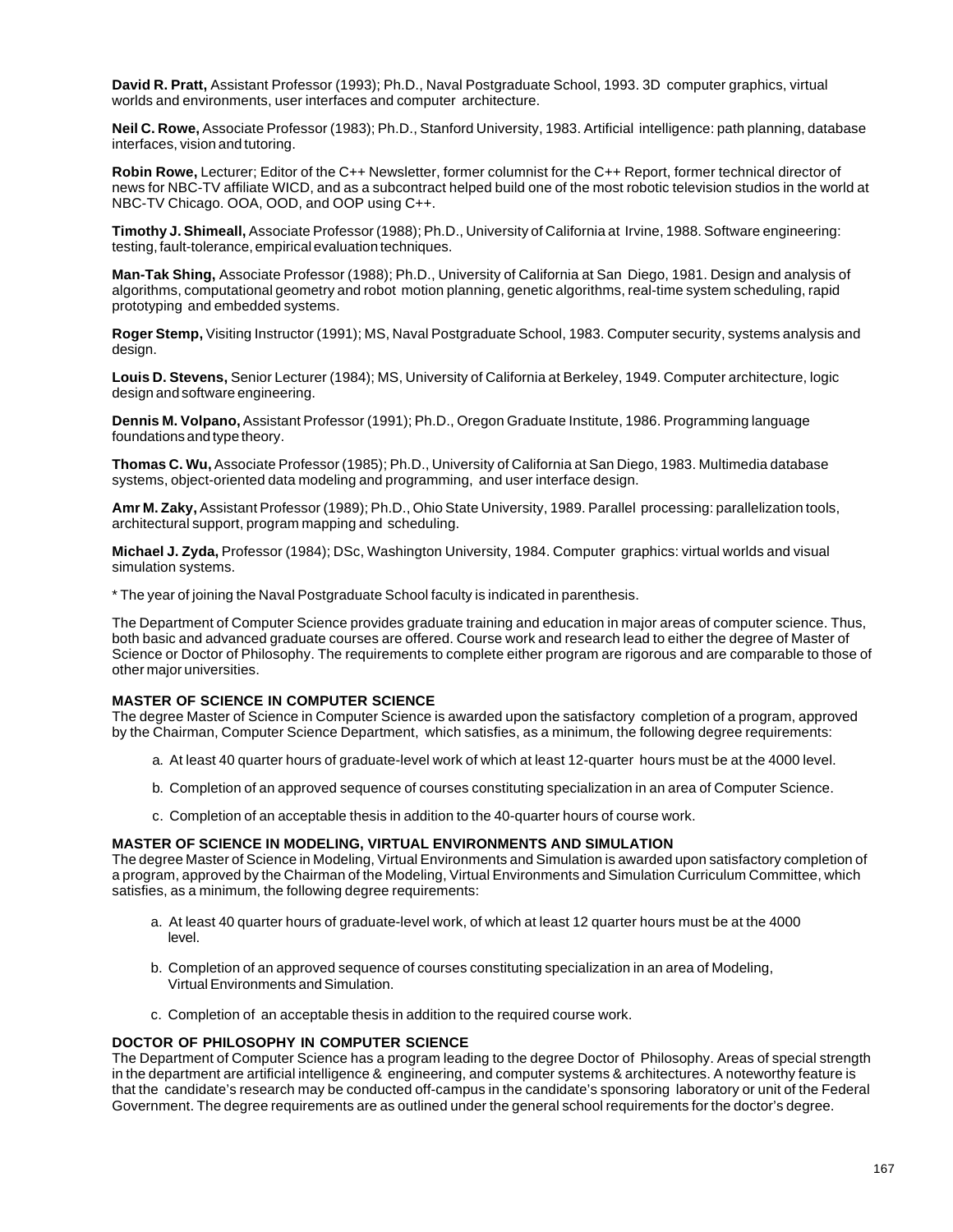#### **COMPUTER SCIENCE LABORATORIES Laboratory Overview**

- There are currently seven laboratories:
- Computer Science Academic Laboratory
- Artificial Intelligence and Robotic Laboratory
- Computer Systems and Security Laboratory
- Computer Graphics and Video Laboratory
- Microcomputer Systems Laboratory
- Software Engineering Laboratory
- Visual Database and Interface Laboratory

These laboratories are configured in a complex network system with remote file system access and resource sharing facilities. A backbone network also provides a gateway to the Internet.

#### **Computer Science Academic Laboratory**

The laboratory provides a general purpose, time-sharing environment for a variety of programming languages and software tools. Approximately half of the client workstations are located within the laboratory for student access while the remaining client workstations are distributed to individual faculty and staff offices.

#### **Artificial Intelligence and Robotic Laboratory**

The Artificial Intelligence Laboratory consists of Unix-based, general purpose workstations. They are outfitted with LISP, Prolog and various knowledge-based software tools. The IRIS workstation is the base system for the Autonomous Mobile Robot "Yamabico-II" with an image-grabbing capability color TV camera. This laboratory also supports the research of planning, navigation, dynamics and control of Autonomous Underwater Vehicle sponsored by NAVSEA.

#### **Computer Systems and Security Laboratory**

The Computer Systems and Security Laboratory has three distinct sub-laboratories: the Database Systems Lab, the Multimedia DBMS Lab and Computer Security Lab. The Database System Lab has a focus on multi-back end database machines. The multimedia DBMS Lab has a focus on utilizing low-cost workstations and PC technology for the intelligent storage and retrieval of multimedia data. The Computer Security Lab has a focus on a secure heterogeneous, distributed computing environment.

# **Computer Graphics and Video Laboratory**

The Graphics and Video Laboratory consists of several Silicon Graphics, Inc. IRIS workstations used to provide instructional support for the Computer Graphics and Visual Simulation track of the Department of Computer Science and to provide research support for efforts in virtual world and visual simulation system construction. The laboratory is equipped with a variety of video and multimedia support hardware. Recent efforts of the laboratory currently revolve around the NPSNET system, a low- cost, workstation-based, 3D visual simulator that utilizes SIMNET databases and networking formats.

## **Microcomputer Systems Laboratory**

The Microcomputer Systems Laboratory is used for instruction in beginning programming with the Department of Defense's standard computer language Ada. The PCs are also used for research and instruction in microprocessor programming, microprocessor architectures, networking and distributed systems. The PCs are networked together to provide access to shared resources such as printers. The laboratory also supports ongoing research on transputer applications to real-time embedded military systems.

# **Software Engineering Laboratory**

The purpose of this laboratory is to provide a state-of-the-art educational environment for graphics-based software development automation. Current work in the laboratory is on rapid prototyping, specification languages and computer-aided software system design, software verification and testing, software safety and computer-aided instruction.

#### **Visual Database and Interface Laboratory**

The Visual Database and Interface Laboratory is used for research and instruction in human-computer interfaces for data retrieval systems. The main project in the laboratory is a visual query language for databases project sponsored by the Naval Weapons Station, Concord.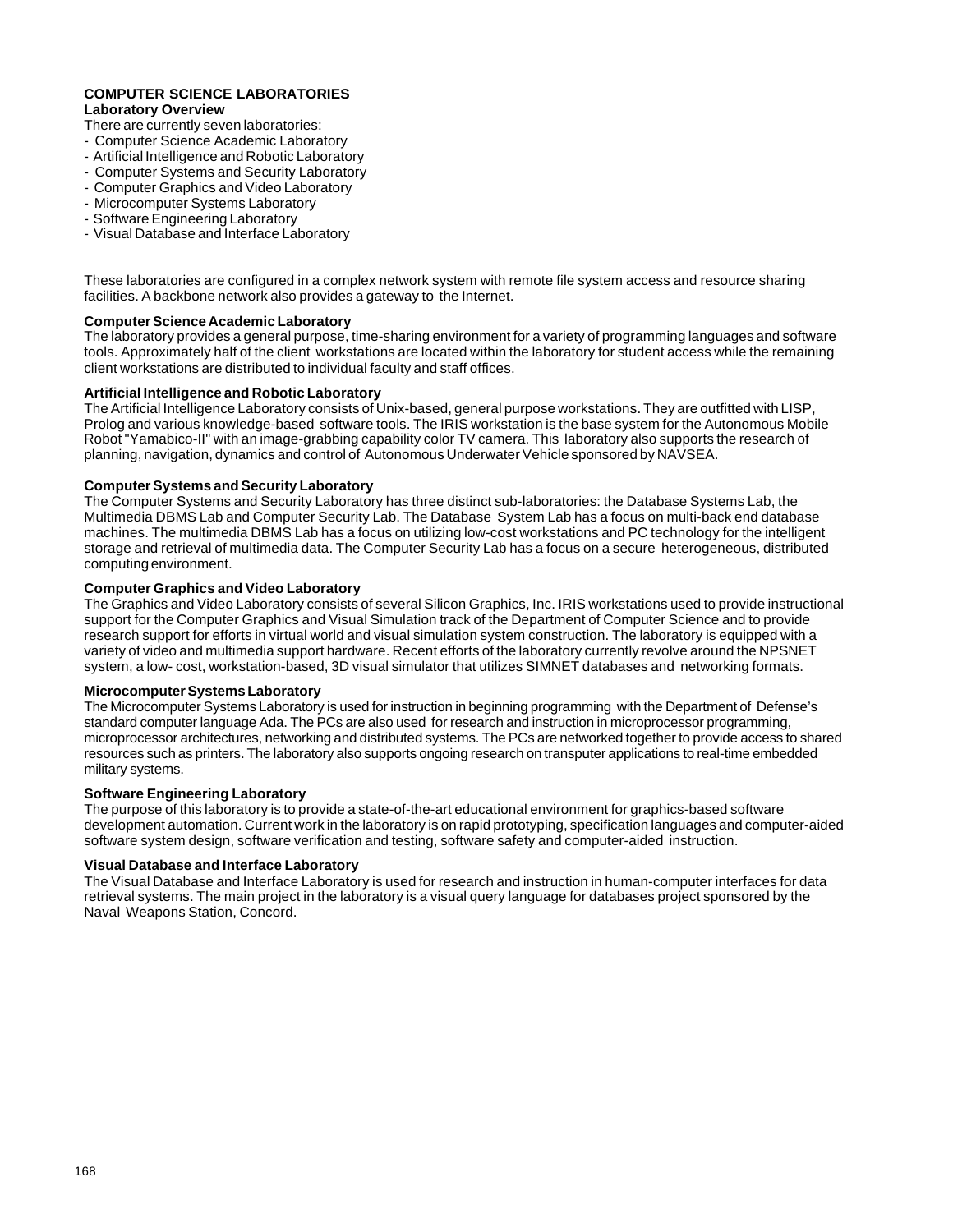# **COMPUTER SCIENCE COURSE OFFERINGS**

#### **CSR100 REFRESHER FOR BEGINNING PROGRAMMING (NO CREDIT) (Meets last 6 weeks of quarter.) ( 2 - 1 ).**

An introduction to computer algorithms, programs and hardware. Using structured programming and stepwise refinement techniques, students receive classroom instruction plus design and test programs in the laboratory. Computer projects of increasing difficulty are assigned. This course is not graded.

## **CSR101 REFRESHER FOR LABORATORY SYSTEMS (NO CREDIT) (Meets last 6 weeks of quarter.) ( 2 - 1 ).**

Intended for computer science majors, to provide an introduction to computer science and computing laboratory facilities. Both Unix and the MS-DOS operating systems are introduced from a user perspective, as well as operation of corresponding workstation and personal computer hardware. Each system's user interface, text processing, programming environment, network and communication facilities are surveyed. Students are exposed to basic principles and procedures for productive software and document development through both lecture and hands-on tutorials. Should be taken concurrently with CSR100. Not graded.

# **CS0001 COLLOQUIUM (NO CREDIT) ( 0 - 1 ).**

Departmental lecture series. Attendance is required by students in their fourth quarter. Graded on Pass/Fail.

#### **CS0102 REVIEW FOR DIRECT INPUT STUDENTS (NO CREDIT) (Meets entire quarter.) ( 2 - 1 ).**

An individualized course to cover the topics of CSR100 and CSR101. The course is open only to first quarter computer science majors who did not take CSR100 and CSR101. This course is not graded.

# **CS0810 THESIS RESEARCH ( 0 - 8 ).**

Every student conducting thesis research will enroll in this course.

# **CS2101 INTRODUCTION TO THE MODERN PC ( 3 - 1 ).**

This course is designed to introduce to students the modern PC technology. Part one of the class covers the hardware and software design of the PC. This section details the feature of the Windows operating system including the window interface, multitasking, memory and device management, and other operating system services. Part two introduces the basic concepts of office automation, multimedia applications, and networking technology. This section covers some of the popular applications, including Microsoft Office, Eudora, Netscape, Adobe Photoshop, and FrameMaker. This class combines classroom theory, demonstration, discussion, and plenty of hands-on experience with the latest PC technology. The material covered in this course is targeted to students at any level of prior PC experience. PREREQUISITE: None.

# **CS2920 INTRODUCTORY TOPICS IN COMPUTER SCIENCE (Hours vary 2-4 to 4-1.) ( V - V ).**

Designed to support introductory subject matter of special interest, dependent upon faculty availability. Topics will typically augment those offered in the basic core courses. This course may be lecture/lab oriented or self-paced, with prerequisites determined by the instructor. Students may repeat this course for credit with a different topic.

# **CS2970 STRUCTURED PROGRAMMING WITH ADA ( 4 - 1 ).**

An introduction to problem solving and structured programming with Ada, a high-level, block-structured programming language. This course is for non-computer science majors with a deep interest in the subject. Fundamental techniques of problem solving and using Ada to implement the solutions of non-numerical problems are presented. Several programming projects aimed at practicing these techniques are assigned during the course.

#### **CS2971 INTRODUCTION TO OBJECT-ORIENTED PROGRAMMING WITH C++ ( 4 - 2 ).**

This course is designed as an introductory course to teach students problem solving techniques and the objectoriented programming paradigm with the language C++. The topics covered include problem-solving, object-oriented programming, native types and statements, operators, structures, functions, pointers, object-oriented programming, documentation (design decisions, functionality, class, etc.), encapsulation (class and objects), inheritance (class hierarchies), polymorphism, and I/O. Weekly programming or written assignments required. PREREQUISITE: None.

## **CS2972 OBJECT-ORIENTED PROGRAMMING WITH ADA ( 3 - 2 ).**

This course is designed to teach students problem solving techniques and object oriented programming paradigm with Ada. Topics covered include problem solving, object-oriented programming methodology (encapsulation, inheritance), Ada programming constructs (declarations, statements, control structures, types, procedures, functions, and packages), and I/O. Weekly programming projects aimed at practicing these techniques are assigned during the course. PREREQUISITE: CS2971 or consent of instructor.

# **CS2973 OBJECT-ORIENTED PROGRAMMING FOR THE INTERNET WITH JAVA ( 3 - 2 ).**

An introduction to object-oriented programming for the Internet with the Java programming language. The course is open to non-CS majors and aims to provide the skills necessary to write significant Web applications in JAVA. Topics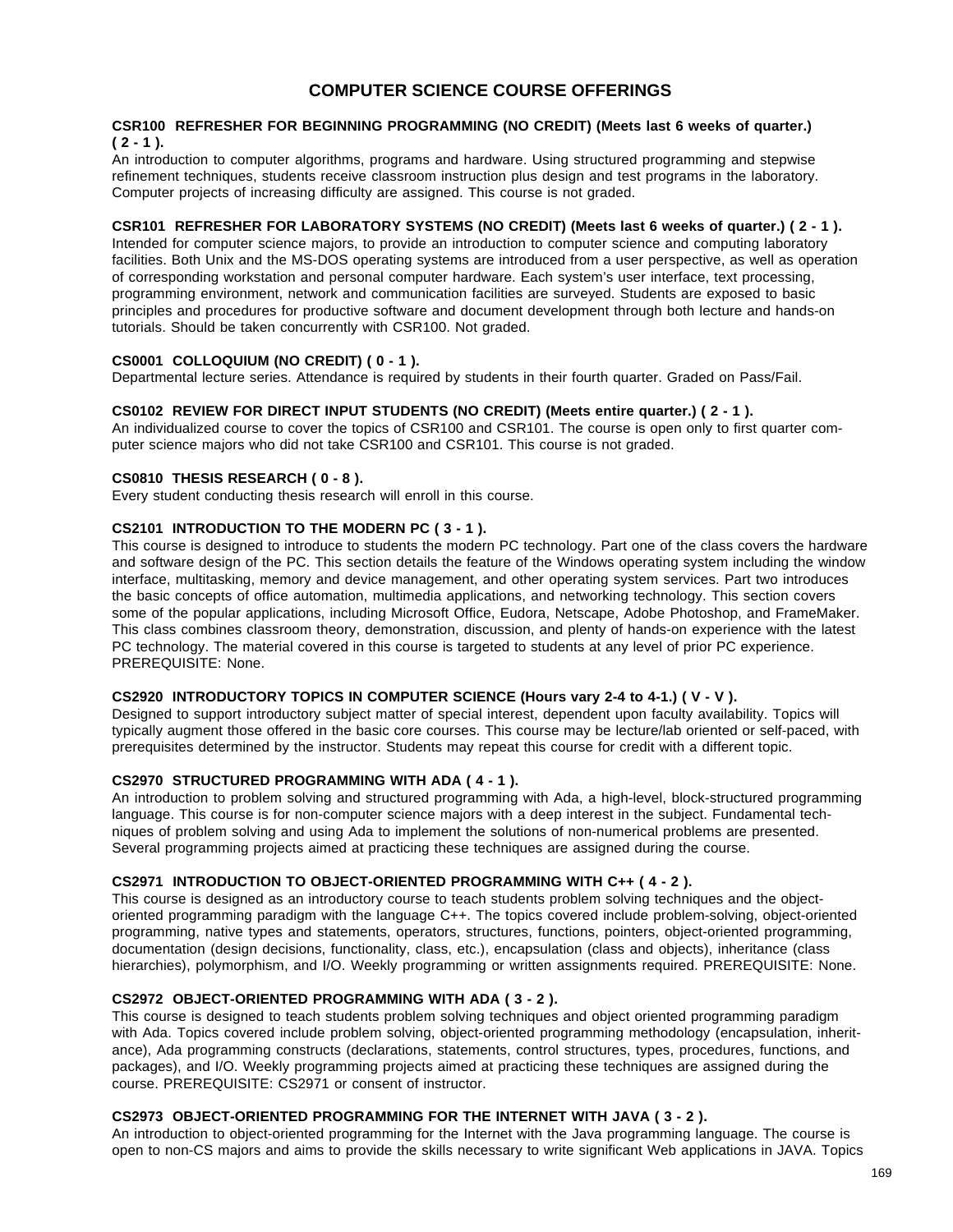include the basics of writing Java programs, Java objects and threads of control, writing Java Applets, Applet user interfaces, GUI standard components, the Java API, communication, and security restrictions. The properties of a well-designed Applet will be emphasized. The lab portion of the course requires writing a series of Java Applets and exploring the limitations and power of this emerging programming paradigm. PREREQUISITE: None.

# **CS3010 COMPUTER SYSTEMS PRINCIPLES ( 4 - 0 ).**

Designed to provide computer science majors with a basic understanding of computer systems hardware. The course includes the following topics. Basic computer concepts, number systems and data representation, digital logic and Boolean algebra, storage devices and organization, basic computer organization and control, and instruction formats, addressing modes and the assembler process. No previous background in computer hardware is assumed. PREREQ-UISITE: None.

# **CS3030 COMPUTER ARCHITECTURE AND OPERATING SYSTEMS (For Non-CS students.) ( 4 - 0 ).**

This course, designed for non-computer science majors, provides an overview of basic computer hardware concepts and operating systems software. The following topics are covered: basic computer concepts; data representation; elements of computer architecture and operation; processor and process management; multiprogramming; memory management; and file management. Future trends in computer hardware and operating systems will be discussed. PREREQUISITE: CS2971 or consent of instructor.

# **CS3050 SOFTWARE DEVELOPMENT FOR COMBAT SYSTEMS ( 3 - 2 ).**

This course covers the unique characteristics of software development for mission-critical embedded computer systems. Students will be introduced to real-time systems issues including analysis, design, process scheduling, operating systems, communications, architecture and fault-tolerance. The DoD Standard 2167A life cycle model will be explored along with analysis, design, programming. and verification methodologies used in developing combat systems software. Students will learn the Ada programming language's real time tasking and inter-process communication techniques and be introduced to tools for prototyping, code reuse, and automatic code generation and documentation. The laboratory experience includes work with software analysis, design and programming tools to build a combat-type software system from requirements analysis through verification. Intended for non-CS majors. PREREQ-UISITE: CS2970 or consent of instructor.

# **CS3111 PRINCIPLES OF PROGRAMMING LANGUAGES ( 4 - 0 ).**

This course is an introduction to the design, evaluation and implementation of programming languages. Imperative, functional, logic, and concurrent programming methodologies are investigated, with an emphasis on practical issues. Tradeoffs in choosing different programming languages for a given task are discussed and principles on which an objective assessment of programming language design can be made are presented. PREREQUISITE: CS2971 or consent of instructor.

# **CS3113 INTRODUCTION TO COMPILER WRITING ( 3 - 2 ).**

This course is intended to explore the basics of modern compiler design and construction techniques. The fundamentals of scanning, parsing and compiler semantics are developed in the framework of modern compiler-compiler and translator-writing systems technology. The laboratory periods will be used to develop a small model compiler/assembler. PREREQUISITES: CS3111 and CS3300 or consent of instructor.

# **CS3130 SOFTWARE DESIGN FOR MOBILE COMPUTERS ( 3 - 2 ).**

Designing applications for portable, hand held, personal digital assistants (PDAs) and organizers is much different than designing and implementing applications for desktop and/or departmental computers due to their novel architectures, network connectivity (wireless), and requirements for rapid development cycles. For example, languages like Newton Script are functional and object-oriented rather than procedural; Telescript is a software agent language which implements security features not found in most languages, and Magic Cap C is a "slot language" which shares features with both functional and object-oriented languages. This course introduces the student to rapid application development environments, programming languages, and operating systems used by commercial off-the-shelf hand held computers running operating systems such as Newton Intelligence, Magic Cap, GEOS, and PalmOS. Lab programming exercise for one PDA-class operating system platform. PREREQUISITE: CS3300.

# **CS3200 COMPUTER ARCHITECTURE ( 3 - 2 ).**

This course examines the organization of computer and processor architectures. Instruction set design alternatives, processor implementation, memory system hierarchy, and I/O systems are the main topics of study. A quantitative approach is taken in which different design alternatives are evaluated and compared through analysis and/or experimentation. The course is accompanied by a set of labs which reinforce and extend the lecture subject matter. PREREQUISITES: CS3010 and either CS2971, or permission of instructor.

# **CS3202 INTRODUCTION TO MULTIMEDIA PRODUCTION ( 3 - 2 ).**

This is the first of a two-course sequence in multimedia production. The course introduces students to fundamentals of 2-D/3-D graphics, sound and animation. Basic principles of multimedia production are covered including pre-press,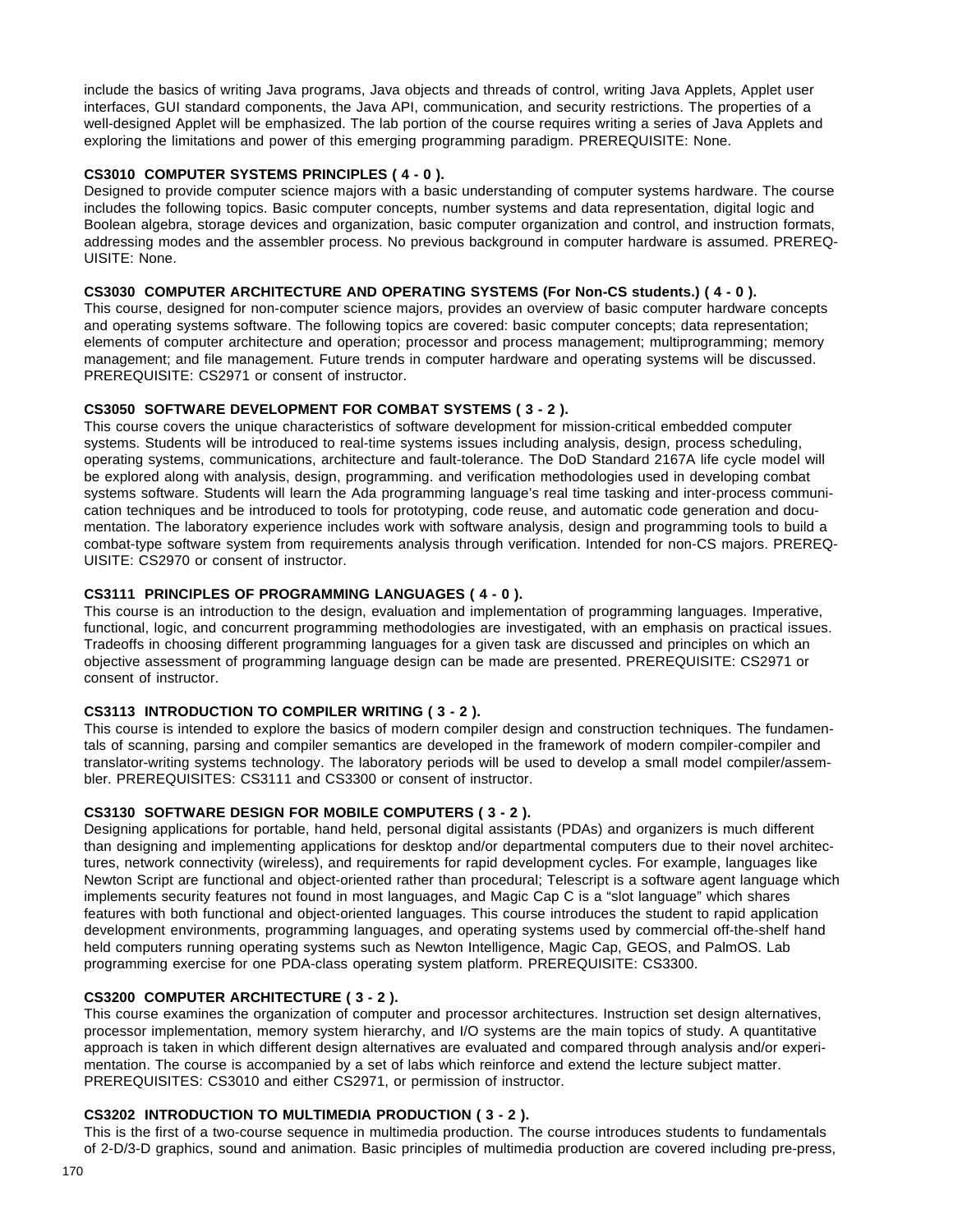file formats, image filtering, morphing, distortions, textures, geometry, and perspective in a lecture format, and practical skill development in a hands-on laboratory. Scripting in an event-driven programming language is a major portion of the course. PREREQUISITE: None.

# **CS3203 ADVANCED MULTIMEDIA PRODUCTION ( 3 - 2 ).**

This is the second of a two-course sequence in multimedia production. The course goes into more depth than CS3202 by focusing on video production. Fundamentals of digital video tape, CD-ROM, and camera hardware, video multimedia software, and file formats are covered in addition to the tools and design techniques used to do professional quality movie production. It is expected that the material will change rapidly in the next few years, hence the content will also undergo rapid change. PREREQUISITE: CS3202.

# **CS3300 DATA STRUCTURES ( 3 - 2 ).**

The purpose of this course is to introduce modern techniques for design, analysis, and implementation of data structures. This includes: theoretical material (time and space analysis, abstract data types); current practice (applications to memory management, compiler design, sorting/searching algorithms); programming techniques (information hiding, packages, programming from specifications, testing); programming practice (non-trivial assignments which emphasize pointers, file I/O, recursion, and teamwork). Weekly programming projects are required in this course PREREQUISITE: CS2971 or consent of instructor.

# **CS3310 ARTIFICIAL INTELLIGENCE ( 4 - 0 ).**

Survey of topics and methods of Artificial Intelligence. Methods include rule-based systems, heuristic search and exploitation of natural constraints, means-ends analysis, semantic networks, and frames. Emphasis is placed on solving problems that seem to require intelligence rather than attempting to simulate or study natural intelligence. Projects to illustrate basic concepts are assigned. PREREQUISITES: MA3025, MA3030 or consent of instructor.

# **CS3315 LEARNING SYSTEMS ( 3 - 1 ).**

Survey of methods by which software and hardware can improve their performance over time. Methods include casebased reasoning, concept learning, neural networks, simulated annealing. and genetic algorithms. Students will do projects with software tools. PREREQUISITE: A programming course.

# **CS3320 DATABASE SYSTEMS ( 3 - 1 ).**

This course presents an up-to-date introduction to database systems including database system architectures, data models, query languages, and design of databases. PREREQUISITE: CS3300 or consent of instructor.

# **CS3450 OPERATING SYSTEMS ( 3 - 2 ).**

A theoretical and practical treatment of operating concepts. Major course topics include concurrency, Ada tasking, virtual memory including demand paging and segmentation, dynamic linking and loading, file structures and information security. The laboratory portion of the class will give students the opportunity to write and test components of a modern operating system. PREREQUISITES: CS2972, CS3200 and CS3300, or consent of instructor.

# **CS3460 SOFTWARE METHODOLOGY ( 3 - 1 ).**

Introduction to the software life cycle. Methods for requirements definition, design, and testing of software. Basic concepts of software engineering, including stepwise refinement, decomposition, information hiding, debugging, and testing. PREREQUISITES: CS2972 and CS3300.

#### **CS3502 COMPUTER COMMUNICATIONS AND NETWORKS ( 4 - 0 ).**

An introduction to the structure and architecture of computer networks. The physical, data link and network layers of the ISO model are covered, as well as some aspects of the higher layers. Several important communication protocols are studied, including the currently used models for their specifications and analysis. Local Area Networks, such as Ethernet and Token Ring, are also covered. Term papers and/or a project are an important aspect of this course. PREREQUISITES: CS3200 and CS3010 and a basic course in probability.

#### **CS3505 THE INTERNET AND THE INFORMATION HIGHWAY ( 3 - 0 ).**

Recent advances in telecommunications and computers have resulted in an explosive growth in the Internet. This growth in computer networking has already had a major impact on the world. In this class, the Internet and related technologies are explored. Major objectives are (1) to learn what the Internet and the "Information Highways" are; (2) to learn how to use the Internet for both business, academic and personal uses; (3) to learn what is the current and especially future direction the Internet is going. Students will gain experience in exploring the World Wide Web, in creating their own home pages using the language HTML. They will also learn how to use the "big three" Internet tools, which are FTP, E-mail, and Telnet. Some background on how these protocols developed is also presented. Lectures also discuss the origins of the Internet, and the various physical and software layers which make up the Internet are also discussed. The class requires a series of laboratory assignments. PREREQUISITE: None. Open to all graduate students.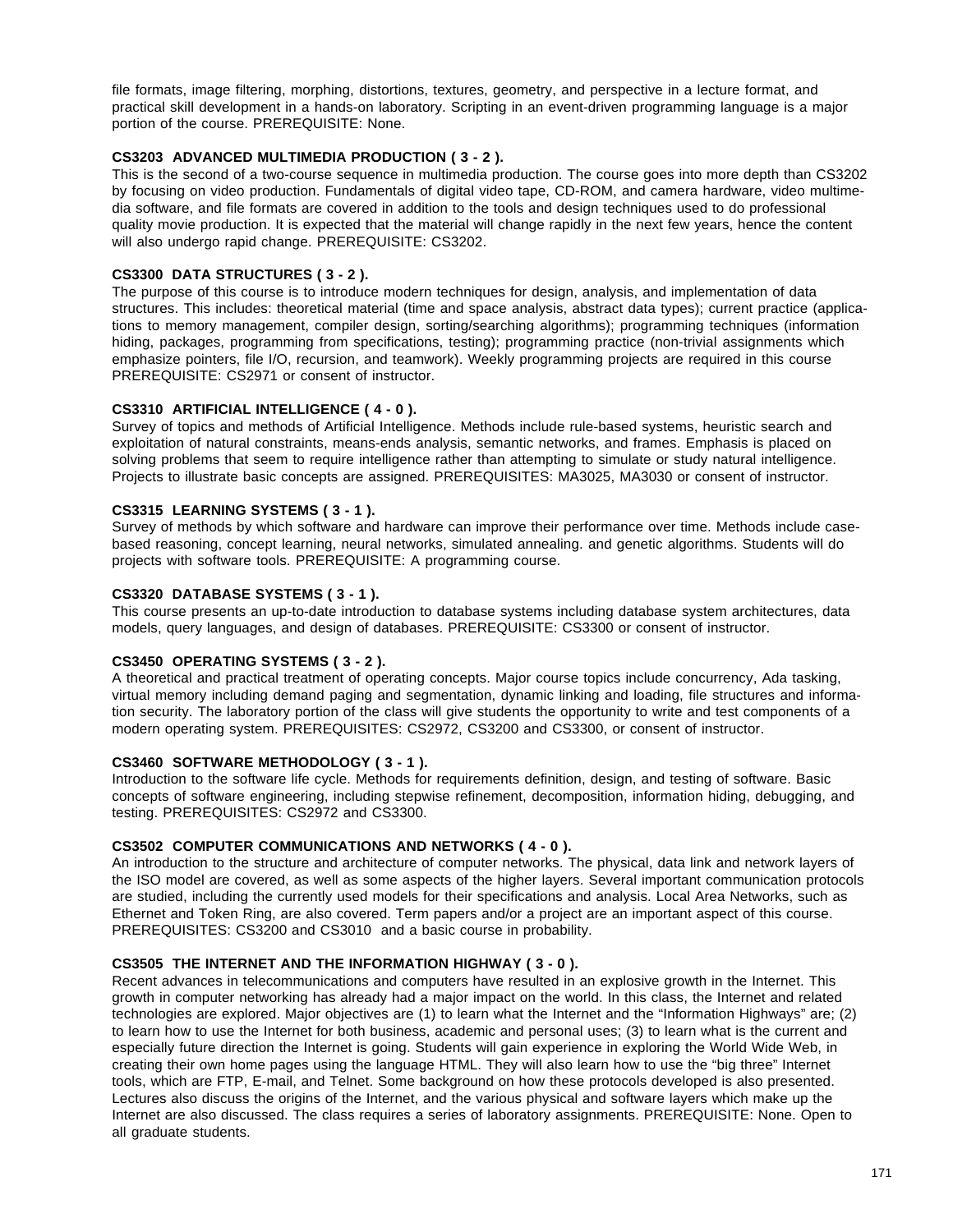# **CS3600 INTRODUCTION TO COMPUTER SECURITY (Formerly CS4601.) ( 3 - 2 ).**

This course is concerned with fundamental principles of computer and communications security for modern monolithic and distributed systems. It covers privacy concerns, data secrecy and integrity issues, as well as DoD security policy. Security mechanisms introduced will include access mediation, cryptography, authentication protocols, and multilevel secure systems. Students will be introduced to a broad range of security concerns including both environmental as well as computational security. Laboratory facilities will be used to introduce students to a variety of security-related technologies including, discretionary access controls in Class C2 systems, mandatory access controls in both low and high assurance systems, identification and authentification protocols, the use of cryptography in distributed systems, and database technology in trusted systems. PREREQUISITE: Either CS3010, CS3030, or the consent of instructor.

# **CS3601 THEORY OF FORMAL LANGUAGES AND AUTOMATA ( 4 - 0 ).**

This course will cover the Chomsky hierarchy of Formal Languages (regular sets, context-free languages, contextsensitive languages, and recursively enumerable languages) and the types of grammars and automata associated with each class in the hierarchy. Emphasis is placed on the major results of the theory as they apply to language and compiler design. In addition, the major results involving the concept of undecidability are covered. PREREQUISITE: MA3025, MA3030 or equivalent.

# **CS3650 DESIGN AND ANALYSIS OF ALGORITHMS ( 4 - 0 ).**

This course focuses on the design and analysis of efficient algorithms. Techniques for analyzing algorithms in order to measure their efficiency are presented. Control structure abstractions, such as divide and conquer, greedy, dynamic programming, backtrack (branch and bound), and local search methods are studied. The theory of NP-completeness is presented along with current approaches to NP-hard problems. PREREQUISITES: CS3300, MA3025, MA3030 or equivalent.

### **CS3651 COMPUTABILITY THEORY AND COMPLEXITY ( 3 - 1 ).**

This course covers the concepts needed to argue about the decidability and computational complexity of problems. Topics include recursive enumerability, undecidability, diagonalization, computational complexity classes, intractability, Turing reduction, and many-one reducibility. Basic techniques are presented for proving undecidability and for establishing a lower bound on the computational complexity of a problem. PREREQUISITES: CS3601 and CS3650.

# **CS3670 MANAGEMENT OF SECURE SYSTEMS ( 4 - 0 ).**

This course is intended to provide students with an understanding of management concerns associated with computer-based information systems. Students will examine the security concerns associated with managing a computer facility. The impact of configuration management on system security, the introduction of software that must be trusted with respect to computer policies, environmental considerations, and the problems associated with transitions to new systems and technology will be studied in the context of Federal government and especially DoD ADP systems. PREREQUISITE: CS3600.

# **CS3675 INTERNET SECURITY RESOURCES AND POLICY ( 3 - 2 ).**

This course covers the threats currently facing organizations that access the Internet, the technological basis for such threats and policy options for dealing with such threats. The course is designed to involve students directly in the composition of meaningful security policies. Lab exercises will be used to improve the student's detailed knowledge of security threats and of the options for dealing with such threats. PREREQUISITE: None.

#### **CS3680 BUILDING DEFENSIBLE COMPUTER SYSTEMS ( 3 - 2 ).**

This course will focus on the threats to computer systems. External attacks, malicious artifacts, such as Trojan Horses, and techniques to eliminate or contain them will be addressed. Assurance methods to create trusted computing bases for both monolithic and distributed systems will be presented. Leveraging high assurance policy enforcement mechanisms in the design of applications will be discussed. System architecture considerations, the application of information security policies in networked systems, the importance of cryptographic methods of communication in distributed systems, and critical topics in database security will be presented. Demonstrations, exercises and experiments with techniques for achieving defensible computer systems will be presented. Building applications for trusted systems will be addressed. Students will examine the use of COTS product to meet system security requirements. Students will gain hands-on experience with methods of distributed identification and authentication and various uses of cryptography as it complements trusted systems. PREREQUISITE: CS3600.

# **CS3690 APPLYING INFOSEC SYSTEMS (For Non-CS; CS majors take CS4605.) ( 4 - 0 ).**

This course presents an integrated view of INFOSEC disciplines in the context of today's dynamic threat environments. It will present security standards, certification, and accreditation as they relate to the management of risks and INFOSEC techniques. Students will learn about several current security policies and will study scenarios where these policies may be silent or ambiguous. Mandatory, discretionary, commercial, and dissemination policies will be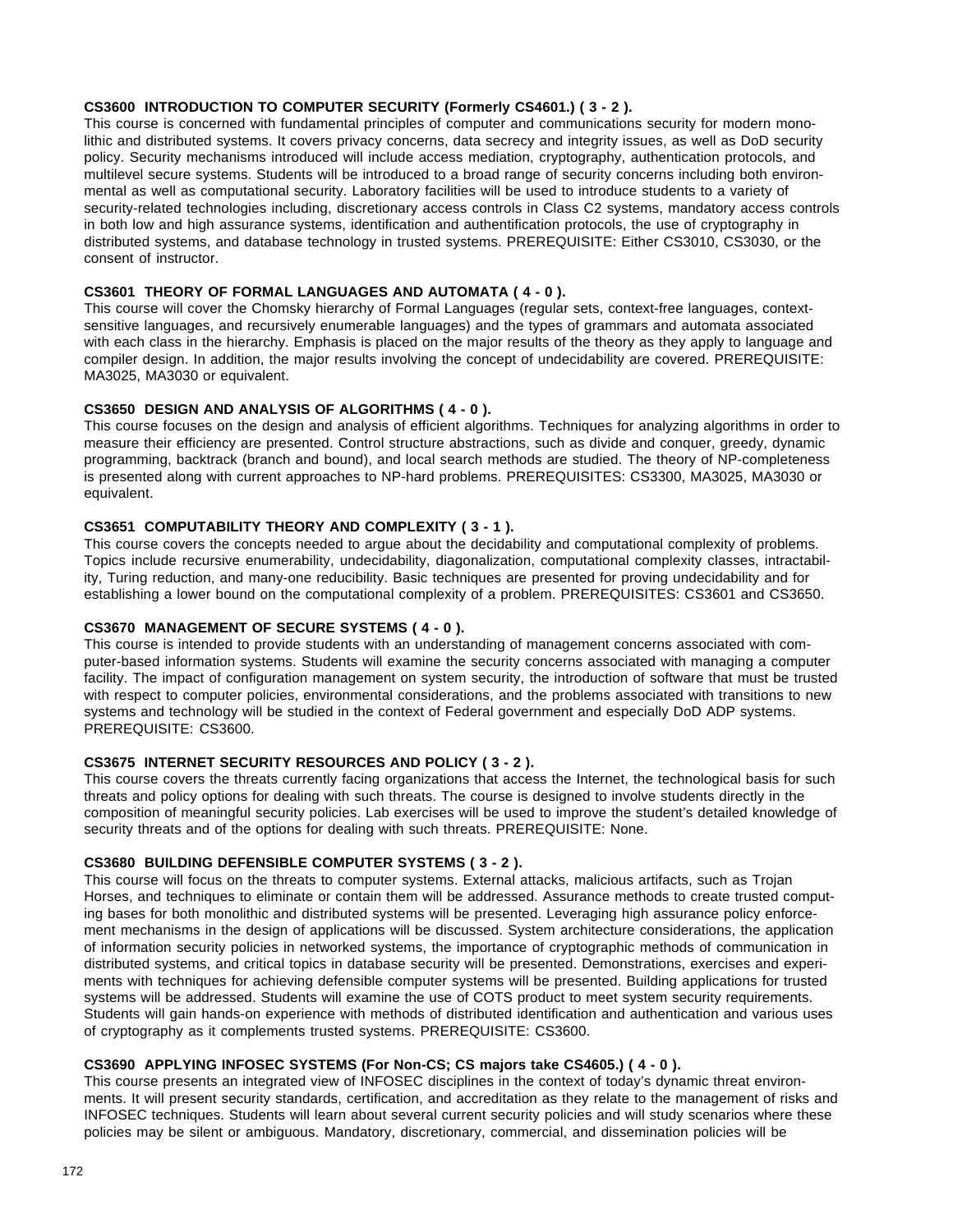addressed. Life cycle issues for INFOSEC systems and organizational impacts on security will be presented. System changes that potentially impact security will be presented such as increased threats or risks, security breaches, hardware changes, policy changes, and environmental factors. PREREQUISITE: CS3600.

# **CS3700 ADVANCED PROGRAMMING IN C++ ( 3 - 2 ).**

This course covers the design and implementation of computer programs in the programming language C++. The implementation part of the course is on programming including types, operators, structures, control, and functions. The designing part of the course is on object-oriented programming, encapsulation (classes and objects), inheritance (class hierarchies), polymorphism, templates, and reusable class libraries. PREREQUISITES: CS2971 and CS3300 or the consent of the instructor.

# **CS3800 DIRECTED STUDY IN COMPUTER SCIENCES (Variable hours 0-2 to 0-8.) ( 0 - V ).**

Individual research and study by the student under the supervision of a member of the faculty. The course is intended primarily to permit interested students to pursue in depth subjects not fully covered in formal class work. PREREQUI-SITE: Consent of Instructor. Graded on Pass/Fail basis only.

#### **CS3920 TOPICS IN COMPUTER SCIENCE (Variable hours 2-4 to 4-1.) ( V - V ).**

Designed to support subject matter of special interest, dependent upon faculty availability. Topics will either be drawn from areas not covered by core courses, or be focused treatments of subjects of limited scope. This course may be lecture or lab oriented, with prerequisites determined by the instructor. Students may repeat this course for credit with a different topic. PREREQUISITE: Consent of instructor.

#### **CS3973 ADVANCED OBJECT-ORIENTED PROGRAM WITH JAVA ( 3 - 2 ).**

The course introduces advanced features of the Java programming language and is intended for those who have taken the introductory Java course, CS2973. Topics include advanced GUI applications and Applets using the AWT API of Java, concurrency and thread manipulation, communication via UDP and TCP/IP sockets, and security issues. The lab portion of the course explores these concepts for a given Java implementation. PREREQUISITE: CS2973.

# **CS4112 DISTRIBUTED OPERATING SYSTEMS ( 3 - 2 ).**

An advanced treatment of operating systems concepts. Major course topics include distributed operating systems, distributed operating system architectures and concurrent programming. Other topics including secure operating systems and real-time operating systems as time permits. PREREQUISITE: CS3450 or equivalent.

# **CS4113 ADVANCED LANGUAGE TOPICS ( 4 - 0 ).**

This course is designed to explore concepts considered essential to the study of programming languages. These concepts include the lambda calculus, the Church-Rosser Theorem, reduction strategies, continuations, semantics, and recursion. PREREQUISITES: CS3111 and CS3450 or consent of instructor.

### **CS4114 ADVANCED TOPICS IN OBJECT-ORIENTED PROGRAMMING ( 3 - 2 ).**

This course covers the area of object-oriented programming (OOP) in detail. Investigating current OOP research will be the mainstay of the class. Typical topics will include data abstraction, inheritance, encapsulation, delegation, object-oriented databases and concurrency. Object-oriented languages and applications will also be discussed. A significant programming project is also required. PREREQUISITE: Consent of instructor.

# **CS4118 RAPID APPLICATION DEVELOPMENT OF INFO WARFARE SYSTEMS ( 3 - 2 ).**

Rapid application development of client/server information systems that play over wired and wireless networks will become increasingly important to joint forces as the battlefield becomes digitized. This course describes the field of database front-end tools, client/server applications, visual programming, and database middleware. It also provides an analysis and skill development in design and implementation of sample applications using current state-of-the-art development tools such as Optima++, Prospero, and JFactory. A key feature of this course is that it covers a variety of rapid application development approaches and tools. PREREQUISITE: IS3502.

# **CS4150 PROGRAMMING TOOLS AND ENVIRONMENTS ( 4 - 1 ).**

This course covers the design and implementation of tools to aid software development, including syntax-directed editors, version-control systems, language-oriented debuggers, symbolic execution vehicles, programming databases, type checkers, macroprocessors and automatic programming tools. These topics are discussed in the context of an integrated, language-oriented programming environment. PREREQUISITE: CS3460 or consent of instructor.

# **CS4202 COMPUTER GRAPHICS ( 3 - 2 ).**

An introduction to the principles of the hardware and the software used in the production of computer generated images. The focus of the course is a major design project utilizing the departmental computer graphics facilities. The course is intended for Computer Science students proficient in the development of software systems. PREREQUI-SITES: CS2971, CS3300, CS3700 or consent of the instructor.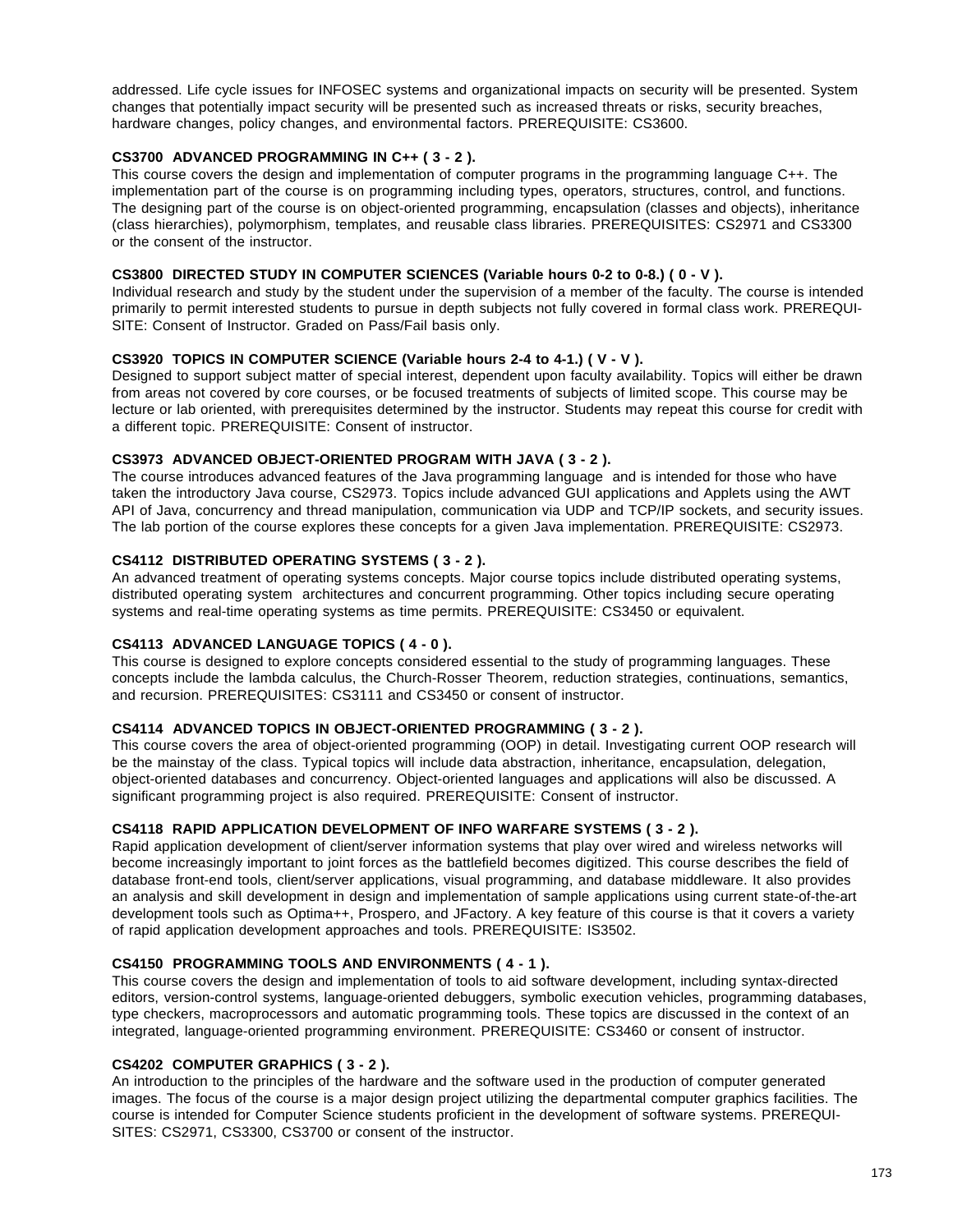# **CS4203 INTERACTIVE COMPUTATION SYSTEMS ( 3 - 2 ).**

This course studies the principles of human computer interfaces and their implementation techniques. Several different interfaces are covered with an emphasis on the direct manipulation interface. The principles discussed in the course will be illustrated with several commercial software systems. The main focus of the course is a design project of building simple application software system that supports human-computer interface principles. PREREQUISITES: CS3111 and CS3300 or consent of instructor.

# **CS4310 ARTIFICIAL INTELLIGENCE TECHNIQUES FOR MILITARY APPLICATIONS ( 4 - 0 ).**

This course will survey key areas of current research and applications in artificial intelligence. Areas covered include: representation and logic, search, planning, neural nets, etc.. Students are required to complete a team project relating to a military application. PREREQUISITE: CS3310 or consent of instructor.

# **CS4311 EXPERT SYSTEMS ( 3 - 2 ).**

This course covers fundamental issues in expert system design and construction. Topics include: knowledge representation schemes and reasoning methods, uncertainty management, system building tools and shells, and validation and measurement methods. Several projects related to these topics will be assigned throughout the course. In addition, each student will be required to complete a term project. PREREQUISITE: CS3310 (or equivalent) or consent of instructor.

# **CS4312 ADVANCED DATABASE SYSTEMS ( 3 - 1 ).**

This course is a sequel to CS3320, Database Systems. The course will provide an in-depth coverage of relational database theory, distributed database systems, semantic data models, query processing and optimization, transaction management, recovery, security and other advanced topics. Topics will be illustrated using both commercial and prototype database systems. PREREQUISITE: CS3320 or consent of instructor.

# **CS4313 ADVANCED ROBOTIC SYSTEMS ( 4 - 0 ).**

This course covers the fundamental concepts, theories and practices in autonomous robotics. Especially, theories and techniques in motion planning, motion design, vehicle kinematics, sensing, guidance, learning, environmental representation, and control architectures for autonomous mobile vehicles will be discussed. The autonomous mobile robot Yamabico-II will be used for hand-on experiments. We will also discuss on several existing significant robotic research projects and control architectures in the U.S. and other countries. PREREQUISITE: CS3310 or consent of instructor.

#### **CS4314 SYMBOLIC COMPUTING ( 3 - 2 ).**

This course is concerned with symbolic computing, that is, using computers to manipulate symbols. The first part of the course will focus on the fundamentals of Lisp programming including list processing, function definition, recursion, data structures, Common Lisp Object System (CLOS), and Lisp I/O. The second part of the course will emphasize the use of Lisp to support different Artificial Intelligence applications: search techniques, neural networks, genetic algorithms, etc. Students are required to complete several homework exercises and a term project. Enrollment will be limited to ensure adequate student involvement in class presentations. PREREQUISITE: CS3310 (or equivalent) or consent of instructor.

# **CS4322 ADVANCED DATABASE SYSTEMS SEMINAR ( 3 - 1 ).**

This course covers the advanced and current research on database topics that have not been discussed fully in the prior database courses CS3320 and CS4312. Possible topics to be discussed in the course include object-oriented databases, database machines (especially multilingual and multibackend systems), multimedia DBMS, semantic modeling, DB security, knowledge-based DBMS, nonnormalized relations, temporal information handling, advanced data structures, real-time database systems, etc. The studies may be theoretical, pragmatic and analytical, or experimental using some advanced prototype database systems. PREREQUISITE: CS4312, or consent of instructor.

#### **CS4450 ADVANCED COMPUTER ARCHITECTURE ( 4 - 0 ).**

This course covers advanced topics in computer architecture and the application of concepts in computer architecture to the design and use of computers. The topics discussed include classes of computer architecture, application oriented architecture and high performance architecture. PREREQUISITE: CS3200 or equivalent.

# **CS4451 INTRODUCTION TO PARALLEL COMPUTING ( 4 - 1 ).**

An introduction to the basic issues of parallel computing. The course brings the students to acknowledge of different models of current parallel computers, and the interconnection networks that support them. Students are introduced to metrics that describe the performance of parallel computer systems. The students are introduced to a variety of parallel algorithms to put different parallel models into perspective. A major design project utilizing NPS parallel and/ or distributed computing facilities is assigned.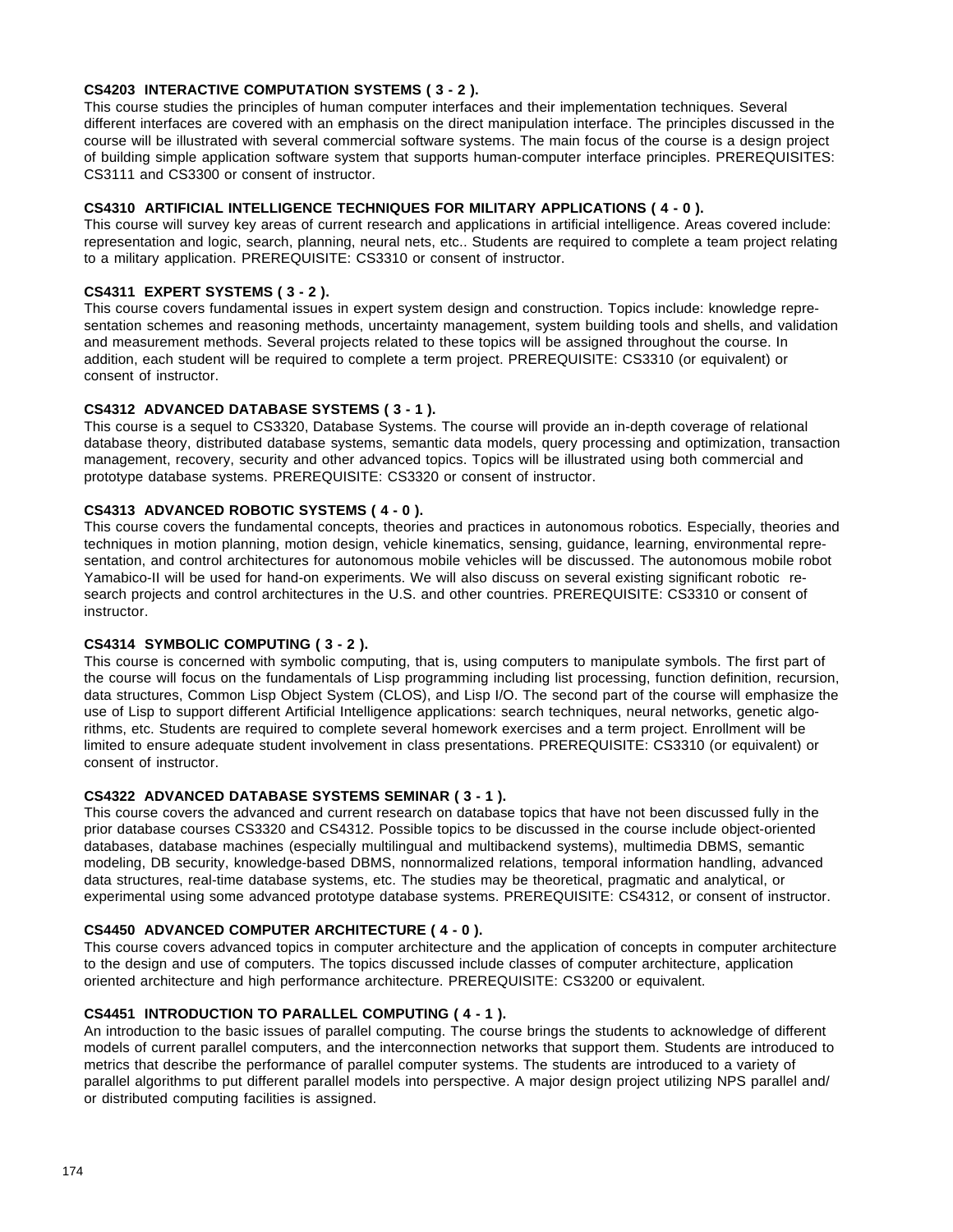# **CS4452 PROGRAMMING PARALLEL COMPUTERS (CS & Non-CS majors) ( 2 - 4 ).**

A hands-on introduction to parallel computing. The course introduces the student to different scientific and engineering applications that can benefit from parallel computing. The performance trade-offs among different ways of parallelizing an application are discussed. With the aid of parallel programming development tools, the students design, implement, debug, and monitor parallel programs for a few of the applications discussed. Every student is required to complete a nontrivial parallel program for solving some problem pertaining to his/her academic fields of study. The course is intended for CS and non-CS majors.

# **CS4470 IMAGE SYNTHESIS ( 3 - 2 ).**

This course covers advanced topics in computer image generation. The focus of the course is quality and realism in computer image synthesis. Planned topics include illumination, shading, transparency, antialiasing, shadows, raytracing, texturizing and radiosity. PREREQUISITE: CS4202 or the consent of the instructor.

# **CS4471 COMPUTER ANIMATION ( 3 - 2 ).**

This course covers advanced topics in the state-of-the-art in animating 3D computer models. Computational techniques for real-time animation, parallel programming, motion control systems, interactive keyframe systems, motion simulation, event driven animation, kinematic methods for figure animation, dynamics for figure animation, task-level animation and other high-level approaches will be examined. Labs utilize Wavefront's Advanced Visualizer animation system, Silicon Graphics workstations, VCR, and large-screen television monitors. PREREQUISITE: CS4202 or consent of instructor.

# **CS4472 PHYSICALLY-BASED MODELLING ( 3 - 2 ).**

A physically-based model is a mathematical representation of an object (or its behavior) which incorporates forces, torques, energies and other attributes of Newtonian physics. The goal of this course is to use such modeling to simulate, and graphically depict, the realistic behavior of flexible and rigid 3D objects. Topics covered in the course include teleological modeling, kinematic constraints, behavior functions, inverse dynamics, collision detection, distributed behavioral models, flexible bodies, energy constraints and physically-based rendering. PREREQUISITE: CS4202 or consent of the instructor.

# **CS4473 VIRTUAL WORLDS AND SIMULATION SYSTEMS ( 3 - 2 ).**

This course covers the design and implementation of real-time, visual simulation systems for animating and interacting with virtual environments. The course pays special attention to practical issues involving performance/realism tradeoffs; experience with computer/human interaction, especially novel input devices and paradigms; and simulating kinematic and dynamic behaviors in real-time. COREQUISITE: CS4202 or consent of the instructor.

# **CS4474 VIRTUAL ENVIRONMENT NETWORK AND SOFTWARE ARCHITECTURES ( 3 - 2 ).**

This course covers the design and implementation of network and software architectures for real-time, interactive 3D virtual environments (VEs). Network architecture topics include a taxonomy for networked virtual environments, distributed interactive simulation protocols (DIS and HLA), virtual reality modeling language (VRML), agent-based network protocols (Java/Telescript), proposed solutions for large-scale networked virtual environments (area of interest mangers and object brokers), multicast backbone tools and developments, and virtual reality transfer protocol proposals. Software architecture topics include representative software architectures for VEs (NPSNET, DIVE, MASSIVE,...), commercial toolkits for VE development (WorldToolKit, Division's dvs, Performer,...), lag in multiprocessor virtual environments, and the HCI implications on VE network and software architectures. PREREQUISITE: CS4473 or the consent of instructor.

#### **CS4500 SOFTWARE ENGINEERING ( 3 - 1 ).**

The techniques for the specification, design, testing, maintenance and management of large software systems. Specific topics include software life cycle planning, cost estimation, requirements definition and specification, design, testing and verification, maintenance and reusability. The laboratory sessions will discuss special topics. PREREQUI-SITE: CS3460 or consent of instructor.

#### **CS4510 COMPUTER-AIDED PROTOTYPING ( 3 - 0 ).**

This course covers the concept and application of computer-aided prototyping to the development and acquisition of DoD software systems. Specific topics include the prototyping software life cycle, system models, design methods, automatic code generation, prototyping languages and tools, and their unique systematic system construction methods for increasing productivity, reliability and portability of software development in comparison with other development methods. PREREQUISITE: CS4500 or consent of instructor.

# **CS4520 ADVANCED SOFTWARE ENGINEERING ( 3 - 0 ).**

This course is a sequel to CS4500. The methods for specifying, designing, and verifying software systems are covered in depth, with emphasis on automatable techniques and their mathematical basis. The techniques are applied to construct and check Ada programs using a formal specification language. The course concludes with a summary of current research areas in software engineering. PREREQUISITE: CS4500 or consent of instructor.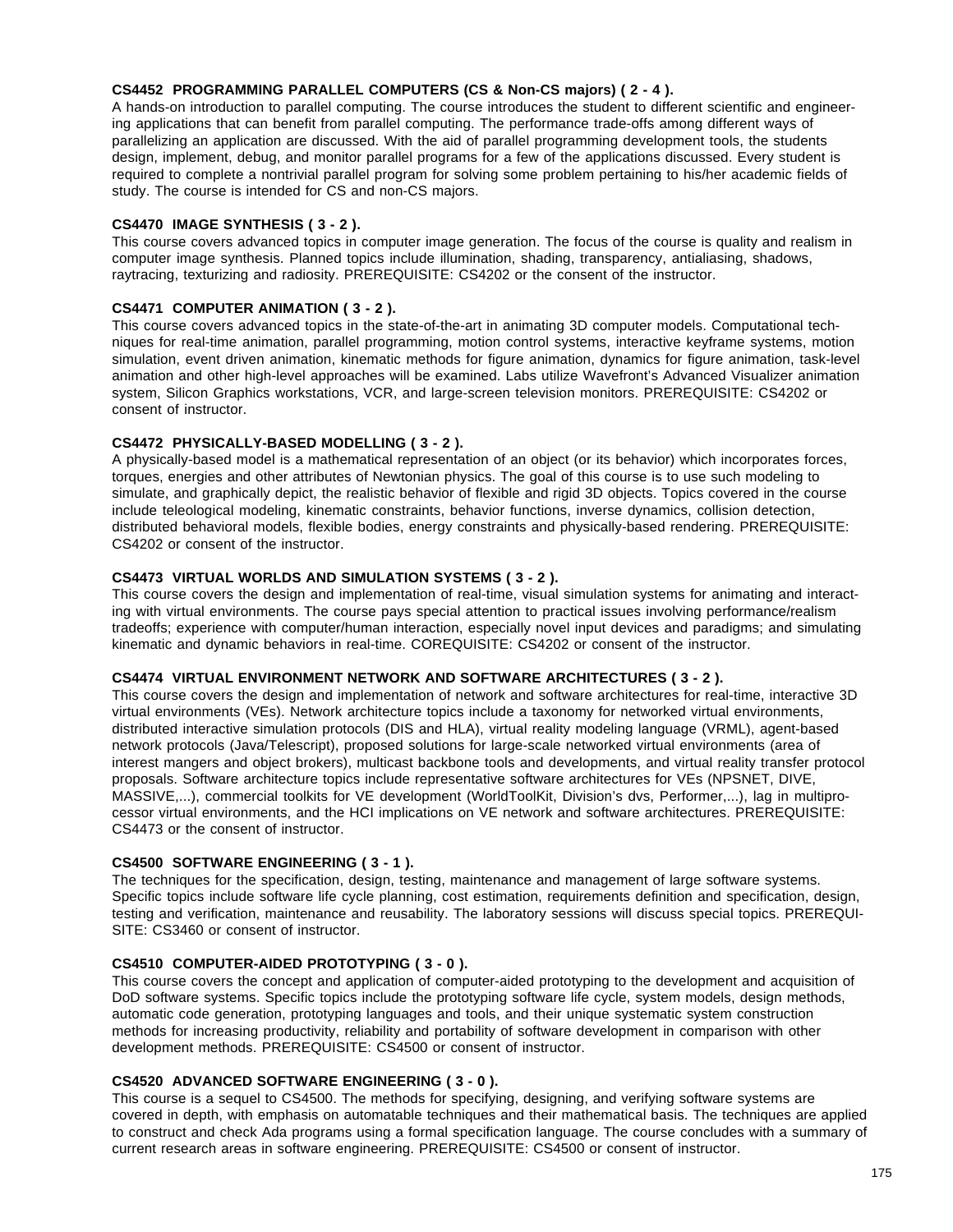# **CS4530 SOFTWARE RESEARCH AND DEVELOPMENT IN DOD ( 3 - 0 ).**

This course is a sequel to CS4500. It will cover the advanced methods, techniques and standards aimed at improving the development and acquisition of DoD software systems. Specific topics include the application of software engineering principles and the use of Ada language for designing large, real-time embedded computer systems; automated tools for the specification, design and generation of Ada code for the applications; and existing and emerging DoD Standards for software development and acquisition. PREREQUISITE: CS4500 or consent of instructor.

#### **CS4540 SOFTWARE TESTING ( 3 - 1 ).**

This course covers the theory and practice of testing computer software with the intent of preventing, finding and eliminating bugs in software. Planning and executing software tests are covered, including requirements-based testing, and advanced testing techniques. These topics are discussed in the context of a realistic development environment, illustrated using a variety of software testing tools. PREREQUISITE: CS4500 or consent of instructor.

# **CS4550 COMPUTER NETWORKS II ( 4 - 0 ).**

This course is a continuation of CS3502. The course study emphasizes metropolitan area networks and wide area networks, including the recently developed optical fiber network standards. Integrated networks and ISDN/BISDN are covered. The public telephone network and its relationship to computer networks. Applications of high speed networks and potential future developments. PREREQUISITE: CS3502.

# **CS4560 SOFTWARE EVOLUTION ( 3 - 0 ).**

This course covers the concepts, methods, techniques and tools for supporting the evolution and maintenance of software systems. Specific topics include the use of formal specifications to support software evolution, design databases, configuration management, software changemerging, and software re-engineering. PREREQUISITE: CS4500 or consent of instructor.

#### **CS4570 SOFTWARE REUSE ( 3 - 0 ).**

This course covers the concepts, methods, techniques and tools for systematic reuse of software components and systems. Specific topics include design and re-engineering for reuse, mechanisms for enhancing reuse, domain specific reuse and software architectures, reuse of requirements models, specifications and designs, tools for reuse, software library organization, and methods for component search. PREREQUISITE: CS4500 or consent of instructor.

# **CS4580 DESIGN OF EMBEDDED REAL-TIME SYSTEMS ( 3 - 0 ).**

This course covers the concepts, methods, techniques and tools for supporting the design of embedded real-time systems. Specific topics include real-time systems and concurrency models, object-oriented methods for real-time system design, real-time scheduling, and Ada 95 support for concurrent and real-time systems. PREREQUISITE: CS4500 or consent of instructor.

# **CS4605 POLICIES, MODELS, AND FORMAL METHODS ( 3 - 1 ).**

The course covers the methods used to specify, model, and verify computational systems providing access control. The identification of the security policy and its interpretation in terms of a technical policy for automated systems is covered. Informal and formal security policy models are discussed and several access-control models are explored including information-flow models, the Access Matrix Model, the Bell and LaPadula Model, nondeducibility, and noninterference policy expressed in terms of the entities on a computer is reviewed. Formal models and proof of their correctness provide the bridge between a written statement of security policy and the implementation of a particular secure system. Topics include access control, information flow, safety, verification. Verification methods will be discussed. PREREQUISITES: MA3025, MA3030, CS3600, CS3651.

# **CS4800 DIRECTED STUDY IN ADVANCED COMPUTER SCIENCE (Variable hours 0-2 to 0-8.) ( 0 - V ).**

Advanced group studies in computer science on a subject of mutual interest to student and faculty member. Intended primarily to permit students to pursue in-depth subjects not fully covered in formal class work or thesis research. May be repeated for credit with a different topic. PREREQUISITE: Consent of instructor. Graded on Pass/Fail basis only.

#### **CS4900 RESEARCH SEMINAR IN COMPUTER SCIENCE ( 0 - 2 ).**

This course will examine the current and planned research of Computer Science faculty in multiple fields of study. The course is designed to support Computer Science students in their third quarter of study in the selection of an emphasis track and an area for thesis research. Completion of this course requires submission of an approved thesis proposal during finals week. PREREQUISITE: Computer Science students in third quarter or consent of Department Chairman.

# **CS4901 RESEARCH SEMINAR IN MODELING, VIRTUAL ENVIRONMENTS & SIMULATION ( 0 - 2 ).**

This course will examine the current and planned research of Modeling Virtual Environment & Simulation (MOVES) associated in multiple fields of study. The course is designed to support MOVES students in their third quarter of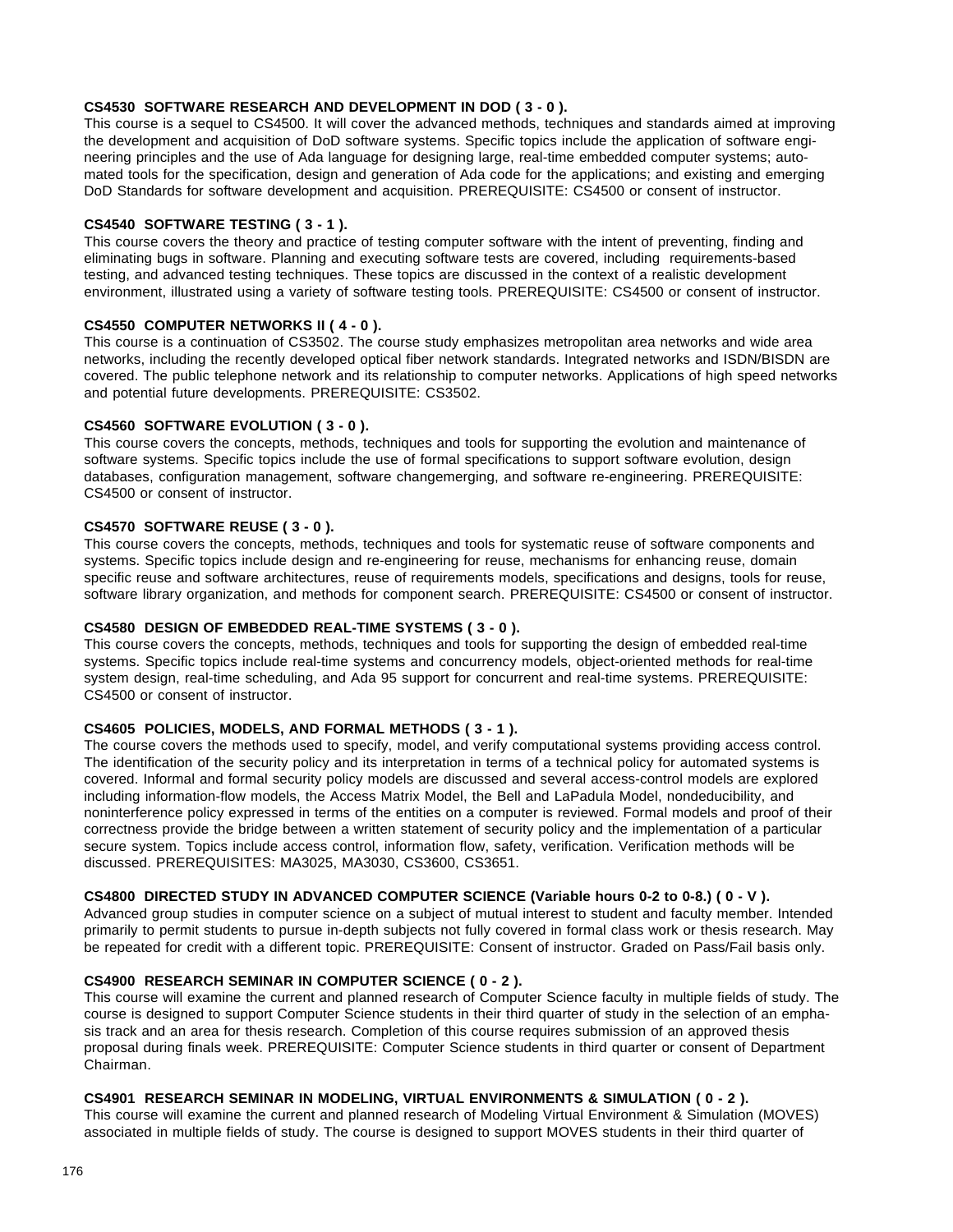study in the selection of an emphasis track and an area for thesis research. Completion of this course requires submission of an approved thesis proposal during final week. PREREQUISITE: MOVES student in their third quarter or consent of instructor. Graded Pass/Fail only.

# **CS4910 ADVANCED READINGS IN COMPUTER SCIENCE (Variable hours 0-2 to 0-8.) ( 0 - V ).**

Directed readings in computer science on a subject of mutual interest to student and faculty member. The course allows in-depth study of advanced topics not fully covered in formal class work or thesis research. May be repeated for credit with a different topic. PREREQUISITE: Consent of instructor.

# **CS4920 ADVANCED TOPICS IN COMPUTER SCIENCE (Variable hours 2-4 to 4-1.) ( V - V ).**

Designed to support advanced group study of subject matter of special interest, dependent upon faculty availability. Topics will be drawn from areas not covered by other advanced courses, or be focused treatments of subject of limited scope. This course may be lecture or lab oriented, with prerequisites determined by the instructor. Students may repeat this course for credit with a different topic.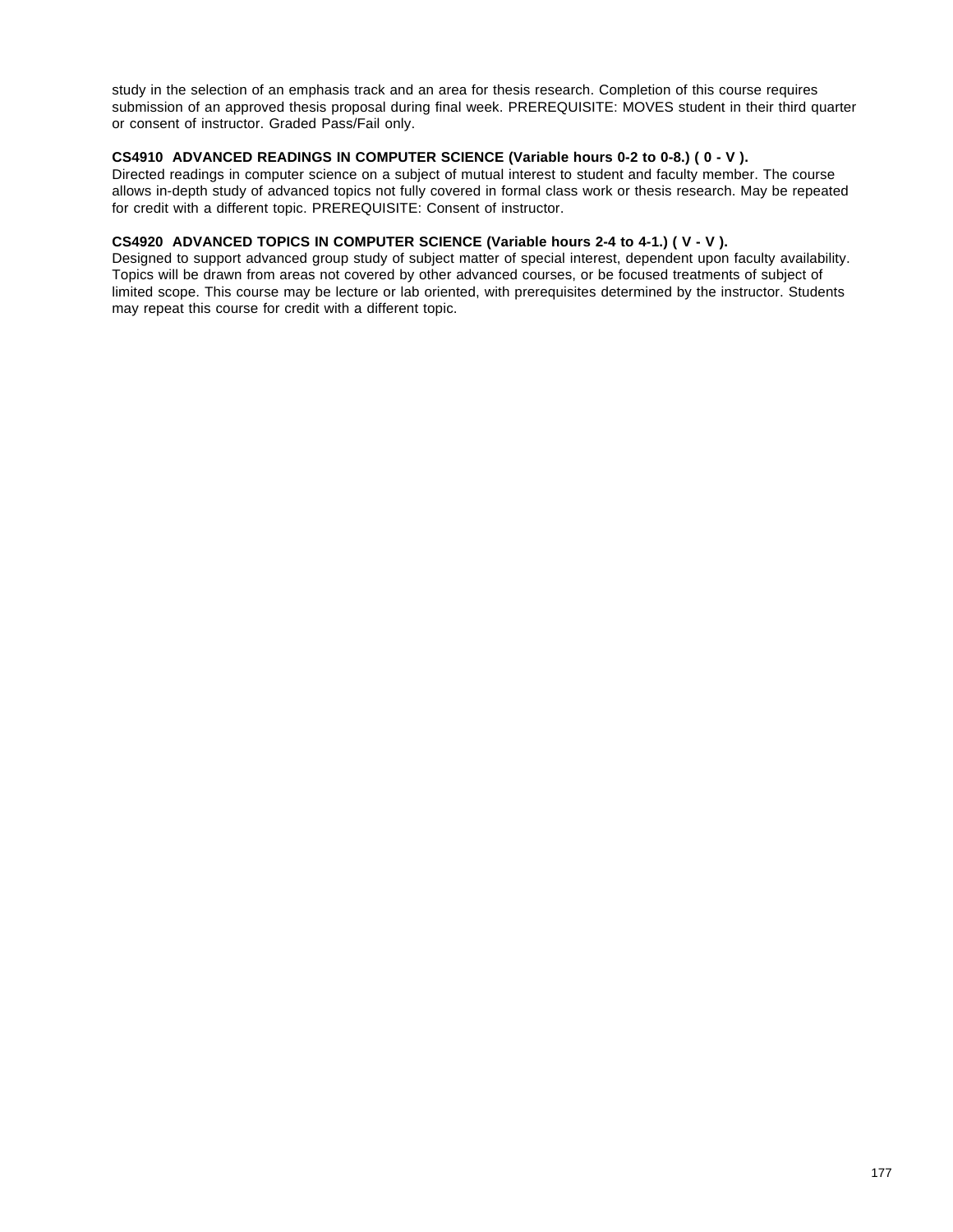# **DEPARTMENT OF ELECTRICAL AND COMPUTER ENGINEERING**

#### **Chairman**:

Herschel H. Loomis, Jr. Professor Code EC, Spanagel Hall Room 437A (408) 656-2081 DSN 878-2081

#### **Associate Chairmen:**

#### **Instruction**

Charles W. Therrien Professor Code EC/Ti, Spanagel Hall Room 458 (408) 656-3347 DSN 878-3347

#### **Student Programs**

R. Clark Robertson Professor Code EC/Rc, Spanagel Hall Room 414A (408) 656-2383 DSN 878-2383

#### **Research**

Jeff Knorr Professor Code EC/Ko, Spanagel Hall Room 428 (408) 656-2815 DSN 878-2815

**Richard W. Adler,** Senior Lecturer (1970)\*; PhD, Pennsylvania State University, 1970.

**Robert W. Ashton,** Assistant Professor (1992); PhD, Worchester Polytechnic Institute, 1991.

**Raymond Bernstein,** Research Associate (1989); PhD, Naval Postgraduate School, 1995.

**Jon T. Butler,** Professor (1987); PhD, Ohio State University, 1973.

**John G. Ciezki,** Assistant Professor (1994); PhD, Purdue University, 1993.

**Roberto Cristi,** Associate Professor (1985); PhD, University of Massachusetts, 1983.

**Monique P. Farques,** Associate Professor (1989); PhD, Virginia Polytechnic Institute and State University, 1988.

**Douglas J. Fouts,** Associate Professor (1990); PhD, University of California at Santa Barbara, 1990.

**Gurnam S. Gill,** Visiting Associate Professor (1990); PhD, Southern Methodist University, 1981.

**Tri T. Ha,** Professor (1987); PhD, University of Maryland, 1977.

**Ralph Hippenstiel,** Associate Professor (1986); PhD, New Mexico State University, 1985.

**Robert (Gary) Hutchins,** Associate Professor (1993); PhD, University of California at San Diego, 1988.

**Ramakrishna Janaswamy,** Associate Professor (1987); PhD, University of Massachusetts, 1986.

**David C. Jenn,** Associate Professor (1990); PhD, University of Southern California, 1989.

**Jeffrey B. Knorr,** Professor and Associate Chair for Research (1970); PhD, Cornell University, 1970.

**Jovan E. Lebaric,** Visiting Associate Professor (1993); PhD, University of Mississippi, 1987.

**Chin-Hwa Lee,** Professor (1982); PhD, University of California at Santa Barbara, 1975.

**Hung-Mou Lee,** Associate Professor (1982); PhD, Harvard University, 1981.

**Frederic H. Levien,** Senior Lecturer and Chairman for Information Warfare Academic Group (1990); MS, Lehigh University, 1967.

**Herschel H. Loomis, Jr.,** Chairman and Professor (1981); PhD, Massachusetts Institute of Technology, 1963.

**Sherif Michael,** Associate Professor (1983); PhD, University of West Virginia, 1983.

**Paul H. Moose,** Associate Professor (1980); PhD, University of Washington, 1970.

**Michael A. Morgan,** Professor (1979); PhD, University of California at Berkeley, 1976.

**Phillip E. Pace,** Associate Professor (1992); PhD, University of Cincinnati, 1990.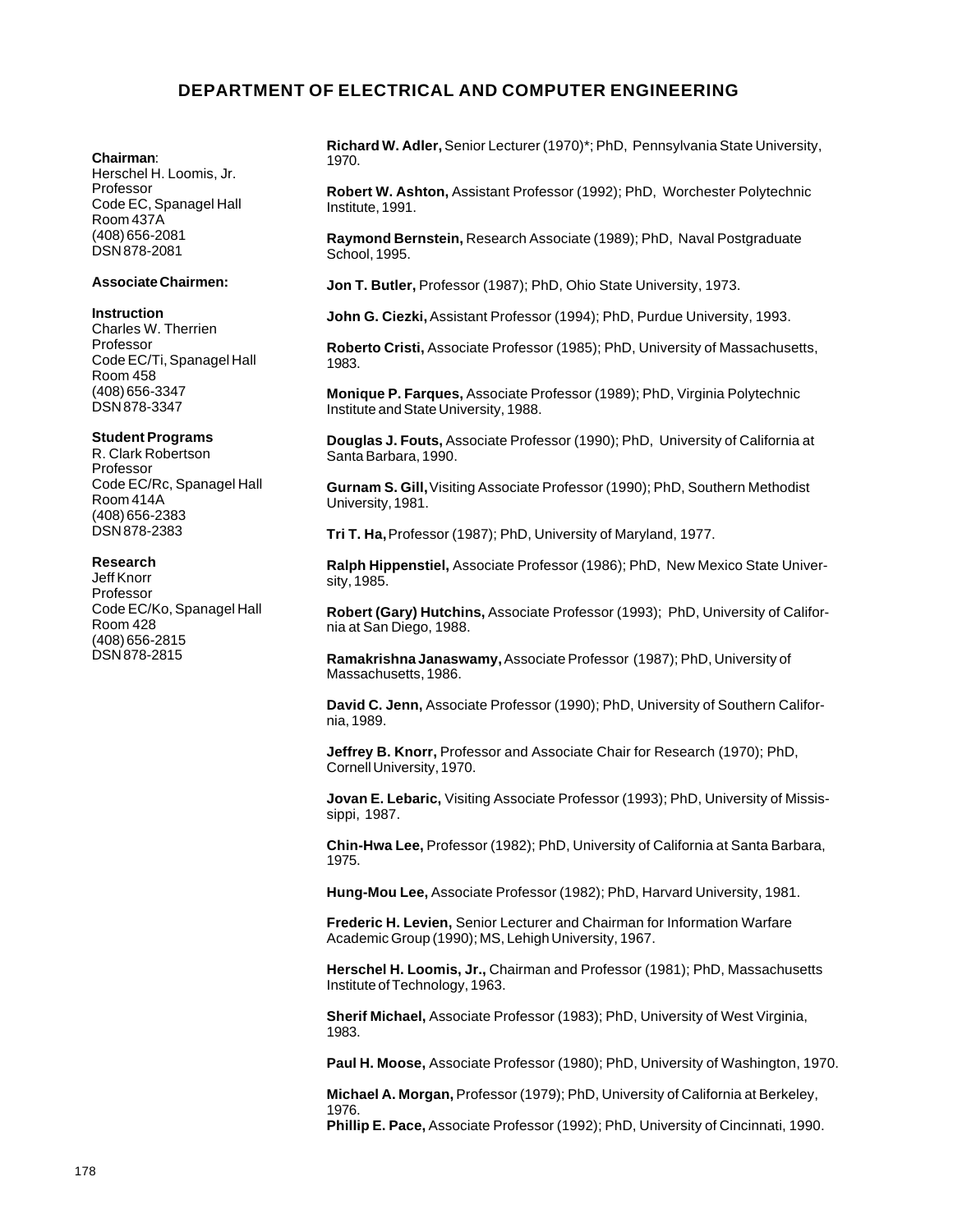**Rudolph Panholzer,** Professor, Dean of Engineering and Computational Sciences and Chairman for Space Systems Academic Group (1964); DSc, Technische Hochschule in Graz, Austria, 1961.

**Ron J. Pieper,** Associate Professor (1990); PhD, University of Iowa, 1984.

**James R. Powell,** CAPT, U.S. Navy; Chair of Information Warfare (IW), Chair of Tactical Analysis and Military Instructor (1996); MSSE, Naval Postgraduate School, 1984.

**John P. Powers,** Professor (1970); PhD, University of California at Santa Barbara, 1970.

**R. Clark Robertson,** Professor and Associate Chair for Student Programs (1989); PhD, University of Texas at Austin, 1983.

**D. Curtis Schleher,** Professor (1994); PhD, Polytechnic University, 1975.

**Michael Shields,** LCDR, U.S. Navy; Assistant Professor (1992); PhD, Naval Postgraduate School, 1991.

**Shridhar B. Shukla,** Assistant Professor (1990); PhD, North Carolina State University, 1989.

**Rasler W. Smith,** Visiting Instructor (1994); MSEE and EE, Naval Postgraduate School, 1990.

**Robert D. Strum,** Professor Emeritus (1958); MS, University of Santa Clara, 1964.

**Frederick Terman,** Senior Lecturer (1983); MSEE, Stanford University, 1964.

**George J. Thaler,** Professor Emeritus (1951); DEng, Johns Hopkins University, 1947.

**Charles W. Therrien,** Professor and Associate Chair for Instruction (1984); PhD, Massachusetts Institute of Technology, 1969.

**Harold A. Titus,** Professor (1962); PhD, Stanford University, 1962.

**Murali Tummala,** Associate Professor (1987); PhD, India Institute of Technology, 1984.

**Donald van Z. Wadsworth,** Senior Lecturer (1988); PhD, Massachusetts Institute of Technology, 1958.

**Todd Weatherford,** Assistant Professor (1995); PhD, North Carolina State University, 1993.

**Xiaoping Yun,** Associate Professor (1994); ScD, Washington University, 1987.

**Lawrence J. Ziomek,** Professor (1982); PhD, Pennsylvania State University, 1981.

\* The year of joining the Naval Postgraduate School faculty is indicated in parentheses.

The Department of Electrical and Computer Engineering is the major contributor to programs for the education of officers in the Electronic Systems Engineering curriculum and the Space Systems Engineering curriculum. Additionally, the department offers courses in support of other curricula such as Information Warfare/Electronic Warfare Systems Technology; Information Technology Management; Command, Control, Communications, Computers and Intelligence; Space Systems Operations; Weapons Systems Engineering; Underwater Acoustics and Engineering Acoustics.

The department offers programs leading to the Master of Science degree in Electrical Engineering (MSEE), the degree of Electrical Engineer (EE) and Doctor of Philosophy (Ph.D.). The department typically graduates over 80 MSEE degree candidates, four EE degree recipients and one Ph.D. per year.

An MSEE student will usually spend six to twelve months learning or reviewing material at a junior or senior level before entering into graduate studies. The graduate study portion of a typical program is about one year in duration with a combination of course study and thesis work being performed. The thesis portion of the study is the equivalent of four courses with an acceptable written thesis being a requirement for graduation.

The curriculum is organized to provide the students with coursework spanning the breadth of Electrical and Computer Engineering. In addition, students concentrate in one major area of Electrical and Computer Engineering by taking a planned sequence of advanced courses. Currently there are formal concentrations in:

Communications Systems Computer Systems Electronic Warfare Systems Guidance, Navigation and Control Systems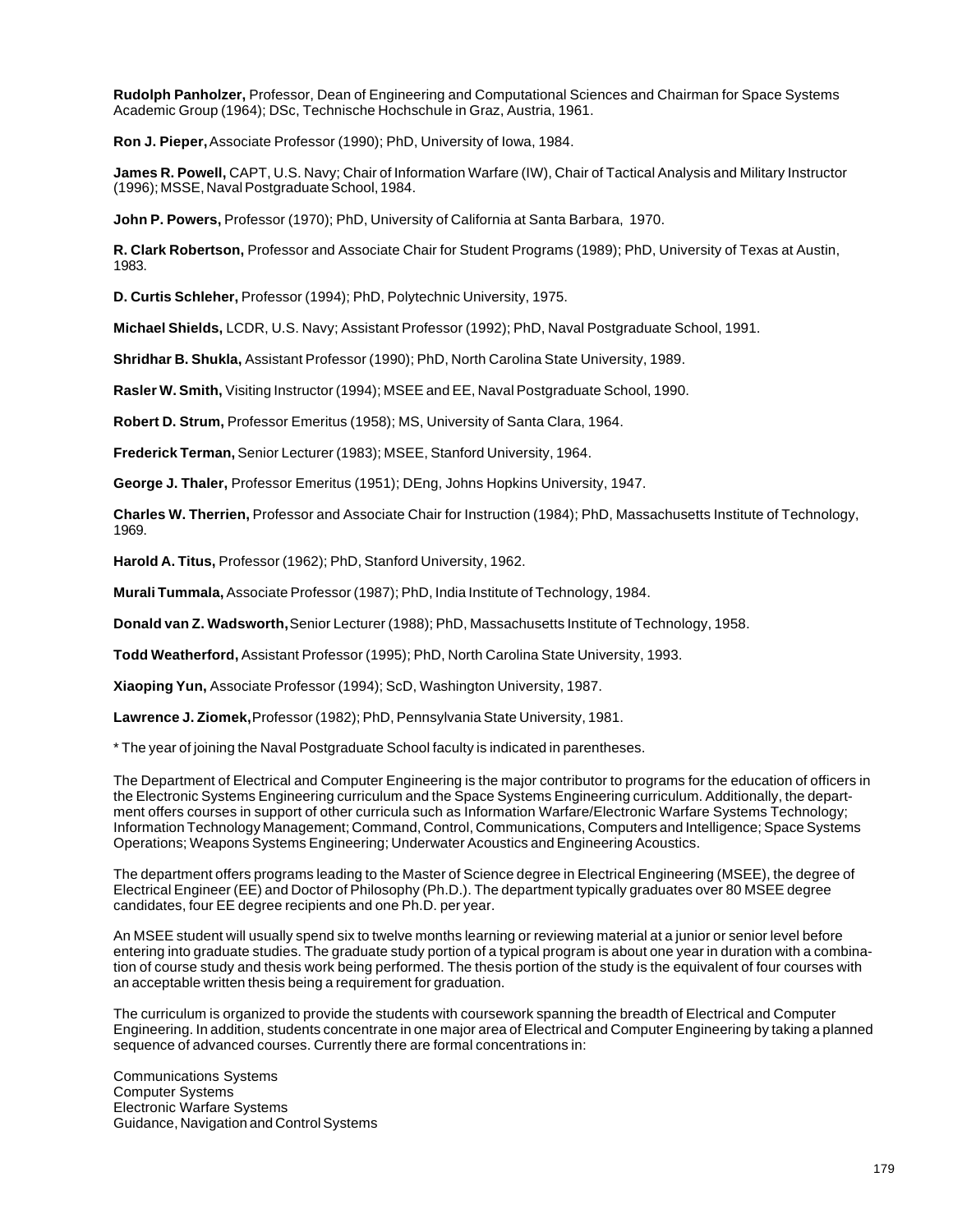Electromagnetic Systems Joint Services Electronic Warfare Power Systems Signal Processing Systems Signals Intelligence Systems

The program leading to the MSEE is accredited as an Electrical Engineering Program at the advanced level by the Engineering Accreditation Commission of the Accreditation Board for Engineering and Technology.

The department has about forty-five faculty members either on a permanent or visiting basis contributing to the instructional and research programs.

#### **MASTER OF SCIENCE IN ELECTRICAL ENGINEERING**

A Bachelor of Science in Electrical Engineering or its equivalent is required. Credits earned at the Naval Postgraduate School and credits from the validation of appropriate courses at other institutions are combined to achieve the degree equivalence.

To complete the course requirements for the master's degree, a student needs a minimum of 52 credit hours of graduate level work. There must be a minimum of 36 credits in the course sequence 3000 - 4999 of which at least 24 credits must be in Electrical and Computer Engineering and at least 3 must be in mathematics. The remainder of these 36 credits must be in engineering, mathematics, physical science, and/or computer science. Specific courses may be required by the department and at least four courses that total a minimum of 12 credits, must be in the course sequence 4000 - 4999.

An acceptable thesis for a minimum of 16 credits must be presented to, and approved by, the department.

#### **MASTER OF SCIENCE IN ENGINEERING SCIENCE**

Students with acceptable academic backgrounds may enter a program leading to the degree Master of Science in Engineering Science. The program of each student seeking this degree must contain at least 52 credit hours of graduate level work including 36 credit hours in the course sequence 3000 - 4000. Of these 36 course credits, at least 20 must be in Electrical and Computer Engineering, and an additional 12 must be in engineering, mathematics, physical science and/or computer science. At least 12 of the 36 must be in the course sequence 4000-4999. All students must submit an acceptable thesis of at least 16 credit hours. This program provides depth and diversity through specially arranged course sequences to meet the needs of the Navy and the interests of the individual. The department Chairman's approval is required for all programs leading to this degree.

#### **ELECTRICAL ENGINEER**

Students with strong academic backgrounds may enter a program leading to the Degree of Electrical Engineer.

A minimum of 96 total graduate credits is required for the award of the engineer's degree of which at least 24 must be in accepted thesis research and at least 54 credits must be in Electrical and Computer Engineering courses.

At least 36 of the total hours are to be in courses in the sequence 4000 - 4999. Approval of all programs must be obtained from the Chairman, Department of Electrical and Computer Engineering.

#### **DOCTOR OF PHILOSOPHY**

The Department of Electrical and Computer Engineering has an active program leading to the degree Doctor of Philosophy. Joint programs with other departments are possible. A noteworthy feature of these programs is that the student's research may be conducted away from the Naval Postgraduate School in a cooperating laboratory or other installation of the Federal Government. The degree requirements are as outlined under the general school requirements for the doctor's degree.

#### **LABORATORIES**

The laboratories of the department serve the dual role of supporting the instructional and research activities of the department. The department has well-developed laboratories in each specialty area.

The Controls Laboratory is primarily an instructional laboratory, supporting experiments in simulation and in hardware manipulation. The Circuits/Electronics Laboratory is also an instructional laboratory supporting courses in circuit analysis and design as well as electronic devices and applications.

The Digital Signal Processing Laboratory is primarily for research and thesis work. The laboratory provides a special subnetwork of SUN workstations, some of which are equipped for advanced digital, audio and image processing. A set of smaller microcomputers to support instruction in digital signal and image processing is available elsewhere in the department.

The Digital Systems Laboratory supports both instruction and research. The laboratory is equipped with microprocessor development systems including an HP64000 for advanced course work and thesis research. CAD facilities are capable of schematic capture, circuit simulation and fault detection. Major systems in the Computer Laboratory include a modem distributed server system with a number of intelligent workstations with interactive color graphics and image processing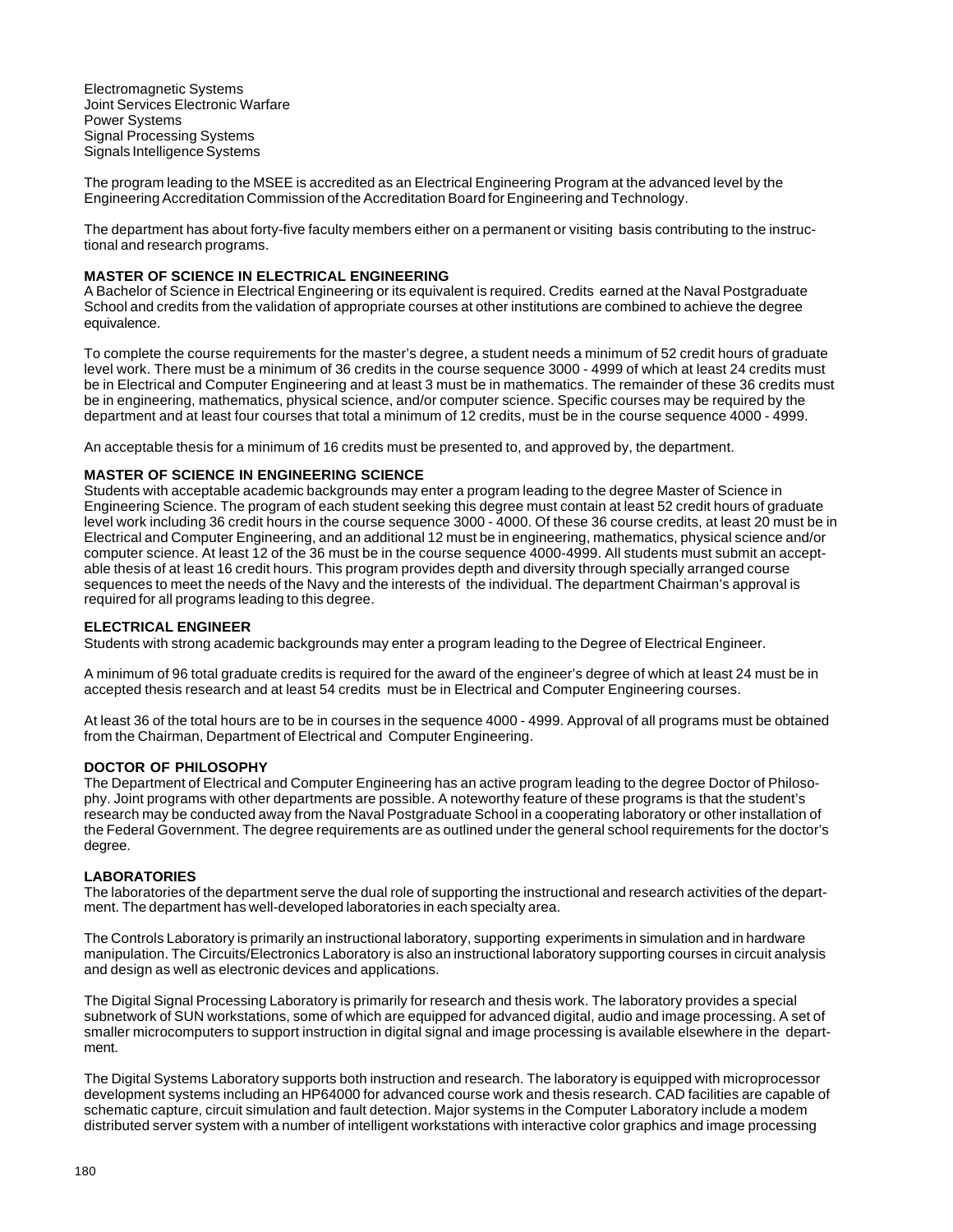systems. A department-wide Ethernet system provides resource-sharing and integrates these systems with office and laboratory microcomputers and workstations.

The VLSI Laboratory supports work in system design using integrated circuits and design of custom integrated circuits. Color graphic displays are used for layout of N- channel MOS (Metal-Oxide-Semiconductor) (NMOS) and Complementary MOS (CMOS) circuits.

The Optical Electronics Laboratory supports both research and courses in the areas of optics that use electronics. The laboratory has low and medium power lasers including CO lasers, an argon ion laser, a dye laser, a Nd:YAG laser and a variety of HeNe and diode lasers. A variety of detectors and imaging equipment is also available.

The Radar and EW Laboratories support courses and thesis work. Working radar systems and EW systems have been modified to allow student access to the signal processing portions of the equipment.

The Academic Computing Laboratories provide programming, wordprocessing, and engineering software support for students and faculty. Four (4) servers with 13 GBytes storage capacity support 24 workstations distributed throughout the department. Twenty-four (24) high-power personal computers, flatbed scanners, laser and color printers with a variety of software are available for student use. A secure computing laboratory is available for doing classified computing and word processing.

The Microwave Laboratory provides materials, devices, components, instrumentation, computer software and systems support instructional activities and research in the frequency range from 100 MHz to 300 GHz. A high quality anechoic chamber with HP8510C Network Analyzer is available for broad band antenna pattern and impedance measurements.

The Transient Electromagnetics Scattering Laboratory supports research related to impulse antenna design and impulse radar target classification.

The Power Systems Laboratory supports research and instruction in all aspects of electric power generation, distribution and utilization for ships, submarines and other military systems.

Other support facilities within the department include the Calibration and Instrument Repair Laboratory and the Supply and Issue Facility for the ordering of instrumentation and electronic components.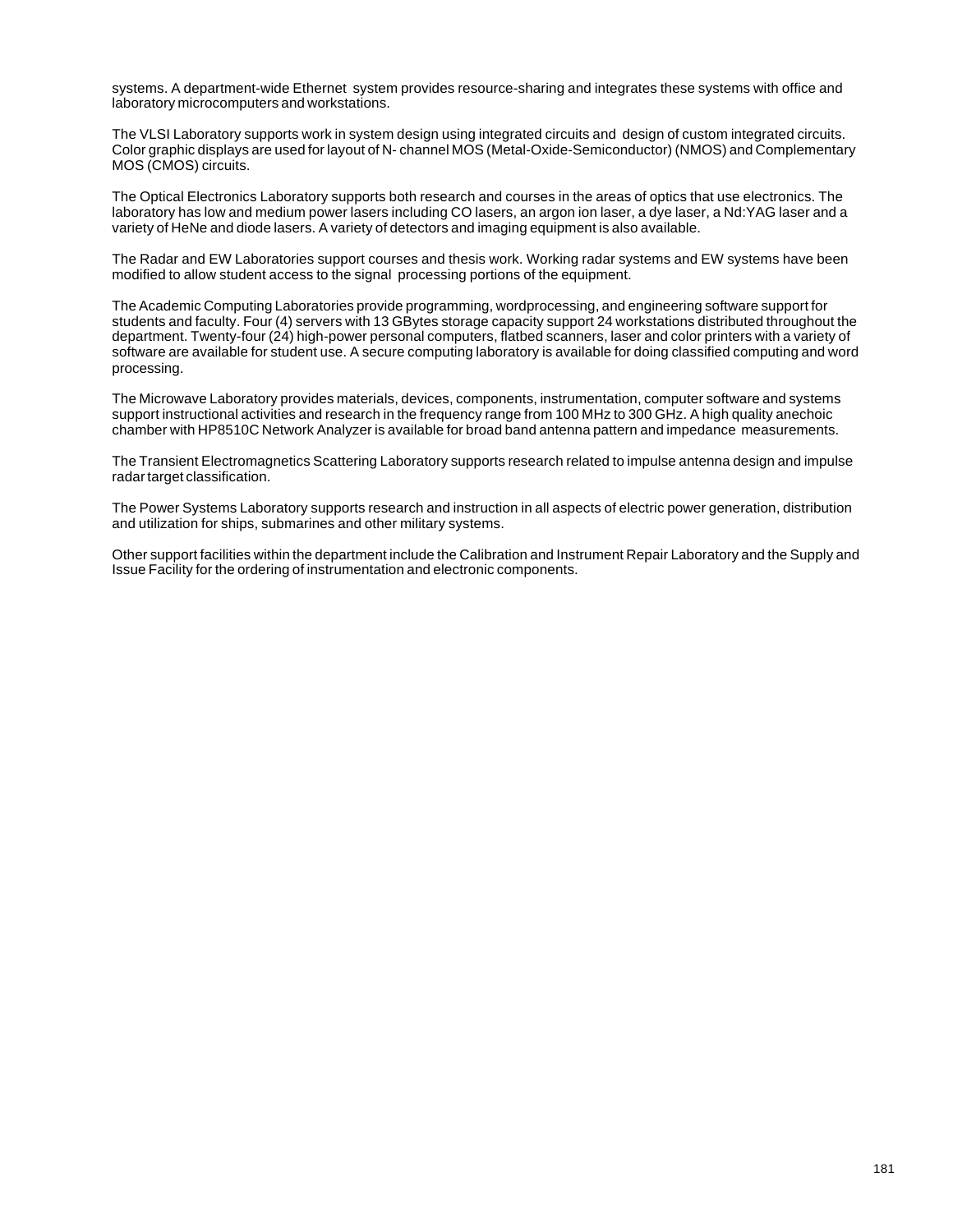# **ELECTRICAL AND COMPUTER ENGINEERING COURSE OFFERINGS**

### **EC0810 THESIS RESEARCH ( 0 - 8 ).**

Every student conducting thesis research will enroll in this course.

### **EC0950 SEMINAR (NO CREDIT) ( 0 - 1 ).**

Lectures on subjects of current interest will be presented by invited guests from other universities, government laboratories, and from industry, as well as by faculty members of the Naval Postgraduate School.

### **EC1010 INTRODUCTION TO MATLAB ( 1 - 1 ).**

An introductory course for students with little or no programming background using MATLAB. Basic concepts of the MATLAB environment are considered such as matrix operations, vector and matrix manipulations, equation solving, simulation, programming, and graphing. This course prepares students for using MATLAB in future course work in the ECE department. Graded on a Pass/Fail basis only.

### **EC2010 PROBABILISTIC ANALYSIS OF SIGNALS AND SYSTEMS ( 3 - 1 ).**

The foundations of signals and systems are developed from probabilistic and statistical approaches. Emphasis is on signal processing, communication systems, and computer networks relevant to military applications. Topics include probability, random variables, and random sequences; density and distribution functions; deterministic versus nondeterministic signals; expectation, the dc and the r.m.s. values of nondeterministic signals, correlation and covariance; radar and sonar signal detection; LTI systems, transformation of random variables and the central limit theorem; basic queuing theory and computer communication networks. PREREQUISITE: EC2410 (may be taken concurrently).

### **EC2100 CIRCUIT ANALYSIS ( 4 - 2 ).**

The fundamental circuit analysis course for Electrical Engineering majors. The course considers circuit principles, and topology, direct current circuits, natural response, forced response, total response, steady-state ac circuits, ac power, frequency response and selectivity, the Laplace transformation, two-port networks and transformers. PREREQUI-SITES: PH1322, MA1043 and MA1118 (may be taken concurrently).

### **EC2170 ELECTRICAL ENGINEERING FUNDAMENTALS ( 4 - 2 ).**

An introductory course for non-electrical engineering majors. The course considers network principles, signal processing circuits, natural response, forced response, total response, steady-state ac circuits, ac power, frequency selectivity, principles of magnetics, magnetic circuits and transformers. PREREQUISITES: PH1322 and MA1118 or consent of instructor.

#### **EC2200 INTRODUCTION TO ELECTRONICS ENGINEERING ( 3 - 3 ).**

An introduction to electronic devices and circuits. Solid state physics and semiconductor fundamentals. Properties of p-n junctions in diodes; Bipolar Junction Transistors (BJT) and Field Effect Transistors (FET); static and dynamic models for these devices, and their linear and nonlinear applications. Applications of transistors in the design of amplifiers and digital systems; ideal operational amplifier characteristics and applications; fabrication and the design of integrated circuits. PREREQUISITE: EC2100 or EC2170.

#### **EC2220 APPLIED ELECTRONICS ( 2 - 4 ).**

A project course covering the design and applications of analog and digital integrated circuits (ICs). Includes an introductory overview of important communications ICs and practical experimental design, constructions, and testing of circuits and systems using these devices. PREREQUISITE: EC2200.

### **EC2270 BASIC ELECTRONIC AND ELECTRICAL MACHINES ( 4 - 2 ).**

An introductory course for non-electrical engineering majors and a continuation of EC2170. Topics include fundamentals of electronics, operational amplifiers, fundamentals of semiconductors, diodes and diode circuits, bipolar junction transistors and applications, junction field effect transistors and applications, principles of electromechanics, and dc machines and ac machines. PREREQUISITE: EC2170 or consent of instructor.

## **EC2300 CONTROL SYSTEMS ( 3 - 2 ).**

The main subject of this course is the analysis of feedback systems using basic principles in the frequency domain (Bode plots) and in the s-domain (root locus). Performance criteria in the time domain such as steady-state accuracy, transient response specifications, and in the frequency domain such as bandwidth and disturbance rejection, will be introduced. Simple design applications using root locus and Bode plot techniques will be addressed in the course. Laboratory experiments are designed to expose the students to testing and evaluating mathematical models of physical systems, using computer simulation and hardware implementations. PREREQUISITES: EC2100, and ability to program in MATLAB.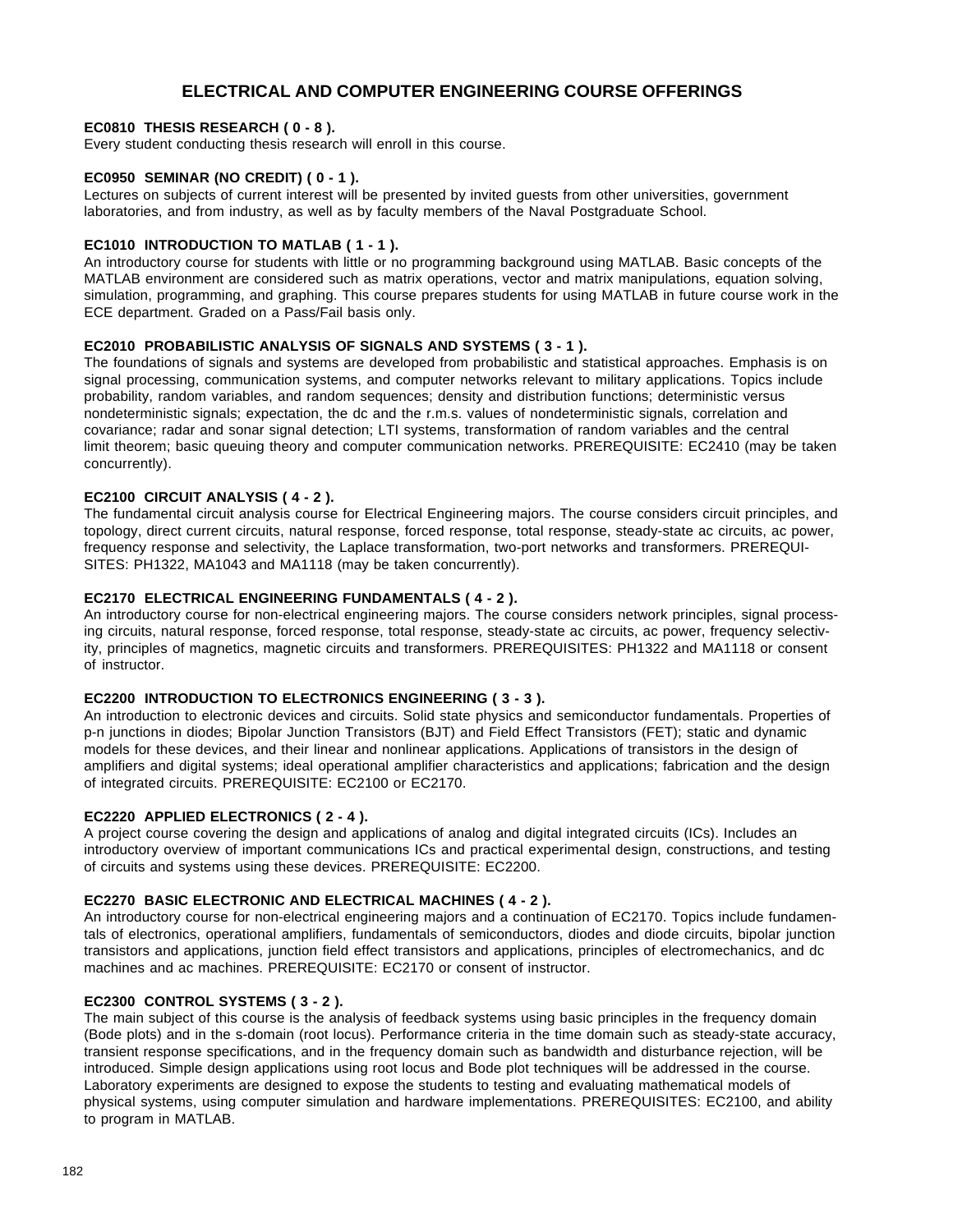### **EC2320 LINEAR SYSTEMS ( 3 - 1 ).**

Formulation of system models including state equations, transfer functions, and system diagrams for continuous and sampled-data systems. Computer and analytical solution of system equations. Stability, controllability, and observability are defined. Introduction to design by pole placement using measured and estimated state feedback. Application to military systems is introduced via example. PREREQUISITE: EC2100 and ability to program in MATLAB.

# **EC2400 DISCRETE SYSTEMS ( 3 - 1 ).**

Principles of discrete systems, including modeling, analysis and design. Topics include difference equations, convolution, stability, bilateral z-transforms and application to right-sided and left-sided sequences, system diagrams and realizations, and frequency response. Simple digital filters are designed and analyzed. PREREQUISITE: MA2051 (may be taken concurrently) and ability to program in MATLAB.

### **EC2410 ANALYSIS OF SIGNALS AND SYSTEMS ( 3 - 1 ).**

Analysis of digital and analog signals in the frequency domain; properties and applications of the discrete Fourier transform, the Fourier series, and the continuous Fourier transform; analysis of continuous systems using convolution and frequency domain methods; applications to sampling, windowing, and amplitude modulation and demodulation systems. PREREQUISITE: EC2400.

### **EC2450 ACCELERATED REVIEW OF SIGNALS AND SYSTEMS ( 4 - 0 ).**

An advanced review of continuous and discrete system theory intended for students who have previous education in these areas. Topics covered by each student will depend upon background and competence in the subject matter of EC2400, EC2410, and EC2320. PREREQUISITE: Sufficient background in linear systems theory. Graded on Pass/ Fail basis only.

### **EC2500 COMMUNICATIONS SYSTEMS ( 3 - 2 ).**

In this first course on the electrical transmission of signals, the theory, design, and operation of analog and digital communication systems are investigated. Included are A/D conversion, modulation, demodulation, frequency division multiplexing, and time-division multiplexing. PREREQUISITES: EC2200 and EC2410.

### **EC2600 ELECTROMAGNETIC FIELDS AND WAVES ( 4 - 0 ).**

Static field theory is developed from physical and mathematical principles. Time-varying Maxwell equations are developed and solutions to the wave equations are presented. Additional topics include boundary value problem solutions and plane wave propagation in a vacuum and materials. PREREQUISITE: MA2051 or equivalent.

## **EC2610 ELECTROMAGNETIC ENGINEERING ( 3 - 1 ).**

A continuation of EC2600. Topics include the analysis and design of transmission lines, waveguides, resonators, and high frequency components. Applications of military and other interest are presented in the laboratory. PREREQUI-SITE: EC2600.

### **EC2650 ACCELERATED REVIEW OF ELECTROMAGNETICS ( 4 - 2 ).**

A comprehensive review of basic electromagnetic theory intended for students who have previously studied the subject matter of EC2600 and EC2610. PREREQUISITE: Sufficient background in electromagnetic theory. Graded on Pass/Fail basis only.

## **EC2820 DIGITAL LOGIC CIRCUITS ( 3 - 2 ).**

An introductory course in the analysis and design of digital circuits. These circuits are the basis for all military computers and digital control systems. No previous background in digital concepts or electrical engineering is assumed. Topics include: Boolean algebra, truth tables, logic gates, integrated circuit families, decoders, multiplexers, arithmetic circuits, PLAs, ROMs, design of combinational circuits using SSI and MSI components, sequential logic including latches, flip-flops, registers, counters, and memories, analysis and design of synchronous circuits using state tables and state diagrams. The laboratories are devoted to study of combinational and sequential circuits and include a sequence of design projects involving increasingly complex digital functions. PREREQUISITE: None.

#### **EC2840 INTRODUCTION TO MICROPROCESSORS ( 3 - 2 ).**

An introduction to the organization and operation of microprocessors and microcomputers, both key embedded elements of military systems. Topics include: the instruction set, addressing methods, data types and number systems, stack and register organization, exception processing, assembly programming techniques including macros, assembly language implementation of typical control structures, data structures, and subroutine linkage methods. Laboratory sessions teach a systematic method for program design and implementation. The laboratory assignments consist of a series of programs which collectively implement a major software project. PREREQUISITES: A high level language and EC2820 (may be taken concurrently).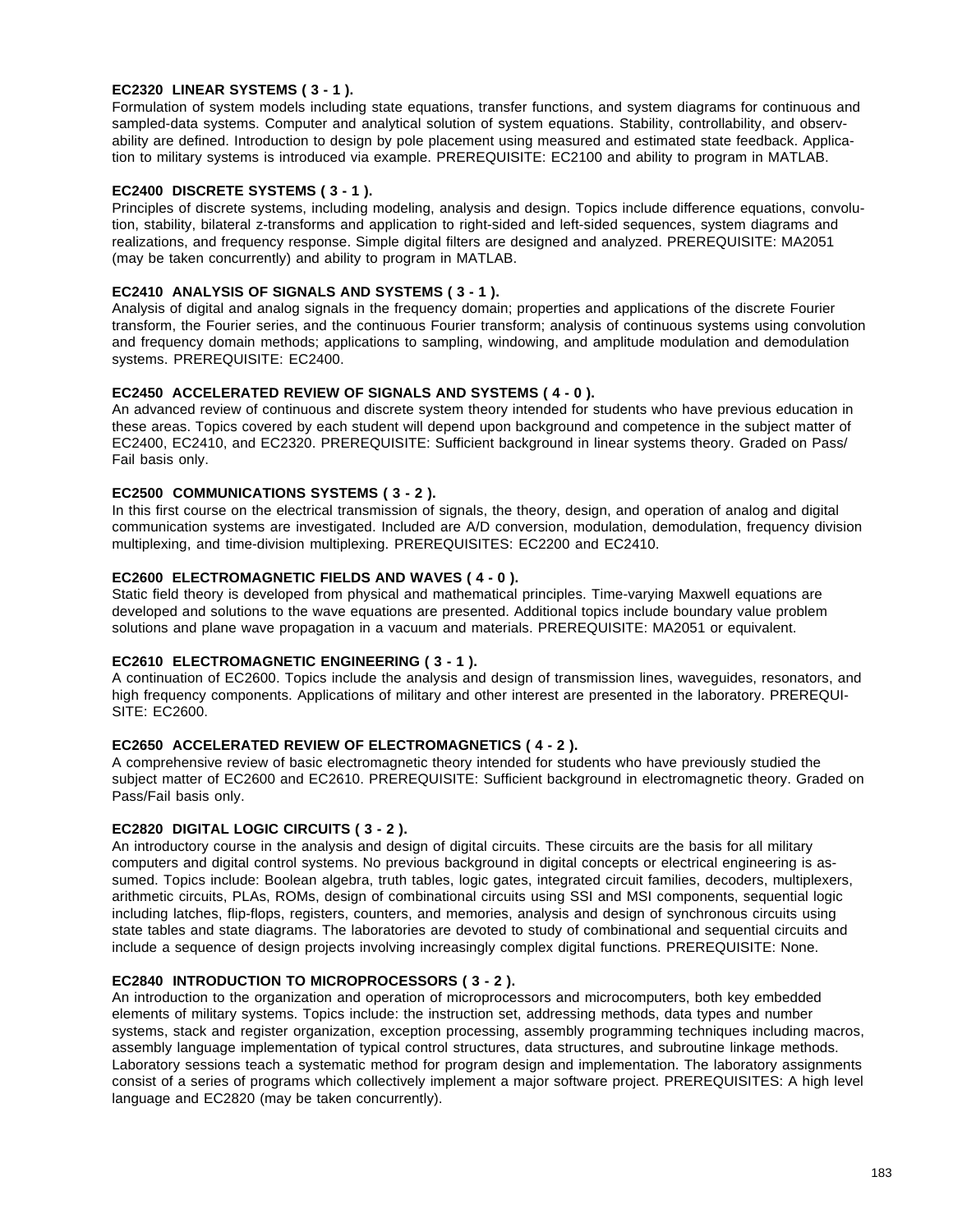### **EC2990 DESIGN PROJECTS IN ELECTRICAL ENGINEERING ( 0 - 8 ).**

Design projects under the supervision of faculty members. Individual or team projects involving the design of devices or systems. Projects will typically be in support of faculty members. PREREQUISITE: Consent of instructor. Graded on Pass/Fail basis only.

### **EC3130 ELECTRICAL MACHINERY THEORY ( 4 - 2 ).**

An introduction to the analysis of magnetically-coupled circuits, dc machines, induction machines, and synchronous machines. The course will include explicit derivations of torque, voltage, and flux linkage equations, formulation of steady-state circuits, development of reference frame theory, and the basics of machine simulation as required in shipboard electric drive analysis. PREREQUISITE: EC2270.

### **EC3150 SOLID STATE POWER CONVERSION ( 3 - 2 ).**

A detailed analytical approach is presented for the operation, performance, and control of the important types of solid state power converters found in naval shipboard power systems. The course reviews the characteristics of power semiconductor switching devices. A systems approach is used to analyze high power converters: phase controlled rectifiers, line commutated inverters, self-commutated inverters, transistors converters, and switching regulators. PREREQUISITE: EC2270 and electrical machine theory, or consent of instructor.

### **EC3200 ADVANCED ELECTRONICS ENGINEERING ( 3 - 2 ).**

Characteristics of differential and multistage amplifiers. Transistor's frequency response, including Bipolar Junction Transistors (BJT), Junction Field Effect Transistors (JFET), and Metal Oxide Semiconductor Field Effect Transistors (MOSFET); characteristics and design considerations. Integrated circuit OPAMP applications; analysis and design of non-ideal OPAMPS. Applications of BJTs and Complimentary Metal Oxide Semiconductors (CMOS) in integrated circuits, and different biasing techniques. Analysis and design of digital circuits, including Transistor Transistor Logic (TTL), Emitter Coupled Logic (ECL) and CMOS logic families. Applications and design feedback amplifiers and operational amplifiers applications in analog filters and oscillators. PREREQUISITE: EC2200.

# **EC3210 INTRODUCTION TO ELECTRO-OPTICAL ENGINEERING ( 3 - 1 ).**

An overview of the elements that comprise current electro-optical and infrared (EO/IR) military systems. Topics include radiation sources (both laser and thermal), detector devices, modulators, optical elements, and propagation characteristics. Examples of the application of the concepts taught to various military EO/IR systems such as missile seekers, laser communications, and laser designators are discussed. PREREQUISITE: EC3200 (may be taken concurrently).

#### **EC3230 SPACE POWER AND RADIATION EFFECTS (Formerly EO3205.) ( 3 - 1 ).**

Fundamentals of different power systems utilized in spacecraft; photovoltaic power technology; solid-state physics, silicon solar cells, solar cell measurement and modeling, gallium arsenide cells and II-V compounds in general, array designs and solar dynamics. Radiation effects on solid state devices and materials. Survivability of solar cells and integrated circuits in space environment and annealing method. Other space power systems including chemical and nuclear (radioisotope thermoelectric generators, and nuclear reactors). Energy storage devices and power conversion. Spacecraft power supply design. PREREQUISITE: EC2200.

#### **EC3310 OPTIMAL ESTIMATION: SENSOR AND DATA ASSOCIATION ( 3 - 2 ).**

The subject of this course is optimal estimation and Kalman filtering with extensions to sensor fusion and data association. Main topics include the theory of optimal and recursive estimation in linear (Kalman filter) and nonlinear (extended Kalman filter) systems, with applications to target tracking. Topics directly related to applications such as basic properties of sensors, target tracking models, multihypothesis data association algorithms, reduced order probabilistic models and heuristic techniques will also be discussed. Examples and projects will be drawn from radar, EW and USW systems. PREREQUISITES: EC2010, EC2320, MA3046.

#### **EC3320 OPTIMAL CONTROL SYSTEMS ( 3 - 2 ).**

This course addresses the problem of designing control systems which meet given optimization criteria. The student is exposed to the development of the theory, from dynamic programming to the calculus of variation, and learns how to apply it in control engineering. PREREQUISITES: EC2300, EC2320.

#### **EC3400 DIGITAL SIGNAL PROCESSING ( 3 - 1 ).**

The foundations of one and two-dimensional digital signal processing techniques are developed. Topics include fast Fourier transform (FFT) algorithms (1-D and 2-D), block convolution, the use of DFT and FFT to evaluate convolution (1-D and 2-D), elements of multirate signal processing and rate conversion, and design methods for 1-D nonrecursive and recursive digital filters. Computer-aided design techniques are emphasized. Introduction to time-frequency representation through the short-time Fourier transform and wavelet transforms. The algorithms introduced have direct applications in sonar and radar signal processing, IR sensor arrays, modern navy weapon systems, and also in voice and data communications. PREREQUISITE: EC2410.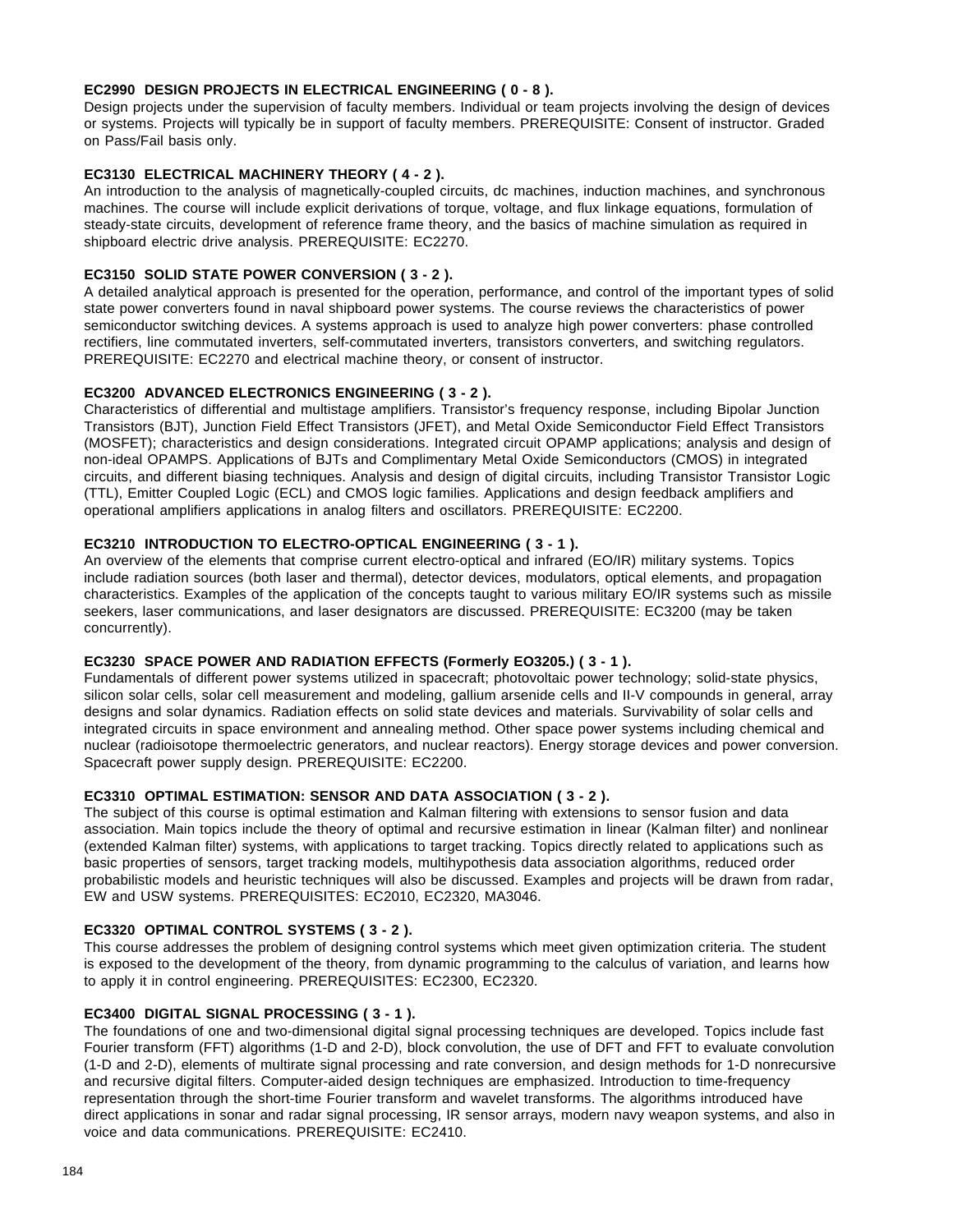### **EC3410 DISCRETE-TIME RANDOM SIGNALS ( 3 - 1 ).**

Fundamentals of discrete-time random processes are developed from a probabilistic and statistical point of view for digital signal processing, control, and communications. Topics covered are random vectors and description of discrete-time random signals, sampling of continuous-time random signals, statistical averages and second moment analysis, linear transformations, and fundamentals of estimation theory. Subject matter also includes FIR optimal (Wiener) filtering, and an introduction to linear prediction. PREREQUISITES: EC2410 (may be taken concurrently), EC2010, and MA3046.

### **EC3420 STATISTICAL DIGITAL SIGNAL PROCESSING ( 3 - 1 ).**

Modern naval systems are highly dependent on advanced statistical signal processing techniques. Modern methods of digital signal processing are developed in this course from a statistical point of view. Methods are developed for processing random signals through statistical data analysis and modeling. Topics include the IIR Wiener filter and the scalar form of the Kalman filter, linear prediction, MA, AR, and ARMA signal modeling, lattice structures, and an introduction to modern methods of spectrum estimation. PREREQUISITE: EC3410.

### **EC3450 FUNDAMENTALS OF OCEAN ACOUSTICS ( 4 - 0 ).**

Introduction to various mathematical techniques (both exact and approximate), special functions (e.g., Bessel functions, Hankel functions, and Legendre polynomials), orthogonality relationships, etc., that are used to model and solve real world problems concerning the propagation of sound in the ocean. Topics include, for example, reflection and transmission coefficients, ocean waveguide pulse-propagation models based on normal mode and full-wave theory, the WKB approximation, three-dimensional ray acoustics, and the parabolic equation approximation. PREREQUI-SITES: Undergraduate calculus and physics.

### **EC3500 ANALYSIS OF RANDOM SIGNALS ( 4 - 0 ).**

Fundamental concepts and useful tools for analyzing non-deterministic signals and noise in military communication, control, and signal processing systems are developed. Topics include properties of random processes, correlation functions, energy and spectral densities, linear systems and mean square estimation, noise models and special processes. PREREQUISITES: EC2500 (may be taken concurrently) and EC2010, or consent of instructor.

## **EC3510 COMMUNICATIONS ENGINEERING ( 3 - 1 ).**

The influence of noise and interference on the design and selection of hardware in practical communication transmitters and receivers is analyzed. Specific topics include link budget analysis and signal-to-noise ratio calculations, receiver noise performance for various modulation schemes, bandwidth trade-offs, and hardware parameters. Examples of military communications systems are included. PREREQUISITES: EC2220 and EC3500.

### **EC3550 FIBER OPTIC SYSTEMS ( 3 - 1 ).**

An introduction to the components and to the concepts of designing fiber optic communications systems for military applications. Includes fiber properties and parameters, fiber fabrication and testing, LED and injection laser sources, pin photodiodes and avalanche photodiode detectors, receiver design considerations, connector and splice techniques, and system design incorporating analysis and trade-offs. Data distribution techniques are also studied. PREREQUISITES: EC2220, EC2500 and EC2600.

### **EC3600 ELECTROMAGNETIC RADIATION, SCATTERING AND PROPAGATION ( 3 - 2 ).**

The principles of electromagnetic radiation are applied to antenna engineering, scattering, and propagation. The characteristics of various practical antenna types are considered including arrays and reflectors. Scattering concepts are introduced and propagation phenomena are considered. Applications include sidelobe suppression, radar target scattering and stealth approaches, HF and satellite communications. PREREQUISITE: EC2610 or equivalent.

#### **EC3610 MICROWAVE ENGINEERING ( 3 - 2 ).**

This course provides an overview of the circuits and devices used in microwave radar communication and electronic warfare systems. The course covers network analysis using scattering parameters, transmission media, selected circuits, electron tubes, solid state devices, and monolithic integrated circuits. Circuits and devices are studied in the laboratory using both hardware and computer simulation. PREREQUISITE: EC2610.

#### **EC3630 RADIOWAVE PROPAGATION ( 3 - 0 ).**

This course treats the effects of the earth and its atmosphere on electromagnetic waves in the frequency range up to about 300 GHz. Topics covered include ground waves, sky waves, meteor burst, scatter, ducting reflection, refraction, diffraction, attenuation, and fading. Basic theory is covered and computer models are introduced where appropriate. Emphasis is placed on determination of the transmission loss between transmitting and receiving antennas. Antenna parameters are covered briefly. PREREQUISITE: EC3600 or consent of instructor.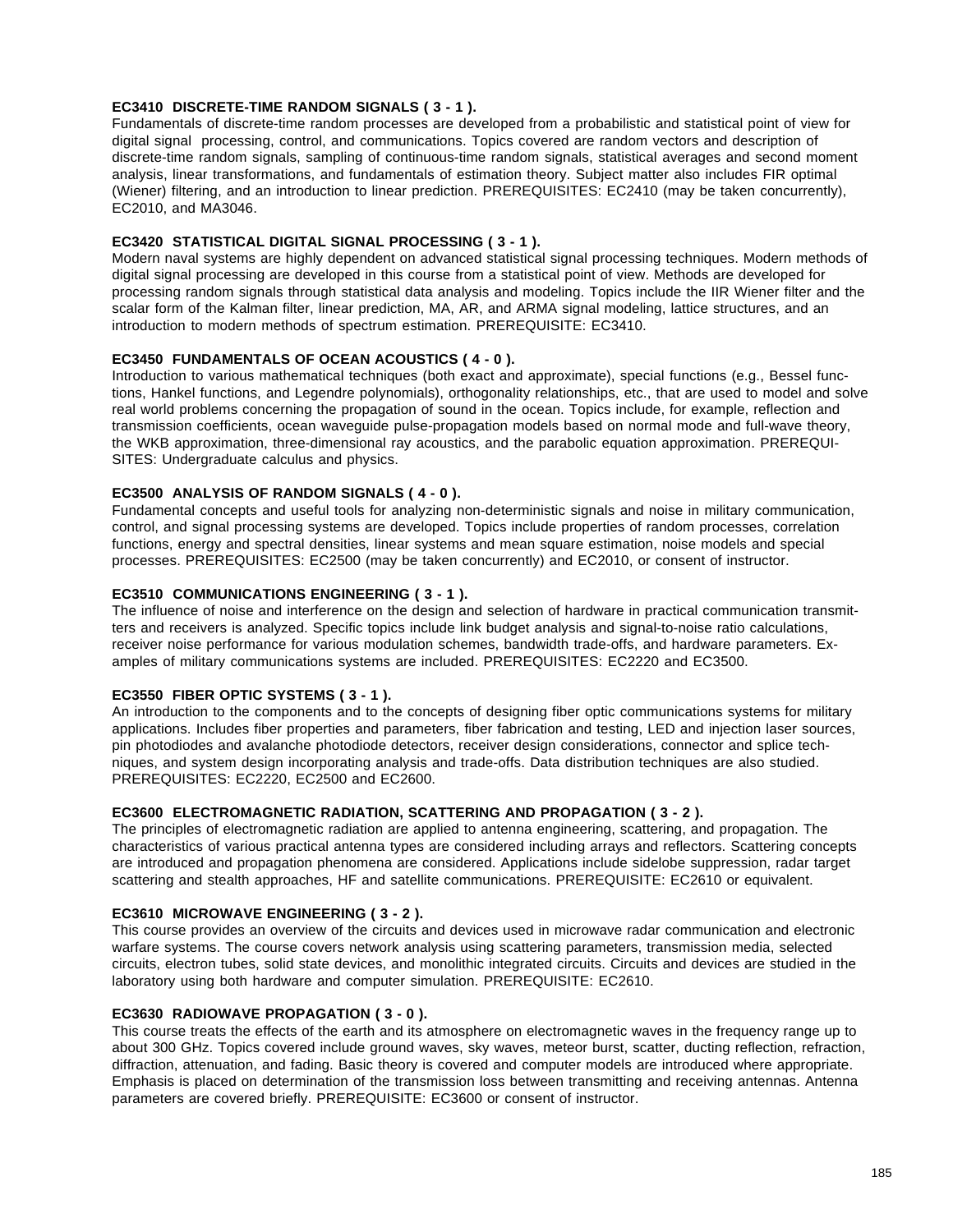### **EC3650 COMPUTATIONAL ELECTROMAGNETIC MODELING TECHNIQUES ( 4 - 1 ).**

This is a "hands-on" course on numerical solution of static, time-harmonic, and transient electromagnetic field problems of the type encountered in radar and electronic warfare. One numerical technique for each of the two broad categories of integral and differential techniques is taught: Method of Moments (MOM) for static and time-harmonic field problems and Finite Differences (FD) for static and time-harmonic, and transient electromagnetic field problems. Applications include planar transmission lines, radiation and scattering by thin wires, waveguide and cavity modes, and transient scattering by perfectly conducting objects of simple shape. Students write their own computer codes to implement the techniques taught in class, using a high level programming environment such as MATLAB or MATHCAD. Commercial and "in house" numerical electromagnetic codes are introduced in the laboratory. PREREQ-UISITE: EC3600 or consent of instructor.

### **EC3700 INTRODUCTION TO JOINT SERVICES ELECTRONIC WARFARE ( 3 - 2 ).**

The fundamental electronic warfare analysis course for Electrical Engineering majors. The course considers the sensors and associated weapon systems in use by the Army, Air Force, Navy, and Marines. Also, electronic warfare in joint theater, electronic warfare receiving systems, communications electronics, signal and telemetry intelligence systems, artillery, directed energy, and laser weapon systems. Active, passive, IR, and dual-mode seeker technologies are also discussed. PREREQUISITES: EC2010, EC2320, EC2500, EC2610.

### **EC3750 SIGINT SYSTEMS ( 3 - 2 ).**

Introduction to National Signals Intelligence (SIGINT) systems with focus on tasking, exploitation, collection, processing, and dissemination of products derived by special SIGINT systems. This course focuses on applying numerical and analytical techniques to exploit realistic navigation, communications, radar, telemetry, and other threat target sets critical to national security. A thorough review of fundamentals in radar and communications to include the utilization of spread spectrum by these systems will be discussed. The analysis of systems is presented for SIGINT operations or measurements such as: encoding/decoding, multiplexing, demultiplexing, modulation/demodulation, signal-to-noise ratio, bit-error rate, bandwidth efficiency, power budget, and polarization. PREREQUISITES: EC2500 or EO3513 or consent of instructor; U.S. citizenship and TOP SECRET clearance with eligibility for SCI access.

### **EC3800 MICROPROCESSOR BASED SYSTEM DESIGN ( 3 - 2 ).**

Advanced microprocessor system concepts are studied. Microprocessor systems are widely used for embedded control in military systems as well as for stand-alone computers. Topics covered are CPU operation and timing, address decoding, typical LSI support chips, exception processing, design of static and dynamic memory systems, worst-case timing analysis, bus arbitration, and direct memory access controllers. The laboratory consists of a design project integrating hardware and software using a state-of-the-art development system. PREREQUISITES: EC2820 and EC2840.

### **EC3820 COMPUTER SYSTEMS ( 3 - 1 ).**

The course presents a unified approach for the design of computer systems stressing the interacting processes implemented in hardware, software, and firmware. General features of operating systems are studied as well as specific features of an existing system. The elements of a multiprogramming system are introduced. PREREQUISITE: EC2840.

#### **EC3830 DIGITAL COMPUTER DESIGN METHODOLOGY ( 3 - 2 ).**

A design and project-oriented course covering basic principles, theories and techniques for practical design of digital systems. Emphasizes an integrated viewpoint combining essential elements of classical switching theory with a thorough understanding of modern design aids. Current military and commercial systems are used as design examples. PREREQUISITE: EC2820.

#### **EC3840 INTRODUCTION TO COMPUTER ARCHITECTURE ( 3 - 2 ).**

Introduction to computer organization. Fundamental principles of computer design and cost/performance. Instruction set design and usage. Processor design and implementation, including the data path and the control unit. Computer design, including buses, the memory hierarchy and the input/output subsystem. Factors affecting performance, and performance measurement/evaluation. The effects of embedded military applications on computer architecture. PREREQUISITES: EC2820 and EC2840.

#### **EC3850 COMPUTER COMMUNICATIONS METHODS ( 3 - 1 ).**

The course objective is to develop an understanding of computer communications networks with emphasis on the requirements of military environments and the US Navy's combat platforms. Coverage includes the essential topics of network topology, connectivity, queuing delay, message throughput, and cost analysis. The layered network architectures, such as the International Standards Organization (ISO) model and GOSIP consisting of the physical, data link, network, transport, session, presentation, and application layers, are covered. The techniques and protocols used in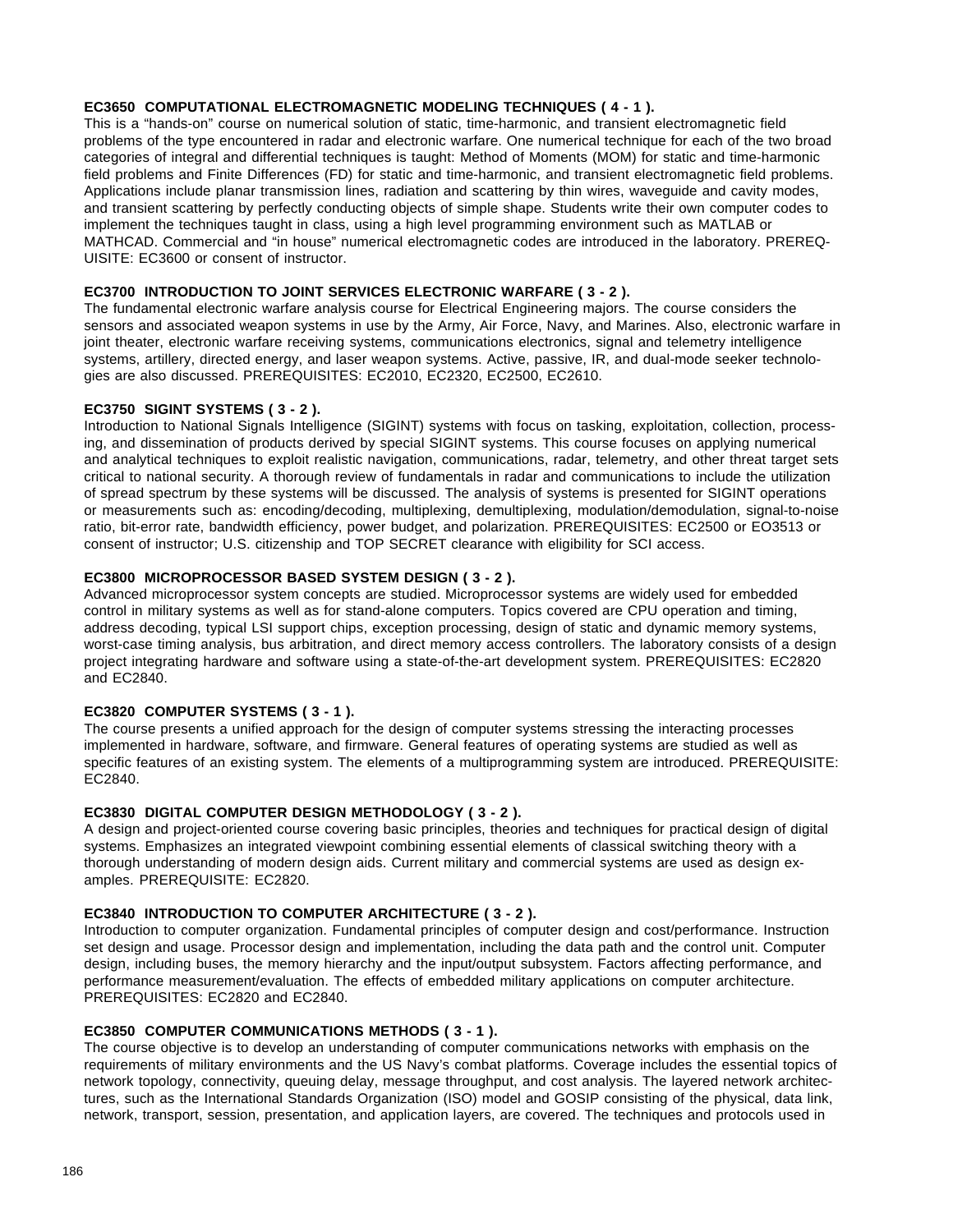these layers are discussed. Local area networking technologies such as Ethernet, ring, FDDI and satellite link, and wide area technologies such as X.25 public packet applications are presented briefly. PREREQUISITE: EC2010 and EC2500.

## **EC3910 ,20,...,90 SPECIAL TOPICS IN ELECTRICAL ENGINEERING ( V - V ).**

Courses on special topics in Electrical Engineering are offered under these numbers. In most cases new courses are offered as special topics of current interest with the possibility of being developed as regular courses. See the Electrical and Computer Engineering Department's on-line catalog for current offerings.

### **EC4000 FUTURE ENGINEERING PRACTICE ( 3 - 0 ).**

This course discusses the fundamental concepts and practices of electrical engineering history, especially computer simulations (including AI), so that students can see trends and make some guesses as to their future. It primarily concentrates on students and their problems in learning new things as technology and careers continue to progress. The course, to some extent, adapts itself to the interests of the students enrolled, but much is a survey of the fundamentals of engineering theory and practice and projections into the future. PREREQUISITE: Consent of instructor. Graded on Pass/Fail basis only.

### **EC4010 PRINCIPLES OF SYSTEMS ENGINEERING ( 3 - 2 ).**

Introduction to systems engineering concepts and methods for the design and integration of complex defense systems, with emphasis on electrical engineering applications. Familiarity with the systems engineering process is developed through case studies of representative defense systems and a group design project which includes determination of system requirements from mission needs and operational requirements. Digital simulation models, including those in current use by DoD, are used to determine engineering and performance tradeoffs. PREREQUISITES: Four quarters in an NPS engineering curriculum or equivalent.

### **EC4130 ADVANCED ELECTRICAL MACHINERY SYSTEMS ( 4 - 2 ).**

Advanced analysis of detailed and reduced-order representations of shipboard electrical machinery and power electronic drives. This course will include extensions to 3-phase machine and network connections, constant flux and current source control, extensive simulation examples including saturation and open-phase conditions, comprehensive investigation of linearized and reduced-order machine and drive representations, the modeling and control of a dc link system, and the fundamentals of induction machine vector control. PREREQUISITE: EC3130.

### **EC4150 ADVANCED SOLID STATE POWER CONVERSION ( 4 - 1 ).**

Design and analysis of modern power electronic drives with particular emphasis on electric drives for present and future ship propulsion systems and variable frequency/variable speed power converters for advanced shipboard electric power distribution. Electrical and mechanical systems compatibility and electrical system interfacing topics are addressed. This course begins by examining the non-ideal aspects of power semiconductor switches and other components. In addition, dynamic performance of power electronic circuits is explored. The course includes some more advanced topics like resonant converters and active power line conditioners. PREREQUISITES: EC3150 and electrical machine theory, or consent of instructor.

#### **EC4210 ELECTRO-OPTIC SYSTEMS ENGINEERING ( 3 - 0 ).**

Advanced topics and application of electro-optics. Military applications of electro-optic and infrared technology such as laser communications, laser radar, and Bragg cell signal processors. Signal-to-noise analysis of laser detector performance. Student reports on EO/IR topics of current military interest. PREREQUISITE: EC3210.

### **EC4220 INTRODUCTION TO ANALOG VLSI ( 3 - 1 ).**

Modern active circuit design topologies; analog and sample data networks. Analysis of transfer function properties, stability and causality. Higher order filter design and synthesis. Use of computer simulation tools, SPICE, and different device models for network analysis. Transformation methods and switched-capacitor filtering and nonfiltering applications. Introduction to analog VLSI techniques using stray-insensitive switched-capacitor networks. Examples of such analog VLSI designs in military applications. PREREQUISITES: EC2400 and EC3200.

#### **EC4300 ADVANCED TOPICS IN MODERN CONTROL SYSTEMS ( 3 - 1 ).**

Advanced topics and current developments in control systems are presented in this course. The list of special topics includes (but is not limited to) robotics systems, autonomous vehicles, design by robust techniques. PREREQUISITE: Consent of instructor.

#### **EC4320 DESIGN OF ROBUST CONTROL SYSTEMS ( 3 - 2 ).**

This course presents advanced topics on control system design. Major emphasis is on robust techniques in order to account for uncertainties on the systems to be controlled. Several applications show the trade-offs in several applications, such as missile and/or underwater vehicles control design. Advanced concepts on H2 and H-infinity will be introduced as part of the course. PREREQUISITES: EC3310, EC3320.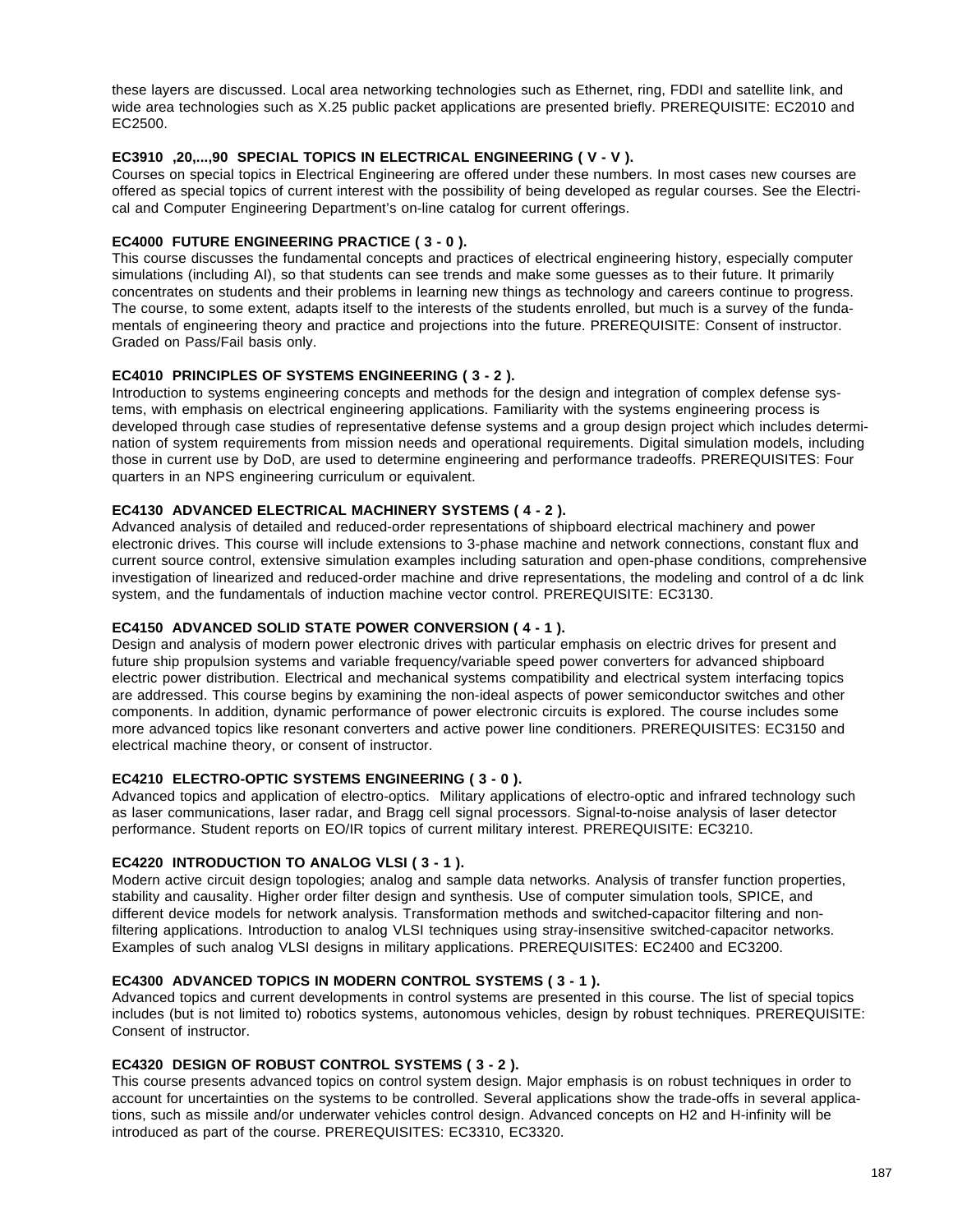## **EC4330 NAVIGATION, MISSILE, AND AVIONICS SYSTEMS (Classified) ( 2 - 2 ).**

Principles of operation of navigation, missile, and avionics systems are presented. Topics are selected from the following areas to address the specific interests of the class: IR, radar laser, and acoustic sensors; inertial platforms; gyros and accelerometers; Loran, Omega, GPS, INS guidance ,fire control and tracking systems. PREREQUISITES: EC3310, U.S. citizenship and SECRET clearance.

### **EC4340 NAVIGATION, MISSILE, AND AVIONICS SYSTEMS FOR INTERNATIONAL STUDENTS ( 2 - 2 ).**

This course covers essentially the same material as EC4330, but with deletion of detailed analysis of specific systems. This course is intended for officers who do not have U.S. citizenship. PREREQUISITE: EC3310.

## **EC4350 NONLINEAR CONTROL SYSTEMS ( 3 - 2 ).**

This course presents techniques for automatic control of nonlinear systems with application to current military and robotic systems. Main topics include the analysis and design of nonlinear systems with phase plane and describing function methods, Lyapunov and sliding mode control techniques. Accuracy limit cycles, jump resonances, relay servos, and discontinuous systems will also be considered. PREREQUISITES: EC2300, EC2320.

#### **EC4360 ADAPTIVE CONTROL SYSTEMS ( 3 - 2 ).**

This course addresses the problem of control systems which can self-adjust to changes in the operating conditions. Typical examples are autopilots for large ships which have to adapt to changes in load and/or sea conditions. Several techniques are presented, ranging from classical adaptive linear models to more modern techniques based on neural networks. PREREQUISITES: EC3310, EC3320.

#### **EC4400 ADVANCED TOPICS IN SIGNAL PROCESSING ( 3 - 0 ).**

Special advanced topics in signal processing not currently covered in a regularly scheduled course and relevant to advanced naval and other military applications. Topics may include digital filter structures and implementations, advanced computational topics and architectures for signal processing, imaging, recent work in signal modeling, array processing, or other topics of interest. PREREQUISITE: EC3420 or consent of instructor.

### **EC4410 SPEECH SIGNAL PROCESSING ( 3 - 1 ).**

This course covers methods of digital signal processing as they are applied to speech communication for transmission, encryption, and recognition. The production and perception mechanisms are discussed. Topics include speech modeling analysis, synthesis, coding (including LPC), and speech and speaker recognition. The techniques introduced here are also applied to sonar signal processing, voice controlled remote security and access, voice operated aircraft control, and others areas. PREREQUISITES: EC3400 and EC3420 or consent of instructor.

### **EC4420 MODERN SPECTRAL ANALYSIS ( 3 - 1 ).**

Spectral estimation is the key to passive sonar detection, tracking, and identification. It also plays a dominant role in radar/sonar signature evaluation and in a majority of signal processing applications as they apply to the weapons technology of DOD. Classical and modern spectral estimation are developed from their basic ideas and compared in terms of performance and implementation. Topics covered are Fourier-based, model-based and eigenspace-based estimators, as well as Capon's method and Prony's method. Nonstationary spectral estimation schemes are discussed, in particular the Wigner-Ville distribution and the instantaneous power spectrum. Array processing is discussed from classical, model-based and eigenspace-based perspectives. Additional topics are cepstral analysis, higher order spectral estimators, and coherency. PREREQUISITES: EC3400 and EC3420.

#### **EC4450 SONAR SYSTEMS ENGINEERING ( 4 - 1 ).**

Mathematical development and discussion of fundamental principles that pertain to the design and operation of passive and active sonar systems critical to naval operations. Topics from complex aperture theory, array theory, and signal processing are covered. This course supports the undersea warfare and engineering acoustics curricula and others. PREREQUISITES: EC3450 or PH3400 or PH3452 and either EC3410 or EC3500 or EO3402.

#### **EC4460 ARTIFICIAL NEURAL NETWORKS ( 3 - 1 ).**

The basic theory and practice of artificial neural networks and their applications in electrical engineering are presented. Modeling of biological neurons as processing elements, their organization into a network of interconnected artificial neurons, and some basic laws of learning are discussed. Details of learning algorithms, such as LMS, back propagation, self-organizing map, adaptive resonance theory and simulated annealing, are presented. Emphasis is placed on problems related to pattern recognition and classification, control systems, optimization, and data compression. Course projects address DoD specific applications, such as radar/sonar target recognition and classification using image or acoustic data. Genetic algorithms and fuzzy logic are introduced. PREREQUISITE: EC3410 or EC3500 and knowledge of simple electronic and logic circuits.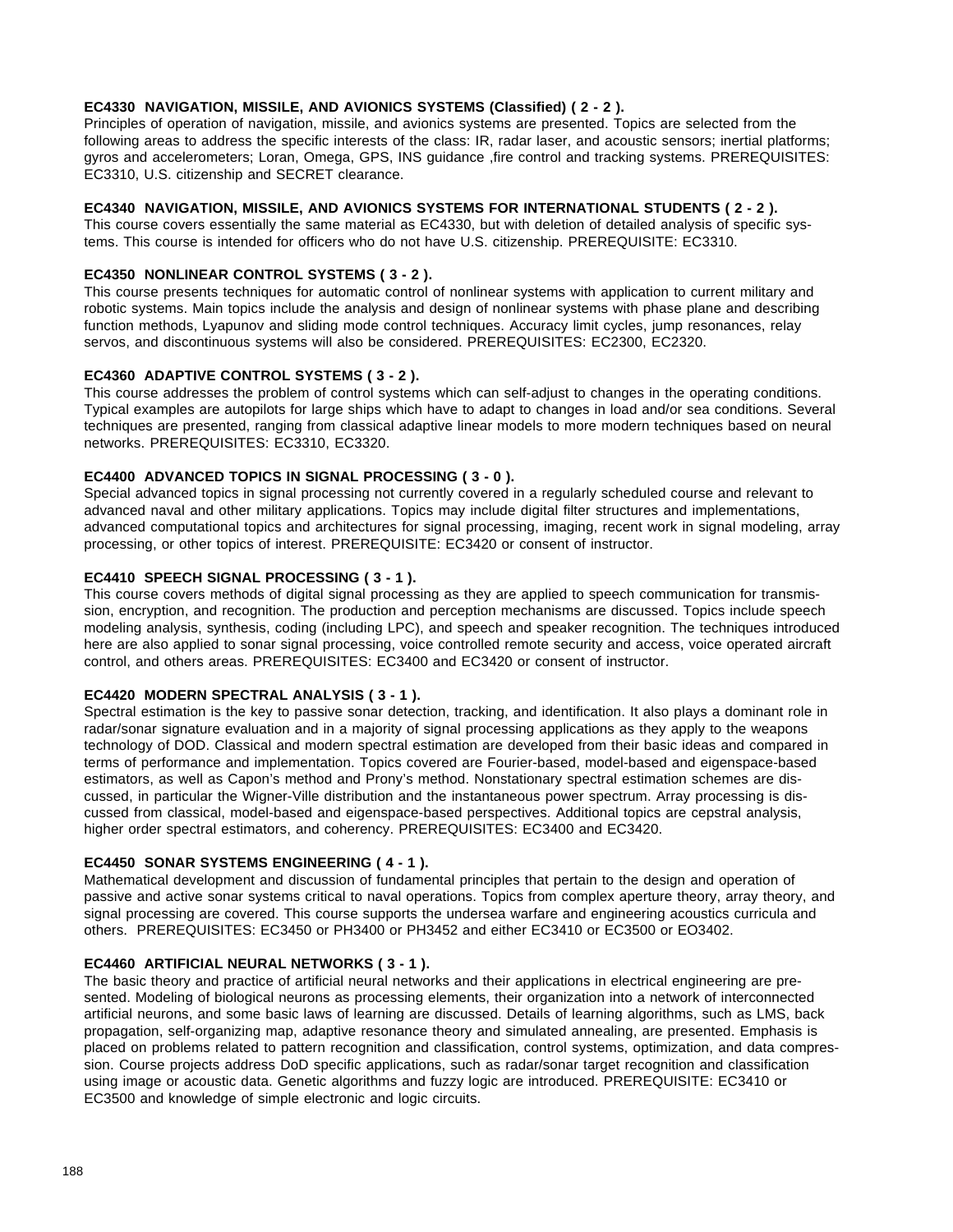## **EC4470 ADAPTIVE SIGNAL PROCESSING ( 3 - 1 ).**

Introduction to the theory of adaptive signal processing for random sequences. Topics covered include: review of Wiener filters and one-step forward linear prediction-error filters; one-step backward linear prediction-error filters; analysis and synthesis lattice prediction-error filters; adaptive tapped-delay-line filters using steepest descent, leastmean-squares (LMS) and recursive least-squares (RLS) algorithms; and adaptive lattice filters. PREREQUISITES: EC3400 and EC3420.

### **EC4480 IMAGE PROCESSING AND RECOGNITION ( 3 - 2 ).**

This course provides image processing background for understanding modern military applications such as long range target selection, medium range identification, and short range guidance of new weapons systems. Subjects include image sampling and quantization, image representation, enhancement, transformation, encoding, and data compression. Predictive coding, transform coding, and interframe coding techniques are also introduced. Some effort is directed toward image compression techniques particularly suited for multimedia video conferencing. The course contains a series of experiments using special peripherals and computers. PREREQUISITE: EC3400.

## **EC4490 OCEAN ACOUSTIC TOMOGRAPHY (EC/OC4490) ( 3 - 0 ).**

An introduction to ocean acoustic tomography, an underwater acoustic inverse technique for mapping ocean sound speed and current fields. Covers the major aspects of ocean acoustic tomography, including the underlying concepts, the design and transmission of tomographic signals, and linear inverse methods for the reconstruction of ocean fields. PREREQUISITE: EC2410 or OC3260 or PH4453 or equivalent. Also offered as OC4490.

#### **EC4500 ADVANCED TOPICS IN COMMUNICATIONS ( 3 - 0 ).**

Topics and current developments in communications relevant to advanced naval and other military applications. Offered on an occasional basis with the topics determined by the instructor. PREREQUISITE: Consent of instructor.

### **EC4550 DIGITAL COMMUNICATIONS ( 4 - 0 ).**

This course presents some of the advantages and limitations of modern military M-ary digital communications systems. M-ary modulation formats, matched filter receivers, probability of error calculations, non-coherent receivers, carrier synchronization, symbol synchronization, telephone line modems, wideband modems, bandwith and signal energy, diversity combining, and Rayleigh fading channels are covered. Examples of current operational and proposed military space and earth links are treated. PREREQUISITE: EC3510.

#### **EC4560 COMMUNICATIONS ECCM ( 3 - 2 ).**

Methods of reducing the effects of jamming on military radio communications systems are considered. Direct sequence spread spectrum systems and frequency-hopped spread spectrum systems are examined with regard to their LPI, LPD, and AJ capabilities. Time hopping and hybrid systems are also considered. Coarse and fine synchronization problems and techniques are presented. PREREQUISITE: EC3510.

### **EC4570 SIGNAL DETECTION AND ESTIMATION ( 4 - 0 ).**

Principles of optimal signal processing techniques for detecting signals in noise are considered. Topics include maximum likelihood, Bayes risk, Neyman-Pearson and min-max criteria and calculations of their associated error probabilities (ROC curves). Principles of maximum likelihood, Bayes cost, minimum mean-square error (MMSE), and maximum a posteriori estimators are introduced. Integral equations and the Karhunen-Loeve expansion are introduced. The estimator-correlator structure is derived. Emphasis is on dual development of continuous time and discrete time approaches, the latter being most suitable for digital signal processing implementations. This course provides students the necessary foundation to undertake research in military radar and sonar systems. PREREQUI-SITE: EC3410 or EC3500.

#### **EC4580 CODING AND INFORMATION THEORY ( 4 - 0 ).**

Digital military communication systems often employ error control coding to improve the effectiveness against noise, fading, and jamming. This course together with EC4560 provides students the necessary foundations for understanding the principles of such systems. Topics include concepts of information measure for discrete and continuous signals; fundamental theorems relating to coding and channel capacity; coding methods for error control in digital communications systems, convolutional, and block codes. Applications of the theory to real systems are discussed. PREREQUISITES: EC3410 or EC3500.

#### **EC4590 COMMUNICATIONS SATELLITE SYSTEMS ENGINEERING ( 3 - 0 ).**

Communication satellite systems including the satellite and user terminals. Subjects include orbital mechanics, satellite description, earth terminals, detailed link analysis, frequency division multiple access, time division multiple access, demand assignment, random multiple access, and spread spectrum multiple access. Various military satellite communications systems are introduced. PREREQUISITE: EC3510.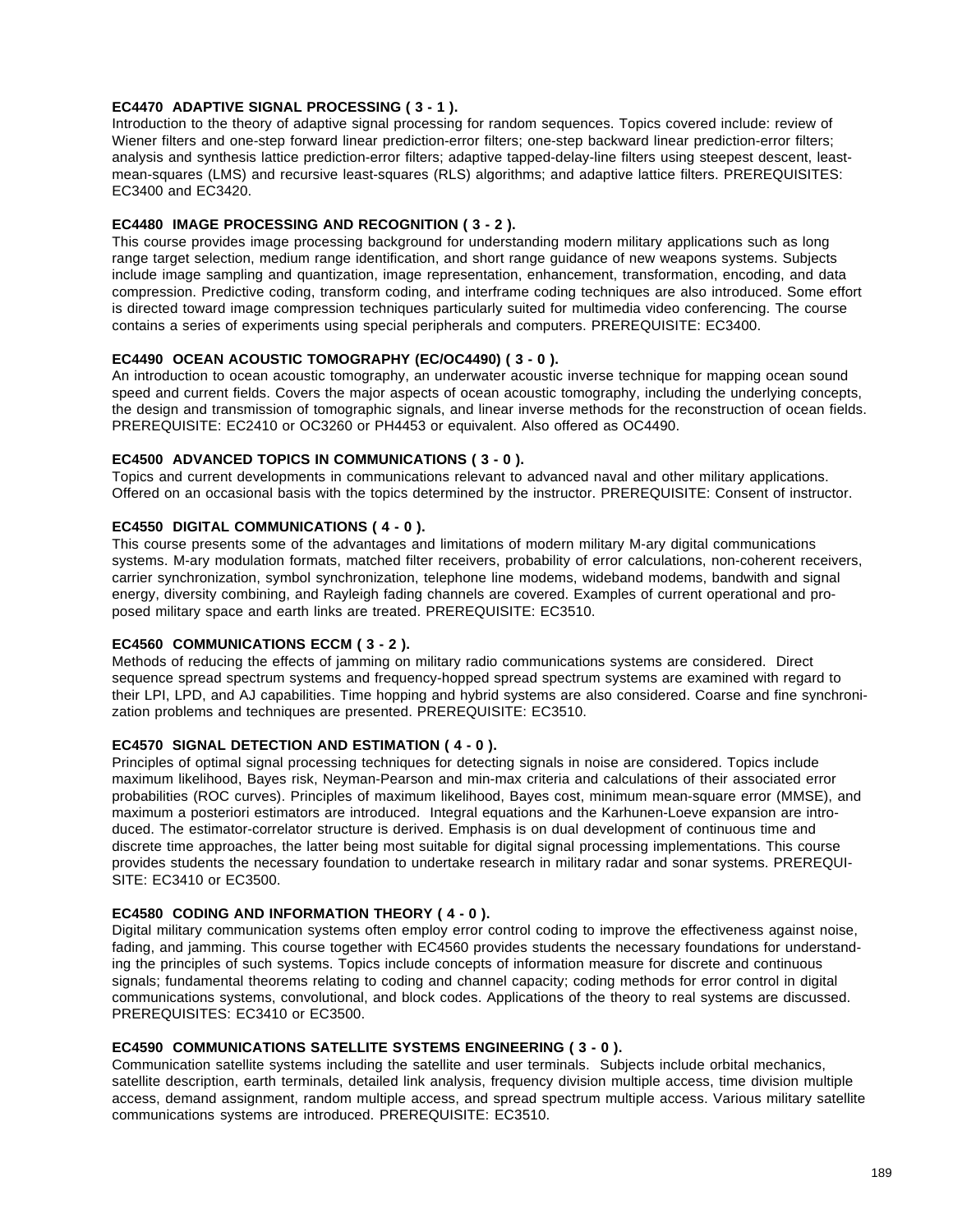### **EC4600 ADVANCED TOPICS IN ELECTROMAGNETICS ( 3 - 0 ).**

Selected advanced topics in electromagnetics that are not currently covered in regular courses offerings, and relevant to naval and other military applications. Topics may include, but are not limited to, computational electromagnetics, scattering and radiation, propagation, and new device and antenna concepts. PREREQUISITE: EC3600 or consent of instructor.

### **EC4610 RADAR SYSTEMS (Unclassified) ( 3 - 2 ).**

The radar range equation is developed in a form including signal integration, the effects of target cross-section, fluctuations, and propagation losses. Modern techniques discussed include pulse compression frequency modulated radar, moving target indicator (MTI) and pulse Doppler systems, monopulse tracking systems, multiple unit steerable array radars, and synthetic aperture systems. Laboratory sessions deal with basic pulse radar systems from which the advanced techniques have developed, with pulse compression, and with the measurement of radar cross-section of targets. PREREQUISITES: EC3410 or EC3500, EC3600, and either EC3610 or EC3630.

### **EC4630 RADAR CROSS SECTION PREDICTION AND REDUCTION ( 3 - 0 ).**

This course covers the design and engineering aspects of stealth and its impact on platform and sensor design. Signature prediction methods in the radar, infrared (IR), and laser frequency bands are discussed. Radar cross section (RCS) analysis methods include geometrical optics and diffraction theory, physical optics and the physical theory of diffraction, and numerical solutions to integral and differential equations. Prediction methods for IR and laser cross sections (LCS) are also introduced. Signature reduction by shaping, materials selection, and active and passive cancellation are applied to each frequency regime. The measurement of these cross sections is also covered. PRE-REQUISITE: EC3600 or consent of instructor.

#### **EC4640 AIRBORNE RADAR SYSTEMS ( 3 - 0 ).**

The main objective of the course is to discuss concepts and digital signal processing techniques involved in modern airborne radars, which detect targets in presence of large ground clutter and other interferences. Radar waveform (or modes) are treated as continuous wave (CW), high pulse repetition frequency (HPRF), medium pulse repetition frequency (MPRF), and low pulse repetition frequency (LPRF). Practical implementation and the signal processing associated with each mode will be elaborated. Advantages and limitations of each mode shall be discussed. Military applications of these modes will be discussed in the existing airborne and surface based radar systems. Concepts and algorithms are covered for digital pulse compression, MTI clutter cancellation, Doppler processing, constant false alarm rate (CFAR) detection, ambiguity resolution, synthetic array radar (SAR) processing and other associated techniques and algorithms. PREREQUISITE: EC4610 or equivalent.

### **EC4650 ADVANCED ELECTROMAGNETICS ( 3 - 0 ).**

An introduction is provided to advanced mathematical and numerical techniques of importance in the design and analysis of electromagnetic devices. Applications are considered for radar scattering, low observables, broad-band antennas, surface wave propagation, and microwave techniques. PREREQUISITE: EC3600 or consent of instructor.

### **EC4660 ELECTROMAGNETIC ENVIRONMENTAL EFFECTS ON COMMUNICATION SYSTEM PERFORMANCE ( 3 - 2 ).**

This course covers the effects of the electromagnetic environment on the performance of VLF-UHF land based and shipboard communications systems with emphasis on SIGINT applications. Methods of evaluating system performance in the presence of electromagnetic interference (EMI) are discussed. Newly developed techniques that overcome shortcomings of classical EMI test procedures of locating and eliminating sources of EMI in order to improve system performance are demonstrated in the laboratory. Current research in non-classical propagation and antenna effects are covered. Computational tools for evaluating these effects are demonstrated. Students participate in a project by applying the test procedures and computer tools to a current military system or sub-system, gaining an appreciation for the impact of the EM environment on operational systems. PREREQUISITE: EC3650 or consent of instructor.

## **EC4680 RADAR ELECTRONIC WARFARE TECHNIQUES AND SYSTEMS ( 3 - 3 ).**

Radar electronic countermeasures and counter-countermeasures are considered in detail. Digital RF memories and directed energy weapon are also considered. Detailed sensor models are reviewed to solve analytically the effectiveness of various countermeasures. PREREQUISITES: EC4610 or EO3678, U.S. citizenship, and SECRET clearance.

### **EC4690 RADAR ELECTRONIC WARFARE TECHNIQUES AND SYSTEMS FOR INTERNATIONAL STUDENTS ( 3 - 3 ).**

This course covers essentially the same material as EC4680. This course is intended for students who do not have U.S. citizenship. PREREQUISITE: EC4610 or EO3678.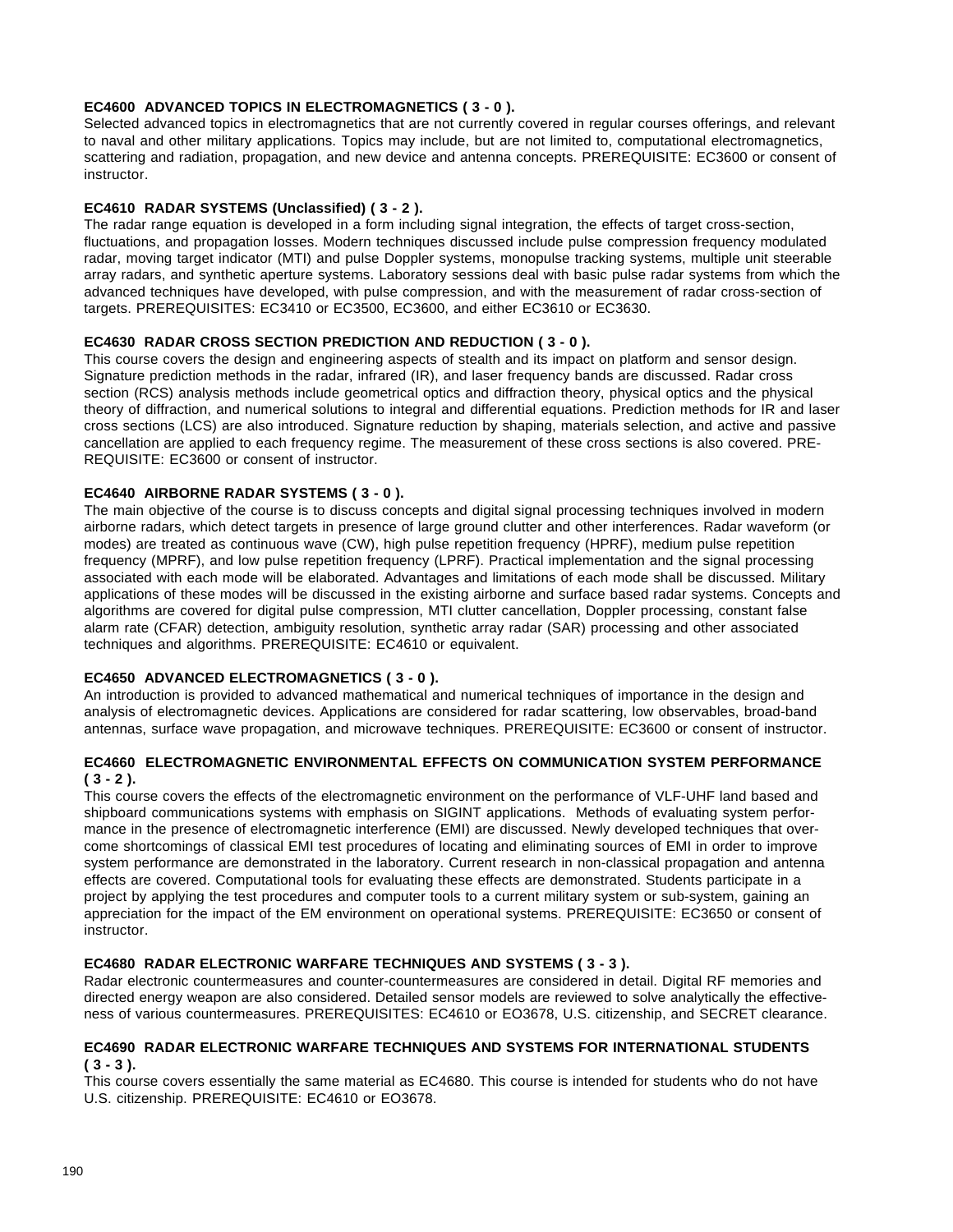### **EC4700 ADVANCED TOPICS IN INFORMATION WARFARE ( 3 - 0 ).**

Special advanced topics in electronic warfare not currently covered in a regularly scheduled course and relevant to advanced naval and other military applications. Topics may include electronic warfare, signals intelligence, psychological operations, deception techniques, physical destruction and operations security. PREREQUISITE: EC3700 or consent of instructor.

#### **EC4750 SIGINT SYSTEMS II ( 3 - 4 ).**

Detailed problems and principles of Signals Intelligence (SIGINT) are presented. Several SIGINT scenarios are studied in class, and students select one for a team project. The scenarios taught are based on SIGINT needs from the National Security Agency (the scenarios are highly classified). The selected SIGINT scenario will require a conceptual design or realignment of national SIGINT systems to satisfy the operational commander's SIGINT needs. PREREQUISITES: EC3750 or consent of instructor, U.S. citizenship and TOP SECRET clearance with eligibility for SCI access.

### **EC4800 ADVANCED TOPICS IN COMPUTER ENGINEERING ( 3 - 0 ).**

Advanced topics and current developments in computer architecture including such subjects as: graphics and multimedia processors relevant to military applications and workstations; computer structures for artificial intelligence and large data bases; supercomputers and massively parallel architectures; advanced logic design, hardware/ software co-design, and multiple-valued logic. PREREQUISITE: Consent of instructor.

#### **EC4810 FAULT TOLERANT COMPUTING ( 3 - 2 ).**

Introduction to fault-tolerant computing. The causes and effects of computer, digital system, and software failure. The fundamental concepts and techniques for the design and implementation of fault- tolerant computers, testing digital systems, and software. Modeling, simulation, and evaluation of fault-tolerant systems. Military and space applications of fault-tolerant computing. PREREQUISITES: EC3820 and EC3840.

# **EC4820 ADVANCED COMPUTER ARCHITECTURE ( 3 - 1 ).**

A study of advances in computer architecture including computer description languages and memory system issues. High performance computers: pipeline supercomputers, array processors, multiprocessors. Data flow architectures and architectures for military applications. PREREQUISITES: EC3820, EC3840.

### **EC4830 DIGITAL COMPUTER DESIGN ( 3 - 1 ).**

This course presents digital system design techniques that can be used in tactical embedded systems. It involves a study of the architecture of and the design process for digital computer systems. Topics covered include instruction set architectures, advanced computer arithmetic, hierarchical design techniques, and design of systems using standards and custom VLSI devices. Modern computer-aided design tools are emphasized. Laboratory project is the design of a digital computer. PREREQUISITES: EC3800 and EC3830.

# **EC4840 ADVANCED MICROPROCESSORS ( 3 - 1 ).**

Advanced topics and current developments in high-end microprocessor architecture and implementation; RISC vs. CISC; superscaler design; cache coherency; multimedia processors; bus and memory interfaces; military applications. PREREQUISITE: EC3840.

### **EC4850 HIGH SPEED NETWORKING ( 3 - 2 ).**

The course objective is to develop an understanding of the emerging trends and technologies that enable deployment of high-speed global networks for tactical use. Coverage includes characterization of the networking requirements of multimedia DoD applications, ATM/SONET-based Gigabit network architectures, Gigabit LAN protocols, internal TCP/ IP and their viability in future high-speed internets, multicast protocols, and principles of mobile internet working including the DoD Common Data Link (CDL) and its interface to the terrestrial internet. The emphasis will be on network and transport layer functionality and evaluation of the bit rates visible to the end-users for a given network architecture specification. Network architectures and protocols will be evaluated in terms of the requirements of future command and control applications. PREREQUISITE: EC3850 or consent of instructor.

#### **EC4870 VLSI SYSTEMS DESIGN ( 3 - 2 ).**

Introduction to the design and implementation of Complementary Metal Oxide Semiconductor (CMOS) Very Large Scale Integration (VLSI) digital Integrated Circuits (ICs). Topics covered include the specification of the high-level functional design, implementation, and simulation of low level cells, floor planning and the assembly of low level-cells into the high-level design using hierarchial place-and-route techniques, circuit extraction and simulation for functional verification and timing analysis, and the principles of CMOS IC fabrication. Applications of VLSI ICs in military systems are also covered. The course is centered around laboratory projects where student groups design, implement, simulate, and submit for fabrications, a full custom CMOS, VLSI IC. IC functionality is selected by each student group. PREREQUISITES: EC3800 and EC3830.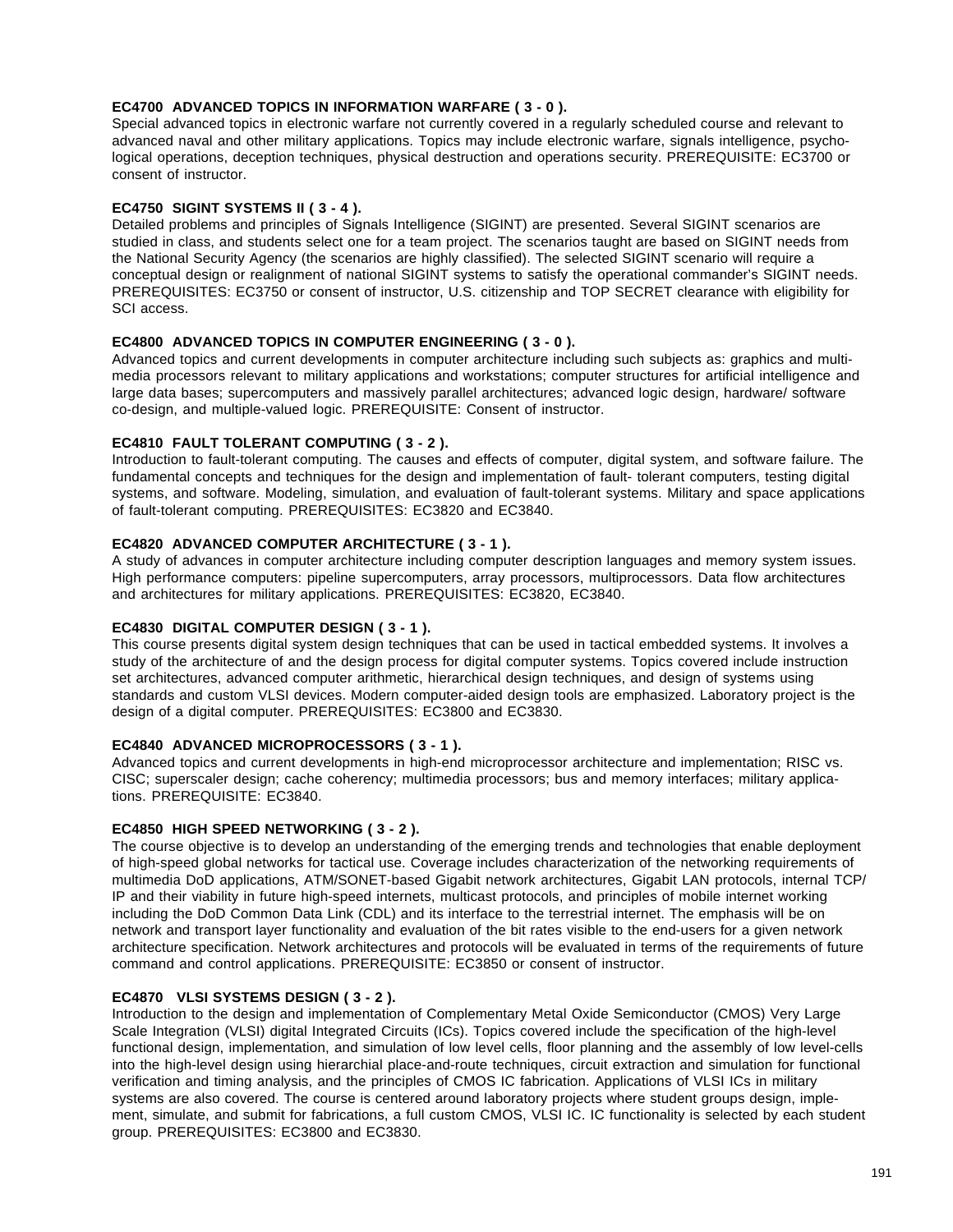### **EC4900 TOPICS FOR INDIVIDUAL STUDY IN ELECTRICAL ENGINEERING ( V - V ).**

Supervised study in selected areas of Electrical Engineering to meet the needs of the individual student. A written report is required at the end of the quarter. PREREQUISITE: Consent of the department chairman. Graded on Pass/ Fail basis only.

### **EC4910 ,20,...,90 ADVANCED SPECIAL TOPICS IN ELECTRICAL ENGINEERING ( V - V ).**

Courses on advanced special topics in Electrical Engineering are offered under these numbers. In most cases new courses are offered as special topics of current interest with the possibility of being developed as regular courses. See the Electrical and Computer Engineering Department's on-line catalog for current offerings.

### **EO2402 INTRODUCTION TO LINEAR SYSTEMS ( 4 - 1 ).**

A course in the rudiments of linear systems for naval officers in the UW, IW, and other curricula. Principles of discrete and continuous-time systems. Topics include difference equations, discrete and continuous convolution, correlation, transfer functions, and system diagrams. Transform applications in communication and control systems. PREREQUI-SITE: Ability to program in a higher level language.

### **EO2413 INTRODUCTION TO COMMUNICATIONS SYSTEMS ENGINEERING ( 4 - 2 ).**

A first course in communications systems for the C4I, Space Systems Operations, and Information Technology Management curricula. Coverage begins with the representation of signals in the time and frequency domains and progresses through linear system analysis using Fourier transform theory. Analog modulation techniques are presented emphasizing communications systems level analysis and spectral representation. Topics include Fourier series, Fourier transforms, linear systems, filters, signals bandwith, communications channels and amplitude, frequency, and phase modulation. PREREQUISITE: MA1117 or equivalent.

### **EO2652 FIELDS, WAVES, AND ELECTROMAGNETIC ENGINEERING ( 4 - 1 ).**

This course covers electromagnetic field theory and engineering applications. Static electric and magnetic field theory is developed and Maxwell's equations are presented. Applications include plane wave propagation, analysis and design of transmission lines, waveguides, resonators, and high frequency components. Labs provide practical experience with microwave instruments, components, and measurement techniques. The objective of the course is to provide a foundation for subsequent study of microwave engineering, antennas, scattering, and radiowave-microwave propagation for application in the areas of communications, radar, and electronic warfare. PREREQUISITES: MA2138 and PH1322, or consent of instructor.

#### **EO3402 SIGNALS AND NOISE ( 3 - 1 ).**

A course in the rudiments of modern statistical signal processing for naval officers in the non-electrical engineering curricula. Topics include signal processing in the frequency domain using the DFT and FFT, random signals, their description and processing. Application to signal detection, demodulation, filtering, beamforming, target tracking, and other relevant naval and military operations. PREREQUISITES: EO2402 and OS2103 or equivalent.

### **EO3512 COMMUNICATIONS AND COUNTERMEASURES ( 3 - 2 ).**

This course, intended primarily for students in the IW curriculum, is concerned with the transmission of bit streams in a military environment including ECM. The fundamental parameters of a radio system are reviewed. The processes involved in digitizing voice and video are presented. Conventional carrier modulation methods are considered. Modern digital modulation techniques are studied. Spread spectrum method of frequency hopping and direct sequence are developed. The effects of jamming are considered in all the topics treated. PREREQUISITES: EO3402, EO3602 or equivalent.

### **EO3513 COMMUNICATIONS SYSTEMS ENGINEERING ( 4 - 2 ).**

The second course in communications systems engineering for the C4I, Space Systems Operations, Information Technology Management, and other operational curricula. Coverage begins with a review of Fourier methods and covers analog and digital communications systems. Specific topics include amplitude modulation, angle modulation, the sampling theorem; spectral representation of pulse and digital signals; pulse and digital modulations; baseband coding forms; frequency and time-division multiplexing. PREREQUISITE: EO2413.

### **EO3523 COMMUNICATIONS SYSTEMS ANALYSIS ( 4 - 2 ).**

The final course in communications systems for the Information Technology Management, Joint C4I and Space Systems Operations curricula with emphasis on the relative performance of communications systems and analysis of trade-offs available in system design. Specific topics include comparative performance of analog and digital modulation types in the presence of noise; antenna characteristics; propagation effects on signal transmission; and end-toend path calculations for wire/coax, optical fiber and RF systems. Partially satisfies Educational Skill Requirements (ESR's) for an applied, systems-level understanding of analog and digital communications systems and technologies. PREREQUISITE: EO3513.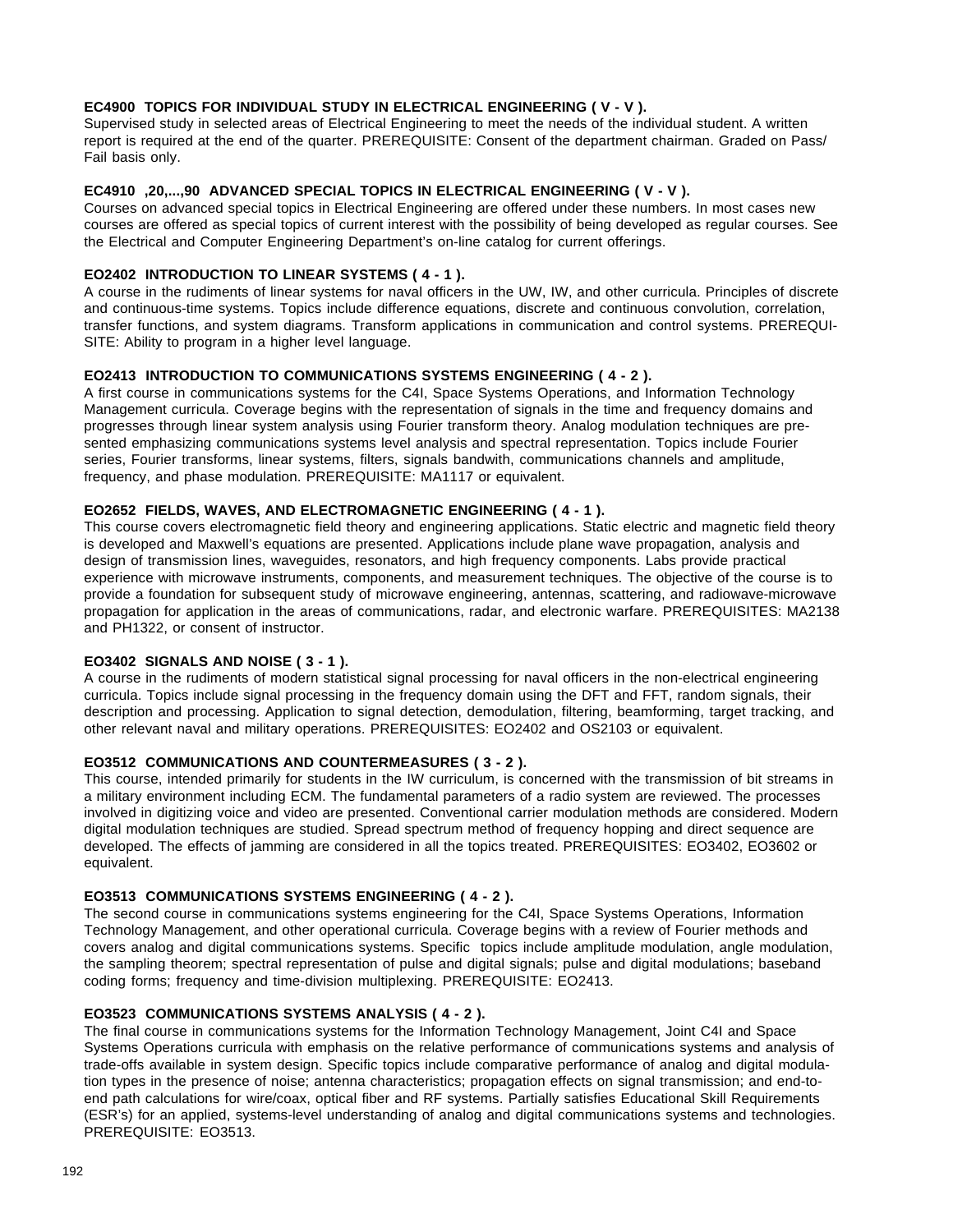### **EO3535 SPACECRAFT COMMUNICATIONS ENGINEERING ( 3 - 2 ).**

This course examines basic spacecraft communication engineering. Satellite and ground station components, link budget analysis, multiple access techniques, digital modulation techniques, forward error correction coding, differential encoding, and spread spectrum techniques are covered. PREREQUISITE: EC2500 or EO3523.

## **EO3602 ELECTROMAGNETIC RADIATION, SCATTERING AND PROPAGATION ( 4 - 2 ).**

The principles of electromagnetic radiation are applied to antenna engineering, scattering, and propagation. The characteristics of various practical antenna types are considered including arrays and reflectors. Scattering concepts are introduced and propagation phenomena are considered. Applications include sidelobe suppression, radar target scattering and stealth approaches, HF and satellite communications. This course is intended for students not in the 590 curriculum. PREREQUISITE: EO2652 or equivalent.

### **EO3678 PRINCIPLES OF RADAR SYSTEMS ( 4 - 2 ).**

This course present radar systems for the Avionics curriculum with emphasis on airborne radars. Topics include pulse radar basics, radar range equation, probability of detection and maximum target detection range calculations, coherent radars such as continuous wave (CW), moving target indicator (MTI) and pulse Doppler radars, low pulse repetition frequency (PRF), medium PRF, and high PRF modes of airborne radars and their applications in airborne surveillance and fighter aircraft radars, principles of synthetic aperture radar, tracking techniques, such as conical scan, monopulse and track while scan. PREREQUISITES: EO3402, EO3602.

#### **EO3816 COMPUTER ARCHITECTURE FOR MILITARY APPLICATIONS ( 3 - 0 ).**

The course objective is to develop an understanding of the fundamental concepts in modern computer architectures as they relate to the computations required in signal processing for military applications. Uniprocessor and parallel processor architectures are studied with emphasis on their use rather than design. Emphasis is laid on the determination of computation and communication bandwidth requirements of typical signal processing algorithms used in military environments and identification of possible performance bottlenecks in various single and multiple processor systems. PREREQUISITE: Ability to program in a high level language.

### **EO3911 ,21,...91 INTERDISCIPLINARY STUDIES IN ELECTRICAL & COMPUTER ENGINEERING ( V - V ).**

Courses on special topics of joint interest to electrical and computer engineering and other areas are offered under these numbers. In most cases new courses are offered as special topics of current interest with the possibility of being developed as regular courses. See the Electrical and Computer Engineering Department's on-line catalog for current offerings.

### **EO4011 SYSTEMS ENGINEERING FOR ACQUISITION MANAGERS ( 3 - 2 ).**

An introduction to the discipline of system engineering and how it is applied over the life cycle of a product. Topics include: the system approach and system design process; translation of mission needs and operational requirements into system technical requirements; the role of performance analysis and tradeoffs in conceptual system design; functional decomposition of systems requirements into element and equipment requirements; designing for reliability, survivability, readiness, maintainability, and supportability; the role of test and development, production, and operational documentation; the role of system engineering in the DoD acquisition cycle and project management. Intended for acquisition management students. PREREQUISITES: MN3301 and OS3006 or consent of instructor.

### **EO4612 MICROWAVE DEVICES AND RADAR ( 4 - 2 ).**

Those microwave devices most important in radar and in electronic warfare systems are studied, including magnetrons, traveling-wave tubes, and solid-state diodes. The radar range equation is developed. In addition to basic pulse radar, modern techniques are discussed including Doppler systems, tracking radar, pulse compression, and electronically steerable array radars. Electromagnetic compatibility problems involving radar systems from which the advanced techniques have developed, with performance measurement methods, automatic tracking systems, pulse compression, and the measurement of radar cross-section of targets. PREREQUISITE: EO3602 (may be taken concurrently) or consent of instructor.

#### **EO4622 INFORMATION WARFARE SYSTEMS ( 3 - 2 ).**

This course covers electronic warfare in that portion of the electromagnetic spectrum through the millimeter wavelength region. Electronic denial and deceptive countermeasure against fuses, communications, and various radar detection and tracking systems are discussed. Equations for required jammer gain and power output are developed. The characteristics of passive countermeasures are discussed. Other topics include anti-radiation missiles, countercountermeasure circuits, target masking and modification, signal intercept, signal sorting, signal identification and direction finding. Techniques are discussed in relation to U.S., allied, and former communist bloc systems. Laboratory work reinforces the classroom discussions. PREREQUISITES: EO4612, U.S. citizenship and SECRET clearance.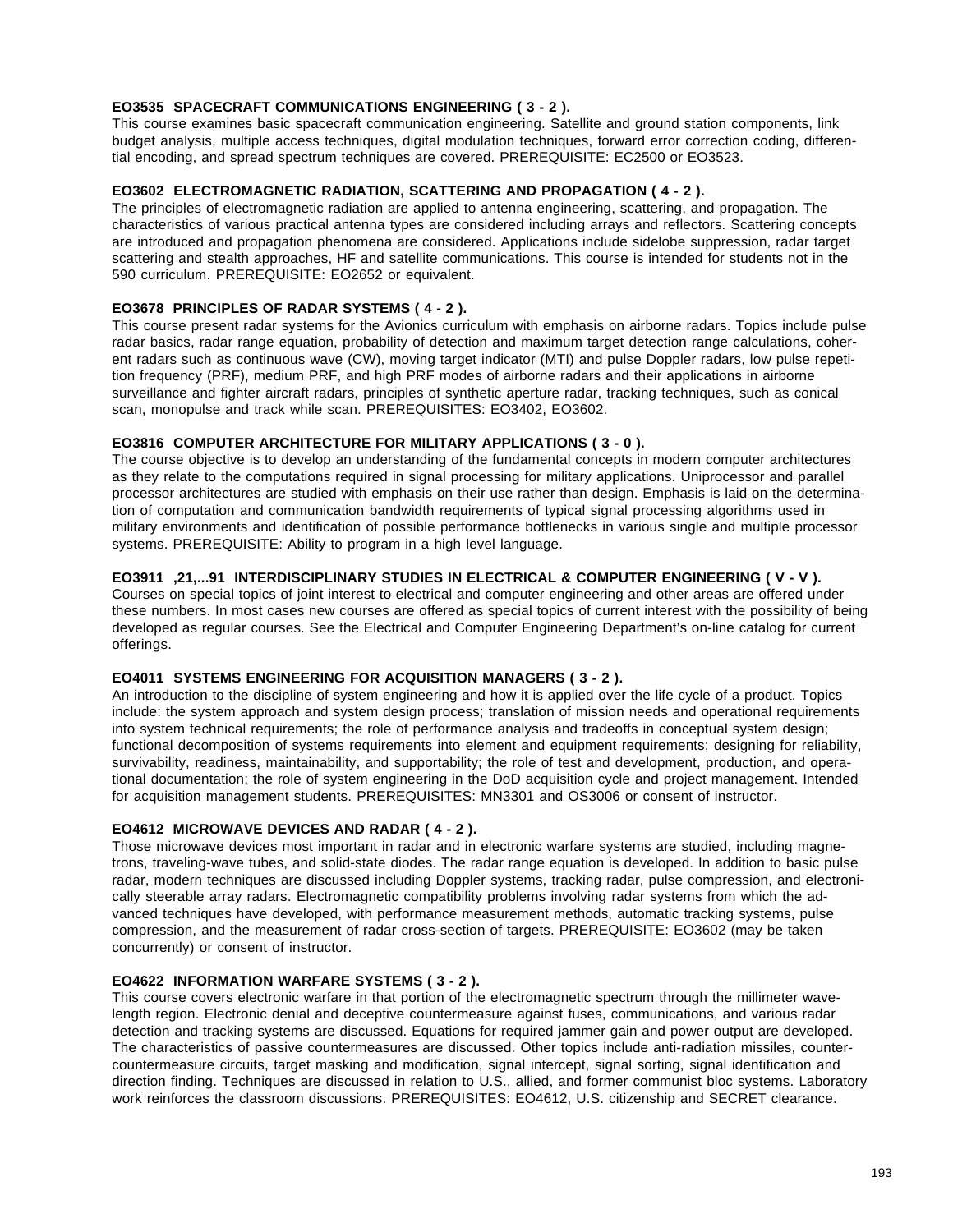### **EO4903 C3 COUNTERMEASURES (Variable Credit) ( V - 0 ).**

Supervised study in selected areas of electronic warfare to meet the needs of individual students. A written report is required at the end of the quarter. PREREQUISITE: Consent of C3 group chairman. Graded on a Pass/Fail basis only.

## **EO4911 ,21,...,91 ADVANCED INTERDISCIPLINARY STUDIES IN ELECTRICAL & COMPUTER ENGINEERING ( V - V ).**

Courses on advanced special topics of joint interest to electrical and computer engineering and other areas are offered under these numbers. In most cases new courses are offered as special topics of current interest with the possibility of being developed as regular courses. See the Electrical and Computer Engineering Department's on-line catalog for current offerings.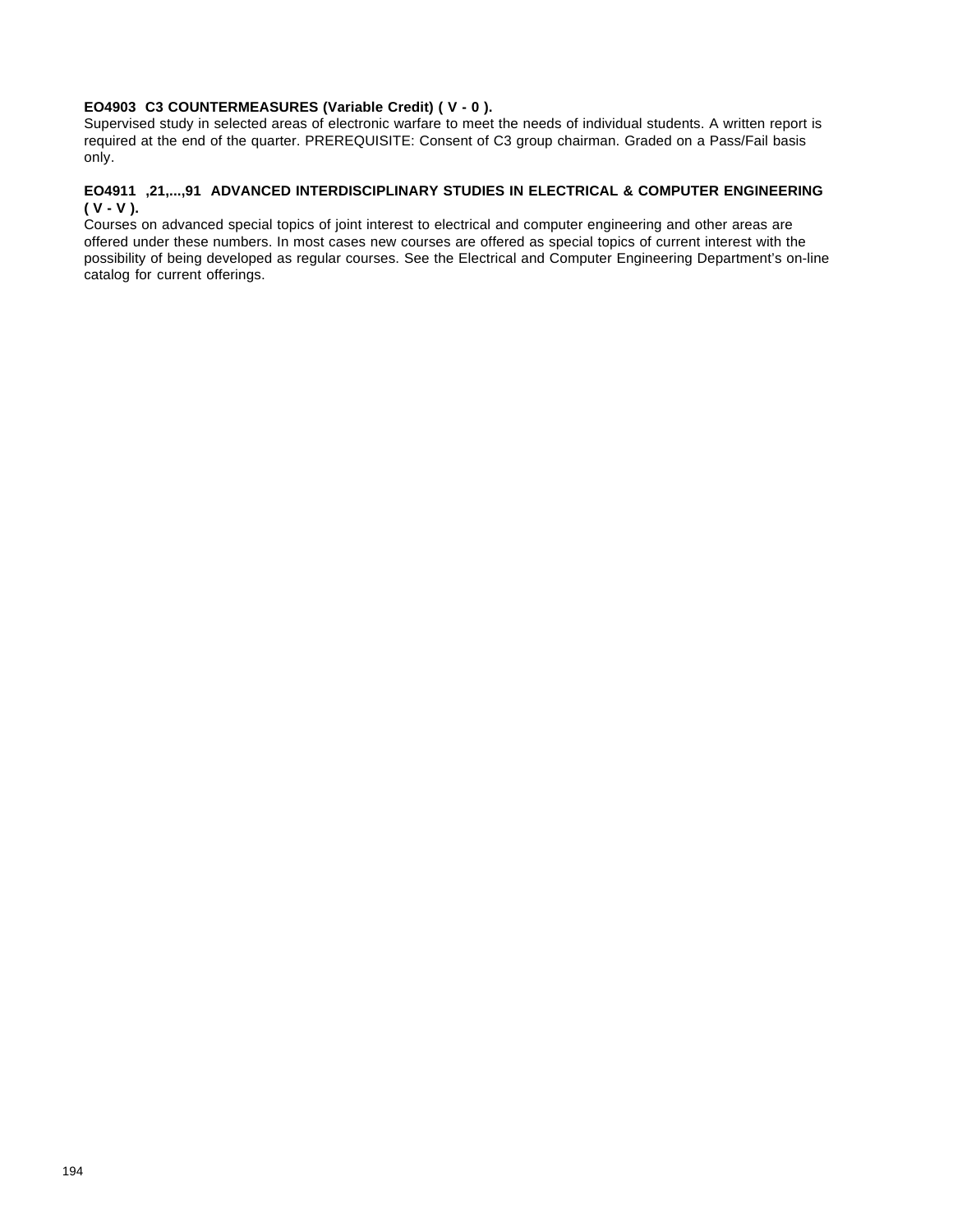# **ENGINEERING ACOUSTICS ACADEMIC COMMITTEE**

**Chairman:** Anthony A. Atchley Professor Code PH/Ay, Spanagel Hall Room 114 (408) 656-2848 DSN 878-2848

The academic character of the programs in Engineering Acoustics is interdisciplinary, with courses and laboratory work drawn principally from the fields of physics and electrical engineering. Although broadly based, the emphasis of the programs is on those aspects of acoustics and signal processing applied to undersea warfare. Subjects covered include the generation, propagation and reception of sound in the ocean; military applications of underwater sound; and acoustic signal processing. These programs are designed specifically for students in the Combat Systems Sciences and Technology and the Undersea Warfare curricula, government employees in acoustics-related laboratories and systems commands, and international students.

The academic aspects of the MS program are the responsibility of an academic committee composed of representatives from the Departments of Physics and Electrical and Computer Engineering.

#### **MASTER OF SCIENCE IN ENGINEERING ACOUSTICS**

The degree Master of Science in Engineering Acoustics will be awarded as an interdisciplinary program in accordance with the following degree requirements:

- 1) A student pursuing a program leading to a Master of Science in Engineering Acoustics must have completed work which would qualify him/her for a Bachelor of Science degree in engineering or physical science. Credit requirements for the Master of Science degree must be met by courses in addition to those used to satisfy this requirement.
- 2) The Master of Science in Engineering Acoustics requires a minimum of 36 graduate credit quarter hours of course work; at least 20 graduate quarter hours must be taken in acoustics and its applications. One 4000 level course from each of three of the following areas must be included: wave propagation; transducer theory and design; sonar systems and signal processing.
- 3) An acceptable thesis must be completed.

Approval of each program by the Engineering Acoustics Academic Committee must be obtained prior to reaching the midpoint of the degree program.

## **DOCTOR OF PHILOSOPHY AND DOCTOR OF ENGINEERING**

The Department of Electrical and Computer Engineering and the Department of Physics jointly sponsor an interdisciplinary program in Engineering Acoustics leading to either the degree Doctor of Philosophy or Doctor of Engineering. Areas of special strength in the departments are physical acoustics, ocean acoustics and acoustic signal processing. A noteworthy feature of this program is that a portion of the student's research may be conducted away from the Naval Postgraduate School at a cooperating laboratory or other Federal Government installation. The degree requirements and examinations are as outlined under the general school requirements for the doctor's degree. In addition to the school requirements, the departments require a preliminary examination to show evidence of acceptability as a doctoral student.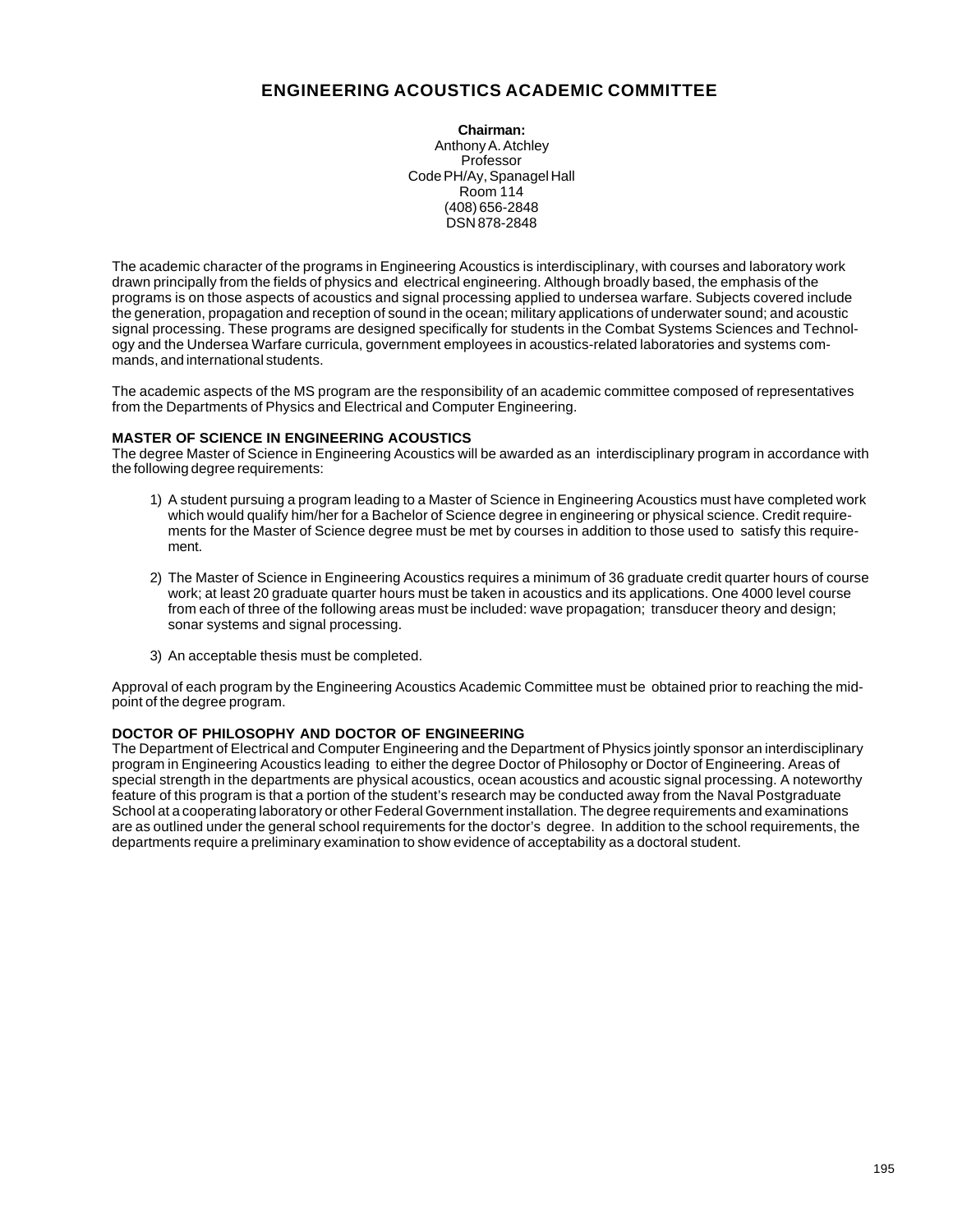## **INFORMATION WARFARE ACADEMIC GROUP (Information Warfare - Curriculum 595 and Electronic Warfare - Curriculum 596)**

**John Arquilla,** Associate Professor (IW, X3450) **Ernie Beran,** LtCol, USAF, Curricular Officer (39, X2772) **Dan Boger,** Chairman & Professor Joint C3 Academic Group (CC, X3671 or X2607) **George Conner,** Senior Lecturer JWAP (OR, X3306) **Alf Cooper,** Professor (PH, X2452) **Vincente Garcia,** NSA Chair and Visiting Associate Professor (EC, X2148 or X2235) **Don Gaver,** Professor (OR, X2605) **Steve Iatrou,** LCDR, USN, Military Instructor (IW, X3387) **Cynthia Irvine,** Assistant Professor (CS, X2461) **David Jenn,** Associate Professor (EC, X2254) **Carl R. Jones,** Professor (SM, X2995 or X3387 **Fred Levien,** Chairman and Senior Lecturer (IW, X2476) **Phil Pace,** Associate Professor (EC, X3286) **James R. Powell,** CAPT, USN, Chair of Information Warfare, Chair of Tactical Analysis and Military Instructor (IW, X3496) **Curt Schleher,** Professor (IW, X3767) **Bob Young,** CDR, USN, Curricular Officer (X2135/6)

### **Chairman:**

Frederic H. Levien Senior Lecturer Code IW, Root Hall Room 201A (408) 656-2476/2535 DSN: 878-2476/2535

#### **Information Warfare Chair:**

James R. Powell, CAPT, USN Chair of Tactical Analysis and Military Instructor Code IW, Root Hall Room 209 (408) 656-3496 DSN: 878-3496

#### **Academic Associate**

**Curriculum 595** Carl R. Jones Professor Code SM/Js, Ingersoll Hall Room 307 (408) 656-2995/3887 DSN 878-2995/3887

### **Academic Associate**

**Curriculum 596:** David Jenn Associate Professor Code EC/Je, Spanagel Hall Room 414 (408) 656-2254/2082 DSN 878-2254/2082

The Information Warfare Academic Group is an interdisciplinary group of faculty representing various academic disciplines. The Group has administrative responsibility for the academic content of the Information and Electronic Warfare curricula. Teaching in this multidisciplinary program is carried out by faculty members attached to the following academic departments: Computer Science, Electrical and Computer Engineering, Mathematics, Operations Research and Physics. Thesis topics for students in this area of study are approved by the group and the thesis is approved by the chairman.

#### **MASTER OF SCIENCE IN SYSTEMS ENGINEERING**

The degree Master in Science in Systems Engineering will be awarded at the completion of a multidisciplinary program in Curricula 595 and 596.

The Master of Science in Systems Engineering requires a minimum of 45 quarter hours of graduate-level work of which at least 15 hours must represent courses at the 4000 level. Graduate courses in at least four different academic disciplines must be included and in two disciplines, a course at the 4000 level must be included.

An approved sequence of at least three courses constituting advanced specialization in one area must be included.

In addition to the 45 graduate hours of course work, an acceptable thesis must be completed.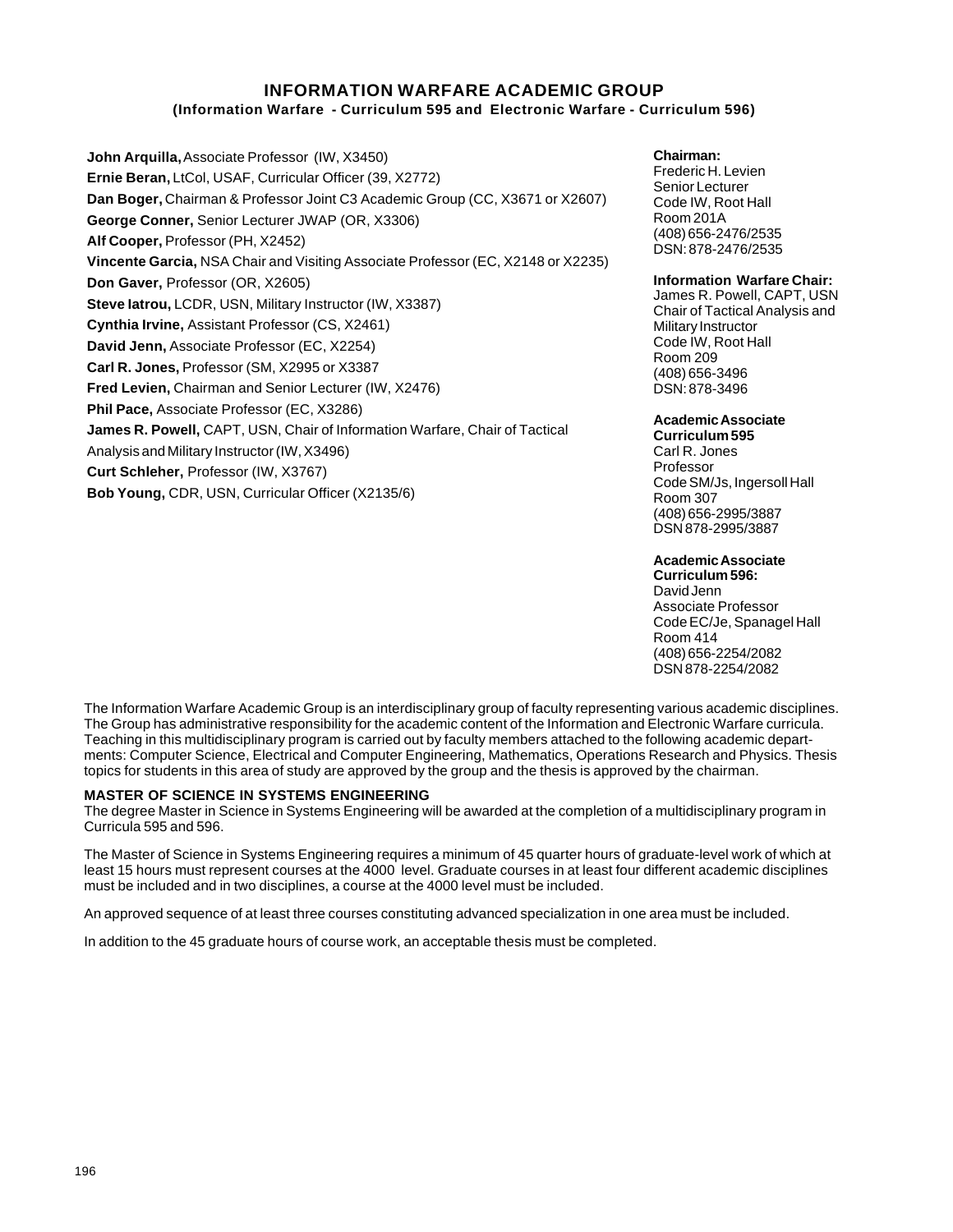# **INFORMATION WARFARE COURSE OFFERINGS**

## **IW0002 SEMINAR (NO CREDIT) ( 0 - 1 ).**

Special lectures and discussion of matters related to the IW program. PREREQUISITE: SECRET clearance.

## **IW0810 THESIS RESEARCH/GROUP PROJECT ( 0 - 8 ).**

Students in the Systems Engineering curricula will enroll in this course which consists of an individual thesis or a group project involving several students and faculty.

### **IW2000 INTRODUCTION TO INFORMATION WARFARE ( 3 - 2 ).**

This course explores the basic five pillars of the IW Command & Control Warfare elements of Information Warfare. It will introduce entering IW students to these five areas of Psychological Operations (PSYOP), Deception, Operational Security (OPSEC), Electronic Warfare, and Physical destruction. It provides a foundation of understanding to the entire field of Information Warfare along the time line of peace, to conflict, and back to cessation of hostilities. An overview of Systems Engineering is the framework for understanding the technologies underlying Information Warfare. PREREQUISITE: None.

### **IW3001 PSYCHOLOGICAL OPERATIONS AND DECEPTION (Unclassified) ( 3 - 2 ).**

This course surveys existing theories of perception, cognition and decision making; and applies insights derived from them across the spectrum of warfare in the information age. Deception operations are examined from the tactical and operational to the strategic levels. PREREQUISITE: IW2000.

### **IW3101 WARFARE IN THE INFORMATION AGE ( 4 - 0 ).**

Given that the emerging age heralds stark changes in future military and security policy, this course begins with a survey of the literature on the current revolution in military affairs (RMA), as well studies of similar periods earlier in history. While significant attention is focused upon information technologies, the principle emphasis in this course lies in an endeavor to understand the ways in which new technologies affect military strategy, doctrine, and organization. In particular, the rise of networked organizations, non-linear military operations, and the further blurring of the line between war and peace are examined.

### **IW4000 APPLICATIONS OF SPACE AND INFORMATION WARFARE ( 4 - 0 ).**

Review of weapons and sensor systems associated with Space and Information Warfare. Overview of space science to include space environment, orbital mechanics, propulsion and launch vehicles, spacecraft subsystems, periods of vulnerability and launch windows. Current SEW doctrine and fleet tactics are discussed in conjunction with briefs on current military threats. PREREQUISITES: EO4622, consent of instructor and TOP SECRET clearance with eligibility for SI/SAO. U.S. citizenship.

### **IW4001 IW/C2W PLANNING AND ASSESSMENT ( 4 - 2 ).**

Organization theory, command and control concepts and models, C4I systems concepts, command and control performance and effectiveness measurement, nodal and vulnerability analysis, C2W/IW planning and execution process. PREREQUISITES: CS3030, IS3502, CS3600, OS3104, OS3003, IW2000, IW3001, PH3802.

#### **IW4500 INFORMATION WARFARE SYSTEMS ENGINEERING ( 3 - 3 ).**

This course is taken concurrently with EC4010 as the application of those concepts to Information Warfare. The project teams will develop an Information Warfare system from requirements determination through and including preliminary design. The five pillars of Information Warfare will be used in the design process, including information security considerations. Lectures will refine IW concepts. PREREQUISITES: IW4001, EC4010 concurrently.

### **IW4990 SEMINARS ON SIGNAL INTELLIGENCE (SIGINT) ( 1 - 0 ).**

Course will consist of eleven 50-minute seminars on Signals Intelligence (SIGINT). The seminars will provide students with overview of national intelligence collection systems and missions focusing on technical, operational and political issues. Course is available to students from all curricula at NPS who have proper security clearance. The course will be graded as pass/fail. PREREQUISITE: None, but SCI security clearance required.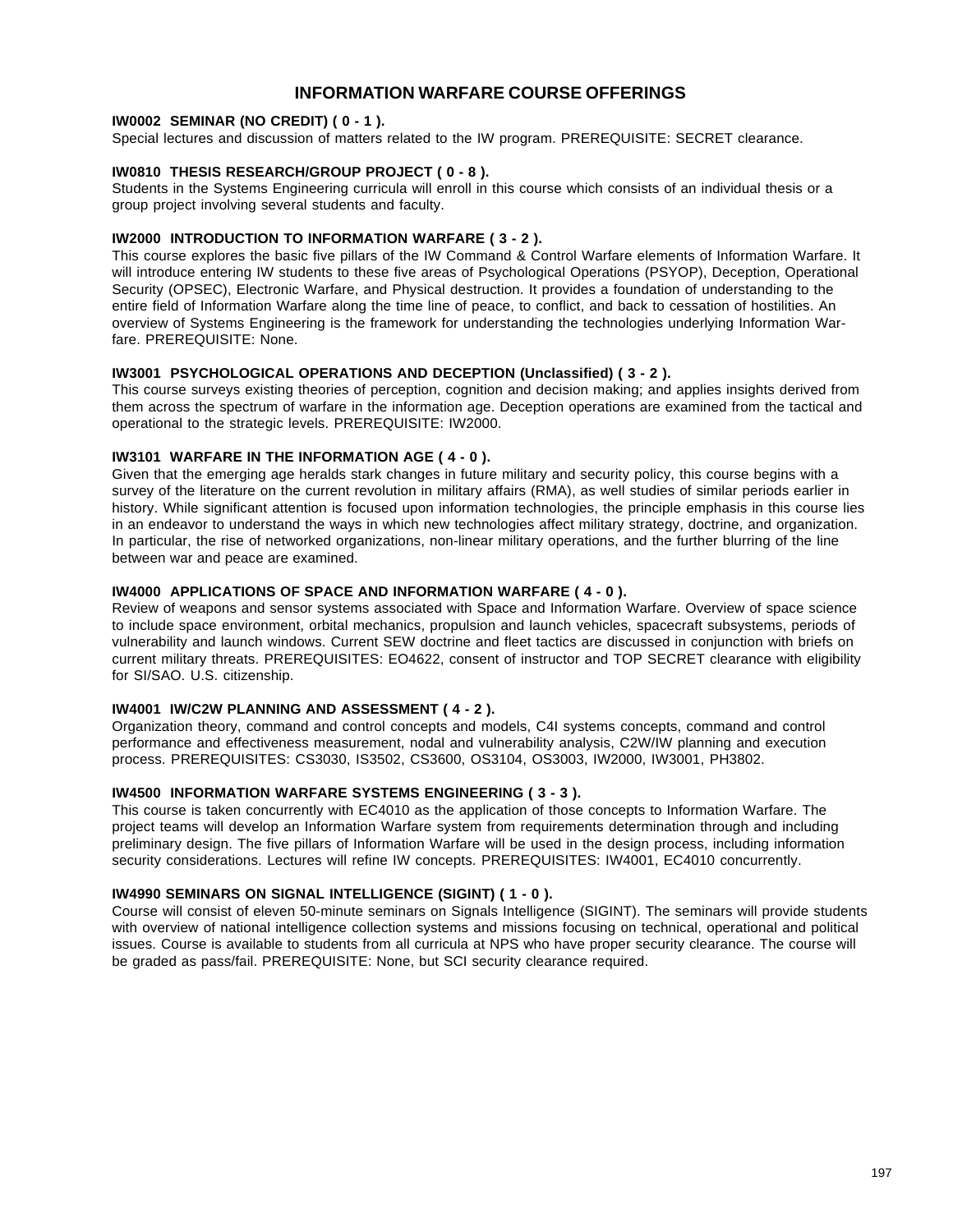# **DEPARTMENT OF MATHEMATICS e-mail: math@nps.navy.mil**

#### **FAX: 408-656-2355**

**Carlos Borges,** Associate Professor (1991)\*; PhD, University of California, Davis, 1990.

**David Canright,** Associate Professor (1988); PhD, University of California at Berkeley, 1987.

**Donald Alfred Danielson,** Professor (1985); PhD, Harvard University, 1968.

**Fariba Fakhroo,** Assistant Professor (1992); PhD, Brown University, 1991.

**Richard Franke,** Professor (1970); PhD, University of Utah, 1970.

**Harold M. Fredricksen,** Professor (1980); PhD, University of Southern California, 1968.

**Christopher Frenzen,** Associate Professor and Associate Chair for Instruction (1989); PhD, University of Washington, 1982.

**William Gragg,** Professor (1987); PhD, University of California at Los Angeles, 1964.

**Teresa Henson,** Lecturer (1991); MS, University of Colorado at Denver, 1989.

**Van Emden Henson,** Assistant Professor (1991); PhD, University of Colorado at Denver, 1990.

**Toke Jayachandran,** Professor (1967); PhD, Case Institute of Technology, 1967.

**Wei Kang,** Assistant Professor (1994); PhD, University of California at Davis, 1991.

**Bard Mansager,** Senior Lecturer (1991); MA, University of California, San Diego, 1979.

**Beny Neta,** Professor and Associate Chair for Research (1985); PhD, Carnegie-Mellon University, 1977.

**Guillermo Owen,** Professor (1983); PhD, Princeton University, 1962.

**Craig Rasmussen,** Assistant Professor (1991); PhD, University of Colorado at Denver, 1990.

**Ira Bert Russak,** Associate Professor (1972); PhD, University of California at Los Angeles, 1967.

**Clyde Scandrett,** Associate Professor (1987); PhD, Northwestern University, 1985.

**Arthur Schoenstadt,** Professor and Associate Dean of Computer and Information Services (1970); PhD, Rensselaer Polytechnic Institute, 1968.

**Maurice Dean Weir,** Professor and Associate Provost for Instruction, (1969); DA, Carnegie-Mellon University, 1970.

**Walter Max Woods,** Chairman and Professor (1962); PhD, Stanford University, 1961.

\* The year of joining the Naval Postgraduate School faculty is indicated in parentheses.

As well as the Master of Science and Ph.D. programs in Applied Mathematics, the Mathematics Department offers individually tailored minor programs for many of the school's doctoral students. The majority of the departmental effort is devoted to the service courses offered, including the refreshers and 1000-3000 level courses.

#### **MASTER OF SCIENCE IN APPLIED MATHEMATICS**

In order to enter a program leading to the degree Master of Science in Applied Mathematics, a student must be qualified by background for a Bachelor of Science degree with a major in mathematics or with a strong mathematical orientation in physical science or engineering.

A program that leads to the degree Master of Science in Applied Mathematics for a student who has met the entrance criteria must contain a minimum of 45-quarter hours of graduate-level courses with a minimum QPR of 3.0, subject to the following conditions:

**Chairman:**

Walter Max Woods Professor Code MA, Glasgow Room 341 (408) 656-2206 DSN 878-2206

#### **Associate Chairmen:**

**Labs and Computing** Clyde Scandrett Associate Professor Code MA/Sd, Glasgow Room 347 (408) 656-2027 DSN 878-2027

Research Beny Neta Professor Code MA/Nd, Glasgow Room 351 (408) 656-2235 DSN 878-2235

Instruction Christopher Frenzen Associate Professor Code MA/Fr, Glasgow Room 355 (408) 656-2435 DSN 878-2435

**Academic Associate:**

Christopher Frenzen Associate Professor Code MA/Fr, Glasgow Room 355 (408) 656-2403 DSN 878-2403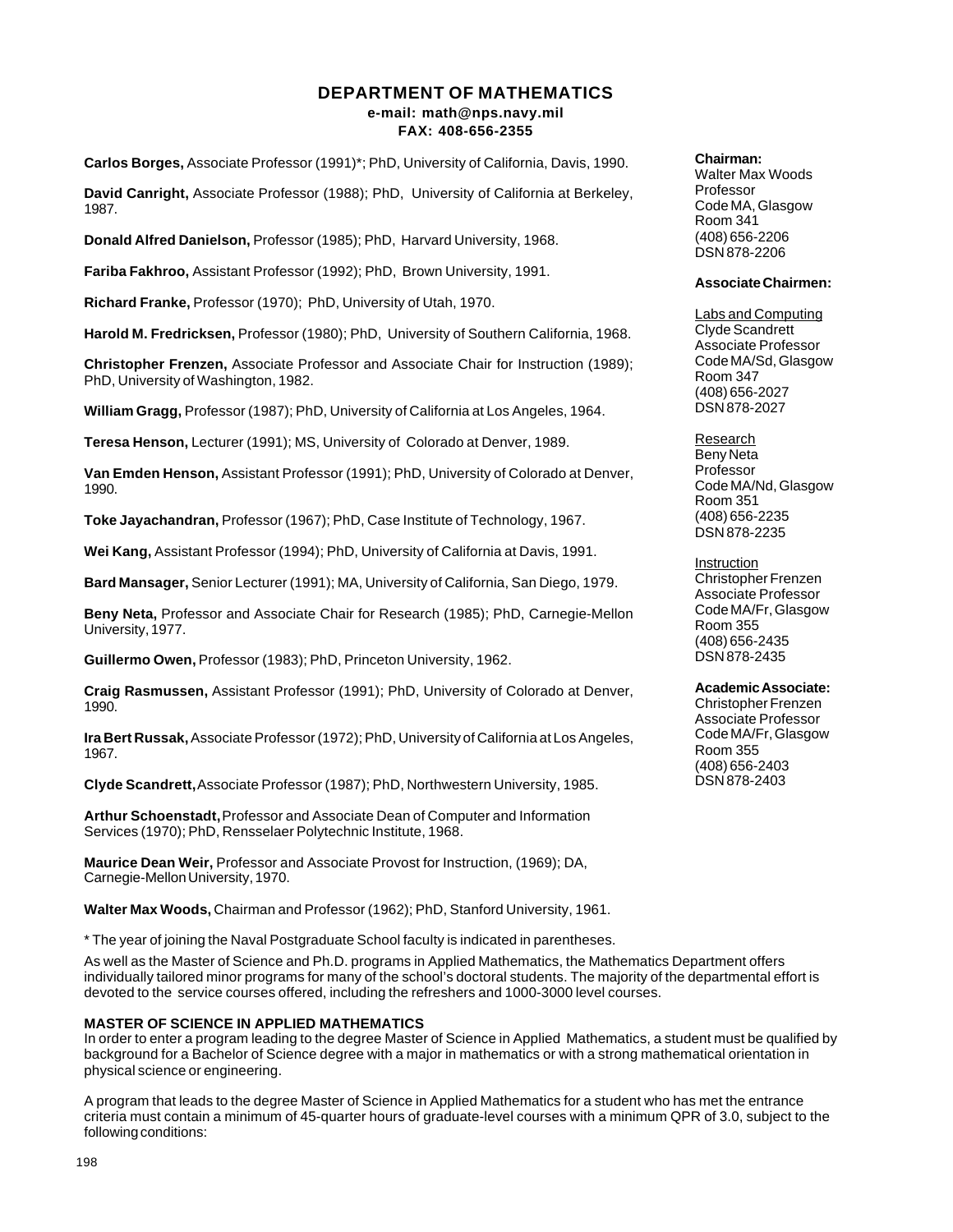- 1) The program must be approved by the Chairman of the Department of Mathematics and the Academic Associate.
- 2) The program must include at least fifteen hours at the 4000 level, with at least twelve hours in 4000 level mathematics courses.
- 3) The program must contain at least nine hours in an approved sequence of application courses from within the Mathematics Department, or outside the department.
- 4) An acceptable thesis is normally required and is credited as the equivalent of nine hours of 3000 level mathematics courses. A student receiving a dual masters and writing a thesis in another department may petition the Chairman of the Mathematics Department to substitute 2 or 3 approved courses for the thesis. The thesis, however, must contain a strong mathematical content.
- 5) Courses in the following areas are specifically required in any program; some of these courses may be used to satisfy part (or all) of the mathematics sequence requirement in item (3) above:
	- a. Real Analysis (a two-course sequence) and Modern Applied Algebra;
	- b. Ordinary and Partial Differential Equations:
	- c. Numerical Analysis;
	- d. Probability and Statistics;
	- e. Linear Algebra (a two-course sequence);
	- f. Mathematical Modeling Processes.

In addition to the core courses required in item (3), the program allows the student to select an applied subspecialty option from the following list: applied mathematics, numerical analysis and computation, discrete mathematics, operations research, theoretical mathematics, and intelligence.

#### **DOCTOR OF PHILOSOPHY**

The Department of Mathematics offers the degree Doctor of Philosophy in Applied Mathematics. Areas of specialization will be determined by the department on a case by case basis. Requirements for the degree include course work followed by an examination in both major and minor fields of study, and research culminating in an approved dissertation. It may be possible for the dissertation research to be conducted off-campus in the candidate's sponsoring organization.

Entrance into the program will ordinarily require a master's degree, although exceptionally well-prepared students with a bachelor's degree in mathematics may be admitted. A preliminary examination may be required to show evidence of acceptability as a doctoral student. Prospective students should contact the Chairman of the Mathematics Department or the Academic Associate for further guidance.

#### **COURSE SEQUENCES FOR SPECIAL CURRICULA**

The Mathematics Department offers several sequences of courses for various curricula. Students of these curricula typically enter these sequences at their appropriate level and exit when completing their particular requirements.

| <b>COMPUTER SCIENCE</b><br>MA3025<br>MA3030 | <b>OPERATIONAL CURRICULA</b><br>MA2138<br>MA3139 |
|---------------------------------------------|--------------------------------------------------|
| <b>ENGINEERING SCIENCE</b>                  | <b>MANAGEMENT</b>                                |
| MAR142 or MA1042<br>MAR117 or MA1117        | MA2300                                           |
| MA1118                                      | <b>OPERATIONS RESEARCH</b>                       |
| MA2049                                      | MAR142 or MA1042                                 |
| MA2121                                      | MA1118                                           |
| MA3132                                      | MA3042                                           |
| MA3232                                      | MA3110                                           |

#### **PREREQUISITES**

Prerequisites are as described in the course descriptions. If a student has not taken the prescribed prerequisites at NPS, then a validation examination by the Mathematics Department may be substituted.

Generally speaking, credit for courses given in sequences will not be available to every student. Credit will be given for only one of a pair of equivalent courses.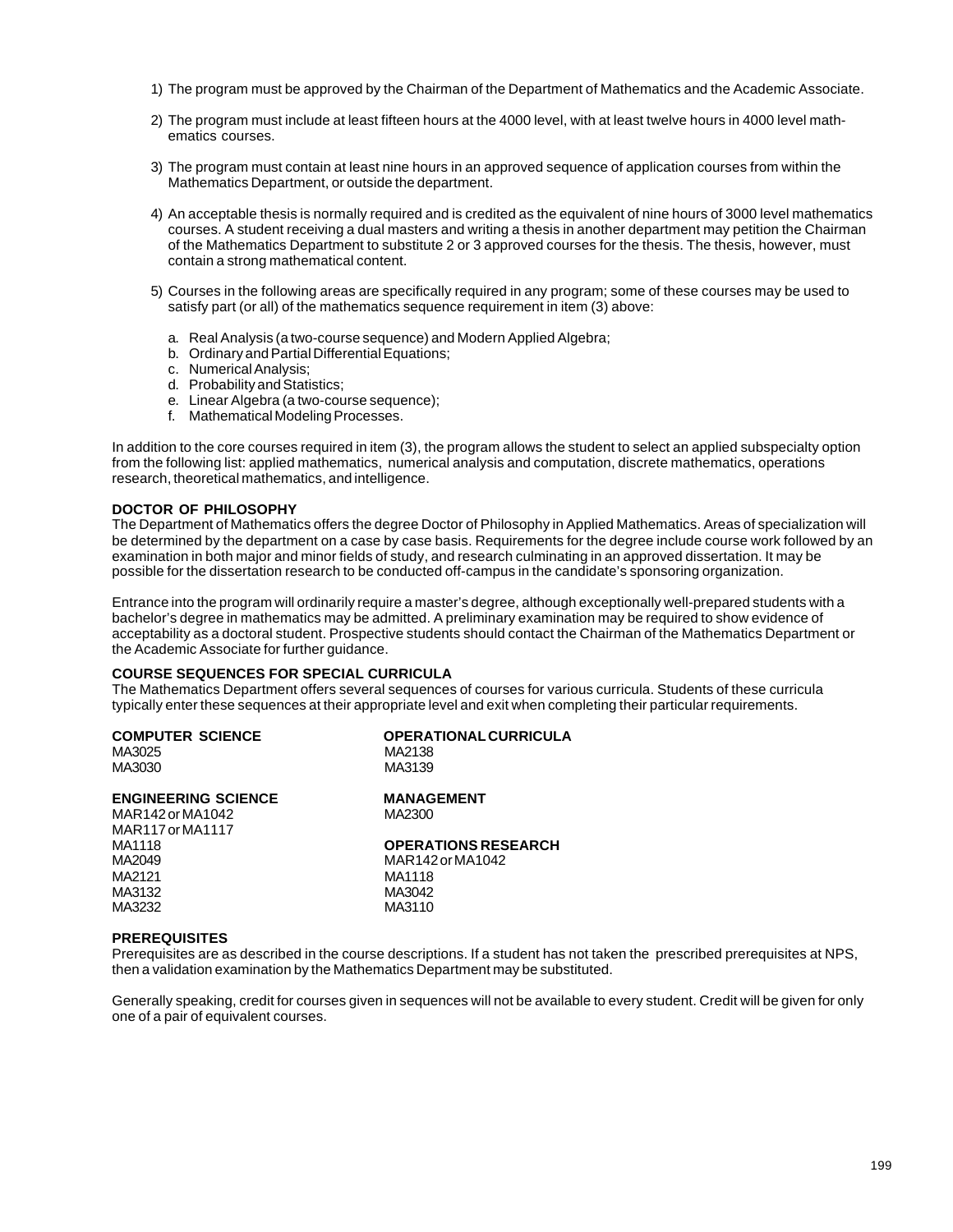# **MATHEMATICS COURSE OFFERINGS**

**MAR117 REFRESHER: SINGLE VARIABLE CALCULUS (NO CREDIT) (Meets last 6 weeks of quarter.) ( 3 - 3 ).** Single variable calculus review.

**MAR118 REFRESHER: MULTIVARIABLE CALCULUS (NO CREDIT) (Meets last 6 weeks of quarter.) ( 3 - 3 ).** Multivariable calculus review.

**MAR125 INTRODUCTION TO FINITE MATHEMATICS (NO CREDIT) (Meets last 6 weeks of quarter.) ( 3 - 0 ).** An introduction to the elements of set theory and mathematical reasoning. Topics covered include: symbolic logic (propositional calculus, truth tables, predicates, and quantifiers); methods of proof (direct and indirect proof, mathematical induction, case analysis and counter examples); sets and set operations; relations and functions.

### **MAR142 REFRESHER: MATRIX ALGEBRA (NO CREDIT) (Meets last six weeks of quarter.) ( 2 - 0 ).**

The fundamental algebra of matrices including addition, multiplication of matrices, multiplication of a matrix by a constant and a column (vector) by a matrix. Elementary matrices and inverses, together with the properties of these operations. Solutions to mxn systems of linear algebraic equations are also investigated including Gaussian elimination and the LU decomposition of a matrix (without pivoting). Determinants, properties of determinants, and Cramer's rule for solving square systems; introduction to eigenvalues. A brief introduction to the arithmetic of complex numbers and DeMoivre's theorem.

#### **MA0810 THESIS RESEARCH ( 0 - 8 ).**

Every student conducting thesis research will enroll in this course.

#### **MA1025 FINITE MATHEMATICS FOR OPERATIONS RESEARCH ( 4 - 0 ).**

An introductory course in logic and elementary discrete mathematics to be taken by students in Operations Research and Mathematics in their refresher quarter. Considerable emphasis is placed on propositional and predicate logic and on techniques of proof in mathematics. Mathematical topics include sets, functions, and relations. Coverage of combinatories includes an introduction to permutations, combinations, the pigeon-hole principle, and the principle of inclusion/exclusion. No previous experience with this material is assumed. PREREQUISITE: None.

### **MA1042 MATRIX ALGEBRA (Also offered in the Six Week Refresher as MAR142.) ( 2 - 0 ).**

The fundamental algebra of matrices including addition, multiplication of matrices, multiplication of a matrix by a constant and a column (vector) by a matrix. Elementary matrices and inverses, together with the properties of these operations. Solutions to mxn systems of linear algebraic equations are also investigated including Gaussian elimination and the LU decomposition of a matrix (without pivoting). Determinants, properties of determinants, and Cramer's rule for solving square systems; introduction to eigenvalues. A brief introduction to the arithmetic of complex numbers and DeMoivre's theorem.

### **MA1043 INTENSIVE MATRIX ALGEBRA ( 2 - 0 ).**

The fundamental algebra of vectors and matrices including addition, multiplication, and multiplication by a constant. Block operations with vectors and matrices. Algorithms for computing the LU (Gauss) factorization of an nxm matrix, with pivoting. Matrix representation of systems of linear equations and their solution via the LU factorization. The four fundamental subspaces. Basic properties of determinants. Matrix inverses. Introduction to eigenvalues. A brief introduction to the arithmetic of complex numbers and DeMoivre's theorem. COREQUISITE: EC1010.

### **MA1117 SINGLE VARIABLE CALCULUS ( 5 - 2 ).**

Review of analytic geometry and trigonometry, functions of one variable, limits, derivatives, continuity and differentiability; differentiation of algebraic, trigonometric, logarithmic and exponential functions with applications to maxima and minima, rates, differentials; product rule, quotient rule, chain rule; anti-derivatives, integrals and the fundamental theorem of calculus; definite integrals, areas, lengths of curves and physical applications; special methods of integration, including a two hour problem solving laboratory. PREREQUISITE: Precalculus mathematics.

### **MA1118 MULTI-VARIABLE CALCULUS ( 5 - 2 ).**

Vector algebra and calculus, directional derivative, gradient, polar coordinates and parametric equations, functions of several independent variables, limits, continuity, partial derivatives, chain rule, maxima and minima, double and triple integrals, cylindrical and spherical coordinate systems; infinite series, convergence tests, and Taylor series; including a problem session and a computer laboratory. PREREQUISITE: MA1117 or MAR117.

### **MA1248 SELECTED TOPICS IN APPLIED MATHEMATICS FOR C4I, SPACE SYSTEMS OPERATIONS AND INFORMATION TECHNOLOGY MANAGEMENT ( 4 - 1 ).**

A survey of selected calculus and post-calculus topics - infinite sequences and series; Fourier series and Fourier integral transforms; matrix algebra and determinants. (This course may not be taken for credit by students in an engineering or science degree program). PREREQUISITE: MA1117.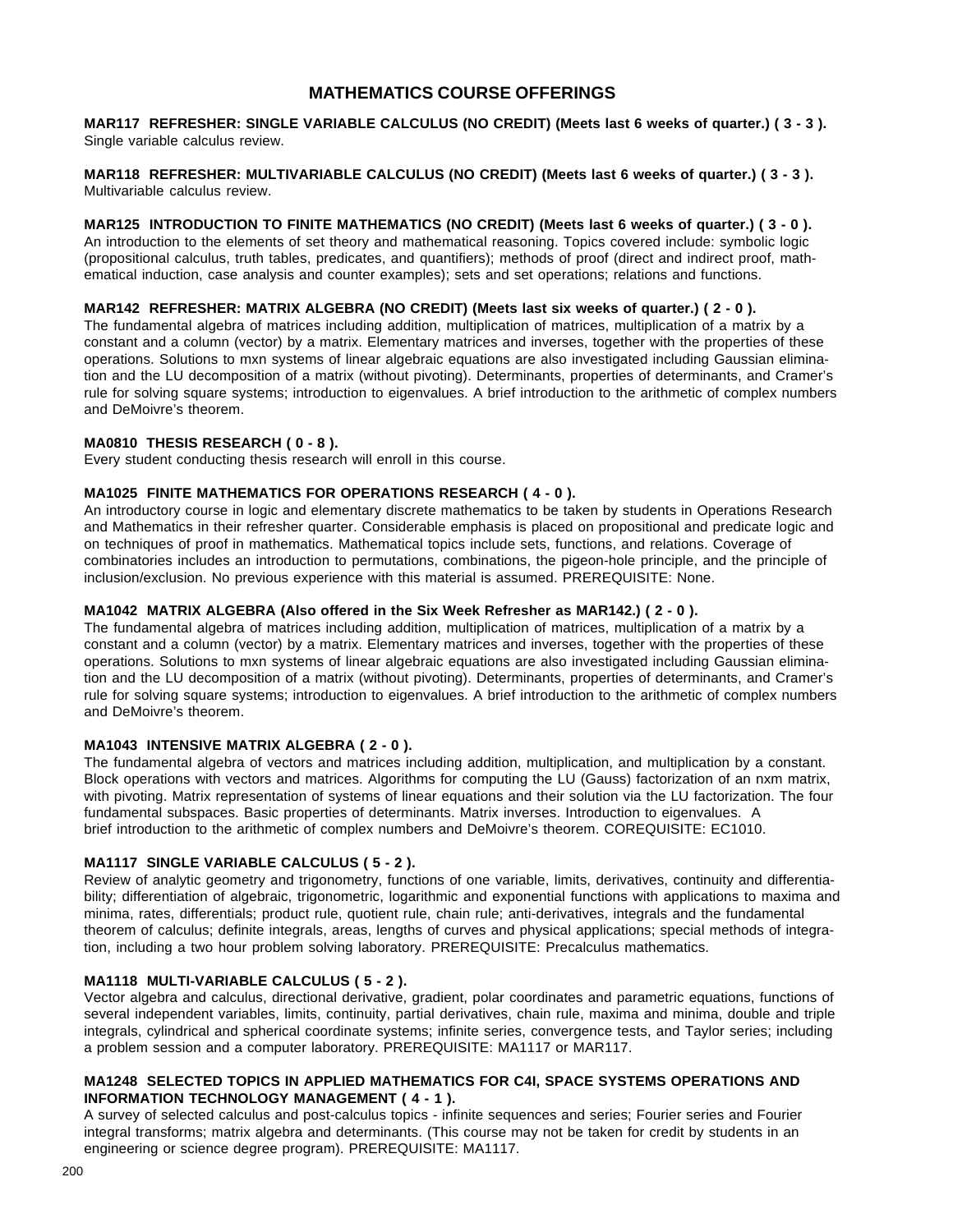### **MA2049 VECTOR ANALYSIS WITH APPLICATIONS ( 3 - 0 ).**

Review of vector algebra. Bold and index notation. The calculus of vector fields; directional derivative, gradient, divergence, curl; potential fields; Green's, Stokes', and the divergence integral theorems. Applications in engineering and physics. PREREQUISITES: MA1118 and MAR142 or MA1042.

### **MA2051 VECTORS AND COMPLEX VARIABLES ( 4 - 1 ).**

Review of vector algebra. The calculus of vector fields; gradient, divergence and curl. Potential fields. Green's, Stokes' and the Divergence theorems. Introduction to complex functions. Differentiability and the Cauchy-Riemann equations. Cauchy's integral theorem and Cauchy's integral formula. Taylor and Laurent series. Residues. PREREQUISITES: MA1118 (or MAR118) and MA1043.

### **MA2121 DIFFERENTIAL EQUATIONS ( 4 - 0 ).**

Ordinary differential equations: linear and nonlinear (first order) equations, homogeneous and non-homogeneous equations, linear independence of solutions, power series solutions, systems of differential equations, Laplace transforms. Applications include radioactive decay, elementary mechanics, mechanical and electrical oscillators, forced oscillations and resonance. PREREQUISITES: MA1118 and MA1042 concurrently.

#### **MA2138 MULTIVARIABLE CALCULUS AND VECTOR ANALYSIS ( 5 - 0 ).**

Course develops several mathematical tools for the calculus of several variables and of vector-valued functions. Infinite series and Taylor series representations; basic vector operations, vector functions of one variable; scalar functions of several variables, partial derivatives, directional derivatives, gradients; double and triple integrals with applications, line integrals with applications; divergence and curl, Green's, Stokes' and Gauss' theorems. For USW and IW/EW students only. PREREQUISITE: MA1117.

#### **MA2300 MATHEMATICS FOR MANAGEMENT ( 5 - 0 ).**

Mathematical basis for modern managerial tools and techniques. Elements of functions and algebra; differential calculus of single- and multi-variable functions; integration (antidifferentiation) of single-variable functions. Applications of the derivative to rates of change, curve sketching, and optimization, including the method of Lagrange multipliers. PREREQUISITE: College algebra.

### **MA3001 INCREMENTED DIRECTED STUDY (Variable 1-0 or 2-0.) ( V - 0 ).**

Provides the opportunity for a student who is enrolled in a 3000 level mathematics course to pursue the course material and its applications in greater depth by directed study to the extent of one additional hour beyond the normal course credit. PREREQUISITE: Enrollment in a 3000 level mathematics course and consent of instructor.

### **MA3025 LOGIC AND DISCRETE MATHEMATICS ( 5 - 1 ).**

MA3025 provides a rigorous foundation in logic and elementary discrete mathematics to students of mathematics and computer science. The emphasis is on logic and its application; the remaining mathematical topics are approached as a sequence of extensions to the predicate calculus. Topics from logic include modeling English propositions, propositions, propositional calculus, quantification, and elementary predicate calculus. Additional mathematical topics include elements of set theory, induction, relations and functions, and elements of number theory. PREREQUISITE: MAR125 or MA1025.

### **MA3026 DISCRETE MATHEMATICS WITH APPLICATIONS ( 5 - 0 ).**

Graphs, trees, matchings and network flows. Introduction to combinatorial problems and counting techniques. Recurrence relations. Combinatorial circuits and introduction to finite state machines. PREREQUISITE: MA3025.

### **MA3030 INTRODUCTION TO COMBINATORICS AND ITS APPLICATIONS ( 4 - 1 ).**

MA3030 provides a thorough grounding in elementary combinatorics and its applications to computer science and discrete probability theory to students of computer science who concurrently take MA3025, Logic and Discrete Mathematics. Topics from combinatories include fundamental counting rules, binomial and multinomial theorems, the pigeonhole and inclusion/exclusion principles, and homogeneous recurrence relations. Elementary discrete probability is covered, up to the expectation of a discrete random variable. Also included is a brief introduction to algebraic structures. COREQUISITE: MA3025.

#### **MA3042 LINEAR ALGEBRA ( 4 - 0 ).**

Finite-dimensional vector spaces, linear dependence, basis, dimension, inner products, orthogonalization. Linear transformations, nullity, change of basis, least squares, QR factorizations, rank and singular value decomposition. Orthogonal transformations, symmetric matrices, diagonalization, eigenvalues and eigenvectors. PREREQUISITES: MA1118 taken concurrently, MA1042.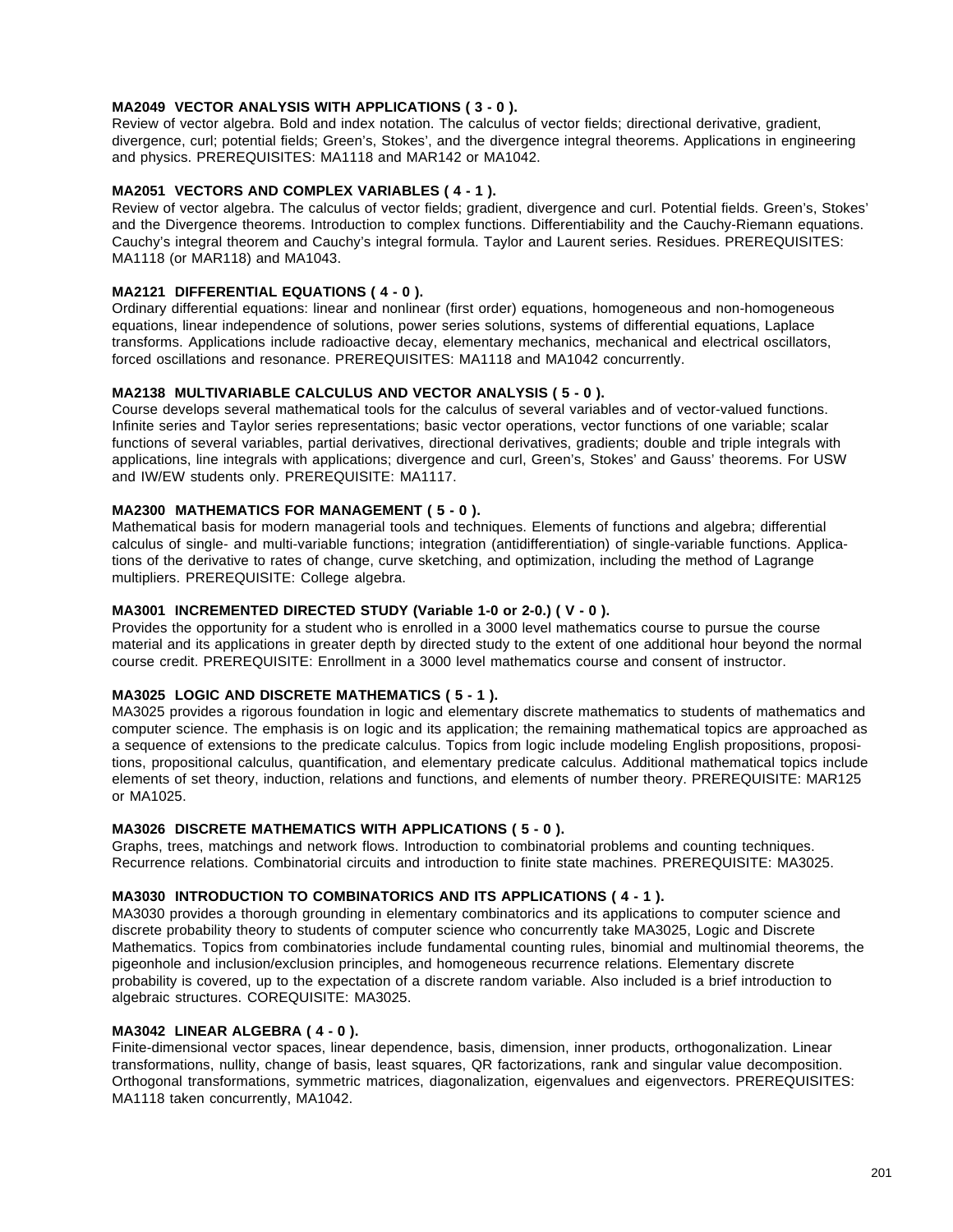### **MA3046 MATRIX ANALYSIS ( 4 - 1 ).**

Linear algebra from a constructive point of view, important for applications. Gauss and Cholesky factorizations. Orthogonalization, linear least squares problems and the fundamental theorem of linear algebra. Hermitian eigen problems and singular value decompositions. General eigen problems. Structured and inverse problems from signal analysis and control. PREREQUISITE: MA1043, familiarity with MATLAB.

### **MA3110 INTERMEDIATE ANALYSIS ( 4 - 0 ).**

Multi-variable calculus integrated with linear algebra. Functions of several variables, continuous transformations, Jacobians, chain rule, implicit function theorem, inverse function theorem, extreme, optimization and Lagrange multiplier technique. Applications in Operations Research. PREREQUISITE: MA1118, MA3042.

### **MA3132 PARTIAL DIFFERENTIAL EQUATIONS AND INTEGRAL TRANSFORMS ( 4 - 0 ).**

Solution of boundary value problems by separation of variables; Sturm-Liouville problems; Fourier, Bessel and Legendre series solutions, Fourier transforms; classification of second-order equations; applications, method of characteristics. Applications to engineering and physical science. Satisfies the ESR in differential equations for the Applied Mathematics program. PREREQUISITE: MA2121.

### **MA3139 FOURIER ANALYSIS AND PARTIAL DIFFERENTIAL EQUATIONS ( 4 - 0 ).**

Fourier series; solution of the one and two-dimensional wave equations, D'Alembert's solution, frequency and time domain interpretations; Fourier integral transforms and applications to ordinary and partial differential equations and linear systems; Convolution theorems. Course covers basic material essential for signal processing, filtering, transmission, waveguides, and other related problems. Applications include spectral analysis of electronic signals, e.g. radar or sonar. For USW and EW/IW students. PREREQUISITES: MA2138 and MA2121.

### **MA3185 TENSOR ANALYSIS ( 3 - 0 ).**

Definition and algebra of tensors. Dyadic representation in Cartesian and general components. Calculus of tensor fields in curvilinear coordinates. Derivation and application of the basic equations of heat conduction, rigid body mechanics, elasticity, fluid mechanics, electromagnetism, Newtonian and Einsteinian orbital mechanics. PREREQUI-SITE: MA2049.

#### **MA3232 NUMERICAL ANALYSIS ( 4 - 1 ).**

Provides the basic numerical tools for understanding more advanced numerical methods, including Finite Difference, Finite Element, and Boundary Element Methods. Topics for the course include: Solution of Nonlinear Equations, Interpolation, Numerical Integration and Differentiation, Numerical Solution of ODE's and BVP's, Numerical Linear Algebra and the Eigenvalue Problem, and Analysis of Computational Errors. PREREQUISITE: MA2121, and ability to program in a high level language such as Fortran, C, or MATLAB.

### **MA3243 NUMERICAL METHODS FOR PARTIAL DIFFERENTIAL EQUATIONS ( 4 - 1 ).**

Course designed to familiarize the student with classical finite difference techniques in the numerical solution of partial differential equations. In addition to learning some of the applicable algorithms, the student will be required to do some programming in FORTRAN. Topics covered include: Implicit, Explicit, and Semi-Implicit Methods in the solution of Elliptic and Parabolic PDE's, Iterative Methods for solving Elliptic PDE's (SOR, Gauss-Seidel, Jacobi), the Lax-Wendroff and Explicit methods in the solution of 1st and 2nd order Hyperbolic PDE's. PREREQUISITES: MA3132 and ability to program in a high level language such as Fortran, C, or MATLAB.

### **MA3261 BASIC PARALLEL COMPUTATION ( 3 - 0 ).**

The course has two goals: First to introduce some fundamental issues: shared vs. distributed memory, connection topologies, communication algorithms, speedup, efficiency, storage requirements, granularity, pipelining, problem scaling, useful paradigms for algorithm development. Second, to develop working proficiency by designing, implementing and evaluating the performance of several parallel algorithms. These include, but are not limited to numerical quadrature, matrix computations, sorting, network analysis, and dynamic programming. PREREQUISITES: MA1118 or MA3025 and a computer language.

#### **MA3301 LINEAR PROGRAMMING (Same as OA3201.) ( 4 - 1 ).**

Theory of optimization of linear functions subject to linear constraints. The simplex algorithm, duality, sensitivity analyses, parametric linear programming. Applications to resource allocation, manpower planning, transportation and communications, network models, ship scheduling, etc. Introduction to computer-based linear programming systems. PREREQUISITES: MA3042, MA3110 and OA3200.

#### **MA3393 TOPICS IN APPLIED MATHEMATICS (Variable hours 1-0 to 4-0.) ( V - 0 ).**

A selection of topics in applied mathematics. The course content varies and the credit varies. This course is intended to reflect study for the beginning graduate student in an area for which no formal course is taught. Credit for this course may be granted more than one time to an individual student. PREREQUISITE: Consent of instructor.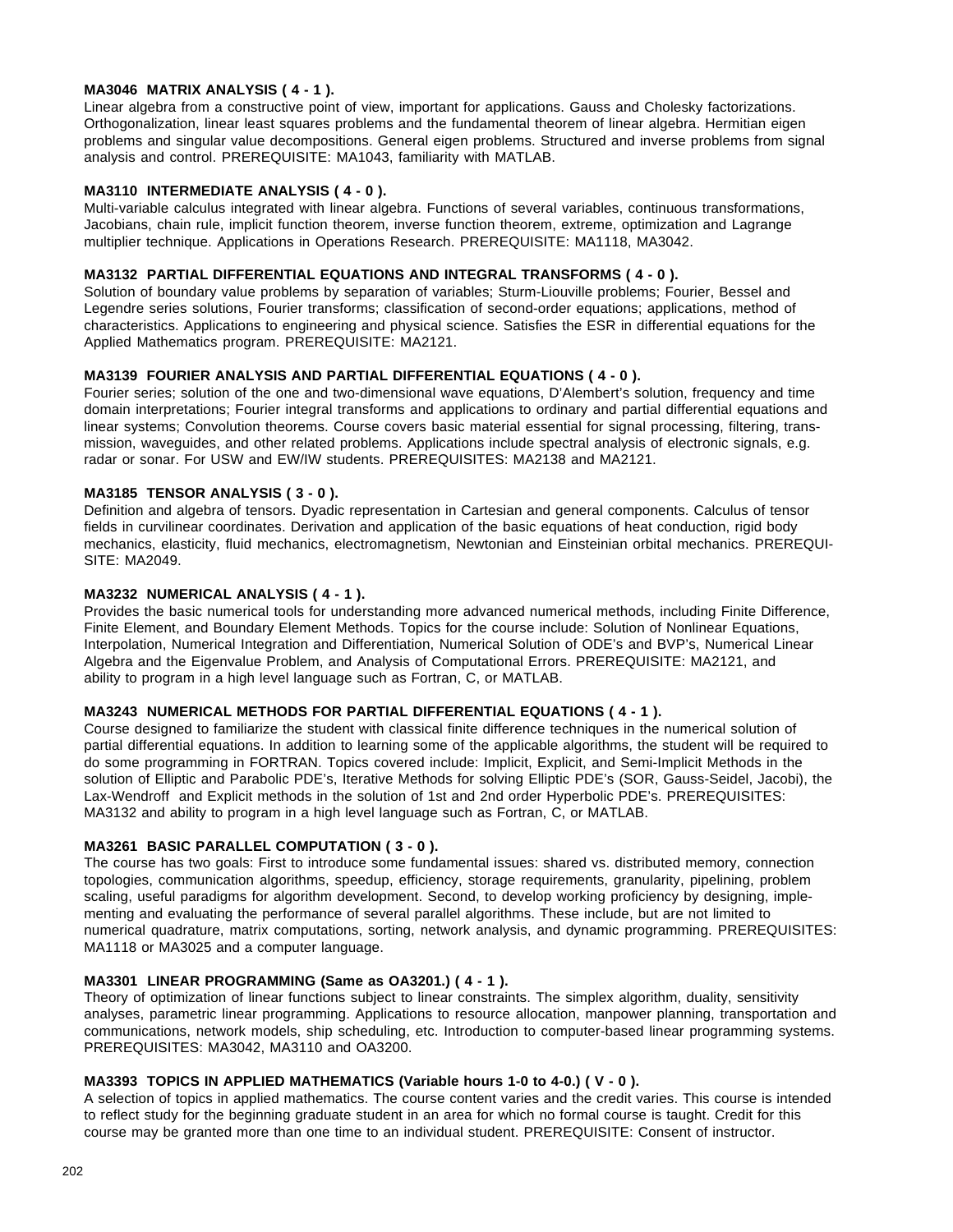### **MA3400 MATHEMATICAL MODELING PROCESSES ( 4 - 0 ).**

Practice model construction while demonstrating the utility and universality of mathematics. Topics include modeling using graphical analysis, the model building process, modeling using proportionality, analysis of data, modeling using dimensional analysis, dynamical models, optimization of models and simulation. Models investigated include the nuclear arms race, drag force on a submarine, optimization of inventory levels, and fuel consumption. PREREQUI-SITE: MA1118 or consent of instructor.

### **MA3560 MODERN APPLIED ALGEBRA ( 3 - 0 ).**

The techniques and tools of abstract algebra. The emphasis is on group theory: classification, subgroups, conjugates, isomorphism, direct products, homeomorphism, and factor groups. The course concludes with a brief look at the theory of rings and field, especially finite fields. Applications may vary, but typically are drawn from topics of interest to DoN/DoD. These include error correcting codes, reliable and secure communications and cryptography. Satisfies the algebra ESR. PREREQUISITES: MA3025 and MA3042.

### **MA3605 FUNDAMENTALS OF ANALYSIS I ( 3 - 0 ).**

The real number system and the usual topology of the real line; properties of continuous functions; differentiation. Functions of bounded variation and theory of Riemann-Stieltjes integration, convergence theorems for sequence and series of functions. Satisfies the analysis ESR for the Applied Mathematics program. PREREQUISITE: MA3110 or consent of instructor.

#### **MA3606 FUNDAMENTALS OF ANALYSIS II ( 3 - 0 ).**

Continuation of MA3605. PREREQUISITE: MA3605.

#### **MA3610 TOPOLOGY, FRACTALS, AND CHAOTIC DYNAMICS ( 3 - 0 ).**

An introductory course on fractals and chaotic dynamics utilizing techniques and ideas of metric space topology. Topics covered include: metric and topological spaces, completeness, the Hausdorff metric on the "space of fractals", affine transformations, iterated function systems, computer generation of fractals, dynamical systems, shift maps on code spaces, characterizations of chaotic dynamics, fractal dimension. Applications include feedback in predator-prey models, light emissions by cluster groups, photosynthesis, and electrical circuits. PREREQUISITE: MA1118 and MA2121.

### **MA3675 THEORY OF FUNCTIONS OF A COMPLEX VARIABLE I ( 3 - 0 ).**

Selected topics from the theory of functions of a complex variable; complex functions, power series, Laurent series. Singularities of complex functions; contour integration and residues; zeros of analytic functions, factors of and infinite product representation for analytic functions; maximum modulus theorems for analytic and harmonic functions; conformal mapping. Applications include interference effects in optics and problems from heat flow and fluid flow. PREREQUISITE: MA1118.

### **MA3676 THEORY OF FUNCTIONS OF A COMPLEX VARIABLE II ( 3 - 0 ).**

Continuation of MA3675. PREREQUISITE: MA3675.

### **MA3730 THEORY OF NUMERICAL COMPUTATION ( 3 - 0 ).**

Analysis of computational methods used for the solution of problems from the areas of algebraic equations, polynomial approximation, numerical differentiation and integration, and numerical solutions of ordinary differential equations. PREREQUISITES: MA2121.

#### **MA4026 COMBINATORIAL MATHEMATICS ( 4 - 0 ).**

Advanced techniques in enumerative combinatorics and an introduction to combinatorial structures. Topics include generating functions, recurrence relations, elements of Ramsey theory, theorems of Burnside and Polya, and balanced incomplete block designs. Application areas with DoD/DoN relevance range from mathematics to computer science and operations research, including applications in probability, game theory, network design, coding theory, and experimental design. PREREQUISITE: MA3025.

#### **MA4027 GRAPH THEORY AND APPLICATIONS ( 4 - 0 ).**

Advanced topics in the theory of graphs and digraphs. Topics include graph coloring, Eulerian and Hamiltonian graphs, perfect graphs, matching and covering, tournaments, and networks. Application areas with DoD/DoN relevance range from mathematics to computer science and operations research, including applications to coding theory, searching and sorting, resource allocation, and network design. PREREQUISITE: MA3025.

### **MA4101 INCREMENTED DIRECTED STUDY (Variable hours 1-0 or 2-0.) ( V - 0 ).**

Provides the opportunity for the student enrolled in a 4000 level mathematics course to pursue the subject under faculty supervision to greater depth. One extra credit is assigned beyond the normal course credit. PREREQUISITES: Enrollment in a 4000 level math course and consent of instructor.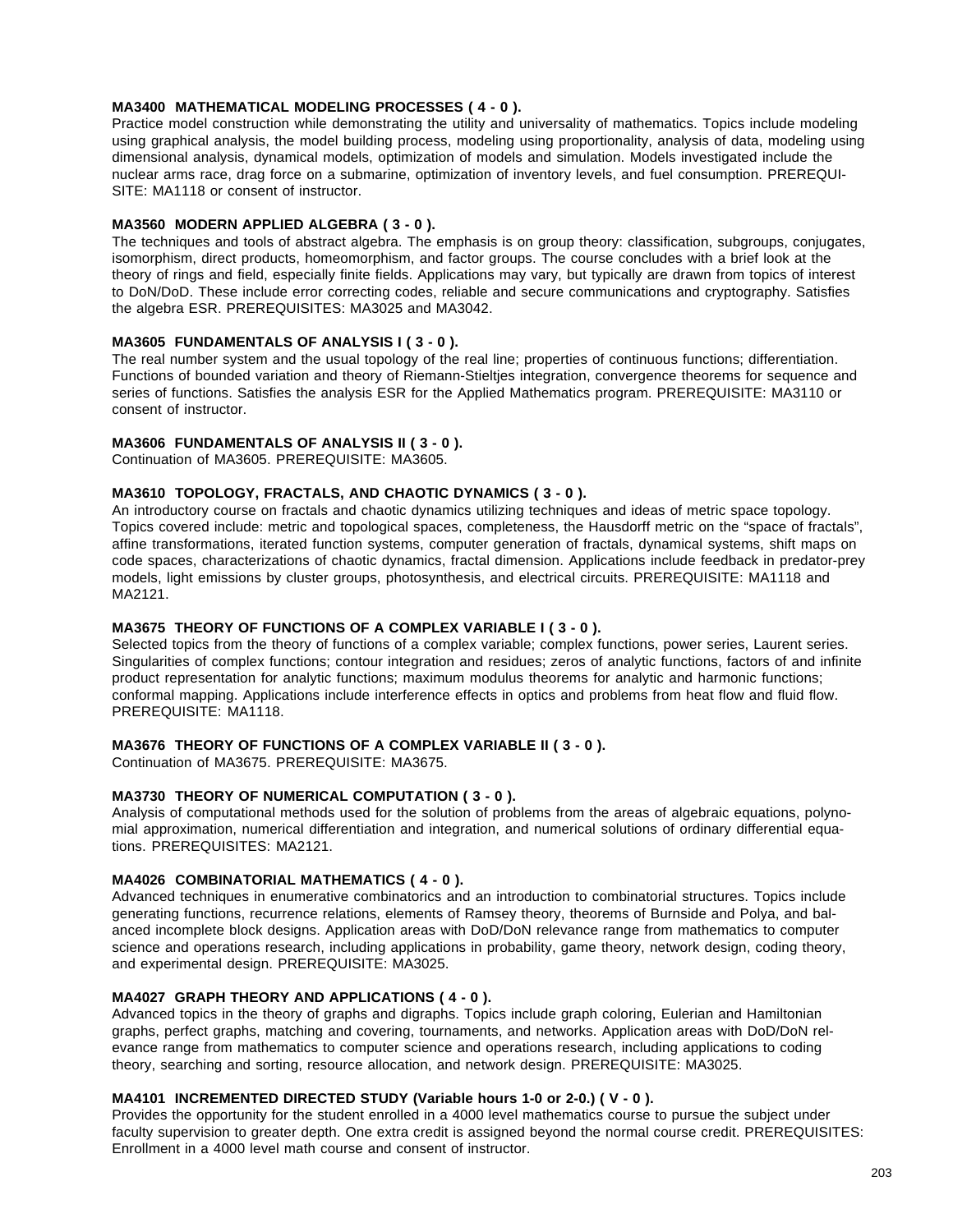### **MA4103 THESIS TOPICS SEMINAR ( 3 - 0 ).**

Explores in depth discrete dynamical systems and the thesis topics of students enrolled in the Applied Mathematics degree program. Fulfills the ESR to provide students with the experience of organizing and presenting applied mathematical ideas to students and faculty, including a classroom environment. PREREQUISITE: Consent of instructor. Graded on a Pass/Fail basis only.

### **MA4230 NUMERICAL FUNCTIONAL ANALYSIS ( 3 - 0 ).**

Linear functionals, Riesz representation theorem, Hilbert spaces, Sobolev spaces, interpolation and approximation in Hilbert spaces, nonlinear operators, Newton's method. PREREQUISITES: MA3232, MA4635.

### **MA4237 ADVANCED TOPICS IN NUMERICAL ANALYSIS (Variable credit, usually 4-0.) ( V - 0 ).**

The subject matter will vary according to the abilities and interest of those enrolled. Applications of the subject matter to DoD/DoN are discussed. PREREQUISITE: Consent of instructor.

### **MA4242 NUMERICAL SOLUTION OF ORDINARY DIFFERENTIAL EQUATIONS ( 3 - 1 ).**

Adams formulas, Runge-Kutta formulas, extrapolation methods, implicit formulas for stiff equations; convergence and stability, error estimation and control, order and stepsize selection, applications. PREREQUISITE: MA3232.

### **MA4243 NUMERICAL SOLUTION OF PARTIAL DIFFERENTIAL EQUATIONS ( 3 - 1 ).**

Finite difference methods for parabolic, elliptic, and hyperbolic equations, multi-grid methods; convergence and stability, error estimation and control, numerical solution of finite difference equations, applications. PREREQUI-SITES: MA3132, MA3232, MA4230 suggested.

#### **MA4245 MATHEMATICAL FOUNDATIONS OF FINITE ELEMENTS ( 3 - 1 ).**

Variational formulation of boundary value problems, finite element and boundary element approximations, types of elements, stability, eigenvalue problems. PREREQUISITES: MA3132, MA3232.

### **MA4248 COMPUTATIONAL LINEAR ALGEBRA ( 4 - 1 ).**

Development of algorithms for matrix computations. Rounding errors and introduction to stability analysis. Stable algorithms for solving systems of linear equations, linear least squares problems and eigen problems. Iterative methods for linear systems. Structured problems from applications in various disciplines. PREREQUISITES: MA3046, or consent of instructor, advanced MATLAB programming.

#### **MA4251 APPLIED APPROXIMATION THEORY ( 3 - 1 ).**

Univariate and tensor product spline approximation, interpolation in Hilbert spaces, scattered data approximation, applications. PREREQUISITES: MA3232, MA4230.

### **MA4261 DISTRIBUTED SCIENTIFIC COMPUTING ( 3 - 2 ).**

General principles of parallel computing, parallel techniques and algorithms, solution of systems of linear equations, eigenvalues and singular value decomposition, domain decomposition and application (e.g., satellite orbit determination and shallow water fluid flow). PREREQUISITES: MA3042 or MA3046, MA3132, and MA3232.

## **MA4301 NONLINEAR PROGRAMMING (Course taught by OR staff, same as OA4201.) ( 4 - 0 ).**

Introduction to modern optimization techniques, Karesh-Kuhn-Tucker necessary and sufficient conditions for optimality, quadratic and separable programming, basic gradient search algorithms and penalty function methods. Applications to weapons assignment, force structuring, parameter estimation for nonlinear or constrained regression, personnel assignment and resource allocation. PREREQUISITES: OA3201 and MA3110.

#### **MA4302 DESIGN OF EXPERIMENTS (Course taught by OR staff, same as OA4101.) ( 3 - 1 ).**

Theory and application of the general linear hypothesis model. Analysis of variance and analysis of covariance. Planning experiments, traditional and hybrid experimental designs. Use of standard computer packages for analysis of experimental data. PREREQUISITE: OA3103 or equivalent.

#### **MA4303 REGRESSION ANALYSIS (Course taught by OR staff, same as OA4102.) ( 4 - 0 ).**

Construction, analysis and testing of regression models. An in-depth study of regression and its application in operations research, economics and the social sciences. PREREQUISITES: OA3102, OA3103 and OA3104.

### **MA4304 TIME SERIES ANALYSIS (Course taught by OR staff, same as OA4308.) ( 4 - 0 ).**

Second order stationary processes. Harmonic analysis of correlation functions. Filters and spectral windows. Ergodic properties. Problems of inference in time series analysis. Box-Jenkins techniques. Introduction to the analysis of multivariate processes. PREREQUISITES: OA3104 and OA3301.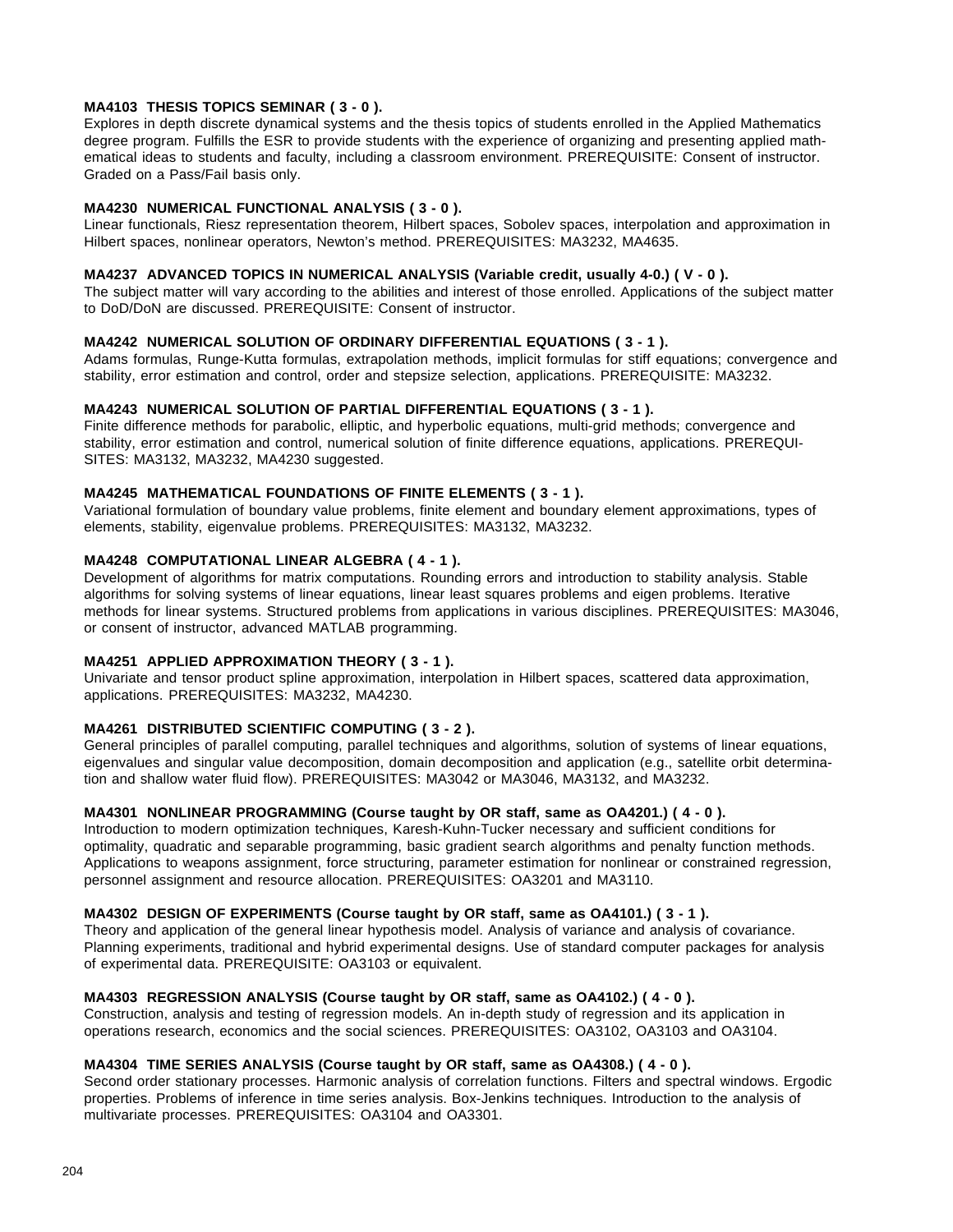### **MA4311 CALCULUS OF VARIATIONS ( 3 - 0 ).**

Euler equation, Weierstrass condition, Legendre condition, numerical procedures for determining solutions, gradient method, Newton method, Transversability condition, Rayleigh Ritz method, conjugate points. Concepts are related to geometric principles whenever possible. PREREQUISITE: MA2121 (programming experience desirable).

# **MA4312 TOPICS IN CALCULUS OF VARIATIONS ( 3 - 0 ).**

Topics covering extensions of concepts presented in MA4311. PREREQUISITE: MA4311 and computer programming.

#### **MA4321 STABILITY, BIFURCATION AND CHAOS ( 3 - 0 ).**

Differential equations and dynamical systems, equilibrium of autonomous systems, stability, Liapunov's method, examples of chaos, local bifurcations of vector fields and maps, chaotic dynamical systems. PREREQUISITE: MA4620.

### **MA4322 PRINCIPLES AND TECHNIQUES OF APPLIED MATHEMATICS I ( 3 - 0 ).**

Linear operators, generalized functions and Hilbert spaces; solutions of partial differential equations by Green's functions and eigen functions; variational techniques; Fredholm and Volterra integral equations; asymptotic methods and perturbations. Applications to wave propagation, optimization, fluid dynamics, and numerical methods. PREREQ-UISITES: MA3042 and MA3132; MA3232 strongly recommended.

#### **MA4323 PRINCIPLES AND TECHNIQUES OF APPLIED MATHEMATICS II ( 3 - 0 ).**

Continuation of MA4322. PREREQUISITE: MA4322.

#### **MA4332 PARTIAL DIFFERENTIAL EQUATIONS ( 3 - 0 ).**

Diffusion, wave and Laplace equations. Classification of second order equations, discontinuities and signal propagation, transform methods, Green's functions, first order equations and characteristics. PREREQUISITE: MA3132.

### **MA4335 LINEAR AND NONLINEAR WAVES ( 3 - 0 ).**

Analysis of the two main classes of wave motion, hyperbolic waves and linear dispersive waves. Topics covered include: kinematic waves, shock waves, shock structure and shock fitting, Burger's equation, the wave equation, linear dispersive waves, wave patterns and water waves. PREREQUISITE: MA3132.

#### **MA4340 ADVANCED MATHEMATICAL MODELING ( 3 - 0 ).**

A course intended to bring advanced mathematical methods to bear on the modeling and study of physical problems. Topics to be discussed include: simple dynamic models, the phase plane, stable and unstable motion, wave motion, bifurcation, catastrophe and chaos. PREREQUISITES: MA3132 and MA3400.

#### **MA4362 ORBITAL MECHANICS ( 3 - 0 ).**

Review of the two-body problem. The effects of a third point mass and a distributed mass. Expansion of the disturbing potential in series of Legendre functions. Variation of parameter equations for osculating orbital elements. Perturbation and numerical solution techniques. Codes used by the military to predict the orbits of artificial satellites and space debris. PREREQUISITE: PH2511.

### **MA4370 THEORY OF PLATES AND SHELLS ( 3 - 0 ).**

Foundations of the mathematical theory of thin plates and shells. Analytical and numerical solution techniques. Applications to structures used by the military. PREREQUISITES: MA3132.

#### **MA4372 INTEGRAL TRANSFORMS ( 3 - 0 ).**

The Laplace, Fourier and Hankel transforms and their inversions; Asymptotic behavior. Applications to problems in engineering and physics. PREREQUISITES: MA3132, MA3675.

#### **MA4377 ASYMPTOTIC AND PERTURBATION METHODS I ( 3 - 0 ).**

Advanced course in the application of approximate methods to the study of integrals and differential equations arising in physical problems. Topics covered include: asymptotic sequences and expansions, integrals of a real variable, contour integrals, limit process expansions applied to ordinary differential equations, multiple variable expansion procedures and applications to partial differential equations. PREREQUISITE: MA3132.

#### **MA4378 ASYMPTOTIC AND PERTURBATION METHODS II ( 3 - 0 ).**

Continuation of MA4377. PREREQUISITE: MA4377.

#### **MA4391 ANALYTICAL METHODS FOR FLUID DYNAMICS ( 4 - 0 ).**

The basic fluid dynamic equations will be derived, and a variety of analytical methods will be applied to problems in viscous flow, potential flow, boundary layers, and turbulence. Applications in aeronautics will be discussed. PREREQ-UISITE: MA3132 or MA3139.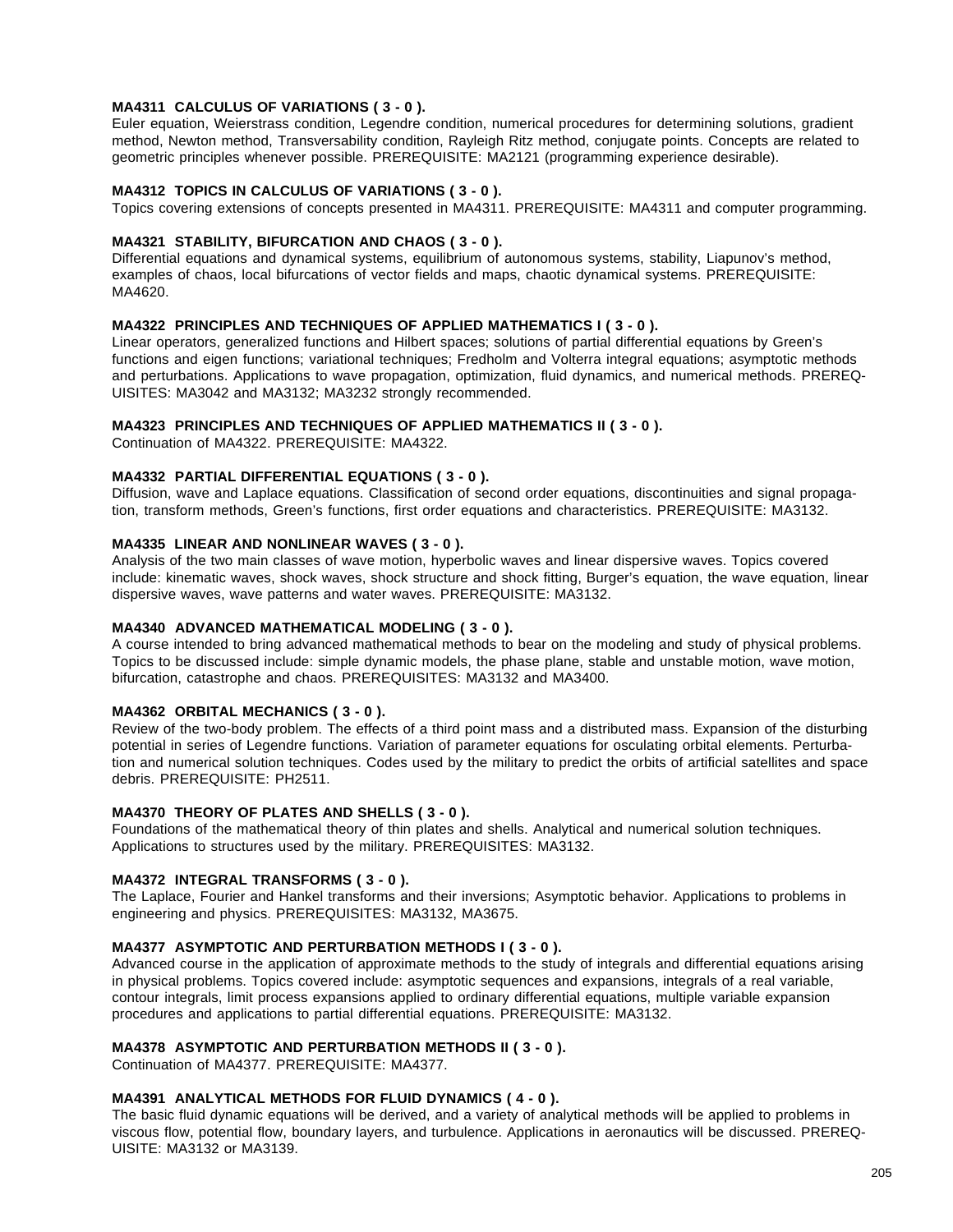### **MA4392 NUMERICAL METHODS FOR FLUID DYNAMICS ( 4 - 0 ).**

Numerical methods exclusively will be applied to fluid dynamics problems in viscous flow, potential flow, boundary layers, and turbulence. Applications in aeronautics will be discussed. PREREQUISITE: MA3232 and MA4391.

### **MA4393 TOPICS IN APPLIED MATHEMATICS ( 3 - 0 ).**

A selection of topics in applied mathematics. The course content varies but applications of interest to the DoN/DoD will be discussed. Credit may be granted for taking this course more than once. PREREQUISITE: Consent of instructor.

### **MA4560 CODING AND INFORMATION THEORY ( 4 - 0 ).**

Mathematical analysis of the codes used over communication channels is made. Techniques developed for efficient, reliable and secure communication are stressed. Effects of noise on information transmission are analyzed and techniques to combat their effects are developed. Linear codes, finite fields, single and multiple error-correcting codes are discussed. Codes have numerous applications for communication in the military, and these will be addressed. PREREQUISITE: MA3560.

### **MA4565 ADVANCED MODERN ALGEBRA ( 3 - 0 ).**

A continuation of MA3560. Rings, ring homomorphism, integral domains and euclidean domains. Unique factorization rings, polynomial rings. Modules and ideals. Noetherian rings, Field extension and Galois theory. PREREQUISITE: MA3560.

### **MA4570 CRYPTOGRAPHY ( 4 - 0 ).**

The methods of secret communication are addressed. Some simple cryptosystems are described and classical techniques of substitution and transposition are considered. The public-key cryptosystems, RSA, Discrete Logarithm and other schemes are introduced. Applications of cryptography and cryptanalysis. PREREQUISITE: MA3560.

### **MA4593 TOPICS IN ALGEBRA ( 3 - 0 ).**

A selection of topics in algebra. Content of the course varies. Credit for taking the course more than once is allowed. Students may select a topic of interest to the DoN/DoD, so the course can support the ESR's in a variety of curricula. PREREQUISITE: MA3560 or consent of instructor.

#### **MA4595 MATHEMATICAL FOUNDATIONS OF FAST SIGNAL PROCESSING ALGORITHMS ( 3 - 0 ).**

Advanced transform algorithms for signal processing. Generalized Cooley-Tukey, Rader prime factor, and Winograd FFT algorithms. Polynomial rings, the Chinese Remainder theorem for polynomials, quotient fields, and reduced multiplication convolution algorithms. Application to hardware and software design for signal processing systems. PREREQUISITES: EC3400 and MA3042, or consent of instructor.

## **MA4620 THEORY OF ORDINARY DIFFERENTIAL EQUATIONS ( 3 - 0 ).**

Introduction to the modern theory of ordinary differential equations. Systems of equations. Theoretical and constructive methods of solutions. PREREQUISITES: MA2121 and MA3042.

## **MA4635 FUNCTIONS OF REAL VARIABLES I ( 3 - 0 ).**

Semi-continuous functions, absolutely continuous functions, functions of bounded variation; classical Lebesgue measure and integration theory, convergence theorems and Lp spaces. Abstract measure and integration theory, signed measures, Radon-Nikodym theorem; Lebesgue decomposition and product measure; Daniell integrals and integral representation of linear functionals. PREREQUISITE: MA3606.

### **MA4636 FUNCTIONS OF REAL VARIABLES II ( 3 - 0 ).**

Continuation of MA4635. PREREQUISITE: MA4635.

#### **MA4675 COMPLEX ANALYSIS ( 3 - 0 ).**

A continuation of MA3675, MA3676. Differential equations in the complex plane, transform methods, the Wiener-Hopf method, integral equations, discrete Fourier analysis. PREREQUISITES: MA3675, MA3676.

#### **MA4693 TOPICS IN ANALYSIS ( 3 - 0 ).**

A selection of topics in analysis. Content of the course varies. Students will be allowed credit for taking the course more than once. PREREQUISITE: Consent of instructor.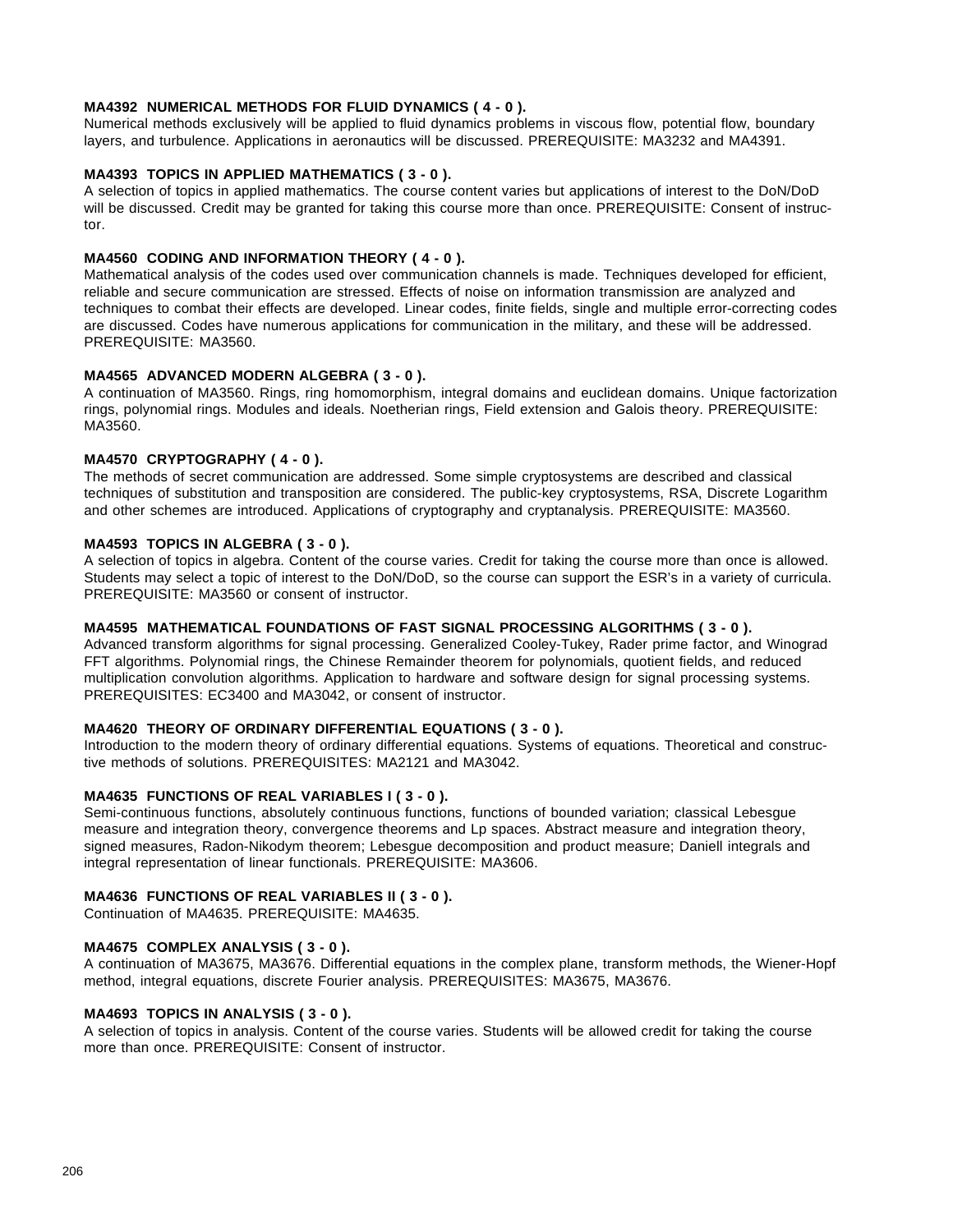# **DEPARTMENT OF MECHANICAL ENGINEERING**

#### **Chairman:**

Terry R. McNelley Professor Code ME/Mc Mechanical Engineering Bldg, Room 338 (408) 656-2589/2586 DSN 878-2589/2586 FAX (408) 656-2238

#### **Associate Chairman:**

Morris Driels Professor Code ME/Dr Mechanical Engineering Bldg, Room 305 (408) 656-3383 DSN 878-3383 FAX: (408) 656-2238

#### **Associate Chairman and Academic Associate:**

Young Sik Shin Professor Code ME/Sg Mechanical Engineering Bldg, Room 326 (408) 656-2568 DSN 878-2568 FAX: (408) 656-2238

**Charles N. Calvano,** Associate Professor (1991)\*; Ocean Engineer, Massachusetts Institute of Technology, 1970.

**Morris Driels,** Professor and Associate Chair (1989); PhD, City University of London, 1973.

**Indranath Dutta,** Associate Professor (1988); PhD, University of Texas, Austin, 1988.

**Alan G. Fox,** Professor (1989); PhD, University of Birmingham, United Kingdom, 1982.

**Ashok Gopinath,** Assistant Professor (1994); PhD, University of California, Los Angeles, 1992.

**Joshua H. Gordis,** Assistant Professor (1992); PhD, Rensselaer Polytechnique Institute, 1990.

**Anthony Healey,** Professor (1986); PhD, Sheffield University, United Kingdom, 1966.

**Matthew Dennis Kelleher,** Professor (1967); PhD, University of Notre Dame, 1966.

**Joung Kook Kim,** Research Assistant (1992); MS, University of Illinois, 1985.

**Atul Kumar,** Research Assistant (1994); PhD, University of Cambridge, United Kingdom, 1994.

**Young W. Kwon,** Associate Professor (1990); PhD, Rice University, 1985.

**Paul James Marto,** Emeritus Distinguished Professor (1965); ScD, Massachusetts Institute of Technology, 1965.

**Terry Robert McNelley,** Chairman and Professor (1976); PhD, Stanford University, 1973.

**Sarath Kumar Menon,** Research Assistant Professor (1994); PhD, Carnegie Mellon University, 1985.

**Knox Taylor Millsaps, Jr.,** Assistant Professor (1992); PhD, Massachusetts Institute of Technology, 1992.

**Ranjan Mukherjee,** Associate Professor (1991), PhD, University of California, Santa Barbara, 1989.

**F. Kevin Owen,** Research Professor (1995); D. Phil., University of Oxford, 1969.

**Fotis A. Papoulias,** Associate Professor (1988), PhD, University of Michigan, 1987.

**Arthur Jeffrey Perkins,** Professor (1972); PhD, Case Western Reserve University, 1969.

Paul Francis Pucci, Emeritus Professor (1956) PhD, Stanford University, 1955.

**Jon D. Raggett,** Lecturer (1992); PhD, Princeton University, 1971.

**David Salinas,** Emeritus Associate Professor (1970); PhD, University of California, Los Angeles, 1968.

**Turgut Sarpkaya,** Distinguished Professor (1967); PhD, University of Iowa, 1954.

**Young Sik Shin,** Professor and Associate Chair (1981); PhD, Case Western Reserve University, 1971.

\* The year of joining the Naval Postgraduate School faculty is indicated in parentheses.

The department of Mechanical Engineering provides a strong academic program which spans the disciplines of the thermal-fluid sciences, structural mechanics, dynamic systems and control, and materials science and engineering. These disciplines are blended together with a strong emphasis on naval engineering applications such as may be experienced on surface vessels and in submarines.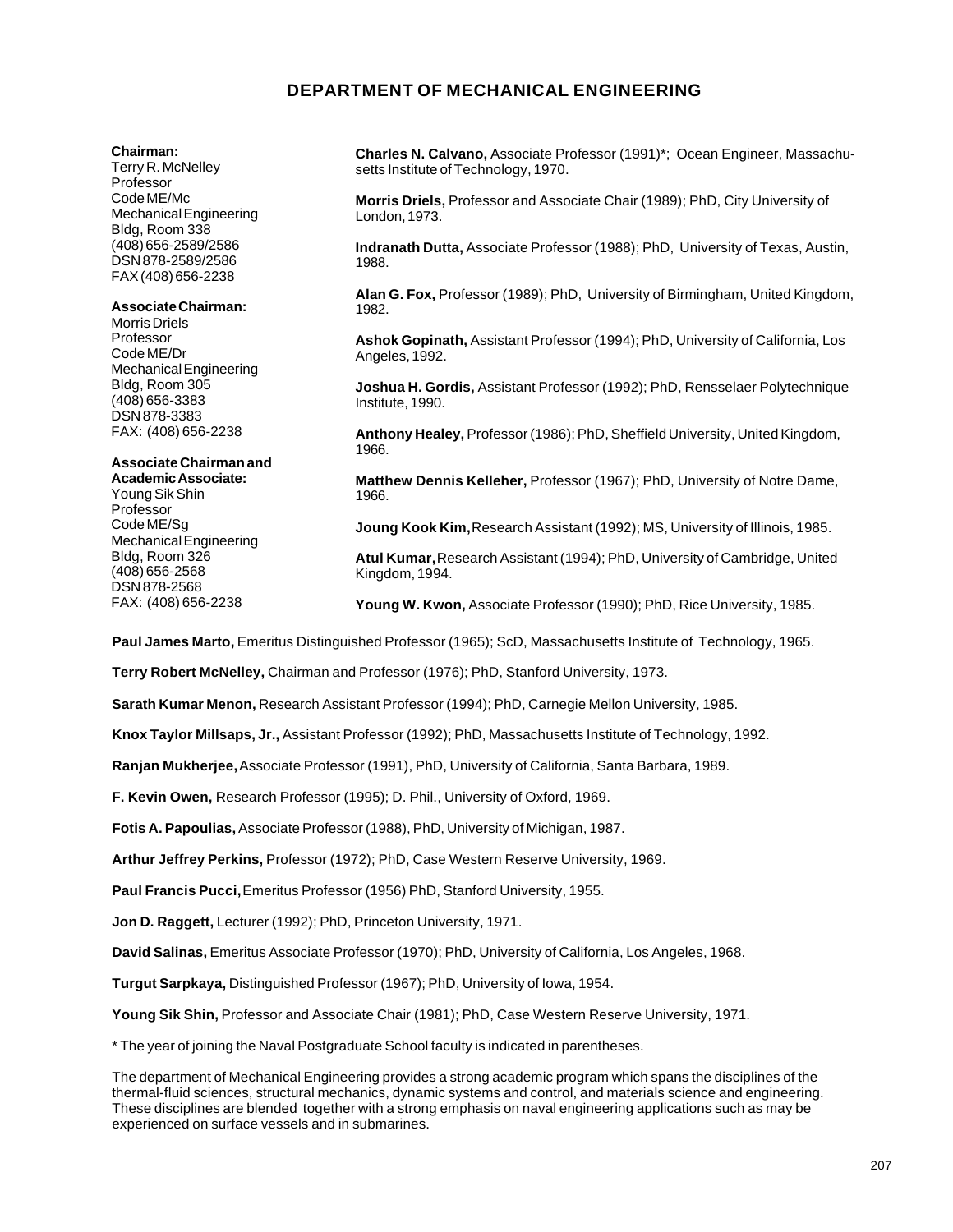Programs leading to the degree Master of Science in Mechanical Engineering are accredited at the advanced level by the Engineering Accreditation Commission of the Accreditation Board for Engineering and Technology.

A specific curriculum must be consistent with the general minimum requirements for the degree as determined by the Academic Council.

Any program leading to award of a degree must be approved by the Chairman of the Department of Mechanical Engineering at least two quarters before completion. In general, approved programs will require more than minimum degree requirements in order to conform to the needs and objectives of the United States Navy.

#### **MASTER OF SCIENCE IN MECHANICAL ENGINEERING**

A candidate shall have completed work equivalent to the Bachelor of Science requirements of this department. Candidates who have not majored in Mechanical Engineering, or who have experienced a significant lapse in continuity with previous academic work, initially will take undergraduate courses in mechanical engineering and mathematics in preparation for their graduate program.

The candidate must take all courses in a curriculum approved by the Chairman of the Department of Mechanical Engineering. Because the Naval Postgraduate School accepts students with a wide variety of educational backgrounds, programs are uniquely tailored to provide a firm foundation in the principles of Mechanical Engineering. At minimum, the approved curriculum must satisfy the requirements below.

In addition to the stated credit hour requirements, a student seeking the Master of Science in Mechanical Engineering must demonstrate competence in a broad spectrum of the fundamental core disciplines of Mechanical Engineering. These are: fluid mechanics; thermal science; solid mechanics; vibrations; dynamic systems and controls; designs; and materials engineering. This may be accomplished by successfully completing six of the following seven courses: ME3150 Heat Transfer; ME3201 Intermediate Fluid Mechanics; ME3521 Mechanical Vibrations; ME3611 Mechanics of Solids II; ME3711 Design of Machine Elements; ME3801 Classical Control of Naval Engineering Systems; MS3202 Properties, Performance and Failure of Engineering Materials. Alternatively, competence in any of these areas may be satisfied by validation of equivalent course work, to an acceptable level, from another institution.

The Master of Science degree in Mechanical Engineering requires at least 32 quarter hours of graduate level credits in Mechanical Engineering and Materials Science, at least 12 of which must be at the 4000 level. In addition, at least 8 quarter hours of graduate credit must be earned outside of Mechanical Engineering and Materials Science. Officers specializing in Materials Science must have their selection of electives approved by the Chairman.

An acceptable thesis is required for the Master of Science in Mechanical Engineering degree. An acceptable thesis for the degree of Mechanical Engineer may also be accepted as meeting the thesis requirement for the master's degree. Approval of the thesis advisor and topic must be obtained from the Chairman of the Department of Mechanical Engineering.

#### **MASTER OF SCIENCE IN ENGINEERING SCIENCE**

Students with acceptable academic backgrounds may enter a program leading to the degree Master of Science in Engineering Science (with major in Mechanical Engineering).

The program must include at least 36 credit hours of graduate work in the disciplines of engineering, science and mathematics, 12 of which must be at the 4000 level. Of those 36 hours, at least 20 hours (eight of which must be at the 4000 level) must be in Mechanical Engineering and Materials Science. In addition, the program must contain at least 12 hours at the graduate level in courses outside Mechanical Engineering and Materials Science.

The student seeking the degree Master of Science in Engineering Science must submit an acceptable thesis. Programs leading to this degree must be approved by the Chairman of the Department of Mechanical Engineering.

#### **MASTER OF SCIENCE IN MATERIALS SCIENCE AND ENGINEERING**

Students with acceptable backgrounds in science or engineering may enter a program leading to the degree Master of Science in Materials Science and Engineering. The candidate must take all courses in a curriculum approved by the Chairman of the Department of Mechanical Engineering and the faculty member designated to represent the Materials program. At a minimum, the approved curriculum must satisfy the requirements listed below.

The program must include at least 32 credit hours of graduate work in Materials Science, at least 16 of which must be at the 4000 level. In addition, at least 8 quarter hours of graduate credit must be earned outside of Materials Science and Engineering.

An acceptable thesis is required for the Master of Science in Materials Science and Engineering degree. Approval of the thesis advisor and topic must be obtained from the Chairman of the Department of Mechanical Engineering.

#### **MECHANICAL ENGINEER**

A graduate student with a superior academic record (with a graduate QPR of 3.70 or better) may apply to enter a program leading to the degree Mechanical Engineer. A candidate is normally selected after completion of his first year of residence.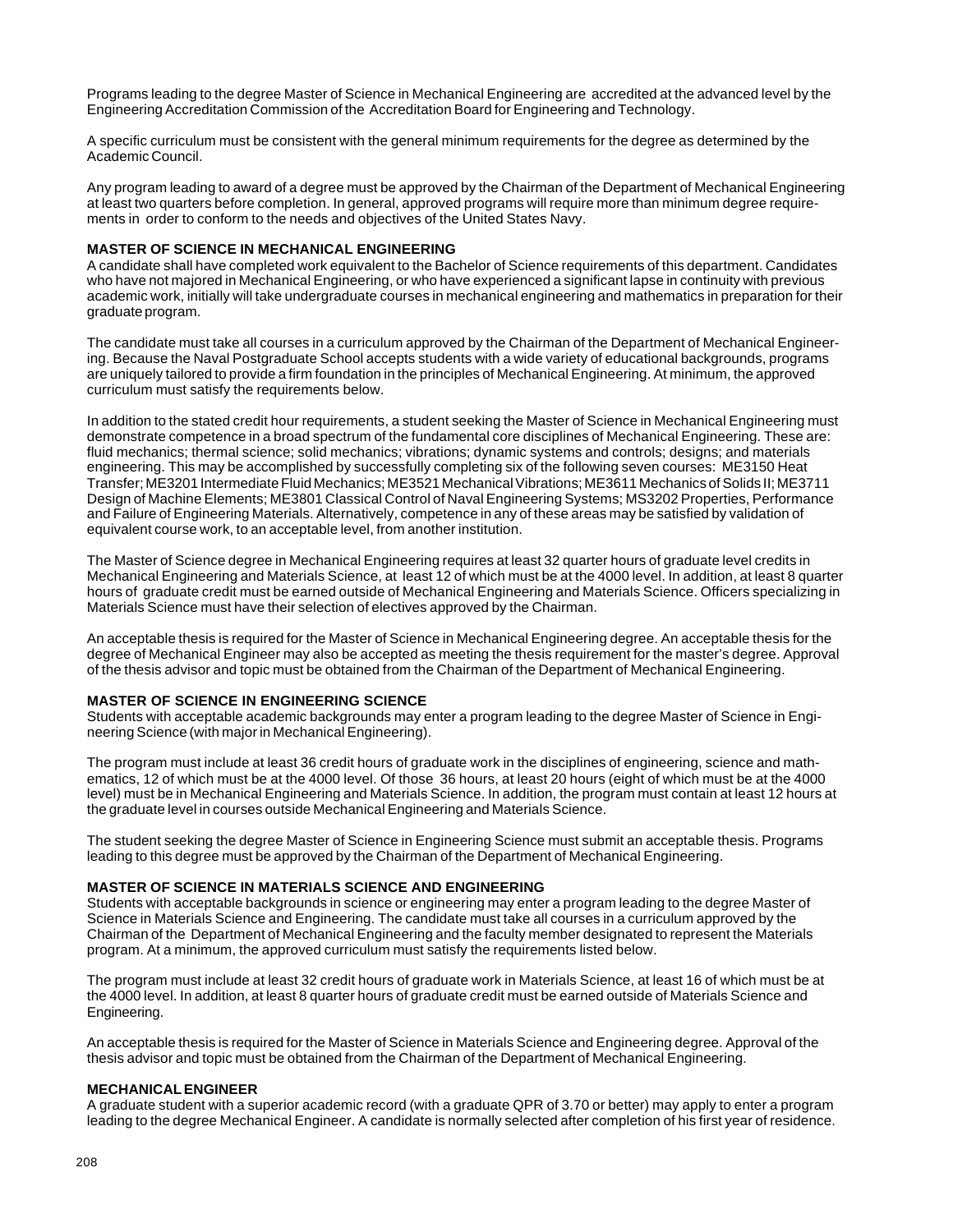A candidate must take all courses in a curriculum approved by the Chairman of the Department of Mechanical Engineering. At minimum, the approved curriculum must satisfy the requirements stated in the following paragraphs.

The Mechanical Engineer degree requires at least 60 quarter hours of graduate level credits in Mechanical Engineering and Materials Science, at least 30 of which must be at the 4000 level. In addition, at least 12 quarter hours of graduate level credits must be earned outside of Mechanical Engineering and Materials Science.

An acceptable thesis is required for the Mechanical Engineer degree. Approval of the thesis advisor and program must be obtained from the Chairman of the Department of Mechanical Engineering.

#### **TOTAL SHIP SYSTEMS ENGINEERING PROGRAM**

A Mechanical Engineer degree may also be obtained as part of the Total Ship Systems Engineering program. The program objective is to provide a broad-based design- oriented education focusing on the warship as a total engineering system. Entry requirements are a baccalaureate degree in an engineering discipline with an APC of 222 and students are expected to validate several courses in the standard MSME degree program. A thesis is required that may address system design issues. The advisor and topic must have prior approval of the Chairman of the Mechanical Engineering Department.

### **DOCTOR OF PHILOSOPHY AND DOCTOR OF ENGINEERING**

The Department of Mechanical Engineering has an active program leading to the degrees of Doctor of Philosophy and Doctor of Engineering. Areas of particular strength in the department are hydrodynamics, viscous flows, heat transfer, materials science, dynamics and control, vibrations and finite element analysis and computer aided design.

Entrance into the doctoral program may be requested by officers currently enrolled who have sufficiently high standing. A departmental screening examination will be administered to those so requesting. The department also accepts officer students selected in the Navy-wide doctoral study program, qualified international officers, and civilian students selected from the employees of the United States Federal Government.

All applicants who are not already enrolled as students in the Department of Mechanical Engineering shall submit transcripts of their previous academic and professional records and letters of recommendation to the department Chairman. The Chairman, with the advice of other department members, shall decide whether or not to admit the applicant to the doctoral program.

Every applicant who is accepted for the doctoral program will initially be enrolled in the Mechanical Engineering Program under a special option which satisfies the broad departmental requirements for the Engineer's degree and which includes research work. As soon as feasible, the student must identify a faculty advisor to supervise research and to help initially in the formulation of a plan for advanced study. As early as practicable thereafter, a doctoral committee shall be appointed to oversee that student's individual doctoral program as provided in the school-wide requirements for the doctor's degree. Joint programs with other departments are possible. A noteworthy feature of the program leading to the Doctor of Engineering degree is that the student's research may be conducted away from the Naval Postgraduate School in a cooperating laboratory or other installations of the Federal Government. The degree requirements are as outlined in the general school requirements for the doctor's degree.

#### **LABORATORIES**

The Mechanical Engineering Laboratories are designed as complements to the educational mission and research interests of the department. In addition to extensive facilities for the support of student and faculty research, a variety of general use equipment is available. This includes equipment and facilities for the investigation of problems in engineering mechanics; a completely equipped materials science laboratory, including advanced scanning electron microscopes, an Auger microprobe, a transmission electron microscope and X-ray diffractometers; an oscillating water tunnel, a unique underwater towing tank and a low turbulence water channel; a vibration analysis laboratory; a fluid power controls laboratory; a robotics and real-time control laboratory; facilities for experimentation with low velocity air flows; equipment for instruction in thermal transport phenomena; a laser doppler velocimeter; nuclear radiation detection equipment and an interactive CAD/CAE computer graphics laboratory. Experimentation is further enhanced by a broad selection of analog and digital data acquisition and processing equipment and instrumentation.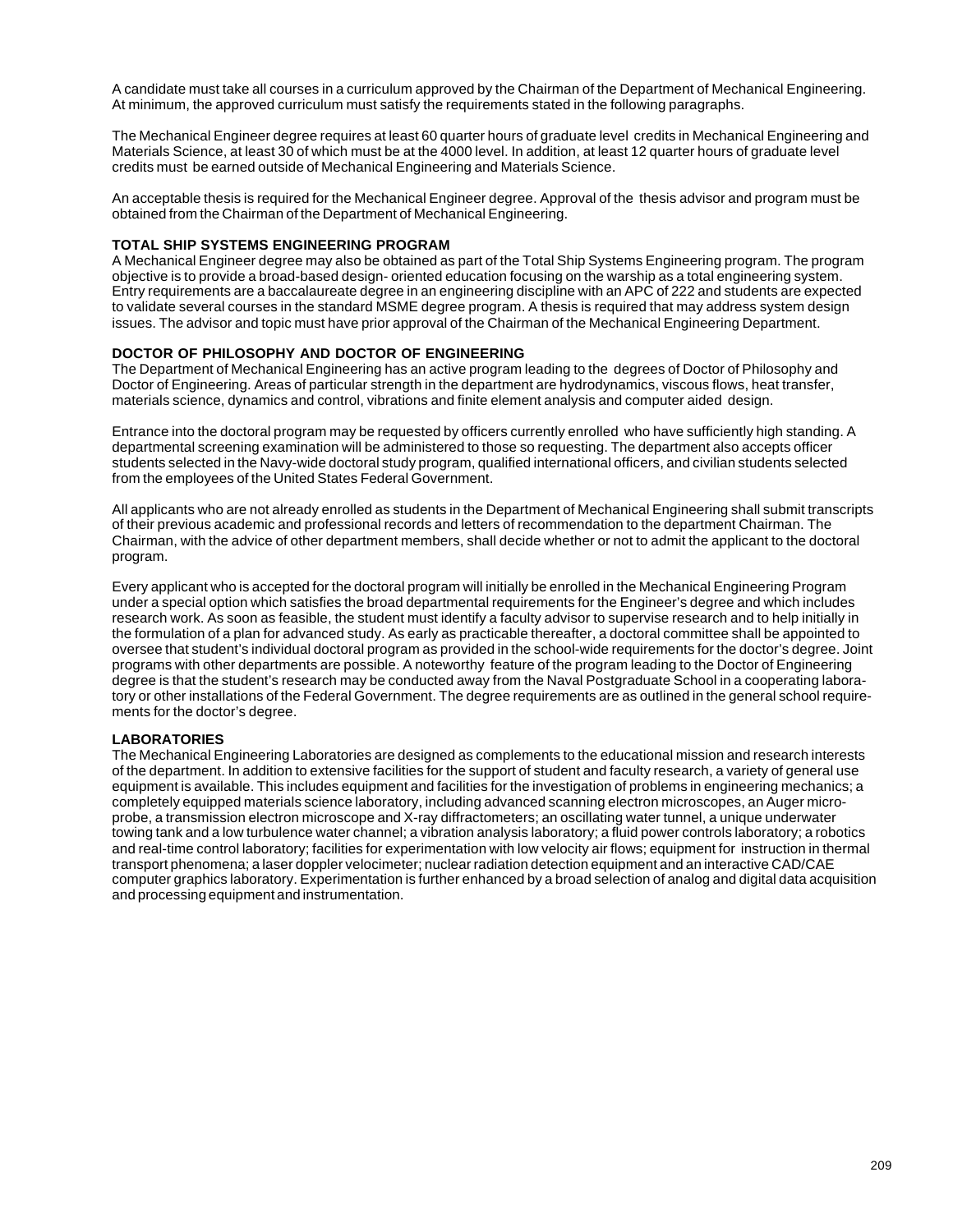# **MECHANICAL ENGINEERING COURSE OFFERINGS**

### **ME0810 THESIS RESEARCH ( 0 - 8 ).**

Every student conducting thesis research will enroll in this course.

### **ME0951 SEMINARS (NO CREDIT) ( 0 - 1 ).**

Lectures on subjects of current interest are presented by NPS faculty and invited experts from other universities and government or industrial activities.

### **ME1000 PREPARATION FOR PROFESSIONAL ENGINEERS REGISTRATION ( 3 - 0 ).**

The course will cover the topics from the 8-hour Professional Examination given by the State of California for Professional Engineer. Discussion will involve applicable engineering techniques, including design and analysis of mechanical systems and components. PREREQUISITES: Prior passage of EIT Exam or consent of instructor. Graded on Pass/Fail basis only.

## **ME2001 INTRODUCTION TO ENGINEERING ( 3 - 0 ).**

The origins of engineering. The role of mathematics and the physical sciences in engineering. Definition of an engineering problem, including its formulation, assumptions and method of attack. Engineering analysis. The engineering design process using the context of Naval ships and systems. Engineering communications, including graphics. This course is intended for students with a non-engineering background. PREREQUISITE: MA1117 (may be taken concurrently).

### **ME2101 ENGINEERING THERMODYNAMICS ( 4 - 1 ).**

A comprehensive coverage of the fundamental concepts of classical thermodynamics, with insight toward microscopic phenomena. The laws of thermodynamics. Equations of state. Thermodynamic properties of substances. Entropy, irreversibility and availability. Cycle analysis, gas-vapor mixtures, combustion. PREREQUISITE: MA1118.

# **ME2201 INTRODUCTION TO FLUID MECHANICS ( 3 - 2 ).**

Properties of fluids, hydrostatics and stability of floating and submerged bodies. Fluid flow concepts and basic equations in steady flows: mass, momentum, and energy considerations. Dimensional analysis and dynamic similitude. Viscous effects and fluid resistance. Drag and separated flow over simple bluff bodies. PREREQUISITE: ME2502.

#### **ME2440 THE DIGITAL COMPUTER AS AN ENGINEERING TOOL ( 3 - 2 ).**

Introduction to high-level programming languages including FORTRAN and MATLAB, Unix, VMS, operating system usage. Development of computer programs, subroutine organization, input and output. Application of programming techniques to the solution of selected problems in Mechanical Engineering. The laboratory includes introduction to the computing facilities at the school with emphasis on those unique to the Mechanical Engineering Department; familiarization with available software for solution of engineering problems; and various programming exercises. PREREQUISITES: MA1118, ME2101, ME2501 (all may be taken concurrently).

#### **ME2501 STATICS ( 3 - 0 ).**

Forces and moments, particles and rigid bodies in equilibrium. Simple structures, friction, first moments and centroids. PREREQUISITE: MA1118 (may be taken concurrently).

### **ME2502 DYNAMICS ( 4 - 1 ).**

Kinematics and kinetics of particles and rigid bodies. Rectilinear, plane curvilinear and space curvilinear motion. Newton's laws, work and energy, impulse and momentum, and impact. Plane motion of rigid bodies and introduction to gyroscopic motion. PREREQUISITE: ME2501.

#### **ME2601 MECHANICS OF SOLIDS I ( 3 - 2 ).**

Stress-strain. Hookes Law. Plane stress and plane strain. Stress transformation for plane stress. Mohr's circle. Principal stresses and axes. Stress analysis of bars, circular shafts, cylindrical and spherical thin walled pressure vessels. Shear and bending diagrams for beams. Stresses in beams. Failure theories. Torsion of thin walled closed tubes. Composite beams. Euler columns. Supporting laboratory work. PREREQUISITES: ME2501 and MA1118 or equivalent.

#### **ME2801 INTRODUCTION TO ENGINEERING SYSTEM DYNAMICS ( 3 - 2 ).**

Generalized system modeling principles and reduction to mathematical forms. Analogies between electrical, mechanical, fluid, and thermal systems. Response of first and second order systems, characteristics, transient response. Introduction to feedback. PREREQUISITES: ME2502 and MA2121.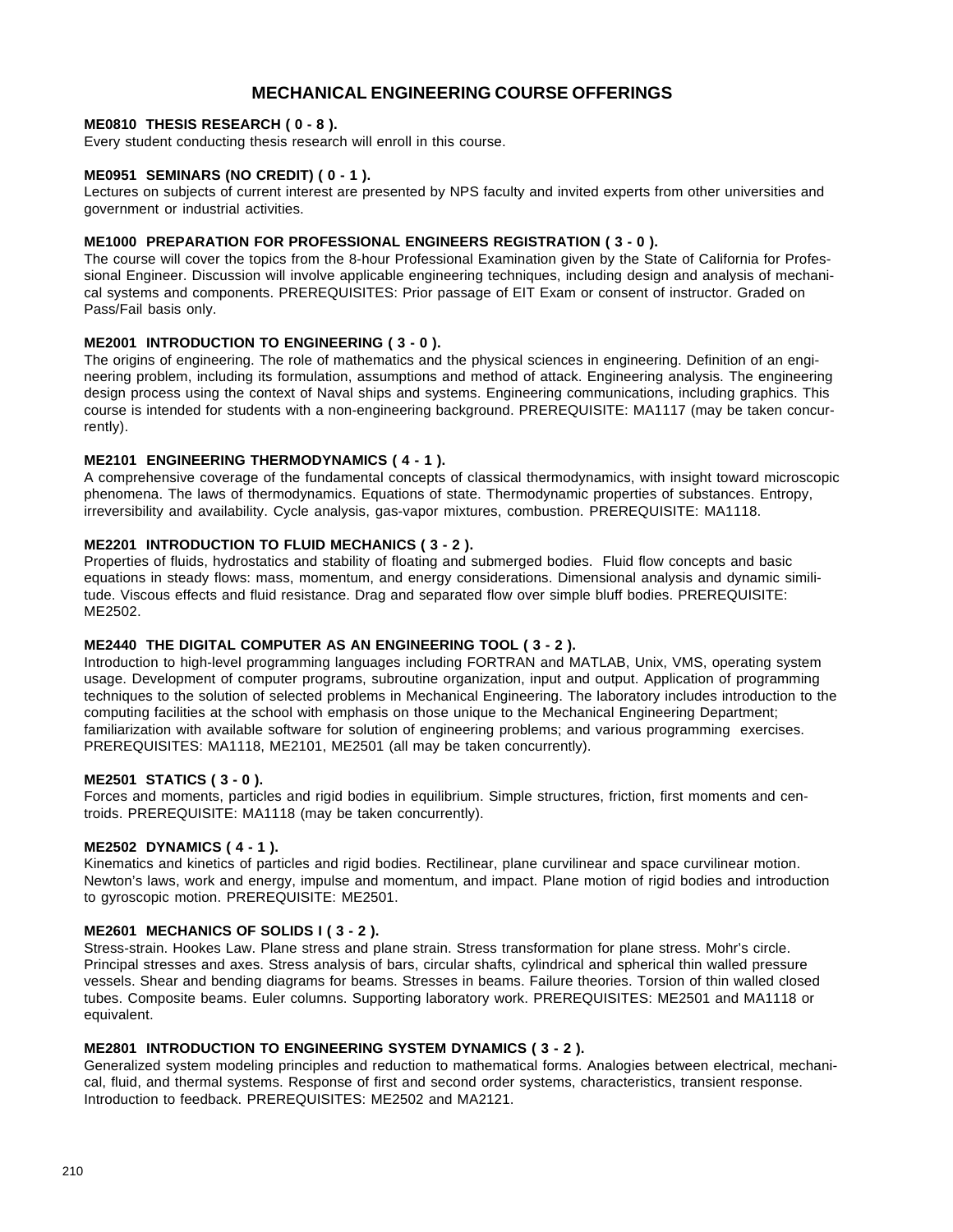### **ME3150 HEAT TRANSFER ( 4 - 1 ).**

Introduction to the various modes of heat transfer and their engineering applications. Steady and unsteady conduction involving the use of thermal circuit analogs, analytical, and numerical techniques. Introduction to conservation of mass, momentum and energy. External and internal forced convection fundamentals and correlation. External natural convection. Boiling. Condensation. Heat exchange analysis. Thermal radiation. PREREQUISITES: ME2101, ME2201, MA3132 (may be taken concurrently).

## **ME3201 INTERMEDIATE FLUID MECHANICS ( 3 - 2 ).**

Steady one dimensional compressible flow. Fundamentals of ideal-fluid flow, potential function, stream function. Analysis of viscous flows, velocity distribution in laminar and turbulent flows, introduction to the elements of the Navier-Stokes equations, solution of classical viscious laminar flow problems. Boundary-layer concepts. PREREQUI-SITES: ME2101, ME2201, MA3132 (may be taken concurrently).

### **ME3220 STEAM POWER, REFRIGERATION, AND TURBOMACHINERY ( 3 - 2 ).**

The conventional Rankine cycle steam plant, including superheat, reheat, and regenerative cycles. Boiler, condenser, and feed-water heater description. Thermodynamics of refrigeration systems, Fundamentals of turbomachinery: energy and momentum equations, dimensional analysis, and velocity diagrams. Blade design and work determination from blade shape. Application to pumps, fans, compressors, and turbines. PREREQUISITES: ME2101 and ME2201.

#### **ME3240 RECIPROCATING AND GAS TURBINE POWER PLANTS ( 3 - 3 ).**

Thermodynamic analyses and performance characteristics of single and multi-stage reciprocating air compressors, spark ignition engines (Otto cycle), compression ignition engines (diesel cycle), and gas turbine engines (Brayton cycle). Gas turbine component characteristics including the aerodynamics of the compressor and turbine design, and the combustor. Ship propulsion requirements, propeller characteristics, and Ship/Propeller/Power Plant matching. The laboratory includes selected experiments demonstrating power plant performance, e.g. diesel engine and gas turbine engine. PREREQUISITES: ME2101, ME2201.

### **ME3410 MECHANICAL ENGINEERING INSTRUMENTATION AND MEASUREMENT LAB ( 2 - 4 ).**

Introduction to measurement systems, statistical analysis of data, error analysis, uncertainty analysis, manipulation of data including electrical readout and processing, data acquisition fundamentals and Fourier decomposition and dynamic signals. Measurements of temperature, pressure , velocity, flow rates. Energy balances, surface temperature visualization, flow visualization. Measurement of motion using accelerometers and encoders. Measurement of strain and force. Operational amplifiers, analog computers, filters. PREREQUISITES: ME2601, ME2801, ME3150, ME3521 (ME3150 and ME3521 may be taken concurrently).

### **ME3440 ENGINEERING ANALYSIS ( 4 - 0 ).**

Rigorous formulation of engineering problems arising in a variety of disciplines. Approximate methods of solution. Finite difference methods. Introduction to finite element methods. PREREQUISITES: ME2201, ME2440, ME2502, and ME2601.

### **ME3521 MECHANICAL VIBRATION ( 3 - 2 ).**

Free and forced vibration of discrete linear systems. Vibration isolation and suppression. Vibration of bars, shafts, and beams. Supporting laboratory work. PREREQUISITES: ME2502, ME2601; MA2121 or equivalent (may be taken concurrently).

#### **ME3611 MECHANICS OF SOLIDS II ( 4 - 0 ).**

Differential equations of bars, shafts and beams with Macauley functions. Unsymmetric bending. Curved beams. Shear flow in thin walled sections. Shear center. Torsion of thin walled open sections. Thick walled cylinders. Energy including Castigliano and unit dummy load methods for displacements. Statically indeterminate systems including beams, frames, trusses, arches and combined structures. PREREQUISITE: ME2601.

#### **ME3711 DESIGN OF MACHINE ELEMENTS ( 4 - 1 ).**

Design of representative machine elements with consideration given to materials selection, tolerances, stress concentrations, fatigue, factors of safety, reliability, and maintainability. Typical elements to be designed include fasteners, columns, shafts, journal bearings, spur and helical gears, and clutches and brakes. In addition to traditional design using factors of safety against failure, particular emphasis is placed on design for specified reliability using probabilistic design methods. PREREQUISITE: ME2601.

### **ME3801 CLASSICAL CONTROL OF NAVAL ENGINEERING SYSTEMS ( 3 - 2 ).**

Classical control design for linear systems with single-input, single-output design requirements. Transient response analysis, steady state error analysis. Routh, root locus and frequency response stability methods. Phase lead/lag and multimode compensation techniques. The course includes a laboratory. PREREQUISITE: ME2801.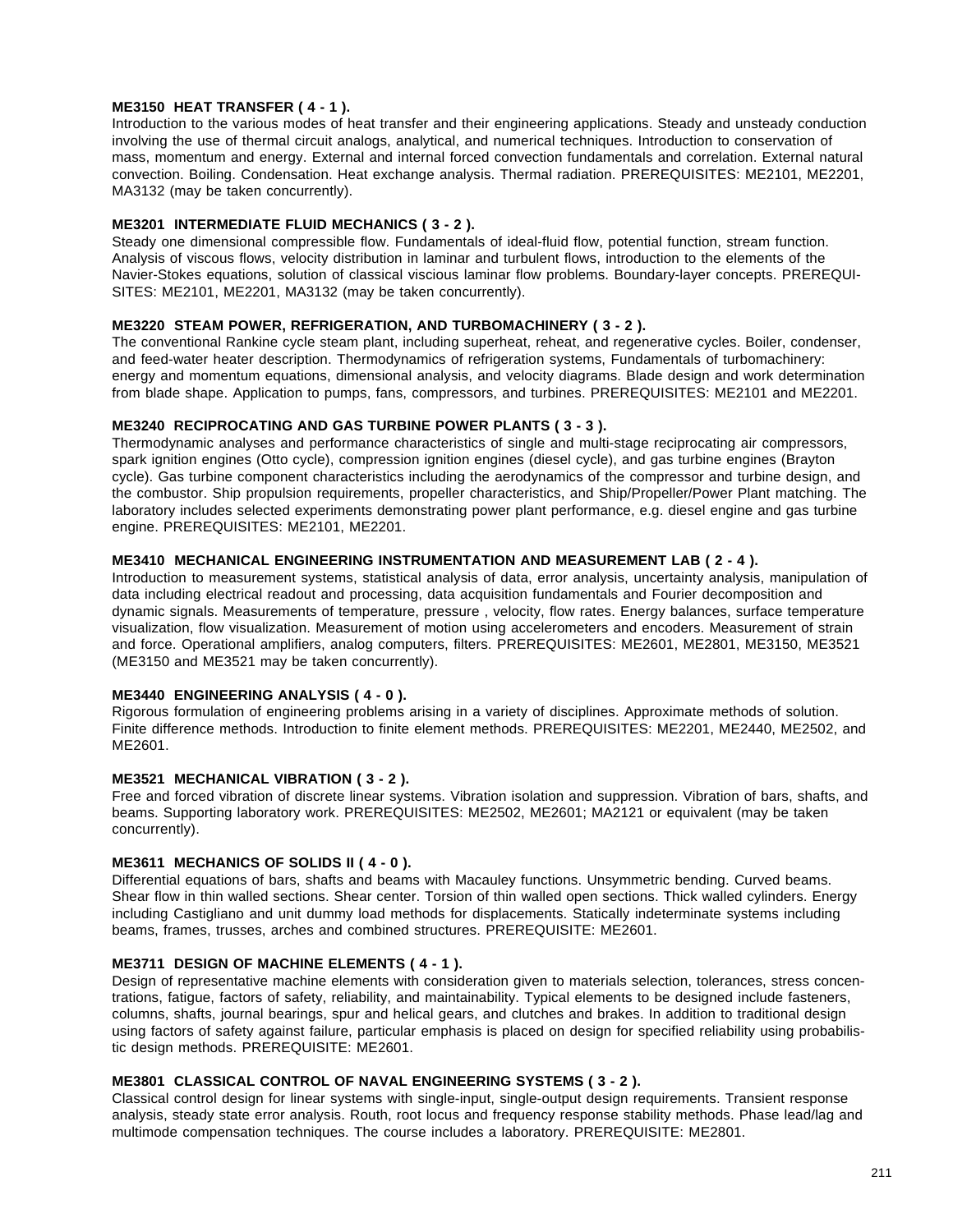### **ME4160 APPLICATIONS OF HEAT TRANSFER ( 4 - 0 ).**

Applications of heat transfer principles to engineering systems. Design topics include heat exchangers (e.g., boilers, condensers, coolers), cooling electronic components, heat pipes, solar collectors, turbine blade cooling. PREREQUI-SITE: ME3150.

### **ME4161 CONDUCTION HEAT TRANSFER ( 4 - 0 ).**

Steady-state heat conduction in multi-dimensions with and without heat sources. Transient conduction. Numerical methods for heat conduction. Mechanical Engineering applications. PREREQUISITE: ME3150.

#### **ME4162 CONVECTION HEAT TRANSFER ( 4 - 0 ).**

Fundamental principles of forced and free convection. Laminar and turbulent duct flows and external flows. Dimensionless correlations. Heat transfer during phase changes. Heat exchanger analysis with Mechanical Engineering applications. PREREQUISITES: ME3150, ME3201.

### **ME4163 RADIATION HEAT TRANSFER ( 4 - 0 ).**

Basic laws and definitions. Radiation properties of surfaces. Radiant interchange among diffusely emitting and reflecting surfaces. Applications and solutions of the equations of radiant interchange. Radiant interchange through participating media. Combined conduction and radiation. PREREQUISITE: ME3150.

### **ME4202 COMPRESSIBLE FLOW ( 3 - 0 ).**

Review of simple one-dimensional flow. Generalized one-dimensional flow. Two-dimensional and axisymmetric flows. Subsonic flow with small perturbations. Mach lines. Methods of characteristics. Prandtl-Meyer expansion waves. Oblique shocks. Unsteady, one-dimensional flow. Introduction to compressible boundary layer. PREREQUISITE: ME3201 or equivalent compressible flow coverage.

### **ME4211 APPLIED HYDRODYNAMICS ( 4 - 0 ).**

Fundamental principles of hydrodynamics. Brief review of the equations of motion and types of fluid motion. Standard potential flows: source, sink, doublet, and vortex motion. Flow about two-dimensional bodies. Flow about axisymmetric bodies. Added mass of various bodies and the added-mass moment of inertia. Complex variables approach to flow about two-dimensional bodies. Conformal transformations. Flow about hydro and aerofoils. Special topics such as dynamic response of submerged bodies, hydroelastic oscillations, etc. Course emphasizes the use of various numerical techniques and the relationship between the predictions of hydrodynamics and viscous flow methods. PREREQUISITE: ME3201.

#### **ME4220 VISCOUS FLOW ( 4 - 0 ).**

Development of continuity and Navier-Stokes equations. Exact solutions of steady and unsteady viscous flow problems. Development of the boundary-layer equations. Similarity variables, numerical and integral techniques. Separation, boundary-layer control. Time-dependent boundary layers. Origin and nature of turbulence, phenomenological theories, calculation of turbulent flows with emphasis on naval engineering applications, and numerical models and CFD. PREREQUISITE: ME3201 and instructor's permission.

#### **ME4240 ADVANCED TOPICS IN FLUID DYNAMICS ( 4 - 0 ).**

Topics selected in accordance with the current interests of the students and faculty. Examples include fluid-structure interactions, cable strumming, wave forces on structures, free-streamline analysis of jets, wakes, and cavities with emphasis on computational fluid dynamics. PREREQUISITES: ME4220 and ME4211.

### **ME4420 MARINE GAS TURBINES ( 4 - 0 ).**

Thermodynamic analyses of gas turbine cycles, including airbreathing and closed cycle engines. Internal aerodynamics of compressor and turbine design. Combustor and source heat exchanger design. Materials considerations. Operational controls and instrumentation. Lubrication and fuels systems. Inlet, exhaust, and silencing systems. Propulsion of surface effect, hydrofoil, and conventional surface ships. Installation arrangements. Waste heat recovery systems and combined cycles (COGAS, CODOG). Auxiliary power generation. Repair and maintenance. PRE-REQUISITE: ME3240.

#### **ME4522 SHIPBOARD VIBRATION AND NOISE ( 4 - 0 ).**

Mechanical impedance, transfer matrices and their application to transmission of vibratory motion from machinery sources to hull plating. Acoustic signal generation at the hull-fluid interface. Characteristics of viscoelastic materials and their use in vibration isolation. Multi-isolator mounts. Study of accordian and flexural vibration of ship hulls using one-dimensional finite element modeling. Military vibration specifications. Use of vibration measurements for machinery condition monitoring. PREREQUISITE: ME3521.

#### **ME4525 NAVAL SHIP SHOCK DESIGN AND ANALYSIS ( 4 - 0 ).**

Characteristics of underwater explosion phenomena, including the shock wave, bubble behavior and bubble pulse loading, and bulk cavitation. Surface ship/submarine bodily response to shock loading. Application of shock spectra to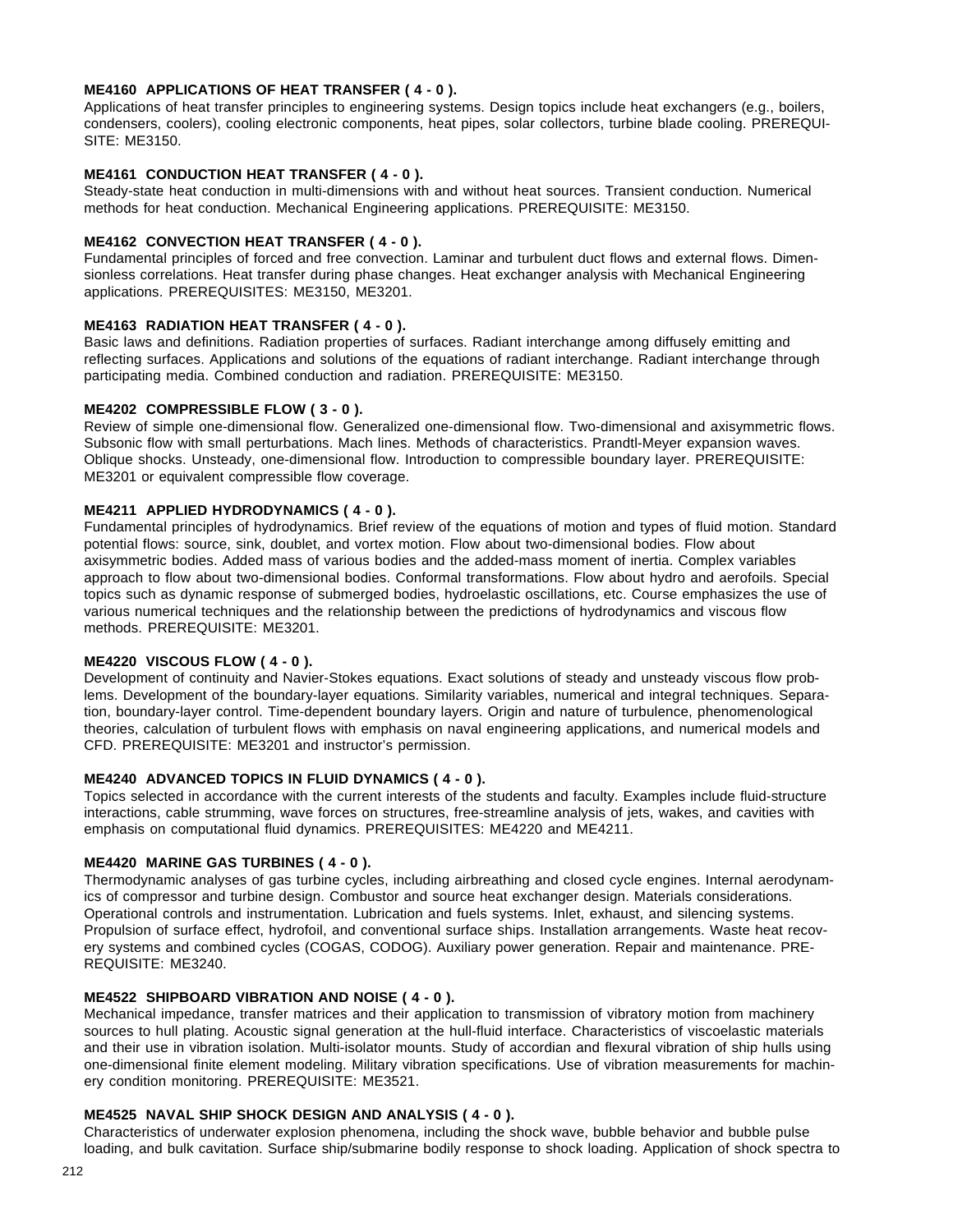component design. Dynamic Design Analysis Method (DDAM) and applications to shipboard equipment design. Fluid-Structure Interaction (FSI) analysis, including Doubly Asymptotic Approximation (DAA) and surface ship FSI. Current design requirements for shipboard equipment. PREREQUISITE: ME3521 or equivalent.

## **ME4550 RANDOM VIBRATIONS AND SPECTRAL ANALYSIS ( 3 - 2 ).**

Engineering application of spectral analysis techniques to characterize system responses under a random vibration environment. Characteristics of physical random data and physical system responses. Application of probability concepts to random data and response analysis. Correlation and spectral density functions. Transmission of random vibration. System responses to single/multiple random excitations. Failure due to random vibration. Supporting laboratory work. PREREQUISITE: ME3521 or equivalent.

### **ME4612 ADVANCED MECHANICS OF SOLIDS ( 4 - 0 ).**

Selected topics from advanced mechanics of materials and elasticity. Stress and strain tensors. Governing equations such as equations of equilibrium, constitutive equations, kinematic equations and compatibility equations. Twodimensional elasticity problems in rectangular and polar coordinate systems. Airy stress function and semi-inverse technique. Energy methods with approximate solution techniques including Rayleigh-Ritz method. Buckling of imperfect columns. Introduction to plate and shell bending theory. PREREQUISITE: ME3611.

### **ME4613 FINITE ELEMENT METHODS ( 4 - 0 ).**

Introduction to the fundamental concepts of the finite element method. Weighted residual methods and weak formulation. Element discretization concept and shape functions. Generation of element matrices and vectors, and their assembly into the matrix equation. Application of boundary and initial conditions. Isoparametric elements and numerical integration techniques. Computer programming and application to engineering problems such as boundary value, initial value and eigenvalue problems. PREREQUISITES: ME3611; ME3440 or equivalent or consent of the instructor.

# **ME4620 THEORY OF CONTINUOUS MEDIA ( 4 - 0 ).**

Tensor analysis. Stress and strain tensors. Motion of continuum. Energy and entropy. Constitutive equations. Applications to elasticity and fluid dynamics. PREREQUISITES: ME3201 and ME3611.

### **ME4731 ENGINEERING DESIGN OPTIMIZATION ( 4 - 0 ).**

Application of automated numerical optimization techniques to design of engineering systems. Algorithms for solution of nonlinear constrained design problems. Familiarization with available design optimization programs. State-of-theart applications. Solution of a variety of design problems in mechanical engineering, using numerical optimization techniques. PREREQUISITES: ME2440, ME3150, ME3201, ME3611.

## **ME4811 MULTIVARIABLE CONTROL OF SHIP SYSTEMS ( 3 - 2 ).**

Multivariable analysis and control concepts for MIMO systems. State Observers. Disturbances and tracking systems. Linear Optimal Control. The linear Quadratic Gaussian compensator. Introduction to non-linear system analysis. Limit cycle behavior. PREREQUISITE: ME3801.

### **ME4812 FLUID POWER CONTROL ( 3 - 2 ).**

Fluids and fluid flows in high-performance actuators and controllers. Power flow and fluid power elements, valve and pump control, linear and rotary motion. State space descriptions. Design of electro-hydraulic position and velocity control servo-mechanisms for high performance with stability. PREREQUISITE: ME3801.

### **ME4821 ADVANCED DYNAMICS ( 3 - 2 ).**

Newtonian mechanics: kinematics and dynamics of three dimensional motion of complex systems using Newton-Euler's method, analytical mechanics, generalized coordinates, virtual work, Lagrange's equations, calculus of variations, Hamilton's principle. PREREQUISITE: ME3521.

#### **ME4823 DYNAMICS OF MARINE VEHICLES ( 4 - 0 ).**

Development of the nonlinear equations of motion in ship-fixed coordinates. Linear forms. Elements of pathkeeping and stability for ships and submersibles. Maneuverability. Motions in waves. Added mass and damping. Statistical description of the seaway. Seakeeping consideration in ship design. PREREQUISITE: ME3201.

#### **ME4825 MARINE PROPULSION CONTROL ( 3 - 2 ).**

Introduction to dynamic propulsion systems modeling and analysis methods. Control design specifications and design strategies. Introduction to modern control design theory and multivariable methods. Theory and applications of optimal control and discrete-time control systems. Case studies of current Naval propulsion control systems. PRE-REQUISITES: ME3801, ME3240 (may be taken concurrently), and MA3132.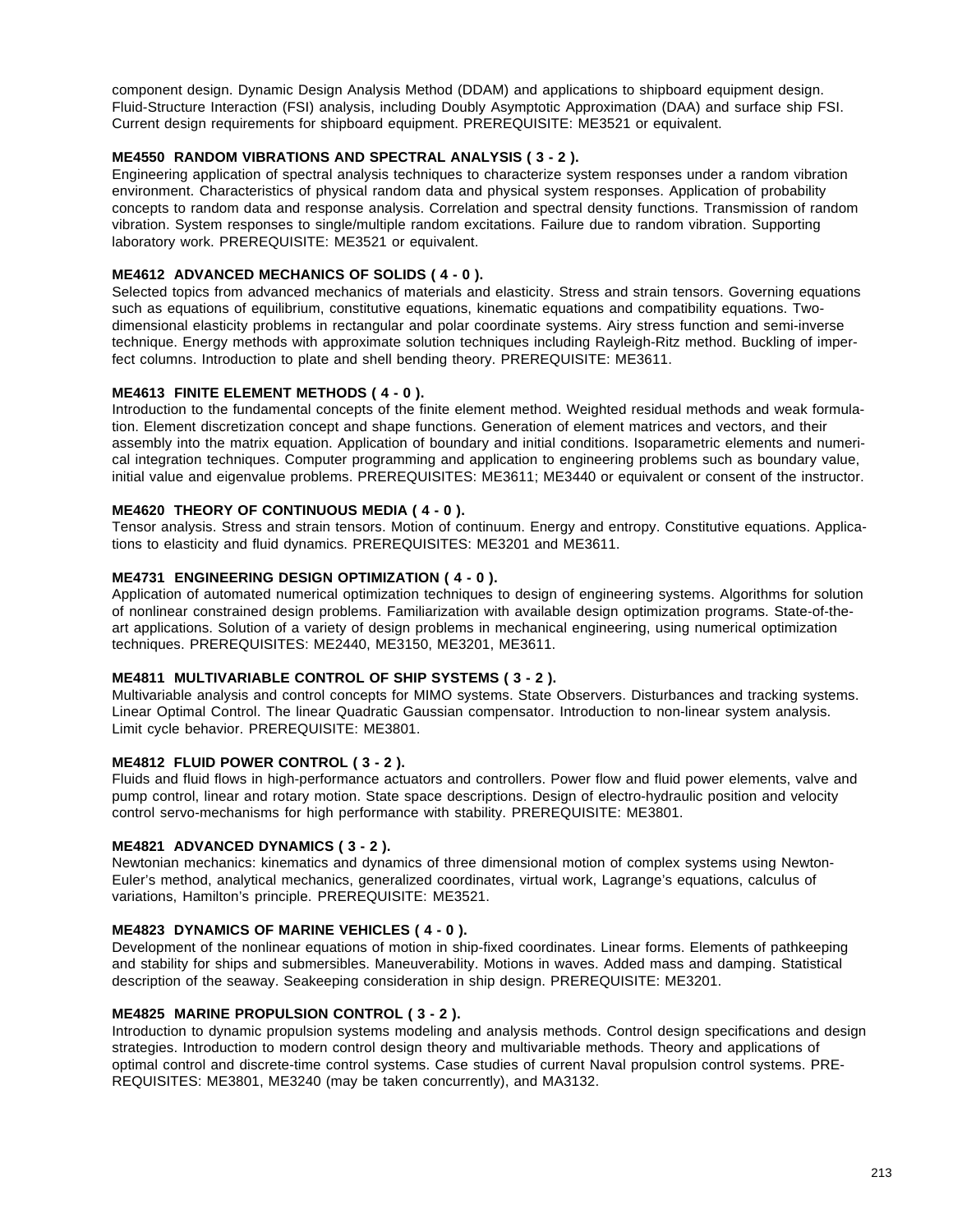### **ME4902 ADVANCED STUDY IN MECHANICAL ENGINEERING (Variable hours 1-0 to 6-0.) ( V - 0 ).**

Directed advanced study in Mechanical Engineering on a subject of mutual interest to student and staff member after most of a student's electives have already been taken. May be repeated for credit with a different topic. PREREQUI-SITE: Permission of Department Chairman. Graded on Pass/Fail basis only.

### **MS2201 INTRODUCTION TO MATERIALS SCIENCE AND ENGINEERING ( 3 - 2 ).**

This is a first course in Materials Science and Engineering and emphasizes the basic principles of microstructureproperty relationships in materials of engineering and Naval relevance. Topics include crystalline structure and bonding, defects, thermodynamics and kinetics of reactions in solids, deformation, strengthening mechanisms and heat treatment. Students will acquire a working vocabulary and conceptual understanding necessary for advance study and for communication with materials experts. PREREQUISITES: Undergraduate courses in calculus, physics and chemistry.

### **MS3202 PROPERTIES, PERFORMANCE & FAILURE OF ENGINEERING MATERIALS ( 3 - 2 ).**

The purpose of this course is to advance the students' understanding of the fundamentals of materials science, while putting that understanding in the context of the behavior of materials in engineering applications. Contemporary developments in engineering materials such as composites, ceramics and polymers are considered, as well as traditional engineering alloys such as steels and aluminum alloys. Performance and failure histories of materials in service will be studied, as well as conventional textbook subjects. Examples pertinent to Naval, Aero and Combat Systems Science are emphasized. Topics include mechanical properties, fracture, fatigue, failure analysis and corrosion. PREREQUISITE: MS2201 or equivalent or consent of instructor.

### **MS3214 INTERMEDIATE MATERIALS SCIENCE AND ENGINEERING ( 4 - 0 ).**

The purpose of this course is to provide a bridge between the introductory courses in materials science, MS2201 and MS3202, and the 4000-level elective courses in materials science. The emphasis is on a deepening of understanding of basic principles which govern the behavior of solid materials. Principles of physical metallurgy and the physics of materials will be considered in detail. Topics include thermodynamics of solids, electronic structure of alloys, lattice stability, phase equilibria, diffusion, dislocation theory, deformation mechanisms and an introduction to the kinetics of phase transformations. The course is intended to show how the application of basic principles leads to clearer understanding and control of the behavior and properties of contemporary materials. PREREQUISITES: MS2201 and MS3202 or equivalent or consent of instructor.

### **MS3304 CORROSION AND MARINE ENVIRONMENTAL DETERIORATION ( 3 - 2 ).**

The fundamentals of corrosion science and the practice of corrosion engineering are discussed. The objectives include an appreciation of the varied causes, mechanisms and effects of corrosion. Fundamental topics such as basic electrochemistry, polarization and passivity are covered. A primary goal of the course is the development of skill in the recognition and prevention of a wide variety of types of corrosion. Standard methods of corrosion control are discussed, including cathodic protection, coatings, alloy selection and inhibitors. PREREQUISITE: MS2201 or equivalent or consent of instructor.

## **MS3505 MATERIALS SELECTION FOR MILITARY APPLICATIONS ( 4 - 0 ).**

This course deals in depth with selection of the optimum material for a given application. Consideration is also given to evolution of new applications for existing materials, and to materials development for new and old applications. A variety of application areas are covered, including marine structures, aerospace applications, nuclear reactors, electronics, high temperature cryogenic services, and others. Sources of information, methodology, and basic rationale for materials selection decisions are presented. Emphasis is put on the variation in properties of a given material with processing history, and on variation of properties in service. PREREQUISITE: MS2201, MS3202 or consent of instructor.

#### **MS3606 INTRODUCTION TO WELDING AND JOINING METALLURGY ( 3 - 2 ).**

Welding and joining are presented from the point of view of metallurgy. Topics include the nature and applications of welding and joining processes; the welding thermal cycle; metallurgical effects of the welding thermal cycle; welding and joining of steels, aluminum alloys, stainless steels and heat-resistant alloys. Also, weldment inspection and quality assurance are introduced. PREREQUISITE: MS2201 and MS3202 or consent of the instructor.

## **MS4215 PHASE TRANSFORMATIONS ( 3 - 2 ).**

The mechanisms and kinetics of structural changes in solid materials are considered in detail. A wide variety of transformation mechanisms are studied, including solidification, recrystallization, precipitation and martensitic transformation. The basic principles which govern these reactions are developed, including principles of nucleation and growth, diffusion and lattice distortion. The relevance of various transformations to practical heat treatment, thermomechanical processing, and technological advances is discussed. Microstructural recognition and methods of monitoring phase transformations are included. Changes in properties which result from phase transformations are given limited attention. PREREQUISITE: MS3214 or equivalent or consent of instructor.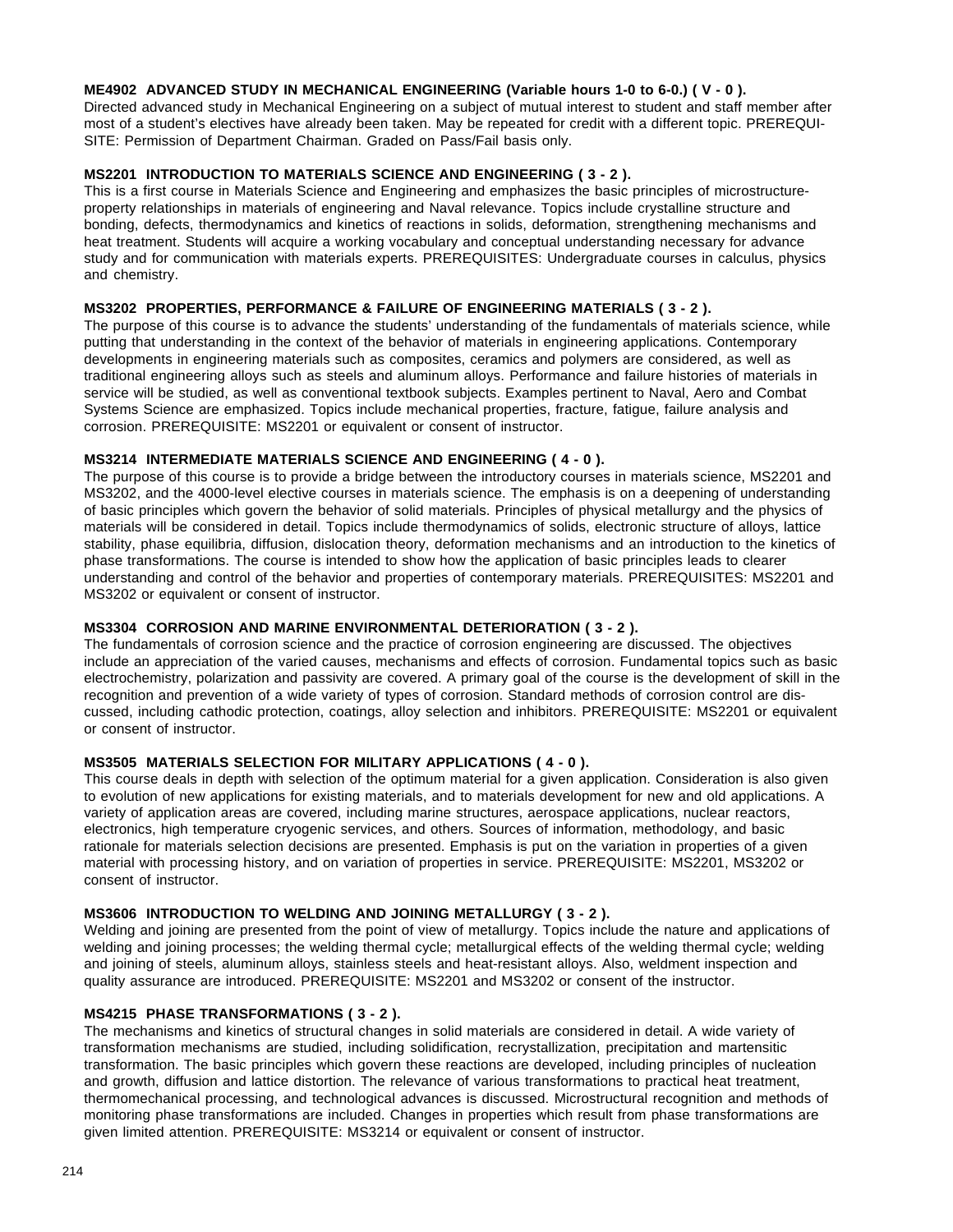### **MS4312 CHARACTERIZATION OF ADVANCED MATERIALS ( 3 - 2 ).**

This course is structured to provide an insight into the various tools available for advanced physical examination of engineering materials. Topics covered include X-ray diffraction and optical, scanning, transmission and scanning transmission electron microscopies. PREREQUISITE: MS3202 or consent of instructor.

### **MS4811 MECHANICAL BEHAVIOR OF ENGINEERING MATERIALS ( 4 - 0 ).**

The response of structural materials to stress is discussed, including elastic and plastic deformation and fracture. Topics include elastic response and the modules of elasticity; plasticity; deformation mechanisms and dislocation theory; strengthening mechanisms; and fatigue and fracture. Application to materials development is also considered. PREREQUISITE: MS3202, and MS3214 or consent of the instructor.

### **MS4822 THE ENGINEERING AND SCIENCE OF COMPOSITE MATERIALS ( 4 - 0 ).**

This course focuses on the structure-property correlation in composites utilizing a multi-disciplinary approach, covering the areas of materials science and engineering and solid mechanics. Emphasis is given to the theoretical constitutive behavior at the micro- and macro-levels, as well as on how such behavior can be altered by processing and service variables. The course is divided into three broad parts: (1) Theoretical predictions of composite properties; (2) Materials issues (including processing) complicating accurate performance prediction; and (3) Thermomechanical behavior in actual service conditions. PREREQUISITES: ME3611, MS3202 or equivalent.

### **MS4902 SPECIAL TOPICS IN MATERIALS SCIENCE (Variable 1-0 to 6-0.) ( V - 0 ).**

Directed advanced study in materials science on a subject of mutual interest to student and staff member after the student has taken most of his or her electives. May be repeated for credit with a different topic. PREREQUISITE: Permission of Department Chairman. Graded on Pass/Fail basis only.

# **TS3000 ELECTRICAL POWER ENGINEERING ( 3 - 2 ).**

An overview of the principles, concepts and trade-offs which form the foundation for shipboard electric power systems. The composition of electrical power systems for present and future Navy vessels is presented. Theory necessary to understand interactions among shipboard electric power system components is discussed. The interactions between the electric power system and the various types of loads is introduced. PREREQUISITE: EC2270.

### **TS3001 FUNDAMENTAL PRINCIPLES OF NAVAL ARCHITECTURE ( 3 - 2 ).**

The geometry, hydrostatics and hydrodynamics of monohull and other floating and submerged bodies; Froude similarity; wave and skin friction resistance; powering determination. Longitudinal and transverse stability of floating bodies. Hull girder strength. Introduction to seakeeping and passive survivability principles. PREREQUISITES: ME2201, ME2601.

### **TS3002 PRINCIPLES OF SHIP DESIGN AND CASE STUDIES ( 3 - 2 ).**

Systems engineering in the design of complex systems; systems architecture and interface engineering and the Navy design environment. The systems development process, including need identification, requirements, feasibility determination, risk reduction, contract and detailed design. The iterative, multilevel ship design process, with affordability as a fundamental feature; modern ship design and construction methods, systems engineering techniques and tools. Case studies, ship design trends, design exercises and illustrative. PREREQUISITE: TS3001.

### **TS3003 NAVAL COMBAT SYSTEM ELEMENTS ( 3 - 2 ).**

This course will cover combat system detection and engagement elements. This includes radar, ESM, active and passive sonar, infrared, warheads, guns, missiles, torpedoes, fire control and countermeasures. The emphasis will be on what the elements contribute to a combat system, their basic principles of operation, their performance limitations, and their interfaces with the rest of the combat system. Details on specific elements and systems will be limited to those needed to illustrate basic principles and interactions affecting systems engineering. PREREQUISITES: ME2502, EC2170 or equivalent. SECRET clearance.

#### **TS4000 NAVAL COMBAT SYSTEM ENGINEERING ( 3 - 2 ).**

Covers the definition and integration of Naval combat systems. The emphasis will be on how the various detection, engagement, and control elements interact with each other and on how to combine them into an efficient and survivable combat system. Also addressed will be topside arrangements, signature reduction, readiness assessment, embedded training, and support system interfaces. PREREQUISITES: TS3000, TS3003. SECRET clearance.

### **TS4001 INTEGRATION OF NAVAL ENGINEERING SYSTEMS ( 3 - 2 ).**

A system-oriented approach to integrating the principles of Naval Architecture and Marine Engineering in the design of ship subsystems. Lectures and projects exploring engineering design tools and analysis methods to meet specified systems requirements are used. Projects on hull, mechanical and electrical ship systems design are emphasized. The impact of systems design on other systems and subsystems and on the ship, including affordability, military effectiveness and survivability at the whole ship level are considered. PREREQUISITES: TS3000, TS3002.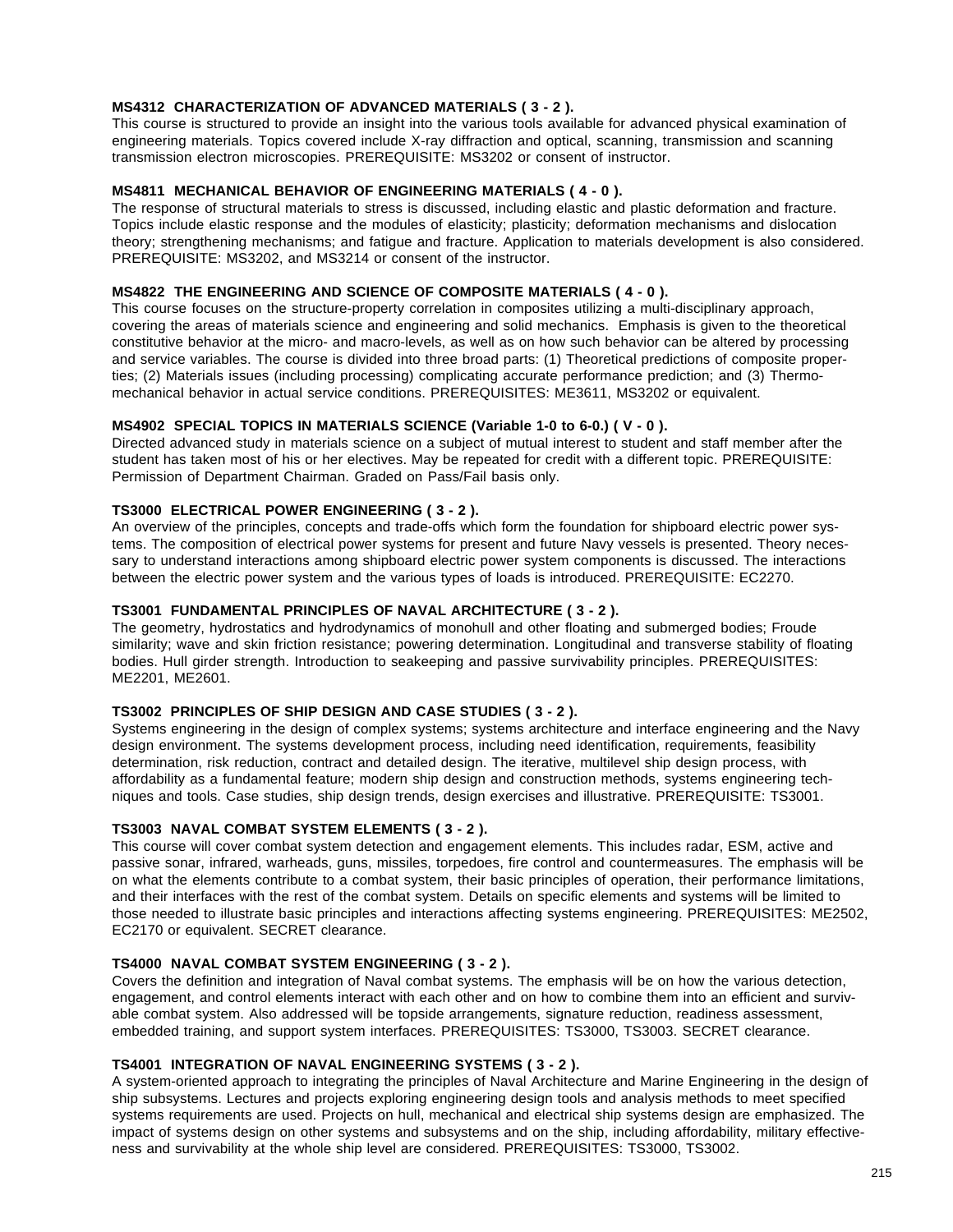### **TS4002 SHIP DESIGN INTEGRATION ( 2 - 4 ).**

The ship-impact of requirements/cost/performance tradeoffs within technical and acquisition constraints. Conversion of broad military requirements to mission-based ship requirements and specific tasks resulting from those requirements. Exploration of alternative methods of satisfying requirements, leading to combat systems (payload) definition. Conduct of feasibility studies to investigate whole-ship alternatives which meet requirements. Selection of a best design approach. Design considerations for unusual ship types and an assessment of future Navy ship and combat systems needs and trends. PREREQUISITES: TS4001 and TS4000. SECRET clearance.

### **TS4003 TOTAL SHIP SYSTEMS ENGINEERING ( 2 - 4 ).**

The design of a Naval vessel as a single engineering system satisfying mission requirements, with emphasis on affordability and survivability. The interaction and interfacing of various subsystems such as hull, propulsion, and combat systems will be explored through a joint ship "preliminary design" project to produce a balanced ship design based on the alternative chosen from feasibility studies conducted in TS4002. Concepts of design optimization within constraints. PREREQUISITE: TS4002. SECRET clearance.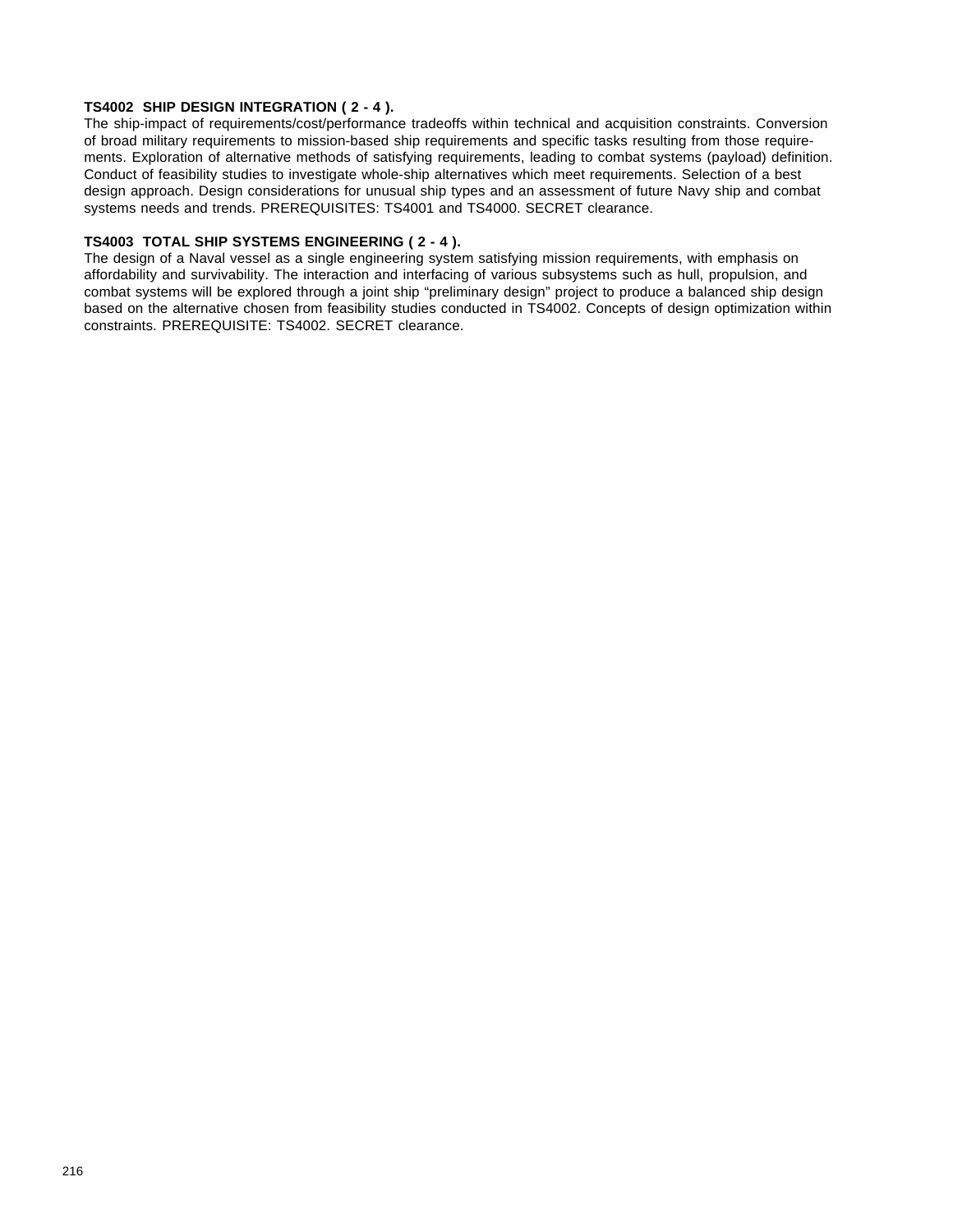# **DEPARTMENT OF METEOROLOGY**

**Lester E. Carr,** Lieutenant Commander, U. S. Navy, Assistant Professor (1992)\*; PhD, Naval Postgraduate School, 1989.

**Chih-Pei Chang,** Professor (1972); PhD, University of Washington, 1972.

**Jeng-Ming Chen,** Research Assistant Professor (1989); PhD, University of California at Los Angeles, 1989.

**Kenneth L. Davidson,** Professor and Associate Chair for Research (1970); PhD, University of Michigan, 1970.

**Philip A. Durkee,** Professor (1984); PhD, Colorado State University, 1984.

**Russell L. Elsberry,** Distinguished Professor (1968); PhD, Colorado State University, 1968.

**George W. Haltiner,** Distinguished Professor Emeritus (1946); PhD, University of Wisconsin, 1948.

**Robert L. Haney,** Professor (1970); PhD, University of California at Los Angeles, 1971.

**Patrick A. Harr,** Research Assistant Professor (1989); MS Colorado State University, 1978; Ph.D. Naval Postgraduate School, 1993.

**Paul A. Hirschberg,** Research Associate Professor (1990); PhD, Pennsylvania State University, 1989.

**Bao-Fong Jeng,** Research Assistant (1993); MS, National Taiwan University, 1986.

**Frank L. Martin,** Professor Emeritus (1947); PhD, University of Chicago, 1941.

**James T. Murphree,** Research Assistant Professor (1991); PhD, University of California at Davis, 1989.

**Wendell A. Nuss,** Associate Professor (1986); PhD, University of Washington, 1986.

**Patricia M. Pauley,** Research Associate Professor (1990); PhD, Purdue University, 1985.

**Robert J. Renard,** Distinguished Professor Emeritus (1952); PhD, Florida State University, 1970.

**Supachai (Pom) Sirayanone,** Research Associate Professor (1993); PhD, Iowa State University, 1988.

**Willem van der Bijl,** Professor Emeritus (1961); PhD State University, Utrecht, 1952.

**Alvaro Viudez,** Postdoctoral Research Associate (1995); PhD, Universitat de les Illes Balears, 1994.

**Qing Wang,** Assistant Professor (1995); PhD, Pennsylvania State University, 1993.

**Carlyle H. Wash,** Chairman and Professor (1980); PhD, University of Wisconsin, 1978.

**Forrest R. Williams,** Senior Lecturer and Associate Chair for Curricular Matters (1983); MS, Massachusetts Institute of Technology, 1972.

**Roger T. Williams,** Professor (1968); PhD, University of California at Los Angeles, 1963.

\*The year of joining the Naval Postgraduate School faculty is indicated in parentheses.

The Department of Meteorology is one of several academic departments and its history dates back to the 1940s when it was part of the Postgraduate Department at the Naval Academy. The department's academic function is interdisciplinary in nature in that it supports separate Master of Science Degree programs: Meteorology, Meteorology and Physical Oceanography, and Oceanography; and, provides courses for the Space Systems, Undersea Warfare, Information/Electronic Warfare, and Joint Command, Control, Communications, Computers and Intelligence (C4I) curricula. Offerings in the Special Operations and Joint Warfare Analysis are under development.

**Chairman:** Carlyle H. Wash Professor Code MR/Wx, Root Hall Room 252 (408) 656-2517 DSN 878-2517

#### **Associate Chairmen:**

**Research**

Kenneth L. Davidson Professor Code MR/Ds, Root Hall Room 244 (408) 656-2309 DSN 878-2309

**Curricular Matters**

Roger T. Williams Professor Code MR/Wu, Root Hall Room 247 (408) 656-2296 DSN 878-2296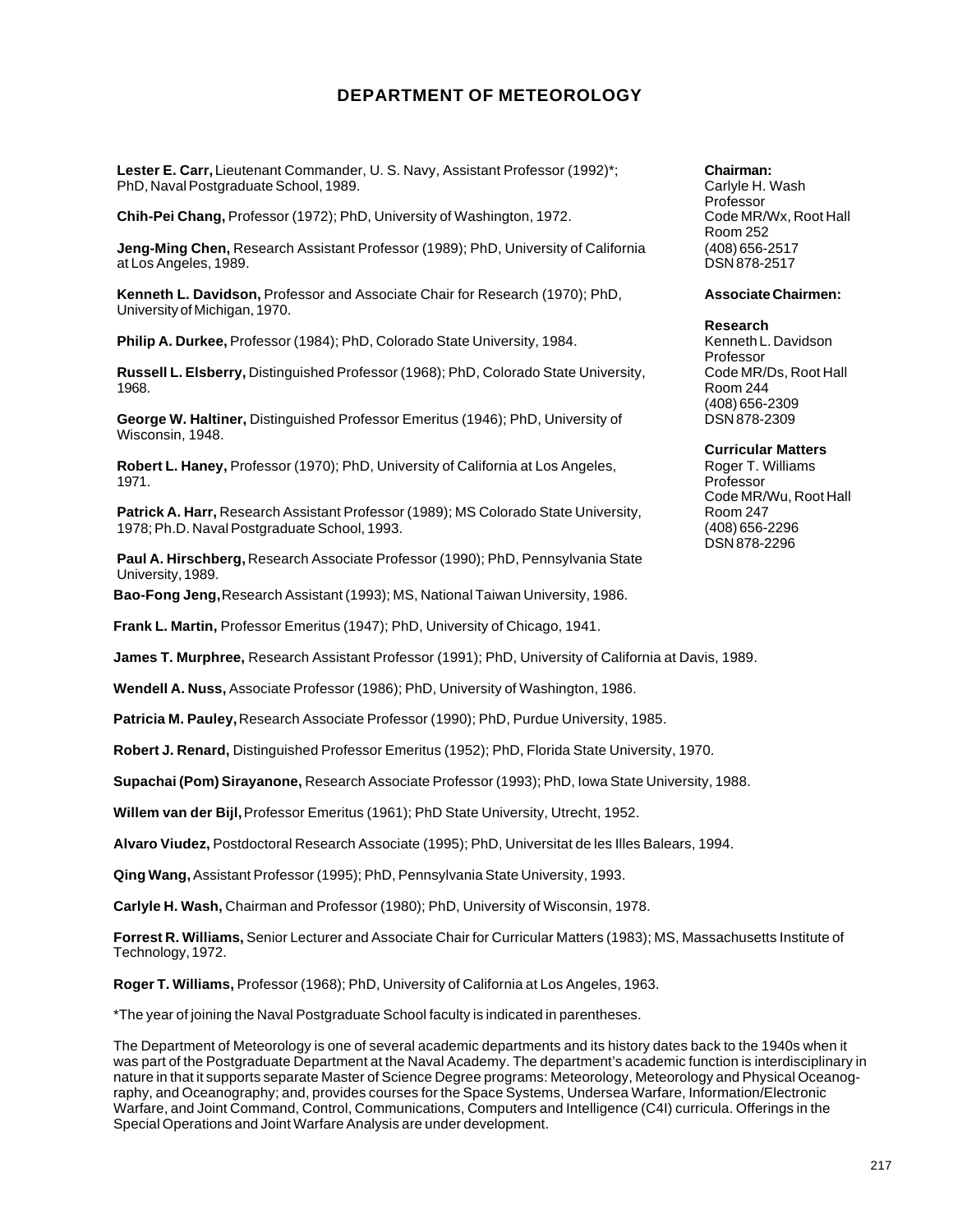Department academic strengths include air/ocean dynamics and numerical modeling and prediction, structure and dynamics of the atmospheric boundary layer, satellite remote sensing and its applications and synoptic meteorology, including analysis and prediction in tropical, midlatitude, and polar regions in both hemispheres. More than forty courses are offered in meteorology, primarily at the graduate level. The department has twenty-two faculty (8 tenure track, 9 non-tenure track, 1 military, and 4 emeritus), with graduate student participation as research-team members through the M.S. thesis and Ph.D. dissertation process. The current areas of research concentration encompass numerical and analytic air/ocean modeling and prediction, tropical meteorology, including monsoon circulations and tropical cyclone forecasting, coastal meteorology, climate dynamics, marine boundary layer studies with emphasis on air/sea interactions and electromagnetic/optic propagation, remote sensing/satellite meteorology and a wide range of synoptic studies (e.g., regional studies, maritime cyclogenesis, short range forecasting, and numerical-model verification).

Both Visiting Scientist and Navy-sponsored Research Chair programs are an integral part of the department's operation. The Ph.D. program in the department is active with Navy Officers, Air Force Officers, DoD civilians and international among its recent graduates.

## **DEPARTMENT REQUIREMENTS FOR DEGREES**

#### **MASTER OF SCIENCE IN METEOROLOGY**

Entrance to a program leading to a Master of Science degree in Meteorology requires a baccalaureate degree with completion of mathematics through differential and integral calculus and a minimum of one year of college physics.

The degree Master of Science in Meteorology requires completion of:

- 1) Necessary prerequisite courses in mathematics (through partial differential equations) and meteorology,
- 2) The sequence of core courses in the fields of dynamical, numerical, physical and synoptic meteorology,
- 3) An approved selection of graduate elective courses,
- 4) An acceptable thesis.

The total number of quarter hours in (2) and (3) above must be at least 36. These 36 hours must include 18 quarter hours at the 4000 level in courses other than directed study.

#### **MASTER OF SCIENCE IN METEOROLOGY AND PHYSICAL OCEANOGRAPHY**

Direct entrance to a program leading to the degree Master of Science in Meteorology and Physical Oceanography requires a baccalaureate degree in one of the physical sciences, mathematics or engineering. This normally permits the validation of a number of required undergraduate courses such as physics, differential equations, linear algebra, vector analysis, and various courses in meteorology and/or oceanography which are prerequisites to the graduate program. These prerequisites may be taken at the Naval Postgraduate School; however, in that event the program may be lengthened by one or more quarters.

The degree of Master of Science in Meteorology and Physical Oceanography requires completion of:

- 1) Necessary prerequisite courses in mathematics (through partial differential equations), meteorology, and physical oceanography,
- 2) The sequence of core courses in the fields of dynamical, numerical, physical and synoptic meteorology and oceanography,
- 3) An approved selection of graduate elective courses in meteorology and oceanography,
- 4) An acceptable thesis on a topic approved by the department.

The total number of quarter hours in (2) and (3) above must be at least 48. These 48 hours must include 20 hours at the 4000 level in courses other than directed study and they should show an approximate balance between the disciplines of meteorology and oceanography.

#### **DOCTOR OF PHILOSOPHY**

The Ph.D. program is offered in the Department of Meteorology in the following areas of study: numerical weather prediction, geophysical fluid dynamics, boundary-layer meteorology, analysis of atmospheric systems and tropical meteorology.

The requirements for the degree are grouped into three categories: course work, research in conjunction with an approved dissertation and examination in both the major and, if elected, a minor field. The minor field is usually in physical oceanography, mathematics or physics.

The Department of Meteorology also may require a preliminary examination to show evidence of acceptability as a doctoral student.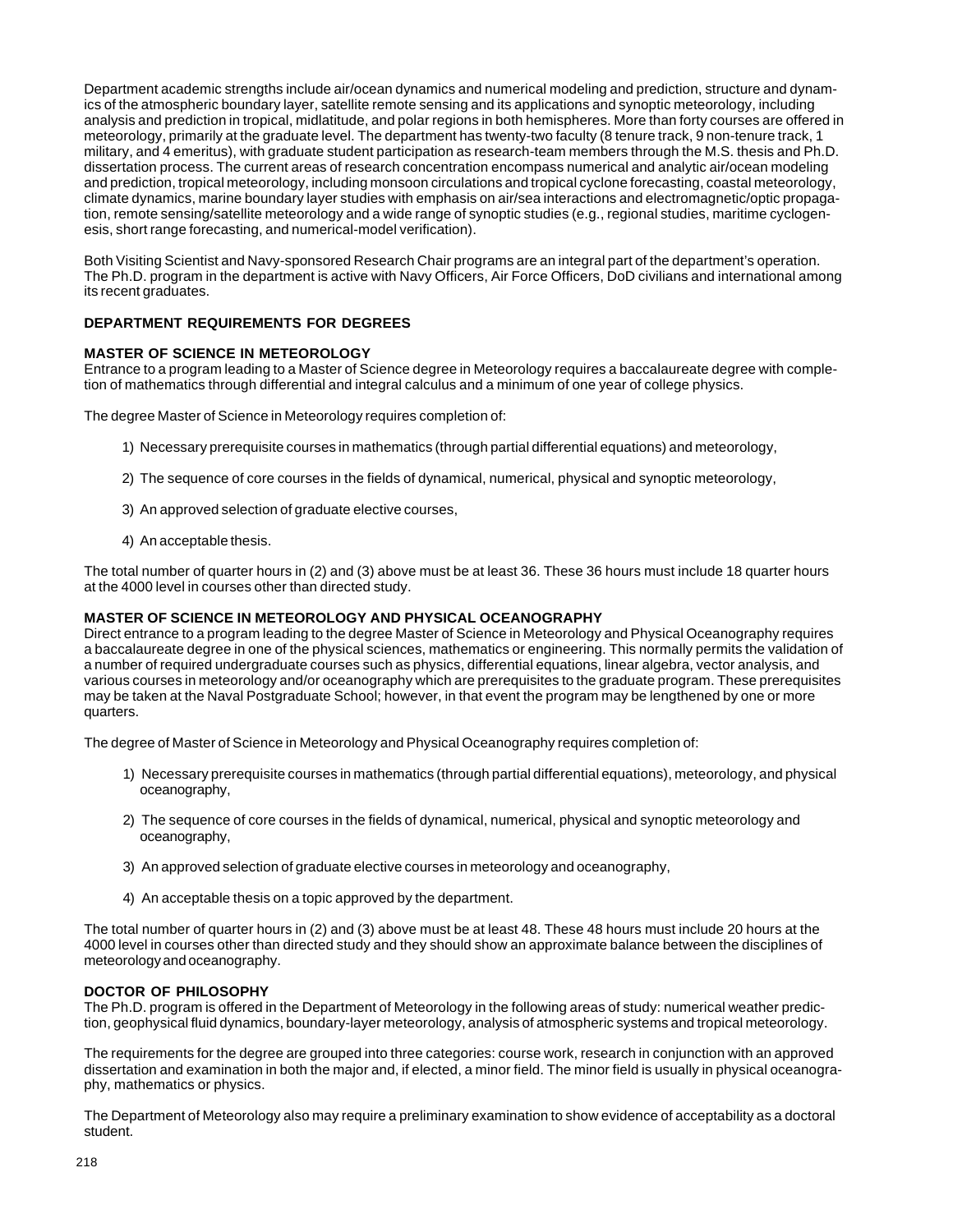Prospective students should consult with the Chairman of the Department of Meteorology for further guidance regarding doctoral programs.

### **LABORATORIES**

As described below, the Department is served by four major laboratory facilities: An interactive computer lab, a synoptic meteorology lab, a meteorological measurements lab, and a tactical applications lab.

The Interactive Digital Environmental Analysis (IDEA) Laboratory, which is shared with Oceanography, provides real-time acquisition and analysis of conventional and remotely-sensed data in support of the synoptic and physical meteorology and oceanography programs. The laboratory consists of 16 image analysis and graphics workstations and more than 20 gigabytes of disk storage. The laboratory accesses real-time GOES, NOAA, Navy (FNMOC), and DMSP data for use in instruction and research.

The department has developed a modern Synoptic Analysis and Forecasting Laboratory which receives environmental products and observations for instruction on the preparation of real-time weather analyses and forecasts. Fleet Numerical Meteorology and Oceanography Center weather analysis and forecast products are received via the Navy Oceanographic Data Distribution System (NODDS) and National Weather Service analyses and forecasts are received via PC-based DIFAX facsimile systems and UNITATA internet distribution. Satellite imagery can be animated with a PC-based digital satellite image processing system connected to GOESTAP. Current weather observations are accessible through the COMEDS and a RADAC Weather Radar Receiver. Level II NEXRAD data will be available through a direct real-time link to the National Weather Service, San Francisco Bay Office beginning in FY97. The unique combination of Navy and civilian weather observations and products available in the lab provide students with the opportunity to examine and forecast the weather over the entire globe.

The Marine Atmospheric Measurements Laboratory utilizes in-situ and remote sensing instrumentation systems for both teaching and research. Instrumentation includes: 915 MHz Doppler radar wind profiler with radio acoustic sounding system (RASS); rawinsonde systems with Omega and LORAN navigational aids; three-axis monostatic SODAR; and a fully instrumented surface weather station. A Navy Automated Surface Observing System (ASOS) is planned to be deployed in FY97. Access to other instrumentation (measuring turbulent fluxes, aerosols, etc.), measuring platforms (research vessel, buoys, and remotely piloted aircraft) and data from a variety of networked local measurement sites enables the laboratory to provide near "real-time" data from the coastal region. Calibration facilities include a temperature/humidity calibration chamber and access to a wind tunnel.

The department also has a Joint Tactical Laboratory designed to assist students in applying and testing in an operational setting the oceanographic and meteorological principles learned in the classroom. The Joint Tactical Laboratory is a classified lab equipped with the same receiver units used aboard aircraft carriers, permitting real-time access and manipulation of environmental data and satellite imagery. The Joint Tactical Laboratory also has eight computer workstations that run the full suite of Geophysical Fleet Mission Planning Library (GFMPL) programs used by Navy oceanographers to facilitate analysis and forecasting in support of fleet operations. The lab supports a number of classified research projects, and theses, in addition to classroom instruction.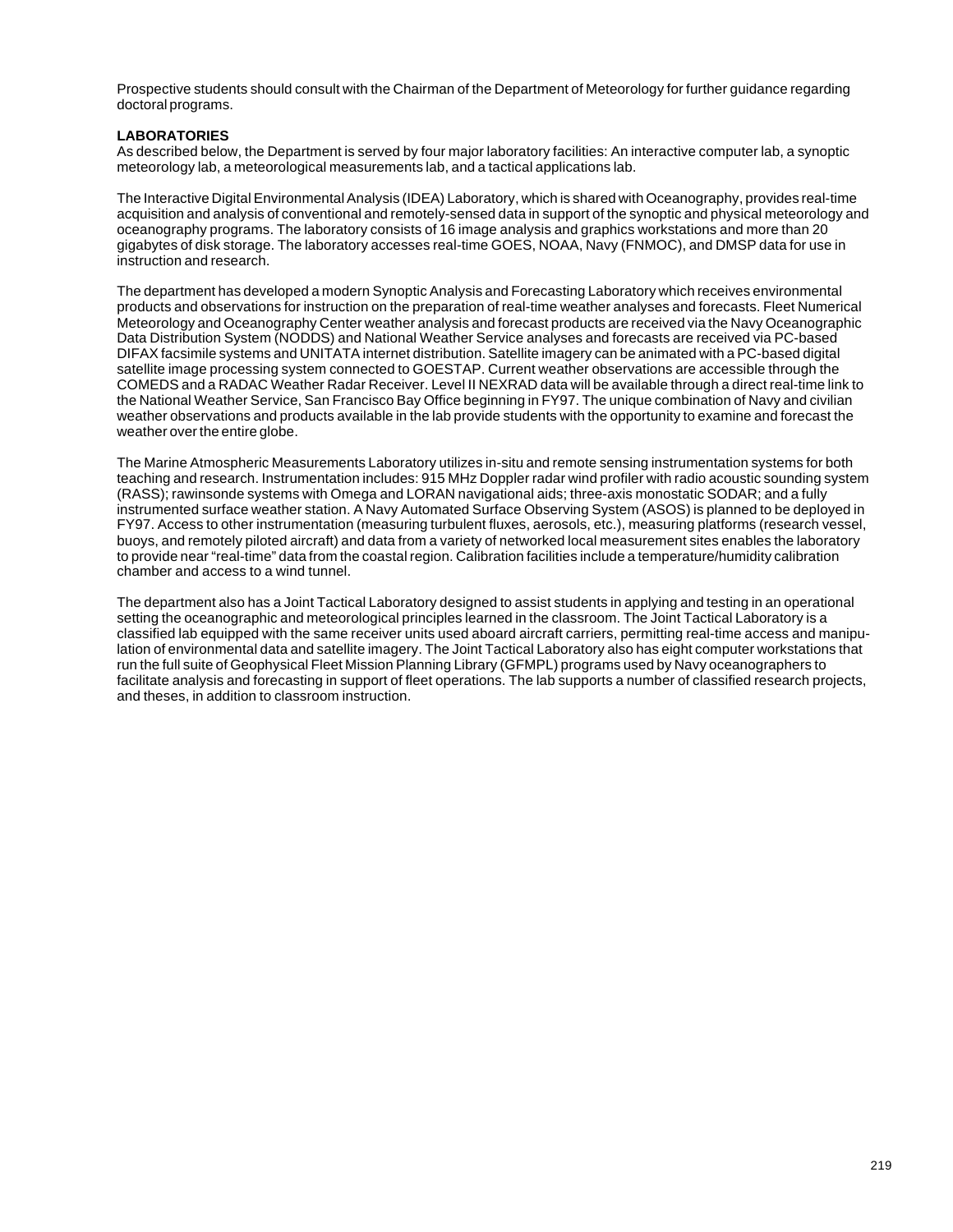# **METEOROLOGY COURSE OFFERINGS**

#### **MRR210 REFRESHER, INTRODUCTION TO METEOROLOGY/LAB (NO CREDIT) (Meets last six weeks of quarter.) ( 4 - 2 ).**

An introductory course that treats the composition and structure of the atmosphere, thermodynamic processes, forces and related small- and large-scale motions, air masses fronts, tropical cyclones, solar and terrestrial radiation, general circulation and weather forecasting. Additionally, laboratory periods are included to illustrate lecture material, including surface and airways communication codes, pressure and streamline/ isotach analyses, introduction to midlatitude and tropical analyses by the Navy Operational Global Atmospheric Prediction System (NOGAPS) over oceanic regions, plus satellite interpretation.

## **MR0810 THESIS RESEARCH ( 0 - 8 ).**

Every student conducting thesis research will enroll in this course.

## **MR0999 SEMINAR IN METEOROLOGY (NO CREDIT) ( 2 - 0 ).**

Students present results of thesis or other approved research investigation. PREREQUISITE: Concurrent preparation of thesis or other acceptable research paper.

### **MR2020 COMPUTER COMPUTATIONS IN AIR-OCEAN SCIENCES ( 1 - 2 ).**

Introduction to programming and NPS computing facilities as applied to elementary problems in oceanography and meteorology. PREREQUISITES: Calculus and college physics.

#### **MR2200 INTRODUCTION TO METEOROLOGY ( 4 - 0 ).**

A introductory course that treats the composition and structure of the atmosphere, thermodynamic processes, forces and related small-and large-scale motions, air masses, fronts, tropical cyclones, solar and terrestrial radiation, general circulation and weather forecasting. PREREQUISITE: Department approval.

## **MR2210 INTRODUCTION TO METEOROLOGY/LABORATORY ( 4 - 2 ).**

Same course as MR2200 plus laboratory periods illustrating lecture material, including Navy Operational Global Atmospheric Prediction System (NOGAPS) analysis over oceanic areas, plus satellite imagery interpretation. PRE-REQUISITE: Department approval.

#### **MR2262 ELEMENTS OF WEATHER FORECASTING ( 1 - 2 ).**

Survey of subjective and objective methods of atmospheric prognosis. Weather briefings illustrate applications of forecasting principles and use of satellite imagery. PREREQUISITES: MR3222, MR3230 or consent of instructor.

## **MR2416 METEOROLOGY FOR ELECTRONIC WARFARE ( 2 - 0 ).**

A survey of environmental factors affecting the propagation and attenuation of electromagnetic waves. Synoptic and climatological conditions associated with anomalous refraction are studied. Ionospheric phenomena associated with longer wavelength (Hf) propagation. Layers associated with high aerosol concentration and optical turbulence are identified. Hands-on experience with existing environmental effects assessment models. PREREQUISITES: Differential and integral calculus. (May be taken concurrently).

#### **MR2520 SURVEY OF AIR-OCEAN REMOTE SENSING ( 3 - 0 ).**

Overview of systems for remote sensing of the atmosphere and oceans from space, and operational applications. PREREQUISITES: Undergraduate physics and calculus, or consent of instructor.

### **MR3140 PROBABILITY AND STATISTICS FOR AIR-OCEAN SCIENCE ( 3 - 2 ).**

Basic probability and statistics, in the air-ocean science context with emphasis on techniques of statistical data analysis. Histograms, boxplots, empirical distributions and associated characteristics such as moments and percentiles. Structure of a probability model, density distribution function, expectation and variance. Binomial, Poisson and Gaussian distributions. Conditional probability and independence. Joint distributions, covariance and central limit theorem. Standard tests of hypotheses and confidence intervals for both one-and two-parameter situations. Regression analysis as related to least squares estimation. PREREQUISITE: Calculus.

#### **MR3150 ANALYSIS OF AIR/OCEAN TIME SERIES ( 3 - 2 ).**

Analysis methods for atmospheric and oceanic time series. Fourier transforms applied to linear systems and discrete data. Correlation functions, power density spectra and cospectra. Optimal design of air-ocean data networks. Laboratory work involves analysis of actual atmospheric and oceanic time series using principles developed in class. PREREQUISITES: A probability and statistics course.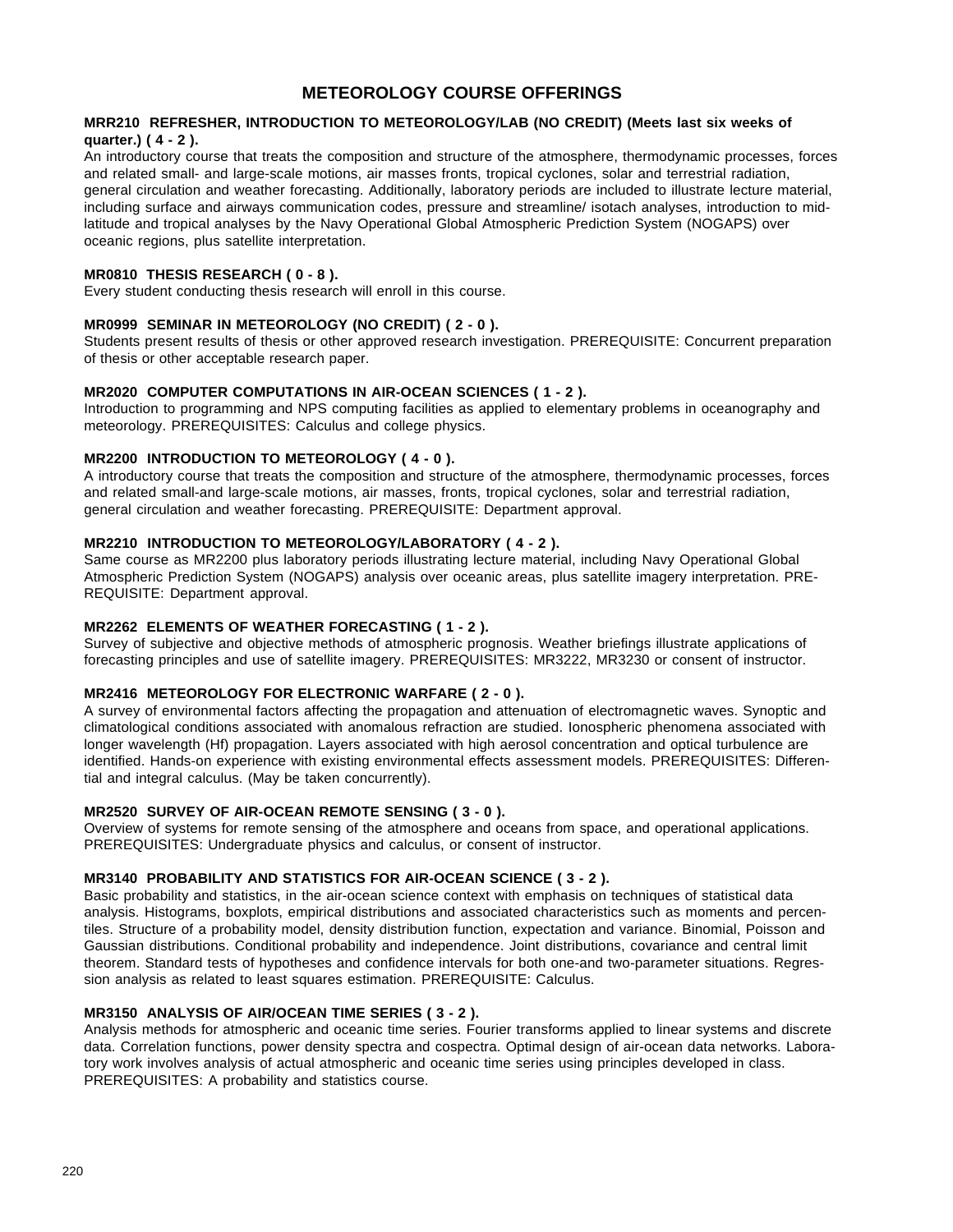## **MR3212 POLAR METEOROLOGY/OCEANOGRAPHY ( 4 - 0 ).**

Operational aspects of arctic and antarctic meteorology. Polar oceanography. Sea-ice; amount, its seasonal distribution, melting and freezing processes, physical and mechanical properties, drift and predictions. PREREQUISITES: OC3240, MR3222 or consent of instructor.

## **MR3220 METEOROLOGICAL ANALYSIS ( 4 - 0 ).**

Techniques of evaluation, interpretation and analysis of pressure, wind, temperature and moisture data, including weather satellite observations, with emphasis on the low and middle troposphere. Synoptic models of extratropical vortices, waves and frontal systems, with emphasis on three dimensional space structure and time continuity, including isentropic surfaces and vertical cross-section analysis. Introduction to analysis in the troposphere and low stratosphere including daily exposure to Navy Operational Global Atmospheric Prediction System (NOGAPS) analysis, and satellite imagery interpretation. PREREQUISITES: MR3420 or MR3480, MR/OC3321.

### **MR3222 METEOROLOGICAL ANALYSIS/LABORATORY ( 4 - 3 ).**

Same as MR3220 plus laboratory sessions in the IDEA lab, on the concepts considered in the lectures, with emphasis on the analysis of the low and middle troposphere, streamline and osotach analysis techniques, satellite interpretation, and vertical cross-section analyses. PREREQUISITES: MR3420 or MR3480, MR/OC3321.

### **MR3230 TROPOSPHERIC AND STRATOSPHERIC METEOROLOGY ( 4 - 0 ).**

Development and application of conceptual models of the evolution of various tropospheric and stratospheric circulation systems. Extratropical cyclones, jet streams and fronts are examined through application of dynamical concepts with particular emphasis on aspects associated with the marine environment. PREREQUISITES: MR3222, MR4322 (may be concurrent).

## **MR3234 TROPOSPHERIC AND STRATOSPHERIC METEOROLOGY/LABORATORY ( 4 - 4 ).**

Same as MR3230 plus laboratory sessions utilizing the IDEA Lab to facilitate the physical understanding of dynamical relationships inherent to the conceptual models of the various weather systems. Exercises utilize various case studies including material from recent marine cyclogenesis field experiments. PREREQUISITES: MR3222, MR4322, (may be taken concurrently).

## **MR3240 RADAR METEOROLOGY ( 3 - 0 ).**

Principles of radar meteorology. Topics covered include radar systems, meteorological radar equation, doppler radar basics, propagation, attenuation, precipitation and velocity estimation, and characteristic echoes. PREREQUISITES: MR3222 and MR3522.

## **MR3250 TROPICAL METEOROLOGY ( 3 - 0 ).**

Structure and mechanisms of synoptic-scale wave disturbances, cloud clusters, upper-tropospheric systems, the intertropical convergence zone; structure, development and motion of tropical cyclones; monsoon circulations. Emphasis on analysis and energetics. PREREQUISITES: MR4322 and MR3230 or MR3234 (may be taken concurrently).

## **MR3252 TROPICAL METEOROLOGY/LABORATORY ( 3 - 4 ).**

Same as MR3250 plus laboratory sessions on analysis of tropical systems emphasizing streamline and isotach analysis and incorporating aircraft and satellite observations. Exercises stress tropical cyclone regimes. Satellite imagery is used as an analysis tool and also in forecasting tropical cyclone intensity. A track forecasting exercise provides an exposure to the use of various dynamic, climatological and statistical forecast models. PREREQUISITES: MR4322 and MR3230 or MR3234 (may be taken concurrently).

#### **MR3260 OPERATIONAL ATMOSPHERIC PREDICTION ( 3 - 0 ).**

Subjective and objective methods of atmospheric prognosis and techniques for forecasting operationally-important weather elements from surface to 100 mb. Interpretation, use and systematic errors of computer-generated products. Weather satellite briefs and applications of forecasting principles to current situations. PREREQUISITES: MR3230, or MR3234; MR/OC4323 may be taken concurrently.

## **MR3262 OPERATIONAL ATMOSPHERIC PREDICTION/LABORATORY ( 3 - 5 ).**

Same as MR3260 plus laboratory sessions on the application of lecture material. Also, practice in weather briefing, including diagnosis and forecasting of current weather briefing, including diagnosis and forecasting of current weather situations using weather satellite observations, and Fleet Numerical Oceanography Center and National Meteorological Center products. PREREQUISITES: MR3230 or MR3234; MR/OC4323 may be taken concurrently.

#### **MR3321 AIR-OCEAN FLUID DYNAMICS ( 4 - 0 ).**

A foundation course for studies of atmospheric and oceanographic motions. The governing dynamical equations for rotating stratified fluids are derived from fundamental physical laws. Topics include: the continuum hypothesis, real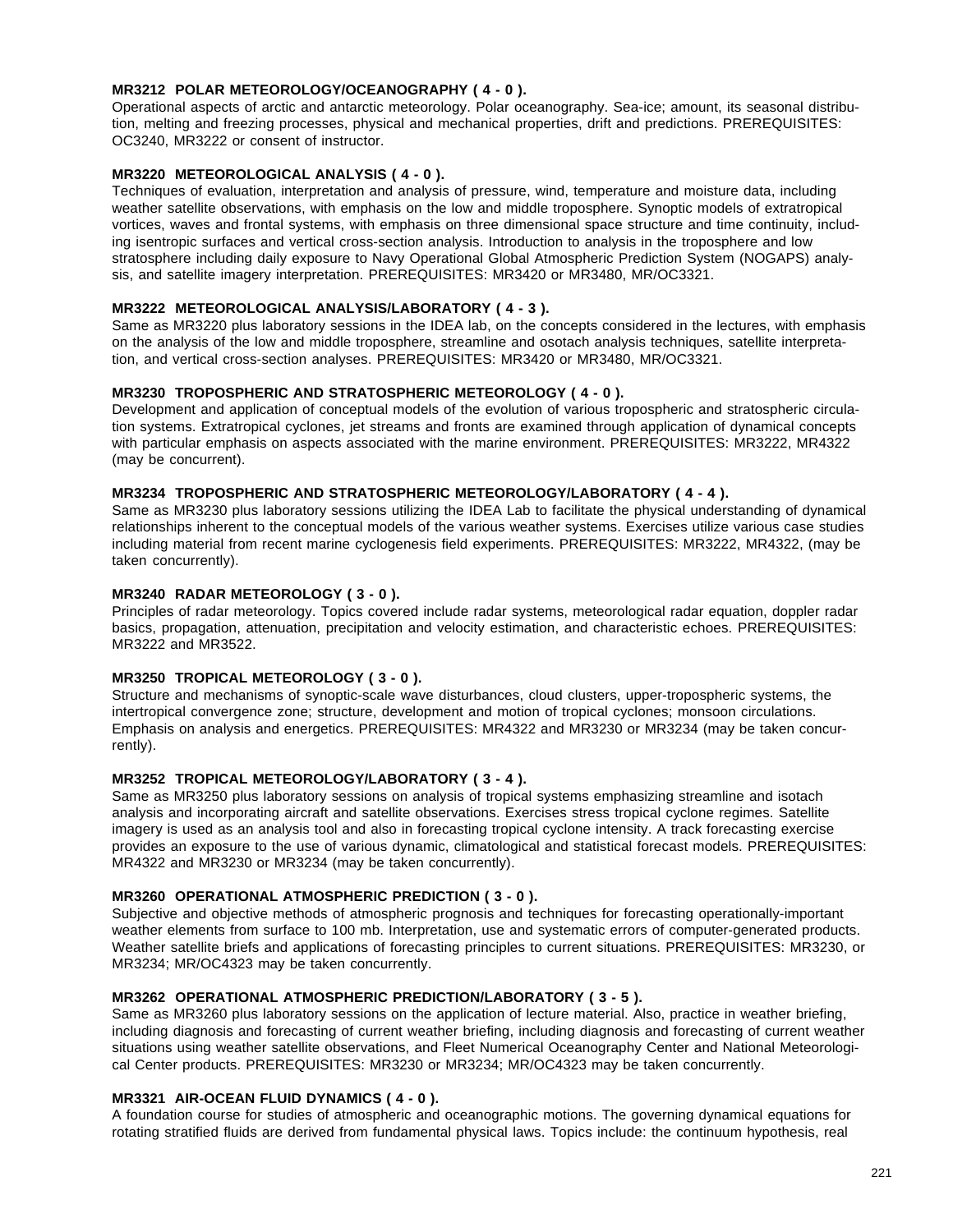and apparent forces, derivations and applications of the governing equations, coordinate systems, scale analysis, simple balanced flows, boundary conditions, thermal wind, barotropic and baroclinic conditions, circulation, vorticity, and divergence. PREREQUISITES: MA2049, MA2051 or MA2138.

## **MR3420 ATMOSPHERIC THERMODYNAMICS ( 3 - 0 ).**

The physical variables; the equation of state; the first law of thermodynamics and its application to the atmosphere; meteorological thermodynamic diagrams; adiabatic processes and potential temperatures; moist air processes; hydrostatic equilibrium, vertical motion in the atmosphere, stability methods and criteria. PREREQUISITE: MA1118 or equivalent.

## **MR3421 CLOUD PHYSICS ( 3 - 0 ).**

Basic principles of cloud and precipitation physics and application to cloud formation and optical properties. PRE-REQUISITE: MR3420.

## **MR3445 OCEANIC AND ATMOSPHERIC OBSERVATIONAL SYSTEMS ( 2 - 2 ).**

Principles of measurement: sensors, data acquisition systems, calibration, etc. Methods of measurement for thermodynamic and dynamic variables in the ocean and atmosphere, including acoustics and optics. PREREQUISITES: OC3230 and MR3420, MR/OC3150 or consent of instructor.

### **MR3455 MEASUREMENT SYSTEMS FOR THE MARINE AND COASTAL ATMOSPHERIC BOUNDARY LAYER ( 2 - 2 ).**

The course treats a broad spectrum of measurement techniques for atmospheric dynamic and thermodynamic variables. Laboratory sessions provide hands-on experience with various state-of-the-art sensing systems, including NPS's Doppler Radar Wind Profiler. Topics include sensor static and dynamic characteristics; calibration; in situ measurements of wind, pressure, temperature, humidity, aerosols and radiation on the surface, on balloon-borne sounding systems and on aircraft; and surface-based remote sensing systems, including wind profilers, SODAR and LIDAR. PREREQUISITES: MR3150 and MR3222 or consent of the instructor.

## **MR3480 ATMOSPHERIC THERMODYNAMICS AND RADIATIVE PROCESSES ( 4 - 1 ).**

The physical variables; the equation of state; the first law of thermodynamics and its application to the atmosphere; meteorological thermodynamic diagrams; adiabatic processes and potential temperatures; moist air processes; hydrostatic equilibrium, vertical motion in the atmosphere, stability methods and criteria. Basic solar and terrestrial radiation theory; atmospheric energy budgets; climate change; radiative effects of clouds and aerosols. PREREQUI-SITE: MA1117 or equivalent.

#### **MR3520 REMOTE SENSING OF THE ATMOSPHERE AND OCEAN ( 4 - 0 ).**

Principles of radiative transfer and satellite sensors and systems; visual, infrared and microwave radiometry and radar systems; application of satellite remotely-sensed data in the measurement of atmospheric and oceanic properties. PREREQUISITES: Undergraduate physics and differential/integral calculus, ordinary differential equations and MR3480, or consent of instructor.

## **MR3522 REMOTE SENSING OF THE ATMOSPHERE AND OCEAN/LABORATORY (SS3525 is used for non Air-Ocean students.) ( 4 - 2 ).**

Same as MR3520 plus laboratory sessions on the concepts considered in the lecture series. PREREQUISITES: Same as MR3520.

### **MR3540 RADIATIVE PROCESSES IN THE ATMOSPHERE ( 3 - 0 ).**

Applications of radiation theory to atmospheric energy budgets, general circulation and anthropogenic climate changes. Radiational imbalance at the surface leading to heat fluxes and temperature changes in atmosphere and earth. Upper atmosphere phenomena (ozonosphere and ionosphere). Radiative effects of clouds and aerosols, and optical phenomena. PREREQUISITES: MR3420, MR3520 or MR3522.

#### **MR3570 OPERATIONAL OCEANOGRAPHY AND METEOROLOGY ( 2 - 4 ).**

Experience at sea acquiring and analyzing oceanographic and atmospheric data using state-of-the-art instrumentation. Integration of satellite remote sensing and other operational products with in situ data. Includes survey of instrumentation, pre-cruise planning, operations at sea and post-cruise analysis. PREREQUISITES: OC3240, MR3220, or consent of instructor.

#### **MR4240 COASTAL METEOROLOGY ( 3 - 1 ).**

Mesoscale circulations of the coastal atmosphere are examined from theoretical, observational, and model perspectives. Thermally-driven circulations, orographically-driven circulations and mesoscale circulations due to the interaction of synoptic-scale weather systems with coastlines are studied to develop useful conceptual models of coastal meteorological phenomena. PREREQUISITES: MR4322, MR3234 taken concurrently or consent of instructor.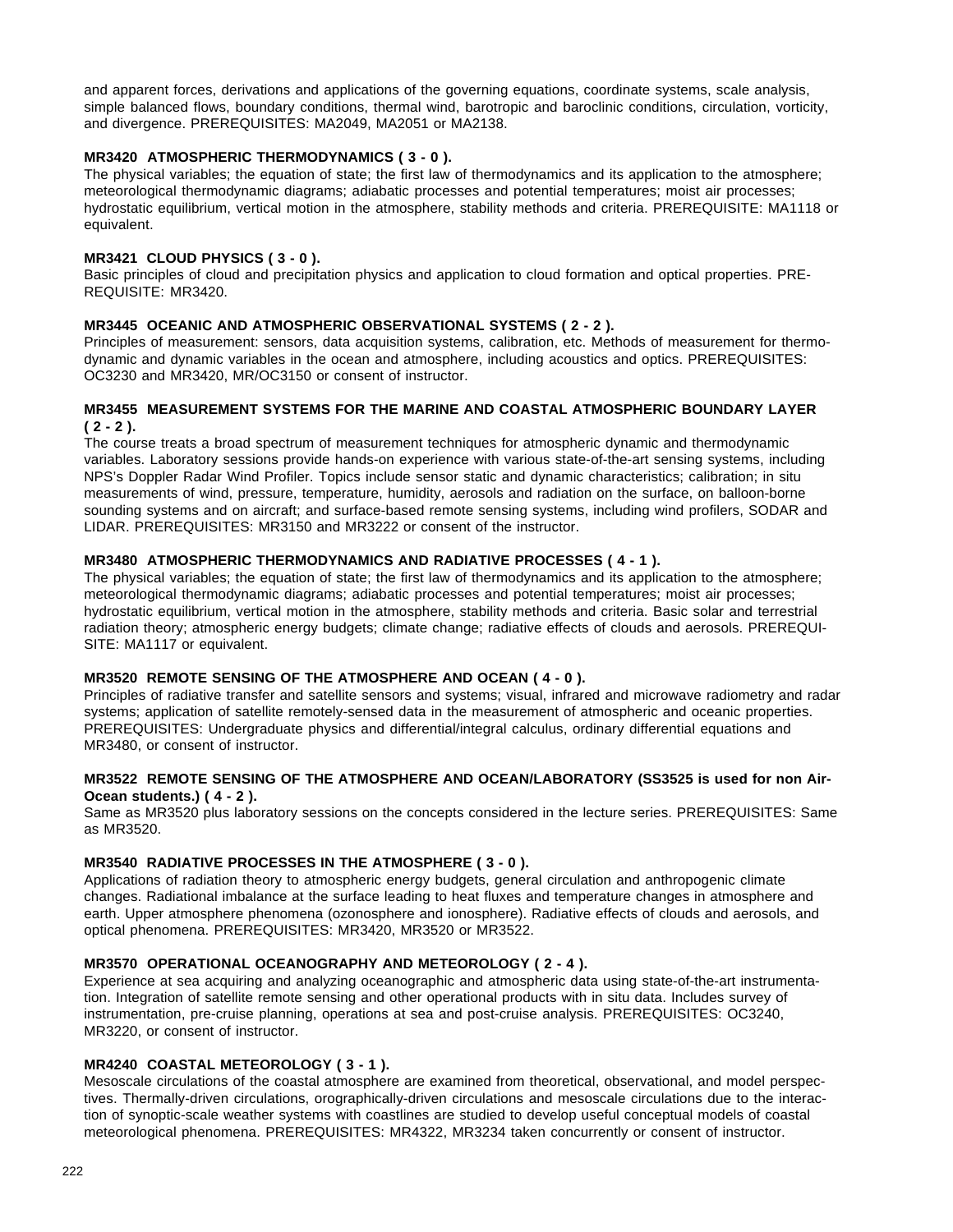## **MR4241 MESOSCALE METEOROLOGY ( 3 - 0 ).**

Descriptive and physical understanding of subsynoptic-scale weather systems including fronts, squall lines, mesoscale convective systems, tornadoes, etc., and their relation to the synoptic-scale environment. Applications to shortrange and local-area forecasting utilizing satellite and numerical-model products relevant to mesoscale weather phenomena. PREREQUISITES: MR3230, MR4322 with consent of instructor.

## **MR4242 ADVANCED TROPICAL METEOROLOGY ( 3 - 0 ).**

Theories and observations of equatorial waves and low-frequency oscillations; energy sources and instabilities; monsoon circulations. Tropical cyclone models and forecasting; selected topics in diagnostic and theoretical studies of tropical flows. PREREQUISITE: MR3250 and consent of instructor.

## **MR4250 ATMOSPHERIC GENERAL CIRCULATION ( 3 - 0 ).**

The observed circulation. Zonal mean and eddy motions. Balances of momentum, heat and moisture. Energetics. Maintenance of circulation. Zonally asymmetric circulations. Other selected topics of the general circulation of the atmosphere. PREREQUISITE: MR4322 and consent of instructor.

## **MR4322 DYNAMIC METEOROLOGY ( 4 - 0 ).**

Pressure coordinates, quasi-geostrophic scale analysis, perturbation method; solutions of equations of motion for sound, gravity and synoptic waves; baroclinic and barotropic instability; energetics; geostrophic adjustment. PRE-REQUISITES: MR3420, MR/OC3321, MA2049, MA2121 or equivalent.

## **MR4323 NUMERICAL AIR AND OCEAN MODELING ( 4 - 2 ).**

Numerical models of atmospheric and oceanic phenomena. Finite difference techniques for solving hyperbolic, parabolic and elliptic equations, linear and nonlinear computational instability. Spectral and finite element models. Filtered and primitive equation prediction models. Sigma coordinates. Objective analysis and initialization. Moisture and heating as time permits. PREREQUISITES: MR4322, OC4211, MA3132; MA3232 desirable.

## **MR4324 ADVANCED NUMERICAL WEATHER PREDICTION ( 3 - 0 ).**

Initialization, boundary conditions; sensible, latent and radiative heat transfer; simulation of sub-grid scale processes such as convection and friction; spectral methods and finite element models; general circulation models. PREREQUI-SITE: MR/OC4323 or consent of instructor.

#### **MR4331 ADVANCED GEOPHYSICAL FLUID DYNAMICS I ( 3 - 0 ).**

Advanced topics in the dynamics of the atmosphere and the oceans including scale analysis; geostrophic adjustment; dispersion, and barotropic and baroclinic instabilities. PREREQUISITE: Consent of instructor.

## **MR4332 ADVANCED GEOPHYSICAL FLUID DYNAMICS II ( 3 - 0 ).**

Normal mode and baroclinic instability; frontogenesis; boundary layer analysis with application; finite amplitude baroclinic waves; symmetric instability. PREREQUISITE: Consent of instructor.

## **MR4413 AIR-SEA INTERACTION ( 4 - 0 ).**

Fundamental concepts in turbulence. The atmospheric planetary boundary layer, including surface layer and bulk formulae for estimating air-sea fluxes. The oceanic planetary boundary layer including the dynamics of the well-mixed surface layer. Recent papers in air-sea interaction. PREREQUISITE: MR/OC3150 and OC3240 or MR4322, or consent of instructor.

#### **MR4414 ADVANCED AIR/SEA INTERACTION ( 3 - 0 ).**

Advanced topics in the dynamics of the atmospheric and oceanic planetary boundary layers. PREREQUISITE: MR/ OC4413 or consent of instructor.

## **MR4415 ATMOSPHERIC TURBULENCE ( 3 - 0 ).**

Approaches for defining the structure of the turbulent atmospheric boundary layer. Review of statistical descriptions of atmospheric turbulence; averaging, moments, joint moments, spectral representation. Equations for turbulent regime in a stratified, shear flow. Scaling parameters and similarity theories for surface layer profiles, spectra; Kolmogorov hypotheses, Monin-Obukhov similarity theory. Measurement of atmospheric turbulence. Examination of observed spectra and scales of atmospheric turbulence. PREREQUISITE: MR/OC3150 or consent of instructor.

## **MR4416 ATMOSPHERIC FACTORS IN ELECTROMAGNETIC AND OPTICAL PROPAGATION ( 3 - 0 ).**

Principles of microwave and optical wave propagation in the atmosphere. Effects of surface and boundary layers on propagation: refraction, scattering, attenuation, ducting, etc. Addresses existing environmental effects assessment models. PREREQUISITE: MR/OC4413 or MR4415 (may be taken concurrently).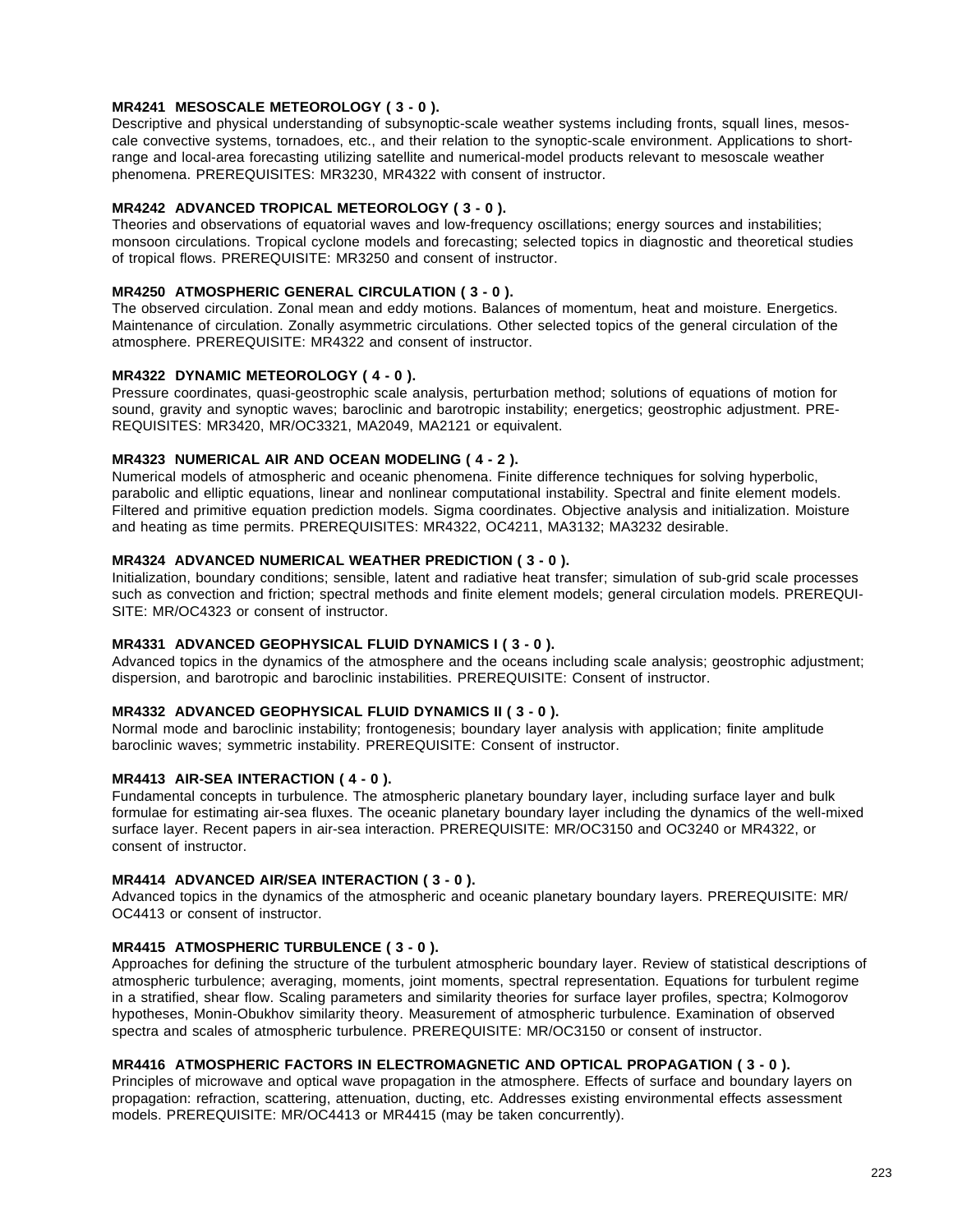### **MR4520 TOPICS IN SATELLITE REMOTE SENSING ( 3 - 0 ).**

Selected topics in the advanced application of satellite remote sensing to the measurement of atmospheric and oceanic variables. PREREQUISITE: MR/OC3522.

# **MR4800 ADVANCED TOPICS IN METEOROLOGY (Variable credit 1-0 to 4-0.) ( V - 0 ).**

Advanced topics in various aspects of meteorology. Topics not covered in regularly offered courses. The course may be repeated for credit as topics change. PREREQUISITE: Consent of Department Chairman and instructor.

## **MR4900 DIRECTED STUDY IN METEOROLOGY (Variable credit 1-0 to 4-0.) ( V - 0 ).**

Directed study of selected areas of meteorology to meet the needs of the individual student. PREREQUISITE: Consent of Department Chairman and instructor. Graded on Pass/Fail basis only.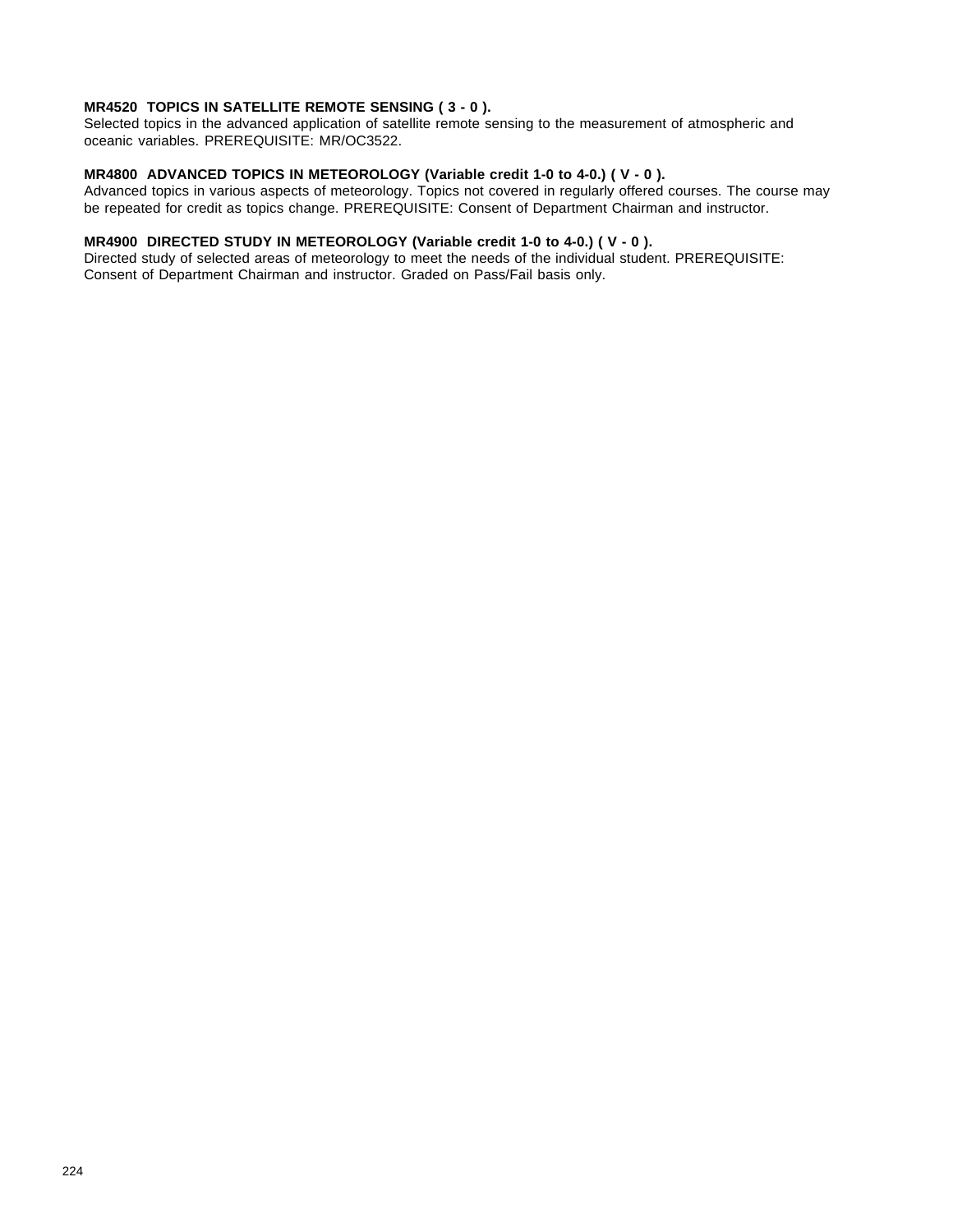# **DEPARTMENT OF NATIONAL SECURITY AFFAIRS**

#### **Chairman:**

Frank C. Petho CAPT, MSC, USN Code NS/Pe, Glasgow Hall Room 319 (408) 656-2521 DSN 878-2521 FAX ext. 2949

#### **Associate Chairmen:**

#### **Operations**

R. Mitchell Brown Code NS/Br, Glasgow Hall Room 372 (408) 656-2286 DSN 878-2286

#### **Instruction**

Thomas C. Bruneau Code NS/Bn, Herrmann Hall Room 531E (408) 656-3497 DSN 878-3497

#### **Research**

Mikhail Tsypkin Code NS/Tk, Glasgow Hall Room 313 (408) 656-2218 DSN 878-2218

#### **PME/PJE Coordinator**

R. Mitchell Brown Code 014, Glasgow Hall Room 372 (408) 656-2286 DSN 878-2286

**Donald Abenheim,** Associate Professor (1985)\*; PhD, Stanford University, 1985.

**Sherman Wesley Blandin, Jr.,** Professor Emeritus (1968); PhD, University of Santa Clara, 1977.

**Jan S. Breemer,** Associate Professor (1988); PhD, University of Southern California, 1987.

**R. Mitchell Brown, III,** Lecturer, Associate Chair for Operations and PME/PJE Coordinator (1989); MA, Naval Postgraduate School, 1980; MBA, Wharton, 1976.

**Thomas C. Bruneau,** Professor and Associate Chair for Instruction (1987); PhD, University of California at Berkeley, 1970.

**Claude A. Buss,** Emeritus Senior Lecturer (1976); PhD, University of Pennsylvania, 1927.

**Mary P. Callahan,** Assistant Professor (1995); PhD, Cornell University, 1995.

**Ralph Norman Channell,** Senior Lecturer (1987); MA, Boston University, 1964.

**W. Michael Dunaway,** Captain, U.S. Navy (1994); CNO (N3/5) Chair of Strategic Planning; M.A. Fletcher School of Law and Diplomacy, 1990.

**Dana P. Eyre,** Instructor (1991); PhD, Stanford University, 1995.

**Boyd Francis Huff,** Professor Emeritus (1958); PhD, University of California at Berkeley, 1955.

**Terry Johnson,** Lecturer (1993); MA, Georgetown University, 1979.

**Solomon Karmel,** Assistant Professor (1995); PhD, Princeton University, 1995.

**Frank B. Kelly,** Captain, U.S. Navy (1996); Senior Military Instructor and Intelligence Program Coordinator; MA, Naval Postgraduate School, 1977.

**Roman A. Laba,** Associate Professor (1990); PhD, University of Wisconsin, 1989.

**Peter Lavoy,** Assistant Professor (1993); PhD, University of California at Berkeley, 1995.

**Cynthia Levy,** Lecturer (1994); MA, Maxwell School at Syracuse University, 1991.

**Robert Edward Looney,** Professor (1979); PhD, University of California at Davis, 1969.

**Ralph Harry Magnus,** Associate Professor (1976); PhD, University of California at Berkeley, 1971.

**Rodney Kennedy Minott,** Senior Lecturer (1990); PhD, Stanford University, 1960.

**Daniel Moran,** Associate Professor (1994); PhD, Stanford University, 1982.

**Maria Moyano,** Associate Professor (1993); PhD, Yale University, 1990.

**Edward Allan Olsen,** Professor (1980); PhD, The American University, 1974.

**Frank Petho,** Captain, U.S. Navy, Acting Chairman and Assistant Professor (1991); PhD, University of Vermont, 1979.

**Douglas Porch,** Professor (1996); PhD, Cambridge, 1972.

**Glenn Edward Robinson,** Associate Professor (1991); PhD, University of California at Berkeley, 1992.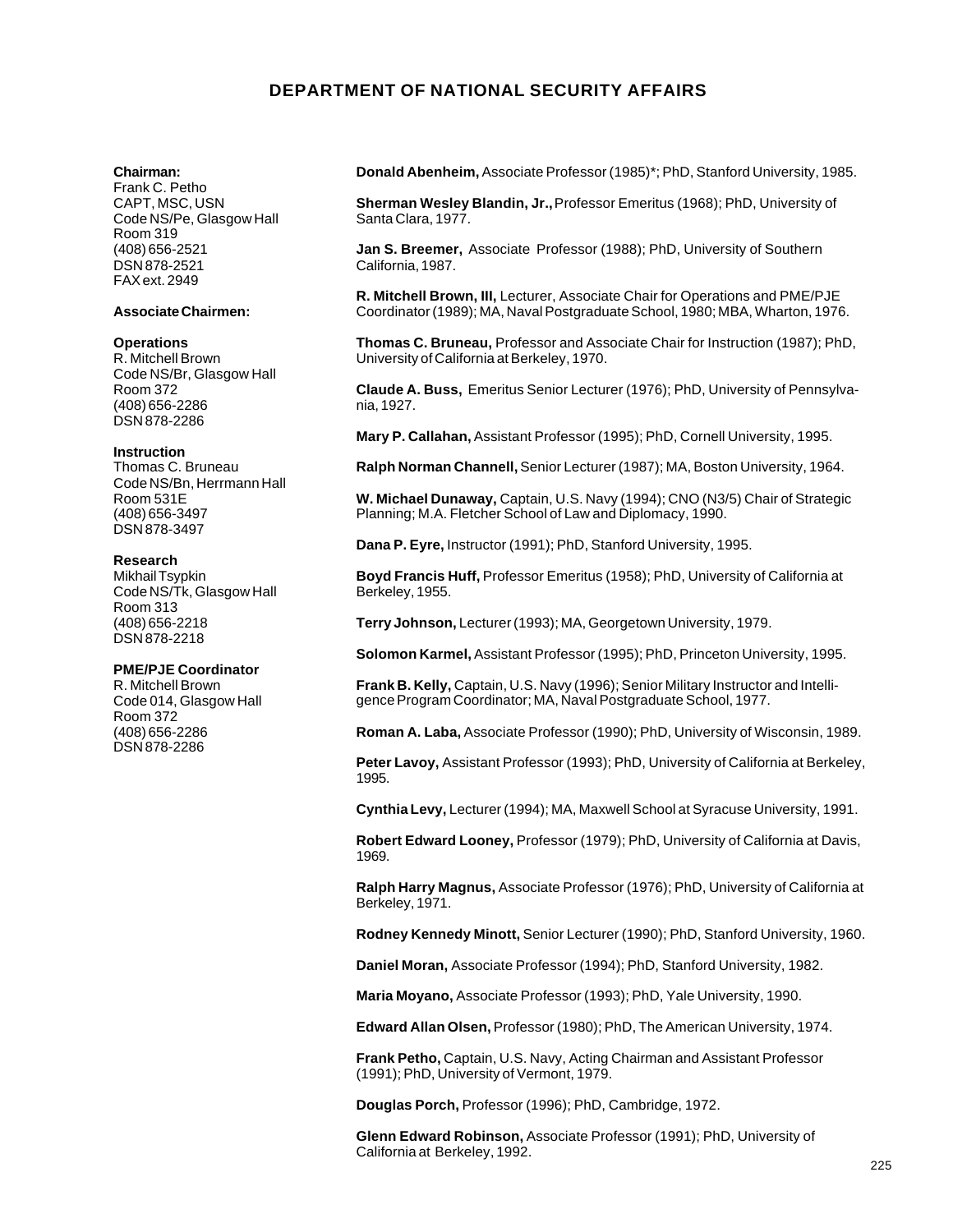**Tjarck Gralf Roessler,** Colonel (GS), German Army (1996); MA, University of Freiburg, 1976.

**Kamil T. Said,** Senior Lecturer (1975); MA, San Jose State College, 1967.

**Paul N. Stockton,** Associate Professor (1990); PhD, Harvard University, 1986.

**Frank Michael Teti,** Associate Professor (1966); PhD, Syracuse University, 1966.

**Scott D. Tollefson,** Assistant Professor (1988); PhD, Johns Hopkins University SAIS, 1991.

**Mikhail Tsypkin,** Associate Professor and Associate Chair for Research (1987); PhD, Harvard University, 1985.

**James J. Wirtz,** Associate Professor (1990); PhD, Columbia University, 1989.

**David Scott Yost,** Professor (1979); PhD, University of Southern California, 1976.

\* The year of joining the Naval Postgraduate School faculty is indicated in parentheses.

The Department of National Security Affairs supports programs of study in six major fields, supporting nine different curricula. The five major fields encompass Strategic Planning and International Organizations and Negotiations, Joint Intelligence, Geographic Area Studies, Resource Planning and Management for International Defense, and Civil-Military Relations and International Security. The area studies are subdivided into five groups as follows:

- Middle East, Africa and South Asia
- Far East, Southeast Asia and the Pacific
- Western Hemisphere
- Western Europe
- Russia/Europe/Central Asia

Individual programs in the Area Studies focus on security issues in one of the subregions listed or contain a blend of all subregions in the area. The Area Studies program also may include a program of study in a language of the area at the Defense Language Institute, located in Monterey.

The interdisciplinary Strategic Planning program includes conventional and nuclear strategic planning, and the role of related international organizations and processes. Individual programs focus on the evolutionary history of the planning process, strategies for national security, maritime strategy, operations research, management and planning methodologies.

The Joint Intelligence programs include three related curricula. Scientific and Technical is an interdisciplinary program which integrates political science, mathematics, operations analysis, oceanography, aeronautical engineering, electrical engineering, physics, information systems and managerial economics into an understanding of intelligence. Regional Intelligence focuses on area-specific knowledge from an intelligence perspective. The General Military Intelligence/Economic track focuses on economic and regional intelligence issues of joint intelligence concerns.

The Resource Planning for International Defense (RePMID) program is offered jointly with the Systems Management Department. Intended specifically for officers and civilian employees in defense agencies of allied countries and emerging democracies, the RePMID program focuses on economic analyses; management of financial, material, and human resources; domestic and international political institutions; civil-military relations; and the role of international law.

The curriculum in Civil-Military Relations and International Security is tailored to the needs of officers and civilian employees from defense and other ministries of other countries. The core of the program is a set of courses designed to identify and analyze the central issues of civil-military relations in all parts of the world. The program also emphasizes comparative studies, political analysis, international law, and the students write a thesis on a topic relevant to their country and its challenges. It is anticipated that the graduate will be qualified to return to his country and succeed in either policy-making in the field of civil-military relations or teaching in this area.

Course work in the department addresses four broad fields: defense technology, analysis, management and national security affairs. The defense technology courses are designed to address the special problems of warfare technology, emphasizing technical literacy and the ability to communicate concerning technological and environmental problems. This sequence seeks to provide the perspective that will assist assessment of the reality and significance of technical and environmental data, as well as ensure familiarity with the resources in these fields that may be applied to intelligence, strategic planning and joint warfare-related problems.

The analysis and management course work provides the student with a grounding in quantitative techniques, substantive research methods and the concepts of resource management. Students are introduced by various means to structure given problems, formulate possible solutions, organize and compile supporting data, assess the data reliability and communicate the significance of the results obtained.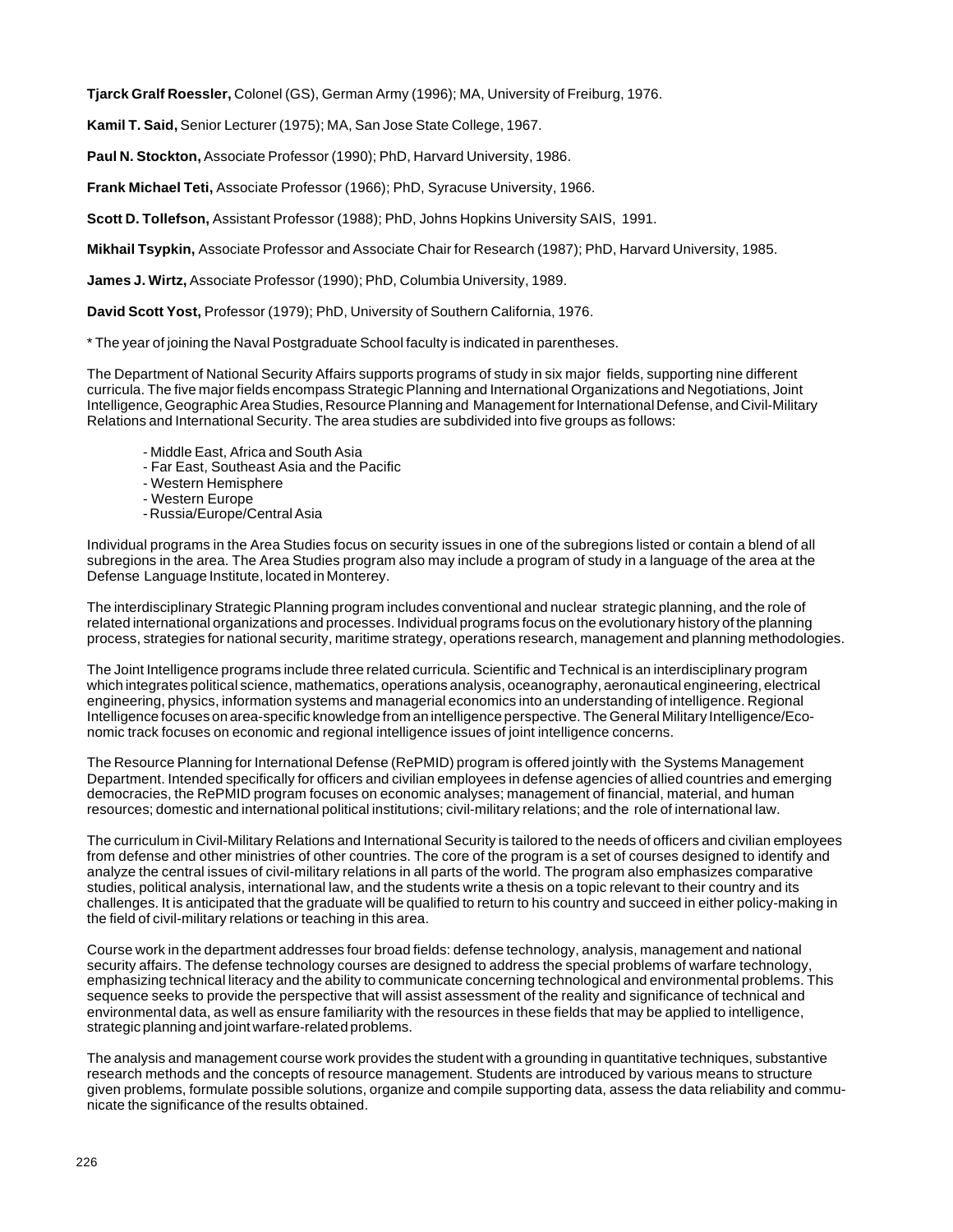Graduate courses in National Security Affairs outline the interface between warfare, international politics, national security objectives, resource management and weapons technology. The sequence synthesizes the political, technological, economic, cultural, social and ideological forces that influence the actors in the international system and models varying scenarios of interaction between them.

## **DEPARTMENTAL REQUIREMENTS FOR THE DEGREE MASTER OF ARTS IN NATIONAL SECURITY AFFAIRS**

- 1) At least 44 units of approved graduate study pertinent to the field of National Security Affairs, of which at least 16 units must be at the 4000 level.
- 2) The completion of an approved sequence of courses in one of the areas of concentration:
	- a. Area Specialization/Regional Intelligence: Completion of graduate courses in the geographic area of specialization, including two 4000 level courses.
	- b. Functional Specialization: Completion of graduate courses in GMI/Economic Intelligence, Strategic Planning and International Organizations and Negotiations, or Civil-Military Relations and International Security, including two 4000 level courses.
- 3) Successful completion of departmental comprehensive examination or completion of an acceptable thesis.
- 4) Language proficiency, when applicable, for geographic area or Regional Intelligence specialization.

#### **Professional Military Education (PME) and Joint Professional Military Education (JPME) Certification**

The Chief of Naval Operations has granted Intermediate Level Service Professional Military Education (PME) equivalence for selected NPS curricula, intended initially for U.S. students in NSA Department curricula in Strategic Planning, Area Studies, Joint Intelligence and Special Operations. The Chairman, Joint Chiefs of Staff (CJCS) has granted Program for Joint Education (PJE) Phase I certification for those officers who complete the NPS Joint Education Electives Program (JEEP), a course sequence which covers the Learning Objectives required by Phase I PJE. Transcripts of those students who complete all curriculum ESRs, including the PJE courses, will be annotated to verify their qualification for Intermediate Level PME and Phase I PJE credit.

To ensure all CJCS Phase I PJE Learning Objectives are fully met, the NPS JEEP (currently under revision) specifies a minimum of four courses must be completed. This course coverage formally began in AY 95: NS3252 and three others from a menu of six alternative courses cover all current Phase I Learning Objectives. CJCS-approved NSA Department PJE courses for AY 95/96 and AY 96/97 are:

- 1) NS3252 "Joint and Maritime Strategy"
- 2) NS3000 "War in the Modern World" NS3050 "History of Joint and Combined Warfare"
- 3) NS3154 "Joint Intelligence and Military Command" NS3159 "Principles of Joint Operational Intelligence"
- 4) NS3230 "Strategic Planning and the Military" NS3240 "Military Innovation and Joint Warfare"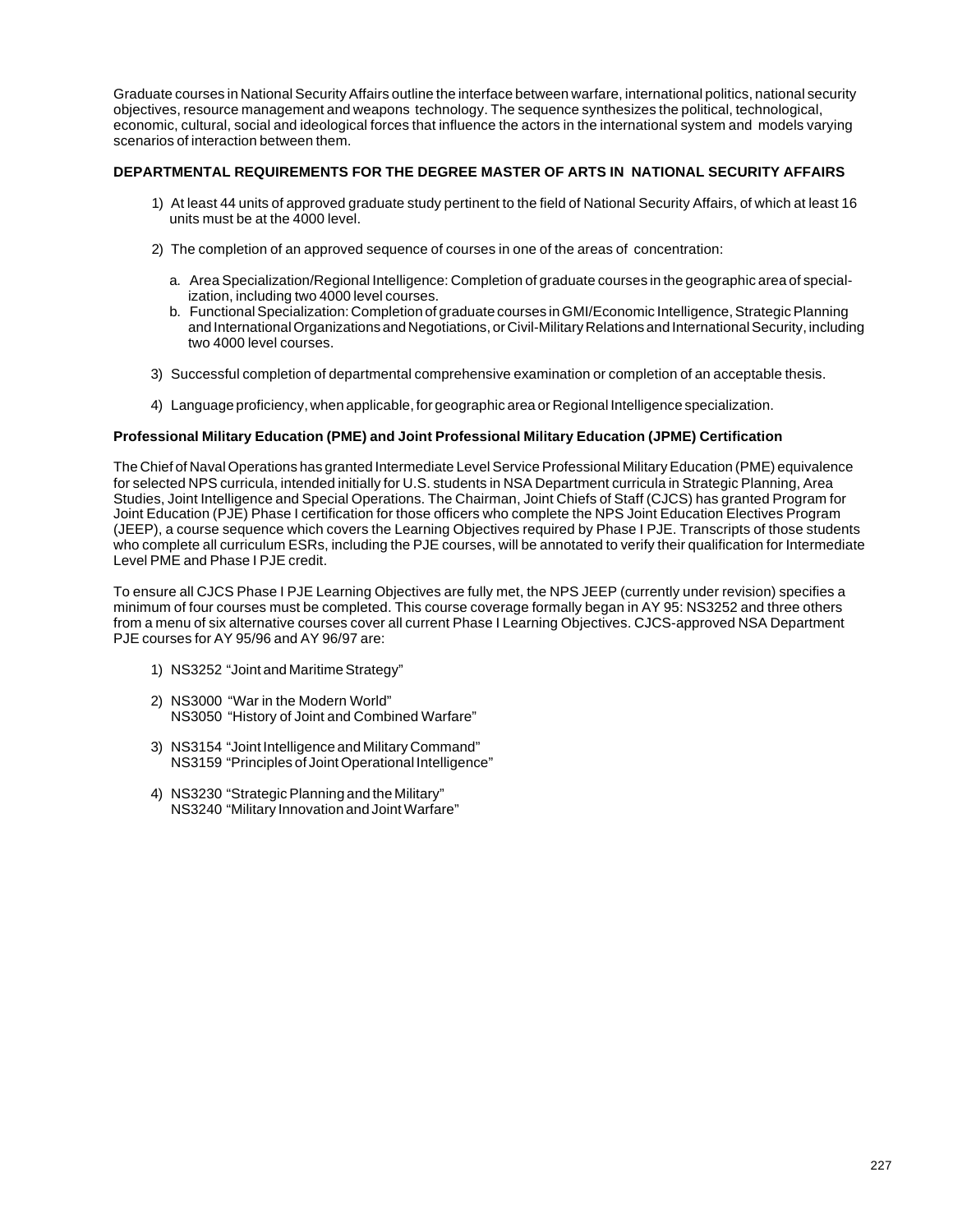# **NATIONAL SECURITY AFFAIRS COURSE OFFERINGS**

## **NS0001 SEMINAR (NO CREDIT) ( 0 - 1 ).**

Distinguished lecturer series. Lectures discuss matters and issues related to joint intelligence. Attendance is required by students every quarter. PREREQUISITE: TS/SCI clearance.

## **NS0810 THESIS RESEARCH ( 0 - 8 ).**

Students conducting thesis research will enroll in this course.

## **NS0811 PREPARATION FOR COMPREHENSIVE EXAMINATION (NO CREDIT) ( 0 - 0 ).**

Students preparing for comprehensive examinations will enroll in this course.

## **NS0855 EXPERIENCE TOUR ( 0 - 0 ).**

Thesis research assignment to the National Maritime Intelligence Center (NMIC) and other Washington area intelligence organizations, for selected students in Track 1 and Track 3A of the Intelligence curriculum. PREREQUISITE: Approval of Academic Associate for Intelligence. U.S. citizen holding a TOP SECRET clearance with eligibility for access to SCI. CLASSIFICATION: TOP SECRET (SCI).

#### **NS3000 WAR IN THE MODERN WORLD ( 4 - 0 ).**

This course provides an introduction to war as a political and social phenomenon, and as a force in the international system. Major themes include; the development of leading ideas about war; the mutual interactions of politics, society, and warfare; levels of war, with particular emphasis on the operational level; the impact of military doctrine on warfighting; allocation of resources and coordination of effort among land, sea, and air forces; national strategic cultures or styles of war, and their implications for strategic practice. This course covers various objectives specified by CJCS Phase One Program for Joint Education (PJE) criteria. PREREQUISITE: None. CLASSIFICATION: None.

## **NS3011 POLICY ANALYSIS AND RESEARCH METHODS ( 4 - 2 ).**

Survey of the methods and techniques used in social scientific inquiry. Topics include policy research design, measurement, sampling, and generation of data using survey research, scaling techniques, interviewing, content analysis, analysis of elites, event data analysis, and bibliographic research techniques. The course emphasizes hypothesis testing, using both statistical methods and the method of structured, focused comparison of case studies. Special focus is placed on applying the principles and methods of social science to the general problem of indications and warning. Laboratory experience includes extensive use of the equipment and software in the NSA computer lab. PREREQUISITE: None. CLASSIFICATION: None.

#### **NS3012 FORECASTING AND GAMING METHODS FOR STRATEGIC PLANNERS ( 4 - 2 ).**

Survey of concepts and methods employed in forecasting, wargaming, and simulation that are available for use by military planners and strategists. Includes historical development and recent forecasting, analytical gaming, and modeling, and simulation techniques applicable to national security planning. Examines a variety of forecasting and gaming methodologies including the Integrated Theater Engagement Model, the Army's JANUS system, and others. Emphasis is on current and potential uses in the development of strategy, plans and policy. PREREQUISITE: NS3011. U.S. citizen holding a SECRET clearance. CLASSIFICATION: SECRET.

## **NS3023 INTRODUCTION TO COMPARATIVE POLITICS ( 4 - 0 ).**

This course is designed to introduce students to the major intellectual approaches to the study of comparative politics. Readings will be drawn from major theorists and leading schools of thought. Students will confront the central questions on the nature of economic, political, and cultural development. PREREQUISITE: None. CLASSIFICATION: None.

#### **NS3024 INTRODUCTION TO INTERNATIONAL RELATIONS ( 4 - 0 ).**

This course provides an overview of the prominent theories of international relations. It surveys explanations based on decision-making, organizational behavior, domestic politics, international regimes and international systems, especially in terms of the insights they offer into the conduct of international relations in the post-Cold War world. PRE-REQUISITE: None. CLASSIFICATION: None.

#### **NS3025 INTRODUCTION TO CIVIL-MILITARY RELATIONS ( 4 - 0 ).**

This course introduces students to the basic concepts and issues in civil-military relations. It offers a historical and comparative analysis of different patterns of military participation in politics, defense policy making and national development. The course also introduces alternative models for structuring civil-military relations, and examines the problems associated with the models adopted by the United States and other nations. PREREQUISITE: None. CLASSIFICATION: None.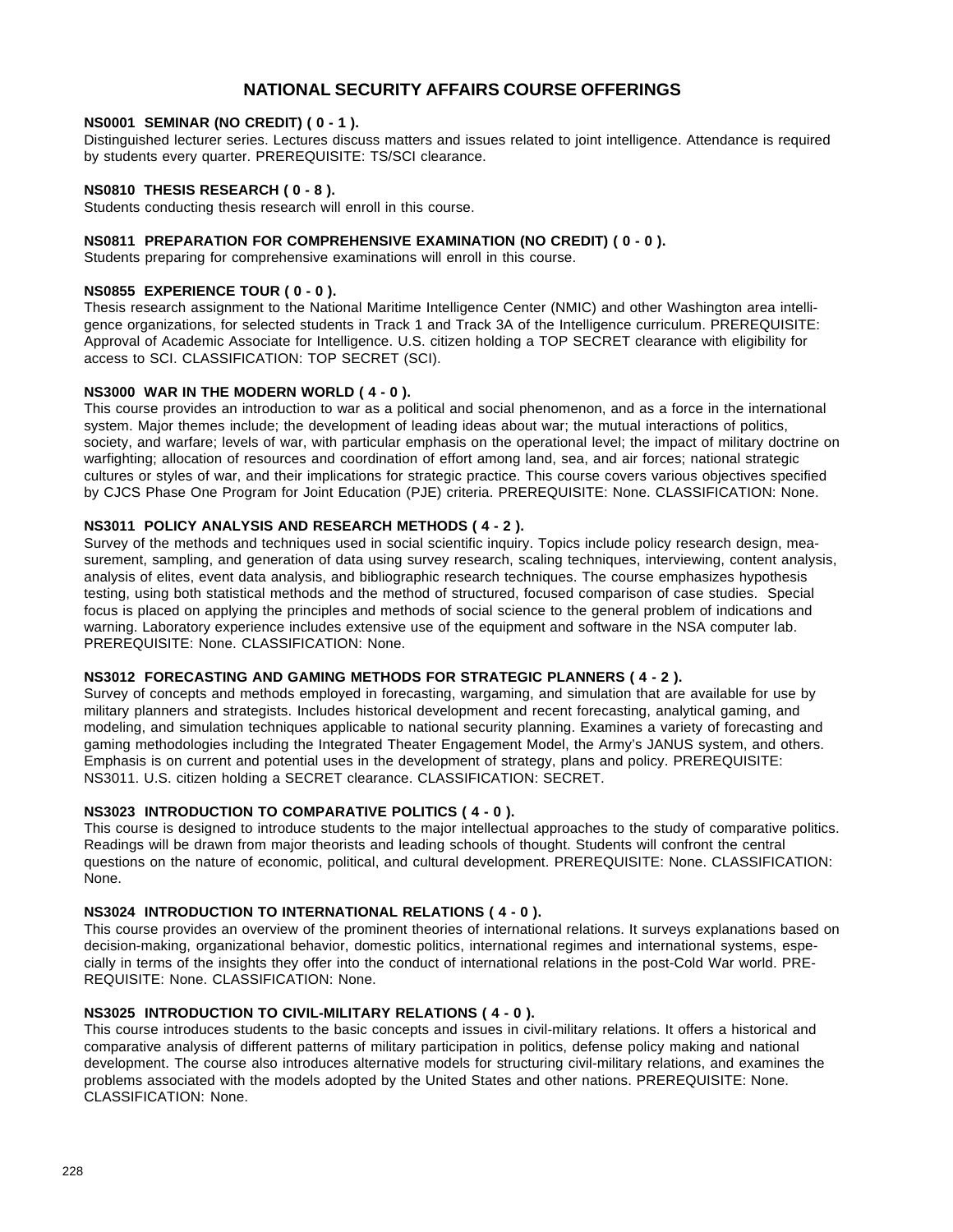## **NS3030 AMERICAN NATIONAL SECURITY POLICY ( 4 - 0 ).**

An institutional and functional analysis of the national and international factors which shape U.S. defense policy. Attention is focused on two major areas: (1) the decision-making process, including the legislative-executive budgetary process, as well as the influence of bureaucratic politics and interest group participation upon defense decisions; and (2) the problems of strategic choice, including security assistance, threat analysis, net assessment, deterrence theory, and limited war. PREREQUISITE: None. CLASSIFICATION: None.

## **NS3036 THE MILITARY AND POLITICS IN THE DEVELOPING WORLD ( 4 - 0 ).**

This course examines the diverse political roles played by the military and paramilitary establishments of the developing world. Particular attention is given to the character of Third World civil-military relations and the pressures, motivations, and consequences of military coups against the established political order. The course examines the different classes of military involvement, the relationship between national political culture and military roles, and the varying methods of influence open to the armed forces. The course will conclude with an examination of different types of military governments, the consequences of military rule for national stability, problems inherent in the transition to civilian rule, and the consolidation of democratic regimes. Case studies are drawn from Africa, Latin America, the Middle East, and the Far East with the intention of identifying common and regional patterns in the character of civil-military relations in the developing world. PREREQUISITE: NS3023 or consent of instructor. CLAS-SIFICATION: None.

## **NS3037 THE ROLE OF CONGRESS IN U.S. NATIONAL SECURITY POLICY ( 4 - 0 ).**

Survey of the roles, processes and orientations of the U.S. Congress in making national security policy. The course examines the powers and responsibilities granted to Congress by the Constitution, how the role of Congress has changed over time and the way the role may evolve in the future. Specific topics include the budget process, War Powers, security assistance and the problems of executive-legislative coordination in foreign and military policy making. PREREQUISITE: None. CLASSIFICATION: None.

## **NS3038 INTERNATIONAL NAVAL POWER AND POLICY ( 4 - 0 ).**

This course examines the role of international maritime power in peace, crisis and war. It reviews the evolution of the post-World War II global balance of naval power, the roles, missions and capabilities of the principal regional navies (e.g., Japan, India, China, Western Europe, Brazil, and Argentina), and the impact of technological innovation on regional maritime strategies, threats and risks. Specific threat capabilities covered include the proliferation of underwater threat systems (e.g., submarines, mines) and precision-guided weapons. The course focuses on regional, nonsuperpower naval developments, and their implications for U.S. maritime policy and strategy. PREREQUISITE: NS3252 or permission of the instructor. CLASSIFICATION: None.

## **NS3040 THE POLITICS OF GLOBAL ECONOMIC RELATIONS ( 4 - 0 ).**

Examination of the world economy. Focuses on implications for the United States of changes in the world trading and financial systems. Topics covered include trade patterns, economic integration, trade blocs, new international economic order, and international economic organizations. PREREQUISITE: None. CLASSIFICATION: None.

#### **NS3041 COMPARATIVE ECONOMIC SYSTEMS ( 4 - 0 ).**

An examination of the economic systems and development problems in developing countries, including post-communist states. The course focuses on the political and ideological bases of economic organizations, and the nature of basic economic problems in these regions. Special attention is given to the socio-economic strategies and tactics used in the management of the economy, and institutions and techniques of decision making. Attention is also given to problems of economic stabilization in the developing world. PREREQUISITE: NS3040. CLASSIFICATION: None.

#### **NS3050 HISTORY OF JOINT AND COMBINED WARFARE ( 4 - 0 ).**

This course examines the place of joint and combined warfare in the history of military conflict. After a broad overview of key conflicts that were marked by joint and/or combined strategies, operations and command structures, selected case histories are studied for the critical factors that appear to have made the difference between success and failure. Critical factors that will be examined include: the impact of different national interests on grand-strategic and strategic planning between coalition partners; the impact of different institutional interests and "styles" on joint planning and warfighting; the impact of doctrine on how war has been conducted at the tactical and the operational level; the impact of technology on joint and combined operations; the problem of intelligence sharing between combined partners; and the impact of personalities on cooperative behavior. Covers various objectives specified by CJCS Phase One PJE criteria. PREREQUISITE: NS3252 taken concurrently or permission of instructor.

## **NS3079 DIRECTED STUDIES IN NATIONAL SECURITY AFFAIRS (Credit 1-0 to 4-0.) ( V - 0 ).**

Format and content vary. Normally involves extensive assigned readings, individual discussions with the instructor, papers and/or examinations.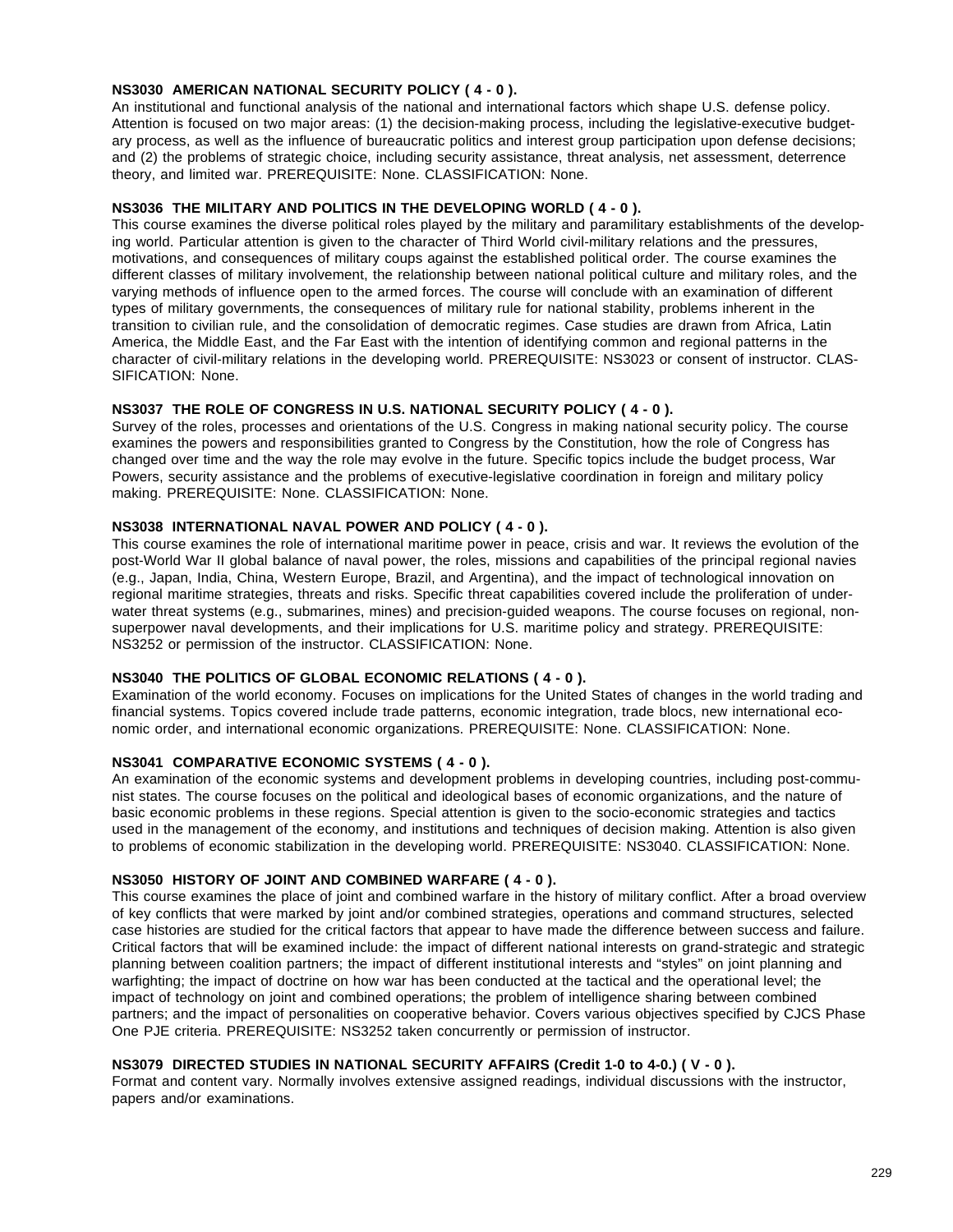## **NS3152 JOINT WARFARE: THREAT ASSESSMENT ( 4 - 0 ).**

This course concentrates on identifying the key warfare issues for successful accomplishment of the U.S. Navy's missions. The evolution of threats in examined in the context of present and future U.S. Strategy. PREREQUISITE: U.S. citizen holding a SECRET clearance. CLASSIFICATION: SECRET.

## **NS3154 JOINT INTELLIGENCE AND MILITARY COMMAND ( 4 - 0 ).**

This course provides an overview of intelligence and related C4I requirements and issues affecting the planning and conduct of joint and combined operations. The Intelligence Community and C4I structure is studied with emphasis on students knowing the process and application of intelligence and C4I capabilities to support military Commands during Joint and combined operations at all levels of war. The organization and functions of the various elements of the national intelligence community are considered. Includes an introduction to systems and organizations supporting the collection, analysis, production, and dissemination of intelligence to support decision makers. The course is intended for the non-intelligence specialist to make them aware of national intelligence organizations and their capabilities in acquiring necessary intelligence support for joint commanders. This course covers various learning objectives specified by the CJCS to meet Phase One PJE criteria. PREREQUISITE: NS3252 (may be taken concurrently). U.S. citizen holding a SECRET clearance. CLASSIFICATION: SECRET.

## **NS3159 PRINCIPLES OF JOINT OPERATIONAL INTELLIGENCE ( 4 - 0 ).**

This course examines the problems encountered by an intelligence officer in conducting intelligence collection management, threat analysis and assessments, and dissemination under joint and naval operational conditions. Lectures are provided on the joint intelligence organization with emphasis on the operational aspects of warfighting, on the theory and modern history of operational intelligence, on intelligence in support of battle and amphibious group operations, on support to joint and naval operations from national and theater level assets, and on the Copernicus and C2WC concepts. Students are required to prepare and present current intelligence briefings and staff intelligence studies emphasizing joint threat analysis and assessments, and the direction of joint collection assets. Readings are from classified material and from selected literature. This course covers various learning objectives specified by the CJCS to meet Phase One PJE criteria. PREREQUISITE: U.S. citizen holding a TOP SECRET clearance with eligibility for access to SCI. CLASSIFICATION: TOP SECRET (SCI).

## **NS3160 HUMAN INTELLIGENCE ( 4 - 0 ).**

This course familiarize students with the concepts, principles, and methodology of Human Intelligence collection. Additionally students will comprehend the capabilities and limitations of various collectors and programs, learn the organizational architecture and understand the collection management process of Human Intelligence. This course is a requirement for all students in the Regional Intelligence Track of the Joint Intelligence Curriculum. PREREQUISITE: Student must be a US citizen holding a TOP SECRET clearance with eligibility for access to Sensitive Compartmented Information. CLASSIFICATION: TOP SECRET (SCI).

## **NS3171 JOINT INTELLIGENCE DATA SYSTEMS AND CONNECTIVITY ( 4 - 2 ).**

This course explores the principles and concepts involved in the use of data systems for joint intelligence support. Systems examined include those used in support of joint intelligence operations afloat and ashore with attention to those used for expeditionary warfare and in the Joint Intelligence Centers. Emphasis is on understanding these systems as assets for operational intelligence officers in joint operations. Lectures will be provided on the general structure of computers, LAN's, and communications links as they apply to joint intelligence data systems, on joint and naval systems ashore and afloat, and on systems connectivity. Students will be given the opportunity during lab sessions to conduct "hands on" experiments with a modern UNIX based micro workstation and with the new Joint Deployable Intelligence Support System (JDISS). PREREQUISITES: Open to students in the 825 curriculum and to intelligence specialists. U.S. citizen holding a TOP SECRET clearance with eligibility for access to SCI. NS3159 or permission of instructor required. CLASSIFICATION: TOP SECRET (SCI).

#### **NS3225 CIVIL-MILITARY RELATIONS AND DEFENSE BUDGETING ( 4 - 0 ).**

This course provides a detailed analysis of the budget process used by the United States and other democracies to allocate defense resources. Students will become familiar with the planning, programming and budgeting system (PPBS) and other budgeting models and techniques. Students will also examine the sources of civil-military conflict in defense budgeting, and analyze different structures to resolve those conflicts. PREREQUISITE: Permission of instructor. CLASSIFICATION: None.

## **NS3230 STRATEGIC PLANNING AND THE MILITARY ( 4 - 1 ).**

Introduction to strategic planning approaches and methods inherent to national security policy formulation and specifically, military defense planning. Includes long range strategic planning, scenario building and forecasting of macro-trends affecting defense policies and capabilities, and the military dimensions of those factors. Theory and process meet through case study/analysis of U.S. defense planning practices and the evolution of the Joint Strategic Planning System (JSPS), including the changing roles of the Joint Staff, Unified CINC and Component, Joint Task Force, and Service staffs following passage of the Goldwater-Nichols Act and post-Cold War international security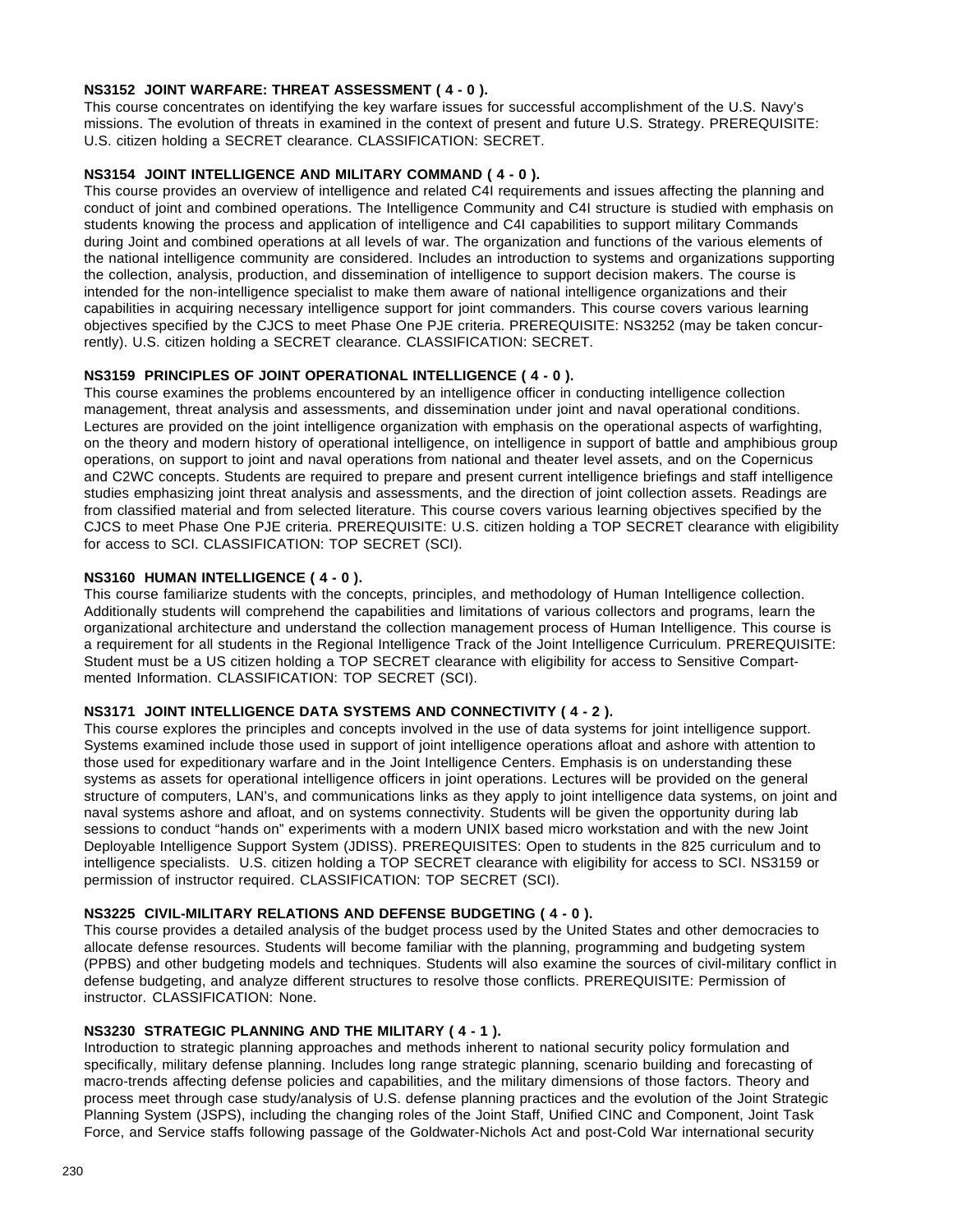developments. This course covers various learning objectives specified by the CJCS to meet Phase One Program for Joint Education (PJE) criteria. PREREQUISITE: NS3000, NS3154, NS3159, NS3152 may be taken concurrently. U.S. citizen holding a SECRET clearance. CLASSIFICATION: SECRET.

## **NS3240 MILITARY INNOVATION AND JOINT WARFARE ( 4 - 0 ).**

This course examines military innovations that have produced a joint solution to strategic, tactical and technical problems. It explores organizational concepts, command relationships affecting planning and execution, including strengths, weaknesses and other conditions that can foster or retard military innovation and jointness. Includes study of U.S. military forces in selected joint and combined commands, and Joint Task Forces. The influence of national policy and strategy, and the NSC system on joint and combined planning is investigated with respect to PPBS, JSPS and JOPES requirements. Nascent issues that lend themselves to a joint approach, including both deliberate and time-sensitive planning processes are examined. This course covers various learning objectives specified by CJCS Phase One Program for Joint Education (PJE) criteria. PREREQUISITES: NS3252 (may be taken concurrently) and SECRET clearance.

## **NS3250 THE ECONOMICS OF U.S. DEFENSE POLICY ( 4 - 0 ).**

An examination of the manner in which economic constraints affect the defense allocation process in the United States. Emphasis is placed on the macroeconomic environment in which the budget process is undertaken. Topics include: factors affecting defense expenditures, budgeting for defense, the impact of defense spending on the economy, manpower, and the structure, conduct and performance of defense industries. PREREQUISITE: NS3040 or permission of the instructor. CLASSIFICATION: None.

#### **NS3252 JOINT AND MARITIME STRATEGY ( 4 - 0 ).**

This course provides students with a graduate level understanding of defense strategy in general, and joint and maritime strategy in particular. Major themes include: the development of strategic theory in modern times and its influence on contemporary military organization, force planning, and operations; the roles and missions of land, sea, aerospace and special operation forces; joint organization and doctrine; the interaction between military strategy, foreign policy, and alliance systems; the impact of technological developments on warfare; domestic policy-making processes affecting the armed forces of the United States; joint planning for acquisitions (PPBS) and operations; current defense reform and reorganization issues. Primary strategic planning documents are introduced and discussed. Required for all U.S. officer students at NPS. This course covers various learning objectives specified by CJCS Phase One Program for Joint Education (PJE) criteria. PREREQUISITES: U.S. citizen holding a SECRET clearance. CLASSIFICATION: SECRET.

#### **NS3280 NUCLEAR STRATEGY AND NATIONAL SECURITY ( 4 - 0 ).**

This course surveys the history of U.S. nuclear weapons policies and explores deterrence and arms control theories. The course also evaluates the challenges posed by the proliferation of weapons of mass destruction and advanced delivery systems. PREREQUISITE: NS3252 or permission of the instructor. CLASSIFICATION: None.

## **NS3300 HISTORY AND CULTURES OF THE MIDDLE EAST ( 4 - 0 ).**

Introduction to the basic geography, culture, society, economy, and religions of the major ethnic and linguistic groups in the Middle East. The course will introduce students to important events and developments, such as the changing concepts of politics in Islam; the evolving sociological bases of states and societies in the Middle East; and the early impact of Europe on the Middle East, first through trade and then through colonialism. PREREQUISITE: None. CLASSIFICATION: None.

### **NS3310 GOVERNMENT AND POLITICS IN THE MIDDLE EAST ( 4 - 0 ).**

This introductory course is designed to familiarize students with the politics of the contemporary Middle East. The course will cover such topics as the various types of political systems found in the Middle East, the political economy of development, and ethno-nationalist and Islamicist political movements. PREREQUISITE: None. CLASSIFICATION: None.

#### **NS3320 UNITED STATES INTERESTS AND POLICIES IN THE MIDDLE EAST ( 4 - 0 ).**

The course reviews the historical background and current status of American interests and policies in the Middle East. The course focuses on a variety of issues that have occupied American interests, such as: the Arab-Israeli conflict, the security of oil resources, revolutionary change, regional conflicts, and international rivalry of external powers. PREREQUISITE: None. CLASSIFICATION: None.

## **NS3360 TOPICS IN MIDDLE EASTERN POLITICS ( 4 - 0 ).**

This course will examine various topics of central importance in contemporary Middle Eastern politics. These include, for example, nationalism and the state in the Middle East, the politics of Islamicist movements, and the politics of oil. PREREQUISITE: None. CLASSIFICATION: None.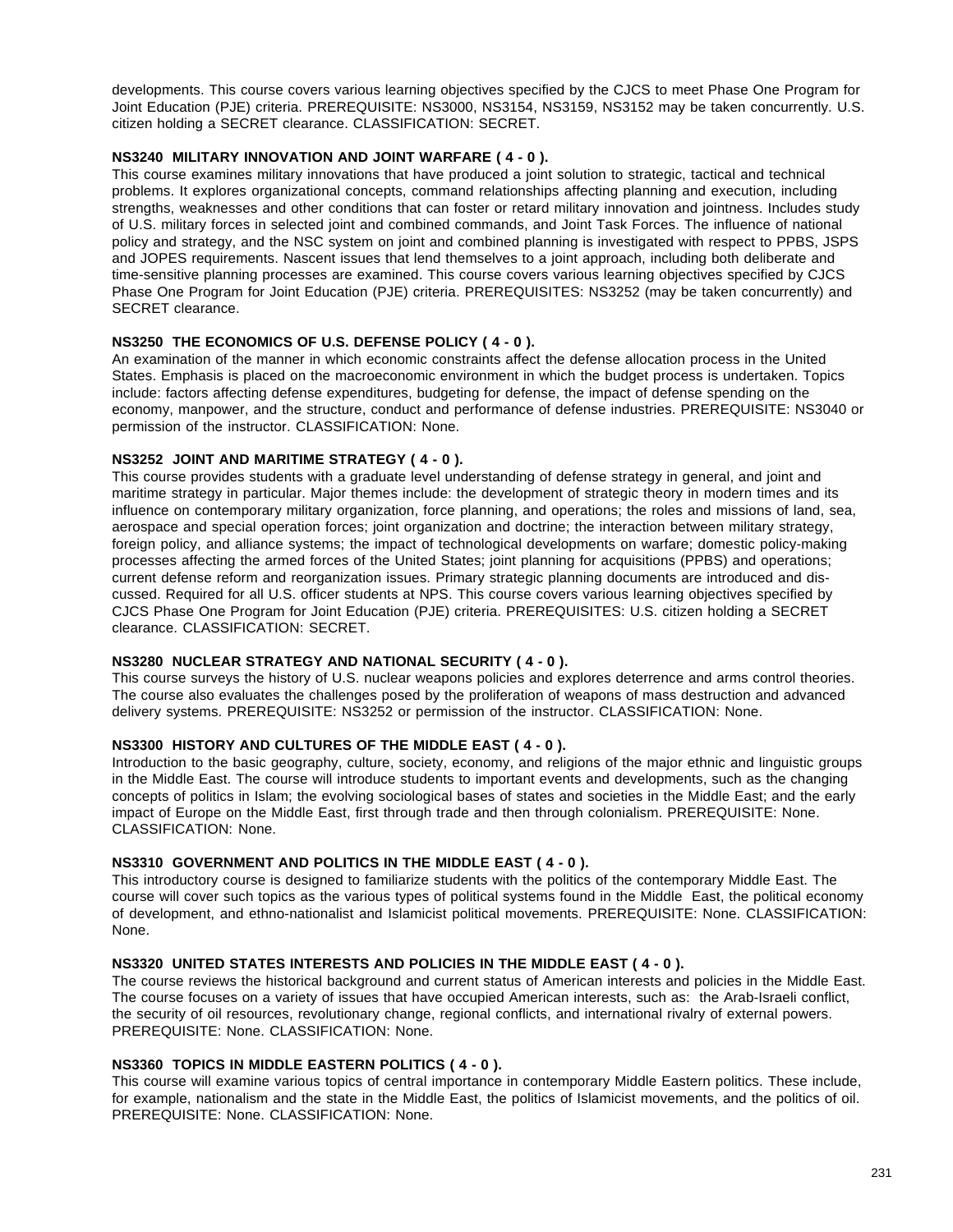## **NS3361 TOPICS IN MIDDLE EASTERN SECURITY ( 4 - 0 ).**

This course will examine topics of central importance to contemporary Middle Eastern security. It will focus on security issues in at least one of the following: the Maghreb, Israel, the Northern Tier, and the Arabian Peninsula and the adjacent areas. PREREQUISITE: None. CLASSIFICATION: None.

## **NS3400 GOVERNMENT AND POLITICS IN RUSSIA, EASTERN EUROPE, AND CENTRAL ASIA ( 4 - 0 ).**

An examination of the role of domestic politics in Russia, Eastern Europe, and Central Asian nations. The emphasis is on historical influences, political institutions, ethnic and social problems, and the economy. PREREQUISITE: None. CLASSIFICATION: None.

## **NS3401 ETHNO-NATIONALISM IN RUSSIA, EASTERN EUROPE AND CENTRAL ASIA ( 4 - 0 ).**

This course introduces the students to the states and societies of Russia, Ukraine, Belarus, Latvia, Lithuania, Moldova, Georgia, Azerbaijan, Armenia, Kazakhstan, Uzbekistan, Turkmenistan, and Kirgiztan. It also serves as a basic introduction to the broader study of ethnicity and nationalism. PREREQUISITE: None. CLASSIFICATION: None.

## **NS3410 RUSSIA, EASTERN EUROPE AND CENTRAL ASIA IN WORLD AFFAIRS ( 4 - 0 ).**

This course is concerned with the international conduct and security policies of Russia, the other countries of Eastern Europe, and Central Asia. It examines their major geopolitical, historical, demographic, and economic influences. PREREQUISITE: None. CLASSIFICATION: None.

### **NS3450 MILITARY STRATEGY IN RUSSIA, EASTERN EUROPE, AND CENTRAL ASIA ( 4 - 0 ).**

The course examines the international factors that condition military strategy and doctrine in Russia, Eastern Europe, and Central Asia. It focuses on contemporary strategic concepts and strategy: conventional warfighting capabilities, strategy for nuclear war, roles played by the fleets in military strategy, threat and net assessment, and arms control. Emphasis is on the strategic and operational levels of warfare. PREREQUISITE: NS3252. CLASSIFICATION: None.

## **NS3460 GOVERNMENT AND SECURITY IN EASTERN EUROPE ( 4 - 0 ).**

This course examines the countries of east central Europe that fell in the Soviet sphere of influence after World War II. It is concerned in particular with the complex relationship of Marxism and nationalism, the nature of communist revolution from abroad, revolutions against communist states including Hungary in 1956 and Poland in 1980, and the present situation of the Central European states in the transition from communism to democracy. PREREQUISITE: None. CLASSIFICATION: None.

#### **NS3501 HISTORY AND CULTURES OF LATIN AMERICA ( 4 - 0 ).**

This introductory course examines the heritage of Latin America from pre-Columbian Indian traditions and Iberian colonial patterns, through the independence movements of the early 19th century, and the global economic relationships that re-oriented the region toward Northwestern Europe and the United States. PREREQUISITE: None. CLASSI-FICATION: None.

## **NS3510 GOVERNMENT AND POLITICS IN LATIN AMERICA ( 4 - 0 ).**

This introductory course is designed to familiarize students with the politics of contemporary Latin America. The course will cover such topics as the various types of political systems found in Latin America, the political economy of development and the issue of regime transition. PREREQUISITE: None. Classification: None.

#### **NS3520 LATIN AMERICA INTERNATIONAL RELATIONS AND SECURITY ( 4 - 0 ).**

This course surveys the international relations of Latin American nations. It analyzes the relations of Latin America with the United States and other nations, both within and outside of the region. Attention is given to political, security, economic, and cultural issues. PREREQUISITE: None. CLASSIFICATION: None.

#### **NS3600 HISTORY AND CULTURES OF EAST ASIA ( 4 - 0 ).**

This course addresses the historical development of the peoples of East, South, and Southeast Asia. It emphasizes their economic, political, and military development through the late 19th century. PREREQUISITE: None. CLASSIFI-CATION: None.

## **NS3601 VALUES AND BELIEF SYSTEMS OF ASIA ( 4 - 0 ).**

An introduction to the values and belief systems that have shaped the civilizations of East, South, and Southeast Asia. This course addresses the development and practices of Hinduism, Buddhism, Confucianism, Islam, Shintoism and other belief systems, and the ways they influenced traditional and modern Asia. PREREQUISITE: None. CLASSI-FICATION: None.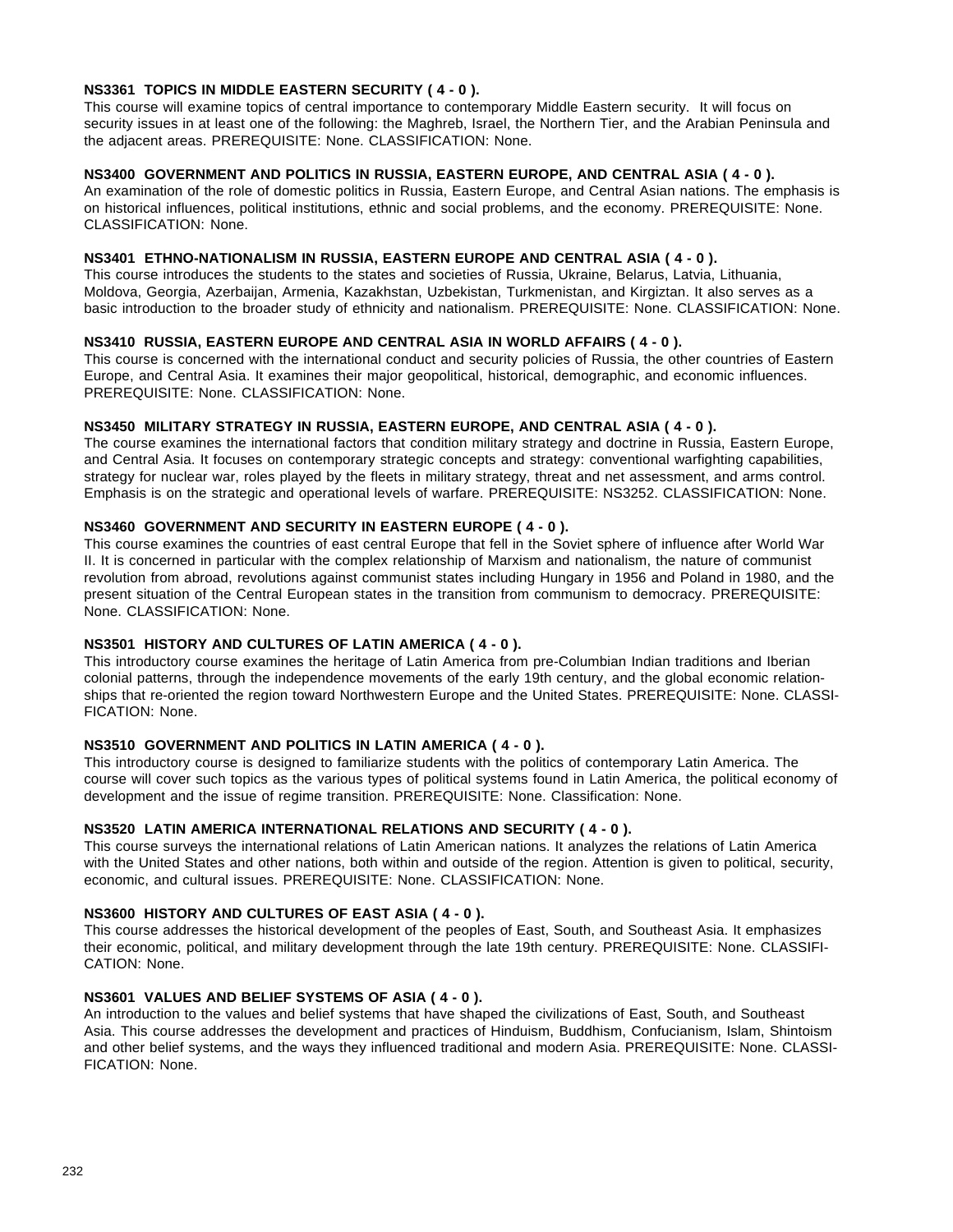## **NS3620 ASIA AND THE MODERN WORLD ( 4 - 0 ).**

An analysis of major national and international developments within Asia, and between Asia and the non-Asian world from the mid-19th century to the late mid-20th century. Includes an examination of U.S. relations with Asia. PREREQ-UISITE: None. CLASSIFICATION: None.

## **NS3661 GOVERNMENT AND SECURITY IN CHINA ( 4 - 0 ).**

An examination of the rise of the Chinese Communist Party and the establishment of the Communist state; its domestic achievements and problems; the special problem of Taiwan; changing foreign policies and the current role of the People's Republic of China in world affairs. Includes an examination of U.S. relations with China. PREREQUI-SITE: None. CLASSIFICATION: None.

## **NS3662 GOVERNMENT AND SECURITY IN JAPAN ( 4 - 0 ).**

An examination of Japan in the contemporary world, focusing on Japan's political dynamics, economic evolution, social transformation, the National Self Defense Forces and alternatives for ensuring national security. Includes an examination of U.S. relations with Japan. PREREQUISITE: None. CLASSIFICATION: None.

## **NS3663 GOVERNMENT AND SECURITY IN KOREA ( 4 - 0 ).**

An examination of the division of the Korean nation into two states; the aftermath of the Korean war; domestic political, economic and social problems of North Korea and South Korea; the prospects for reunification; the military balance and the changing strategic environment; and the relations of Pyongyang and Seoul with their key allies. Includes an examination of U.S. relations with Korea. PREREQUISITE: None. CLASSIFICATION: None.

#### **NS3667 GOVERNMENT AND SECURITY IN SOUTH ASIA, SOUTHEAST ASIA, AND OCEANIC REGIONS ( 4 - 0 ).**

This course examines domestic issues and foreign relations among the states in the region of South Asia, Southeast Asia, Australia, New Zealand and Melanesia. Analyzes the importance of the Indian Ocean and Southwestern Pacific ocean area, and the strategic interests of the major powers, including the United States. PREREQUISITE: None. CLASSIFICATION: None.

## **NS3700 HISTORY OF MODERN EUROPE ( 4 - 0 ).**

Review and analysis of the political and military history of Europe, including Russia, from the Congress of Vienna to the present. PREREQUISITE: None. CLASSIFICATION: None.

## **NS3710 GOVERNMENT AND SECURITY IN WESTERN EUROPE ( 4 - 0 )**

Survey and analysis of government and security issues in contemporary Western Europe. The course emphasizes the political systems and security policies of Britain, France, Italy, and Germany. PREREQUISITE: None. CLASSIFICA-TION: None.

# **NS3720 EUROPEAN SECURITY INSTITUTIONS ( 4 - 0 ).**

Survey and analysis of the main international institutions dealing with European security, including the North Atlantic Treaty Organization (NATO), the Conference on Security and Cooperation in Europe (CSCE), the Western European Union (WEU), and the European Community (EC). The survey will include selected challenges facing each organization, particularly NATO, and their relation to specific European countries and to U.S. foreign and defense policy. PREREQUISITE: NS3252 or permission of the instructor. CLASSIFICATION: None.

## **NS3800 THEORY AND PRACTICE OF SOCIAL REVOLUTION ( 4 - 0 ).**

This course provides an overview of insurgency and counter-insurgency. It reviews the theoretical literature and offers an operational focus, by examining the alternative models of insurgency provided by the doctrine of "people's war," "foco theory," and the urban guerrilla. It also examines the roots and development of U.S. counterinsurgency doctrine, the difference between the "hearts and minds" and systems prescriptions of counterinsurgency, and alternative British, French, and Soviet concepts of counterinsurgency. Four special topics are also analyzed: the role of terror in revolutionary warfare, the relationship between narcotics and insurgency, the questions of guerrillas in power, and a comparison of U.S. counterinsurgency strategy in Vietnam and El Salvador with that currently pursued elsewhere. The course concludes with an examination of the future of guerrilla warfare. PREREQUISITE: NS3023 or permission of instructor. CLASSIFICATION: None.

#### **NS3801 INTERNATIONAL TERRORISM ( 4 - 0 ).**

This course provides an in-depth examination of the origins, nature, and political/military roles of contemporary international terrorism. It briefly examines the early history of terrorism, the contending theories that purport to explain the sources of terrorist behavior, the different types of terrorism and terrorist actions, and the challenge international terrorism poses for American interests and foreign policy. Functional topics, such as the special problems posed by state-sponsored terrorism, the relationship between terrorism and the media, and the range of possible military responses to terrorism are also examined. The course will conclude by comparing and contrasting different national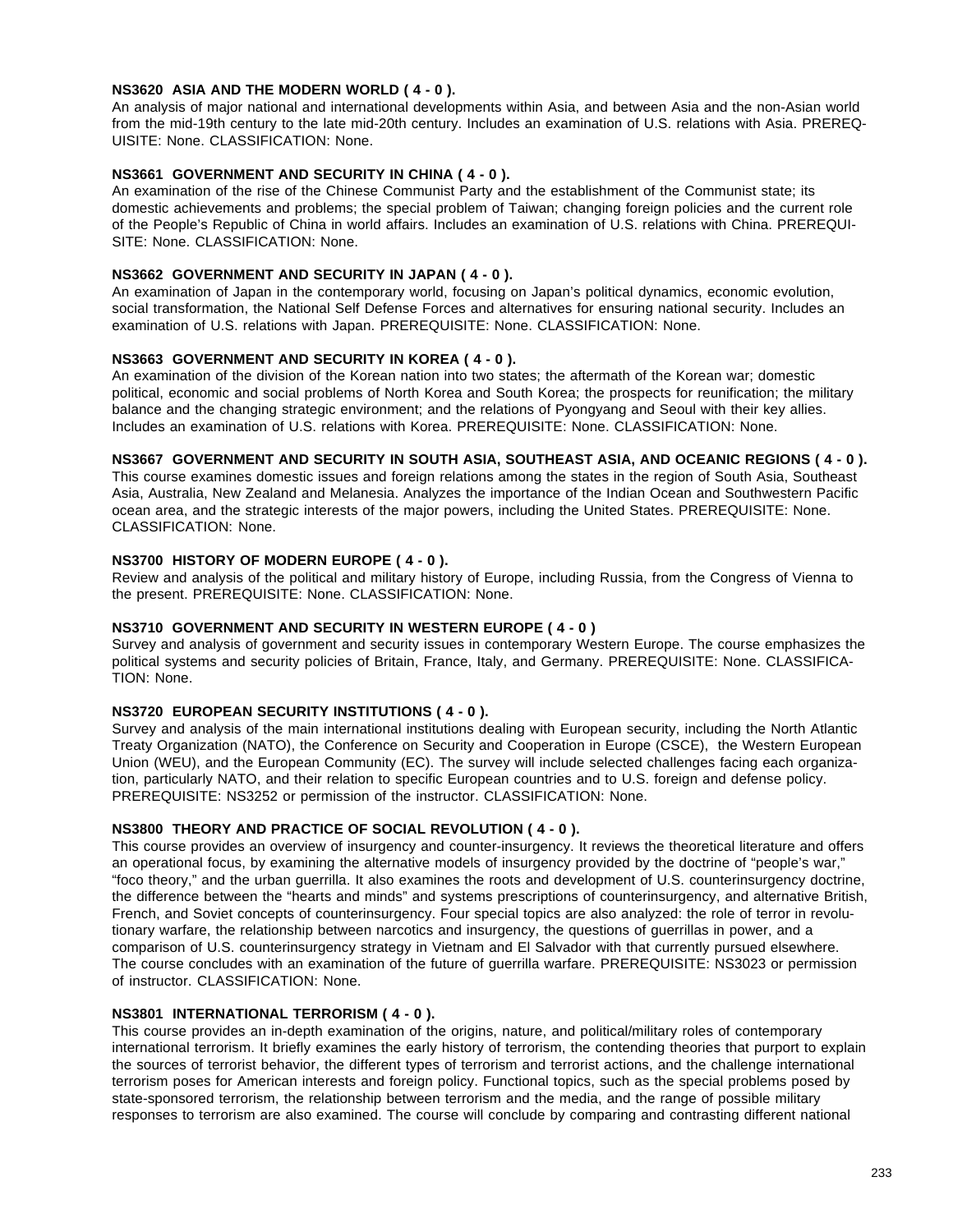responses to the problem of international terrorism, and examining the difficulties faced by the United States in its efforts to find an effective policy response. PREREQUISITE: NS3023 or permission of the instructor. CLASSIFICA-TION: None.

## **NS3880 THE HISTORY OF SPECIAL OPERATIONS ( 4 - 0 ).**

Review and analysis of the history of Special Operations. Case studies of the use of Special Operations Forces by the U.S. and other countries will be examined. PREREQUISITES: NS3023, NS3024 (may be taken concurrently) and permission of the instructor.

## **NS3881 INTERVENTION AND MID-LEVEL CONFLICT ( 4 - 0 ).**

This course provides an overview of the history and current role of (a) military force as a political instrument and (b) contingent intervention in U.S. foreign policy. It examines the nexus between unconventional and conventional warfare concepts and capability. The course is divided into two parts. Part one reviews the political or signaling role of military forces, notably naval forces, short of war. Part two examines the history of U.S. armed intervention and contingent operations in the Third World. The course examines the planning process underlying these and similar actions, and the special decision making problems posed by the need for unanticipated military action in the face of an unclear intelligence picture. PREREQUISITE: NS3800 or permission of the instructor. Classification: None.

## **NS3882 DETERRENCE, COMPELLANCE, AND CRISIS MANAGEMENT ( 4 - 0 ).**

This course surveys current theories of deterrence and coercive diplomacy, relating them to a variety of applied problems in crisis management. Special attention is given to political psychological factors, crisis communication styles, extended deterrence and the implications of proliferation of weapons of mass destruction for conventional deterrence. PREREQUISITE: NS3252. CLASSIFICATION: None.

## **NS3900 INTERNATIONAL LAW AND ORGANIZATIONS ( 4 - 0 ).**

An introduction to the principles of international law including origins, sources, sovereignty, states, territory, jurisdiction, persons, treaties, settlement of disputes and the Law of the Sea. The course also traces the evolution of international organizations from the Concert of Europe, through the League of Nations, United Nations, European Economic Community, NATO, and various forms of multi-national and transnational organizations. PREREQUISITE: None. CLASSIFICATION: None.

## **NS3902 MODERN REVOLUTION ( 4 - 0 ).**

A study of a general framework and historical cases of modern revolution. Examines the most important revolutions of modern times, including the testing of the methods of systematic analysis. PREREQUISITE: None. CLASSIFICA-TION: None.

## **NS4030 SPECIAL TOPICS IN NATIONAL SECURITY POLICY ( 4 - 0 ).**

This course will focus on special topics in national security policy. The list of topics to be analyzed for the seminar is announced at least one quarter prior to the offering of the seminar. Advanced study and research is conducted on topics not covered in other seminars. A major, graded research paper is required. PREREQUISITE: Permission of the instructor. CLASSIFICATION: None.

#### **NS4031 SPECIAL TOPICS IN INTERNATIONAL SECURITY AFFAIRS ( 4 - 0 ).**

This course will focus on current topics in international security affairs. The list of issues to be analyzed for the seminar is announced at least one quarter prior to the offering of the seminar. Advanced study and research is conducted on topics not covered in other seminars. A major, graded research paper is required. PREREQUISITE: Permission of the instructor. CLASSIFICATION: None.

#### **NS4032 SPECIAL TOPICS IN INTERNATIONAL RELATIONS ( 4 - 0 ).**

This course will focus on current topics in the broader international system. The list of issues to be analyzed for the seminar is announced at least one quarter prior to the offering of the seminar. Advanced study and research is conducted on topics not covered in other seminars. A major, graded research paper is required. PREREQUISITE: Permission of the instructor. Classification: None.

## **NS4033 SPECIAL TOPICS IN U.S. FOREIGN POLICY ( 4 - 0 ).**

This seminar focuses on contemporary topics in U.S. foreign policy. The list of issues to be analyzed for the seminar is announced at least one quarter prior to the offering of the seminar. Advanced study and research is conducted on topics not covered in other seminars. A major, graded paper research paper is required. PREREQUISITE: Permission of instructor. CLASSIFICATION: None.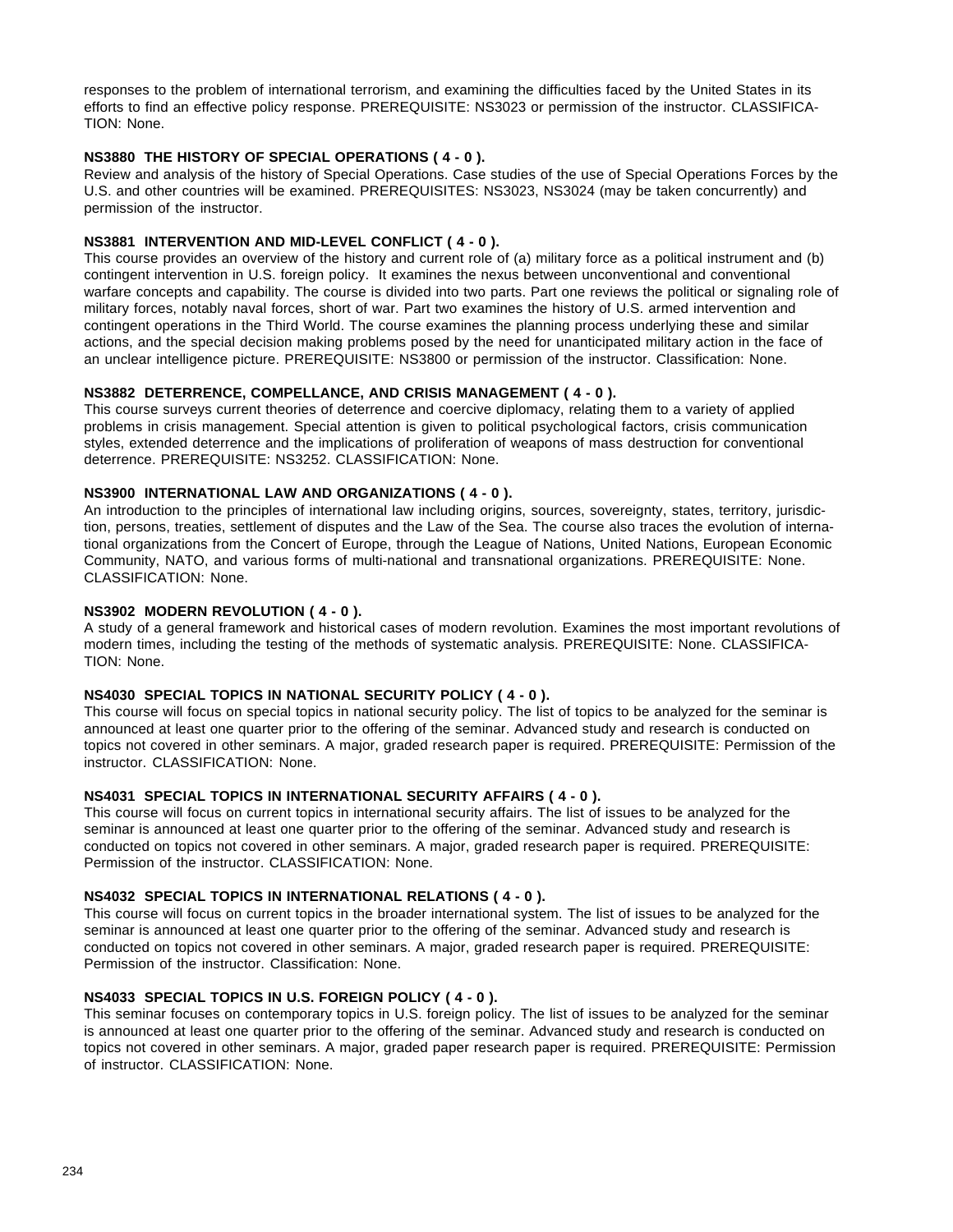## **NS4034 SPECIAL TOPICS IN AMERICAN GOVERNMENT ( 4 - 0 ).**

This course will focus on special topics in American government. The list of issues to be analyzed for the seminar is announced at least one quarter prior to the offering of the seminar. Advanced study and research is conducted on topics not covered in other seminars. A major, graded research paper is required. PREREQUISITE: Permission of the instructor.

## **NS4035 SPECIAL TOPICS IN JOINT INTELLIGENCE ( 4 - 0 ).**

This seminar will focus on contemporary topics involving joint intelligence and related areas. The list of issues to be analyzed for the seminar is announced one quarter prior to the offering of the seminar. Advanced study and research is conducted on topics not covered in other seminars. PREREQUISITE: Permission of the instructor. U.S. citizen holding a TOP SECRET clearance with eligibility for access to SCI. CLASSIFICATION: TOP SECRET (SCI).

## **NS4079 ADVANCED DIRECTED STUDIES IN NATIONAL SECURITY AFFAIRS (Variable credit, from 1-0 to 4-0.) ( V - 0 ).**

Format and content vary. Normally involves extensive individual research under direction of the instructor and submission of a substantial paper of graduate seminar quality and scope. PREREQUISITE: Permission of the instructor. CLASSIFICATION: None.

## **NS4080 RESEARCH COLLOQUIUM ( 2 - 0 ).**

A research colloquium in which NSA/Intelligence/Speciation Operations students present the main findings from their master's thesis research for critical analysis and discussion. PREREQUISITE: None. CLASSIFICATION: None. GRADING: Pass/Fail.

## **NS4152 JOINT WARFARE: INTELLIGENCE ANALYSIS ( 4 - 0 ).**

Advanced seminar on intelligence support to military commanders and national-level officials. Using case studies, the course examines concepts of individual and organizational decision-making, factors in threat analysis, and issues in intelligence activities. PREREQUISITE: NS3159 or permission of the instructor. U.S. citizen holding a TOP SECRET clearance with eligibility for access to SCI. CLASSIFICATION: TOP SECRET (SCI).

## **NS4159 SEMINAR IN JOINT INTELLIGENCE SUPPORT TO CRISIS OPERATIONS ( 4 - 0 ).**

This course examines problems encountered by an intelligence officer in conducting intelligence collection management, threat analysis and assessments, and dissemination under joint and naval operational conditions. Lectures are provided on advanced aspects of operational intelligence in support of joint and naval warfare including strategic nuclear, counterinsurgency, operational deception, and wargaming. Students study and critique classified case studies from recent joint operations. The course culminates in a joint operational intelligence to include use of the Joint Deployable Intelligence Support System (JDISS). Course readings are from classified material, selected literature, and statements by leading intelligence officials. The course is conducted at the TOP SECRET SCI level. PRE-REQUISITE: Open to students in the 825 curriculum and to intelligence specialists. U.S. citizen holding a TOP SECRET clearance with eligibility for access to SCI. NS3159 and NS3171, or permission of instructor required. CLASSIFICATION: TOP SECRET (SCI).

#### **NS4160 FOREIGN INTELLIGENCE SERVICES ( 4 - 0 ).**

This course examines selected foreign intelligence services. It emphasizes their organization, missions, and functions. This course is intended for students in the Joint Intelligence Curriculum and others upon permission of the instructor. PREREQUISITE: NS3160 or permission of the instructor. U.S. citizen holding a TOP SECRET clearance with eligibility for access to SCI. CLASSIFICATION: TOP SECRET (SCI).

## **NS4200 SEMINAR IN THE NATIONAL INTEREST ( 4 - 0 ).**

An advanced study of the underlying assumptions and objectives of American security and foreign policy. The core of the course is an in-depth analysis of approaches to understanding the American national interest in the international context. Students are required to write a major seminar paper on American national interest in a specific country or region. PREREQUISITES: NS3252 and NS3030. CLASSIFICATION: None.

#### **NS4225 CIVIL-MILITARY RELATIONS AND TRANSITIONS TO DEMOCRACY ( 4 - 0 ).**

A seminar which reviews selected cases of transitions from authoritarian rule in the post-1945 period. The course compares the various roles played by the military and other actors in these transitions, examines the participation of the military in the consolidation of democracy and the problem of democratic consolidation. Students will also examine different theories and concepts of democratic transition and consolidation. PREREQUISITE: NS3025 or permission of instructor. CLASSIFICATION: None.

## **NS4230 SEMINAR IN JOINT STRATEGIC PLANNING ( 4 - 0 ).**

Advanced study in the concept and methods of strategic planning and analysis, particularly with respect to Department of the Navy and other services, the Joint Chiefs of Staff, the Office of the Secretary of Defense, the Department of State, the National Security Council, White House, and the Congress. This course covers various learning objec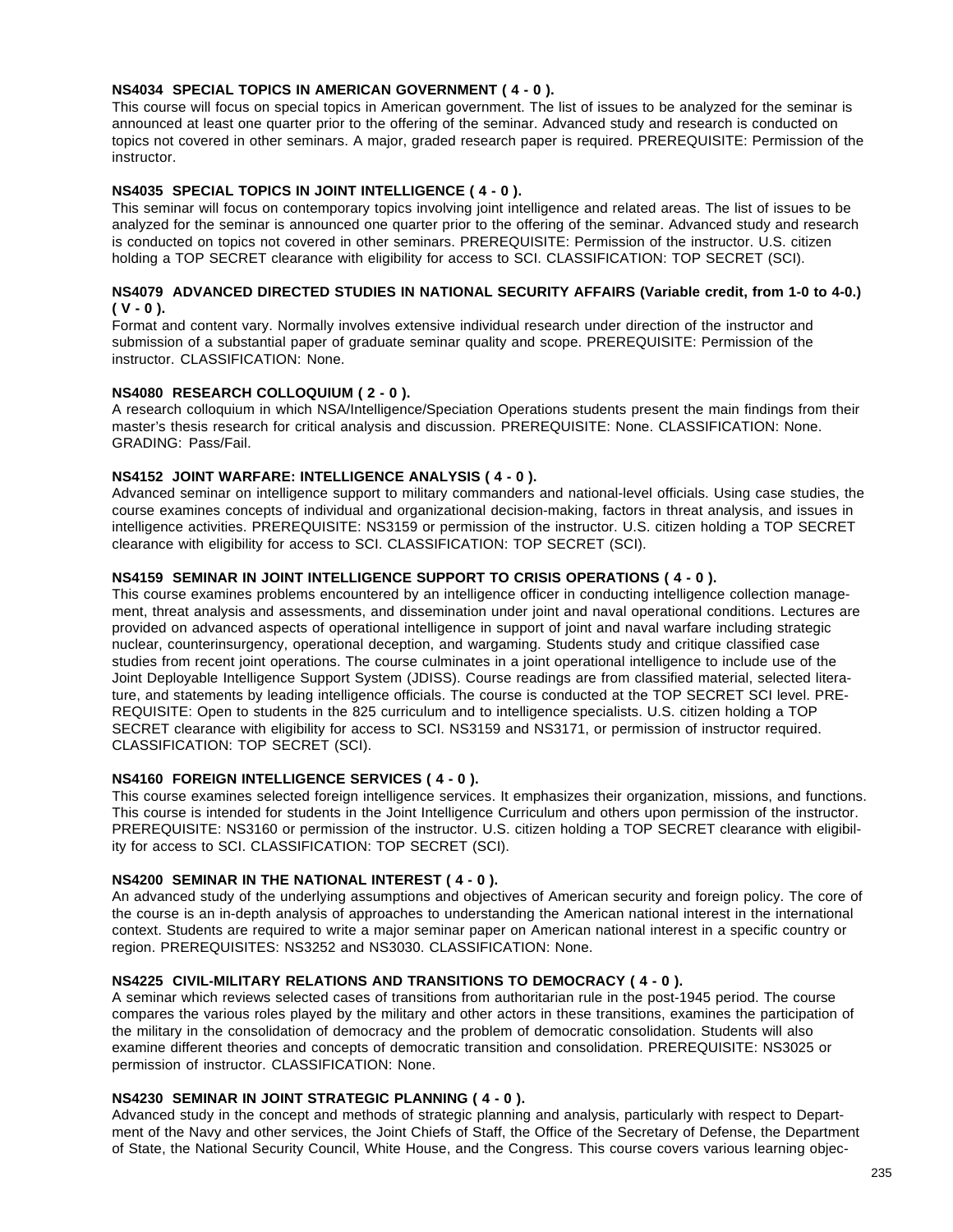tives specified by the CJCS to meet Phase One Professional Joint Education (PJE) criteria. PREREQUISITES: NS3030 and NS3230 or permission of the instructor. U.S. citizen holding a SECRET clearance. CLASSIFICATION: SECRET.

#### **NS4235 SEMINAR ON DIPLOMACY AND STRATEGY OF COALITION WARFARE AND OPERATIONS OTHER THAN WAR (4 - 0 ).**

This seminar examines the problems of military alliances in the post-cold war era, and the civil-military relation issues raised by defense cooperation, including operations other than war. PREREQUISITE: NS4225 or permission of instructor. CLASSIFICATION: None.

## **NS4240 SEMINAR IN REGIONAL SECURITY PLANNING PROBLEMS ( 4 - 0 ).**

This seminar, which is the national security policy capstone course in the Resource Planning for Management and International Defense (REPMID) curriculum, provides advanced study of regional and inter-regional security problems which are likely to confront emerging democracies in the immediate and mid-range future. Potential roles of individual countries and coalitions are explored to develop new and innovative strategies for dealing with both common and unique security problems in diverse regions. Through the course readings, students critically analyze the implications of the most likely future security environment challenges and opportunities for each region. PREREQUISITE: Completion of previous REPMID courses, or consent of instructor. CLASSIFICATION: None.

## **NS4250 SEMINAR IN SECURITY ASSISTANCE AND ARMS TRANSFER ( 4 - 0 ).**

An analysis of the patterns, purposes and effects of cross-national security assistance, including arms sales and the transfer of technology. Special topics include: factors dominating the arms transfer policies of the major powers; the design, execution and evaluation of security assistance programs. PREREQUISITE: NS3030. CLASSIFICATION: None.

## **NS4251 SEMINAR IN NET ASSESSMENT ( 4 - 0 ).**

The seminar examines the methodology of comparative threat analysis (net assessment), including: security policies, forces, the RMA, and capabilities of the world's military superpowers. The course introduces the student to original source material. PREREQUISITES: NS3230, NS3252, NS3280, and NS3450. U.S. citizen holding a TOP SECRET clearance with eligibility access to SCI. CLASSIFICATION: TOP SECRET (SCI).

## **NS4253 TECHNOLOGY AND STRATEGIC PLANNING ( 4 - 0 ).**

This course is intended to develop an understanding of the interrelationship of technology and strategic planning. Issues include technological risk, affordability, institutional impediments to innovation, and a strategy for long range technology investments. PREREQUISITE: NS3030, or NS3230, or NS3252, or permission of the instructor. U.S. citizen holding a SECRET clearance. CLASSIFICATION: SECRET.

#### **NS4261 SURVEY OF STRATEGIC STUDIES ( 4 - 0 ).**

Survey of the classical and contemporary literature on strategic thinking: national objectives and strategic alternatives; deterrence, counterforce, arms control, counter insurgency; components and rules of the international strategic system; and arms competitions, nuclear proliferation, and terrorism. PREREQUISITE: NS3030 or permission of the instructor. CLASSIFICATION: None.

## **NS4280 SEMINAR IN NUCLEAR STRATEGY ( 4 - 0 ).**

A follow-up course to NS3280 that examines selected issues in nuclear strategy, the proliferation of weapons of mass destruction, and deterrence. In addition to theoretical issues of deterrence, this course will specifically investigate the role and importance of nuclear force planning and strategy formulation in deterrence, stability, and foreign policy implementation. PREREQUISITE: NS3280. U.S. citizen holding a TOP SECRET clearance with eligibility for access to SCI. CLASSIFICATION: TOP SECRET (SCI).

#### **NS4300 SEMINAR IN MIDDLE EASTERN POLITICS ( 4 - 0 ).**

A research seminar on politics in contemporary Middle East. Students conduct and present original research on selected issues concerning Middle Eastern politics. PREREQUISITE: NS3300 or permission of the instructor. CLAS-SIFICATION: None.

## **NS4310 SEMINAR IN MIDDLE EASTERN SECURITY ISSUES ( 4 - 0 ).**

A research seminar on security issues in the contemporary Middle East. Students conduct and present original research on selected issues concerning Middle Eastern security. PREREQUISITE: NS3310 or permission of the instructor. CLASSIFICATION: None.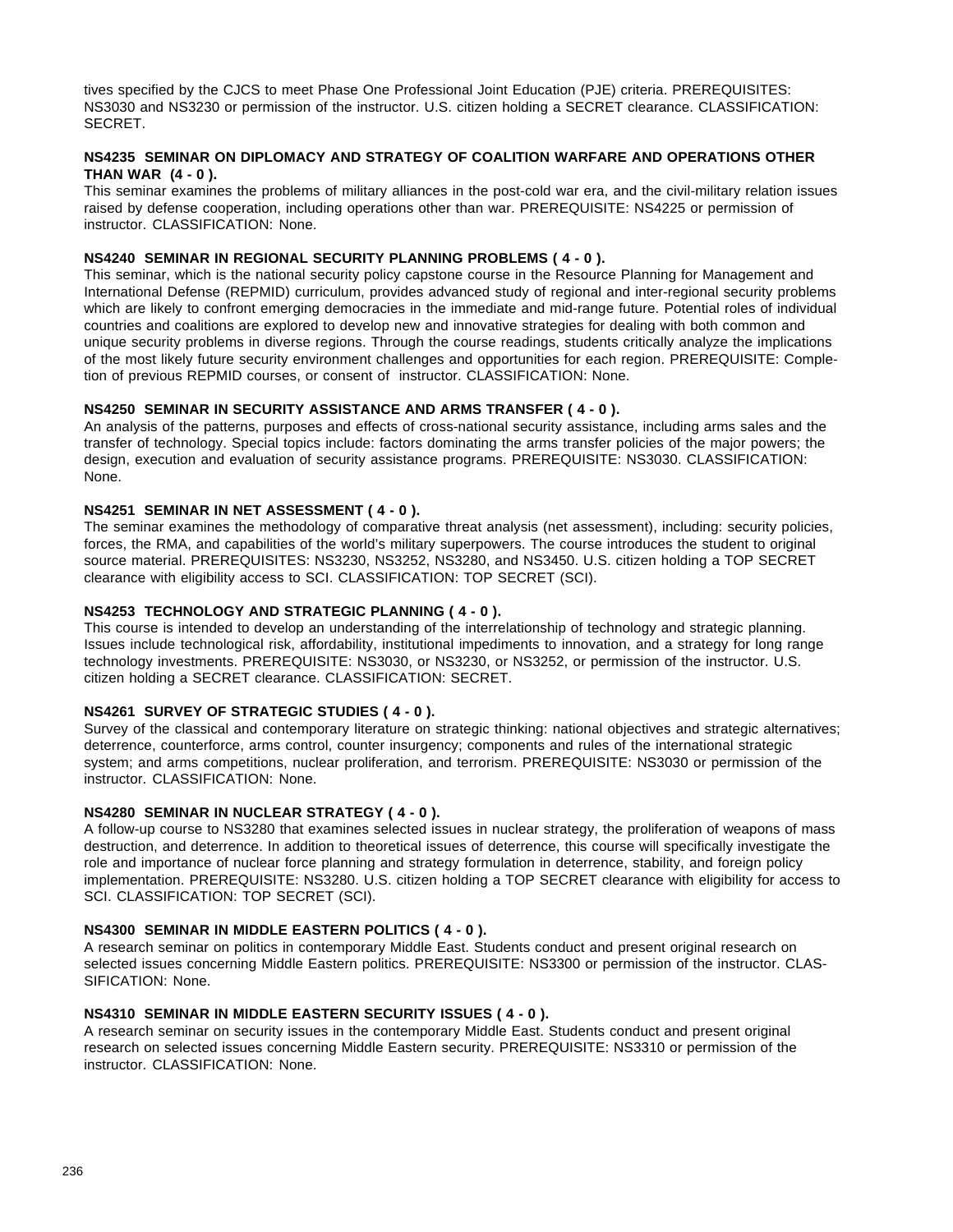## **NS4410 SEMINAR IN SECURITY ISSUES IN RUSSIA, EASTERN EUROPE AND CENTRAL ASIA ( 4 - 0 ).**

This advanced seminar addresses the security problems of the successor states to the former Soviet Union, focusing on the military, the security environment, political culture, Russian and non-Russian nationalism, and the relationship between domestic and foreign policies. PREREQUISITE: NS3400 or NS3410, or NS3450, or permission of the instructor. CLASSIFICATION: None.

## **NS4451 SEMINAR IN RUSSIAN/CENTRAL EURASIAN NAVAL AFFAIRS ( 4 - 0 ).**

Advanced study in emerging Russian/Central Eurasian naval and maritime affairs in the context of a changing international security environment. Topics include: politico-military decision-making processes, scenario building, military doctrines and strategies, strategic missions, naval operational art, warfare capabilities and support systems, data bases and gaming, threat and net assessment, and arms control. PREREQUISITE: NS3252 and/or NS3450. U.S. citizen holding a TOP SECRET clearance with eligibility for access to SCI. CLASSIFICATION: TOP SECRET (SCI).

### **NS4510 SEMINAR IN LATIN AMERICA GOVERNMENT AND POLITICS ( 4 - 0 ).**

An advanced seminar on Latin American politics in government. The topics analyzed include those of most current relevance including political transitions, the changing role of different political movements and institutions, and the prospects for economic growth and political stability. PREREQUISITE: NS3510 or NS3520, or permission of the instructor. CLASSIFICATION: None.

## **NS4560 SEMINAR IN LATIN AMERICAN SECURITY ISSUES ( 4 - 0 ).**

A research seminar on security issues in contemporary Latin America. Students conduct and present original research on selected issues concerning Latin American security. PREREQUISITE: NS3510 or NS3520, or permission of the instructor. CLASSIFICATION: None.

## **NS4660 SEMINAR IN ASIA IN WORLD AFFAIRS ( 4 - 0 ).**

Advanced study of Asia's contemporary economic, security, diplomatic, and cultural roles in world affairs, with special emphasis upon the policy interaction of China, Japan, India and other key states with the United States, Russia, Europe and the developing world. PREREQUISITE: A NS3000-level course on Asia, or permission of the instructor. CLASSIFICATION: None.

## **NS4690 SEMINAR IN INTERNATIONAL SECURITY ISSUES OF ASIA ( 4 - 0 ).**

Advanced study of Asian security issues with special emphasis on the balance of forces, regional and external alliances, prospects for conflict, and Asian concepts of security and strategy. PREREQUISITE: A NS3000-level course on Asia, or permission of the instructor. CLASSIFICATION: None.

## **NS4710 SEMINAR IN EUROPEAN POLITICS ( 4 - 0 ).**

A research seminar on politics in contemporary Europe. Students conduct and present original research on selected issues concerning European politics, with an emphasis on defense and security problems. PREREQUISITE: NS3710 or permission of the instructor. CLASSIFICATION: None.

## **NS4720 SEMINAR IN EUROPEAN SECURITY ISSUES ( 4 - 0 ).**

A research seminar on security issues in contemporary Europe. Students conduct and present original research on selected issues concerning European security. PREREQUISITE: NS3720 or permission of the instructor. CLASSIFI-CATION: None.

### **NS4830 REGIONAL SEMINAR IN LOW-INTENSITY CONFLICT: MIDDLE EAST ( 4 - 0 ).**

As part of the regional seminar series, this course examines low intensity conflict issues in the Middle East. The seminar reviews the theoretical literature on political violence and analyzes the recent history of Middle East-based terrorism and insurgency. It offers a series of detailed case studies of local organizations and conflict, and focuses on functional issues in the Middle East. PREREQUISITES: NS3036, NS3800 and NS3880 or permission of the instructor.

## **NS4850 REGIONAL SEMINAR IN LOW-INTENSITY CONFLICT: LATIN AMERICA ( 4 - 0 ).**

As part of the regional seminar series, this course examines low intensity conflict issues in Latin America. The seminar reviews the theoretical literature on political violence and analyzes the recent history of Latin American-based terrorism and insurgency. It offers a series of detailed case studies of local organizations and conflict, and focuses on functional issues in Latin America. PREREQUISITES: NS3036, NS3800 and NS3880 or permission of the instructor.

## **NS4860 REGIONAL SEMINAR IN LOW-INTENSITY CONFLICT: ASIA ( 4 - 0 ).**

As part of the regional seminar series, this course examines low intensity conflict issues in Asia. The seminar reviews the theoretical literature on political violence and analyzes the recent history of Asian-based terrorism and insurgency. It offers a series of detailed case studies of local organizations and conflict, and focuses on functional issues in Asia. PREREQUISITES: NS3036, NS3800 and NS3880 or permission of the instructor.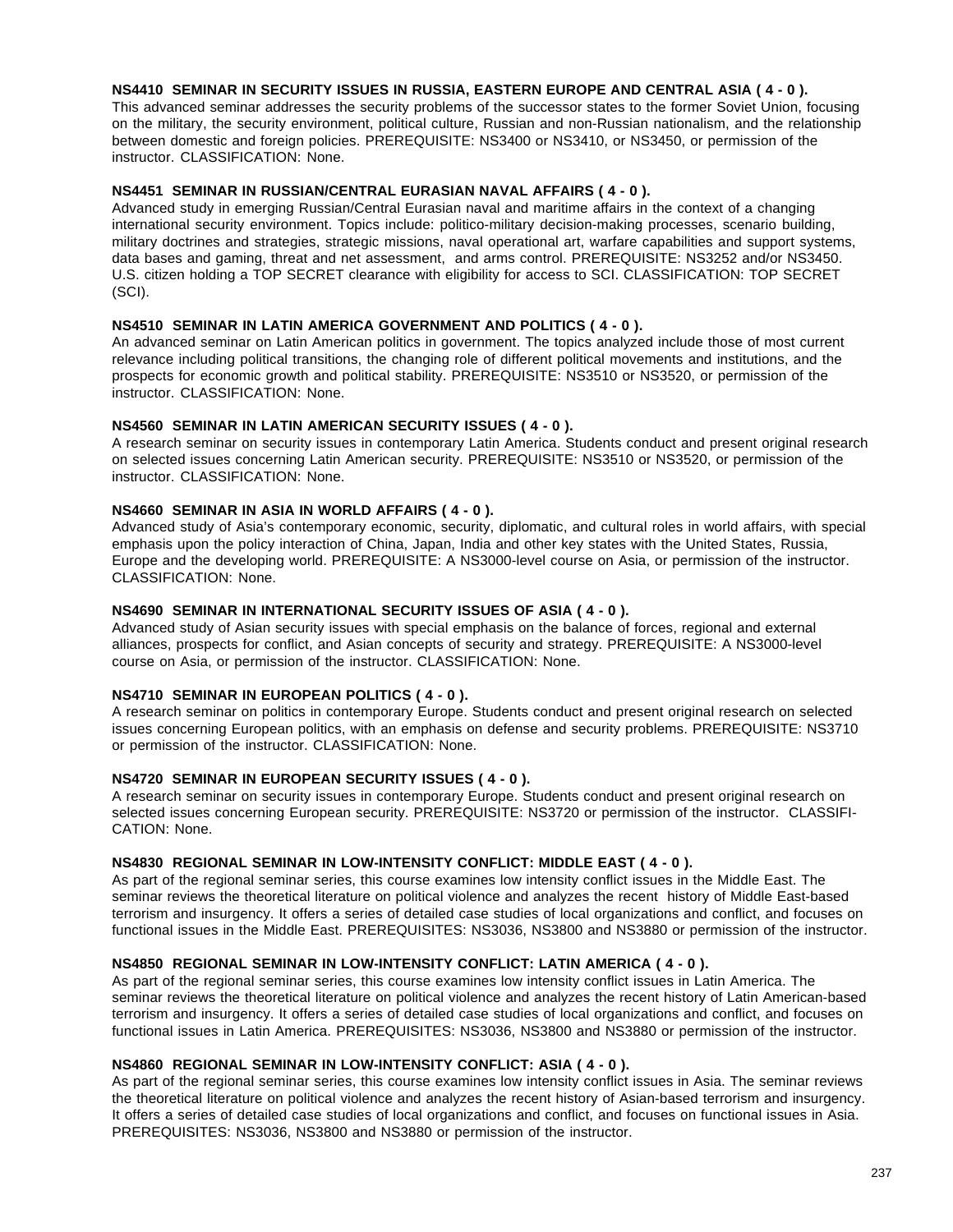## **NS4880 SEMINAR IN LEGAL AND MILITARY RESPONSES TO POLITICAL VIOLENCE ( 4 - 0 ).**

The course will first review the variety of legal and military policy options open to any state that confronts political violence, with particular attention to short versus long term consequences of different policy options. It then analyzes a few individual cases (the British in Ulster, violence in Spain) in depth, in order to assess how different policy options combine or cancel each other. PREREQUISITE: NS3036 or permission of instructor. CLASSIFICATION: None.

## **NS4900 SEMINAR IN INTERNATIONAL NEGOTIATIONS ( 4 - 0 ).**

Advanced study in the international negotiating process, designed to provide students with an opportunity to analyze specific topics related to negotiating national security. PREREQUISITE: NS3900 or permission of the instructor. CLASSIFICATION: None.

## **NS4902 SEMINAR IN MODERN REVOLUTION ( 4 - 0 ).**

A research seminar on modern revolution. Students conduct and present original research on selected issues concerning modern revolution. PREREQUISITE: NS3902 or permission of the instructor. CLASSIFICATION: None.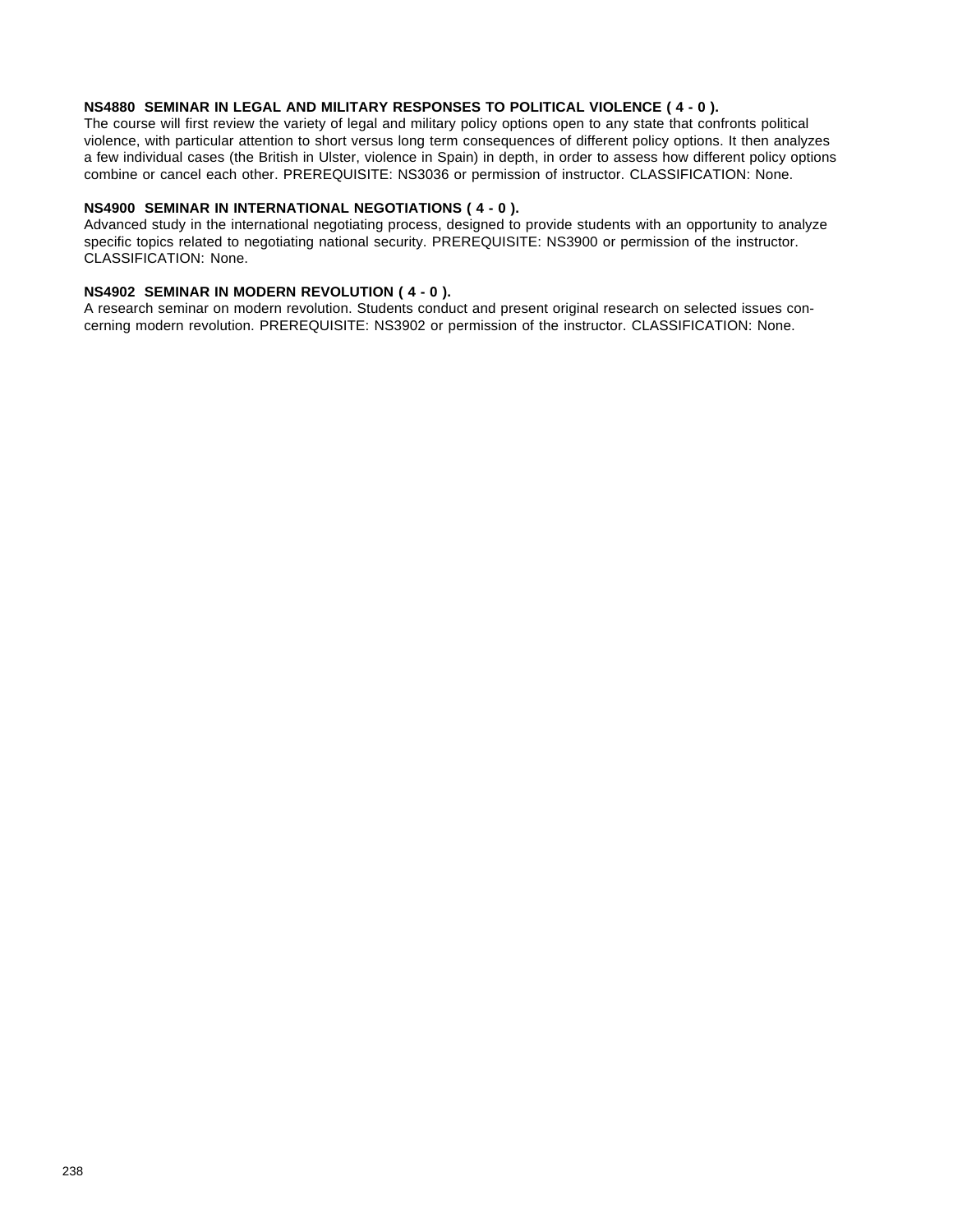# **DEPARTMENT OF OCEANOGRAPHY**

**Mary Louise Batteen,** Associate Professor (1985)\*; PhD, Oregon State University, 1984.

**Robert Hathaway Bourke,** Chairman and Professor (1971); PhD, Oregon State University, 1972.

**Ching-Sang Chiu,** Associate Professor (1988); ScD, Massachusetts Institute of Technology and Woods Hole Oceanographic Institution, 1985.

**Peter C. Chu,** Associate Professor (1986); PhD, University of Chicago, 1985.

**James R. Clynch**, Research Professor (1990); PhD, Brown University, 1974.

**Curtis Allan Collins,** Professor (1987); PhD, Oregon State University, 1967.

**Newell Garfield, III,** Research Assistant Professor (1989); PhD, University of Rhode Island, 1989.

**Roland William Garwood,** Professor and Associate Chairman for Academic Affairs, (1976); PhD, University of Washington, 1976.

**Eugene Clinton Haderlie,** Distinguished Professor Emeritus (1965); PhD, University of California at Berkeley, 1950.

**Thomas H.C. Herbers,** Assistant Professor (1993), PhD, University of California, San Diego, 1990.

**Lin Jiang,** Research Associate (1993), PhD, University of British Columbia, 1993.

**Glenn Harold Jung,** Professor Emeritus (1958); Texas A & M University, 1955.

**Dale Fredrick Leipper,** Professor Emeritus (1968); PhD, Scripps Institution of Oceanography, 1950.

**Ly Ngoc Le,** Research Associate Professor (1993), PhD, State Hydromet Institute, St. Petersburg, 1976.

**Wieslaw Maslowski,** Research Assistant Professor (1994); PhD, University of Alaska-Fairbanks, 1994.

**Julie McClean,** Research Assistant Professor (1993), PhD, Old Dominion University, 1993.

**Jeffrey Dean Paduan,** Assistant Professor (1991); PhD, Oregon State University, 1987.

**Robert George Paquette,** Professor Emeritus (1971); PhD, University of Washington, 1941.

**Pierre Marie Poulain,** Assistant Professor (1995); University of California, San Diego, 1989.

**Leslie K. Rosenfeld,** Research Assistant Professor (1989); PhD, Woods Hole Oceanographic Institution, 1987.

**Albert Julius Semtner, Jr.,** Professor (1986); PhD, Princeton University, 1973.

**Timothy Peter Stanton,** Research Associate Professor (1978); MS, University of Auckland, 1977.

**Warren Charles Thompson,** Professor Emeritus (1953); PhD, Texas A & M University, 1953.

**Edward Bennett Thornton,** Professor and Associate Chairman for Research, (1969); PhD, University of Florida, 1970.

**Eugene Dewees Traganza,** Professor Emeritus (1970); PhD, University of Miami, 1966.

**Stevens Parrington Tucker,** Professor Emeritus (1968); PhD, Oregon State University, 1972.

**Joseph John von Schwind,** Professor Emeritus (1967); PhD, Texas A & M University, 1968.

#### **Chairman:**

Robert H. Bourke Professor Code OC/Bf, Spanagel Hall Room 324 (408) 656-2673 DSN 878-2673

#### **Associate Chairmen:**

**Research** Edward B. Thornton Professor Code OC/Tm, Spanagel Hall Room 327 (408) 656-2847 DSN 878-2847

#### **Academic Affairs**

Roland W. Garwood, Jr., Professor Code OC/Gd, Spanagel Hall Room 308 (408) 656-3260 DSN 878-3260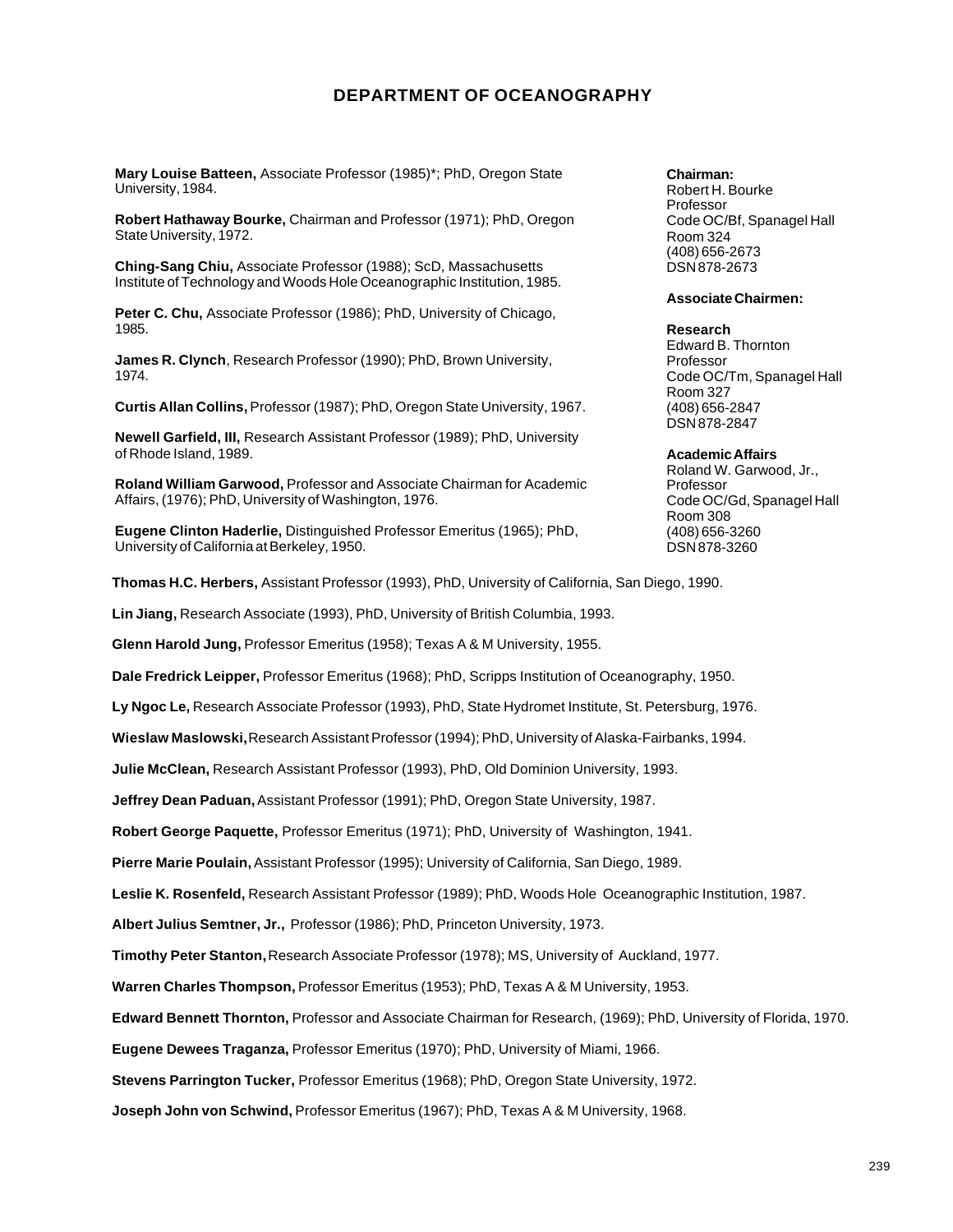**Jack B. Wickham,** Professor Emeritus (1951); MS, Scripps Institution of Oceanography, 1949.

**James H. Wilson,** Research Professor (1992); PhD, The Pennsylvania State University, 1974.

\* The year of joining the Naval Postgraduate School faculty is indicated in parentheses.

The Oceanography Department primarily supports curricula sponsored by the Oceanographer of the Navy: #373 Air-Ocean Science, #374 Operational Oceanography, #440 Oceanography.

The department focuses on Physical Oceanography, Acoustical Oceanography and Nearshore and Coastal Oceanography.

Topics include ocean dynamics, numerical ocean circulation modeling, satellite remote sensing of the ocean, air-sea interaction, Arctic oceanography, upper ocean dynamics and thermodynamics, near-shore processes, mesoscale dynamics, synoptic/mesoscale ocean prediction, coastal ocean circulation and environmental acoustics. The department also provides core courses for USW and the Space Systems curricula.

#### **MASTER OF SCIENCE IN PHYSICAL OCEANOGRAPHY**

Entrance to a program leading to the degree Master of Science in Physical Oceanography requires a baccalaureate degree. Minimal requirements include mathematics through differential and integral calculus and one year of calculusbased physics.

The degree Master of Science in Physical Oceanography requires:

- 1) Completion of at least eight physical oceanography graduate courses with at least four courses in the OC4000 series. The entire sequence of courses selected must be approved by the Department of Oceanography. Significant educational experience at sea on a research vessel is required for the degree. (OC3570 satisfies this requirement).
- 2) Completion of an acceptable thesis on a topic approved by the Department of Oceanography.

#### **MASTER OF SCIENCE IN METEOROLOGY AND PHYSICAL OCEANOGRAPHY**

Direct entrance to a program leading to the degree Master of Science in Meteorology and Physical Oceanography requires a baccalaureate degree in one of the physical sciences, mathematics, or engineering. This normally permits the validation of a number of required undergraduate courses such as physics, differential equations, linear algebra, vector analysis and various courses in meteorology and/or oceanography, which are prerequisites to the graduate program. These prerequisites may be taken at the Naval Postgraduate School; however, in that event the program may be lengthened by one or more quarters.

The degree Master of Science in Meteorology and Physical Oceanography requires:

- 1) Necessary prerequisite courses in mathematics (through partial differential equations), meteorology and physical oceanography.
- 2) The sequence of core courses in meteorology and oceanography in the fields of dynamical, numerical and physical and synoptic meteorology and oceanography.
- 3) An approved selection of graduate elective courses in meteorology and oceanography.
- 4) A significant educational experience at sea on a research vessel.
- 5) An acceptable thesis on a topic approved by either department.

The total number of quarter hours in (2) and (3) above must be at least 48. These 48 hours must include 20 hours at the 4000 level in courses other than directed study and they should show an approximate balance between the disciplines of Meteorology and Physical Oceanography.

#### **DOCTOR OF PHILOSOPHY**

Department of Oceanography admission requirements for the degree Doctor of Philosophy include:

- 1) A master's degree (or the equivalent) in one of the physical sciences, mathematics, or engineering or,
- 2) A bachelor's degree with a high QPR or,
- 3) A highly successful first graduate year in a Master's program, with clear evidence of research ability.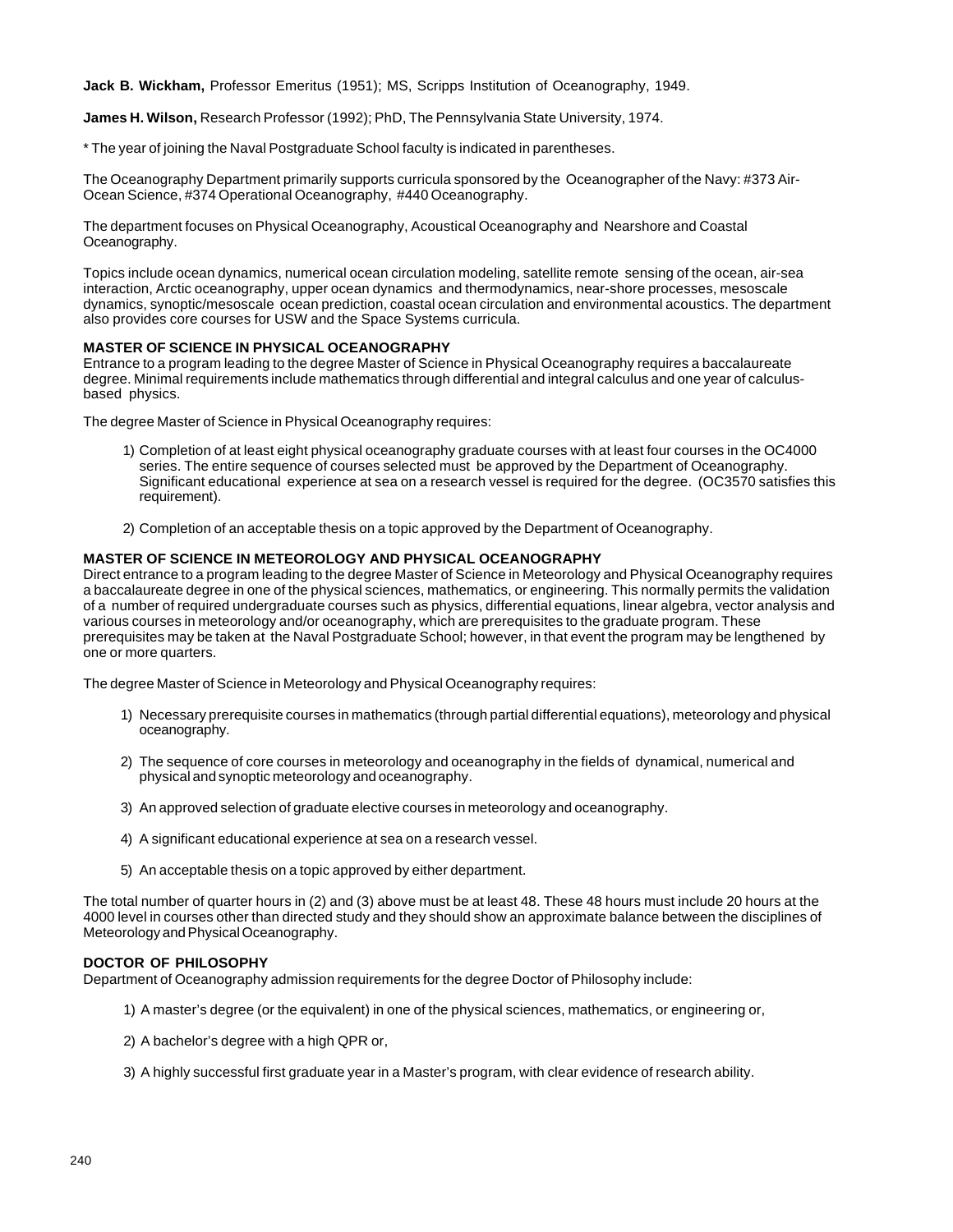The Ph.D. Program is in Physical Oceanography, including areas of study in ocean circulation theory, air-sea interaction, ocean acoustics and nearshore oceanography among others. To undertake doctoral work in oceanography, a student must apply to the Chairman, Department of Oceanography. A copy of the Oceanography Ph.D. Program Guidelines is available from the Department of Oceanography.

#### **OCEANOGRAPHIC LABORATORIES**

NPS is a member of UNOLS (University National Oceanography Laboratory System) and of CENCAL (Central California Cooperative). UNOLS operates the Nation's academic oceanographic research fleet, while CENCAL promotes and coordinates research vessel operations between several academic institutions in Central California. The nearby Moss Landing Marine Laboratory operates the NSF-owned, 135-foot R/V POINT SUR for the benefit of CENCAL. Through sponsorship of the Oceanographer of the Navy, NPS is a major user of the R/V POINT SUR, primarily for instructional purposes.

A moored-equipment laboratory provides for instruction in the practical design, deployment and recovery of state-of-the-art oceanographic instrumentation. Real-time observations of currents, temperature, salinity and sound speed structure in a variety of oceanic regimes are analyzed, applying theoretical and mathematical techniques learned in the classroom to Naval Oceanography problems.

NPS is also a member of UCAR (University Corporation for Atmosphere Research), which serves some of the computational and other research facility needs of the oceanographic community. Together with the Meteorology Department, the Oceanography Department operates the Interactive Digital Experimental Analysis Laboratory (IDEA) that is equipped with several workstations for the analysis of satellite images or other digital fields, e.g., numerical model output. In addition, the Department operates a Graphics Laboratory with 12 networked workstations for simulation and analysis of oceanographic data. This laboratory is connected to the Idea lab expanding the capabilities of this lab for instructional purposes.

NPS has recently acquired the former PT SUR SOSUS underwater acoustic array. Acoustic signals can now be brought into the classroom in real time to demonstrate signal processing, ambient noise and beam forming techniques.

The Department is organized around thematic laboratories, each containing faculty, staff and student offices, computing facilities and special laboratory equipment. Thematic laboratories exist for Oceanic Planetary Boundary Layer, Polar, Near shore, Acoustics, Coastal Modeling, Langrangian Drifters and Electronics and Calibration.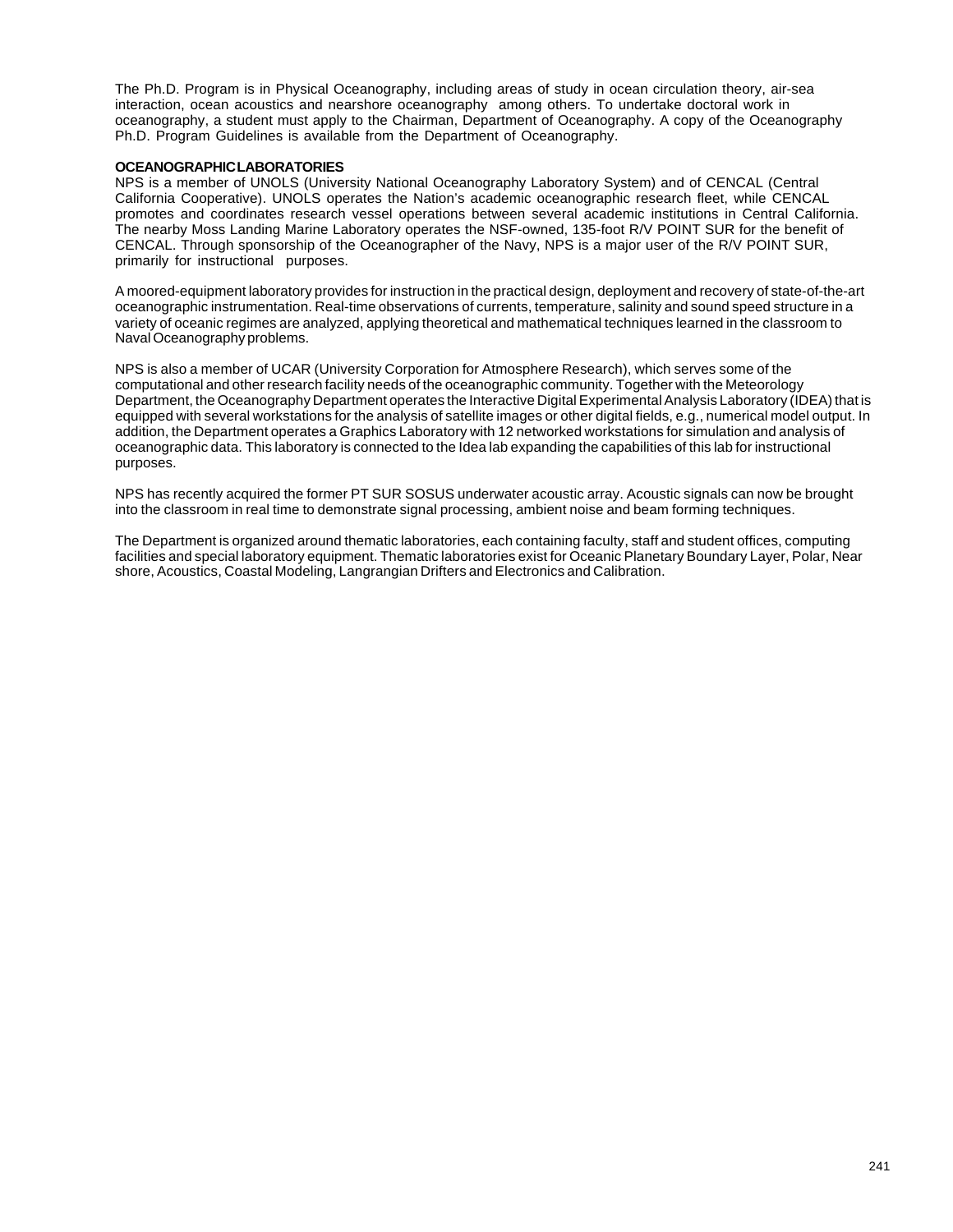# **OCEANOGRAPHY COURSE OFFERINGS**

## **OC0810 THESIS RESEARCH ( 0 - 8 ).**

Every student conducting research in Oceanography will enroll in this course.

## **OC0999 THESIS SEMINARS (NO CREDIT) ( 2 - 0 ).**

Students in the various oceanography curricula present their thesis research. PREREQUISITE: Preparation of a thesis.

#### **OC2020 COMPUTER COMPUTATIONS IN AIR-OCEAN SCIENCES ( 1 - 2 ).**

Introduction to MATLAB and FORTRAN, and the Unix environment, as applied to elementary problems in oceanography and meteorology. PREREQUISITES: Calculus and college physics.

## **OC3030 OCEANOGRAPHIC COMPUTING AND DATA DISPLAY ( 1 - 2 ).**

Course emphasizes the use of the computer as a tool in oceanography problem-solving. Use of various software packages for graphics, scientific visualization, statistics and numerical computation. PREREQUISITES: OC/MR2020, OC3240 or MR/OC3522, or the consent of the instructor. Graded: Pass/Fail.

#### **OC3120 BIOGEOCHEMICAL PROCESSES IN THE OCEAN ( 4 - 3 ).**

Basic biological, geological, and chemical processes in the ocean. Bioacoustics, deep scattering layers, and biodeterioration. Geomorphic features of the ocean floor; kinds and distribution of ocean bottom features. Chemical composition of the ocean.

#### **OC3140 PROBABILITY AND STATISTICS FOR AIR-OCEAN SCIENCE ( 3 - 2 ).**

Basic probability and statistics, in the air-ocean science context. Techniques of statistical data analysis. Structure of a probability model, density distribution function, expectation, and variance. Binomial, Poisson and Gaussian distributions. Conditional probability and independence. Joint distributions, covariance and central limit theorem. Transformations of random variables. Histograms and empirical distributions and associated characteristics such as moments and percentiles. Standard tests of hypotheses and confidence intervals for both one-and two-parameter situations. Regression analysis as related to least squares estimation. PREREQUISITE: Calculus.

## **OC3150 ANALYSIS OF AIR OCEAN TIME SERIES ( 3 - 2 ).**

Analysis methods for atmospheric and oceanic time series. Fourier transforms applied to linear systems and discrete data. Correlation functions, power density spectra and cross-spectrum. Optimal design of air-ocean data network. Laboratory work involves analysis of actual atmospheric and ocean time series using principles developed in class. PREREQUISITES: A probability and statistics course.

#### **OC3210 POLAR OCEANOGRAPHY ( 3 - 0 ).**

Covers the ice characteristics and physical oceanography of polar seas. Sea ice: types, physical and mechanical properties, heat flux, temporal and spatial distribution, melting and freezing processes, forecasting models, and remote sensing of ice/snow covered surfaces. Physical oceanography of currents and water masses, deep and bottom water formation, fronts and eddies, polynya processes, and underwater acoustics. Discuss naval and research operations in polar warfare. PREREQUISITE: OC3240.

#### **OC3212 POLAR METEOROLOGY/OCEANOGRAPHY ( 4 - 0 ).**

Operational aspects of Arctic and Antarctic meteorology, including polar lows, boundary layer and marginal ice zone influences. Polar oceanography. Sea ice amount, seasonal distribution, melting and freezing processes, physical and mechanical properties, drift and predictions. Physical oceanography of currents and water masses, deep and bottom water formation, fronts and eddies, polynya processes. PREREQUISITE: MR3222 and OC3240 or consent of instructor.

## **OC3230 DESCRIPTIVE PHYSICAL OCEANOGRAPHY ( 3 - 1 ).**

Physical properties of seawater. Processes influencing the distribution of heat, salt and density in the ocean. Static stability in the ocean. Circulation and water masses in the ocean. Laboratory work involves at sea collection and analysis of actual data using principles developed in class. PREREQUISITE: MR/OC2020 or the equivalent (may be concurrent).

## **OC3231 DESCRIPTIVE REGIONAL OCEANOGRAPHY ( 4 - 0 ).**

Overview of basic concepts. Water masses and regional circulation including littoral regions and marginal seas. Recent developments dealing with ocean circulation, sea level, climate, El Nino, ocean resources and pollution, and modern observational techniques. PREREQUISITE: OC3230 or the equivalent.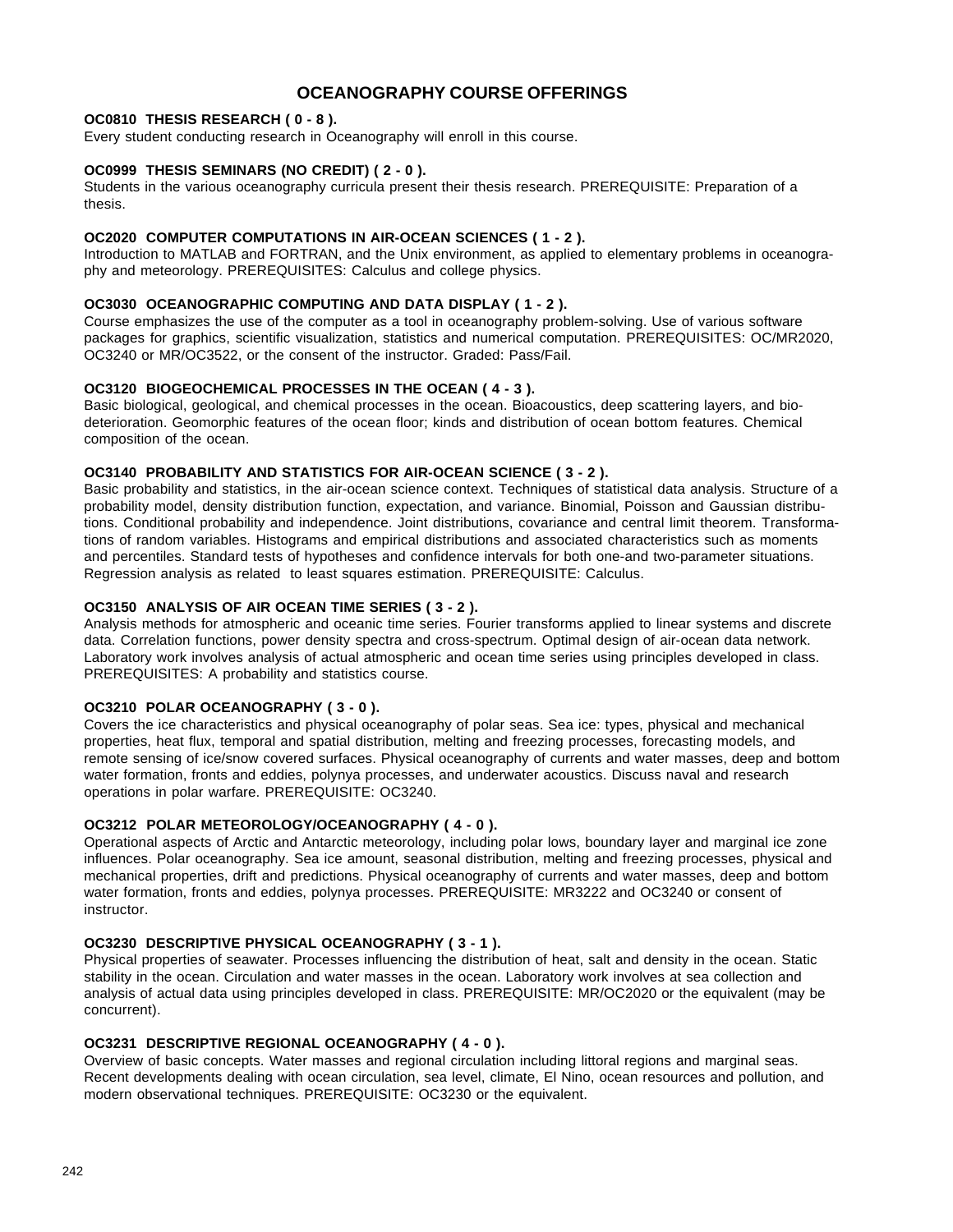#### **OC3240 OCEAN DYNAMICS I ( 4 - 2 ).**

Application of dynamic concepts of ocean circulation, including conservation of mass, momentum and energy. Oceanic currents without friction: inertial and geostrophic flows. Frictional currents: Reynolds equations, Ekman and wind-driven flows. Vorticity balance: Sverdrup transport, potential vorticity, topographic steering, western intensification and Rossby waves. Thermohaline effects and thermocline theory. PREREQUISITES: OC3230 and OC3321 or the equivalent.

## **OC3260 SOUND IN THE OCEAN ( 4 - 0 ).**

The fundamentals of ocean acoustics including the acoustic wave equation, ray theory, acoustic arrays and filters, ambient noise, scattering, absorption, an introduction to normal mode theory, and sonar equations. PREREQUI-SITES: OC3230, MA3132 or equivalent.

#### **OC3266 OPERATIONAL ACOUSTIC FORECASTING ( 3 - 2 ).**

Course emphasizes tactical use of the environment as a force multiplier in acoustic USW. Tactical guides involving ducts, fronts, eddies and bottom structure are examined in ange-dependent propagation loss models. Emerging tactics using LFA, VLF and Fixed Distributed systems and non-acoustic methods are reviewed. PREREQUISITES: OC3260, SECRET clearance, U.S. citizenship.

### **OC3321 AIR-OCEAN FLUID DYNAMICS ( 4 - 0 ).**

A foundation course for studies of atmospheric and oceanographic motions. The governing dynamical equations for rotating stratified fluid are derived from fundamental physical laws. Topics include the continuum hypothesis, real and apparent forces, derivations and applications of the governing equations, coordinate systems, scale analysis, simple balanced flows, boundary conditions, thermal wind, barotropic and baroclinic conditions, circulation, vorticity, and divergence. PREREQUISITE: MA2049, MA2051 or MA2138.

#### **OC3325 MARINE GEOPHYSICS ( 3 - 0 ).**

Theory and methods of marine geophysics surveys, and emphasis on gravity, magnetism, seismic and acoustic wave propagation; geophysical anomalies associated with major sea floor features; marine geodesy. PREREQUISITE: OC3120 (may be taken concurrently).

#### **OC3445 OCEANIC AND ATMOSPHERIC OBSERVATIONAL SYSTEMS ( 2 - 2 ).**

Principles of measurement; sensors, data acquisition systems, calibration, etc. Methods of measurement for thermodynamic and dynamic variables in the ocean and atmosphere, including acoustics and optics. PREREQUISITES: OC3230 and MR3420, MR/OC3150 or consent of instructor.

## **OC3520 REMOTE SENSING OF THE ATMOSPHERE AND OCEAN ( 4 - 0 ).**

Principles of radiative transfer and satellite sensors and systems; visual, infrared and microwave radiometry, and radar systems; application of satellite remotely-sensed data in the measurement of atmospheric and oceanic variability. PREREQUISITES: Undergraduate physics and differential/integral calculus; ordinary differential equations and MR3480 or consent of instructor.

#### **OC3522 REMOTE SENSING OF THE ATMOSPHERE AND OCEAN/LABORATORY ( 4 - 2 ).**

Same as OC3520 plus laboratory sessions on the concepts considered in the lecture series. PREREQUISITES: Same as OC3520.

#### **OC3570 OPERATIONAL OCEANOGRAPHY AND METEOROLOGY ( 2 - 4 ).**

Experience at sea acquiring and analyzing oceanographic and atmospheric data using state-of-the-art instrumentation. Integration of satellite remote sensing and other operational products with in-situ data. Includes survey of instrumentation, pre-cruise planning, operations at sea, and post-cruise analysis. PREREQUISITES: OC3240, MR3220, or consent of instructor.

#### **OC3750 NAVAL ASTRONOMY AND PRECISE TIME ( 2 - 0 ).**

Positional astronomy. Coordinate systems. Solar system dynamics. Astrometry (measurements of positions and motion of stars). Time, earth rotation and atomic clocks. Naval applications of astronomy. Overview of astrophysics and cosmology. PREREQUISITES: College physics and calculus.

#### **OC3902 FUNDAMENTALS OF MAPPING, CHARTING AND GEODESY ( 3 - 2 ).**

Basics of map/chart generation and scientific basis for their accuracy and precision. Ellipsoids, latitudes, longitudes, datums, datum transformations, map projections, geoid and heights. Map/chart generation process including satellite surveying. Use of map/charts with modern navigation systems, including GPS. Digital map characteristics. PREREQ-UISITES: Vector analysis, probability and statistics or consent of instructor.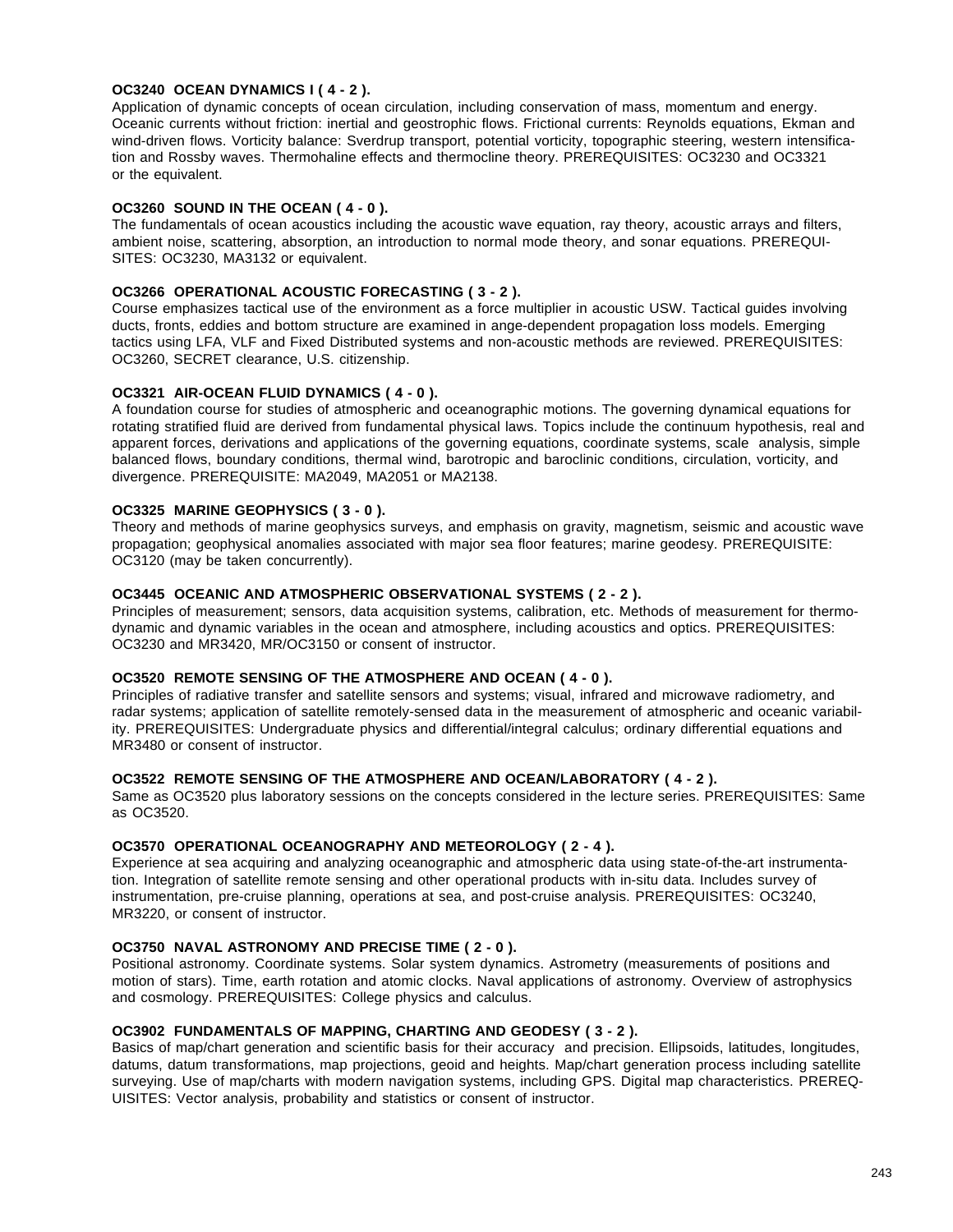#### **OC3903 ELECTRONIC SURVEYING AND NAVIGATION ( 3 - 0 ).**

Introduction to the theory and practice of electronic navigation including principles of electronics, geometry, and error propagation. Covers ground-based and satellite systems. The global positioning system is covered in detail. PRE-REQUISITE: Consent of instructor.

## **OC4211 OCEAN DYNAMICS II ( 4 - 0 ).**

Linear theory of surface, internal, inertial-internal and Rossby waves, barotropic and baroclinic instabilities. Coastal and equatorial trapped waves. PREREQUISITES: MA3132 and OC3240.

## **OC4212 TIDES ( 4 - 0 ).**

Development of the theory of tides including the tide-producing forces, equilibrium tides, and the dynamic theory of tides; harmonic analysis and prediction of tides; tidal datum planes and their relationship with geodetic datum planes, short-term and secular changes in sea level. PREREQUISITE: OC4211.

## **OC4213 NEARSHORE AND WAVE PROCESSES ( 3 - 1 ).**

Shoal-water wave processes, breakers and surf; nearshore water circulation; beach characteristics; littoral drift; coastal hydraulics; storm surge. PREREQUISITE: OC4211 or consent of instructor.

#### **OC4220 COASTAL CIRCULATION ( 4 - 1 ).**

Coastal ocean physical processes. Dynamics and models of coastal ocean circulations driven by wind, thermohaline, tidal, boundary currents, and ocean eddy forces. Recent papers on coastal ocean circulation. Laboratory sessions on computing properties of tides, coastal trapped waves and wind-driven motions over the shelf and slope. PREREQUI-SITE: OC4211.

## **OC4230 PHYSICAL OCEANOGRAPHY OF MONTEREY BAY ( 3 - 0 ).**

Monterey Bay will be used as a case study for various processes affecting the physical oceanography of coastal environments. Topics to include coastal upwelling, flow in and around submarine canyons, internal waves, air-sea interactions, and tides and seiches. Historical, recent, and ongoing studies in and around the bay will be considered. PREREQUISITE: OC3240 or consent of instructor.

#### **OC4250 GENERAL CIRCULATION OF THE ATMOSPHERE AND OCEANS ( 3 - 0 ).**

Selected topics on the general circulation of the atmosphere (e.g. heat, momentum and moisture fluxes; energetics) and ocean (e.g. linear and non-linear theories of the wind-driven ocean circulation); coupled ocean-atmosphere general circulation models. PREREQUISITE: Consent of instructor.

## **OC4262 THEORIES & MODELS IN UNDERWATER ACOUSTICS ( 3 - 0 ).**

Development of the underlying theories and algorithms of ray, normal mode, and parabolic equation acoustic models for both range independent and dependent environments. Examination of the strengths and weaknesses of and similarities between the various models. PREREQUISITES: OC3260 and MA3132 or equivalent.

#### **OC4267 OCEAN ACOUSTIC PREDICTION ( 4 - 0 ).**

Examines sound speed profiles (time and space variability), ambient noise, absorption, and reflection and scattering from the sea surface and bottom as they affect sound propagation in the ocean. Synoptic prediction techniques for ambient noise and transmission loss are reviewed. Environmental data input and computational approximations for acoustic models are evaluated against observed signal fluctuations and transmission loss. The course is designed for the Air-Ocean Science, Operational Oceanography, and USW Curricula. PREREQUISITES: OC3230 and OC3260 or equivalent.

## **OC4323 NUMERICAL AIR AND OCEAN MODELING ( 4 - 2 ).**

Numerical models of atmospheric and oceanic phenomena. Finite difference techniques for solving elliptic and hyperbolic equations, linear and non-linear computational instability. Spectral and finite element models. Filtered and primitive equation prediction models. Sigma coordinates. Objective analysis and initialization. Moisture and heating as time permits. PREREQUISITES: MR4322, or OC4211, MA3132; MA3232 desirable.

## **OC4324 ADVANCED NUMERICAL OCEAN MODELING ( 3 - 0 ).**

Advanced techniques for simulating and predicting ocean circulation, including recent modeling results. Topics to include multi-layer guasi-geotrophic models, multi-level primitive equation models, treatment of irregular geometry and open boundary conditions, satellite data assimilation and computer technology considerations. PREREQUISITE: MR/OC4323.

#### **OC4331 MESOSCALE OCEAN VARIABILITY ( 4 - 0 ).**

Contemporary knowledge of ocean mesoscale eddies, fronts, meandering currents; baroclinic and barotropic instabilities; kinematics, dynamics and energetics for observations, theories and models. PREREQUISITE: OC4211.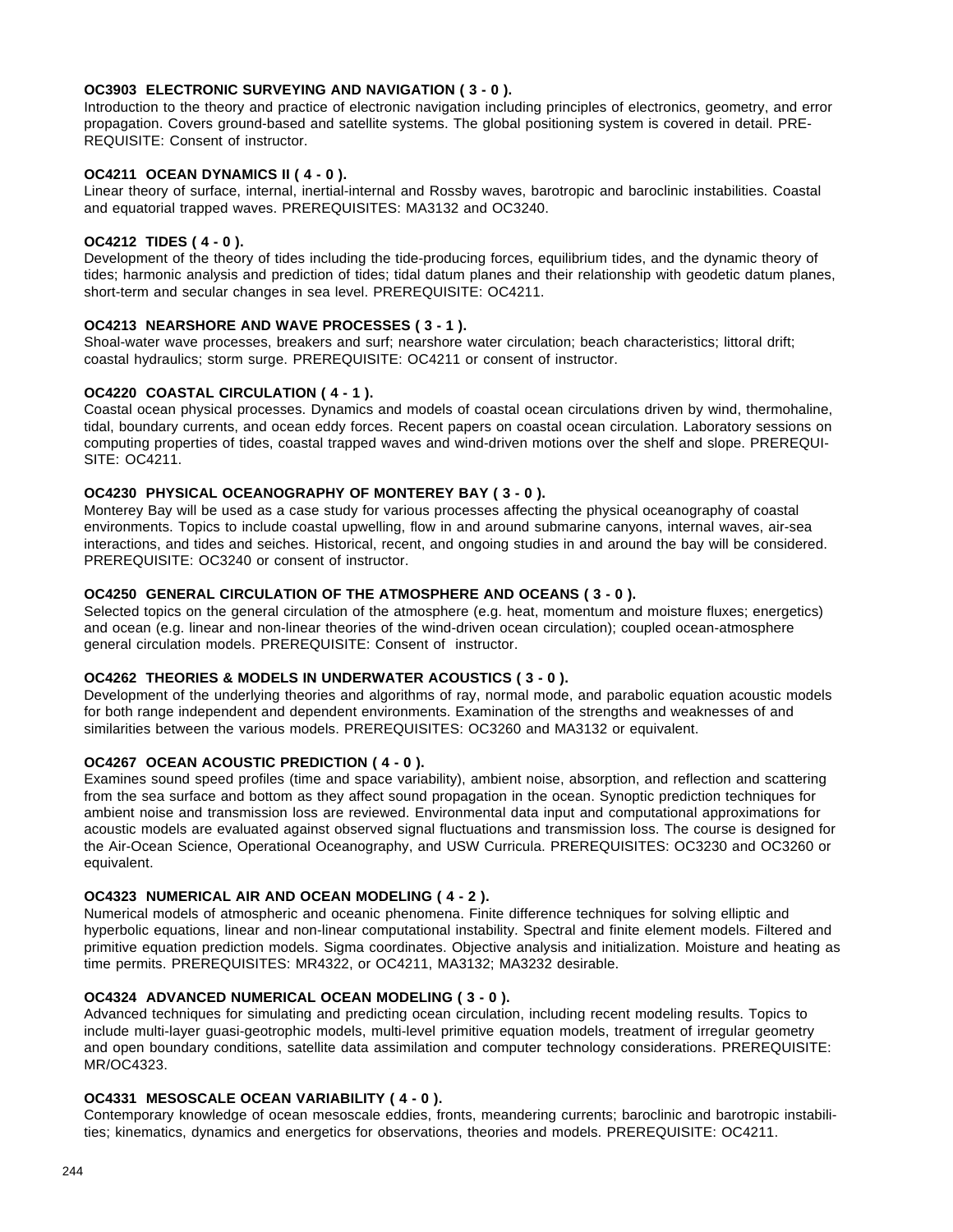## **OC4335 NAVAL OCEAN ANALYSIS AND PREDICTION ( 3 - 2 ).**

Advanced knowledge of the U.S. Navy ocean analysis and prediction systems, including the Naval Ocean Modeling Program (NOMP), naval ocean data systems, atmospheric forcing systems, data assimilation systems, Optimal Thermal Interpolation System (OTIS), Thermal Ocean Prediction Systems (TOPS), the global ocean circulation prediction system, Shallow Water Analysis and Forecast System (SWAFS), Polar Ice Prediction System (PIPS), and global wave prediction system (WAM). PREREQUISITES: OC4211 and MR/OC4323 (may be taken concurrently).

## **OC4413 AIR/SEA INTERACTION ( 4 - 0 ).**

Fundamental concepts in turbulence. The atmospheric planetary boundary layer, including surface layer, and bulk formulae for estimating air-sea fluxes. The oceanic planetary boundary layer including the dynamics of the well-mixed surface layer. Recent papers on large-scale air-sea interaction. PREREQUISITES: MR/OC3150, and OC3240 or MR3240 or consent of instructor.

## **OC4414 ADVANCED AIR/SEA INTERACTION ( 3 - 0 ).**

Advanced topics in the dynamics of the atmospheric and oceanic planetary boundary layers. PREREQUISITE: MR/ OC4413 or consent of instructor.

## **OC4415 OCEAN TURBULENCE ( 3 - 0 ).**

Advanced topics in the dynamics of ocean turbulence, wakes and microstructure. PREREQUISITE: MR/OC4413 or consent of instructor.

## **OC4490 OCEAN ACOUSTIC TOMOGRAPHY (Same as EC4490.) ( 3 - 0 ).**

An introduction to Ocean Tomography, an underwater acoustic inverse technique for mapping ocean sound speed and current fields. Covers the major aspects of Ocean Acoustic Tomography, including the underlying concepts, the design and transmission of tomographic signals, and linear inverse methods for the reconstruction of ocean fields. PREREQUISITES: OC3260 or EC3450 or PH4453 or equivalent; MA3042, MA3132 or equivalent.

## **OC4520 TOPICS IN SATELLITE REMOTE SENSING ( 3 - 0 ).**

Selected topics in the advanced application of satellite remote sensing to the measurement of atmospheric and oceanic variables. PREREQUISITE: MR/OC3522.

## **OC4610 WAVE AND SURF FORECASTING ( 2 - 2 ).**

Theory and prediction of wind-generated ocean waves. Spectral transformation of waves from deep to shallow water. Prediction of surf and wave related influences on operations. PREREQUISITES: OC3150, OC4211.

## **OC4800 ADVANCED COURSES IN OCEANOGRAPHY (Variable hours 1-0 to 4-0.) ( V - 0 ).**

Advanced courses in various aspects of oceanography. Typically these are advanced topics not covered in regularly offered courses. The course may be repeated for credit as topics change. PREREQUISITE: Consent of the Department Chairman and instructor.

#### **OC4900 DIRECTED STUDY IN OCEANOGRAPHY ( V - 0 ).**

Independent study of advanced topics in oceanography. PREREQUISITE: Consent of the Department Chairman and instructor. Graded on Pass/Fail basis only.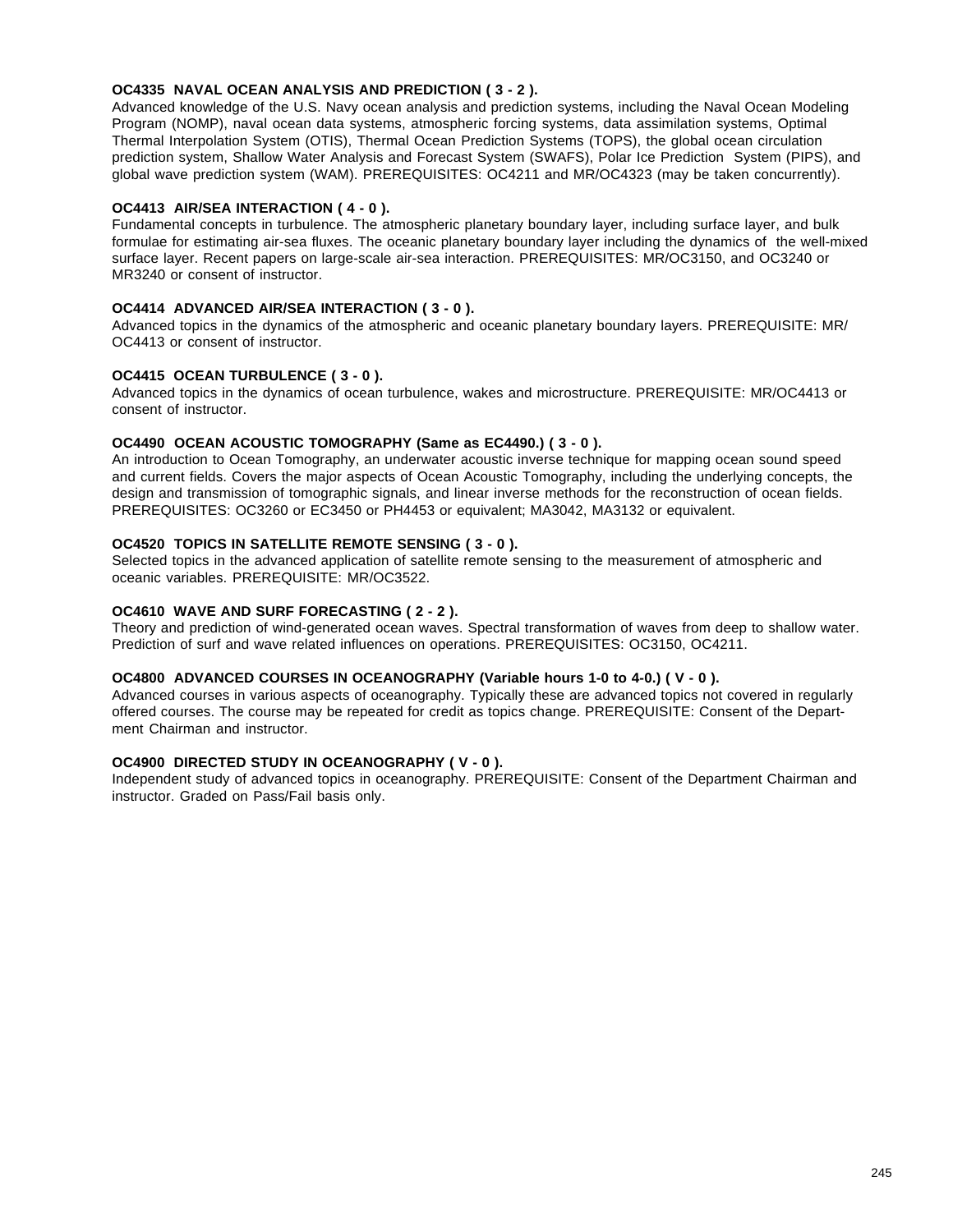# **DEPARTMENT OF OPERATIONS RESEARCH**

**Michael Page Bailey,** Associate Professor (1988)\*; PhD, University of North Carolina, 1988.

**Paul Bloch,** Lecturer (1994); MS Naval Postgraduate School, 1979.

**Dan Calvin Boger,** Professor and Chairman of Command, Control and Communications (C3) Academic Group (1979); PhD, University of California at Berkeley, 1979.

**Gordon Hoover Bradley,** Professor (1973); PhD, Northwestern University, 1967.

**Gerald Gerard Brown,** Professor (1973); PhD, University of California at Los Angeles, 1974.

**Ronald L. Brown,** CDR, USN, Military Instructor (1996); MS, Naval Postgraduate School, 1986.

**Arnold Herbert Buss,** Visiting Assistant Professor, (1994); PhD, Cornell University, 1987.

**George Conner,** Senior Lecturer and Assistant Provost, (1991); MS, Naval Postgraduate School, 1982.

**Robert F. Dell,** Associate Professor (1990); PhD, State University of New York at Buffalo, 1990.

**James Norfleet Eagle, II,** Professor and Chairman of Undersea Warfare Academic Group (1982); PhD, Stanford University, 1975.

**James Daniel Esary,** Professor Emeritus (1970); PhD, University of California at Berkeley, 1957.

**Robert Neagle Forrest,** Professor Emeritus (1964); PhD, University of Oregon, 1959.

**Donald Paul Gaver, Jr.,** Distinguished Professor (1970); PhD, Princeton University, 1956.

**Eric Alexander Godat,** LCDR, USN, Military Instructor, (1994); MS, Naval Postgraduate School, 1989.

**Douglas Dean Grau,** CDR, USN, Military Instructor, Curricular Officer, (1994); MS, Naval Postgraduate School, 1985; MA, Naval War College, 1993.

**Thomas Eugene Halwachs,** Lecturer and Associate Chair for Operations (1988); MS, Naval Postgraduate School, 1976.

**John Hosford,** LCDR USN, Military Instructor (1992); MS, Naval Postgraduate School, 1979.

**Gilbert Thoreau Howard,** Associate Professor and Director of Academic Planning (1967); PhD, Johns Hopkins University, 1967.

**Wayne Philo Hughes, Jr.,** Senior Lecturer (1979); MS, Naval Postgraduate School, 1964.

**Patricia Anne Jacobs,** Professor (1978); PhD, Northwestern University, 1973.

**William Glenn Kemple,** Assistant Professor (1990); PhD, University of California at Riverside, 1985.

**William Krebs,** LT, USN, Military Instructor (1996); PhD, University of Louisville, KY (1992).

**William Mark Kroshl,** CDR, USN, Military Instructor (1994); MS, Naval Postgraduate School, 1988.

**Harold Joseph Larson,** Professor (1962); PhD, Iowa State University, 1960.

**Siriphong Lawphongpanich,** Associate Professor (1987); PhD, University of Florida, 1983.

#### **Chairman:**

Frank Petho (OR/Pe) CAPT, MSC, USN Glasgow Hall Room 239 (408) 656-2381 DSN 878-2381

#### **Associate Chairmen:**

#### **Operations**

T. Halwachs (OR/Ha) Glasgow Hall Room 294 (408) 656-2413 DSN 878-2413

#### **Research**

Robert R. Read (OR/Re) Glasgow Hall Room 252 (408) 656-2382 DSN 878-2382

#### **Instruction**

Alan R. Washburn (OR/Ws) Glasgow Hall Room 204 (408) 656-3127 DSN 878-3127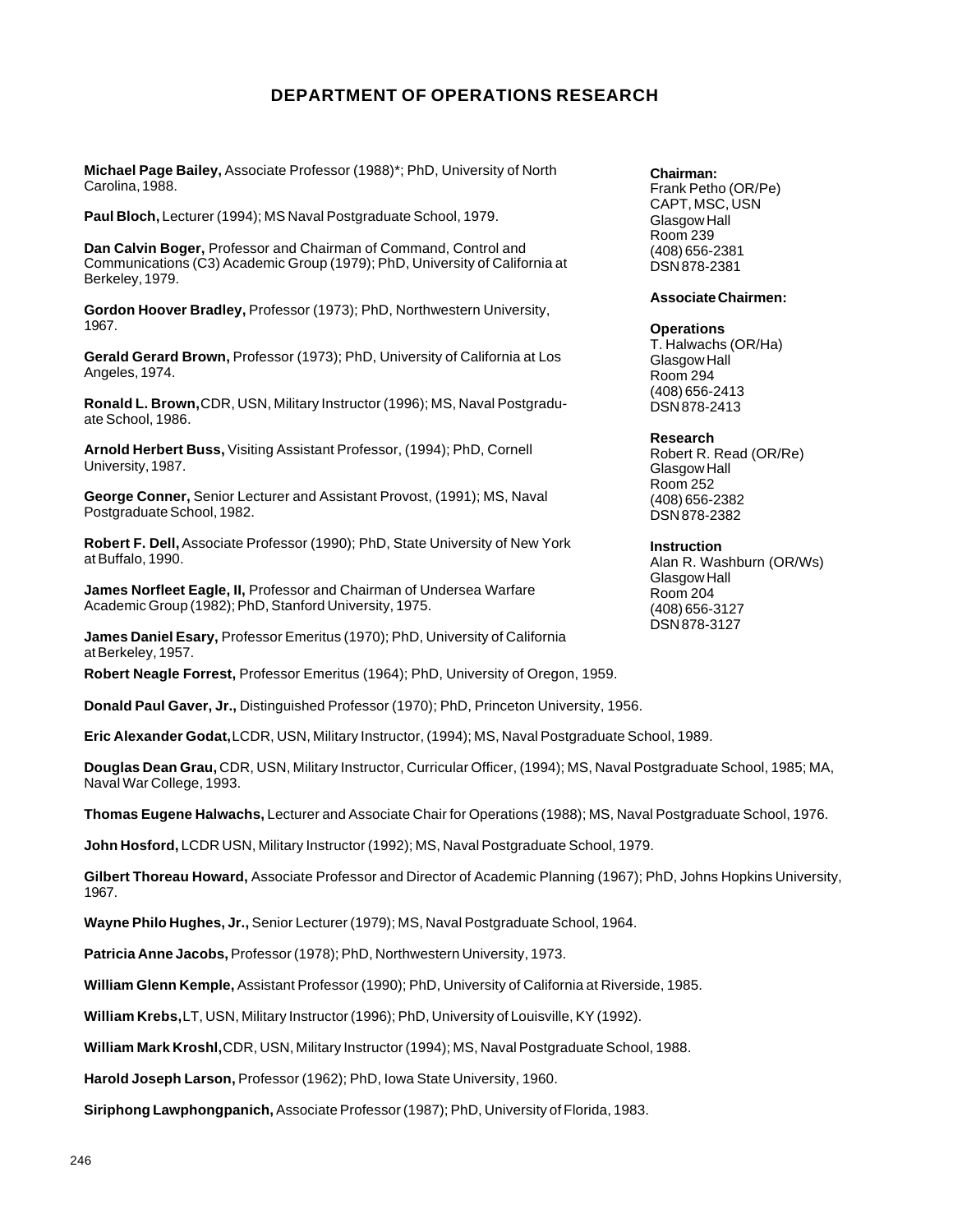**Peter Adrian Walter Lewis,** Distinguished Professor (1971); PhD, University of London, 1964.

**Glenn Frank Lindsay,** Associate Professor (1965); PhD, Ohio State University, 1966.

**Kneale Thomas Marshall,** Professor and Chair of Emerging Technologies (1968); PhD, University of California at Berkeley, 1966.

**Alan Wayne McMasters,** Professor Emeritus (1965); PhD, University of California at Berkeley, 1966.

**Paul Robert Milch,** Professor (1963); PhD, Stanford University, 1966.

**Gordon Ross Nakagawa,** Lecturer, (1990); MS, Naval Postgraduate School, 1966.

**Samuel Howard Parry,** Professor (1964); PhD, Ohio State University, 1971.

**Frank Petho,** CAPT, USN, Acting Chairman of Operations Research, Acting Chairman of National Security Affairs, Assistant Professor, (1991); PhD, University of Vermont, 1979.

**James R. Powell,** CAPT, USN, Chair of Information Warfare, Chair of Tactical Analysis and Military Instructor (1996); MSSE, Naval Postgraduate School (1984).

**Peter Purdue,** Professor and Dean of Operational and Applied Sciences (1986); PhD, Purdue University, 1972.

**Robert Richard Read,** Professor and Associate Chair for Research (1961); PhD, University of California at Berkeley, 1957.

**Richard Edwin Rosenthal,** Professor (1985); PhD, Georgia Institute of Technology, 1975.

**David Alan Schrady,** Distinguished Professor (1965); PhD, Case Institute of Technology, 1965.

**Charles H. Shaw III,** LTC, USA, Military Instructor (1995); MS, Naval Postgraduate School (1989).

**Rex Hawkins Shudde,** Professor Emeritus (1962); PhD, U.C. Berkeley, 1956.

**Michael Graham Sovereign,** Professor and Acting Director of Institute for Joint Warfare Analysis (1970); PhD, Purdue University, 1965.

**James Grover Taylor,** Professor (1968); PhD, Stanford University, 1966.

**Robert Bruce Vassian,** CDR, USN, Military Instructor (1994); MS, Naval Postgraduate School, 1991.

**Alan Robert Washburn,** Professor and Associate Chair for Instruction (1970); PhD, Carnegie Institute of Technology, 1965.

**Lyn R. Whitaker,** Associate Professor (1988); PhD, University of California, Davis 1985.

**Roger Kevin Wood,** Associate Professor (1982); PhD, University of California Berkeley, 1982.

**Walter Max Woods,** Chairman of Mathematics and Professor (1962); PhD, Stanford University, 1961.

**Mark Arthur Youngren,** LTC, USA, Assistant Professor (1994); PhD, George Washington University, 1987.

**Peter William Zehna,** Professor Emeritus (1961); PhD, Stanford University, 1959.

\* The year of joining the Naval Postgraduate School faculty is indicated in parentheses.

The Operations Research Department was founded in 1961 primarily to service students in the OA (360) Curriculum. Graduates of that curriculum receive the Master of Science in Operations Research degree as do graduates of the Operational Logistics (361) Curriculum. The department consists of approximately forty faculty located in Glasgow Hall. The department operates several laboratories including the Human Systems Integration Lab located in Glasgow Hall and the Wargaming Lab in Ingersoll Hall.

In addition to being the primary department for the 360 and 361 curricula, the Operations Research Department also provides an extensive sequence of service courses for students in other curricula and is charged with teaching all probability and statistics courses at NPS. Nearly half of the department's teaching effort is devoted to these courses.

Active research areas within the department include statistics, stochastic processes, mathematical programming, human factors, wargaming, combat models, logistic systems, C4I systems, IW/EW and USW models, modeling and simulation.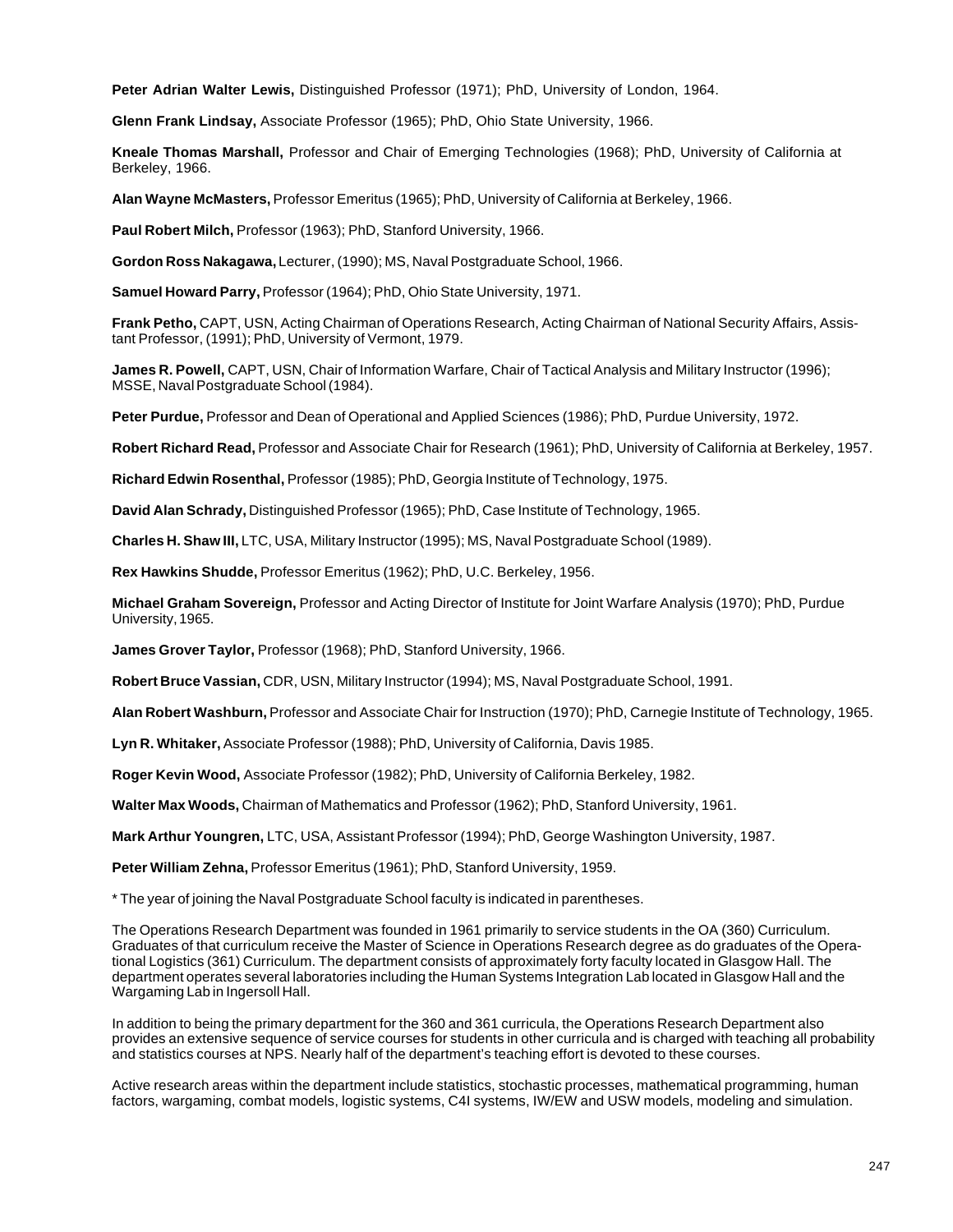#### **MASTER OF SCIENCE IN APPLIED SCIENCE**

Students with acceptable academic backgrounds may enter a program leading to a degree in Applied Science with a major in Operations Research. The program of each student seeking this degree must contain a minimum of 20 quarter hours in operations research at the graduate level, including work at the 4000 level. Additionally, the program must contain a minimum of 12 graduate quarter hours in an approved sequence of courses outside the Department of Operations Research. A total minimum of 12 quarter hours at the 4000 level plus an acceptable thesis is required. This program provides depth and diversity through specially arranged course sequences to meet the needs of the Navy and the interests of the individual. The Department Chairman's approval is required for all programs leading to this degree. Applications to include this degree in dual master's programs will not be approved.

#### **MASTER OF SCIENCE IN OPERATIONS RESEARCH**

The degree Master of Science in Operations Research requires that:

- 1. A candidate shall previously have satisfied the requirements for the degree Bachelor of Science in Operations Research or the equivalent.
- 2. Completion of a minimum of 40 quarter hours of graduate level courses with:
	- a. At least 18 quarter hours of 4000 level operations research/systems analysis courses.
	- b. An elective sequence approved by the Department of Operations Research.
	- c. At least two, but not more than three, quarter courses devoted to a thesis. This credit shall not count toward the requirement as stated in (a) above.
- 3. Submission of an acceptable thesis on a subject previously approved by the Department of Operations Research.

#### **DOCTOR OF PHILOSOPHY IN OPERATIONS RESEARCH**

The department offers the Ph.D. degree in Operations Research. The program begins with advanced course work guided by the student's doctoral committee and leading to qualifying examinations in mathematical programming, statistics and stochastic processes, as well as completion of a minor field of study outside of operations research. The primary emphasis then shifts to the student's research program culminating in the Ph.D. dissertation.

An applicant to the Ph.D. program who is not already a student at NPS should submit transcripts of previous academic and professional work, plus results of a current Graduate Record Examination (GRE) general test, to the Director of Admissions, Code 01B3, Naval Postgraduate School, Monterey, California 93943-5100. Detailed admission procedures may vary depending on the individual's location and position. However, in all cases the student must fulfill the general school requirements for the doctor's degree. Residency for this program generally requires two to three years beyond completion of a master's degree.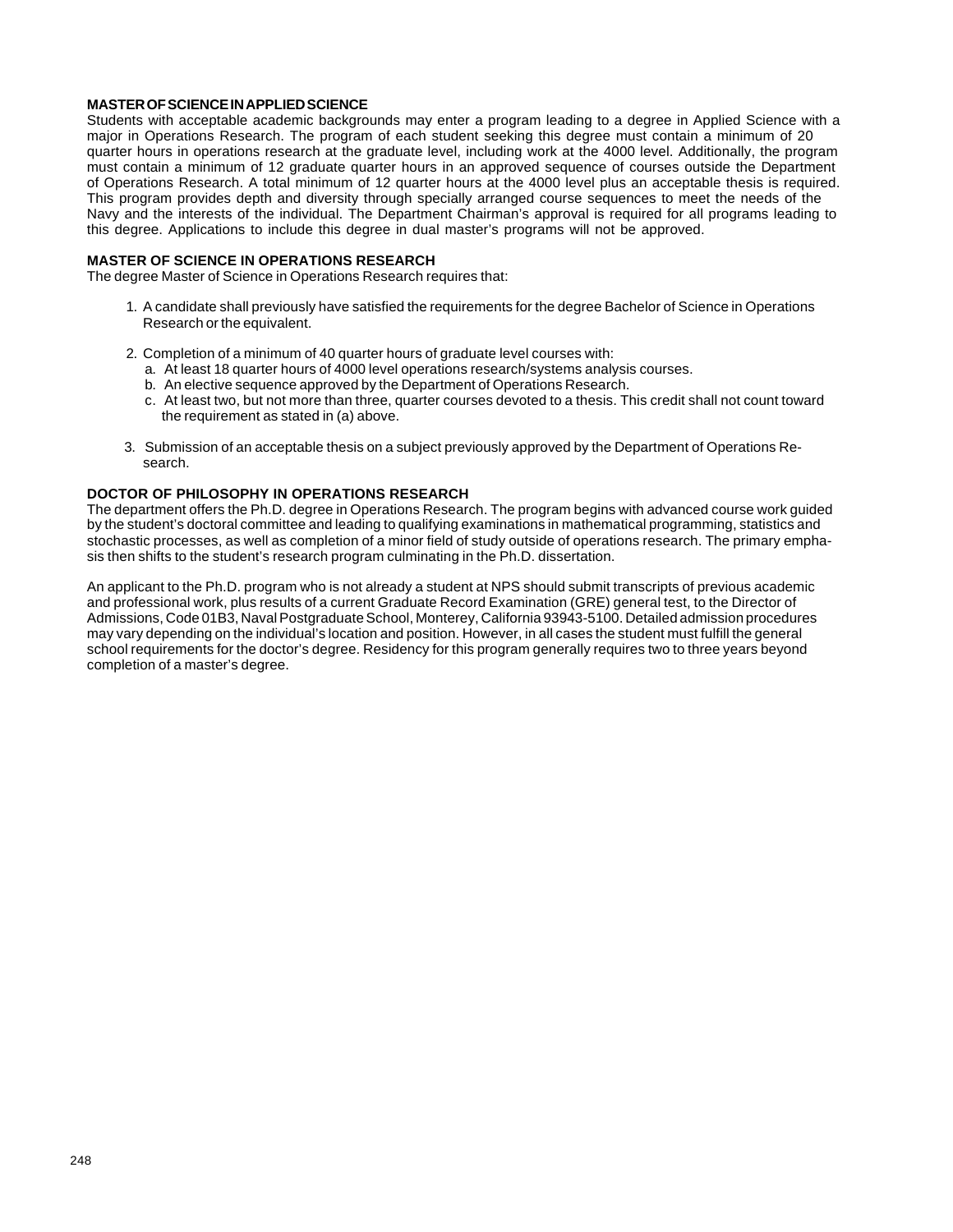# **OPERATIONS RESEARCH COURSE OFFERINGS**

#### **OAR200 INTRODUCTION TO COMPUTATIONAL METHODS FOR OPERATIONS RESEARCH (NO CREDIT) (Meets last 6 weeks of quarter.) ( 2 - 2 ).**

Introduction to the Naval Postgraduate School personal computer laboratories and software. DOS, editing, word processing, spreadsheets, data analysis, database and presentation graphics will be introduced. Introduction to timesharing on the mainframe. PREREQUISITE: None.

### **OA0001 SEMINAR FOR OPERATIONS ANALYSIS STUDENTS (NO CREDIT) ( 0 - 2 ).**

Guest lecturers. Review of experience tours. Thesis and research presentations.

#### **OA0810 THESIS RESEARCH FOR OPERATIONS ANALYSIS & LOGISTICS STUDENTS ( 0 - 8 ).**

Every student conducting thesis research will enroll in this course.

### **OA2200 COMPUTATIONAL METHODS FOR OPERATIONS RESEARCH I ( 4 - 0 ).**

A first course in computer programming, with emphasis on the use of a higher level programming language directed toward computational methods particularly appropriate to operations research. Primary emphasis on the planning and structuring of computer programs. In depth analysis of proper program logic flow, program listings and debugging techniques. Introduction to the mathematical and statistical subroutine libraries. Assigned projects involve file management, data structures and operations research models. PREREQUISITE: None.

#### **OA2600 INTRODUCTION TO OPERATIONS ANALYSIS ( 4 - 0 ).**

A first course in Operations Analysis, covering its origins in World War II to current practice. Introduces concepts, tools and methods of analysis, with tactical examples. Emphasis is on measuring combat effectiveness and developing better tactics. PREREQUISITE: None.

#### **OA2900 WORKSHOP IN OPERATIONS RESEARCH / SYSTEMS ANALYSIS ( V - 0 ).**

This course may be repeated for credit if course content changes. PREREQUISITE: Department approval. Graded on Pass/Fail basis only.

#### **OA2910 SELECTED TOPICS IN OPERATIONS ANALYSIS (Variable hours 2-0 to 5-0.) ( V - 0 ).**

Presentation of a wide selection of topics from the current literature. This course may be repeated for credit if course content changes. PREREQUISITE: A background in operations research.

## **OA3101 PROBABILITY ( 4 - 1 ).**

Probability axioms and event probability. Random variables and their probability distributions. Moment generating functions, moments and other distribution characteristics, distribution families. Functions of a random variable, including the probability integral transformation. PREREQUISITE: MA1117 or equivalent.

## **OA3102 PROBABILITY AND STATISTICS ( 4 - 1 ).**

Jointly distributed random variables, independence and conditional distributions, covariance and correlation. Functions of several random variables, sampling distributions, limiting distributions, the central limit theorem, approximations. Order statistics, the t and F distributions, the bivariate normal distribution. Point estimation, properties of estimators. PREREQUISITES: OA2200, OA3101 and MA1118 or equivalent; MA3110 taken concurrently.

#### **OA3103 STATISTICS ( 4 - 1 ).**

Interval estimation, testing statistical hypothesis. Parametric, nonparametric and graphical treatment of one and two sample univariate data, one and two way analysis of variance, and contingency tables. Applications to reliability, test and evaluation and military operations research problems. PREREQUISITE: OA3102 or equivalent.

#### **OA3104 DATA ANALYSIS ( 3 - 1 ).**

Techniques of analyzing, summarizing, and comparing sets of real data with several variables. Includes model building, and the discovery and overcoming of shortcomings in data collected in actual situations. Graphical computerized methods featured throughout. Topics include multiple regression with diagnostics, Logistic and Poisson regression, and an introduction to multivariate techniques such as categorical data analysis, principle components, and classification techniques. PREREQUISITE: OA3103.

#### **OA3105 NONPARAMETRIC STATISTICS ( 4 - 0 ).**

Tests based on the binomial distribution; confidence intervals for percentiles, tolerance intervals and goodness-of-fit tests; contingency tables; one sample tests, two sample tests and tests for independence based on ranks and scores; nonparametric analysis of variance and regression. Applications will illustrate the techniques. PREREQUISITE: A course in statistical inference.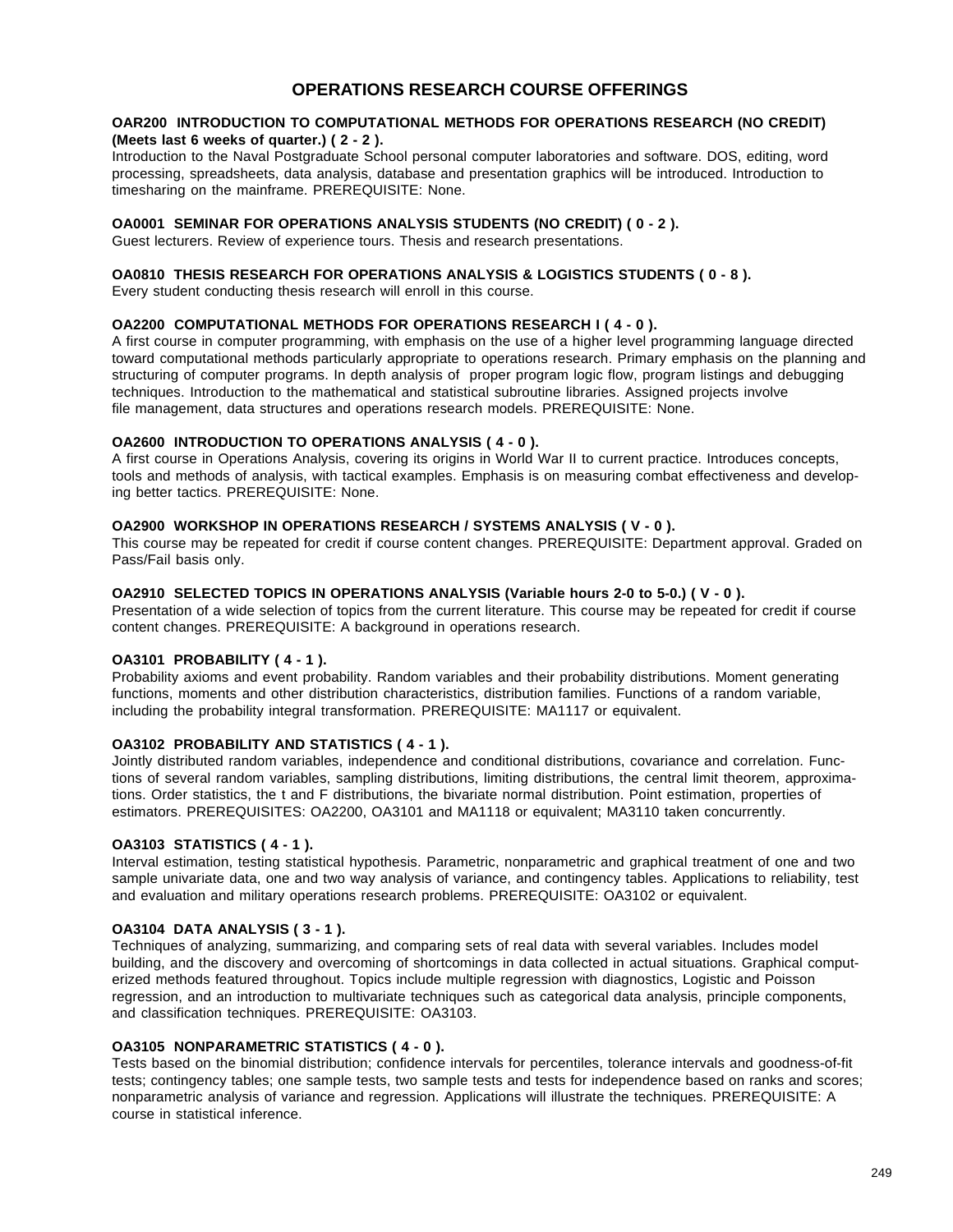### **OA3200 COMPUTATIONAL METHODS FOR OPERATIONS RESEARCH II ( 4 - 0 ).**

An advanced course in computer programming, with emphasis on the use of a higher level programming language directed toward computational methods particularly appropriate to operations research. Assigned projects involve advanced data structures, operations research models, numerical analysis, data analysis, basic complexity analysis, and computer simulation. PREREQUISITE: OA2200, or consent of instructor.

## **OA3201 LINEAR PROGRAMMING (Same as MA3301.) ( 4 - 1 ).**

Theory of optimization of linear functions subject to linear constraints. The simplex algorithm, duality, sensitivity analyses, parametric linear programming. Applications to resource allocation, manpower planning, transportation and communications, network models, ship scheduling, etc. Introduction to computer-based linear programming systems. PREREQUISITES: MA3042, MA3110, and OA3200.

## **OA3301 STOCHASTIC MODELS I ( 4 - 0 ).**

Course objectives are to provide an introduction to stochastic modeling. Topics include the homogeneous Poisson process and its generalizations and discrete and continuous time Markov chains and their applications in modeling random phenomena in civilian and military problems. PREREQUISITE: OA3101 or consent of instructor.

## **OA3302 OA SYSTEM SIMULATION ( 4 - 0 ).**

Discrete event digital simulation methodology. Monte Carlo techniques, use of simulation languages. Variance reduction techniques, design of simulation experiments and analysis of results. PREREQUISITES: OA3200 or equivalent, OA3103 or equivalent, OA3301.

## **OA3401 HUMAN PERFORMANCE MEASUREMENT I ( 4 - 0 ).**

The human element in man-machine systems. Selected topics in human engineering and psychophysics with emphasis on their relation to military systems. Man-machine interface and man's motor and sensory capacities. PREREQUI-SITE: A course in statistics.

## **OA3402 HUMAN PERFORMANCE MEASUREMENT II ( 3 - 0 ).**

The human element in man-machine systems. Selected topics in human engineering and psychophysics with emphasis on their relation to military systems. Man-machine interface and man's motor and sensory capacities. PREREQUI-SITE: A course in statistics.

#### **OA3501 INVENTORY I ( 4 - 0 ).**

A study of deterministic and approximate stochastic inventory models. Deterministic economic lot size models with infinite production rate, constraints, quantity discounts. An approximate lot size-reorder point model with stochastic demand. An approximate stochastic periodic review model. Single period stochastic models. Applications to Navy supply systems. PREREQUISITE: OA3101 or consent of instructor.

## **OA3601 COMBAT MODELS AND GAMES ( 4 - 0 ).**

This course provides a discussion of measures of effectiveness and a quantitative introduction to dynamic programming, target coverage models, Kalman filters, Lanchester Systems, and two-person zero-sum games. PREREQUI-SITES: MA3110, OA3102.

## **OA3602 SEARCH THEORY AND DETECTION ( 4 - 0 ).**

Search and detection as stochastic processes. Characterization of detection devices, use and interpretation of sweep widths and lateral range curves, true range curves. Measures of effectiveness of search-detection systems. Allocation of search efforts, sequential search. Introduction to the statistical theory of signal detection. Models of surveillance fields, barriers, tracking and trailing. PREREQUISITE: OA3301.

#### **OA3610 INTRODUCTION TO NAVAL LOGISTICS ( 4 - 0 ).**

Presentation of the fundamental purposes, history and components of the naval logistics system. Logistics is introduced as a command function necessary for sustaining combat operations. This concept is developed by looking at logistics resources and processes, unit and battle-group logistics, in-theater support, strategic lift, and CONUS/ system support. PREREQUISITES: SECRET clearance and approval of instructor.

#### **OA3900 WORKSHOP IN OPERATIONS RESEARCH/SYSTEMS ANALYSIS (Variable hours 2-0 to 5-0.) ( V - 0 ).** This course may be repeated for credit if course content changes. PREREQUISITE: Departmental approval. Graded on Pass/Fail basis only.

## **OA3910 SELECTED TOPICS IN OPERATIONS RESEARCH/SYSTEMS ANALYSIS (Variable hours 2-0 to 5-0.) ( V - 0 ).**

Presentation of a wide selection of topics from the current literature. This course may be repeated for credit if course content changes. PREREQUISITE: A background of advanced work in operations research. Consent of instructor.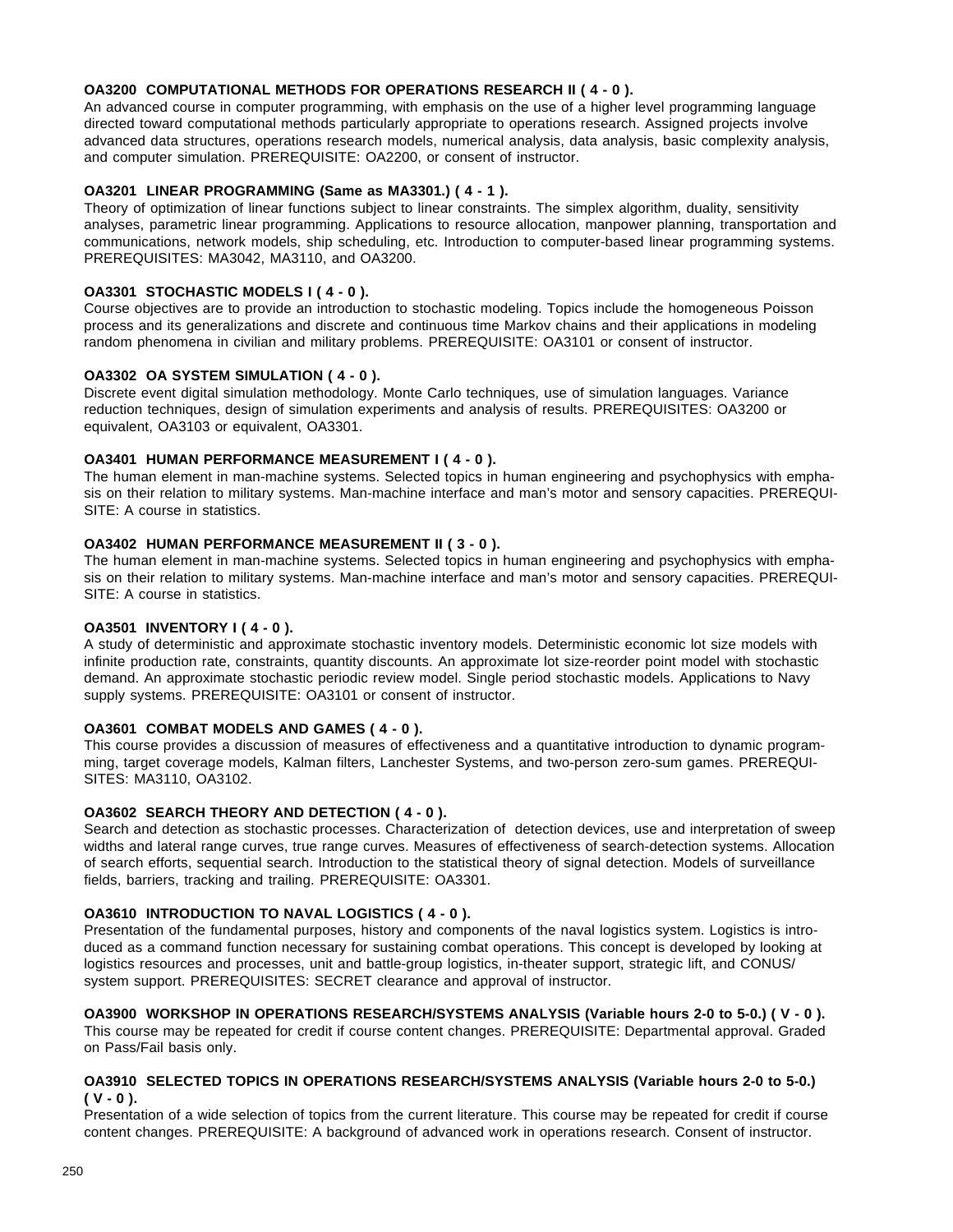## **OA4101 DESIGN OF EXPERIMENTS (Same as MA4302.) ( 3 - 1 ).**

Theory and application of the general linear hypothesis model. Analysis of variance and analysis of covariance. Planning experiments, traditional and hybrid experimental designs. Use of standard computer packages for analysis of experimental data. PREREQUISITE: OA3103 or equivalent.

## **OA4102 REGRESSION ANALYSIS (Same as MA4303.) ( 4 - 0 ).**

Construction, analysis and testing of regression models. An in-depth study of regression and its application in operations research, economics and the social sciences. PREREQUISITES: OA3102, OA3103, and OA3104.

## **OA4103 ADVANCED PROBABILITY ( 3 - 0 ).**

Probability spaces, random variables as measurable functions, expectation using the Lebesque-Stieltjes integral and abstract integration. Modes of convergence, characteristic functions, the continuity theorem, central limit theorems, the zero-one law. Conditional expectation. PREREQUISITE: MA3605 or departmental approval.

## **OA4104 ADVANCED STATISTICS ( 3 - 0 ).**

Foundations of statistics from a decision-theoretic viewpoint. Robust estimation techniques, biased estimation. Fisher and Kullback information, asymptotic methods, sufficiency, completeness, the Cramer-Rao inequality. Sequential tests, empirical Bayes tests. Statistical computation methods. PREREQUISITE: OA3103 and consent of instructor.

## **OA4106 ADVANCED DATA ANALYSIS ( 3 - 1 ).**

The course features the blending of sophisticated statistical software and data from recent DoD applications. The manipulation of multivariate data and statistical graphics are emphasized. Methodologies presented can include survival analysis, classification and discrimination, categorical data analysis, and sample survey methods.

#### **OA4201 NONLINEAR PROGRAMMING. (Same as MA4301.) ( 4 - 0 ).**

Convex sets, convex functions, and conditions for local and global optimality. Elements and convergence of algorithms for solving constrained and unconstrained optimization problems. Introduction to algebraic modeling languages. Many applications of integer and nonlinear programming to military and civilian problems, such as weapons assignments, force structuring, parameter estimation for nonlinear or constrained regression, personnel assignment and resource allocation. PREREQUISITE: OA3201.

## **OA4202 NETWORK FLOWS AND GRAPHS ( 4 - 0 ).**

Introduction to formulation and solution of problems involving networks, such as maximum flow, shortest route, minimum cost flows, and PERT/CPM. Elements of graph theory, data structure, algorithms, and computational complexity. Applications to production and inventory, routing, scheduling, network interdiction, and personnel management. PREREQUISITE: OA3201.

#### **OA4203 MATHEMATICAL PROGRAMMING ( 4 - 0 ).**

Advanced topics in linear programming, large scale systems, the decomposition principle, additional algorithms, bounded variable techniques, linear fractional programming, formulation and solution procedures for problems in integer variables. Applications to capital budgeting, large scale distribution systems, weapon systems allocation and others. PREREQUISITE: OA3201.

## **OA4204 GAMES OF STRATEGY ( 4 - 0 ).**

Mathematical models of conflict situations, emphasizing the theory of decision making against a completely opposed enemy. Topics include matrix games, Blotto games, stochastic games, and the Shapley value. Applications to combat, resource allocation, cost sharing, etc. PREREQUISITES: OA3201 and OA3101 or consent of instructor.

#### **OA4205 ADVANCED NONLINEAR PROGRAMMING ( 4 - 0 ).**

Continuation of OA4201. Advanced topics in non-linear programming including duality theory, further consideration of necessary and sufficient conditions for optimality, additional computational methods examination of recent literature in non-linear programming. PREREQUISITE: OA4201.

#### **OA4206 DYNAMIC PROGRAMMING AND OPTIMAL CONTROL ( 4 - 0 ).**

The basic theory, including Bellman's equation and the Maximum Principle. Applications to tactical and economic problems. PREREQUISITE: OA3201.

#### **OA4301 STOCHASTIC MODELS II ( 3 - 2 ).**

Course objectives are to teach methods of stochastic modeling beyond those taught in OA3301 and to give students an opportunity to apply these tools to real world problems. Suitably selected projects that entail data collection and analysis are undertaken, with emphasis on problem formulation, choice of appropriate assumptions and attainment of practical results. Topics include renewal processes, and further topics in queuing, illustrated by several military and industrial applications. PREREQUISITES: OA3104, OA3301, OA3302.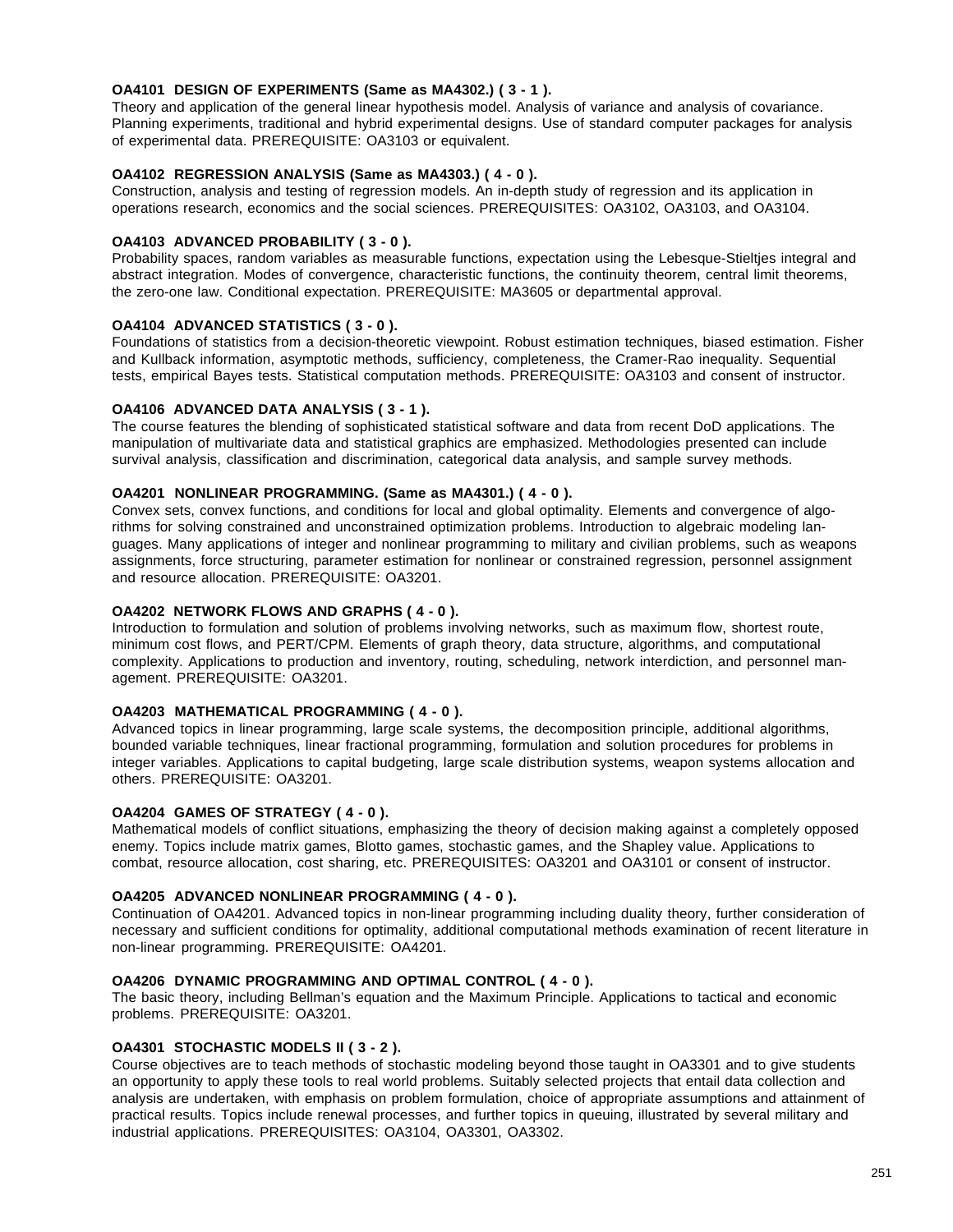## **OA4302 RELIABILITY AND WEAPONS SYSTEM EFFECTIVENESS MEASUREMENT ( 4 - 0 ).**

Component and system reliability functions and other reliability descriptors of system effectiveness. Relationships between system and component reliability. Point and interval estimates of reliability parameters under various life testing plans. PREREQUISITE: OA3301.

## **OA4303 SAMPLE INSPECTION AND QUALITY ASSURANCE ( 4 - 0 ).**

Attribute and variables sampling plans. MILSTD sampling plans with modifications. Multi-level continuous sampling plans and sequential sampling plans. Structure and implementation of quality assurance programs and analysis of selected quality assurance problems. PREREQUISITE: OA3101 or consent of instructor.

## **OA4304 DECISION THEORY ( 3 - 0 ).**

Basic concepts, Bayes, admissible, minimax, and regret strategies. Principles of choice. Relation of statistical decision functions to the theory of games. Application in the planning of operational evaluation trials. PREREQUI-SITE: OA3103.

## **OA4305 STOCHASTIC MODELS III ( 4 - 0 ).**

Lecture topics include, non-stationary behavior of Markov processes, point process models, regenerative processes, Markovian queuing network models, and non-Markovian systems. Applications to include reliability, computer system modeling, combat modeling and manpower systems. Students are given exercises entailing data analysis, formulation of probability models, and application of models to answer specific questions concerning particular phenomenon. PREREQUISITES: OA3104, OA3301, OA4301.

## **OA4308 TIME SERIES ANALYSIS (Same as MA4304.) ( 4 - 0 ).**

Second order stationary processes. Harmonic analysis of correlation functions. Filters and spectral windows. Ergodic properties. Problems of inference in time series analysis. Box-Jenkins techniques. Introduction to the analysis of multivariate processes. PREREQUISITES: OA3104, OA3301.

## **OA4321 DECISION SUPPORT SYSTEMS ( 3 - 1 ).**

An introduction to the topic; includes an overview of organizational decision making, discussion of OR techniques integral to DDS, relationships to artificial intelligence and expert systems, specialized computer languages, and nontraditional techniques for handling uncertainty. Current operational systems, both military and civilian, will be used as examples. PREREQUISITES: OA3101 and OA3200 or consent of instructor.

#### **OA4333 SIMULATION METHODOLOGY ( 4 - 0 ).**

Advanced techniques of model development and simulation experimentation. Discussion of current research. Actual topics selected will depend on interests of students and Instructor. PREREQUISITE: OA3302.

## **OA4401 HUMAN PERFORMANCE EVALUATION ( 4 - 0 ).**

Experimental considerations, strategy, and techniques in evaluation of human performance characteristics and capabilities. Detailed examination of special methods to include multivariate designs, psychophysiological methods. Review of important variables affecting human performance and criteria, measures of effectiveness, and figures of merit as indicants of performance quality. PREREQUISITE: OA3401.

## **OA4402 SKILLED OPERATOR PERFORMANCE ( 3 - 2 ).**

First part of the course is devoted to an examination of the theoretical foundations of skilled performance. The second half of the course is devoted to the study of the acquisition, development and prediction of skilled operator performance in the operational setting. PREREQUISITE: OA3401.

#### **OA4501 SEMINAR IN SUPPLY SYSTEMS ( 4 - 0 ).**

A survey of the supply system for the U.S. Navy. Topics include inventory models at all levels for consumables and repairables, budget formulation and execution, provisioning and allowance lists, planned program requirements, transaction item reporting and current topics of research such as stock migration, and material distribution studies. PREREQUISITE: OA3501.

#### **OA4600 INFORMATION IN WARFARE ( 4 - 0 ).**

Quantitative approaches to measuring and assessing the value of information in warfare, with emphasis on tradeoffs between information and firepower. Major components are on information as precision (Bayesian filtering, data association and fusion ), and information as a guide to decision making (decision theory, Markow policies, optimization). PREREQUISITES: OA3102, OA3201, OA3301.

## **OA4601 MODELS FOR DECISION MAKING ( 4 - 0 ).**

The objective is to be able to formulate and analyze operational and executive decision problems, where a lack of clear problem definition and data, sequential timing of decisions, uncertainty, and conflicting objectives, are all normal features of such problems. Understanding and applying influence diagrams and decision trees form the core part of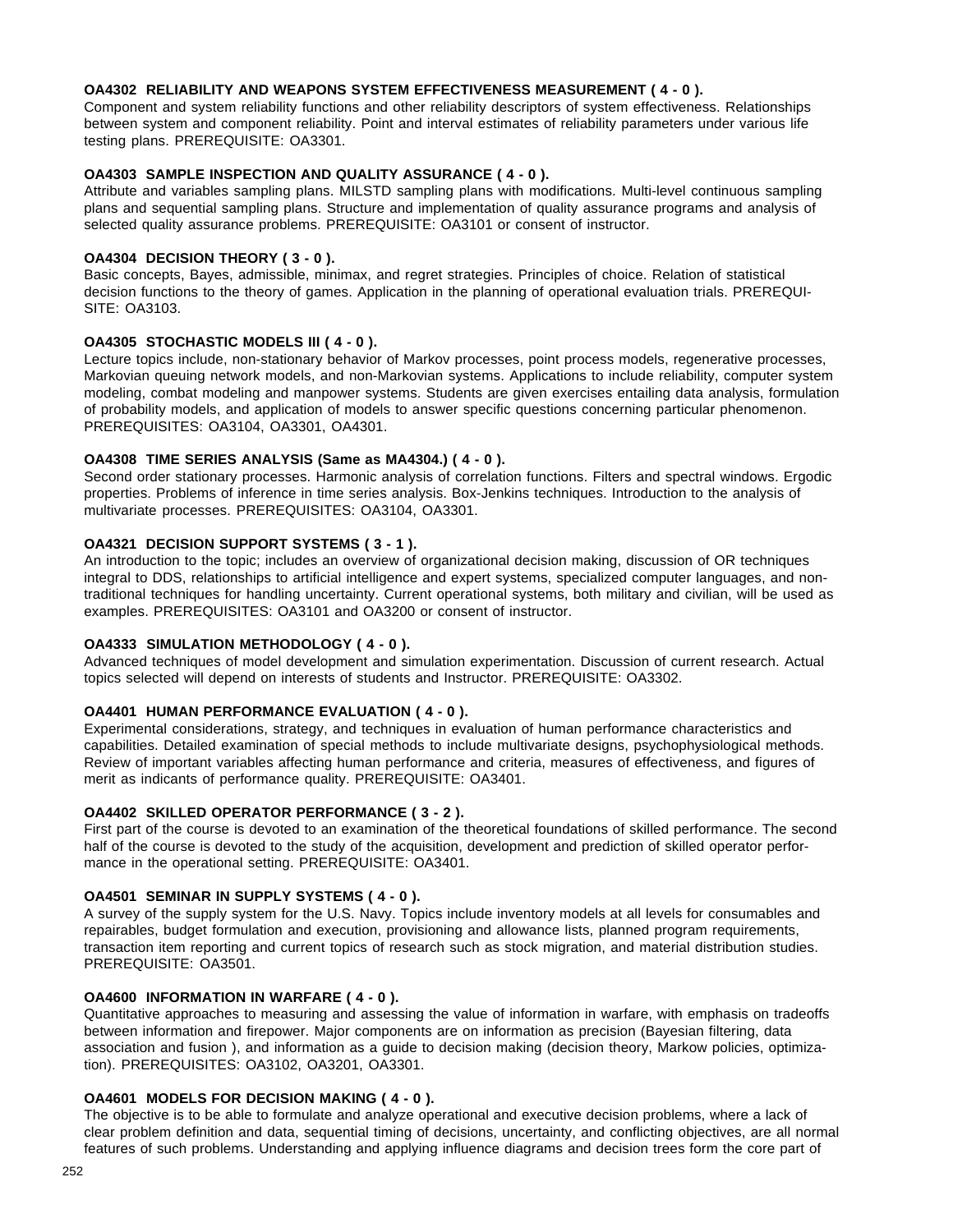the course. Emphasis is on building models and determining data requirements. Specific areas include the use of policy space analysis in sensitivity analysis, the value of perfect information in evaluating the worth of a forecast, measuring outputs, and resolving decision conflicts that result from multiple output measures. PREREQUISITES: OA3101 or OS2103.

# **OA4602 JOINT CAMPAIGN ANALYSIS ( 4 - 0 ).**

The development, use and state-of-the-art of campaign analysis in actual procurement and operations planning. Emphasis is on formulating the problem, choosing assumptions, structuring the analysis, and measuring effectiveness. Interpreting and communicating results in speech and writing is an important part of the course. In the last three weeks the students conduct a broad gauge, quick reaction campaign analysis as team members. PREREQUISITES: A course in basic probability theory, a course in quantitative decision making, working knowledge of computer war game construction and application, and four years of military field assignments.

# **OA4603 TEST AND EVALUATION ( 3 - 2 ).**

This course relates the theory and techniques of operations research to the problems associated with test and evaluation. Specific examples of exercise design, reconstruction, and analysis are examined. PREREQUISITE: OA3104.

### **OA4604 WAR GAMING ANALYSIS ( 4 - 0 ).**

Analysis of problems in the design, construction and application of manual, computer and interactive gaming. Emphasis is on gaming as a means of evaluating Naval Warfare tactics. Current naval/joint facilities will be used. PREREQUISITES: OA3302, SECRET clearance and U.S. citizenship.

### **OA4605 OPERATIONS RESEARCH PROBLEMS IN NAVAL WARFARE ( 3 - 0 ).**

Analysis of fleet exercises. Changes in tactics and force disposition arising from the introduction of nuclear weapons and missiles. Relationship of air defense to strike capability and USW. Current radar, sonar, communications and ECM problems. PREREQUISITES: OA3601, OA4604.

# **OA4607 TACTICAL DECISION AIDS ( 4 - 0 ).**

An in depth review of modern Naval Tactical Decision Aids, particularly those used in searching and tracking such as VPCAS, NODESTAR and ASWDTA. Also includes an introduction to Kalman filters. Principles of organization, computation, display and test. Projects required. PREREQUISITES: OS2103 or OS3604, OA3101 or OA3104, or an equivalent probability and statistics sequence. Working knowledge of a programming language such as MATLAB, Pascal, or C.

# **OA4608 FOREIGN MILITARY OPERATIONS RESEARCH ( 4 - 0 ).**

This course considers military operations research (OR) of foreign countries that are of current concern to DoD. Because many of these have been military clients of the former Soviet Union, the course will take Soviet military O/R as a point of departure for study. Asymmetries between Soviet and American military O/R are emphasized. Exploitation of such information is discussed. Course content will change as concerns change. Topics have included: Soviet military O/R textbooks, use of combat models in automated systems of troop control (Soviet C3), Soviet combat models, network models for planning and control of combat operations, target-engagement models, models for reconnaissance/intelligence processes, modelling of deception, automated artillery fire planning, strategic models. English translations of major Soviet works on military O/R will be supplied. PREREQUISITES: Course on combat modelling (e.g. OA3601 or OA4654) or consent of Instructor, SECRET clearance and U.S. citizenship.

### **OA4610 MOBILIZATION ( 4 - 0 ).**

Introduction to the military and civilian systems for mobilization, linear programming and simulation formulations of strategic mobility and munitions scheduling. Planning and controls of the logistics systems, including planning factors and joint operations planning. Integration of mobilization with Navy operational logistics.

# **OA4611 LOGISTICS IN NAVAL WARFARE ( 4 - 0 ).**

Presentation of the role of logistics and logisticians in war planning and strategy development with emphasis on jointness. Introduction to JCS, Unified and Navy command and staff strictures and participation in deliberate and crisis action planning process. Emphasis on the transition to war, mobilization, strategic lift, and the weapon system acquisition process as related to logistics planning. PREREQUISITES: OA3610, MN4376, SECRET clearance and approval of instructor.

# **OA4612 LOGISTICS MODELS ( 4 - 0 ).**

Mathematical modeling of most of the processes in unit/battle group or battle force logistics. Computation of fuel consumption, underway replenishment scheduling, shuttle ship requirements, measures of effectiveness, formations and their supportability, sustainability, engagement models and ordnance prediction, and implementation of such models in microprocessor-based logistics decision aids. Also ordnance programming models. Only for U.S. students enrolled in curricula 360 or 361 only. PREREQUISITE: Consent of instructor.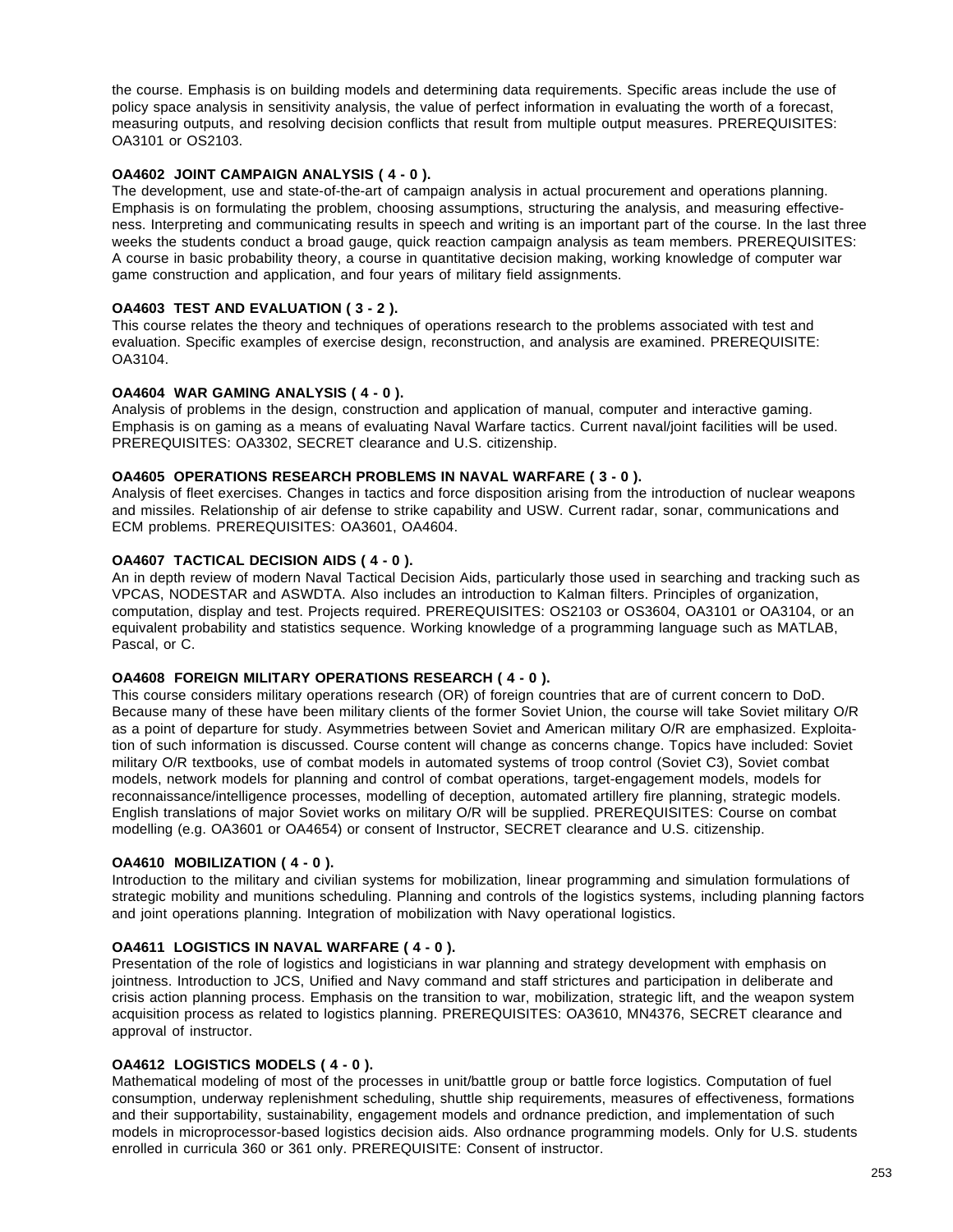# **OA4654 AIR-LAND MODELS ( 4 - 0 ).**

Introduction to modeling air/ground combat operations with emphasis on detailed approaches for modeling smallscale combat. Topics include: types of models, the modeling process, verification, target acquisition models, target selection, weapon accuracy, lethality models, terrain effects, tactical decision making, and integration of these models into large scale simulation models of combat. Models currently in use in DoD analysis are used as examples throughout the course. PREREQUISITE: OA3301.

# **OA4655 AIR-LAND-SEA ANALYSIS ( 4 - 0 ).**

Modeling of large scale air/ground combat operations using aggregated force on force combat models. Topics include: Aggregation and disaggregation, types of models used for large scale operations, firepower index and Lanchester equation approaches to attrition modeling, movement rate of advance models, air warfare models, and air allocation, logistics, C3I process models, artificial intelligence applications. Models currently in use for DoD analysis are used as examples throughout the course. PREREQUISITE: OA3301 or consent of the instructor.

# **OA4701 ECONOMETRICS ( 4 - 0 ).**

Construction and testing of econometric models, analysis of economic time series, and the use of multivariate statistical analysis in the study of economic behavior. PREREQUISITE: OA3103.

# **OA4702 COST ESTIMATION ( 4 - 0 ).**

Advanced study in the methods and practice of systems analysis with emphasis on cost analysis; cost models and methods for total program structures and single projects; relationship of effectiveness models and measures to cost analysis; public capital budgeting of interrelated projects; detailed examples from current federal practices. PREREQ-UISITE: AS3610 or equivalent.

### **OA4703 DEFENSE EXPENDITURE AND POLICY ANALYSIS ( 4 - 0 ).**

A presentation of the major components of defense budgeting and policy formulation from the standpoint of the three major institutions involved, the agency, executive and congress. The use of quantitative models of institutional behavior is emphasized when examining both individual institutions and the interaction between them. PREREQUI-SITE: AS3610.

### **OA4704 O/R TECHNIQUES IN MANPOWER MODELING ( 4 - 0 ).**

The most frequently applied manpower models are studied including Markov chain and renewal models using grade and/or length of service categories. Statistical techniques to estimate relevant attrition and promotion rates from cohort and census data are also included in the course to provide both longitudinal and cross-sectional views of personnel systems. Career aspects are analyzed with respect to attrition, promotion opportunity and time to promotion in hierarchical systems with or without promotion zones. Examples emphasize the personnel systems of the military services. PREREQUISITES: OA3201, OA3301, and OA3103.

### **OA4910 SELECTED TOPICS IN OPERATIONS ANALYSIS (Variable hours 2-0 to 5-0.) ( V - 0 ).**

Presentation of a wide selection of topics from the current literature. This course may be repeated for credit if course content changes. PREREQUISITE: A background of advanced work in operations research and departmental approval.

### **OA4930 READINGS IN OPERATIONS ANALYSIS (Variable hours 2-0 to 5-0.) ( V - 0 ).**

This course may be repeated for credit if course content changes. PREREQUISITE: Departmental approval. Graded on Pass/Fail basis only.

# **OS2101 ANALYSIS OF EXPERIMENTAL DATA ( 4 - 0 ).**

Introduction to statistical analysis of measurements and experimental data. Frequency distributions, graphical representation. Populations and sampling. Principle of least squares, estimation of mean and standard deviation. Curve fitting and regression, propagation of errors. Confidence intervals, tests and contingency tables. Elementary ANOVA. Relevant probabilistic concepts introduced as needed.

### **OS2103 APPLIED PROBABILITY FOR SYSTEMS TECHNOLOGY ( 4 - 1 ).**

A first course in probability for students in operational curricula. Topics include probability laws and calculation methods, discrete and continuous random variables, common probability distributions, introduction to modeling, expectation, variance, covariance, and rudiments of discrete time processes. Emphasis is on understanding uncertainty and developing computational skills in probability. PREREQUISITES: Single variable differentiation and integration at MA1118 level.

# **OS3002 OPERATIONS RESEARCH FOR NAVAL INTELLIGENCE ( 4 - 0 ).**

This course provides an introduction to the approach and methods of operations research, with special emphasis on military applications of interest to intelligence. It focuses on the mathematical modeling of combat operations and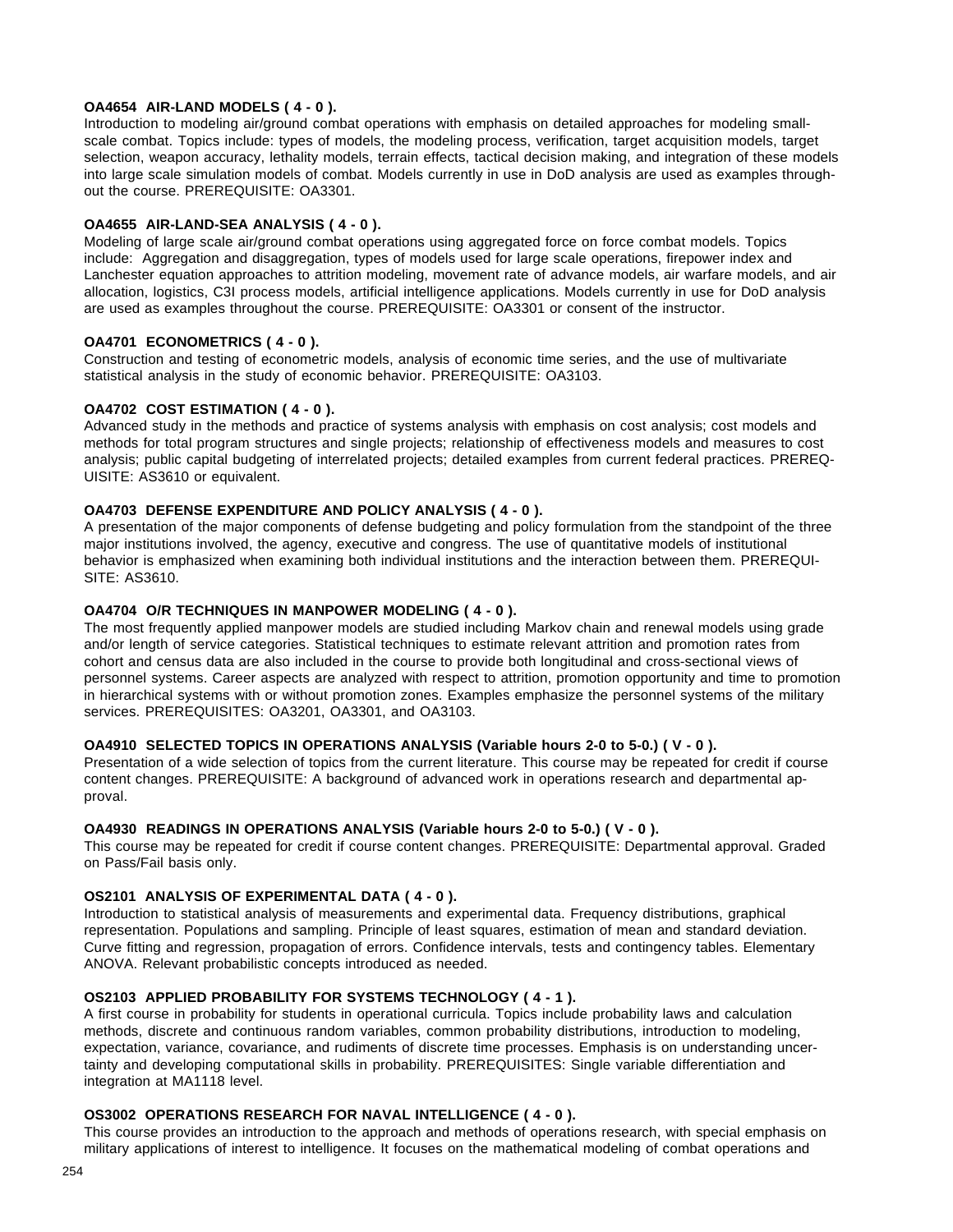considers intelligence aspects. Students develop basic skills in such modeling. Topics include: operational definitions, measurement of combat effectiveness, model validation/verification, and models versus modeling. Also included are modeling of processes of target acquisition, fire assessment (kill probabilities and target coverage), tactical decision making, and games.

# **OS3003 OPERATIONS RESEARCH FOR INFORMATION WARFARE ( 4 - 0 ).**

This course deals with applications of quantitative models to operational electronic warfare problems, with the underlying idea being to make decisions by optimizing some measure of effectiveness (MOE). Topics covered include ESM, ECM/ECCM, strike warfare, ASMD, and cost- effectiveness tradeoffs. PREREQUISITES: Calculus and OS2103.

# **OS3004 OPERATIONS RESEARCH FOR COMPUTER SYSTEMS MANAGERS ( 4 - 1 ).**

A one-quarter survey of operations research techniques of particular interest to students in computer systems management. Topics covered include optimization, network flow models, simulation, queuing, forecasting techniques, Markov chains, decision analysis, reliability, and project management techniques. Spreadsheet models and analysis tools are an integral part of the course. PREREQUISITES: MA2300, OS3101.

### **OS3006 OPERATIONS RESEARCH FOR MANAGEMENT ( 4 - 0 ).**

A survey of problem solving techniques for operations research. Topics include decision theory, linear programming, models, project scheduling, inventory, queuing and simulation. PREREQUISITES: MA2300, OS3101 or OS3105.

# **OS3008 ANALYTICAL PLANNING METHODOLOGY ( 4 - 0 ).**

A one-quarter survey of operations research techniques of particular interest to students in the C4I curriculum, with emphasis on model formation. Topics include linear and nonlinear programming, integer programming, networks, shop flow and project scheduling, decision analysis, queuing and simulation. PREREQUISITE: MA2300.

# **OS3101 STATISTICAL ANALYSIS FOR MANAGEMENT ( 4 - 1 ).**

A specialized course covering the basic methods of probability and statistics with emphasis on managerial applications. The course includes applications of probability models, statistical inference and regression analysis. Computation for these applications are carried out on a computer, using commercial software packages. Topics in probability include the binomial, geometric, Poisson and normal distributions, risk and expected value. Parametric statistical techniques include significance testing and confidence intervals, together with point estimation of model parameters. Regression analysis includes simple linear regression and multiple regression, with estimation of parameters and tests of hypothesis and confidence intervals for regression coefficients and the variance of the error term. PREREQUI-SITE: College algebra.

# **OS3104 STATISTICS FOR SCIENCE AND ENGINEERING ( 4 - 0 ).**

Acquaint the engineering student with the techniques of statistical data analysis with examples from quality control, life testing, reliability and sampling inspection. Histograms and empirical distributions and random variables are introduced along with their probability distributions and associated characteristics such as moments and percentiles. Following a brief introduction to decision making, standard tests of hypotheses and confidence intervals for both one and two parameter situations are treated. Regression analysis is related to least squares estimation and associated tests of hypotheses and confidence intervals are treated. PREREQUISITE: Calculus.

# **OS3105 STATISTICS FOR TECHNICAL MANAGEMENT ( 4 - 1 ).**

The first of a two-quarter course in the use of the tools of probability and statistics oriented toward management applications. Skills in numerical computation are developed in laboratory periods through the use of MINITAB. Emphasis in the lectures is placed on modeling problems and interpreting results. Those aspects of probability structure that are germane to distributions such as the binomial and normal. Standard topics of statistical inference for one and two variables are introduced in the settings of both hypothesis testing and confidence interval estimation. PREREQUISITE: MA2300.

### **OS3302 QUALITY ASSURANCE AND RELIABILITY ( 4 - 0 ).**

A technical treatment of quality assurance discipline with attention to its corresponding programmatic and managerial elements. Survey of current trends and policies in total quality management and system design, development production and logistic support. Reliability modeling, testing, growth, estimation and assessment, manufacturing qualification, process control management and improvement, quality control charts. Survey of selected current DoD instructions, handbooks and manuals.

# **OS3303 COMPUTER SIMULATION ( 4 - 1 ).**

Design, implementation and use of digital simulation models will be covered with special emphasis on features common to USW problems. War gaming will be discussed and a game using the digital computer will be played and critiqued by the class. Exercise planning and analysis will be treated. Basic topics are explained including computer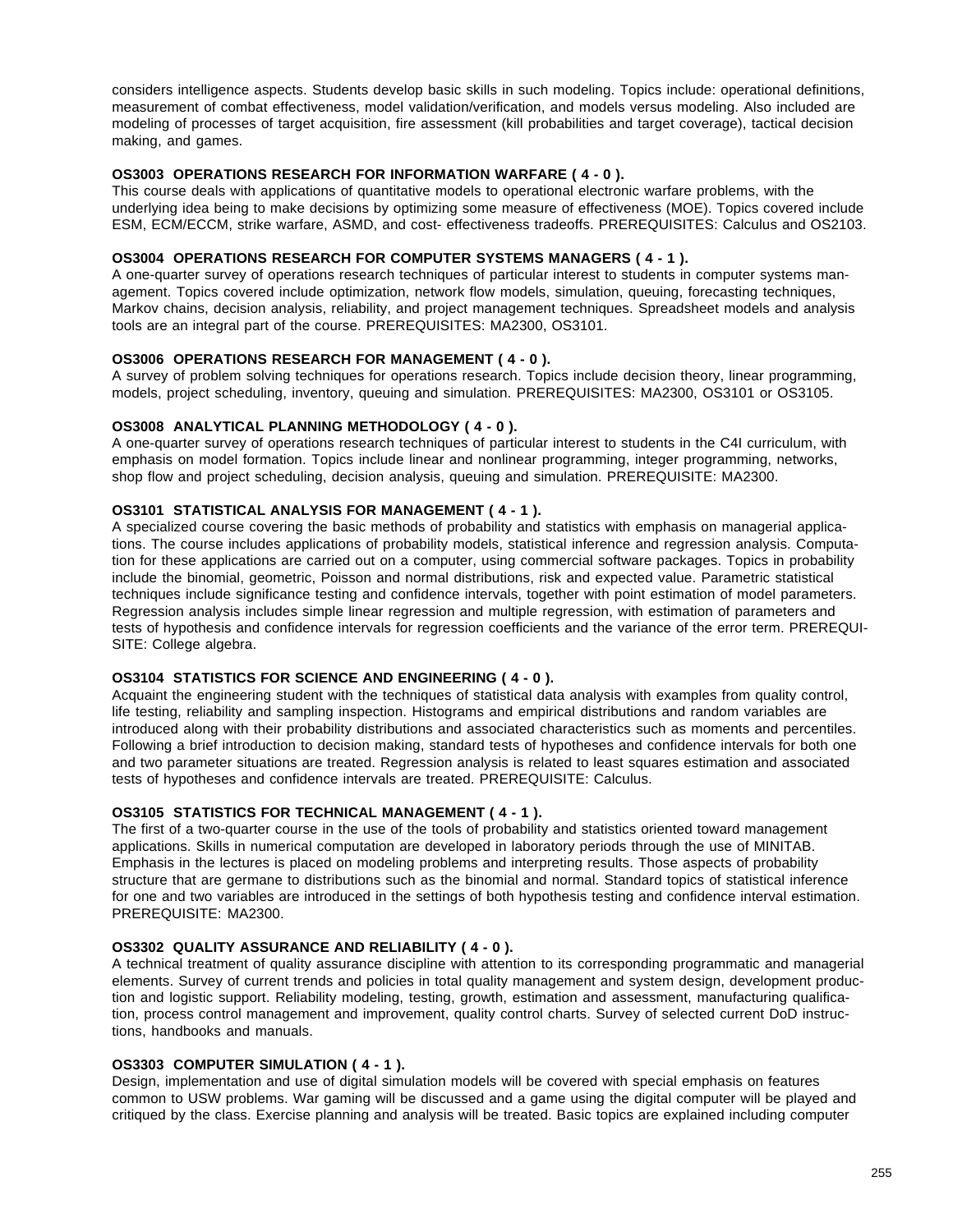generation of random variates, statistical design and monitoring of model progress, machine representation of dynamic data structures, model verification and validation on special purpose simulation and gaming languages. PREREQUISITES: OS2103, OS3604 or equivalent, and a working knowledge of FORTRAN programming.

# **OS3401 HUMAN FACTORS ENGINEERING ( 3 - 0 ).**

An introduction to human factors engineering for students in fields such as engineering. Designed to give the student an appreciation of man's capacities and limitations and how these can affect the optimum design of the man-machines system. Emphasis on integration of human factors into the system development cycle considering such topics as manpower/personnel costs, control and display design, human energy expenditure, physiological costs, and evaluation systems. PREREQUISITE: A previous course in probability and statistics.

# **OS3403 HUMAN FACTORS IN INFORMATION WARFARE ( 3 - 1 ).**

This course will provide the student with the ability to evaluate and predict human performance in specified operational environments. The effects of stress factors such as noise, temperature, motion, work load, etc., on various aspects of human performance will be studied. Students will identify the control and display requirements or an EW system and design a workspace to accommodate an EW data reduction/analysis system. PREREQUISITE: OS3604.

# **OS3404 MAN-MACHINE INTERACTION ( 3 - 2 ).**

An introduction to the man-machine interface problems in C3. Information, display and human communication requirements for effective C3. Applied orientation involving message handling systems, query languages, computer to computer communications, command and control applications programs, file transfer between host computers, etc. PREREQUISITE: Enrollment in the Joint C4I curriculum.

# **OS3601 SEARCH, DETECTION, AND LOCALIZATION MODELS ( 4 - 0 ).**

An introduction to the decision problems associated with Navy detection systems. The relation of detection models to search and localization models, measures of effectiveness of search/detection systems, and the optimum allocation of search effort are discussed. This course is designed for the USW curriculum. PREREQUISITES: OS2103, OS3604, PH2401 or consent of instructor and SECRET clearance.

# **OS3603 SIMULATION AND WAR GAMING ( 3 - 1 ).**

Design, implementation and use of digital simulation models will be covered with special emphasis on features common to C3 and EW problems. War gaming will be discussed and a game using the digital computer will be played and critiqued by the class. Exercise planning and analysis will be treated. Basic topics are explained including computer generation of random variates, statistical design and monitoring of model progress, machine representation of dynamic data structures, model verification and validation on special purpose simulation and gaming languages. PREREQUISITES: OS2103, OS3604 or equivalent, and a working knowledge of FORTRAN programming, and SECRET clearance.

# **OS3604 DECISION AND DATA ANALYSIS ( 4 - 0 ).**

An introduction to statistics and data analysis for students in the operational curricula. Topics include point and interval estimation, hypotheses testing, analysis of variance, single and multiple regression, and categorical data analysis. Emphasis is placed on decision rules and in the analysis of data from operational environments. PREREQ-UISITE: OS2103 or equivalent.

# **OS3702 MANPOWER REQUIREMENTS DETERMINATION ( 4 - 0 ).**

The objective is to enable the student to use some of the tools of industrial engineering in the determination of the quantity and quality of manpower required in military systems. Techniques include motion and time study, work sampling, predetermined time standards, work design and layout, materials handling, procedures review and process design. Applications for ship and squadron manning documents and SHORESTAMPS are included. PREREQUI-SITES: OS3006, or OA3201 and OA3301.

### **OS4601 TEST AND EVALUATION ( 4 - 0 ).**

Designed for system technology students, this course examines problems associated with tests and evaluations of weapon systems and tactics. Included are concepts from experimental design, regression analysis. Realistic data sets and examples are discussed and analyzed. PREREQUISITE: Inferential statistics.

### **OS4701 MANPOWER AND PERSONNEL MODELS ( 4 - 0 ).**

The objective of this course is to introduce the student to the major types of manpower and personnel models for estimating the effects of policy changes on the personnel system. Topics include longitudinal and cross-section models, optimization models, data requirements and validation. Application in the form of current military models are included. PREREQUISITE: OS3006.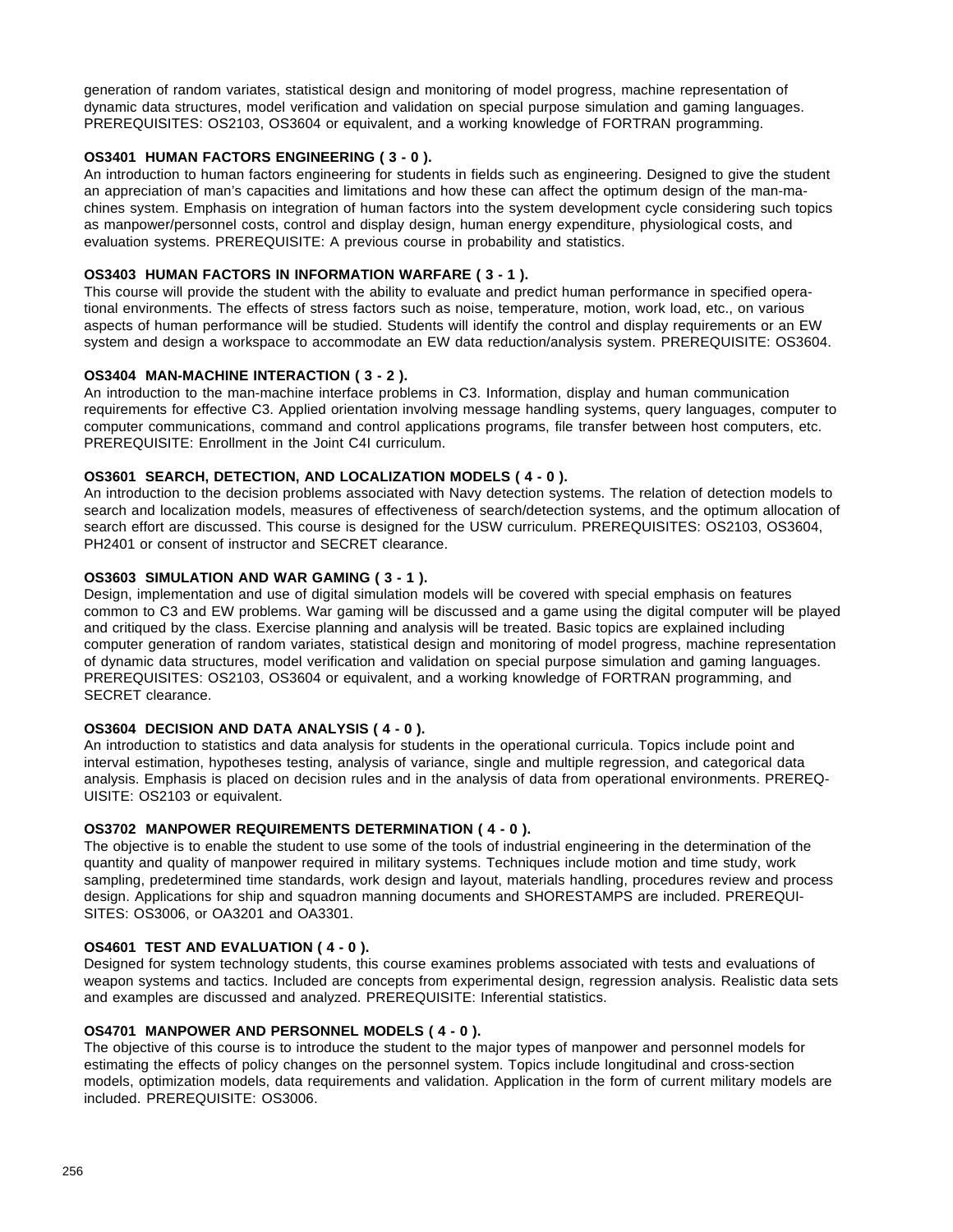# **DEPARTMENT OF PHYSICS**

#### **Chairman:**

Anthony A. Atchley Professor Code PH/Cw, Spanagel Hall Room 200D (408) 656-2896 DSN 878-2896

### **Associate Chairmen:**

### **Administration**

William B. Zeleny Associate Professor Code PH/Zl, Spanagel Hall Room 206C (408) 656-2952 DSN 878-2952

### **Instruction**

Robert L. Armstead Associate Professor Code PH/Ar, Spanagel Hall, Room 112 (408) 656-2125 DSN 878-2125

#### **Research**

Anthony A. Atchley Professor Code PH/Ay Spanagel Hall, Room 114 (408) 656-2848 DSN 878-2848

**Robert Louis Armstead,** Associate Professor (1964)\*; PhD, University of California at Berkeley, 1964.

**Anthony A. Atchley,** Chairman, Professor and Associate Chair for Research (1985); PhD, University of Mississippi, 1985.

**Steven Richard Baker,** Associate Professor (1985); PhD, University of California at Los Angeles, 1985.

**David Dempster Cleary,** Associate Professor (1988); PhD, Colorado, 1985.

**William Boniface Colson,** Chairman and Professor (1989); PhD, Stanford University, 1977.

**Alfred William Madison Cooper,** Professor (1957); PhD, The Queen's University of Belfast, 1961.

**David Scott Davis,** Associate Professor (1989); PhD, Purdue University, 1976.

**Suntharalingam Gnanalingam,** Senior Lecturer (1985); PhD, Cambridge University, 1954.

**Richard M. Harkins,** Instructor (1994), MS, Naval Postgraduate School, 1988.

**Robert Charles Harney,** Associate Professor (1995); PhD, University of California at Davis, 1976.

**Dan Howard Holland,** Senior Lecturer (1990); PhD, Stanford University, 1955.

**Robert Mitchell Keolian,** Associate Professor (1990); PhD, University of California at Los Angeles, 1985.

**Andres Larraza,** Assistant Professor (1989); PhD, University of California at Los Angeles, 1987.

**James H. Luscombe,** Associate Professor (1994), PhD, University of Chicago, 1983.

**William B. Maier II,** Lecturer (1995); PhD, University of Chicago, 1965.

**Xavier K. Maruyama,** Professor (1987); PhD, Massachusetts Institute of Technology, 1971.

**Richard Christopher Olsen,** Associate Professor (1987); PhD, University of California at San Diego, 1980.

**James Vincent Sanders,** Associate Professor (1961); PhD, Cornell University, 1961.

**Gordon Everett Schache**r, Professor (1964); PhD, Rutgers, 1961.

**Kevin B. Smith,** Assistant Professor (1995); PhD, University of Miami, 1991.

**Joseph Sternberg,** Professor (1985); PhD, John Hopkins University, 1955.

**Donald Lee Walters,** Associate Professor (1983); PhD, Kansas State University, 1971.

**Karlheinz Edgar Woehler,** Professor (1962); PhD, University of Munich, 1962.

**William Bardwell Zeleny,** Associate Professor and Associate Chair for Administration (1962); PhD, Syracuse University, 1960.

\* The year of joining the Naval Postgraduate School faculty is indicated in parentheses.

Expertise in the Department of Physics and efforts in research and teaching of graduate specialization courses for the last twenty years can be summarized under the heading "physics of propagation phenomena in realistic, complex environments". Specialized course sequences are offered in the following areas: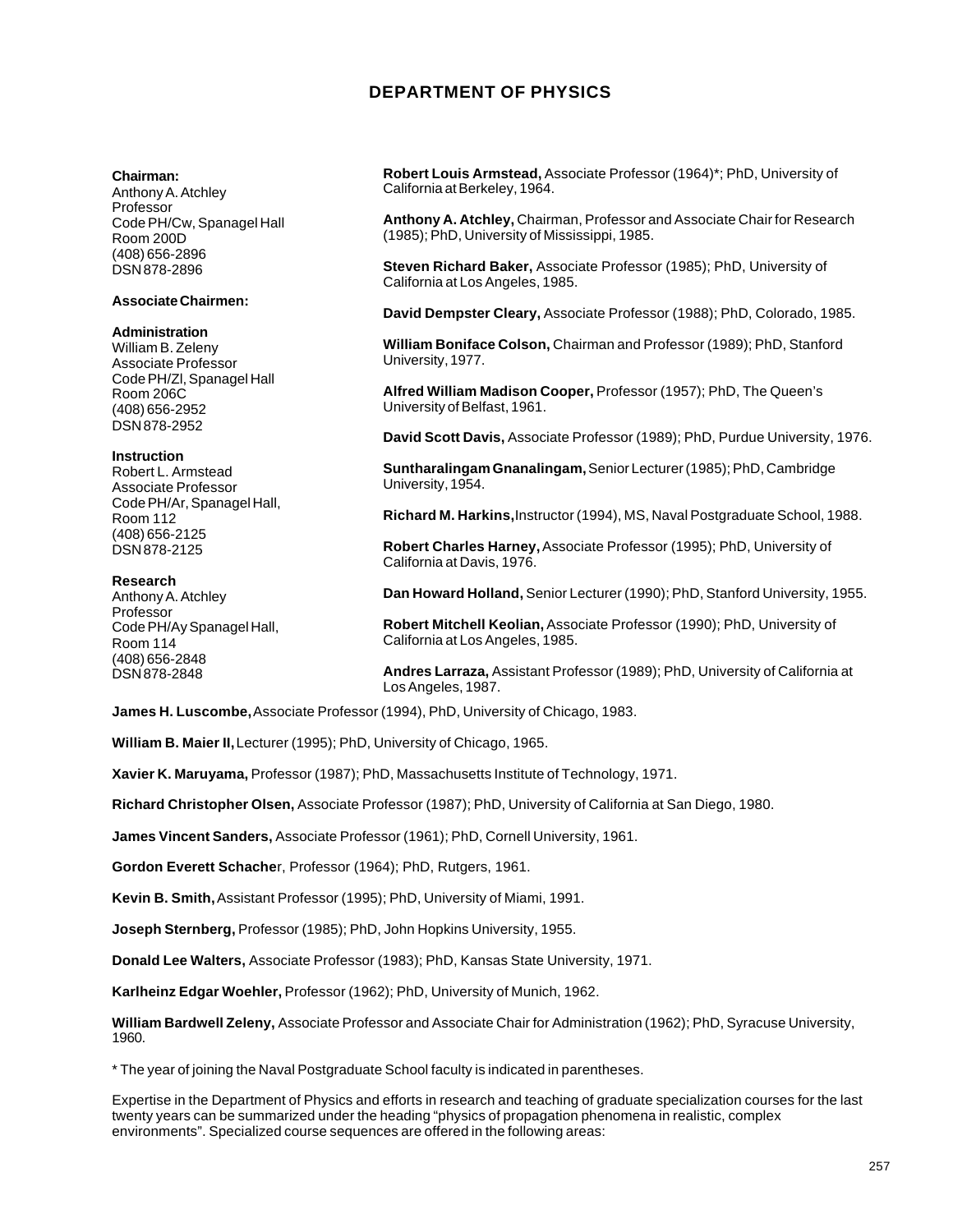- 1) Optical Signal Propagation and Detection.
- 2) Directed Energy Weapons Systems.
- 3) Nuclear Weapons and their Effects.
- 4) Underwater Acoustics.
- 5) Physics of the Space and Satellite Environments.
- 6) Simulation of Large Scale Systems.
- 7) Physical Acoustics.

All of these specializations are of obvious relevance to modern and future weapons technologies. The faculty supports an ongoing research program in these areas and student thesis topics are available in all of them.

### **DEGREE REQUIREMENTS**

The Department of Physics offers the Master of Science and the PhD degrees in Physics and in Applied Physics. Upon approval by the department, courses taken at other institutions may be applied toward satisfying degree requirements.

### **MASTER OF SCIENCE IN PHYSICS**

A candidate for the degree Master of Science in Physics must complete satisfactorily a program of study which includes a minimum of 30 quarter hours of physics courses (not including thesis) distributed among courses at the graduate (3000 or 4000) level; of these 30 hours at least 15 hours must be at the 4000 level. Upon approval of the Chairman of the Physics Department, a maximum of 4 hours of courses taken in another department may be applied toward satisfying the above requirements. In lieu of the preceding requirements, students who are qualified to pursue graduate courses in physics when they arrive at the Naval Postgraduate School may complete a minimum of 20 hours entirely of 4000 level physics courses. In addition, all students must satisfy the general Postgraduate School minimum requirements for the master's degree and present an acceptable thesis.

The following specific course requirements must be successfully completed for a student to earn the degree Master of Science in Physics:

- 1) PH3152: Mechanics of Physical Systems,
	- PH3352: Electromagnetic Waves and Radiation
	- PH3991: Theoretical Physics
	- PH3782: Thermodynamics and Statistical Physics.
	- PH4353: Topics in Advanced Electricity and Magnetism
	- PH4984: Advanced Quantum Physics, or equivalents to the above courses.
- 2) In addition to the above, a graduate sequence containing at least two Physics courses, at least one of which must be at the 4000 level.

All programs leading to the degree Master of Science in Physics must be approved by the Chairman of the Department of Physics.

### **MASTER OF SCIENCE IN APPLIED PHYSICS**

To be awarded the degree Master of Science in Applied Physics, a student must complete a program of study which includes at least 32 quarter hours of courses (not including thesis) at the graduate (3000 or 4000) level. Of these 32 hours, at least 15 hours must be at the 4000 level. Subject to the approval of the Chairman of the Department of Physics, a maximum of 40% of the hourly requirements in each of these categories may be taken outside the Physics Department in technical subjects related to Physics. The remaining 60% in each category must consist of Physics courses.

As part of the above requirements, a student's program must include an area of graduate concentration, containing at least four graduate courses approved by the Chairman of the Department of Physics. At least two of these courses must be at the 4000 level.

To be eligible for the degree Master of Science in Applied Physics, a student must demonstrate adequate knowledge of basic electromangetism and of the fundamentals of quantum physics. This requirement can be met by passing an examination or by successfully completing a physics course at the Naval Postgraduate School in each of these areas.

All programs leading to the degree Master of Science in Applied Physics must satisfy the general Postgraduate School minimum requirements for the Master's degree, must include an acceptable thesis, and must be approved by the Chairman of the Department of Physics.

### **DOCTOR OF PHILOSOPHY**

The Department of Physics offers the PhD. degree in several areas of specialization which currently include acoustics, electro-optics, free electron lasers, space physics, theoretical physics, and nuclear physics.

Requirements for the degree may be grouped into three categories: courses, dissertation research, and examinations.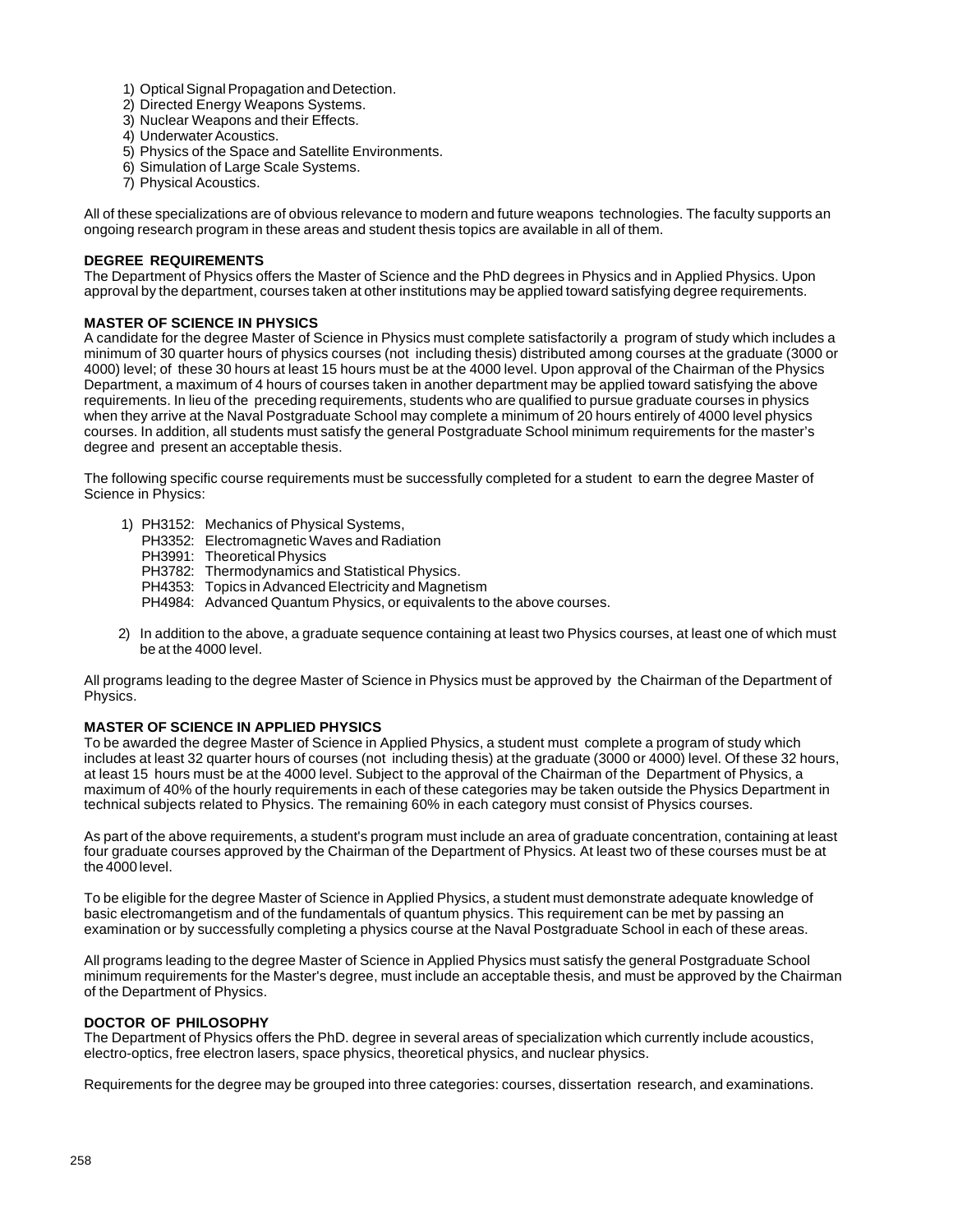The required examinations are outlined under the general school requirements for the PhD. In particular, the Department requires a preliminary examination to show evidence of acceptability as a doctoral student. This examination may be taken before or after commencement of graduate studies at NPS.

The department offers two options for the PhD.; major in Physics or major in Applied Physics. For the major in Physics, a minimum of 40 credit hours of physics courses at the 4000 level is required. The major in Applied Physics also requires 40 credit hours of 4000 level courses, but a portion of these hours may be taken in other departments in technical subjects related to physics.

A more detailed description of departmental requirements for the PhD. is contained in the booklet "Doctoral Study in Physics or in Applied Physics at the Naval Postgraduate School."

An applicant to the PhD program who is not already a student at NPS should submit transcripts of previous academic and professional work, plus results of a current Graduate Record Examination (GRE) general test, to the Director of Admissions, Code 01B3, Naval Postgraduate School, Monterey, California 93943-5100.

### **PHYSICS LABORATORIES**

The physics laboratories are equipped to carry on instruction and research work in atomic physics, nuclear physics, electro-optics, plasma physics, spectroscopy and acoustics.

The 100 MeV electron linear accelerator provides a pulsed electron beam of one microampere average current and is used for radiation studies. This machine is augmented by a Pulserad 112 single pulse electron accelerator producing a 1.8 MeV, 40 kiloampere beam of 50 nanosecond duration. Both machines are suitable for studies of radiation effects in semiconductor devices and electromagnetic pulse generation.

The Electro-Optics Laboratory uses imaging and detecting systems from the far infrared to the visible range including instrumentation for seagoing experiments in optical propagation. The Laser Laboratory contains a giant pulse laser and associated detection equipment for the visible spectrum as well as a high power laser in the IR region.

The Acoustics Laboratory equipment includes a large anechoic chamber, a small reverberation chamber and a multipleunit acoustics laboratory for student experimentation in airborne acoustics. Sonar equipment, test and wave tanks and instrumentation for investigation in underwater sound comprise the underwater acoustics laboratory. The physical acoustics laboratories are equipped with a variety of modern data collection and processing equipment.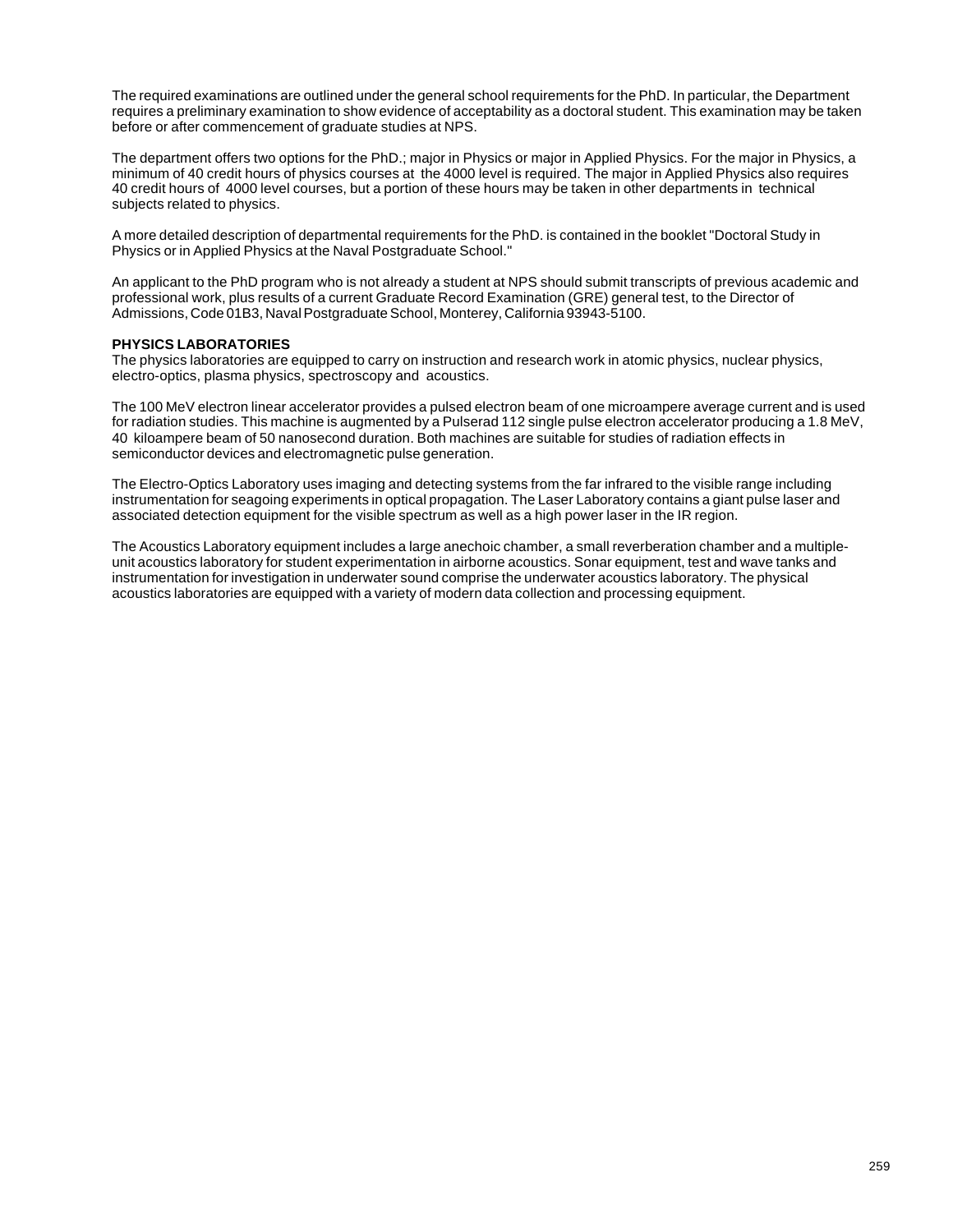# **PHYSICS COURSE OFFERINGS**

### **PHR110 REFRESHER PHYSICS (NON CREDIT) (Meets last 6 weeks of quarter.) ( 5 - 3 ).**

Selected topics from elementary physics for incoming students. Typical topics are kinematics, Newton's Laws of motion, work, energy, linear and angular momentum, basic concepts of fluid flow, temperature, heat, and the kinetic theory of gases. Vector algebra and some aspects of calculus are developed as needed and their use is emphasized. The two ninety-minute problem sessions are devoted to guided problem solving. PREREQUISITES: Previous college course in elementary physics and integral calculus. Refresher mathematics (calculus) is usually taken concurrently.

### **PH0499 ACOUSTICS COLLOQUIUM (NO CREDIT) ( 0 - 1 ).**

Reports on current research, and study of recent research literature in conjunction with the student thesis. PREREQ-UISITE: A course in acoustics.

### **PH0810 THESIS RESEARCH ( 0 - 8 ).**

Every student conducting thesis research will enroll in this course.

### **PH0999 PHYSICS COLLOQUIUM (NO CREDIT) ( 0 - 1 ).**

Discussion of topics of current interest by NPS and outside guest speakers.

# **PH1001 PHYSICS REFRESHER: MECHANICS ( 4 - 2 ).**

This is the first of a two-course sequence for students entering the Combat Systems Sciences & Technology curriculum. This course meets twelve hours a week for lectures and problem sessions for the first six weeks of the quarter. Topics covered are: motion in one, two, and three dimensions; force and Newton's law; particle dynamics; work and energy; conservation of energy; systems of particles; rotational kinematics and dynamics; angular momentum; oscillations; gravitation; fluid dynamics; and wave motion.

### **PH1002 PHYSICS REFRESHER: ELECTRICITY AND MAGNETISM ( 4 - 2 ).**

This is the second of a two-course sequence for students entering the Combat Systems Sciences & Technology curriculum. This course meets twelve hours a week for lectures and problem sessions for the last six weeks of the quarter. Topics covered are: Coulomb's Law; the electric field; Gauss' Law; electric potential; capacitance; current and resistance; DC circuits; the magnetic field; Ampere's Law; Faraday's Law; magnetic properties of matter; inductance; AC circuits; Maxwell's Equations; and electromagnetic waves. PREREQUISITE: PH1001.

### **PH1121 MECHANICS ( 4 - 2 ).**

Vector algebra, particle kinematics in one and two dimensions, Newton's laws of motion, particle dynamics, work and energy, conservation of energy, systems of particles, conservation of momentum, rotational kinematics and dynamics, gravitation, simple harmonic motion, basic concepts of fluid motion, temperature, heat and kinetic theory of gases. PREREQUISITE: A course in calculus or concurrent registration in a calculus course.

### **PH1322 ELECTRICITY AND MAGNETISM ( 5 - 0 ).**

Electric charge, Coulomb's Law, electric field, Gauss' Law, electrical potential and energy, capacitors and dielectrics, current and resistance, EMF and DC circuits, magnetic field, Ampere's Law, Faraday's Law, inductance. Additional topics may include electromagnetic oscillations, Maxwells Equations, electromagnetic waves, conduction of electricity in solids. PREREQUISITE: PH1121 or equivalent.

### **PH2001 PHYSICS THESIS OPPORTUNITIES ( 1 - 0 ).**

This course is designed for students interested in choosing and pursuing a Master's thesis in physics. Members of the faculty of the Department of Physics having research projects suitable for Master's degree theses will give presentations on their projects. The course is given in the pass/fail mode. PREREQUISITE: At least 7 quarter-hours of physics courses.

### **PH2151 PARTICLE MECHANICS ( 4 - 1 ).**

After a review of the fundamental concepts of kinematics and dynamics, this course concentrates on those two areas of dynamics of simple bodies which are most relevant to applications in Combat Systems: vibrations and projectile motion. Topics include: damped and driven oscillations, projectile motion with atmospheric friction, satellite orbits, and rotating coordinate systems. PREREQUISITES: PH1121 or equivalent; MA2121 or equivalent course in ordinary differential equations (may be taken concurrently).

#### **PH2203 TOPICS IN BASIC PHYSICS: WAVES AND OPTICS ( 4 - 0 ).**

A course to provide physical background to wave motion, acoustics, and optics for students in the Electronic Warfare and Information Warfare curricula, and to provide applications of analytical techniques to physical problems. Areas covered are harmonic motion differential equations, complex notation, damped vibration and resonance, wave motion (properties of waves, sound waves, optics), geometrical and wave optics. PREREQUISITE: MA2138.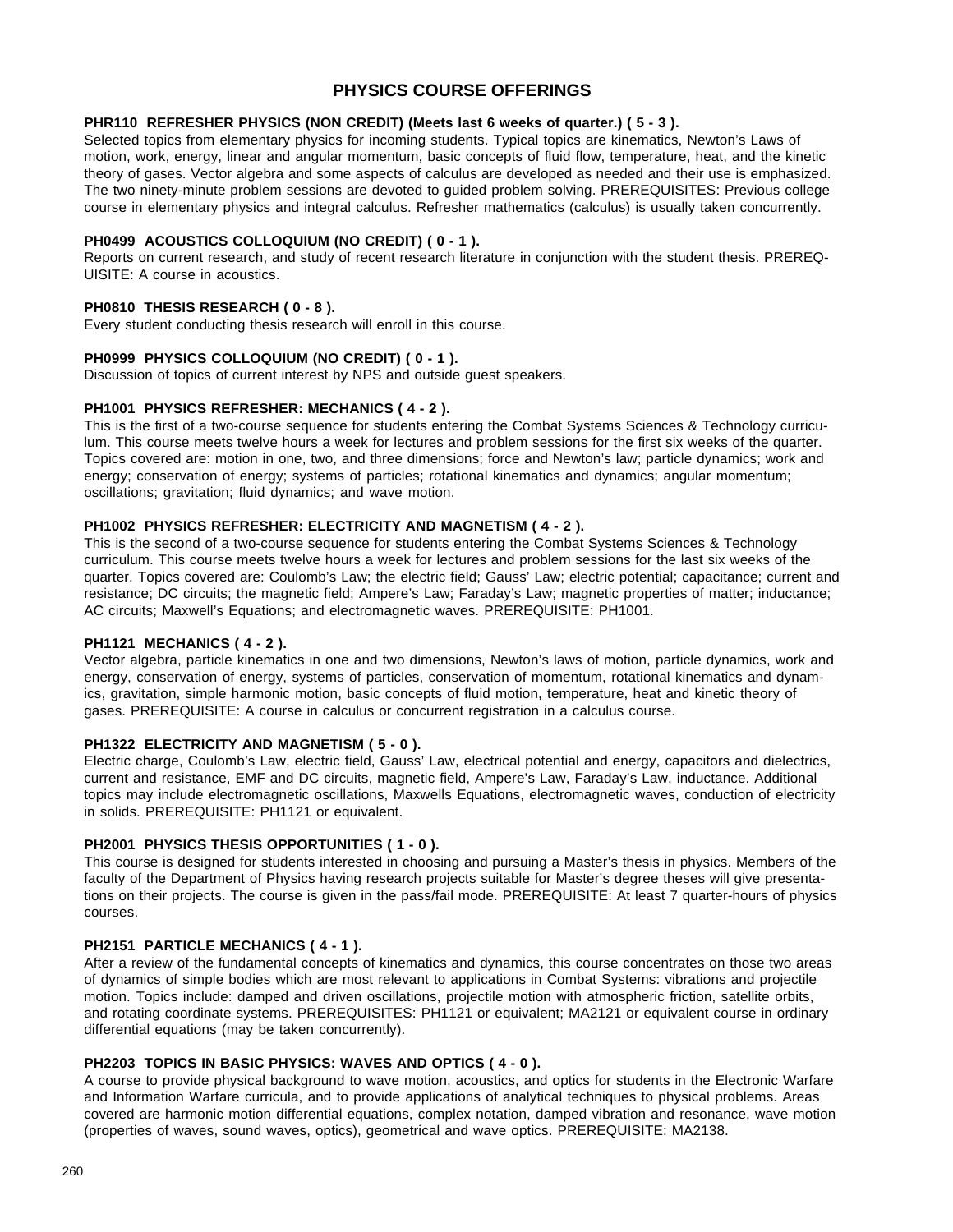# **PH2207 FUNDAMENTALS OF ELECTRO-OPTICS ( 4 - 0 ).**

This course is designed to provide students in interdisciplinary curricula with specific prerequisite background for electro-optics courses in those curricula. Topics discussed include: matrix formulation of optics, catoptric and catadioptric systems, diffraction, behavior of Gaussian profile beams, Fourier optics and resolution, atmospheric transmission, atomic and molecular energy states, line shapes, band theory of semiconductors, the p-n junction, light emitting diodes, stimulated emission, and lasers. PREREQUISITES: MA3139 and PH2203 (or equivalent).

### **PH2351 ELECTROMAGNETISM ( 4 - 1 ).**

Electrostatic fields in vacuum and dielectrics, electrostatic energy and capacitors. The magnetic field of steady currents, Biot-Savart and Ampere's Laws, vector potential, magnetic properties of matter. Faraday's Law. Magnetic energy. Maxwell's Equations. Gauge transformations. The electromagnetic wave equation and plane waves. PRE-REQUISITES: PH1322 or equivalent, a course on multivariable calculus and a course on differential equations.

# **PH2401 INTRODUCTION TO THE SONAR EQUATIONS ( 3 - 0 ).**

A discussion of each term of the sonar equations, with application to the detection, localization, and classification of underwater vehicles. Topics include ray acoustics, simple transmission loss models, tonals, spectrum and band levels, directivity index, array gain, doppler shift, and detection threshold. This course is intended primarily for students in the Undersea Warfare curriculum and is given in a "structured" PSI mode. PREREQUISITE: Precalculus mathematics.

### **PH2410 ANALOG ELECTRONICS AND SIGNAL CONDITIONING FOR ACOUSTICS ( 3 - 2 ).**

Applications of simple integrated circuits to acoustical measurements including op-amp filters and amplifiers, voltage controlled oscillators, D-to-A, A-to-D, and frequency-to-voltage converters. Sources of noise (thermal and quantization) in electro-acoustic systems. Techniques of noise reduction in the frequency and time domains including signal integration and time averaging, digital and analog Fourier analysis, phase sensitive detection and time domain autoand cross-correlation analysis. PREREQUISITES: SE2012 and EC2170.

# **PH2511 INTRODUCTION TO ORBITAL MECHANICS ( 4 - 0 ).**

The gravitational two-body problem. Elliptic orbits and orbital elements. Orbital maneuvers and transfers. Time of flight. Ground track. Additional topics selected from the following: suborbital trajectories, hyperbolic trajectories, orbit determination from radar data, sun synchronous orbits, Molniya orbits and orbital perturbations. PREREQUISITES: A course in basic mechanics (including vectors) and a course in ordinary differential equations.

### **PH2514 INTRODUCTION TO THE SPACE ENVIRONMENT ( 4 - 0 ).**

Plasma concepts. Solar structure and magnetic field, particle and electromagnetic emissions from the sun, the geomagnetic field, and the magnetosphere, radiation belts, structure and properties of the earth's upper atmosphere, ionosphere, implications of environmental factors for spacecraft design. PREREQUISITE: A course in basic electricity and magnetism.

# **PH2601 SURVEY OF MODERN PHYSICS ( 4 - 1 ).**

This is a one-term course covering the fundamentals of modern physics with selected applications. Topics include special relativity, the wave-particle duality, the Schrodinger Equation, atoms and molecules, lasers, semiconductors, and superconductors. PREREQUISITES: PH1322.

### **PH2652 QUANTUM PHYSICS ( 4 - 1 ).**

Thermal radiation, photons, matter waves, Bohr model of hydrogen, special relativity, Schroedinger's Equation applied to barriers, wells, harmonic oscillator, and the hydrogen atom. Spin and multi-electron. PREREQUISITE: PH2151 and partial differential equations.

### **PH2724 THERMODYNAMICS ( 4 - 0 ).**

Equations of state; the concepts of temperature, heat and work; the first law of thermodynamics; heat engines and refrigerators; entropy and the second law of thermodynamics; thermodynamic potentials; phase equilibrium; kinetic theory; equipartition theorem; transport phenomena. PREREQUISITES: PH1121 and a course in multivariable calculus.

### **PH2911 INTRODUCTION TO COMPUTATIONAL PHYSICS ( 3 - 2 ).**

An introduction to the role of computation in modern physics with emphasis on the programming of current nonlinear physics problems and the use of graphics. Includes an introduction to C programming language as well as the UNIX and DOS operating systems. Subject matter includes projectile trajectories with air drag, nonlinear celestial mechanics, damped and driven nonlinear oscillators, molecular dynamics in solids, liquids and gases, and numerical integration methods. PREREQUISITE: A basic physics course.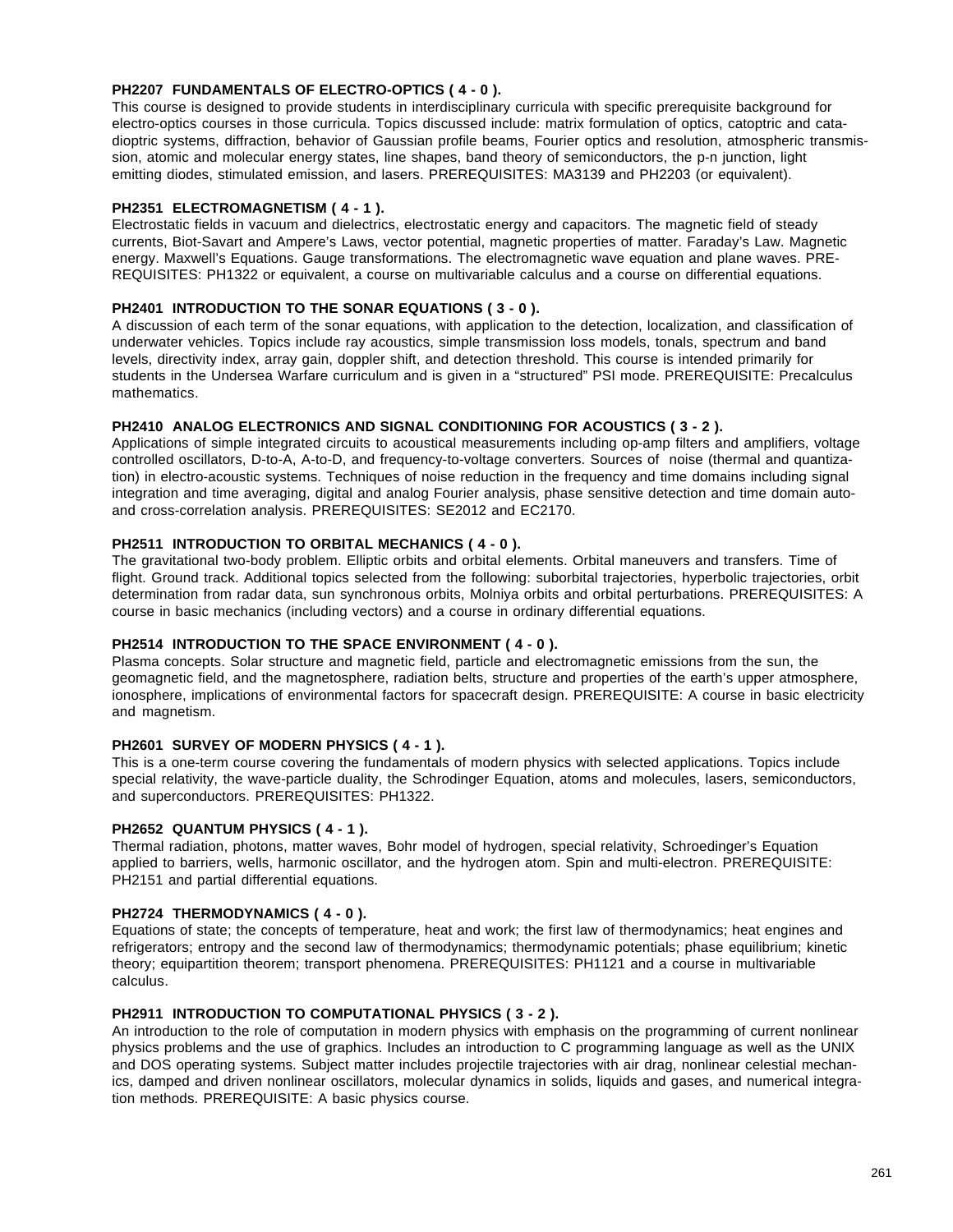# **PH3002 NON-ACOUSTIC SENSOR SYSTEMS ( 4 - 0 ).**

This course covers the physical principles underlying the operation of a number of operational and proposed nonacoustic sensor systems. Geomagnetism, magnetometers and gradiometers, MAD signatures, optical and IR transmission in the atmosphere and in sea water. Image Converter, FLIR and radar systems for USW. Exotic detection schemes. PREREQUISITES: PH3360, introduction to analytical Fourier transform and digital Fourier transform signal processing techniques, SECRET clearance.

# **PH3119 OSCILLATION AND WAVES ( 4 - 2 ).**

An introductory course designed to present mechanics to students studying acoustics. Kinematics, dynamics, and work and energy consideration for the free, damped, and driven oscillators. The wave equation for transverse vibration of a string, ideal and realistic boundary conditions, and normal modes. Longitudinal and transverse waves in bars. Transverse waves on rectangular and circular membranes. Vibrations of plates. Laboratory periods include problem sessions and experiments on introduction to experimental techniques and handling of data; the simple harmonic oscillator analog; transverse waves on a string; and transverse, longitudinal, and torsional waves on a bar. PREREQ-UISITE: PH3991 or equivalent.

# **PH3152 MECHANICS OF PHYSICAL SYSTEMS ( 4 - 0 ).**

The dynamics of rockets. Rotating coordinate systems and coriolis acceleration. Hamilton's principle and the role of physical symmetry in dynamics. Velocity dependent potentials. The inertia tensor and the rotational dynamics of rigid bodies. Small oscillations and normal PREREQUISITE: PH2151.

# **PH3171 EXPLOSIVES AND EXPLOSIONS ( 4 - 0 ).**

Thermodynamics and thermochemistry of explosive decomposition; detonation and fireball; Rankine-Hugoniot relations; normal and oblique reflection; Mach stem; explosive strength; blast wave profile; propagation and reflection of the blast wave in air; properties of selected explosives; scaling laws; safety distances; underwater explosions; shaped charges. PREREQUISITE: PH3172.

# **PH3172 FLUID DYNAMICS OF WEAPONS ( 4 - 1 ).**

This course is designed for the students in the Combat Systems Sciences and Technology Curriculum to provide the basic physical principles applicable to air-borne and water-borne missiles. Topics include: The stress tensor and the rate of deformation tensor. The general equations of continuity, momentum, and energy. Navier-Stokes equation for incompressible flow. Laminar boundary layers. Hydrodynamic stability and the turbulent boundary layer. Drag and lift in incompressible flow with application to torpedoes. Normal and oblique shock waves. Supersonic nozzles. Drag and lift of supersonic airfoils with application to missiles. PREREQUISITE: PH3152.

# **PH3204 ELECTRO-OPTIC SYSTEMS AND COUNTERMEASURES ( 3 - 2 ).**

This course is designed to provide students in the Information Warfare curriculum with an understanding of the principles, and capabilities of military electro-optic and infrared systems and their countermeasures. Topics treated include: Target signatures and backgrounds, laser radiation characteristics, atmospheric extinction, refraction, turbulence, thermal blooming and breakdown, adaptive optics, thermal radiation, target signatures, background, reticles and other trackers. Infrared detector characteristics, CCD, CID and FLIR, IRST and staring sensors; sensor performance parameters. Laboratory work provides hands-on familiarity with modern infrared devices. PREREQUI-SITES: EO2652, PH2203, MA3139 or equivalent.

# **PH3208 ELECTRO-OPTIC PRINCIPLES AND DEVICES ( 4 - 1 ).**

This course is designed to provide students in inter-disciplinary programs with a general understanding of the principles and capabilities of the component devices comprising military electro-optic and infrared systems. Topics treated include: atmospheric extinction, turbulence, thermal blooming and breakdown, adaptive optics, thermal radiation, target signatures, backgrounds, electro-optic and acousto-optic devices, reticles and other trackers, detector characteristics, noise and cooling, television, CCD, CID and scanning imagers. Laboratory work provides hands-on familiarity with these devices. PREREQUISITES: PH2203, PH2207, MA3139 or equivalent.

# **PH3252 ELECTRO-OPTICS ( 4 - 0 ).**

This course treats the properties of electro-optic systems together with the basic physical principles involved. Topics included are: diffraction and Fourier transform methods; optical data processing; Fresnel equations, evanescent waves, film and fiber optics; Gaussian beams and laser resonators; molecular spectra, transition probability, line widths, and laser gain; specific lasers, Q-switching and mode locking; semi-conductors, junction diodes, photo detection, light emitting diodes and diode lasers. PREREQUISITES: PH2652, PH3352.

### **PH3292 APPLIED OPTICS ( 4 - 2 ).**

An introduction to the basic principles of optics. Geometric optics. Fermat's principle, reflection at surfaces, mirrors, lenses, optical fibers, image formation, optical instruments, aberrations, matrix ray tracing methods. Physical optics: electromagnetic wave equation in vacuum and material media, polarization, interference, Fraunhofer and Fresnel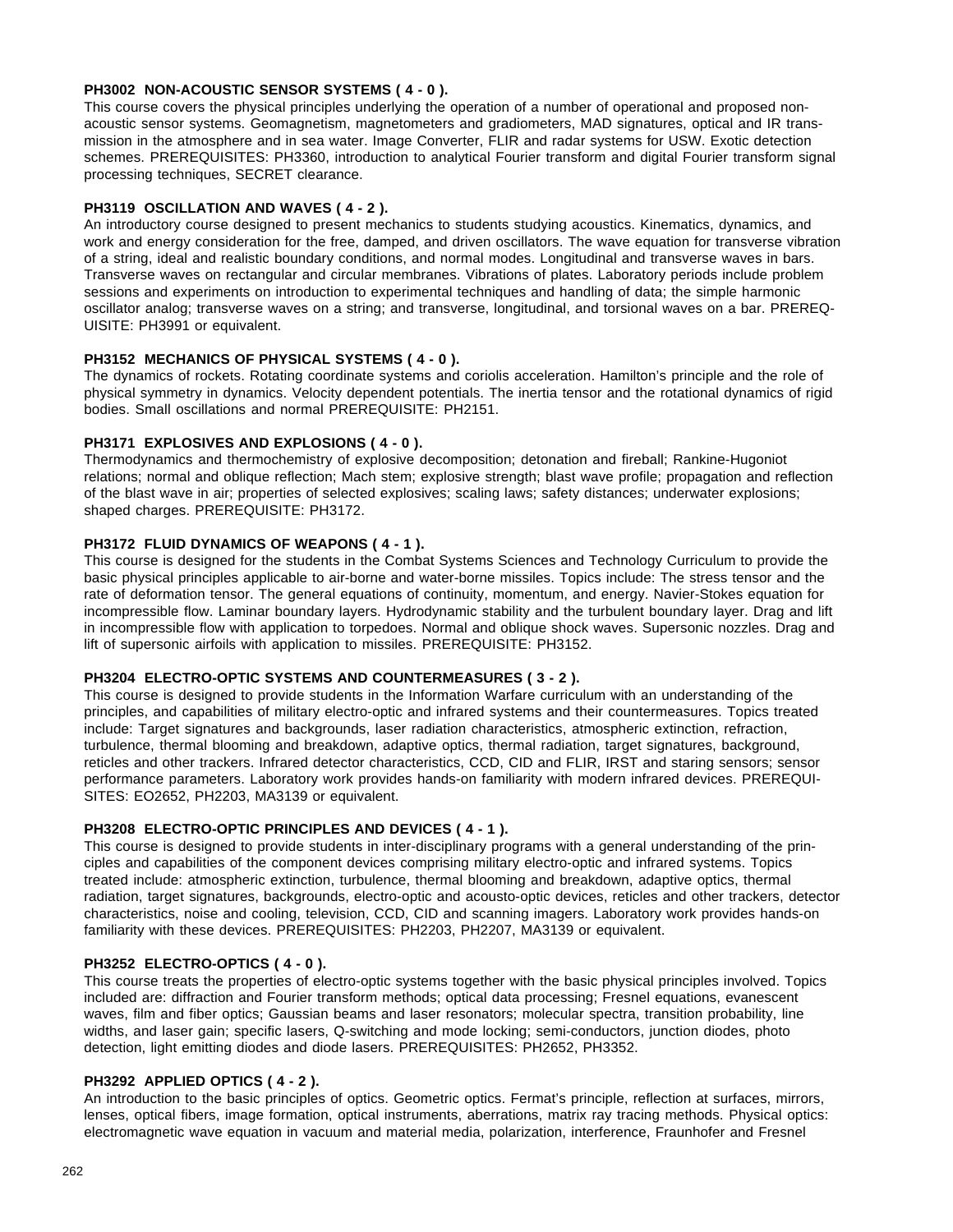diffraction, Fourier analysis of optical systems. The course includes both problem sessions and extensive classroom/ laboratory demonstrations of key concepts covered in class. PREREQUISITES: PH2351 and PH3991, or equivalent.

### **PH3352 ELECTROMAGNETIC WAVES AND RADIATION ( 4 - 0 ).**

Propagation of uniform plane waves in free space, in dielectric media, in conducting media (with emphasis on sea water), and in the ionosphere. Reflection and refraction. Radiation and antennas. Principles of radar. Rectangular waveguides. PREREQUISITE: PH2351.

# **PH3360 ELECTROMAGNETIC WAVE PROPAGATION ( 4 - 1 ).**

Introduction to vector fields and the physical basis of Maxwell's equations. Wave propagation in a vacuum, in dielectrics and conductors, and in the ionosphere. Reflection and refraction at the interface between media. Guided waves. Radiation from a dipole. PREREQUISITES: MA2121 and a course in basic electricity and magnetism.

# **PH3400 SURVEY OF UNDERWATER ACOUSTICS ( 4 - 2 ).**

The physics of the generation, propagation, and detection of sound in the ocean. Topics include the acoustic wave equation and its limitations in fluids; plane, cylindrical, and spherical waves; the ray approximation; reflection of planes waves from plane boundaries; radiation of sound from circular piston, continuous line source, and linear array; speed of sound and absorption in the ocean; active and passive sonar equations; transmission-loss and detectionthreshold models; normal mode propagation in the ocean; the parabolic equation approximation. Laboratory experiments include surface interference, noise analysis, normal modes, and acoustic waveguides. PREREQUISITES: PH2151 and PH3991.

# **PH3410 OPTICAL FIBER SENSORS AND COMMUNICATION SYSTEMS ( 3 - 2 ).**

Introduction to the physics, engineering, and applications of optical fibers, electro-optic sources, sensors, and communication systems. The course will cover communication system design including component specification, data rates, power budgets, and optical amplifiers. The course will also cover sensor design including interferometric and intensity based sensors, fiber optic hydrophones, gyroscopes, and displacement sensors. PREREQUISITE: PH3360 or equivalent.

# **PH3451 FUNDAMENTAL ACOUSTICS ( 4 - 2 ).**

Development of, and solutions to, the acoustic wave equation in fluids; propagation of plane, spherical and cylindrical waves in fluids; sound pressure level, intensity, and specific acoustic impedance; normal and oblique incidence reflection and transmission from plane boundaries; transmission through a layer; image theory and surface interference; sound absorption and dispersion for classical and relaxing fluids; acoustic behavior of sources and arrays, acoustical reciprocity, continuous line source, plane circular piston, radiation impedance, and the steered line array; transducer properties, sensitivities, and calibration. Laboratory experiments include longitudinal waves in an air-filled tube, surface interference, properties of underwater transducers, three-element array, speed of sound in water, and absorption in gases. PREREQUISITES: PH3119 and PH3991 or equivalent.

# **PH3452 UNDERWATER ACOUSTICS ( 4 - 2 ).**

This course is a continuation of PH3451. Lumped acoustic elements and the resonant bubble; introduction to simple transducers; normal modes in rectangular and cylindrical enclosures; steady-state response of acoustic waveguides of constant cross section, propagating evanescent modes, and group and phase speeds; transmission of sound in the ocean, the Eikonal Equation and necessary space conditions for ray theory, and refraction and ray diagrams; sound propagation in the mixed layer, the convergence zone, and the deep sound channel; passive sonar equation, ambient noise and doppler effect and bandwidth considerations; active sonar equations, target strength and reverberation. Laboratory experiments include Helmholtz resonators, normal modes in rectangular, cylindrical, and spherical enclosures, water-filled waveguide, noise analysis, impedance of a loudspeaker. PREREQUISITE: PH3451.

### **PH3458 NOISE, SHOCK AND VIBRATION CONTROL ( 4 - 0 ).**

The application of the principles of acoustics and mechanics to the problems of controlling noise, vibration and mechanical shock. Topics include linear mechanical vibrations; introduction to vibrations of nonlinear systems; damping mechanisms; vibration and shock isolation; noise generation and control; effects of noise on man; application to problems of Naval interest such as ship quieting and industrial noise control. PREREQUISITE: A course in acoustics.

### **PH3479 PHYSICS OF UNDERWATER WEAPONS ( 4 - 0 ).**

The basic physics of underwater weapons from launch through explosion are addressed using a modern acoustic torpedo to illustrate practical applications. Topics include initial inputs, water entry, power plants, propulsors, drag and drag reduction, stability and control, guidance, acoustic search, terminal homing, exploders, and explosions. PREREQUISITES: MA3139 or equivalent.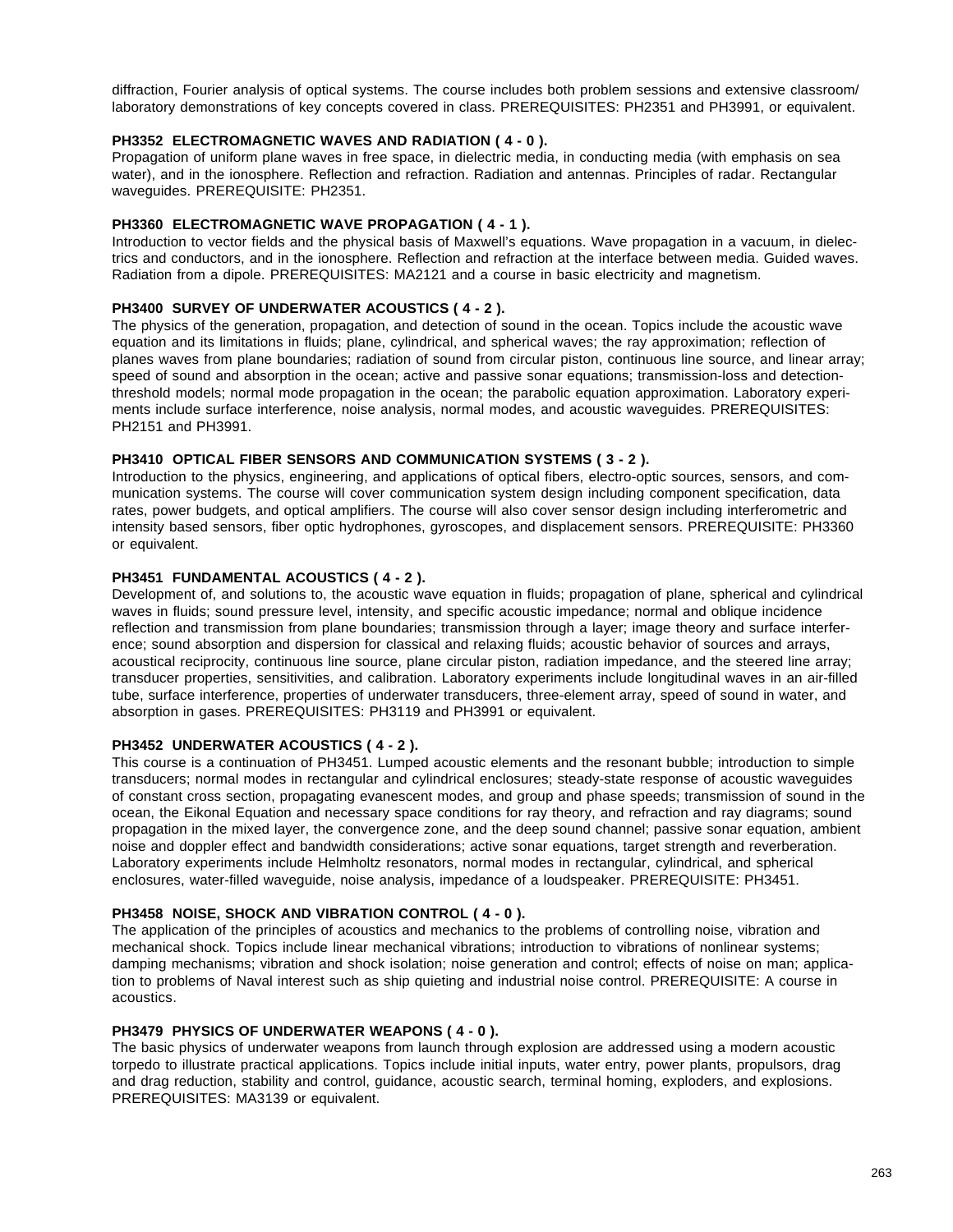### **PH3513 INTERMEDIATE ORBITAL MECHANICS (Variable hours 2-0 to 4-0.) ( V - 0 ).**

Orbital perturbations due to various sources, such as atmospheric drag and lunar tidal effects. Interplanetary trajectories. Additional topics depending on hours assigned to course. PREREQUISITE: PH2511.

### **PH3516 ENVIRONMENTAL FACTORS IN SPACECRAFT DESIGN & OPERATIONS ( 3 - 0 ).**

The environmental effects covered in this course include spacecraft charging, space radiation effects, natural and artificial space debris, and atmospheric effects. The nature of the physical interactions is emphasized. PREREQUI-SITE: PH2514.

# **PH3653 FOUNDATIONS OF QUANTUM DEVICES ( 4 - 1 ).**

Quantum statistics and identical particles; degenerate electron gas, solids, band theory of metals, insulators, and semiconductors; molecules and molecular spectra; semiconductor junctions and transistors; applications of quantum mechanical principles of radiating systems (e.g., lasers) and photon detectors; superconductivity and superconducting quantum interference devices (SQUIDs). PREREQUISITE: PH2652.

# **PH3782 THERMODYNAMICS AND STATISTICAL PHYSICS ( 4 - 0 ).**

Entropy, temperature, Boltzmann factor and Gibbs factor are developed from a quantum point of view. Blackbody radiation, chemical potential, partition function, Gibbs sum and applications to an ideal gas are covered. Fermi-Dirac and Bose-Einstein statistics and applications to degenerate systems; Gibbs free energy, Helmholtz free energy, enthalpy, kinetic theory, phase transformations, chemical reactions. PREREQUISITE: PH2652.

### **PH3800 INTRO TO THE EFFECTS OF CONVENTIONAL AND UNCONVENTIONAL WEAPONS ( 4 - 0 ).**

Dynamic behavior of ductile and brittle materials. Hugoniots. Target failure mechanisms; penetration at high velocities; shaped charges; nuclear, chemical, and biological weapons effects. PREREQUISITE: PH2652.

### **PH3802 WEAPONS, WEAPONS EFFECTS AND WEAPONEERING ( 4 - 0 ).**

This course is designed primarily for students of the Information Warfare Curriculum (595). The course gives an introduction to the planning and targeting process of joint air operations, followed by discussion of the current types of warheads including nuclear warheads, basic principles governing the warhead target interaction. An introduction to the principles of "Weaponeering", the estimate of target course concludes with concepts of directed energy weapons, lasers and high power microwave beams and their effects on target of interest. PREREQUISITES: PH1121, PH1322, basic physics or equivalent, MA1117/1118 or equivalent, U.S. citizenship and Secret clearance.

### **PH3855 NUCLEAR PHYSICS ( 4 - 2 ).**

This is the first in a sequence of graduate specialization courses on nuclear weapons and their effects. This course deals with the necessary underlying principles of nuclear physics, including nuclear forces, models, stability, reactions and decay processes, and interaction of high energy particles with matter. The laboratory includes radiation detection techniques and statistics of counting. PREREQUISITES: PH3152, PH3360, and PH3653 or equivalent. The course PH3653 may be taken concurrently.

# **PH3921 NONLINEAR DYNAMICS, CHAOS, FRACTALS AND ALL THAT (Variable hours 2-0 to 3-0.) ( V - 0 ).**

The existence of chaotic dynamics has been discussed in the literature for many decades and is associated with names like Poincare, Birkhoff, Kolmogorov and others. However, it is only recently that the wide ranging impact of chaos has been recognized. The field is undergoing explosive growth and many applications have been made across a broad spectrum of scientific disciplines - ecology, economics, physics, chemistry, engineering, and fluid mechanics. Much effort is driven by the hope that it may be possible to find unifying principles that characterize and classify large classes of nonlinear complex systems. This course is an introduction into the concepts and the language used in this rapidly growing exciting field from a physicist's point of view. PREREQUISITE: PH2151 or equivalent.

#### **PH3991 THEORETICAL PHYSICS ( 4 - 0 ).**

Discussion of heat flow, electromagnetic waves, elastic waves, and quantum mechanical waves; applications of orthogonal functions to electromagnetic multi poles, angular momentum in quantum mechanics, and to normal modes in acoustic and electromagnetic systems. PREREQUISITE: Basic physics, multivariable calculus, vector analysis, Fourier series, complex numbers, and ordinary differential equations.

#### **PH3998 SPECIAL TOPICS IN INTERMEDIATE PHYSICS (Variable hours 1-0 to 4-0.) ( V - 0 ).**

Study in one of the fields of intermediate physics and related applied areas selected to meet special needs or interests of students. The course may be conducted as a seminar or supervised reading in different topics. PREREQUISITES: A 2000 level course appropriate to the subject to be studied, and consent of the Department Chairman. The course may also be taken on a Pass/Fail basis provided the student has requested so at the time of enrollment.

### **PH4001 PHYSICS THESIS PRESENTATION ( 1 - 0 ).**

This course provides students with the opportunity to develop the ability to deliver a briefing on a technical subject by presenting their thesis to other students and faculty. This course is required of all students working for a degree from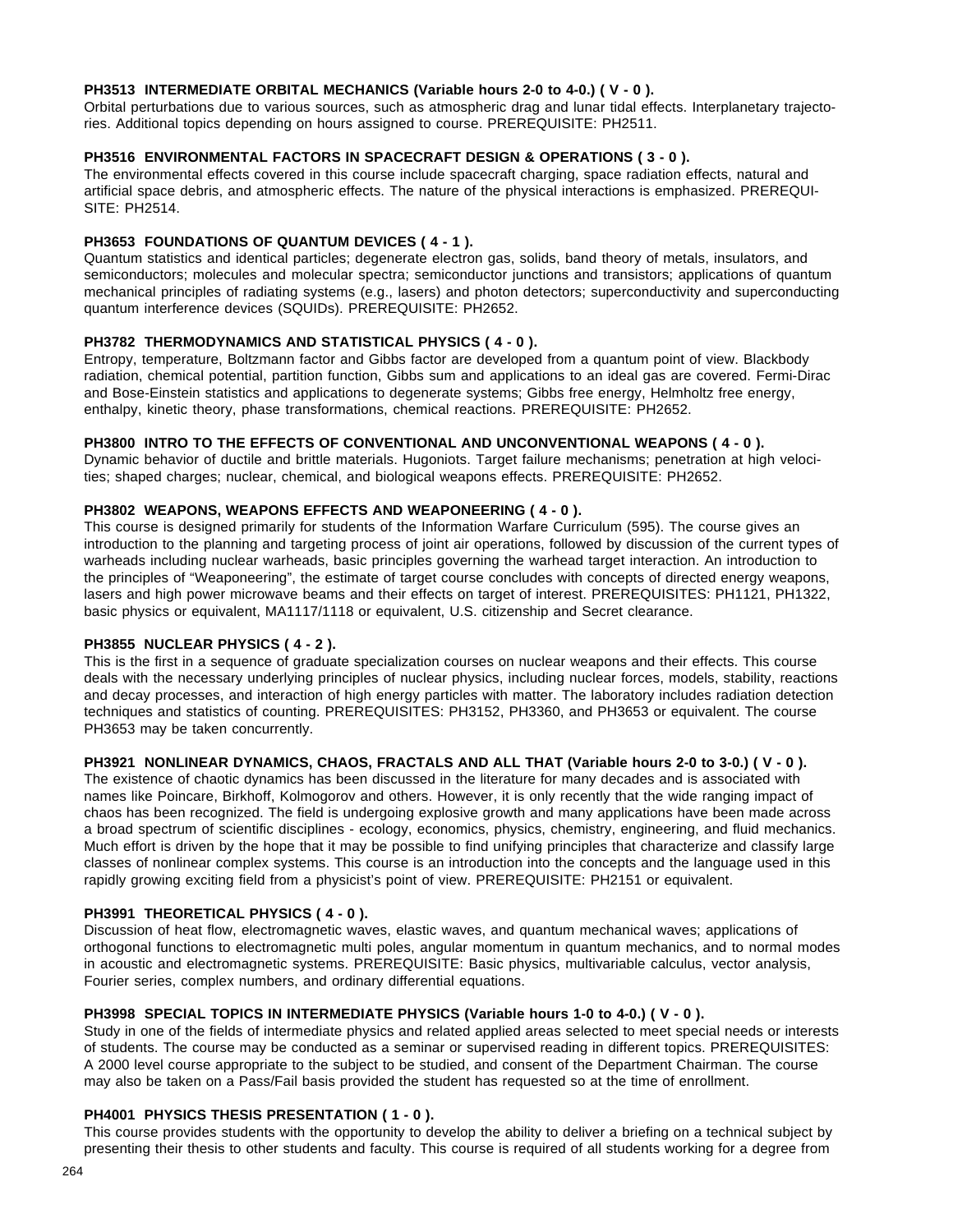the Physics Department and of all Combat Systems students not presenting their thesis in some other department. PREREQUISITE: At least two quarters of thesis research.

# **PH4050 PHYSICS OF ELECTROMAGNETIC DETECTION I ( 4 - 0 ).**

This is the first in a two-course sequence that explores the physics behind modern optical and electromagnetic sensors and devices. The topics covered are: (1) Fundamentals of radar, including the radar equation, range resolution, antenna gain, diffraction, signal-to-noise ratio, target characteristics, backscatter, pulse compression, FM chirping techniques, phased arrays and synthetic apertures; (2) Applications of basic quantum and solid state physics concepts to opto-electronic detection of visible and infrared signals, covering the following technologies: photoconductors, photovoltaic diodes, bolometers, array detectors, photomultipliers and image intensifiers; (3) The basic physics of radiative transfer, radiometry and the fundamental noise limits to detection. PREREQUISITES: PH3292, PH3352 and PH3653, or equivalent.

# **PH4051 PHYSICS OF ELECTROMAGNETIC DETECTION II ( 4 - 0 ).**

This course is a continuation of PH4050. The topics covered are: (1) The physics of display technologies, such as CRTs, LEDs, and liquid crystal devices; (2) Laser physics, including spontaneous and simulated emission, absorption, Einstein relations, population inversion, rate equations, pumping, resonant cavities, modes, Q-switching, and device-specific laser technologies. (3) The physics and applications of optical fiber devices, including step-index and graded-index fibers, numerical aperture, single and multi-mode fibers, fiber communications systems and fiber-based transducers. (4) Applications of atomic and molecular physics, spectroscopy and spectrochemical analysis to target characterization. (5) Atmospheric effects on the propagation of electromagnetic radiation, including scattering, absorption and turbulence. PREREQUISITE: PH4050 or equivalent.

# **PH4054 PHYSICS OF DIRECTED ENERGY WEAPONS ( 4 - 0 ).**

This course is an in-depth study into the beam weapon concepts. Topics covered are: relativistic electron beams, their equilibrium, propagation losses and stability; giant power accelerator concepts; target interaction; proton beams; neutral particle beams, their production and limitations; high power microwave beams; high energy laser beams, their production, atmospheric propagation and control and their interaction with targets. PREREQUISITES: PH3352, PH2151 or equivalent courses in electromagnetism and mechanics, SECRET clearance.

# **PH4162 MECHANICS OF CONTINUA ( 3 - 0 ).**

The foundations of fluid mechanics presented in the tensor formulation. Scalars, vectors, and tensors; tensor differential and integral calculus; the stress tensor and rate of deformation tensor; principal values, deviators, and other invariants; fundamental laws: conservation of mass, linear momentum, angular momentum, and energy; constitutive equations; non-Newtonian fluids; Visco-Plastic materials. PREREQUISITE: PH3172 or equivalent.

### **PH4209 EO/IR SYSTEMS AND COUNTERMEASURES ( 3 - 2 ).**

This unclassified course for students in interdisciplinary curricula treats the military applications of electro-optic systems, including IR and EO seekers and trackers, surveillance and missile warning systems, and laser rangers and designators. Scanning FLIR and IRST systems and array applications will be included. Signature suppression and generic active and passive countermeasure approaches will be discussed. Laboratory work will deal with EO/IR devices and possible countermeasure techniques. PREREQUISITES: PH3208, MA3139.

# **PH4253 SENSORS, SIGNALS, AND SYSTEMS ( 4 - 2 ).**

This course treats the physical phenomena and practical problems involved in sensor systems for electromagnetic signals in the EO/IR range. Topics included are: optical modulation, nonlinear optics, acousto-optics; atmospheric molecular absorption characteristics and mechanisms of detectors for optical and infrared radiation, noise in detectors, cooling systems; image intensifiers, television and FLIR systems; detecting, tracking and homing systems; signal sources, target signatures and backgrounds; laser target designators, laser radars, the range equation. The laboratory will include experiments related to this material as well as to that of the preceding course, PH3252. PREREQUISITES: PH3653, PH3292, and PH3352 or equivalent.

### **PH4254 THERMAL IMAGING AND SURVEILLANCE SYSTEMS ( 4 - 0 ).**

This course is intended as a capstone course to follow the sequence PH3252 and PH4253, or the sequence PH2207 and PH3208. It will address the system analysis and technology of infrared imaging and search/track systems, including the derivation of system performance measures such a Minimum Detectable Temperature Difference, (MDT), and Minimum Resolvable Temperature Difference (MRTD) in terms of the optics, scanner, detectors, display, and human operator characteristics. Performance Prediction codes and Tactical Decision aids (TDAs) will be analyzed for current Forward Looking Infra Red (FLIR) Systems, and comparable codes for IRSTs discussed. Criteria for target detection and transference of contrast will be compared. Integrated Focal Plane Array Technology will be explored for application to second generation FLIR and Staring Imager development. PREREQUISITE: PH3208 or PH4253 or consent of instructor.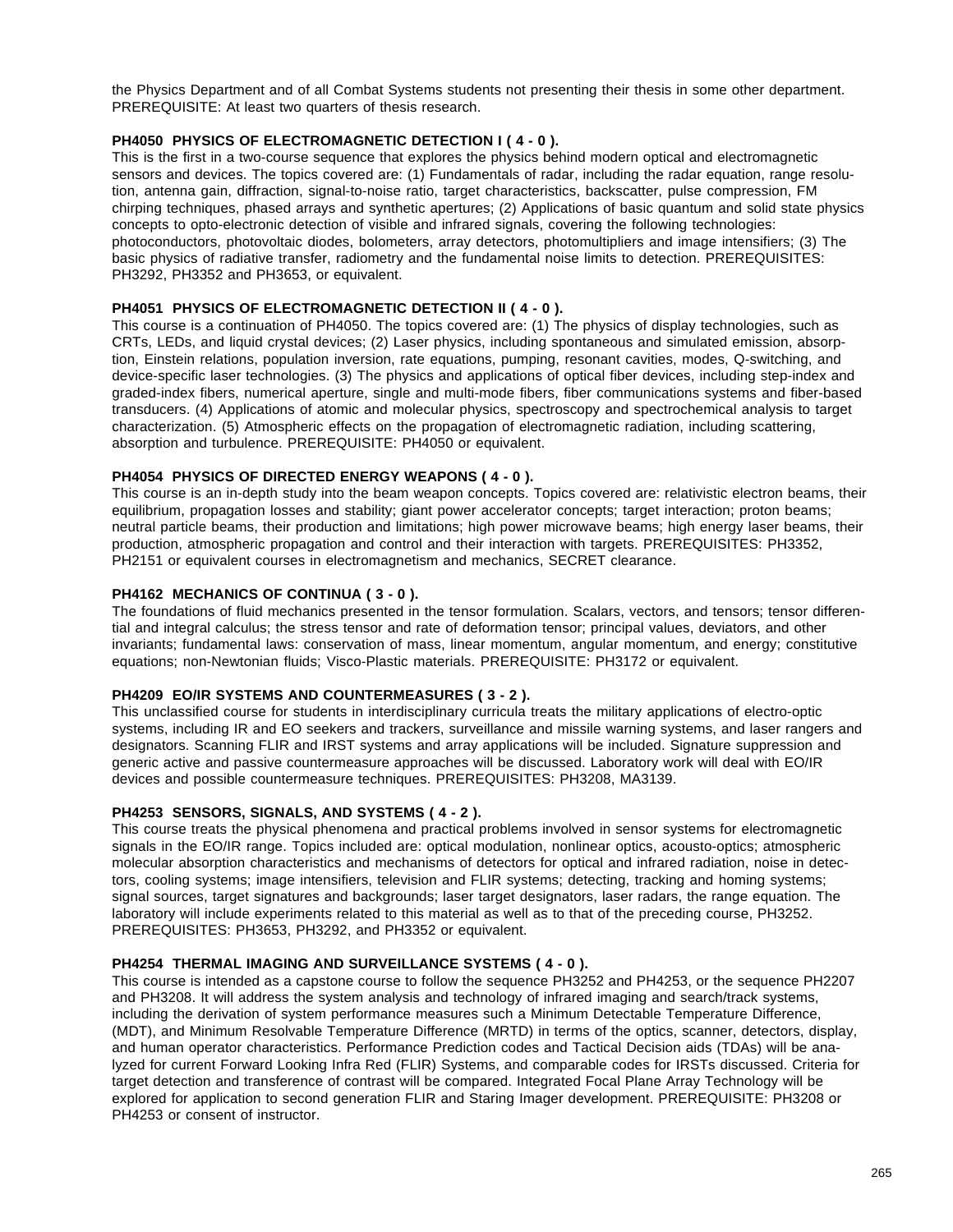# **PH4283 LASER PHYSICS ( 4 - 0 ).**

The physics of lasers and laser radiation. Topics will include: spontaneous and stimulated emission, absorption, interaction of radiation with matter; line broadening mechanisms; optical and electrical pumping; gain; properties of laser beams; Gaussian beams; stable and unstable resonators; rate equations; output coupling; mode locking; short pulsing; specifics of solid state and gas laser systems; high energy and high power lasers; laser-surface interaction; air breakdown; laser supported detonation waves; laser isotope separation; and laser fusion. PREREQUISITE: PH3252 or equivalent, or consent of instructor.

### **PH4353 TOPICS IN ADVANCED ELECTRICITY AND MAGNETISM ( 4 - 0 ).**

Topics selected from: Electromagnetic radiation, including radiation from antennas and accelerating particles, and radiation scattering from charged particles. Additional topics may include Cerenkov radiation, free electron lasers, and the relativistic formulation of electrodynamics. PREREQUISITES: PH3152, PH3352 and PH3991.

# **PH4354 ADVANCED ELECTROMAGNETIC RADIATION ( 4 - 0 ).**

Electromagnetic radiation from accelerating particles and antennas, including Yagi antennas and phased arrays. Radar sources such as klystrons. Radiation scattering, including Rayleigh scattering, Mie scattering and scattering from rough surfaces. Relativistic electrodynamics. PREREQUISITES: PH3352 and PH3991.

# **PH4371 CLASSICAL ELECTRODYNAMICS ( 3 - 0 ).**

Tensors in special relativity. Classical relativistic electromagnetic field theory. Lorentz electron theory. PREREQUI-SITES: PH4353 and familiarity with the special theory of relativity and Lagrangian mechanics.

### **PH4410 ADVANCED ACOUSTICS LABORATORY ( 1 - 6 ).**

Advanced laboratory projects in acoustics. Through the performance of experiments drawn from diverse fields of acoustics, the student is introduced to the problems and opportunities of acoustics research. For each experiment the student is guided through the scientific literature on the subject, the construction of the equipment, the collection and analysis of the data, and the writing of a research report. PREREQUISITE: PH3451.

### **PH4453 SCATTERING AND FLUCTUATION OF SOUND IN THE OCEAN ( 4 - 0 ).**

An advanced treatment of the effects of variations of the ocean and its boundaries on ocean noise and the scattering and fluctuation of sound. Topics include: multipole radiation fields and noise sources in the sea, coherence and incoherence, probability density functions, the Hemholtz integral and general scattering formalism, scattering from objects, correlations and frequency spectra of sound scattered from rough boundaries, fluctuations associated with variability in the medium. PREREQUISITE: PH3452 or consent of the instructor.

# **PH4454 SONAR TRANSDUCER THEORY AND DESIGN ( 4 - 2 ).**

A treatment of the fundamental phenomena basic to the design of sonar transducers, specific examples of their application and design exercises. Topics include piezoelectric, magnetostrictive and hydromechanical effects. Laboratory includes experiments on measurement techniques, properties of transducer materials, characteristics of typical navy transducers, and a design project. A field trip to visit one or more transducer manufacturers is normally scheduled during the course. PREREQUISITE: PH3452 (may be taken concurrently).

# **PH4455 SOUND PROPAGATION IN THE OCEAN ( 4 - 0 ).**

An advanced treatment of the subject. Topics include: reflection of spherical waves from ocean boundaries; normal mode propagation of sound; inhomogeneous wave equation and the point source in cylindrical coordinates; shallow water channel with fluid and solid bottoms; the deep sound channel and the WKB approximation; range-dependent channels; adiabatic normal modes and the parabolic equation; multi-path propagation; application to Arctic ocean acoustics. PREREQUISITE: PH3452 or consent of instructor.

#### **PH4459 SHOCK WAVES AND HIGH-INTENSITY SOUND ( 3 - 0 ).**

Nonlinear oscillations and waves on strings; the nonlinear acoustic wave equation and its solution; the parametric array; the physics of shock waves in air and in water. PREREQUISITE: PH3451.

### **PH4515 PHYSICS OF THE SATELLITE ENVIRONMENT ( 3 - 0 ).**

A graduate level treatment of the structure and properties of the near earth space environment and some aspects of solar physics. Topics (usually two per quarter) are chosen from: ionospheric composition, ionospheric radio wave propagation, structure of the magnetosphere, the geomagnetic field, solar structure and emissions. PREREQUI-SITES: PH2514 and a 3000 level course in electromagnetism. Some background in plasma physics is desirable.

### **PH4531 INTRODUCTION TO ASTROPHYSICS ( 4 - 0 ).**

Introduction to theories of stellar structure, energy transport in stars, and stellar evolution; recent advances in solar physics; supernovae, pulsars, black holes, and the origin of the universe will be topics of discussion. PREREQUI-SITES: PH3152 and PH3352.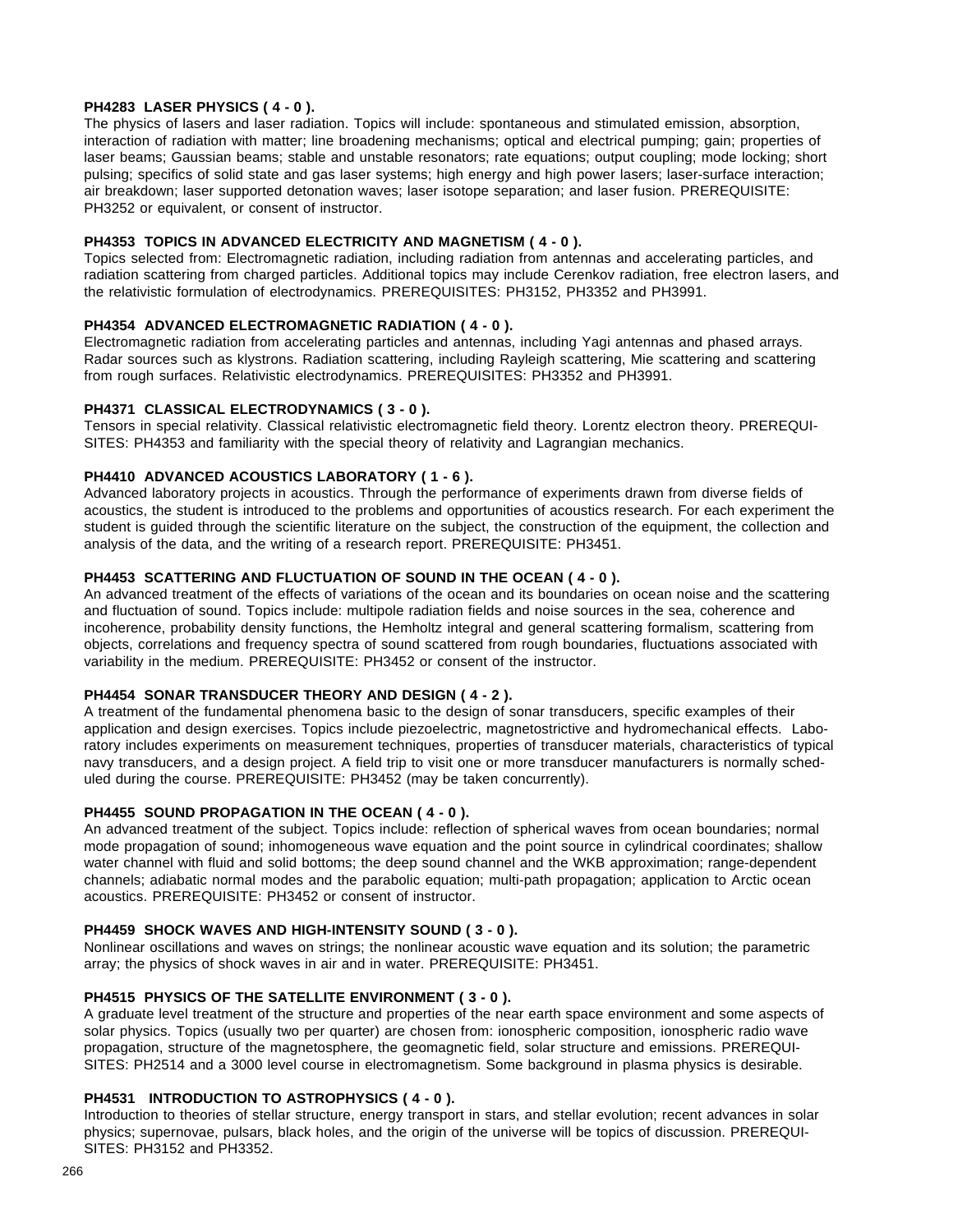# **PH4661 PLASMA PHYSICS I ( 4 - 0 ).**

This course constitutes a broad study of the behavior and properties of gaseous plasma, the fourth- and most abundant-state of matter in the universe. Plasma physics is a vigorously developing branch of contemporary physics. Its many applications are in areas such as astro and space-physics, atomic physics, magneto-hydrodynamic power generation, electron beam excited laser, laser isotope enrichment, ionospheric communication, thermonuclear fusion, and high energy beam weapons. The physical concepts fundamental to various branches of plasma physics are introduced. Topics covered include single particle motions in electromagnetic fields, orbit theory, collision phenomena, breakdown in gases, and diffusion. The magneto-hydrodynamic and the two-fluid plasma models are considered. PREREQUISITE: PH3360 or the equivalent.

# **PH4662 PLASMA PHYSICS II ( 3 - 0 ).**

A continuation of Plasma Physics I. Applications of the hydromagnetic equations to the study of macroscopic motions of plasma; equilibrium and stability; classification of plasma instabilities; kinetic theory, the Boltzmann equation and the macroscopic-momentum transport equation; plasma oscillations and Landau damping; nonlinear effects, shock waves, radiations from plasma, including bremsstrahlung and cyclotron radiation; controlled fusion and laser produced plasmas. PREREQUISITE: PH4661 or consent of instructor.

### **PH4750 SOLIDS AND RADIATION EFFECTS ( 4 - 0 ).**

An introduction to solid state physics and radiation effects. Free electron theory, bands, semiconductors, and lattice structure are discussed. Radiation damage mechanisms, TREE, and hardening concepts are introduced. PREREQ-UISITES: PH3352 and PH3653.

### **PH4760 SOLID STATE PHYSICS ( 4 - 0 ).**

Fundamental theory dealing with solids: crystals, binding energy, lattice vibration, dislocations and mechanical properties, free electron theory, band theory, properties of semi-conductors and insulators, magnetism. PREREQUI-SITES: PH3653 and PH3782 (the latter may be taken concurrently).

# **PH4771 STATISTICAL PHYSICS ( 3 - 0 ).**

Kinetic theory and the Boltzmann theorem, configuration and phase space, the Liouville theorem, ensemble theory, microcanonical, canonical and grand canonical ensembles, quantum statistics; applications to molecules, Bose-Einstein gases, Fermi-Dirac liquids and irreversible processes. PREREQUISITES: PH3152, PH3653 and PH3782.

### **PH4856 PHYSICS OF NUCLEAR WEAPONS ( 4 - 0 ).**

This second course in the nuclear weapons effects graduate specialization sequence considers in-depth questions of weapon designs and their specific output environments which are created by the nuclear explosion. Topics are: principles affecting weapon yield efficiency; explosion phenomenology in various ambient environments, blast and shock, thermal radiation, X-rays and gamma rays, neutron fluxes, electromagnetic pulse, radioactive fallout models. PREREQUISITE: PH3855 and SECRET clearance.

# **PH4857 PHYSICS OF HIGH VELOCITY IMPACT PHENOMENA IN SOLIDS ( 4 - 0 ).**

This course is designed for students of the Combat System Sciences and Technology Curriculum taking the Weapon Effects concentration. It gives a broad overview of the impact response of materials from the linear elastic through the nonlinear plastic and hydrodynamic deformation regimes. Emphasis is on thorough coverage of fundamentals and their application to the dynamic behavior of materials subject to intense short duration loading. Topics are stress waves in solids, limitations of elementary wave theory, elastic plastic stress waves, penetration and perforation, hypervelocity impact, material behavior at high strain rates, dynamic fracture, simulation computer models of high velocity impact. PREREQUISITES: PH3171, PH3172.

### **PH4858 WEAPONS LETHALITY AND SURVIVABILITY ( 3 - 0 ).**

This course will cover the principles and effectiveness of advanced conventional warheads and new armor concepts for a range of military applications. Topics will include kinetic energy penetration, shaped charges, fragmentation warheads, and selected directed energy weapons applications. Advanced armor concepts will include the use of ceramics and their behavior under high velocity impact and penetration and possible armor applications to ship protection. PREREQUISITES: PH4857 and SECRET clearance.

### **PH4911 SIMULATION OF PHYSICAL AND WEAPON SYSTEMS ( 3 - 2 ).**

The role of computation physics in modern weapons development and combat simulations. The programming language is C within the UNIX operating systems. Applications emphasize physical principles of weapons development, and the use of graphics. Subject matter includes random number distributions, projectile and fragment dispersion, free electron laser simulation, molecular dynamics in solids, liquids and gases, wave propagation in various media, and numerical integration methods. PREREQUISITES: PH2151, PH2911, and PH3352.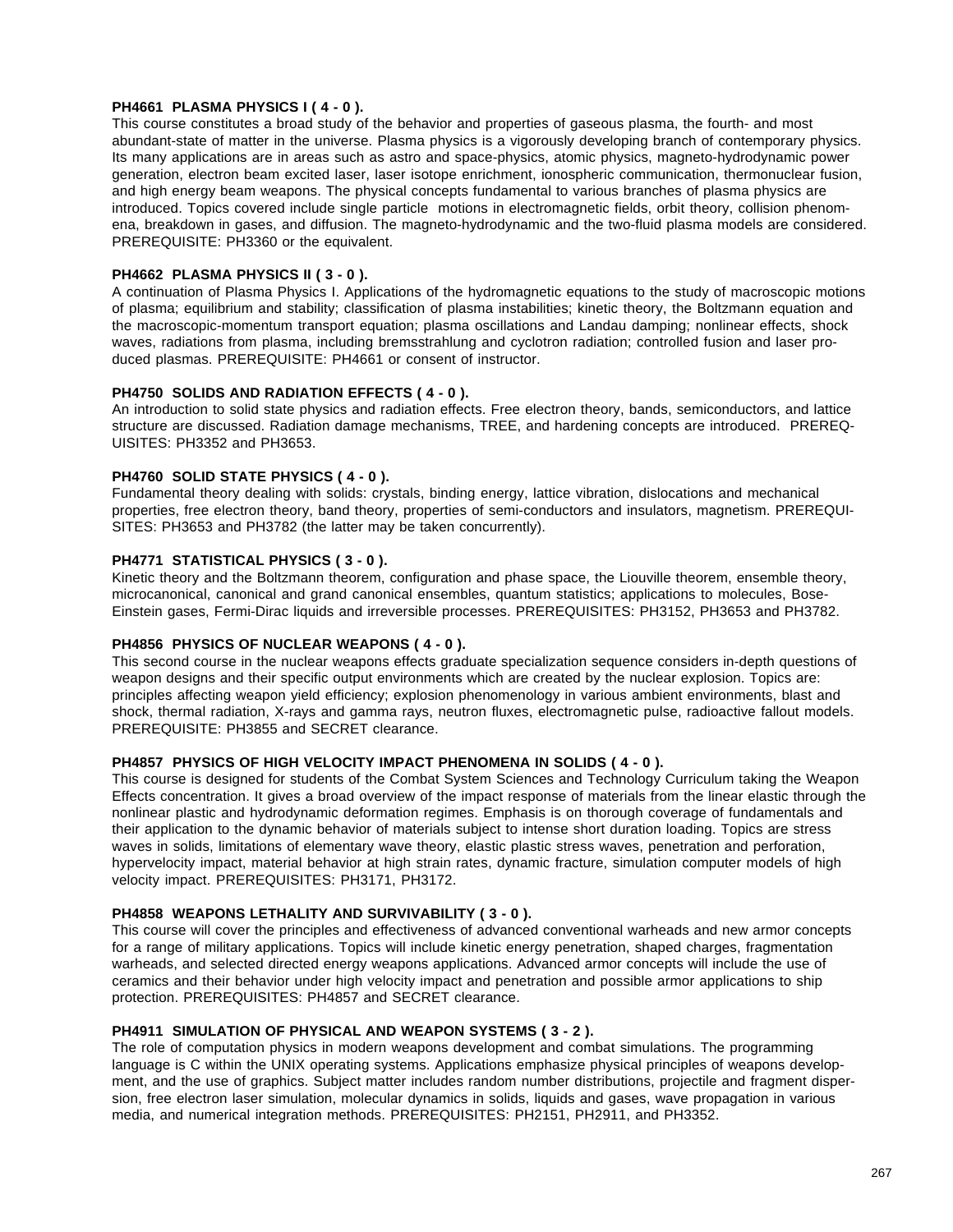### **PH4971 QUANTUM MECHANICS I ( 3 - 0 ).**

Review of Lagrange's and Hamilton's equations of motion. Poisson brackets; general principles of non-relativistic quantum mechanics; stationary states. PREREQUISITES: PH3152, PH3653.

### **PH4972 QUANTUM MECHANICS II ( 3 - 0 ).**

Addition of angular momenta; scattering theory; additional topics of interest to students and instructor. PREREQUI-SITE: PH4971.

# **PH4973 QUANTUM MECHANICS III ( 3 - 0 ).**

General principles of relativistic quantum mechanics; properties and solutions of relativistic wave equations. PRE-REQUISITES: PH4371 and PH4971.

# **PH4984 ADVANCED QUANTUM PHYSICS ( 4 - 0 ).**

Quantum mechanics in the Dirac format. Angular momentum, spin, spin resonance. Additional topics may include group theoretical applications to selection rules and crystal fields, variational principles, self-consistent fields in the many-electron atom, scattering theory, and polyatomic molecules. PREREQUISITES: PH3152 and PH3653.

### **PH4991 RELATIVITY AND COSMOLOGY ( 3 - 0 ).**

Einstein's general theory of relativity; the three classical tests; the Schwarzchild singularity and black holes; cosmological models and their relations with observations; introduction to modern developments; gravitational waves, problems of quantum cosmology and superspace. PREREQUISITE: PH4371.

### **PH4998 SPECIAL TOPICS IN ADVANCED PHYSICS (Variable hours 1-0 to 4-0.) ( V - 0 ).**

Study in one of the fields of advanced physics and related applied areas selected to meet special needs or interests of students. The course may be conducted as a seminar or supervised reading. The course carries a letter grade and may be repeated in different topics. PREREQUISITES: A 3000 level course appropriate to the subject to be studied, and consent of the Department Chairman. It may also be taken on a Pass/Fail basis if the student has requested so at the time of enrollment.

### **SE2012 APPLIED PHYSICS LABORATORY I: FUNDAMENTALS ( 3 - 3 ).**

An introduction to the analysis of experimental data and signals in the applied physics laboratory. Experimental uncertainties and error propagation in physical measurements; statistical mean and standard deviation; Gauss, Poisson, and binomial probability distributions, least-squares techniques; introduction to simple circuits; Ohm's and Kirchoff's laws; complex number and phasor representations of physical quantities; introduction to applied Fourier analysis. Laboratory exercises are based upon applications in mechanics, optics and signal processing. Prerequisites: Previous college courses in basic physics and mathematics.

# **SE2013 APPLIED PHYSICS LABORATORY II: ANALOG TECHNIQUES ( 3 - 3 ).**

Continuation of the signal analysis and electronic circuit topics begun in SE2012, with an emphasis on analog signal processing. Op-amps and negative feedback, continued; semiconductor basics; PN junction diodes, bipolar transistors and field effect transistors; resonance; the Fourier transform as an extension of Fourier series to non-periodic signals; active filter circuits; transfer function and the Fourier analysis of filters; oscillators; amplitude, frequency and phase modulation techniques, and their applications to communications; phase-sensitive detection and the lock-in amplifier; principles of fiber optics communications. Laboratory exercises drawn from applications in electronic signal analysis, acoustics and optoelectronics. PREREQUISITES: SE2012 or equivalent.

### **SE2014 APPLIED PHYSICS LABORATORY III ( 3 - 3 ).**

This course is the third in the applied physics laboratory sequence. It covers four technological areas of importance in applied physics: (1) An overview of physical mechanisms that commonly promote faulty performance and/or outright failure of electronic devices. (2) Applications of digital devices, D/A and A/D conversion, with emphasis on hands-on learning. Specific topics include: Boolean algebra and combinational logic, TTL and CMOS logic families, basic gates, flip-flops, latches, counters, shift registers, binary arithmetic devices, hybrid and data conversion devices. (3) Deviceto-device and device-to-computer data communications and interfacing. Topics covered are: applications of A/D and D/A conversion, hardware interfacing fundamentals, basic microprocessor architecture and programming, and serial and parallel data communications. (4) A fusion of the earlier topics, involving a project that the student interface a working sensor system to a microcomputer, etc. PREREQUISITE: SE2013 or equivalent.

### **SE2020 COMBAT SYSTEMS REQUIREMENTS AND DESIGN ( 1 - 0 ).**

This course develops the requirements for and investigates the conceptual system design for combat systems of contemporary interest. The operational problem selected for detailed definition and solution are at the limits of today's technology and operational arts. Examples include defense against tactical ballistic missiles, zero-collateral-damage counter-battery combat systems, and shallow water antisubmarine and mine warfare robot based systems. The system project is introduced in the first quarter of the student's curriculum. Subsequent quarters involve seminars,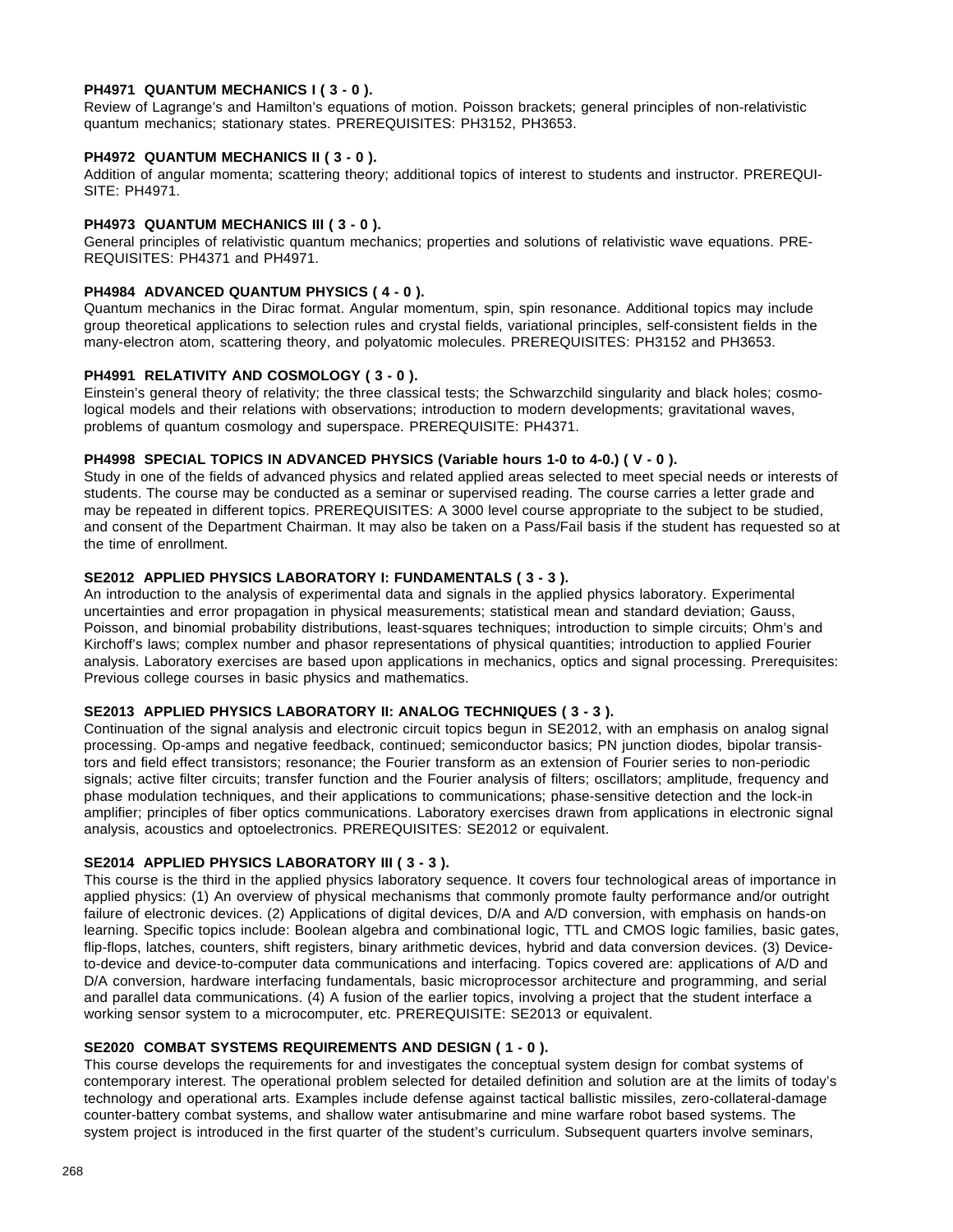guest lectures, and discrete problems and subprojects integrated into the courses of the curriculum. The project is brought to completion in a systems integration course (SE4021) taught in the third quarter before graduation. PRE-REQUISITE: Enrollment in the Combat Systems Sciences and Technology Curriculum or consent of the instructor.

# **SE3015 APPLIED PHYSICS LABORATORY IV: SYSTEMS CONTROL ( 2 - 3 ).**

This course applies the concepts of the Applied Physics I-III sequence to digital data acquisition and control systems. The course covers microprocessor architectures and digital communications using serial, RS-232, parallel, IEEE-488 interfaces, as well as digital and analog interfacing. Two key areas involve the use of small computers for the control of, and data acquisition from peripheral devices and the use of electro-mechanical servo systems for closed-loop feedback control of mechanical devices, such as positioning, pointing and tracking systems. PREREQUISITES: SE2014.

# **SE3301 RADIATING SYSTEMS ( 4 - 0 ).**

This course for students of Operations Research and other weapon system oriented non-engineering curricula discusses the physical principles exploited by information gathering systems with emphasis on general capabilities and limitations. After a general introduction to wave propagation, topics of discussion are electromagnetic waves, radar, electro-optics including lasers and underwater sound. These topics will be applied to specific systems such as missile guidance, sonobouys, and phased arrays as appropriate to the class and instructor. PREREQUISITES: MA1118 or equivalent may be taken concurrently, or by consent of instructor.

### **SE4006 TECHNICAL ASSESSMENT OF WEAPON SYSTEMS ( 4 - 0 ).**

This course is designed to support the Intelligence Curriculum. Current technical trends in weapon system technologies which are expected to significantly affect warfare are investigated. Topics covered are: nuclear weapons and their effects, nuclear strategic balance, satellite orbits, directed energy weapon concepts (SDI), future weapon concepts. PREREQUISITES: SE3301 or equivalent, and SECRET clearance.

# **SE4021 COMBAT SYSTEM PROJECT INTEGRATION ( 4 - 0 ).**

This course, a continuation of SE2020, integrates the results of the subsystem studies begun in SE2020 into the design of a combat system that solves an operational problem. (See SE2020 for the types of problems studied.) The resulting solution will address the threat and operational environment; the assignment of tasks to system components; the performance of the system in terms of its coverage, fire power, reaction time, and response to counter measures; and costs. The results are presented to an experienced external review group. PREREQUISITE: SE2020 or consent of the instructor. SECRET clearance required.

### **SE4858 NUCLEAR WARFARE ANALYSIS ( 4 - 0 ).**

This final course in the nuclear weapons effects graduate specialization sequence deals with technical aspects of strategic and tactical nuclear war. Effects which nuclear weapons explosion environments have on various defense platforms and systems are considered together with methods of hardening to reduce system vulnerability in each of the effected areas: blast and shock, thermal radiation, transient effects on electronics. EMP, biological effects from contamination, atmospheric and ionospheric effects on communication, detection and surveillance systems. PRE-REQUISITES: PH3171, PH4856, and SECRET clearance.

# **SE4859 TECHNICAL ASPECTS OF WEAPON PROLIFERATION, CONTROL AND DISPOSAL ( 3 - 0 ).**

This course is designed for students of the Combat Systems Sciences and Technology Curriculum taking the Weapon Effects concentration. The course address technical issues of detection of nuclear weapon materials, covert explosions, disposition of weapon grade material and nuclear reactor fuel, control and disposition of chemical and biological weapons, policy issues of arms proliferation and arms control. PREREQUISITE: Consent of instructor.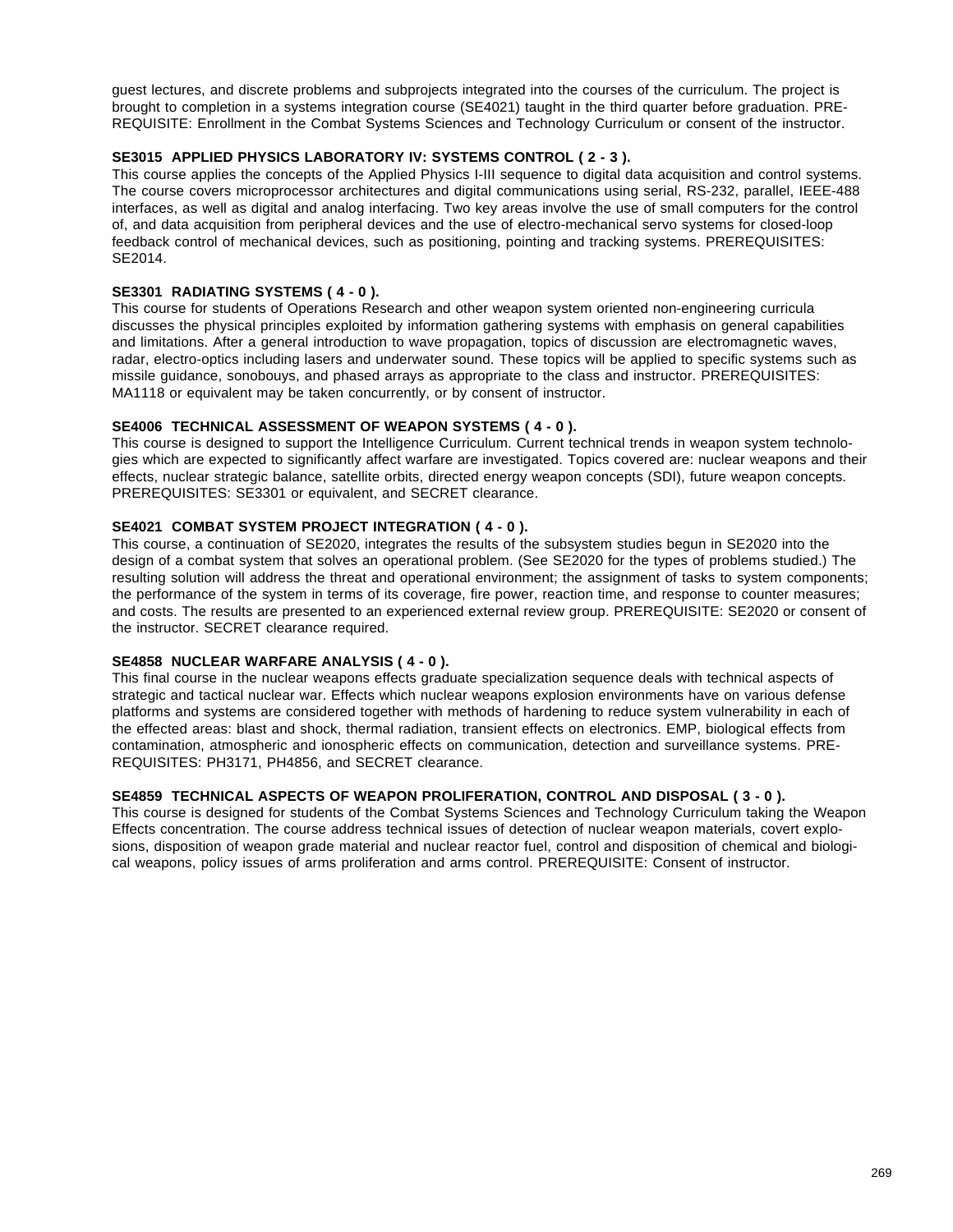# **SPACE SYSTEMS ACADEMIC GROUP**

**Chairman:** Rudolf Panholzer Professor Code SP, Bullard Hall Room 205 (408) 656-2278 DSN 878-2278

The Space Systems Academic Group is an interdisciplinary association of faculty, representing eight separate academic disciplines. The Space Systems Academic Group has responsibility for the academic content of the Space Systems Operations and the Space Systems Engineering curricula. Instruction is carried out by faculty members attached to the following academic departments: Aeronautics and Astronautics, Electrical and Computer Engineering, Mathematics, Meteorology, Oceanography, Operations Research, Physics and Systems Management. Thesis topics for students in this area of study are approved by the group and the final thesis is approved by the group Chairman in addition to the academic department granting the degree (if any).

# **GROUP FACILITIES**

To provide laboratory experience several facilities have been developed in cooperation with other academic departments.

- 1) Solar Simulation Facility<br>2) Flash X-Ray Facility
- Flash X-Ray Facility
- 3) Electron Linear Accelerator
- 4) Navigational Satellite Receiver Laboratory
- 5) Small Satellite Test and Development Laboratory
- 6) Vibro-Acoustic Test and Measurement Facility
- 7) FLTSATCOM Laboratory
- 8) Access to the Special Compartmented Information Facility for Classified Research and Theses Work.
- 9) Spacecraft Testing Laboratory
- 10) Spacecraft Attitude Dynamics and Control Laboratory

### **DEGREE REQUIREMENTS**

The Space Systems Engineering students earn a master's degree in one of the following academic departments: Aeronautics and Astronautics, Computer Science, Electrical and Computer Engineering, Mechanical Engineering, Physics or Mathematics. Refer to degree requirements for the listed departments.

The Space Systems Operations students are awarded the degree Master of Science in Systems Technology (Space Systems Operations). A minimum of 45 quarter hours of graduate level work of which at least 15 hours must represent courses at the 4000 level. Graduate courses in at least four different academic disciplines must be included and in two disciplines, a course at the 4000 level must be included. There is also a requirement of three courses constituting advanced study in an area of specialization and a six week experience tour. Each student is required to write a thesis which is space oriented. The study program must be approved by the Chairman of the Space Systems Academic Group.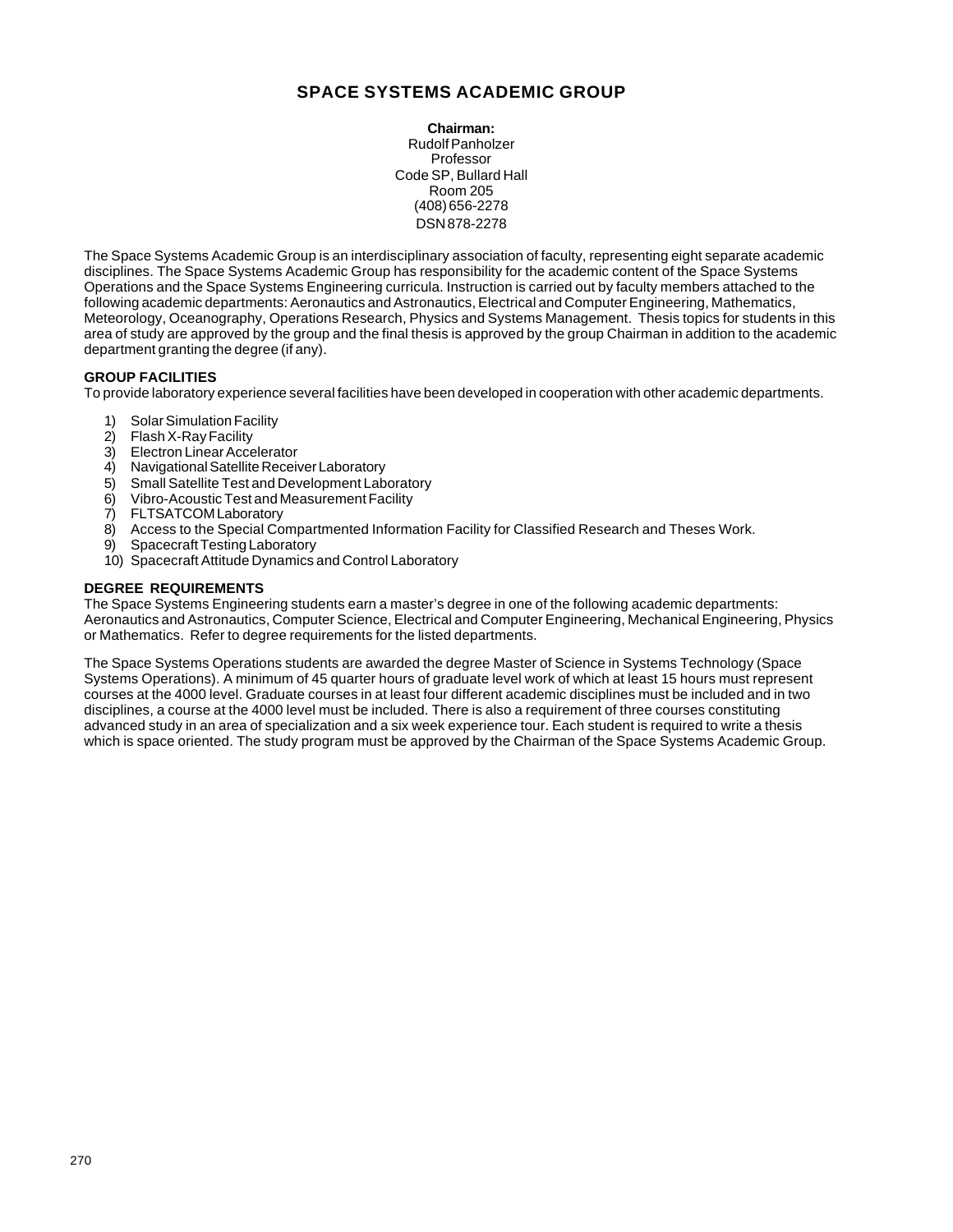# **SPACE SYSTEMS COURSE OFFERINGS**

### **SS0810 THESIS RESEARCH ( 0 - 8 ).**

Every student conducting thesis research enrolls in this course.

# **SS2041 INTRODUCTION TO SPACE ( 4 - 1 ).**

Introduction to space mission analysis and the missions that can be performed by space missions with emphasis on those providing support to the military. Topics usually covered are: orbital mechanics, space policy and organization, navigation, communications, SIGINT, imagery and surveillance.

### **SS3001 MILITARY APPLICATIONS OF SPACE ( 3 - 2 ).**

Examination of the military functions which utilize space systems and the capabilities of current and future space systems with tactical or strategic applications. Tasking and use of space systems and ground support elements. Vulnerability considerations. Impact of current R&D programs. PREREQUISITES: Orbital mechanics, Fourier analysis, and TOP SECRET clearance with eligibility for SI/SAO, U.S. citizenship.

### **SS3035 MICROPROCESSORS FOR SPACE APPLICATIONS ( 3 - 2 ).**

An introduction to microprocessors at the hardware/software interface. Machine language programming, assembly language programming, connecting and controlling peripherals (terminals, disc drives, etc.), operating systems. PREREQUISITE: EC2820.

# **SS3041 SPACE SYSTEMS AND OPERATIONS I ( 4 - 2 ).**

Space systems mission analysis and design. Mission characterization, mission evaluation, requirements determination, cost analysis and estimating, cost and operational effectiveness analysis. PREREQUISITES: OS3604, SS2041; OS3008 (taken concurrently), SECRET clearance.

# **SS3051 SPACE SYSTEMS AND OPERATIONS II (Accelerated) ( 4 - 0 ).**

Space systems mission analysis and design. Space systems concepts of operation and architectures. Information warfare and its relation to space systems. The role of space in command and control. Space history and space policy. PREREQUISITES: SS3041 and TOP SECRET clearance with eligibility for SI/SAO.

### **SS3525 AIR/OCEAN REMOTE SENSING FOR INTERDISCIPLINARY CURRICULA ( 3 - 2 ).**

Principles of radiative transfer and satellite sensors, and methods used to measure the atmosphere and ocean; visual, infrared and microwave radiometry, and radar systems. Laboratory sessions illustrate lecture concepts using interactive displays of satellite data. Course designed for Space Systems Operations, Space Systems Engineering, Undersea Warfare, Underwater Acoustics and other interdisciplinary curricula. PREREQUISITES: Undergraduate physics, and differential/integral calculus and ordinary differential equations; or consent of instructor.

# **SS3900 SPECIAL TOPICS IN SPACE SYSTEMS (Variable hours 1-0 to 5-0.) ( V - 0 ).**

Directed study either experimental or theoretical in nature. PREREQUISITE: Consent of Chairman of Space Systems Academic Group and instructor. May be taken on Pass/Fail basis if the student has requested so at the time of enrollment.

### **SS4000 SPACE SYSTEMS SEMINARS AND FIELD TRIPS ( 0 - 1 ).**

Seminars consist of lectures to provide perspective on Space Systems. Field trips expose the student to various space activities such as industry, NASA and DoD laboratories and commands.

# **SS4003 SPACECRAFT DESIGN STUDIES (Graded Pass/Fail) ( 0 - 1 ).**

Students registered for SS4003 are typically those whose thesis is on some element of the PANSAT project. In SS4003 the systems-level aspect of the design is discussed. The format is a combination of oral presentation and discussion. The purpose of this class is to give students an appreciation of the "big picture" and to demonstrate how individual research efforts fit into the "grand scheme of things." The concurrent engineering design approach makes this class a simulation of design meetings held in a typical industrial environment. Faculty, SSAG engineering staff and students participate in the weekly meetings. PREREQUISITE: None.

### **SS4041 MILITARY SPACE SYSTEMS AND TECHNOLOGY I ( 3 - 2 ).**

Space systems and technologies of interest to the military. SIGINT and imagery technologies. Geolocation techniques, payload design. Space control, theater ballistic missile defense. Launch vehicles. PREREQUISITES: SS3051. TOP SECRET clearance with eligibility for SI/SAO.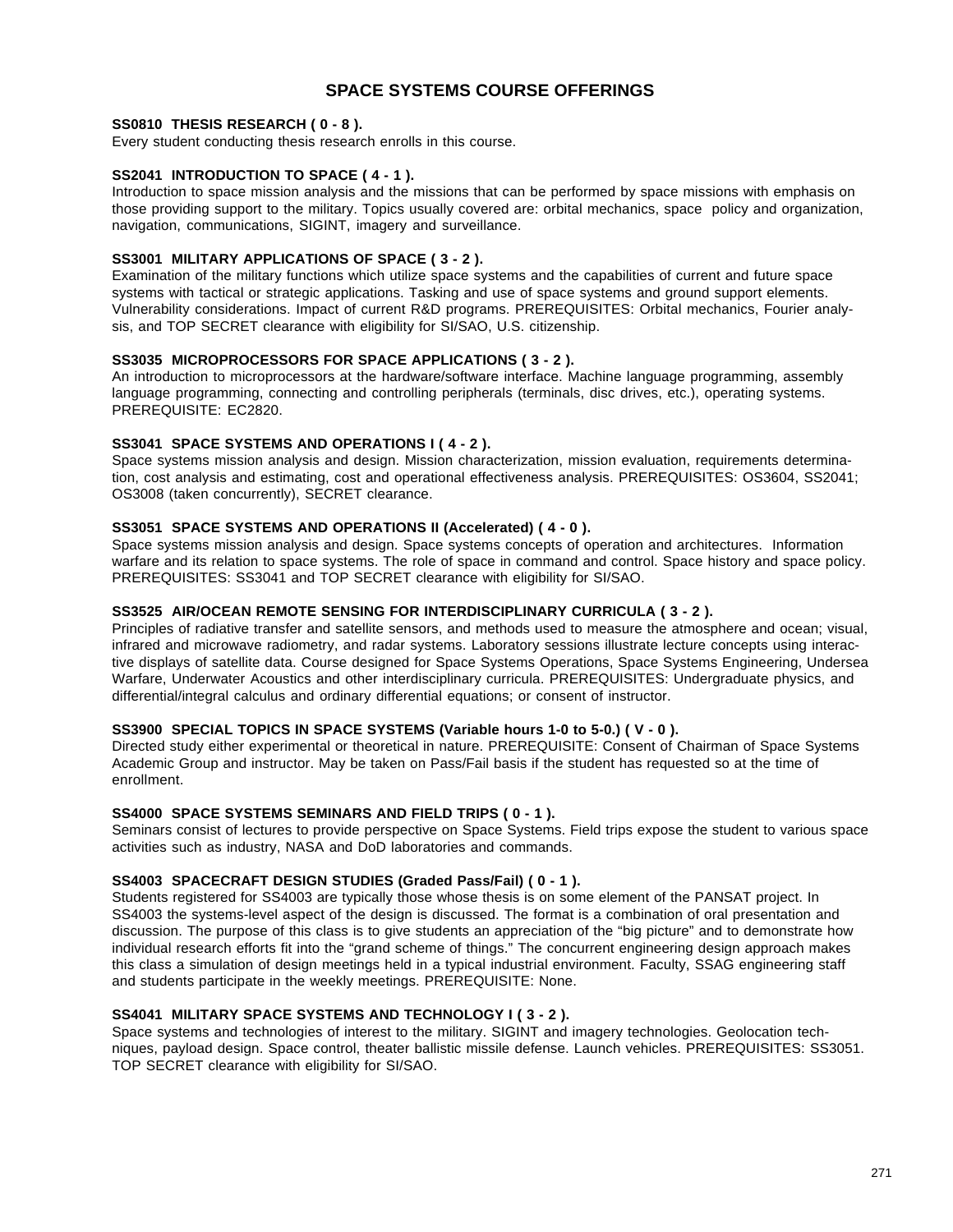# **SS4051 MILITARY SPACE SYSTEMS AND TECHNOLOGY II ( 3 - 2 ).**

Space systems and technologies of interest to the military. SIGINT and imagery technologies. Geolocation techniques, payload design. Space control, theater ballistic missile defense. Launch vehicles. PREREQUISITES: SS3051 and SS4041. TOP SECRET clearance with eligibility for SI/SAO.

# **SS4900 ADVANCED STUDY IN SPACE SYSTEMS (Variable hours 1-0 to 5-0.) ( V - 0 ).**

Directed graduate study based on journal literature, experimental projects, or other sources. PREREQUISITE: Consent of Chairman of Space Systems Academic Group and instructor. May be taken on Pass/Fail basis if the student has requested so at the time of enrollment.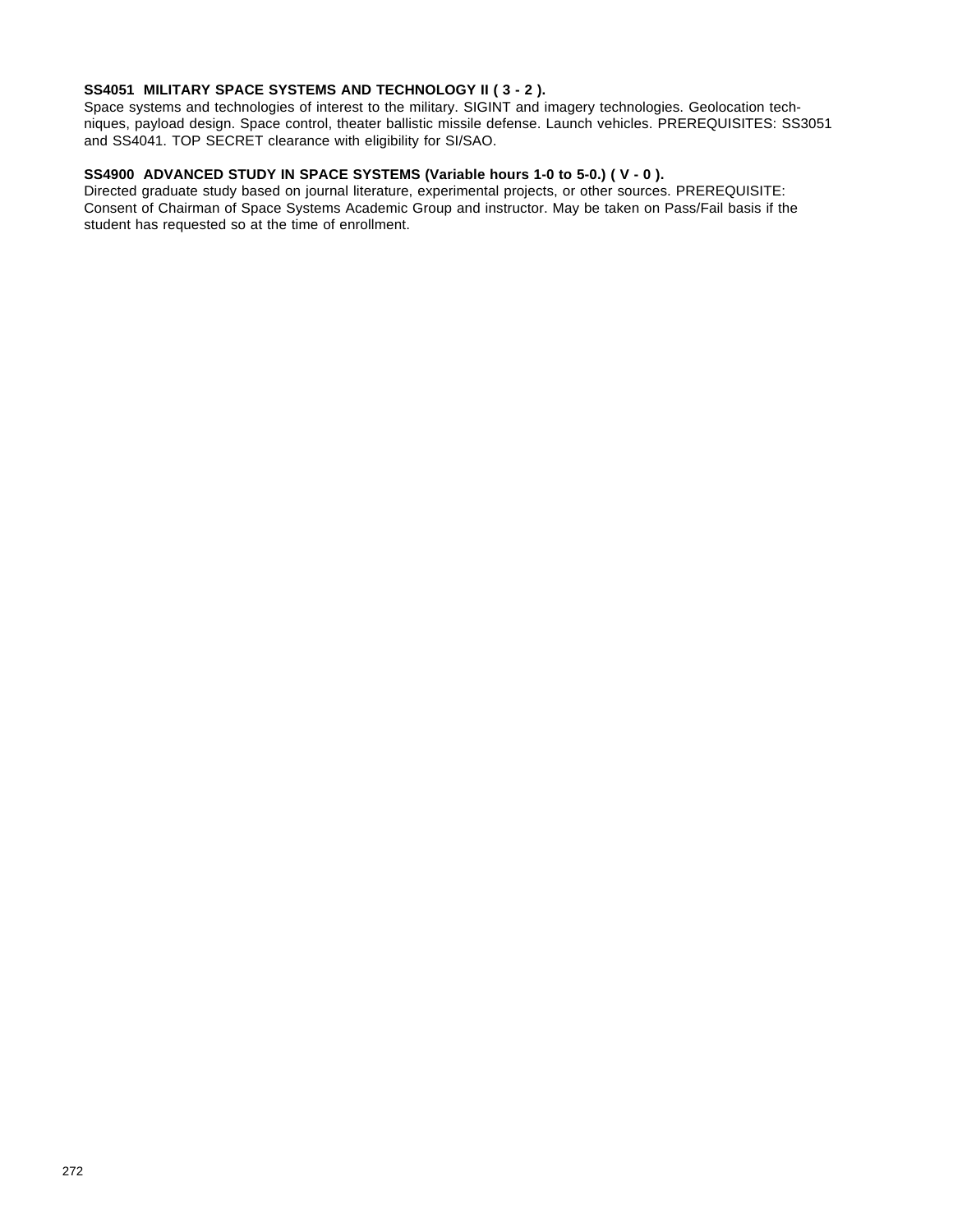# **SPECIAL OPERATIONS CURRICULUM COMMITTEE**

**Chairman:** Maurice D. Weir Professor, Associate Provost for Instruction CODE 01B, Root Hall Room 100 (408)656-3059

The academic aspects of the Special Operations Curriculum are the responsibility of the Special Operations Curriculum Committee. This committee is composed of representatives from the Departments of C4I, Information Warfare, Mathematics, National Security Affairs, Operations Analysis, Systems Management, and the Institute for Joint Warfare Analysis.

### **MASTER OF SCIENCE IN DEFENSE ANALYSIS**

The degree Master of Science in Defense Analysis will be awarded in accordance with the following degree requirements:

- 1) This degree requires 45 quarter hours of graduate level work, of which 15 hours must represent courses at the 4000 level in at least two disciplines. Within the course program there must be a specialization sequence consisting of at least three courses.
- 2) In addition to the 45 hours of course credit, an acceptable thesis must be completed.
- 3) The program must be approved by the Chair of the Special Operations Curriculum Committee and the Academic Associate for Special Operations.

The Master of Science in Defense Analysis is currently offered with the following specialties:

Defense Analysis (Irregular Warfare) Defense Analysis (Operations Analysis) Defense Analysis (Information Warfare) Defense Analysis (Joint Warfare) Defense Analysis (National Security Affairs) Defense Analysis (C4I) Defense Analysis (Applied Mathematics) Defense Analysis (Financial Management)

#### **Associated Faculty and Departments:**

John Arquilla (Information Warfare) Dan Boger (Command, Control and Communications) Carlos Borges (Mathematics) Jan Breemer (National Security Affairs) George Conner (Operations Research) Greg Hildebrandt, (Systems Management) Wayne Hughes, Jr. (Operations Research) Eric Jansen (Systems Management) Roman Laba (National Security Affairs) Bard Mansager (Mathematics) Xavier Maruyama (Physics) Gordon H. McCormick (Command, Control and Communications) Doug Moses (Systems Management) Guillermo Owen (Mathematics) Glenn Robinson (National Security Affairs) Mike Sovereign (Institute for Joint Warfare Analysis)

# **Academic Associate:**

Gordon McCormick Associate Professor Code CC/Mc, Root Hall, Room 207 (408) 656-2933, DSN 878-2933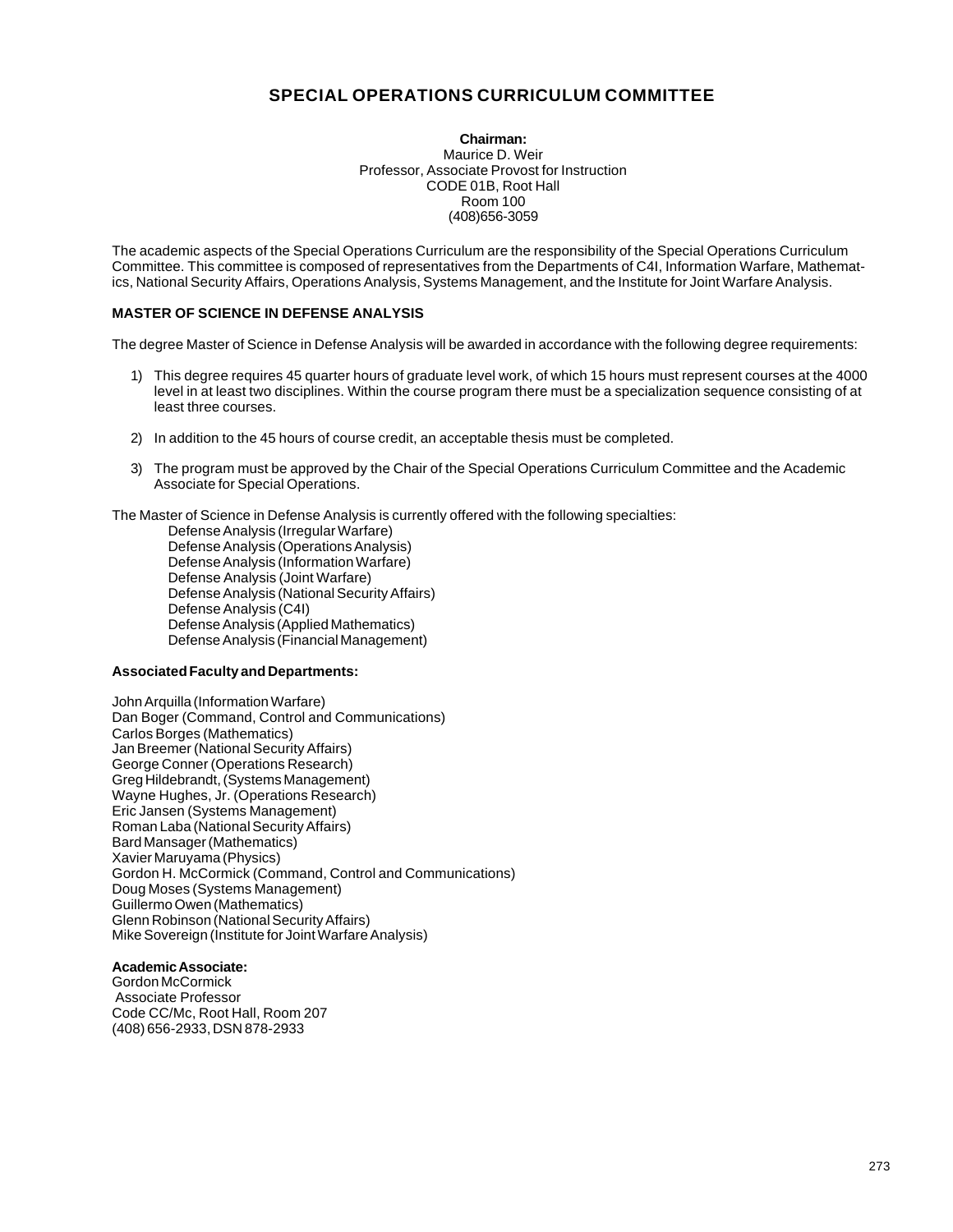# **SPECIAL OPERATIONS COURSE OFFERINGS**

# **SO2410 MODELLING FOR SPECIAL OPERATIONS I ( 4 - 0 ).**

This course introduces mathematical modeling processes and concepts. Deterministic models in a graphical setting will be emphasized, including experimental modeling, curve fitting, and optimization. Applications include arms race models, Lanchester combat models, exponential growth and decay models, The Logistic model for social diffusion, supply/demand economic models, and inventory models. The computer is used as a tool with emphasis on the MINITAB statistical package. PREREQUISITE: College algebra.

# **SO3101 WARFARE IN THE INFORMATION AGE ( 4 - 0 ).**

Given that the emerging information heralds stark changes in future military and security policy, this course begins with a survey of the literature on the current revolution in military affairs (RMA), as well as studies of similar periods earlier in history. While significant attention is focused upon information technologies, the principal emphasis in this course lies in an endeavor to understand the ways in which new technologies affect military strategy, doctrine, and organization. In particular, the rise of networked organizations, non-linear military operations, and the further blurring of the line between war and peace are examined. PREREQUISITE: None.

# **SO3102 PSYCHOLOGICAL OPERATIONS AND DECEPTION ( 4 - 0 ).**

This course surveys current theories of behavior, cognition and perceptual bias, linking them to applied military issues across the spectrum of conflict, from irregular to high-intensity warfare. The effects of increased information flows on the prospects for accurate assessments in crisis and war are also considered in detail. Case studies and experimentation complement the theoretical framework initially advanced, with the students working in teams during this portion of the course. PREREQUISITE: None.

# **SO3410 MODELING FOR SPECIAL OPERATIONS II ( 4 - 0 ).**

This course continues the mathematical modeling process and concepts introduced in SO2410. Whereas the first course treated deterministic models, the present course focuses on simulation models. The student learns how to replicate real world behaviors with a computer, and how to analyze data generated by a computer simulation, using probabilistic and statistical ideas in conjunction with the MINITAB statistical package. Applications include an introduction to high resolution combat models and their role in analyzing strategies for the Joint Special Operations Forces. A brief introduction to decision modeling includes decision making under both risk and uncertainty. PREREQ-UISITE: SO2410.

# **SO3800 THEORY AND PRACTICE OF SOCIAL REVOLUTION ( 4 - 0 ).**

This course provides an overview of insurgency and counter-insurgency. It reviews the theoretical literature and offers an operational focus on social revolution by examining the alternative models of insurgency provided by the doctrine of "people's war," and the urban guerrilla. The course goes on to examine the development of U.S. counterinsurgency doctrine, the difference between the "hearts and minds" and "systems" prescriptions of counterinsurgency, and alternative British, French, and Russian concepts of counterinsurgency. PREREQUISITE: None.

### **SO3801 INTERNATIONAL TERRORISM ( 4 - 0 ).**

This course provides an in-depth examination of the origins, nature, and political/military roles of contemporary international terrorism. It briefly examines the early history of terrorism, the contending theories that purport to explain the sources of terrorist behavior, the different types of terrorism and terrorist actions, and the challenge international terrorism poses for American interests and foreign policy. Functional topics, such as the special problems posed by state-sponsored terrorism, the relationship between terrorism and the media, and the range of possible military responses to terrorism are also examined. The course will conclude by comparing and contrasting different national responses to the problem of international terrorism, and examining the difficulties faced by the United States in its efforts to find an effective policy response. PREREQUISITE: None.

# **SO3802 SEMINAR IN GUERRILLA WARFARE ( 4 - 0 ).**

Have you ever wanted to seize state power from below? Have you ever been responsible for keeping others from doing so? This reading seminar is designed to examine the strategy and operational art of sub-state conflict. It examines the problems of social mobilization, underground organization, command and control, and security; alternate strategies of internal war, and competing theories of counterinsurgency. These and related issues are examined analytically and historically. Comparative cases are discussed and evaluated. Throughout the course attention is also given to the manner in which such wars are conducted in the future. PREREQUISITE: None.

### **SO3880 HISTORY OF SPECIAL OPERATIONS ( 4 - 0 ).**

This course considers special operations in an historical context, with emphasis given to their impact upon war outcomes, the necessary conditions for their success, and the patterns of civil-military relations that emerge when elite forces are formed. Comparative analysis of a variety of national traditions in special operations and irregular warfare is undertaken, including the study of U.S., British, French, German, Russian and Israeli approaches to special operations. PREREQUISITE: None.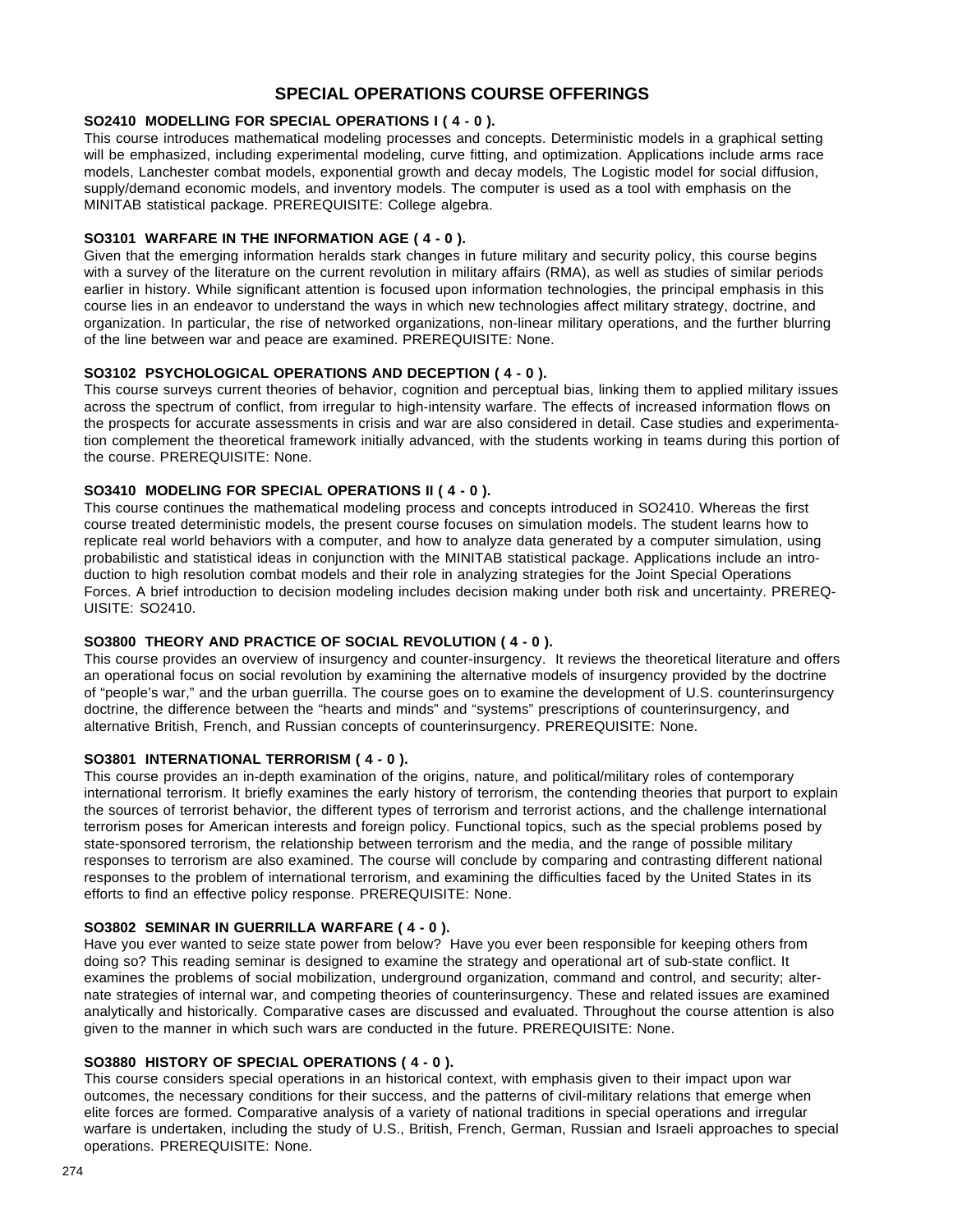# **SO3882 DETERRENCE, COMPELLANCE, AND CRISIS MANAGEMENT ( 4 - 0 ).**

This course surveys current theories of deterrence and coercive diplomacy, relating them to a variety of applied problems in crisis management. Special attention is given to political psychological factors, crisis communication styles, extended deterrence and the implications of proliferation of weapons of mass destruction for conventional deterrence. PREREQUISITE: None.

### **SO3900 DIRECTED STUDIES IN SPECIAL OPERATIONS AND LOW INTENSITY CONFLICT ( 4 - 0 ).**

Supervised study in selected areas of special operations and low intensity conflict to meet the needs of individual students. Format and content vary. Normally involves extensive assigned readings, individual discussions with the instructor, papers, projects and/or examinations. PREREQUISITE: Permission of instructor.

# **SO4410 MODELS OF CONFLICT ( 4 - 0 ).**

This course deals with the problems faced by a rational decision-maker, trying to maximize some payoff in a social setting. A distinction will be made between Type I behavior (optimization in a game against nature), Type II (optimization when faced with agents who react against the decision-maker's perceived behavior), Type III (optimizations against strategic agents), and Type IV (cooperation with other agents). Applications include arms race models, treaty inspections problems, monopolistic behavior, coalition formation, and pursuit games. The computer is used as a modeling tool. PREREQUISITES: SO2410 and SO3410.

### **SO4830 REGIONAL SEMINAR IN LOW-INTENSITY CONFLICT: MIDDLE EAST ( 4 - 0 ).**

As a part of the regional seminar series, this course examines low intensity conflict issues in the Middle East. The seminar reviews the theoretical literature on political violence and analyzes the recent history of Middle East-based terrorism and insurgency. It offers a series of detailed case studies of local organizations and conflict, and focuses on functional issues in the Middle East. PREREQUISITE: None.

### **SO4840 REGIONAL SEMINAR IN LOW INTENSITY CONFLICT: EUROPE AND THE TRANSCAUCASUS ( 4 - 0 ).**

Employing international relations theory (both systemic and unit-level perspectives), this course will examine the causes of ethnic/national conflicts such as those taking place today in the former Yugoslavia and the former Soviet Union. The historic background of these conflicts will be described. The course also will examine how the conflicts in the Balkans and Chechnya have been conducted militarily. After discussing the possible international consequences of these conflicts (geopolitical spill-over, refugee flows), the efficacy of outside politico-military intervention in conflicts of this type will be examined. PREREQUISITE: SO3802 or permission of instructor.

### **SO4850 REGIONAL SEMINAR IN LOW-INTENSITY CONFLICT: LATIN AMERICA ( 4 - 0 ).**

As part of the regional seminar series, this course examines low intensity conflict issues in Latin America. The seminar reviews the theoretical literature on political violence and analyzes the recent history of Latin American-based terrorism and insurgency. It offers a series of detailed case studies of local organizations and conflict, and focuses on functional issues in Latin America. PREREQUISITE: None.

# **SO4860 REGIONAL SEMINAR IN LOW-INTENSITY CONFLICT: FAR-EAST ( 4 - 0 ).**

As part of the regional seminar series, this course examines low intensity conflict issues in the Far East. The seminar reviews the theoretical literature on political violence and analyzes the recent history of Asian-based terrorism and insurgency. It offers a series of detailed case studies of local organizations and conflict, and focuses on functional issues in the Far East. PREREQUISITE: None.

### **SO4880 SPECIAL TOPICS IN POLITICAL VIOLENCE ( 4 - 0 ).**

This course will focus on special topics in special operations and low intensity conflict. The list of topics to be analyzed for the seminar is announced at least one quarter prior to the offering of the seminar. Advanced study and research is conducted on topics not covered in other seminars. A major, graded research paper is required. PREREQ-UISITES: SO3801 and SO3802 or permission of instructor.

### **SO4900 ADVANCED DIRECTED STUDIES IN SPECIAL OPERATIONS LOW INTENSITY CONFLICT ( 4 - 0 ).**

Supervised study in selected areas of special operations and low intensity conflict to meet the needs of individual students. Format and content may vary. Normally involves individual research under the direction of the instructor and submission of a substantial paper of graduate seminar quality and scope. PREREQUISITE: SO3802 or permission of instructor.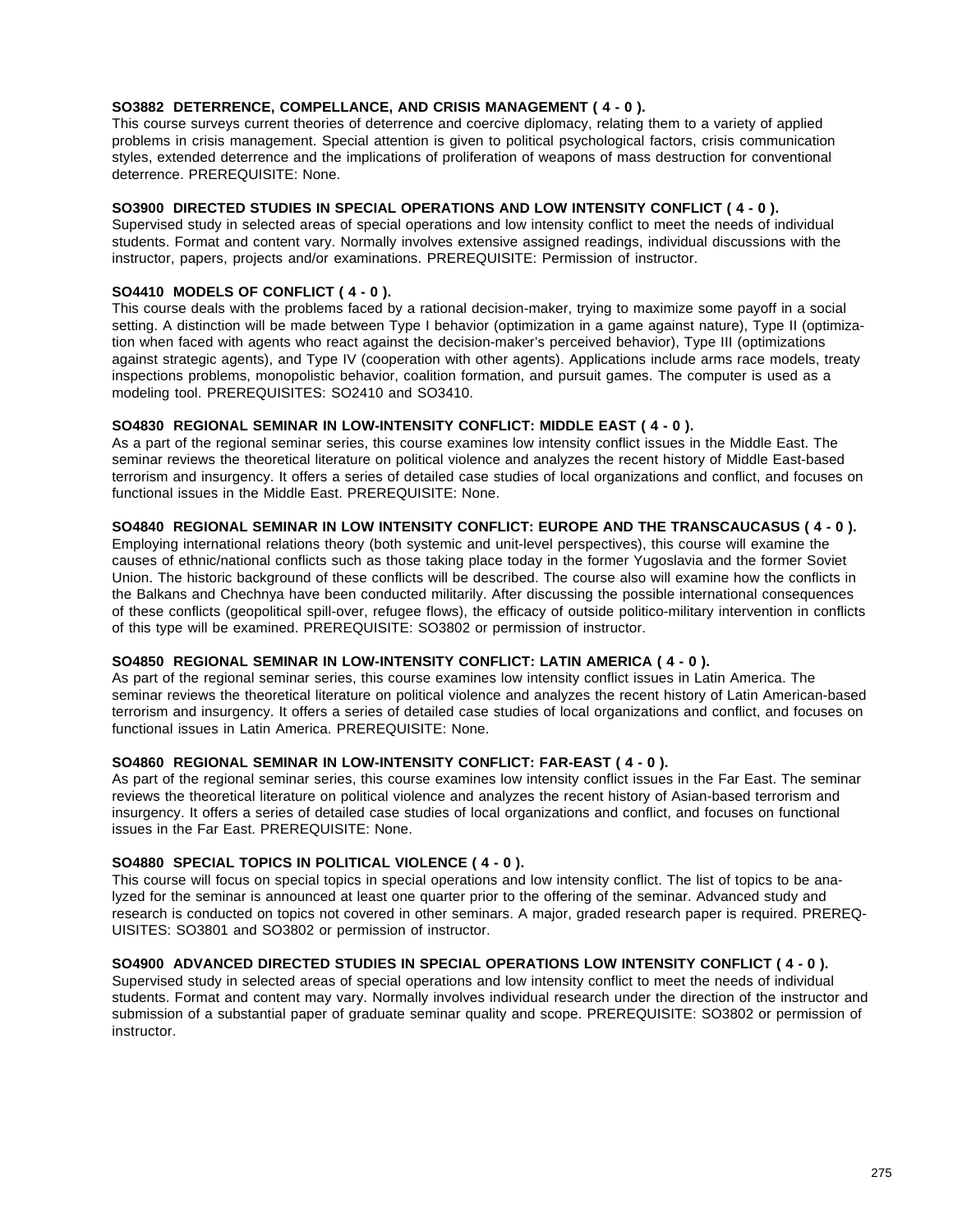# **DEPARTMENT OF SYSTEMS MANAGEMENT**

### **Chairman:**

Reuben T. Harris Professor Code SM/Hr, Ingersoll Hall Room 229 (408) 656-2161 DSN 878-2161

### **Associate Chairs:**

### **Instruction**

Gail Fann Thomas Associate Professor Code SM/Fa, Ingersoll Hall Room 331-B (408) 656-2756 DSN 878-2756

### **Research**

Mark J. Eitelberg Associate Professor Code SM/Eb, Ingersoll Hall Room 305 (408) 656-3160 DSN 878-3160

### **Systems Development**

Shu S. Liao Professor Code SM/Lc, Ingersoll Hall Room 321 (408) 656-2505 DSN 878-2505

**Tarek Abdel-Hamid,** Professor of Management Information Systems (1986)\*; PhD, Massachusetts Institute of Technology, 1984.

**Frank J. Barrett,** Associate Professor of Organization and Management (1990); PhD, Case Western Reserve University, 1989.

**Robert Barrios-Choplin,** Visiting Assistant Professor of Management (1991); PhD, University of Texas, 1993.

**Hemant K. Bhargava,** Associate Professor of Management Information Systems (1989); PhD, University of Pennsylvania, 1990.

**Dan C. Boger,** Chair for Command, Control and Communications Academic Group and Professor of Economics (1979); PhD, University of California at Berkeley, 1979.

**Michael W. Boudreau,** COL (Ret.) U.S. Army, Senior Lecturer in Acquisition and Logistics (1995); MBA, Santa Clara University, 1966.

**Douglas Brinkley,** LCDR, U.S. Navy, Lecturer in Information Systems; MS, Naval Postgraduate School, 1990.

**David G. Brown,** Visiting Assistant Professor of Transportation and Logistics (1991); PhD, University of Illinois at Urbana-Champaign, 1988.

**Rex A. Buddenberg,** Lecturer in Information Systems (1993); MS, Naval Postgraduate School, 1986.

**Tung X. Bui,** Professor of Management Information Systems (1984); PhD, New York University, 1985.

**Paul M. Carrick,** Associate Professor of Economics, Emeritus (1969); PhD, University of California at Berkeley, 1956.

**Michael D. Cook,** Visiting Assistant Professor of Economics (1995); PhD, University of Maryland, 1995.

**Alice Crawford,** Senior Lecturer in Psychology (1988); MA, San Diego State University, 1973.

**Sandra M. Desbrow,** Assistant Professor of Contract Management (1994); LLM, Georgetown University, 1990.

**Daniel R. Dolk,** Professor of Management Information Systems (1982); PhD, University of Arizona, 1982.

**Julie A. Dougherty,** LCDR, U.S. Navy, Lecturer in Manpower, Personnel and Training Analysis (1994); MS, Naval Postgraduate School, 1991.

**Richard B. Doyle,** Associate Professor of Public Budgeting (1990); PhD, University of Washington, 1982.

**Donald R. Eaton,** RADM (Ret.), U.S. Navy, Logistics Chair, and Senior Lecturer in Logistics (1994); MS, George Washington University, 1980.

**Leroy E. Edwards,** Visiting Assistant Professor of Organization and Management (1993); EdD, University of San Francisco, 1989.

**Mark J. Eitelberg,** Associate Chair for Research, and Associate Professor of Public Administration (1982); PhD, New York University, 1979.

**Richard S. Elster,** Provost and Professor of Systems Management (1969); PhD, University of Minnesota, 1967.

**James C. Emery,** Associate Provost for Computer and Information Services and Professor of Management Information Systems (1993); PhD, Massachusetts Institute of Technology, 1965.

**Kenneth J. Euske,** Professor of Accounting (1978); PhD, Arizona State University, 1978.

**Roger D. Evered,** Professor of Management (1979); PhD, University of California at Los Angeles, 1973.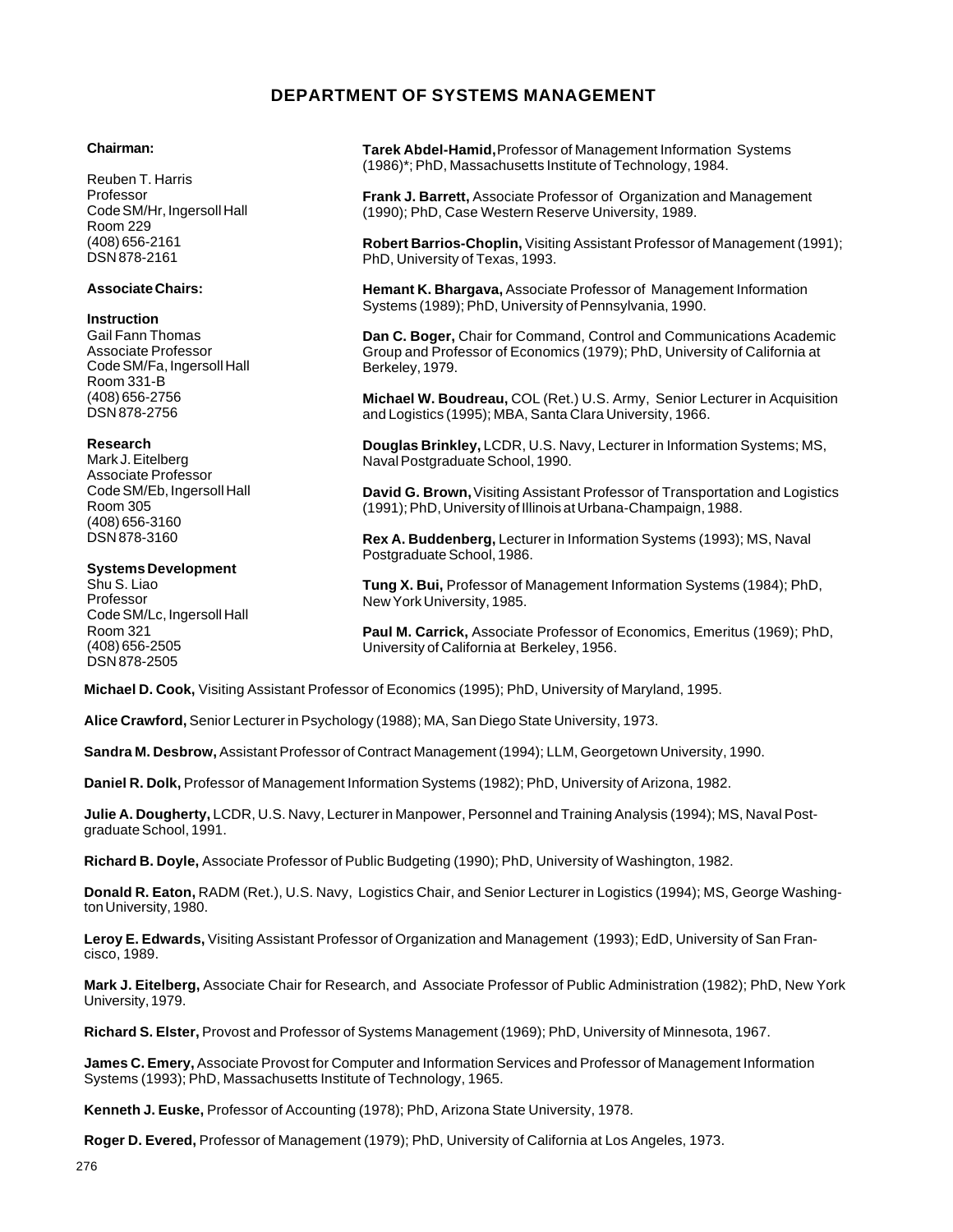**Jane Feitler,** Visiting Assistant Professor of Logistics and Transportation Management (1995); PhD, University of Maryland, 1995.

**Paul J. Fields,** Assistant Professor of Operations Management and Logistics (1993); PhD, Pennsylvania State University, 1992.

**James M. Fremgen,** Professor of Accounting (1965); DBA, Indiana University, 1961.

**Barry A. Frew,** Associate Professor of Information Systems (1984); MS, Naval Postgraduate School, 1984.

**William R. Gates,** Associate Professor of Economics (1988); PhD, Yale University, 1984.

**Charles P. Gibfried,** CAPT (Ret.), U. S. Navy, Senior Lecturer in Information Systems (1995); MS, Naval Postgraduate School, 1972.

**Kevin R. Gue,** Visiting Assistant Professor of Logistics Management (1995); PhD, Georgia Institute of Technology, 1995.

**William J. Haga,** Senior Lecturer in Management Information Systems (1988); PhD, University of Illinois, 1972.

**Reuben T. Harris,** Chairman of Systems Management, and Professor of Management (1978); PhD, Stanford University, 1975.

**David R. Henderson,** Associate Professor of Economics (1984); PhD, University of California at Los Angeles, 1976.

**Susan P. Hocevar,** Assistant Professor of Organization and Management (1990); PhD, University of Southern California, 1990.

**Fenn C. Horton,** Associate Professor of Economics, Emeritus (1964); PhD, Claremont Graduate School, 1968.

**Erik Jansen,** Visiting Associate Professor of Organization and Management (1994); PhD, University of Southern California, 1987.

**Carl R. Jones,** Professor of Information and Telecommunications Systems (1965); PhD, Claremont Graduate School, 1965.

**Lawrence R. Jones,** Professor of Financial Management and Budgeting (1987); PhD, University of California at Berkeley, 1977.

**Magdi N. Kamel,** Associate Professor of Management Information Systems (1988); PhD, University of Pennsylvania, 1988.

**Keebom Kang,** Associate Professor of Logistics (1988); PhD, Purdue University, 1984.

**Steve Lamar,** CAPT (Ret.), U.S. Navy, Senior Lecturer in Health Care Management (1995), PhD, Case Western Reserve University, 1982.

**David V. Lamm,** Associate Professor of Acquisition and Contract Management (1978); DBA, George Washington University, 1976.

**Shu S. Liao,** Associate Chair for Systems Development, and Professor of Accounting (1977); PhD, University of Illinois, 1971.

**Gordon E. Louvau,** Lecturer in Accounting (1994); MBA, John F. Kennedy University, 1980.

**David F. Matthews,** COL (Ret.), U.S. Army, Lecturer in Acquisition Management (1994); MA, Middle Tennessee State University, 1974.

**Jerry L. McCaffery,** Professor of Public Budgeting (1984); PhD, University of Wisconsin, 1972.

**Martin J. McCaffrey,** Lecturer of Contracting and Acquisition and Management Information Systems (1988); MS, Naval Postgraduate School, 1985.

**Alan W. McMasters,** Professor of Operations Research and Systems Management, Emeritus (1965); PhD, University of California at Berkeley, 1966.

**Stephen L. Mehay,** Professor of Labor Economics (1985); PhD, University of California at Los Angeles, 1973.

**Janice M. Menker,** Lecturer in Acquisition and Contract Management (1996); MEM, George Washington University, 1992.

**O. Douglas Moses,** Associate Professor of Accounting (1985); PhD, University of California at Los Angeles, 1983.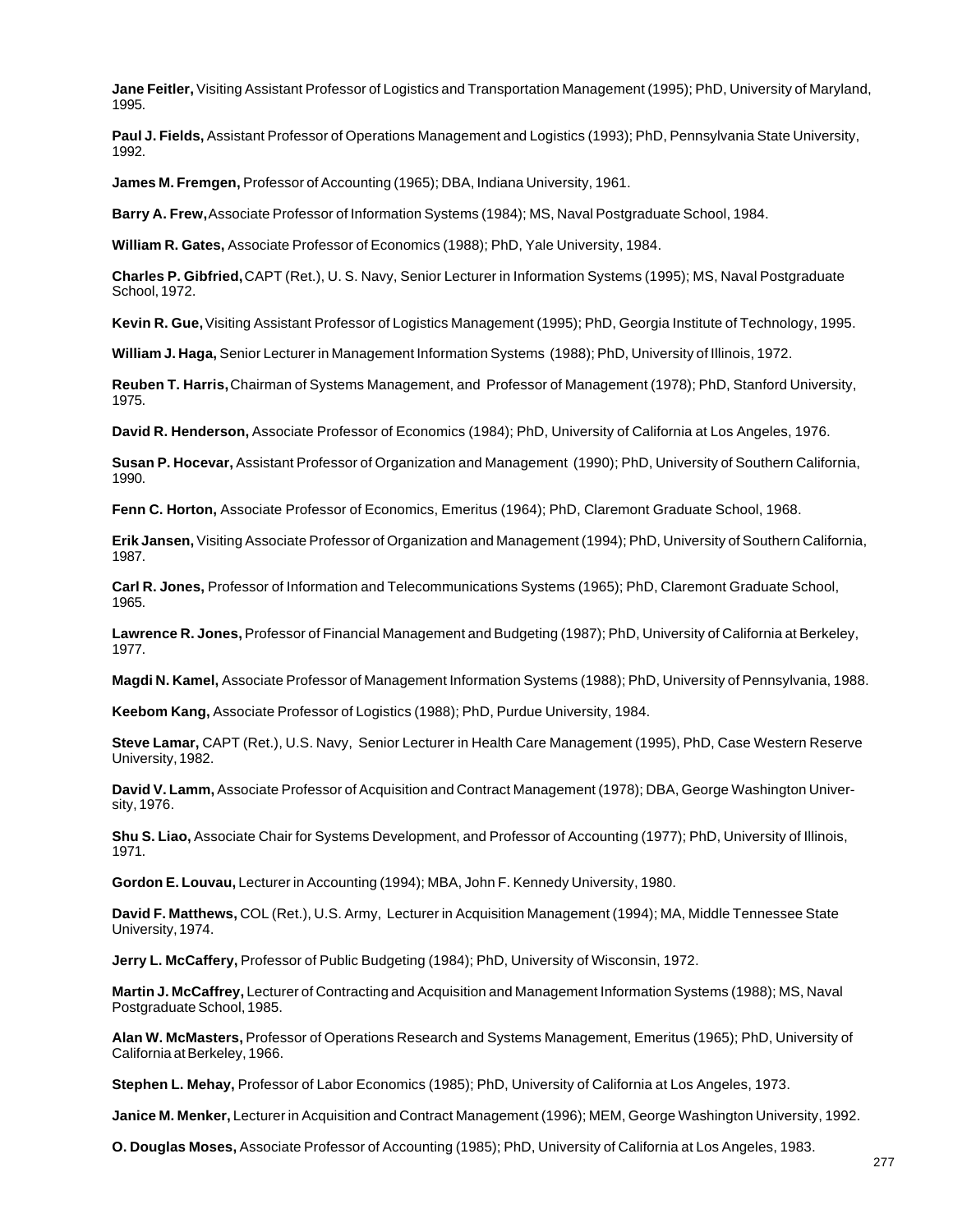**John E. Mutty,** CAPT (Ret.), U.S. Navy, Conrad Chair, Senior Lecturer in Financial Management (1995); MS, George Washington University, 1976.

**Mark Nisson,** Assistant Professor in Acquisition Management (1996); PhD, University of Southern California, 1995.

**Walter E. Owen,** Lecturer in Acquisition Management (1992); MS, Naval Postgraduate School, 1992.

**Barbara E. Pawlowski,** LtCol, USAF, Lecturer in Acquisition and Logistics Management (1995); MS, University of Southern California, 1981.

**Jeffrey D. Peppers,** LTC, U.S. Army, Lecturer in Acquisition Management (1996); JD, University of Houston, 1976.

**Balasubramaniam Ramesh,** Associate Professor of Information Systems (1990); PhD, New York University, 1992.

**Benjamin J. Roberts,** Adjunct Research Associate of Management and Human Resource Development (1985); PhD, Pennsylvania State University, 1977.

**Nancy C. Roberts,** Professor of Strategic Management (1986); PhD, Stanford University, 1983.

**Joseph G. San Miguel,** Professor of Accounting (1982); PhD, University of Texas, 1972.

**Norman F. Schneidewind,** Professor of Information Sciences (1971); DBA, University of Southern California, 1966.

**Kishore Sengupta,** Associate Professor of Management Information Systems (1989); PhD, Case Western Reserve University, 1990.

**Sterling D. Sessions,** Senior Lecturer in Systems Management (1989); PhD, Harvard University, 1962.

**Danny Shockley,** CDR, U.S. Navy, Lecturer in Acquisition and Contracting (1995); MS, Naval Postgraduate School, 1985.

**Keith F. Snider,** LTC, U.S. Army, Lecturer in Acquisition Management (1993); MS, Naval Postgraduate School, 1982.

**Suresh Sridhar,** Visiting Assistant Professor in Information Systems (1994); PhD, Vanderbilt University, 1994.

**Mark W. Stone,** Assistant Professor of Acquisition and Contracting (1993); JD, Santa Clara University, 1988.

**James E. Suchan,** Associate Professor of Management Communications (1986); PhD, University of Illinois, 1980.

**Katsuaki Terasawa,** Associate Professor of Economics and Policy Analysis (1989); PhD, University of Kansas, 1971.

**Gail Fann Thomas,** Associate Chair for Instruction, and Associate Professor of Management Communications (1989); EdD, Arizona State University, 1986.

**George W. Thomas,** Professor of Economics (1978); PhD, Purdue University, 1971.

**Kenneth W. Thomas,** Professor of Management (1987); PhD, Purdue University, 1971.

**Greg Walls,** LTC, U.S. Army, Lecturer in Acquisition Management (1996); MS, Air Force Institute of Technology, 1989.

**Linda E. Wargo,** Lecturer in Total Quality Leadership (TQL) (1991); MS, Naval Postgraduate School, 1983.

**Ronald A. Weitzman,** Associate Professor of Psychology (1971); PhD, Princeton University, 1959.

**David R. Whipple, Jr.,** Associate Provost for Innovation and Professor of Economics and Policy Analysis (1971); PhD, University of Kansas, 1971.

**Leslie J. Zambo,** Visiting Associate Professor of Financial Management (1986); PhD, University of Texas, 1981.

\*The year of joining the Naval Postgraduate School faculty is indicated in parentheses.

The Department of Systems Management has primary responsibility for three academic programs and awards four graduate degrees. The largest program is a group of curricula in Systems Management. These curricula include Acquisition and Contract Management, Systems Acquisition Management, Financial Management, Manpower/Personnel and Training Analysis, Material Logistics Support Management, Systems Inventory Management, Transportation Logistics Management and Transportation Management. Graduates of these curricula are awarded the degree Master of Science in Management. This degree is accredited by the National Association of Schools of Public Affairs and Administration (NASPAA).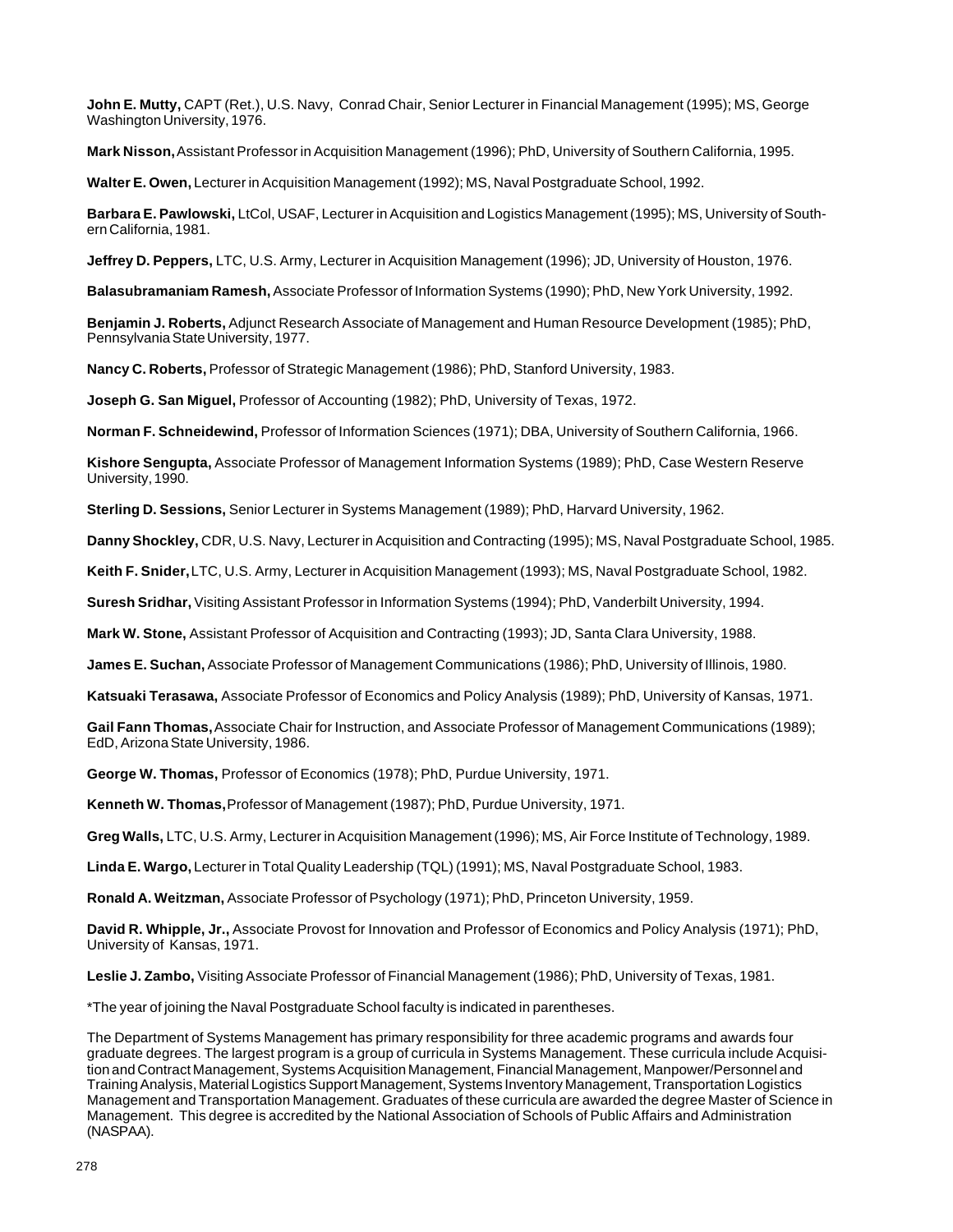The other two programs for which the department is responsible are the Information Technology Management curriculum, whose graduates receive the degree Master of Science in Information Technology Management; and the Resource Planning and Management for International Defense Curriculum. This latter program, designed for students from allied countries, is jointly offered by the Systems Management and National Security Affairs departments. Its graduates receive the degree Master of Science in International Resource Planning and Management.

The Department currently has four microcomputer laboratories available for student and faculty use. Two laboratories equipped with networked PC's and Apple Macintosh computers are used for both instructional and research purposes. A software metrics research laboratory is also available. Finally, a multimedia laboratory for multimedia courseware development was established in 1994.

# **MASTER OF SCIENCE IN INFORMATION TECHNOLOGY MANAGEMENT**

1) A candidate for the degree of Master of Science in Information Technology Management must successfully complete or validate core courses in each of the following disciplines:

Information Systems Computer Science Electrical and Computer Engineering Systems Management

- 2) Each candidate's curriculum must include the successful completion of 52-quarter hours of graduate-level course work and an acceptable thesis or project. At least 20-quarter hours of the course work must be at the 4000 level.
- 3) The candidates program must be approved by the chairperson of the Department of Systems Management.

### **MASTER OF SCIENCE IN MANAGEMENT**

The degree Master of Science in Management requires:

1) Completion or validation of the Management Fundamentals program, which consists of a total of 32-quarter hours of 2000 and 3000 level courses, including a minimum of the following hours by disciplines:

| Accounting and Financial Management<br>Economics<br>Organization and Management | 6      |
|---------------------------------------------------------------------------------|--------|
|                                                                                 | 6<br>6 |
|                                                                                 |        |

- 2) In addition to the above, completion of a minimum of 48 hours of graduate-level courses, at least 12 hours of which are at the 4000 level.
- 3) The completion of an approved sequence of courses in the student's area of concentration.
- 4) The submission of an acceptable thesis on a topic previously approved by the Department of Systems Management.
- 5) Final approval of a program by the Chairperson of the Department of Systems Management.

# **MASTER OF SCIENCE IN INTERNATIONAL RESOURCE PLANNING AND MANAGEMENT**

The degree Master of Science in International Resource Planning and Management will be awarded at the completion of an interdisciplinary program that satisfies the following requirements:

- 1) A minimum of 48-quarter hours of graduate-level work, of which at least 12- quarter hours must represent courses at the 4000 level.
- 2) The program must consist of a minimum of credit by discipline as follows:

| Accounting, Financial Management, and Economics<br>Organization and Management<br>Domestic and International Policy Studies | 24<br>20<br>24 |
|-----------------------------------------------------------------------------------------------------------------------------|----------------|
|-----------------------------------------------------------------------------------------------------------------------------|----------------|

- 3) In addition to the 48-quarter hours of graduate-level course credit, an acceptable thesis must be completed. Each thesis shall have an advisor and associate advisor, at least one of whom must be from either the Department of Systems Management or the Department of National Security Affairs.
- 4) The program must be approved by the respective chairperson of the Department of Systems Management and the Department of National Security Affairs.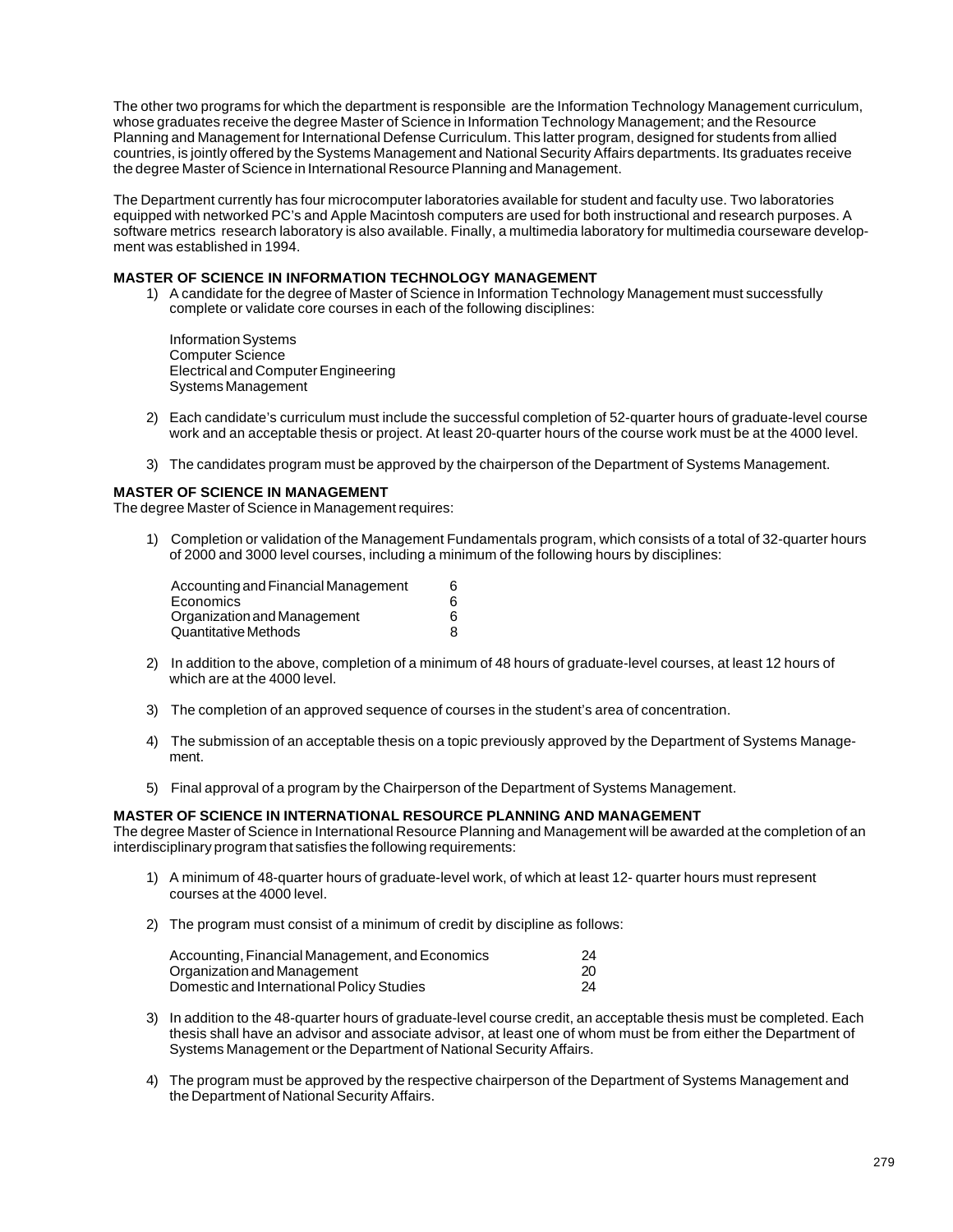### **DOCTOR OF PHILOSOPHY IN SYSTEMS MANAGEMENT**

The Department of Systems Management has a program leading to the degree Doctor of Philosophy. Areas of specialization for doctoral studies are Information Systems and Organization and Management. Each students's program is tailored to his or her individual interests, within an overall set of requirements for the PhD degree established by the Naval Postgraduate School and the Department. Completion of the program is expected to take a minimum of three years of full-time study and research for a student entering with a baccalaureate degree. Typically, about half that time will be devoted to course work and directed study in preparation for a comprehensive qualifying examination. The other half of the time will be devoted to conducting and defending a high-quality original research effort (doctoral dissertation). For more information on application procedures, please contact the Director of Admissions. It should be noted that all applicants must take the Graduate Management Aptitude Test (GMAT).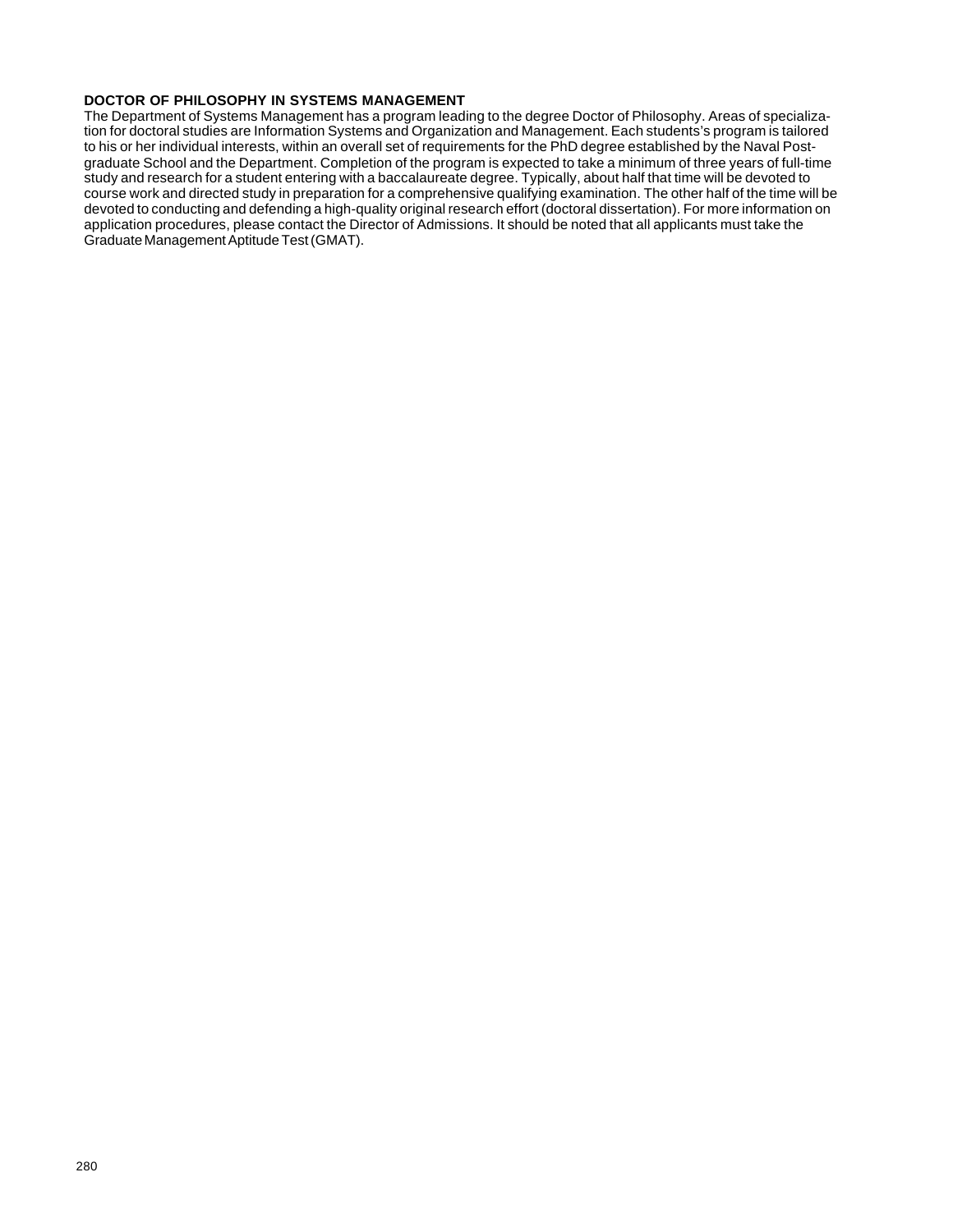# **SYSTEMS MANAGEMENT COURSE OFFERINGS**

# **AS3610 MICROECONOMICS FOR OPERATIONS RESEARCH ( 4 - 0 ).**

Basic concepts involved in the decision processes of individuals and groups faced with scarcity of resources. Topics include consumer theory and demand, producer theory and supply, market structures, optimization and efficiency, partial and general equilibrium analysis, welfare analysis, and optimal investment decision rules. Applications focus on DoD's roles as demander and supplier of resources. A required course for 360 and 361 curricula. PREREQUI-SITES: MA3110 and OA3201.

# **AS4613 THEORY AND PRACTICE OF SYSTEMS ANALYSIS ( 4 - 0 ).**

Systems analysis (cost-effectiveness analysis) formulated as capital investment decision models. Topics include the nature of opportunity costs, theory of the second best, the social discount rate, methods of risk assessment, modeling, and solution computation. Planning and control models emphasizing decentralization of the decision problem are also addressed. DoD cost effectiveness models are examined, and institutional procedures and processes of DoD, such as PPBS, FYDP, and DAB, are discussed. No commercial text is available, therefore readings are based upon an NPS-developed package. PREREQUISITE: AS3610.

# **IS0001 SEMINAR FOR INFORMATION TECHNOLOGY MANAGEMENT STUDENTS (NO CREDIT) ( 0 - 2 ).**

Guest lectures. Thesis and research presentations.

# **IS0123 COMPUTER SKILLS DEVELOPMENT I (NO CREDIT) (Accelerated first 6 weeks of quarter.) ( 0 - 2 ).**

An introduction to the use and operation of microcomputers with emphasis on hardware basics, the operating system, and word processing. Emphasis on applications in systems management. Graded on Pass/Fail only.

# **IS0810 THESIS RESEARCH FOR INFORMATION TECHNOLOGY MANAGEMENT STUDENTS ( 0 - 8 ).**

Every student conducting thesis research will enroll in this course.

# **IS2000 INTRODUCTION TO INFORMATION TECHNOLOGY MANAGEMENT ( 3 - 1 ).**

Provide an introduction to the field of Information Technology Management and the functions and responsibilities of the information technology manager.

# **IS3000 DISTRIBUTED COMPUTER SYSTEMS ( 4 - 1 ).**

The technology, application and management of distributed computer systems. Specific topics include distributed processing, distributed data base management, communication facilities and protocols, economic and performance analysis, and managerial and organizational problems. PREREQUISITES: CS2970, CS3030, and IS3171.

# **IS3020 SOFTWARE DESIGN ( 3 - 2 ).**

The use of structured techniques in the design and implementation of software. Topics covered include selection of programming languages, design of modules and module interfaces, testing, and program documentation techniques. Use of software metrics for determining program size, complexity and quality. PREREQUISITES: CS2970, IS2000.

# **IS3100 ANALYSIS OF MICROCOMPUTERS AND MICROPROCESSORS ( 3 - 2 ).**

A comparative analysis of popular microcomputers-hardware and software. Analyses will be made of the following elements: microcomputer architecture; microprocessors; bus systems; operating systems and applications. Comparisons will be made both within a vendor's product line and between vendors, with respect to characteristics, strengths, limitations applications and costs. Student written and oral reports on comparative analysis. Some assembly language will be required. PREREQUISITES: CS2970, CS3030, and IS2000.

# **IS3112 INFORMATION TECHNOLOGY MANAGEMENT IN DOD ( 4 - 1 ).**

Consideration of DoD information technology systems and their management development of a framework for understanding and managing systems based on the Technical Architecture Framework In Information Management (TAFIM). Command and control. Command and control warfare. PREREQUISITES: SECRET clearance and fifth quarter standing in the ITM curriculum.

# **IS3170 ECONOMIC EVALUATION OF INFORMATION SYSTEMS I ( 4 - 0 ).**

Microeconomics concepts, including demand and supply, cost, competition, interest rates, present values, decision analysis and asymmetric information. Emphasis focuses on several themes underlying these concepts, including optimization, incentives, efficiency, the value of information, problem solving and strategic thinking. Defense information systems applications are stressed. PREREQUISITES: MN2155, MA1117.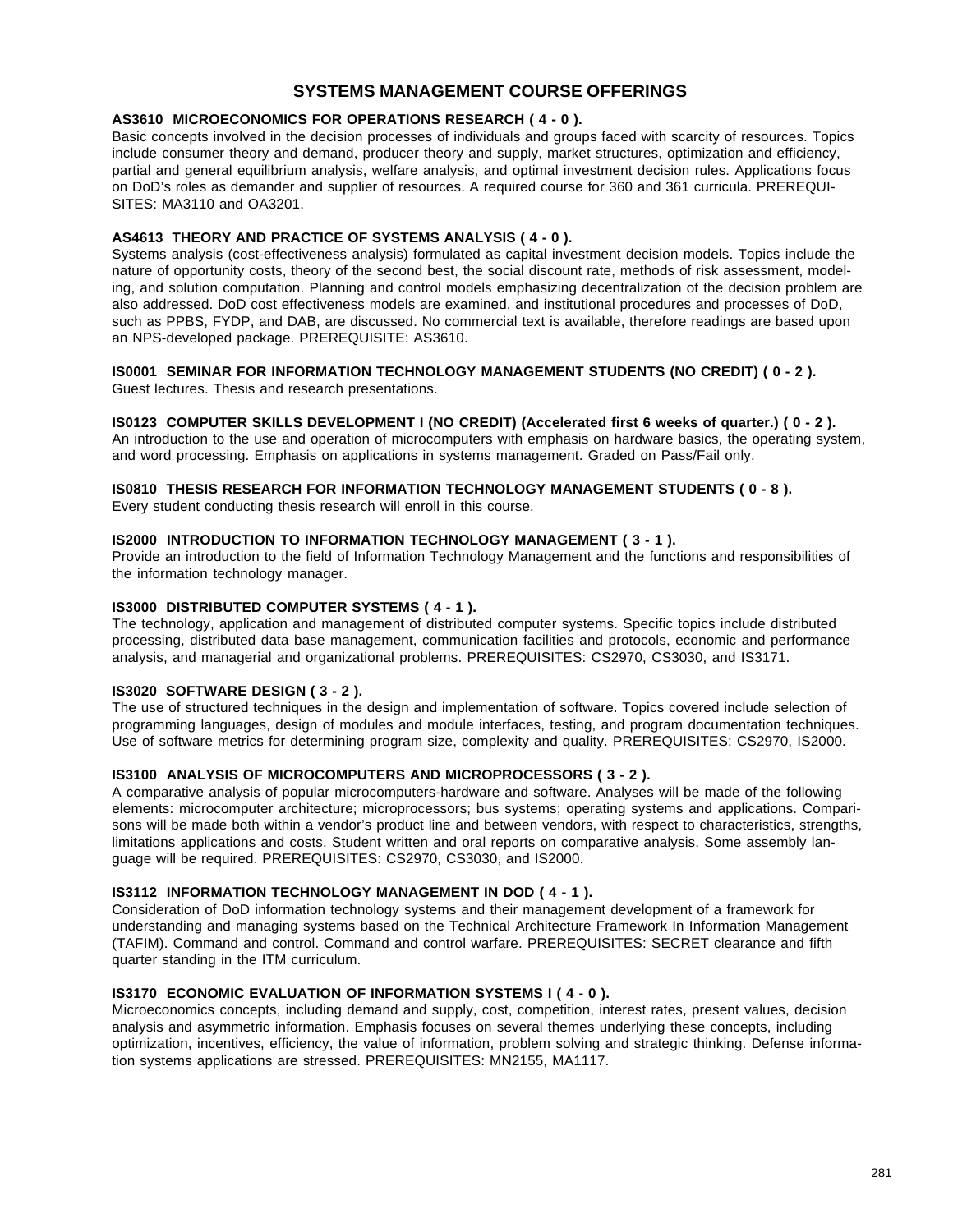# **IS3171 ECONOMIC EVALUATION OF INFORMATION SYSTEMS II ( 4 - 1 ).**

A major challenge to DoD information technology managers is assessing the payoff from the investment in information systems. Continuation of IS3170 focusing on the study of cost benefit (effectiveness) analysis and techniques for evaluating investments in information technology and managing information. PREREQUISITES: IS3170, MN2155, and OS3105.

# **IS3183 INFORMATION TECHNOLOGY MANAGEMENT ( 4 - 0 ).**

A survey study of what constitutes information technology and the management aspects of developing and maintaining systems in support of the Department of Defense and Joint Services. Technology aspects of hardware, operating system software, application software languages, database management, telecommunications and networking, system development processes, system integration, end-user computing, IT acquisition, IT organization and staffing issues, information privacy and security issues, and IT planning and strategies form the basis for management discussions. The course considers the IT management challenge: (1) Young technology, (2) Sustained and dramatic growth, (3) Growing complexity, (4) A number of fragmented sub-specialties (5) Downsizing and Re-engineering emphasis shifts the focus of applications being developed from transaction based systems to decision based systems. Issues are discussed from the perspective of the user of information systems and not that of the technologist. PRE-REQUISITES: MN3105 and IS0123.

# **IS3502 COMPUTER NETWORKS: WIDE AREA/LOCAL AREA ( 3 - 2 ).**

Architecture, standard protocols, and technological advances in computer networks, with an emphasis on internet working and interoperability. Specific topics include open network architectures (OSI vs. DoD architecture), X.25, local area networks, TCP/IP, and a variety of distributed application services built on the client-server model. Students also gain an understanding of DDN (Defense Data Network), X.400-based DMS (Defense Message System), SDNS (Secure Data Network Service), and GOSIP (Government Open System Interconnection Profile). PREREQUISITES: CS2970, CS3030, IS2000, and OS3004.

# **IS3503 MICROCOMPUTER NETWORKS ( 3 - 2 ).**

Theory, application, and operation of microcomputer networks. Students learn, evaluate, compare, and operate several contemporary microcomputer networks, such as IBM PC Net, IBM Token-Ring, Apple Computer Apple-Talk, 3 Comm Ethernet, mainframe emulations, and LAN internets. Students perform a variety of hands-on lab experiments on the SM department LANs to prepare them for future LAN management billets. The IEEE Local Area Network Standards will be addressed. PREREQUISITE: IS3502.

# **IS3504 MODERN NETWORK OPERATIONS SYSTEM: PLANNING, TECHNOLOGY AND OPERATIONS ( 2 - 2 ).**

This course focuses on the planning, design, installation, configuration and management of network operating systems used throughout DoD and private industry. Network operating systems are compared with single user operating systems to understand differences and similarities. Popular client/server and peer-to-peer systems are examined to provide a thorough understanding of the correct applications of each. Network labs provide in-depth analysis of such topics as file server configuration and administration, multi-level network security procedures and global file server synchronization processes. PREREQUISITE: Computer Networks: Wide Area/Local Area (IS3502). Security Classification: None.

# **IS4182 INFORMATION SYSTEMS MANAGEMENT ( 4 - 0 ).**

Capstone course for the ITM curriculum. Based on information technology playing a vital role throughout the Department of Defense. Broad range of management, economic, behavioral, and technical matters associated with the development and operation of effective information systems. Its primary focus is on the strategic and policy issues facing DoD management. Topics covered include IS functions and operations, systems development methodologies, the IS infrastructure and architecture, IS planning, process reengineering, and technology assessment. PREREQUI-SITE: Status as student in the final quarter of the ITM curriculum.

### **IS4183 APPLICATIONS OF DATABASE MANAGEMENT SYSTEMS ( 4 - 1 ).**

Applications-oriented introduction to database management systems technology. Survey of current database systems and approaches to database technology. Technical and administrative considerations involved in a database design and implementation project are considered. Students will be expected to design and implement an applications system using a database management package. PREREQUISITES: CS2970, CS3030, OS3004. IS4200 taken concurrently.

# **IS4184 INFORMATION RESOURCE MANAGEMENT IN DON/DOD ( 4 - 0 ).**

This course is concerned with understanding the major aspects of information resource management (IRM) and how it is conducted in DoD and DoN. Special attention will be paid to database administration and information engineering. Examples of IRM and DBA practice will be presented via case studies and by speakers with relevant expertise from the Navy, DoD, and private sector. PREREQUISITES: IS3112, IS4183, IS4200, and IS4300.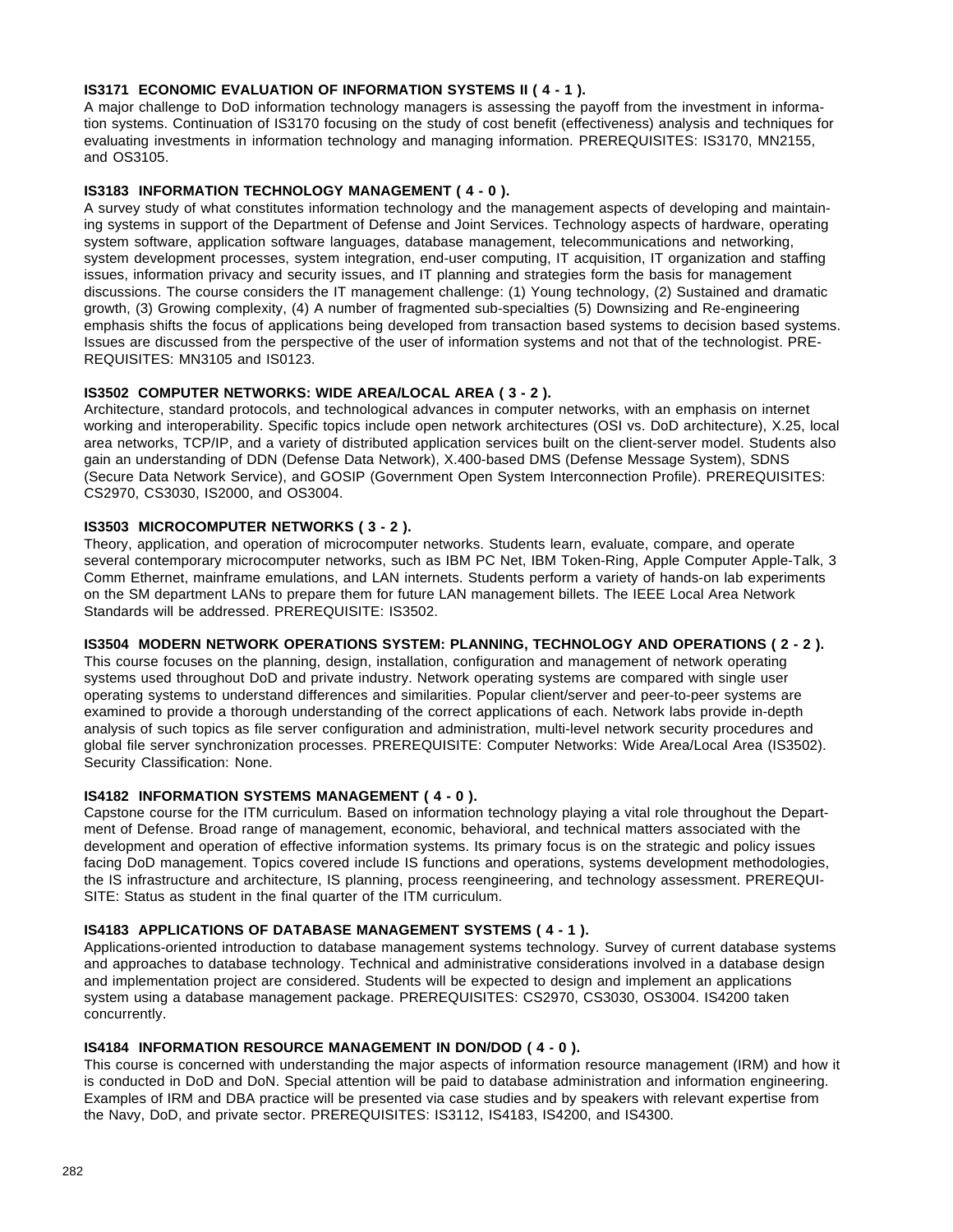# **IS4185 DECISION SUPPORT SYSTEMS ( 4 - 1 ).**

Principles for designing, implementing, and using computer systems that support a variety of decision making situations. Surveys or analytical techniques for decision-making in complex environments, involving single or multiple criteria made under certainty and uncertainty. The latest computer-based systems, and exemplary applications in DoD, that support or involve the use of these formal methods are covered. Group project requiring the design and implementation of a decision support system for a specific problem. PREREQUISITES: IS2000, IS4200, IS4183, MN2155, MN3105, OS3004 and OS3105.

# **IS4186 KNOWLEDGE-BASED SYSTEMS AND ARTIFICIAL INTELLIGENCE ( 4 - 1 ).**

Principles, applications and limitations of knowledge-based systems, including expert systems, as problem-solving tools. Fundamental techniques, commonly employed in designing such systems, from the field of artificial intelligence. Specific topics include knowledge representation, automated reasoning, inference and search techniques, knowledge acquisition, and expert systems architectures. Hands-on experimentation and implementation of prototype systems. Students are expected to have a strong foundation in mathematical and analytical techniques. PREREQUISITES: IS2000, IS3171, IS4185, OS3105.

### **IS4187 INFORMATION NETWORKING & DISTRIBUTED DECISION TECHNOLOGIES ( 3 - 2 ).**

Information technologies used for developing specialized applications on enterprise-wide or global information networks such as the World Wide Web. Focal topics include methods and applications of information networking; distributed libraries of computational and decision technologies; and management of large-scale applications. Applications involving remote execution of interactive decision technologies and the organization of a large collection of such applications into a distributed digital library. Examines applications and their implementation using emerging technologies and development of applications that are scalable and maintainable. Other topics include architectures and protocols for information networks, client-server computing, electronic commerce, pricing of information products and security. PREREQUISITE: IS3171, IS3502, IS4185, and IS4502 taken concurrently.

# **IS4188 COORDINATION AND COLLABORATIVE SYSTEMS ( 4 - 1 ).**

The nature of work in most task domains is collaborative. The efficacy with which groups coordinate their activities is an important determinant of collaborative work. This course examines different approaches to defining and studying coordination and the use of information technology to support coordination. Various technologies that are collectively labeled as groupware will be presented. Design principles underlying the construction of groupware will be studied, and different types of groupware will be used. Students work in teams to implement projects highlighting specific aspects of coordination. PREREQUISITE: Decision Support Systems (IS4185) or equivalent. Security classification: None.

# **IS4200 SYSTEM ANALYSIS AND DESIGN ( 4 - 2 ).**

Computer-based system development, including the following concepts, methodologies, tools, and techniques for: information systems requirements analysis, technical and economic feasibility studies, systems costing and data communications hardware and software trade-off evaluations and specifications, conversion, and testing. PREREQUI-SITES: CS2970, CS3030, IS2000, IS3170, MN3105, OS3105, OS3004.

# **IS4300 SOFTWARE ENGINEERING AND MANAGEMENT ( 3 - 2 ).**

The objective of this course is to educate the student in areas of great concern to the Department of Defense in the fields of software engineering and management. The course examines both the technological tools of software production as well as the software engineering techniques for software project management. Software testing, metrics and reliability are also covered. DoD software standards and metrics programs are included. PREREQUISITES: CS3030, IS3020, IS3171, IS4200, OS3004.

### **IS4320 DATABASE AND INFORMATION RESOURCE MANAGEMENT FOR C4I ( 4 - 1 ).**

Applications-oriented study of information systems, with a focus on database management. Survey of current techniques for designing and implementing database and decision support applications. Specific topics include the relational data model, use of SQL (structured query language) database administration, and the role of database and decision support tools in information management in the DoD. Students implement a prototype database or decision support system focusing on a C4I application. PREREQUISITE: A software design course.

# **IS4502 TELECOMMUNICATIONS NETWORK ( 3 - 2 ).**

Evaluation and analysis of technological advances, market dynamics, and regulatory trends in the telecommunication industry. Understanding of current and future telecommunication services, applicable standards, and underlying motivations. Topics to be covered include PSTN (Public Switched Telephone Network), Intelligent Network, T1/T3 Networking, ISDN, Broadband Switching Services, and PCS (Personal Communication Services). Understanding of the Department of Defense's new telecommunication architecture, DISN (Defense Information Systems Network), which will serve as an integrated infrastructure for the command and control functions on a global scale. PREREQUI-SITE: IS3502.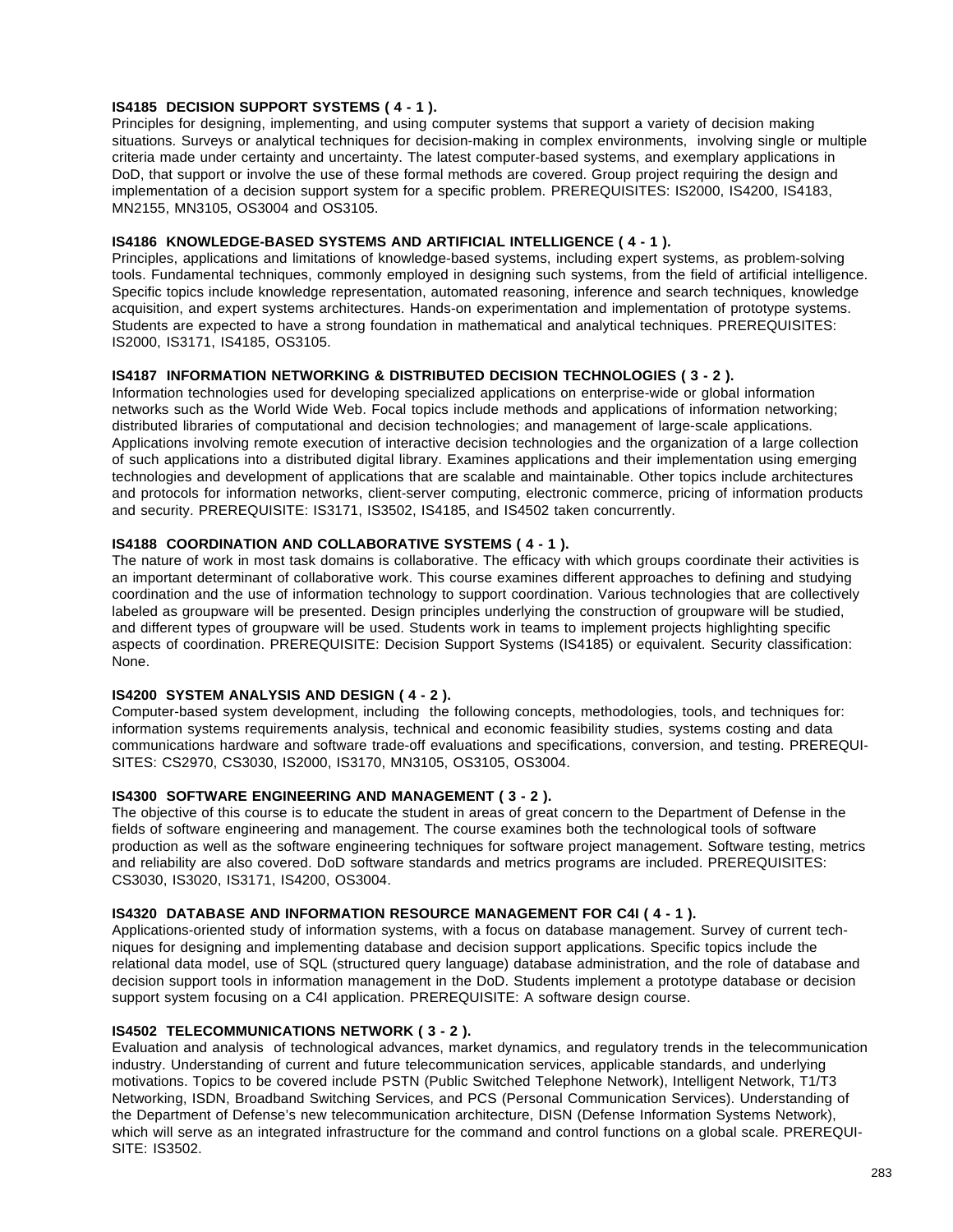# **IS4503 INTERNET TO SEA ( 2 - 2 ).**

Internet capabilities will radically change maritime military operations study of the technological issues involved in bringing Internet capabilities to the maritime environment. Technological issues include network protocols, security, and commercial infrastructure. Use of commercial capabilities for military communications. Policy and planning issues. PREREQUISITE: IS4502. Security Classification: Unclassified.

### **IS4601 RESEARCH METHODS FOR INFORMATION TECHNOLOGY EVALUATION ( 4 - 0 ).**

This course surveys current issues and techniques in empirical assessment of the effectiveness of information systems. Topics include the logic of scientific inquiry, the current state of research information systems, the framing of research problems, the nature of measures, scale construction, sampling, hypothesis testing, measures of association, experimental designs, issues in data collection techniques, level of data, reliability and validity of measures, and research report writing. PREREQUISITE: OS3105. Security Classification: Unclassified.

### **IS4800 DIRECTED STUDY IN ADVANCED INFORMATION SYSTEMS (Variable hours.) ( V - V ).**

Directed study in advanced topics in information systems of mutual interest to student and a faculty member. Intended primarily to permit students to pursue in-depth subjects not fully covered in formal class work or thesis research. May be repeated for credit with a different topic. Graded on a Pass/Fail basis only.

### **IS4925 SEMINAR IN INFORMATION SYSTEMS ( V - V ).**

Study of a variety of topics of current interest in information systems to be determined by the instructor. PREREQUI-SITES: A background of information systems and permission of the instructor.

### **MN0001 SEMINAR FOR SYSTEMS MANAGEMENT STUDENTS (NO CREDIT) ( 0 - 2 ).**

Guests lectures. Thesis and research presentations.

### **MN0810 THESIS RESEARCH FOR SYSTEMS MANAGEMENT STUDENTS ( 0 - 8 ).**

Every student conducting thesis research will enroll in this course.

### **MN2031 ECONOMIC DECISION MAKING ( 4 - 0 ).**

This a course in macroeconomics. It starts with a brief introduction to microeconomics—scarcity, production possibility curves, and supply and demand. It then proceeds to topics in macroeconomics: which include national income determination, inflation, unemployment, deficits, and the banking system. Also covered are the various schools of thought in macroeconomics: Keynesian, monetarist, rational expectations, and supply side. PREREQUISITE: MA2300 (taken concurrently).

### **MN2039 BASIC QUANTITATIVE METHODS IN ECONOMIC ANALYSIS ( 4 - 0 ).**

This course simultaneously introduces economics and the mathematical basis required for advanced economic analysis. Math topics include algebra, graphs, differential calculus, including both single and multiple variable functions, and indefinite and definite integrals. Economics concepts include demand and supply, market equilibrium, marginal analysis and unconstrained and constrained optimization. PREREQUISITE: College algebra or consent of instructor.

### **MN2111 SEMINAR IN MANPOWER, PERSONNEL, AND TRAINING ISSUES I ( 0 - 2 ).**

An introduction to the major issues, theory, and practice of the military MPT system. Graded on a Pass/Fail basis only.

#### **MN2112 SEMINAR IN MANPOWER, PERSONNEL, AND TRAINING ISSUES II ( 0 - 2 ).**

Continuation of MN2111. Graded on a Pass/Fail basis only.

#### **MN2113 SEMINAR IN MANPOWER, PERSONNEL, AND TRAINING ISSUES III ( 0 - 2 ).**

An introduction to the training issues and technologies and their application in the military setting. Graded on a Pass/ Fail basis only.

#### **MN2150 FINANCIAL ACCOUNTING ( 4 - 0 ).**

Study of basic accounting concepts and standards for reporting an organization's results of operations, financial position and cash flows. Specific topics include the accounting cycle, asset valuation, recording of liabilities and capital structure, and financial statement analysis. Includes discussion of the Defense Finance and Accounting Service and the Federal Accounting Standards Advisory Board.

#### **MN2155 ACCOUNTING FOR MANAGEMENT ( 4 - 0 ).**

Study of the fundamentals of financial and managerial accounting. Brief introduction to financial accounting stressing accrual concepts and the content and analysis of financial statements. More in depth focus on management account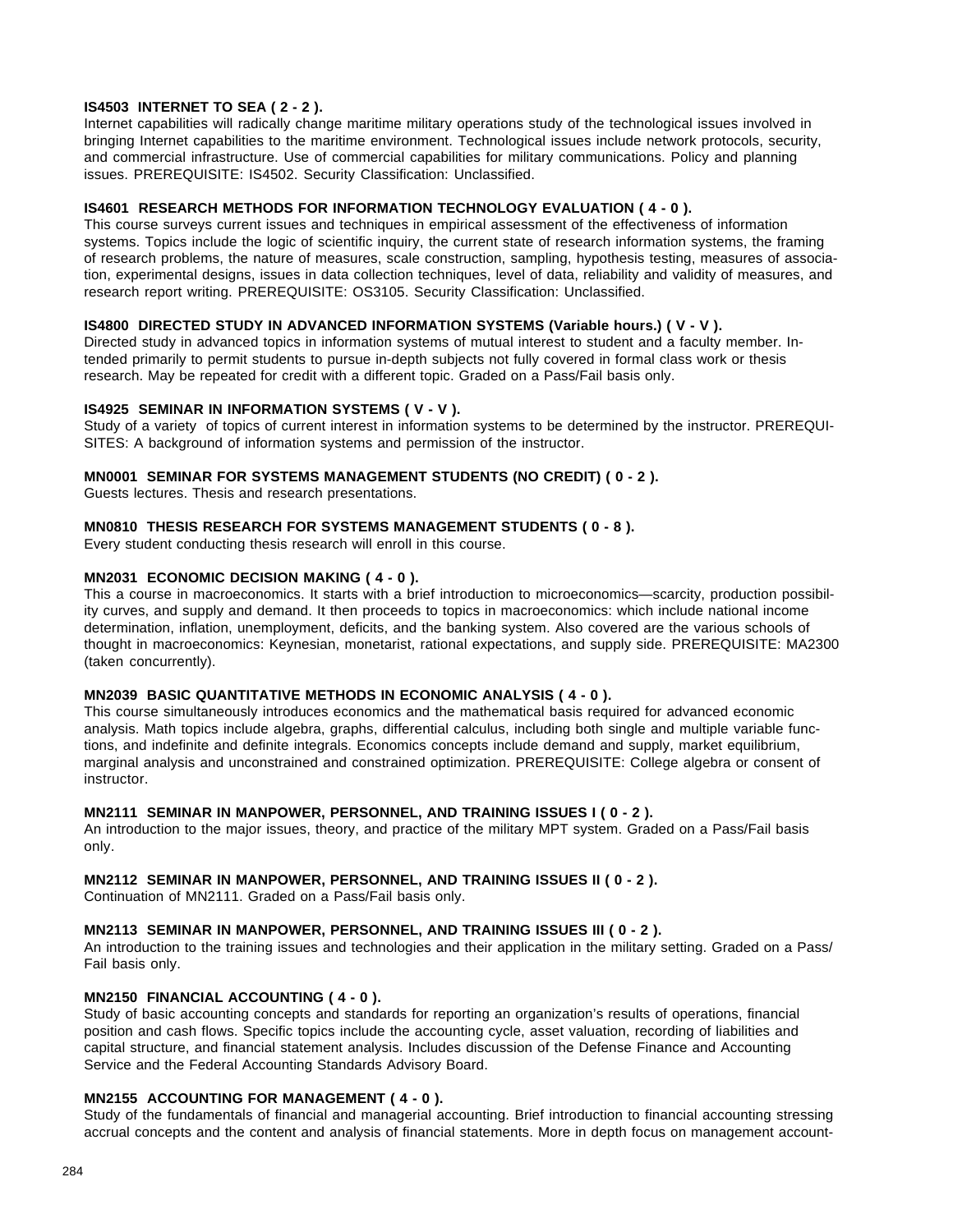ing topics, including costing techniques for products and programs, use of cost information for decision making, capital budgeting, and financial performance measures. Applications of managerial accounting tools to DoD situations. (May not be substituted for MN2150 and MN3161.)

# **MN2302 SEMINAR FOR ACQUISITION AND CONTRACTING STUDENTS ( 0 - 2 ).**

This course brings both Government and defense industry contract managers into the academic forum for interaction with students. Visits to Government facilities and defense plants. Thesis and research presentations. Preparation for Certified Professional Contracts Manager (CPCM) certificate examinations. Graded on a Pass/Fail basis.

# **MN2303 SEMINAR FOR PROGRAM MANAGEMENT STUDENTS ( 0 - 2 ).**

This course brings both Government and defense industry acquisition/program managers into the academic forum for interaction with students. Guest lecturers include program executive officers, program managers, laboratory and field personnel, OSD officials, congressional members and staff personnel, and defense industry representatives. Visits to Government facilities and defense plants. Thesis and research presentations. Graded on a Pass/Fail basis.

# **MN3105 ORGANIZATION AND MANAGEMENT ( 4 - 0 ).**

This course gives students a knowledge of key concepts from management theory, organization theory, organizational behavior and organizational development. Special emphasis is given to the ability to apply these concepts in an integrated fashion to management situations in DoD/DoN. Towards that end, the course makes extensive use of multiple theoretical frames, open-systems models, and DoD/DoN case studies.

### **MN3111 PERSONNEL MANAGEMENT PROCESSES ( 4 - 0 ).**

A broad coverage of human behavior in the work situation, with key emphasis on the issues of work in the Naval environment. Topical areas covered include selection, placement, training development, and evaluation of personnel; motivation, remuneration, morale, supervision, and working conditions in military organizations; job design and organization development within complex military bureaucracies; equipment design and man-machine interface, and the impact of technological programs within the military. PREREQUISITES: MN3105 and OS3101 (taken concurrently) or equivalent.

# **MN3123 MILITARY SOCIOLOGY ( 4 - 0 ).**

An exploration of classical theories of sociology pertaining to civilian-military relations with modern applications to command and control problems. Sexism, racism, family dissolution, unionization, bureaucratic inertia, career patterns, professionalism and other topics are considered from the perspective of sociology and implications for the military are examined in depth. PREREQUISITE: MN3105.

# **MN3140 MICROECONOMIC THEORY ( 4 - 0 ).**

This course reviews traditional microeconomics concepts, including demand, cost, perfect and imperfect competition public goods, externalities, and factor markets. Emphasis focuses on several themes underlying these concepts, including optimization, incentives, efficiency, problem solving and strategic thinking. Defense applications are stressed. PREREQUISITES: MA2300 or MN2039 and MN2031.

# **MN3154 FINANCIAL MANAGEMENT IN THE ARMED FORCES ( 4 - 0 ).**

Focuses on financial management practices and concepts in DoD, with an emphasis on the Department of the Navy. Topics include appropriations, PPBS, budget formulation, review and execution, flow of funds, and accounting terminology and systems. Current financial management issues such as DFAS, DBOF and unit costing are reviewed. In-class exercises and case studies are used to develop the students ability to apply financial management concepts to real life situations. Guest speakers from the DoD/DoN financial management community provide up to date information and viewpoints. PREREQUISITE: MN2155 or MN3161.

### **MN3155 FINANCIAL MANAGEMENT FOR ACQUISITION MANAGERS ( 2 - 0 ).**

This course is a study of financial management practices and issues associated with Department of Defense (DoD) acquisition programs. The course has emphasis on (1) the DoD resource management process flow from initiation of a new acquisition program through execution of appropriated funds (procurement and research & development accounts) for that program, (2) the congressional approval and review process unique to Defense procurement, and (3) cost estimation, analysis and evaluation as tools for sound acquisition management. PREREQUISITES: MN2150 or MN2155 and MN3301 or MN3221 or permission of the instructor.

# **MN3161 MANAGEMENT ACCOUNTING ( 4 - 0 ).**

Introduction to the concepts and systems of cost determination. Attention is placed on translating cost concepts into a military environment and relating them to the Defense Business Operations Fund, pertinent OMB Circulars and Defense Instruction on Economic Analysis. Topics covered include job costing systems, overhead accounting and allocation, standard costs for control, flexible budgeting, cost-volume-profit analysis, performance analysis, cost analysis for structured and unstructured decision-making, and long-term investment analysis. PREREQUISITE: MN2150.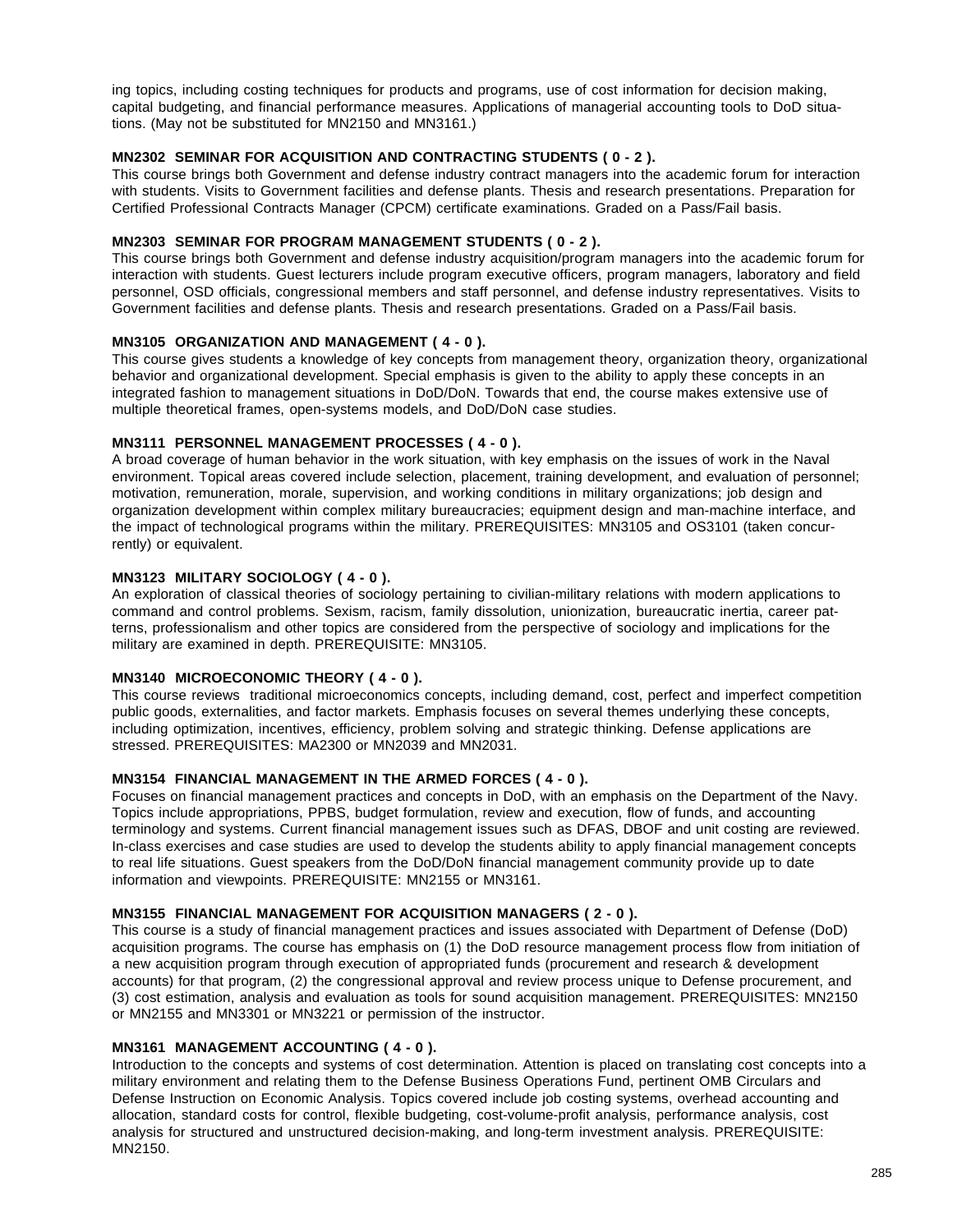# **MN3172 PUBLIC POLICY AND BUDGETING ( 4 - 0 ).**

This course analyzes federal policy-making with emphasis on resource decision making for national defense. The roles of principal budget process participants are examined. Executive, especially in DoD and OMB, and congressional budget processes are assessed to indicate how national security policy is implemented through resource allocation. Spending for national security policy is tracked from budget submission through resolution, authorization and appropriation. Budget formulation, negotiation, and execution strategies are evaluated to indicate the dynamics of executive-legislative competition over resource allocation priorities.

# **MN3221 PRINCIPLES OF PROGRAM MANAGEMENT I (Six weeks accelerated course.) ( 2 - 1 ).**

This course introduces the fundamental principles of DoD systems acquisition and program management by examining acquisition policy issues; planning, programming, and budgeting processes; acquisition strategies; contractual decisions; and program management philosophies, issues and concepts. The aspects of planning, organizing, staffing, directing and controlling within the program structure will be examined. Key functional areas are explored including; research & development, test and evaluation, contracting, funding and budgeting, integrated logistics support, systems engineering and legal issues. PREREQUISITE: None.

### **MN3222 PRINCIPLES OF PROGRAM MANAGEMENT II ( 3 - 2 ).**

This course broadens the student's understanding of the principles of DoD systems acquisition and program management gained in MN3221 by examining program management characteristics and competencies, control policies and techniques, systems analysis methods, and functional area concerns. Techniques for interpersonal relationships will be examined in exercise settings. The course structure concentrates on the activities occurring during the major milestones and acquisition phases including concept exploration, demonstration and validation, engineering and manufacturing and production/deployment. Cases involving key planning documents, activities and phase exit criteria are examined. PREREQUISITE: MN3221 or permission of instructor.

# **MN3301 SYSTEMS ACQUISITION AND PROGRAM MANAGEMENT ( 4 - 0 ).**

This course provides the student with an understanding of the underlying philosophies and concepts of the defense systems acquisition process and the practical application of defense program management methods within this process. Topics include the evolution and current state of defense systems acquisition management; the defense systems acquisition cycle; user-producer acquisition management disciplines and activities; and program planning, organizing, staffing, directing, and controlling. Emphasis is on major defense acquisition cases. PREREQUISITE: None.

# **MN3303 PRINCIPLES OF ACQUISITION AND CONTRACT MANAGEMENT ( 4 - 0 ).**

This course is an introduction to the principles of Government acquisition and contracting. It presents the fundamentals of the Federal Acquisition Regulation (FAR) and the DoD FAR Supplement; the Federal acquisition and contracting processes, including requirements determination, acquisition strategies, Government contract law, ethics, contract types, contracting methods, and acquisition/contract management techniques. Emphasis is on the unique aspects of defense acquisition and contracting. PREREQUISITE: None.

# **MN3304 CONTRACT PRICING AND NEGOTIATIONS ( 5 - 2 ).**

This course involves the study and application of pricing theory and strategies, cost methods, defense cost and price analysis, cost principles, Cost Accounting Standards, and contract negotiations as used in DoD. Students develop and sharpen negotiating skills by participating in practical negotiation exercises with Defense corporations. PREREQ-UISITES: MN3140 and MN3303.

### **MN3305 CONTRACT ADMINISTRATION ( 3 - 0 ).**

This course stresses the management skills and techniques necessary for the successful administration of Government prime contracts and subcontracts. Topics include the DoD structure for managing contract progress and performance, change control, quality control, cost/financial control, Government property, terminations, and regulatory and policy considerations. PREREQUISITES: MN3304 and MN3312.

#### **MN3306 ACQUISITION MANAGEMENT ( 3 - 0 ).**

This course focuses on the problem-solving and decision-making functions involved in the pre-award competitive proposal contracting phase with an emphasis on requirements determination, acquisition planning, source selection, and contract negotiation and award. Case studies and practical exercises are used to concentrate on typical problems and issues which arise in the pre-award process. Specific topics include: the acquisition process, forecasting requirements, ethics/standards of conduct, cost estimates, subcontracting, acquisition plans, contract strategies and types, specifications, statements of work, technical data, technology transfer, competition, source selection planning, market research, source selection evaluation factors, fact finding and negotiations, best and final offers and contract award and notification. PREREQUISITES: MN3304 and MN3312.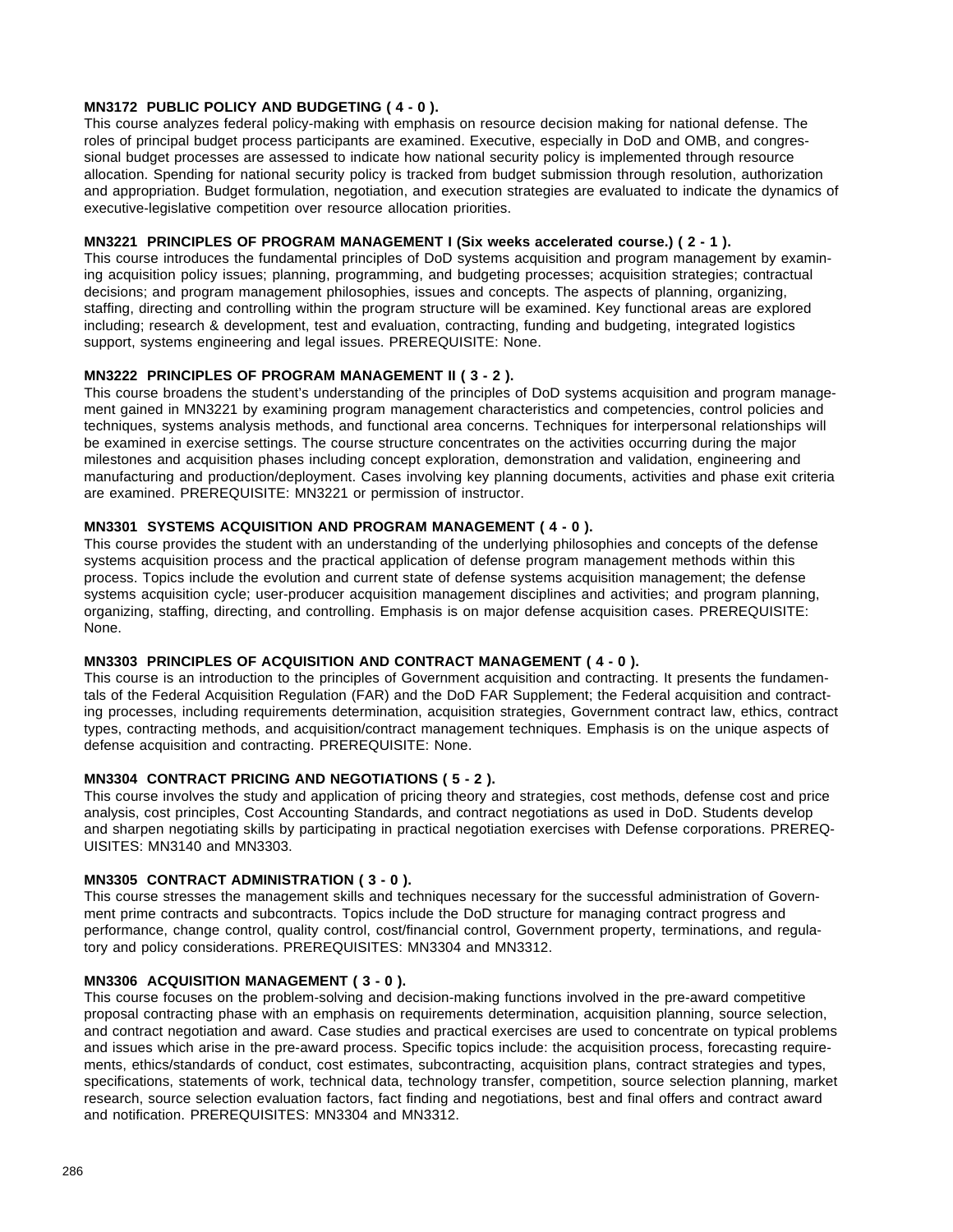# **MN3307 INFORMATION TECHNOLOGY ACQUISITION ( 4 - 0 ).**

This course is an introduction to the management principles, concepts, and issues involved in Federal Government acquisition of ADP requirements and Federal Information Processing (FIP) resources. The course focuses on the concepts of systems acquisition and program management, as they pertain to Government ADP/FIP acquisition and specific purchases of DoD computer hardware and software. PREREQUISITE: None.

# **MN3309 ACQUISITION OF EMBEDDED WEAPON SYSTEMS SOFTWARE ( 4 - 0 ).**

This course focuses on the key aspects of mission critical computer resources with particular emphasis on major weapon systems embedded software. The course analyzes software development, software risk management, software in the systems acquisition life cycle, software metrics, contracting methods for software, software test and evaluation, and software configuration management. Case studies, reports, software specifications and standards, and other similar documents/materials are used. The course addresses the underlying management principles involved in defense software acquisition. Significant software acquisition issues and problems are examined and solutions developed. PREREQUISITE: MN3301 or MN3222.

### **MN3311 PROGRAM MANAGEMENT EXERCISE ( 1 - 2 ).**

This course requires the student to contend with many of the current "real world" issues encountered during the systems acquisition life cycle through participation in the defense management simulation called Systems Acquisition For Executives (SAFE). This computer-assisted exercise requires the student to apply his/her analytical ability and knowledge to a sequence of program management decisions made during the acquisition of a hypothetical U.S. Army surface-to-surface conventional warhead tactical missile system called "Zebra". As part of a program management team, the student will experience critical decision-making under conditions of risk and uncertainty, within the constraints of performance, schedule and cost. Students will be able to demonstrate their understanding of typical engineering, budgeting and contracting trade off analysis needed throughout the acquisition cycle from concept exploration through production/deployment. Students will be required to draft and present formal issues papers. PREREQUISITE: MN3301 or MN3222 and MN3371.

### **MN3312 CONTRACT LAW ( 3 - 0 ).**

This course examines the legal structure within which Federal Government contracts with private industry are formulated and executed. The course addresses the unique aspects of Government contract law including such topics as agency authority, contract interpretation, disputes and remedies, socio-economic laws, labor law, property, patent and data rights, conflicts of interest, protests, and ethics. Comparisons are made with the Uniform Commercial Code (UCC). Emphasis is on the use of Armed Services Board of Contract Appeals (ASBCA) cases. PREREQUISITE: MN3303.

# **MN3333 MANAGERIAL COMMUNICATION SKILLS IN THE DOD ENVIRONMENT ( 4 - 0 ).**

This course provides DoD and International military officers and civilians with the communication strategies and skills needed to manage and lead in the dynamic DoD environment. Instruction focuses on writing informative and persuasive documents, giving succinct, easy-to-understand briefings, managing team communication processes, developing associates' communication competencies through various feedback roles and strategies, and listening analytically and empathetically. DoD cases, scenarios, and readings are used to analyze complex communication situations unique to the military.

# **MN3334 MANAGERIAL COMMUNICATIONS LAB FOR INTERNATIONAL STUDENTS ( 0 - 1 ).**

This lab complements MN3333 and is specifically designed to provide practice in oral and written communications for International students. It is particularly useful in helping students identify culturally specific differences in organization and style for oral and written communications. Furthermore, students receive highly individualized instruction to help them complete managerial communications assignments.

### **MN3371 CONTRACTS MANAGEMENT AND ADMINISTRATION ( 4 - 0 ).**

This course is a study of procurement planning, negotiation, and contract administration, including the determination of need, basic contract law, methods of procurement and fundamentals of management techniques. Topics include procurement organizations, procurement by sealed bidding and competitive negotiation, source selection, pricing, types of contracts, negotiating techniques, structuring incentives the terms and conditions of contracts, managing contract progress, total quality management, change control, cost and schedule control, contract termination, dispute situations, and international contracting issues. PREREQUISITE: None.

### **MN3372 MATERIAL LOGISTICS ( 4 - 0 ).**

An overview of material logistics emphasizing trade-off analysis and the total cost concept of logistics. Topics include forecasting, customer service level optimization, inventory management, transportation, warehousing, facilities location, and the potential trade-offs within and between all of these areas. The similarities and differences between PREREQUISITES: MA2300 (or equivalent) and OS3101.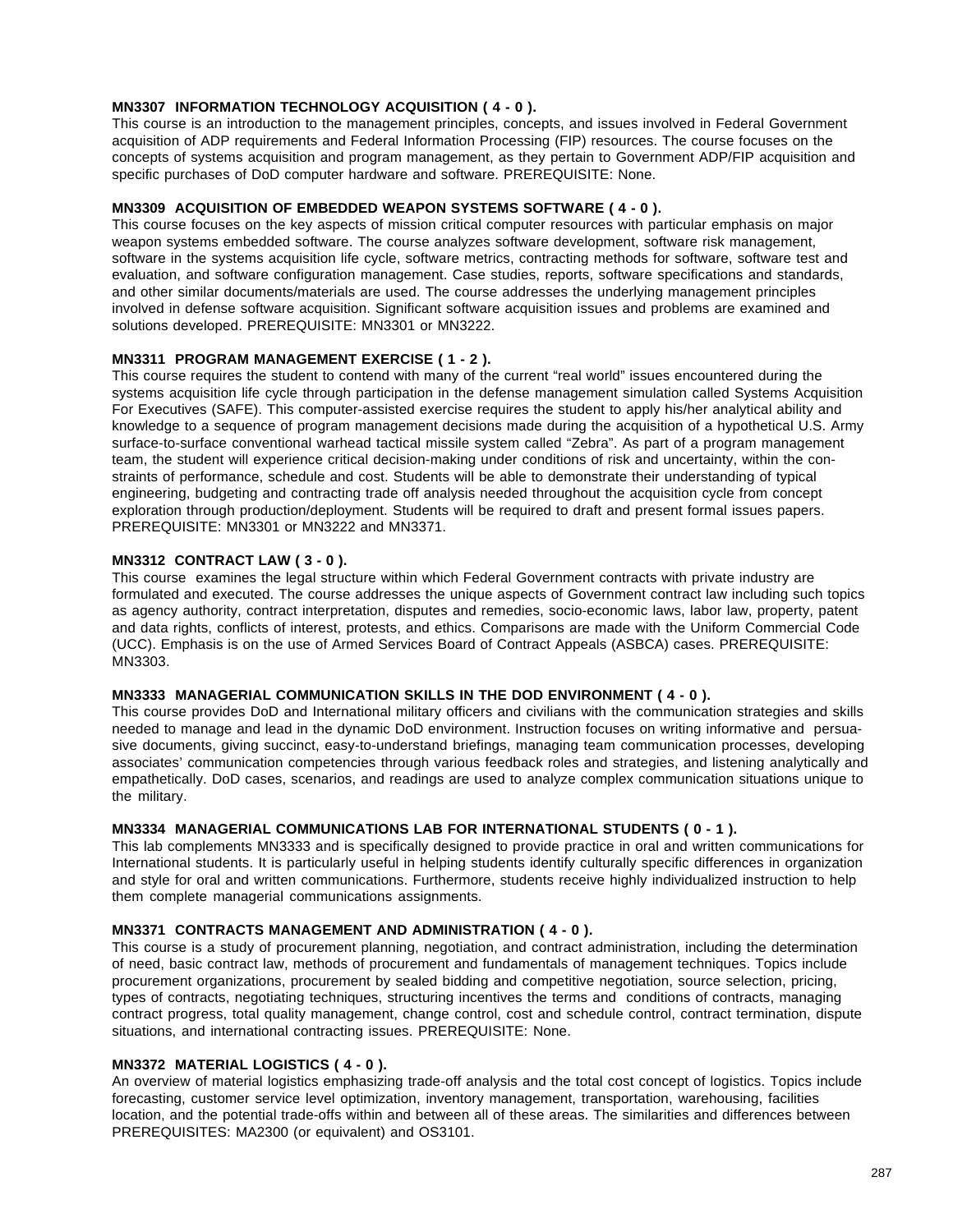# **MN3373 DOMESTIC TRANSPORTATION MANAGEMENT ( 4 - 0 ).**

Analysis of domestic U.S. transportation systems from a managerial perspective with an emphasis on freight service. After introducing fundamental transportation concepts and an overview of urban and passenger transportation, the course focuses on an analysis of the individual freight modes followed by an examination of intermodel services. Topics include the overall logistics context of freight service; carrier and modal competition; regulatory and legal considerations; demand, cost and pricing analysis; and managerial resource problems. Carrier and shipper decision perspectives are both developed in general and then related to the DoD as a provider and consumer of freight service. This course also introduces the student to both the commercial and defense transportation professional literature. PREREQUISITE: MN3140 (may be taken concurrently).

# **MN3374 PRODUCTION MANAGEMENT: A TQM/L PERSPECTIVE ( 4 - 0 ).**

Qualitative issues and quantitative techniques for contemporary production/operations management (POM). Qualitative issues covered include the fundamentals of total quality management/leadership, strategic considerations for quality (e.g., automation versus streamlined flow of materials) and synchronized operations (e.g., JIT techniques). Quantitative techniques include monitoring quality, forecasting, queuing, facilities planning, aggregate planning and scheduling. Actual applications of these concepts at Naval Aviation Depots and Naval Shipyards are described. Examples are included which illustrate application to DoD production and service activities. PREREQUISITE: OS3006.

### **MN3375 MATERIALS HANDLING SYSTEMS DESIGN ( 4 - 0 ).**

A study of the principles and system concepts of materials handling and their application in the design of a materials handling system. Such systems are an essential part of an efficient military logistics organization. The Navy's NISTARS system is examined in detail. Materials handling in Desert Shield/Storm as well as materials handling on Strategic Sealift Ships are examined. A variety of current DoD materials handling problems are discussed.

# **MN3377 INVENTORY MANAGEMENT ( 4 - 0 ).**

This course examines the organizations, functions, processes and resources that must be integrated to effectively manage DoN and DoD inventories. We will study parts of requirements determination, configuration tracking, distribution, warehousing, procurement, transportation, requisitioning, and financial management systems as they apply to military inventories. PREREQUISITES: MA2300 (or equivalent) and OS3101.

### **MN3384 PRINCIPLES OF ACQUISITION PRODUCTION AND QUALITY MANAGEMENT ( 5 - 1 ).**

This course provides the student with an understanding of the principles and concepts of production and quality management in the acquisition environment. Topics include production/manufacturing techniques, tools, and technology; cost estimating methods; process oriented contract administration; production planning and control; progress payments; producibility issues; quality assurance and control; and contract negotiations in production/operations management. PREREQUISITE: MN3301 or MN3221 or permission of instructor.

# **MN3760 MANPOWER ECONOMICS I ( 4 - 0 ).**

An introduction to the theoretical aspects of labor economics. Concepts covered include the supply of labor, the demand for labor, wage determination, internal labor markets, human capital, earnings functions, turnover, compensation systems, and compensating wage differentials. Special readings are used that apply the principles to military manpower. PREREQUISITE: MN3140.

### **MN3801 TECHNOLOGY TRANSFER ( 4 - 0 ).**

The study of dissemination and utilization of technology and associated problems, with emphasis on communications, sociology, and organizational factors. Course uses in-depth recent case studies to examine technology transfer issues of concern to the military. Also relies on guest speakers from military and private sector organizations. PREREQUI-SITE: MN3105 or permission of the instructor.

### **MN3805 TOTAL QUALITY LEADERSHIP AND THE MILITARY ( 2 - 0 ).**

This course introduces the basic concepts and principles of Total Quality Leadership/Management and discusses their application to the military setting. The different service approaches and initiatives are reviewed, and examples and cases from a variety of military organizations are examined. Emphasis is placed on: the teachings of Dr. W. E. Deming, use of a systems perspective, process orientation and fact-based decision making to lead and manage a military organization, the difference between problem solving and process improvement, applying the scientific method and basic statistical and planning tools to process management and improvement, and how the concept of customer-supplier relationships translates into a military environment. PREREQUISITE: MN3105 or permission of the instructor.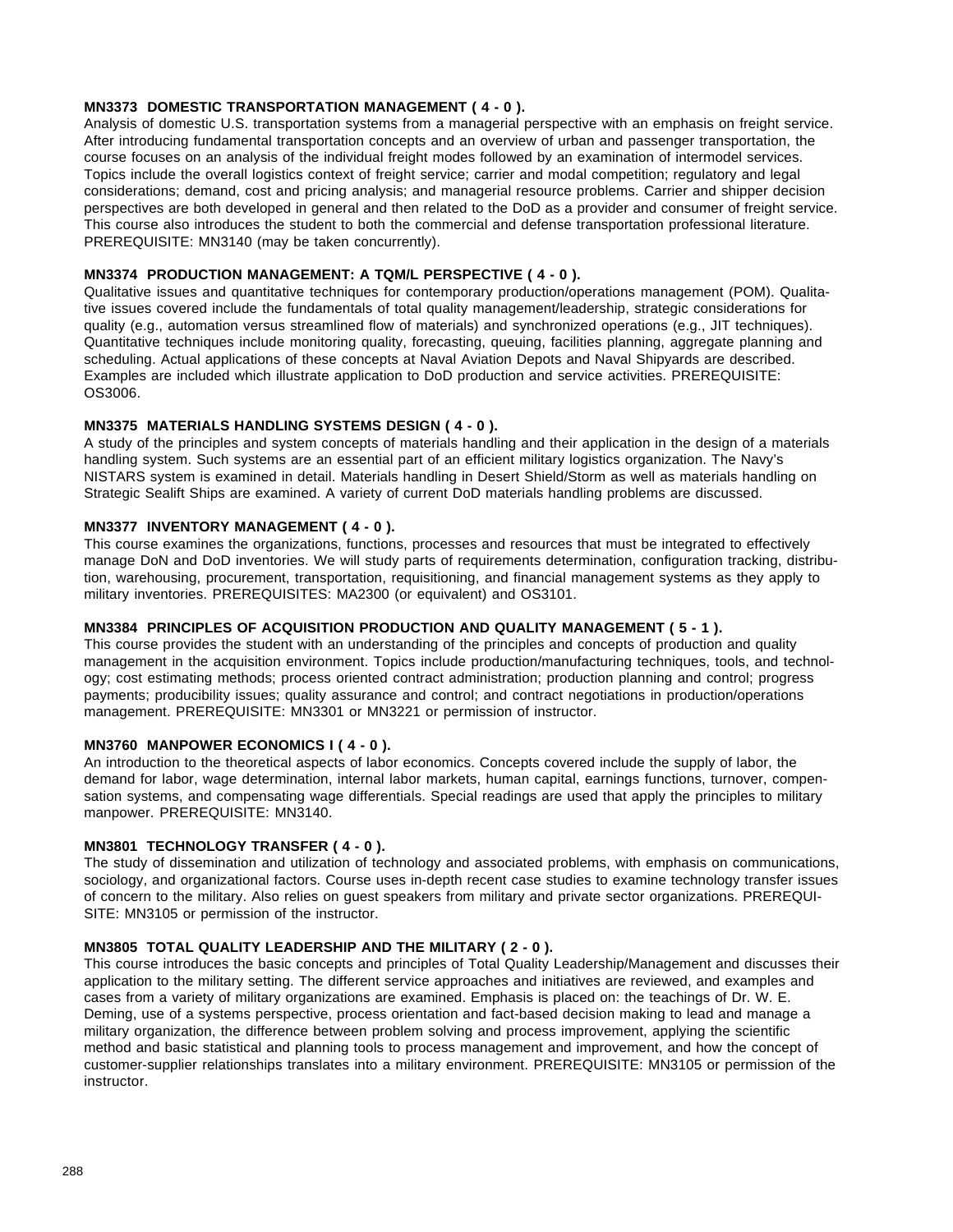#### **MN3900 READINGS IN SYSTEMS MANAGEMENT ( V - 0 ).**

An individualized program of readings and study in some area of the systems management, designed to meet the student's special educational needs. PREREQUISITES: A background in the area of study and departmental approval. Graded on a Pass/Fail basis only.

#### **MN3902 MPT COMPUTER SKILLS ENHANCEMENT ( 2 - 2 ).**

An introduction to computer analysis of manpower data files. Topics include methods of file creation, storage, and transfer. Elementary programming and statistical concepts are introduced using the SAS statistical software package.

#### **MN4105 STRATEGIC MANAGEMENT ( 4 - 0 ).**

Study and analysis of complex managerial situations requiring comprehensive integrated decision making. Topics include operational and strategic planning, policy formulation, executive control, environmental adaptation and management of change. Case studies in both the public and private sectors are used. Particular attention is given to strategic management in the military context, and in the challenging DoD, DoN organizations. PREREQUISITE: Open only to students in the final quarter of a Systems Management curriculum, or Information Technology Management, or permission of instructor.

#### **MN4106 MANPOWER/PERSONNEL POLICY ANALYSIS ( 4 - 0 ).**

Study and analysis of military manpower/personnel policy alternatives with emphasis on identifying the trade-offs involved, the dynamic impact of major policy decisions and the short-term and long-term consequences of decisions. Review, use and evaluation of tools to aid in selecting policy alternatives. Study of representative cases in the DoD and military services.

#### **MN4110 MULTIVARIATE MANPOWER DATA ANALYSIS I ( 4 - 1 ).**

An introduction to multivariate data analysis using the linear regression model. Topics include hypothesis testing, the organizations and analysis of large scale data bases, model specification issues, multicollinearity, dummy variables, forecasting, and estimation of binary choice models. Students apply techniques to Navy and DoD manpower databases developed at NPS. PREREQUISITE: A course in statistics.

#### **MN4111 MULTIVARIATE MANPOWER DATA ANALYSIS II ( 4 - 1 ).**

An introduction to the specialized multivariate techniques used for analysis of military manpower data. Topics include an introduction to study design and sampling theory, maximum likelihood estimation, techniques for analyzing limited dependent and qualitative data, selection bias, time series data, and simultaneous equations models. Students apply techniques to Navy and DoD manpower databases developed at NPS. PREREQUISITE: A course in statistics.

#### **MN4112 PERSONNEL TESTING AND SELECTION ( 4 - 0 ).**

Study of methods available for evaluating and predicting training and work performance in organizations like the Navy: employment interviewing, testing, life-history data, and rating scales, with some reference to job analysis and recruitment. Special emphasis on testing concepts and models particularly in relation to the computerization of the Armed Services Vocational Aptitude Battery, equal employment opportunity, and selection decisions based on cost benefit analysis. PREREQUISITE: MN4110 or equivalent with approval of instructor.

#### **MN4114 SOCIOLOGICAL AND PSYCHOLOGICAL PERSPECTIVES ON MILITARY SERVICE ( 4 - 0 ).**

Exploration of the concepts, theories, and methods of military sociology and military psychology as applied historically and in the current setting. Study of the military as a social institution, focusing on the internal organization and practices of the armed forces as well as the relationship between the military and society. Review and evaluation of the psychological principles employed in a variety of military areas such as health care, selection and job classification, human factors, organizational systems, personnel security, and performance appraisal. Emphasis on representative cases in DoD and the armed forces. PREREQUISITE: MN3105. Curriculum option for MSA (847) students, who are given priority enrollment.

#### **MN4115 TRAINING FOUNDATIONS AND MANAGEMENT ( 4 - 0 ).**

Analysis of issues in DoD training and education. Major course themes focus on understanding military education and training from a systems perspective; analyzing instructional program design, implementation, and technologies; and applying methods of needs analysis and program evaluation. Guest speakers, military publications, student cases, and discussion based on the experience of the instructor and the students are utilized to maintain the necessary focus on current military applications.

#### **MN4117 JOB ANALYSIS AND PERSONNEL TRAINING ( 4 - 0 ).**

Study of job analysis and its use in determining training requirements. Consideration of instructional systems development and training pipeline management. Attention to cost-benefit issues involving training in regard to selection, equipment design, changing job requirements, and career development. PREREQUISITE: MN3111.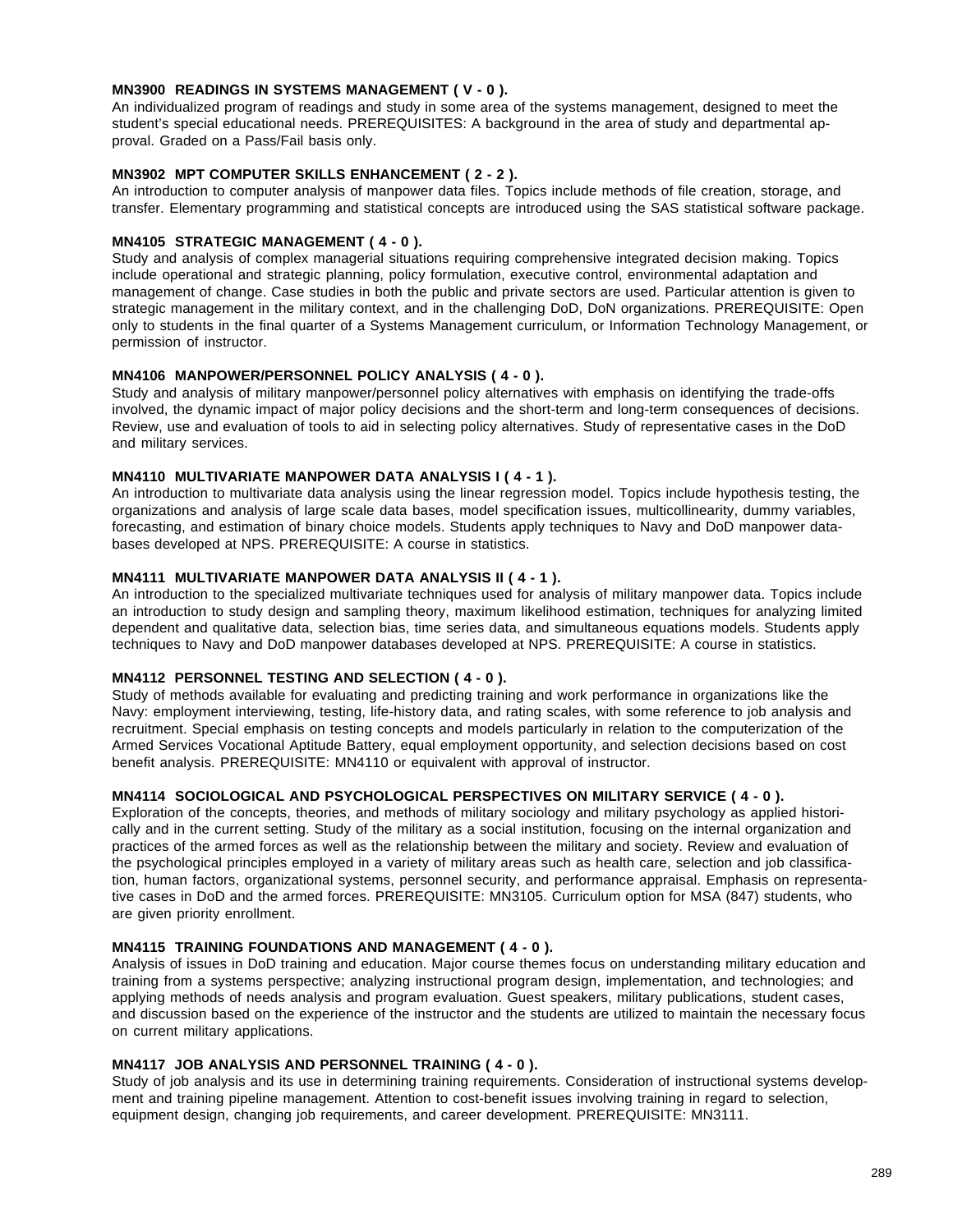#### **MN4119 SEMINAR IN MANPOWER ANALYSIS (Variable credit 1-0 to 4-0.) ( V - 0 ).**

Study of a variety of topics of current interest in military manpower analysis, to be determined by the instructor. PREREQUISITES: A background in manpower analysis and permission of the instructor.

#### **MN4121 ORGANIZATION THEORY ( 4 - 0 ).**

Study of the major theories of modern organizations. This course emphasizes the analysis of organizational phenomena from multiple perspectives, using theories of individual, group, and organizational behavior. Topics include organization design and culture, political analysis of organizations, management of change, open systems theory, and contingency theories. PREREQUISITE: MN3105.

#### **MN4122 PLANNING AND CONTROL: MEASUREMENT AND EVALUATION ( 4 - 0 ).**

Theory and techniques of the managerial functions of planning and control in both governmental and private sector organizations. Emphasis is placed on the effects of the planning and control structure on the behavior of human components of the system. Examples are drawn extensively from the governmental sector. Topics include the problems associated with the utilization of surrogates for measurement purposes, the analysis of the influence of assumptions, values, and objectives on the planning and control process, budgeting, forecasting, performance evaluation, and the reward structure. PREREQUISITE: MN4161.

#### **MN4125 MANAGING PLANNED CHANGE IN COMPLEX ORGANIZATIONS ( 4 - 0 ).**

Examination of the approaches to planning and managing change efforts in complex social systems made up of the interdependent components of technology, structure, task, and people and of the role of the manager or staff specialist and the process of helping. Emphasis is placed on strategies and technologies for diagnosis and planning aimed at effective implementation. Opportunities for practice using both simulations and actual organizational cases. Particular emphasis is placed on the DoD, DoN organizations and the special problems they have in bringing about change. PREREQUISITE: MN3105.

#### **MN4127 SEMINAR IN ORGANIZATION BEHAVIOR (Variable credit 1-0 to 4-0.) ( V - 0 ).**

Study of a variety of topics of current interest in organization behavior, to be determined by the instructor. PREREQ-UISITES: A background in organization behavior and permission of the instructor.

#### **MN4145 POLICY ANALYSIS ( 4 - 0 ).**

The course continues MN3140. It introduces advanced microeconomics concepts, including cost benefit analysis, risk, strategic interactions and imperfect information. These concepts are used to analyze public policy issues, stressing defense-related resource allocation problems. These applications emphasize optimization, incentives, efficiency, problem solving and strategic thinking. PREREQUISITES: MN3140, MN3161, and OS3101 or equivalent.

#### **MN4151 INTERNAL CONTROL AND AUDITING ( 2 - 0 ).**

Study of the objectives and activities of internal control. Overview of audits of financial reports and records and of government operations, in accordance with Government Auditing Standards. Specific topics include the design and evaluation of internal control structures, auditing standards, audit reports, audit evidence, and audit tests. PREREQ-UISITE: MN3161.

#### **MN4152 CORPORATE FINANCIAL MANAGEMENT ( 4 - 0 ).**

The management of the finance function in industry, with particular attention to defense contractors and Navy and Defense revolving funds. Specific topics include cash and working capital management, long-term financing, and determination of optimal capital structure. PREREQUISITE: MN3161.

#### **MN4153 SEMINAR IN FINANCIAL MANAGEMENT (Variable hours 1-0 to 4-0.) ( V - 0 ).**

Study of a variety of emerging financial management topics that impact the Navy's planning, programming, budgeting and operations. This will include field case studies within the Navy or other Defense organization and discussion of new Congressional, Defense, or Navy financial management policies. Topics and prerequisite background are determined. PREREQUISITE: Requires permission of the instructor.

#### **MN4157 SEMINAR IN MANAGEMENT ACCOUNTING I ( 0 - 2 ).**

Complements the financial management program by covering significant topics not otherwise included in the program. These topics are integrated into financial management as a whole. A strong emphasis is placed throughout on motivational and ethical considerations. Topics include federal income tax planning and accounting, special accounting treatment needed by partnerships, and consolidated financial statements.

#### **MN4158 SEMINAR IN MANAGEMENT ACCOUNTING II (Continuation of MN4157.) ( 0 - 2 ).**

Complements the financial management program by covering significant topics not otherwise included in the program. These topics are integrated into financial management as a whole. A strong emphasis is placed throughout on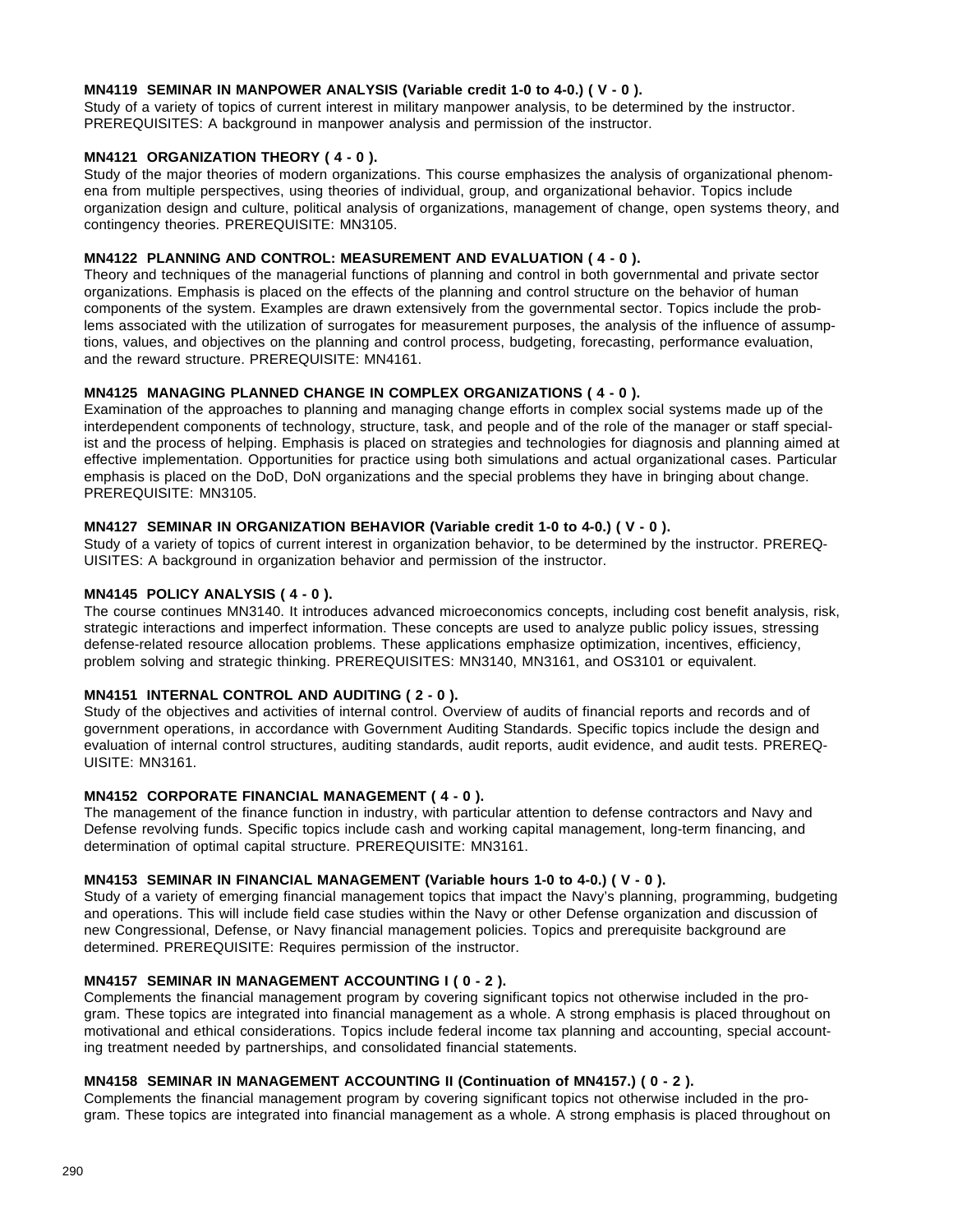motivational and ethical considerations. Topics include foreign currency translation and transactions, fund accounting, branch office accounting, fiduciary accounting, the differences and responsibilities of external and internal auditing, and the design of accounting information systems.

#### **MN4159 FINANCIAL REPORTING AND ANALYSIS ( 4 - 0 ).**

Advanced study of fundamental accounting concepts underlying published financial reports. Emphasis is placed on the evaluation of financial reporting approaches and measures from the perspective of managers and users of financial information. Topics include accounting policies and standards; asset and liability recognition, measurement, amortization and valuation; alternative concepts of earnings; and discussion of controversial financial reporting questions. Course project investigating financial reporting in DoD settings. PREREQUISITE: MN3161.

#### **MN4161 MANAGEMENT CONTROL SYSTEMS ( 4 - 0 ).**

Study of the design, implementation, and evaluation of management planning and control systems in Navy and Defense organizations with comparisons to large, complex private sector organizations. Specific topics include the need for planning and control, strategic planning, the resource allocation process, organization of the management control function, measurement of inputs and outputs, pricing government services programing, budgeting, reporting, and performance evaluation. PREREQUISITES: MN3105 and MN3161.

#### **MN4162 COST MANAGEMENT ( 4 - 0 ).**

Review of basic standards, policies, and analytical techniques for identification, measurement, and reporting of cost information. In-depth study of alternative cost accounting systems, allocation of direct and indirect costs to cost objectives, activity-based costing and special problems of accounting for materials, labor and overhead costs. Specific attention is given to Navy and Defense unit costing for activities and the Defense Business Operations Fund program. Also covered are the Cost Accounting Standards for negotiated defense procurement contracts. PREREQ-UISITE: MN3161.

#### **MN4163 DECISION, COST AND POLICY ANALYSIS ( 4 - 0 ).**

Study of quantitative methods most useful for DoD resource management decision making and risk analysis. Emphasis is on developing quantitative methods as decision support tools, with available computer software as computational aids. Covered are pertinent segments of DoD Instruction 7041.3, "Economic Analysis and Program Evaluation for Resource Management," relevant quantitative techniques for decision analysis, the conditions for successful applications, data needed for applications, and the use of computational aids for problem solving. The goal is to provide sufficient competency for students to apply sophisticated analytical techniques to various cost and policy analysis environments in DoD. PREREQUISITES: MN3161 and OS3101.

#### **MN4301 CONTRACTING FOR MAJOR SYSTEMS ( 4 - 0 ).**

This course is the study of the major defense contracting process, procedures, and practices. It focuses on the contracting process of the Service Systems Commands and the major defense acquisition process. Topics include contracting organizations for systems acquisition, systems acquisition process, business clearance process, source selection, multi-year procurement, pricing, and administration of major systems contracts. Related topics include funding, reliability/maintainability, integrated logistics support, research and development, test and evaluation, and congressional activity. PREREQUISITES: MN3305 and MN3306.

#### **MN4302 DEFENSE RESOURCE POLICY AND MANAGEMENT ( 4 - 0 ).**

National defense and Navy policy formulation and execution and its impact on the defense budget. Analysis of contemporary defense policy and management issues and their resource implications. Relationships between DoD, the Navy and other military departments, the defense industry and Congress in the policy and resource decision making process. Textbook written specifically for this course by instructor: Reinventing the Pentagon. PREREQUI-SITE: MN3172.

#### **MN4304 DEFENSE SYSTEMS CONTRACTING ( 2 - 0 ).**

This course is the study of the DoD's major systems contracting policies, processes, procedures, and practices. A review of major systems acquisition and program management is provided but the primary focus is on the contracting process used to acquire Defense systems for the various Services. The topics covered include: acquisition environment, acquisition strategy, source selection, incentive contracting, risk management, competition, post-award systems contract administration, configuration management, warranties, industrial base, and ethics. PREREQUISITES: MN3301 or MN3222 and MN3306.

#### **MN4305 DEFENSE TECHNOLOGY POLICY ( 4 - 0 ).**

This seminar examines the problems of identifying and acquiring U.S. military technology in the post-cold war environment. Readings in the literature of defense technology, bureaucracy and economics explore changes in the defense technology base, developments in DoD technology policy and organization, including the defense laborato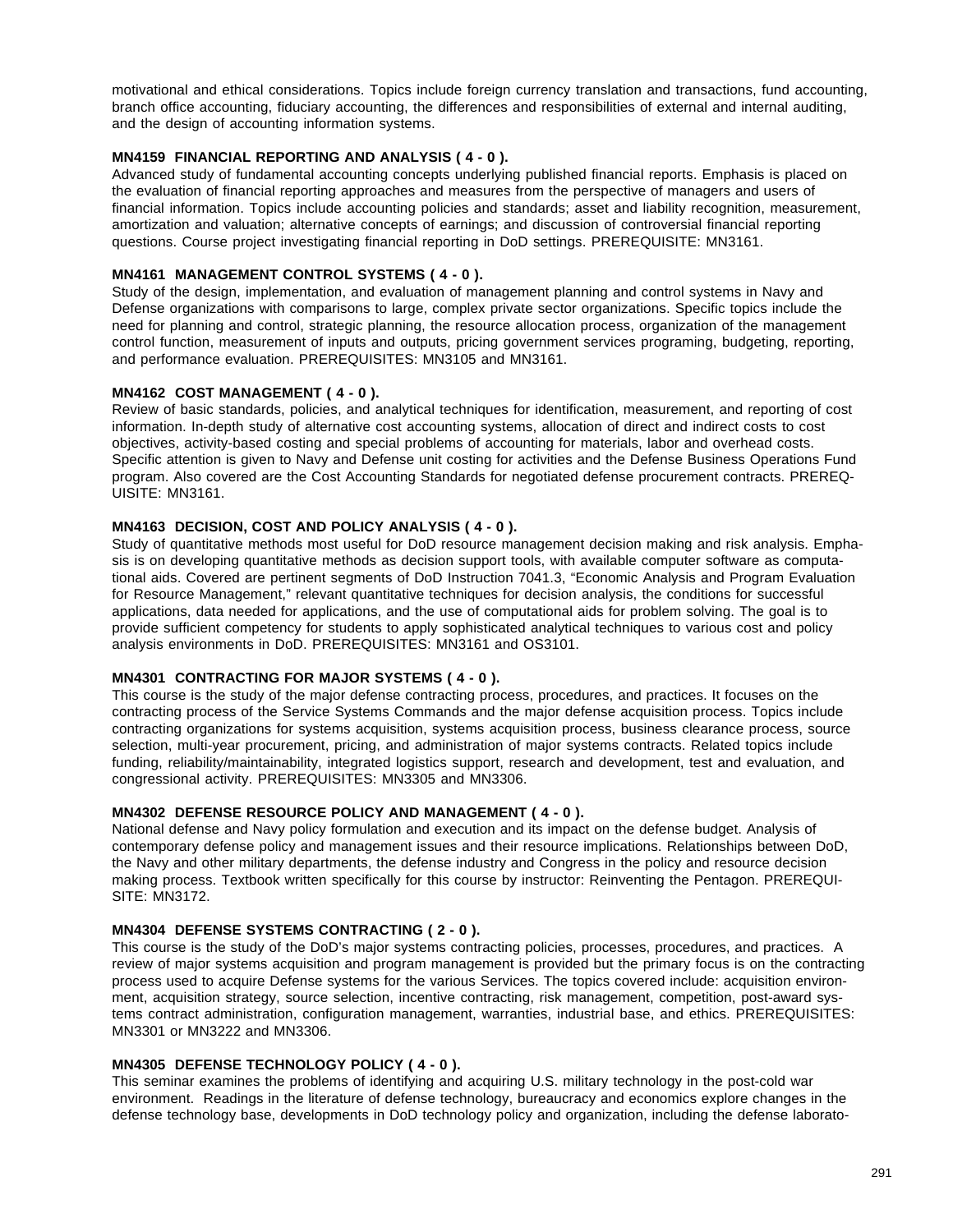ries, defense conversion, foreign dependence, technology security, shifts in U.S. economic policy and assets and the evolution of global technological capabilities, especially in the Asia-Pacific region. PREREQUISITE: MN3172 or permission of instructor.

#### **MN4307 PROGRAM MANAGEMENT POLICY AND CONTROL ( 4 - 0 ).**

This course provides the student with knowledge and understanding of major defense systems management control processes and tools, application of program management control systems; and the use of computer-based management information systems with emphasis on real world, practical systems for performance, cost and schedule control. Case studies involving program management problem solving and decision-making in the defense acquisition environment are used. PREREQUISITES: MN3301, MN3309, MN3311, MN3371, OS4601, and EO4011.

#### **MN4310 LOGISTICS ENGINEERING ( 4 - 0 ).**

The concept of integrated logistics support and its relationships with systems engineering in the design of military weapon systems. Operational requirements, system maintenance concept, functional analysis, life-cycle costs, logistics support analysis, systems design, test and evaluation, production, provisioning and resupply of spare and repair parts are discussed. Case studies include the F/A-18 Aviation Coordinated Allowance List (AVCAL) spare parts determination and various weapon system reliability/readiness tradeoffs. PREREQUISITE: OS3006 (taken concurrently).

#### **MN4312 SIMULATION MODELING FOR MANAGERIAL DECISION MAKING ( 4 - 0 ).**

Modeling and analysis of computer simulation for managerial decision making. Case studies of simulation applications to weapon, logistics, communications and production systems. PREREQUISITE: Introductory probability and statistics.

#### **MN4371 ACQUISITION AND CONTRACTING POLICY ( 4 - 0 ).**

This course uses case studies and current acquisition issues to analyze Government and business acquisition/ contracting policies. Emphasis is on defense acquisition decision-making and policy formulation/execution. PREREQ-UISITE: MN4301 or MN4304.

#### **MN4372 SEMINAR IN ACQUISITION AND CONTRACT MANAGEMENT (Variable hours 1-0 to 4-0.) ( V - 0 ).**

This seminar involves the study of a variety of topics of current interest in defense acquisition and contracting to be determined by the instructor. PREREQUISITE: A background in acquisition and permission of the instructor.

#### **MN4373 INTERNATIONAL TRANSPORTATION MANAGEMENT ( 4 - 0 ).**

Analysis of international transportation systems from a managerial perspective. Maritime economics and operations are emphasized as background for DoD/DoN sealift responsibilities and operations. As a first graduate course in transportation research, this course is also designed to introduce the student to transportation research methods through the current transportation research literature, with an emphasis on critical thinking in the application of fundamental transportation concepts. Topics include carriers and users of the systems; carrier and modal competition; intermodel options; regulatory and legal considerations; demand, cost and pricing analysis; and managerial resource problems. PREREQUISITE: MN3373.

#### **MN4376 DEFENSE TRANSPORTATION SYSTEM ( 4 - 0 ).**

Study and analysis of the structure and environment of the Defense Transportation System. Topics include strategic planning systems for warfare (e. g., GCCS and JOPES), organizations providing transportation support for warfare (e.g., USTRANSCOM and TCCs), the strategic lift triad and trade-offs concerning their roles and capabilities, and studies and analyses of the Defense Transportation System (e.g., MRS). No commercial text is available, therefore readings are based upon an NPS-developed package. PREREQUISITES: An active SECRET clearance and MN4373 or consent of the instructor.

#### **MN4377 TQM/TQL: PHILOSOPHY, THEORY, TOOLS ( 4 - 0 ).**

Deming's 14 points (philosophy and basic theory). The 7 basic graphic tools (flow charts, cause and effects diagrams, Pareto charts, histograms, scatter diagrams, run charts and control charts), which help analyze generic processes. Advanced theories and techniques, designed to address quality issues of specific types, including SMED (Single minute exchange or die, or setup reduction), Poka-Yoke (mistake proofing), Synchronized Operations (also known as Just-In-Time), and Statistical Experimental Methods for off-line quality improvement such as Taguchi Methods, and Group Technology. We'll discuss how these methods, developed predominantly in the manufacturing environment, can be used in services. PREREQUISITES: Any 3000 level course in probability and statistics.

#### **MN4470 STRATEGIC PLANNING AND POLICY FOR THE LOGISTIC MANAGER ( 4 - 0 ).**

The course explores and analyzes the concepts, processes and methods of strategic logistics planning and execution emphasizing proactive techniques to ensure maximum logistics influence on major weapon systems acquisition as well as optimum life-cycle management of fielded systems. The course will examine and analyze key opportunities for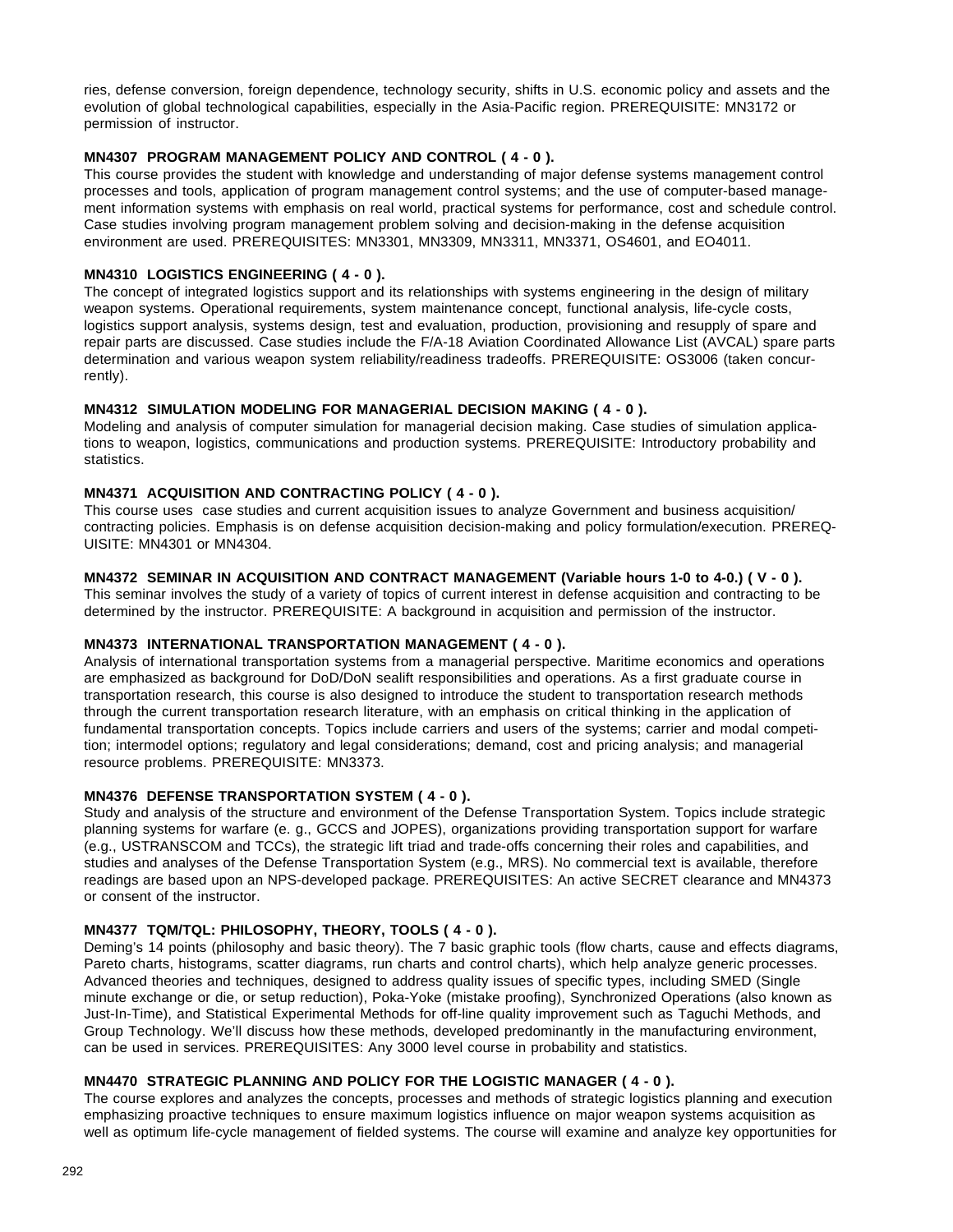maximum logistics influence in requirements development, contracting, test and evaluation, reliability and maintainability as well as financial management and communications. The course will feature logistics management relevance to service roles and missions. The course will employ lectures, guided discussions, case studies, role playing, panel discussions and lessons learned in the DoD acquisition environment. PREREQUISITE: Permission from the instructor.

#### **MN4500 PRODUCTIVITY ANALYSIS ( 4 - 0 ).**

Study of the theoretical and institutional foundations of the analysis of productivity measurement and enhancement programs in DoD. Emphasis is placed on methods of applying microeconomic and organizational effectiveness principles and concepts to the critical analysis of proposed and existing DoD productivity programs, as well as to the development of alternatives which have higher probabilities of effecting the desired increases in program effectiveness and efficiency. PREREQUISITES: MN3105 and MN3140.

#### **MN4650 THE MILITARY HEALTH CARE DELIVERY SYSTEM AND ANALYSIS ( 4 - 0 ).**

This course is designed to acquaint the student with the structure and operation of the Department of Defense's system for providing health care to those eligible under current regulations; to identify current problem areas; and, through application of systems analysis and management techniques, to address the possible solutions to these problems in a course project. PREREQUISITE: Permission of the instructor.

#### **MN4761 APPLIED MANPOWER ANALYSIS ( 4 - 0 ).**

Application of theoretical models and quantitative techniques to Navy and DoD manpower, personnel, and training issues. Topics include manpower supply models, attrition and reenlistment models, manpower requirements determination, force structure analysis, manpower productivity, and compensation systems. Course uses specialized readings in DoD and Navy manpower. PREREQUISITES: MN3760 and MN4110.

#### **MN4900 READINGS IN SYSTEMS MANAGEMENT (Variable hours 1-0 to 4-0.) ( V - 0 ).**

An individualized program of advanced readings and study in some area of Systems Management. PREREQUISITES: A background of advanced work in the area of study and departmental approval. Graded on a Pass/Fail basis only.

#### **MN4942 THE STRUCTURE, CONDUCT AND PERFORMANCE OF THE DEFENSE INDUSTRIES ( 4 - 0 ).**

A study of selected defense industries' structures (e.g., seller concentration, product differentiation, barriers to entry, demand for products, and buyer concentration), conduct (e.g., pricing policy, product characteristics policy, and policies toward rivals and customers), and performance (e.g., efficiency, progress, and employment). The government as consumer and regulator. Typical industries include aerospace, computers, shipbuilding, and telecommunications. PREREQUISITE: MN3140 or equivalent.

#### **MN4945 SEMINAR IN ECONOMICS (Variable hours 1-0 to 4-0.) ( V - 0 ).**

Study of a variety of topics of current interest in economics, to be determined by the instructor.

#### **MN4970 SEMINAR IN SYSTEMS MANAGEMENT (Variable hours 1-0 to 4-0.) ( V - 0 ).**

Study of a variety of topics of general interest in the systems management, to be determined by the instructor. PREREQUISITES: A background in systems management and permission of the instructor.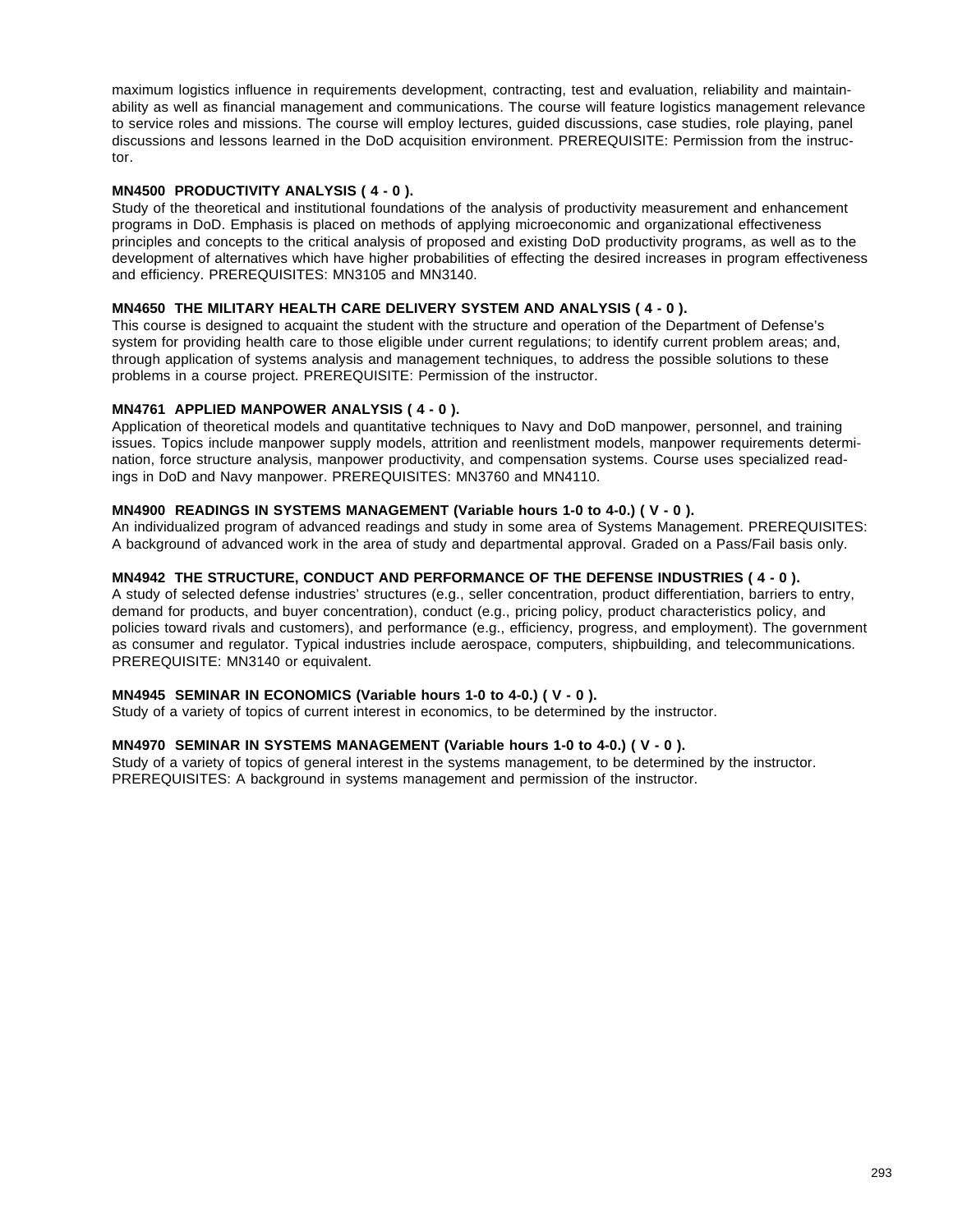#### **UNDERSEA WARFARE ACADEMIC GROUP**

**Chairman:** James Eagle Professor Code UW, Root Hall Room 201 (408) 656-2654 DSN 878-2654

**Steven Richard Baker,** Associate Professor (1985)\*; PhD University of California at Los Angeles, 1985.

**Robert Hathaway Bourke,** Chairman and Professor of Oceanography (1971); BS, Naval Academy, 1960; MS, Oregon State University, 1969; PhD, Oregon State University, 1972.

**Donald P. Brutzman,** Assistant Professor (1995); PhD, Naval Postgraduate School, Monterey, 1994.

**Ching-Sang Chiu,** Associate Professor (1988); ScD, Massachusetts Institute of Technology and Woods Hole Oceanographic Institution, 1985.

**James Norfleet Eagle, II,** Chairman and Professor of Operations Research (1983); PhD, Stanford University, 1975.

**Ralph Hippenstiel,** Associate Professor (1986); PhD, New Mexico State University, 1985.

**Robert M. Keolian,** Associate Professor (1990); PhD, University of California at Los Angeles, 1985.

**James Vincent Sanders,** Associate Professor of Physics (1961); BS, Kent State University, 1954; PhD, Cornell University, 1961.

**Clyde Scandrett,** Associate Professor (1987), PhD, Northwestern University, 1985.

**Kevin B. Smith,** Assistant Professor (1995): PhD, University of Miami, 1991.

**Alan Robert Washburn,** Professor (1970); PhD, Carnegie Institute of Technology, 1965.

\* The year of joining the Naval Postgraduate School faculty is indicated in parentheses.

#### **Academic Associate:**

James Sanders, Associate Professor Code PH/Sd, Spanagel Hall, Room 146B (408) 656-2931, DSN 878-2931

The Undersea Warfare Academic Group is an association of faculty members representing several, distinct academic disciplines. An academic group is a less formal organization than an academic department. The Undersea Warfare Academic Group has administrative responsibility for the academic content of the Undersea Warfare program of study. Teaching in this interdisciplinary program is carried out by faculty members attached to the following academic departments: Electrical and Computer Engineering, Mathematics, National Security Affairs, Oceanography, Operations Research and Physics.

#### **MASTER OF SCIENCE IN DEGREES AVAILABLE**

Depending on the specialization track selected by the student, a Master of Science will be awarded in Applied Physics, Physical Oceanography, Electrical Engineering, Operations Research, or Applied Science.

The entire program must be approved by the Chairman of the Undersea Warfare Academic Group.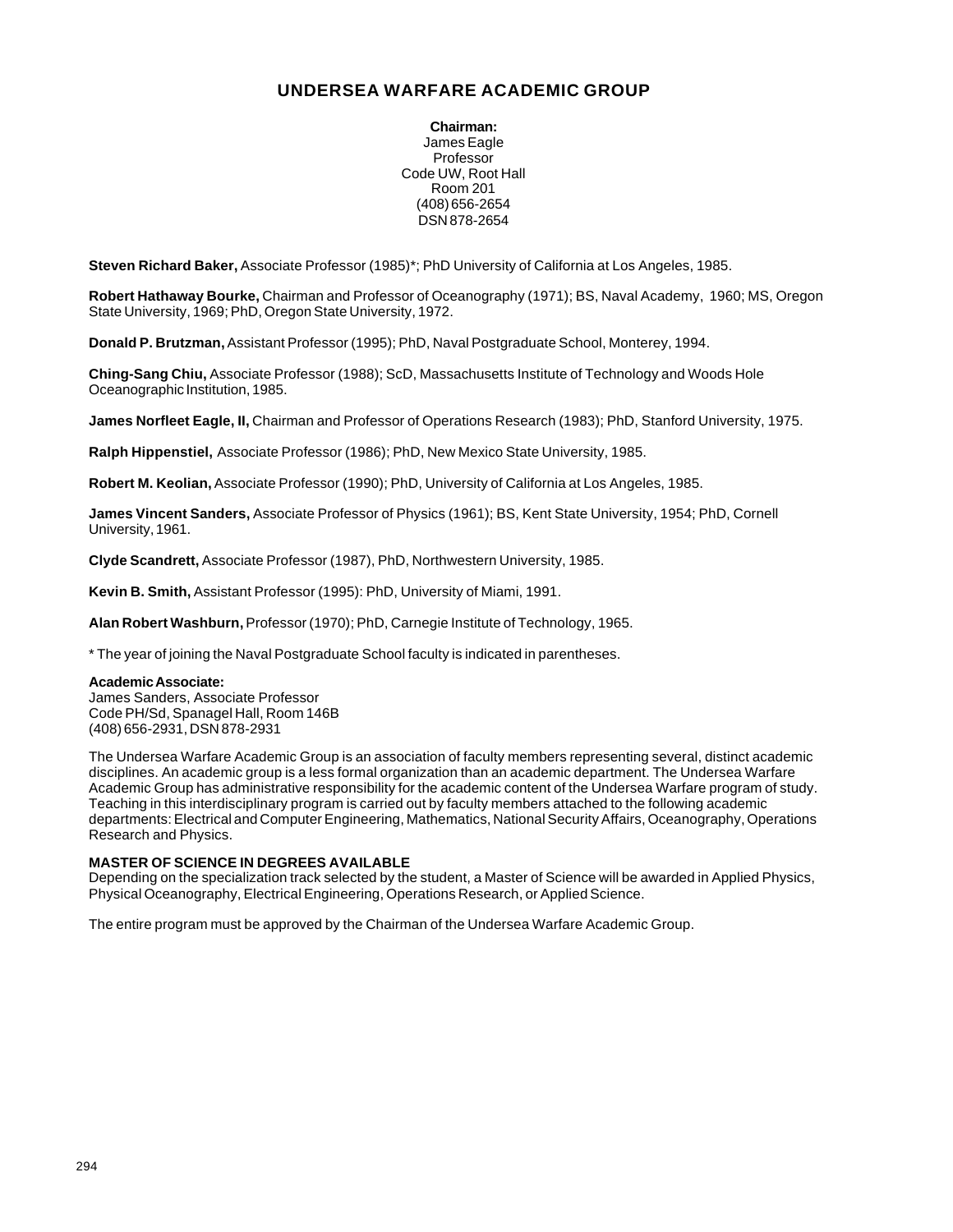#### **UNDERSEA WARFARE COURSE OFFERINGS**

#### **UW0001 SEMINAR (NO CREDIT) ( 0 - 1 ).**

Special lectures, and discussion of matters related to the USW Program. PREREQUISITE: Enrollment in the USW Curriculum and SECRET clearance.

#### **UW0810 THESIS RESEARCH GROUP/PROJECT ( 0 - 8 ).**

Students in the USW Curriculum will enroll in this course while doing either an individual thesis or an equivalent group project involving several students and faculty.

#### **UW3000 STUDY PROJECT ON USW SYSTEMS PERFORMANCE ( 0 - 2 ).**

This is a project course in which the project is a study and analysis of the performance of an assigned type of USW system under a variety of operating conditions. PREREQUISITE: Enrollment in the USW Curriculum or consent of the Group Chairman. Graded on a Pass/Fail basis only.

#### **UW3303 MODELING AND SIMULATION FOR UNDERSEA WARFARE ( 4 - 1 ).**

Design, implementation and analysis using digital simulation models, with emphasis on physics-based modeling of military systems. Simulation is a discipline that cut across all technical fields complementing both theory and experiment as a component of the scientific method. Course topics include a broad view of analytic simulation, properly designing and structuring simulation problems, extending student programming skills to include the C language (as necessary), use of on-line tutorials, and use of public domain C++ compiler/simulation toolkit (g++, simpack). UW3303 provides tools, techniques and a repeatable methodology that can be used to support thesis work and projects in other classes. Examples and class projects are typically oriented to problems of military or scientific interest.

#### **UW4999 SPECIAL STUDIES IN UW (Variable hours 1-0 to 4-0.) ( V - 0 ).**

A course designed to meet the needs of students for special work in advanced topics related to USW. PREREQUI-SITES: Enrollment in the USW curriculum and consent of the Group Chairman.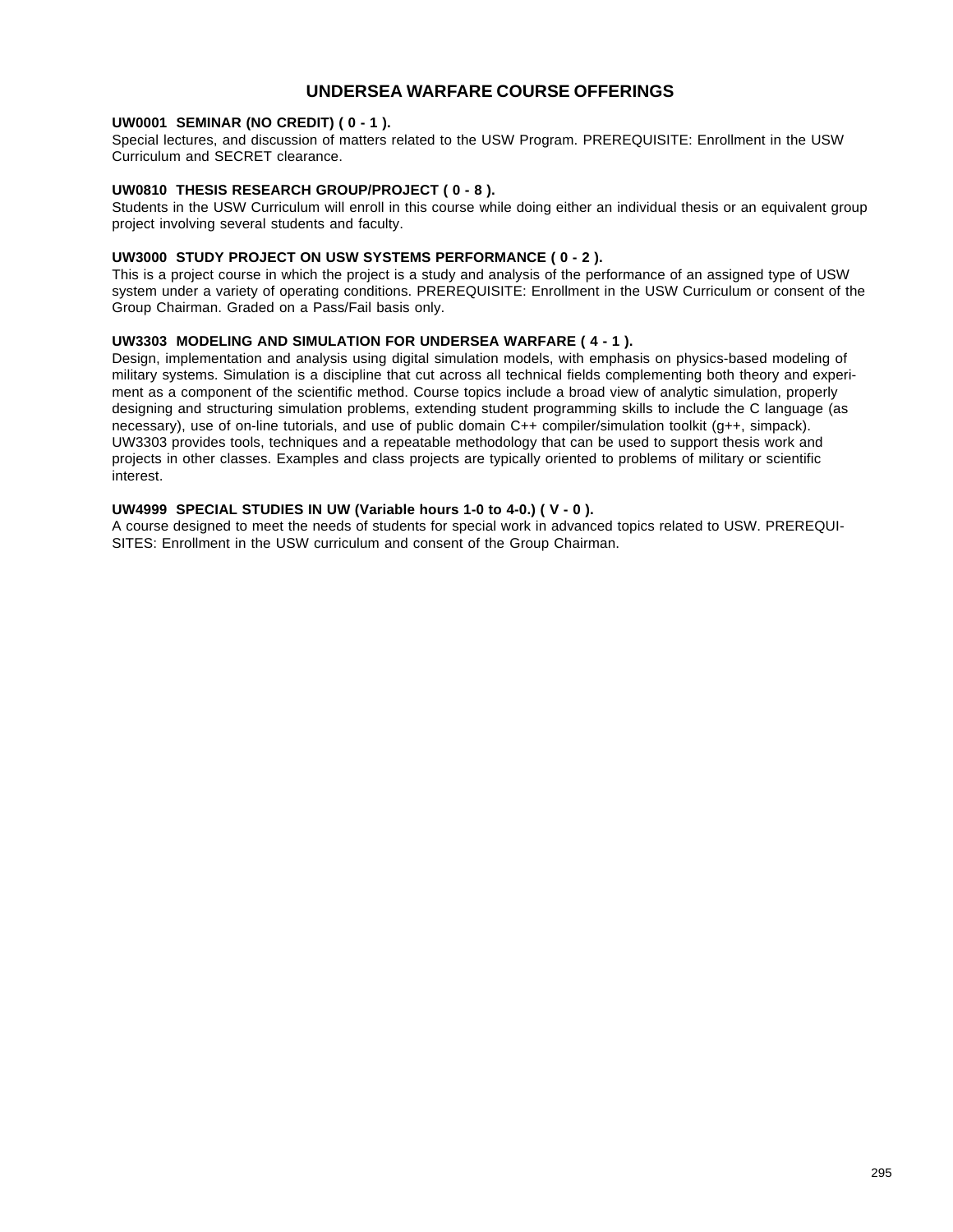#### **DEFENSE RESOURCES MANAGEMENT INSTITUTE**

**Marsha J. Evans,** Rear Admiral, U.S. Navy; Director (1995)\*; National War College, 1989. **Michael A. Anderson,** CDR, USN; Lecturer (1995); MS, Naval Postgraduate School, 1985. **James C. Bell,** LTC, USA; Lecturer (1994); MS, University of So. California, 1979. **Donald E. Bonsper,** Senior Lecturer (1982); MS, Naval Postgraduate School, 1970. **Robert E. Boynton,** Associate Professor (1970); PhD, Stanford University, 1968. **Philip A. Costain,** Senior Lecturer (1979); MS, Naval Postgraduate School, 1971. **John E. Dawson,** Professor (1966); PhD, Syracuse University, 1971. **James C. Felli,** Assistant Professor (1995); PhD, Northwestern University, 1995. **Peter C. Frederiksen,** Professor (1974); PhD, Washington State University, 1974. **Gerald M. Groshek,** Assistant Professor (1994); PhD, University of Denver, 1992. **Stephen F. Hurst,** Lecturer (1989); MS, Naval Postgraduate School, 1985. **William D. Johnson,** LTCOL, USMC; Lecturer (1995); MA, Salve Regina College, 1989. **John E. Keller,** Lecturer (1990); BA, Harvard University, 1956. **Charles J. LaCivita,** Executive Director (1985); PhD, University of California at Santa Barbara, 1981. **Francois Melese,** Associate Professor (1987); PhD, University of Louvain, Belgium, 1982. **Luis A. Morales,** LTC, USA; Lecturer (1995); MPA, University of Missouri, 1992. **James H. Morris,** Professor (1982); PhD, University of Oregon, 1976. **David L. Ritchie,** LCDR, USN; Lecturer (1992); Brigham Young University, 1977. **David J. Rose,** Assistant Professor (1996); PhD, Rensselaer Polytechnic Institute, 1995. **Michael D. Stroup,** Assistant Professor (1993); PhD, Florida State University, 1993. **Larry E. Vaughan,** Lecturer (1992); MS, Naval Postgraduate School, 1974. **Kent D. Wall,** Professor (1985); PhD, University of Minnesota, 1971. **Natalie J. Webb,** Assistant Professor (1992); PhD, Duke University, 1992. **Alison J. Wellington,** Visiting Assistant Professor (1994); PhD, University of Michigan, 1990. **Mark Welty,** Lt Col, USAF; Lecturer (1995); MS, Air Force Institute of Technology, 1984. **Darnell M. Whitt II,** Associate Professor (1988); PhD, Johns Hopkins University, 1977. \* The year of joining the Naval Postgraduate School faculty is indicated in parentheses. **DEFENSE RESOURCES MANAGEMENT INSTITUTE** Established in 1965 as the Navy Management Systems Center and redesignated to its present title in May 1992, the Defense Resources Management Institute is a jointly staffed U.S. Department of Defense sponsored educational institution located as a tenant activity at the Naval Postgraduate School. It conducts educational programs in resources

management, both in residence at Monterey and on-site, for military officers and civilian defense officials of the U.S. and cooperating foreign nations. The focus of all programs conducted by the Institute is on the development of knowledge and improvement of understanding of the concepts, techniques and application of modern defense management, with specific emphasis on analytical decision making. The mission, objectives and responsibilities of the Institute are set forth in Department of Defense Directive 5010.35.

The Institute currently offers the following resident courses within its facilities at the Naval Postgraduate School:

**DEFENSE RESOURCES MANAGEMENT COURSE** - Four weeks in length; presented five times per year.

**INTERNATIONAL DEFENSE MANAGEMENT COURSE** - Eleven weeks in length; presented twice a year.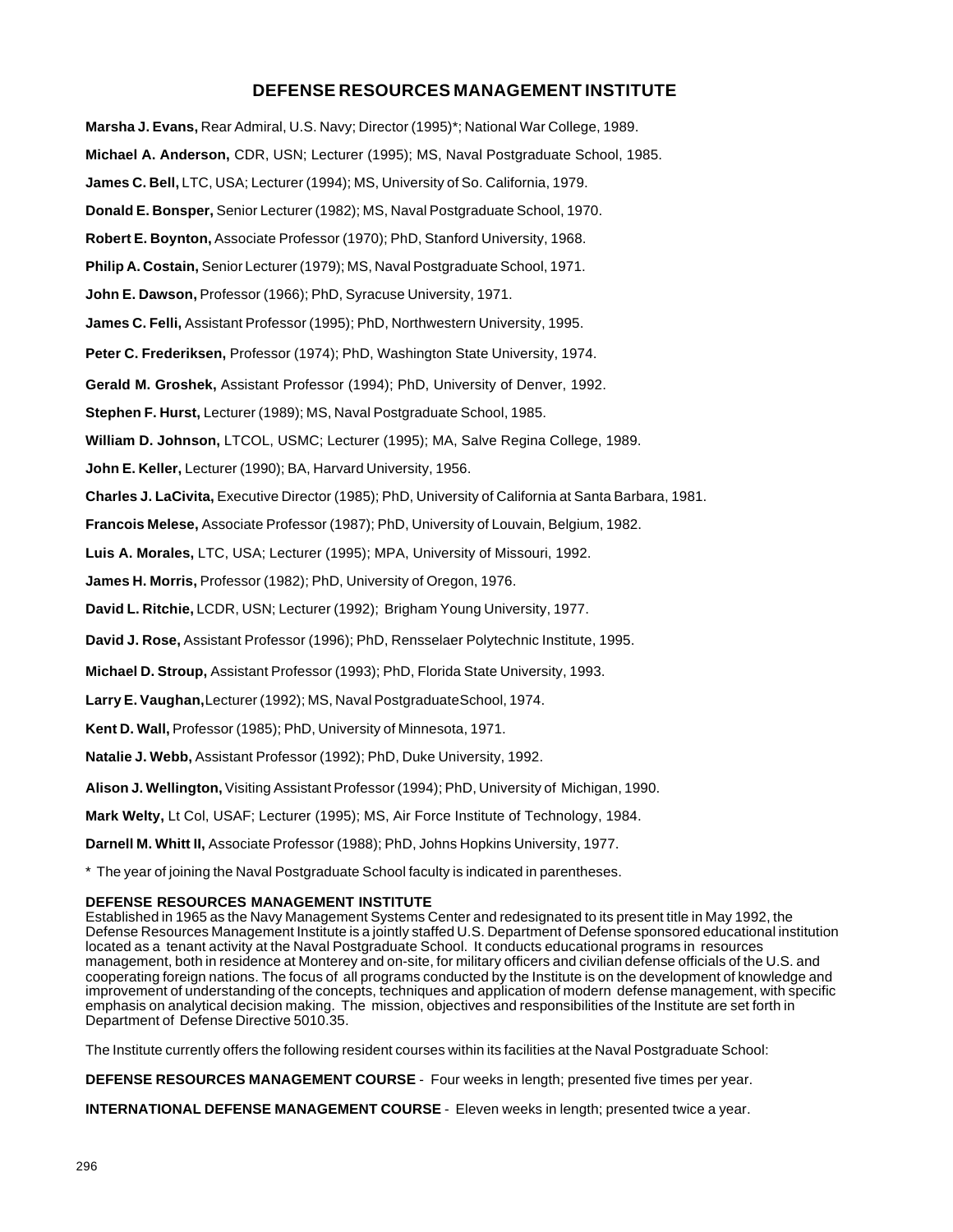**SENIOR INTERNATIONAL DEFENSE MANAGEMENT COURSE** - Four weeks in length; presented once each year (normally in the month of June).

Descriptions of these courses are provided below; detailed information on current quota control agencies and procedures may be found in DoD Publication 5010.16C (Defense Management Education and Training Catalog) or by calling DRMI at: Commercial (408) 656-2104, DSN 878-2104.

In addition to its regularly scheduled resident programs, the Institute also provides:

**MOBILE EDUCATION COURSES** - normally two weeks in length, for U.S. military services and defense agencies and for foreign governments upon specific request and approval.

**COURSES FOR OTHER AGENCIES** - programs are from two to four weeks duration, resident or on-site, for non-defense federal agencies and state and local governments, upon specific request and approval.

Faculty of the Institute are members of the faculty of the Naval Postgraduate School on assignment to the Institute.

Since 1966, over 21,000 officials, of whom more than 8,500 represented 126 foreign nations, have participated in programs conducted by the Institute.

#### **DEFENSE RESOURCES MANAGEMENT COURSE (DRMC)**

Military officers of all services, grades 0-4 and above, and civilian employees GS-11 and above, are eligible to attend this course. Also civilians in accelerated career development programs may attend.

The objective of this four-week course is to provide an appreciation of the concepts, principles and methods of defense management as they concern planning, programming, budgeting and related activities. Emphasis is placed on the analytical aspects of management, stemming from the disciplines of management systems, economics and quantitative analysis.

Participants are not expected to become experts or technicians in the various disciplines and subjects included in the curriculum. The objectives are to provide orientation on the overall functioning of the defense management process; insights as to what defense management requires in the way of inputs and analysis for decision making; understanding of the principles, methods and techniques used; and awareness of the interfaces between management requirements of the Defense Department components and the Office of the Secretary of Defense. Course methodology includes lectures, small group discussions reinforced by illustrative case studies and problem sets, as well as selected daily reading assignments.

This course is primarily for U.S. officials, although limited numbers of international participants are normally also enrolled.

#### **INTERNATIONAL DEFENSE MANAGEMENT COURSE (IDMC)**

The course is designed for participants in the military grades of 0-4 (Major/Lieutenant Commander) through 0-6 (Colonel/ Captain) and defense-related civilians of equivalent rank. Enrollment is currently limited to a maximum of 54 participants. Broad national representation is desired for this course, i.e., participation of at least 20-25 nations enhances the value of the comparative management aspects of this curriculum.

The course is presented in English.

The course provides a series of lectures in three major areas: the defense management environment, quantitative and economic analysis and management systems in the context of strategy, implementation and operations. The lectures are supplemented by small group discussions and workshops which concentrate on the lecture topics and associated readings, problems and cases. In the discussion groups, faculty members guide the interchange of ideas and are available to answer questions. Readings are assigned from within texts and supplemental material given to the participants to facilitate preparation for each lecture. Lecture outlines with additional suggested reading lists are provided. Occasional open seminar speakers are invited for special topics.

Throughout the course, the participants are encouraged to present and discuss information with respect to the defense management systems of their countries and to examine how the management concepts and techniques discussed by both the faculty and the participants from other countries may be applied in their own situations. Comparative study by means of interaction among participants is considered to be an extremely valuable characteristic of the course.

During the course, the Institute conducts a field trip to selected military and government agencies in the Washington, D.C. area. This trip provides an opportunity for the participants to receive special briefings on management techniques and problems and to observe actual practices at the operating level.

In the second half of the course, the general concepts of defense management are elaborated in detail during the examination of actual systems in financial, material and human resources management. At the end of the course, a general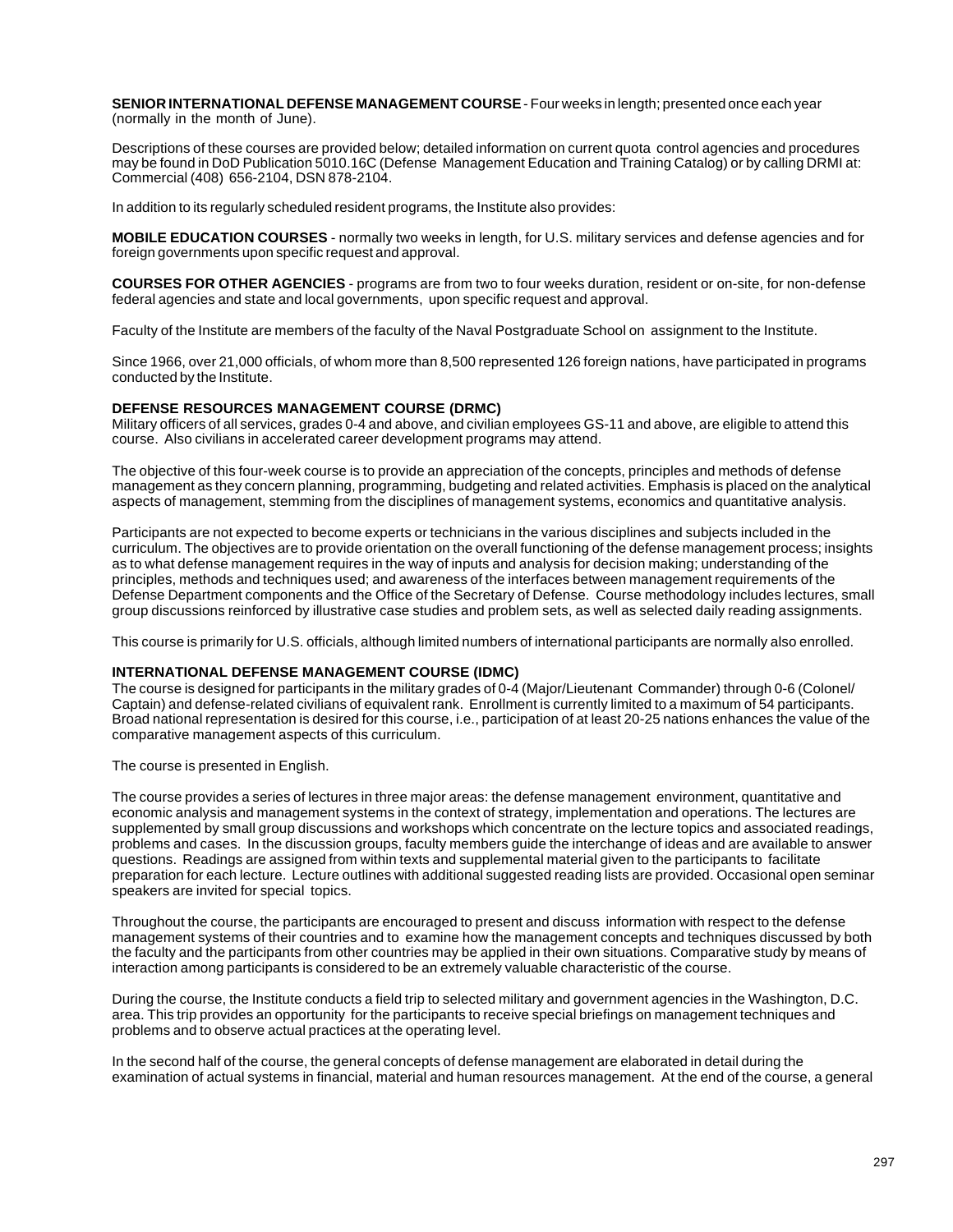review integrates the formal course material, special topics and field trip experiences.

#### **SENIOR INTERNATIONAL DEFENSE MANAGEMENT COURSE (SIDMC)**

Enrollment is restricted to military flag and general officers (grades 0-7 and above) and defense-related civilians of equivalent rank, except that for countries where the 0-6 grade is comparable to flag/general rank, such officials may be enrolled on a waiver basis.

Participation in this course is normally from 50 to 54 senior officials from as many as 35 countries.

The course is presented in English.

The lecture, small discussion group, case study and problem format and content described above for the International Defense Management Course also apply, but are compressed in time. Two or three guest speakers are invited to address the class and a short field trip is conducted.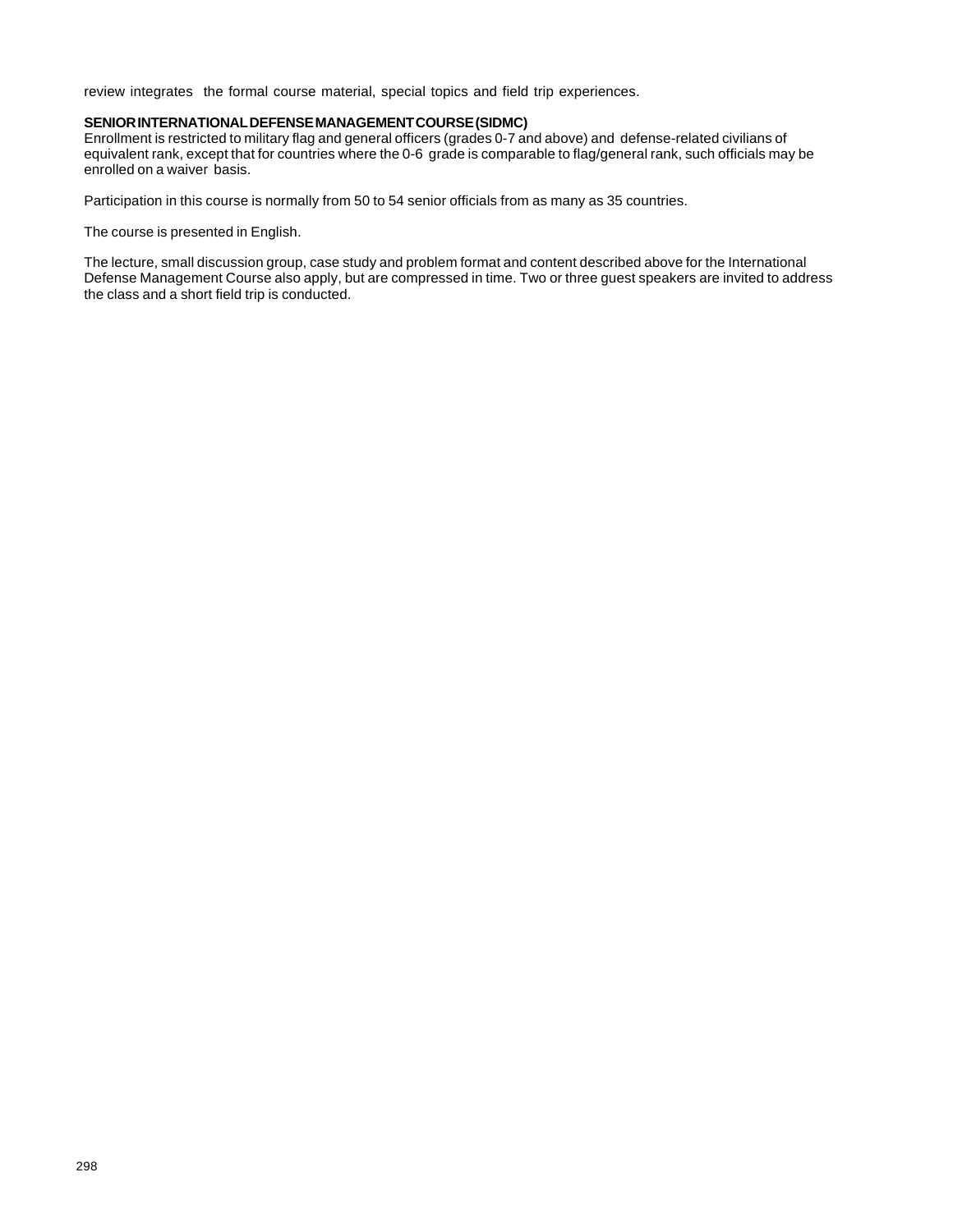| DEFENSE RESOURCES MANAGEMENT INSTITUTE<br><b>FISCAL YEAR 1997</b> |                                |                          |                             |  |
|-------------------------------------------------------------------|--------------------------------|--------------------------|-----------------------------|--|
| <b>COURSE NAME</b>                                                | <b>COURSE</b><br><b>NUMBER</b> | <b>LENGTH</b><br>(weeks) | <b>DATES</b><br>(inclusive) |  |
| International Defense<br>Management Course*                       | <b>IDMC96-2</b>                | 11                       | 25 SEP - 06 DEC 1996        |  |
| Defense Resources<br>Management Course                            | <b>DRMC 97-1</b>               | 4                        | 06 JAN - 31 JAN 1997        |  |
| International Defense<br>Management Course                        | <b>IDMC97-1</b>                | 11                       | 03 FEB - 16 APR 1997        |  |
| Defense Resources<br>Management Course                            | <b>DRMC 97-2</b>               | 4                        | 21 APR - 15 MAY 1997        |  |
| Defense Resources<br><b>Management Course</b>                     | <b>DRMC 97-3</b>               | 4                        | 19 MAY - 13 JUN 1997        |  |
| 28th Annual Senior<br>International Defense<br>Management Course  | SIDMC97                        | 4                        | 23 JUN - 18 JUL 1997        |  |
| Defense Resources<br>Management Course                            | <b>DRMC 97-4</b>               | 4                        | 21 JUL - 14 AUG 1997        |  |
| Defense Resources<br>Management Course                            | <b>DRMC 97-5</b>               | 4                        | 18 AUG - 12 SEP 1997        |  |
| International Defense<br>Management Course*                       | <b>IDMC97-2</b>                | 11                       | 22 SEP - 05 DEC 1997        |  |

\* These courses convene in one fiscal year and continue into the next fiscal year.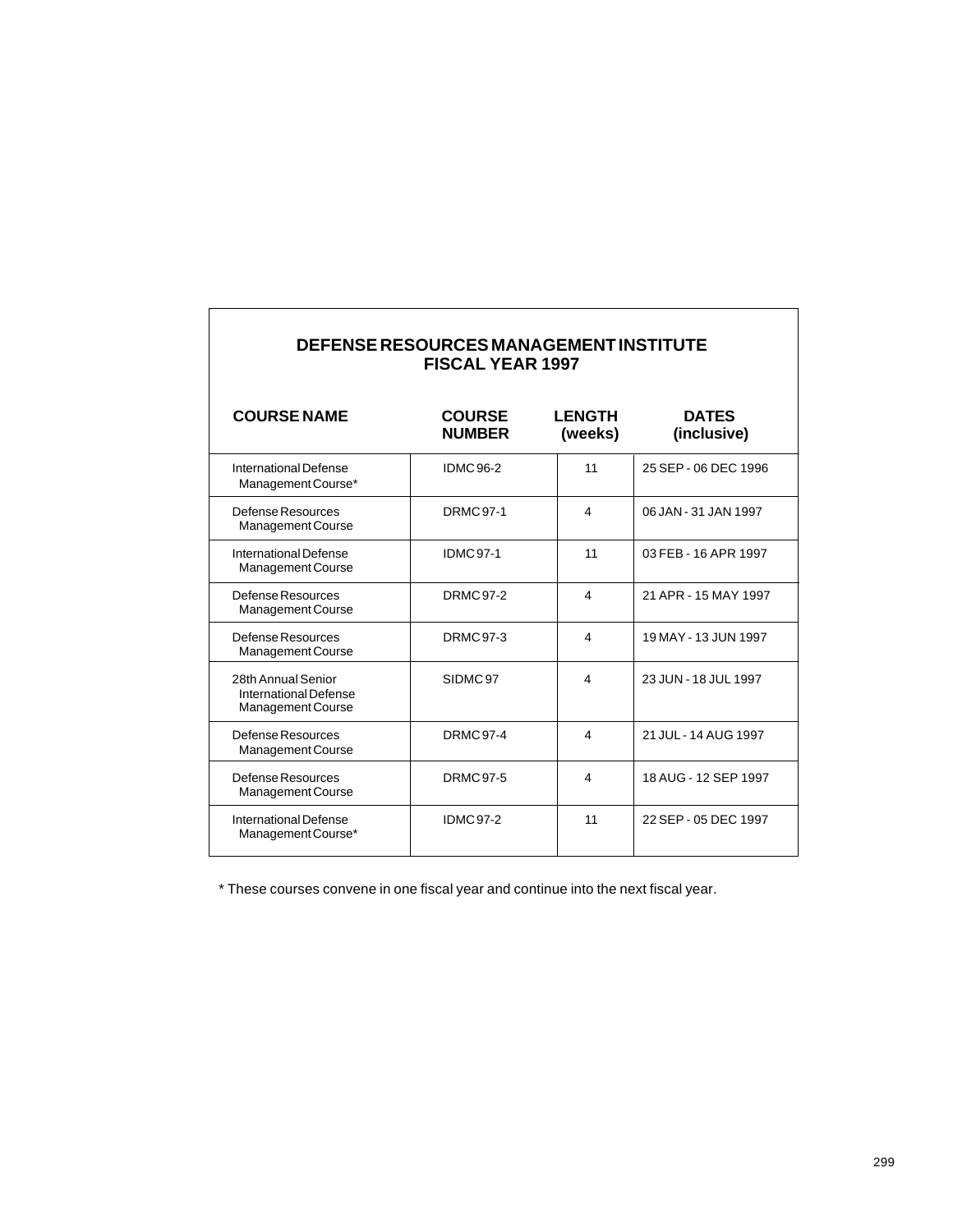#### **SCHOOL OF AVIATION SAFETY**

**James M. Burin,** CAPT, U.S. Navy; Director (1995); MS, Naval Postgraduate School, 1974.

**Steven F. Dillon,** CDR, U.S. Navy; Associate Director (Military Affairs); Lecturer in Aviation Safety Programs (1994); MS (Management), Salve Regina University, 1991.

**Milton Harold Bank, II,** Associate Director (Academic Affairs); Associate Professor of Aeronautical Engineering and Safety (1971); PhD, Georgia Institute of Technology, 1971.

**William O. Chesser, Jr.,** LCDR, U.S. Navy; Lecturer in Mishap Investigation (1994); BS (Biology), Piedmont College, 1980.

**Anthony P. Ciavarelli, Jr.,** Associate Professor of Psychology (1989); Ed.D., University of Southern California, 1988.

**Robert C. Figlock,** LCOL, U.S. Marine Corps, Assistant Professor of Aviation Safety (1995); MS, University of Southern California, 1982.

**William K. Krebs,** LT, U.S. Navy; Assistant Professor of Psychology (1995); PhD, University of Louisville, 1992.

**Don Lawson,** LCDR, U.S. Navy; Lecturer in Mishap Investigation (1995); BA (Political Science), Iowa State University, 1982.

**David P. Lobik,** MAJ, U.S. Marine Corps; Lecturer in Rotary-Wing Aeronautics (1995); MSAE, Naval Postgraduate School, 1995.

**Edward John Kennedy,** Senior Lecturer of Aviation Physiology (1972); MD, University of Iowa College of Medicine, 1962.

**Truman E. Long,** CAPT, MC, U.S. Navy; Assistant Professor of Aerospace Medicine (1993); MD, Stanford University, 1961.

**Michael D. McLaughlin,** LCDR, U.S. Navy; Lecturer in Aviation Safety Information Management (1994); BA, University of California at Santa Cruz, 1979.

**James A. Zanino,** LT, U.S. Navy; Lecturer in Fixed-Wing Aeronautics (1995); MSAE, Naval Postgraduate School, 1995.

\* The year of joining the Naval Postgraduate School faculty is indicated in parentheses.

#### **AVIATION SAFETY OFFICER COURSE**

An Aviation Safety Officer (ASO) course is offered seven times each year on a temporary additional duty basis for those commands needing an Aviation Safety Officer. This course prepares the graduate to assist his or her commanding officer in conducting an aggressive mishap prevention program. When the ASO completes the course he or she will be able to organize and administer a mishap prevention program at the squadron level as defined in OPNAVINST 3750.6.

This twenty-eight instructional-day course consists of approximately 160 classroom and laboratory hours. Subjects addressed include safety programs, risk assessment and mishap prevention techniques, operational aerodynamics and aerostructures, mishap investigation and reporting, psychology, human factors, safety law and aeromedical support.

Prior completion of college-level courses in algebra and physics is highly desirable for the prospective student. Designated naval aviators and naval flight officers of the Navy and Marine Corps in the rank of Lieutenant, (USN) and Captain, (USMC) and above are eligible to attend. Exceptions must be approved by the Director, School of Aviation Safety. Details of quota control and class schedules are defined in NPSNOTICE 1520.

#### **Resident Students**

Officers regularly enrolled in other curricula of the Naval Postgraduate School may qualify for the Aviation Safety Officer Certificate by completing these required courses: AO2020, AO2030, AO3000, AO3010 and AO3040. Substitutions of equivalent courses taken in other departments for some of these courses may be made upon approval of the Director of the School of Aviation Safety. For example, AO2020 may be replaced by upper division or graduate courses in aeronautical engineering which cover the essential subject matter of the course.

#### **AVIATION SAFETY COMMAND COURSE**

An Aviation Safety Command (ASC) course is offered eight times each year on a temporary additional duty basis to commanding officers, executive officers, officers in charge of aviation detachments, officers screened for command and staff officers in the rank of Lieutenant Commander, USN, Major, USMC and above. This course is designed to provide information which will assist commanding officers in conducting an aggressive mishap prevention program and to prepare the graduate for the duties of Senior Member of a Mishap Board.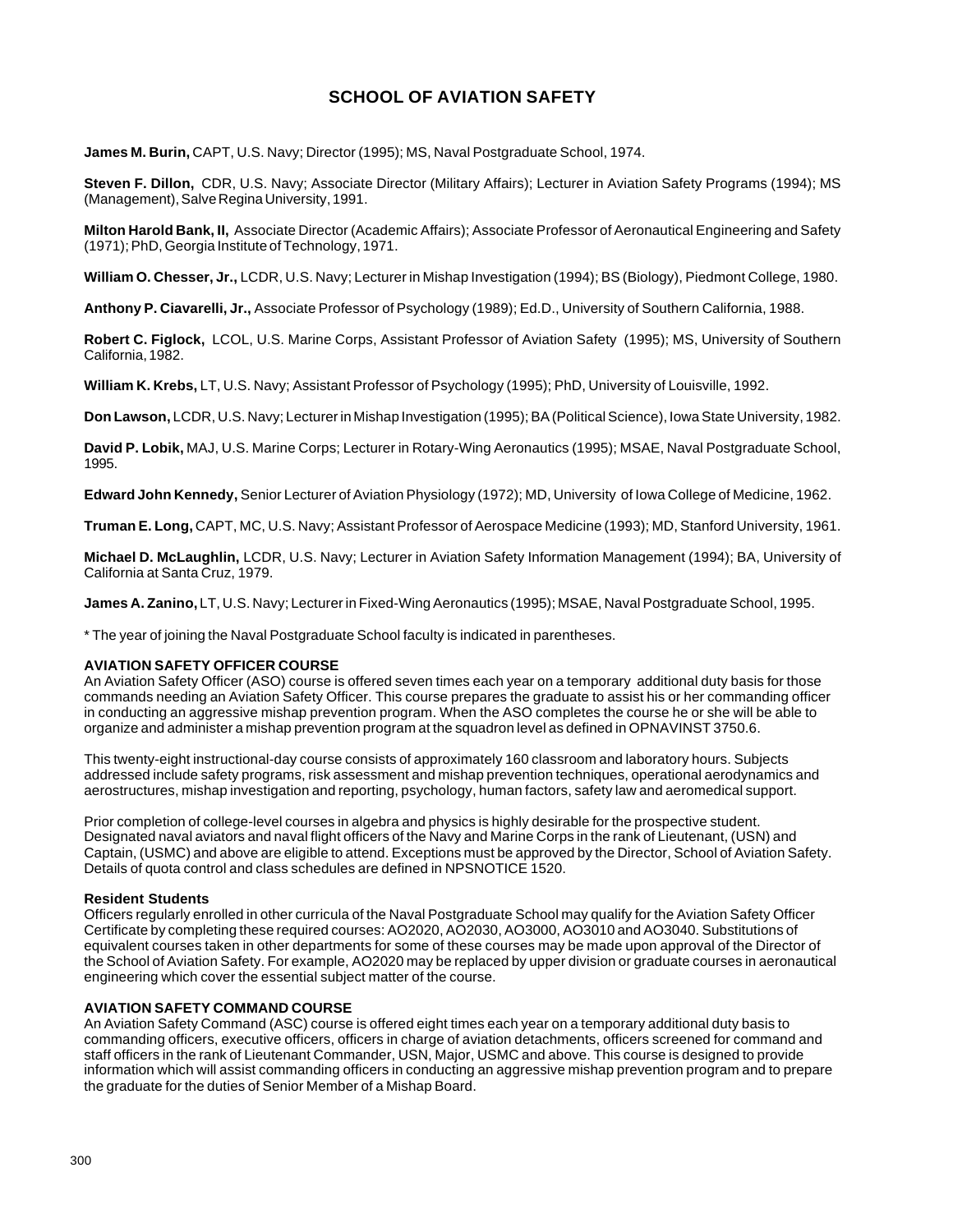The course consists of approximately 35 classroom and laboratory hours over five instructional days, addressing subjects including safety programs, safety psychology and human factors, aviation law, aircraft systems, mishap investigation techniques, mishap and incident reports and endorsements and aerospace medicine.

No academic credit is given for this course.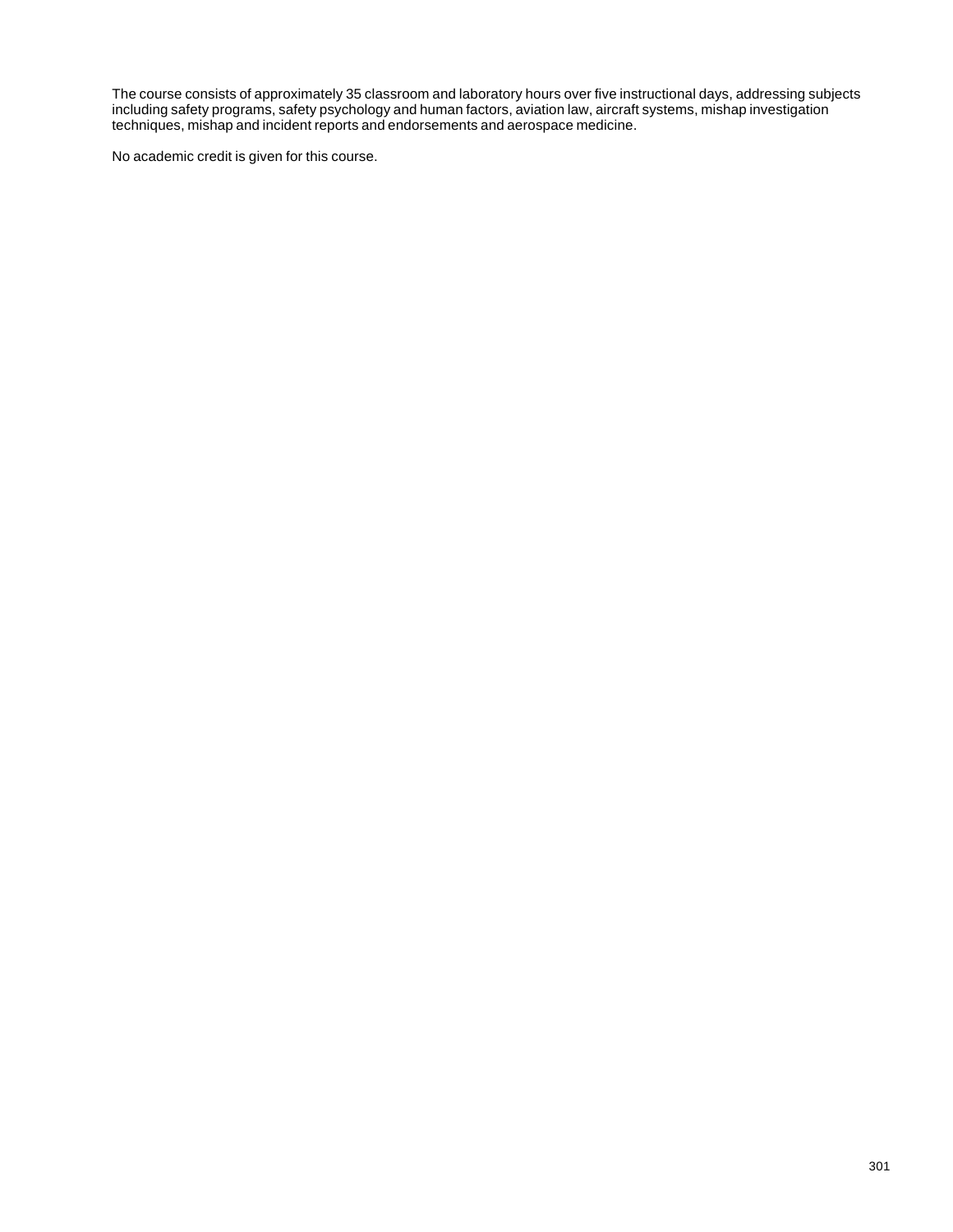#### **SCHOOL OF AVIATION SAFETY COURSE OFFERINGS**

#### **AO2020 AERODYNAMICS FOR AIRCRAFT ACCIDENT PREVENTION AND INVESTIGATION ( 2 - 0 ).**

Survey of aerodynamics, performance, stability and control, with emphasis on pre-mishap hazard identification and risk management. Effects of varying designs, configurations, atmospheric conditions, crew techniques and degraded aircraft capabilities on critical areas of operation are discussed and related to current mishap experience. Introduction to current aircraft technology and future design considerations. (Taught in separate rotary-wing and fixed-wing sections).

#### **AO2030 AIRCRAFT STRUCTURAL ANALYSIS ( 1 - 0 ).**

Fundamentals of strength of materials, design criteria, and theories of failure. Buckling. Effects of stress concentrations; fatigue process. Identification of static and fatigue fractures. Introduction to composite materials technology.

#### **AO3000 MANAGEMENT OF ACCIDENT PREVENTION PROGRAMS ( 2 - 1 ).**

Management theories and practices with emphasis on planning, leading, organizing and controlling. Automatic dataprocessing systems and analysis of accident statistics. Organizational effectiveness theory and techniques as applied to Navy safety programs. Systems safety theories and techniques applied to hazard detection, analysis, and elimination. Group dynamics and human behavior.

#### **AO3010 SAFETY INFORMATION MANAGEMENT ( 2 - 1 ).**

Techniques of mishap investigation and reporting. Introduction to causation analysis, including deductive and inductive methods. Witness interviewing techniques. The legal doctrine of Safety Privilege. Organization and administration of investigative boards and commissions. Through case studies, laboratory and field exercises, the course provides practical experience in investigating and reporting simulated aircraft mishaps.

#### **AO3040 SAFETY PSYCHOLOGY/HUMAN FACTORS ( 2 - 0 ).**

Applied psychological and physiological principles in aircraft mishap investigation and prevention. A survey of human performance factors in mishap causation. Human factors related to safe and effective behavior in high performance/ high risk environments, covering capabilities and limitations in sensation and perception, knowledge and skill acquisition motivation and emotion, stress and social adjustment, communication and interpersonal skills.

#### **AO3100 MANAGEMENT OF ACCIDENT-PREVENTION PROGRAMS ( 3 - 2 ).**

Management theories, practices, communications and controls; automatic data-processing and analysis of accident statistics; legal consideration in safety management; use of systems safety in hazard identification.

#### **AO3120 TECHNOLOGICAL ASPECTS OF ACCIDENT-PREVENTION AND ANALYSIS ( 3 - 2 ).**

Topics include case studies of technological design-related aviation mishaps; identification of structural failure modes; computer and simulator methods in aeronautics; safety-related problems of Navy weapons systems evaluation and acquisition.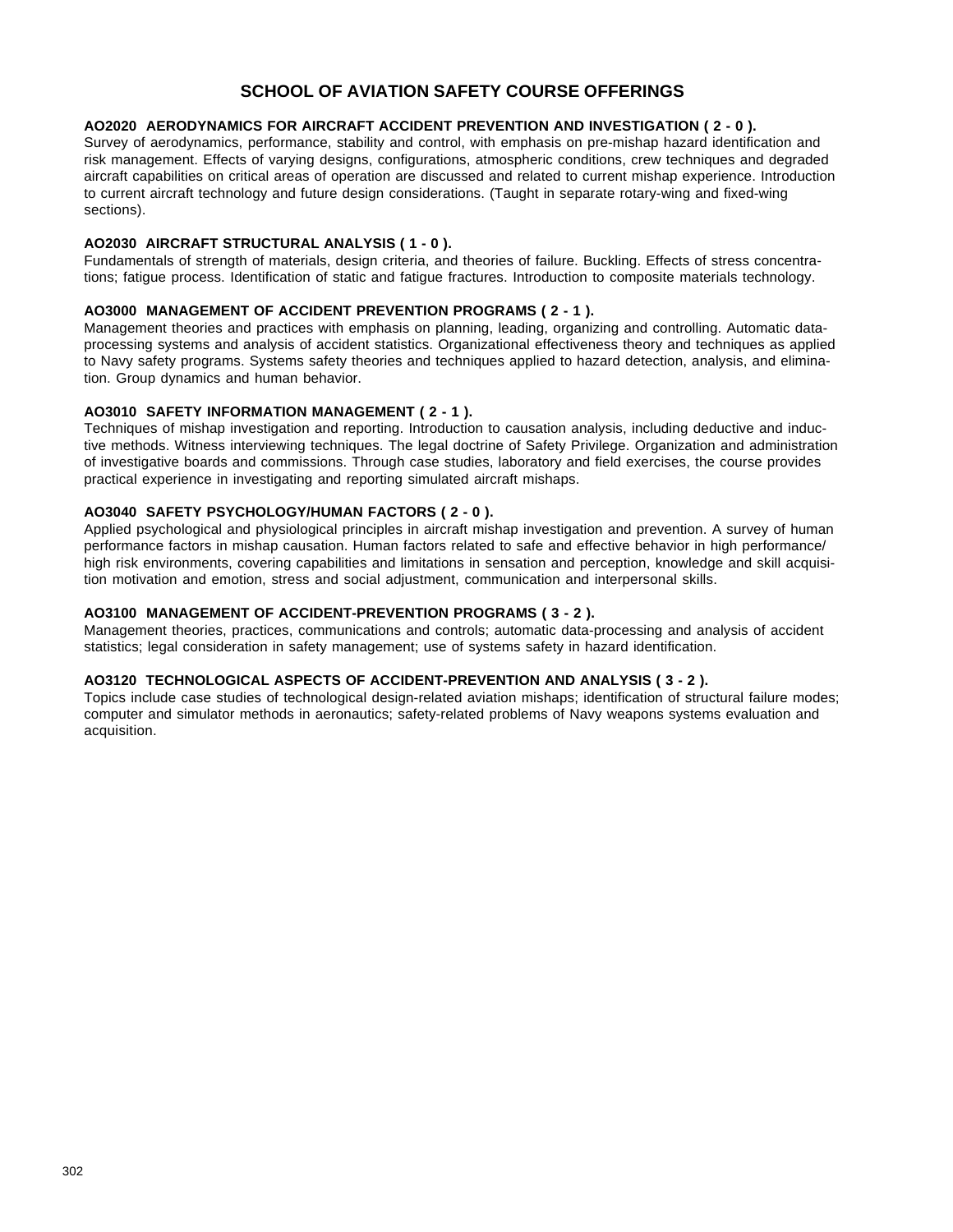# **APPENDICES**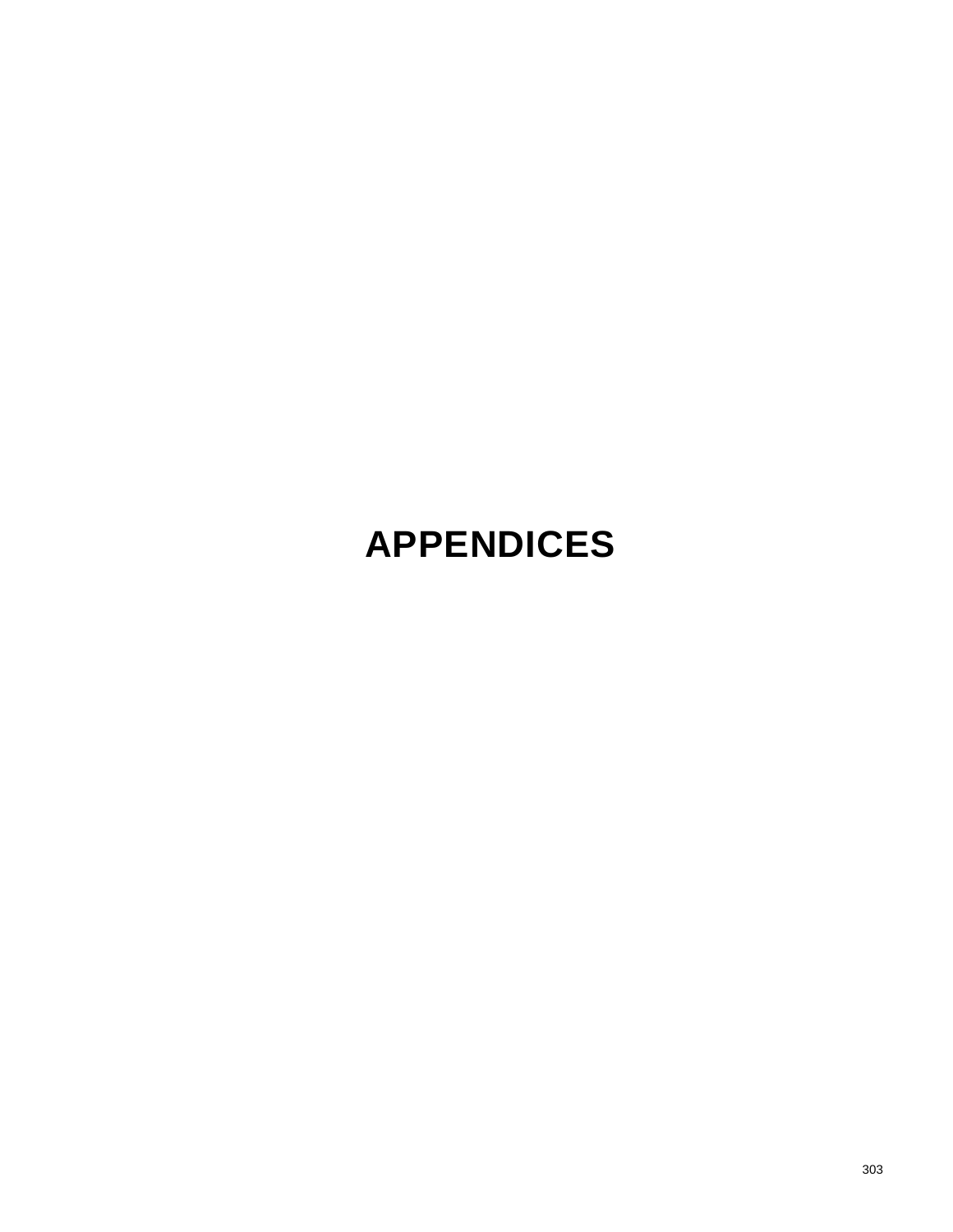#### **APPENDIX A: DISTINGUISHED ALUMNI**

Among those U.S. officers who have completed a curricular program at the Naval Postgraduate School, the following officers (USN unless otherwise indicated) have attained flag rank and were on the active list as of May 1996:

Admiral Joseph P. Reason

Vice Admiral William C. Bowes Vice Admiral Arthur K. Cebrowski Vice Admiral Walter J. Davis Vice Admiral William A. Earner Lieutenant General Alexander Fisher, Jr., USA Vice Admiral James Fitzgerald Vice Admiral Douglas J. Katz Vice Admiral John A. Lockard Vice Admiral Thomas J. Lopez Vice Admiral Robert J. Natter Vice Admiral James B. Perkins, III Vice Admiral John S. Redd Vice Admiral David B. Robinson Vice Admiral George R. Sterner Vice Admiral Patricia A. Tracey Vice Admiral Timothy W. Wright

Rear Admiral James F. Amerault Rear Admiral Timothy R. Beard Rear Admiral John J. Bepko, III Rear Admiral David S. Bill, III Rear Admiral Michael W. Bordy Rear Admiral Steven R. Briggs Rear Admiral Jon S. Coleman Rear Admiral Dennis R. Conley Rear Admiral Michael T. Coyle Rear Admiral Michael W. Cramer Rear Admiral Joseph J. Dantone Rear Admiral Ernest A. Elliot Rear Admiral Robet L. Ellis, Jr. Rear Admiral James B. Ferguson, III Rear Admiral John A. Gauss Rear Admiral Lee F. Gunn Brigadier General Michael W. Hagee, USMC Major General David Richard Evan Hale, USA Rear Admiral William J. Hancock Major General David Kenneth Heebner, USA

Rear Admiral James B. Hinkle Rear Admiral Francis K. Holian Rear Admiral John T. Hood Rear Admiral Lowell E. Jacoby Rear Admiral Stephen T. Keith, USNR Rear Admiral Edward K. Kristensen Rear Admiral Irve C. Lemoyne Rear Admiral Keith W. Lippert Rear Admiral Peter A. C. Long Rear Admiral John T. Lyons, III Rear Admiral Richard W. Mayo Rear Admiral Dana B. McKinney Rear Admiral Joseph S. Mobley Rear Admiral Edward Moore, Jr. Rear Admiral Michael G. Mullen Rear Admiral David J. Nash Rear Admiral Robert M. Nutwell Rear Admiral Phillip R. Olson Rear Admiral John D. Pearson Rear Admiral Paul M. Robinson Rear Admiral Charles R. Saffel, Jr. Rear Admiral David P. Sargent, Jr. Rear Admiral Luther F. Schriefer Rear Admiral John T. Scudi Major General Stephen Silvasy, Jr., USA Rear Admiral Raymond C. Smith, Jr. Brigadier General James Ralph Snider, USA Major General Joseph D. Stewart, USMC Rear Admiral Robert Sutton Rear Admiral James L. Taylor Rear Admiral William J. Tinston, Jr. Rear Admiral Paul E. Tobin Rear Admiral Joseph S. Walker Brigadier General William Scott Wallace, USA Rear Admiral Richard D. Williams, III Rear Admiral Richard A. Wilson Rear Admiral William H. Wright, IV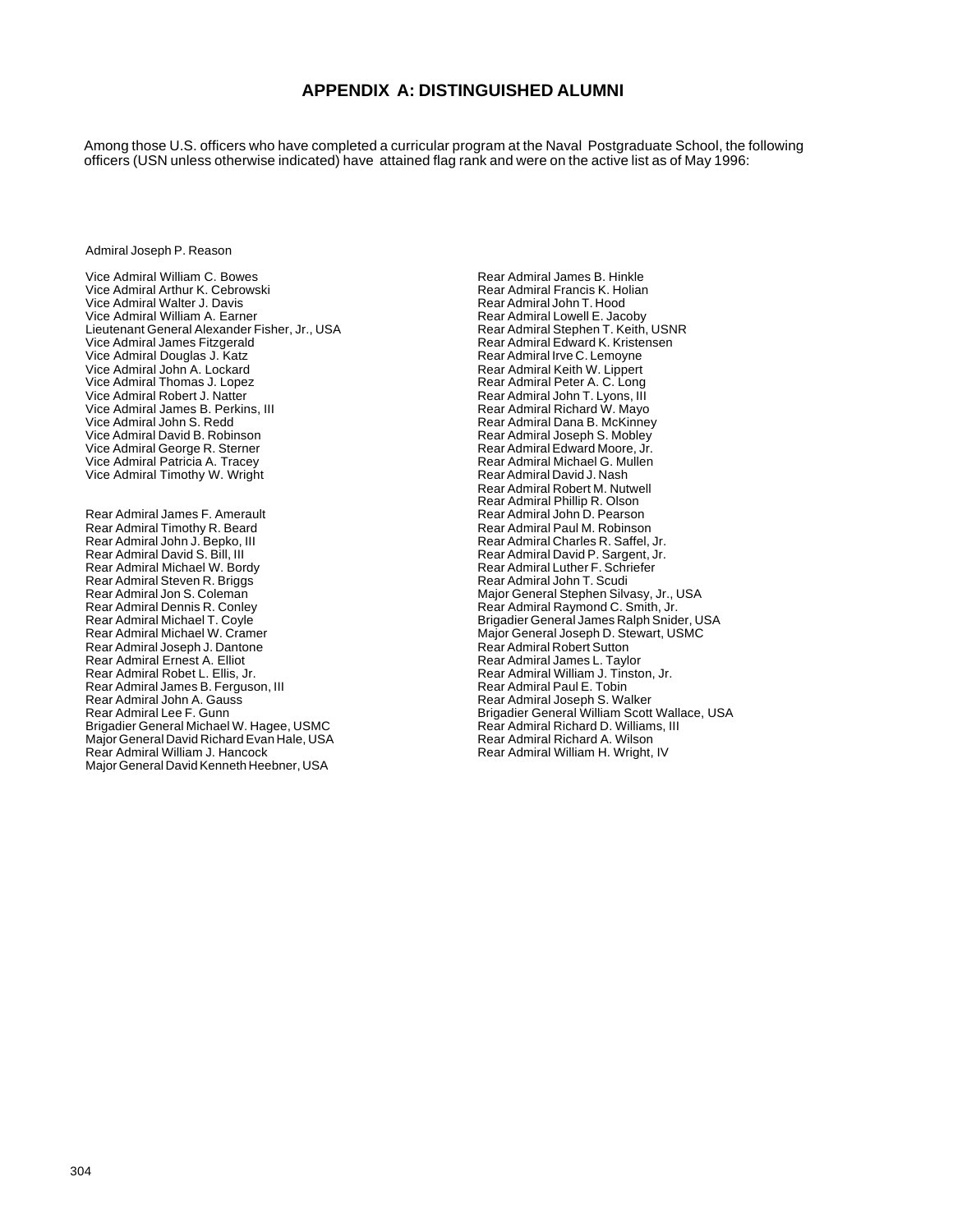### **APPENDIX B: AWARDS FOR GRADUATES**

#### **Monterey Peninsula Council Navy League Award for Outstanding Academic Achievement**

Presented quarterly to graduating USN, USMC, USCG, or NOAA student who has maintained an outstanding academic record as exhibited by academic achievement, thesis research, motivation, and community involvement.

#### **Naval Postgraduate School Outstanding Academic Achievement Award for Department of Defense Students**

Presented quarterly to a graduating USA, USAF, or Department of Defense civilian who has maintained an outstanding academic record as exhibited by academic achievement, thesis research, motivation, and community involvement.

#### **Naval Postgraduate School Outstanding Academic Achievement Award for International Students**

Presented quarterly to a graduating military or civilian non-U.S. citizen student who has exhibited outstanding academic achievement, conducted notable thesis research, maintained motivation and a serious interest in the community, and who has interacted well with other students in the interest of international alliance.

#### **Naval Postgraduate School Superior Service Award**

Presented to a graduating student who has demonstrated outstanding dedication to service while at NPS. The award is presented on the basis of superior contributions to the student body, professional community, and local Monterey area.

#### **Marine Corps Association Superior Service Award for Outstanding U.S. Marine Student**

Presented quarterly to the graduating U.S. Marine Corps student in any curriculum for superior service. The award is presented on the basis of superior contributions to the student body, professional community, and local Monterey area.

#### **Carl E. Menneken Research Award**

Awarded at the Spring initiation meeting of Sigma Xi and acknowledged at the June commencement exercises, this award is based on distinguished research contributions. Both staff members and students are eligible for this award.

#### **Mewborn Student Research Award**

Presented annually to an officer student whose thesis exhibits sound scholarship and highest research ability. Criteria of selection conforms as nearly as possible to the concept of evidence research potential which forms the basis for election of Associate Membership in the Society of Sigma Xi.

#### **Warren Randolph Church Award**

Presented annually to an officer student for outstanding performance in mathematics. The criteria for selection includes evidence of initiative, scholarly attitude and mathematical maturity.

#### **Armed Forces Communications and Electronics Association Award**

Presented to the officer graduate who has achieved academic excellence and best demonstrated professional qualities in one of the following programs: Electronics and Communications; Joint Command, Control, Communications, Computers and Intelligence (C4I) and NSA Intelligence.

#### **Military Operations Research Society Stephen A. Tisdale Graduate Research Award**

Presented in recognition of outstanding achievement in graduate research directed toward improving military force utilization. The primary award criterion is research which leads to demonstration of or potential for increased operating effectiveness of currently available or near term assets.

#### **Chief of Naval Operations Award for Excellence in Operations Research**

Presented semiannually to the outstanding USN or USMC graduate of the Operation Research program on the basis of academic achievement, experience tour performance, thesis work and demonstration of those qualities indicative of an outstanding military officer.

#### **Army Chief of Staff Award for Excellence in Operations Research**

Presented semiannually to an outstanding U.S. Army student in the Operations Research Curriculum on a basis of academic achievement, research excellence, experience tour performance, and military professionalism.

#### **Admiral William Adger Moffett Award (Aeronautics)**

Presented annually to an officer student in the Aeronautical Engineering program on the basis of academic excellence, including thesis, and career potential.

#### **Chief of Naval Operations Communications Award**

Presented in recognition of distinguished academic achievement in the Electronics Systems Engineering program to that graduate who has attained an outstanding academic record and who exhibited those qualities of an outstanding military officer.

#### **Space and Naval Warfare Systems Command Award in Electronic Systems Engineering**

Presented semiannually to a graduating student for distinguished academic achievement in the advanced Electronics Engineering program.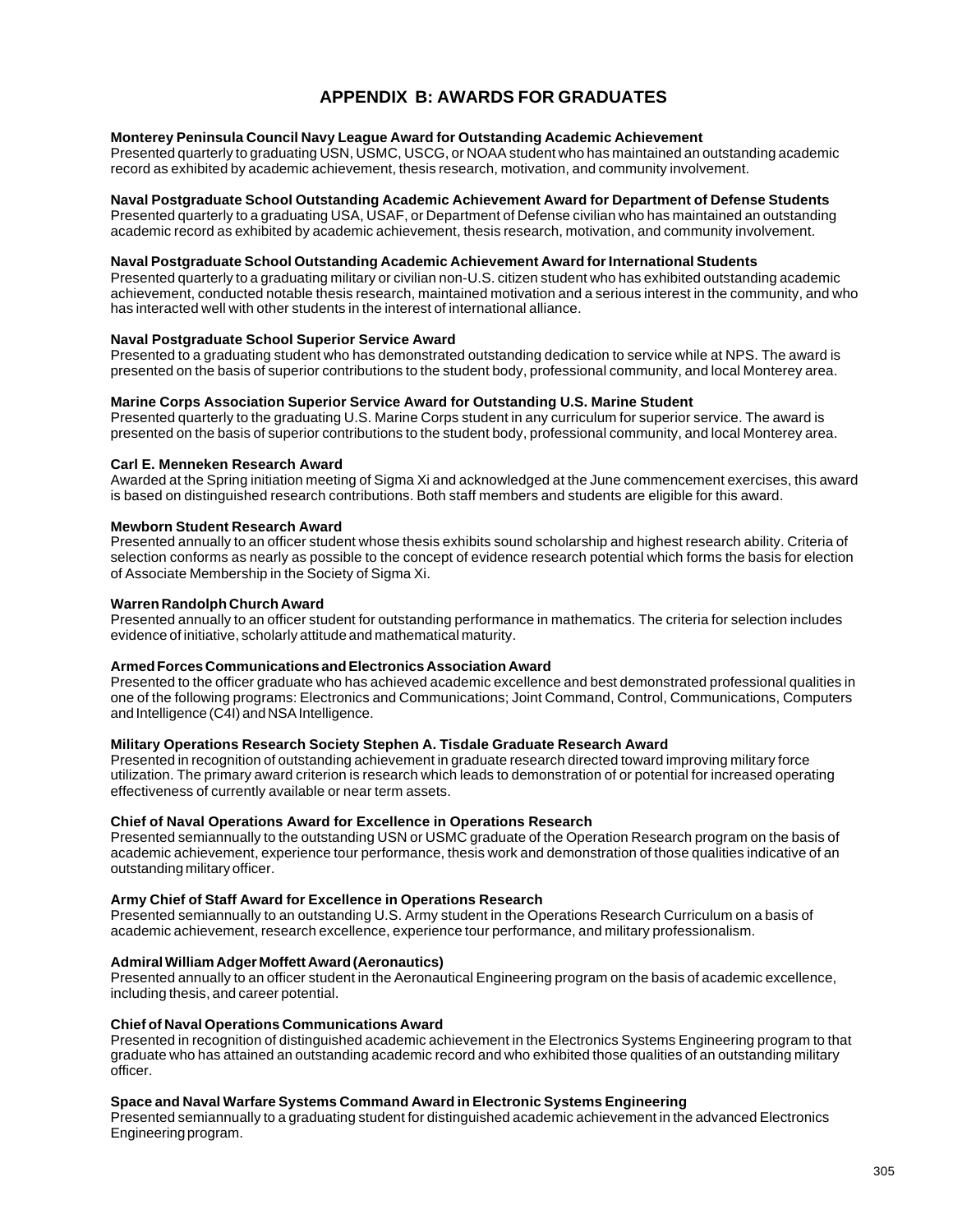#### **Naval Sea Systems Command Award for Weapons Systems Engineering and Excellence**

Presented in recognition of distinguished scholastic achievement in Weapons Systems Engineering. Selection is based on marks attained, quality and applicability of thesis and demonstrated leadership potential in the field of Weapons Engineering and Excellence.

#### **Naval Undersea Warfare Center Award for Excellence in Undersea Warfare Systems Technology**

Presented annually to any NPS officer student who successfully completes a curricular program and a thesis that relates to one or more of the NSWC surface warfare product lines.

#### **Chief of Naval Operations Electronic Warfare Award**

Presented in recognition of excellence in the Electronic Warfare Systems Engineering program to that graduate who has attained and outstanding academic record and who has exhibited outstanding leadership qualities.

#### **Joint Assistant Secretary of Navy (Research, Development and Acquisition) American Defense Preparedness Award for Excellence in Undersea Warfare Technology**

Presented annually at the March graduation ceremony to an outstanding officer student who successfully completes any curricular program and a thesis which demonstrates outstanding potential for application to undersea warfare technology.

#### **Chief of Naval Operations Undersea Warfare Award**

Sponsored by the National Security Industrial Association and presented in recognition of distinguished academic achievement to the USW Curriculum graduate who has demonstrated outstanding academic performance and exhibited those qualities indicative of an outstanding military officer.

#### **Captain John C. Woelfel Award**

Presented each June to the outstanding Naval Engineering program officer graduate on the basis of academic and leadership qualities and performance. Officers from the past September, December, March and the present June graduation are considered.

#### **Naval Sea Systems Command Award in Naval Engineering**

Presented in recognition of distinguished academic achievement in the Naval Engineering Program. The criteria for the award includes demonstrated academic excellence measured by marks attained, contents of thesis, and demonstrated leadership potential in Naval Engineering.

#### **Oceanographer of the Navy Air-Ocean Sciences Award**

Awarded annually to an Air-Ocean Sciences graduate with outstanding academic performance and exhibition of those qualities indicative of an outstanding military officer.

#### **Rear Admiral Thomas R. McClellan Award for Academic Excellence in Systems Management**

Presented to a graduate of Systems Management based upon academic performance, professional commitment, and leadership potential.

#### **Chief of Naval Operations Award for Academic Excellence in Manpower, Personnel, and Training Analysis**

Presented annually to an outstanding U.S. Naval Officer student or OP-01 sponsored civilian in the Manpower, Personnel, and Training Analysis curriculum. The award is based on an outstanding academic record, thesis quality and leadership ability.

#### **Naval Supply Systems Command Award for Academic Excellence in Systems Management**

Presented semiannually to an outstanding U.S. Naval Supply Corps officer in Systems Management at the Naval Postgraduate School. The award is made on the basis of academic achievement, research excellence, contribution to the professional and civilian community and faculty recommendations.

#### **Department of the Navy Award for Academic Excellence in Financial Management**

The award is presented semiannually to a Financial Management student who demonstrates overall academic performance, academic excellence in financial management courses, high leadership potential, future ability to contribute to professional, academic and public forums while meeting the highest standards of stewardship of the national trust and thesis excellence.

#### **Systems Management Faculty Award for Excellence in Management**

Presented semiannually to a student in any of the Systems Management curricula. The award is based on exceptional academic ability and is presented only when the caliber of potential nominees is considered high enough to make a presentation of award.

#### **Conrad Scholar Award for Distinguished Academic Excellence in Financial Management**

Presented semiannually to an outstanding Unrestricted Line (URL) officer in the Financial Management community who has demonstrated academic excellence, presented a financial management essay for publication, and exhibited the potential for outstanding leadership while attending the Naval Postgraduate School.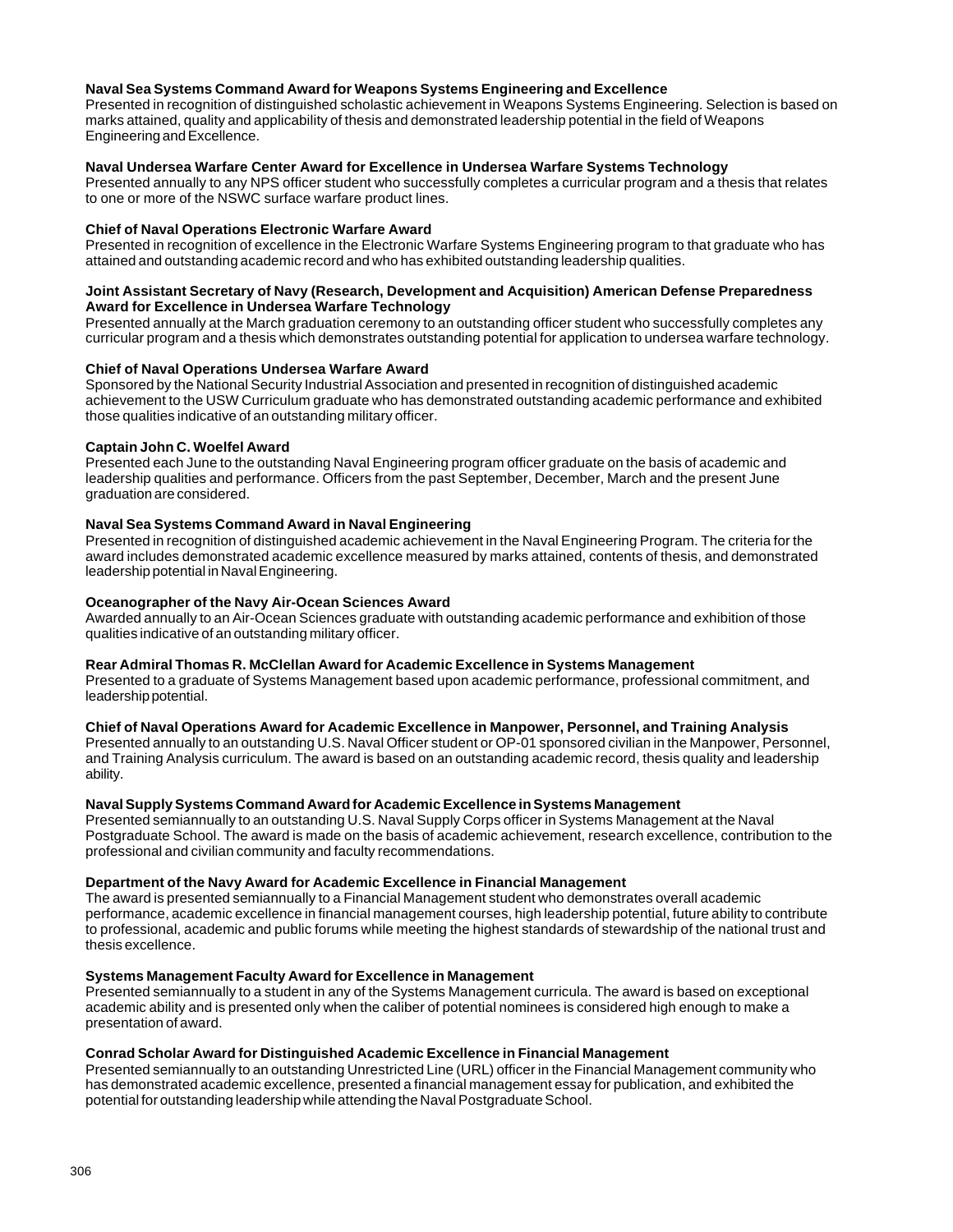#### **Rear Admiral Grace Murray Hopper Computer Technology Award**

Presented in recognition of excellence in the Computer Technology program to the outstanding graduate in Computer Science and Information Technology Management who has demonstrated outstanding academic performance, thesis quality and leadership ability.

#### **United States Naval Institute Award**

Presented to a student in the National Security and Intelligence curricula whose thesis is judged to be of the most importance to the U.S. Navy and meets the highest standards of excellence.

#### **Joint Chiefs of Staff Command, Control and Communications Award for Academic Achievement**

Presented annually to the outstanding graduate of the Joint Command, Control, Communications, Computers and Intelligence Program in recognition of distinguished academic achievement based on marks attained, quality of thesis and overall performance.

#### **Space Systems Operations Award for Academic Excellence**

Presented annually at the September commencement exercises to an outstanding student in Space Systems Operations who has graduated since the last award. Selection criteria for this award is based on Quality Point Rating, thesis, academic achievement, and extra curricula activities.

#### **Space Systems Engineering Award for Academic Excellence**

Presented annually at the June graduation to an outstanding Space Systems Engineering student. The award is made based on grade point average, thesis work, curricular and extra-curricular activities.

#### **Astronaut Michael J. Smith, CAPT, USN, Astronautics Award**

Presented annually to an outstanding graduate of the Space Systems Engineering or Space Systems Operations curricula. The award is made on the basis of the student's academic excellence, including thesis, and career potential.

#### **Monterey Kiwanis Club Outstanding Foreign Student Award**

Presented annually at the September commencement exercises to two outstanding foreign students. Selection criteria for this award is based on academic standing and achievement, and involvement in community affairs.

#### **Army Acquisition Corps Award for Scholastic Achievement**

Presented to the Graduating US Army Acquisition student who has exhibited outstanding academic excellence through academic achievement, thesis research, and leadership potential.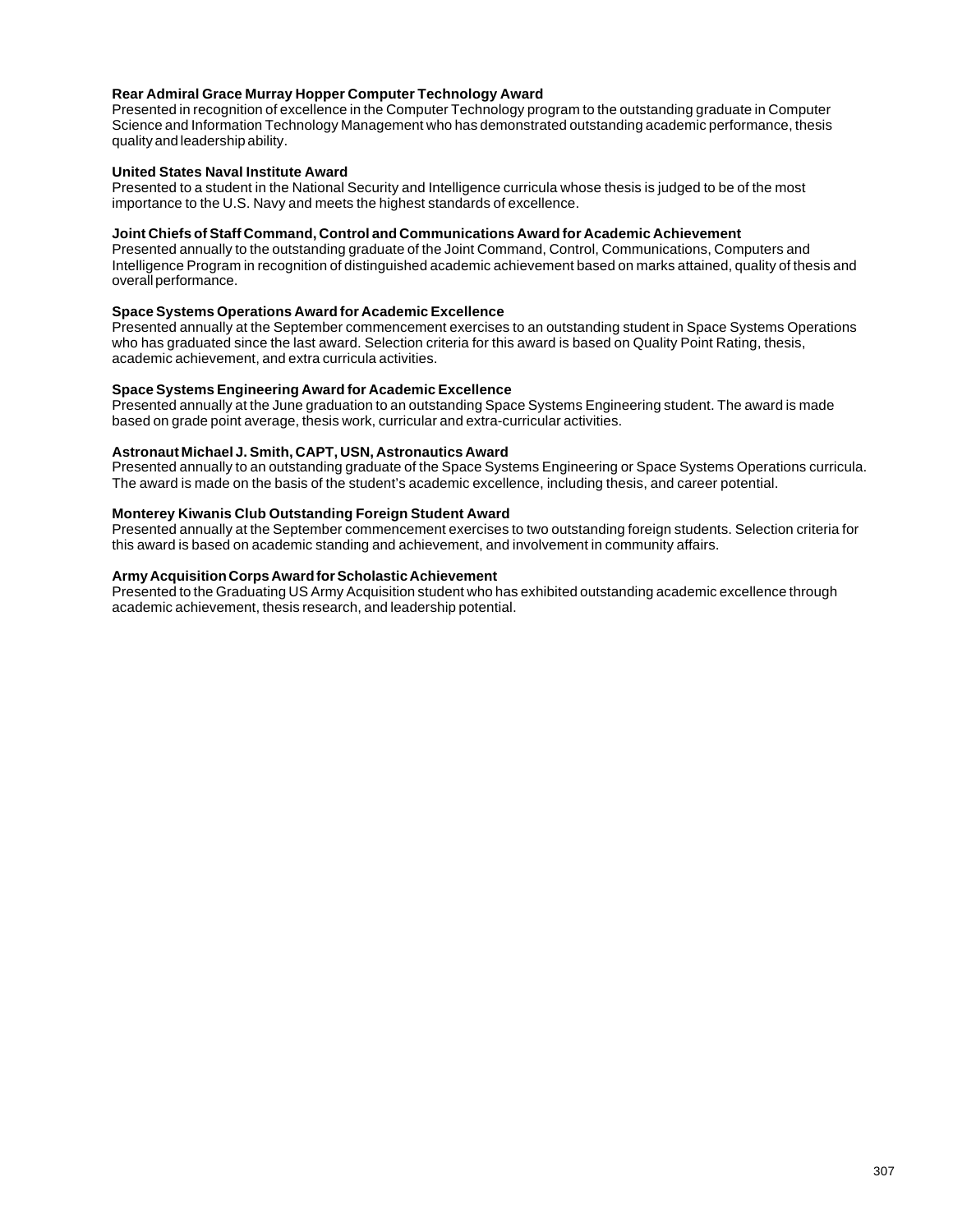## **APPENDIX C: AWARDS FOR FACULTY**

#### **The Carl E. and Jessie W. Menneken Annual Faculty Award for Excellence in Scientific Research**

This monetary award is presented annually to a junior NPS faculty member in recognition of meritorious research which has significant identifiable impact on military technology. Funding for the award has been provided to the NPS Foundation by Mrs. Jessie W. Menneken. Presented at the December graduation if suitable candidates are nominated.

#### **Carl E. Menneken Research Award**

Awarded at the Spring initiation meeting of Sigma Xi and acknowledged at the June commencement exercises, this award is based on distinguished research contributions. Both staff members and students are eligible for this award.

#### **Distinguished Professor Award**

Presented to a faculty member who has merited recognition for his or her scholarly accomplishments and lasting educational contributions to the Naval Postgraduate School. The recipient of this award joins a select group of faculty bearing the title of Distinguished Professor who has made significant impacts on the Naval Postgraduate School.

#### **Rear Admiral John Jay Schieffelin Award for Excellence in Teaching**

This monetary award is presented annually, at the June graduation, to recognize a faculty member who, through wide consensus, excels as a teacher. The consensus is ascertained through a ballot polling of current students and graduates. Funding for the award was provided to the NPS Foundation by a gift from Mr. William J. Schieffelin.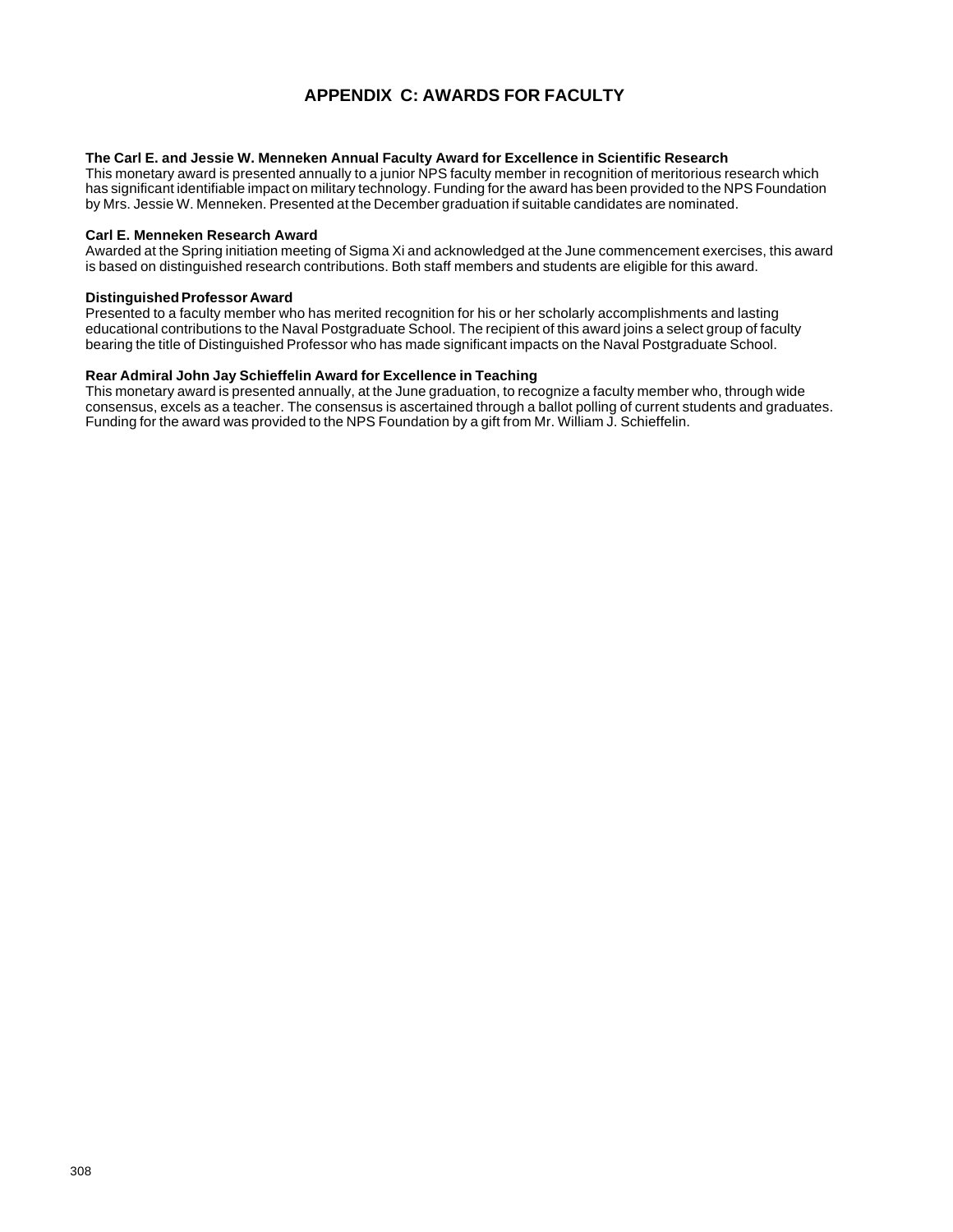# **Index**

## **A**

Academic Calendar 315 Academic Counseling 22 Academic Departments, Groups & Committees Listing 11 Aeronautics and Astronautics Department 151 Aero and Astro Engr Req 152 Aeronautical Engineering Labs 153 Course Offerings 155 Doctor of Engineering in Aero & Astro Engrg Req 153 Doctor of Philosophy in Aero & Astro Engrg Req 153 Faculty 151 M.S. in Aeronautical Engineering Requirements 152 M.S. in Astronautical Engineering Requirements 152 M.S. in Engineering Science Requirements 152 Navy-NASA Joint Inst of Aeronautics 154 Spacecraft Laboratories 154 Cmd, Ctrl and Comm (C3) Academic Group 162 Course Offerings 164 Faculty 162 M.S. in Systems Technology 163 Systems Technology Labs (STL) 163 Computer Science Department 166 Computer Science Labs 168 Course Offerings 169 Doctor of Philosophy in Comp Sci Req 167 Faculty 166 M.S. in Computer Science Req 167 M.S. in Modeling, Virtual Environ/Simulation 167 Electrical and Computer Engrg Dept 178 Course Offerings 182 Doctor of Philosophy in Elec/Comp Engrg Req 180 Elec and Comp Engrg Labs 180 Electrical Engineer Req 180 Faculty 178 M.S. in Electrical Engrg Req 180 M.S. in Engineering Science Req 180 Engineering Acoustics Academic Committee 195 Doctor of Engineering Requirements 195 Doctor of Philosophy Requirements 195 M.S. in Engineering Acoustics Req 195 Information Warfare Academic Group 196 Course Offerings 197 M.S. in Systems Engineering 196 Mathematics Department 198 Course Offerings 200 Course Sequence for Special Curricula 199 Doctor of Philosophy in Applied Math Req 199 Faculty 198 M.S. in Applied Mathematics Req 198 Mechanical Engineering Department 207 Course Offerings 210

Doctor of Engineering Requirements 209 Doctor of Philosophy Requirements 209 Faculty 207 M.S. in Engineering Science Req 208 M.S. in Materials Science and Engrg Req 208 M.S. in Mechanical Engineering Req 208 Mechanical Engineer Req 208 Mechanical Engineering Labs 209 Total Ship Systems Engrg Prog 209 Meteorology Department 217 Course Offerings 220 Doctor of Philosophy Requirements 218 Faculty 217 M.S. in Met and Phys Ocean Req 218 M.S. in Meteorology Req 218 Meteorology Labs 219 National Security Affairs Department 225 Course Offerings 228 Faculty 225 Joint Professional Military Ed (JPME) Cert 227 M.A. in National Security Affairs Req 227 Professional Military Education (PME) Cert 227 Oceanography Department 239 Course Offerings 242 Doctor of Philosophy Requirements 240 Faculty 239 M.S. in Met and Phys Ocean Req 240 M.S. in Physical Oceanography Req 240 Oceanographic Labs 241 Operations Research Department 246 Course Offerings 249 Doctor of Philosophy in Oper Res Req 248 Faculty 246 M.S. in Applied Science Req 248 M.S. in Operations Research Req 248 Physics Department 257 Course Offerings 260 Doctor of Philosophy Requirements 258 Faculty 257 M.S. in Applied Physics Req 258 M.S. in Physics Req 258 Physics Labs 259 Space Systems Academic Group 270 Course Offerings 271 Group Facilities 270 Special Operations Curriculum Committee 273 Course Offerings 274 Faculty 273 M.S. in Defense Analysis Req 273 Systems Management Department 276 Course Offerings 281 Doctor of Philosophy in Sys Mgmt Req 280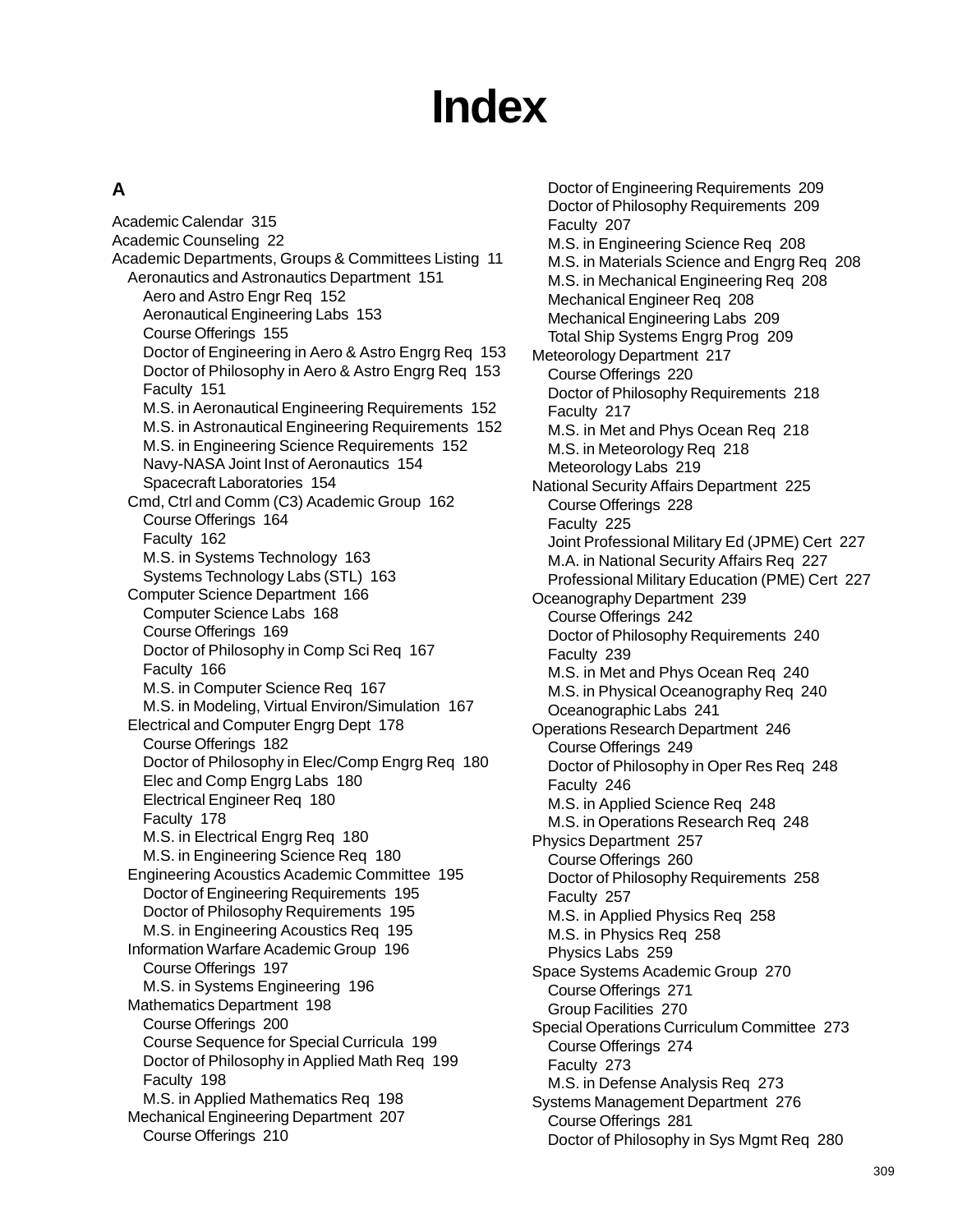Faculty 276 M.S. in Info Tech Mgmt Req 279 M.S. in Int'l Res Plng and Mgmt Req 279 M.S. in Management Req 279 Undersea Warfare Academic Group 294 Course Offerings 295 Faculty 294 M.S. in Applied Science Req 294 Academic Profile Codes 18 Accreditation 6 Administration 10 Administrative Staff 10 Admissions 17 Aero and Astro Course Offerings 155 Aeronautical and Astronautical Engineer Req 152 Aeronautical Engineering Labs 153 Aeronautics and Astronautics Department 151 Aerospace Engineering Programs 27 Alumni, Distinguished 304 Alumni Transcript Requests 24 Aviation Safety Command Course 300 Aviation Safety Course Offerings 302 Aviation Safety Officer Course 300 Awards for Faculty 308 Awards for Graduates 305

## **B**

Board of Advisors 9

## **C**

Campus Computing 8 Catalogs 18 Internet Edition 2 Ordering Information 2 Civilian Employees of U.S. Government 17 Civilian Institutions Programs 25 Cmd, Ctrl and Comm (C3) Academic Group 162 CNO Graduate Education Statement 5 Combat Systems Programs 35 Command, Control and Comm (C3) Course Offerings 164 Computer Science Course Offerings 169 Computer Science Department 166 Computer Science Laboratories 168 Course Codes 20 Course Credit Value 20 Course Descriptions 20 Aero and Astro 155 Aviation Safety 302 Cmd, Cntrl, and Comm (C3) 164 Computer Science 169 Elec and Comp Engrg 182 Information Warfare 197 International Programs 12 Mathematics 200 Mech Engrg 210

Meteorology 220 National Security Affairs 228 Oceanography 242 Operations Research 249 Physics 260 Space Systems 271 Special Operations 274 Systems Management 281 Undersea Warfare 295 Course Registration and Credit 22 Credit by Examination 23 Medical Absence 22 Overload 22 Repetition of Courses 22 Credit by Examination 23 **Curricula** Curricula 610 and 611 27 Curricula 681-684 67 Curricula 824 and 825 74 Curriculum 360 91 Curriculum 361 92 Curriculum 364 136 Curriculum 365 53 Curriculum 366 136 Curriculum 368 41 Curriculum 370 101 Curriculum 372 59 Curriculum 373 60 Curriculum 374 61 Curriculum 380 94 Curriculum 399 43 Curriculum 440 63 Curriculum 460 21 Curriculum 525 137 Curriculum 526 137 Curriculum 533 35 Curriculum 535 37 Curriculum 570 85 Curriculum 590 45 Curriculum 591 139 Curriculum 595 141 Curriculum 596 142 Curriculum 612 29 Curriculum 688 71 Curriculum 689 72 Curriculum 699 73 Curriculum 813 102 Curriculum 814 104 Curriculum 815 105 Curriculum 816 108 Curriculum 817 111 Curriculum 818 113 Curriculum 819 114 Curriculum 820 116 Curriculum 823 54 Curriculum 827 117 Curriculum 837 118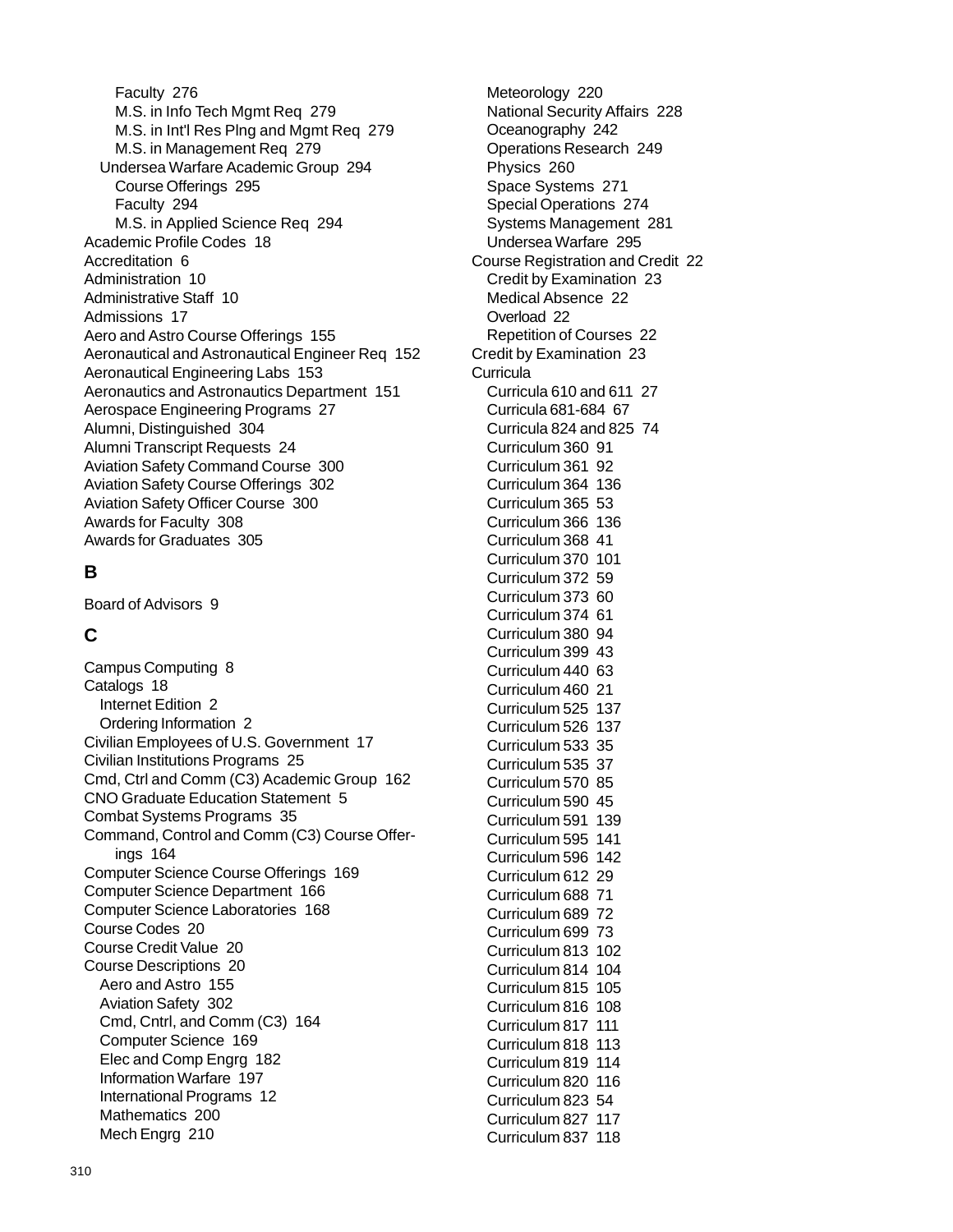Curriculum 847 120 Curricula Summary 13 Curricular Offices Description, Listing 11 Aerospace Engineering Programs 27 Aero Engrg and Aero Engrg (Avionics) 27 NPS/TSP Cooperative Program 29 Combat Systems Programs 35 Combat Sys Sci and Tech 35 Total Ship Systems Engrg Prog 38 Underwater Acoustics Sys 37 Electronics and Computer Programs 41 Computer Science 41 Electronic Sys Engrg 45 Modeling, Virtual Environ/Sim (MOVES) 43 Total Ship Systems Engrg Prog 47 Joint Cmd, Ctrl, Comm, Comp/Intel (C4I) Sys Prog 53 C4I 53 Scientific and Technical Intelligence 54 Meteorology and Oceanography (METOC) Prog 59 Meteorology 59 METOC 60 Oceanography 63 Operational Oceanography 61 National Security and Intelligence Programs 67 Area Studies 67 Civil-Military Relations 72 Joint Intelligence 74 Special Operations 73 Strategic Planning 71 Naval/Mechanical Engineering Programs 85 Operations Research Programs 91 Advanced Science (Applied Math) 94 Operational Logistics 92 Operations Analysis 91 Systems Management Programs 101 Acquisition and Contract Mgmt 105 Defense Systems Analysis 111 Defense Systems Mgmt - Int'l 113 Financial Management 118 Information Technology Management 101 Manpwr Sys Analysis 120 Material Logistics Support Mgmt 117 Resource Plng and Mgmt for Int'l Def 116 Systems Acquisition Managment 108 Systems Inventory Management 114 Transportation Logistics Mgmt 102 Transportation Management 104 Undersea Warfare, Space Sys/Info Warfare 136 Electronic Warfare (Int'l) 142 Information Warfare 141 Space Systems Engrg 139 Space Systems Operations 136 Undersea Warfare 137

## **D**

Defense Resources Management Course 296, 297 Defense Resources Management Institute 296 Def Res Mgmt Institute Fiscal Year Schedule 299 Defense Resources Management Course 296, 297 Faculty 296 International Defense Management Course 296, 297 Senior Int'l Def Mgmt Course 297, 298 Degrees Conferred 6 Distinguished Alumni 304 Doctor of Engineering Requirements Aeronautical and Astronautical Engineering 153 Engineering Acoustics 195 Mechanical Engineering 209 Doctor of Philosophy Requirements Aeronautical and Astronautical Engineering 153 Applied Mathematics 199 Computer Science 167 Electrical Engineering 180 Engineering Acoustics 195 Mechanical Engineering 209 Meteorology 218 Operations Research 248 Physical Oceanography 240 Physics 258 Systems Management 280 Dual Degree Programs 23 Dudley Knox Library 8

## **E**

Educational Skill Requirements 23 Aeronautical Engineering 31 Combat Systems 39 Electronics and Computer 48 Joint Cmd, Ctrl, Comm, Comp/Intel (C4I) Sys 56 Meteorology and Oceanography (METOC) 65 National Security and Intelligence 77 Naval/Mechanical Engineering 89 Operations Research 96 Systems Management 122 Undersea Warfare, Space Sys/Info Warfare 144 Elec and Comp Engrg Course Offerings 182 Electrical and Computer Engrg Dept 178 Electrical and Computer Engrg Labs 180 Electrical Engineer Requirements 180 Electronics and Computer Programs 41 Engineering Acoustics Academic Committee 195 Engineering Science (Curriculum 460) 21

## **F**

Faculty Organizations 16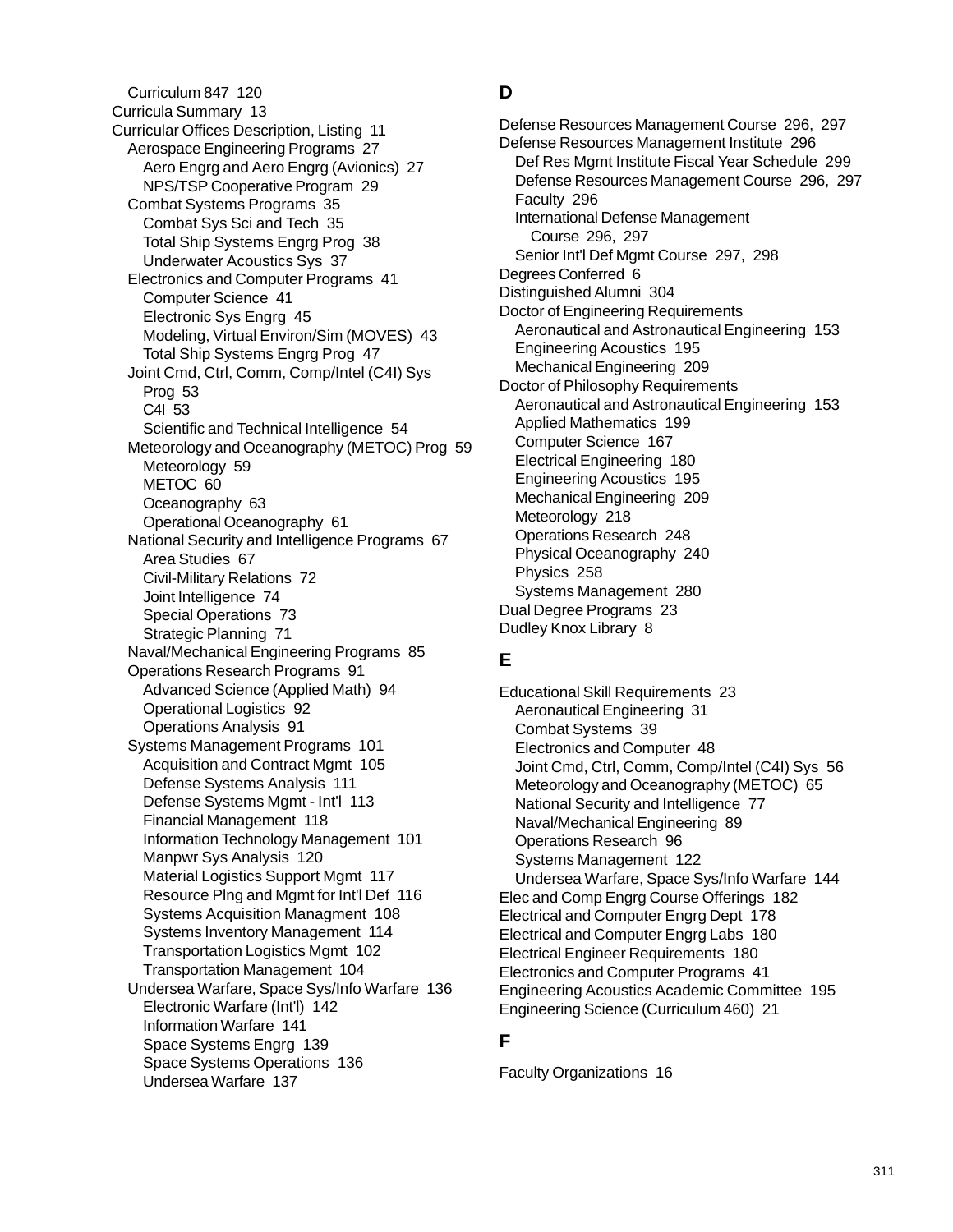**G**

Grading 21 Graduate Education Review Board 9

**I**

Information Warfare Academic Group 196 Information Warfare Course Offerings 197 International Defense Management Course 296, 297 International Programs Course Offerings 12 International Programs Office 11 International Students 17 Introduction 6

## **J**

Joint Cmd, Ctrl, Comm, Comp/Intel (C4I) Sys Prog 53 Joint Professional Military Ed (JPME) Cert 227

## **M**

M.A. and M.S. Degree Requirements 23 M.A. in National Security Affairs Req 227 Master of Science Degree Requirements Aeronautical Engineering 152 Applied Mathematics 198 Applied Physics 258 Applied Science 248, 294 Astronautical Engineering 152 Computer Science 167 Defense Analysis 273 Electrical Engineering 180 Engineering Acoustics 195 Engineering Science 152, 180, 208 Information Technology Management 279 Int'l Res Plng and Mgmt 279 Management 279 Materials Science and Engineering 208 Mechanical Engineering 208 Meteorology 218 Meteorology and Physical Oceanography 218, 240 Modeling, Virtual Environments & Simulation 167 Operations Research 248 Physical Oceanography 240 Physics 258 Systems Engineering 196 Systems Technology 163 Mathematics Course Offerings 200 Mathematics Department 198 Mechanical Engineer Requirements 208 Mechanical Engineering Course Offerings 210 Mechanical Engineering Department 207 Mechanical Engineering Labs 209 Medical Absence 22 Meteorology and Oceanography (METOC) Prog 59 Meteorology Course Offerings 220 Meteorology Department 217 Meteorology Laboratories 219

## **N**

National Security Affairs Course Offerings 228 National Security Affairs Department 225 National Security and Intelligence Programs 67 Naval Officers 17 Naval Postgraduate School Alumni Association 9 Naval Postgraduate School Foundation 9 Naval/Mechanical Engineering Programs 85 Navy-NASA Joint Institute of Aeronautics 154 NPS Overview 2 NPS/TPS Cooperative Program 29

## **O**

Oceanographic Laboratories 241 Oceanography Course Offerings 242 Oceanography Department 239 Operations Research Course Offerings 249 Operations Research Department 246 Operations Research Programs 91 Other U.S. Military Officers 17 Overload 22 Overview of NPS 2

## **P**

Physics Course Offerings 260 Physics Department 257 Physics Laboratories 259 Professional Military Education (PME) Cert 227 Program for Joint Education (PJE) 12

## **Q**

Quality Point Rating (QPR) 22

## **R**

Refresher 20 Repetition of Courses 22 Requirements for M.A. and M.S. Degree 23

## **S**

School of Aviation Safety 300 Aviation Safety Command Course 300 Aviation Safety Officer Course 300 Faculty 300 Selection Procedures 17 Civilian Employees of U.S. Government 17 Admissions 18 Degree Programs 17 Non-Degree Programs 17 Regular Curricula 17 International Students 17 Naval Officers 17 Other U.S. Military Officers 17 Senior Int'l Def Mgmt Course 297, 298 Six Week Technical Refresher 20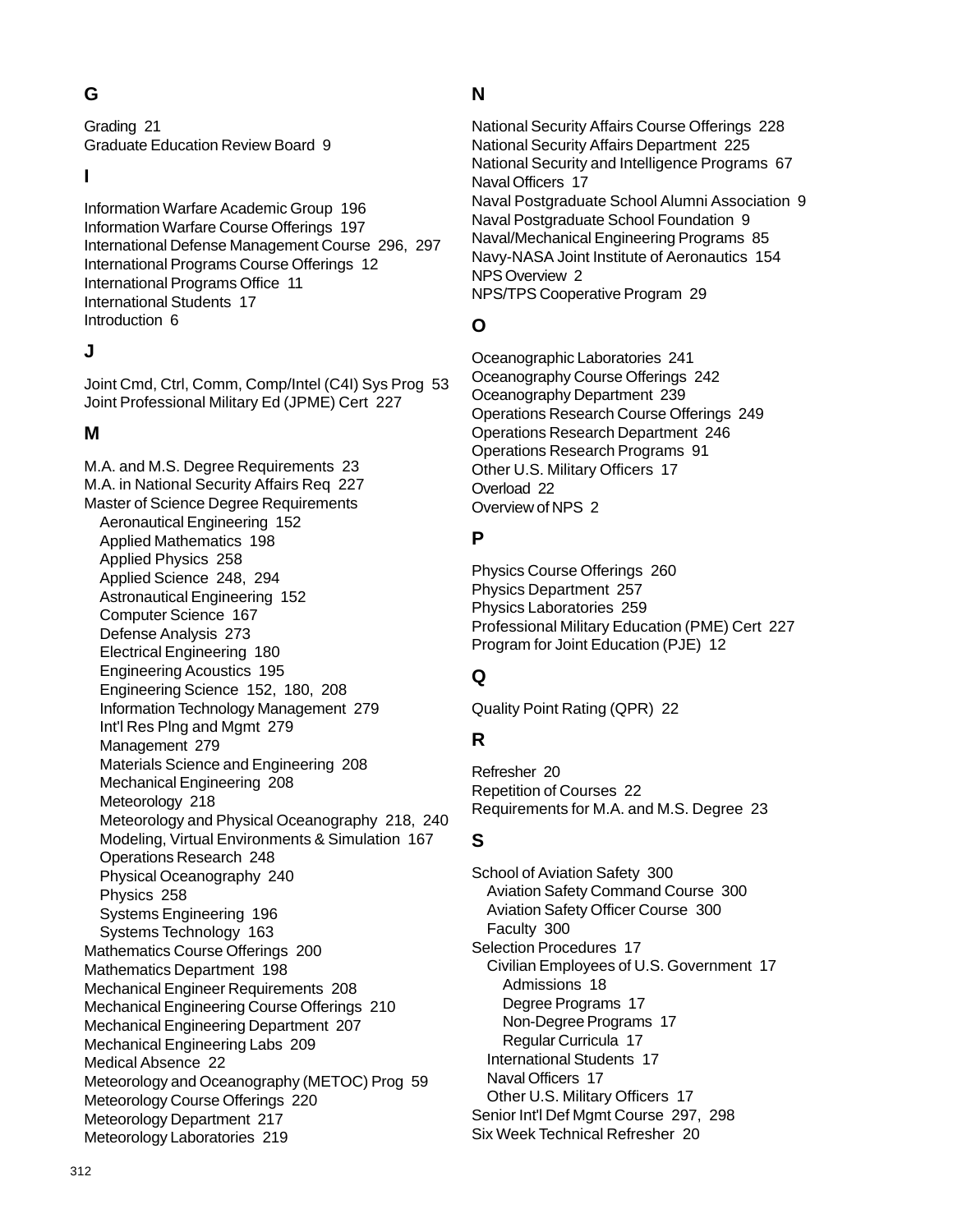Space Systems Academic Group 270 Space Systems Course Offerings 271 Spacecraft Laboratories 154 Special Operations Course Offerings 274 Special Operations Curriculum Committee 273 Student Council 16 Systems Management Course Offerings 281 Systems Management Department 276 Systems Management Programs 101 Systems Technology Labs (STL) 163

## **T**

Technical Refresher 20 The Mission of NPS 6 Total Ship Systems Engineering Prog 38, 47, 209 Transcript Requests 24 Transfer of Credits 23

## **U**

Undersea Warfare Academic Group 294 Undersea Warfare Course Offerings 295 Undersea Warfare, Space Sys/Info Warfare 136

## **V**

Validation 23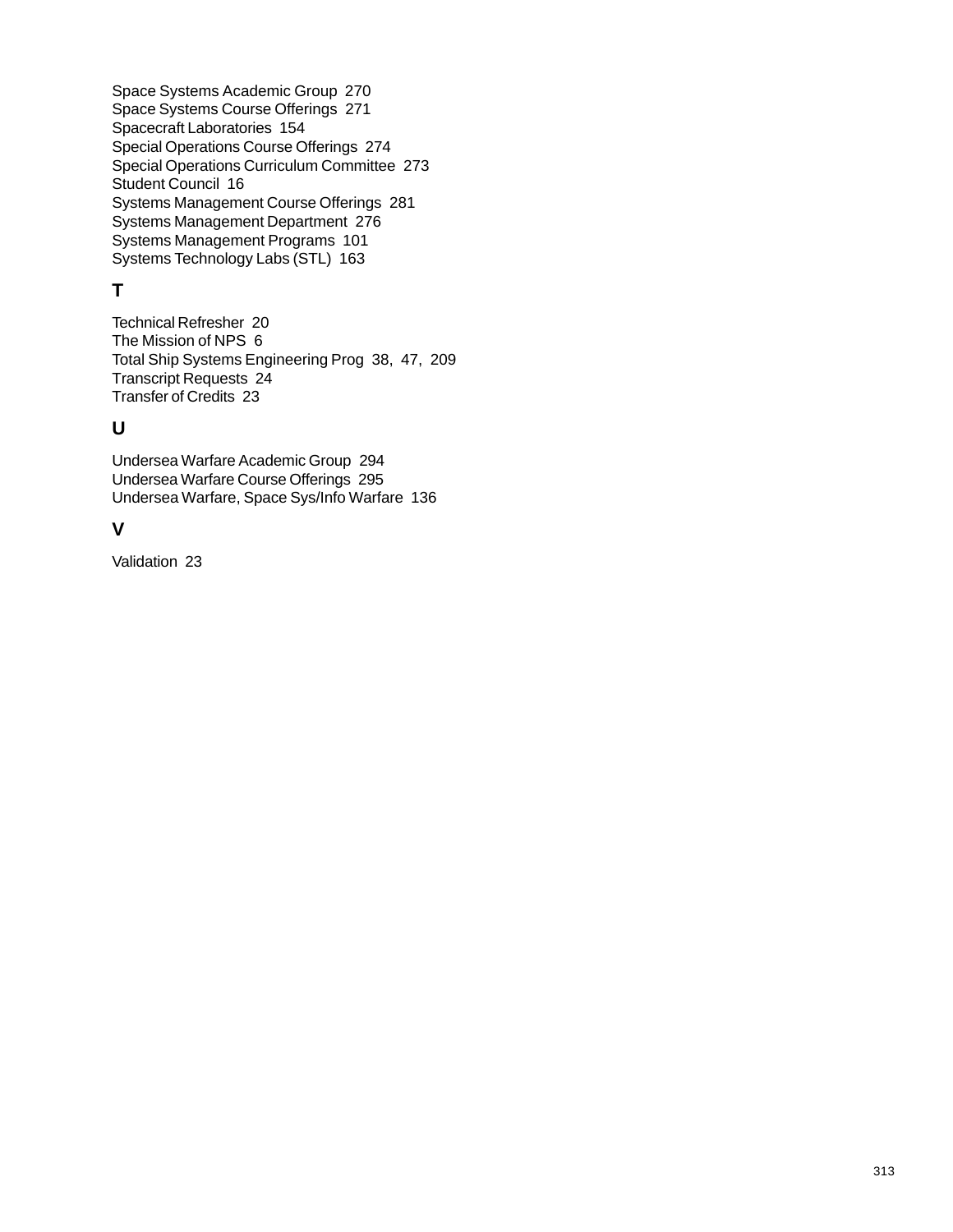## **ACADEMIC CALENDARS**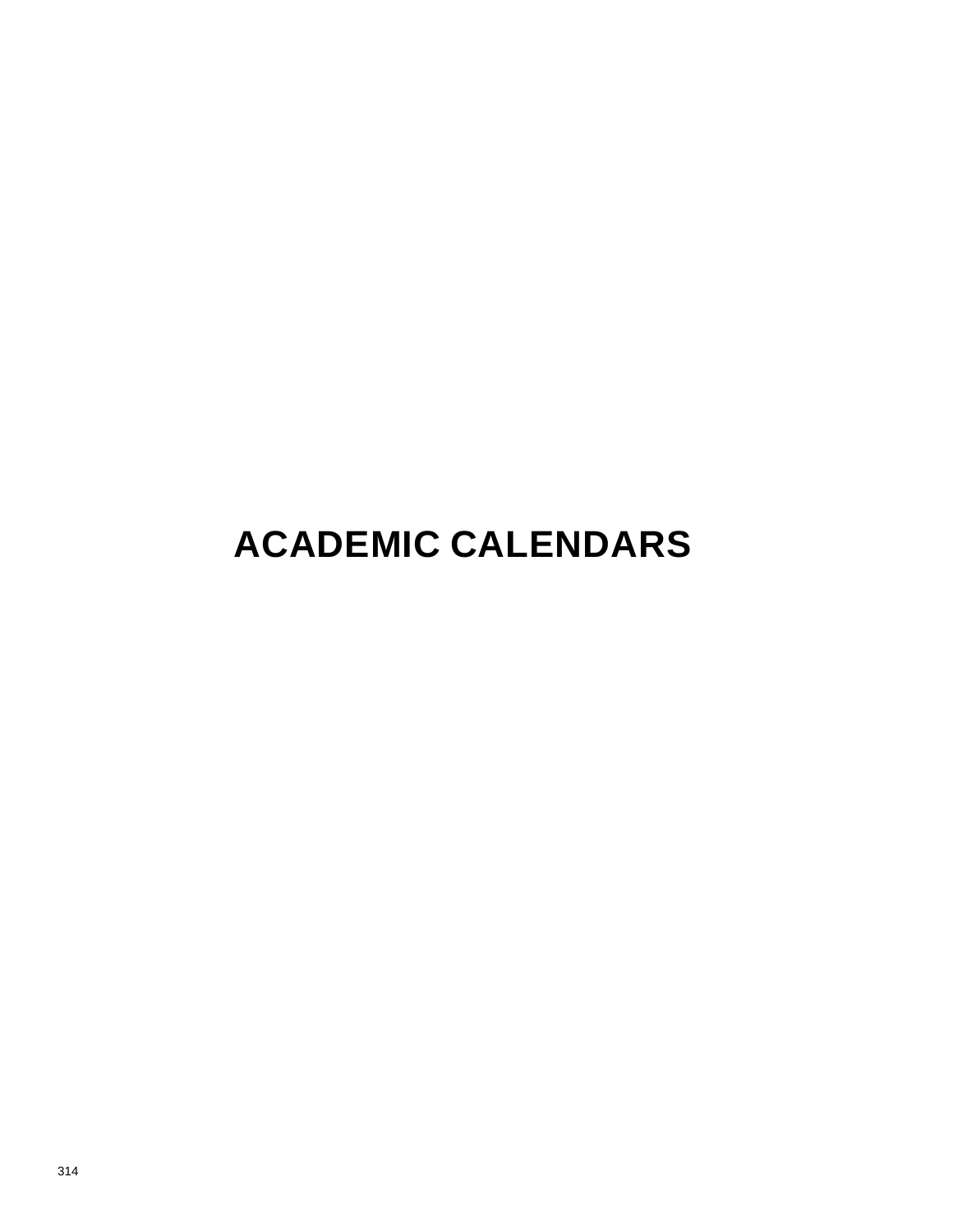#### **ACADEMIC CALENDAR AY 1997**

## **FALL QUARTER**<br>Reporting Date.

**Instruction Begins Monday, 30 Sept.** Columbus Day (Holiday) Monday, 14 Oct<br>
Reporting Date for Refresher Monday, 4 Nov Reporting Date for Refresher Monday, 4 Nov<br>
Veteran's Day (Holiday) Monday, 11 Nov Veteran's Day (Holiday) Monday, 11 Nov<br>
Refresher Begins Monday, 12 Nov Refresher Begins Tuesday, 12 Nov<br>
Thanksgiving Day (Holiday) Thursday, 28 Nov Thanksgiving Day (Holiday) Final Examinations Begin Monday, 16 Dec Graduation Thursday, 19 Dec Christmas Break 20 Dec - 3 Jan 1997

# Monday, 23 Sept 1996

#### **WINTER QUARTER**

| Reporting Date                          |  |
|-----------------------------------------|--|
| <b>Instruction Begins</b>               |  |
| Martin Luther King's Birthday (Holiday) |  |
| <b>Reporting Date for Refresher</b>     |  |
| President's Day (Holiday)               |  |
| Refresher Begins                        |  |
| <b>Final Examinations Begin</b>         |  |
| Graduation                              |  |

## **SPRING QUARTER**<br>Reporting Date

Instruction Begins Monday, 31 Mar<br>
Reporting Date for Refresher Monday, 5 May Reporting Date for Refresher Refresher Begins Monday, 12 May Memorial Day (Holiday) Monday, 26 May Final Examinations Begin Monday, 16 Jun<br>Graduation Monday, 19 Jun Summer Break

#### **SUMMER QUARTER**

Reporting Date<br>
Independence Day (Holiday) Friday, 4 Jul Independence Day (Holiday) Friday, 4 Jul<br>Instruction Begins Friday, 7 Jul Instruction Begins Monday, 7 Jul<br>Reporting Date for Refresher Monday, 11 Aug Reporting Date for Refresher<br>Refresher Begins Labor Day (Holiday) Final Examinations Begin Monday, 22 Sep Graduation Thursday, 25 Sep

Friday, 3 Jan 1997 Monday, 6 Jan Monday, 20 Jan Monday, 10 Feb Monday, 17 Feb Tuesday, 18 Feb Monday, 24 Mar Thursday, 27 Mar

Monday, 24 Mar<br>Monday, 31 Mar Thursday, 19 Jun<br>20 Jun - 4 Jul

Monday, 18 Aug<br>Monday, 1 Sep